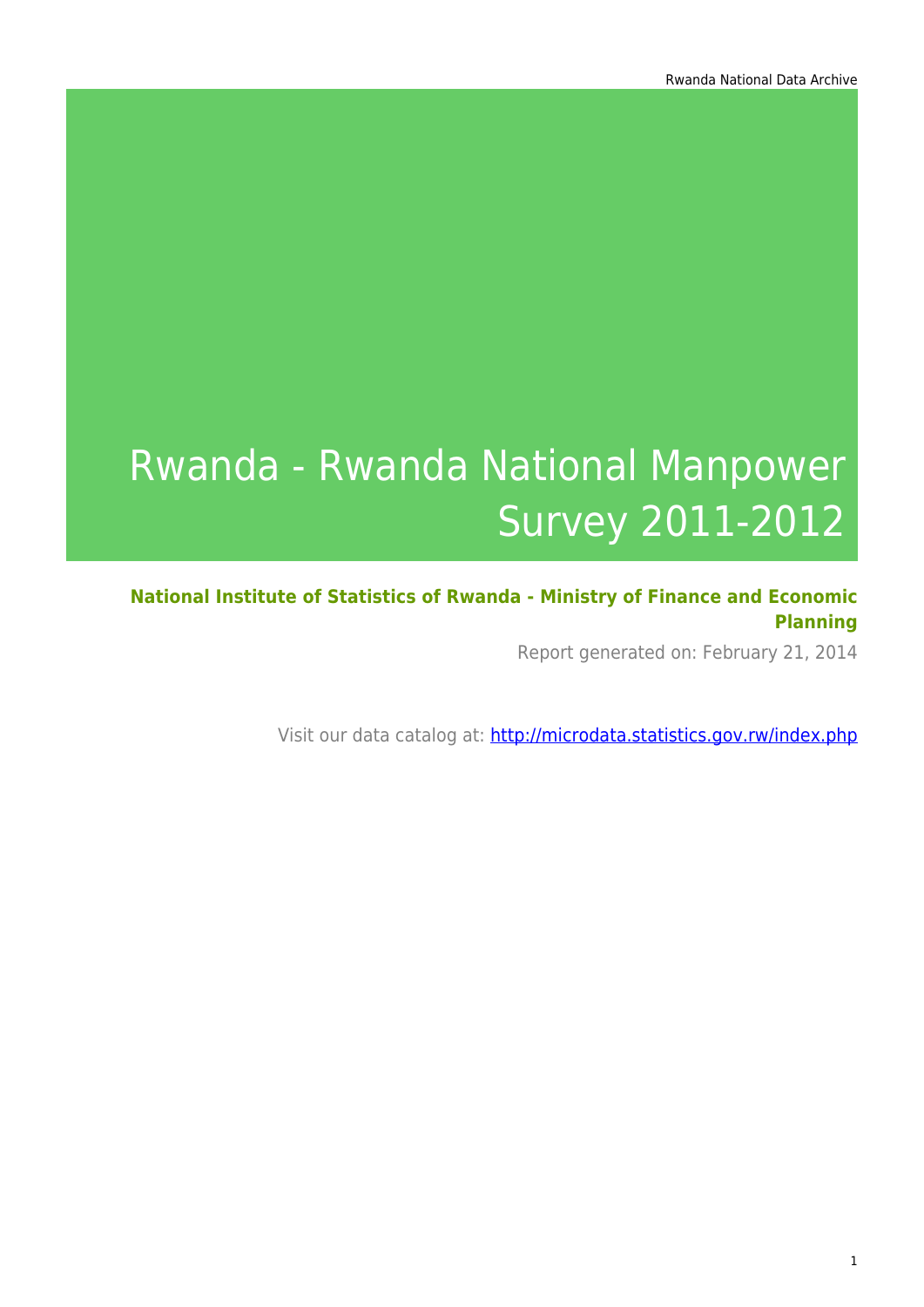### **Overview**

### Identification

### **ID NUMBER**

rwa-nisr-rnms-2011-2012-v1

### Version

#### **VERSION DESCRIPTION**

v1: Edited, anonymised dataset for public distribution.

#### **PRODUCTION DATE**

2014

### **Overview**

#### **ABSTRACT**

The Manpower Survey project was initiated by the Ministry of Public Service and Labour and the National Institute of Statistics following a meeting of Ministers in charge of labour in East Africa Community (EAC) countries that took place in Kampala in 2006. The objective of this meeting was to prepare a protocol of free labour movement in the region and the establishment of the Common Market Protocol (CMP).

The meeting urged Partner States to undertake a Manpower Survey. The purpose of these surveys is to establish a better understanding of their respective labour markets as essential prerequisite for implementing the CMP in a successful and efficient manner. For reasons of comparability it was agreed to conduct these national manpower surveys in a harmonised way in all EAC member states.

#### **KIND OF DATA**

Sample survey data [ssd]

#### **UNITS OF ANALYSIS**

Units of analysis were individuals, and institutions, including schools, public institutions, non-governmental organisations, and private firms in the formal and informal sectors.

#### Scope

#### **NOTES**

The Manpower Survey includes the 3 following modules: Informal sector module, Formal Sector module, Educational institutions module, and a Diaspora module.

1. The Informal Sector Module:

1.1 The first sub-module of the Informal sector module is the Employer's sub-Module to collect information on establishments

1.2 The second sub-module is the Employees' sub-Module which provides detailed information on employees in the informal sector.

2. The Formal Sector Module:

This module collected data on employers and employment in public and private establishments of the formal sector. Politicians, military and Police forces were not considered as employees.

This module comprises two sub-modules:

2.1 The Employer's sub-module : To collect information on Establishment characteristics , employment characteristics, total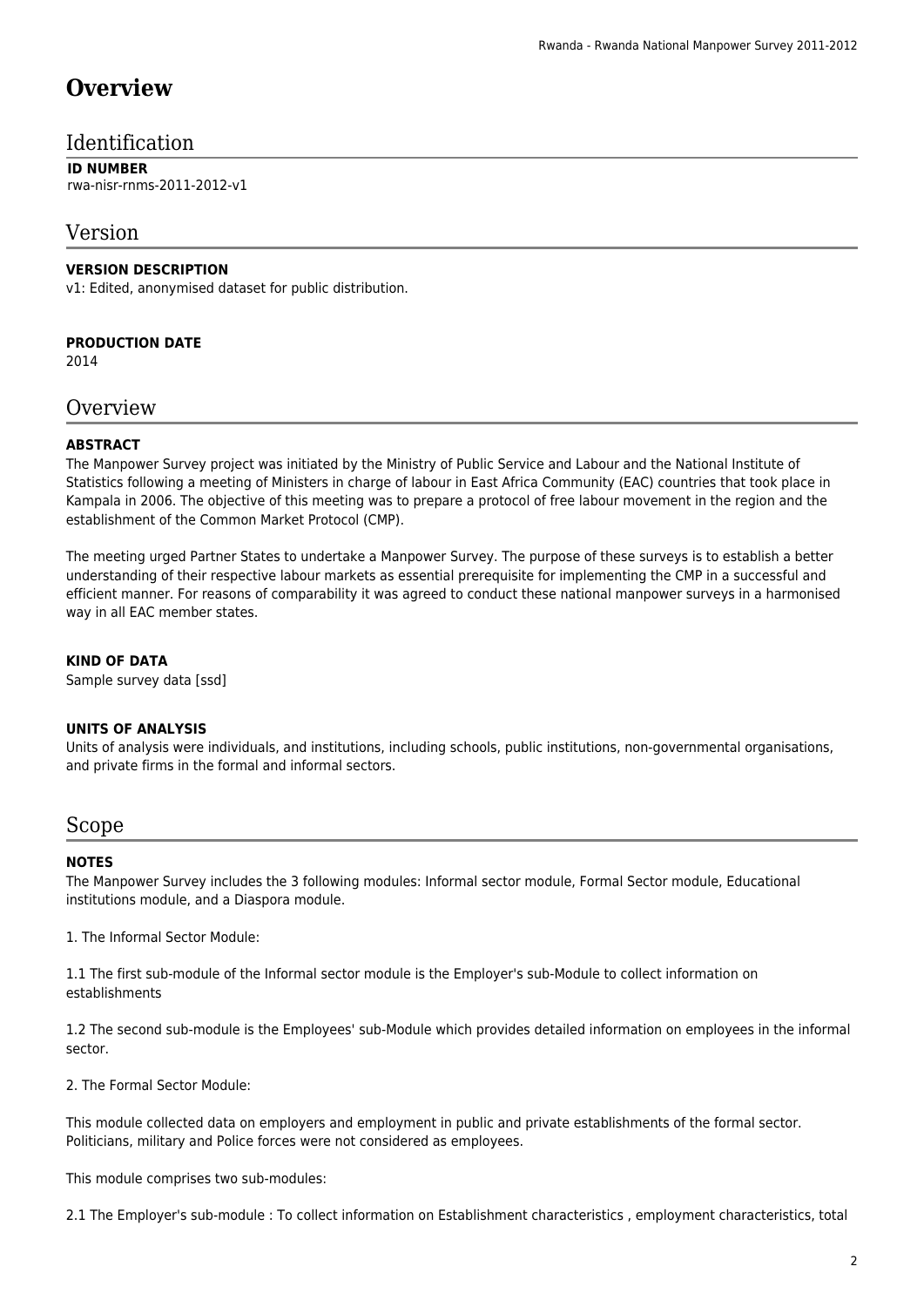number of posts and number of filled posts, total gross remuneration, number and type of vacant posts and future manpower projections and staff development

2.2 The Employee sub-module: To collect information of employees from the sampled public and private establishments in formal sector.

3. The Education and training institutions module: To collect information on labour, current and future enrolment and training output. It covers both Public and Private Institutions in Primary and Secondary Schools; Technical and Vocational Training Schools and Tertiary institutions / Universities.

A Diaspora module was used to collect information on the technical and entrepreneurial skills of Rwandans abroad as well as the likelihood, obstacles and opportunities to harness this potential. However, coverage for this module was not extensive enough to create a useful dataset.

A further module - an Unemployement for skilled persons module - was planned but not initiated.

### Coverage

#### **GEOGRAPHIC COVERAGE**

The survey had national coverage

#### **UNIVERSE**

The universe for the Formal Sector module included four distinct universes:

Private Business establishments which belong to formal sector; Public and private health facilities; Non-Governmental organizations; and Public/ governmental institutions.

The Educational institutions module covered Primary and Secondary schools, TVET, Universities and other Tertiary educational institutions.

### Producers and Sponsors

#### **PRIMARY INVESTIGATOR(S)**

| <b>Name</b>                                | <b>Affiliation</b>                        |
|--------------------------------------------|-------------------------------------------|
| National Institute of Statistics of Rwanda | Ministry of Finance and Economic Planning |

#### **OTHER PRODUCER(S)**

| <b>Name</b>                           | <b>Affiliation</b> | Role |
|---------------------------------------|--------------------|------|
| Ministry of Public Service and Labour |                    |      |

#### **FUNDING**

| <b>Name</b>          | <b>Abbreviation</b> | Role   |
|----------------------|---------------------|--------|
| Government of Rwanda | GoR                 | -under |

#### **OTHER ACKNOWLEDGEMENTS**

| <b>Name</b>                                 | <b>Affiliation</b> | Role                                |
|---------------------------------------------|--------------------|-------------------------------------|
| Ministry of East African Community (MINEAC) |                    | Coordination of the Diaspora module |

### Metadata Production

#### **METADATA PRODUCED BY**

| <b>Affiliation</b><br><b>Name</b><br>$\blacksquare$ Abbreviation $\blacksquare$<br>Role<br>___<br>. |  |
|-----------------------------------------------------------------------------------------------------|--|
|-----------------------------------------------------------------------------------------------------|--|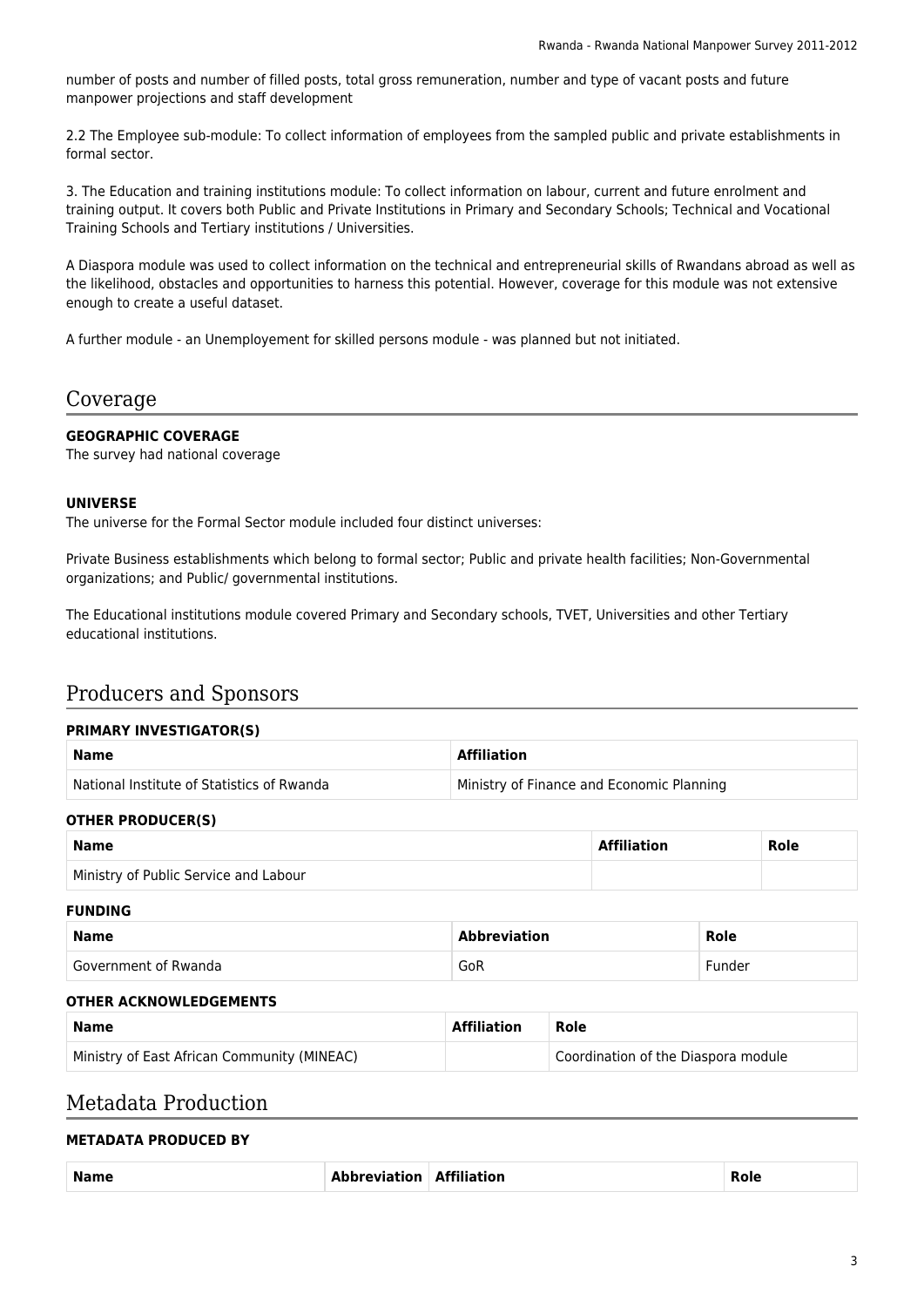| <b>Name</b>                                   | Abbreviation   Affiliation |                                           | Role              |
|-----------------------------------------------|----------------------------|-------------------------------------------|-------------------|
| National Institute of Statistics of<br>Rwanda | <b>NISR</b>                | Ministry of Finance and Economic Planning | Metadata producer |

#### **DATE OF METADATA PRODUCTION** 2014-02-21

#### **DDI DOCUMENT VERSION**

Version 1

#### **DDI DOCUMENT ID**

ddi-rwa-nisr-rphc-2012-v1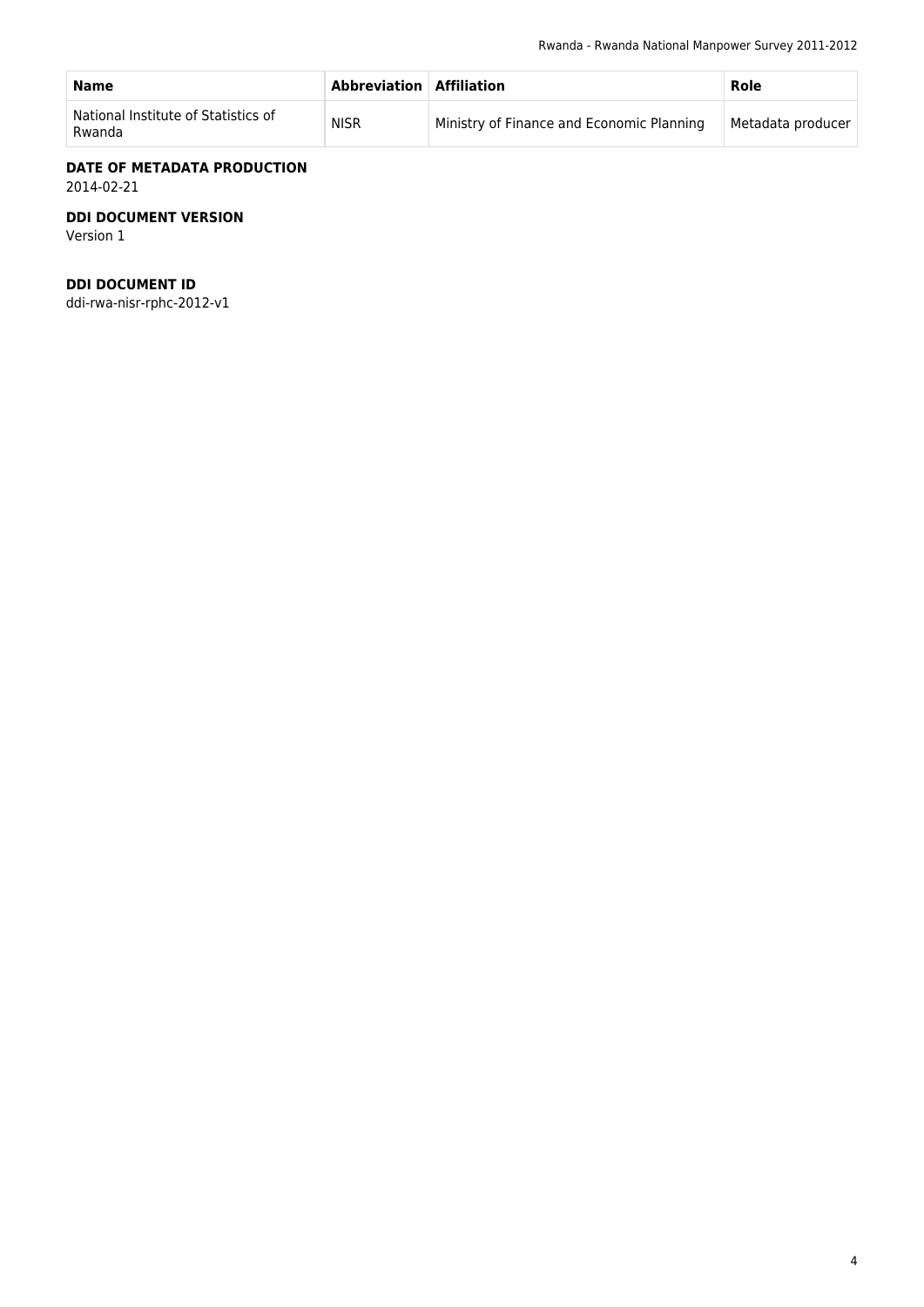## **Sampling**

### Sampling Procedure

For details on sampling procedures for the survey see the section 2.1 of the National Manpower Survey Report Volume 1, June 2013.

### Response Rate

Reponse rates are coverd in section 2.2 Table 2.2.1 of the National Manpower Survey Report Volume 1, June 2013.

### Weighting

For details on weighting of the survey see section 2.1.4: Weighting and Estimation in the National Manpower Survey Report Volume 1, June 2013.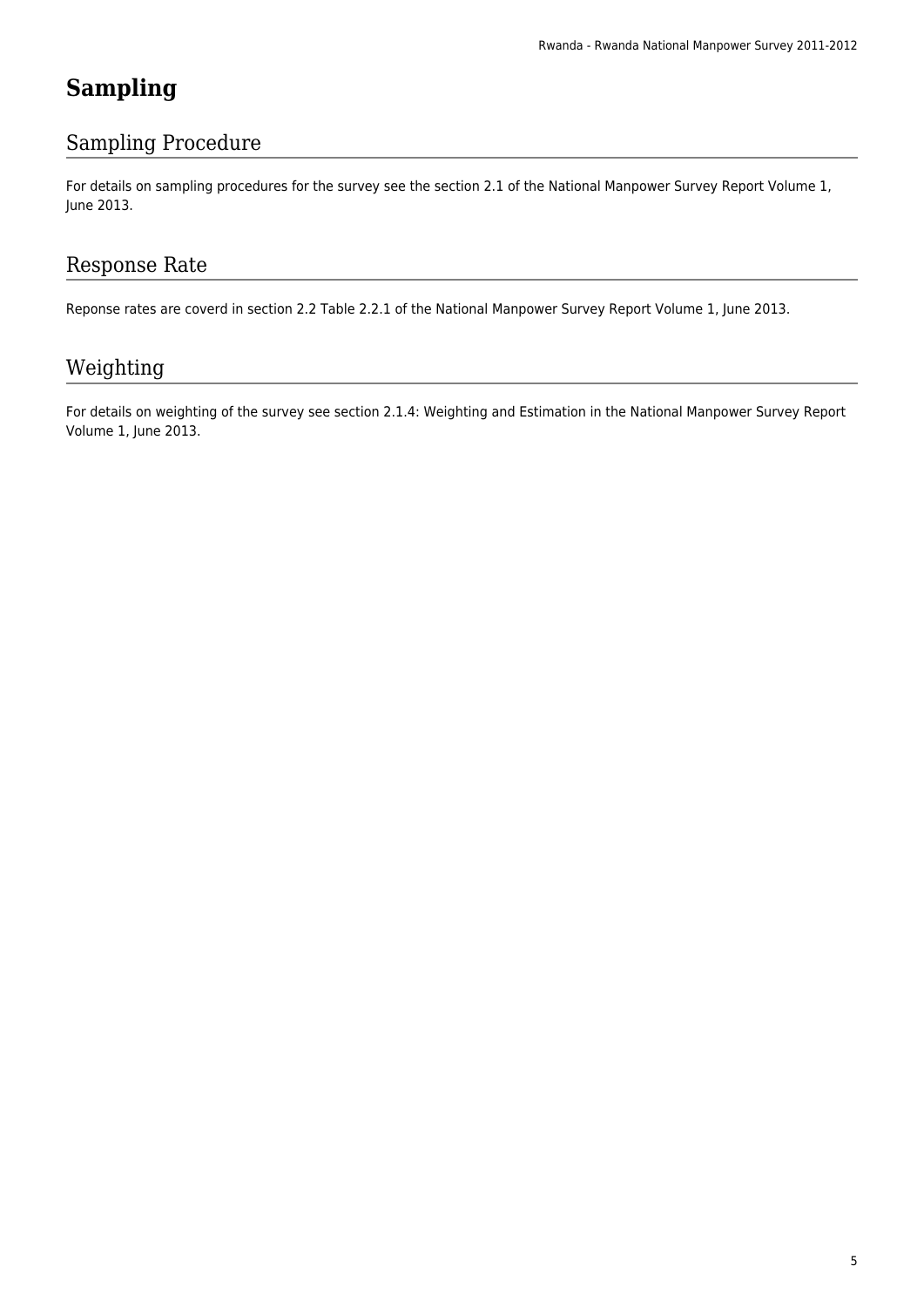# **Questionnaires**

### **Overview**

For information on the questionnaires see Section 2.3 on Questionnaire design and Section and 2.4 Questionnaire validation in the National Manpower Survey Report Volume 1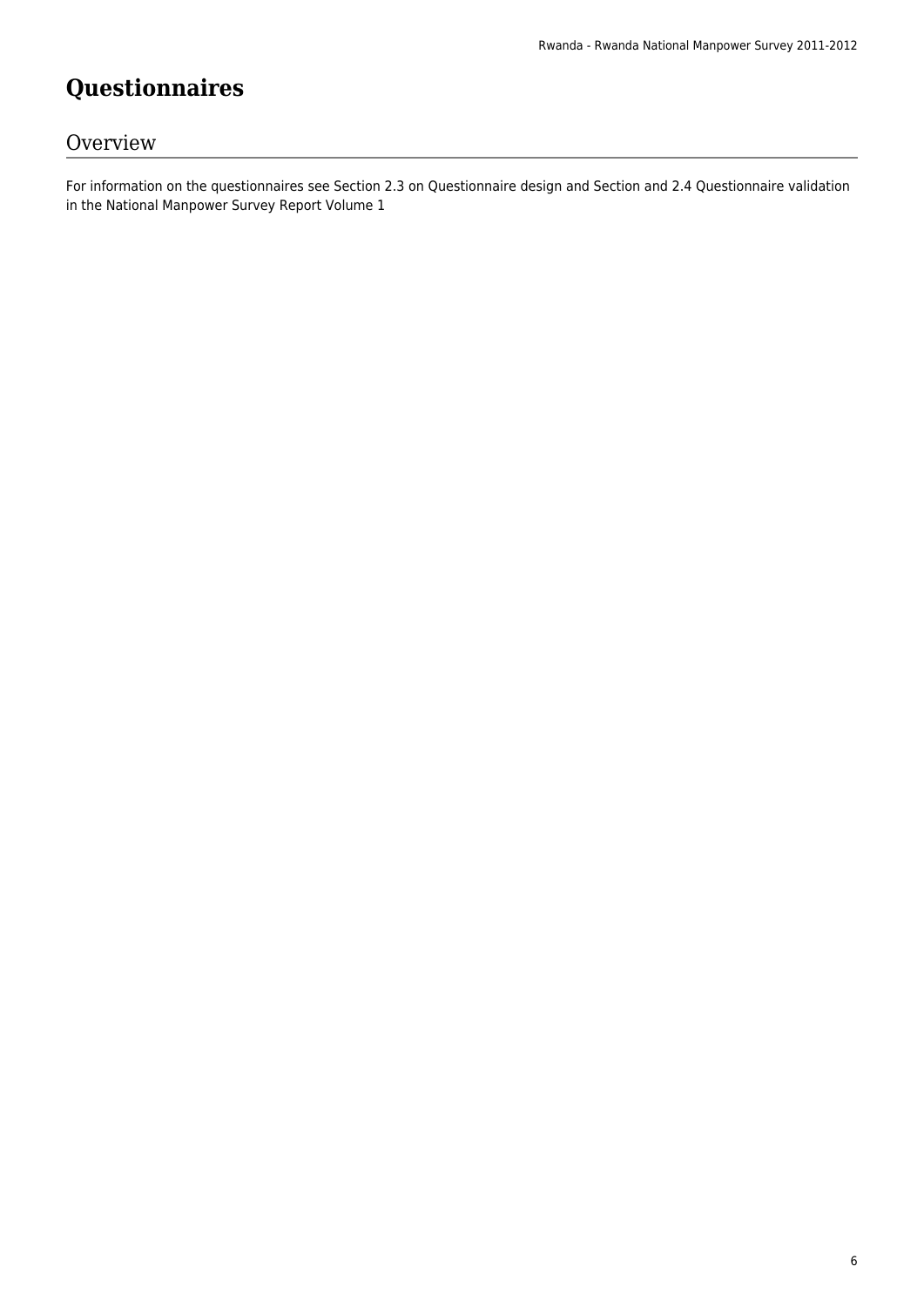# **Data Collection**

### Data Collection Dates

| Start      | End        | Cycle            |
|------------|------------|------------------|
| 2011-10-12 | 2011-10-28 | Education module |
| 2011       | 2012-03-03 | Other modules    |

### Data Collection Mode

Face-to-face [f2f], Internet [int]

#### **DATA COLLECTION NOTES**

For information on data collection see Section 2.7. of the National Manpower Survey report Volume 1, June 2013.

### Data Collectors

| <b>Name</b>                                | <b>Abbreviation</b> | Affiliation                               |
|--------------------------------------------|---------------------|-------------------------------------------|
| National Institute of Statistics of Rwanda | <b>NISR</b>         | Ministry of Finance and Economic Planning |
| Ministry of Public Service and Labour      | <b>MIFOTR</b>       | Government of Rwanda                      |

#### **SUPERVISION**

Trainee enumerators were divided into 8 teams, each team was the responsibility of two supervisors.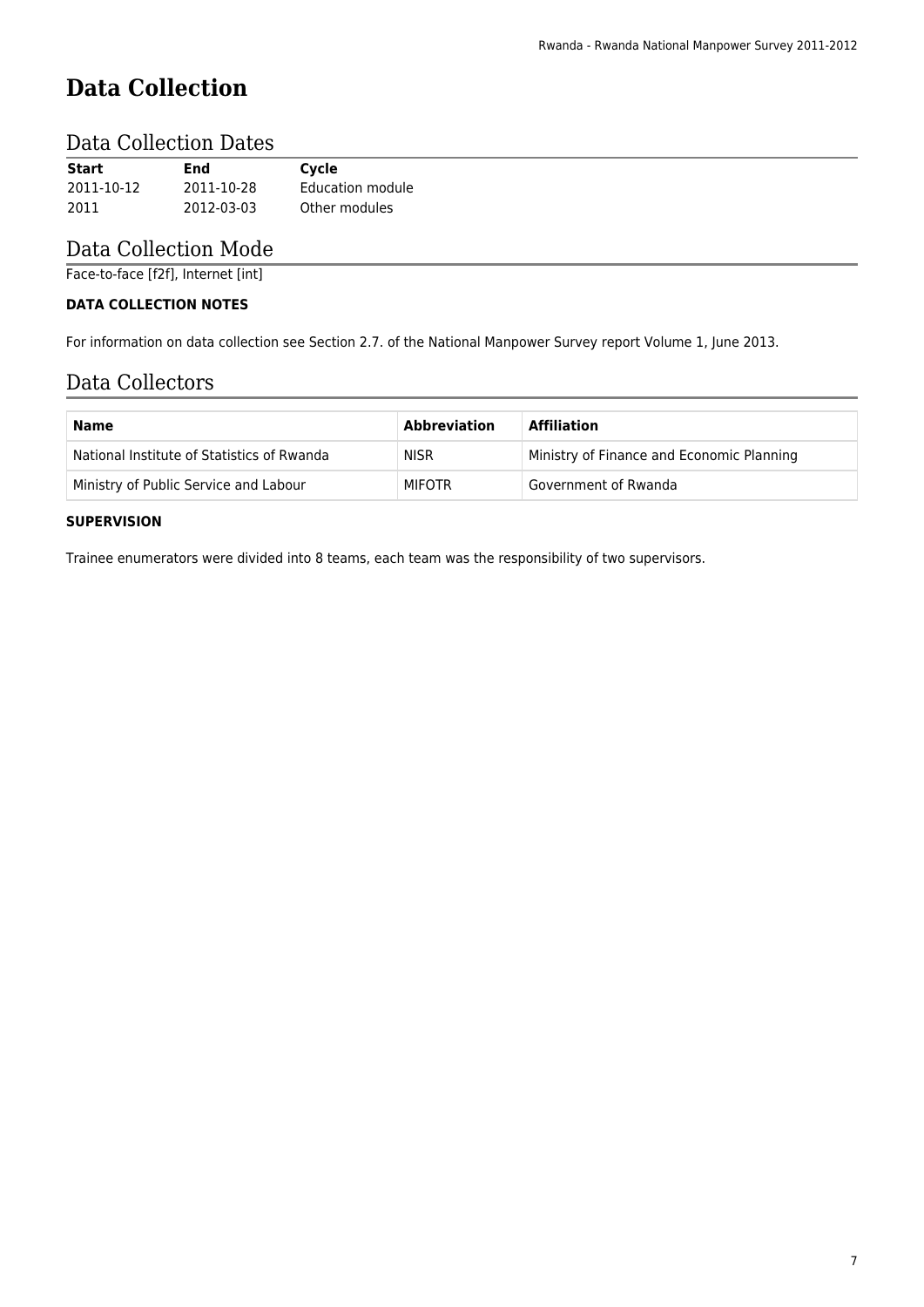# **Data Processing**

### Data Editing

The data cleaning of the Manpower Survey datasets started on 23 March 2012. The initial data cleaning was in most cases about identifying duplications and wrong codes in ISCO, ISIC and ISCED. The second phase of data cleaning involved checking consistancy between variables during data tabulation.

### Other Processing

For information on data entry, see section 2.9 in the National Manpower Report, Volume 1.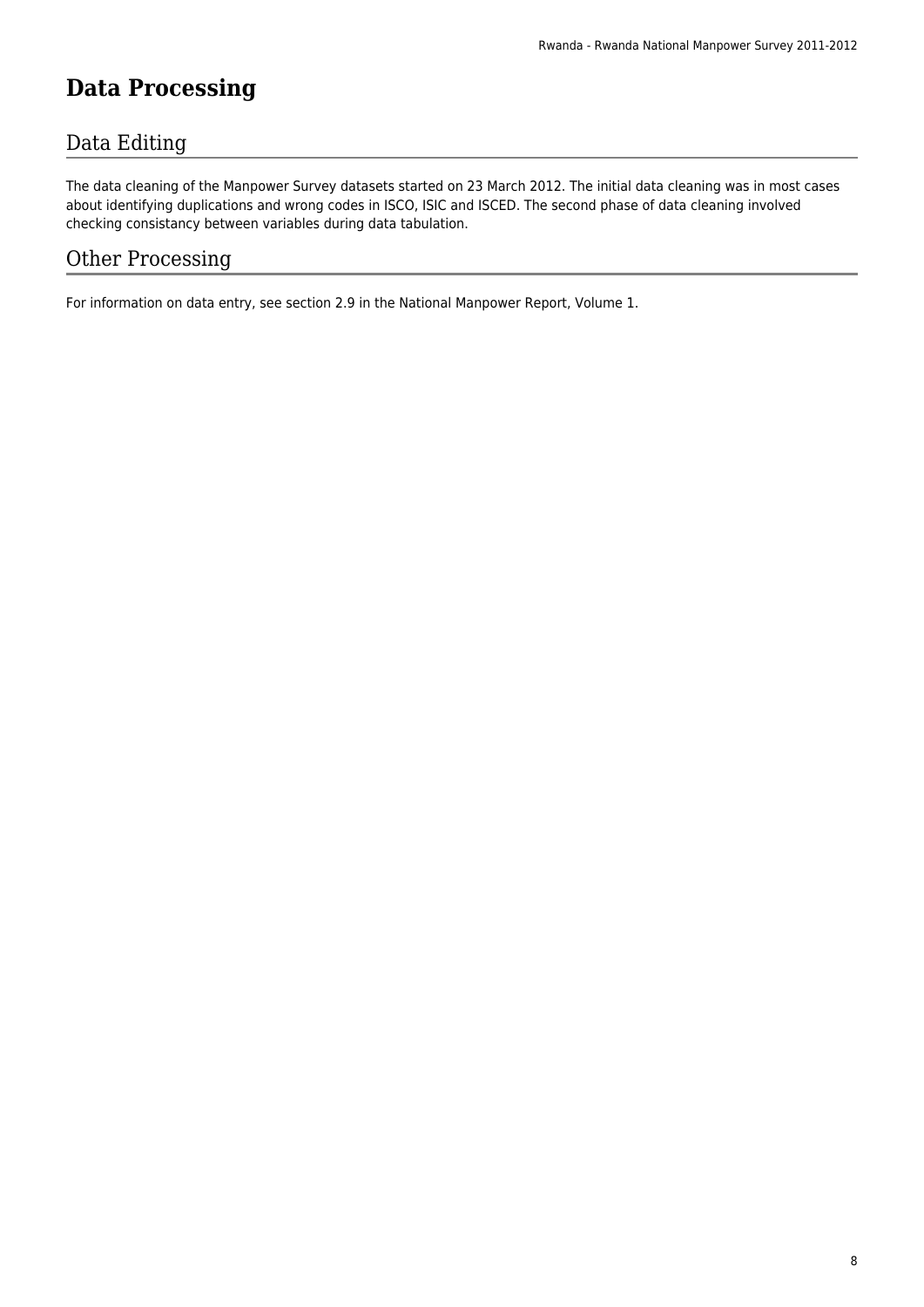# **Data Appraisal**

### Estimates of Sampling Error

For estimates of sampling error see the section on Calculation of Sampling Errors on page 51 of the National Manpower Survey Report

### Other forms of Data Appraisal

In the process of metadata creation for this survey the following data issues were raised:

A Diaspora module was used to collect information on the technical and entrepreneurial skills of Rwandans abroad as well as the likelihood, obstacles and opportunities to harness this potential. However, coverage for this module was not extensive enough to create a useful dataset.

A further module - an Unemployement for skilled persons module - was planned but not initiated.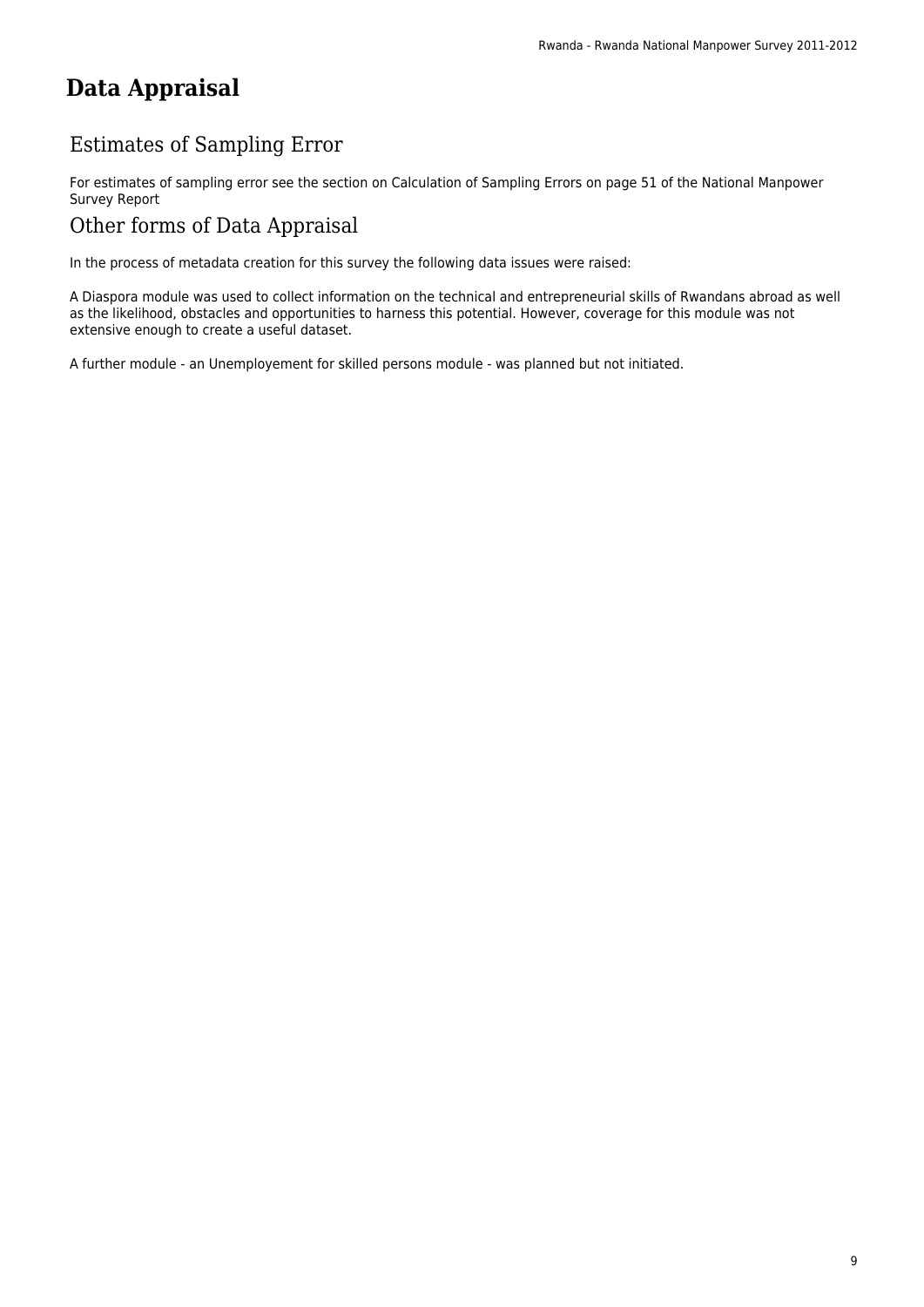# **File Description**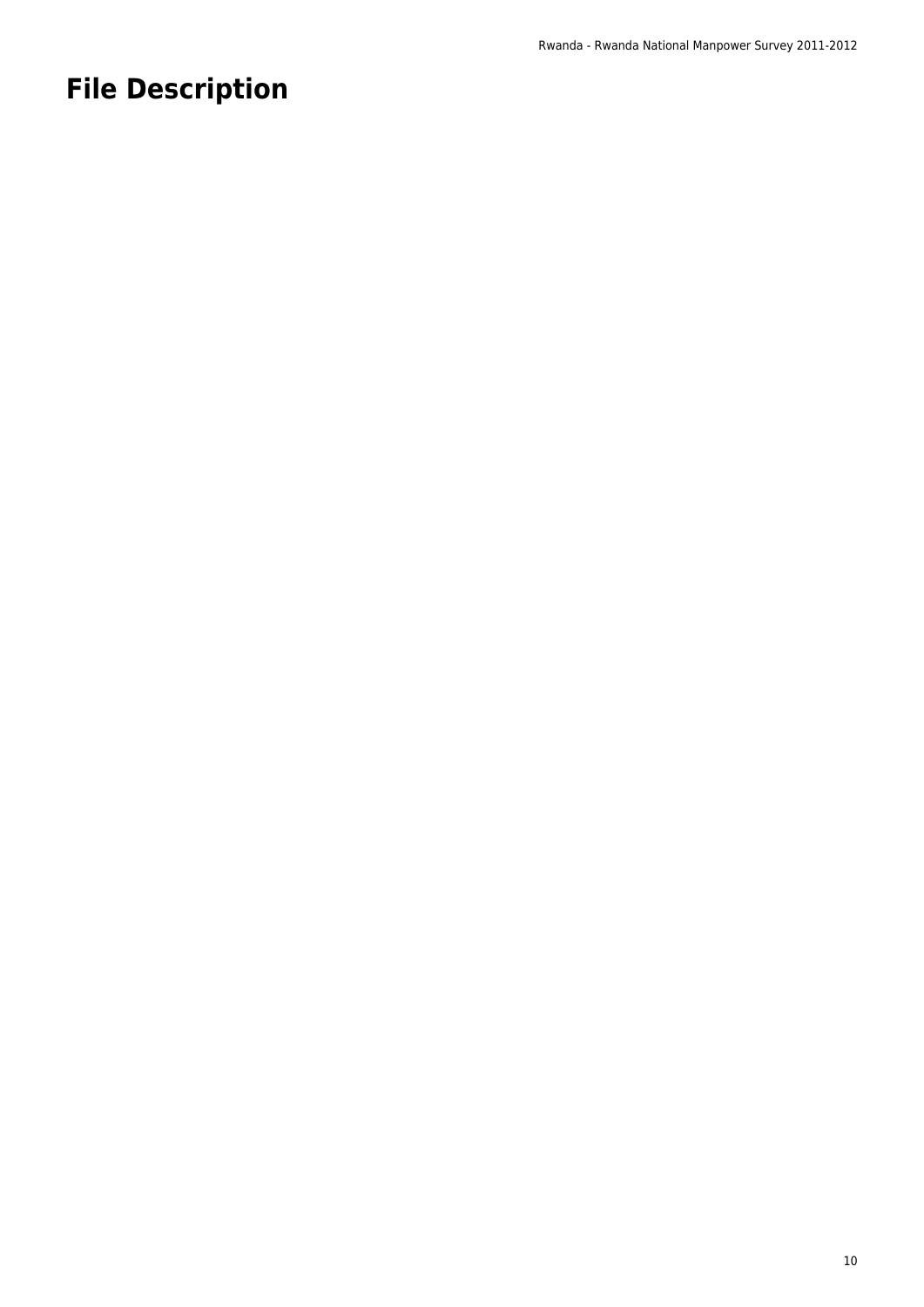# **Variable List**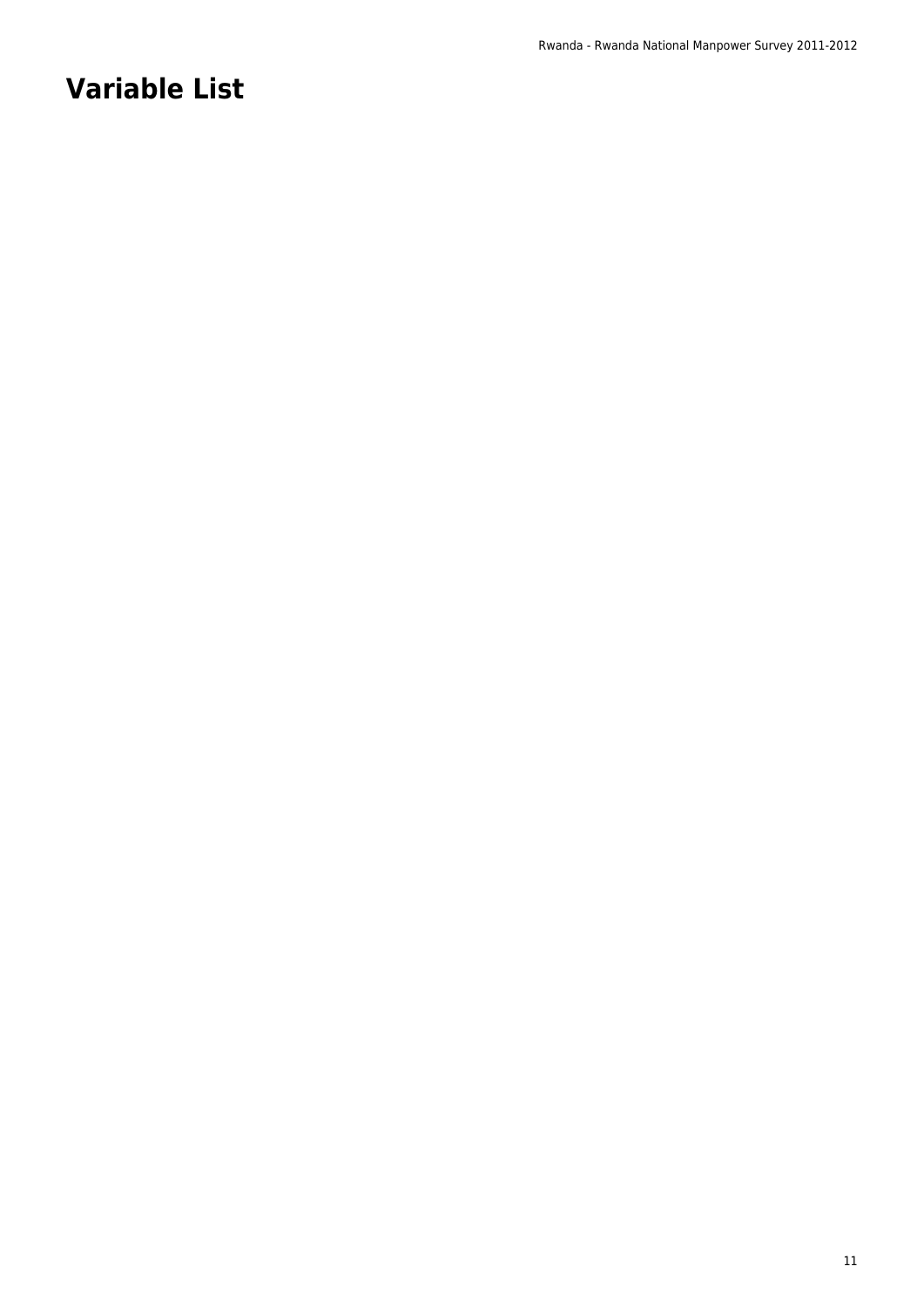# **Education\_employee**

| Content             |                   |
|---------------------|-------------------|
| Cases               | 2863              |
| Variable(s)         | 289               |
| Structure           | Type:<br>Keys: () |
| Version             |                   |
| Producer            |                   |
| <b>Missing Data</b> |                   |

# **Variables**

| ID              | <b>Name</b>        | Label                               | <b>Type</b> | Format             | Question |
|-----------------|--------------------|-------------------------------------|-------------|--------------------|----------|
| V1              | ID <sub>6</sub>    | SAMPLE CODE                         | contin      | numeric            |          |
| V <sub>2</sub>  | ID <sub>9</sub>    | Fiche Number                        | contin      | numeric            |          |
| V3              | ZN                 | Zone Number                         | contin      | numeric            |          |
| V4              | ID1                | PROVINCE / KIGALI CITY              | discrete    | numeric            |          |
| V5              | ID <sub>2</sub>    | <b>DISTRICT</b>                     | discrete    | numeric            |          |
| V <sub>6</sub>  | ID <sub>3</sub>    | <b>SECTOR</b>                       | discrete    | numeric            |          |
| V7              | ID <sub>4</sub>    | <b>CELL</b>                         | discrete    | numeric            |          |
| V <sub>8</sub>  | ID <sub>5</sub>    | <b>VILLAGE</b>                      | contin      | numeric            |          |
| V9              | P1                 | Province Name                       | discrete    | character          |          |
| V10             | P <sub>2</sub>     | <b>District Name</b>                | discrete    | character          |          |
| V11             | P <sub>3</sub>     | Sector Name                         | discrete    | character          |          |
| V12             | P <sub>4</sub>     | Cell Name                           | discrete    | character          |          |
| V13             | P5                 | Village Name                        | discrete    | character          |          |
| V14             | $\mathsf{L}$       | <b>LEARNING INSTITUTION</b>         | discrete    | numeric            |          |
| V15             | OCCUPATION_LEVEL   | <b>OCCUPATION LEVEL</b>             | discrete    | numeric            |          |
| V16             | A020               | M2:A020 Sex                         | discrete    | numeric            |          |
| V17             | A030               | M2:A030 Age in compl. years         | discrete    | numeric            |          |
| V18             | AG                 | Age group                           | discrete    | numeric            |          |
| V19             | A040               | M2:A040 Marital status              | discrete    | numeric            |          |
| V20             | A050               | M2:A050 Nationality                 | discrete    | numeric            |          |
| V21             | A050A              | The rest of Africa (specify)        | discrete    | character          |          |
| V <sub>22</sub> | A050B              | The rest of the world (specify)     | discrete    | character          |          |
| V23             | A060               | M2:A060 Do you have any disability? | discrete    | numeric            |          |
| V <sub>24</sub> | A070               | M2:A070 Type of disability          | discrete    | numeric            |          |
| V25             | DISABILITY_SPECIFY | <b>Disability Specify</b>           | discrete    | character          |          |
| V26             | <b>B010</b>        | Current main occupation / job title | discrete    | character          |          |
| V <sub>27</sub> | B010A              | <b>ISCO</b>                         | discrete    | numeric            |          |
| V28             | <b>ISCO1B010A</b>  | ISCO_FIRST_LEVEL B010A              |             | discrete   numeric |          |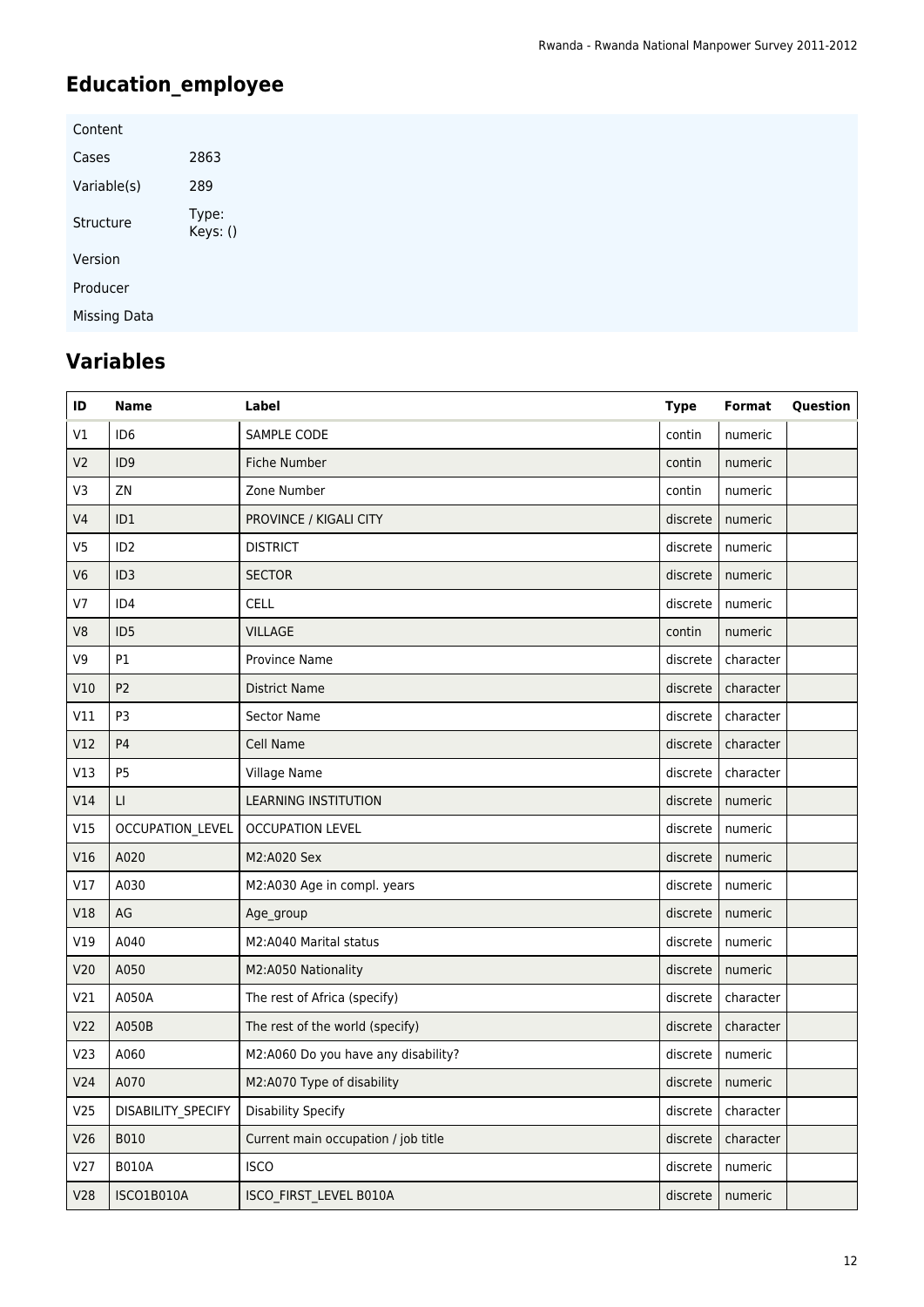| ID              | <b>Name</b>      | Label                                                              | <b>Type</b> | <b>Format</b> | Question |
|-----------------|------------------|--------------------------------------------------------------------|-------------|---------------|----------|
| V29             | B011             | Nature of your employment contract                                 | discrete    | numeric       |          |
| V30             | <b>B011S</b>     | Other-Specify                                                      | discrete    | character     |          |
| V31             | B020             | Type of contract of your main employment                           | discrete    | numeric       |          |
| V32             | <b>B020S</b>     | Other-Specify                                                      | discrete    | character     |          |
| V33             | B021             | In which way did you get the current job?                          | discrete    | numeric       |          |
| V34             | B021S            | Other-specify                                                      | discrete    | character     |          |
| V35             | B030             | When did you start working for this organization?                  | contin      | numeric       |          |
| V36             | B030_int         | Interval B030                                                      | discrete    | numeric       |          |
| V37             | B031             | Does your current job match your official education                | discrete    | numeric       |          |
| V38             | <b>B040</b>      | Is this your first employment in Rwanda                            | discrete    | numeric       |          |
| V39             | B050             | Establishment you worked for before joining your current employer? | discrete    | numeric       |          |
| V40             | <b>B050S</b>     | Other-specify                                                      | discrete    | character     |          |
| V41             | B051             | What was your employment status                                    | discrete    | numeric       |          |
| V42             | <b>B060</b>      | Establishment's main economic activity                             | discrete    | character     |          |
| V43             | <b>B060A</b>     | <b>ISIC</b>                                                        | discrete    | numeric       |          |
| V44             | ISIC1B060A       | ISIC LEVEL1B060A                                                   | discrete    | numeric       |          |
| V45             | <b>B070</b>      | What was your occupation                                           | discrete    | character     |          |
| V46             | <b>B070A</b>     | <b>ISCO</b>                                                        | discrete    | numeric       |          |
| V47             | ISCO1B070A       | ISCO_FIRST_LEVEL B070A                                             | discrete    | numeric       |          |
| <b>V48</b>      | <b>B080</b>      | How long did you work in the previous job?                         | contin      | numeric       |          |
| V49             | <b>B080_INT</b>  | Working experience in interval                                     | discrete    | numeric       |          |
| V <sub>50</sub> | B090             | What was the main reason you left your previous job?               | discrete    | numeric       |          |
| V51             | <b>B090S</b>     | Other-Specify                                                      | discrete    | character     |          |
| V <sub>52</sub> | <b>B100A</b>     | Ministry and other institutions                                    | contin      | numeric       |          |
| V <sub>53</sub> | <b>B100B</b>     | Parastatal                                                         | contin      | numeric       |          |
| V <sub>54</sub> | <b>B100C</b>     | Company                                                            | contin      | numeric       |          |
| V <sub>55</sub> | <b>B100D</b>     | Co-operative                                                       | contin      | numeric       |          |
| V56             | <b>B100E</b>     | NGO/CSO/CBO                                                        | contin      | numeric       |          |
| V57             | <b>B100F</b>     | Other (specify)                                                    | contin      | numeric       |          |
| V58             | <b>WY</b>        | Total working years                                                | contin      | numeric       |          |
| V59             | <b>B100S</b>     | Other-Specify                                                      | discrete    | character     |          |
| V60             | <b>B101</b>      | Did your first job match your education?                           | discrete    | numeric       |          |
| V61             | <b>B110</b>      | Highest level of education when you first enter the labour market  | discrete    | numeric       |          |
| V62             | <b>B120</b>      | Year of your graduation before entering the labour market          | contin      | numeric       |          |
| V63             | <b>B140</b>      | Year                                                               | contin      | numeric       |          |
| V64             | <b>B140B</b>     | Months                                                             | discrete    | numeric       |          |
| V65             | C <sub>010</sub> | Highest level of formal education                                  | discrete    | numeric       |          |
| V66             | C010S            | Other-Specify                                                      | discrete    | character     |          |
| V67             | C020             | Field of specialization                                            | discrete    | character     |          |
| <b>V68</b>      | C020A            | <b>ISCED Code</b>                                                  | discrete    | numeric       |          |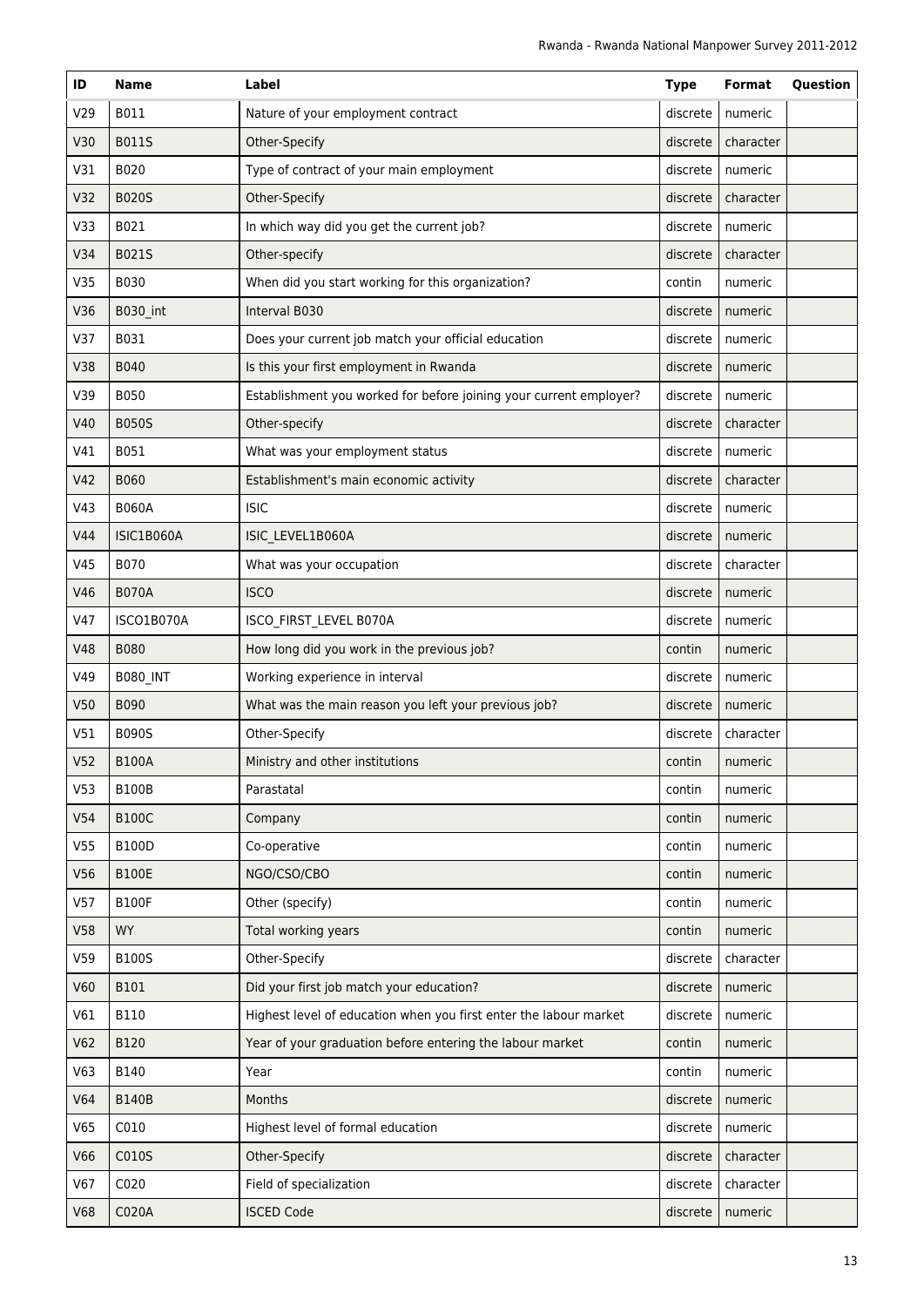| ID              | <b>Name</b> | Label                                                                                   | <b>Type</b> | Format    | Question |
|-----------------|-------------|-----------------------------------------------------------------------------------------|-------------|-----------|----------|
| V69             | ISCED1C020A | ISCED-LEVELC020A                                                                        | discrete    | numeric   |          |
| V70             | ISCED2C020A | ISCED -LEVEL2C020A                                                                      | discrete    | numeric   |          |
| V71             | C021        | Where did you got your highest level of education                                       | discrete    | numeric   |          |
| V <sub>72</sub> | C030        | Are you currently enrolled for further training (formal Education)?                     | discrete    | numeric   |          |
| V73             | C040        | Field/type of training                                                                  | discrete    | character |          |
| V74             | C040A       | <b>ISCED</b> code                                                                       | discrete    | numeric   |          |
| V75             | ISCED1C040A | ISCED-LEVELC040A                                                                        | discrete    | numeric   |          |
| V76             | ISCED2C040A | ISCED -LEVEL2C040A                                                                      | discrete    | numeric   |          |
| V77             | C041        | Anticipated qualification                                                               | discrete    | numeric   |          |
| V78             | C041S       | Other-Specify                                                                           | discrete    | character |          |
| V79             | D010        | Have you received any other kind of training since you joined your<br>current employer? | discrete    | numeric   |          |
| <b>V80</b>      | D020        | What was the major field of training?                                                   | discrete    | character |          |
| V81             | D020A       | <b>ISCED</b>                                                                            | discrete    | numeric   |          |
| <b>V82</b>      | ISCED1D020A | ISCED-LEVELD020A                                                                        | discrete    | numeric   |          |
| V83             | ISCED2D020A | ISCED-LEVEL2D020A                                                                       | discrete    | numeric   |          |
| <b>V84</b>      | D030        | Year of Training                                                                        | contin      | numeric   |          |
| V85             | D040        | What was the mean of training?                                                          | discrete    | numeric   |          |
| <b>V86</b>      | D040S       | Other-Specify                                                                           | discrete    | character |          |
| V87             | D050        | Duration in months                                                                      | contin      | numeric   |          |
| <b>V88</b>      | D060        | What is your qualification from the additional training?                                | discrete    | numeric   |          |
| V89             | D060S       | Other-Specify                                                                           | discrete    | character |          |
| V90             | D070        | Where were you trained?                                                                 | discrete    | numeric   |          |
| V91             | D071        | Did that training improve your performance?                                             | discrete    | numeric   |          |
| V92             | D072        | If you did not take part in any training, please indicate why.                          | discrete    | numeric   |          |
| V93             | D072S       | Other-Specify                                                                           | discrete    | character |          |
| V94             | D073        | Are employees involved in designing training plans?                                     | discrete    | numeric   |          |
| V95             | D080        | Do you need any specific skills to improve your performance at your<br>current job?     | discrete    | numeric   |          |
| V96             | D090        | In which area do you need specific skills?                                              | discrete    | character |          |
| V97             | D090A       | <b>ISCED Code</b>                                                                       | discrete    | numeric   |          |
| V98             | ISCED1D090A | ISCED-LEVELD090A                                                                        | discrete    | numeric   |          |
| V99             | ISCED2D090A | ISCED -LEVEL2D090A                                                                      | discrete    | numeric   |          |
| V100            | D100A       | English Speak                                                                           | discrete    | numeric   |          |
| V101            | D100B       | English Write                                                                           | discrete    | numeric   |          |
| V102            | D100C       | French Speak                                                                            | discrete    | numeric   |          |
| V103            | D100D       | French Write                                                                            | discrete    | numeric   |          |
| V104            | D100E       | Kinyarwanda Write                                                                       | discrete    | numeric   |          |
| V105            | D100F       | Kinyarwanda Speak                                                                       | discrete    | numeric   |          |
| V106            | D100G       | Swahili Write                                                                           | discrete    | numeric   |          |
| V107            | D100H       | Swahili Speak                                                                           | discrete    | numeric   |          |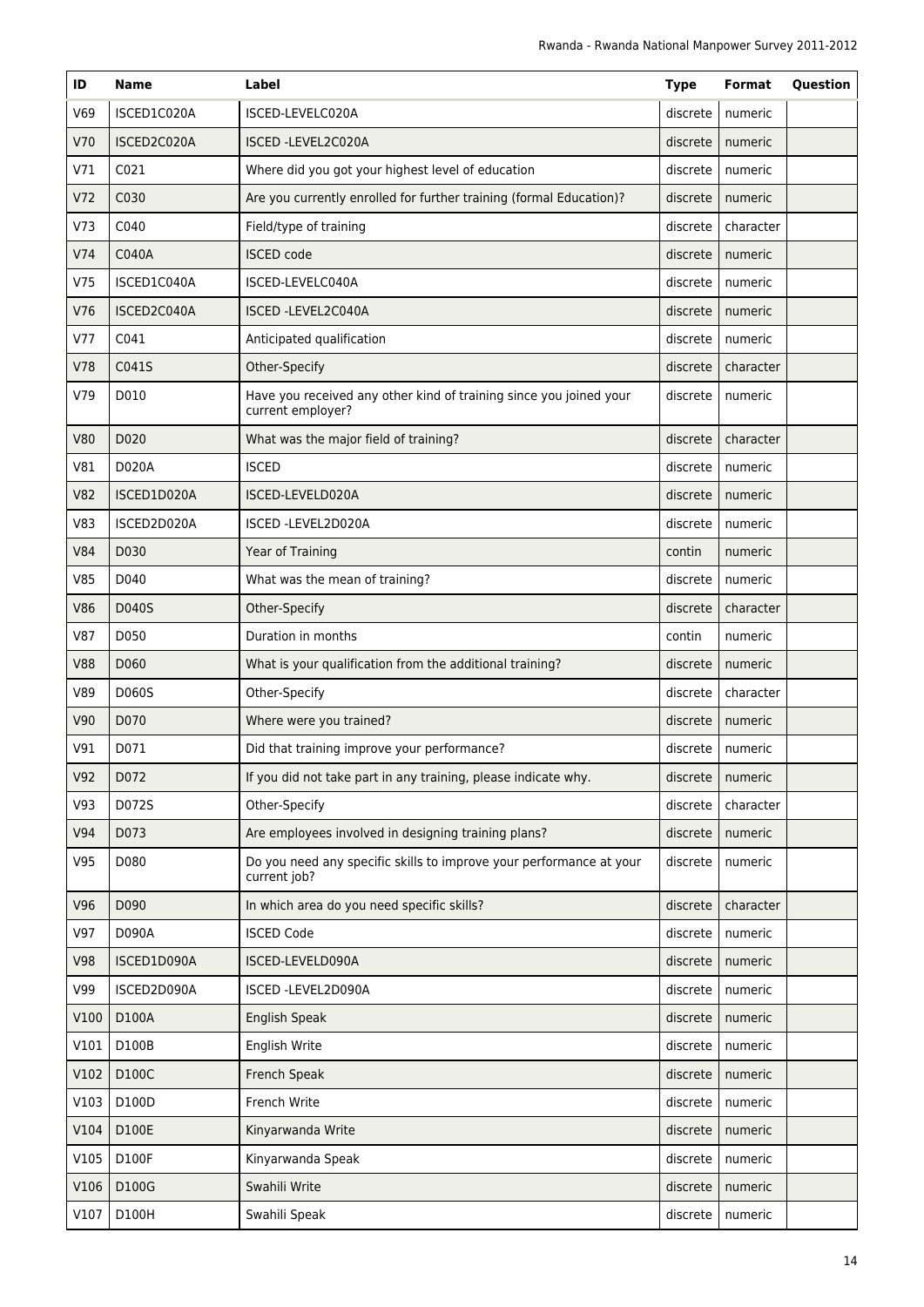| ID          | <b>Name</b> | Label                                                                                   | <b>Type</b> | Format    | Question |
|-------------|-------------|-----------------------------------------------------------------------------------------|-------------|-----------|----------|
| V108        | D1001       | <b>Other Write</b>                                                                      | discrete    | numeric   |          |
| V109        | D100J       | Other Speak                                                                             | discrete    | numeric   |          |
| V110        | D100S       | Other-Specify                                                                           | discrete    | character |          |
| <b>V111</b> | Perf_ap     | Has your performance ever been appreaised? (created)                                    | discrete    | numeric   |          |
| V112        | E010        | How often is your performance appraised?                                                | discrete    | numeric   |          |
| V113        | E011        | Who appraises your performance?                                                         | discrete    | numeric   |          |
| V114        | E011S       | Other-Specify                                                                           | discrete    | character |          |
| V115        | E012        | Has your performance been appraised since your begun working for<br>this establishment? | discrete    | numeric   |          |
| V116        | E020        | Do you receive a feedback?                                                              | discrete    | numeric   |          |
| V117        | F010        | Have you ever been promoted since you joined your current employer?                     | discrete    | numeric   |          |
| V118        | F020A       | Year                                                                                    | contin      | numeric   |          |
| V119        | F020B       | Month                                                                                   | discrete    | numeric   |          |
| V120        | G010        | How many hours do you usually work in a week?                                           | contin      | numeric   |          |
| V121        | G020        | Are you entitled to annual leave days?                                                  | discrete    | numeric   |          |
| V122        | G030A       | Calendar days                                                                           | contin      | numeric   |          |
| V123        | G030B       | Working days                                                                            | contin      | numeric   |          |
| V124        | G040        | How long does it take you to reach your workplace?                                      | discrete    | numeric   |          |
| V125        | G050        | Main mode of transport you use to reach your workplace                                  | discrete    | numeric   |          |
| V126        | G050S       | Other-Specify                                                                           | discrete    | character |          |
| V127        | G060        | Entitled to medical care assistance                                                     | discrete    | numeric   |          |
| V128        | G061        | To what extent does it cover your medical expenses?                                     | discrete    | numeric   |          |
| V129        | G070        | Does the assistance extend to your family?                                              | discrete    | numeric   |          |
| V130        | G080A       | Clothing/Uniform                                                                        | discrete    | numeric   |          |
| V131        | G080B       | Protective gear                                                                         | discrete    | numeric   |          |
| V132        | G080C       | Accommodation                                                                           | discrete    | numeric   |          |
| V133        | G080D       | Transport                                                                               | discrete    | numeric   |          |
| V134        | G080E       | Pay to and from annual leave                                                            | discrete    | numeric   |          |
| V135        | G080F       | Food                                                                                    | discrete    | numeric   |          |
| V136        | G080G       | Free education for dependants                                                           | discrete    | numeric   |          |
| V137        | G080H       | Maternal and paternal leave                                                             | discrete    | numeric   |          |
| V138        | G080I       | Health and safety                                                                       | discrete    | numeric   |          |
| V139        | G080J       | <b>Terminal benefits</b>                                                                | discrete    | numeric   |          |
| V140        | G080K       | Any other (specify)                                                                     | discrete    | numeric   |          |
| V141        | G080S       | Other-Specify                                                                           | discrete    | character |          |
| V142        | G090        | How often does your salary get increased?                                               | discrete    | numeric   |          |
| V143        | G091        | Is your salary annually adjusted for inflation?                                         | discrete    | numeric   |          |
| V144        | H010        | Member of any trade union                                                               | discrete    | numeric   |          |
| V145        | H020        | If No, why?                                                                             | discrete    | numeric   |          |
| V146        | H021        | Is your employer contributing regularly to the social security fund for<br>you?         | discrete    | numeric   |          |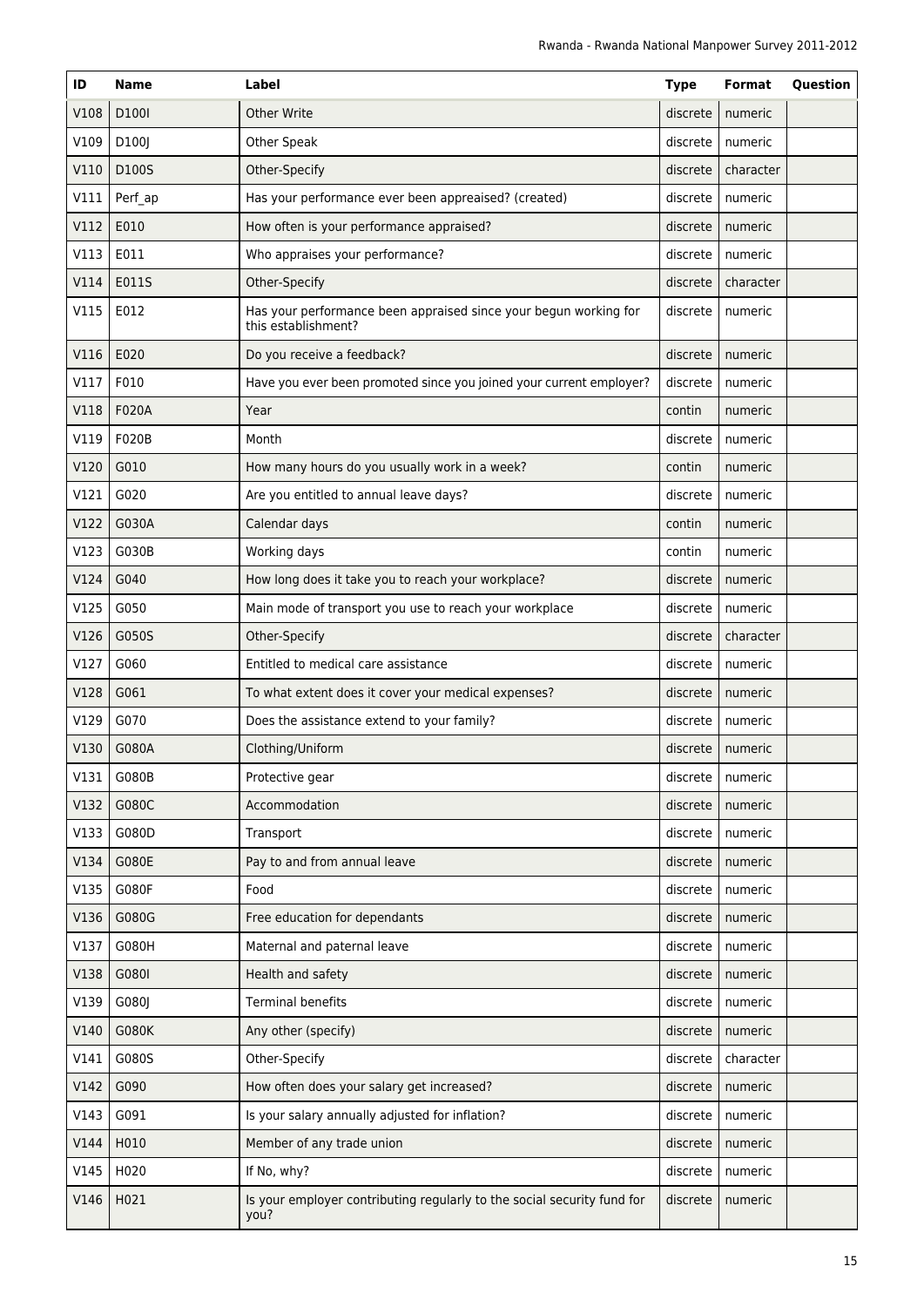| ID   | <b>Name</b>   | Label                                        | <b>Type</b> | Format                 | Question |
|------|---------------|----------------------------------------------|-------------|------------------------|----------|
| V147 | H020S         | Other-Specify                                | discrete    | character              |          |
| V148 | H030A         | Extreme Dust, toxic gases                    | discrete    | numeric                |          |
| V149 | H030B         | <b>Extreme Noise</b>                         | discrete    | numeric                |          |
| V150 | H030C         | Extreme temperat. / humidity                 | discrete    | numeric                |          |
| V151 | H030D         | Dangerous tools/animals                      | discrete    | numeric                |          |
| V152 | H030E         | Work underground                             | discrete    | numeric                |          |
| V153 | H030G         | Other (specify)                              | discrete    | numeric                |          |
| V154 | H030S         | Other-Specify                                | discrete    | character              |          |
| V155 | <b>I010A</b>  | Verbal abuse                                 | discrete    | numeric                |          |
| V156 | <b>I010B</b>  | Physical abuse                               | discrete    | numeric                |          |
| V157 | <b>I010C</b>  | Sexual harassment                            | discrete    | numeric                |          |
| V158 | <b>I010D</b>  | Neglect                                      | discrete    | numeric                |          |
| V159 | <b>I010E</b>  | Non payment of salary                        | discrete    | numeric                |          |
| V160 | <b>I010F</b>  | Non payment of other benefits                | discrete    | numeric                |          |
| V161 | <b>I010G</b>  | Delayed payments of salary                   | discrete    | numeric                |          |
| V162 | <b>I010H</b>  | Delayed payments of benefits                 | discrete    | numeric                |          |
| V163 | 10101         | Underpayment of salary                       | discrete    | numeric                |          |
| V164 | 1010          | Fatigue                                      | discrete    | numeric                |          |
| V165 | 1010K         | Excess workload/hours                        | discrete    | numeric                |          |
| V166 | <b>I010L</b>  | Dependants                                   | discrete    | numeric                |          |
| V167 | <b>I010M</b>  | Discrimination (specify)                     | discrete    | numeric                |          |
| V168 | <b>I010MA</b> | Discrimination -specify                      | discrete    | character              |          |
| V169 | <b>I010N</b>  | Other (specify)                              | discrete    | numeric                |          |
| V170 | <b>1010S</b>  | Other-Specify                                |             | $discrete$   character |          |
| V171 | <b>I020A</b>  | Inform HR management                         | discrete    | numeric                |          |
| V172 | <b>I020B</b>  | Take painkillers                             | discrete    | numeric                |          |
| V173 | <b>I020C</b>  | Talk to family members                       | discrete    | numeric                |          |
| V174 | <b>I020D</b>  | Talk to supervisor                           | discrete    | numeric                |          |
| V175 | <b>I020E</b>  | Inform police/lawyers                        | discrete    | numeric                |          |
| V176 | <b>I020F</b>  | Inform manager/directors                     | discrete    | numeric                |          |
| V177 | <b>I020G</b>  | Talk to friend                               | discrete    | numeric                |          |
| V178 | <b>I020H</b>  | Ignore them                                  | discrete    | numeric                |          |
| V179 | 10201         | Inform the Labour Inspector                  | discrete    | numeric                |          |
| V180 | 1020          | Ombudsman                                    | discrete    | numeric                |          |
| V181 | 1020K         | <b>Public Service Commission</b>             | discrete    | numeric                |          |
| V182 | <b>I020L</b>  | Other (specify)                              | discrete    | numeric                |          |
| V183 | <b>1020S</b>  | Other-Specify                                | discrete    | character              |          |
| V184 | J010          | Does your organization have a gender policy? | discrete    | numeric                |          |
| V185 | J020          | Preferential treatment due to sex?           | discrete    | numeric                |          |
| V186 | J030A         | Quota for women (managm.)                    | discrete    | numeric                |          |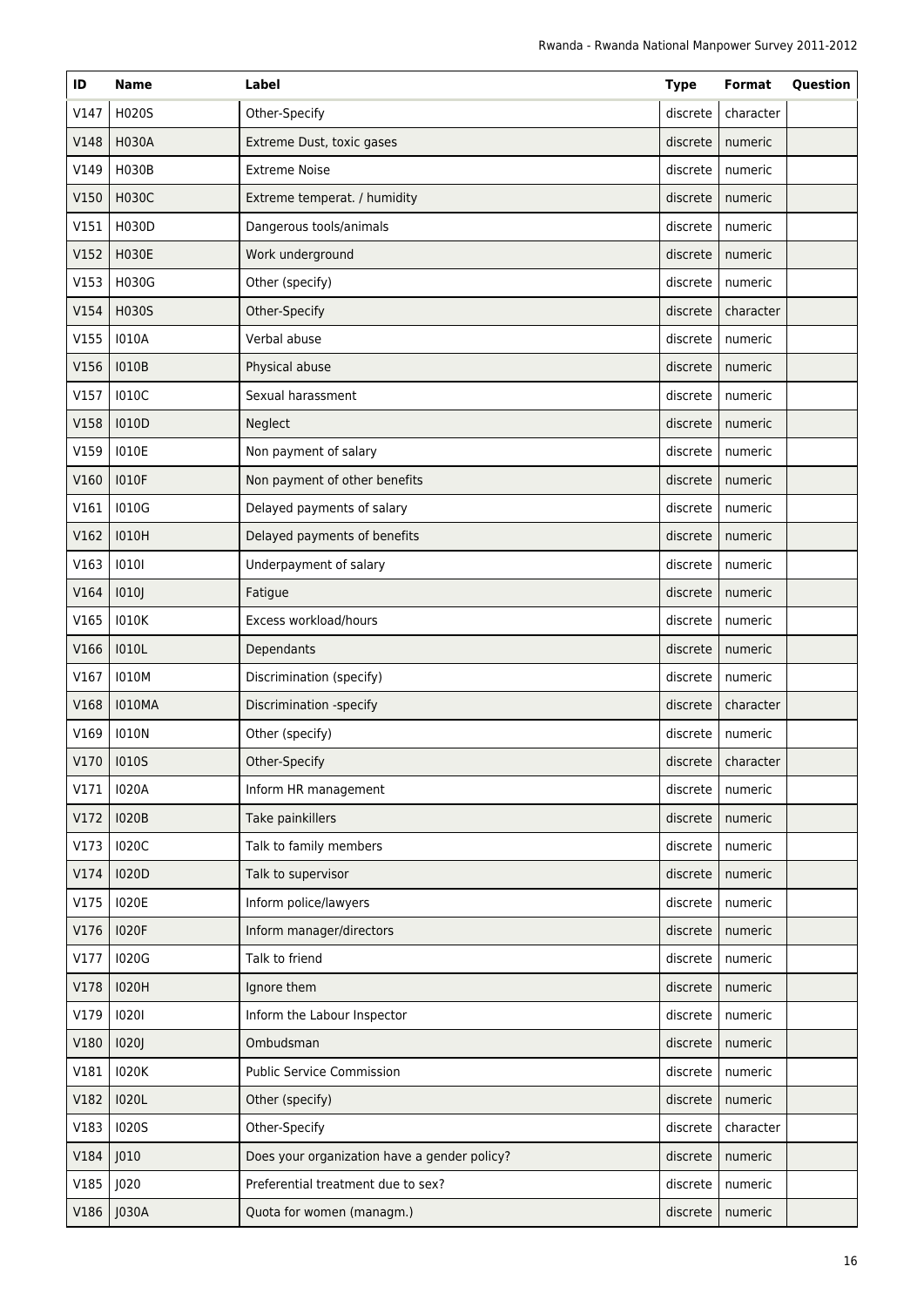| ID   | <b>Name</b>  | Label                                            | <b>Type</b> | <b>Format</b>      | Question |
|------|--------------|--------------------------------------------------|-------------|--------------------|----------|
| V187 | J030B        | Overall quota for women                          | discrete    | numeric            |          |
| V188 | J030C        | Pref. recruitment for women                      | discrete    | numeric            |          |
| V189 | J030D        | Pref. recruitment for men                        | discrete    | numeric            |          |
| V190 | J030E        | Maternity leave                                  | discrete    | numeric            |          |
| V191 | J030F        | Differential retirement age                      | discrete    | numeric            |          |
| V192 | J030G        | Preferential payment                             | discrete    | numeric            |          |
| V193 | J030H        | Others (specify)                                 | discrete    | numeric            |          |
| V194 | J030S        | Other-Specify                                    | discrete    | character          |          |
| V195 | J040A        | Quota for women (managm.)                        | discrete    | numeric            |          |
| V196 | J040B        | Overall quota for women                          | discrete    | numeric            |          |
| V197 | J040C        | Pref. recruitment for women                      | discrete    | numeric            |          |
| V198 | J040D        | Pref. recruitment for men                        | discrete    | numeric            |          |
| V199 | J040H        | Maternity leave                                  | discrete    | numeric            |          |
| V200 | J040E        | Differential retirement age                      | discrete    | numeric            |          |
| V201 | J040F        | Preferential payment                             | discrete    | numeric            |          |
| V202 | J040G        | Others (specify)                                 | discrete    | numeric            |          |
| V203 | J040S        | Other-Specify                                    | discrete    | character          |          |
| V204 | K010         | Has your organization introduced the use of ICT? | discrete    | numeric            |          |
| V205 | K020A        | Production                                       | discrete    | numeric            |          |
| V206 | <b>K020B</b> | Marketing                                        | discrete    | numeric            |          |
| V207 | K020C        | Human resource management                        | discrete    | numeric            |          |
| V208 | K020D        | Communication                                    | discrete    | numeric            |          |
| V209 | K020E        | Records management                               | discrete    | numeric            |          |
| V210 | <b>K020F</b> | Accounting/Finance/Budgeting                     |             | discrete   numeric |          |
| V211 | K020G        | Others (specify)                                 | discrete    | numeric            |          |
| V212 | K020H        | Recruitment                                      | discrete    | numeric            |          |
| V213 | K020S        | Other-Specify                                    | discrete    | character          |          |
| V214 | K030A        | Production                                       | discrete    | numeric            |          |
| V215 | K030B        | Marketing                                        | discrete    | numeric            |          |
| V216 | K030C        | Human resource management                        | discrete    | numeric            |          |
| V217 | K030D        | Communication                                    | discrete    | numeric            |          |
| V218 | K030E        | Records management                               | discrete    | numeric            |          |
| V219 | <b>K030F</b> | Accounting/Finance/Budgeting                     | discrete    | numeric            |          |
| V220 | K030G        | Others (specify)                                 | discrete    | numeric            |          |
| V221 | K030H        | Recruitment                                      | discrete    | numeric            |          |
| V222 | K030S        | Other-Specify                                    | discrete    | character          |          |
| V223 | <b>K040A</b> | Individual Computer                              | discrete    | numeric            |          |
| V224 | <b>K040B</b> | Shared computer                                  | discrete    | numeric            |          |
| V225 | K040C        | Private access to email                          | discrete    | numeric            |          |
| V226 | K040D        | Common access to email                           |             | discrete   numeric |          |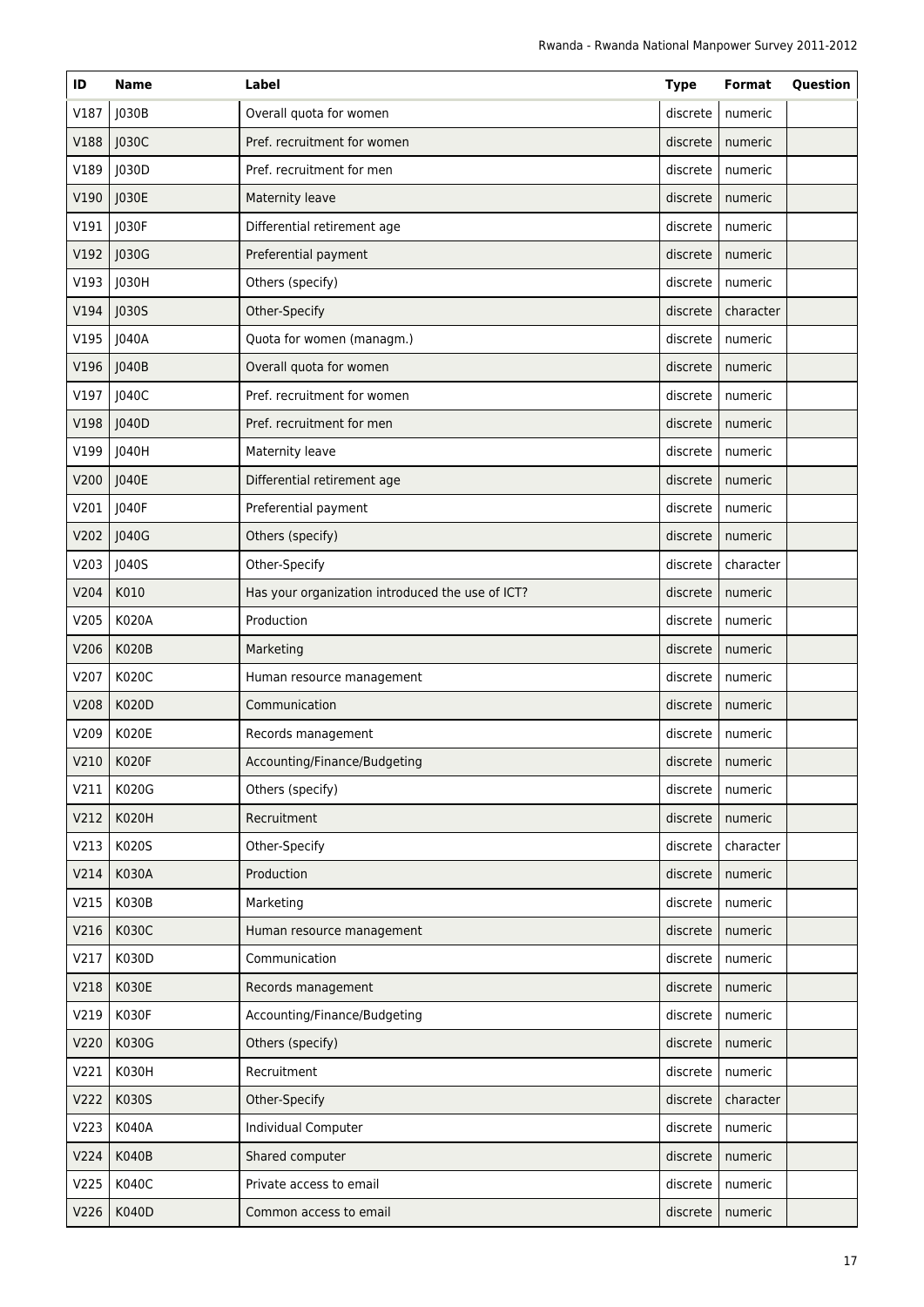| ID   | <b>Name</b>  | Label                                                                                         | <b>Type</b> | Format    | Question |
|------|--------------|-----------------------------------------------------------------------------------------------|-------------|-----------|----------|
| V227 | <b>K040E</b> | Access to internet                                                                            | discrete    | numeric   |          |
| V228 | <b>K040F</b> | Others (specify).                                                                             | discrete    | numeric   |          |
| V229 | K040S        | Other-Specify                                                                                 | discrete    | character |          |
| V230 | <b>K050A</b> | Individual Computer                                                                           | discrete    | numeric   |          |
| V231 | K050B        | Shared computer                                                                               | discrete    | numeric   |          |
| V232 | <b>K050C</b> | Private access to email                                                                       | discrete    | numeric   |          |
| V233 | <b>K050D</b> | Common access to email                                                                        | discrete    | numeric   |          |
| V234 | <b>K050E</b> | Access to internet                                                                            | discrete    | numeric   |          |
| V235 | <b>K050F</b> | Others (specify).                                                                             | discrete    | numeric   |          |
| V236 | K050S        | Other-Specify                                                                                 | discrete    | character |          |
| V237 | K060         | Do you feel properly equipped to make fully use of the potential of<br>ICT at your workplace? | discrete    | numeric   |          |
| V238 | L010         | monthly gross earnings                                                                        | contin      | numeric   |          |
| V239 | L011         | What is your monthly net earnings?                                                            | contin      | numeric   |          |
| V240 | L020         | Mode of your mountly payment?                                                                 | discrete    | numeric   |          |
| V241 | L020S        | Other-Specify                                                                                 | discrete    | character |          |
| V242 | L030         | Do you have another occupation / job/employment?                                              | discrete    | numeric   |          |
| V243 | L040         | If yes, what kind of occupation / job                                                         | discrete    | character |          |
| V244 | L040A        | <b>ISCO Code</b>                                                                              | discrete    | numeric   |          |
| V245 | ISCO1L040A   | ISCO_FIRST_LEVEL L040A                                                                        | discrete    | numeric   |          |
| V246 | L050         | average annual gross income from all additional job(s)?                                       | discrete    | numeric   |          |
| V247 | M010         | Do you have an HIV / AIDS policy at workplace?                                                | discrete    | numeric   |          |
| V248 | M020         | <b>VCT</b> services                                                                           | discrete    | numeric   |          |
| V249 | M02A         | Free ARVs for HIV+ workers                                                                    | discrete    | numeric   |          |
| V250 | M02B         | Free condom distribution                                                                      | discrete    | numeric   |          |
| V251 | M02C         | Free food for HIV+ workers                                                                    | discrete    | numeric   |          |
| V252 | M02E         | Equal rights                                                                                  | discrete    | numeric   |          |
| V253 | M02D         | Others (specify)                                                                              | discrete    | numeric   |          |
| V254 | M020S        | Other-Specify                                                                                 | discrete    | character |          |
| V255 | N020         | Are you currently looking for a different job?                                                | discrete    | numeric   |          |
| V256 | N030         | Which occupations are you targeting?                                                          | discrete    | character |          |
| V257 | N0302        | Which occupations are you targeting?                                                          | discrete    | character |          |
| V258 | <b>N030A</b> | <b>ISCO</b>                                                                                   | discrete    | numeric   |          |
| V259 | ISCO1N030A   | ISCO_FIRST_LEVEL N030A                                                                        | discrete    | numeric   |          |
| V260 | <b>N030B</b> | <b>ISCO</b>                                                                                   | discrete    | numeric   |          |
| V261 | ISCO1N030B   | ISCO_FIRST_LEVELN030B                                                                         | discrete    | numeric   |          |
| V262 | <b>N050A</b> | Word of mouth/family/friends                                                                  | discrete    | numeric   |          |
| V263 | <b>N050B</b> | Unsolicited / passing-by                                                                      | discrete    | numeric   |          |
| V264 | <b>N050C</b> | Internet, media                                                                               | discrete    | numeric   |          |
| V265 | N050D        | <b>LMIS</b>                                                                                   | discrete    | numeric   |          |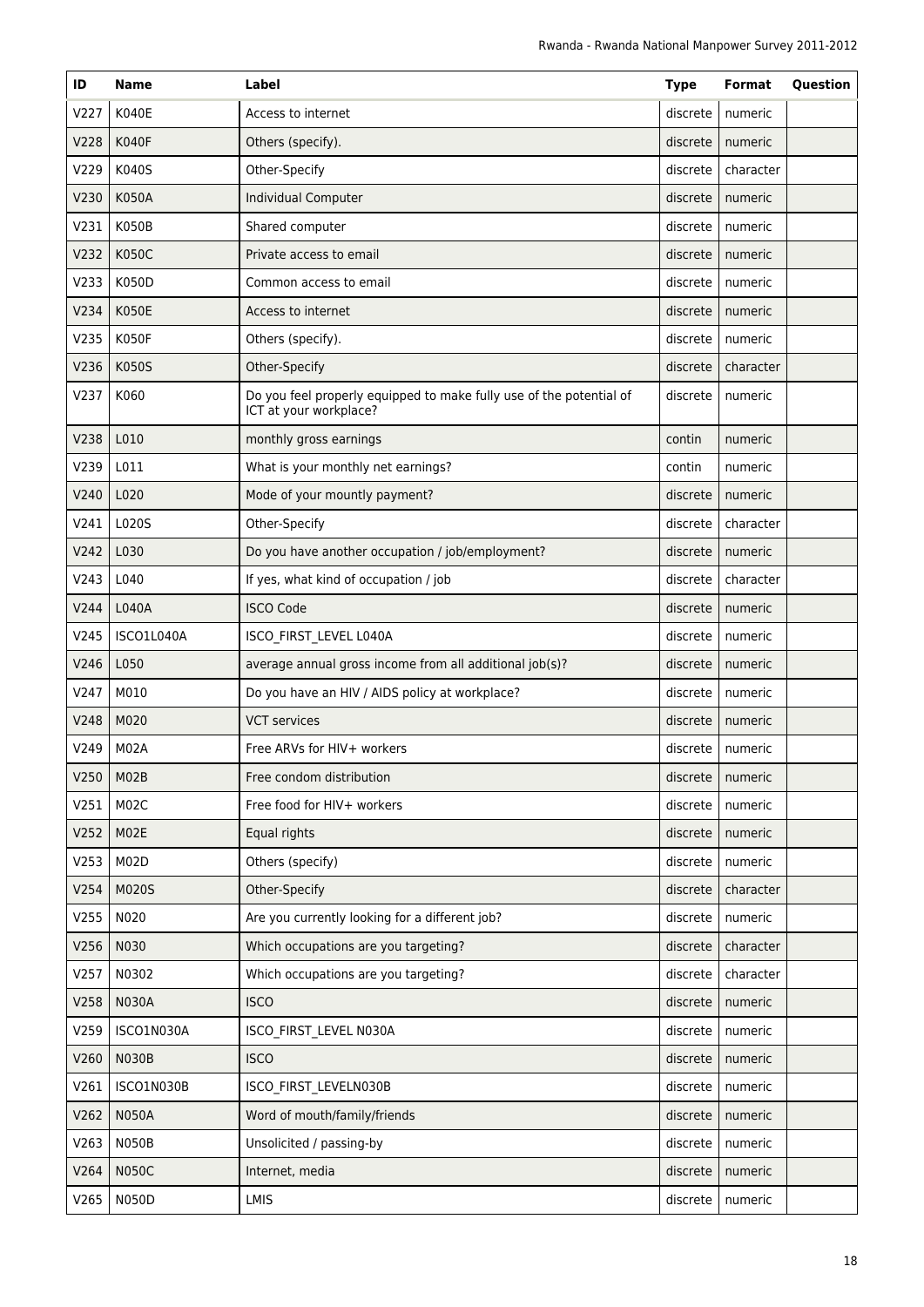| ID   | <b>Name</b>       | Label                                                                            | <b>Type</b> | Format    | <b>Question</b> |
|------|-------------------|----------------------------------------------------------------------------------|-------------|-----------|-----------------|
| V266 | <b>N050E</b>      | Job agents / bureaus                                                             | discrete    | numeric   |                 |
| V267 | <b>N050F</b>      | Training institutions                                                            | discrete    | numeric   |                 |
| V268 | <b>N050G</b>      | Other (specify)                                                                  | discrete    | numeric   |                 |
| V269 | <b>N050S</b>      | Other-Specify                                                                    | discrete    | character |                 |
| V270 | N060              | Do you want to move away from your current residence to search for<br>a new job? | discrete    | numeric   |                 |
| V271 | N070              | Why are you willing to move?                                                     | discrete    | numeric   |                 |
| V272 | <b>N070S</b>      | Other-Specify                                                                    | discrete    | character |                 |
| V273 | N080              | Where do you want to move to?                                                    | discrete    | numeric   |                 |
| V274 | N090              | If you don't want to move, please indicate why                                   | discrete    | numeric   |                 |
| V275 | <b>N09A</b>       | If you don't want to move, please indicate why                                   | discrete    | numeric   |                 |
| V276 | N <sub>09</sub> B | If you don't want to move, please indicate why                                   | discrete    | numeric   |                 |
| V277 | <b>N090S</b>      | Other-Specify                                                                    | discrete    | character |                 |
| V278 | N091              | If you only want to move within Rwanda or within EAC, please indicate<br>why     | discrete    | numeric   |                 |
| V279 | N <sub>09</sub> C | If you only want to move within Rwanda or within EAC, please indicate<br>why     | discrete    | numeric   |                 |
| V280 | <b>N09D</b>       | If you only want to move within Rwanda or within EAC, please indicate<br>why     | discrete    | numeric   |                 |
| V281 | N091S             | Other-Specify                                                                    | discrete    | character |                 |
| V282 | CODE              |                                                                                  | contin      | numeric   |                 |
| V283 | Year_int          | graduation year in interval                                                      | discrete    | numeric   |                 |
| V284 | <b>B140_INT</b>   | HOW LONG TO GET FIRST JOB                                                        | discrete    | numeric   |                 |
| V285 | D030_INT          | Year of training in interval                                                     | discrete    | numeric   |                 |
| V286 | D050_INT          | MONTHS DURATION INT INTERVAL                                                     | discrete    | numeric   |                 |
| V287 | F020A_INT         | LAST PROMOTION IN INTERVAL                                                       | discrete    | numeric   |                 |
| V288 | ISCED_MIF         |                                                                                  | discrete    | numeric   |                 |
| V289 | Final_weight      |                                                                                  | contin      | numeric   |                 |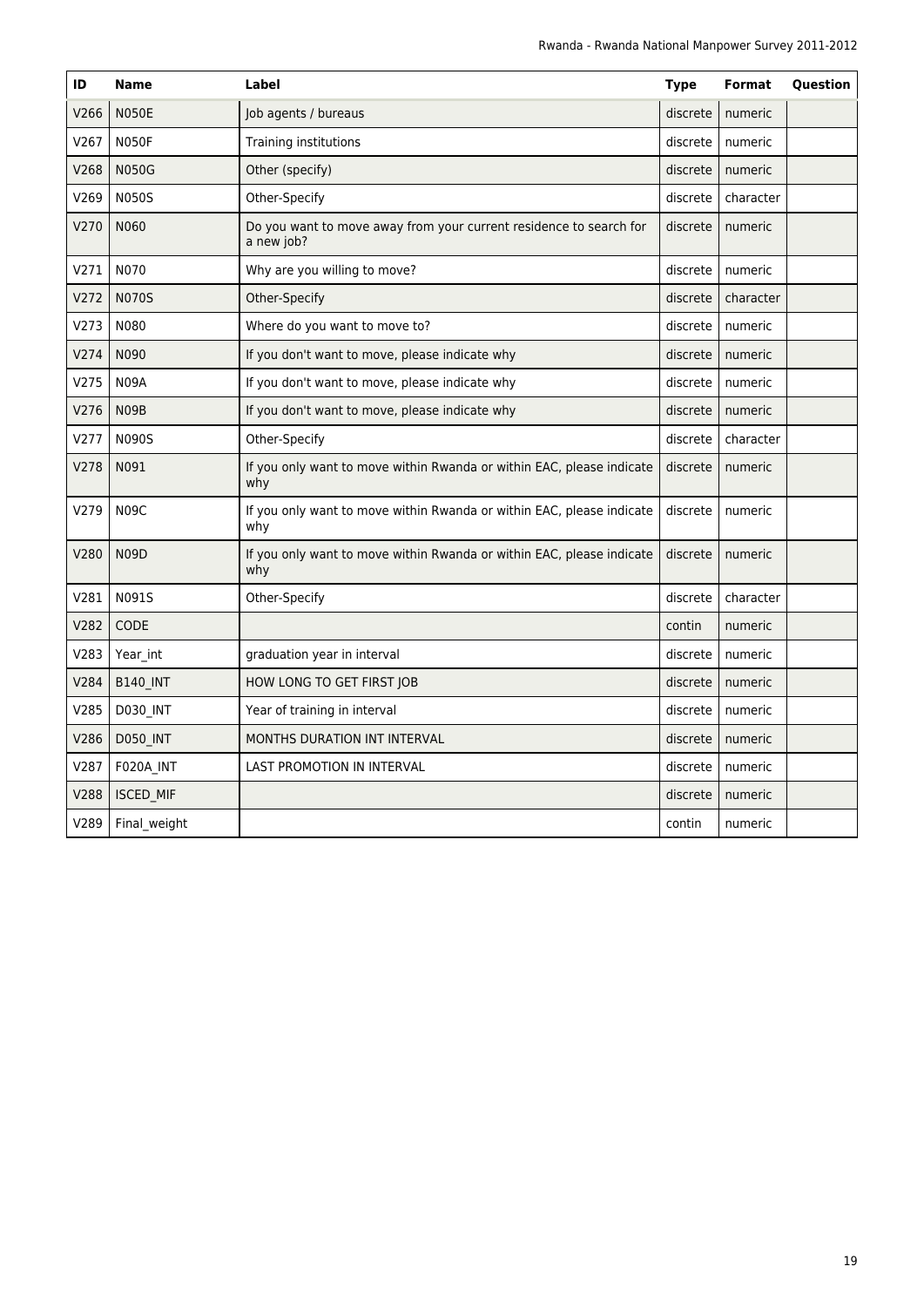# **Education\_employer**

| Content             |                   |  |  |
|---------------------|-------------------|--|--|
| Cases               | 505               |  |  |
| Variable(s)         | 347               |  |  |
| Structure           | Type:<br>Keys: () |  |  |
| Version             |                   |  |  |
| Producer            |                   |  |  |
| <b>Missing Data</b> |                   |  |  |

# **Variables**

| ID   | <b>Name</b>     | Label                                  | <b>Type</b> | Format             | Question |
|------|-----------------|----------------------------------------|-------------|--------------------|----------|
| V290 | id <sub>6</sub> | SAMPLE CODE                            | contin      | numeric            |          |
| V291 | zn              | Zone Number                            | discrete    | numeric            |          |
| V292 | id1             | 5.1_PROVINCE                           | discrete    | numeric            |          |
| V293 | id <sub>2</sub> | 5.2_DISTRICT                           | discrete    | numeric            |          |
| V294 | id3             | 5.3_SECTOR                             | discrete    | numeric            |          |
| V295 | id4             | 5.4_CELL                               | discrete    | numeric            |          |
| V296 | id5             | 5.5_VILLAGE                            | contin      | numeric            |          |
| V297 | p1              | <b>Province Name</b>                   | discrete    | character          |          |
| V298 | p <sub>2</sub>  | <b>District Name</b>                   | discrete    | character          |          |
| V299 | p <sub>3</sub>  | <b>Sector Name</b>                     | discrete    | character          |          |
| V300 | p4              | Cell Name                              | discrete    | character          |          |
| V301 | p <sub>5</sub>  | Village Name                           | discrete    | character          |          |
| V302 | <b>STRATA</b>   | <b>Education strata</b>                | discrete    | numeric            |          |
| V303 | samp1           | 2.1.1. Population size High Position   | contin      | numeric            |          |
| V304 | samp2           | 2.1.2. Population size Medium Position | contin      | numeric            |          |
| V305 | samp3           | 2.1.3. Population size Low Position    | contin      | numeric            |          |
| V306 | samp4           | 2.2.4. Population size Total (A+B+C)   | contin      | numeric            |          |
| V307 | samp5           | 2.2.1.Sample size High Position        | contin      | numeric            |          |
| V308 | samp6           | 2.2.2.Sample size Medium Position      | discrete    | numeric            |          |
| V309 | samp7           | 2.2.3. Sample size Low Position        | discrete    | numeric            |          |
| V310 | samp8           | 2.2.4. Sample size Total (A+B+C)       | contin      | numeric            |          |
| V311 | qv1             | 050.A.Visit 1                          | discrete    | numeric            |          |
| V312 | qv2             | 050.A2.Vist 1 Other (specify)          | discrete    | character          |          |
| V313 | qva             | 050.B.Visit 2                          |             | discrete   numeric |          |
| V314 | qvb             | 050.B2.Vist2 Other (specify)           | discrete    | character          |          |
| V315 | qvc             | 050.C.Visit 3                          | discrete    | numeric            |          |
| V316 | qvd             | 050.C3.Vist3 Other (specify)           | discrete    | character          |          |
| V317 | qve             | 050.D.Reason of non response           | discrete    | numeric            |          |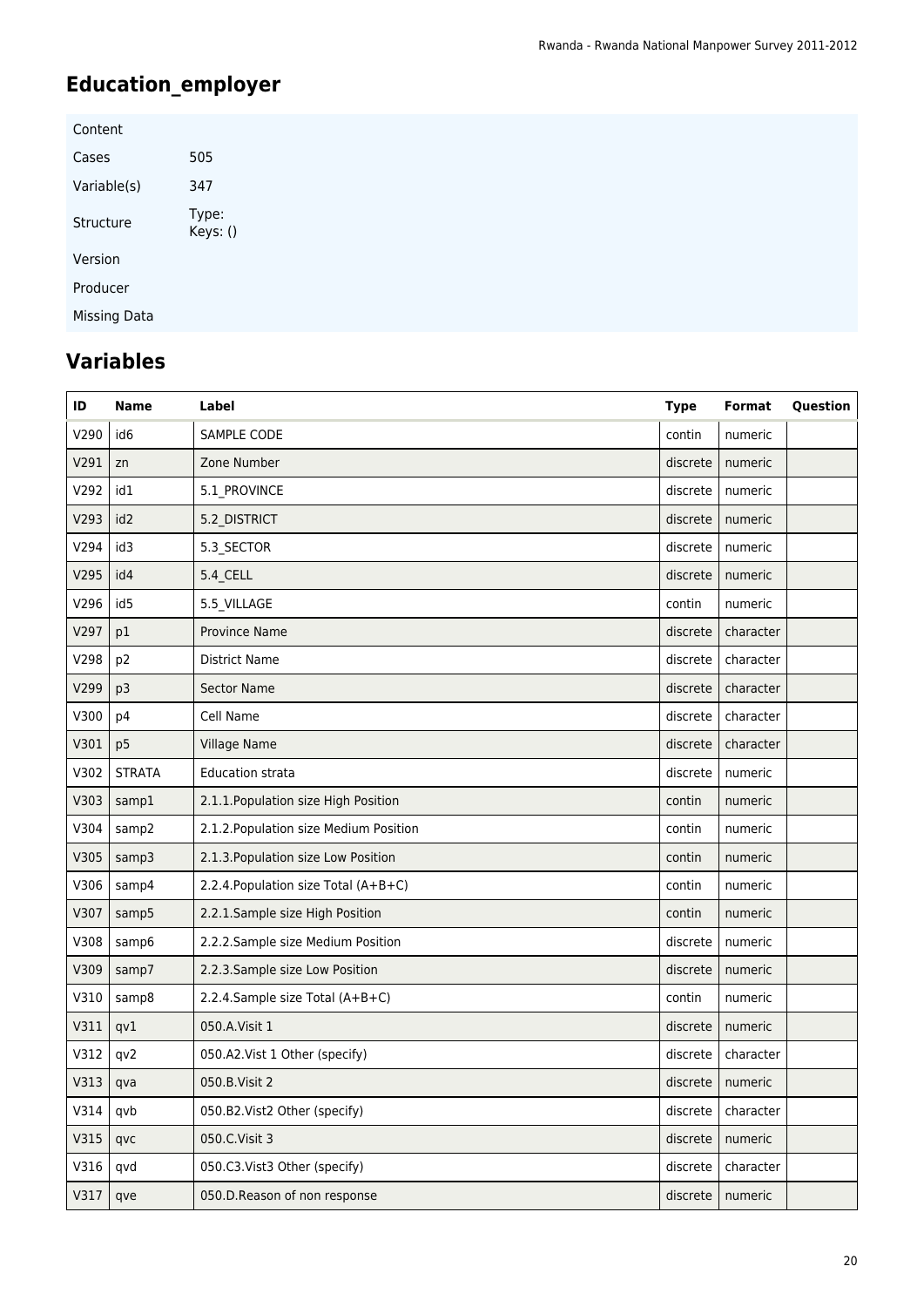| ID   | <b>Name</b> | Label                                                        | <b>Type</b> | Format    | Question |
|------|-------------|--------------------------------------------------------------|-------------|-----------|----------|
| V318 | qvf         | 050.D.a.Other (Specify)                                      | discrete    | character |          |
| V319 | m3a010      | M3:A010 When was the institution established?                | discrete    | numeric   |          |
| V320 | M3A010_int  | Starting time in interval                                    | discrete    | numeric   |          |
| V321 | m3a020      | M3:A020 Ownership of establishment                           | discrete    | numeric   |          |
| V322 | m3a020a     | M3:A020a Other Specify                                       | discrete    | character |          |
| V323 | m3a030      | M3:A030 What type of training institution is this?           | discrete    | numeric   |          |
| V324 | m3a030a     | M3A030a Other Specify                                        | discrete    | character |          |
| V325 | m3a040      | M3:A040 Does this establishment offer only day, only boardin | discrete    | numeric   |          |
| V326 | m3a050      | M3:A050 Does this establishment cater for?                   | discrete    | numeric   |          |
| V327 | m3a100      | M3:A100 Are you self accounting?                             | discrete    | numeric   |          |
| V328 | m3a101      | M3:A101 What is the the legal status of your establishment   | discrete    | numeric   |          |
| V329 | m3a101a     | M3A101 Other Specify                                         | discrete    | character |          |
| V330 | m3a102a     | M3:A102a Rwandese Male shareholders                          | contin      | numeric   |          |
| V331 | m3a102d     | M3:A102d Other EAC Male shareholders                         | discrete    | numeric   |          |
| V332 | m3a102g     | M3:A102g Rest of the World Male shareholders                 | discrete    | numeric   |          |
| V333 | a102a1      | M3A102 Other African/Male                                    | contin      | numeric   |          |
| V334 | m3a102b     | M3:A102b Rwandese female shareholders                        | contin      | numeric   |          |
| V335 | m3a102e     | M3:A102e Other EAC female shareholders                       | discrete    | numeric   |          |
| V336 | m3a102h     | M3:A102h Rest of the World female shareholders               | discrete    | numeric   |          |
| V337 | a102a2      | M3A102 Other African/Female                                  | contin      | numeric   |          |
| V338 | m3a102c     | M3:A102c Rwandese Total shareholders                         | contin      | numeric   |          |
| V339 | m3a102f     | M3:A102f Other EAC Total shareholders                        | discrete    | numeric   |          |
| V340 | m3a102i     | M3:A102i Rest of the World Total shareholders                | discrete    | numeric   |          |
| V341 | a102a3      | M3A102 Other African Total                                   | contin      | numeric   |          |
| V342 | m3a102j     | M3:A102j Total Male shareholders                             | contin      | numeric   |          |
| V343 | m3a102k     | M3:A102k Total female shareholders                           | contin      | numeric   |          |
| V344 | m3a102l     | M3:A102l Total shareholders                                  | contin      | numeric   |          |
| V345 | m3a103      | M3:A103 Ownership of premises                                | discrete    | numeric   |          |
| V346 | m3a103a     | M3:A103 Other Specify                                        | discrete    | character |          |
| V347 | m3a104a     | M3:A104a access to the Postal services?                      | discrete    | numeric   |          |
| V348 | m3a104b     | M3:A104b access to Sick bay/ sick room?                      | discrete    | numeric   |          |
| V349 | m3a104c     | M3:A104c access to Internet?                                 | discrete    | numeric   |          |
| V350 | m3a104d     | M3:A104d access to Computer laboratory?                      | discrete    | numeric   |          |
| V351 | m3a104e     | M3:A104e access to Science laboratory?                       | discrete    | numeric   |          |
| V352 | m3a104f     | M3:A104f access to the Electricity?                          | discrete    | numeric   |          |
| V353 | m3a104g     | M3:A104g access to Water?                                    | discrete    | numeric   |          |
| V354 | m3b010a     | M3:B010 3. Total number of employees 2008(a)                 | contin      | numeric   |          |
| V355 | m3b010d     | M3:B010 4. Teaching/Training 2008(a)                         | contin      | numeric   |          |
| V356 | m3b010g     | M3:B010 5. Administration 2008(a)                            | contin      | numeric   |          |
| V357 | m3b010j     | M3:B010 6. Support staff 2008(a)                             | contin      | numeric   |          |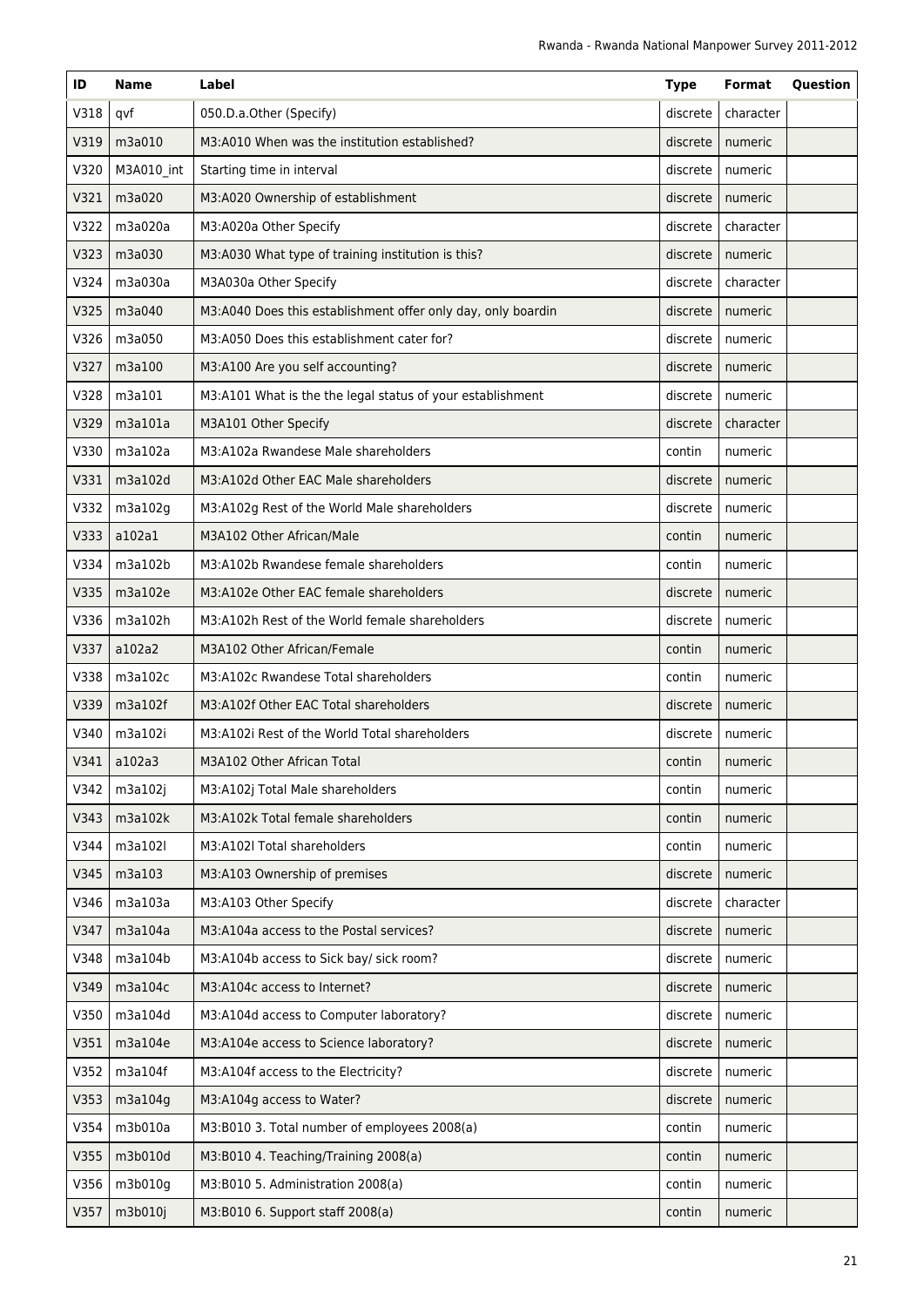| ID   | <b>Name</b> | Label                                                                               | <b>Type</b> | <b>Format</b>      | Question |
|------|-------------|-------------------------------------------------------------------------------------|-------------|--------------------|----------|
| V358 | m3b010b     | M3:B010 3. Total number of employees 2009(b)                                        | contin      | numeric            |          |
| V359 | m3b010e     | M3:B010 4. Teaching/Training 2009(b)                                                | contin      | numeric            |          |
| V360 | m3b010h     | M3:B010 5. Administration 2009(b)                                                   | contin      | numeric            |          |
| V361 | m3b010k     | M3:B010 6. Support staff 2009(b)                                                    | contin      | numeric            |          |
| V362 | m3b010c     | M3:B010 3. Total number of employees 2010(c)                                        | contin      | numeric            |          |
| V363 | m3b010f     | M3:B010 4. Teaching/Training 2010(c)                                                | contin      | numeric            |          |
| V364 | m3b010i     | M3:B010 5. Administration 2010(c)                                                   | contin      | numeric            |          |
| V365 | m3b010l     | M3:B010 6. Support staff 2010(c)                                                    | contin      | numeric            |          |
| V366 | m3bo11a     | M3:BO11 How many of them are permanent? 2008(a)                                     | contin      | numeric            |          |
| V367 | m3bo11b     | M3:BO11 How many of them are permanent? 2009(b)                                     | contin      | numeric            |          |
| V368 | m3bo11c     | M3:BO11 How many of them are permanent? 2010(c)                                     | contin      | numeric            |          |
| V369 | m3b020a     | M3:B020 3. Total number of employees turnover for 2008                              | contin      | numeric            |          |
| V370 | m3b020d     | M3:B020 4. total number of employees turnover for Teaching/T2008                    | contin      | numeric            |          |
| V371 | m3b020g     | M3:B020 5. total number of employees turnover for Administra2008                    | discrete    | numeric            |          |
| V372 | m3b020j     | M3:B020 6. total number of employees turnover for Support st2008                    | discrete    | numeric            |          |
| V373 | m3b020b     | M3:B020 3. Total number of employees turnover for 2009                              | contin      | numeric            |          |
| V374 | m3b020e     | M3:B020 4. total number of employees turnover for Teaching/T2009                    | contin      | numeric            |          |
| V375 | m3b020h     | M3:B020 5. total number of employees turnover for Administra2009                    | discrete    | numeric            |          |
| V376 | m3b020k     | M3:B020 6. total number of employees turnover for Support st2009                    | discrete    | numeric            |          |
| V377 | m3b020c     | M3:B020 3. Total number of employees turnover for 2010                              | contin      | numeric            |          |
| V378 | m3b020f     | M3:B020 4. total number of employees turnover for Teaching/T2010                    | contin      | numeric            |          |
| V379 | m3b020i     | M3:B020 5. total number of employees turnover for Administra2010                    | discrete    | numeric            |          |
| V380 | m3b020l     | M3:B020 6. total number of employees turnover for Support st2010                    | discrete    | numeric            |          |
| V381 | m3b030      | M3:B030 Most common reason for staff turn over among male em                        |             | discrete   numeric |          |
| V382 | m3b030a     | M3:B030a Other Specify                                                              | discrete    | character          |          |
| V383 | m3b040      | M3:B040 Most common reason for staff turn over among male em                        | discrete    | numeric            |          |
| V384 | m3b040a     | M3B040a Other Specify                                                               | discrete    | character          |          |
| V385 | M3030A0     | Does your establishment have a plan to increase or decrease the no of<br>employees? | discrete    | numeric            |          |
| V386 | m3e010      | M3E010 Does your establishment have a staff training and dev                        | discrete    | numeric            |          |
| V387 | m3e020a     | M3E020 Apprenticeship                                                               | discrete    | numeric            |          |
| V388 | m3e020b     | M3E020 On the-job-training                                                          | discrete    | numeric            |          |
| V389 | m3e020c     | M3E020 Own Training Centre                                                          | discrete    | numeric            |          |
| V390 | m3e020d     | M3E020 Sponsorship to training instit. (local)                                      | discrete    | numeric            |          |
| V391 | m3e020e     | M3E020 Sponsorship to training instit. (abroad)                                     | discrete    | numeric            |          |
| V392 | m3e020f     | M3E020 Workshops                                                                    | discrete    | numeric            |          |
| V393 | m3e020g     | M3E020 Other programs                                                               | discrete    | numeric            |          |
| V394 | m3e020h     | M3E020 Other programs (specify)                                                     | discrete    | character          |          |
| V395 | m3e030a     | M3E030 Apprenticeship                                                               | discrete    | numeric            |          |
| V396 | m3e030b     | M3E030 On the-job-training                                                          | discrete    | numeric            |          |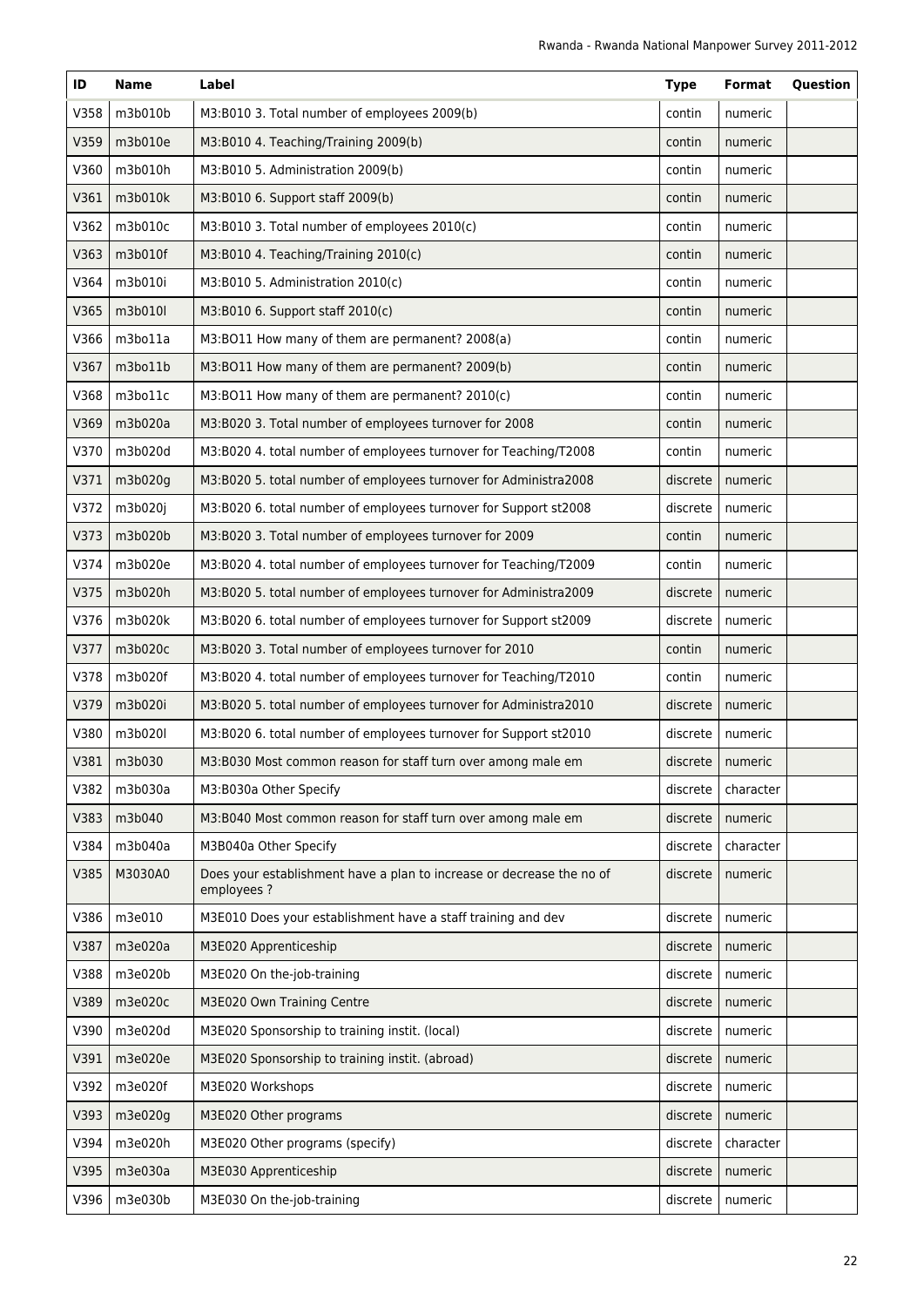| ID   | <b>Name</b> | Label                                                                                 | <b>Type</b> | <b>Format</b> | Question |
|------|-------------|---------------------------------------------------------------------------------------|-------------|---------------|----------|
| V397 | m3e030c     | M3E030 Own Training Centre                                                            | discrete    | numeric       |          |
| V398 | m3e030d     | M3E030 Sponsorship to training instit. (local)                                        | discrete    | numeric       |          |
| V399 | m3e030e     | M3E030 Sponsorship to training instit. (abroad)                                       | discrete    | numeric       |          |
| V400 | m3e030f     | M3E030 Workshops                                                                      | discrete    | numeric       |          |
| V401 | m3e030g     | M3E030 Other programs                                                                 | discrete    | numeric       |          |
| V402 | m3e030h     | M3E030 Other programs (specify)                                                       | discrete    | character     |          |
| V403 | m3e040a     | M3E040 Apprenticeship                                                                 | discrete    | numeric       |          |
| V404 | m3e040b     | M3E040 On the-job-training                                                            | discrete    | numeric       |          |
| V405 | m3e040c     | M3E040 Own Training Centre                                                            | discrete    | numeric       |          |
| V406 | m3e040d     | M3E040 Sponsorship to training instit. (local)                                        | discrete    | numeric       |          |
| V407 | m3e040e     | M3E040 Sponsorship to training instit. (abroad)                                       | discrete    | numeric       |          |
| V408 | m3e040f     | M3E040 Workshops                                                                      | discrete    | numeric       |          |
| V409 | m3e040g     | M3E040 Other programs                                                                 | discrete    | numeric       |          |
| V410 | m3e040h     | M3E040 Other programs (specify)                                                       | discrete    | character     |          |
| V411 | m3e050a     | M3E050 a.Managerial(Rectors, Head)                                                    | discrete    | numeric       |          |
| V412 | m3e050b     | M3E050 b.Supervisory (Dean)                                                           | discrete    | numeric       |          |
| V413 | m3e050c     | M3E050 c.Technical staff/Professional                                                 | discrete    | numeric       |          |
| V414 | m3e050d     | M3E050 d.Clerical                                                                     | discrete    | numeric       |          |
| V415 | m3e050e     | M3E050 e.Casual                                                                       | discrete    | numeric       |          |
| V416 | m3e050f     | M3E050 f.Other Specify                                                                | discrete    | character     |          |
| V417 | m3e070      | M3E070 Does your establ. have in-house training facilities f                          | discrete    | numeric       |          |
| V418 | m3e071a     | M3E071a Do you have facilities for Training space                                     | discrete    | numeric       |          |
| V419 | m3e071b     | M3E071b Do you have facilities for Specialised trainers                               | discrete    | numeric       |          |
| V420 | m3e071c     | M3E071c Do you have facilities for Computers/Lab                                      | discrete    | numeric       |          |
| V421 | m3e071d     | M3E071d Do you have facilities for Projector                                          | discrete    | numeric       |          |
| V422 | m3e071e     | M3E071e Do you have facilities for Training materials(manual                          | discrete    | numeric       |          |
| V423 | m3e071f     | M3E071f Do you have facilities for Laboratory                                         | discrete    | numeric       |          |
| V424 | m3e071g     | M3E071g Do you have facilities for any other                                          | discrete    | numeric       |          |
| V425 | e071ggg     | M3E071gg Specify                                                                      | discrete    | character     |          |
| V426 | m3e080a     | M3E080a What skills / qualifications are in general lacking/ Managerial skills        | discrete    | numeric       |          |
| V427 | m3e080b     | M3E080b What skills / qualifications are in general lacking/Technical skills          | discrete    | numeric       |          |
| V428 | m3e080c     | M3E080c What skills / qualifications are in general lacking/Entrepreneurial<br>skills | discrete    | numeric       |          |
| V429 | m3e080d     | M3E080d What skills / qualifications are in general lacking/Language skills           | discrete    | numeric       |          |
| V430 | m3e080e     | M3E080e What skills / qualifications are in general lacking/Customer care             | discrete    | numeric       |          |
| V431 | m3e080f     | M3E080f What skills in general lacking among your<br>staff/Innovativeness/Creativity  | discrete    | numeric       |          |
| V432 | m3e080g     | M3E080g What skills in general lacking among your staff/IT skills                     | discrete    | numeric       |          |
| V433 | m3e080h     | M3E080h What skills in general lacking among your staff/Didactics/Teaching<br>skills  | discrete    | numeric       |          |
| V434 | m3e080i     | M3E080i What skills in general lacking among your staff/Communication skills          | discrete    | numeric       |          |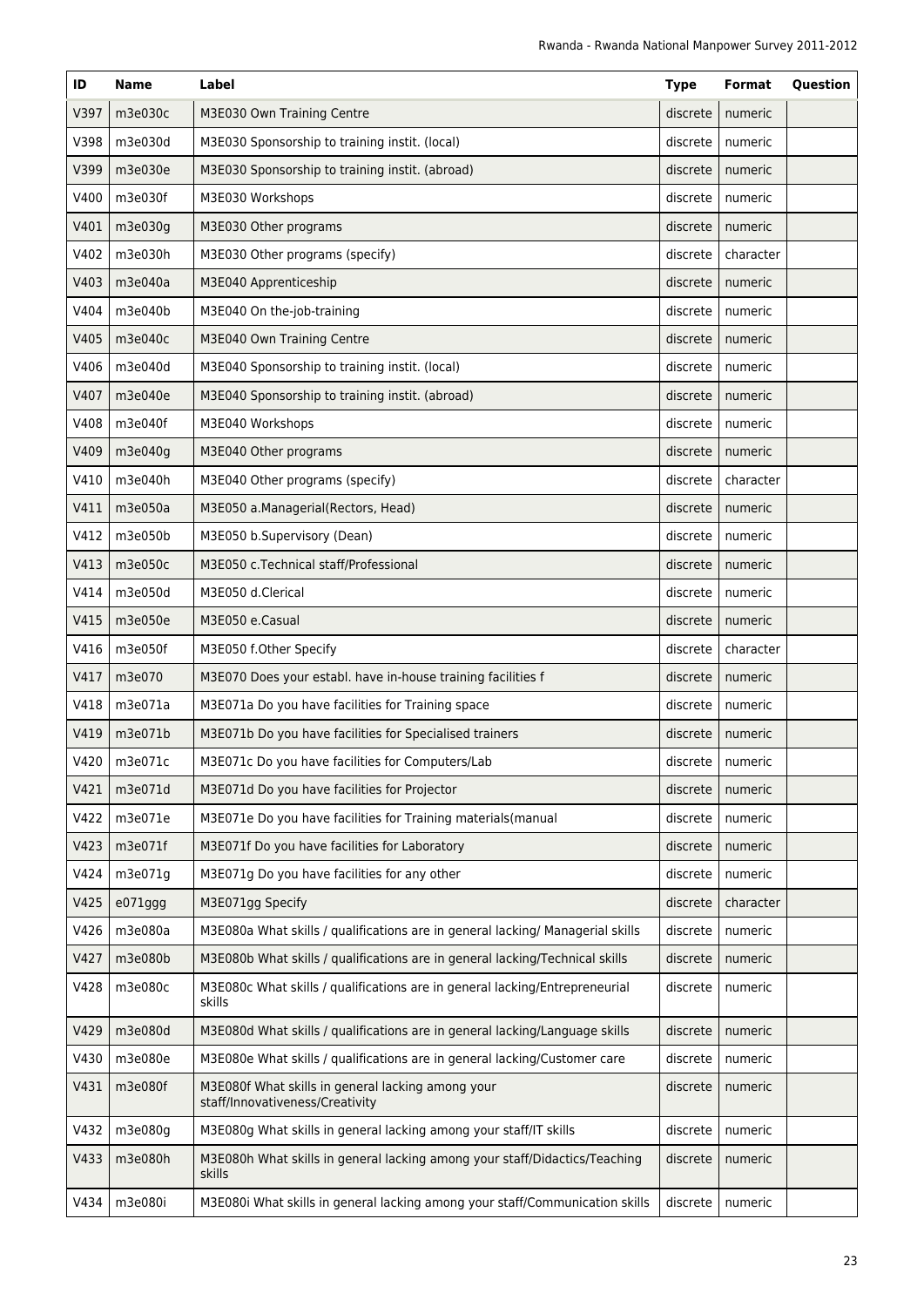| ID   | Name     | Label                                                                   | <b>Type</b> | Format             | <b>Question</b> |
|------|----------|-------------------------------------------------------------------------|-------------|--------------------|-----------------|
| V435 | m3e080j  | M3E080j What skills in general lacking among your staff/Other           | discrete    | numeric            |                 |
| V436 | m3e080k  | M3E080k What skills in general lacking among your staff/Other specified | discrete    | character          |                 |
| V437 | m3e090   | M3E090 Did you conduct any staff training in the last 12 mon            | discrete    | numeric            |                 |
| V438 | m3e100a  | M3E100a Area of training / Managerial skills                            | discrete    | numeric            |                 |
| V439 | m3e100b  | M3E100b Area of training / Technical skills                             | discrete    | numeric            |                 |
| V440 | m3e100c  | M3E100c Area of traning / Entrepreneurial skills                        | discrete    | numeric            |                 |
| V441 | m3e100d  | M3E100d Area of training / Language skills                              | discrete    | numeric            |                 |
| V442 | m3e100e  | M3E100e Area of training / Customer care                                | discrete    | numeric            |                 |
| V443 | m3e100f  | M3E100f Area of training/Innovativeness/Creativity                      | discrete    | numeric            |                 |
| V444 | m3e100g  | M3E100g Area of training/IT skills                                      | discrete    | numeric            |                 |
| V445 | m3e100h  | M3E100h Area of training/Didactics/Teaching skills                      | discrete    | numeric            |                 |
| V446 | m3e100i  | M3E100i Area of training/Communication skills                           | discrete    | numeric            |                 |
| V447 | m3e100j  | M3E100j Area of training/Other                                          | discrete    | numeric            |                 |
| V448 | m3e100k  | M3E100k Area of training/Other specified                                | discrete    | character          |                 |
| V449 | m3e120   | M3E120 Do you face any challenges that limit your staff trai            | discrete    | numeric            |                 |
| V450 | m3e130a  | M3E130a Which challenges limit the training of your staff?              | discrete    | numeric            |                 |
| V451 | m3e130b  | M3E130b Which challenges limit the training of your staff?              | discrete    | numeric            |                 |
| V452 | m3e130c  | M3E130c Which challenges limit the training of your staff?              | discrete    | numeric            |                 |
| V453 | e130e1   | M3E130d Other specify                                                   | discrete    | character          |                 |
| V454 | TVT_GR   | Have you hired TVET graduate?                                           | discrete    | numeric            |                 |
| V455 | m3e131a  | M3E131 a M3E131 how satisfied are you with the performance              | discrete    | numeric            |                 |
| V456 | High_Gra | Have you hired university graduates?                                    | discrete    | numeric            |                 |
| V457 | m3e131b  | M3E131 b how satisfied are you with the performance of Hig              | discrete    | numeric            |                 |
| V458 | e132a    | M3E132 1 TVET                                                           |             | discrete   numeric |                 |
| V459 | e132c    | M3E132_2 TVET                                                           | discrete    | numeric            |                 |
| V460 | e132e    | M3E132_3 TVET                                                           | discrete    | numeric            |                 |
| V461 | e132b    | M3E132_1 Higher Inst                                                    | discrete    | numeric            |                 |
| V462 | e132d    | M3E132 _2 Higher Inst                                                   | discrete    | numeric            |                 |
| V463 | e132f    | M3E132 _3 Higher Inst                                                   | discrete    | numeric            |                 |
| V464 | e132a1   | M3E132 _1a Other Specify                                                | discrete    | character          |                 |
| V465 | e132b1   | M3E132 _1b Other Specify                                                | discrete    | character          |                 |
| V466 | e132c1   | M3E132 _2a Other Specify                                                | discrete    | character          |                 |
| V467 | e132c2   | M3E132 _2b Other Specify                                                | discrete    | character          |                 |
| V468 | e132e1   | M3E132 _3a Other Specify                                                | discrete    | character          |                 |
| V469 | e132e2   | M3E132 _3b Other Specify                                                | discrete    | character          |                 |
| V470 | e140     | M3E140 Do you have an industrial attachment./ apprenticeship            | discrete    | numeric            |                 |
| V471 | e150a    | M3E150 Male                                                             | contin      | numeric            |                 |
| V472 | e150b    | M3E150 Female                                                           | contin      | numeric            |                 |
| V473 | e150c    | M3E150 Total                                                            | contin      | numeric            |                 |
| V474 | e151a    | M3E151a Male hired number in 2009                                       | contin      | numeric            |                 |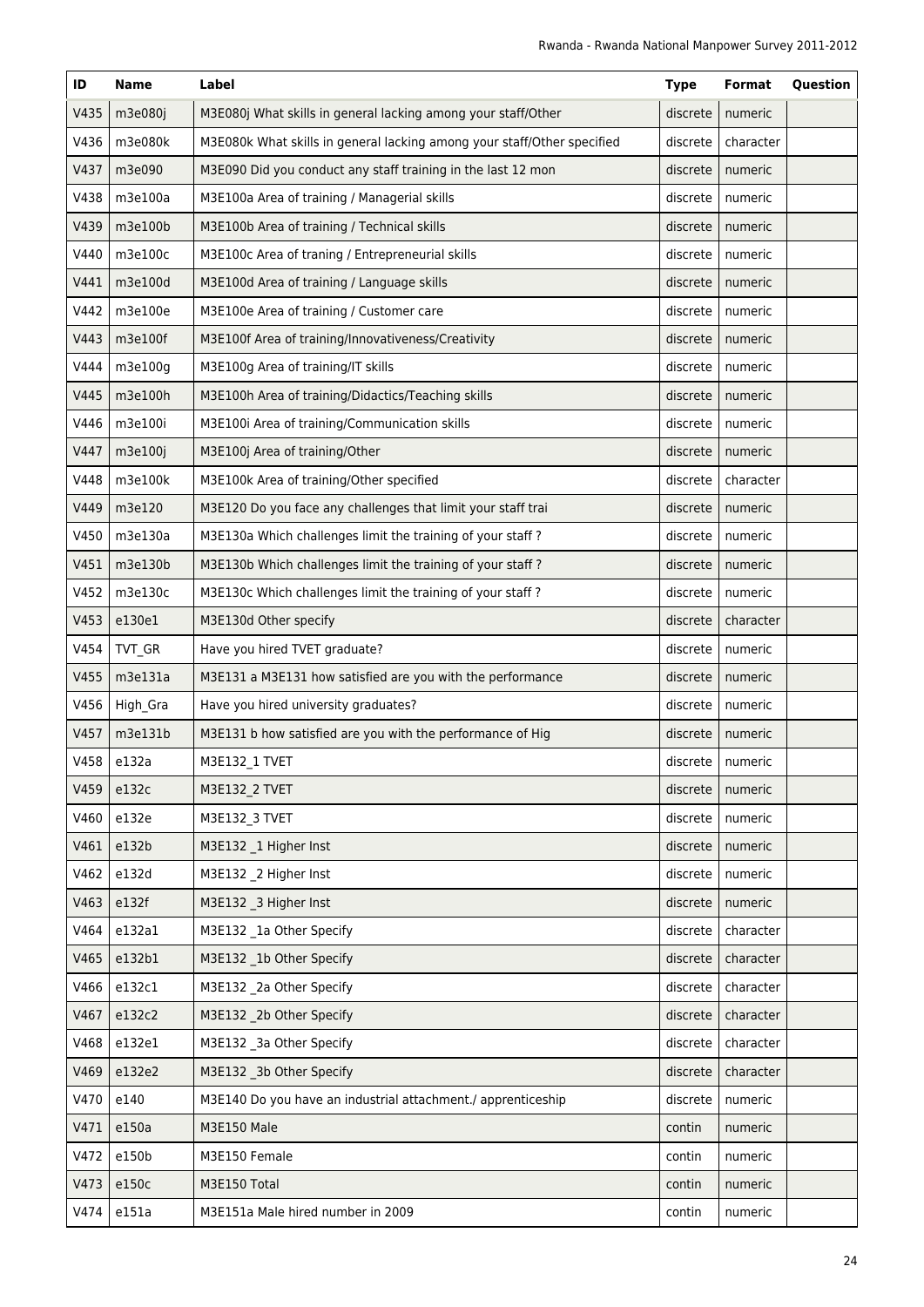| ID   | <b>Name</b> | Label                                                             | <b>Type</b> | Format             | <b>Question</b> |
|------|-------------|-------------------------------------------------------------------|-------------|--------------------|-----------------|
| V475 | e151b       | M3E151b Female hired number in 2009                               | discrete    | numeric            |                 |
| V476 | e151c       | M3E151c Total hired number in 2009                                | contin      | numeric            |                 |
| V477 | e151d       | M3E151d Male hired number in 2010                                 | contin      | numeric            |                 |
| V478 | e151e       | M3E151e Female hired number in 2010                               | contin      | numeric            |                 |
| V479 | e151f       | M3E151f Total hired number in 2010                                | contin      | numeric            |                 |
| V480 | e151g       | M3E151g Male hired number in 2011                                 | contin      | numeric            |                 |
| V481 | e151h       | M3E151h Female hired number in 2011                               | contin      | numeric            |                 |
| V482 | e151i       | M3E151i Total hired number in 2011                                | contin      | numeric            |                 |
| V483 | m3e152      | M3E152 Do interns take part in specifically designed trainin      | discrete    | numeric            |                 |
| V484 | m3e153      | M3E153 How long on average are the apprenticeships / interns      | discrete    | numeric            |                 |
| V485 | m3e154      | M3E154 What are the financial agreements?                         | discrete    | numeric            |                 |
| V486 | e155a       | M3E155a What is the reason for not hosting interns                | discrete    | numeric            |                 |
| V487 | e155b       | M3E155b What is the reason for not hosting interns                | discrete    | numeric            |                 |
| V488 | e155c       | M3E155c What is the reason for not hosting interns                | discrete    | numeric            |                 |
| V489 | e155        | M3E155 Specify                                                    | discrete    | character          |                 |
| V490 | f001        | M3F001 What was the major source of your start- up capital        | discrete    | numeric            |                 |
| V491 | f001a       | M3F001 Other Specify                                              | discrete    | character          |                 |
| V492 | f002        | M3F002 If own saving, what was the major source?                  | discrete    | numeric            |                 |
| V493 | f002a       | M3F002 Other Specify                                              | discrete    | character          |                 |
| V494 | f003        | M3F003 Have you ever applied for a loan from a bank or anot       | discrete    | numeric            |                 |
| V495 | f004a       | M3F004 a Reason of No need                                        | discrete    | numeric            |                 |
| V496 | f004b       | M3F004 b No guarantee                                             | discrete    | numeric            |                 |
| V497 | f004c       | M3F004 c Long procedures                                          | discrete    | numeric            |                 |
| V498 | f004d       | M3F004 d High interest rate                                       |             | discrete   numeric |                 |
| V499 | f004e       | M3F004 e Lack of information                                      | discrete    | numeric            |                 |
| V500 | f004f       | M3F004 f Fear of risks                                            | discrete    | numeric            |                 |
| V501 | f004g       | M3F004 g Other                                                    | discrete    | numeric            |                 |
| V502 | f004h       | M3F004 h Other Specify                                            | discrete    | character          |                 |
| V503 | f005        | M3F005 Have you received a loan from a bank or another fina       | discrete    | numeric            |                 |
| V504 | f006a       | M3F006 a Reason Poor/No business plan                             | discrete    | numeric            |                 |
| V505 | f006b       | M3F006 b No guarantee/Insufficient                                | discrete    | numeric            |                 |
| V506 | f006c       | M3F006 c Lack of start_up fund                                    | discrete    | numeric            |                 |
| V507 | f006d       | M3F006 d No fedback from the bank                                 | discrete    | numeric            |                 |
| V508 | f006e       | M3F006 e Other                                                    | discrete    | numeric            |                 |
| V509 | f006f       | M3F006 f Other Specify                                            | discrete    | character          |                 |
| V510 | f010a       | Number of Permanent employees receiving wage                      | contin      | numeric            |                 |
| V511 | f010e       | Number of permanent employee receing Bonuses                      | contin      | numeric            |                 |
| V512 | f010i       | Number of permanent employee receing allowances                   | contin      | numeric            |                 |
| V513 | f010m       | Number of permanent employee receing social security contribution | contin      | numeric            |                 |
| V514 | f010q       | Number of permanent employee receing training                     | contin      | numeric            |                 |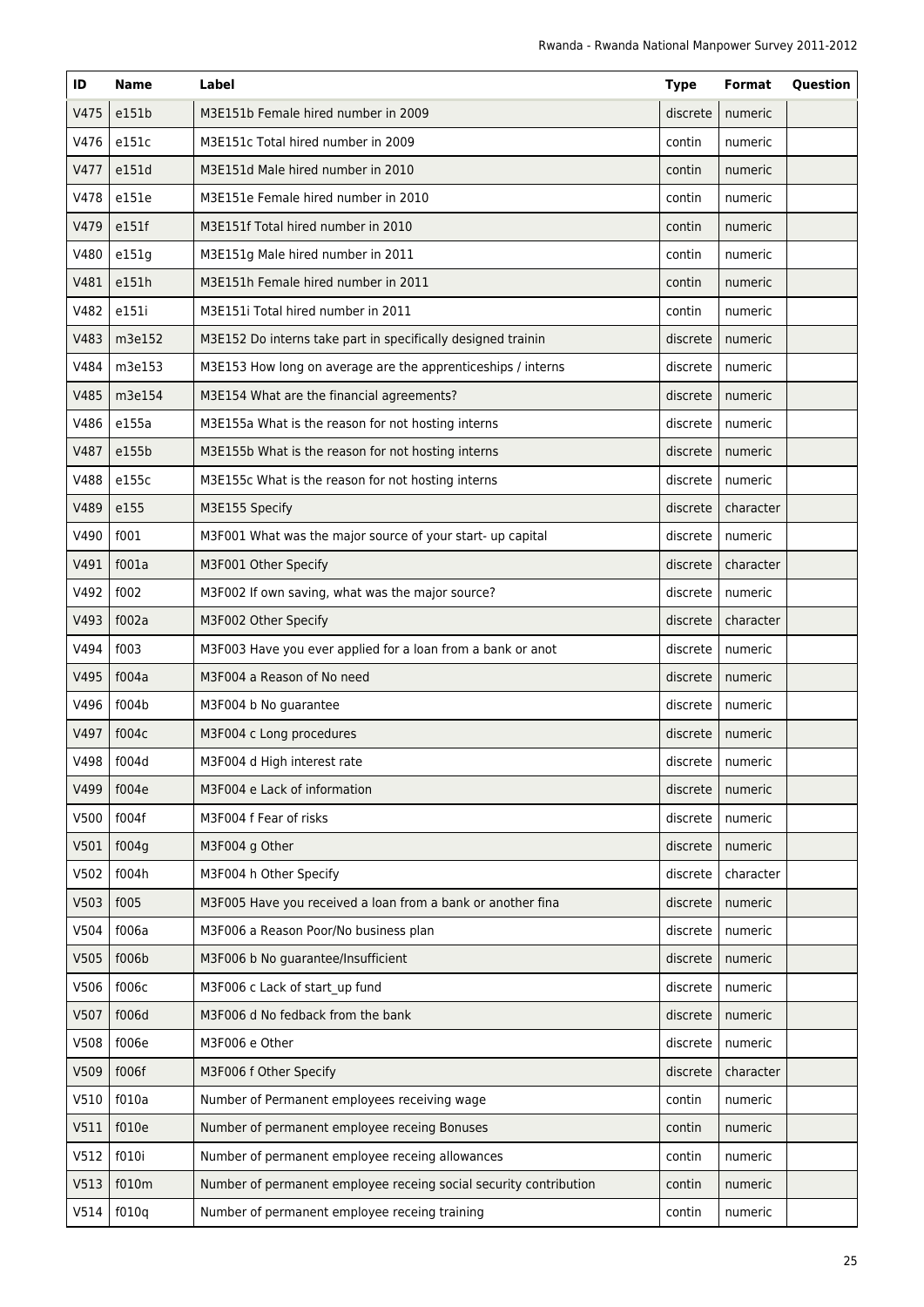| ID   | Name   | Label                                                                | <b>Type</b> | Format             | Question |
|------|--------|----------------------------------------------------------------------|-------------|--------------------|----------|
| V515 | f010u  | Number of permanent employee receing other benefits                  | contin      | numeric            |          |
| V516 | f010b  | Amount Paid to permanent employees for wages and salaries/over time  | contin      | numeric            |          |
| V517 | f010f  | Amount Paid to permanent employees for bonus                         | contin      | numeric            |          |
| V518 | f010j  | Amount Paid to permanent employees for allowances                    | contin      | numeric            |          |
| V519 | f010n  | Amount Paid to permanent employees for social security               | contin      | numeric            |          |
| V520 | f010r  | Amount Paid to permanent employees for training                      | contin      | numeric            |          |
| V521 | f010v  | Amount Paid to permanent employees for other benefits                | contin      | numeric            |          |
| V522 | $T_P$  | Total expenditure to permenant                                       | contin      | numeric            |          |
| V523 | f010c  | Number of temporally employees receiving wage                        | contin      | numeric            |          |
| V524 | f010g  | Number of temporally employees receiving bonus                       | discrete    | numeric            |          |
| V525 | f010k  | Number of temporally employees receiving allowances                  | discrete    | numeric            |          |
| V526 | f010o  | Number of temporally employees receiving socialsecurity contribution | contin      | numeric            |          |
| V527 | f010s  | Number of temporally employees receiving training                    | contin      | numeric            |          |
| V528 | f010w  | Number of temporally employees receiving other benefits              | discrete    | numeric            |          |
| V529 | f010d  | Amount Paid to temporally employees for wages and salaries/over time | contin      | numeric            |          |
| V530 | f010h  | Amount Paid to temporally employees for bonus                        | contin      | numeric            |          |
| V531 | f010l  | Amount Paid to temporally employees for allowances                   | contin      | numeric            |          |
| V532 | f010p  | Amount Paid to temporally employees for social security contribution | contin      | numeric            |          |
| V533 | f010t  | Amount Paid to temporally employees for training                     | contin      | numeric            |          |
| V534 | f010x  | Amount Paid to temporally employees for other benefits               | contin      | numeric            |          |
| V535 | ΤT     | Total expenditure to temporally                                      | contin      | numeric            |          |
| V536 | m3f050 | M3F050 major sources of funding for this institution                 | discrete    | numeric            |          |
| V537 | m3f05a | M3F050 Other Specify                                                 | discrete    | character          |          |
| V538 | g010a1 | M3G010 1st source_Low skil(position)A2                               |             | discrete   numeric |          |
| V540 | g010b1 | M3G010 2nd source Low skil(position)A2                               | discrete    | numeric            |          |
| V542 | g010c1 | M3G010 3rd source_Low skil(position)A2                               | discrete    | numeric            |          |
| V544 | g010   | M3G010 Other Specify                                                 | discrete    | character          |          |
| V545 | g011   | M3G011 In the last year, have you recruited any person in y          | discrete    | numeric            |          |
| V546 | g020   | M3G020 In the last year, have you advertised any post?               | discrete    | numeric            |          |
| V547 | g040   | M3G040 Have you ever used LMIS?                                      | discrete    | numeric            |          |
| V548 | g041a  | M3G041 1st experience with LMIS                                      | discrete    | numeric            |          |
| V549 | g041b  | M3G041 2nd experience with LMIS                                      | discrete    | numeric            |          |
| V550 | g041c  | M3G041 3rd experience with LMIS                                      | discrete    | numeric            |          |
| V551 | g041   | M3G041 Other Specify                                                 | discrete    | character          |          |
| V552 | g042   | M3G042 As you did not use LMIS, have you heard about it?             | discrete    | numeric            |          |
| V553 | g043a  | M3G043 1st Reason why not Using LMIS                                 | discrete    | numeric            |          |
| V554 | g043b  | M3G043 2nd Reason why not Using LMIS                                 | discrete    | numeric            |          |
| V555 | g043c  | M3G043 3rd Reason why not Using LMIS                                 | discrete    | numeric            |          |
| V556 | g043d  | M3G043 Other Specify                                                 | discrete    | character          |          |
| V557 | g050   | M3G050 Do you currently envisage hiring non-nationals?               | discrete    | numeric            |          |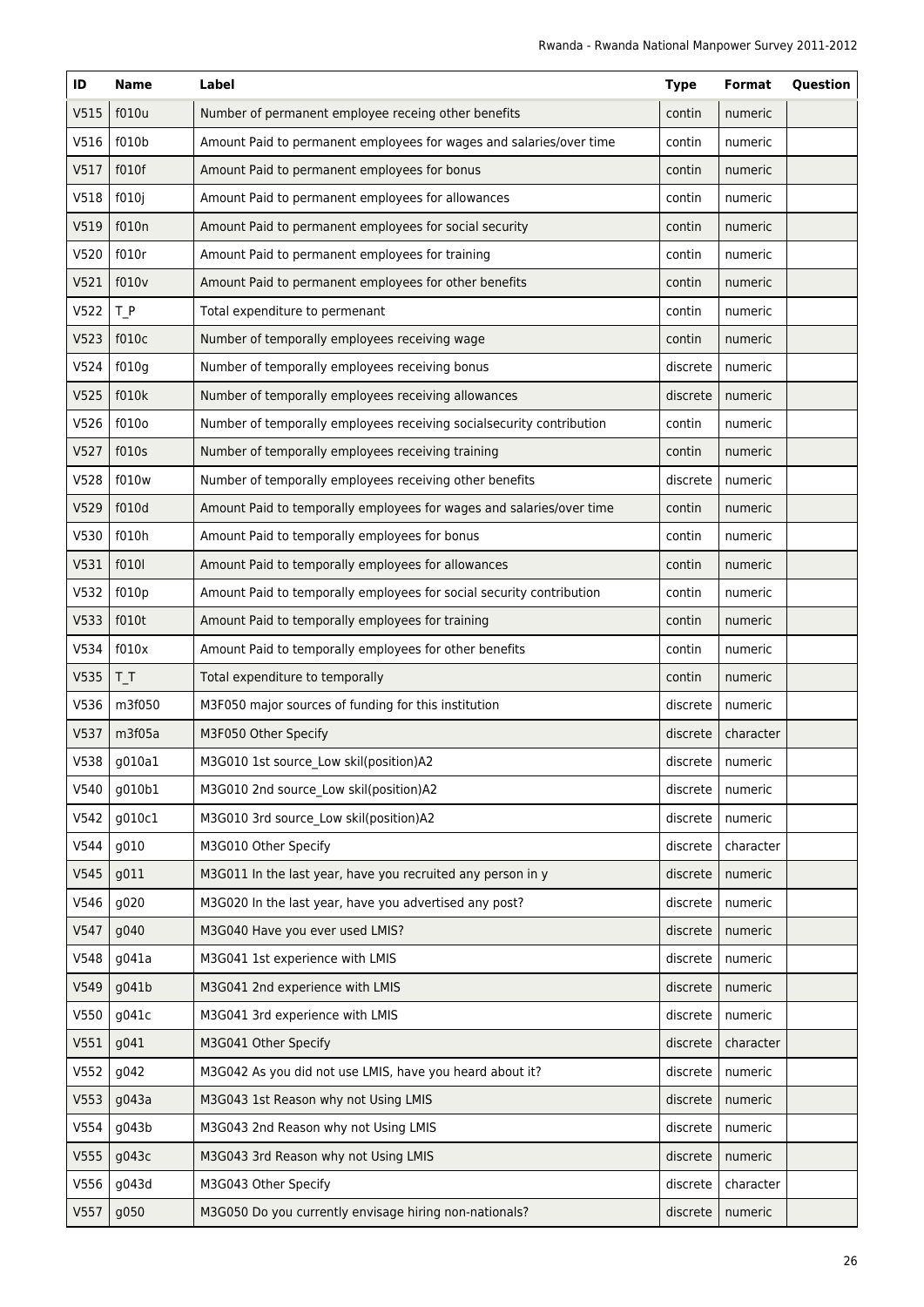| ID   | <b>Name</b>  | Label                                                        | <b>Type</b> | <b>Format</b>      | Question |
|------|--------------|--------------------------------------------------------------|-------------|--------------------|----------|
| V558 | g051a        | M3G051 1st reason                                            | discrete    | numeric            |          |
| V559 | g051b        | M3G051 2nd reason                                            | discrete    | numeric            |          |
| V560 | g051c        | M3G051 3rd reason                                            | discrete    | numeric            |          |
| V561 | g051s        | M3G051 Other Specify                                         | discrete    | character          |          |
| V562 | g052a        | M3G052 1st countries / regions                               | discrete    | numeric            |          |
| V563 | g052b        | M3G052 2nd countries / regions                               | discrete    | numeric            |          |
| V564 | g052c        | M3G052 3rd countries / regions                               | discrete    | numeric            |          |
| V565 | g053a        | M3G053 1st Reason why not envisage hiring non-national?      | discrete    | numeric            |          |
| V566 | g053b        | M3G053 2nd Reason why not envisage hiring non-national?      | discrete    | numeric            |          |
| V567 | g053c        | M3G053 3rd Reason why not envisage hiring non-national?      | discrete    | numeric            |          |
| V568 | g053d        | M3G053 Other Specify                                         | discrete    | character          |          |
| V569 | h040a        | M3H040 1st obstacle                                          | discrete    | numeric            |          |
| V570 | h040b        | M3H040 2nd obstacle                                          | discrete    | numeric            |          |
| V571 | h040c        | M3H040 3rd obstacle                                          | discrete    | numeric            |          |
| V572 | h040         | M3H040 Other Specify                                         | discrete    | character          |          |
| V573 | h041a        | M3H041 1st Need                                              | discrete    | numeric            |          |
| V574 | h041b        | M3H041 2nd Need                                              | discrete    | numeric            |          |
| V575 | h041c        | M3H041 3rd Need                                              | discrete    | numeric            |          |
| V576 | h041d        | M3H041 Other Specify                                         | discrete    | character          |          |
| V577 | h050         | M3H050 Do you conduct Tracer studies?                        | discrete    | numeric            |          |
| V578 | h060         | M3H060 How long does it take for a former student to get emp | discrete    | numeric            |          |
| V579 | h070a        | M3H070 1st relevance of training Programme                   | discrete    | numeric            |          |
| V580 | h070b        | M3H070 2nd relevance of training Programme                   | discrete    | numeric            |          |
|      | V581   h070c | M3H070 3rd relevance of training Programme                   |             | discrete   numeric |          |
| V582 | h070d        | M3H070 Other Specify                                         | discrete    | character          |          |
| V583 | h080         | M3H080 Does your institution offer long distance learning    | discrete    | numeric            |          |
| V584 | h090         | M3H090 Does your institution offer part time studies         | discrete    | numeric            |          |
| V585 | i020         | M3I020 Is your institution a member of any organization/asso | discrete    | numeric            |          |
| V586 | i030         | M3I030 Name one of the organization                          | discrete    | character          |          |
| V587 | i040         | M3I040 In the past year have you received any cooperation or | discrete    | numeric            |          |
| V588 | i060         | M3I060 Is your institution affiliated to another organisatio | discrete    | numeric            |          |
| V589 | j010         | M3J010 Does your organization have a gender policy           | discrete    | numeric            |          |
| V590 | j020         | M3J020 Does your organisation practice preferential treatmen | discrete    | numeric            |          |
| V591 | j030a        | M3J030 Quota of management positions for women               | discrete    | numeric            |          |
| V592 | j030b        | M3J030 Overall quota for women                               | discrete    | numeric            |          |
| V593 | j030c        | M3J030 Preferential recruitment for women                    | discrete    | numeric            |          |
| V594 | j030d        | M3J030 Preferential recruitment for men                      | discrete    | numeric            |          |
| V595 | j030e        | M3J030 Maternity leave                                       | discrete    | numeric            |          |
| V596 | j030f        | M3J030 Differential retirement age                           | discrete    | numeric            |          |
| V597 | j030g        | M3J030 Preferential payment                                  | discrete    | numeric            |          |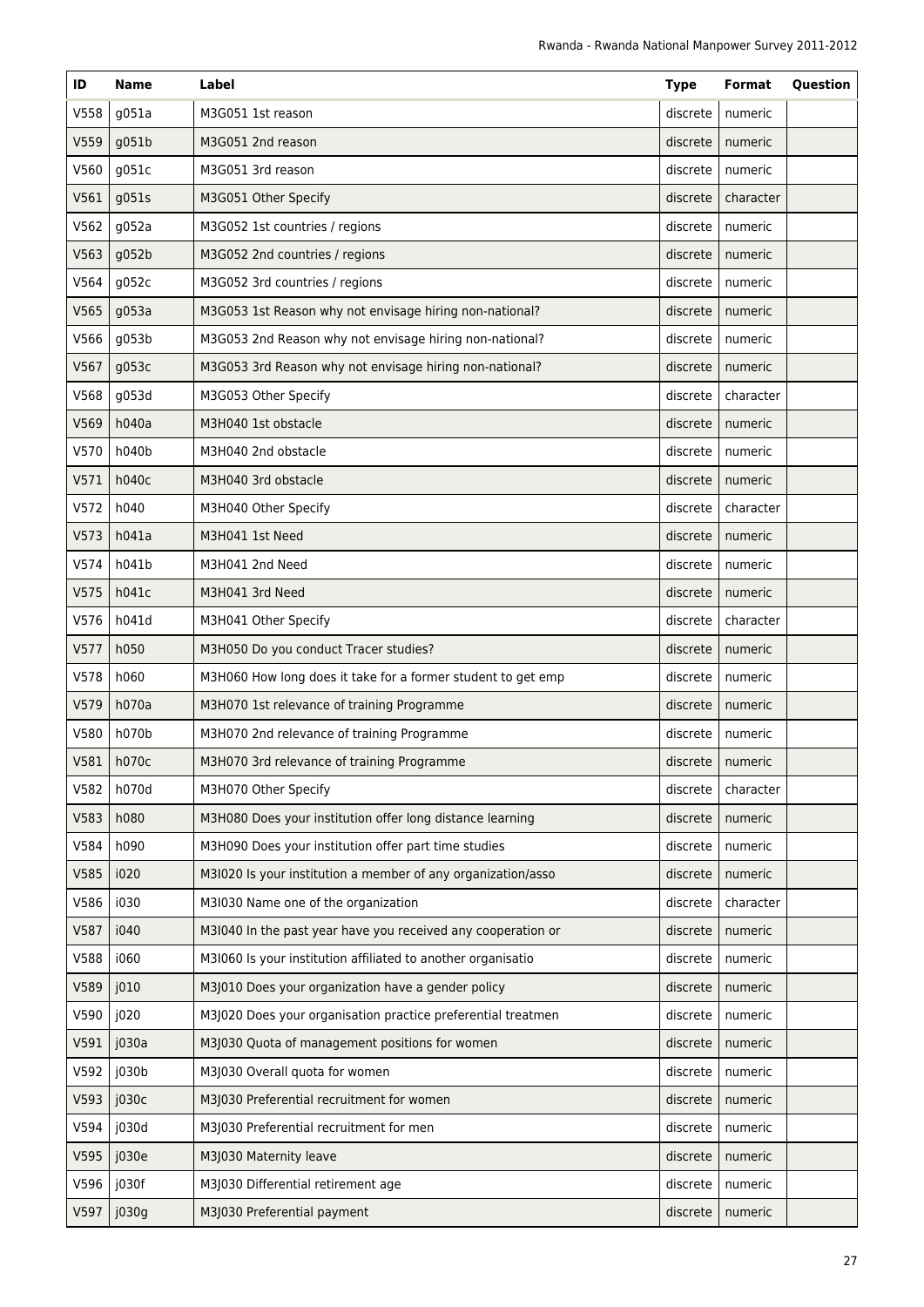| ID   | <b>Name</b>  | Label                                                        | <b>Type</b> | Format             | Question |
|------|--------------|--------------------------------------------------------------|-------------|--------------------|----------|
| V598 | j030h        | M3J030 Other                                                 | discrete    | numeric            |          |
| V599 | j030i        | M3J030 Other Specify                                         | discrete    | character          |          |
| V600 | k010         | M3K010 Do you have an HIV and AIDS in your workplace         | discrete    | numeric            |          |
| V601 | k020a        | M3K020 HIV AIDS VCT services VCT services                    | discrete    | numeric            |          |
| V602 | k020b        | M3K020 Free ARVs for workers who are HIV+                    | discrete    | numeric            |          |
| V603 | k020c        | M3K020 Free condom distribution for workers                  | discrete    | numeric            |          |
| V604 | k020d        | M3K020 Free food rations for workers who are HIV+            | discrete    | numeric            |          |
| V605 | k020e        | M3K020 Workers' rights                                       | discrete    | numeric            |          |
| V606 | k020f        | M3K020 Others                                                | discrete    | numeric            |          |
| V607 | k020g        | M3K020 Other Specify                                         | discrete    | character          |          |
| V608 | 1010         | M3L010 Has your institution introduced ICT use               | discrete    | numeric            |          |
| V609 | <b>1020a</b> | M3L020 ICT Used for Production/Teaching                      | discrete    | numeric            |          |
| V610 | <b>1020b</b> | M3L020 ICT Used for Marketing                                | discrete    | numeric            |          |
| V611 | <b>1020c</b> | M3L020 ICT Used for Human resource management                | discrete    | numeric            |          |
| V612 | <b>1020d</b> | M3L020 ICT Used for Communication                            | discrete    | numeric            |          |
| V613 | <b>1020e</b> | M3L020 ICT Used for Records management                       | discrete    | numeric            |          |
| V614 | <b>1020f</b> | M3L020 ICT Used for Accounting/Finance/Planning/Budgeting    | discrete    | numeric            |          |
| V615 | 1020g        | M3L020 ICT Used for Employment                               | discrete    | numeric            |          |
| V616 | 1020h        | M3L020 ICT Used for any Other                                | discrete    | numeric            |          |
| V617 | <b>1020i</b> | M3L020 for any Other please Specify                          | discrete    | character          |          |
| V618 | <b>I030a</b> | M3L030 how has the use of ICT affected the Production/Teachi | discrete    | numeric            |          |
| V619 | <b>I030b</b> | M3L030 how has the use of ICT affected the Marketing         | discrete    | numeric            |          |
| V620 | 1030c        | M3L030 how has the use of ICT affected Human resource manage | discrete    | numeric            |          |
|      | V621   I030d | M3L030 how has the use of ICT affected the Communication     |             | discrete   numeric |          |
| V622 | <b>1030e</b> | M3L030 how has the use of ICT affected the Records managemen | discrete    | numeric            |          |
| V623 | <b>I030f</b> | M3L030 how has the use of ICT affected the Accounting        | discrete    | numeric            |          |
| V624 | 1030g        | M3L030 how has the use of ICT affected the Employment        | discrete    | numeric            |          |
| V625 | <b>1030h</b> | M3L030 how has the use of ICT affected Other                 | discrete    | numeric            |          |
| V626 | <b>1030i</b> | M3L030 Other Specify                                         | discrete    | character          |          |
| V627 | <b>1040a</b> | M3L040 1st challenge                                         | discrete    | numeric            |          |
| V628 | <b>1040b</b> | M3L040 2nd challenge                                         | discrete    | numeric            |          |
| V629 | <b>1040c</b> | M3L040 3rd challenge                                         | discrete    | numeric            |          |
| V630 | <b>1040d</b> | M3L040 Other specify                                         | discrete    | character          |          |
| V631 | nbrc10       | M3C10 Number of Permanent posts (Citizenship and Gross renum | contin      | numeric            |          |
| V632 | nbrc20       | M3C020 Number of Permanent posts (Reasons why the post is va | discrete    | numeric            |          |
| V633 | nbrc30       | M3030 Number of Staff and Skills                             | contin      | numeric            |          |
| V634 | nbrc3a       | M3031 Number of Enrollement by programme                     | contin      | numeric            |          |
| V635 | nbrg3        | M3G30 Number of Enrollement by programme                     | discrete    | numeric            |          |
| V636 | Final_weight | Final weight                                                 | contin      | numeric            |          |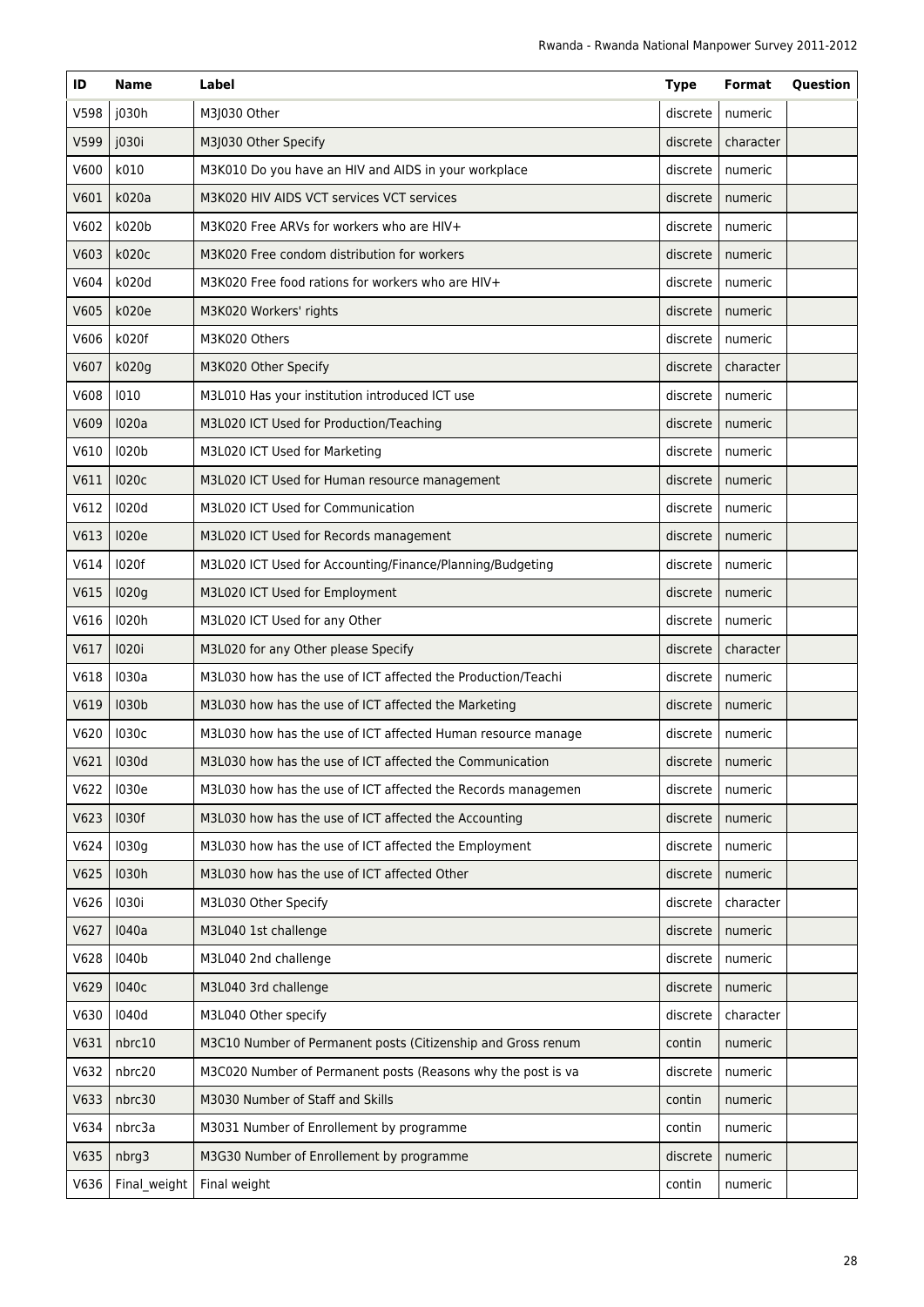# **Formal\_employee**

| Content      |                   |
|--------------|-------------------|
| Cases        | 17345             |
| Variable(s)  | 292               |
| Structure    | Type:<br>Keys: () |
| Version      |                   |
| Producer     |                   |
| Missing Data |                   |

# **Variables**

| ID   | <b>Name</b>        | Label                               | <b>Type</b> | Format             | Question |
|------|--------------------|-------------------------------------|-------------|--------------------|----------|
| V637 | <b>IDA</b>         | SAMPLE CODE                         | contin      | numeric            |          |
| V638 | ID <sub>9</sub>    | Fiche Number                        | contin      | numeric            |          |
| V639 | F020B              | Month                               | contin      | numeric            |          |
| V640 | ZN                 | Zone Number                         | contin      | numeric            |          |
| V641 | <b>STRATUM</b>     | <b>ACTIVITY SECTOR</b>              | discrete    | numeric            |          |
| V642 | ID1                | PROVINCE / KIGALI CITY              | discrete    | numeric            |          |
| V643 | ID <sub>2</sub>    | <b>DISTRICT</b>                     | discrete    | numeric            |          |
| V644 | ID <sub>3</sub>    | <b>SECTOR</b>                       | discrete    | numeric            |          |
| V645 | ID <sub>4</sub>    | <b>CELL</b>                         | discrete    | numeric            |          |
| V646 | ID <sub>5</sub>    | <b>VILLAGE</b>                      | contin      | numeric            |          |
| V647 | <b>P1</b>          | Province Name                       | discrete    | character          |          |
| V648 | P <sub>2</sub>     | <b>District Name</b>                | discrete    | character          |          |
| V649 | P <sub>3</sub>     | <b>Sector Name</b>                  | discrete    | character          |          |
| V650 | <b>P4</b>          | Cell Name                           | discrete    | character          |          |
| V651 | P <sub>5</sub>     | Village Name                        | discrete    | character          |          |
| V652 | OCCUPATION_LEVEL   | <b>OCCUPATION LEVEL</b>             | discrete    | numeric            |          |
| V653 | A020               | M2:A020 Sex                         | discrete    | numeric            |          |
| V654 | A030               | M2:A030 Age in compl. years         | contin      | numeric            |          |
| V655 | Ag_group           | (Age_group)                         | discrete    | numeric            |          |
| V656 | A040               | M2:A040 Marital status              | discrete    | numeric            |          |
| V657 | A050               | M2:A050 Nationality                 | discrete    | numeric            |          |
| V658 | A050A              | The rest of Africa (specify)        | discrete    | character          |          |
| V659 | A050B              | The rest of the world (specify)     | discrete    | character          |          |
| V660 | A060               | M2:A060 Do you have any disability? |             | discrete   numeric |          |
| V661 | A070               | M2:A070 Type of disability          | discrete    | numeric            |          |
| V662 | DISABILITY_SPECIFY | <b>Disability Specify</b>           | discrete    | character          |          |
| V663 | <b>B010</b>        | Current main occupation / job title | discrete    | character          |          |
| V664 | <b>B010A</b>       | <b>ISCO</b>                         | discrete    | numeric            |          |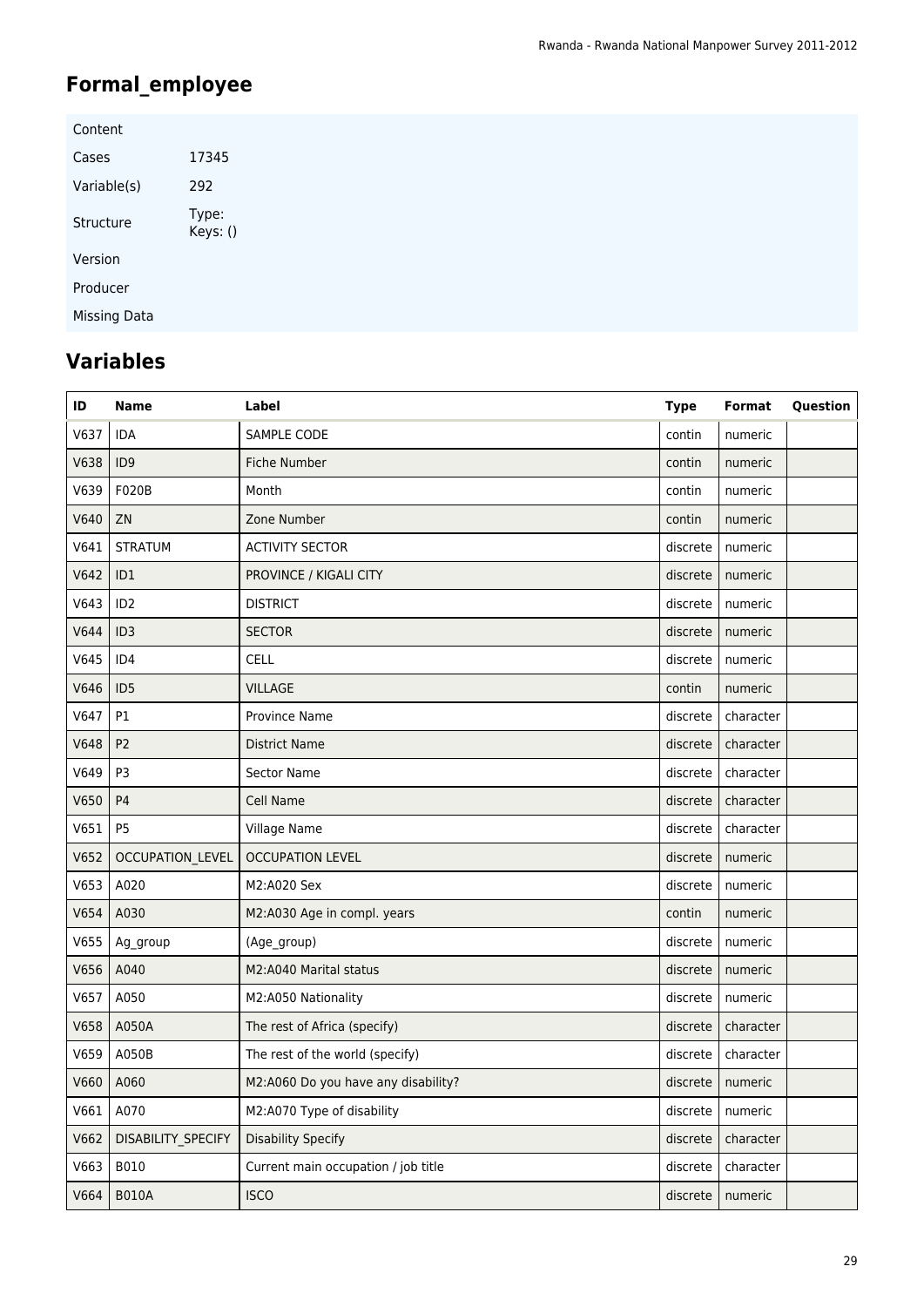| ID   | Name            | Label                                                              | <b>Type</b> | Format               | Question |
|------|-----------------|--------------------------------------------------------------------|-------------|----------------------|----------|
| V665 | ISCO1B010A      | ISCO_FIRST_LEVEL B010A                                             | discrete    | numeric              |          |
| V666 | B011            | Nature of your employment contract                                 | discrete    | numeric              |          |
| V667 | <b>B011S</b>    | Other-Specify                                                      | discrete    | character            |          |
| V668 | B020            | Type of contract of your main employment                           | discrete    | numeric              |          |
| V669 | <b>B020S</b>    | Other-Specify                                                      | discrete    | character            |          |
| V670 | B021            | In which way did you get the current job?                          | discrete    | numeric              |          |
| V671 | B021S           | Other-specify                                                      | discrete    | character            |          |
| V672 | B030            | When did you start working for this organization?                  | contin      | numeric              |          |
| V673 | B030_int        | Interval B030                                                      | discrete    | numeric              |          |
| V674 | B031            | Does your current job match your official education                | discrete    | numeric              |          |
| V675 | <b>B040</b>     | Is this your first employment in Rwanda                            | discrete    | numeric              |          |
| V676 | <b>B050</b>     | Establishment you worked for before joining your current employer? | discrete    | numeric              |          |
| V677 | <b>B050S</b>    | Other-specify                                                      | discrete    | character            |          |
| V678 | B051            | What was your employment status                                    | discrete    | numeric              |          |
| V679 | B060            | Establishment's main economic activity                             | discrete    | character            |          |
| V680 | <b>B060A</b>    | <b>ISIC</b>                                                        | discrete    | numeric              |          |
| V681 | ISIC1B060A      | ISIC_LEVEL1B060A                                                   | discrete    | numeric              |          |
| V682 | <b>B070</b>     | What was your occupation                                           | discrete    | character            |          |
| V683 | <b>B070A</b>    | <b>ISCO</b>                                                        | discrete    | numeric              |          |
| V684 | ISCO1B070A      | ISCO_FIRST_LEVEL B070A                                             | discrete    | numeric              |          |
| V685 | <b>B080</b>     | How long did you work in the previous job?                         | contin      | numeric              |          |
| V686 | <b>B080_INT</b> | Working experience in interval                                     | discrete    | numeric              |          |
| V687 | B090            | What was the main reason you left your previous job?               | discrete    | numeric              |          |
| V688 | <b>B090S</b>    | Other-Specify                                                      |             | discrete   character |          |
| V689 | <b>B100A</b>    | Ministry and other institutions                                    | contin      | numeric              |          |
| V690 | <b>B100B</b>    | Parastatal                                                         | contin      | numeric              |          |
| V691 | <b>B100C</b>    | Company                                                            | contin      | numeric              |          |
| V692 | <b>B100D</b>    | Co-operative                                                       | contin      | numeric              |          |
| V693 | <b>B100E</b>    | NGO/CSO/CBO                                                        | contin      | numeric              |          |
| V694 | <b>B100F</b>    | Other (specify)                                                    | contin      | numeric              |          |
| V695 | $T$ ex          | Total experience                                                   | contin      | numeric              |          |
| V696 | <b>B100S</b>    | Other-Specify                                                      | discrete    | character            |          |
| V697 | <b>B101</b>     | Did your first job match your education?                           | discrete    | numeric              |          |
| V698 | <b>B110</b>     | Highest level of education when you first enter the labour market  | discrete    | numeric              |          |
| V699 | B120            | Year of your graduation before entering the labour market          | contin      | numeric              |          |
| V700 | Year_int        | graduation year in interval                                        | discrete    | numeric              |          |
| V701 | <b>B140</b>     | Year                                                               | contin      | numeric              |          |
| V702 | <b>B140_INT</b> | HOW LONG TO GET FIRST JOB                                          | discrete    | numeric              |          |
| V703 | <b>B140B</b>    | Months                                                             | discrete    | numeric              |          |
| V704 | C010            | Highest level of formal education                                  | discrete    | numeric              |          |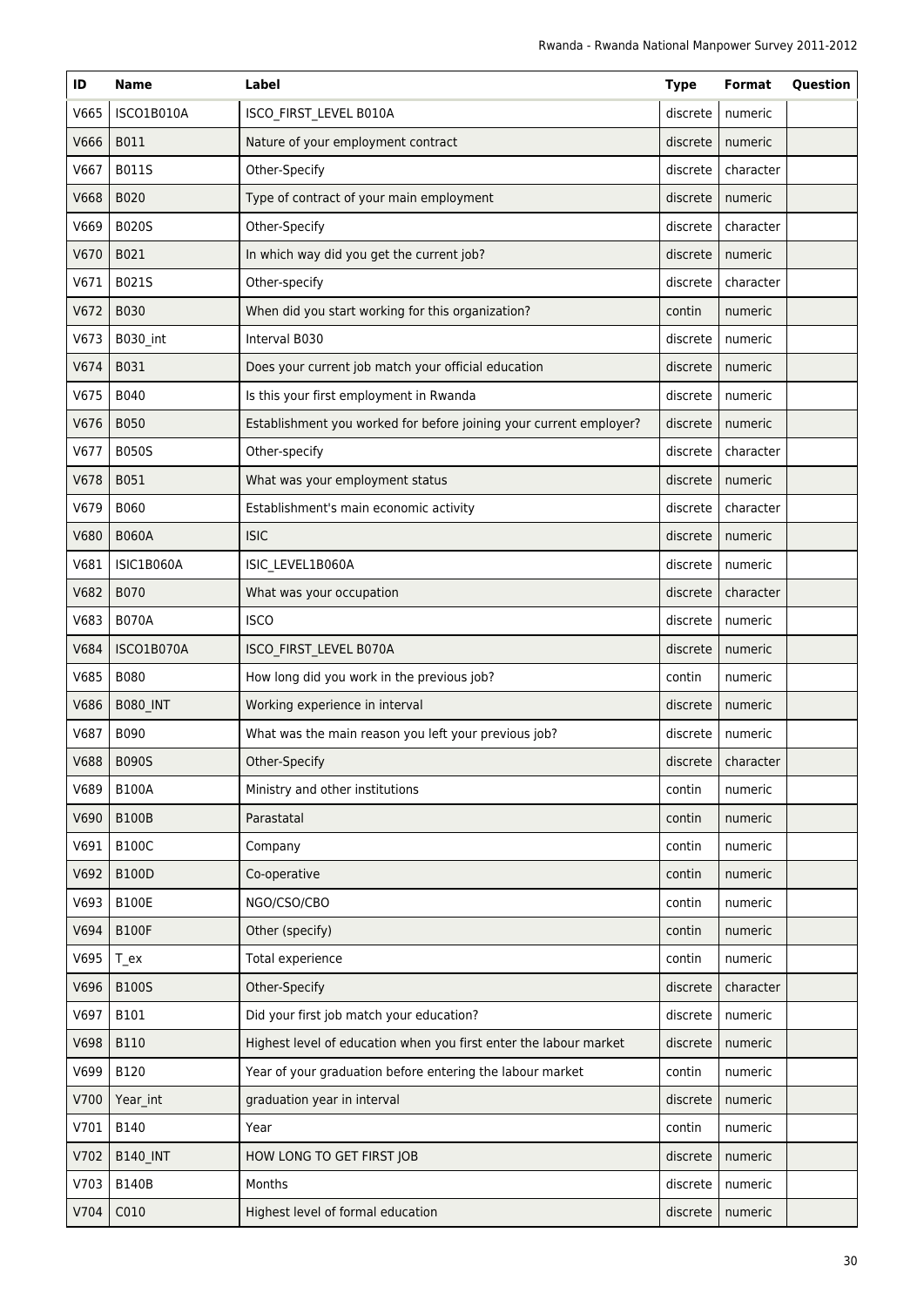| ID   | <b>Name</b>     | Label                                                                                   | <b>Type</b> | Format    | Question |
|------|-----------------|-----------------------------------------------------------------------------------------|-------------|-----------|----------|
| V705 | C010S           | Other-Specify                                                                           | discrete    | character |          |
| V706 | C020            | Field of specialization                                                                 | discrete    | character |          |
| V707 | C020A           | <b>ISCED Code</b>                                                                       | discrete    | numeric   |          |
| V708 | ISCED1C020A     | ISCED-LEVELC020A                                                                        | discrete    | numeric   |          |
| V709 | ISCED2C020A     | ISCED -LEVEL2C020A                                                                      | discrete    | numeric   |          |
| V710 | C021            | Where did you got your highest level of education                                       | discrete    | numeric   |          |
| V711 | C030            | Are you currently enrolled for further training (formal Education)?                     | discrete    | numeric   |          |
| V712 | C040            | Field/type of training                                                                  | discrete    | character |          |
| V713 | C040A           | <b>ISCED</b> code                                                                       | discrete    | numeric   |          |
| V714 | ISCED1C040A     | ISCED-LEVELC040A                                                                        | discrete    | numeric   |          |
| V715 | ISCED2C040A     | ISCED -LEVEL2C040A                                                                      | discrete    | numeric   |          |
| V716 | C041            | Anticipated qualification                                                               | discrete    | numeric   |          |
| V717 | C041S           | Other-Specify                                                                           | discrete    | character |          |
| V718 | D010            | Have you received any other kind of training since you joined your<br>current employer? | discrete    | numeric   |          |
| V719 | D020            | What was the major field of training?                                                   | discrete    | character |          |
| V720 | D020A           | <b>ISCED</b>                                                                            | discrete    | numeric   |          |
| V721 | ISCED1D020A     | ISCED-LEVELD020A                                                                        | discrete    | numeric   |          |
| V722 | ISCED2D020A     | ISCED -LEVEL2D020A                                                                      | discrete    | numeric   |          |
| V723 | D030            | Year of Training                                                                        | contin      | numeric   |          |
| V724 | <b>D030_INT</b> | Year of training in interval                                                            | discrete    | numeric   |          |
| V725 | D040            | What was the mean of training?                                                          | discrete    | numeric   |          |
| V726 | D040S           | Other-Specify                                                                           | discrete    | character |          |
| V727 | D050            | Duration in months                                                                      | contin      | numeric   |          |
| V728 | <b>D050 INT</b> | MONTHS DURATION INT INTERVAL                                                            | discrete    | numeric   |          |
| V729 | D060            | What is your qualification from the additional training?                                | discrete    | numeric   |          |
| V730 | D060S           | Other-Specify                                                                           | discrete    | character |          |
| V731 | D070            | Where were you trained?                                                                 | discrete    | numeric   |          |
| V732 | D071            | Did that training improve your performance?                                             | discrete    | numeric   |          |
| V733 | D072            | If you did not take part in any training, please indicate why.                          | discrete    | numeric   |          |
| V734 | D072S           | Other-Specify                                                                           | discrete    | character |          |
| V735 | D073            | Are employees involved in designing training plans?                                     | discrete    | numeric   |          |
| V736 | D080            | Do you need any specific skills to improve your performance at your<br>current job?     | discrete    | numeric   |          |
| V737 | D090            | In which area do you need specific skills?                                              | discrete    | character |          |
| V738 | D090A           | <b>ISCED Code</b>                                                                       | discrete    | numeric   |          |
| V739 | ISCED1D090A     | ISCED-LEVELD090A                                                                        | discrete    | numeric   |          |
| V740 | ISCED2D090A     | ISCED -LEVEL2D090A                                                                      | discrete    | numeric   |          |
| V741 | D100A           | English Speak                                                                           | discrete    | numeric   |          |
| V742 | D100B           | English Write                                                                           | discrete    | numeric   |          |
| V743 | D100C           | French Speak                                                                            | discrete    | numeric   |          |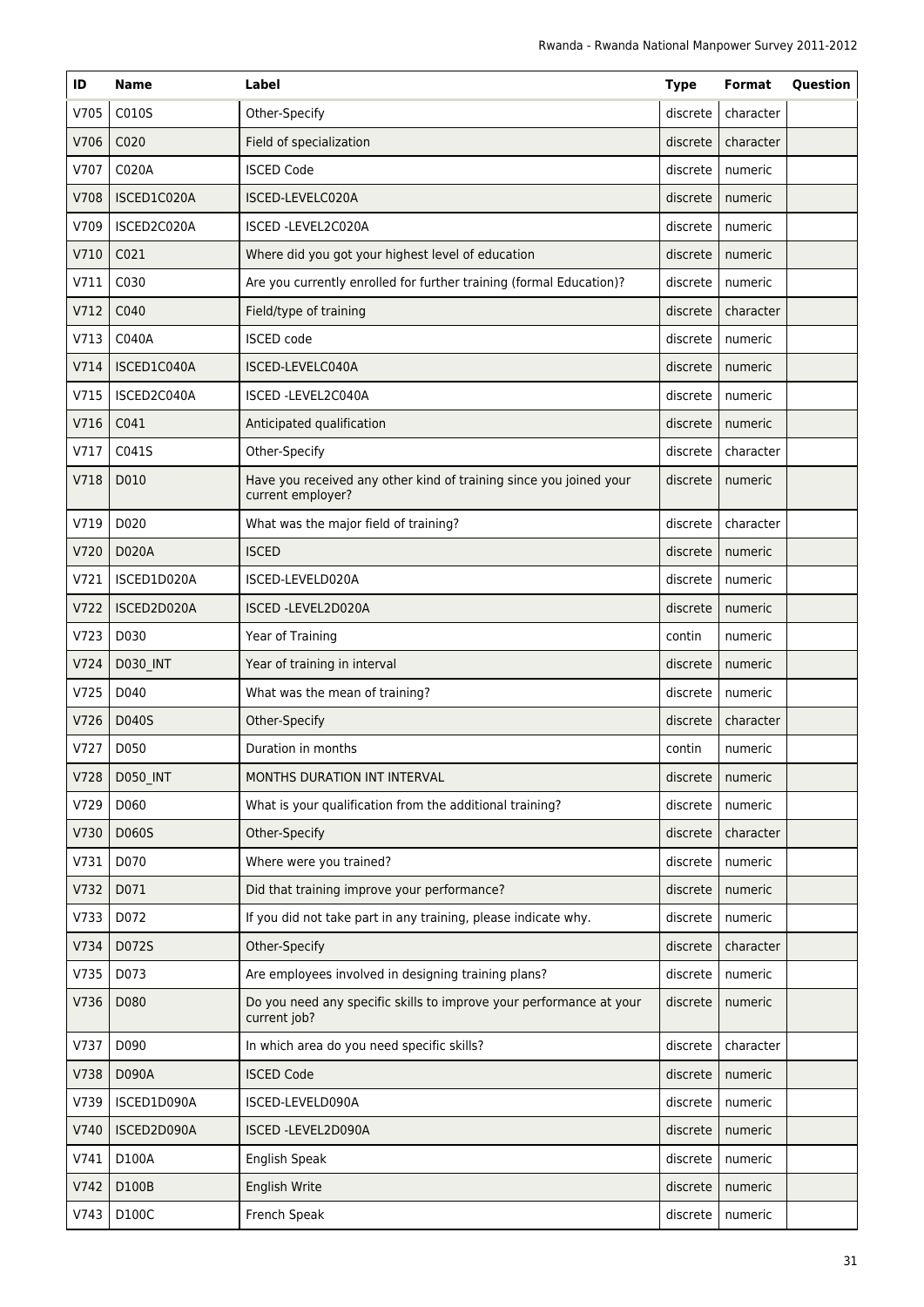| ID   | <b>Name</b>  | Label                                                                                   | <b>Type</b> | Format    | Question |
|------|--------------|-----------------------------------------------------------------------------------------|-------------|-----------|----------|
| V744 | D100D        | French Write                                                                            | discrete    | numeric   |          |
| V745 | D100E        | Kinyarwanda Write                                                                       | discrete    | numeric   |          |
| V746 | <b>D100F</b> | Kinyarwanda Speak                                                                       | discrete    | numeric   |          |
| V747 | D100G        | Swahili Write                                                                           | discrete    | numeric   |          |
| V748 | D100H        | Swahili Speak                                                                           | discrete    | numeric   |          |
| V749 | D1001        | Other Write                                                                             | discrete    | numeric   |          |
| V750 | D100J        | Other Speak                                                                             | discrete    | numeric   |          |
| V751 | D100S        | Other-Specify                                                                           | discrete    | character |          |
| V752 | Perfo_apr    | Has you performance ever been apraise? (created)                                        | discrete    | numeric   |          |
| V753 | E010         | How often is your performance appraised?                                                | discrete    | numeric   |          |
| V754 | E011         | Who appraises your performance?                                                         | discrete    | numeric   |          |
| V755 | E011S        | Other-Specify                                                                           | discrete    | character |          |
| V756 | E012         | Has your performance been appraised since your begun working for<br>this establishment? | discrete    | numeric   |          |
| V757 | E020         | Do you receive a feedback?                                                              | discrete    | numeric   |          |
| V758 | F010         | Have you ever been promoted since you joined your current employer?                     | discrete    | numeric   |          |
| V759 | F020A        | Year                                                                                    | contin      | numeric   |          |
| V760 | F020A_INT    | LAST PROMOTION IN INTERVAL                                                              | discrete    | numeric   |          |
| V761 | G010         | How many hours do you usually work in a week?                                           | contin      | numeric   |          |
| V762 | G020         | Are you entitled to annual leave days?                                                  | discrete    | numeric   |          |
| V763 | G030A        | Calendar days                                                                           | contin      | numeric   |          |
| V764 | G030B        | Working days                                                                            | contin      | numeric   |          |
| V765 | G040         | How long does it take you to reach your workplace?                                      | discrete    | numeric   |          |
| V766 | G050         | Main mode of transport you use to reach your workplace                                  | discrete    | numeric   |          |
| V767 | G050S        | Other-Specify                                                                           | discrete    | character |          |
| V768 | G060         | Entitled to medical care assistance                                                     | discrete    | numeric   |          |
| V769 | G061         | To what extent does it cover your medical expenses?                                     | discrete    | numeric   |          |
| V770 | G070         | Does the assistance extend to your family?                                              | discrete    | numeric   |          |
| V771 | G080A        | Clothing/Uniform                                                                        | discrete    | numeric   |          |
| V772 | G080B        | Protective gear                                                                         | discrete    | numeric   |          |
| V773 | G080C        | Accommodation                                                                           | discrete    | numeric   |          |
| V774 | G080D        | Transport                                                                               | discrete    | numeric   |          |
| V775 | G080E        | Pay to and from annual leave                                                            | discrete    | numeric   |          |
| V776 | G080F        | Food                                                                                    | discrete    | numeric   |          |
| V777 | G080G        | Free education for dependants                                                           | discrete    | numeric   |          |
| V778 | G080H        | Maternal and paternal leave                                                             | discrete    | numeric   |          |
| V779 | G080I        | Health and safety                                                                       | discrete    | numeric   |          |
| V780 | G080J        | <b>Terminal benefits</b>                                                                | discrete    | numeric   |          |
| V781 | G080K        | Any other (specify)                                                                     | discrete    | numeric   |          |
| V782 | G080S        | Other-Specify                                                                           | discrete    | character |          |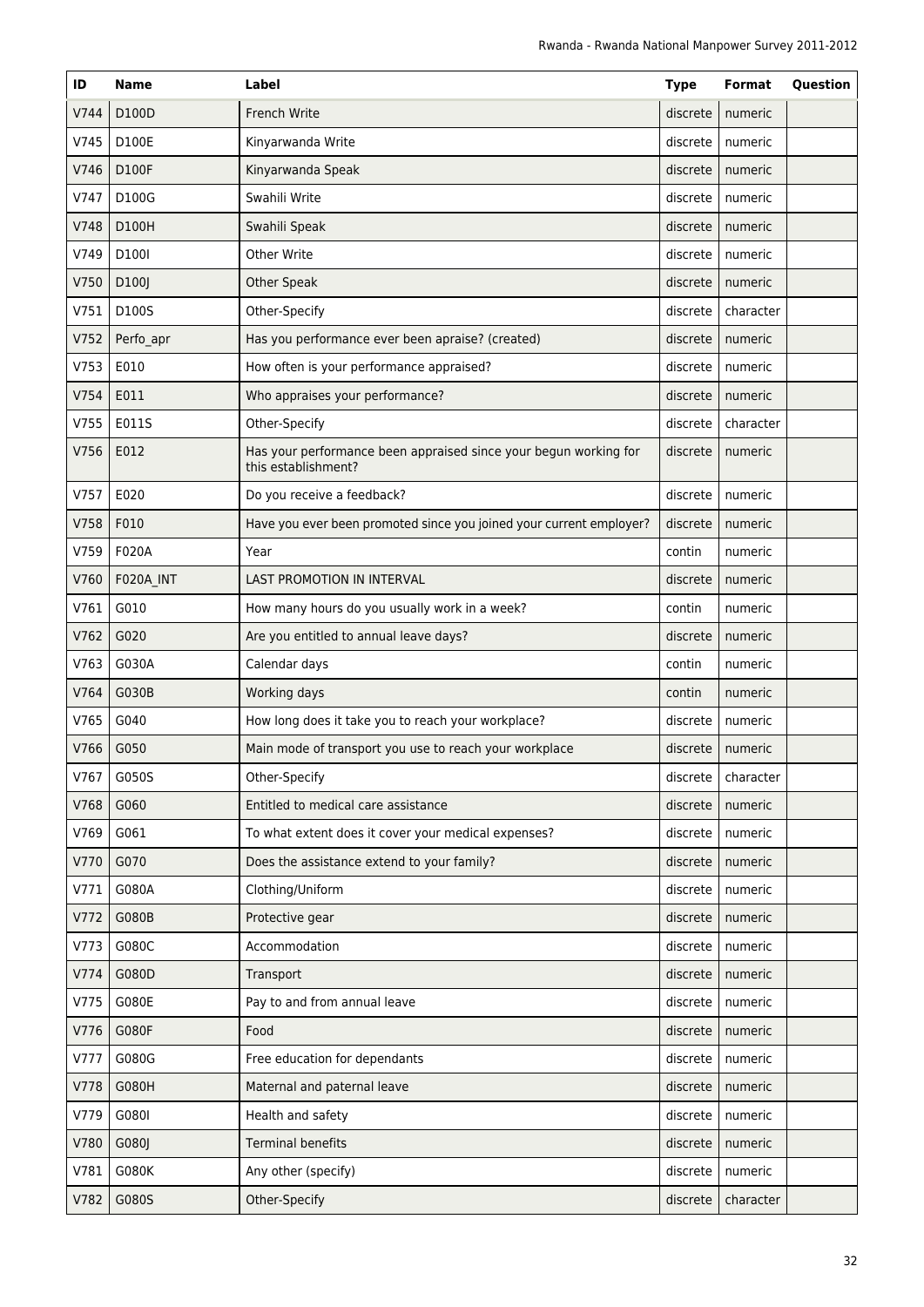| ID   | <b>Name</b>   | Label                                                                           | <b>Type</b> | Format    | Question |
|------|---------------|---------------------------------------------------------------------------------|-------------|-----------|----------|
| V783 | G090          | How often does your salary get increased?                                       | discrete    | numeric   |          |
| V784 | G091          | Is your salary annually adjusted for inflation?                                 | discrete    | numeric   |          |
| V785 | H010          | Member of any trade union                                                       | discrete    | numeric   |          |
| V786 | H020          | If No, why?                                                                     | discrete    | numeric   |          |
| V787 | H021          | Is your employer contributing regularly to the social security fund for<br>you? | discrete    | numeric   |          |
| V788 | H020S         | Other-Specify                                                                   | discrete    | character |          |
| V789 | H030A         | Extreme Dust, toxic gases                                                       | discrete    | numeric   |          |
| V790 | H030B         | <b>Extreme Noise</b>                                                            | discrete    | numeric   |          |
| V791 | H030C         | Extreme temperat. / humidity                                                    | discrete    | numeric   |          |
| V792 | H030D         | Dangerous tools/animals                                                         | discrete    | numeric   |          |
| V793 | H030E         | Work underground                                                                | discrete    | numeric   |          |
| V794 | H030G         | Other (specify)                                                                 | discrete    | numeric   |          |
| V795 | H030S         | Other-Specify                                                                   | discrete    | character |          |
| V796 | <b>I010A</b>  | Verbal abuse                                                                    | discrete    | numeric   |          |
| V797 | <b>I010B</b>  | Physical abuse                                                                  | discrete    | numeric   |          |
| V798 | <b>I010C</b>  | Sexual harassment                                                               | discrete    | numeric   |          |
| V799 | <b>I010D</b>  | Neglect                                                                         | discrete    | numeric   |          |
| V800 | <b>I010E</b>  | Non payment of salary                                                           | discrete    | numeric   |          |
| V801 | <b>I010F</b>  | Non payment of other benefits                                                   | discrete    | numeric   |          |
| V802 | <b>I010G</b>  | Delayed payments of salary                                                      | discrete    | numeric   |          |
| V803 | <b>I010H</b>  | Delayed payments of benefits                                                    | discrete    | numeric   |          |
| V804 | 10101         | Underpayment of salary                                                          | discrete    | numeric   |          |
| V805 | 1010          | Fatigue                                                                         | discrete    | numeric   |          |
| V806 | 1010K         | Excess workload/hours                                                           | discrete    | numeric   |          |
| V807 | <b>I010L</b>  | Dependants                                                                      | discrete    | numeric   |          |
| V808 | <b>I010M</b>  | Discrimination (specify)                                                        | discrete    | numeric   |          |
| V809 | <b>I010MA</b> | Discrimination -specify                                                         | discrete    | character |          |
| V810 | <b>I010N</b>  | Other (specify)                                                                 | discrete    | numeric   |          |
| V811 | <b>1010S</b>  | Other-Specify                                                                   | discrete    | character |          |
| V812 | <b>I020A</b>  | Inform HR management                                                            | discrete    | numeric   |          |
| V813 | <b>I020B</b>  | Take painkillers                                                                | discrete    | numeric   |          |
| V814 | <b>I020C</b>  | Talk to family members                                                          | discrete    | numeric   |          |
| V815 | <b>I020D</b>  | Talk to supervisor                                                              | discrete    | numeric   |          |
| V816 | <b>I020E</b>  | Inform police/lawyers                                                           | discrete    | numeric   |          |
| V817 | <b>I020F</b>  | Inform manager/directors                                                        | discrete    | numeric   |          |
| V818 | <b>I020G</b>  | Talk to friend                                                                  | discrete    | numeric   |          |
| V819 | 1020H         | Ignore them                                                                     | discrete    | numeric   |          |
| V820 | 10201         | Inform the Labour Inspector                                                     | discrete    | numeric   |          |
| V821 | 1020J         | Ombudsman                                                                       | discrete    | numeric   |          |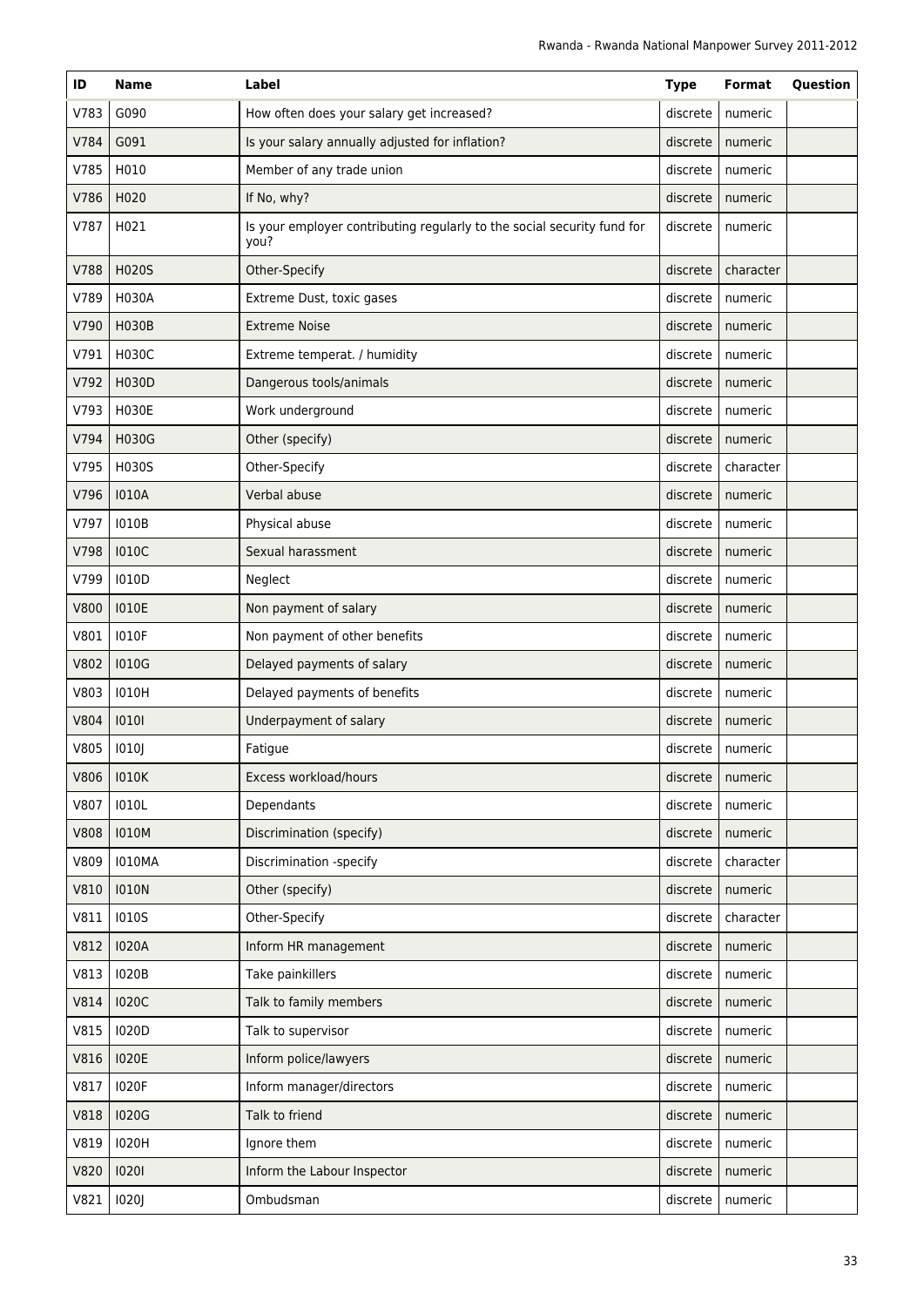| ID          | <b>Name</b>  | Label                                            | <b>Type</b> | Format             | Question |
|-------------|--------------|--------------------------------------------------|-------------|--------------------|----------|
| V822        | <b>I020K</b> | <b>Public Service Commission</b>                 | discrete    | numeric            |          |
| V823        | <b>I020L</b> | Other (specify)                                  | discrete    | numeric            |          |
| V824        | <b>1020S</b> | Other-Specify                                    | discrete    | character          |          |
| V825        | J010         | Does your organization have a gender policy?     | discrete    | numeric            |          |
| V826        | JO20         | Preferential treatment due to sex?               | discrete    | numeric            |          |
| V827        | J030A        | Quota for women (managm.)                        | discrete    | numeric            |          |
| V828        | J030B        | Overall quota for women                          | discrete    | numeric            |          |
| V829        | J030C        | Pref. recruitment for women                      | discrete    | numeric            |          |
| V830        | J030D        | Pref. recruitment for men                        | discrete    | numeric            |          |
| V831        | J030E        | Maternity leave                                  | discrete    | numeric            |          |
| V832        | J030F        | Differential retirement age                      | discrete    | numeric            |          |
| V833        | J030G        | Preferential payment                             | discrete    | numeric            |          |
| V834        | J030H        | Others (specify)                                 | discrete    | numeric            |          |
| V835        | J030S        | Other-Specify                                    | discrete    | character          |          |
| V836        | J040A        | Quota for women (managm.)                        | discrete    | numeric            |          |
| V837        | J040B        | Overall quota for women                          | discrete    | numeric            |          |
| V838        | J040C        | Pref. recruitment for women                      | discrete    | numeric            |          |
| V839        | J040D        | Pref. recruitment for men                        | discrete    | numeric            |          |
| V840        | J040H        | Maternity leave                                  | discrete    | numeric            |          |
| V841        | J040E        | Differential retirement age                      | discrete    | numeric            |          |
| V842        | J040F        | Preferential payment                             | discrete    | numeric            |          |
| V843        | J040G        | Others (specify)                                 | discrete    | numeric            |          |
| V844        | J040S        | Other-Specify                                    | discrete    | character          |          |
| V845        | K010         | Has your organization introduced the use of ICT? |             | discrete   numeric |          |
| V846        | <b>K020A</b> | Production                                       | discrete    | numeric            |          |
| V847        | K020B        | Marketing                                        | discrete    | numeric            |          |
| <b>V848</b> | K020C        | Human resource management                        | discrete    | numeric            |          |
| V849        | K020D        | Communication                                    | discrete    | numeric            |          |
| V850        | <b>K020E</b> | Records management                               | discrete    | numeric            |          |
| V851        | <b>K020F</b> | Accounting/Finance/Budgeting                     | discrete    | numeric            |          |
| V852        | K020G        | Others (specify)                                 | discrete    | numeric            |          |
| V853        | K020H        | Recruitment                                      | discrete    | numeric            |          |
| V854        | K020S        | Other-Specify                                    | discrete    | character          |          |
| V855        | K030A        | Production                                       | discrete    | numeric            |          |
| V856        | <b>K030B</b> | Marketing                                        | discrete    | numeric            |          |
| V857        | K030C        | Human resource management                        | discrete    | numeric            |          |
| V858        | K030D        | Communication                                    | discrete    | numeric            |          |
| V859        | K030E        | Records management                               | discrete    | numeric            |          |
| V860        | <b>K030F</b> | Accounting/Finance/Budgeting                     | discrete    | numeric            |          |
| V861        | K030G        | Others (specify)                                 | discrete    | numeric            |          |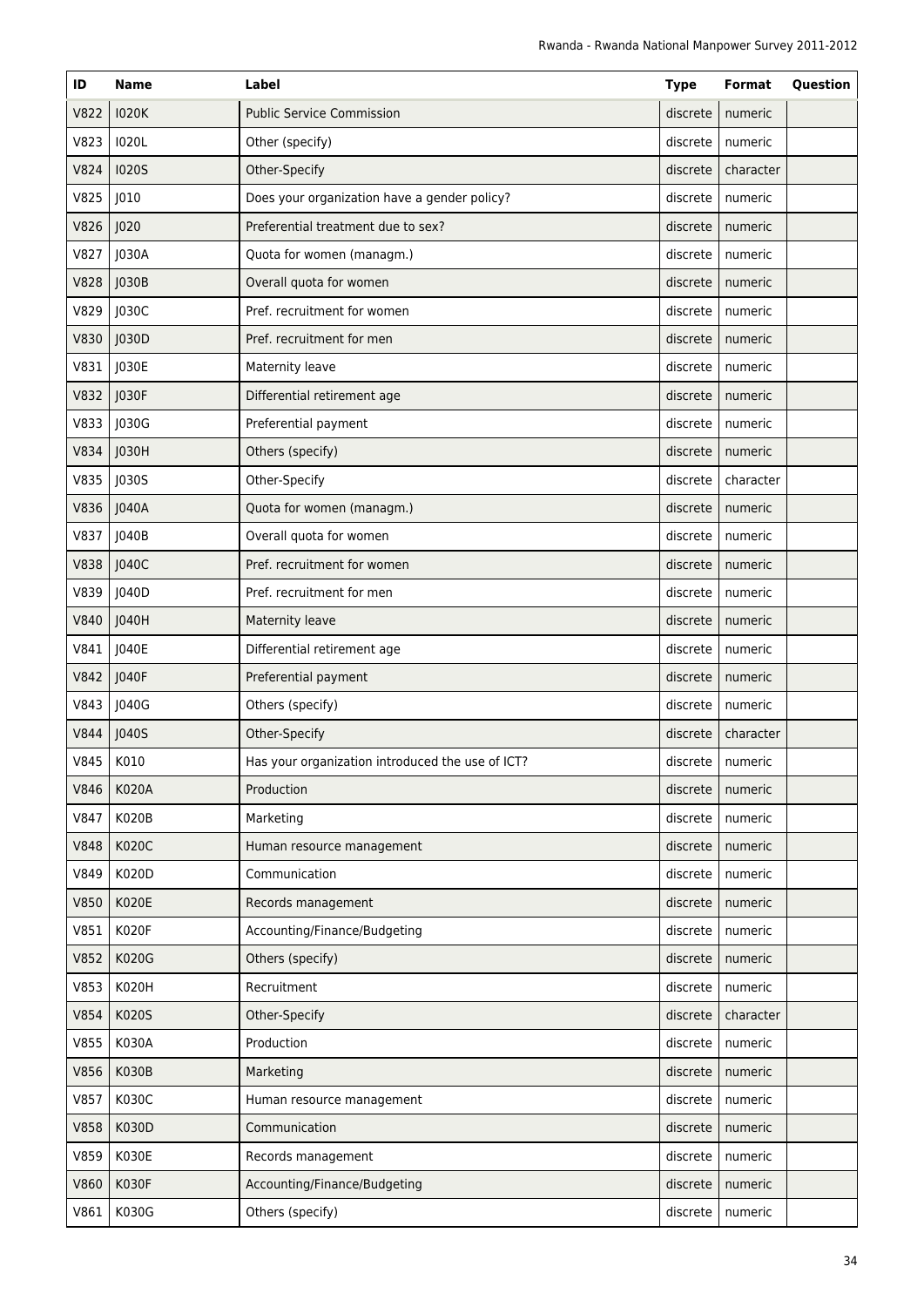| ID          | <b>Name</b>  | Label                                                                                         | <b>Type</b> | Format    | Question |
|-------------|--------------|-----------------------------------------------------------------------------------------------|-------------|-----------|----------|
| V862        | <b>K030H</b> | Recruitment                                                                                   | discrete    | numeric   |          |
| V863        | K030S        | Other-Specify                                                                                 | discrete    | character |          |
| V864        | <b>K040A</b> | Individual Computer                                                                           | discrete    | numeric   |          |
| V865        | K040B        | Shared computer                                                                               | discrete    | numeric   |          |
| V866        | <b>K040C</b> | Private access to email                                                                       | discrete    | numeric   |          |
| V867        | K040D        | Common access to email                                                                        | discrete    | numeric   |          |
| V868        | <b>K040E</b> | Access to internet                                                                            | discrete    | numeric   |          |
| V869        | <b>K040F</b> | Others (specify).                                                                             | discrete    | numeric   |          |
| V870        | K040S        | Other-Specify                                                                                 | discrete    | character |          |
| V871        | K050A        | Individual Computer                                                                           | discrete    | numeric   |          |
| V872        | <b>K050B</b> | Shared computer                                                                               | discrete    | numeric   |          |
| V873        | K050C        | Private access to email                                                                       | discrete    | numeric   |          |
| V874        | K050D        | Common access to email                                                                        | discrete    | numeric   |          |
| V875        | K050E        | Access to internet                                                                            | discrete    | numeric   |          |
| V876        | <b>K050F</b> | Others (specify).                                                                             | discrete    | numeric   |          |
| V877        | K050S        | Other-Specify                                                                                 | discrete    | character |          |
| <b>V878</b> | K060         | Do you feel properly equipped to make fully use of the potential of<br>ICT at your workplace? | discrete    | numeric   |          |
| V879        | L010         | monthly gross earnings                                                                        | contin      | numeric   |          |
| V880        | L011         | What is your monthly net earnings?                                                            | contin      | numeric   |          |
| V881        | L020         | Mode of your mountly payment?                                                                 | discrete    | numeric   |          |
| V882        | L020S        | Other-Specify                                                                                 | discrete    | character |          |
| V883        | L030         | Do you have another occupation / job/employment?                                              | discrete    | numeric   |          |
| V884        | L040         | If yes, what kind of occupation / job                                                         | discrete    | character |          |
| V885        | L040A        | <b>ISCO Code</b>                                                                              | discrete    | numeric   |          |
| <b>V886</b> | ISCO1L040A   | ISCO_FIRST_LEVEL L040A                                                                        | discrete    | numeric   |          |
| V887        | L050         | average annual gross income from all additional job(s)?                                       | contin      | numeric   |          |
| <b>V888</b> | M010         | Do you have an HIV / AIDS policy at workplace?                                                | discrete    | numeric   |          |
| V889        | M020         | <b>VCT</b> services                                                                           | discrete    | numeric   |          |
| V890        | M02A         | Free ARVs for HIV+ workers                                                                    | discrete    | numeric   |          |
| V891        | M02B         | Free condom distribution                                                                      | discrete    | numeric   |          |
| V892        | M02C         | Free food for HIV+ workers                                                                    | discrete    | numeric   |          |
| V893        | M02E         | Equal rights                                                                                  | discrete    | numeric   |          |
| V894        | M02D         | Others (specify)                                                                              | discrete    | numeric   |          |
| V895        | M020S        | Other-Specify                                                                                 | discrete    | character |          |
| V896        | N020         | Are you currently looking for a different job?                                                | discrete    | numeric   |          |
| V897        | N030         | Which occupations are you targeting?                                                          | discrete    | character |          |
| <b>V898</b> | N0302        | Which occupations are you targeting?                                                          | discrete    | character |          |
| V899        | N030A        | <b>ISCO</b>                                                                                   | discrete    | numeric   |          |
| V900        | ISCO1N030A   | ISCO_FIRST_LEVEL N030A                                                                        | discrete    | numeric   |          |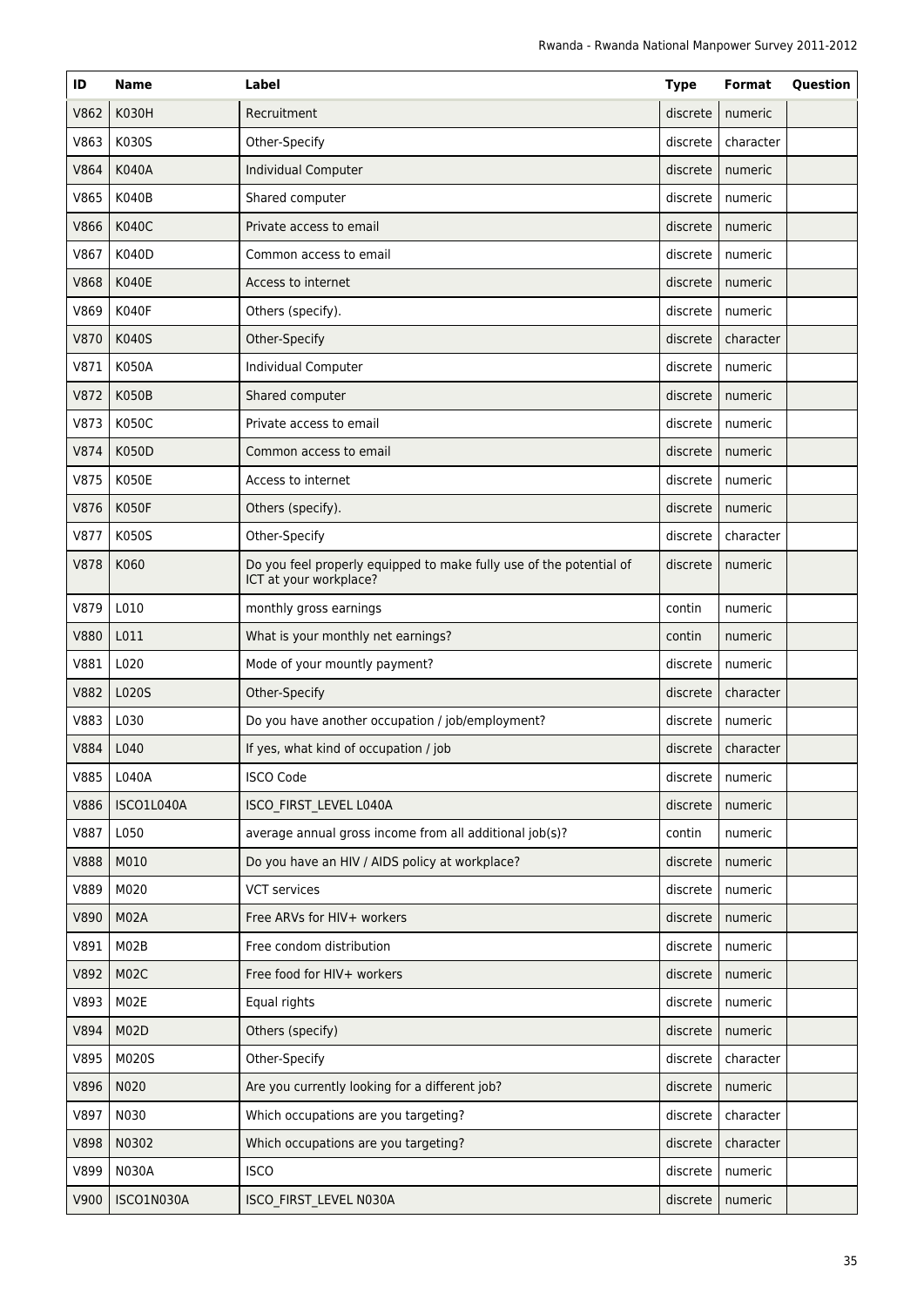| ID   | <b>Name</b>       | Label                                                                            | <b>Type</b> | <b>Format</b>        | Question |
|------|-------------------|----------------------------------------------------------------------------------|-------------|----------------------|----------|
| V901 | <b>N030B</b>      | <b>ISCO</b>                                                                      | discrete    | numeric              |          |
| V902 | ISCO1N030B        | ISCO_FIRST_LEVELN030B                                                            | discrete    | numeric              |          |
| V903 | <b>N050A</b>      | Word of mouth/family/friends                                                     | discrete    | numeric              |          |
| V904 | <b>N050B</b>      | Unsolicited / passing-by                                                         | discrete    | numeric              |          |
| V905 | <b>N050C</b>      | Internet, media                                                                  | discrete    | numeric              |          |
| V906 | <b>N050D</b>      | <b>LMIS</b>                                                                      | discrete    | numeric              |          |
| V907 | <b>N050E</b>      | Job agents / bureaus                                                             | discrete    | numeric              |          |
| V908 | <b>N050F</b>      | Training institutions                                                            | discrete    | numeric              |          |
| V909 | <b>N050G</b>      | Other (specify)                                                                  | discrete    | numeric              |          |
| V910 | <b>N050S</b>      | Other-Specify                                                                    | discrete    | character            |          |
| V911 | N060              | Do you want to move away from your current residence to search for<br>a new job? | discrete    | numeric              |          |
| V912 | N070              | Why are you willing to move?                                                     | discrete    | numeric              |          |
| V913 | <b>N070S</b>      | Other-Specify                                                                    | discrete    | character            |          |
| V914 | N080              | Where do you want to move to?                                                    | discrete    | numeric              |          |
| V915 | N090              | If you don't want to move, please indicate why                                   | discrete    | numeric              |          |
| V916 | <b>N09A</b>       | If you don't want to move, please indicate why                                   | discrete    | numeric              |          |
| V917 | N09B              | If you don't want to move, please indicate why                                   | discrete    | numeric              |          |
| V918 | <b>N090S</b>      | Other-Specify                                                                    | discrete    | character            |          |
| V919 | N091              | If you only want to move within Rwanda or within EAC, please indicate<br>why     | discrete    | numeric              |          |
| V920 | N <sub>09</sub> C | If you only want to move within Rwanda or within EAC, please indicate<br>why     | discrete    | numeric              |          |
| V921 | <b>N09D</b>       | If you only want to move within Rwanda or within EAC, please indicate<br>why     | discrete    | numeric              |          |
|      | V922   N091S      | Other-Specify                                                                    |             | discrete   character |          |
| V923 | ISCO1             | ISCO_FIRST_LEVEL                                                                 | contin      | numeric              |          |
| V924 | Final W           | Final Weight adjusted for non response                                           | contin      | numeric              |          |
| V925 | <b>NW</b>         | Normalised Weight                                                                | contin      | numeric              |          |
| V926 | <b>FB</b>         | Do you receive a feedback?                                                       | discrete    | numeric              |          |
| V927 | A070S             | ISIC <sub>1</sub>                                                                | discrete    | numeric              |          |
| V928 | ISIC1A070S        | ISIC LEVEL1A070S                                                                 | discrete    | numeric              |          |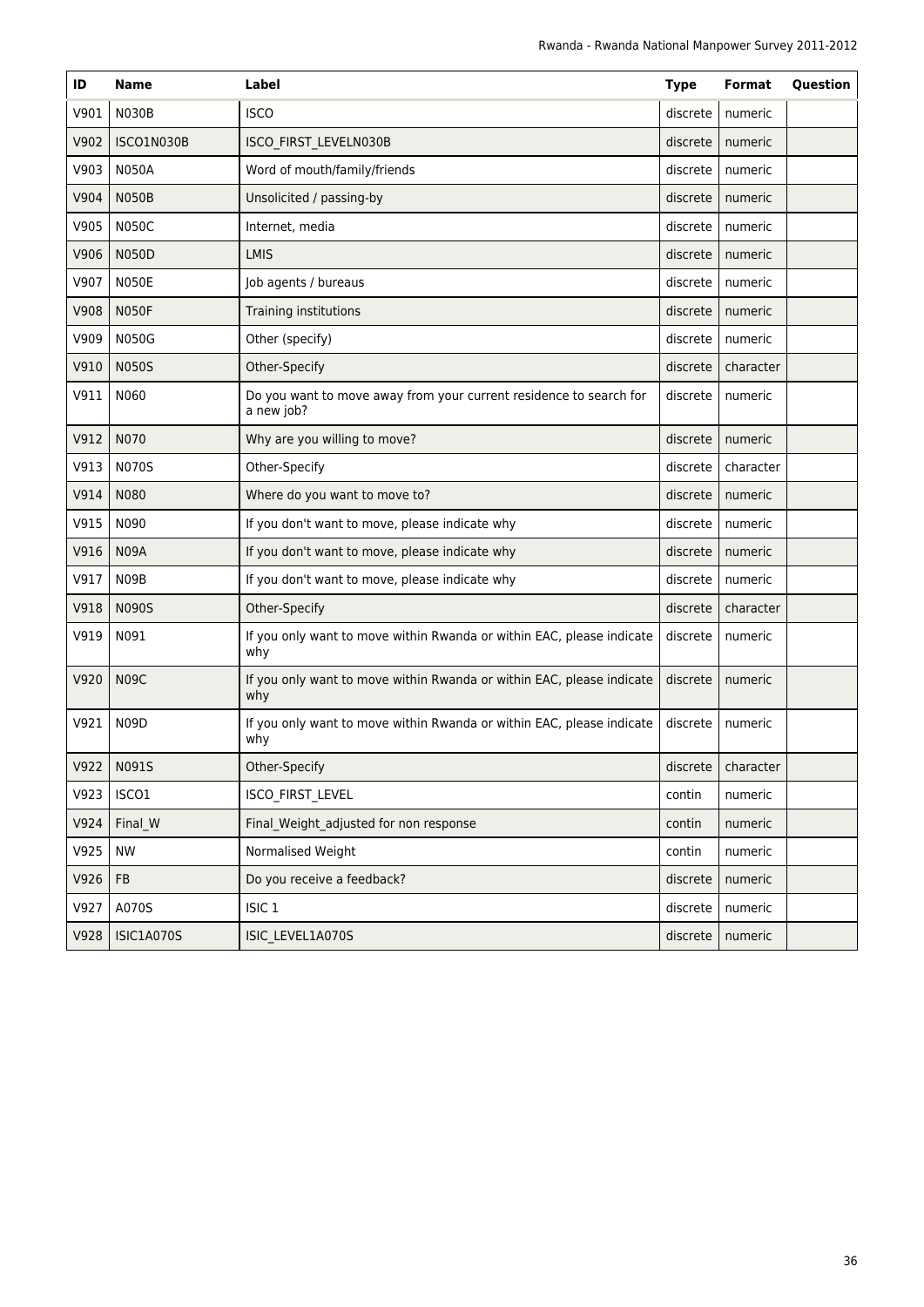# **Formal\_employer\_newisic**

| Content             |                   |
|---------------------|-------------------|
| Cases               | 1596              |
| Variable(s)         | 393               |
| Structure           | Type:<br>Keys: () |
| Version             |                   |
| Producer            |                   |
| <b>Missing Data</b> |                   |

### **Variables**

| ID   | <b>Name</b>        | Label                                             | <b>Type</b> | Format             | Question |
|------|--------------------|---------------------------------------------------|-------------|--------------------|----------|
| V929 | <b>IDA</b>         | SAMPLE CODE                                       | contin      | numeric            |          |
| V930 | <b>IDB</b>         | Zone number                                       | contin      | numeric            |          |
| V931 | <b>IDC</b>         | <b>ACTIVITY SECTOR</b>                            | discrete    | numeric            |          |
| V932 | <b>PROB</b>        | Inclusion probability                             | contin      | numeric            |          |
| V933 | <b>FINALWEIGHT</b> | <b>FINAL WEIGHT</b>                               | contin      | numeric            |          |
| V934 | ID <sub>1</sub>    | PROVINCE / KIGALI CITY                            | discrete    | numeric            |          |
| V935 | <b>DIST</b>        | <b>DISTRICT</b>                                   | discrete    | numeric            |          |
| V936 | ID <sub>2</sub>    | DISTRICT <sub>2</sub>                             | discrete    | numeric            |          |
| V937 | ID <sub>3</sub>    | <b>SECTOR</b>                                     | discrete    | numeric            |          |
| V938 | ID4                | <b>CELL</b>                                       | discrete    | numeric            |          |
| V939 | ID <sub>5</sub>    | <b>VILLAGE</b>                                    | contin      | numeric            |          |
| V940 | P1                 | <b>Province Name</b>                              | discrete    | character          |          |
| V941 | P <sub>2</sub>     | <b>District Name</b>                              | discrete    | character          |          |
| V942 | P <sub>3</sub>     | <b>Sector Name</b>                                | discrete    | character          |          |
| V943 | P <sub>4</sub>     | Cell Name                                         | discrete    | character          |          |
| V944 | P <sub>5</sub>     | <b>Village Name</b>                               | discrete    | character          |          |
| V945 | 0060               | <b>Respondent Position</b>                        | discrete    | numeric            |          |
| V946 | O064               | Sex                                               | discrete    | numeric            |          |
| V947 | 0065               | Age in completed years                            | discrete    | numeric            |          |
| V948 | Ag_group           | (Age_group)                                       | discrete    | numeric            |          |
| V949 | 0066               | Marital status                                    | discrete    | numeric            |          |
| V950 | 0067               | Nationality                                       | discrete    | numeric            |          |
| V951 | O067S              | The rest of Africa (specify)                      | discrete    | character          |          |
| V952 | O067SS             | The rest of world (specify)                       | discrete    | character          |          |
| V953 | 0068               | What is your current main occupation / job title? | discrete    | character          |          |
| V954 | O068A              | <b>ISCO</b>                                       | discrete    | numeric            |          |
| V955 | <b>ISCO10068A</b>  | ISCOO068A FIRST- LEVEL                            | discrete    | numeric            |          |
| V956 | O069               | When did you start this establishment?            |             | discrete   numeric |          |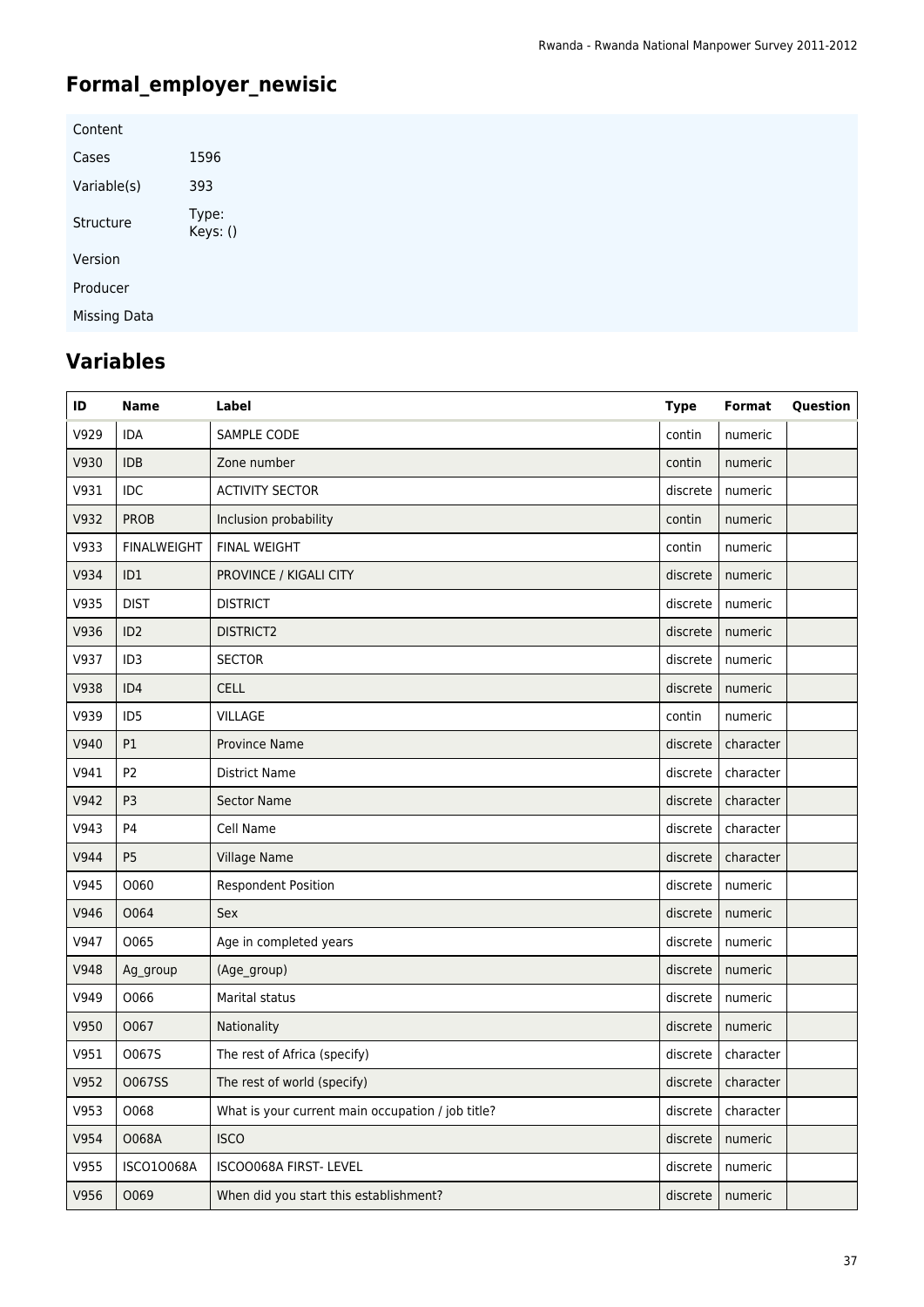| ID   | Name              | Label                                                                                | <b>Type</b> | Format             | Question |
|------|-------------------|--------------------------------------------------------------------------------------|-------------|--------------------|----------|
| V957 | O069_INTER        | Interval O069                                                                        | discrete    | numeric            |          |
| V958 | O070              | Does your current job match your off.education?                                      | discrete    | numeric            |          |
| V959 | 0071              | Have ever worked for other establishments before starting your current<br>bisinness? | discrete    | numeric            |          |
| V960 | 0072              | What kind of establishment did you work for before joining your current<br>employer? | discrete    | numeric            |          |
| V961 | 0072S             | Other-Specify                                                                        | discrete    | character          |          |
| V962 | 0073              | What was your employment status?                                                     | discrete    | numeric            |          |
| V963 | 0074              | establishment's main economic activity?                                              | discrete    | character          |          |
| V964 | 0074A             | <b>ISIC</b>                                                                          | discrete    | numeric            |          |
| V965 | <b>ISIC10074A</b> | ISIC LEVEL10074A                                                                     | discrete    | numeric            |          |
| V966 | 0075              | What was your occupation?                                                            | discrete    | character          |          |
| V967 | 0075A             | <b>ISCO</b>                                                                          | discrete    | numeric            |          |
| V968 | <b>ISCO10075A</b> | <b>ISCOO075A FIRST- LEVEL</b>                                                        | discrete    | numeric            |          |
| V969 | 0076              | How long did you work in the previous job?                                           | contin      | numeric            |          |
| V970 | 0077              | Education you have completed?                                                        | discrete    | numeric            |          |
| V971 | 0077S             | Other-Specify                                                                        | discrete    | character          |          |
| V972 | 0078              | field of Specialization                                                              | discrete    | character          |          |
| V973 | 0078A             | <b>ISCED</b>                                                                         | discrete    | numeric            |          |
| V974 | ISCED10078A       | ISCED-LEVELO078A                                                                     | discrete    | numeric            |          |
| V975 | ISCED20078A       | ISCED -LEVEL20078A                                                                   | discrete    | numeric            |          |
| V976 | 0079              | Where have you got your highest level of education?                                  | discrete    | numeric            |          |
| V977 | O080              | Are you currently enrolled in further training?                                      | discrete    | numeric            |          |
| V978 | 0081              | Field/type of training you are enrolled for                                          | discrete    | character          |          |
| V979 | 0081A             | <b>ISCED Code</b>                                                                    |             | discrete   numeric |          |
| V980 | ISCED10081A       | ISCED-LEVELO081A                                                                     | discrete    | numeric            |          |
| V981 | ISCED20081A       | ISCED -LEVEL20081A                                                                   | discrete    | numeric            |          |
| V982 | 0082              | Degree are you expecting from that training                                          | discrete    | numeric            |          |
| V983 | O082S             | Other (specify)                                                                      | discrete    | character          |          |
| V984 | 0083              | Do you have any disability?                                                          | discrete    | numeric            |          |
| V985 | 0084              | Sight (blind/severe visual limitation)                                               | discrete    | numeric            |          |
| V986 | O084A             | Hearing (deaf, hard of hearing)                                                      | discrete    | numeric            |          |
| V987 | O084B             | Communicating (speech impairment)                                                    | discrete    | numeric            |          |
| V988 | 0084C             | Other Physic. desability/physical handic.                                            | discrete    | numeric            |          |
| V989 | 0084D             | Intellectual (difficulties in learning) /mental problem                              | discrete    | numeric            |          |
| V990 | 0084E             | Emotional (behavioural, psycholog.)                                                  | discrete    | numeric            |          |
| V991 | O084F             | Other                                                                                | discrete    | numeric            |          |
| V992 | O084S             | Other-specify                                                                        | discrete    | character          |          |
| V993 | A010              | Please indicate the type of establishment.                                           | discrete    | numeric            |          |
| V994 | A010S             | Other-specify                                                                        | discrete    | character          |          |
| V995 | A020              | Is your establishment legally registered?                                            | discrete    | numeric            |          |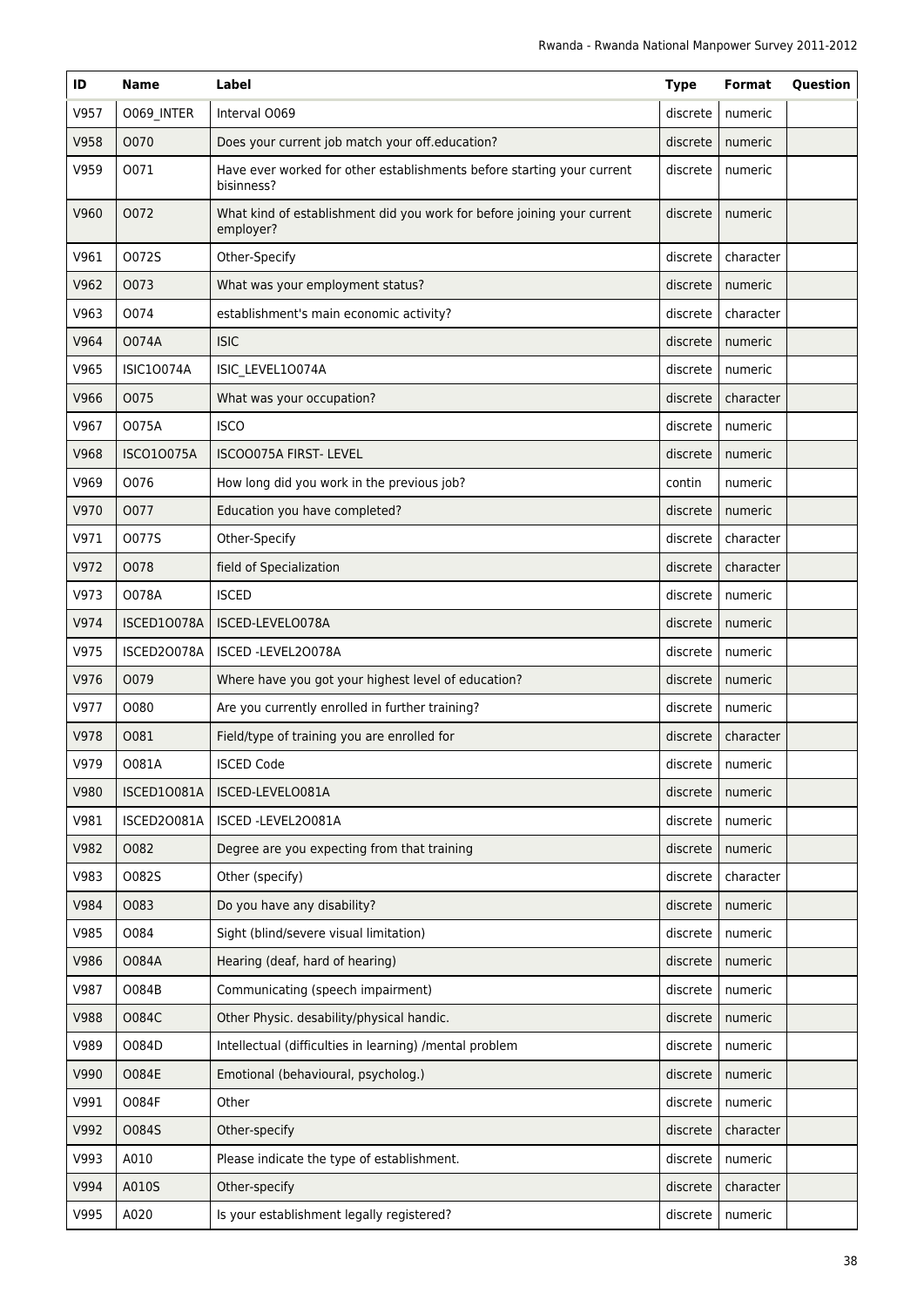| ID    | Name        | Label                                                                    | <b>Type</b> | Format    | Question |
|-------|-------------|--------------------------------------------------------------------------|-------------|-----------|----------|
| V996  | A030        | Registrar of companies (RDB)                                             | discrete    | numeric   |          |
| V997  | A030A       | Rwanda Revenue Authority (RRA)                                           | discrete    | numeric   |          |
| V998  | A030B       | Registrar of cooperatives(RCA)                                           | discrete    | numeric   |          |
| V999  | A030C       | Private Sector Federation                                                | discrete    | numeric   |          |
| V1000 | A030D       | District                                                                 | discrete    | numeric   |          |
| V1001 | A030E       | Sector                                                                   | discrete    | numeric   |          |
| V1002 | A030F       | Social Security Fund(CSR)                                                | discrete    | numeric   |          |
| V1003 | A030G       | Others                                                                   | discrete    | numeric   |          |
| V1004 | A030S       | Others (specify)                                                         | discrete    | character |          |
| V1005 | A040        | Please record the year of registration at highest level                  | discrete    | numeric   |          |
| V1006 | A040_INTER  | Interval A040                                                            | discrete    | numeric   |          |
| V1007 | A050        | Please record Registration Number                                        | discrete    | numeric   |          |
| V1008 | A060        | Is the establishment affiliated to an International. Organisation / MNC? | discrete    | numeric   |          |
| V1009 | A070        | Main activity 1                                                          | discrete    | character |          |
| V1010 | A070S       | ISIC <sub>1</sub>                                                        | discrete    | numeric   |          |
| V1011 | ISIC1A070S  | ISIC_LEVEL1A070S                                                         | discrete    | numeric   |          |
| V1012 | A070A       | Main Activity 2                                                          | discrete    | character |          |
| V1013 | A070AS      | ISIC <sub>2</sub>                                                        | discrete    | numeric   |          |
| V1014 | ISIC1A070AS | ISIC_LEVEL1A070AS                                                        | discrete    | numeric   |          |
| V1015 | A070B       | Main Activity 3                                                          | discrete    | character |          |
| V1016 | A070BS      | ISIC <sub>3</sub>                                                        | discrete    | numeric   |          |
| V1017 | ISIC1A070BS | ISIC_LEVEL1A070BS                                                        | discrete    | numeric   |          |
| V1018 | A080        | What is the type of your establishment?                                  | discrete    | numeric   |          |
| V1019 | A090        | How many branches do you have, including the main office                 | contin      | numeric   |          |
| V1020 | A100        | Are you self accounting/Financial autonomous?                            | discrete    | numeric   |          |
| V1021 | A101        | What is the the legal status of your establishment                       | discrete    | numeric   |          |
| V1022 | A101S       | Other-Specify                                                            | discrete    | character |          |
| V1023 | A102A       | Rwandese-male                                                            | contin      | numeric   |          |
| V1024 | A102B       | Rwandese-Female                                                          | contin      | numeric   |          |
| V1025 | RWANDESE2   | Rwandese                                                                 | contin      | numeric   |          |
| V1026 | A102D       | <b>EAC Citizens-Male</b>                                                 | discrete    | numeric   |          |
| V1027 | A102E       | <b>EAC Citizens-Female</b>                                               | discrete    | numeric   |          |
| V1028 | EAC_ITIZEN2 | EAC citizen                                                              | discrete    | numeric   |          |
| V1029 | A102G       | Other africa-Male                                                        | discrete    | numeric   |          |
| V1030 | A102H       | Other africa-Female                                                      | discrete    | numeric   |          |
| V1031 | OTHER_AFR2  | Other Africa                                                             | discrete    | numeric   |          |
| V1032 | A102J       | Other foreigners/Overseas-male                                           | discrete    | numeric   |          |
| V1033 | A102K       | Other foreigners/Overseas-female                                         | discrete    | numeric   |          |
| V1034 | OTHER_FOR2  | Other from overseas                                                      | discrete    | numeric   |          |
| V1035 | <b>TOT</b>  | Total                                                                    | contin      | numeric   |          |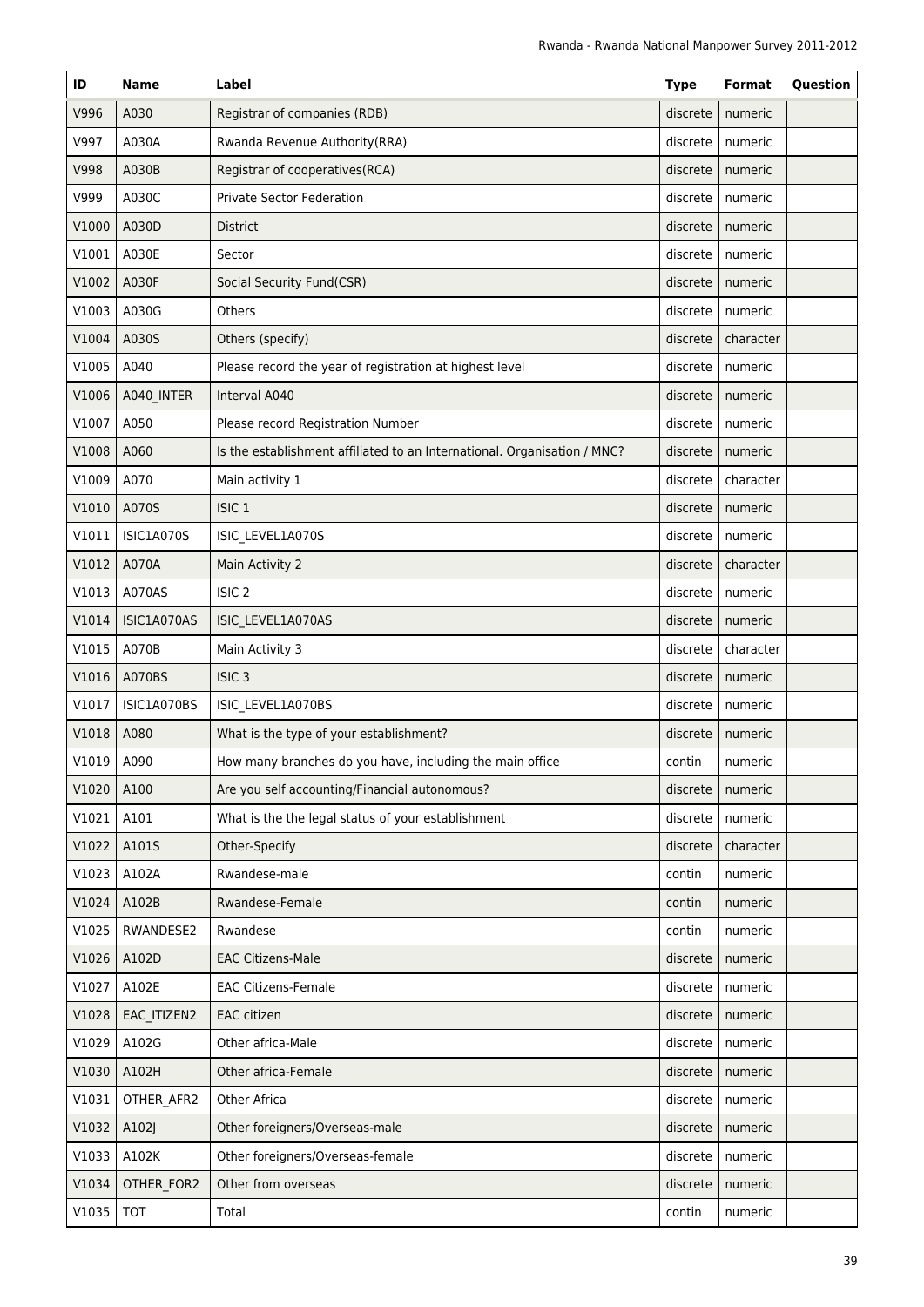| ID    | Name               | Label                                                                                            | <b>Type</b> | Format    | Question |
|-------|--------------------|--------------------------------------------------------------------------------------------------|-------------|-----------|----------|
| V1036 | A103               | Ownership of premises                                                                            | discrete    | numeric   |          |
| V1037 | A103S              | Other (specify)                                                                                  | discrete    | character |          |
| V1038 | C001               | How many persons are currently engaged in this establishment?                                    | contin      | numeric   |          |
| V1039 | Interval_C001      | Number of employee                                                                               | discrete    | numeric   |          |
| V1040 | C002               | Working owners-male                                                                              | contin      | numeric   |          |
| V1041 | C002A              | Working owners-Female                                                                            | contin      | numeric   |          |
| V1042 | C002B              | Working owners-Totale                                                                            | contin      | numeric   |          |
| V1043 | C002C              | Contributing family workers-Male                                                                 | discrete    | numeric   |          |
| V1044 | C002D              | Contributing family workers-Female                                                               | discrete    | numeric   |          |
| V1045 | C002E              | Contributing family workers-Totale                                                               | contin      | numeric   |          |
| V1046 | C002F              | Paid employees-Male                                                                              | contin      | numeric   |          |
| V1047 | C002G              | Paid employees-Female                                                                            | contin      | numeric   |          |
| V1048 | C002H              | Paid employees-Tot                                                                               | contin      | numeric   |          |
| V1049 | C002I              | Unpaid employees out of the family-male                                                          | contin      | numeric   |          |
| V1050 | C002J              | Unpaid employees out of the family-female                                                        | contin      | numeric   |          |
| V1051 | C002K              | Unpaid employees out of the family-Tot                                                           | contin      | numeric   |          |
| V1052 | $T_M$              | <b>Total Male</b>                                                                                | contin      | numeric   |          |
| V1053 | $T_F$              | <b>Total Female</b>                                                                              | contin      | numeric   |          |
| V1054 | C002T              | Total                                                                                            | contin      | numeric   |          |
| V1055 | C010A              | Number of employees in Headquarters / Stand alone establishment<br>(Number of employees in 2008) | contin      | numeric   |          |
| V1056 | C010G              | Number of employees in branch offices (If applicable): Number of<br>employees in 2008            | contin      | numeric   |          |
| V1057 | C010M              | Total employees in 2008                                                                          | contin      | numeric   |          |
| V1058 | C010C              | Number of employees in Headquarters / Stand alone<br>establishment(Number of employee in 2009)   | contin      | numeric   |          |
| V1059 | C010I              | Number of employees in branch offices (If applicable): Number of employee<br>in 2009             | contin      | numeric   |          |
| V1060 | TOT_EM_2009        | Total employee in 2009                                                                           | contin      | numeric   |          |
| V1061 | C010E              | Number of employees in Headquarters / Stand alone<br>establishment(Number of employee in 2010)   | contin      | numeric   |          |
| V1062 | C010K              | Number of employees in branch offices (If applicable): Number of<br>employee in 2010             | contin      | numeric   |          |
| V1063 | <b>TOT EM 2010</b> | Total employee in 2010                                                                           | contin      | numeric   |          |
| V1064 | C010B              | Number of employees in Headquarters / Stand alone establishment(Labour<br>turnover in 2008)      | contin      | numeric   |          |
| V1065 | C010H              | Number of employees in branch offices (If applicable): Labour turnover in<br>2008                | contin      | numeric   |          |
| V1066 | <b>C010N</b>       | Total turnover in 2008                                                                           | contin      | numeric   |          |
| V1067 | C010D              | Number of employees in Headquarters / Stand alone establishment(Labour<br>turnover in 2009)      | contin      | numeric   |          |
| V1068 | C010J              | Number of employees in branch offices (If applicable): Labour turnover in<br>2009                | contin      | numeric   |          |
| V1069 | C010P              | Total turnover in 2009                                                                           | contin      | numeric   |          |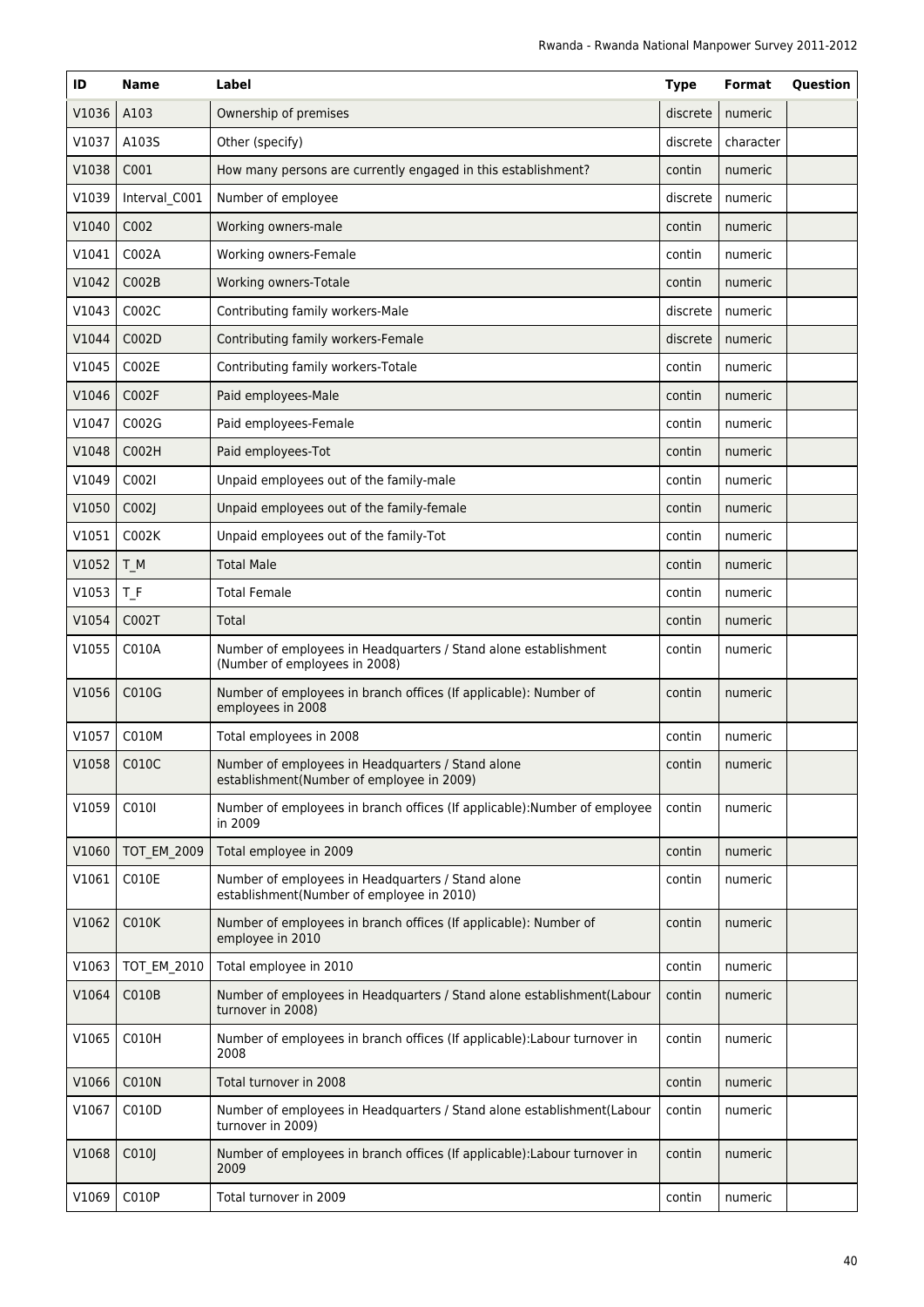| ID    | Name         | Label                                                                                                         | <b>Type</b> | Format    | Question |
|-------|--------------|---------------------------------------------------------------------------------------------------------------|-------------|-----------|----------|
| V1070 | <b>C010F</b> | Number of employees in Headquarters / Stand alone establishment(Labour<br>turnover in 2010)                   | contin      | numeric   |          |
| V1071 | C010L        | Number of employees in branch offices (If applicable): Labour turnover in<br>2010                             | contin      | numeric   |          |
| V1072 | TOTTO_2010   | Total turnover in 2010                                                                                        | contin      | numeric   |          |
| V1073 | NBRE_B10     | B10. Number of fields declared                                                                                | discrete    | numeric   |          |
| V1074 | NBRE_C20     | C20. Number of fields declared                                                                                | contin      | numeric   |          |
| V1075 | NBRE_C30     | C30. Number of fields declared                                                                                | contin      | numeric   |          |
| V1076 | NBRE_C40     | C40. Number of fields declared                                                                                | discrete    | numeric   |          |
| V1077 | NBRE_C50     | C50. Number of fields declared                                                                                | contin      | numeric   |          |
| V1078 | NBRE_D10     | D10. Number of fields declared                                                                                | contin      | numeric   |          |
| V1079 | G30_G301     | G30. Number of fields declared                                                                                | discrete    | numeric   |          |
| V1080 | D001         | Does your establishment have a plan to increase or decrease the number<br>of employees between 2012 and 2021? | discrete    | numeric   |          |
| V1081 | E010         | Does your establishment have a staff training and development policy or<br>plan in place?                     | discrete    | numeric   |          |
| V1082 | E020         | Apprenticeship                                                                                                | discrete    | numeric   |          |
| V1083 | E020A        | On the-job-training                                                                                           | discrete    | numeric   |          |
| V1084 | E020B        | Own Training Centre                                                                                           | discrete    | numeric   |          |
| V1085 | E020C        | Sponsorship to training instit. (local)                                                                       | discrete    | numeric   |          |
| V1086 | E020D        | Sponsorship to training instit. (abroad)                                                                      | discrete    | numeric   |          |
| V1087 | E020E        | Workshops                                                                                                     | discrete    | numeric   |          |
| V1088 | E020F        | Other programs (specify)                                                                                      | discrete    | numeric   |          |
| V1089 | E020S        | Other programs (specify)                                                                                      | discrete    | character |          |
| V1090 | E030         | Apprenticeship                                                                                                | discrete    | numeric   |          |
| V1091 | E030A        | On the-job-training                                                                                           | discrete    | numeric   |          |
| V1092 | E030B        | Own Training Centre                                                                                           | discrete    | numeric   |          |
| V1093 | E030C        | Sponsorship to training instit. (local)                                                                       | discrete    | numeric   |          |
| V1094 | E030D        | Sponsorship to training instit. (abroad)                                                                      | discrete    | numeric   |          |
| V1095 | E030E        | Workshops                                                                                                     | discrete    | numeric   |          |
| V1096 | E030F        | Other programs (specify)                                                                                      | discrete    | numeric   |          |
| V1097 | E030S        | Other programs (specify)                                                                                      | discrete    | character |          |
| V1098 | E040         | Apprenticeship                                                                                                | discrete    | numeric   |          |
| V1099 | E040A        | On the-job-training                                                                                           | discrete    | numeric   |          |
| V1100 | E040B        | Own Training Centre                                                                                           | discrete    | numeric   |          |
| V1101 | E040C        | Sponsorship to training instit. (local)                                                                       | discrete    | numeric   |          |
| V1102 | E040D        | Sponsorship to training instit. (abroad)                                                                      | discrete    | numeric   |          |
| V1103 | E040E        | Workshops                                                                                                     | discrete    | numeric   |          |
| V1104 | <b>E040F</b> | Other programs (specify)                                                                                      | discrete    | numeric   |          |
| V1105 | E040S        | Other programs (specify)                                                                                      | discrete    | character |          |
| V1106 | E050         | Managerial(Mninisters,PS,DGs)                                                                                 | discrete    | numeric   |          |
| V1107 | E050A        | Supervisory (Directors)                                                                                       | discrete    | numeric   |          |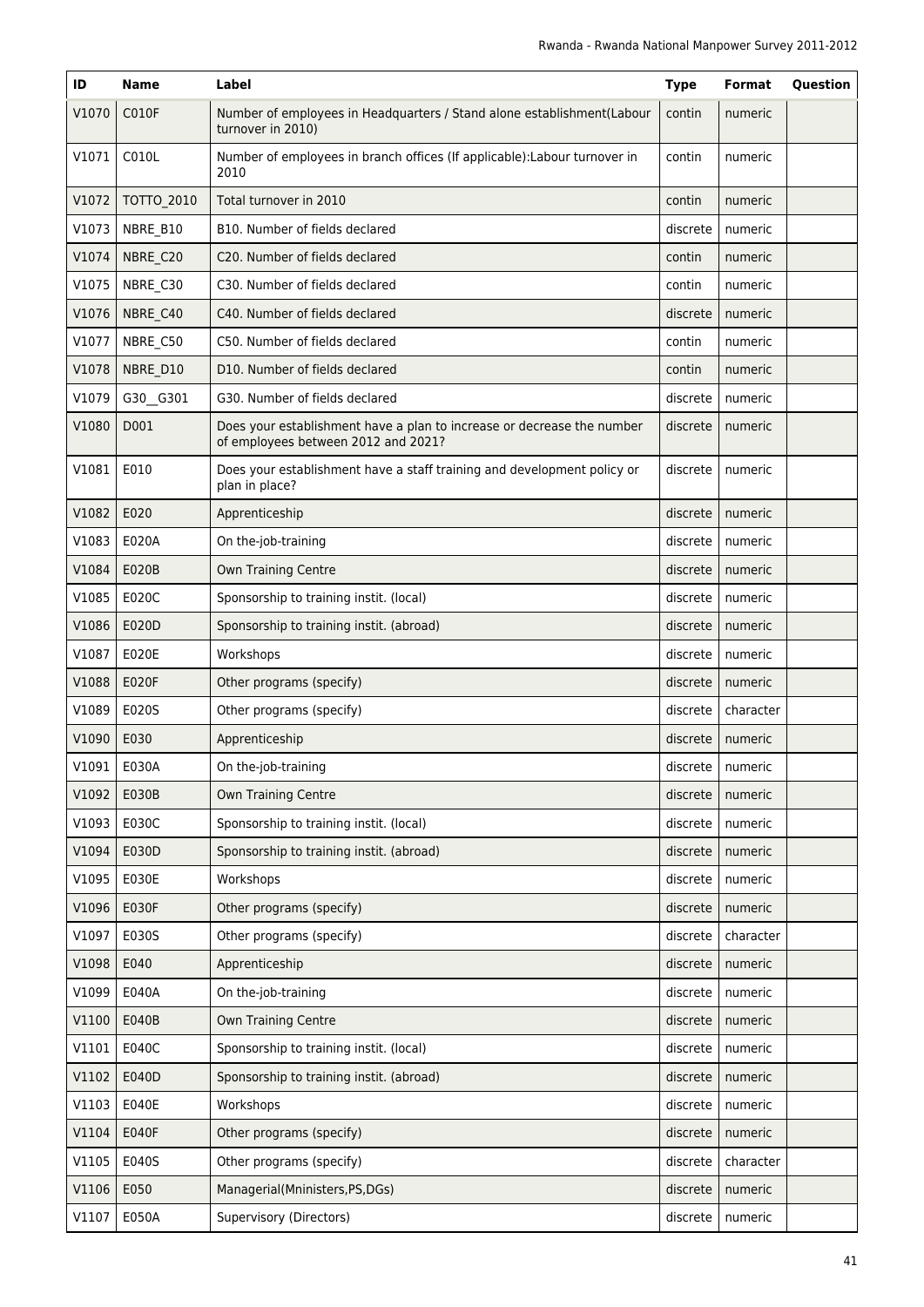| ID    | <b>Name</b>  | Label                                                                    | <b>Type</b> | <b>Format</b>        | Question |
|-------|--------------|--------------------------------------------------------------------------|-------------|----------------------|----------|
| V1108 | E050B        | Technical staff/Professional                                             | discrete    | numeric              |          |
| V1109 | E050C        | Clerical                                                                 | discrete    | numeric              |          |
| V1110 | E050D        | Casual                                                                   | discrete    | numeric              |          |
| V1111 | E050S        | Other-Specify                                                            | discrete    | character            |          |
| V1112 | E070         | Does your establishment have in-house training facilities for own staff? | discrete    | numeric              |          |
| V1113 | E071         | Training space                                                           | discrete    | numeric              |          |
| V1114 | E071A        | Specialised trainers                                                     | discrete    | numeric              |          |
| V1115 | E071B        | Computers                                                                | discrete    | numeric              |          |
| V1116 | E071C        | Projector                                                                | discrete    | numeric              |          |
| V1117 | E071D        | Training materials (manuals, books)                                      | discrete    | numeric              |          |
| V1118 | E071E        | Laboratory                                                               | discrete    | numeric              |          |
| V1119 | E071F        | Other(Specify)                                                           | discrete    | numeric              |          |
| V1120 | E071S        | Other(Specify)                                                           | discrete    | character            |          |
| V1121 | E080         | Managerial skills                                                        | discrete    | numeric              |          |
| V1122 | E080A        | <b>Technical skills</b>                                                  | discrete    | numeric              |          |
| V1123 | E080B        | Entrepreneurial skills                                                   | discrete    | numeric              |          |
| V1124 | E080C        | Language skills                                                          | discrete    | numeric              |          |
| V1125 | E080D        | Customer care                                                            | discrete    | numeric              |          |
| V1126 | E080E        | Innovativeness / creativity                                              | discrete    | numeric              |          |
| V1127 | <b>E080F</b> | IT skills                                                                | discrete    | numeric              |          |
| V1128 | E080G        | Didactics / teaching skills                                              | discrete    | numeric              |          |
| V1129 | E080H        | <b>Communication skills</b>                                              | discrete    | numeric              |          |
| V1130 | E080I        | Other (specify)                                                          | discrete    | numeric              |          |
| V1131 | E080S        | Other (specify)                                                          |             | discrete   character |          |
| V1132 | E090         | Did you conduct any staff training in the last 12 months?                | discrete    | numeric              |          |
| V1133 | E100         | Managerial skills                                                        | discrete    | numeric              |          |
| V1134 | E100A        | <b>Technical skills</b>                                                  | discrete    | numeric              |          |
| V1135 | E100B        | Entrepreneurial skills                                                   | discrete    | numeric              |          |
| V1136 | E100C        | Language skills                                                          | discrete    | numeric              |          |
| V1137 | E100D        | Customer care                                                            | discrete    | numeric              |          |
| V1138 | E100E        | Innovativeness / creativity                                              | discrete    | numeric              |          |
| V1139 | E100F        | IT skills                                                                | discrete    | numeric              |          |
| V1140 | E100G        | Didactics / teaching skills                                              | discrete    | numeric              |          |
| V1141 | E100H        | Communication skills                                                     | discrete    | numeric              |          |
| V1142 | E100I        | Other (specify)                                                          | discrete    | numeric              |          |
| V1143 | E100S        | Other (specify)                                                          | discrete    | character            |          |
| V1144 | E120         | Do you face any challenges that limit your staff training?               | discrete    | numeric              |          |
| V1145 | E130         | Which challenges limit the training of your staff?                       | discrete    | numeric              |          |
| V1146 | E130A        | Which challenges limit the training of your staff?                       | discrete    | numeric              |          |
| V1147 | E130B        | Which challenges limit the training of your staff?                       | discrete    | numeric              |          |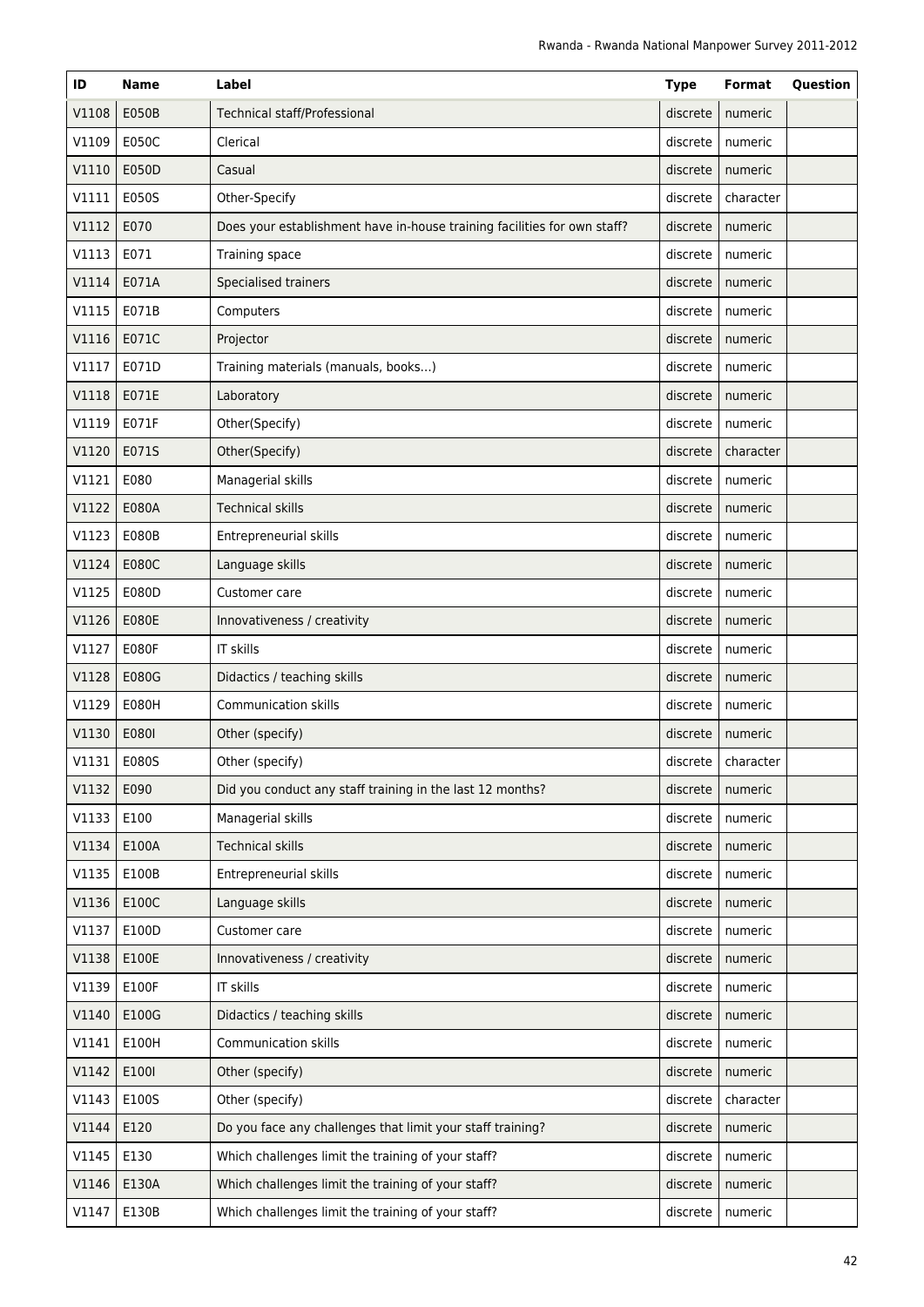| ID    | <b>Name</b> | Label                                                                                                | <b>Type</b> | Format    | Question |
|-------|-------------|------------------------------------------------------------------------------------------------------|-------------|-----------|----------|
| V1148 | Hired_TVET  | Have you hired TVET graduates                                                                        | discrete    | numeric   |          |
| V1149 | E131        | If you have hired graduates of TVET, how satisfied are you with their<br>performance?                | discrete    | numeric   |          |
| V1150 | Hired_High  | Have you hired graduates from high institutions?                                                     | discrete    | numeric   |          |
| V1151 | E131A       | If you have hired graduates of higher institutions, how satisfied are you<br>with their performance? | discrete    | numeric   |          |
| V1152 | E132        | what has to be improved in the training and education in TVET?                                       | discrete    | numeric   |          |
| V1153 | E132B       | what has to be improved in the training and education in TVET?                                       | discrete    | numeric   |          |
| V1154 | E132D       | what has to be improved in the training and education in TVET?                                       | discrete    | numeric   |          |
| V1155 | E132A       | what has to be improved in the training and education in higher<br>institutions?                     | discrete    | numeric   |          |
| V1156 | E132C       | what has to be improved in the training and education in higher<br>institutions?                     | discrete    | numeric   |          |
| V1157 | E132E       | what has to be improved in the training and education in higher<br>institutions?                     | discrete    | numeric   |          |
| V1158 | E132S       | Other (specify)                                                                                      | discrete    | character |          |
| V1159 | E140        | Do you have an industrial attachment. / apprenticeship / internship<br>program?                      | discrete    | numeric   |          |
| V1160 | E150        | If Yes, how many male interns do you have on average annually?                                       | contin      | numeric   |          |
| V1161 | E150A       | If Yes, how many female interns do you have on average annually?                                     | contin      | numeric   |          |
| V1162 | E150B       | If Yes, how many total interns do you have on average annually?                                      | contin      | numeric   |          |
| V1163 | E151        | Hired male after internership in 2009                                                                | contin      | numeric   |          |
| V1164 | E151A       | Hired female after internership in 2009                                                              | contin      | numeric   |          |
| V1165 | E151B       | Total hired after internership in 2009                                                               | contin      | numeric   |          |
| V1166 | E151C       | Hired male after internership in 2010                                                                | contin      | numeric   |          |
| V1167 | E151D       | Hired female after internership in 2010                                                              | contin      | numeric   |          |
| V1168 | E151E       | Total hired after internership in 2010                                                               | contin      | numeric   |          |
| V1169 | E151F       | Hired male after internership in 2011                                                                | contin      | numeric   |          |
| V1170 | E151G       | Hired female after internership in 2011                                                              | contin      | numeric   |          |
| V1171 | E151H       | Total hired after internership in 2011                                                               | contin      | numeric   |          |
| V1172 | E152        | Do interns take part in specifically designed training?                                              | discrete    | numeric   |          |
| V1173 | E153        | How long on average are the apprenticeships / internships?                                           | discrete    | numeric   |          |
| V1174 | INT_PER     | Lengh of internership                                                                                | discrete    | numeric   |          |
| V1175 | E154        | What are the financial agreements?                                                                   | discrete    | numeric   |          |
| V1176 | E155        | What is the reason for not hosting interns                                                           | discrete    | numeric   |          |
| V1177 | E155A       | What is the reason for not hosting interns                                                           | discrete    | numeric   |          |
| V1178 | E155B       | What is the reason for not hosting interns                                                           | discrete    | numeric   |          |
| V1179 | E155S       | Other-indicate                                                                                       | discrete    | character |          |
| V1180 | F001        | What was the major source of your start- up capital for your business?                               | discrete    | numeric   |          |
| V1181 | F001S       | Other-Specify                                                                                        | discrete    | character |          |
| V1182 | F002        | If own saving, what was the major source?                                                            | discrete    | numeric   |          |
| V1183 | F002S       | Other-specify                                                                                        | discrete    | character |          |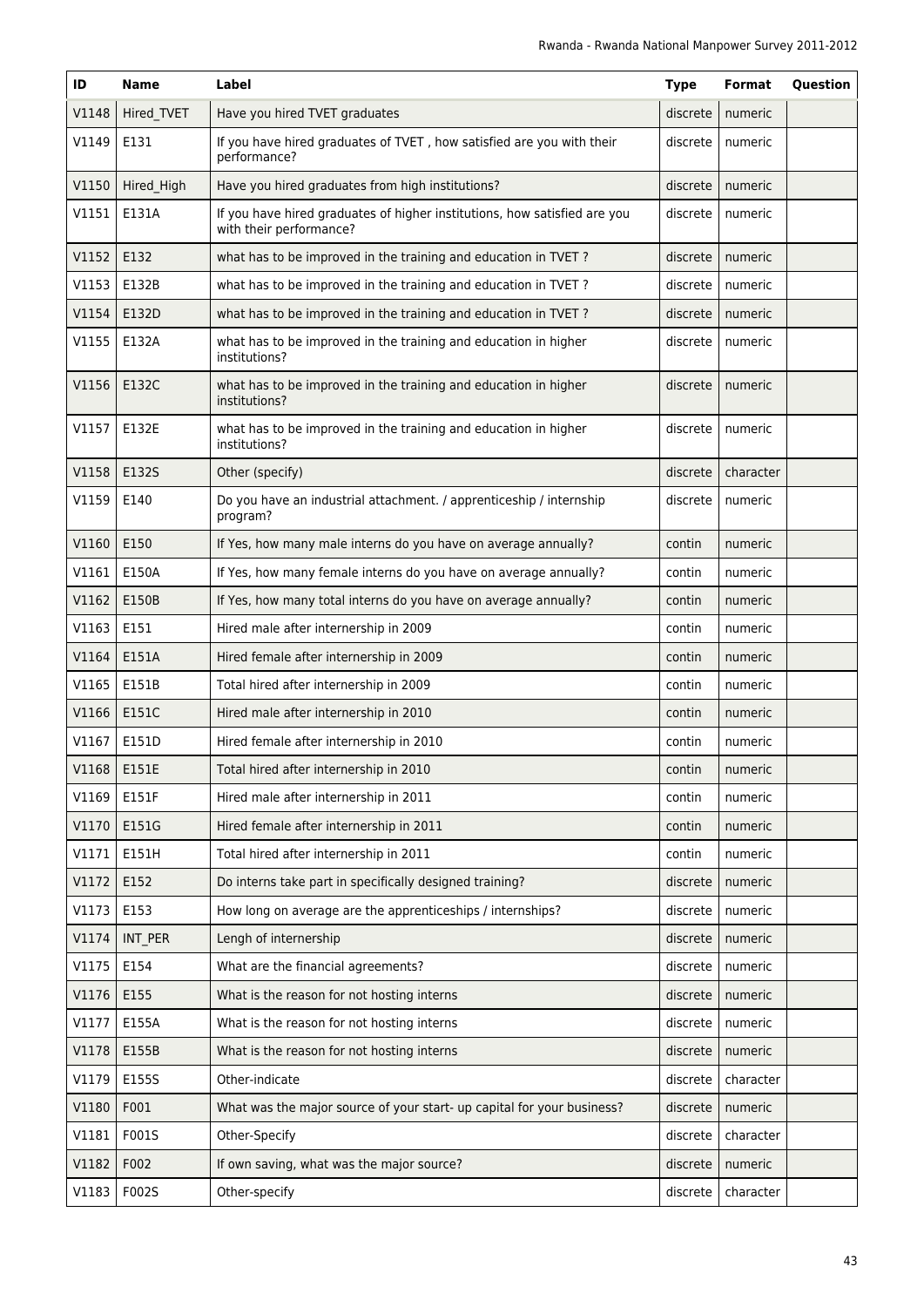| ID    | Name         | Label                                                                             | <b>Type</b> | <b>Format</b> | Question |
|-------|--------------|-----------------------------------------------------------------------------------|-------------|---------------|----------|
| V1184 | F003         | Have you ever applied for a loan from a bank or another financial<br>institution? | discrete    | numeric       |          |
| V1185 | F004A        | No need                                                                           | discrete    | numeric       |          |
| V1186 | F004B        | No guarantee                                                                      | discrete    | numeric       |          |
| V1187 | F004C        | Long procedures                                                                   | discrete    | numeric       |          |
| V1188 | F004D        | High interest rate                                                                | discrete    | numeric       |          |
| V1189 | F004E        | Lack of information                                                               | discrete    | numeric       |          |
| V1190 | F004F        | Fear of risks                                                                     | discrete    | numeric       |          |
| V1191 | F004G        | Other(specify)                                                                    | discrete    | numeric       |          |
| V1192 | F004S        | Other(specify)                                                                    | discrete    | character     |          |
| V1193 | F005         | Have you received a loan from a bank or another financial institution?            | discrete    | numeric       |          |
| V1194 | F006         | Poor/No business plan                                                             | discrete    | numeric       |          |
| V1195 | F006A        | No guarantee/Insufficient guarantee                                               | discrete    | numeric       |          |
| V1196 | <b>F006B</b> | Lack of start_up fund                                                             | discrete    | numeric       |          |
| V1197 | F006C        | No feedback from the bank                                                         | discrete    | numeric       |          |
| V1198 | F006D        | Other (specify)                                                                   | discrete    | numeric       |          |
| V1199 | F010         | Number of permanent employee received wage and salaries                           | contin      | numeric       |          |
| V1200 | F010D        | Number of permanent employee received bonus                                       | contin      | numeric       |          |
| V1201 | F010G        | Number of permanent employee recived allowances                                   | contin      | numeric       |          |
| V1202 | <b>F01B</b>  | Number of permanent employee received social security contribution                | contin      | numeric       |          |
| V1203 | <b>F010N</b> | Number of permanent received training                                             | contin      | numeric       |          |
| V1204 | F010Q        | Number of permanent employees received other benefit                              | contin      | numeric       |          |
| V1205 | F010A        | Wage and salaries paid to permanents                                              | contin      | numeric       |          |
| V1206 | <b>F010E</b> | Bonus paid to permanent                                                           | contin      | numeric       |          |
| V1207 | F010H        | Allowances paid to permanent                                                      | contin      | numeric       |          |
| V1208 | F010K        | Social security contribution paid to permanent                                    | contin      | numeric       |          |
| V1209 | F010O        | Amount paid for training to Permanent                                             | contin      | numeric       |          |
| V1210 | F010R        | Amount for other benefit paid to permanent employees                              | contin      | numeric       |          |
| V1211 | TOT_EX       | Total expenditure to permanent                                                    | contin      | numeric       |          |
| V1212 | F010B        | Number of temporally employee received wage and salary                            | contin      | numeric       |          |
| V1213 | F01A         | Number of temporally employee received bonuses                                    | contin      | numeric       |          |
| V1214 | F010I        | Number of temporally received allowances                                          | contin      | numeric       |          |
| V1215 | F010L        | Number of temporally employee received social security contribution               | contin      | numeric       |          |
| V1216 | F01C         | Number of temporally employee received training                                   | discrete    | numeric       |          |
| V1217 | F010S        | Number of temporally received other benefit                                       | contin      | numeric       |          |
| V1218 | F010C        | Wage and salary paid to temporally                                                | contin      | numeric       |          |
| V1219 | F010F        | Bonuses paid to temporally                                                        | contin      | numeric       |          |
| V1220 | F010J        | Allowances paid to temporally                                                     | contin      | numeric       |          |
| V1221 | F010M        | Social security contribution paid to temporally                                   | contin      | numeric       |          |
| V1222 | F010P        | Amount paid for training to temporally employee                                   | contin      | numeric       |          |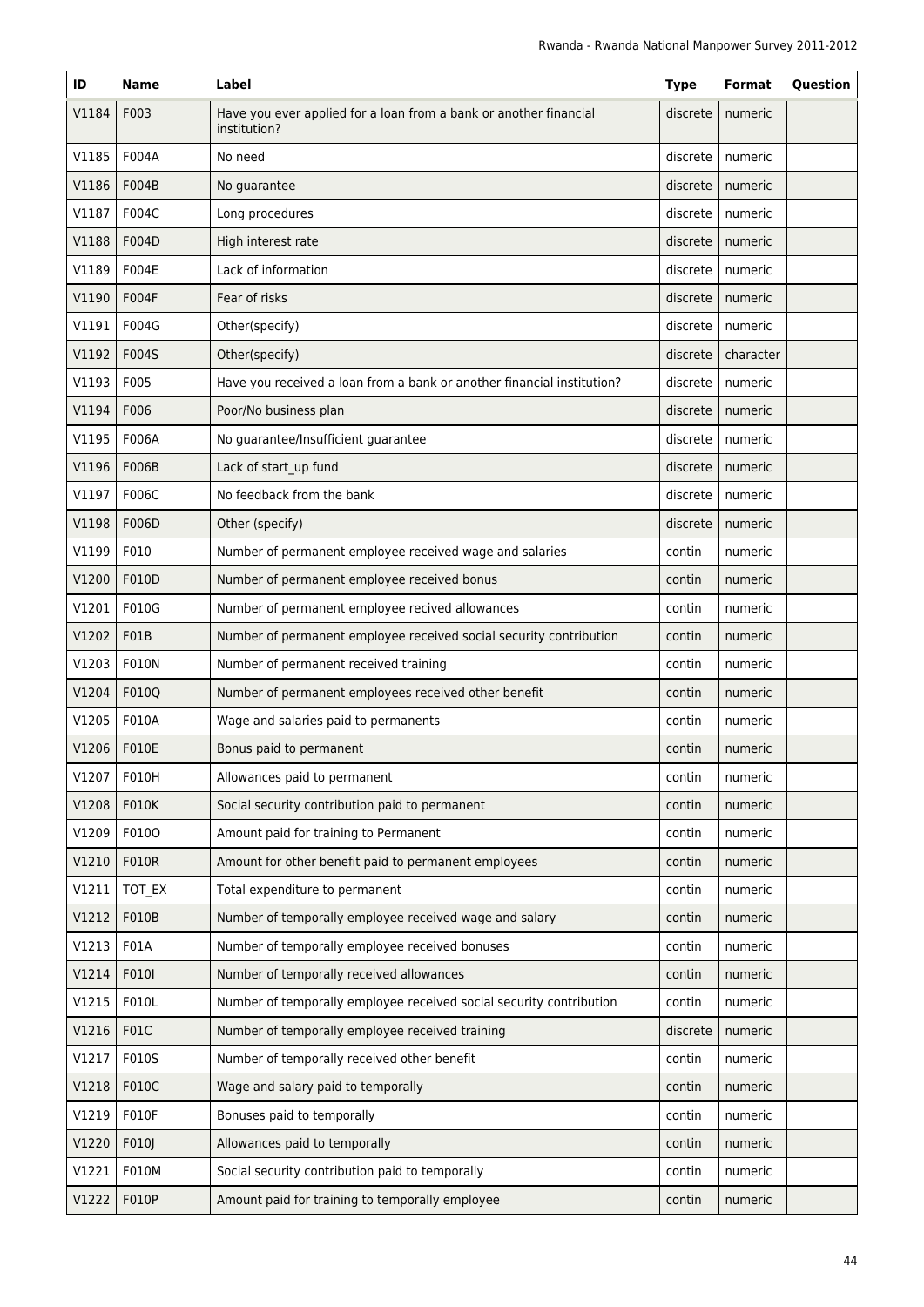| ID    | Name       | Label                                                                           | <b>Type</b> | Format    | Question |
|-------|------------|---------------------------------------------------------------------------------|-------------|-----------|----------|
| V1223 | F010T      | Amount for other benefits paid to temporally                                    | contin      | numeric   |          |
| V1224 | TOT_EX_T   | Total expenditure for temporally                                                | contin      | numeric   |          |
| V1225 | F20        | Can any of your product (good or service) be exported to EAC or Word<br>market? | discrete    | numeric   |          |
| V1226 | $Exp_11$   | Exportation in 2011                                                             | discrete    | numeric   |          |
| V1227 | F030       | YES to EAC market                                                               | discrete    | numeric   |          |
| V1228 | F030A      | YES to Other African market                                                     | discrete    | numeric   |          |
| V1229 | F030B      | YES, out side of Africa                                                         | discrete    | numeric   |          |
| V1230 | Exp_bef11  | Exportation before 2011                                                         | discrete    | numeric   |          |
| V1231 | F040       | YES to EAC market                                                               | discrete    | numeric   |          |
| V1232 | F040A      | YES to Other African market                                                     | discrete    | numeric   |          |
| V1233 | F040B      | YES, out side of Africa                                                         | discrete    | numeric   |          |
| V1234 | Exp_future | Exportation in the future                                                       | discrete    | numeric   |          |
| V1235 | F050A      | YES to EAC market                                                               | discrete    | numeric   |          |
| V1236 | F050B      | YES to Other African market                                                     | discrete    | numeric   |          |
| V1237 | F050C      | YES, out side of Africa                                                         | discrete    | numeric   |          |
| V1238 | F060       | What are the major sources of funding for this institution?                     | discrete    | numeric   |          |
| V1239 | F060S      | Other-Specify                                                                   | discrete    | character |          |
| V1240 | G010       | 1st Low skilled                                                                 | discrete    | numeric   |          |
| V1241 | G010B      | 2nd Low skilled                                                                 | discrete    | numeric   |          |
| V1242 | G010D      | 3rd Low skilled                                                                 | discrete    | numeric   |          |
| V1243 | G010A      | 1st High and middle skilled                                                     | discrete    | numeric   |          |
| V1244 | G010C      | 2nd High and middle skilled                                                     | discrete    | numeric   |          |
| V1245 | G010E      | 3 rd High and middle skilled                                                    | discrete    | numeric   |          |
| V1246 | G010S      | Other (specify)                                                                 | discrete    | character |          |
| V1247 | G011       | Recruited any person                                                            | discrete    | numeric   |          |
| V1248 | G020       | Advertised any post?                                                            | discrete    | numeric   |          |
| V1249 | G040       | Have you ever used LMIS?                                                        | discrete    | numeric   |          |
| V1250 | G041       | Please indicate your experience with LMIS                                       | discrete    | numeric   |          |
| V1251 | G041A      | Please indicate your experience with LMIS                                       | discrete    | numeric   |          |
| V1252 | G041B      | Please indicate your experience with LMIS                                       | discrete    | numeric   |          |
| V1253 | G041S      | Other problems (indicate)                                                       | discrete    | character |          |
| V1254 | G042       | As you did not use LMIS, have you heard about it?                               | discrete    | numeric   |          |
| V1255 | G043       | Please indicate why you did not use LMIS                                        | discrete    | numeric   |          |
| V1256 | G043A      | Please indicate why you did not use LMIS                                        | discrete    | numeric   |          |
| V1257 | G043B      | Please indicate why you did not use LMIS                                        | discrete    | numeric   |          |
| V1258 | G043S      | Other (specify)                                                                 | discrete    | character |          |
| V1259 | G050       | Do you currently envisage hiring non-nationals?                                 | discrete    | numeric   |          |
| V1260 | G051       | If Yes, Why?                                                                    | discrete    | numeric   |          |
| V1261 | G051A      | If Yes, Why?                                                                    | discrete    | numeric   |          |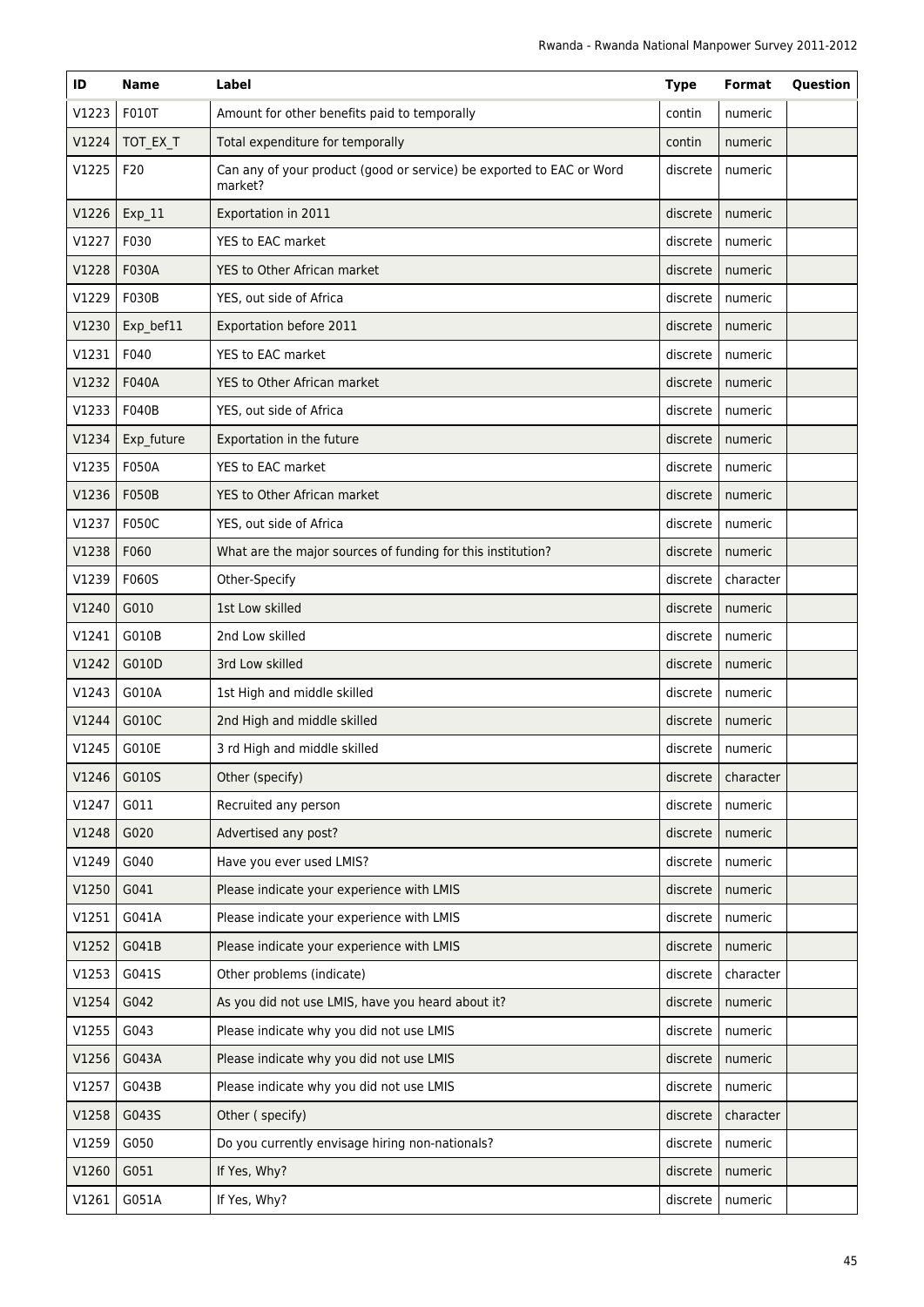| ID            | Name         | Label                                                         | <b>Type</b> | Format    | Question |
|---------------|--------------|---------------------------------------------------------------|-------------|-----------|----------|
| V1262         | G051B        | If Yes, Why?                                                  | discrete    | numeric   |          |
| V1263         | G051S        | Other (specify)                                               | discrete    | character |          |
| V1264         | G052         | From which countries / regions?                               | discrete    | numeric   |          |
| V1265         | G052A        | From which countries / regions?                               | discrete    | numeric   |          |
| V1266         | G052B        | From which countries / regions?                               | discrete    | numeric   |          |
| V1267         | G053         | If No, Why?                                                   | discrete    | numeric   |          |
| V1268         | G053A        | If No, Why?                                                   | discrete    | numeric   |          |
| V1269         | G053B        | If No, Why?                                                   | discrete    | numeric   |          |
| V1270         | G053S        | <b>Other Specify</b>                                          | discrete    | character |          |
| V1271         | H010         | Is your institution a member of any organization/association? | discrete    | numeric   |          |
| V1272         | H020         | Name that organisation/association                            | discrete    | character |          |
| V1273         | H030         | Received any cooperation from the organization?               | discrete    | numeric   |          |
| V1274         | H060         | Affiliated to an other organisation?                          | discrete    | numeric   |          |
| V1275         | Chal_f       | Challenges filter                                             | discrete    | numeric   |          |
| V1276         | 1010         | Diff. affecting the operation of your establishment           | discrete    | numeric   |          |
| V1277         | 1010A        | Diff. affecting the operation of your establishment           | discrete    | numeric   |          |
| V1278         | <b>I010B</b> | Diff. affecting the operation of your establishment           | discrete    | numeric   |          |
| V1279         | <b>1010S</b> | Other-Specify                                                 | discrete    | character |          |
| V1280         | J010         | Does your organization have a gender policy?                  | discrete    | numeric   |          |
| V1281         | JO20         | Preferential treatment due to sex?                            | discrete    | numeric   |          |
| V1282         | J030A        | Quota of management positions for women                       | discrete    | numeric   |          |
| V1283         | J030B        | Overall quota for women                                       | discrete    | numeric   |          |
| V1284         | J030C        | Preferential recruitment for women                            | discrete    | numeric   |          |
| V1285         | J030D        | Preferential recruitment for men                              | discrete    | numeric   |          |
| V1286   J030E |              | Maternity leave                                               | discrete    | numeric   |          |
| V1287   J030F |              | Differential retirement age                                   | discrete    | numeric   |          |
| V1288   J030G |              | Preferential payment                                          | discrete    | numeric   |          |
| V1289         | J030H        | Others                                                        | discrete    | numeric   |          |
| V1290         | J030S        | Others (specify)                                              | discrete    | character |          |
| V1291         | K010         | Do you have an HIV and AIDS workplace policy in place?        | discrete    | numeric   |          |
| V1292         | K020         | <b>VCT</b> services                                           | discrete    | numeric   |          |
| V1293         | K020A        | Free ARVs for workers who are HIV+                            | discrete    | numeric   |          |
| V1294         | <b>K020B</b> | Free condom distribution for workers                          | discrete    | numeric   |          |
| V1295         | K020C        | Free food rations for workers who are HIV+                    | discrete    | numeric   |          |
| V1296         | K020D        | Workers' rights                                               | discrete    | numeric   |          |
| V1297         | K020E        | Others (specify)                                              | discrete    | numeric   |          |
| V1298         | K020S        | Other Specify                                                 | discrete    | character |          |
| V1299         | L010         | L010 Has your institution introduced ICT use?                 | discrete    | numeric   |          |
| V1300         | L020         | Production                                                    | discrete    | numeric   |          |
| V1301         | L020A        | Marketing                                                     | discrete    | numeric   |          |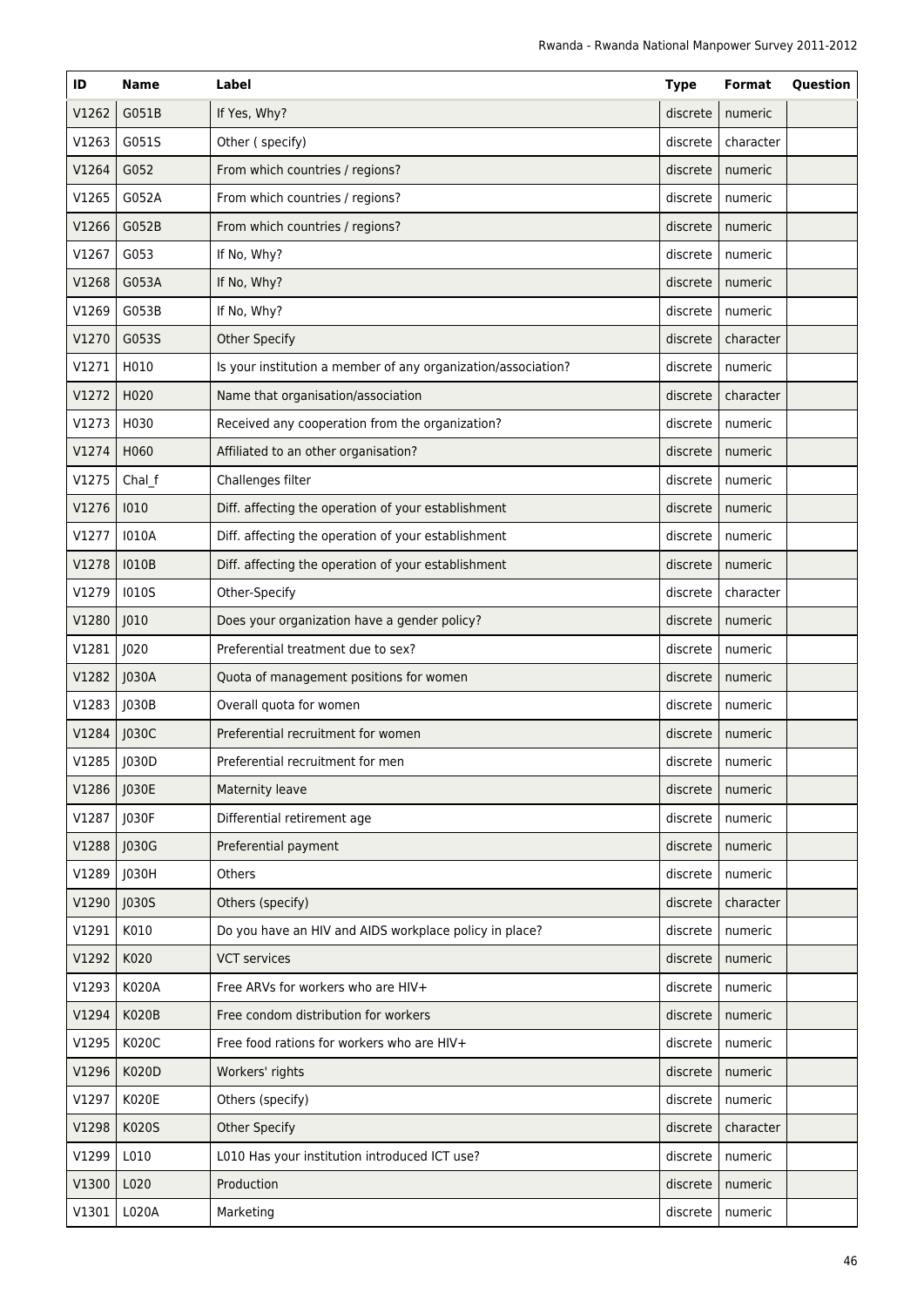| ID    | <b>Name</b> | Label                                     | <b>Type</b> | Format    | Question |
|-------|-------------|-------------------------------------------|-------------|-----------|----------|
| V1302 | L020B       | Human resource management                 | discrete    | numeric   |          |
| V1303 | L020C       | Communication                             | discrete    | numeric   |          |
| V1304 | L020D       | Records management                        | discrete    | numeric   |          |
| V1305 | L020E       | Accounting/Finance/Planning/Budgeting     | discrete    | numeric   |          |
| V1306 | L020F       | Employment                                | discrete    | numeric   |          |
| V1307 | L020G       | Others                                    | discrete    | numeric   |          |
| V1308 | L020S       | Others (specify)                          | discrete    | character |          |
| V1309 | L030        | Production                                | discrete    | numeric   |          |
| V1310 | L030A       | Marketing                                 | discrete    | numeric   |          |
| V1311 | L030B       | Human resource management                 | discrete    | numeric   |          |
| V1312 | L030C       | Communication                             | discrete    | numeric   |          |
| V1313 | L030D       | Records management                        | discrete    | numeric   |          |
| V1314 | L030E       | Accounting/Finance/Planning/Budgeting     | discrete    | numeric   |          |
| V1315 | L030F       | Employment                                | discrete    | numeric   |          |
| V1316 | L030G       | Others                                    | discrete    | numeric   |          |
| V1317 | L030S       | Others (specify)                          | discrete    | character |          |
| V1318 | L040        | Challenges with regard to the use of ICT? | discrete    | numeric   |          |
| V1319 | L040A       | Challenges with regard to the use of ICT? | discrete    | numeric   |          |
| V1320 | L040B       | Challenges with regard to the use of ICT? | discrete    | numeric   |          |
| V1321 | L040S       | Other-Specify                             | discrete    | character |          |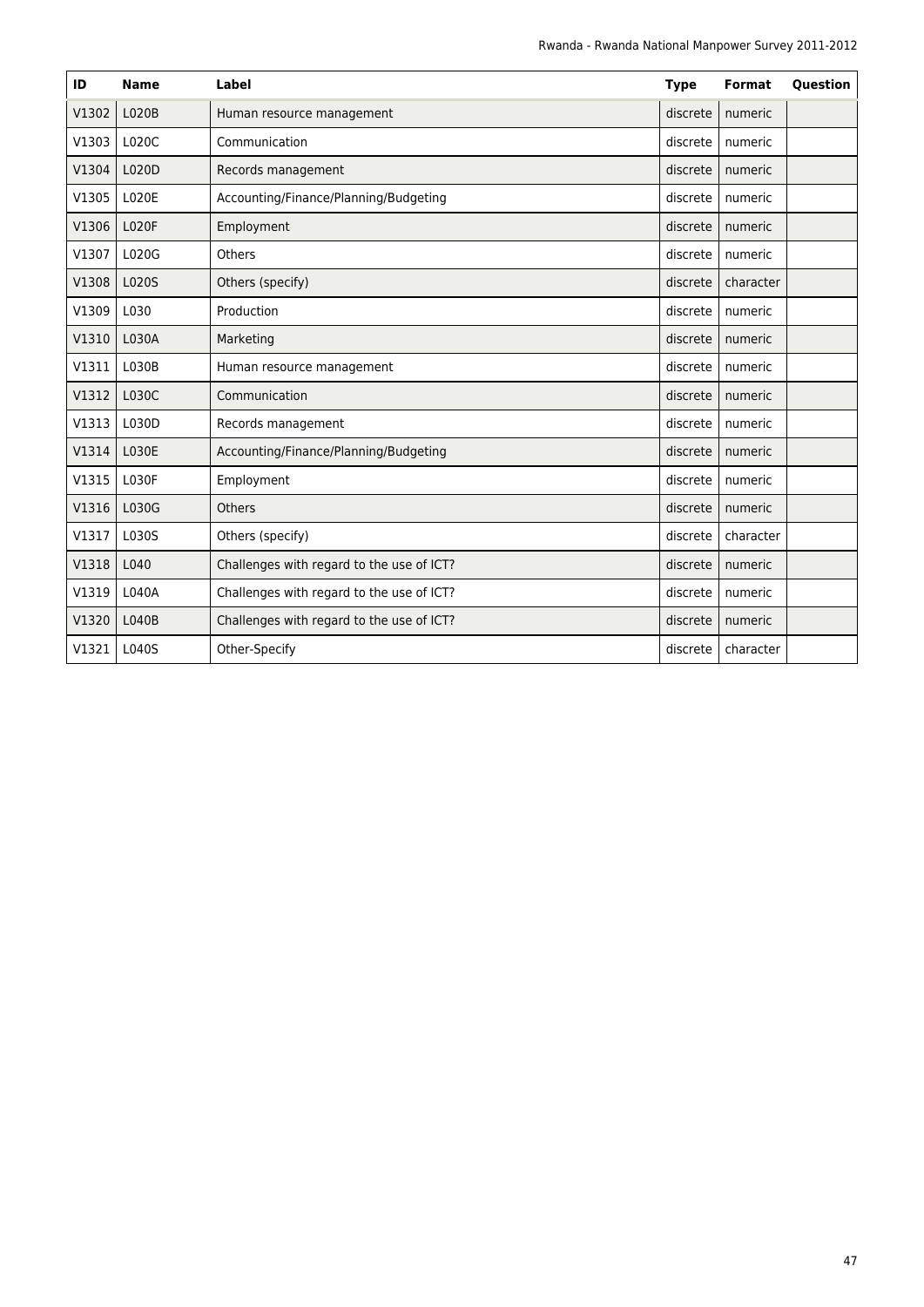# **Informal\_employee**

| Content             |                   |
|---------------------|-------------------|
| Cases               | 4012              |
| Variable(s)         | 270               |
| Structure           | Type:<br>Keys: () |
| Version             |                   |
| Producer            |                   |
| <b>Missing Data</b> |                   |

### **Variables**

| ID    | <b>Name</b>        | Label                               | <b>Type</b> | Format    | Question |
|-------|--------------------|-------------------------------------|-------------|-----------|----------|
| V1322 | <b>IDA</b>         | SAMPLE CODE                         | contin      | numeric   |          |
| V1323 | ID <sub>1</sub>    | PROVINCE / KIGALI CITY              | discrete    | numeric   |          |
| V1324 | ID <sub>3</sub>    | <b>SECTOR</b>                       | discrete    | numeric   |          |
| V1325 | ID4                | <b>CELL</b>                         | contin      | numeric   |          |
| V1326 | ID <sub>5</sub>    | VILLAGE                             | contin      | numeric   |          |
| V1327 | ID <sub>9</sub>    | Fiche Number                        | contin      | numeric   |          |
| V1328 | <b>ID10</b>        | Zone Number                         | contin      | numeric   |          |
| V1329 | ID <sub>2</sub>    | <b>DISTRICT</b>                     | discrete    | numeric   |          |
| V1330 | P1                 | <b>Province Name</b>                | discrete    | character |          |
| V1331 | P <sub>2</sub>     | <b>District Name</b>                | discrete    | character |          |
| V1332 | P <sub>3</sub>     | <b>Sector Name</b>                  | discrete    | character |          |
| V1333 | <b>P4</b>          | Cell Name                           | discrete    | character |          |
| V1334 | P <sub>5</sub>     | Village Name                        | discrete    | character |          |
| V1335 | A020               | M2:A020 Sex                         | discrete    | numeric   |          |
| V1336 | A030               | M2:A030 Age in compl. years         | discrete    | numeric   |          |
| V1337 | Ag_group           | Age_group                           | discrete    | numeric   |          |
| V1338 | A040               | M2:A040 Marital status              | discrete    | numeric   |          |
| V1339 | A050               | M2:A050 Nationality                 | discrete    | numeric   |          |
| V1340 | A050S              | M2:A050S                            | discrete    | character |          |
| V1341 | A050SS             | M2:A050ss                           | discrete    | character |          |
| V1342 | A060               | M2:A060 Do you have any disability? | discrete    | numeric   |          |
| V1343 | A070               | M2:A070 Type of disability          | discrete    | numeric   |          |
| V1344 | DISABILITY_SPECIFY | <b>Disability Specify</b>           | discrete    | character |          |
| V1345 | <b>B010</b>        | Current main occupation / job title | discrete    | character |          |
| V1346 | <b>B010A</b>       | <b>ISCO</b>                         | discrete    | numeric   |          |
| V1347 | <b>ISCO1B010A</b>  | ISCO_FIRST_LEVELAB010A              | discrete    | numeric   |          |
| V1348 | B020               | Nature of your employment contract  | discrete    | numeric   |          |
| V1349 | <b>B020S</b>       | Other-Specify                       | discrete    | character |          |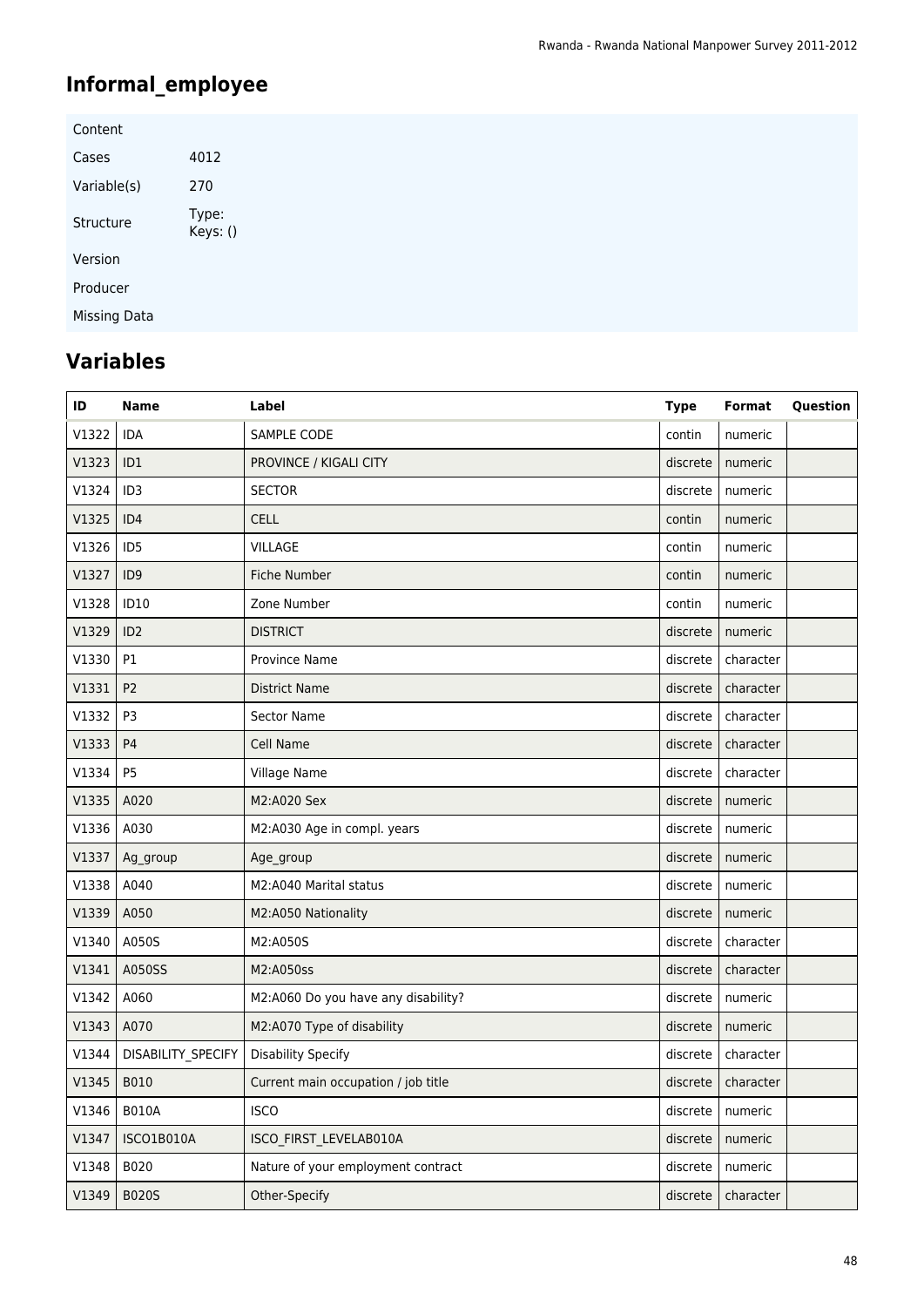| ID    | Name              | Label                                                               | <b>Type</b> | Format    | Question |
|-------|-------------------|---------------------------------------------------------------------|-------------|-----------|----------|
| V1350 | B030              | Type of contract of your main employment                            | discrete    | numeric   |          |
| V1351 | <b>B030S</b>      | Other-Specify                                                       | discrete    | character |          |
| V1352 | B040              | When did you start working for this organization?                   | discrete    | numeric   |          |
| V1353 | Curr_exp          | Experience in current establishment                                 | contin      | numeric   |          |
| V1354 | Interv_curr_exp   |                                                                     | discrete    | numeric   |          |
| V1355 | B041              | Does your current job match your skills/received trainings/studies? | discrete    | numeric   |          |
| V1356 | <b>B050</b>       | Is this your first employment in Rwanda                             | discrete    | numeric   |          |
| V1357 | <b>B060</b>       | Establishment you worked for before joining your current employer?  | discrete    | numeric   |          |
| V1358 | <b>B060S</b>      | Other-specify                                                       | discrete    | character |          |
| V1359 | B061              | What was your employment status                                     | discrete    | numeric   |          |
| V1360 | <b>B070</b>       | Establishment's main economic activity                              | discrete    | character |          |
| V1361 | <b>B070A</b>      | <b>ISIC</b>                                                         | discrete    | numeric   |          |
| V1362 | ISIC1B070A        | ISIC_LEVEL1B070A                                                    | discrete    | numeric   |          |
| V1363 | <b>B080</b>       | What was your occupation                                            | discrete    | character |          |
| V1364 | <b>B080A</b>      | <b>ISCO</b>                                                         | discrete    | numeric   |          |
| V1365 | <b>ISCO1B080A</b> | ISCO_FIRST_LEVELAB080A                                              | discrete    | numeric   |          |
| V1366 | <b>B090</b>       | How long did you work in the previous job?                          | discrete    | numeric   |          |
| V1367 | Interv_B090       | Experience in current establishment_int                             | discrete    | numeric   |          |
| V1368 | <b>B100</b>       | What was the main reason you left your previous job?                | discrete    | numeric   |          |
| V1369 | <b>B100S</b>      | Other-Specify                                                       | discrete    | character |          |
| V1370 | <b>B101A</b>      | Ministry and other public institutions                              | contin      | numeric   |          |
| V1371 | <b>B101B</b>      | Parastatal                                                          | contin      | numeric   |          |
| V1372 | <b>B101C</b>      | Company                                                             | contin      | numeric   |          |
|       | V1373   B101D     | Co-operative                                                        | contin      | numeric   |          |
| V1374 | <b>B101E</b>      | NGO/CSO/CBO                                                         | contin      | numeric   |          |
| V1375 | <b>B101F</b>      | Other                                                               | contin      | numeric   |          |
| V1376 | TE                | Total experience                                                    | contin      | numeric   |          |
| V1377 | <b>B101S</b>      | Other-Specify                                                       | discrete    | character |          |
| V1378 | B102              | Did your first job match your education?                            | discrete    | numeric   |          |
| V1379 | <b>B110</b>       | Highest level of education when you first enter the labour market   | discrete    | numeric   |          |
| V1380 | B120              | Year of your graduation before entering the labour market           | discrete    | numeric   |          |
| V1381 | B120_INTER        | Interval B120                                                       | discrete    | numeric   |          |
| V1382 | <b>B140A</b>      | Year                                                                | discrete    | numeric   |          |
| V1383 | Inter_B140A       | Intervals_B140a                                                     | discrete    | numeric   |          |
| V1384 | <b>B140B</b>      | Months                                                              | discrete    | numeric   |          |
| V1385 | C010              | Highest level of formal education                                   | discrete    | numeric   |          |
| V1386 | C010S             | Other-Specify                                                       | discrete    | character |          |
| V1387 | C020              | Field of specialization                                             | discrete    | character |          |
| V1388 | C020A             | <b>ISCED Code</b>                                                   | discrete    | numeric   |          |
| V1389 | ISCED1C020A       | ISCED-LEVEL 1C020A                                                  | discrete    | numeric   |          |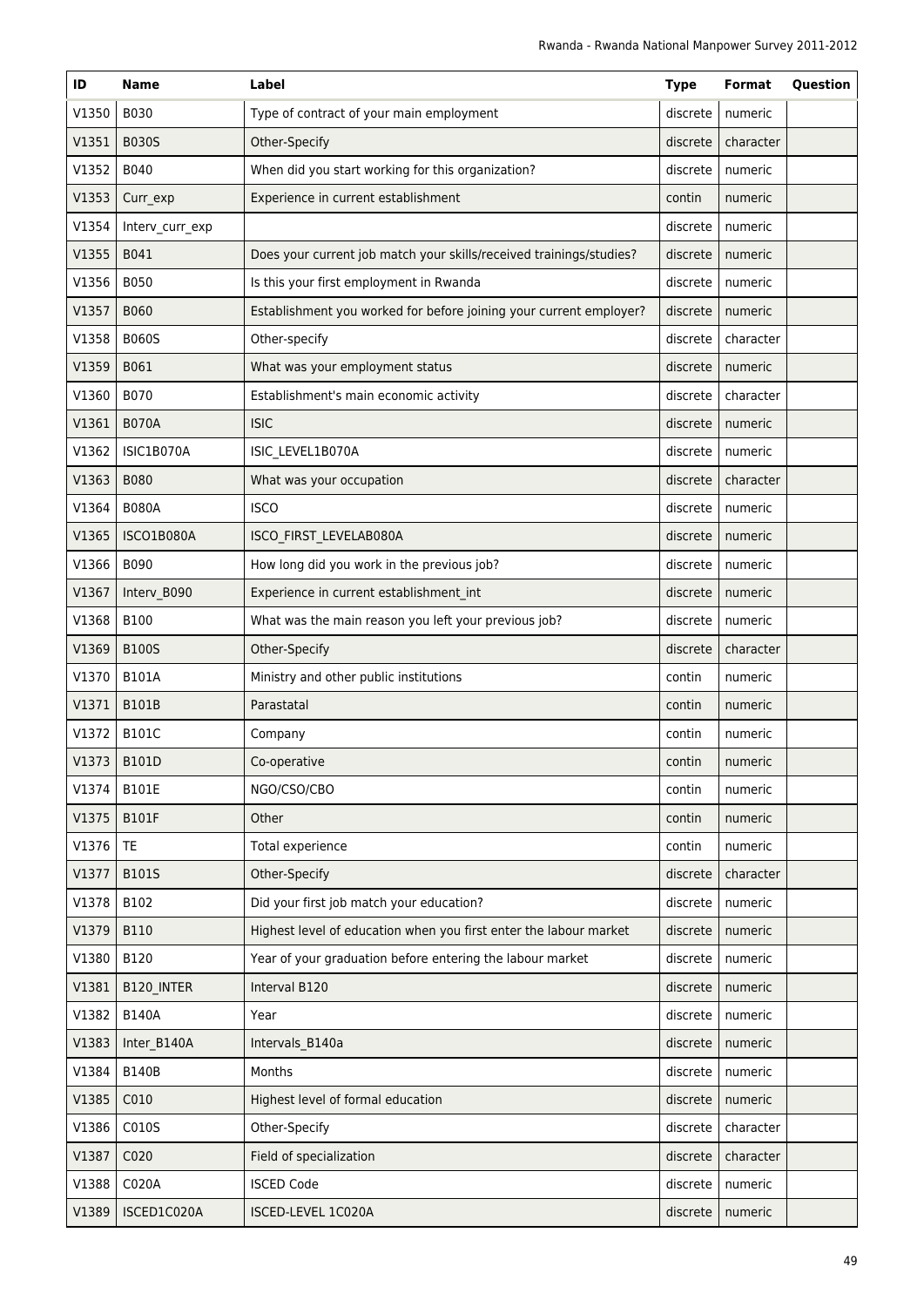| ID    | <b>Name</b>     | Label                                                                                            | <b>Type</b> | <b>Format</b>      | <b>Ouestion</b> |
|-------|-----------------|--------------------------------------------------------------------------------------------------|-------------|--------------------|-----------------|
| V1390 | ISCED2C020A     | ISCED-LEVEL2C020A                                                                                | discrete    | numeric            |                 |
| V1391 | C021            | Where did you got your highest level of education                                                | discrete    | numeric            |                 |
| V1392 | C030            | Are you currently enrolled for further training (formal Education)?                              | discrete    | numeric            |                 |
| V1393 | C040            | Field/type of training                                                                           | discrete    | character          |                 |
| V1394 | C040A           | <b>ISCED</b> code                                                                                | discrete    | numeric            |                 |
| V1395 | ISCED1C040A     | ISCED-LEVEL 1C040A                                                                               | discrete    | numeric            |                 |
| V1396 | ISCED2C040A     | ISCED -LEVEL2C040A                                                                               | discrete    | numeric            |                 |
| V1397 | C041            | Anticipated qualification                                                                        | discrete    | numeric            |                 |
| V1398 | C041S           | Other-Specify                                                                                    | discrete    | character          |                 |
| V1399 | D010            | M52:D010 Have you received any other kind of training since you<br>joined your current employer? | discrete    | numeric            |                 |
| V1400 | D011            | M52:D011 If you did not take part in any training, please indicate<br>why.                       | discrete    | numeric            |                 |
| V1401 | D011S           | <b>Other Specify</b>                                                                             | discrete    | character          |                 |
| V1402 | D012            | M52:D012 Year of Training                                                                        | discrete    | numeric            |                 |
| V1403 | <b>INT D012</b> |                                                                                                  | discrete    | numeric            |                 |
| V1404 | D020            | M52:D020 What was the mean of training?                                                          | discrete    | numeric            |                 |
| V1405 | D020S           | Other-Specify                                                                                    | discrete    | character          |                 |
| V1406 | D030            | M52:D030 Duration in months                                                                      | contin      | numeric            |                 |
| V1407 | D040            | M52:D040 What is your qualification from the additional training?                                | discrete    | numeric            |                 |
| V1408 | D040S           | Other Specify                                                                                    | discrete    | character          |                 |
| V1409 | D041            | M52:D041 In which field of training?                                                             | discrete    | character          |                 |
| V1410 | D041A           | <b>ISCED Code</b>                                                                                | discrete    | numeric            |                 |
| V1411 | ISCED1D041A     | <b>ISCED-LEVEL 1D041A</b>                                                                        | discrete    | numeric            |                 |
| V1412 | ISCED2D041A     | ISCED-LEVEL2D041A                                                                                |             | discrete   numeric |                 |
| V1413 | D050            | M52:D050 Where were you trained?                                                                 | discrete    | numeric            |                 |
| V1414 | D051            | M52:D051 Did that training improve your performance?                                             | discrete    | numeric            |                 |
| V1415 | D052            | M52:D052 Are employees involved in designing training plans?                                     | discrete    | numeric            |                 |
| V1416 | D060            | M52:D060 Do you need any specific skills to improve your<br>performance at your current job?     | discrete    | numeric            |                 |
| V1417 | D070            | M52:D070 In which area do you need specific skills?                                              | discrete    | character          |                 |
| V1418 | D070A           | <b>ISCED Code</b>                                                                                | discrete    | numeric            |                 |
| V1419 | ISCED1D070A     | ISCED-LEVEL 1D070A                                                                               | discrete    | numeric            |                 |
| V1420 | ISCED2D070A     | ISCED -LEVEL2D070A                                                                               | discrete    | numeric            |                 |
| V1421 | D100A           | English Speak                                                                                    | discrete    | numeric            |                 |
| V1422 | D100B           | English Write                                                                                    | discrete    | numeric            |                 |
| V1423 | D100C           | French Speak                                                                                     | discrete    | numeric            |                 |
| V1424 | D100D           | French Write                                                                                     | discrete    | numeric            |                 |
| V1425 | D100E           | Kinyarwanda Speak                                                                                | discrete    | numeric            |                 |
| V1426 | D100F           | Kinyarwanda Write                                                                                | discrete    | numeric            |                 |
| V1427 | D100G           | Swahili Speak                                                                                    | discrete    | numeric            |                 |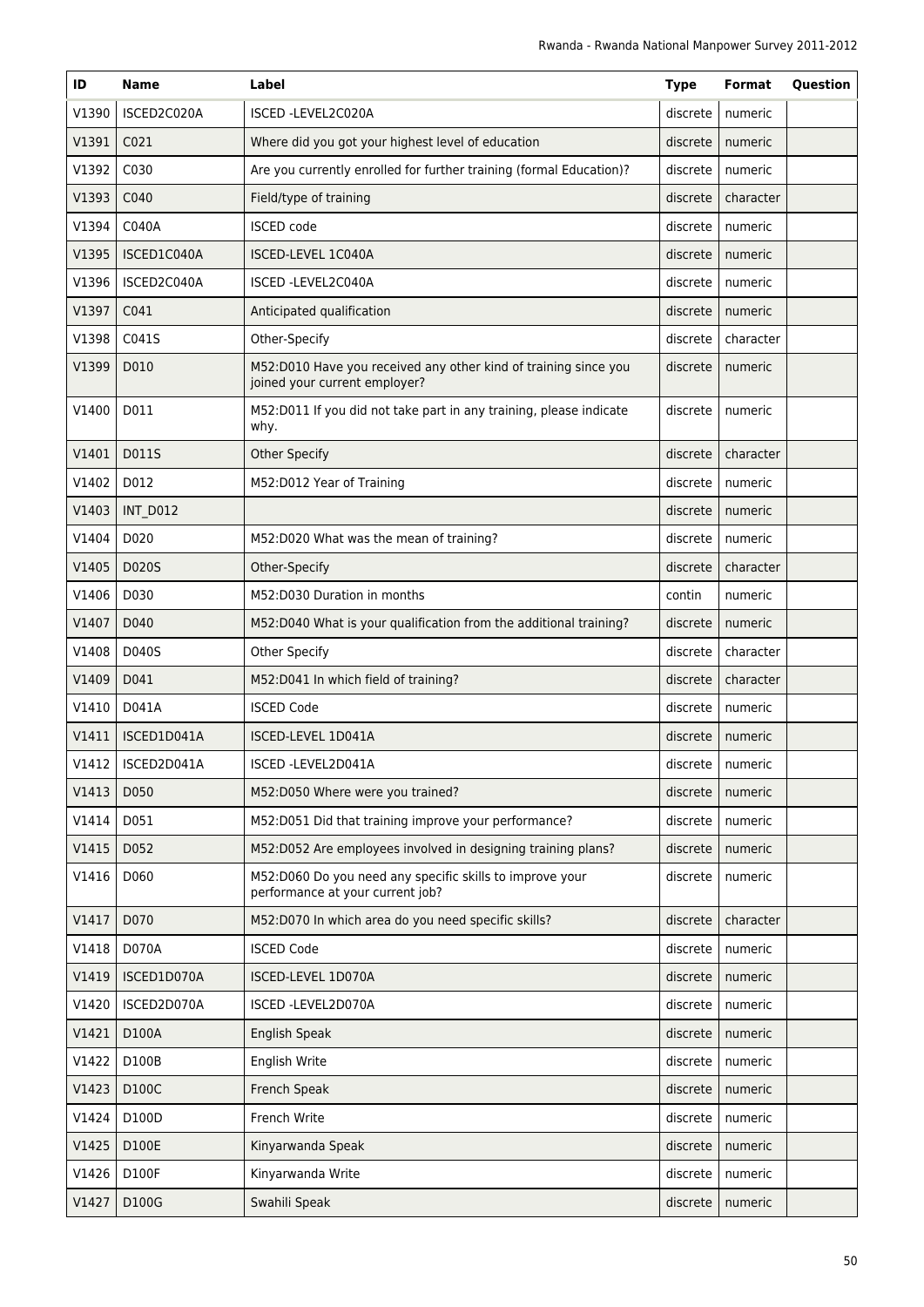| ID    | <b>Name</b>  | Label                                                           | <b>Type</b> | Format             | Question |
|-------|--------------|-----------------------------------------------------------------|-------------|--------------------|----------|
| V1428 | D100H        | Swahili Write                                                   | discrete    | numeric            |          |
| V1429 | D1001        | Other Speak                                                     | discrete    | numeric            |          |
| V1430 | D100J        | Other Write                                                     | discrete    | numeric            |          |
| V1431 | D100S        | Other-Specify                                                   | discrete    | character          |          |
| V1432 | E010         | M52:E010 How many hours do you usually work in a week?          | contin      | numeric            |          |
| V1433 | E020         | M52:E020 Are you entitled to annual leave days?                 | discrete    | numeric            |          |
| V1434 | E030A        | M52:E030 Calendar days                                          | contin      | numeric            |          |
| V1435 | E030B        | M52:E030 Working days                                           | contin      | numeric            |          |
| V1436 | E031         | M52:E031 How long does it take you to reach your workplace?     | discrete    | numeric            |          |
| V1437 | E040         | M52:E040 Main mode of transport you use to reach your workplace | discrete    | numeric            |          |
| V1438 | E040S        | Other-Specify                                                   | discrete    | character          |          |
| V1439 | E041         | M52:E041 Entitled to medical care assistance                    | discrete    | numeric            |          |
| V1440 | E042         | M52:E042 To what extent does it cover your medical expenses?    | discrete    | numeric            |          |
| V1441 | E043         | M52:E043 Does the assistance extend to your family?             | discrete    | numeric            |          |
| V1442 | E050A        | Extreme Dust, toxic gases                                       | discrete    | numeric            |          |
| V1443 | E050B        | <b>Extreme Noise</b>                                            | discrete    | numeric            |          |
| V1444 | E050C        | Extreme temperat. / humidity                                    | discrete    | numeric            |          |
| V1445 | E050D        | Dangerous tools/animals                                         | discrete    | numeric            |          |
| V1446 | E050E        | Work underground                                                | discrete    | numeric            |          |
| V1447 | E050F        | Other                                                           | discrete    | numeric            |          |
| V1448 | E050S        | Other (specify)                                                 | discrete    | character          |          |
| V1449 | E060A        | Clothing/Uniform                                                | discrete    | numeric            |          |
| V1450 | E060B        | Protective gear                                                 | discrete    | numeric            |          |
| V1451 | E060C        | Accommodation                                                   |             | discrete   numeric |          |
| V1452 | E060D        | Transport                                                       | discrete    | numeric            |          |
| V1453 | E060E        | Pay to and from annual leave                                    | discrete    | numeric            |          |
| V1454 | E060F        | Food                                                            | discrete    | numeric            |          |
| V1455 | E060G        | Free education for dependants                                   | discrete    | numeric            |          |
| V1456 | E060H        | Maternal and paternal leave                                     | discrete    | numeric            |          |
| V1457 | E060I        | Health and safety                                               | discrete    | numeric            |          |
| V1458 | E060J        | <b>Terminal benefits</b>                                        | discrete    | numeric            |          |
| V1459 | <b>E060K</b> | Any other (specify)                                             | discrete    | numeric            |          |
| V1460 | E060S        | Other-Specify                                                   | discrete    | character          |          |
| V1461 | E090         | M52:E090 How often does your salary get increased?              | discrete    | numeric            |          |
| V1462 | E091         | M52:E091 Is your salary annually adjusted for inflation?        | discrete    | numeric            |          |
| V1463 | F010         | M52:F010 Member of any trade union                              | discrete    | numeric            |          |
| V1464 | F020         | M52:F020 If No, why?                                            | discrete    | numeric            |          |
| V1465 | F020S        | <b>Other Specify</b>                                            | discrete    | character          |          |
| V1466 | F030         | M52:F030 In which kind of organisation are you a member         | discrete    | numeric            |          |
| V1467 | F030A        | M52:F030 In which kind of organisation are you a member         | discrete    | numeric            |          |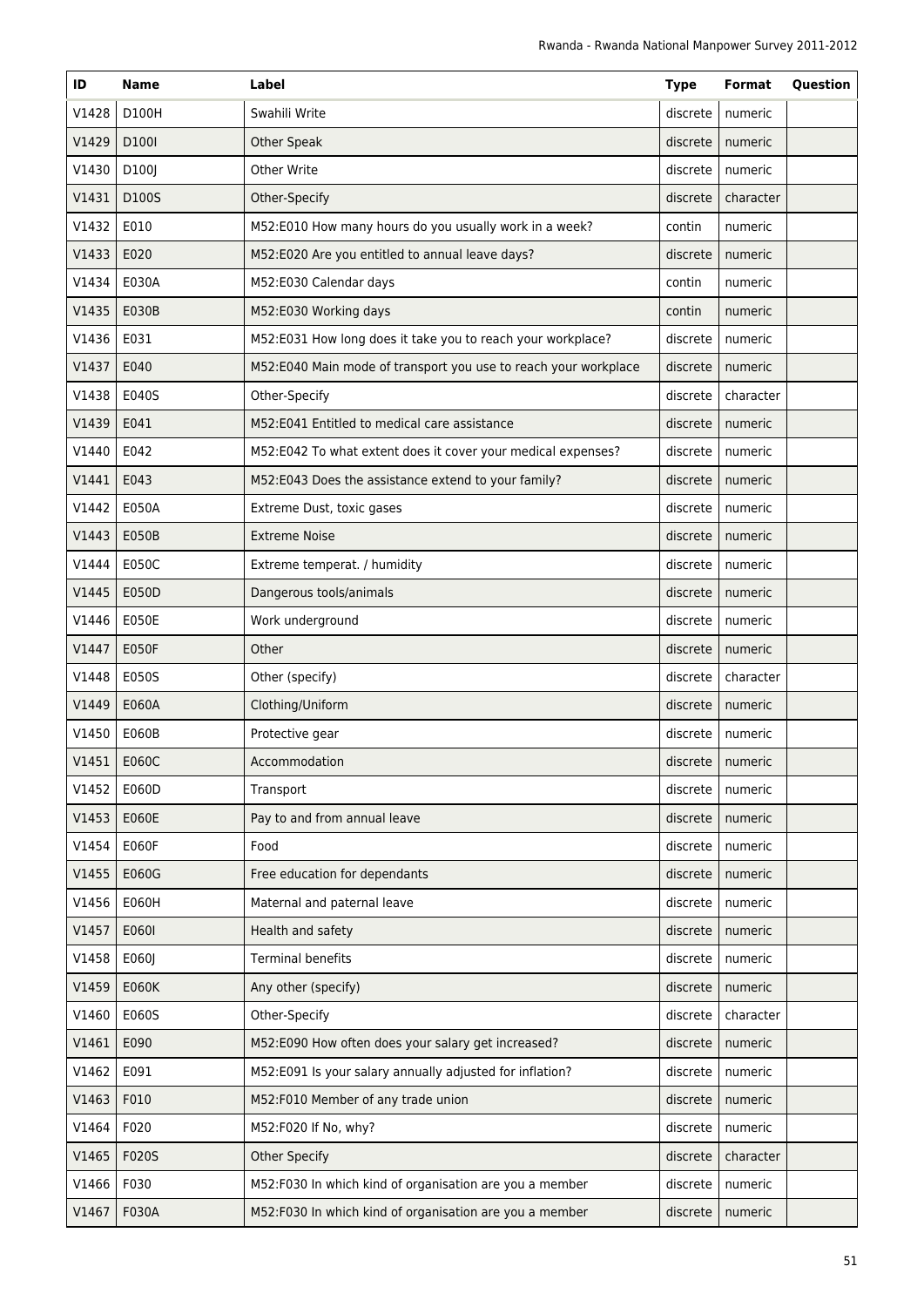| ID    | <b>Name</b>  | Label                                                                                   | <b>Type</b> | Format    | Question |
|-------|--------------|-----------------------------------------------------------------------------------------|-------------|-----------|----------|
| V1468 | F030B        | M52:F030 In which kind of organisation are you a member                                 | discrete    | numeric   |          |
| V1469 | F030S        | Other-Specify                                                                           | discrete    | character |          |
| V1470 | F031         | M52:F031Is your employer contributing regularly to the social<br>security fund for you? | discrete    | numeric   |          |
| V1471 | G010A        | Verbal abuse                                                                            | discrete    | numeric   |          |
| V1472 | G010B        | Physical abuse                                                                          | discrete    | numeric   |          |
| V1473 | G010C        | Sexual harassment                                                                       | discrete    | numeric   |          |
| V1474 | G010D        | Neglect                                                                                 | discrete    | numeric   |          |
| V1475 | G010E        | Non payment of salary                                                                   | discrete    | numeric   |          |
| V1476 | G010F        | Non payment of other benefits                                                           | discrete    | numeric   |          |
| V1477 | G010G        | Delayed payments of salary                                                              | discrete    | numeric   |          |
| V1478 | G010H        | Delayed payments of benefits                                                            | discrete    | numeric   |          |
| V1479 | G010I        | Underpayment of salary                                                                  | discrete    | numeric   |          |
| V1480 | G010J        | Fatigue                                                                                 | discrete    | numeric   |          |
| V1481 | G010K        | Excess workload/hours                                                                   | discrete    | numeric   |          |
| V1482 | G010L        | Dependants                                                                              | discrete    | numeric   |          |
| V1483 | G010M        | Discrimination                                                                          | discrete    | numeric   |          |
| V1484 | G010MS       | Discrimination-Specify                                                                  | discrete    | character |          |
| V1485 | G010N        | Other                                                                                   | discrete    | numeric   |          |
| V1486 | G010S        | Other-Specify                                                                           | discrete    | character |          |
| V1487 | G020A        | How do you react?                                                                       | discrete    | numeric   |          |
| V1488 | G020B        | How do you react?                                                                       | discrete    | numeric   |          |
| V1489 | G020C        | How do you react?                                                                       | discrete    | numeric   |          |
| V1490 | G020S        | Other-Specify                                                                           | discrete    | character |          |
| V1491 | H010         | M52:H010 Does your organization have a gender policy?                                   | discrete    | numeric   |          |
| V1492 | H020         | M52:H020 Preferential treatment due to sex?                                             | discrete    | numeric   |          |
| V1493 | H030A        | Quota for women (managm.)                                                               | discrete    | numeric   |          |
| V1494 | H030B        | Overall quota for women                                                                 | discrete    | numeric   |          |
| V1495 | H030C        | Pref. recruitment for women                                                             | discrete    | numeric   |          |
| V1496 | H030D        | Pref. recruitment for men                                                               | discrete    | numeric   |          |
| V1497 | <b>H030F</b> | Differential retirement age                                                             | discrete    | numeric   |          |
| V1498 | H030G        | Preferential payment                                                                    | discrete    | numeric   |          |
| V1499 | H030H        | Others (specify)                                                                        | discrete    | numeric   |          |
| V1500 | H030S        | Other-Specify                                                                           | discrete    | character |          |
| V1501 | H040A        | Quota for women (managm.)                                                               | discrete    | numeric   |          |
| V1502 | H040B        | Overall quota for women                                                                 | discrete    | numeric   |          |
| V1503 | <b>H040C</b> | Pref. recruitment for women                                                             | discrete    | numeric   |          |
| V1504 | H040D        | Pref. recruitment for men                                                               | discrete    | numeric   |          |
| V1505 | H040H        | Maternity leave                                                                         | discrete    | numeric   |          |
| V1506 | H040E        | Differential retirement age                                                             | discrete    | numeric   |          |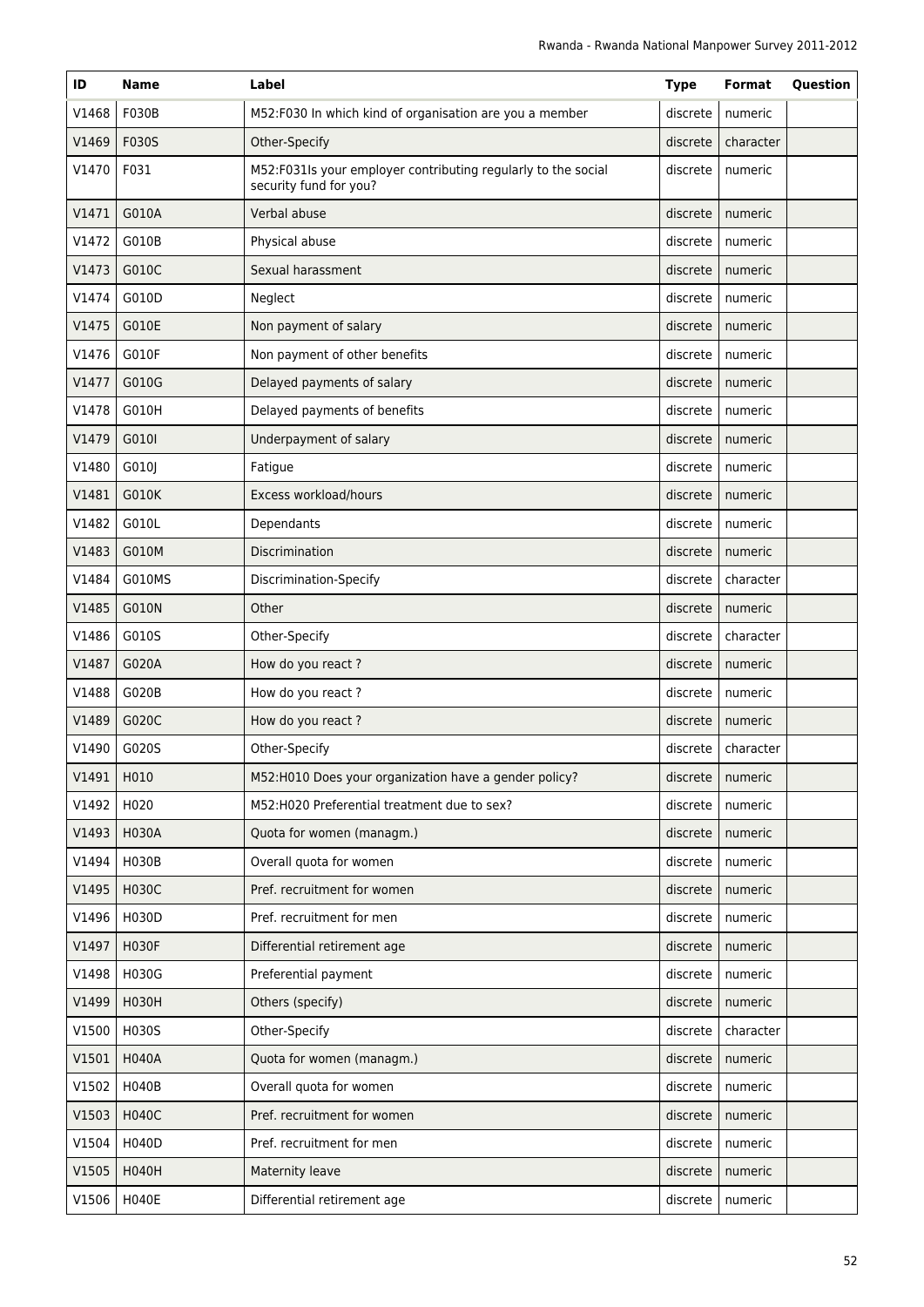| ID    | <b>Name</b>  | Label                                                                                         | <b>Type</b> | Format             | Question |
|-------|--------------|-----------------------------------------------------------------------------------------------|-------------|--------------------|----------|
| V1507 | <b>H040F</b> | Preferential payment                                                                          | discrete    | numeric            |          |
| V1508 | H040G        | Others (specify)                                                                              | discrete    | numeric            |          |
| V1509 | H040S        | Other-Specify                                                                                 | discrete    | character          |          |
| V1510 | 1010         | M52:1010 Has your organization introduced the use of ICT?                                     | discrete    | numeric            |          |
| V1511 | <b>I020A</b> | Production                                                                                    | discrete    | numeric            |          |
| V1512 | <b>I020B</b> | Marketing                                                                                     | discrete    | numeric            |          |
| V1513 | <b>I020C</b> | Human resource management                                                                     | discrete    | numeric            |          |
| V1514 | <b>I020D</b> | Communication                                                                                 | discrete    | numeric            |          |
| V1515 | <b>I020E</b> | Records management                                                                            | discrete    | numeric            |          |
| V1516 | 1020F        | Accounting/Finance/Budgeting                                                                  | discrete    | numeric            |          |
| V1517 | <b>I020H</b> | Recruitment                                                                                   | discrete    | numeric            |          |
| V1518 | <b>I020G</b> | Others (specify)                                                                              | discrete    | numeric            |          |
| V1519 | <b>1020S</b> | Other-Specify                                                                                 | discrete    | character          |          |
| V1520 | 1030A        | Production                                                                                    | discrete    | numeric            |          |
| V1521 | <b>I030B</b> | Marketing                                                                                     | discrete    | numeric            |          |
| V1522 | <b>I030C</b> | Human resource management                                                                     | discrete    | numeric            |          |
| V1523 | <b>I030D</b> | Communication                                                                                 | discrete    | numeric            |          |
| V1524 | 1030E        | Records management                                                                            | discrete    | numeric            |          |
| V1525 | <b>I030F</b> | Accounting/Finance/Budgeting                                                                  | discrete    | numeric            |          |
| V1526 | 1030H        | Recruitment                                                                                   | discrete    | numeric            |          |
| V1527 | <b>I030G</b> | Others (specify)                                                                              | discrete    | numeric            |          |
| V1528 | <b>1030S</b> | Other-Specify                                                                                 | discrete    | character          |          |
| V1529 | <b>I040A</b> | Individual Computer                                                                           | discrete    | numeric            |          |
| V1530 | <b>I040B</b> | Shared computer                                                                               |             | discrete   numeric |          |
| V1531 | <b>I040C</b> | Private access to email                                                                       | discrete    | numeric            |          |
| V1532 | <b>I040D</b> | Common access to email                                                                        | discrete    | numeric            |          |
| V1533 | <b>I040E</b> | Access to internet                                                                            | discrete    | numeric            |          |
| V1534 | <b>I040F</b> | Others (specify).                                                                             | discrete    | numeric            |          |
| V1535 | <b>1040S</b> | Other-Specify                                                                                 | discrete    | character          |          |
| V1536 | <b>I050A</b> | Individual Computer                                                                           | discrete    | numeric            |          |
| V1537 | <b>I050B</b> | Shared computer                                                                               | discrete    | numeric            |          |
| V1538 | <b>1050C</b> | Private access to email                                                                       | discrete    | numeric            |          |
| V1539 | <b>I050D</b> | Common access to email                                                                        | discrete    | numeric            |          |
| V1540 | 1050E        | Access to internet                                                                            | discrete    | numeric            |          |
| V1541 | <b>I050F</b> | Others (specify).                                                                             | discrete    | numeric            |          |
| V1542 | <b>1050S</b> | Other-Specify                                                                                 | discrete    | character          |          |
| V1543 | 1060         | Do you feel properly equipped to make fully use of the potential of<br>ICT at your workplace? | discrete    | numeric            |          |
| V1544 | J010         | M52:J010 Monthly gross earnings                                                               | contin      | numeric            |          |
| V1545 | J011         | M52:J011 What is your monthly net earnings?                                                   | contin      | numeric            |          |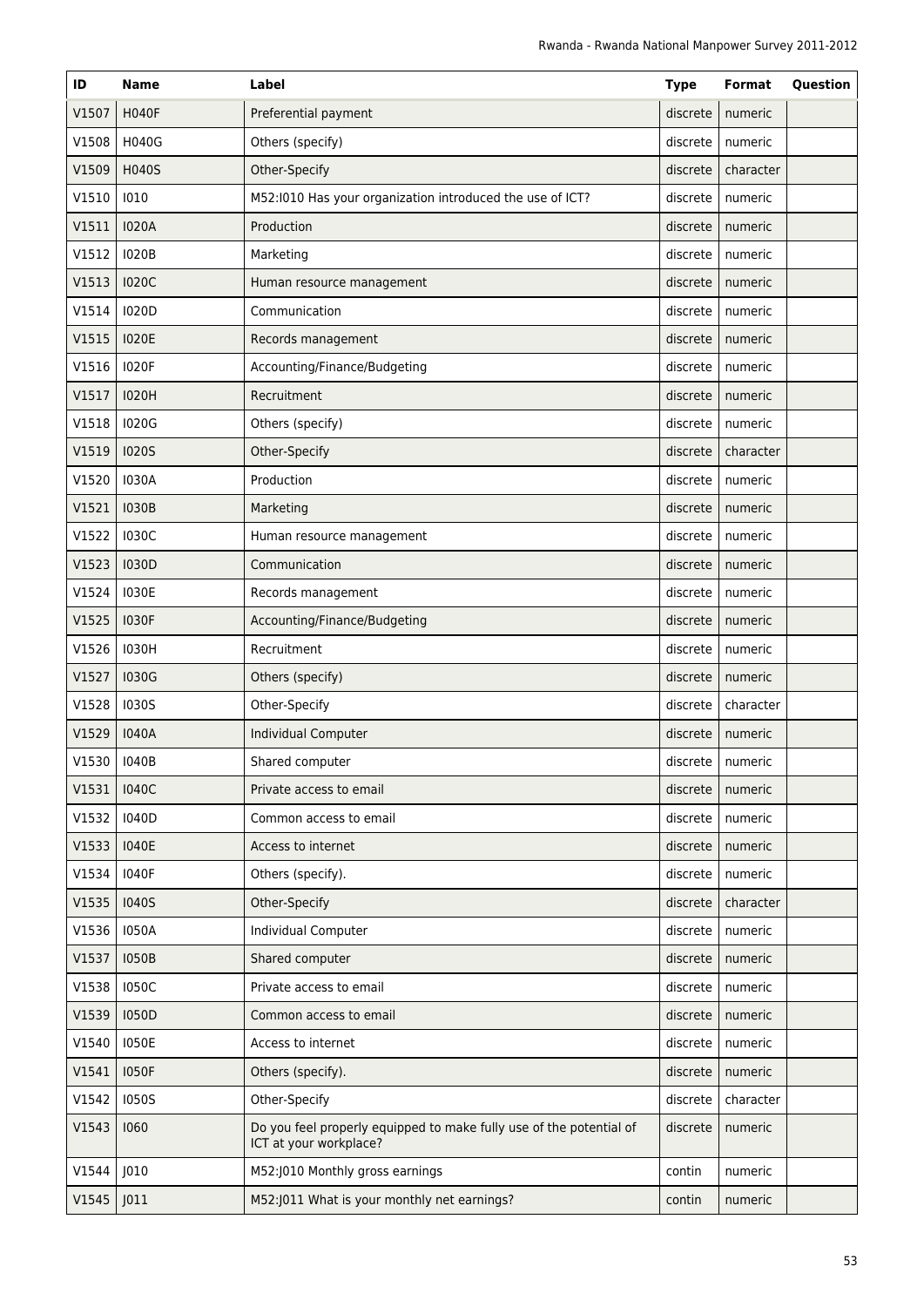| ID    | <b>Name</b>  | Label                                                                                               | <b>Type</b> | Format             | <b>Question</b> |
|-------|--------------|-----------------------------------------------------------------------------------------------------|-------------|--------------------|-----------------|
| V1546 | J020         | M52:J020 Mode of your mountly payment?                                                              | discrete    | numeric            |                 |
| V1547 | J020S        | Other-Specify                                                                                       | discrete    | character          |                 |
| V1548 | JO30         | M52:J030 Do you have another occupation / job/employment?                                           | discrete    | numeric            |                 |
| V1549 | J040         | M52:J040 If yes, what kind of occupation / job                                                      | discrete    | character          |                 |
| V1550 | J040A        | <b>ISCO Code</b>                                                                                    | discrete    | numeric            |                 |
| V1551 | ISCO1J040A   | ISCO_FIRST_LEVELJ040A                                                                               | discrete    | numeric            |                 |
| V1552 | JO50         | M52:J050 Average annual gross income from all additional job(s)?                                    | contin      | numeric            |                 |
| V1553 | K010         | M52:K010 Do you have an HIV / AIDS policy at workplace?                                             | discrete    | numeric            |                 |
| V1554 | K020A        | <b>VCT</b> services                                                                                 | discrete    | numeric            |                 |
| V1555 | <b>K020B</b> | Free ARVs for HIV+ workers                                                                          | discrete    | numeric            |                 |
| V1556 | K020C        | Free condom distribution                                                                            | discrete    | numeric            |                 |
| V1557 | <b>K020D</b> | Free food for HIV+ workers                                                                          | discrete    | numeric            |                 |
| V1558 | K020E        | Equal rights                                                                                        | discrete    | numeric            |                 |
| V1559 | <b>K020F</b> | Others (specify)                                                                                    | discrete    | numeric            |                 |
| V1560 | K020S        | Other-Specify                                                                                       | discrete    | character          |                 |
| V1561 | N020         | Are you currently looking for a different job?                                                      | discrete    | numeric            |                 |
| V1562 | N030         | Which occupations are you targeting?                                                                | discrete    | character          |                 |
| V1563 | <b>N030A</b> | <b>ISCO</b>                                                                                         | discrete    | numeric            |                 |
| V1564 | ISCO1N030A   | ISCO_FIRST_LEVELN030A                                                                               | discrete    | numeric            |                 |
| V1565 | N0302        | Which occupations are you targeting?                                                                | discrete    | character          |                 |
| V1566 | <b>N030B</b> | <b>ISCO</b>                                                                                         | discrete    | numeric            |                 |
| V1567 | ISCO1N030B   | ISCO_FIRST_LEVELN030B                                                                               | discrete    | numeric            |                 |
| V1568 | <b>N040A</b> | Word of mouth/family/friends                                                                        | discrete    | numeric            |                 |
| V1569 | <b>N040B</b> | Unsolicited / passing-by                                                                            |             | discrete   numeric |                 |
| V1570 | <b>N040C</b> | Internet, media                                                                                     | discrete    | numeric            |                 |
| V1571 | <b>N040D</b> | <b>LMIS</b>                                                                                         | discrete    | numeric            |                 |
| V1572 | <b>N040E</b> | Job agents / bureaus                                                                                | discrete    | numeric            |                 |
| V1573 | <b>N040F</b> | Training institutions                                                                               | discrete    | numeric            |                 |
| V1574 | <b>N040G</b> | Other (specify)                                                                                     | discrete    | numeric            |                 |
| V1575 | <b>N040S</b> | Other-Specify                                                                                       | discrete    | character          |                 |
| V1576 | N050         | M52:N050 Are you willing to move away from your current place of<br>residence for a different job ? | discrete    | numeric            |                 |
| V1577 | N060         | Why are you willing to move?                                                                        | discrete    | numeric            |                 |
| V1578 | <b>N060S</b> | Other-Specify                                                                                       | discrete    | character          |                 |
| V1579 | N070         | Where do you want to move to?                                                                       | discrete    | numeric            |                 |
| V1580 | <b>N080A</b> | If you don't want to move, please indicate why                                                      | discrete    | numeric            |                 |
| V1581 | <b>N080B</b> | If you don't want to move, please indicate why                                                      | discrete    | numeric            |                 |
| V1582 | <b>N080C</b> | If you don't want to move, please indicate why                                                      | discrete    | numeric            |                 |
| V1583 | <b>N080S</b> | Other-Specify                                                                                       | discrete    | character          |                 |
| V1584 | N081A        | If you only want to move within Rwanda or within EAC, please<br>indicate why                        | discrete    | numeric            |                 |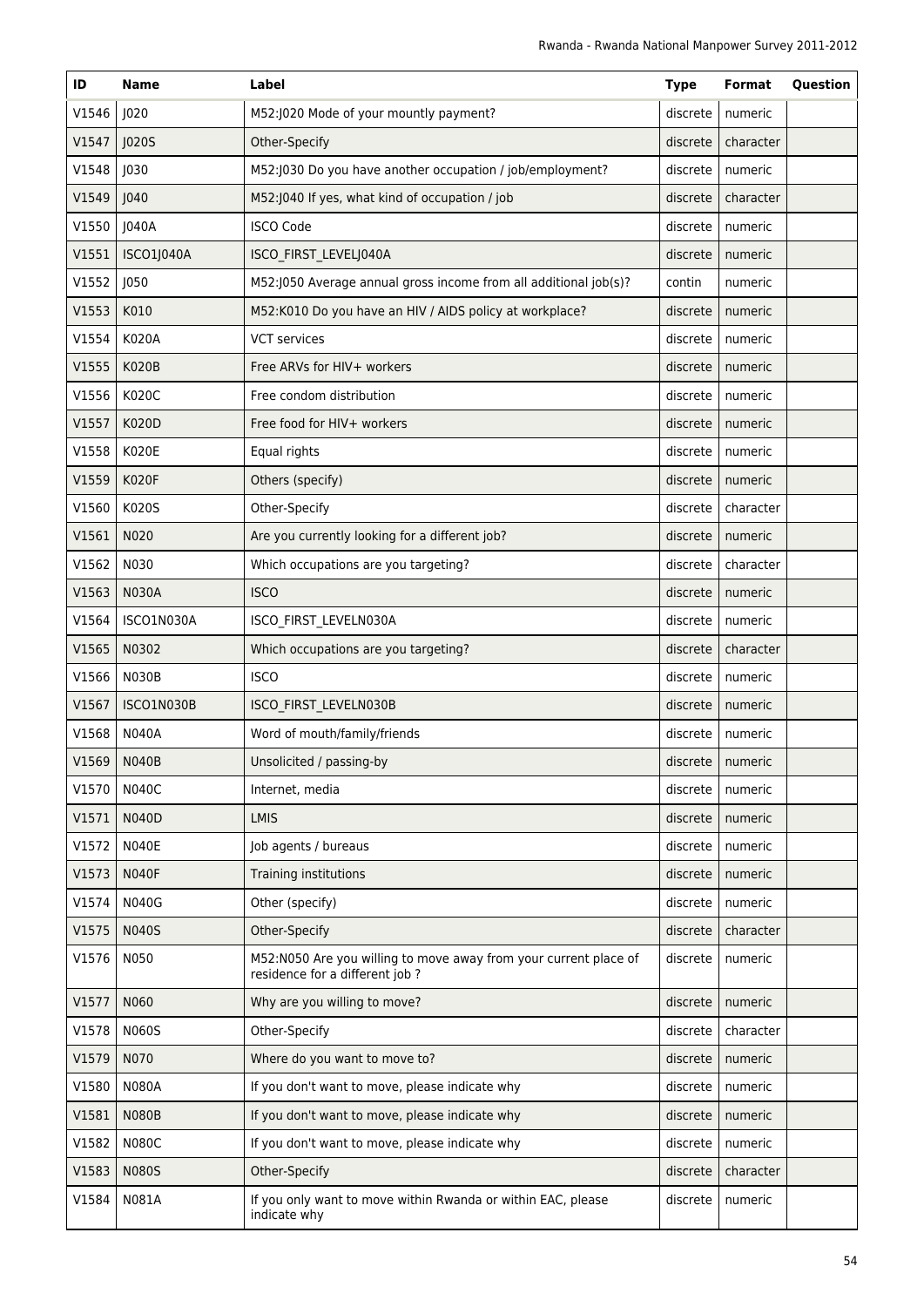| ID    | <b>Name</b>       | Label                                                                        | <b>Type</b> | Format    | Question |
|-------|-------------------|------------------------------------------------------------------------------|-------------|-----------|----------|
| V1585 | <b>N081B</b>      | If you only want to move within Rwanda or within EAC, please<br>indicate why | discrete    | numeric   |          |
| V1586 | N081C             | If you only want to move within Rwanda or within EAC, please<br>indicate why | discrete    | numeric   |          |
| V1587 | N081S             | Other-Specify                                                                | discrete    | character |          |
| V1588 | Orig weight final |                                                                              | contin      | numeric   |          |
| V1589 | Normalized        |                                                                              | contin      | numeric   |          |
| V1590 | ISIC1B020S        | ISIC LEVEL1B020S                                                             | discrete    | numeric   |          |
| V1591 | DIS CODE          |                                                                              | contin      | numeric   |          |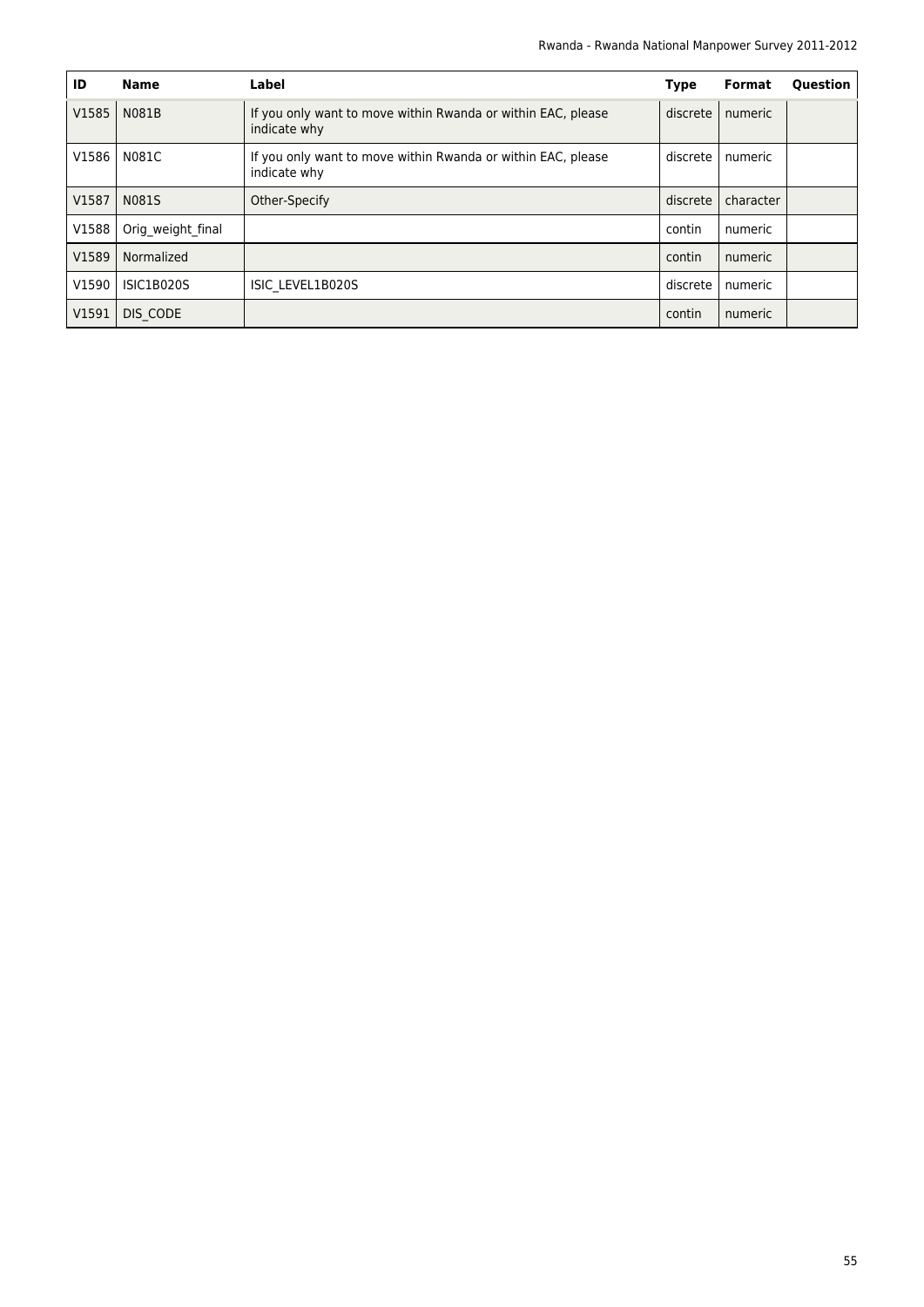# **Informal\_employer**

| Content      |                   |
|--------------|-------------------|
| Cases        | 1664              |
| Variable(s)  | 318               |
| Structure    | Type:<br>Keys: () |
| Version      |                   |
| Producer     |                   |
| Missing Data |                   |

## **Variables**

| ID    | <b>Name</b>    | Label                                  | <b>Type</b> | <b>Format</b>      | Question |
|-------|----------------|----------------------------------------|-------------|--------------------|----------|
| V1592 | <b>IDA</b>     | Sample code                            | contin      | numeric            |          |
| V1593 | <b>IDB</b>     | Zone Number                            | discrete    | numeric            |          |
| V1594 | <b>IDC</b>     | PROVINCE / KIGALI CITY                 | discrete    | numeric            |          |
| V1595 | IDD            | <b>DISTRICT</b>                        | discrete    | numeric            |          |
| V1596 | Dis_C          | District code                          | contin      | numeric            |          |
| V1597 | <b>IDE</b>     | <b>SECTOR</b>                          | discrete    | numeric            |          |
| V1598 | <b>IDF</b>     | <b>CELL</b>                            | discrete    | numeric            |          |
| V1599 | <b>IDG</b>     | <b>VILLAGE</b>                         | contin      | numeric            |          |
| V1600 | P1             | <b>Province Name</b>                   | discrete    | character          |          |
| V1601 | P <sub>2</sub> | <b>District Name</b>                   | discrete    | character          |          |
| V1602 | P <sub>3</sub> | Sector Name                            | discrete    | character          |          |
| V1603 | <b>P4</b>      | Cell Name                              | discrete    | character          |          |
| V1604 | <b>P5</b>      | Village Name                           | discrete    | character          |          |
| V1605 | <b>REASONS</b> | Reason-Specify                         | discrete    | character          |          |
| V1606 | O040           | Are you registred in RRA?              | discrete    | numeric            |          |
| V1607 | 0041           | How many working persons do you have ? | discrete    | numeric            |          |
| V1608 | 0042           | Do you keep regular account books?     | discrete    | numeric            |          |
| V1609 | O050           | Position of respondent                 | discrete    | numeric            |          |
| V1610 | O050S          | Other-Specify                          | discrete    | character          |          |
| V1611 | A020           | Sex                                    | discrete    | numeric            |          |
| V1612 | A030           | Age in completed years                 | discrete    | numeric            |          |
| V1613 | Ag_gr          | Age group                              | discrete    | numeric            |          |
| V1614 | A040           | Marital status                         | discrete    | numeric            |          |
| V1615 | A050           | Nationality                            |             | discrete   numeric |          |
| V1616 | A050S          | The rest of Africa (specify)           | discrete    | character          |          |
| V1617 | A050SS         | The rest of world (specify)            | discrete    | character          |          |
| V1618 | A060           | Education you have completed?          | discrete    | numeric            |          |
| V1619 | A060S          | Other-Specify                          | discrete    | character          |          |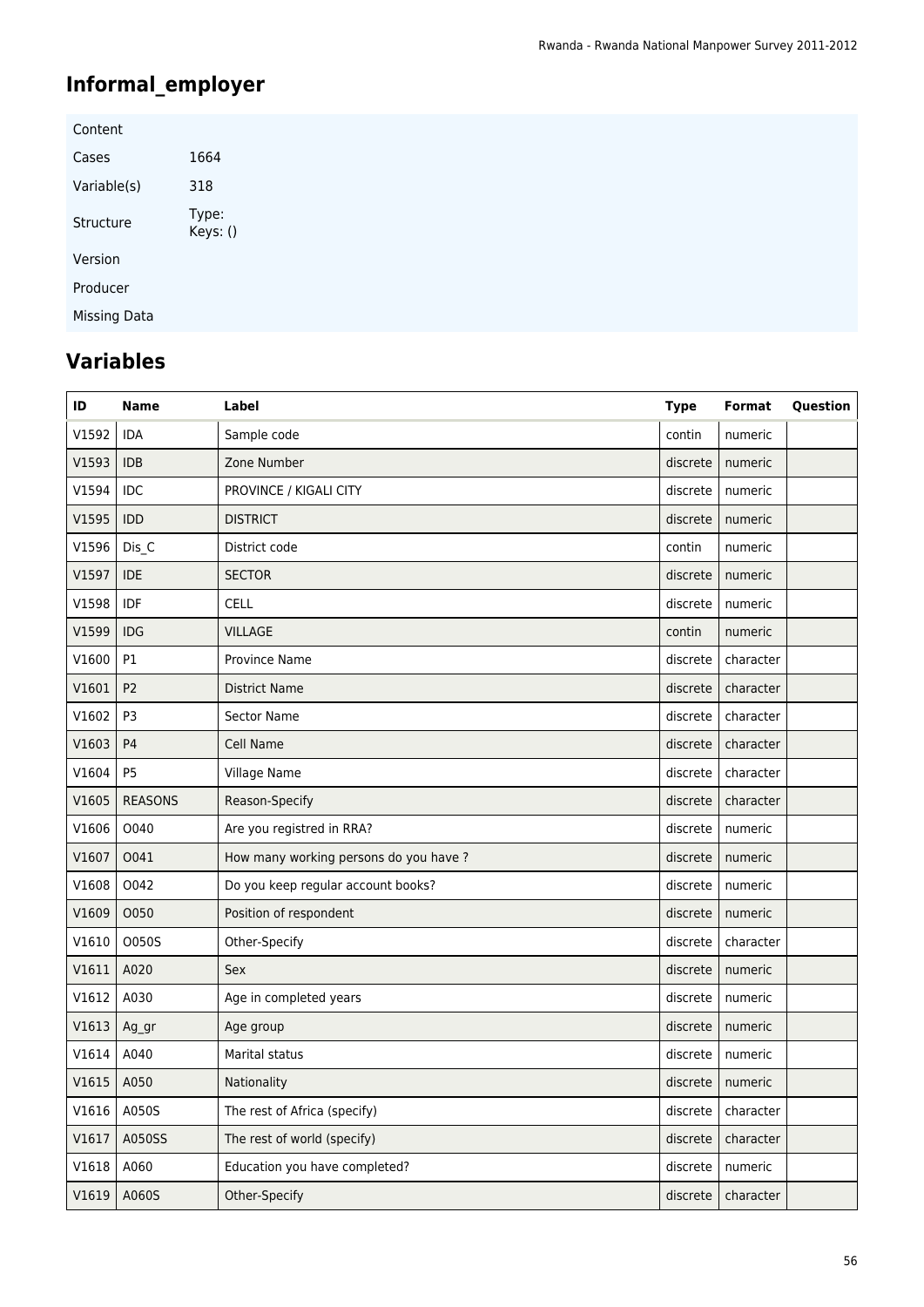| ID    | <b>Name</b>      | Label                                                                                | <b>Type</b> | <b>Format</b> | Question |
|-------|------------------|--------------------------------------------------------------------------------------|-------------|---------------|----------|
| V1620 | A070             | Field of Specialization                                                              | discrete    | character     |          |
| V1621 | A070A            | <b>ISCED</b>                                                                         | discrete    | numeric       |          |
| V1622 | ISCED1A070A      | ISCED-LEVEL 1A070A                                                                   | discrete    | numeric       |          |
| V1623 | ISCED2A070       | ISCED -LEVEL2A070                                                                    | discrete    | numeric       |          |
| V1624 | A071             | Where have you got your highest level of education?                                  | discrete    | numeric       |          |
| V1625 | A072             | Are you currently enrolled in further training?                                      | discrete    | numeric       |          |
| V1626 | A073             | Field/type of training you are enrolled for                                          | discrete    | character     |          |
| V1627 | A073A            | <b>ISCED Code</b>                                                                    | discrete    | numeric       |          |
| V1628 | ISCED1A073A      | ISCED-LEVEL 1A073A                                                                   | discrete    | numeric       |          |
| V1629 | ISCED2A073       | ISCED -LEVEL2A073                                                                    | discrete    | numeric       |          |
| V1630 | A074             | Degree are you expecting from that training                                          | discrete    | numeric       |          |
| V1631 | A074S            | Other (specify)                                                                      | discrete    | character     |          |
| V1632 | A110             | What is your current main occupation / job title?                                    | discrete    | character     |          |
| V1633 | A110A            | <b>ISCO</b>                                                                          | discrete    | numeric       |          |
| V1634 | ISCO1A110A       | ISCO FIRST LEVELA110A                                                                | discrete    | numeric       |          |
| V1635 | A120             | Is this your main or secondary occupation / job?                                     | discrete    | numeric       |          |
| V1636 | A130             | What is the other occupation?                                                        | discrete    | character     |          |
| V1637 | A130A            | <b>ISCO</b>                                                                          | discrete    | numeric       |          |
| V1638 | ISCO1A130A       | ISCO_FIRST_LEVELA130A                                                                | discrete    | numeric       |          |
| V1639 | A140             | Does your current job match your off.education?                                      | discrete    | numeric       |          |
| V1640 | A150             | Is this your first employment in Rwanda after reaching 15 years old                  | discrete    | numeric       |          |
| V1641 | A151             | What kind of establishment did you work for before joining your current<br>employer? | discrete    | numeric       |          |
| V1642 | A151S            | Other-Specify                                                                        | discrete    | character     |          |
| V1643 | A152             | What was your employment status?                                                     | discrete    | numeric       |          |
| V1644 | A153             | Establishment's main economic activity?                                              | discrete    | character     |          |
| V1645 | A153A            | <b>ISIC</b>                                                                          | discrete    | numeric       |          |
| V1646 | ISIC1A153A       | ISIC LEVEL1A153A                                                                     | discrete    | numeric       |          |
| V1647 | A154             | What was your occupation?                                                            | discrete    | character     |          |
| V1648 | A154A            | <b>ISCO</b>                                                                          | discrete    | numeric       |          |
| V1649 | ISCO1A154A       | ISCO FIRST LEVELA154A                                                                | discrete    | numeric       |          |
| V1650 | A155             | How long did you work in the previous job?                                           | contin      | numeric       |          |
| V1651 | <b>EXGR_A155</b> | Previous expirience groups                                                           | discrete    | numeric       |          |
| V1652 | A156             | Was the job marched your education?                                                  | discrete    | numeric       |          |
| V1653 | A157             | Ministry and other institutions                                                      | contin      | numeric       |          |
| V1654 | A157A            | Parastatal                                                                           | discrete    | numeric       |          |
| V1655 | A157B            | Company                                                                              | contin      | numeric       |          |
| V1656 | A157C            | Co-operative                                                                         | discrete    | numeric       |          |
| V1657 | A157D            | NGO/CSO/CBO                                                                          | discrete    | numeric       |          |
| V1658 | A157E            | Other                                                                                | contin      | numeric       |          |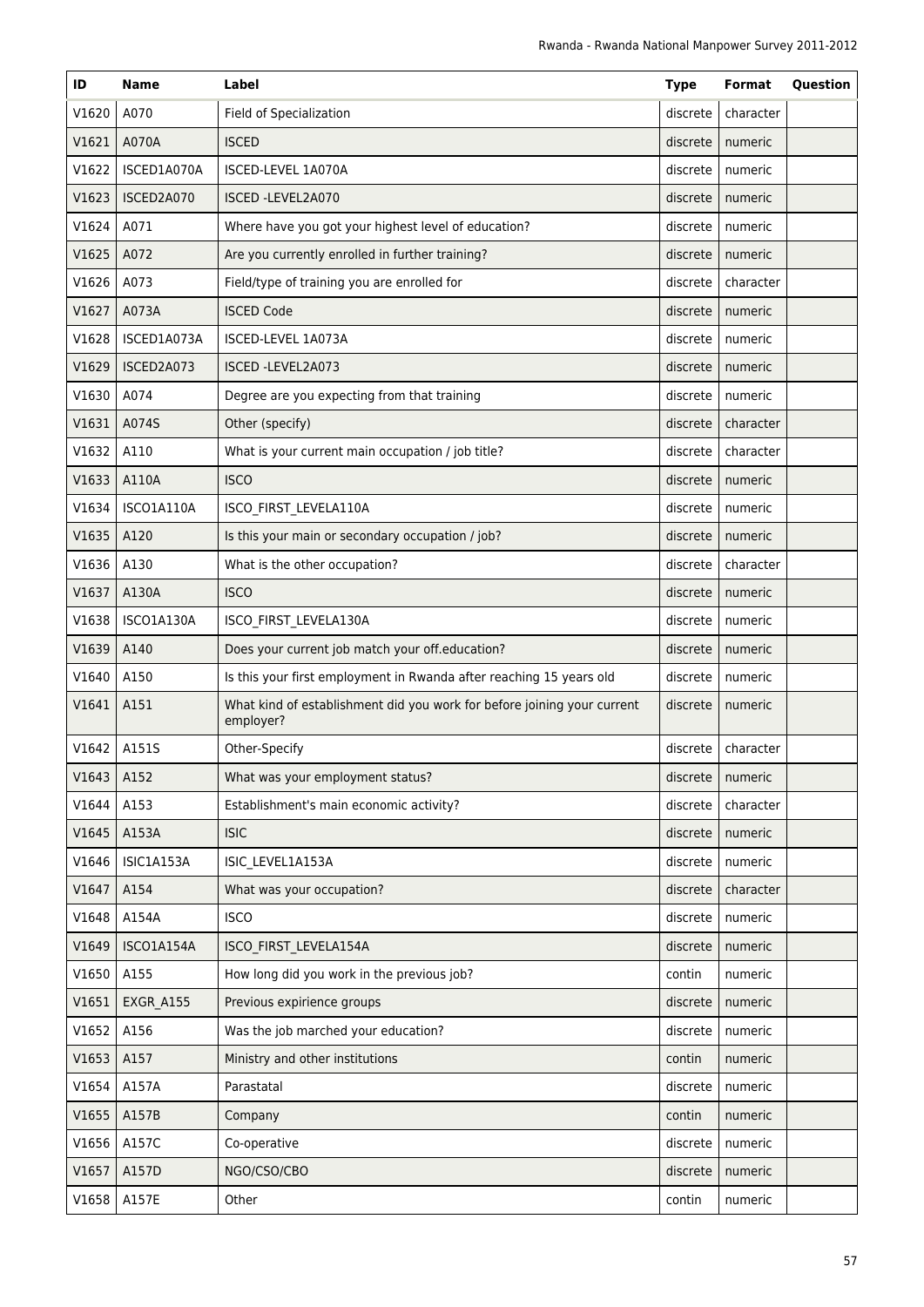| ID    | <b>Name</b>       | Label                                                                                                               | <b>Type</b> | <b>Format</b>      | Question |
|-------|-------------------|---------------------------------------------------------------------------------------------------------------------|-------------|--------------------|----------|
| V1659 | <b>TE</b>         | Total experience                                                                                                    | contin      | numeric            |          |
| V1660 | A157S             | Other-Specify                                                                                                       | discrete    | character          |          |
| V1661 | A158              | What was your highest level of education when you first enter the labour<br>market ?(after reaching 15 year of age) | discrete    | numeric            |          |
| V1662 | A159              | Indicate the year of your graduation before entering the labour market<br>for the first time.                       | contin      | numeric            |          |
| V1663 | A159_grp          | Age_group of A159                                                                                                   | contin      | numeric            |          |
| V1664 | A160Y             | How long did it take you to find your first job?                                                                    | contin      | numeric            |          |
| V1665 | A160M             | How long did it take you to find your first job?                                                                    | discrete    | numeric            |          |
| V1666 | M A160            | A160 in Months                                                                                                      | contin      | numeric            |          |
| V1667 | int_mont          | Interval in months                                                                                                  | discrete    | numeric            |          |
| V1668 | A161              | Do you have any disability?                                                                                         | discrete    | numeric            |          |
| V1669 | A162              | If Yes, what type of disability                                                                                     | discrete    | numeric            |          |
| V1670 | A162S             | Other-specify                                                                                                       | discrete    | character          |          |
| V1671 | <b>B010</b>       | When did you start this establishment?                                                                              | discrete    | numeric            |          |
| V1672 | <b>B010_int</b>   | B010_intervals                                                                                                      | discrete    | numeric            |          |
| V1673 | <b>B020</b>       | Main activity 1                                                                                                     | discrete    | character          |          |
| V1674 | <b>B020S</b>      | ISIC <sub>1</sub>                                                                                                   | discrete    | numeric            |          |
| V1675 | <b>ISIC1B020S</b> | ISIC_LEVEL1B020S                                                                                                    | discrete    | numeric            |          |
| V1676 | <b>B020A</b>      | Main Activity 2                                                                                                     | discrete    | character          |          |
| V1677 | <b>B020AS</b>     | ISIC <sub>2</sub>                                                                                                   | discrete    | numeric            |          |
| V1678 | ISIC1B020AS       | ISIC_LEVEL1B020AS                                                                                                   | discrete    | numeric            |          |
| V1679 | <b>B020B</b>      | Main Activity 3                                                                                                     | discrete    | character          |          |
| V1680 | <b>B020BS</b>     | ISIC <sub>3</sub>                                                                                                   | discrete    | numeric            |          |
| V1681 | ISIC1B020BS       | ISIC_LEVEL1B020BS                                                                                                   |             | discrete   numeric |          |
| V1682 | <b>B030</b>       | What is the the legal status of your establishment                                                                  | discrete    | numeric            |          |
| V1683 | <b>B030S</b>      | Other-Specify                                                                                                       | discrete    | character          |          |
| V1684 | B031              | Rwandese-male                                                                                                       | contin      | numeric            |          |
| V1685 | <b>B031A</b>      | Rwandese-Female                                                                                                     | contin      | numeric            |          |
| V1686 | <b>B031B</b>      | Rwandese-Totale                                                                                                     | contin      | numeric            |          |
| V1687 | <b>B031C</b>      | <b>EAC Citizens-Male</b>                                                                                            | contin      | numeric            |          |
| V1688 | B031D             | <b>EAC Citizens-Female</b>                                                                                          | contin      | numeric            |          |
| V1689 | B031E             | <b>EAC Citizens-Totale</b>                                                                                          | contin      | numeric            |          |
| V1690 | B031F             | Other africa-Male                                                                                                   | contin      | numeric            |          |
| V1691 | <b>B031G</b>      | Other africa-Female                                                                                                 | contin      | numeric            |          |
| V1692 | B031H             | Other africa-Tot                                                                                                    | contin      | numeric            |          |
| V1693 | B0311             | Rest of the World-male                                                                                              | contin      | numeric            |          |
| V1694 | B031J             | Rest of the World-female                                                                                            | contin      | numeric            |          |
| V1695 | <b>B031K</b>      | Rest of the World-Tot                                                                                               | discrete    | numeric            |          |
| V1696 | B031L             | <b>Total-Male</b>                                                                                                   | contin      | numeric            |          |
| V1697 | <b>B031M</b>      | Total-Female                                                                                                        | contin      | numeric            |          |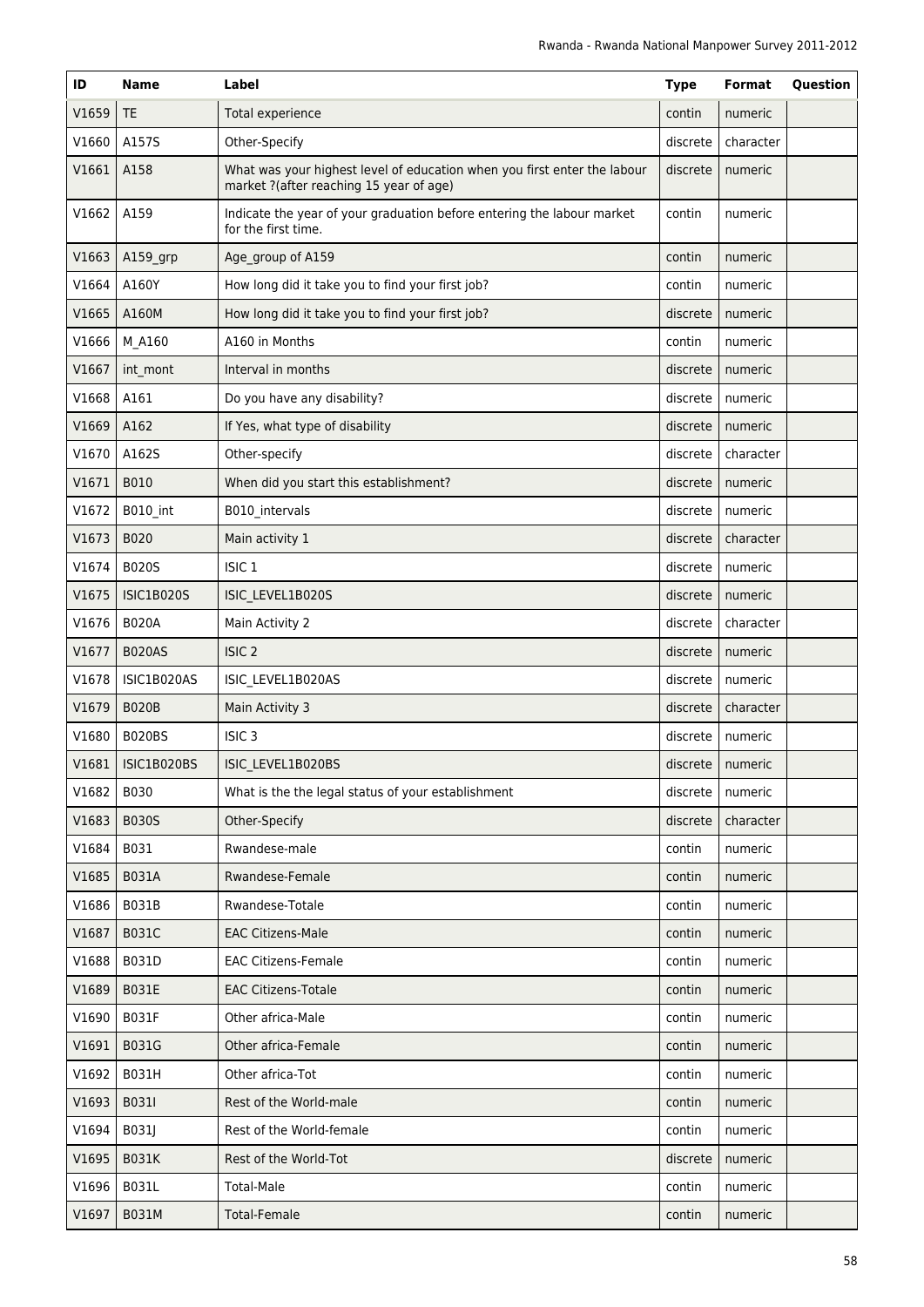| ID    | <b>Name</b>    | Label                                                                                | <b>Type</b> | Format    | Question |
|-------|----------------|--------------------------------------------------------------------------------------|-------------|-----------|----------|
| V1698 | <b>B031N</b>   | <b>Total-Total</b>                                                                   | contin      | numeric   |          |
| V1699 | Rw_tot2        |                                                                                      | contin      | numeric   |          |
| V1700 | EAC_tot2       |                                                                                      | discrete    | numeric   |          |
| V1701 | Other_afr_tot2 |                                                                                      | discrete    | numeric   |          |
| V1702 | Rest_word_tot2 |                                                                                      | discrete    | numeric   |          |
| V1703 | TOT tot2       |                                                                                      | contin      | numeric   |          |
| V1704 | B040           | Where do you mainly undertake your business?                                         | discrete    | numeric   |          |
| V1705 | <b>B040S</b>   | Other (specify)                                                                      | discrete    | character |          |
| V1706 | B050           | Ownership of premises                                                                | discrete    | numeric   |          |
| V1707 | <b>B050S</b>   | Other-Specify                                                                        | discrete    | character |          |
| V1708 | <b>B060</b>    | Are there plans to register your enterprise with the Registrar of<br>Companies(RDB)? | discrete    | numeric   |          |
| V1709 | B061           | Are there plans to register your enterprise at RRA                                   | discrete    | numeric   |          |
| V1710 | B070           | Does the enterprise have any license to operate?                                     | discrete    | numeric   |          |
| V1711 | <b>B080</b>    | Under what license does the business operate?                                        | discrete    | numeric   |          |
| V1712 | <b>B080S</b>   | Other-specify                                                                        | discrete    | character |          |
| V1713 | <b>B090</b>    | Water                                                                                | discrete    | numeric   |          |
| V1714 | <b>B090A</b>   | Electricity                                                                          | discrete    | numeric   |          |
| V1715 | <b>B090B</b>   | Toilet / pit latrine                                                                 | discrete    | numeric   |          |
| V1716 | <b>B090C</b>   | Waste disposal                                                                       | discrete    | numeric   |          |
| V1717 | <b>B090D</b>   | Other                                                                                | discrete    | numeric   |          |
| V1718 | <b>B090S</b>   | Other (specify)                                                                      | discrete    | character |          |
| V1719 | B091           | Water                                                                                | discrete    | numeric   |          |
| V1720 | B091A          | Electricity                                                                          | discrete    | numeric   |          |
| V1721 | <b>B091B</b>   | Toilet / pit latrine                                                                 | discrete    | numeric   |          |
| V1722 | B091C          | Waste disposal                                                                       | discrete    | numeric   |          |
| V1723 | B091D          | Other                                                                                | discrete    | numeric   |          |
| V1724 | B091S          | Other (specify)                                                                      | discrete    | character |          |
| V1725 | <b>B100</b>    | Does the government provide these utilities?                                         | discrete    | numeric   |          |
| V1726 | <b>B110</b>    | Postal Services                                                                      | discrete    | numeric   |          |
| V1727 | <b>B110A</b>   | <b>Banking</b>                                                                       | discrete    | numeric   |          |
| V1728 | <b>B110B</b>   | Telephone                                                                            | discrete    | numeric   |          |
| V1729 | <b>B110C</b>   | Internet                                                                             | discrete    | numeric   |          |
| V1730 | <b>B110D</b>   | Transport (Own car)                                                                  | discrete    | numeric   |          |
| V1731 | <b>B110E</b>   | Other                                                                                | discrete    | numeric   |          |
| V1732 | <b>B110S</b>   | Other (specify)                                                                      | discrete    | character |          |
| V1733 | C010           | On average how many hours does your business operate per day?                        | contin      | numeric   |          |
| V1734 | C020           | How many days per week does your business normally operate?                          | contin      | numeric   |          |
| V1735 | C030           | How many days do you usually work per week?                                          | contin      | numeric   |          |
| V1736 | C040           | Do you keep written records/business records?                                        | discrete    | numeric   |          |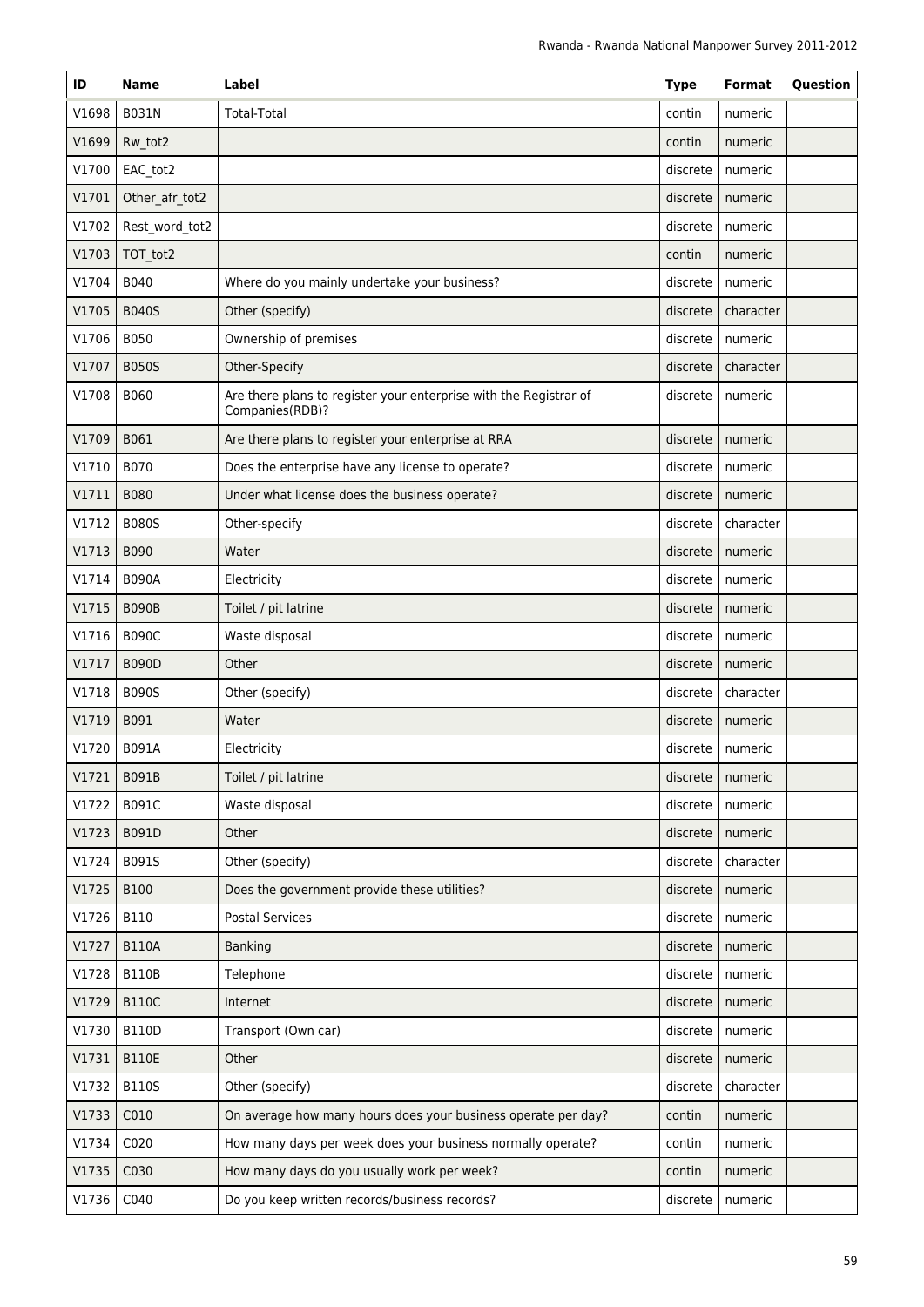| ID    | <b>Name</b>  | Label                                                                                                         | <b>Type</b> | Format    | Question |
|-------|--------------|---------------------------------------------------------------------------------------------------------------|-------------|-----------|----------|
| V1737 | C050         | Why don't you keep records?                                                                                   | discrete    | numeric   |          |
| V1738 | C050S        | Other-Specify                                                                                                 | discrete    | character |          |
| V1739 | D010         | How many persons are currently engaged in this establishment?                                                 | contin      | numeric   |          |
| V1740 | D010_INT     | Intervals D010                                                                                                | discrete    | numeric   |          |
| V1741 | D020         | Working owners-Male                                                                                           | contin      | numeric   |          |
| V1742 | D020A        | Working owners-Female                                                                                         | contin      | numeric   |          |
| V1743 | <b>D020B</b> | Working owners-Totale                                                                                         | contin      | numeric   |          |
| V1744 | D020C        | Contributing family workers-Male                                                                              | discrete    | numeric   |          |
| V1745 | D020D        | Contributing family workers-Female                                                                            | discrete    | numeric   |          |
| V1746 | D020E        | Contributing family workers-Totale                                                                            | discrete    | numeric   |          |
| V1747 | <b>D020F</b> | Paid employees-Male                                                                                           | contin      | numeric   |          |
| V1748 | D020G        | Paid employees-Female                                                                                         | discrete    | numeric   |          |
| V1749 | D020H        | Paid employees-Tot                                                                                            | contin      | numeric   |          |
| V1750 | D020I        | Unpaid employees out of the family-male                                                                       | contin      | numeric   |          |
| V1751 | D020J        | Unpaid employees out of the family-female                                                                     | contin      | numeric   |          |
| V1752 | D020K        | Unpaid employees out of the family-Tot                                                                        | contin      | numeric   |          |
| V1753 | TOT_M        | Total male                                                                                                    | contin      | numeric   |          |
| V1754 | TOT_F        | <b>Total female</b>                                                                                           | contin      | numeric   |          |
| V1755 | D020T        | Total                                                                                                         | contin      | numeric   |          |
| V1756 | D021         | 2008                                                                                                          | contin      | numeric   |          |
| V1757 | D021A        | 2009                                                                                                          | contin      | numeric   |          |
| V1758 | D021B        | 2010                                                                                                          | contin      | numeric   |          |
| V1759 | D022         | 2008                                                                                                          | discrete    | numeric   |          |
| V1760 | D022A        | 2009                                                                                                          | discrete    | numeric   |          |
| V1761 | D022B        | 2010                                                                                                          | discrete    | numeric   |          |
| V1762 | D024         | Does your establishment have a plan to increase or decrease the number<br>of employees between 2012 and 2021? | discrete    | numeric   |          |
| V1763 | D040         | What is the major factor that influences the number of persons engaged<br>in your establishment               | discrete    | numeric   |          |
| V1764 | D040S        | Other-Specify                                                                                                 | discrete    | character |          |
| V1765 | D060         | What skills / qualifications are in general lacking among your staff?                                         | discrete    | numeric   |          |
| V1766 | D060A        | What skills / qualifications are in general lacking among your staff?                                         | discrete    | numeric   |          |
| V1767 | <b>D060B</b> | What skills / qualifications are in general lacking among your staff?                                         | discrete    | numeric   |          |
| V1768 | D060S        | Other-Specify                                                                                                 | discrete    | character |          |
| V1769 | Yes_chal     | Have challenge or not                                                                                         | discrete    | numeric   |          |
| V1770 | D071         | Which challenges limit the training of your staff?                                                            | discrete    | numeric   |          |
| V1771 | D071A        | Which challenges limit the training of your staff?                                                            | discrete    | numeric   |          |
| V1772 | D071B        | Which challenges limit the training of your staff?                                                            | discrete    | numeric   |          |
| V1773 | D071S        | Other-Specify                                                                                                 | discrete    | character |          |
| V1774 | Hired_TVET   | Have you hired TVET graduate?                                                                                 | discrete    | numeric   |          |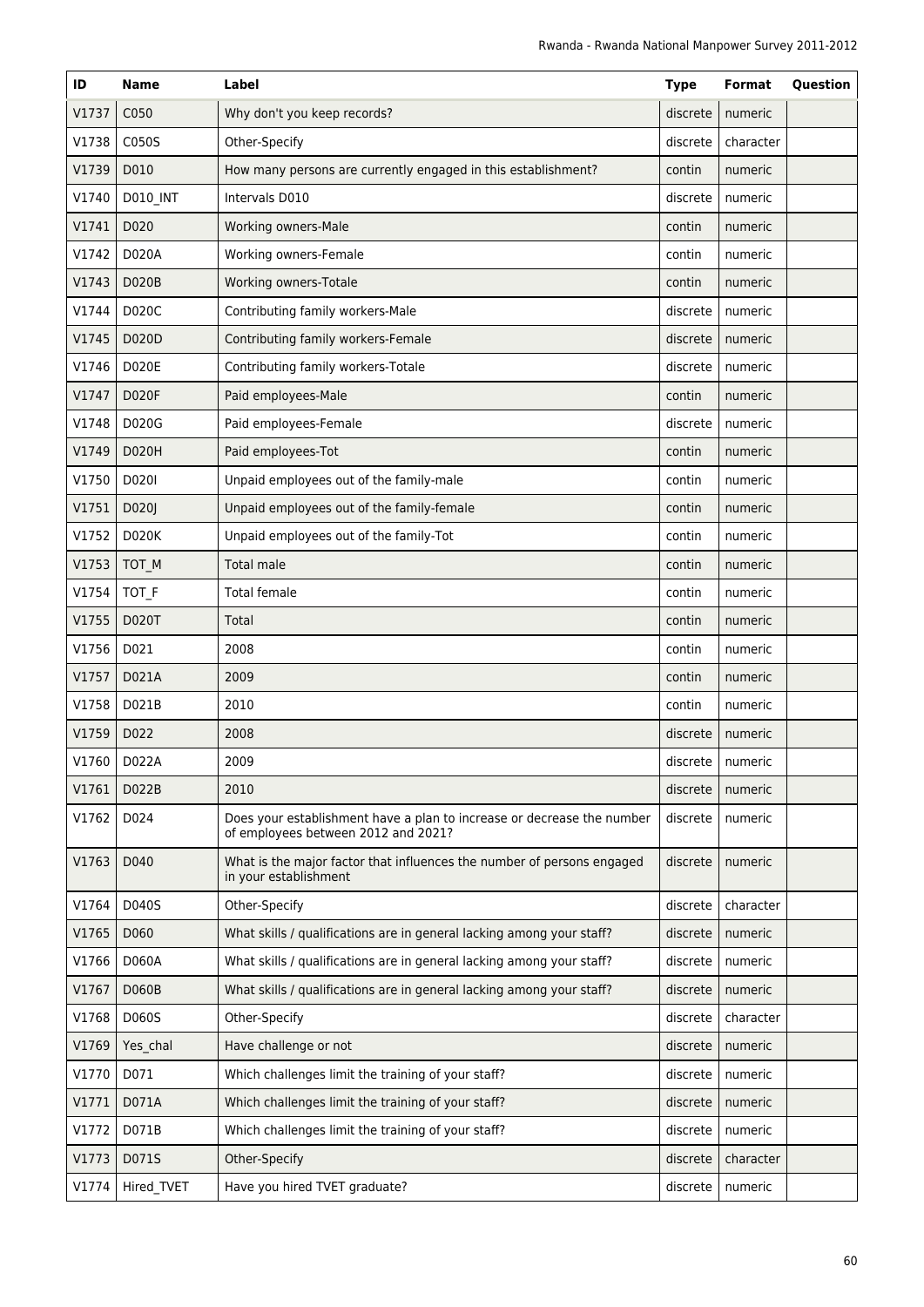| ID    | Name              | Label                                                                                                              | <b>Type</b> | Format             | Question |
|-------|-------------------|--------------------------------------------------------------------------------------------------------------------|-------------|--------------------|----------|
| V1775 | D072              | If you have hired graduates of TVET and / or higher institutions, how<br>satisfied are you with their performance? | discrete    | numeric            |          |
| V1776 | Hired_High        | Have you hired University graduates?                                                                               | discrete    | numeric            |          |
| V1777 | D072A             | If you have hired graduates of TVET and / or higher institutions, how<br>satisfied are you with their performance? | discrete    | numeric            |          |
| V1778 | D073              | In your view, what has to be improved in the training and education in<br>TVET                                     | discrete    | numeric            |          |
| V1779 | D073A             | In your view, what has to be improved in the training and education in<br><b>TVET</b>                              | discrete    | numeric            |          |
| V1780 | D073B             | In your view, what has to be improved in the training and education in<br>TVET                                     | discrete    | numeric            |          |
| V1781 | D073S             | Other-Specify                                                                                                      | discrete    | character          |          |
| V1782 | D <sub>07</sub> A | In your view, what has to be improved in the training and education in<br>higher institutions                      | discrete    | numeric            |          |
| V1783 | D073C             | In your view, what has to be improved in the training and education in<br>higher institutions                      | discrete    | numeric            |          |
| V1784 | D073D             | In your view, what has to be improved in the training and education in<br>higher institutions                      | discrete    | numeric            |          |
| V1785 | <b>D073T</b>      | Other-Specify_higher institutions                                                                                  | discrete    | character          |          |
| V1786 | D080              | Does your establishment have an industrial att. / apprenticeship /<br>internship progr.?                           | discrete    | numeric            |          |
| V1787 | D090              | If Yes, how many interns do you have on average annually?                                                          | discrete    | numeric            |          |
| V1788 | D090A             | If Yes, how many interns do you have on average annually?                                                          | contin      | numeric            |          |
| V1789 | <b>D090B</b>      | If Yes, how many interns do you have on average annually?                                                          | contin      | numeric            |          |
| V1790 | D100              | Hired male in 2009                                                                                                 | discrete    | numeric            |          |
| V1791 | D100A             | Hired female in 2009                                                                                               | discrete    | numeric            |          |
| V1792 | D100B             | Hired total 2009                                                                                                   | discrete    | numeric            |          |
| V1793 | D100C             | Hired male 2010                                                                                                    |             | discrete   numeric |          |
| V1794 | D100D             | Hired female 2010                                                                                                  | discrete    | numeric            |          |
| V1795 | D100E             | Hired total 2010                                                                                                   | discrete    | numeric            |          |
| V1796 | D100F             | Hired male 2011                                                                                                    | discrete    | numeric            |          |
| V1797 | D100G             | Hired female 2011                                                                                                  | discrete    | numeric            |          |
| V1798 | D100H             | Total hired 2011                                                                                                   | discrete    | numeric            |          |
| V1799 | D110              | How long are the apprenticeships / attachments / internships on average?                                           | contin      | numeric            |          |
| V1800 | D120              | What are the financial agreements?                                                                                 | discrete    | numeric            |          |
| V1801 | D130              | What is the reason for not hosting interns                                                                         | discrete    | numeric            |          |
| V1802 | D130A             | What is the reason for not hosting interns                                                                         | discrete    | numeric            |          |
| V1803 | D130B             | What is the reason for not hosting interns                                                                         | discrete    | numeric            |          |
| V1804 | D130S             | Other (indicate)                                                                                                   | discrete    | character          |          |
| V1805 | E010              | What was the major source of your start- up capital for your business?                                             | discrete    | numeric            |          |
| V1806 | E010S             | Other-Specify                                                                                                      | discrete    | character          |          |
| V1807 | E020              | If own saving, what was the major source?                                                                          | discrete    | numeric            |          |
| V1808 | E020S             | Other-specify                                                                                                      | discrete    | character          |          |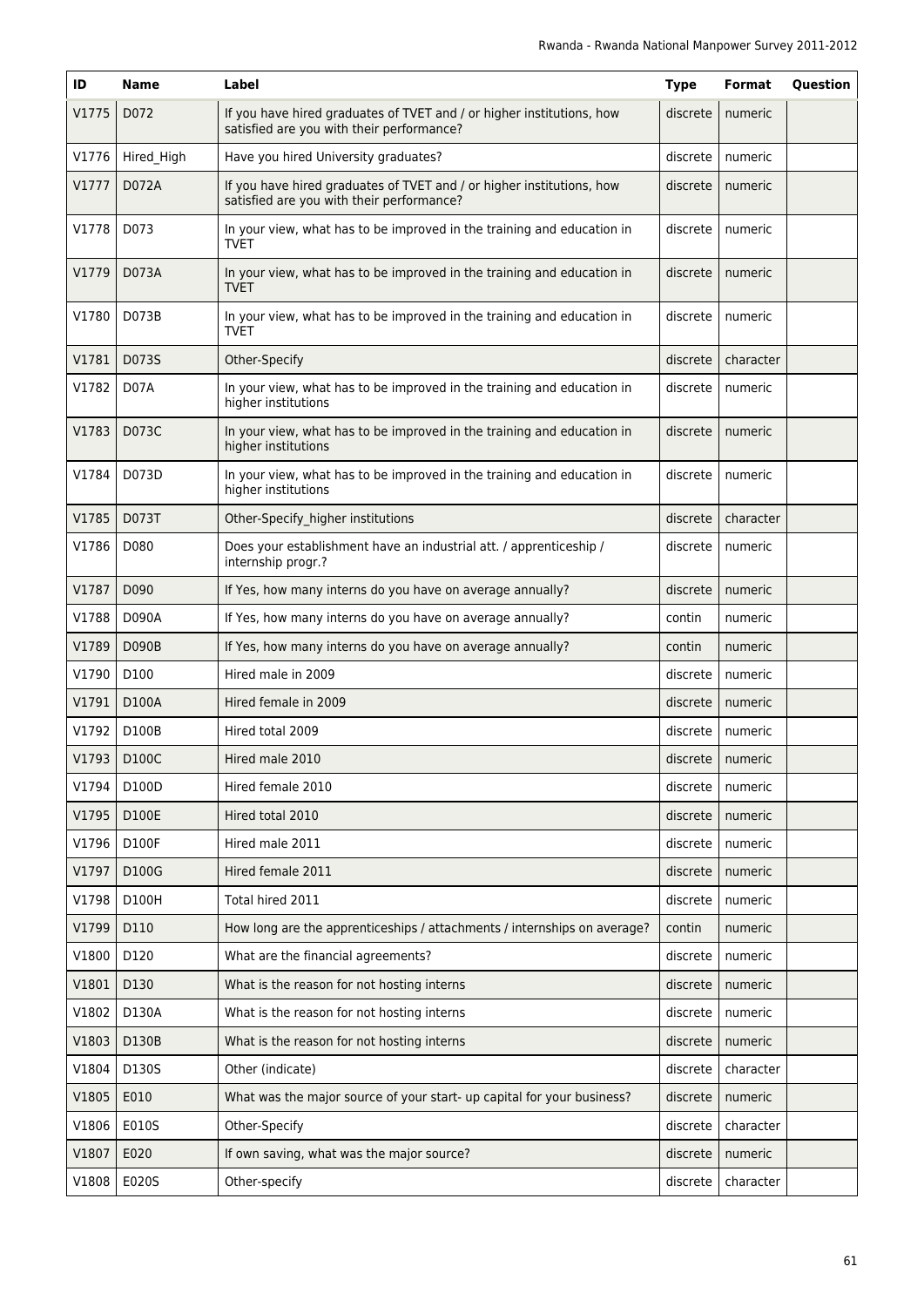| ID    | <b>Name</b>  | Label                                                                                             | <b>Type</b> | Format    | Question |
|-------|--------------|---------------------------------------------------------------------------------------------------|-------------|-----------|----------|
| V1809 | E030         | Have you ever applied for a loan from a bank or another financial<br>institution?                 | discrete    | numeric   |          |
| V1810 | E031A        | No need                                                                                           | discrete    | numeric   |          |
| V1811 | E031B        | No guarantee                                                                                      | discrete    | numeric   |          |
| V1812 | E031C        | Long procedures                                                                                   | discrete    | numeric   |          |
| V1813 | E031D        | High interest rate                                                                                | discrete    | numeric   |          |
| V1814 | E031E        | Lack of information                                                                               | discrete    | numeric   |          |
| V1815 | E031F        | Fear of risks                                                                                     | discrete    | numeric   |          |
| V1816 | E031G        | Other(specify)                                                                                    | discrete    | numeric   |          |
| V1817 | E031H        | Other(specify)                                                                                    | discrete    | character |          |
| V1818 | E032         | Have you received a loan from a bank or another financial institution?                            | discrete    | numeric   |          |
| V1819 | E033         | Why didn't you receive the loan you applied for?                                                  | discrete    | numeric   |          |
| V1820 | E040         | What is the average annually gross income that you are receiving from<br>your establishm in 2010? | contin      | numeric   |          |
| V1821 | F010         | Number of Permanent employees at 30 september 2011 received wages<br>anda salaries                | contin      | numeric   |          |
| V1822 | F010D        | Number of permanent employees received bonus                                                      | contin      | numeric   |          |
| V1823 | F010G        | Number of permanent employees received allowances                                                 | contin      | numeric   |          |
| V1824 | F01B         | Number of permanent employees received social security contribution                               | contin      | numeric   |          |
| V1825 | <b>F010N</b> | Number of permanent employees received training                                                   | contin      | numeric   |          |
| V1826 | F010Q        | Number of permanent employees received other benefits                                             | contin      | numeric   |          |
| V1827 | F010A        | Wages and salaries for permanent                                                                  | contin      | numeric   |          |
| V1828 | <b>F010E</b> | Amount paid of Bonus to Permanant                                                                 | contin      | numeric   |          |
| V1829 | F010H        | Amount paid of allowances to Permanant                                                            | contin      | numeric   |          |
| V1830 | <b>F010K</b> | Amount paid of social security contribution to Permanant                                          | contin      | numeric   |          |
| V1831 | F010O        | Amount paid for training contribution to Permanant                                                | contin      | numeric   |          |
| V1832 | F010R        | Amount paid for other benefits to Permanant                                                       | contin      | numeric   |          |
| V1833 | Tot_perm     | Total paid to permanent                                                                           | contin      | numeric   |          |
| V1834 | F010B        | Number of temporally/casual employees receive wages and salaries                                  | contin      | numeric   |          |
| V1835 | F01A         | Number of temporally/casual employees received bonus                                              | discrete    | numeric   |          |
| V1836 | F010I        | Number of temporally/casual employees received allowances                                         | discrete    | numeric   |          |
| V1837 | F010L        | Number of temporally/casual employees received social security<br>contribution                    | discrete    | numeric   |          |
| V1838 | F01C         | Number of temporally/casual employees received training                                           | discrete    | numeric   |          |
| V1839 | F010S        | Number of temporally/casual employees received other benefits                                     | contin      | numeric   |          |
| V1840 | F010C        | Wage and salaries including over time for temporally/casual                                       | contin      | numeric   |          |
| V1841 | <b>F010F</b> | Amount paid of Bonus to temporally/casual                                                         | contin      | numeric   |          |
| V1842 | F010J        | Amount paid of allowances to temporally/casual                                                    | contin      | numeric   |          |
| V1843 | F010M        | Amount paid of social security contribution to temporally/casual                                  | discrete    | numeric   |          |
| V1844 | F010P        | Amount paid for training contribution to temporally/casual                                        | discrete    | numeric   |          |
| V1845 | F010T        | Amount paid for other benefits to temporally/casual                                               | contin      | numeric   |          |
| V1846 | expend_temp  | Labour expenditure on temporally                                                                  | contin      | numeric   |          |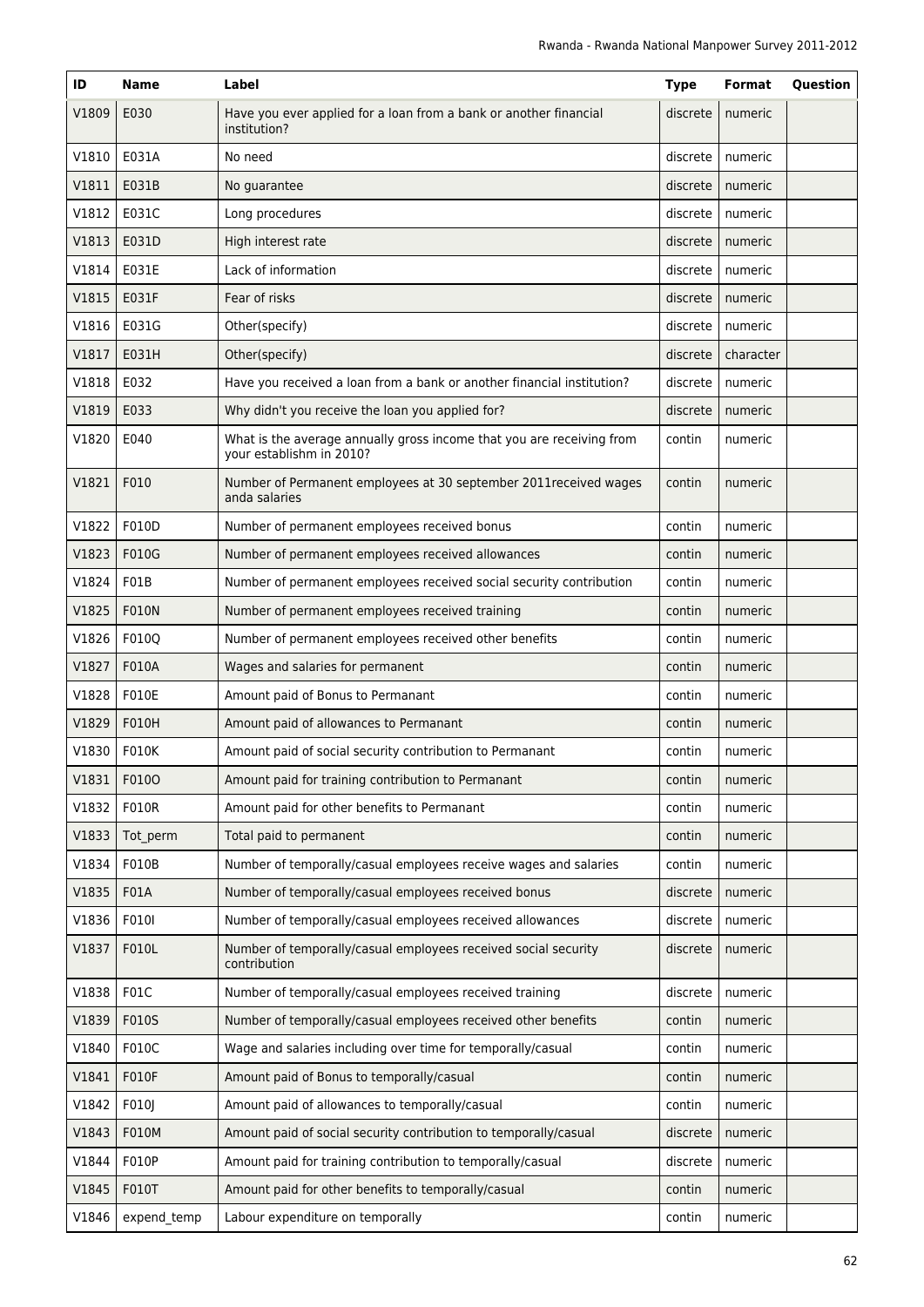| ID    | Name         | Label                                                                                                     | <b>Type</b> | Format    | Question |
|-------|--------------|-----------------------------------------------------------------------------------------------------------|-------------|-----------|----------|
| V1847 | F20          | Can any of your product (good or service) be exported to EAC or Word<br>market?                           | discrete    | numeric   |          |
| V1848 | Exp_2011     | Exportation in 2011                                                                                       | discrete    | numeric   |          |
| V1849 | F030         | <b>YES to EAC market</b>                                                                                  | discrete    | numeric   |          |
| V1850 | F030A        | YES to Other African market                                                                               | discrete    | numeric   |          |
| V1851 | <b>F030B</b> | YES, out side of Africa                                                                                   | discrete    | numeric   |          |
| V1852 | Exp_B_2011   | Exportation before 2011                                                                                   | discrete    | numeric   |          |
| V1853 | F040         | <b>YES to EAC market</b>                                                                                  | discrete    | numeric   |          |
| V1854 | F040A        | YES to Other African market                                                                               | discrete    | numeric   |          |
| V1855 | F040B        | YES, out side of Africa                                                                                   | discrete    | numeric   |          |
| V1856 | Exp_F        | Exportation in the future                                                                                 | discrete    | numeric   |          |
| V1857 | F050A        | YES to EAC market                                                                                         | discrete    | numeric   |          |
| V1858 | F050B        | YES to Other African market                                                                               | discrete    | numeric   |          |
| V1859 | F050C        | YES, out side of Africa                                                                                   | discrete    | numeric   |          |
| V1860 | F060         | What are the major sources of funding for this institution?                                               | discrete    | numeric   |          |
| V1861 | F060S        | Other-Specify                                                                                             | discrete    | character |          |
| V1862 | FFA          | 1st Low skilled                                                                                           | discrete    | numeric   |          |
| V1863 | FFB          | 1st High and middle skilled                                                                               | discrete    | numeric   |          |
| V1864 | <b>FFC</b>   | 2nd Low skilled                                                                                           | discrete    | numeric   |          |
| V1865 | <b>FFD</b>   | 2nd High and middle skilled                                                                               | discrete    | numeric   |          |
| V1866 | <b>FFE</b>   | 3rd Low skilled                                                                                           | discrete    | numeric   |          |
| V1867 | FFF          | 3 rd High and middle skilled                                                                              | discrete    | numeric   |          |
| V1868 | <b>FFG</b>   | Other Specify                                                                                             | discrete    | character |          |
| V1869 | FF020        | Do you currently envisage hiring non-nationals?                                                           | discrete    | numeric   |          |
| V1870 | FF030        | If Yes, Why?                                                                                              | discrete    | numeric   |          |
| V1871 | FFJ          | If Yes, Why?                                                                                              | discrete    | numeric   |          |
| V1872 | <b>FFK</b>   | If Yes, Why?                                                                                              | discrete    | numeric   |          |
| V1873 | <b>FFL</b>   | Other (specify)                                                                                           | discrete    | character |          |
| V1874 | FF040        | From which countries / regions?                                                                           | discrete    | numeric   |          |
| V1875 | <b>FFN</b>   | From which countries / regions?                                                                           | discrete    | numeric   |          |
| V1876 | <b>FFO</b>   | From which countries / regions?                                                                           | discrete    | numeric   |          |
| V1877 | FF050        | If No, Why?                                                                                               | discrete    | numeric   |          |
| V1878 | <b>FFQ</b>   | If No, Why?                                                                                               | discrete    | numeric   |          |
| V1879 | <b>FFR</b>   | If No, Why?                                                                                               | discrete    | numeric   |          |
| V1880 | <b>FFS</b>   | Other Specify                                                                                             | discrete    | character |          |
| V1881 | G010         | Is your institution a member of any organization/association?                                             | discrete    | numeric   |          |
| V1882 | G020         | Name that organisation/association                                                                        | discrete    | character |          |
| V1883 | G030         | Received any cooperation from the organization?                                                           | discrete    | numeric   |          |
| V1884 | H010         | M51 :H010 What type of employment contract do you have with your<br>employees? (Indicate the most common) | discrete    | numeric   |          |
| V1885 | H010A        | Sick leave                                                                                                | discrete    | numeric   |          |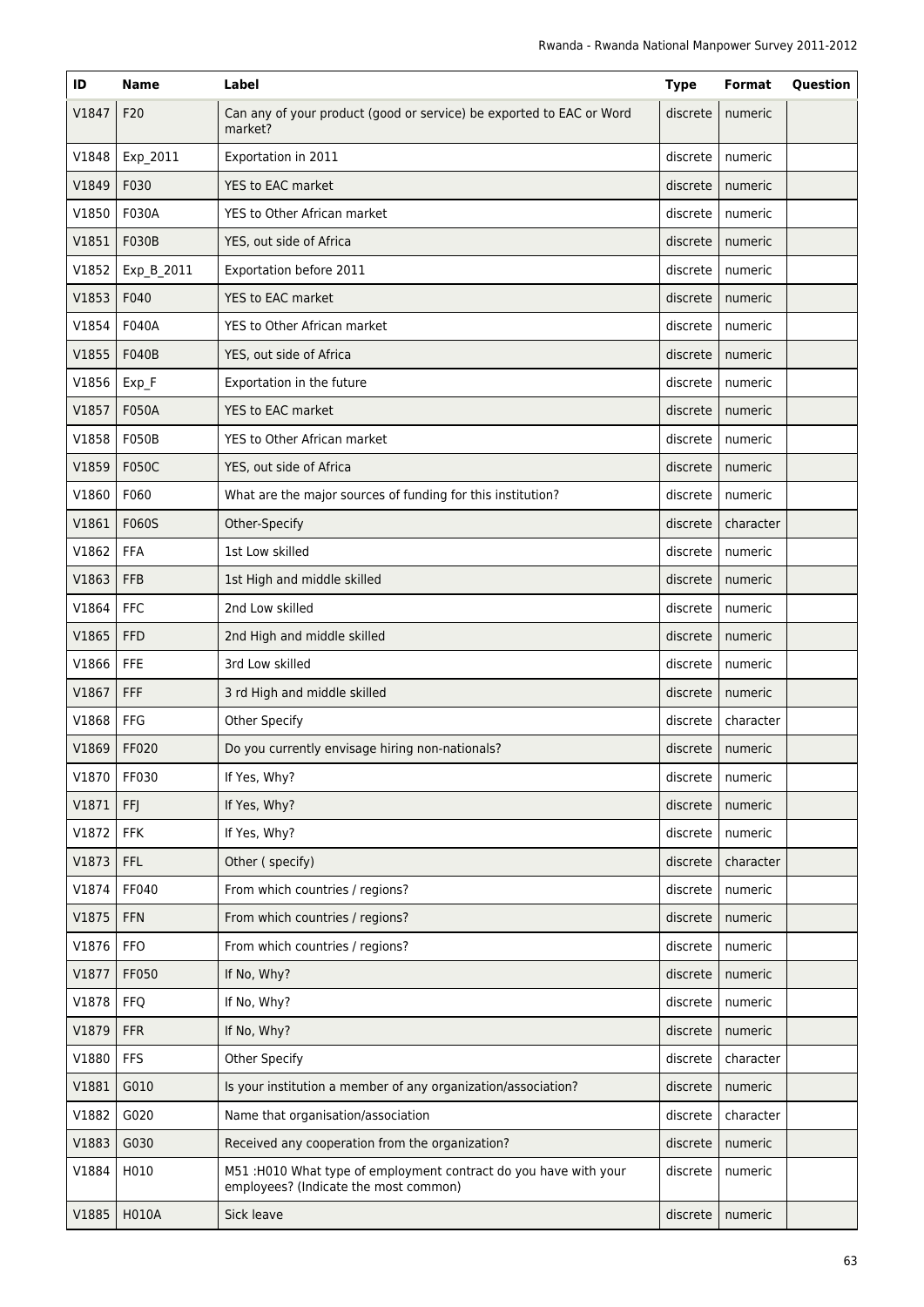| ID    | <b>Name</b>   | Label                                                                           | <b>Type</b> | Format    | Question |
|-------|---------------|---------------------------------------------------------------------------------|-------------|-----------|----------|
| V1886 | H010B         | Paid annually leave                                                             | discrete    | numeric   |          |
| V1887 | <b>H010C</b>  | Maternity leave                                                                 | discrete    | numeric   |          |
| V1888 | H010D         | Paternity leave                                                                 | discrete    | numeric   |          |
| V1889 | <b>H010E</b>  | Social security                                                                 | discrete    | numeric   |          |
| V1890 | H010F         | Dismissal payments                                                              | discrete    | numeric   |          |
| V1891 | H010G         | Any other                                                                       | discrete    | numeric   |          |
| V1892 | H010H         | Other-Specify                                                                   | discrete    | character |          |
| V1893 | 1010          | Do you have an HIV and AIDS workplace policy in place?                          | discrete    | numeric   |          |
| V1894 | 1020          | <b>VCT</b> services                                                             | discrete    | numeric   |          |
| V1895 | <b>I020A</b>  | Free ARVs for workers who are HIV+                                              | discrete    | numeric   |          |
| V1896 | <b>I020B</b>  | Free condom distribution for workers                                            | discrete    | numeric   |          |
| V1897 | <b>1020C</b>  | Free food rations for workers who are HIV+                                      | discrete    | numeric   |          |
| V1898 | <b>I020D</b>  | Workers' rights                                                                 | discrete    | numeric   |          |
| V1899 | <b>I020E</b>  | Others (specify)                                                                | discrete    | numeric   |          |
| V1900 | <b>1020S</b>  | Other Specify                                                                   | discrete    | character |          |
| V1901 | Chall_or_N    | Do you have any challenge that affects the operations of your<br>establishment? | discrete    | numeric   |          |
| V1902 | J010          | Diff. affecting the operation of your establishment                             | discrete    | numeric   |          |
| V1903 | <b>J010A</b>  | Diff. affecting the operation of your establishment                             | discrete    | numeric   |          |
| V1904 | J010B         | Diff. affecting the operation of your establishment                             | discrete    | numeric   |          |
| V1905 | J010S         | Other-Specify                                                                   | discrete    | character |          |
| V1906 | Fin_weight    | Finale weight                                                                   | contin      | numeric   |          |
| V1907 | Nor_weight    | Normalized weight                                                               | contin      | numeric   |          |
| V1908 | interv_D110   | Lenght of internership                                                          | discrete    | numeric   |          |
| V1909 | interval_E040 |                                                                                 | discrete    | numeric   |          |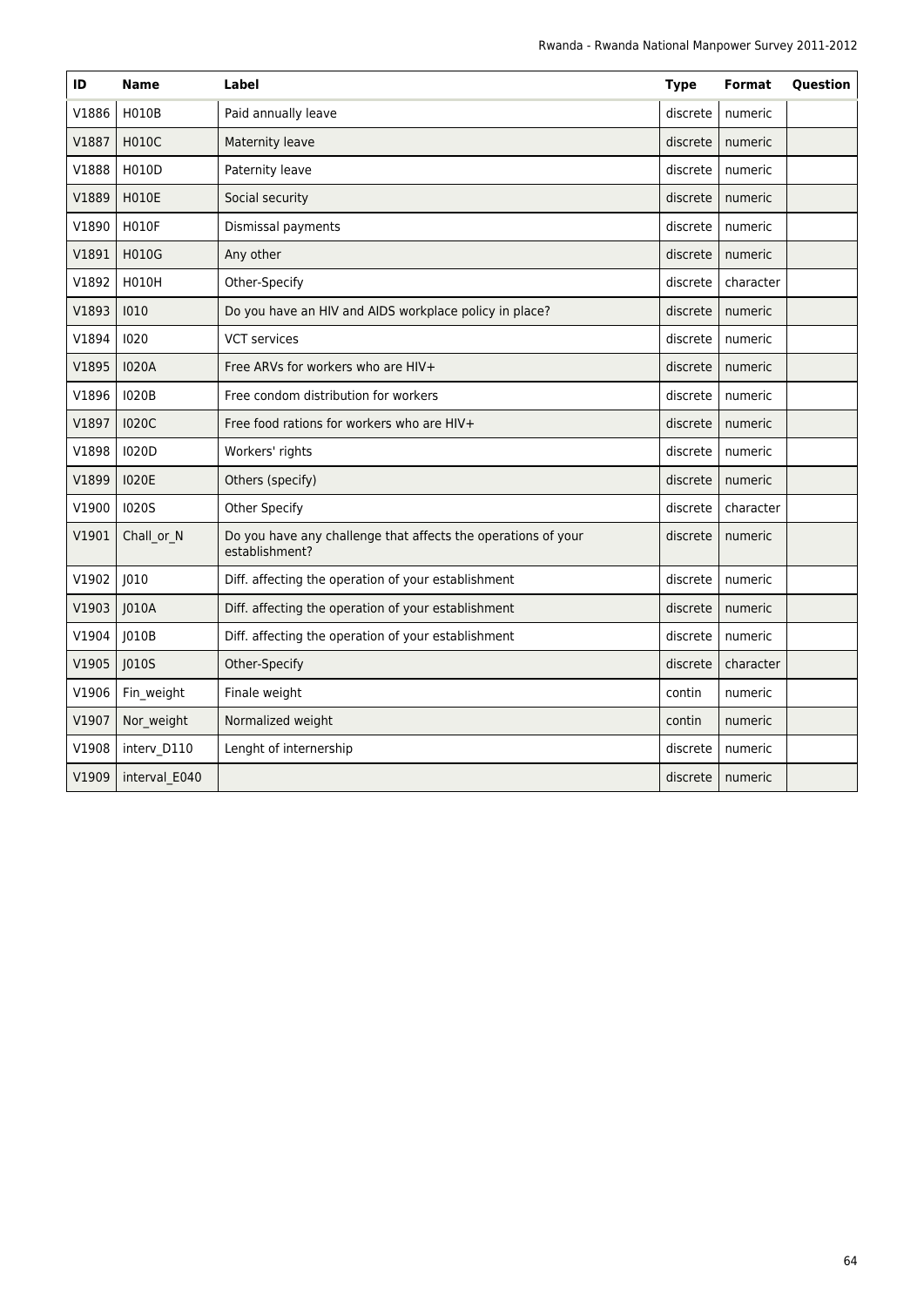Rwanda - Rwanda National Manpower Survey 2011-2012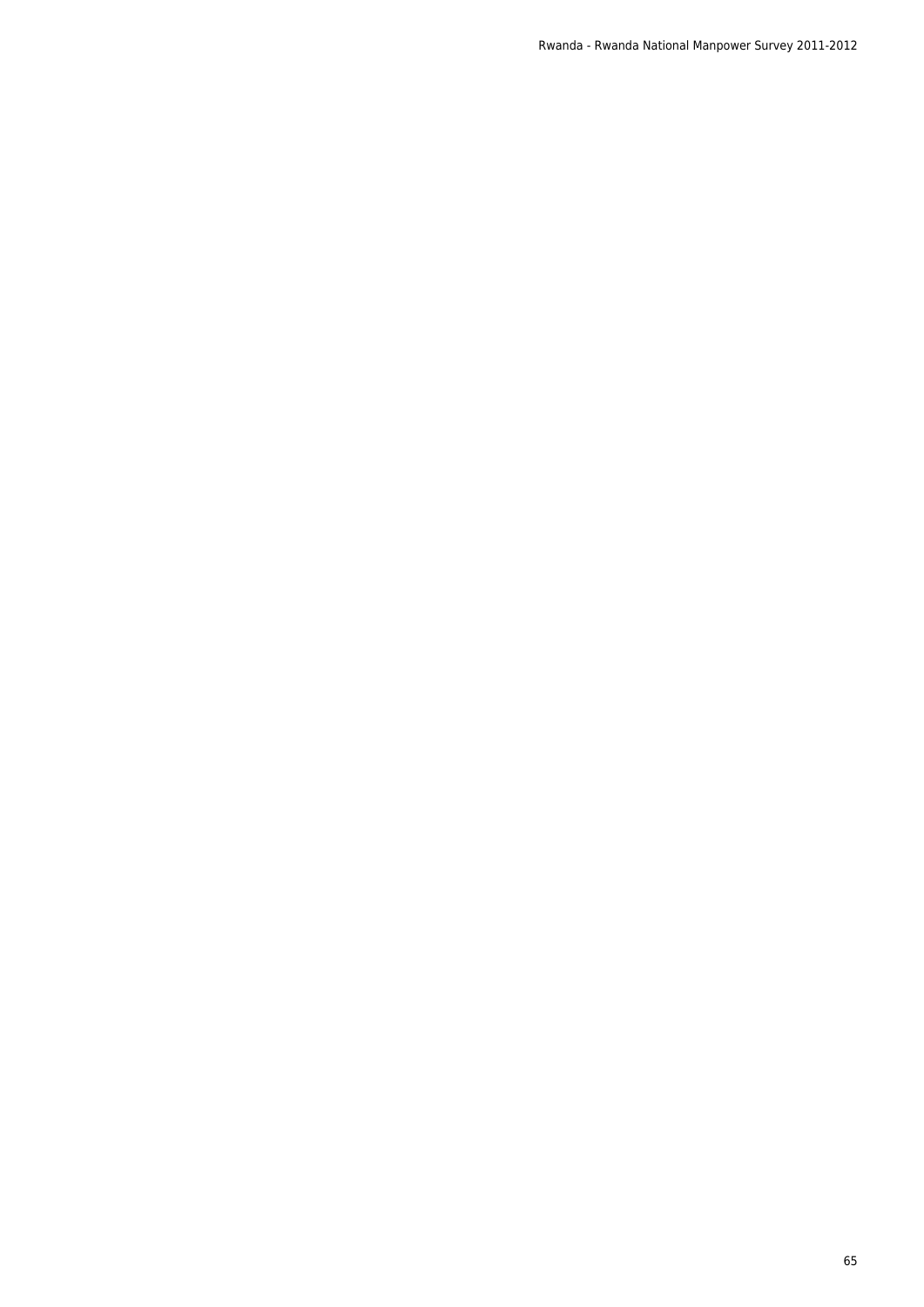### **SAMPLE CODE (ID6)**  File: Education\_employee

#### **Overview**

Type: Continuous Format: numeric Width: 8 Decimals: 0 Range: 11016300-57004900

Valid cases: 2863 Invalid: 0 Minimum: 11016300 Maximum: 57004900 Mean: 33047133 Standard deviation: 14434144.2

### **Fiche Number (ID9)**  File: Education\_employee

#### **Overview**

Type: Continuous Format: numeric Width: 3 Decimals: 0 Range: 0-190

Valid cases: 2863 Invalid: 0 Minimum: 0 Maximum: 190 Mean: 5.5 Standard deviation: 6.3

### **Zone Number (ZN)**  File: Education\_employee

#### **Overview**

Type: Continuous Format: numeric Width: 2 Decimals: 0 Range: 0-74

Valid cases: 2863 Invalid: 0 Minimum: 0 Maximum: 74 Mean: 7.3 Standard deviation: 4.6

# **PROVINCE / KIGALI CITY (ID1)**

File: Education\_employee

#### **Overview**

Type: Discrete Format: numeric Width: 1 Decimals: 0 Range: 1-5

Valid cases: 2863 Invalid: 0

### **DISTRICT (ID2)**  File: Education\_employee

#### **Overview**

Type: Discrete Format: numeric Width: 1 Decimals: 0 Range: 1-8

Valid cases: 2863 Invalid: 0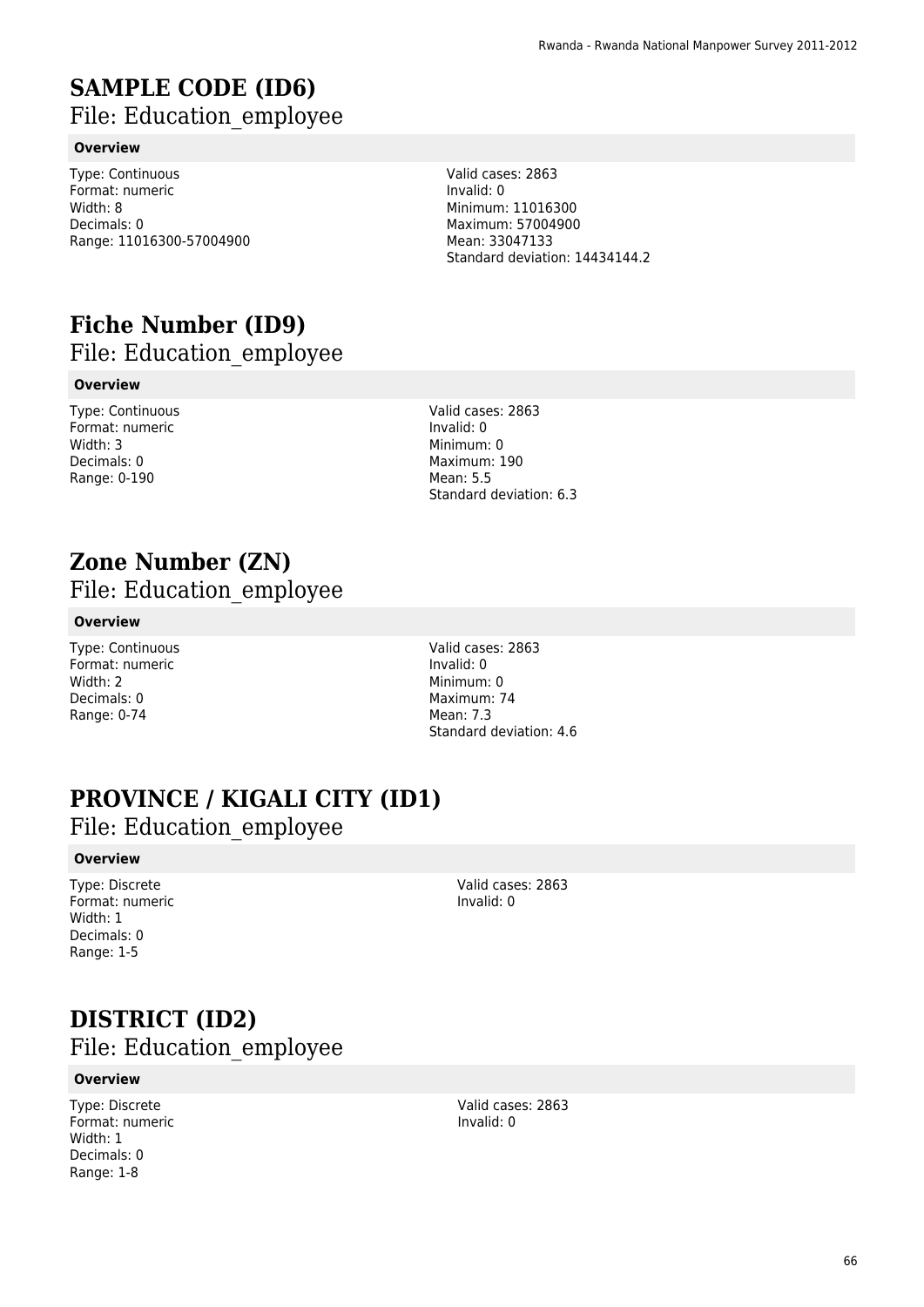### **SECTOR (ID3)**  File: Education\_employee

#### **Overview**

Type: Discrete Format: numeric Width: 2 Decimals: 0 Range: 1-20

### **CELL (ID4)**  File: Education\_employee

#### **Overview**

Type: Discrete Format: numeric Width: 2 Decimals: 0 Range: 0-11

Valid cases: 2863 Invalid: 0

Valid cases: 2863 Invalid: 0

### **VILLAGE (ID5)**  File: Education\_employee

#### **Overview**

Type: Continuous Format: numeric Width: 2 Decimals: 0 Range: 0-28

Valid cases: 2863 Invalid: 0 Minimum: 0 Maximum: 28 Mean: 4.8 Standard deviation: 3.3

### **Province Name (P1)**  File: Education\_employee

#### **Overview**

Type: Discrete Format: character Width: 10

Valid cases: 2863 Invalid: 0

Valid cases: 2863

Invalid: 0

## **District Name (P2)**

File: Education\_employee

### **Overview**

Type: Discrete Format: character Width: 10

### **Sector Name (P3)**

File: Education\_employee

**Overview**

67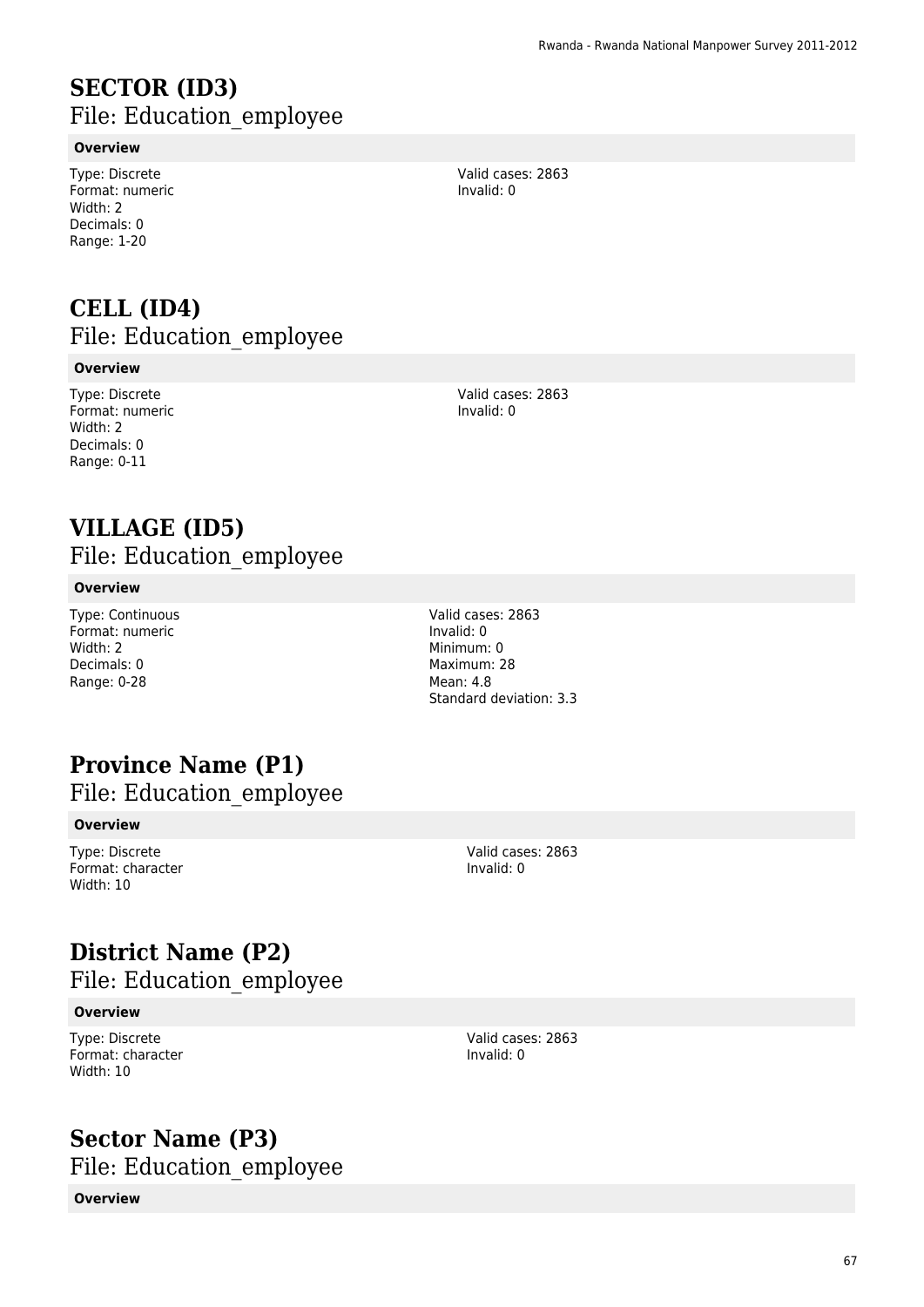# **Sector Name (P3)**

File: Education\_employee

Type: Discrete Format: character Width: 11

### **Cell Name (P4)**  File: Education\_employee

#### **Overview**

Type: Discrete Format: character Width: 15

# **Village Name (P5)**

File: Education\_employee

#### **Overview**

Type: Discrete Format: character Width: 15

Valid cases: 2859 Invalid: 0

Valid cases: 2863

Invalid: 0

Valid cases: 2858 Invalid: 0

### **LEARNING INSTITUTION (LI)**

File: Education\_employee

#### **Overview**

Type: Discrete Format: numeric Width: 1 Decimals: 0 Range: 1-4

Valid cases: 2863 Invalid: 0 Minimum: 1 Maximum: 4

## **OCCUPATION LEVEL (OCCUPATION\_LEVEL)**

File: Education\_employee

### **Overview**

Type: Discrete Format: numeric Width: 1 Decimals: 0 Range: 1-9

Valid cases: 2863 Invalid: 0

# **M2:A020 Sex (A020)**

File: Education\_employee

### **Overview**

Type: Discrete Format: numeric Width: 1 Decimals: 0 Range: 1-2

Valid cases: 2863 Invalid: 0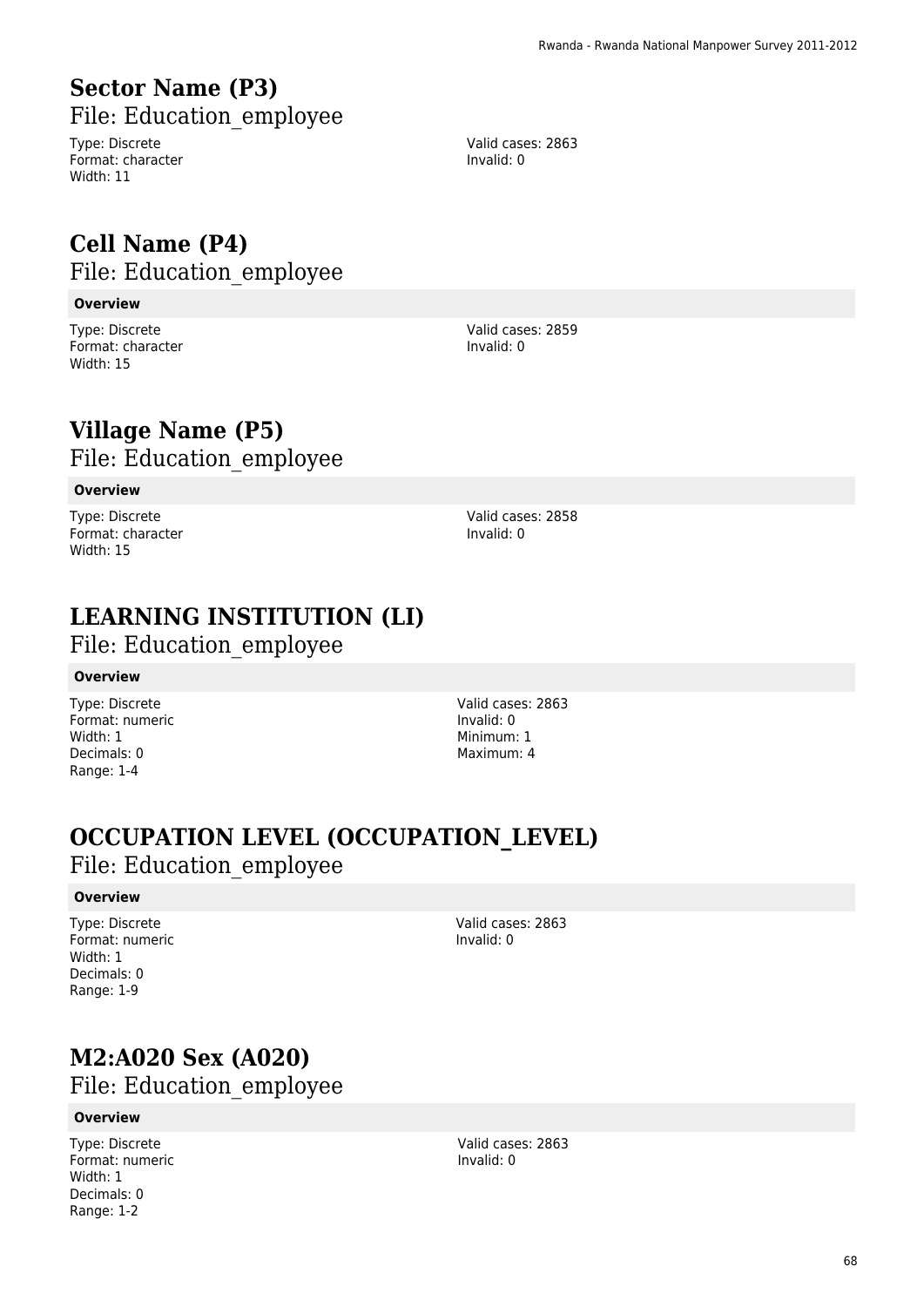### **M2:A030 Age in compl. years (A030)**

File: Education\_employee

#### **Overview**

Type: Discrete Format: numeric Width: 4 Decimals: 0 Range: 16-9999

Valid cases: 2863 Invalid: 0 Minimum: 16 Maximum: 9999

### **Age\_group (AG)**  File: Education\_employee

#### **Overview**

Type: Discrete Format: numeric Width: 5 Decimals: 2 Range: 1-99

Valid cases: 2863 Invalid: 0 Minimum: 1 Maximum: 99

### **M2:A040 Marital status (A040)**

File: Education\_employee

#### **Overview**

Type: Discrete Format: numeric Width: 1 Decimals: 0 Range: 1-9

Valid cases: 2863 Invalid: 0

### **M2:A050 Nationality (A050)**

File: Education\_employee

#### **Overview**

Type: Discrete Format: numeric Width: 1 Decimals: 0 Range: 1-9

Valid cases: 2863 Invalid: 0

### **The rest of Africa (specify) (A050A)**

File: Education\_employee

#### **Overview**

Type: Discrete Format: character Width: 11

Valid cases: 54 Invalid: 0

### **The rest of the world (specify) (A050B)**

File: Education\_employee

**Overview**

69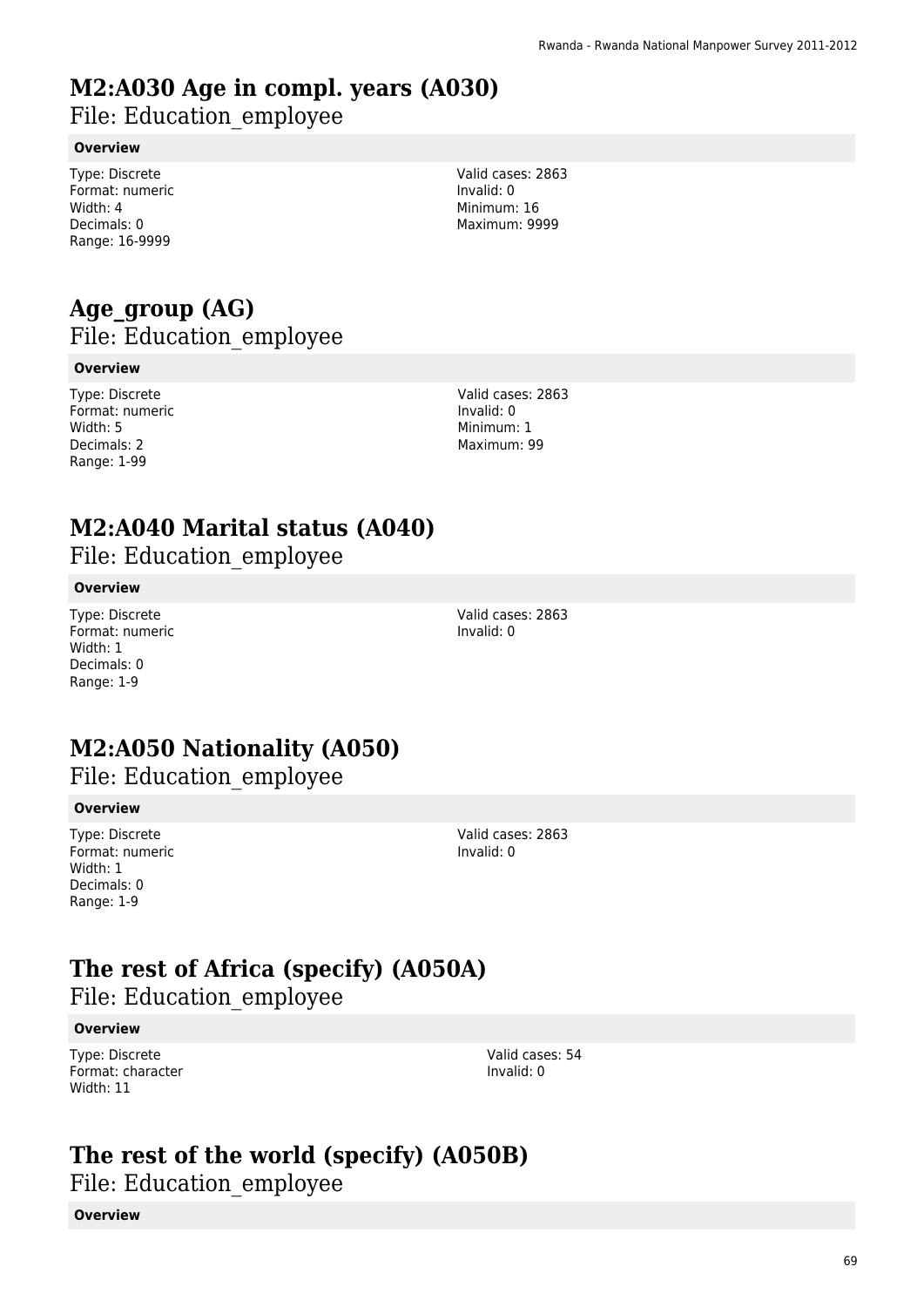### **The rest of the world (specify) (A050B)**

File: Education\_employee

Type: Discrete Format: character Width: 11

### **M2:A060 Do you have any disability? (A060)**  File: Education\_employee

### **Overview**

Type: Discrete Format: numeric Width: 1 Decimals: 0 Range: 1-9

Valid cases: 2863 Invalid: 0

Valid cases: 12 Invalid: 0

### **M2:A070 Type of disability (A070)**  File: Education\_employee

### **Overview**

Type: Discrete Format: numeric Width: 1 Decimals: 0 Range: 1-9

Valid cases: 51 Invalid: 2812

# **Disability Specify (DISABILITY\_SPECIFY)**

File: Education\_employee

#### **Overview**

Type: Discrete Format: character Width: 26

Valid cases: 5 Invalid: 0

### **Current main occupation / job title (B010)**  File: Education\_employee

#### **Overview**

Type: Discrete Format: character Width: 30

Valid cases: 2861 Invalid: 0

# **ISCO (B010A)**

File: Education\_employee

### **Overview**

Type: Discrete Format: numeric Width: 4 Decimals: 0 Range: 110-9999 Valid cases: 2863 Invalid: 0 Minimum: 1211 Maximum: 9999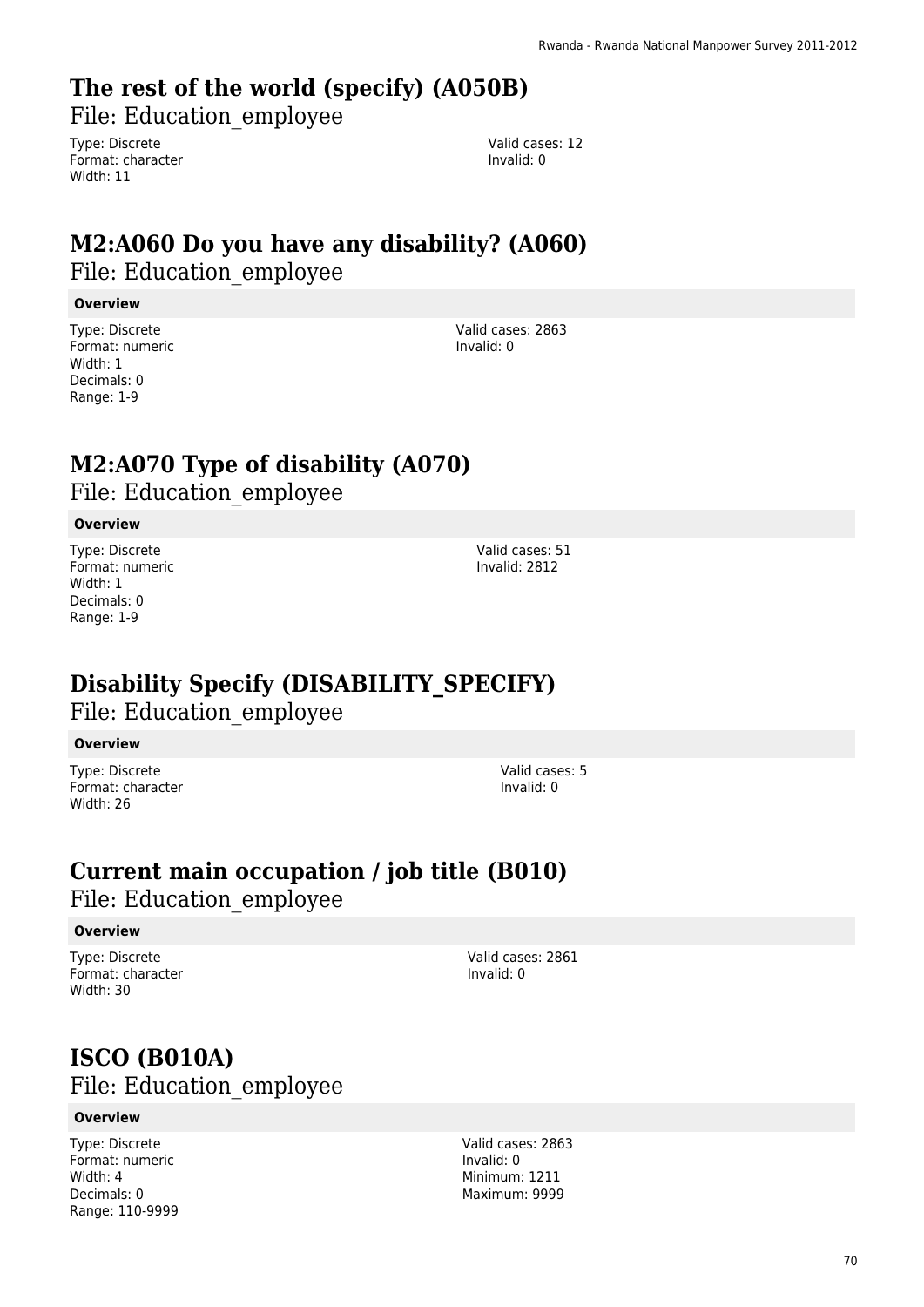# **ISCO\_FIRST\_LEVEL B010A (ISCO1B010A)**

File: Education\_employee

### **Overview**

Type: Discrete Format: numeric Width: 5 Decimals: 2 Range: 1-99

Valid cases: 2863 Invalid: 0 Minimum: 1 Maximum: 99

## **Nature of your employment contract (B011)**

File: Education\_employee

### **Overview**

Type: Discrete Format: numeric Width: 1 Decimals: 0 Range: 1-9

Valid cases: 2861 Invalid: 2

# **Other-Specify (B011S)**

File: Education\_employee

### **Overview**

Type: Discrete Format: character Width: 28

### **Type of contract of your main employment (B020)**  File: Education\_employee

#### **Overview**

Type: Discrete Format: numeric Width: 1 Decimals: 0 Range: 1-9

Valid cases: 2863 Invalid: 0

# **Other-Specify (B020S)**

File: Education\_employee

### **Overview**

Type: Discrete Format: character Width: 30

Valid cases: 8 Invalid: 0

## **In which way did you get the current job? (B021)**

File: Education\_employee

**Overview**

Valid cases: 8 Invalid: 0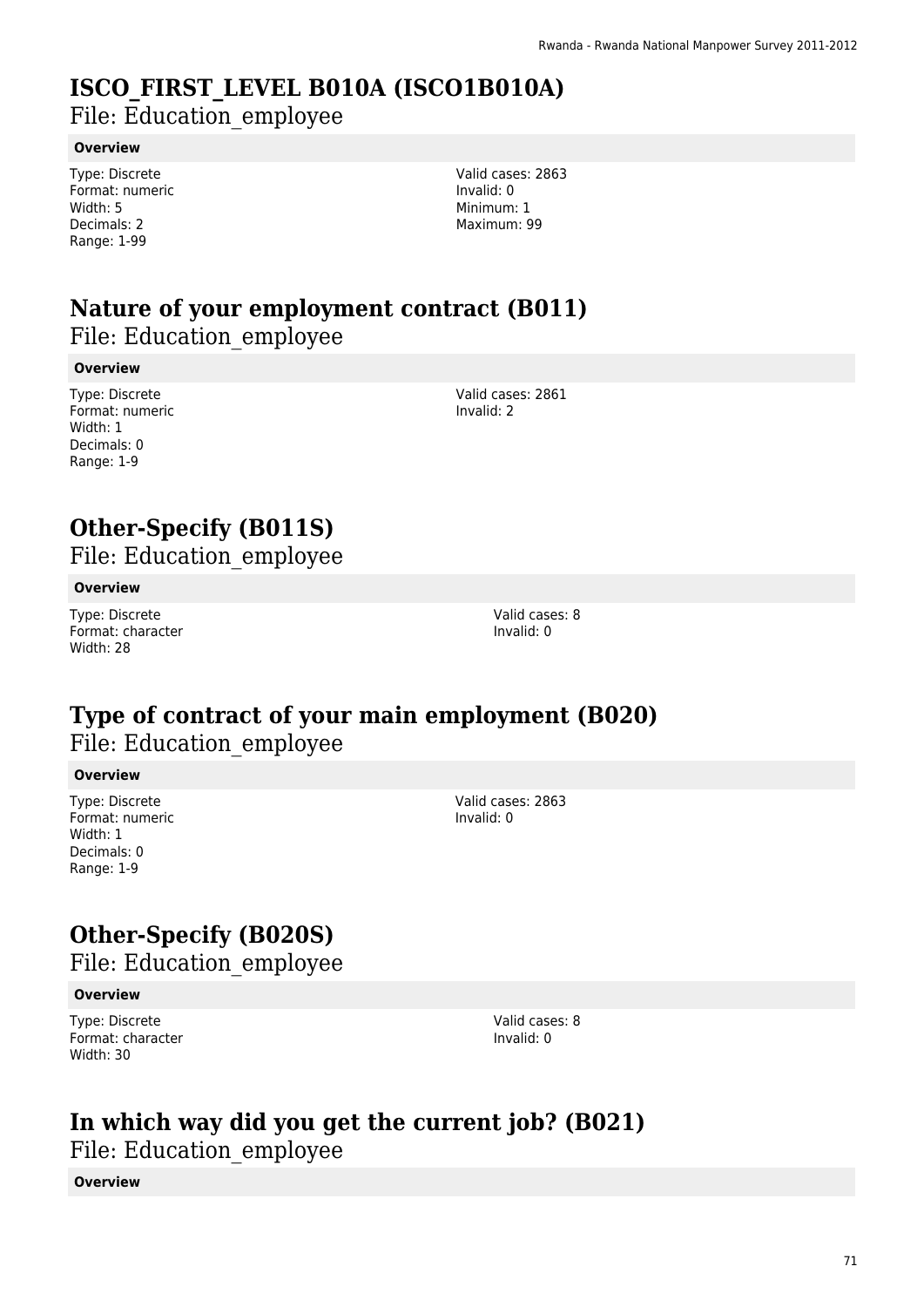# **In which way did you get the current job? (B021)**

File: Education\_employee

Type: Discrete Format: numeric Width: 1 Decimals: 0 Range: 1-9

Valid cases: 2863 Invalid: 0

# **Other-specify (B021S)**

File: Education\_employee

### **Overview**

Type: Discrete Format: character Width: 30

Valid cases: 94 Invalid: 0

### **When did you start working for this organization? (B030)**  File: Education\_employee

### **Overview**

Type: Continuous Format: numeric Width: 4 Decimals: 0 Range: 1958-9999

Valid cases: 2863 Invalid: 0 Minimum: 1958 Maximum: 9999 Mean: 2029 Standard deviation: 422

## **Interval B030 (B030\_int)**

### File: Education\_employee

### **Overview**

Type: Discrete Format: numeric Width: 5 Decimals: 2 Range: 1-99

Valid cases: 2863 Invalid: 0 Minimum: 1 Maximum: 99

### **Does your current job match your official education (B031)**  File: Education\_employee

### **Overview**

Type: Discrete Format: numeric Width: 1 Decimals: 0 Range: 1-9

Valid cases: 2863 Invalid: 0

### **Is this your first employment in Rwanda (B040)**

File: Education\_employee

#### **Overview**

72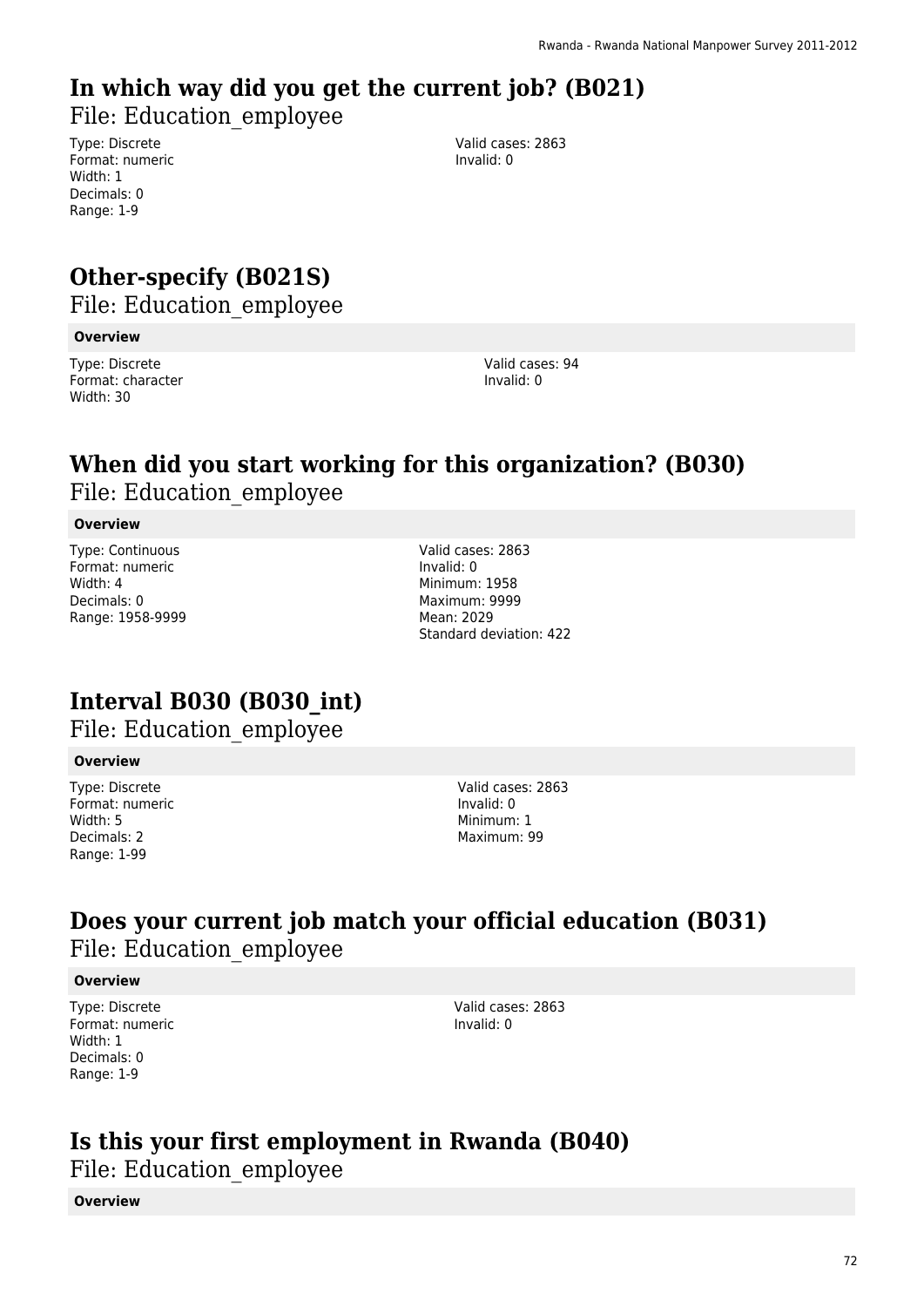### **Is this your first employment in Rwanda (B040)**

File: Education\_employee

Type: Discrete Format: numeric Width: 1 Decimals: 0 Range: 1-9

Valid cases: 2863 Invalid: 0

### **Establishment you worked for before joining your current employer? (B050)**

File: Education\_employee

#### **Overview**

Type: Discrete Format: numeric Width: 1 Decimals: 0 Range: 1-9

Valid cases: 1498 Invalid: 1365

### **Other-specify (B050S)**

File: Education\_employee

#### **Overview**

Type: Discrete Format: character Width: 30

Valid cases: 57 Invalid: 0

# **What was your employment status (B051)**

File: Education\_employee

#### **Overview**

Type: Discrete Format: numeric Width: 1 Decimals: 0 Range: 1-9

Valid cases: 1498 Invalid: 1365

### **Establishment's main economic activity (B060)**

File: Education\_employee

#### **Overview**

Type: Discrete Format: character Width: 30

Valid cases: 1495 Invalid: 0

### **ISIC (B060A)**

File: Education\_employee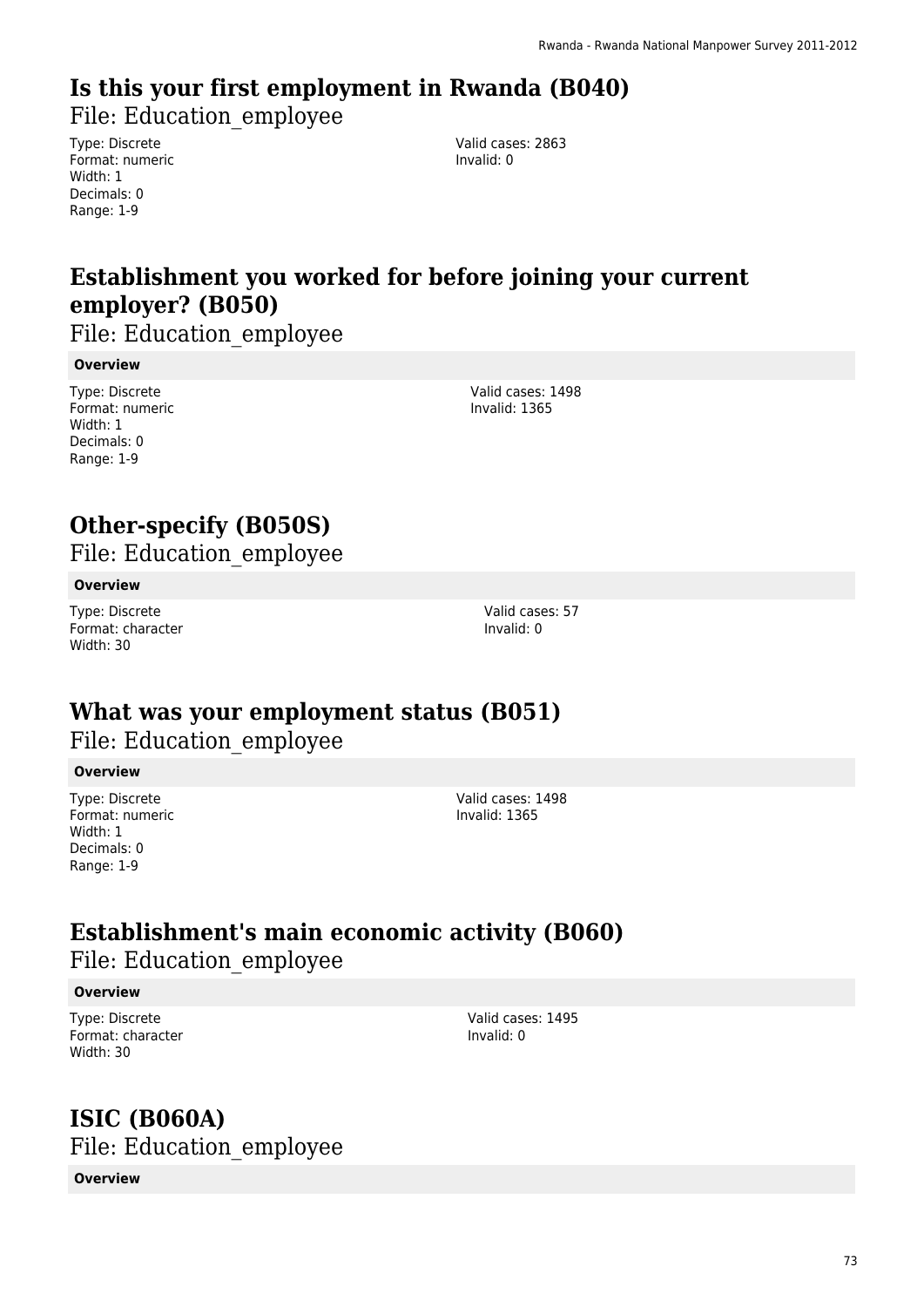### **ISIC (B060A)**  File: Education\_employee

Type: Discrete Format: numeric Width: 4 Decimals: 0 Range: 111-9999

Valid cases: 1498 Invalid: 1365 Minimum: 111 Maximum: 9999

### **ISIC\_LEVEL1B060A (ISIC1B060A)**  File: Education\_employee

#### **Overview**

Type: Discrete Format: numeric Width: 9 Decimals: 2 Range: 1-999999 Valid cases: 1498 Invalid: 1365 Minimum: 1 Maximum: 999999

Valid cases: 1495 Invalid: 0

### **What was your occupation (B070)**

File: Education\_employee

#### **Overview**

Type: Discrete Format: character Width: 30

### **ISCO (B070A)**

#### File: Education\_employee

#### **Overview**

Type: Discrete Format: numeric Width: 6 Decimals: 0 Range: 110-999999

Valid cases: 1498 Invalid: 1365 Minimum: 110 Maximum: 999999

### **ISCO\_FIRST\_LEVEL B070A (ISCO1B070A)**  File: Education\_employee

#### **Overview**

Type: Discrete Format: numeric Width: 9 Decimals: 2 Range: 1-999999 Valid cases: 1498 Invalid: 1365 Minimum: 1 Maximum: 999999

### **How long did you work in the previous job? (B080)**

File: Education\_employee

#### **Overview**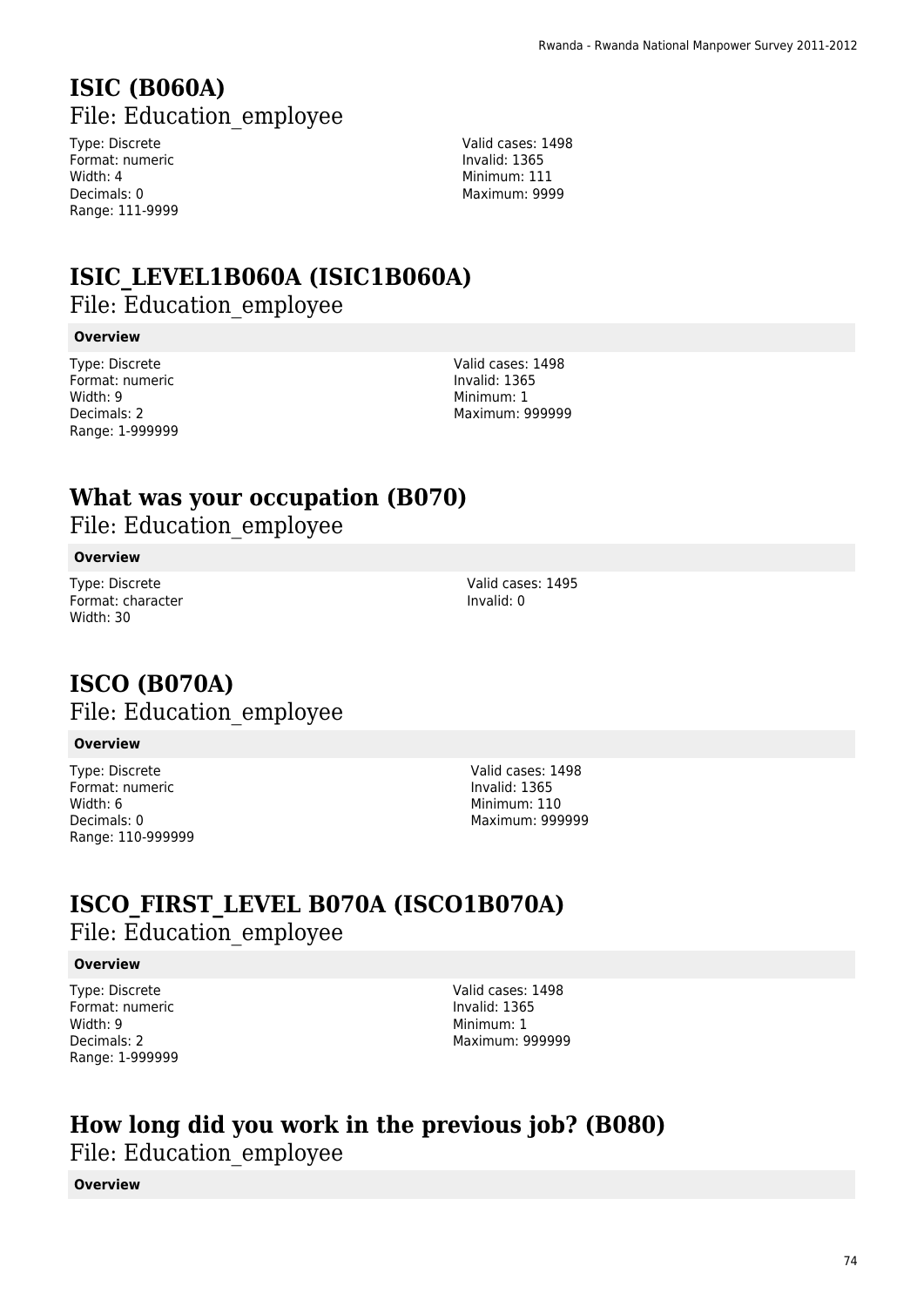# **How long did you work in the previous job? (B080)**

File: Education\_employee

Type: Continuous Format: numeric Width: 2 Decimals: 0 Range: 0-45

Valid cases: 1498 Invalid: 1365 Minimum: 0 Maximum: 45 Mean: 4 Standard deviation: 4.4

# **Working experience in interval (B080\_INT)**

File: Education\_employee

**Overview**

Type: Discrete Format: numeric Width: 4 Decimals: 2 Range: 1-6

Valid cases: 1498 Invalid: 1365 Minimum: 1 Maximum: 6

### **What was the main reason you left your previous job? (B090)**  File: Education\_employee

#### **Overview**

Type: Discrete Format: numeric Width: 1 Decimals: 0 Range: 1-9

Valid cases: 1498 Invalid: 1365

# **Other-Specify (B090S)**

File: Education\_employee

#### **Overview**

Type: Discrete Format: character Width: 30

Valid cases: 378 Invalid: 0

### **Ministry and other institutions (B100A)**

File: Education\_employee

#### **Overview**

Type: Continuous Format: numeric Width: 2 Decimals: 0 Range: 0-45 Invalid: 99

Valid cases: 1497 Invalid: 1366 Minimum: 0 Maximum: 45 Mean: 5.8 Standard deviation: 7.3

### **Parastatal (B100B)**  File: Education\_employee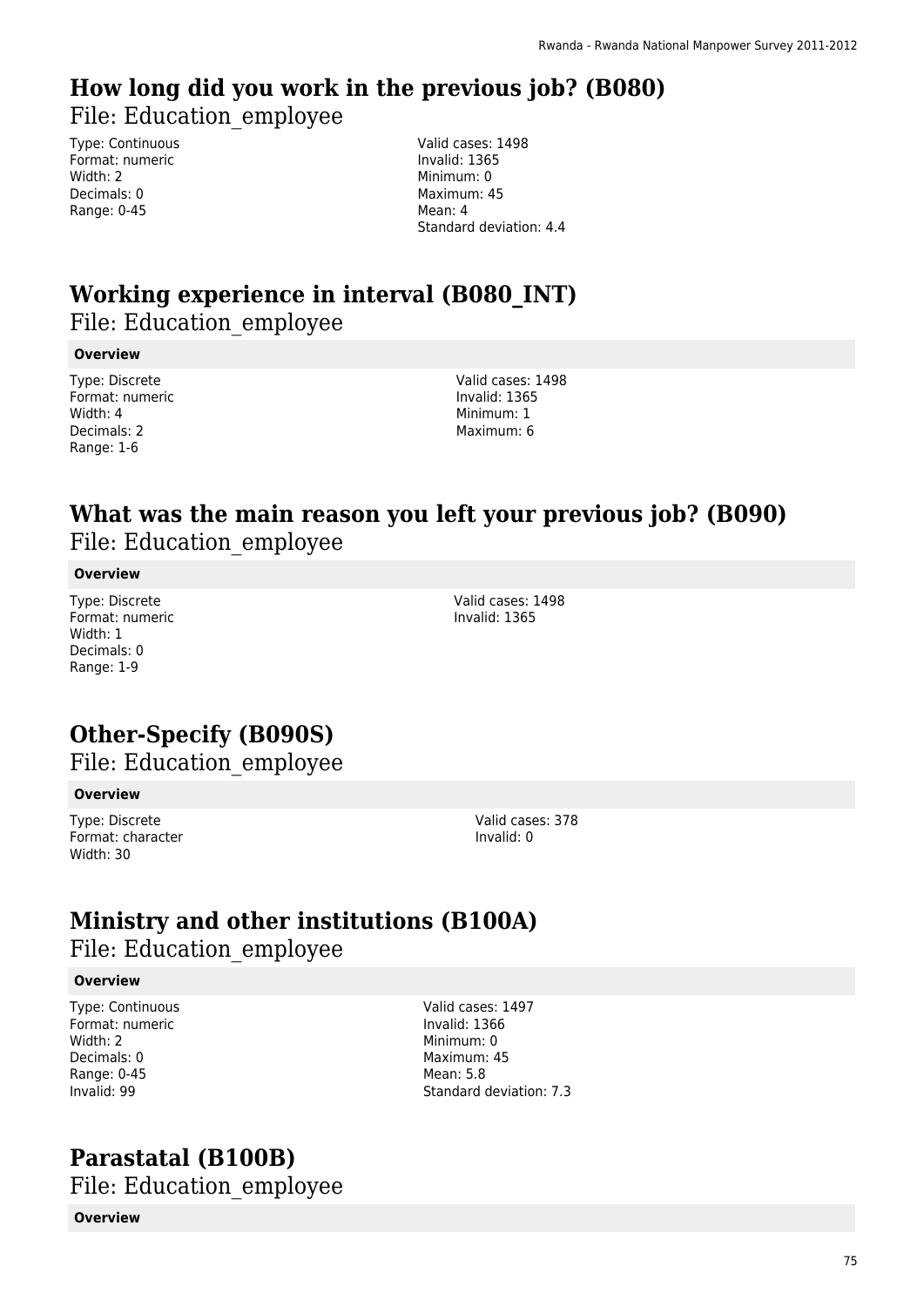### **Parastatal (B100B)**  File: Education\_employee

Type: Continuous Format: numeric Width: 2 Decimals: 0 Range: 0-30 Invalid: 99

Valid cases: 1496 Invalid: 1367 Minimum: 0 Maximum: 30 Mean: 0.5 Standard deviation: 2

# **Company (B100C)**

File: Education\_employee

#### **Overview**

Type: Continuous Format: numeric Width: 2 Decimals: 0 Range: 0-33 Invalid: 99

Valid cases: 1496 Invalid: 1367 Minimum: 0 Maximum: 33 Mean: 2.2 Standard deviation: 4.2

### **Co-operative (B100D)**  File: Education\_employee

#### **Overview**

Type: Continuous Format: numeric Width: 2 Decimals: 0 Range: 0-19 Invalid: 99

Valid cases: 1496 Invalid: 1367 Minimum: 0 Maximum: 19 Mean: 0.1 Standard deviation: 0.9

# **NGO/CSO/CBO (B100E)**

File: Education\_employee

#### **Overview**

Type: Continuous Format: numeric Width: 2 Decimals: 0 Range: 0-23 Invalid: 99

Valid cases: 1496 Invalid: 1367 Minimum: 0 Maximum: 23  $Mean: 0.3$ Standard deviation: 1.5

### **Other (specify) (B100F)**

File: Education\_employee

#### **Overview**

Type: Continuous Format: numeric Width: 2 Decimals: 0 Range: 0-45 Invalid: 99

Valid cases: 1492 Invalid: 1371 Minimum: 0 Maximum: 45 Mean: 0.3 Standard deviation: 2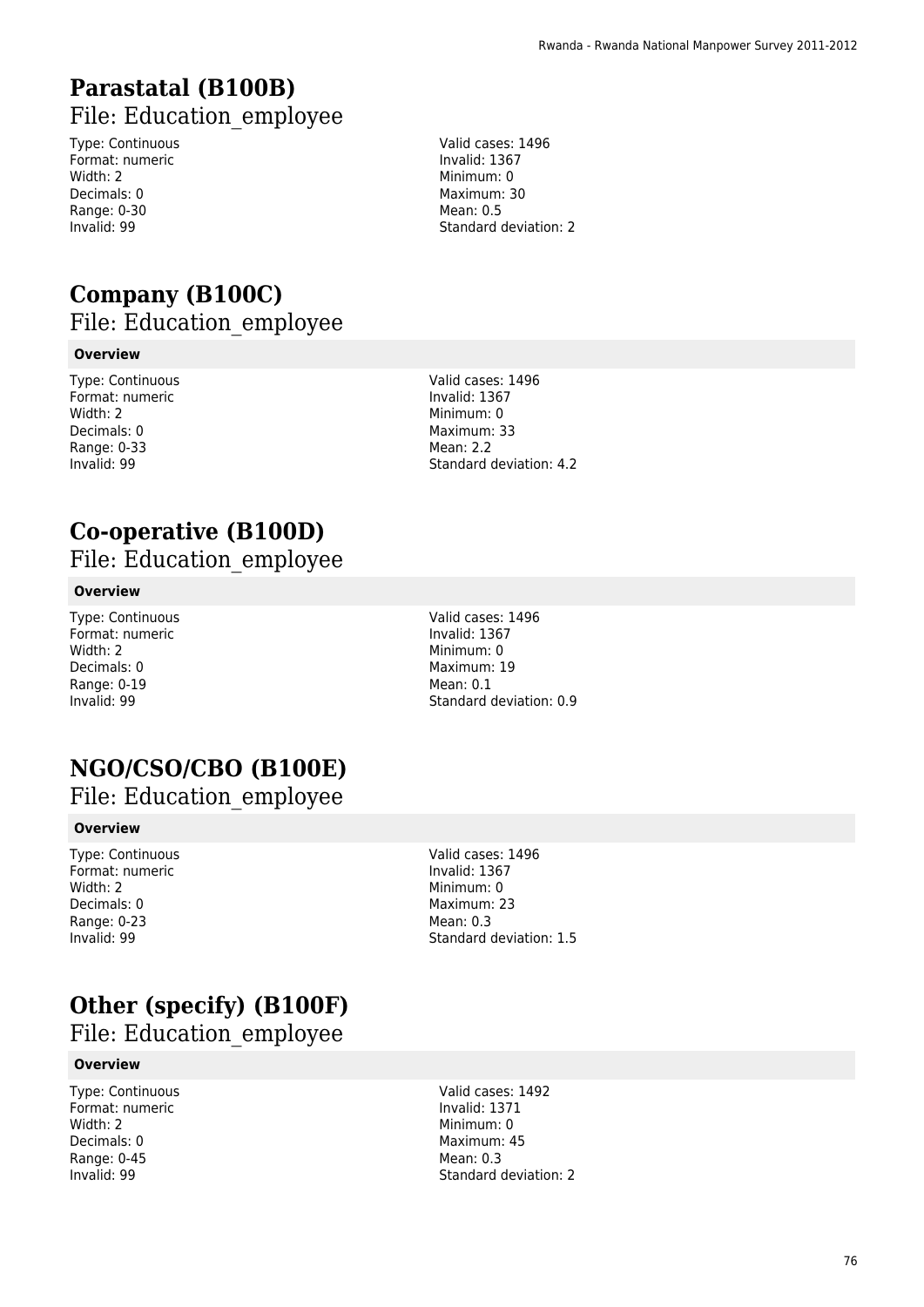# **Total working years (WY)**

File: Education\_employee

#### **Overview**

Type: Continuous Format: numeric Width: 5 Decimals: 2 Range: 1-48

Valid cases: 1442 Invalid: 1421 Minimum: 1 Maximum: 48 Mean: 9.4 Standard deviation: 7.7

# **Other-Specify (B100S)**

File: Education\_employee

**Overview**

Type: Discrete Format: character Width: 30

Valid cases: 43 Invalid: 0

## **Did your first job match your education? (B101)**

File: Education\_employee

#### **Overview**

Type: Discrete Format: numeric Width: 1 Decimals: 0 Range: 1-9

Valid cases: 1498 Invalid: 1365

### **Highest level of education when you first enter the labour market (B110)**

File: Education\_employee

#### **Overview**

Type: Discrete Format: numeric Width: 1 Decimals: 0 Range: 1-9

Valid cases: 2863 Invalid: 0

### **Year of your graduation before entering the labour market (B120)**  File: Education\_employee

#### **Overview**

Type: Continuous Format: numeric Width: 4 Decimals: 0 Range: 1958-9999

Valid cases: 2370 Invalid: 493 Minimum: 1958 Maximum: 9999 Mean: 2044.6 Standard deviation: 590.9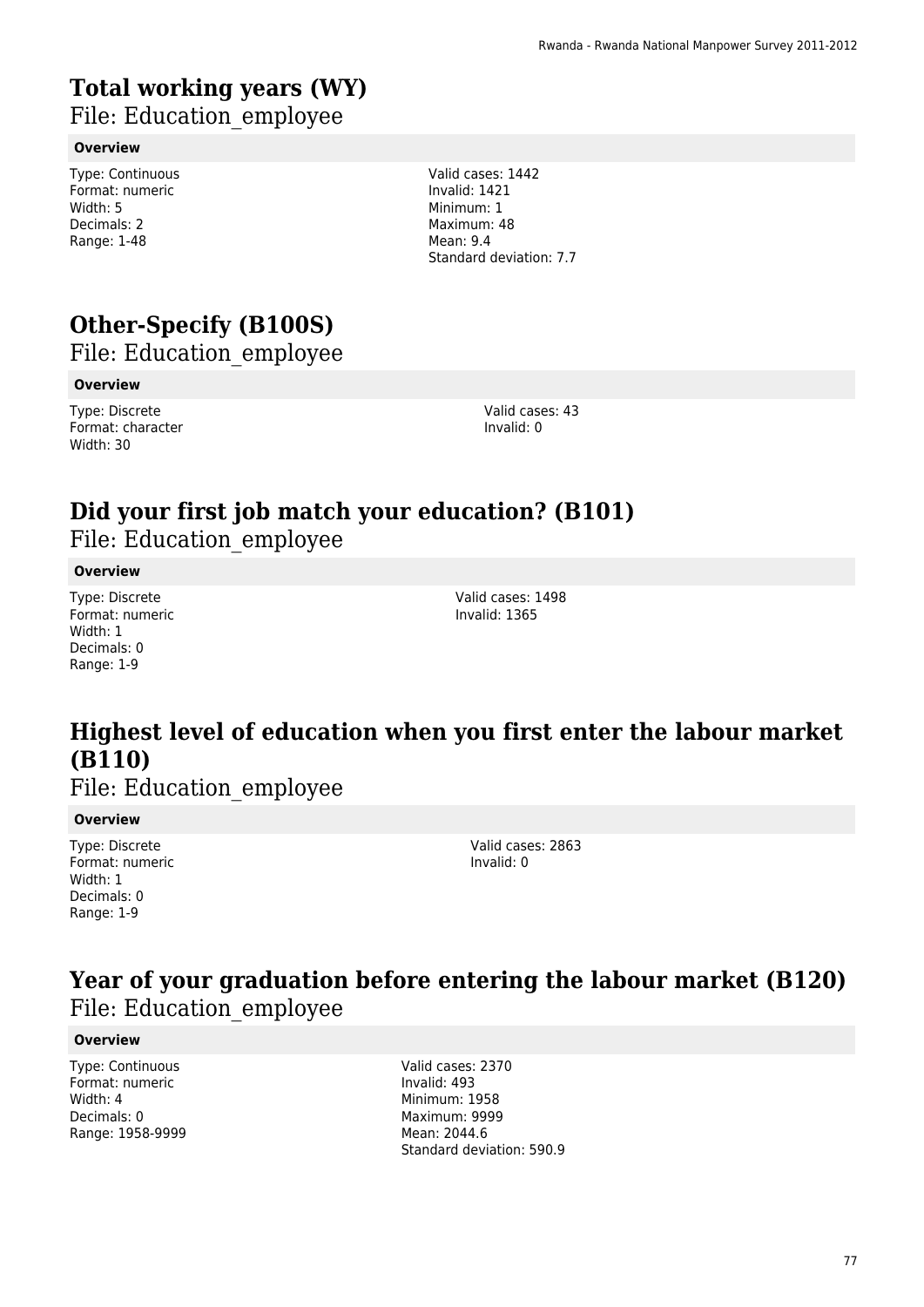### **Year (B140)**  File: Education\_employee

#### **Overview**

Type: Continuous Format: numeric Width: 2 Decimals: 0 Range: 0-42 Invalid: 99

Valid cases: 2842 Invalid: 21 Minimum: 0 Maximum: 42 Mean: 1.7 Standard deviation: 3.9

### **Months (B140B)**  File: Education\_employee

#### **Overview**

Type: Discrete Format: numeric Width: 2 Decimals: 0 Range: 0-99

Valid cases: 2863 Invalid: 0

## **Highest level of formal education (C010)**

File: Education\_employee

#### **Overview**

Type: Discrete Format: numeric Width: 2 Decimals: 0 Range: 1-99

Valid cases: 2863 Invalid: 0

### **Other-Specify (C010S)**

File: Education\_employee

#### **Overview**

Type: Discrete Format: character Width: 29

### **Field of specialization (C020)**

File: Education\_employee

#### **Overview**

Type: Discrete Format: character Width: 30

### **ISCED Code (C020A)**

File: Education\_employee

**Overview**

Valid cases: 9 Invalid: 0

Valid cases: 2313 Invalid: 0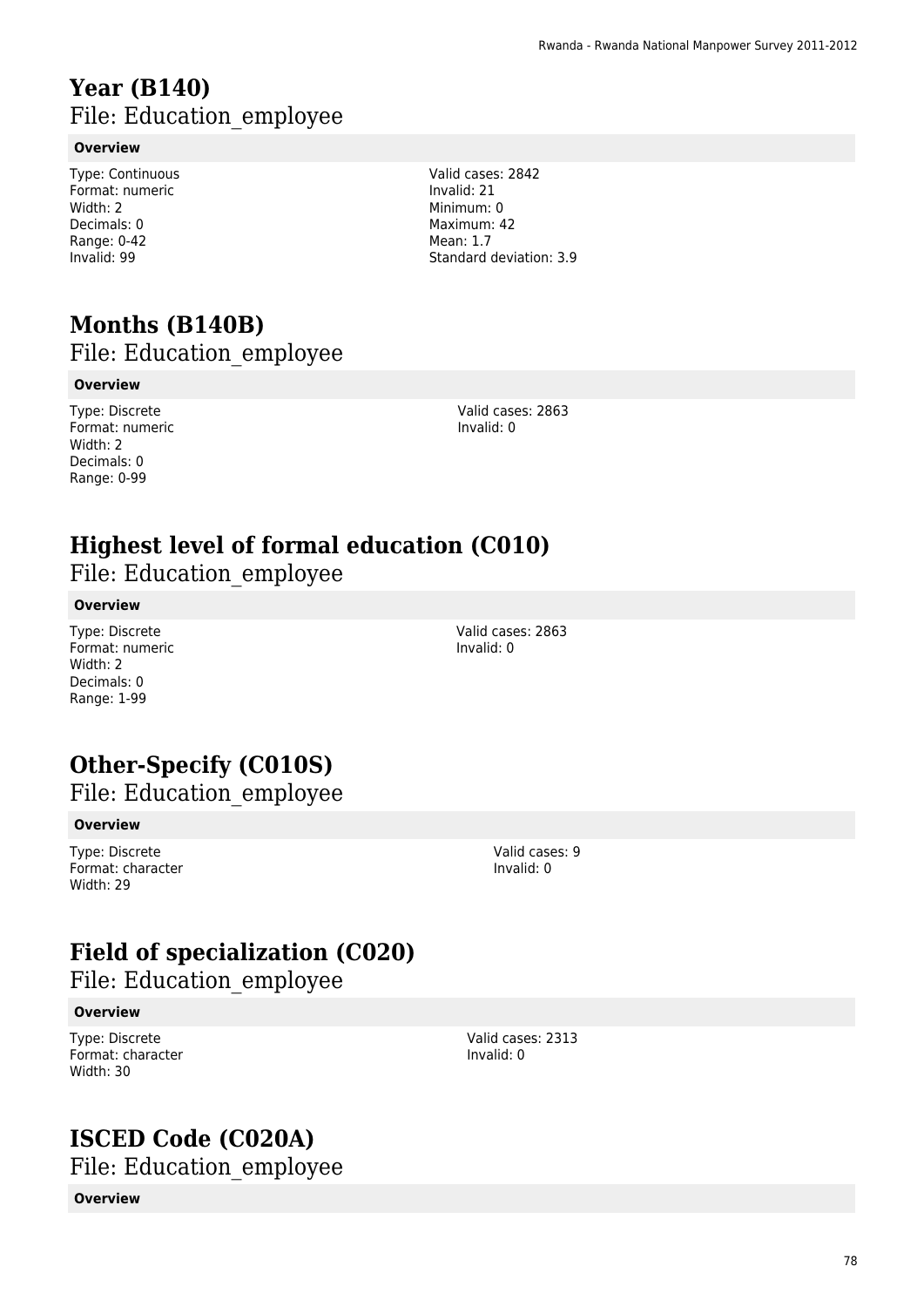### **ISCED Code (C020A)**  File: Education\_employee

Type: Discrete

Format: numeric Width: 4 Decimals: 0 Range: 110-9999

Valid cases: 2314 Invalid: 549 Minimum: 1410 Maximum: 9999

# **ISCED-LEVELC020A (ISCED1C020A)**

### File: Education\_employee

#### **Overview**

Type: Discrete Format: numeric Width: 7 Decimals: 2 Range: 0-9999

Valid cases: 2314 Invalid: 549 Minimum: 1 Maximum: 9999

### **ISCED -LEVEL2C020A (ISCED2C020A)**

File: Education\_employee

#### **Overview**

Type: Discrete Format: numeric Width: 7 Decimals: 2 Range: 1-9999

Valid cases: 2314 Invalid: 549 Minimum: 4 Maximum: 9999

### **Where did you got your highest level of education (C021)**  File: Education\_employee

#### **Overview**

Type: Discrete Format: numeric Width: 1 Decimals: 0 Range: 1-9

Valid cases: 2314 Invalid: 549

### **Are you currently enrolled for further training (formal Education)? (C030)**

File: Education\_employee

#### **Overview**

Type: Discrete Format: numeric Width: 1 Decimals: 0 Range: 1-9

Valid cases: 2863 Invalid: 0

### **Field/type of training (C040)**

File: Education\_employee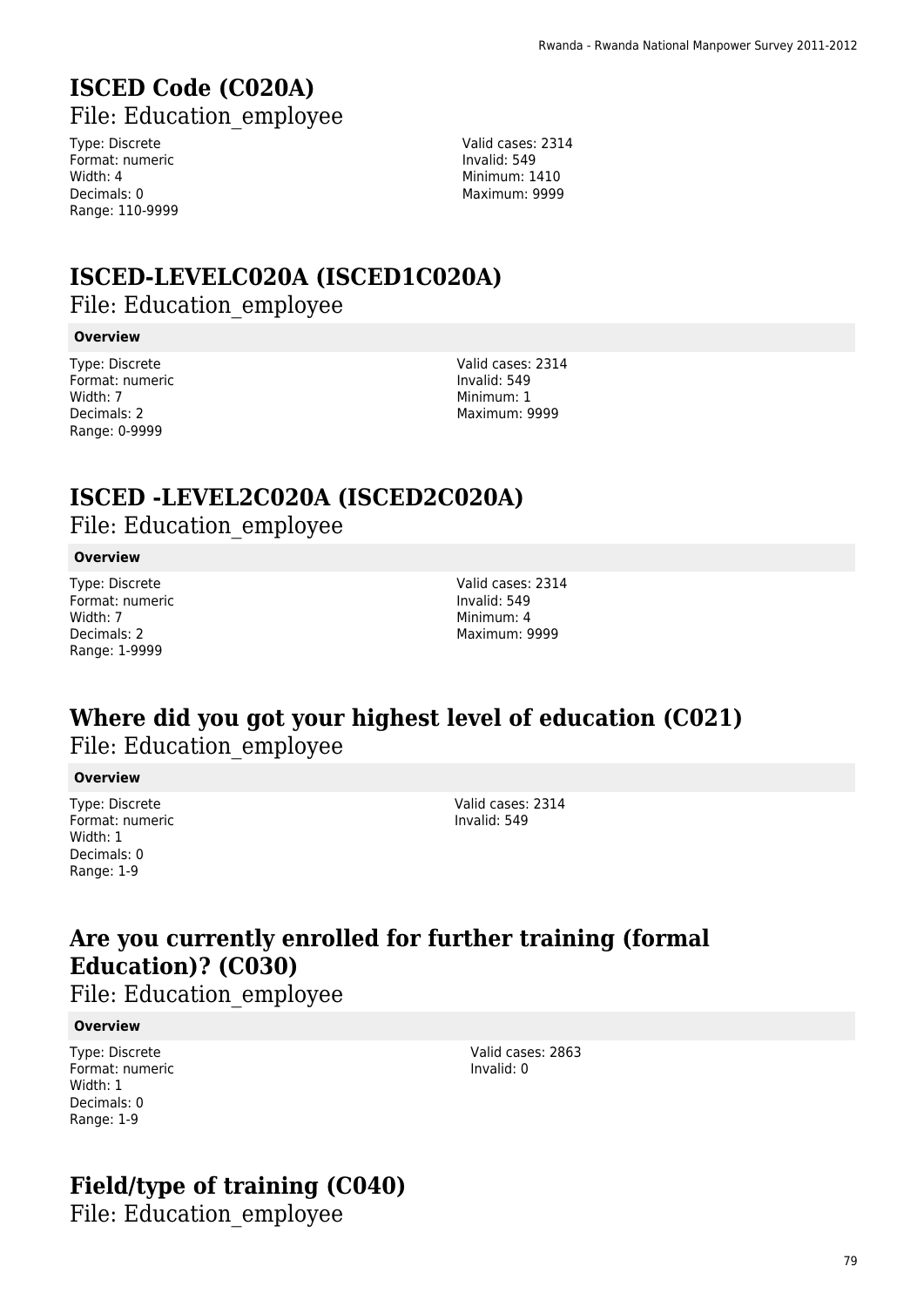### **Field/type of training (C040)**

File: Education\_employee

#### **Overview**

Type: Discrete Format: character Width: 60

Valid cases: 682 Invalid: 0

### **ISCED code (C040A)**  File: Education\_employee

#### **Overview**

Type: Discrete Format: numeric Width: 4 Decimals: 0 Range: 110-9999

Valid cases: 681 Invalid: 2182 Minimum: 110 Maximum: 9999

# **ISCED-LEVELC040A (ISCED1C040A)**

File: Education\_employee

#### **Overview**

Type: Discrete Format: numeric Width: 7 Decimals: 2 Range: 0-9999

Valid cases: 681 Invalid: 2182 Minimum: 0 Maximum: 9999

### **ISCED -LEVEL2C040A (ISCED2C040A)**

### File: Education\_employee

#### **Overview**

Type: Discrete Format: numeric Width: 7 Decimals: 2 Range: 1-9999

Valid cases: 681 Invalid: 2182 Minimum: 1 Maximum: 9999

### **Anticipated qualification (C041)**

File: Education\_employee

#### **Overview**

Type: Discrete Format: numeric Width: 2 Decimals: 0 Range: 1-99

Valid cases: 681 Invalid: 2182

### **Other-Specify (C041S)**

File: Education\_employee

#### **Overview**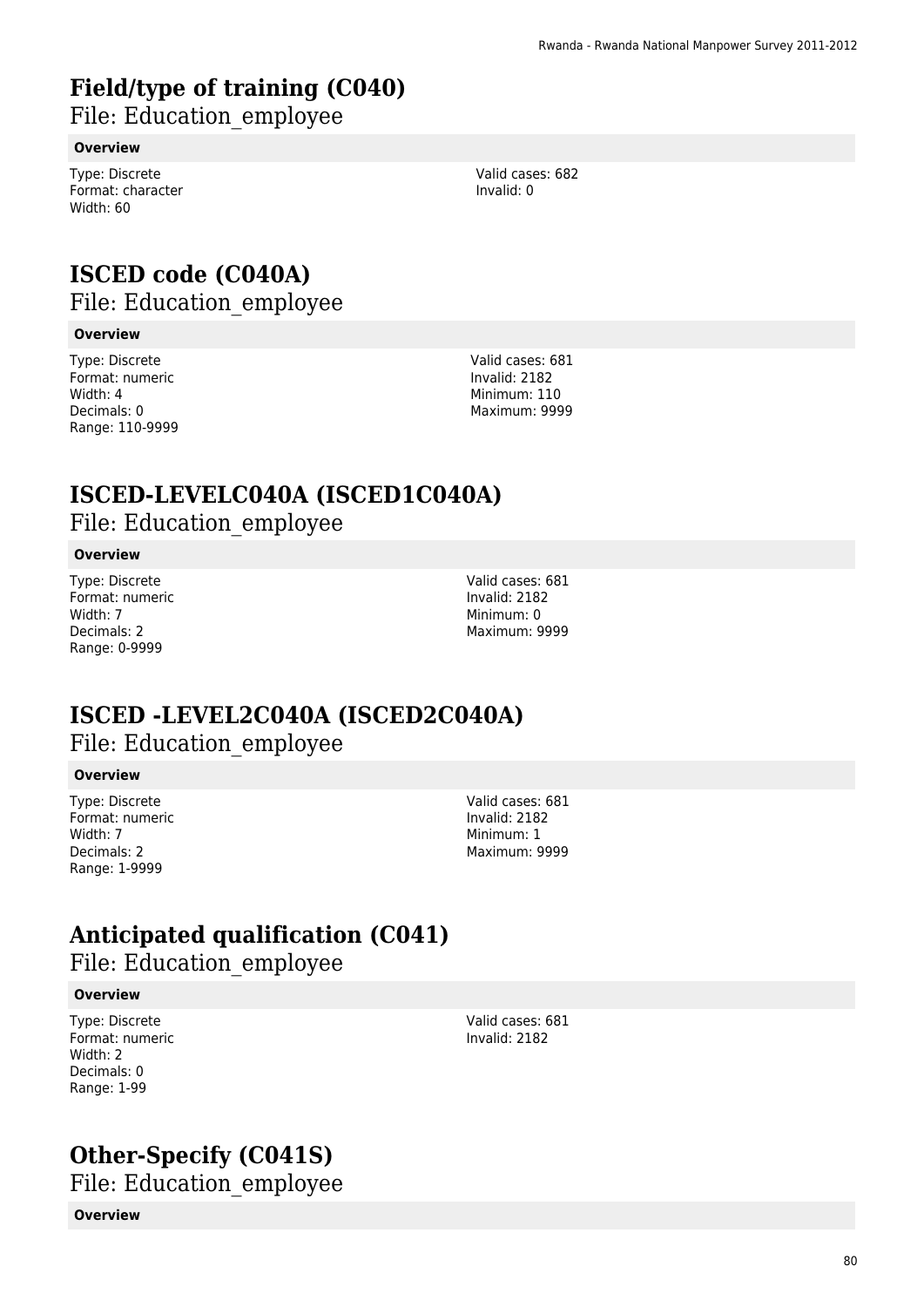### **Other-Specify (C041S)**

File: Education\_employee

Type: Discrete Format: character Width: 24

Valid cases: 3 Invalid: 0

### **Have you received any other kind of training since you joined your current employer? (D010)**

File: Education\_employee

#### **Overview**

Type: Discrete Format: numeric Width: 1 Decimals: 0 Range: 1-9

Valid cases: 2861 Invalid: 2

### **What was the major field of training? (D020)**

File: Education\_employee

#### **Overview**

Type: Discrete Format: character Width: 30

Valid cases: 1749 Invalid: 0

### **ISCED (D020A)**  File: Education\_employee

#### **Overview**

Type: Discrete Format: numeric Width: 4 Decimals: 0 Range: 110-9999

Valid cases: 1752 Invalid: 1111 Minimum: 120 Maximum: 9999

## **ISCED-LEVELD020A (ISCED1D020A)**

File: Education\_employee

#### **Overview**

Type: Discrete Format: numeric Width: 7 Decimals: 2 Range: 0-9999

Valid cases: 1752 Invalid: 1111 Minimum: 0 Maximum: 9999

### **ISCED -LEVEL2D020A (ISCED2D020A)**

File: Education\_employee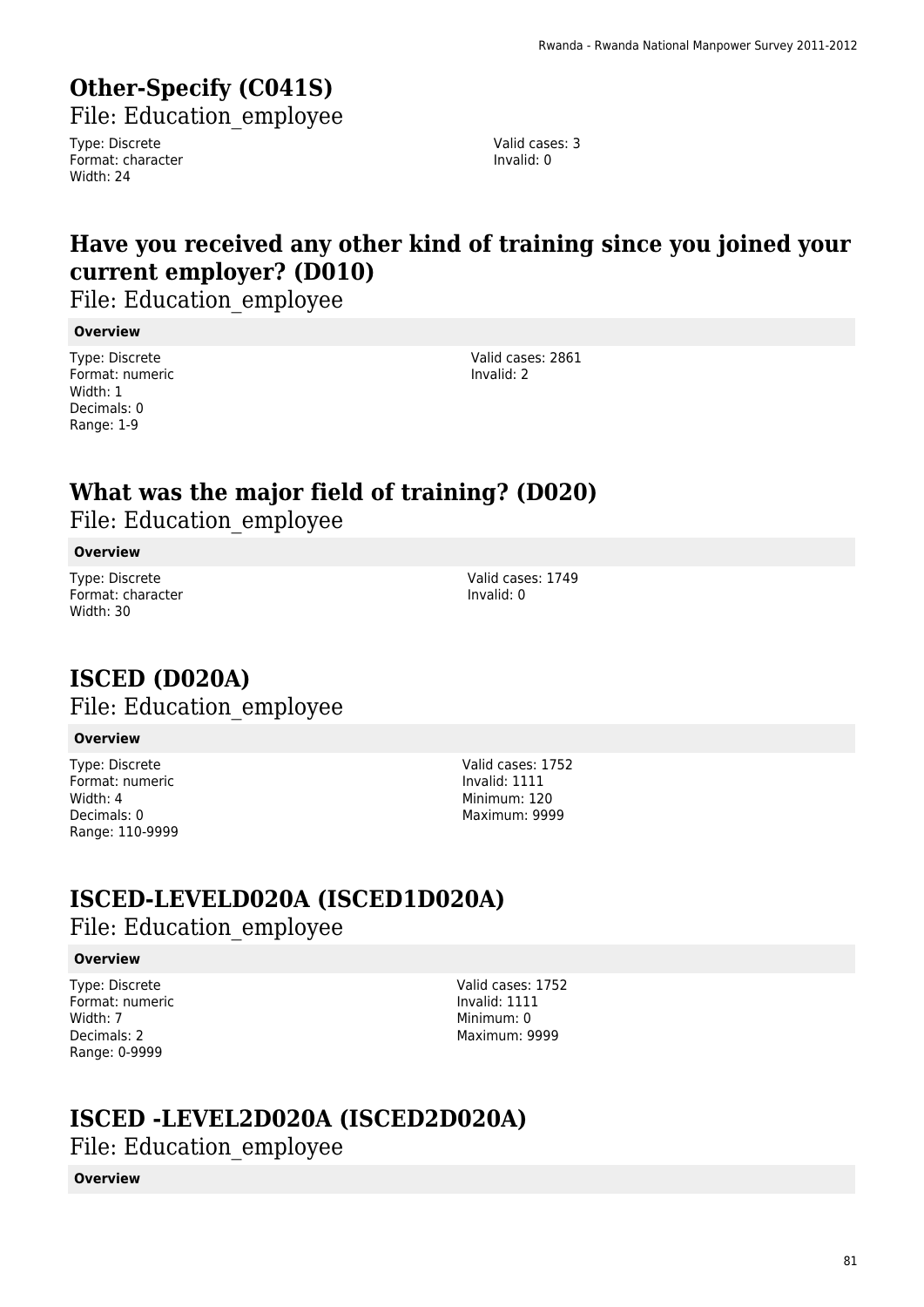### **ISCED -LEVEL2D020A (ISCED2D020A)**

File: Education\_employee

Type: Discrete Format: numeric Width: 7 Decimals: 2 Range: 1-9999

Valid cases: 1752 Invalid: 1111 Minimum: 1 Maximum: 9999

# **Year of Training (D030)**

File: Education\_employee

#### **Overview**

Type: Continuous Format: numeric Width: 4 Decimals: 0 Range: 1990-9999 Valid cases: 1752 Invalid: 1111 Minimum: 1990 Maximum: 9999 Mean: 2119.3 Standard deviation: 928.9

### **What was the mean of training? (D040)**

File: Education\_employee

#### **Overview**

Type: Discrete Format: numeric Width: 1 Decimals: 0 Range: 1-9

Valid cases: 1752 Invalid: 1111

# **Other-Specify (D040S)**

File: Education\_employee

#### **Overview**

Type: Discrete Format: character Width: 30

Valid cases: 44 Invalid: 0

### **Duration in months (D050)**

File: Education\_employee

#### **Overview**

Type: Continuous Format: numeric Width: 2 Decimals: 0 Range: 0-34

Valid cases: 1752 Invalid: 1111 Minimum: 0 Maximum: 34 Mean: 1.1 Standard deviation: 2.3

### **What is your qualification from the additional training? (D060)**  File: Education\_employee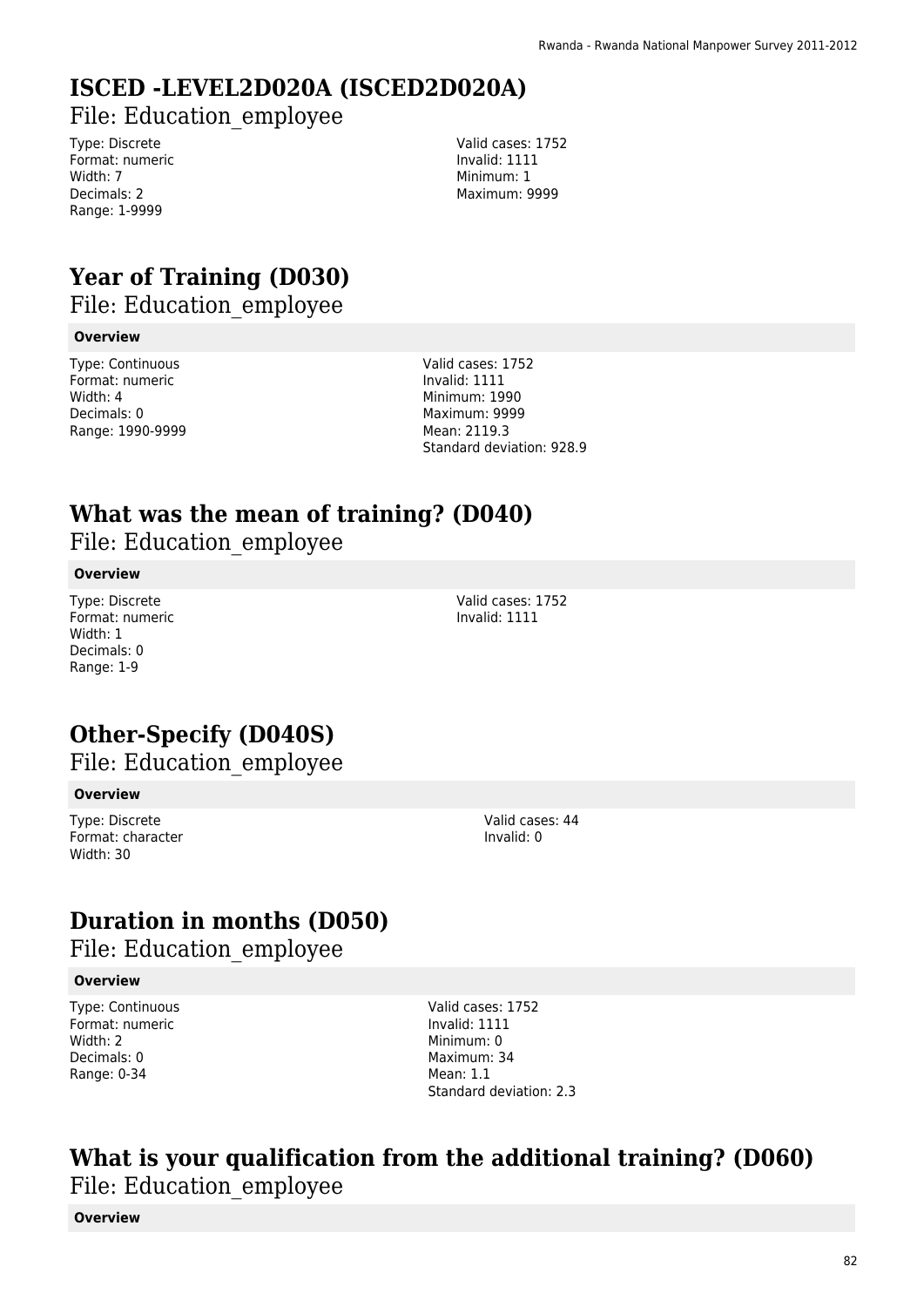# **What is your qualification from the additional training? (D060)**

File: Education\_employee

Type: Discrete Format: numeric Width: 2 Decimals: 0 Range: 1-99

Valid cases: 1752 Invalid: 1111

# **Other-Specify (D060S)**

File: Education\_employee

#### **Overview**

Type: Discrete Format: character Width: 30

Valid cases: 6 Invalid: 0

### **Where were you trained? (D070)**  File: Education\_employee

#### **Overview**

Type: Discrete Format: numeric Width: 1 Decimals: 0 Range: 1-9

Valid cases: 1752 Invalid: 1111

### **Did that training improve your performance? (D071)**  File: Education\_employee

#### **Overview**

Type: Discrete Format: numeric Width: 1 Decimals: 0 Range: 1-9

Valid cases: 1752 Invalid: 1111

## **If you did not take part in any training, please indicate why. (D072)**

File: Education\_employee

#### **Overview**

Type: Discrete Format: numeric Width: 1 Decimals: 0 Range: 1-9

Valid cases: 1109 Invalid: 1754

## **Other-Specify (D072S)**

File: Education\_employee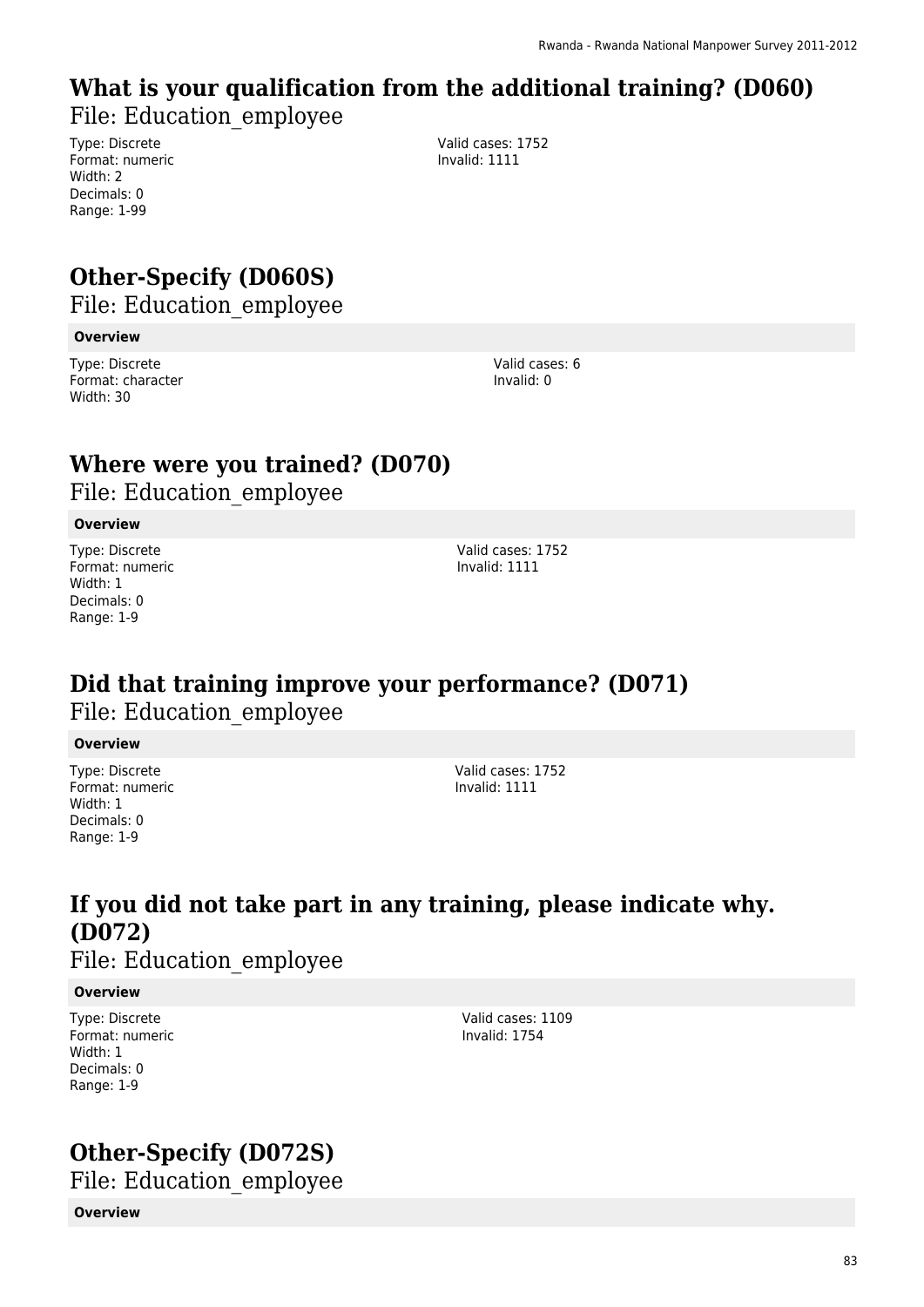## **Other-Specify (D072S)**

File: Education\_employee

Type: Discrete Format: character Width: 30

Valid cases: 69 Invalid: 0

### **Are employees involved in designing training plans? (D073)**  File: Education\_employee

#### **Overview**

Type: Discrete Format: numeric Width: 1 Decimals: 0 Range: 1-9

Valid cases: 2863 Invalid: 0

### **Do you need any specific skills to improve your performance at your current job? (D080)**

File: Education\_employee

#### **Overview**

Type: Discrete Format: numeric Width: 1 Decimals: 0 Range: 1-9

Valid cases: 2863 Invalid: 0

### **In which area do you need specific skills? (D090)**  File: Education\_employee

#### **Overview**

Type: Discrete Format: character Width: 30

Valid cases: 2485 Invalid: 0

# **ISCED Code (D090A)**

File: Education\_employee

#### **Overview**

Type: Discrete Format: numeric Width: 4 Decimals: 0 Range: 110-9999 Valid cases: 2491 Invalid: 372 Minimum: 110 Maximum: 9999

### **ISCED-LEVELD090A (ISCED1D090A)**

File: Education\_employee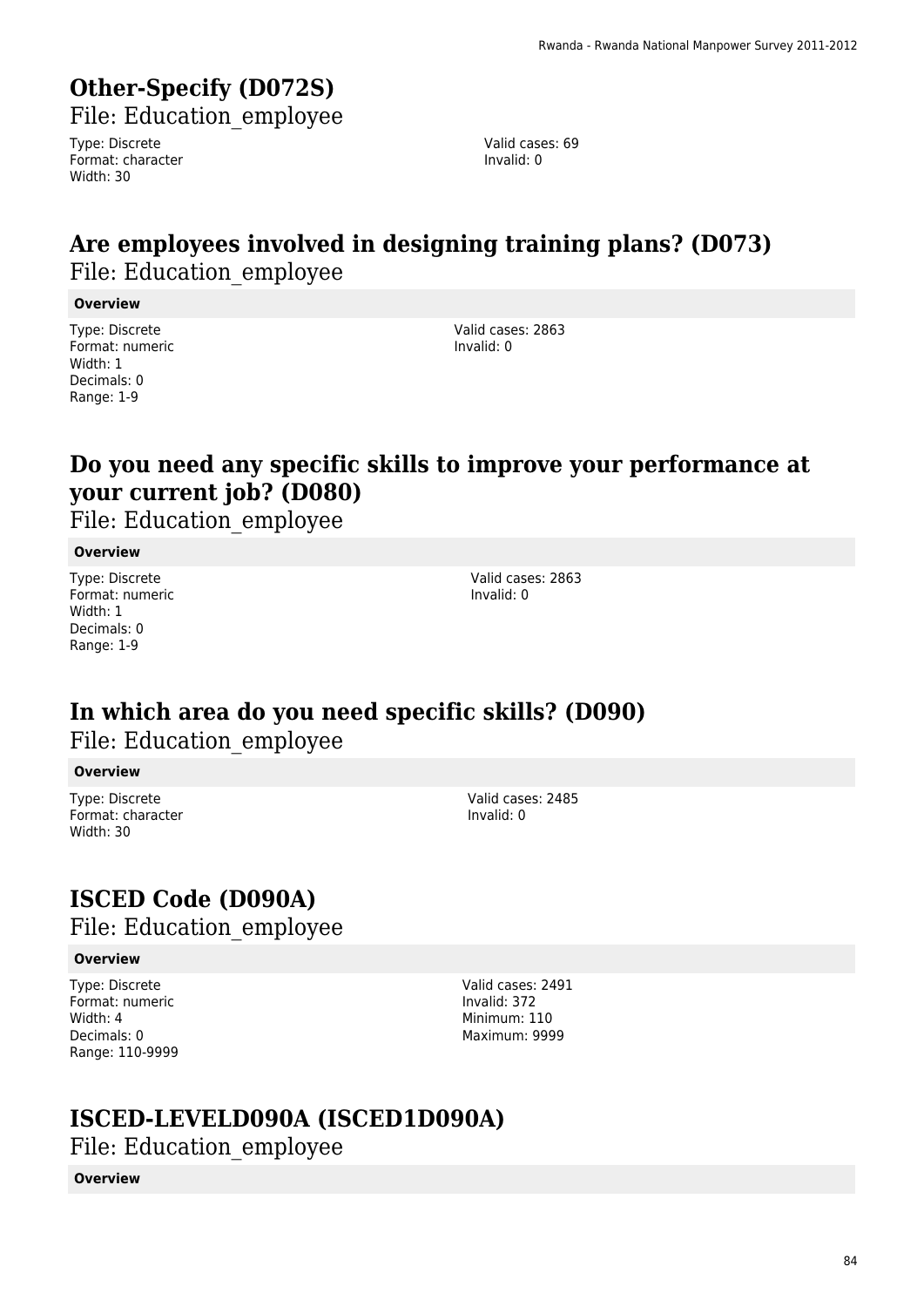### **ISCED-LEVELD090A (ISCED1D090A)**

File: Education\_employee

Type: Discrete Format: numeric Width: 7 Decimals: 2 Range: 0-9999

Valid cases: 2491 Invalid: 372 Minimum: 0 Maximum: 9999

# **ISCED -LEVEL2D090A (ISCED2D090A)**

File: Education\_employee

#### **Overview**

Type: Discrete Format: numeric Width: 7 Decimals: 2 Range: 1-9999

Valid cases: 2491 Invalid: 372 Minimum: 1 Maximum: 9999

# **English Speak (D100A)**

File: Education\_employee

#### **Overview**

Type: Discrete Format: numeric Width: 1 Decimals: 0 Range: 1-9

Valid cases: 2863 Invalid: 0

### **English Write (D100B)**

File: Education\_employee

#### **Overview**

Type: Discrete Format: numeric Width: 1 Decimals: 0 Range: 1-9

Valid cases: 2863 Invalid: 0

# **French Speak (D100C)**

File: Education\_employee

#### **Overview**

Type: Discrete Format: numeric Width: 1 Decimals: 0 Range: 1-9

Valid cases: 2863 Invalid: 0

### **French Write (D100D)**

File: Education\_employee

**Overview**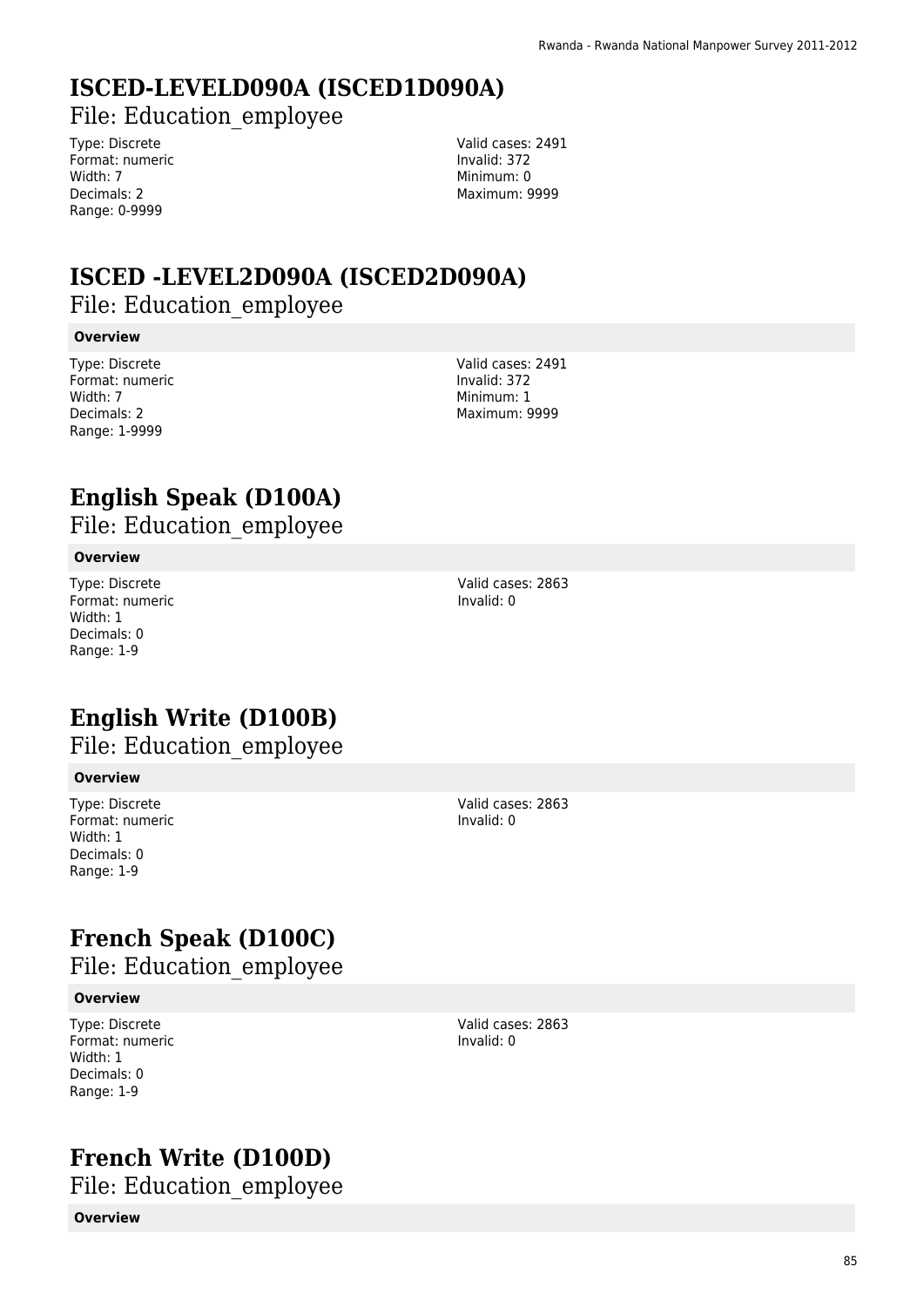# **French Write (D100D)**

File: Education\_employee

Type: Discrete Format: numeric Width: 1 Decimals: 0 Range: 1-9

# **Kinyarwanda Write (D100E)**

File: Education\_employee

#### **Overview**

Type: Discrete Format: numeric Width: 1 Decimals: 0 Range: 1-9

Valid cases: 2863 Invalid: 0

Valid cases: 2863

Invalid: 0

## **Kinyarwanda Speak (D100F)**

File: Education\_employee

#### **Overview**

Type: Discrete Format: numeric Width: 1 Decimals: 0 Range: 1-9

Valid cases: 2863 Invalid: 0

### **Swahili Write (D100G)**

File: Education\_employee

#### **Overview**

Type: Discrete Format: numeric Width: 1 Decimals: 0 Range: 1-9

Valid cases: 2863 Invalid: 0

### **Swahili Speak (D100H)**

File: Education\_employee

#### **Overview**

Type: Discrete Format: numeric Width: 1 Decimals: 0 Range: 1-9

Valid cases: 2863 Invalid: 0

### **Other Write (D100I)**

File: Education\_employee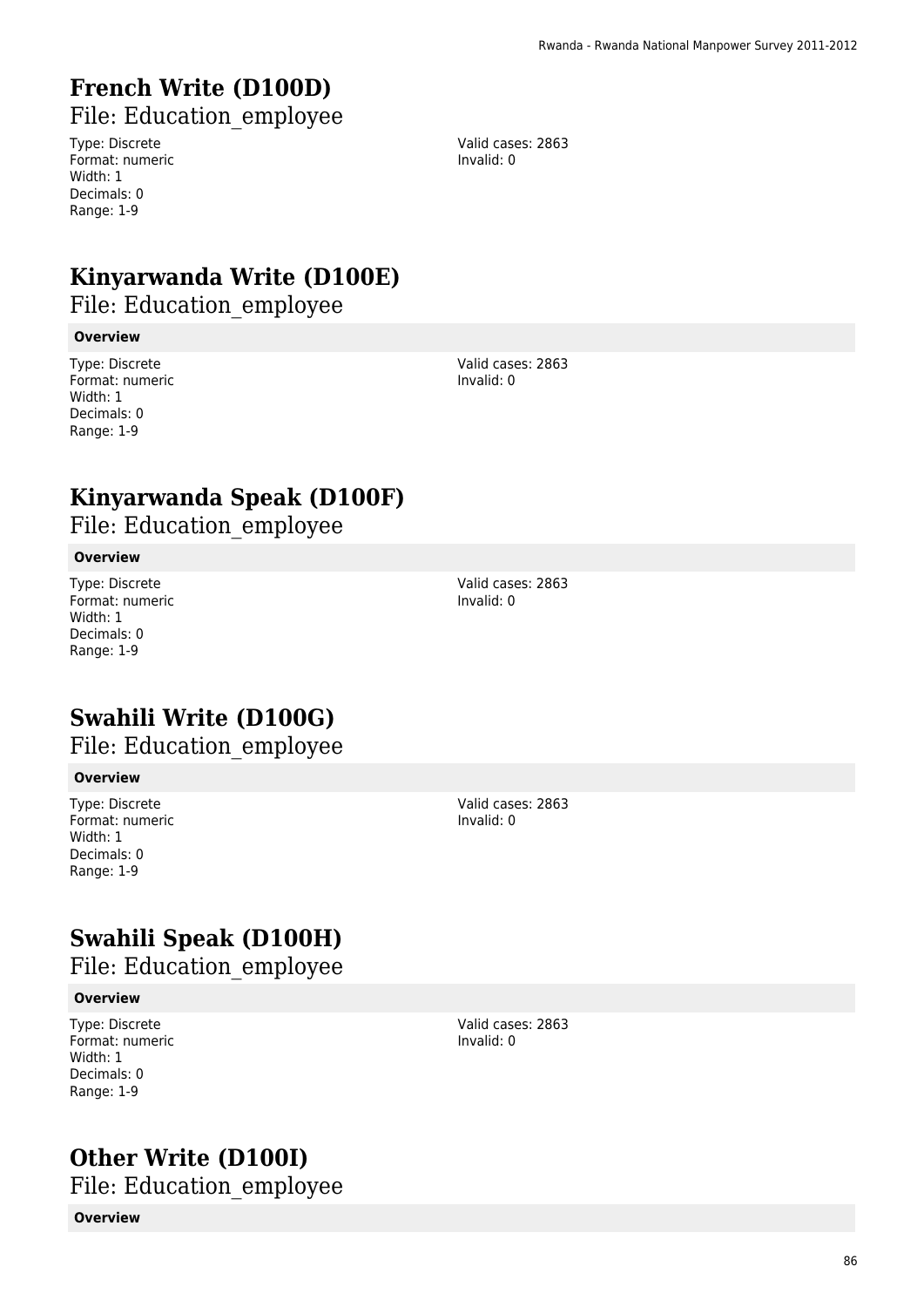# **Other Write (D100I)**

File: Education\_employee

Type: Discrete Format: numeric Width: 1 Decimals: 0 Range: 1-9

Valid cases: 2863 Invalid: 0

# **Other Speak (D100J)**

File: Education\_employee

#### **Overview**

Type: Discrete Format: numeric Width: 1 Decimals: 0 Range: 1-9

Valid cases: 2863 Invalid: 0

## **Other-Specify (D100S)**

File: Education\_employee

#### **Overview**

Type: Discrete Format: character Width: 30

Valid cases: 256 Invalid: 0

### **Has your performance ever been appreaised? (created) (Perf\_ap)**  File: Education\_employee

#### **Overview**

Type: Discrete Format: numeric Width: 4 Decimals: 2 Range: 1-9

Valid cases: 2863 Invalid: 0 Minimum: 1 Maximum: 9

### **How often is your performance appraised? (E010)**  File: Education\_employee

#### **Overview**

Type: Discrete Format: numeric Width: 1 Decimals: 0 Range: 1-9

Valid cases: 2863 Invalid: 0

### **Who appraises your performance? (E011)**

File: Education\_employee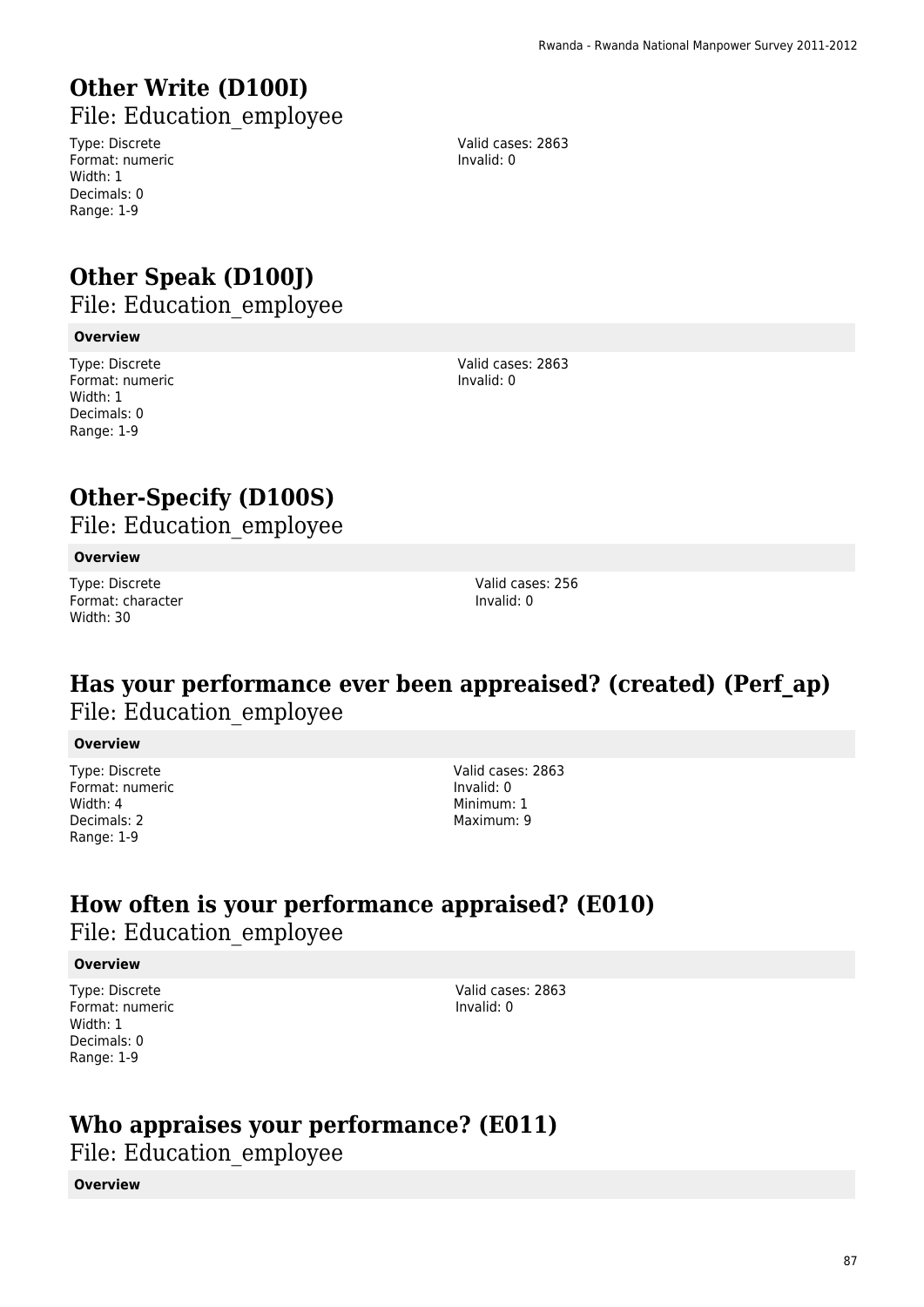### **Who appraises your performance? (E011)**

File: Education\_employee

Type: Discrete Format: numeric Width: 1 Decimals: 0 Range: 1-9

Valid cases: 2537 Invalid: 326

# **Other-Specify (E011S)**

File: Education\_employee

#### **Overview**

Type: Discrete Format: character Width: 30

Valid cases: 73 Invalid: 0

### **Has your performance been appraised since your begun working for this establishment? (E012)**

File: Education\_employee

#### **Overview**

Type: Discrete Format: numeric Width: 1 Decimals: 0 Range: 1-9

Valid cases: 2537 Invalid: 326

# **Do you receive a feedback? (E020)**

File: Education\_employee

#### **Overview**

Type: Discrete Format: numeric Width: 1 Decimals: 0 Range: 1-9

Valid cases: 2418 Invalid: 445

### **Have you ever been promoted since you joined your current employer? (F010)**

File: Education\_employee

#### **Overview**

Type: Discrete Format: numeric Width: 1 Decimals: 0 Range: 1-9

**Year (F020A)**  File: Education employee Valid cases: 2863 Invalid: 0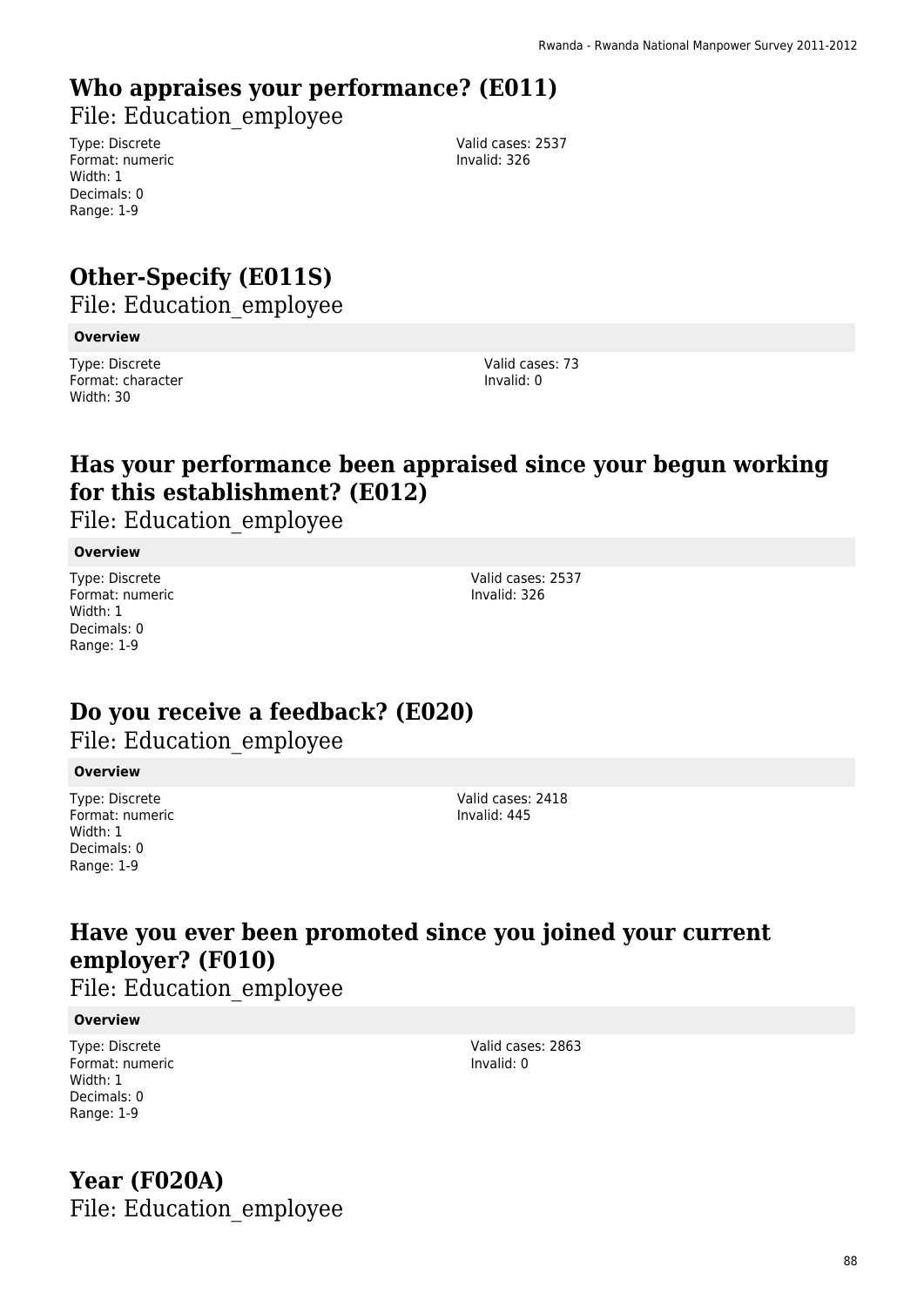### **Year (F020A)**  File: Education\_employee

#### **Overview**

Type: Continuous Format: numeric Width: 2 Decimals: 0 Range: 0-99

Valid cases: 609 Invalid: 2254 Minimum: 0 Maximum: 99 Mean: 2.7 Standard deviation: 4.9

### **Month (F020B)**  File: Education\_employee

#### **Overview**

Type: Discrete Format: numeric Width: 2 Decimals: 0 Range: 0-11

Valid cases: 608 Invalid: 2255

### **How many hours do you usually work in a week? (G010)**  File: Education\_employee

#### **Overview**

Type: Continuous Format: numeric Width: 3 Decimals: 0 Range: 3-99 Invalid: 999

Valid cases: 2860 Invalid: 3 Minimum: 3 Maximum: 99 Mean: 44.1 Standard deviation: 19.4

### **Are you entitled to annual leave days? (G020)**  File: Education\_employee

#### **Overview**

Type: Discrete Format: numeric Width: 1 Decimals: 0 Range: 1-9

Valid cases: 2863 Invalid: 0

# **Calendar days (G030A)**

File: Education\_employee

#### **Overview**

Type: Continuous Format: numeric Width: 2 Decimals: 0 Range: 2-99 Invalid: 0

Valid cases: 1966 Invalid: 897 Minimum: 2 Maximum: 99 Mean: 30.7 Standard deviation: 8.6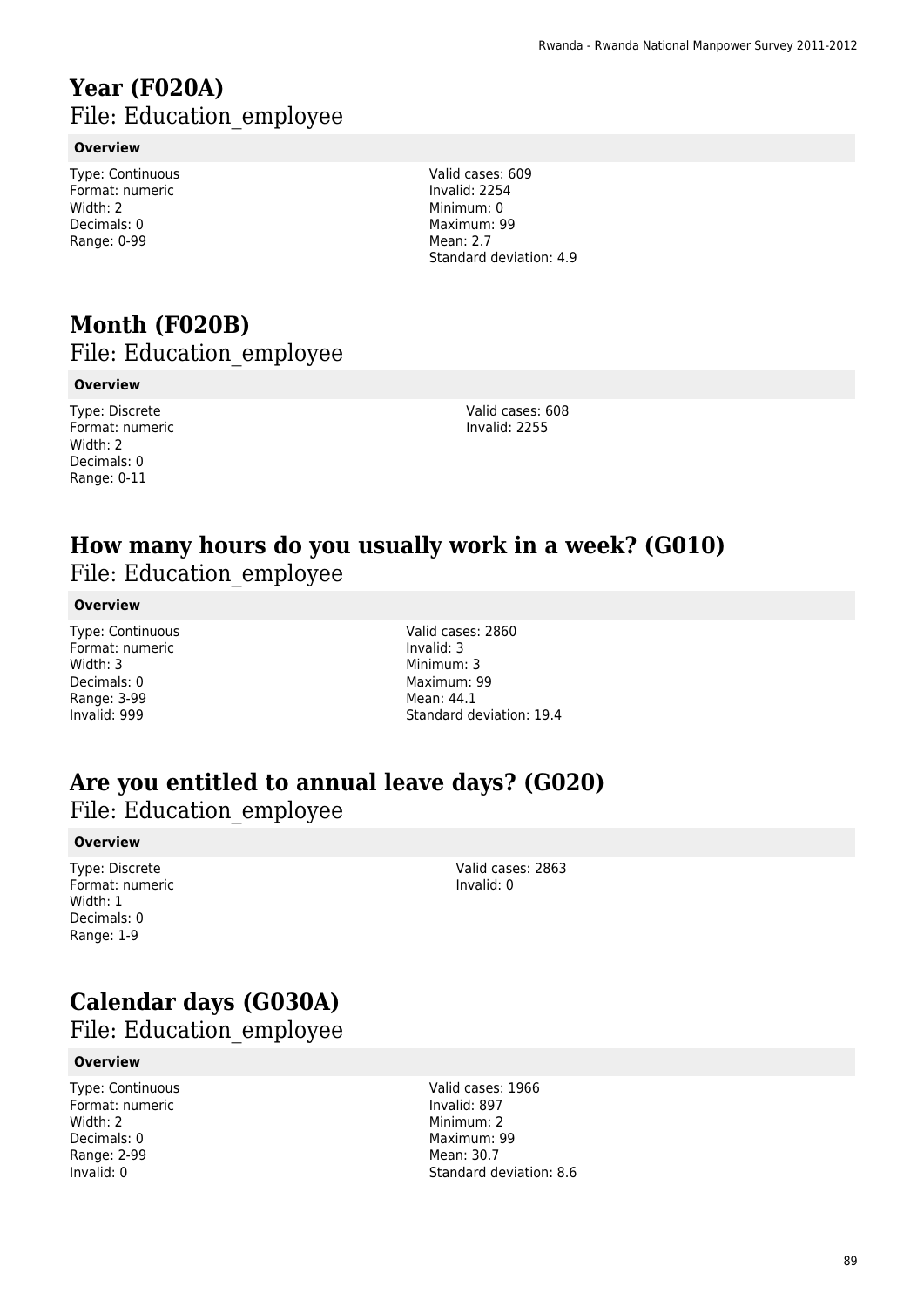# **Working days (G030B)**

File: Education\_employee

#### **Overview**

Type: Continuous Format: numeric Width: 3 Decimals: 0 Range: 2-90 Invalid: 888, 0

Valid cases: 174 Invalid: 2689 Minimum: 2 Maximum: 90 Mean: 20.7 Standard deviation: 8.8

### **How long does it take you to reach your workplace? (G040)**  File: Education\_employee

**Overview**

Type: Discrete Format: numeric Width: 1 Decimals: 0 Range: 1-9

Valid cases: 2863 Invalid: 0

### **Main mode of transport you use to reach your workplace (G050)**  File: Education\_employee

#### **Overview**

Type: Discrete Format: numeric Width: 1 Decimals: 0 Range: 1-9

Valid cases: 2863 Invalid: 0

## **Other-Specify (G050S)**

File: Education\_employee

#### **Overview**

Type: Discrete Format: character Width: 30

Valid cases: 50 Invalid: 0

### **Entitled to medical care assistance (G060)**

File: Education\_employee

#### **Overview**

Type: Discrete Format: numeric Width: 1 Decimals: 0 Range: 1-9

Valid cases: 2863 Invalid: 0

### **To what extent does it cover your medical expenses? (G061)**  File: Education\_employee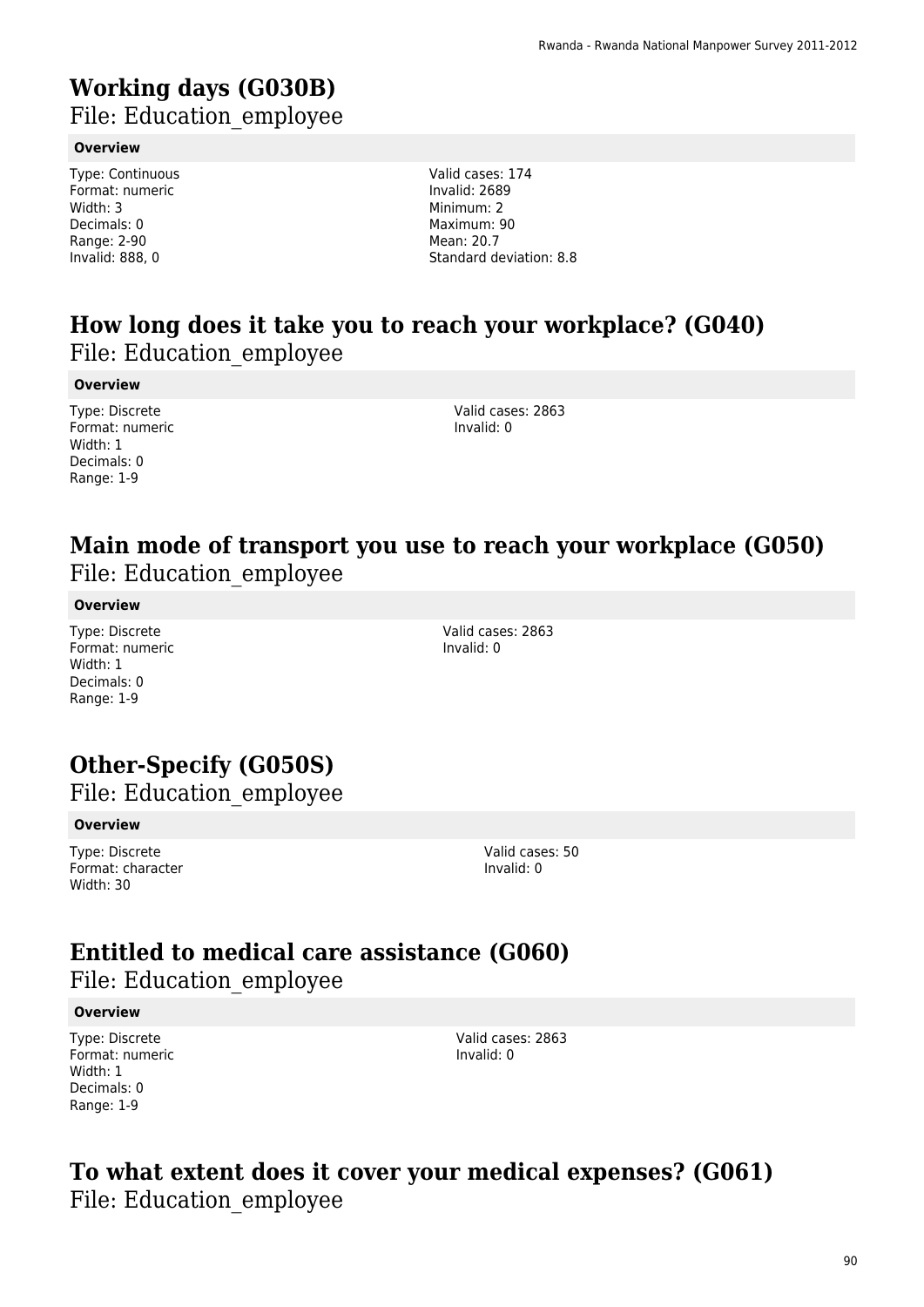### **To what extent does it cover your medical expenses? (G061)**  File: Education\_employee

#### **Overview**

Type: Discrete Format: numeric Width: 1 Decimals: 0 Range: 1-9

Valid cases: 1925 Invalid: 938

### **Does the assistance extend to your family? (G070)**

File: Education\_employee

#### **Overview**

Type: Discrete Format: numeric Width: 1 Decimals: 0 Range: 1-9

Valid cases: 1925 Invalid: 938

### **Clothing/Uniform (G080A)**

File: Education\_employee

#### **Overview**

Type: Discrete Format: numeric Width: 1 Decimals: 0 Range: 1-9

Valid cases: 2863 Invalid: 0

### **Protective gear (G080B)**

File: Education\_employee

#### **Overview**

Type: Discrete Format: numeric Width: 1 Decimals: 0 Range: 1-9

### **Accommodation (G080C)**

File: Education\_employee

#### **Overview**

Type: Discrete Format: numeric Width: 1 Decimals: 0 Range: 1-9

### **Transport (G080D)**

File: Education\_employee

Valid cases: 2863 Invalid: 0

Valid cases: 2863 Invalid: 0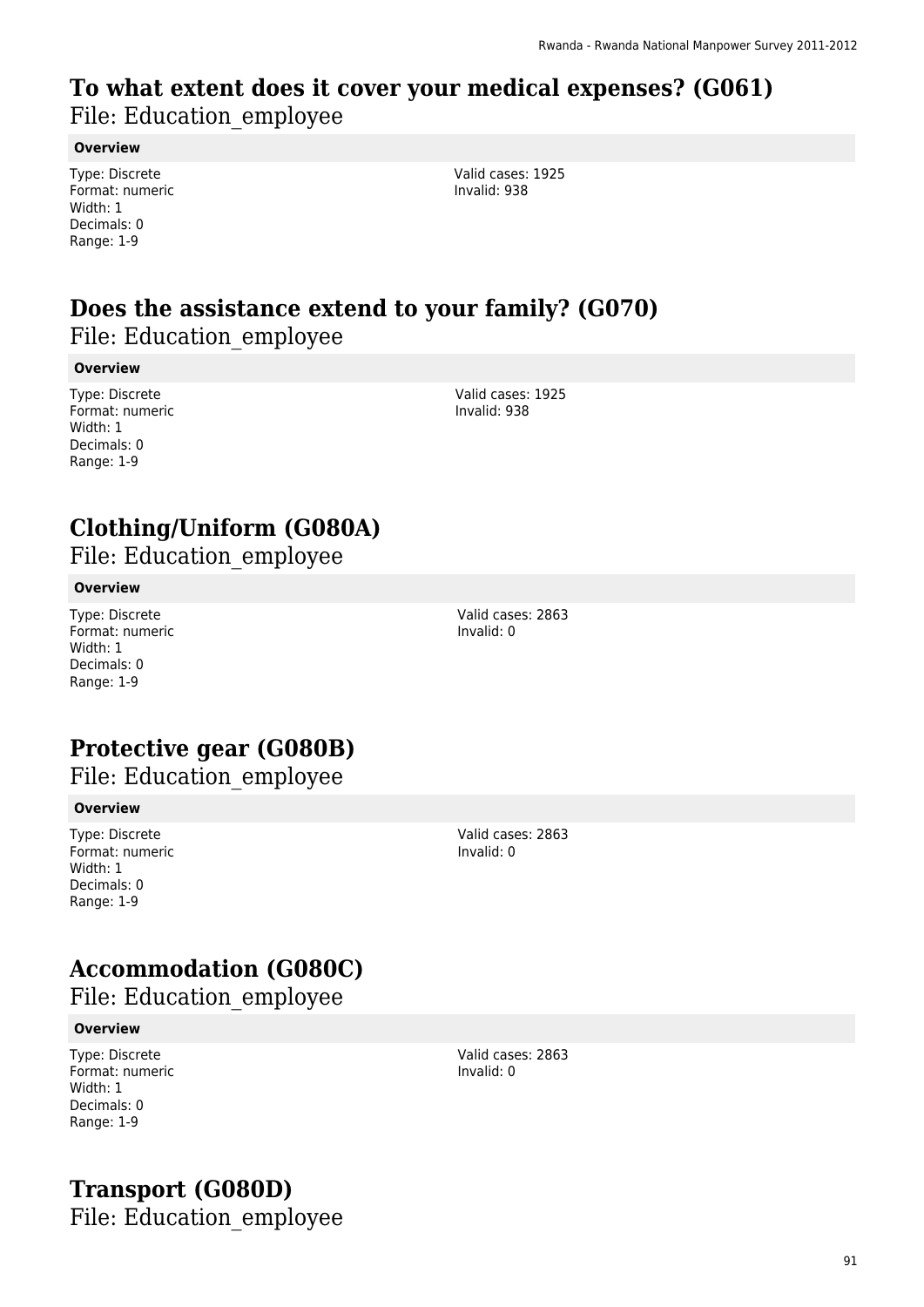### **Transport (G080D)**  File: Education\_employee

**Overview**

Type: Discrete Format: numeric Width: 1 Decimals: 0 Range: 1-9

### **Pay to and from annual leave (G080E)**

File: Education\_employee

#### **Overview**

Type: Discrete Format: numeric Width: 1 Decimals: 0 Range: 1-9

Valid cases: 2863 Invalid: 0

### **Food (G080F)**  File: Education\_employee

#### **Overview**

Type: Discrete Format: numeric Width: 1 Decimals: 0 Range: 1-9

Valid cases: 2863 Invalid: 0

# **Free education for dependants (G080G)**

File: Education\_employee

#### **Overview**

Type: Discrete Format: numeric Width: 1 Decimals: 0 Range: 1-9

Valid cases: 2863 Invalid: 0

Valid cases: 2863

Invalid: 0

### **Maternal and paternal leave (G080H)**

File: Education\_employee

#### **Overview**

Type: Discrete Format: numeric Width: 1 Decimals: 0 Range: 1-9

**Health and safety (G080I)** 

File: Education\_employee

Valid cases: 2863 Invalid: 0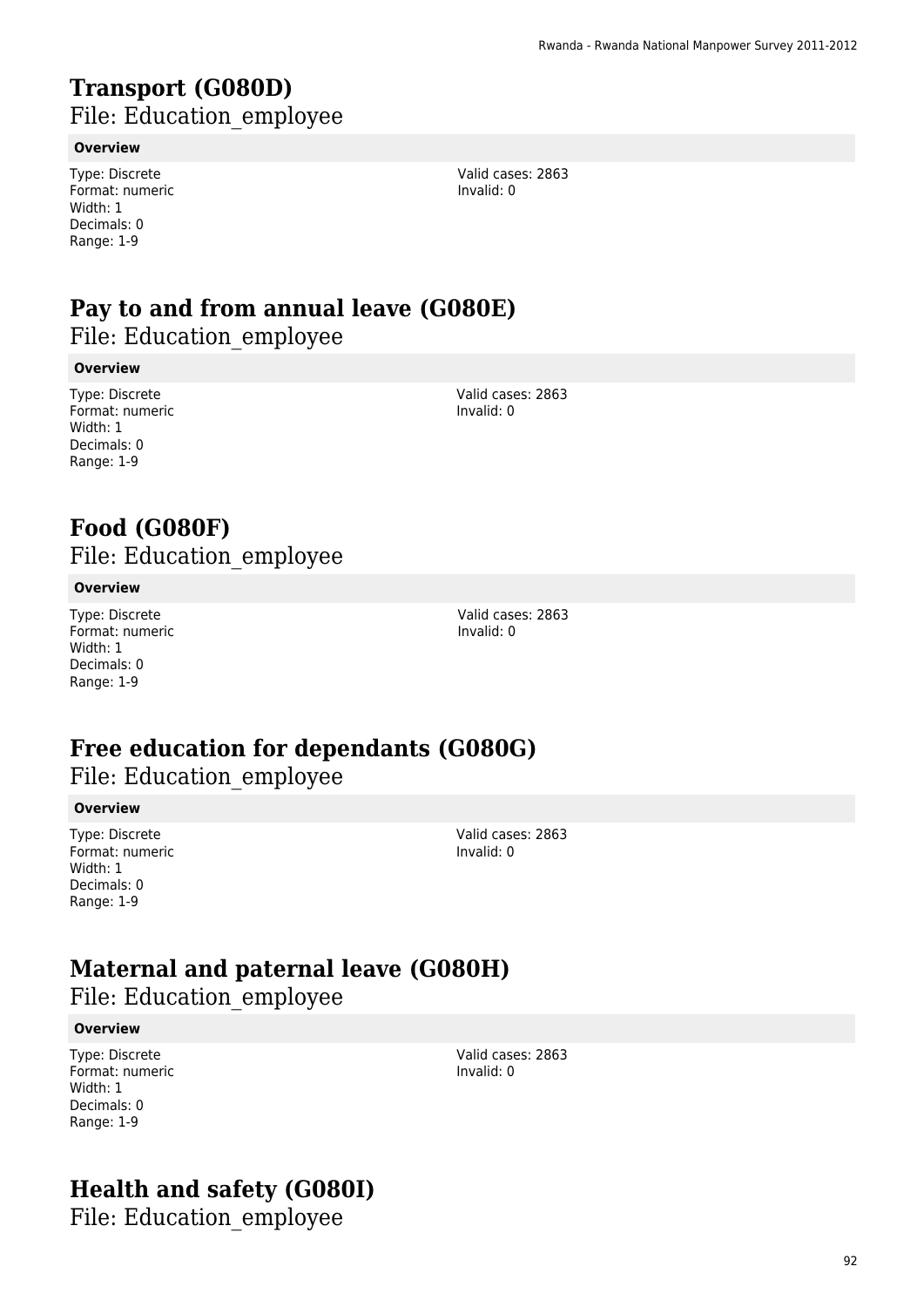## **Health and safety (G080I)**

File: Education\_employee

#### **Overview**

Type: Discrete Format: numeric Width: 1 Decimals: 0 Range: 1-9

### **Terminal benefits (G080J)**

File: Education\_employee

#### **Overview**

Type: Discrete Format: numeric Width: 1 Decimals: 0 Range: 1-9

Valid cases: 2863 Invalid: 0

Valid cases: 2863

Invalid: 0

### **Any other (specify) (G080K)**

File: Education\_employee

#### **Overview**

Type: Discrete Format: numeric Width: 1 Decimals: 0 Range: 1-9

Valid cases: 2863 Invalid: 0

# **Other-Specify (G080S)**

File: Education\_employee

#### **Overview**

Type: Discrete Format: character Width: 30

Valid cases: 69 Invalid: 0

# **How often does your salary get increased? (G090)**

File: Education\_employee

#### **Overview**

Type: Discrete Format: numeric Width: 1 Decimals: 0 Range: 1-9

Valid cases: 2863 Invalid: 0

### **Is your salary annually adjusted for inflation? (G091)**

File: Education\_employee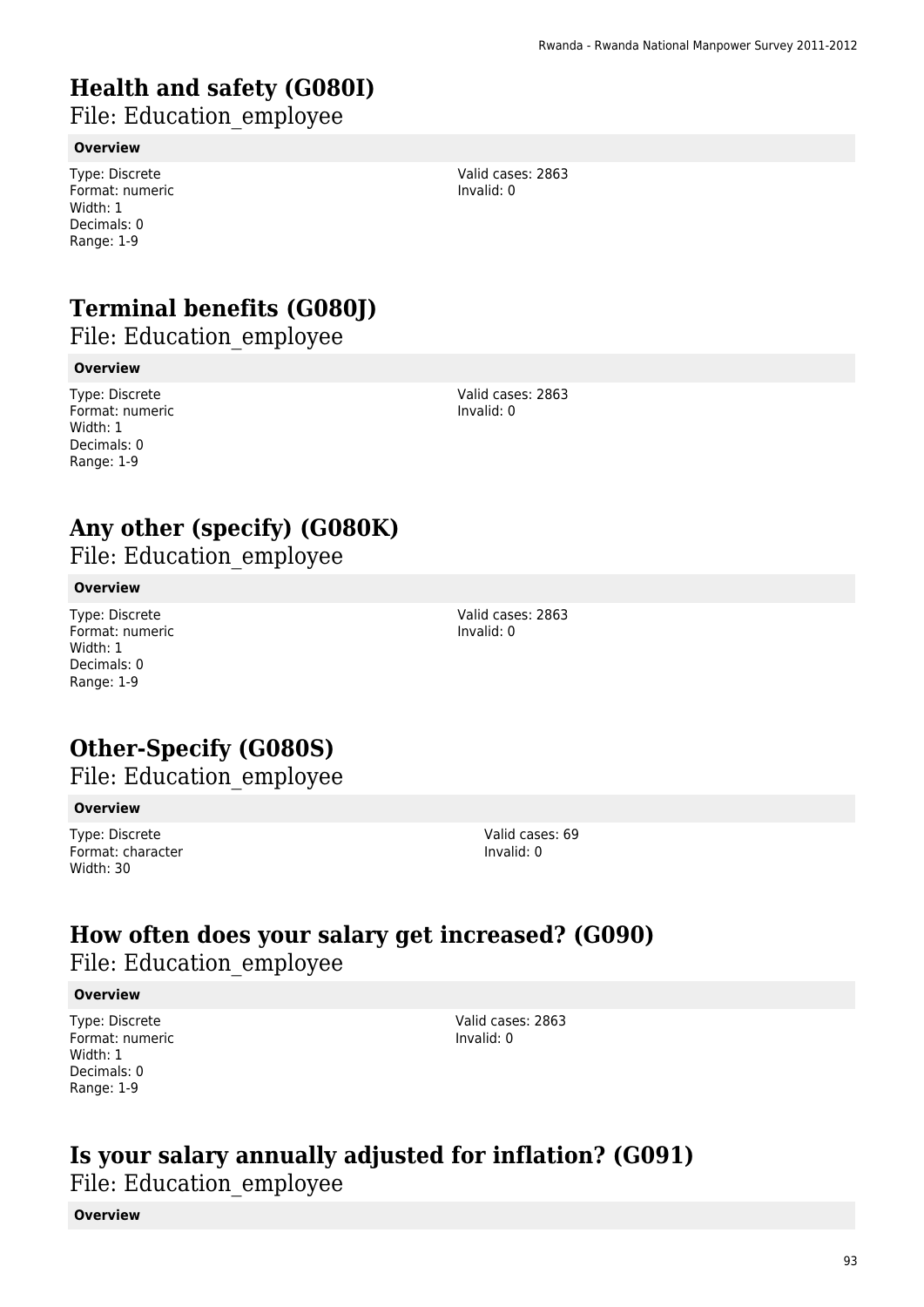### **Is your salary annually adjusted for inflation? (G091)**

File: Education\_employee

Type: Discrete Format: numeric Width: 1 Decimals: 0 Range: 1-9

Valid cases: 830 Invalid: 2033

# **Member of any trade union (H010)**

File: Education\_employee

#### **Overview**

Type: Discrete Format: numeric Width: 1 Decimals: 0 Range: 1-9

Valid cases: 2863 Invalid: 0

### **If No, why? (H020)**  File: Education employee

#### **Overview**

Type: Discrete Format: numeric Width: 1 Decimals: 0 Range: 1-9

Valid cases: 1538 Invalid: 1325

### **Is your employer contributing regularly to the social security fund for you? (H021)**

File: Education\_employee

#### **Overview**

Type: Discrete Format: numeric Width: 1 Decimals: 0 Range: 1-9

Valid cases: 2863 Invalid: 0

# **Other-Specify (H020S)**

File: Education\_employee

#### **Overview**

Type: Discrete Format: character Width: 30

Valid cases: 216 Invalid: 0

### **Extreme Dust, toxic gases (H030A)**

File: Education\_employee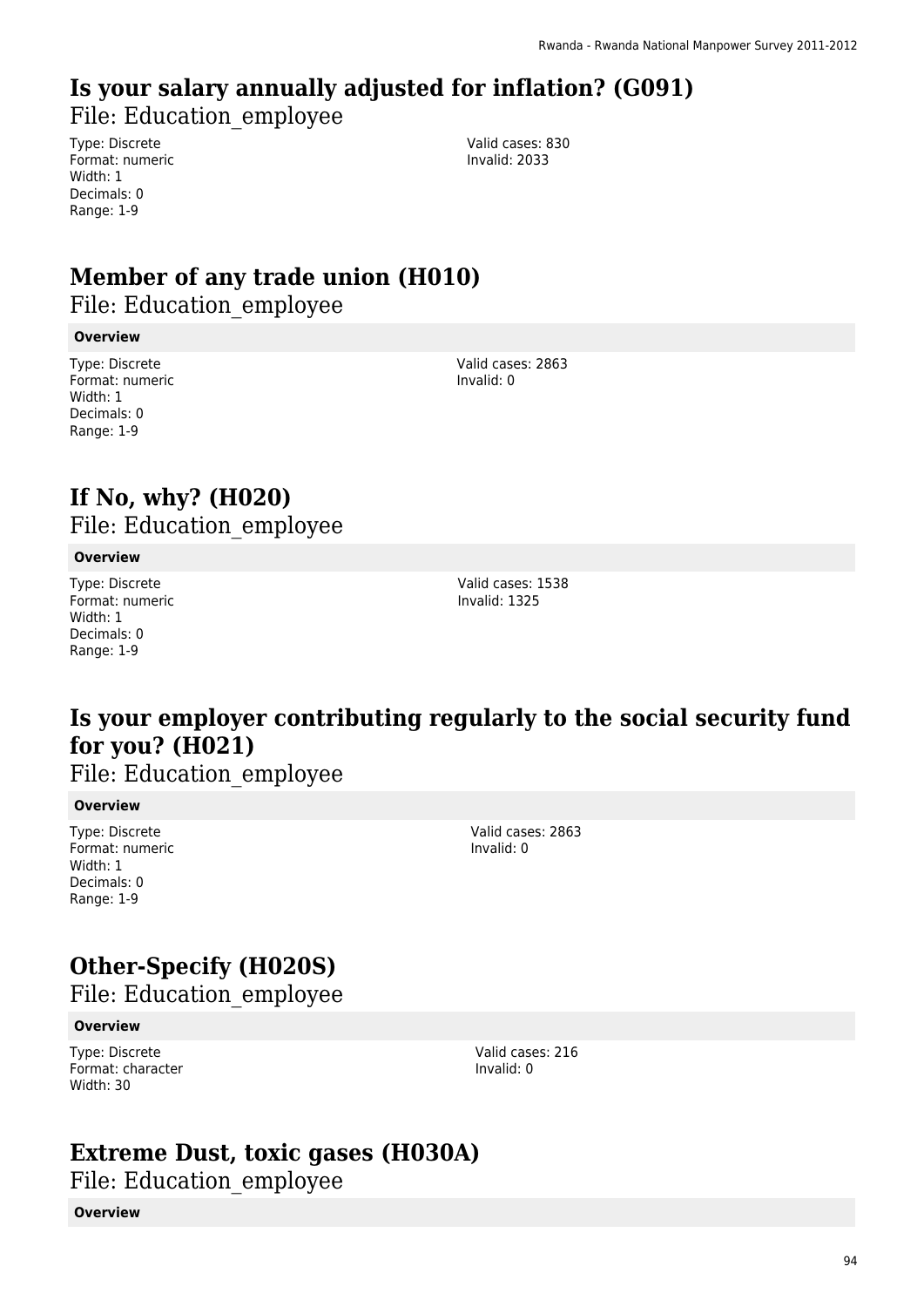### **Extreme Dust, toxic gases (H030A)**

File: Education\_employee

Type: Discrete Format: numeric Width: 1 Decimals: 0 Range: 1-9

Valid cases: 2863 Invalid: 0

# **Extreme Noise (H030B)**

File: Education\_employee

#### **Overview**

Type: Discrete Format: numeric Width: 1 Decimals: 0 Range: 1-9

Valid cases: 2863 Invalid: 0

### **Extreme temperat. / humidity (H030C)**

File: Education\_employee

#### **Overview**

Type: Discrete Format: numeric Width: 1 Decimals: 0 Range: 1-9

Valid cases: 2863 Invalid: 0

### **Dangerous tools/animals (H030D)**

File: Education\_employee

#### **Overview**

Type: Discrete Format: numeric Width: 1 Decimals: 0 Range: 1-9

Valid cases: 2863 Invalid: 0

### **Work underground (H030E)**

File: Education\_employee

#### **Overview**

Type: Discrete Format: numeric Width: 1 Decimals: 0 Range: 1-9

Valid cases: 2863 Invalid: 0

### **Other (specify) (H030G)**

File: Education\_employee

**Overview**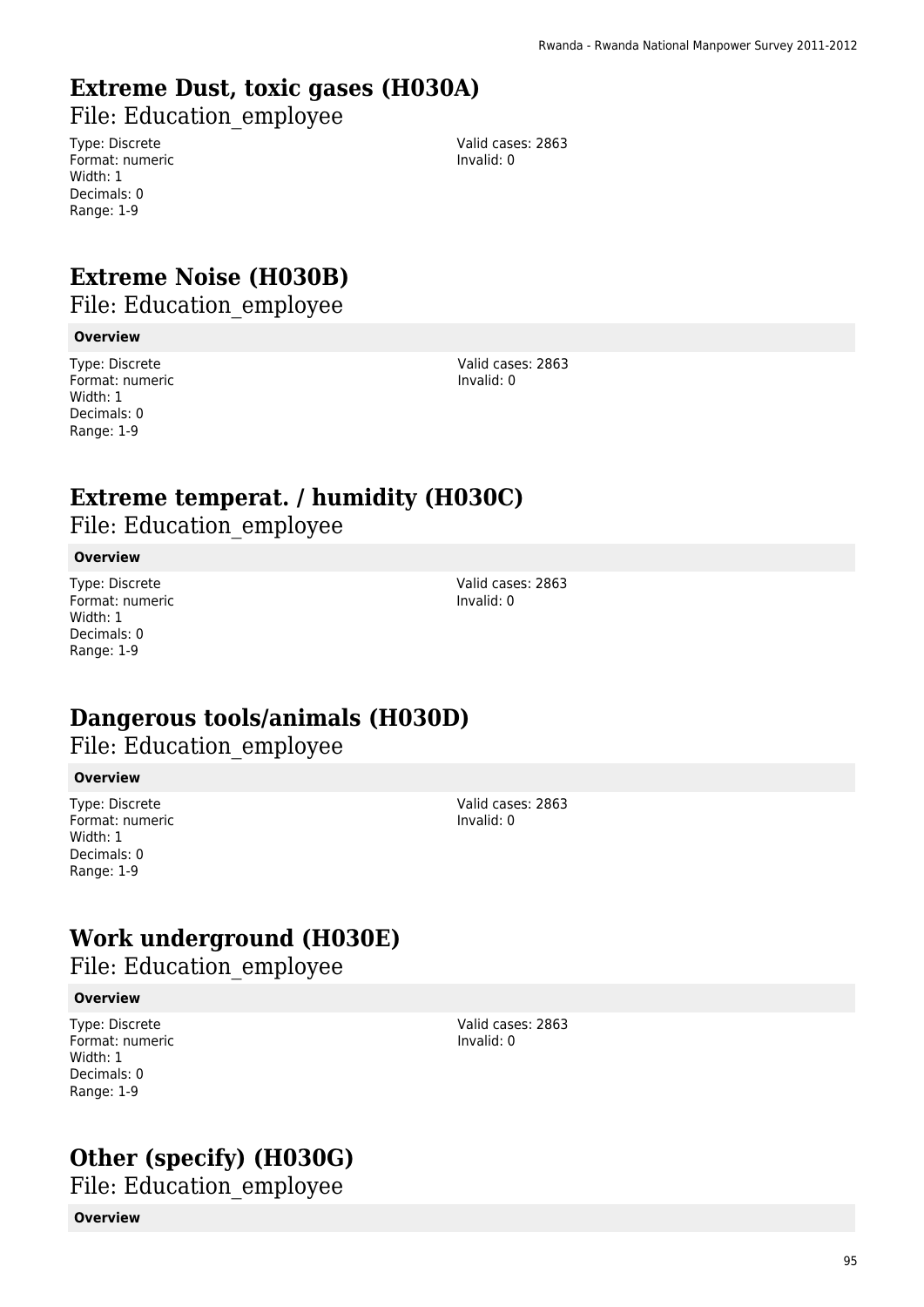# **Other (specify) (H030G)**

File: Education\_employee

Type: Discrete Format: numeric Width: 1 Decimals: 0 Range: 1-9

# **Other-Specify (H030S)**

File: Education\_employee

#### **Overview**

Type: Discrete Format: character Width: 30

### **Verbal abuse (I010A)**  File: Education\_employee

#### **Overview**

Type: Discrete Format: numeric Width: 1 Decimals: 0 Range: 1-9

## **Physical abuse (I010B)**

File: Education\_employee

#### **Overview**

Type: Discrete Format: numeric Width: 1 Decimals: 0 Range: 1-9

## **Sexual harassment (I010C)**

File: Education\_employee

#### **Overview**

Type: Discrete Format: numeric Width: 1 Decimals: 0 Range: 1-9

# **Neglect (I010D)**

File: Education\_employee

#### **Overview**

Valid cases: 2863 Invalid: 0

> Valid cases: 71 Invalid: 0

Valid cases: 2863 Invalid: 0

Valid cases: 2863 Invalid: 0

Valid cases: 2863 Invalid: 0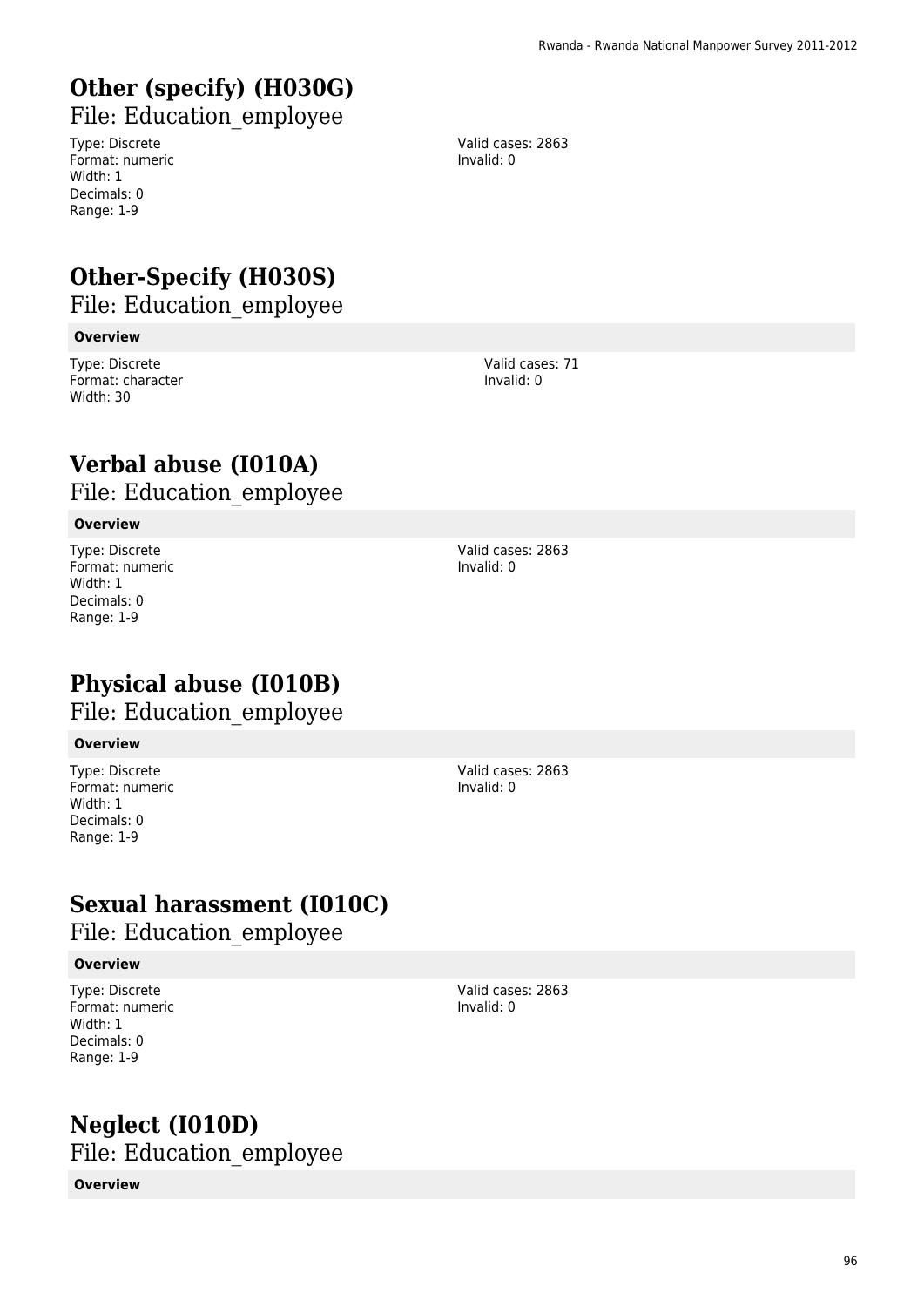### **Neglect (I010D)**  File: Education\_employee

Type: Discrete Format: numeric Width: 1 Decimals: 0 Range: 1-9

Valid cases: 2863 Invalid: 0

### **Non payment of salary (I010E)**  File: Education\_employee

**Overview**

Type: Discrete Format: numeric Width: 1 Decimals: 0 Range: 1-9

Valid cases: 2863 Invalid: 0

### **Non payment of other benefits (I010F)**

File: Education\_employee

#### **Overview**

Type: Discrete Format: numeric Width: 1 Decimals: 0 Range: 1-9

Valid cases: 2863 Invalid: 0

### **Delayed payments of salary (I010G)**

File: Education\_employee

#### **Overview**

Type: Discrete Format: numeric Width: 1 Decimals: 0 Range: 1-9

Valid cases: 2863 Invalid: 0

### **Delayed payments of benefits (I010H)**

File: Education\_employee

#### **Overview**

Type: Discrete Format: numeric Width: 1 Decimals: 0 Range: 1-9

Valid cases: 2863 Invalid: 0

### **Underpayment of salary (I010I)**

File: Education\_employee

**Overview**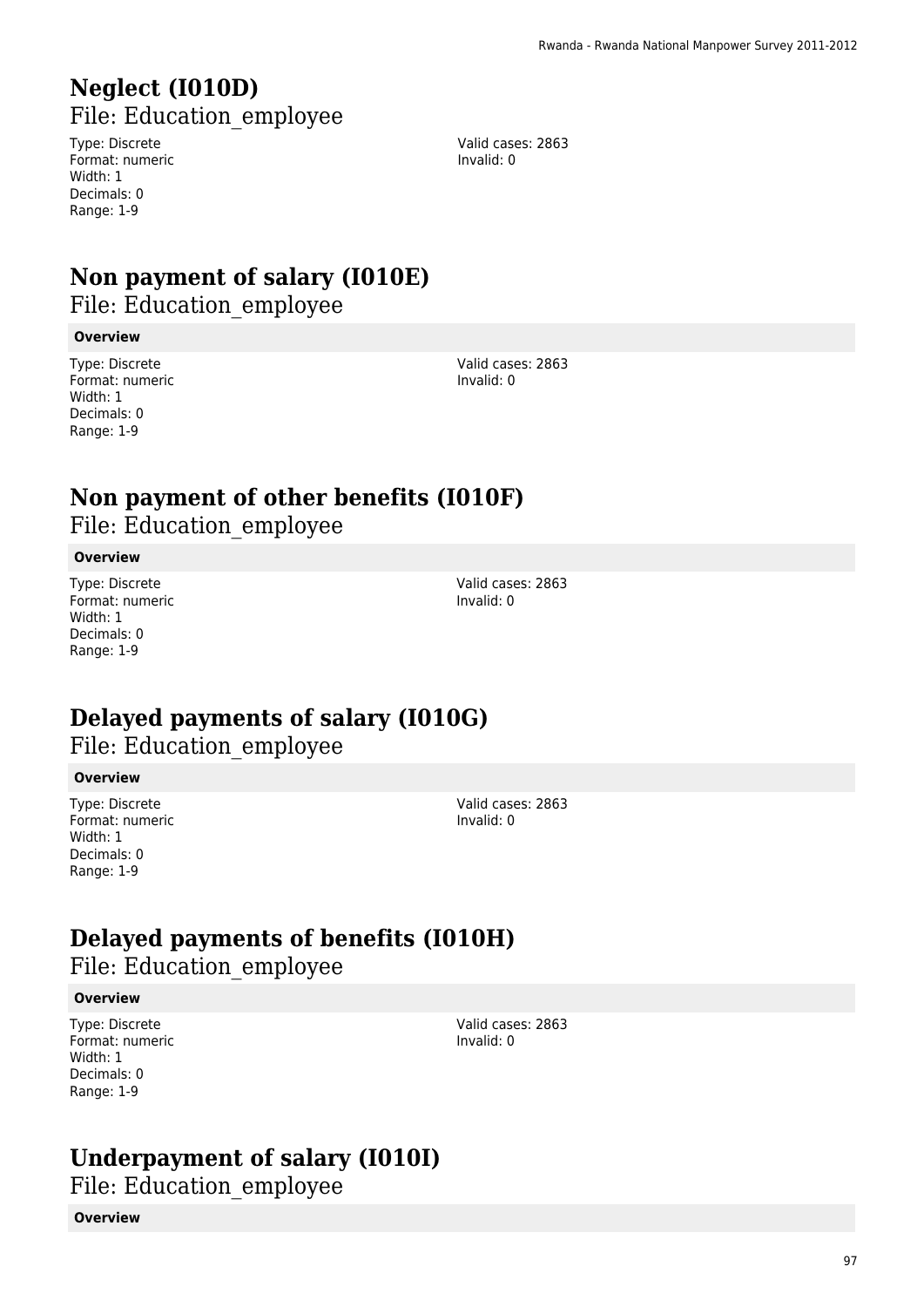# **Underpayment of salary (I010I)**

File: Education\_employee

Type: Discrete Format: numeric Width: 1 Decimals: 0 Range: 1-9

Valid cases: 2863 Invalid: 0

### **Fatigue (I010J)**  File: Education\_employee

#### **Overview**

Type: Discrete Format: numeric Width: 1 Decimals: 0 Range: 1-9

Valid cases: 2863 Invalid: 0

### **Excess workload/hours (I010K)**

File: Education\_employee

#### **Overview**

Type: Discrete Format: numeric Width: 1 Decimals: 0 Range: 1-9

Valid cases: 2863 Invalid: 0

### **Dependants (I010L)**

File: Education\_employee

#### **Overview**

Type: Discrete Format: numeric Width: 1 Decimals: 0 Range: 1-9

Valid cases: 2863 Invalid: 0

### **Discrimination (specify) (I010M)**

File: Education\_employee

#### **Overview**

Type: Discrete Format: numeric Width: 1 Decimals: 0 Range: 1-9

Valid cases: 2863 Invalid: 0

### **Discrimination -specify (I010MA)**

File: Education\_employee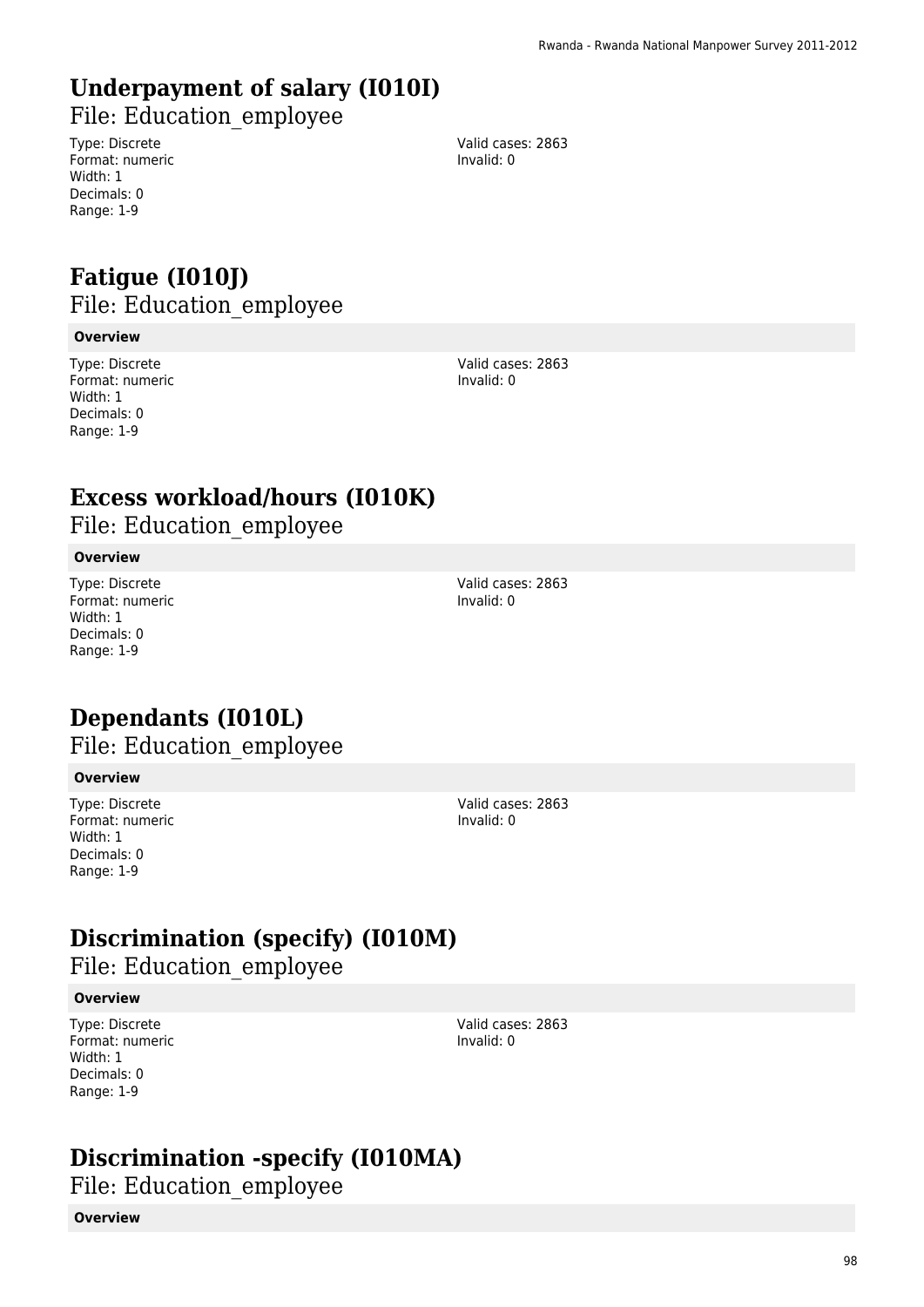### **Discrimination -specify (I010MA)**

File: Education\_employee

Type: Discrete Format: character Width: 30

# **Other (specify) (I010N)**

File: Education\_employee

#### **Overview**

Type: Discrete Format: numeric Width: 1 Decimals: 0 Range: 1-9

# **Other-Specify (I010S)**

File: Education\_employee

#### **Overview**

Type: Discrete Format: character Width: 30

# **Inform HR management (I020A)**

### File: Education\_employee

#### **Overview**

Type: Discrete Format: numeric Width: 1 Decimals: 0 Range: 1-9

## **Take painkillers (I020B)**

File: Education\_employee

#### **Overview**

Type: Discrete Format: numeric Width: 1 Decimals: 0 Range: 1-9

### **Talk to family members (I020C)**

File: Education\_employee

#### **Overview**

Valid cases: 11 Invalid: 0

Valid cases: 2863 Invalid: 0

> Valid cases: 38 Invalid: 0

Valid cases: 2045 Invalid: 818

Valid cases: 2045 Invalid: 818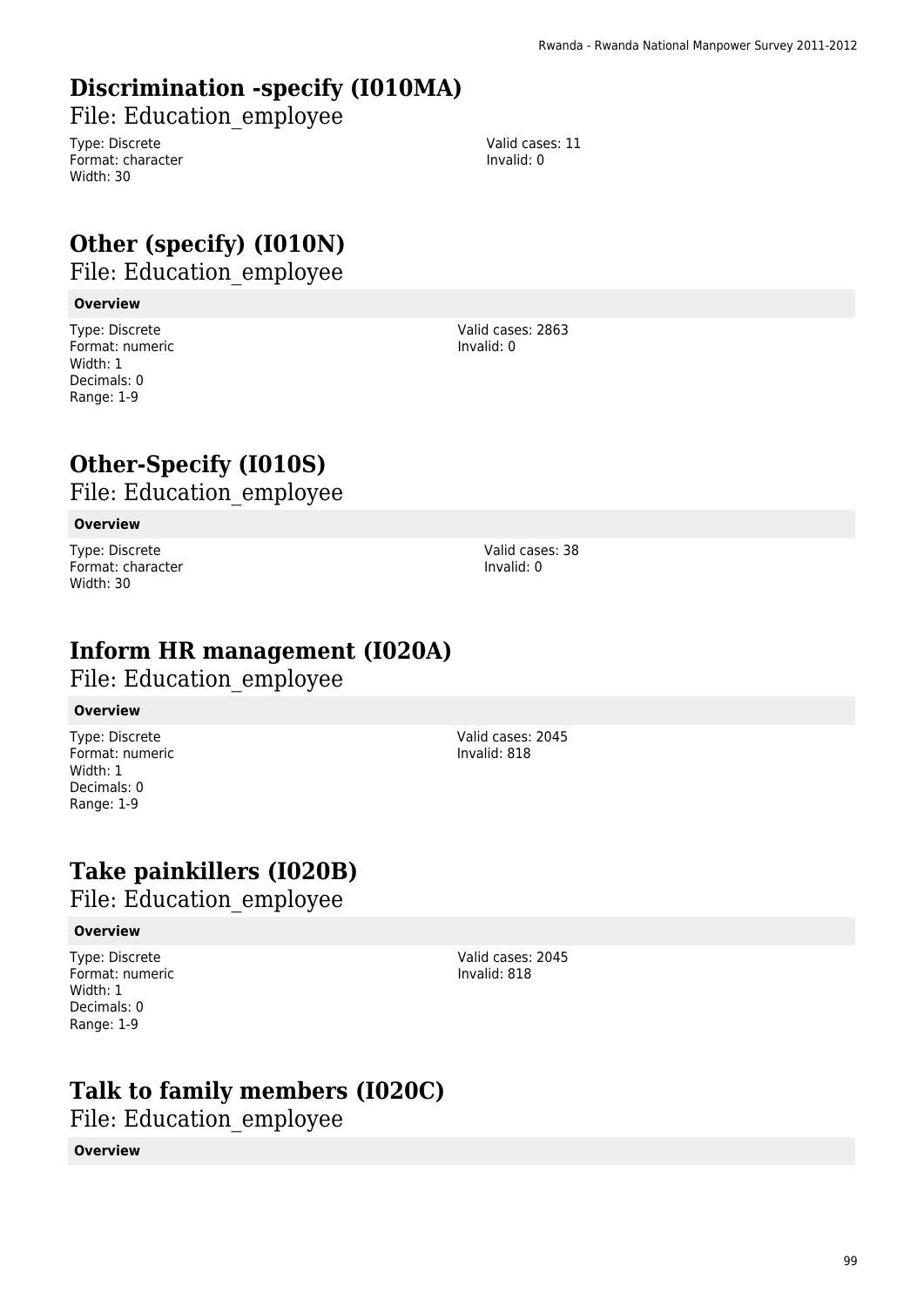### **Talk to family members (I020C)**

File: Education\_employee

Type: Discrete Format: numeric Width: 1 Decimals: 0 Range: 1-9

Valid cases: 2045 Invalid: 818

# **Talk to supervisor (I020D)**

File: Education\_employee

#### **Overview**

Type: Discrete Format: numeric Width: 1 Decimals: 0 Range: 1-9

Valid cases: 2045 Invalid: 818

### **Inform police/lawyers (I020E)**

File: Education\_employee

#### **Overview**

Type: Discrete Format: numeric Width: 1 Decimals: 0 Range: 1-9

Valid cases: 2045 Invalid: 818

### **Inform manager/directors (I020F)**

File: Education\_employee

#### **Overview**

Type: Discrete Format: numeric Width: 1 Decimals: 0 Range: 1-9

Valid cases: 2045 Invalid: 818

# **Talk to friend (I020G)**

File: Education\_employee

#### **Overview**

Type: Discrete Format: numeric Width: 1 Decimals: 0 Range: 1-9

Valid cases: 2045 Invalid: 818

### **Ignore them (I020H)**

File: Education\_employee

**Overview**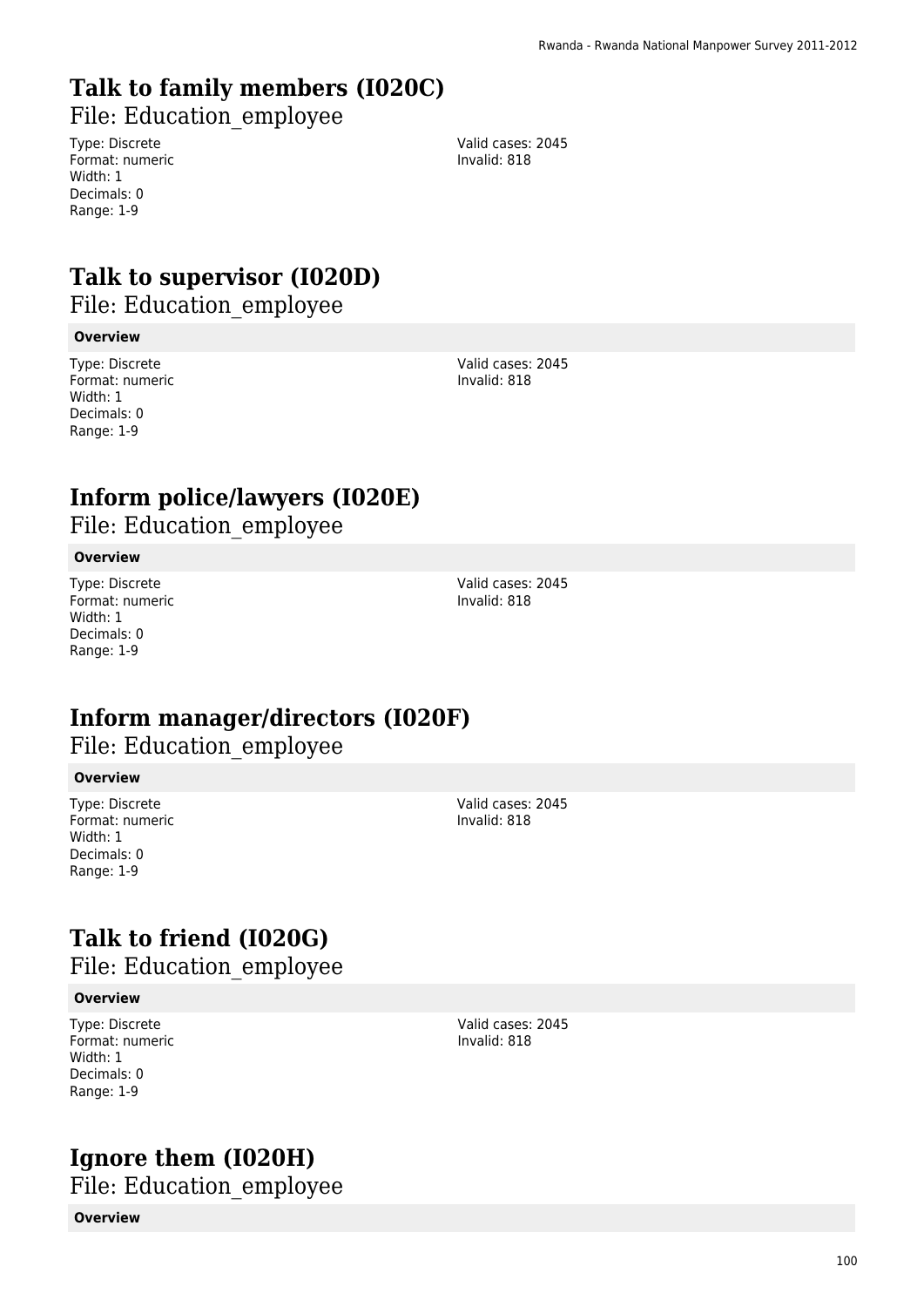# **Ignore them (I020H)**

File: Education\_employee

Type: Discrete Format: numeric Width: 1 Decimals: 0 Range: 1-9

# **Inform the Labour Inspector (I020I)**

File: Education\_employee

#### **Overview**

Type: Discrete Format: numeric Width: 1 Decimals: 0 Range: 1-9

Valid cases: 2045 Invalid: 818

Valid cases: 2045 Invalid: 818

# **Ombudsman (I020J)**

File: Education\_employee

#### **Overview**

Type: Discrete Format: numeric Width: 1 Decimals: 0 Range: 1-9

Valid cases: 2045 Invalid: 818

### **Public Service Commission (I020K)**

File: Education\_employee

#### **Overview**

Type: Discrete Format: numeric Width: 1 Decimals: 0 Range: 1-9

Valid cases: 2045 Invalid: 818

## **Other (specify) (I020L)**

File: Education\_employee

#### **Overview**

Type: Discrete Format: numeric Width: 1 Decimals: 0 Range: 1-9

Valid cases: 2030 Invalid: 833

### **Other-Specify (I020S)**

File: Education\_employee

**Overview**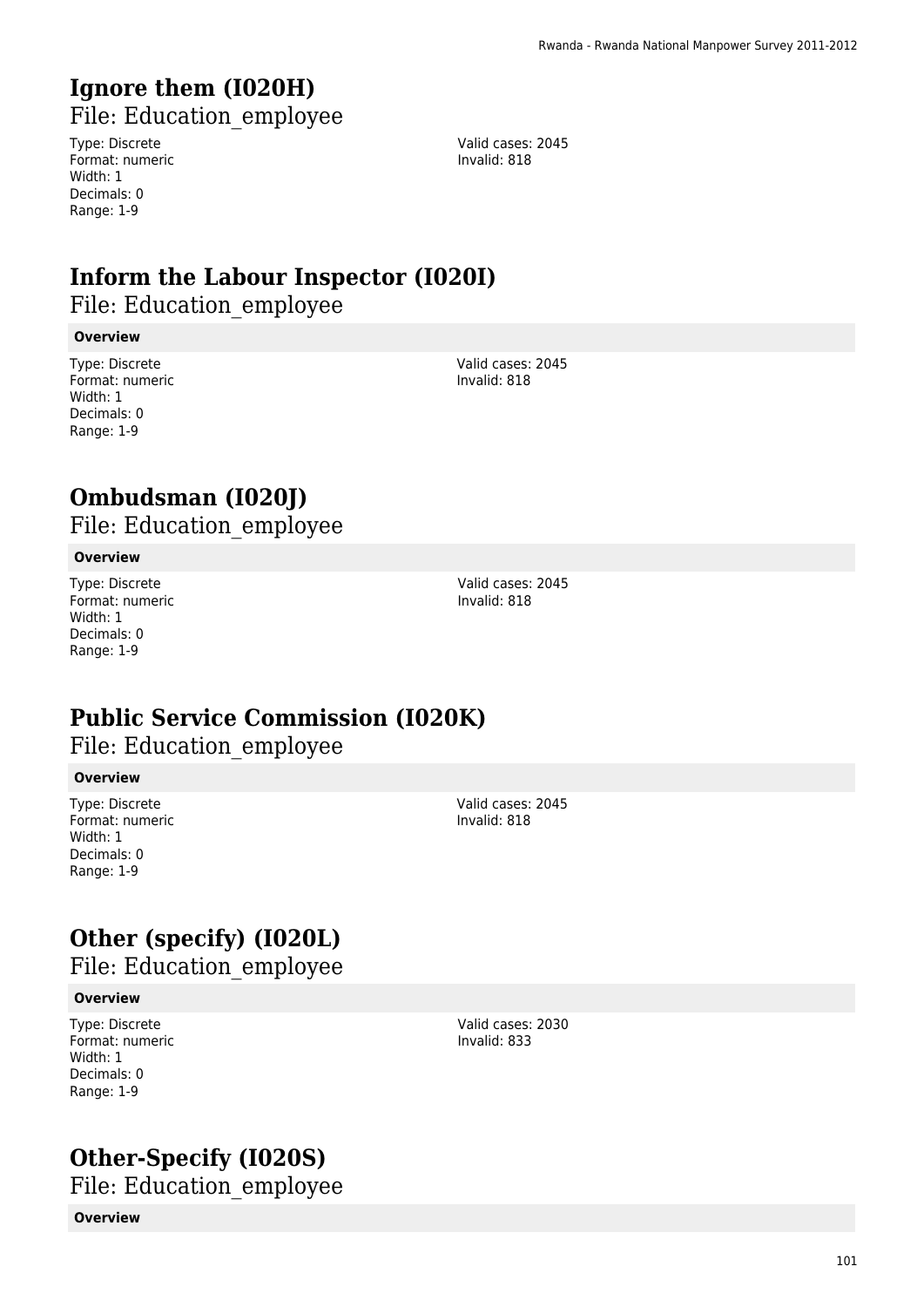# **Other-Specify (I020S)**

File: Education\_employee

Type: Discrete Format: character Width: 30

Valid cases: 40 Invalid: 0

### **Does your organization have a gender policy? (J010)**  File: Education\_employee

#### **Overview**

Type: Discrete Format: numeric Width: 1 Decimals: 0 Range: 1-9

Valid cases: 2863 Invalid: 0

### **Preferential treatment due to sex? (J020)**  File: Education\_employee

#### **Overview**

Type: Discrete Format: numeric Width: 1 Decimals: 0 Range: 1-9

Valid cases: 2863 Invalid: 0

### **Quota for women (managm.) (J030A)**  File: Education\_employee

**Overview**

Type: Discrete Format: numeric Width: 1 Decimals: 0 Range: 1-9

Valid cases: 192 Invalid: 2671

# **Overall quota for women (J030B)**

File: Education\_employee

#### **Overview**

Type: Discrete Format: numeric Width: 1 Decimals: 0 Range: 1-9

Valid cases: 192 Invalid: 2671

### **Pref. recruitment for women (J030C)**

File: Education\_employee

#### **Overview**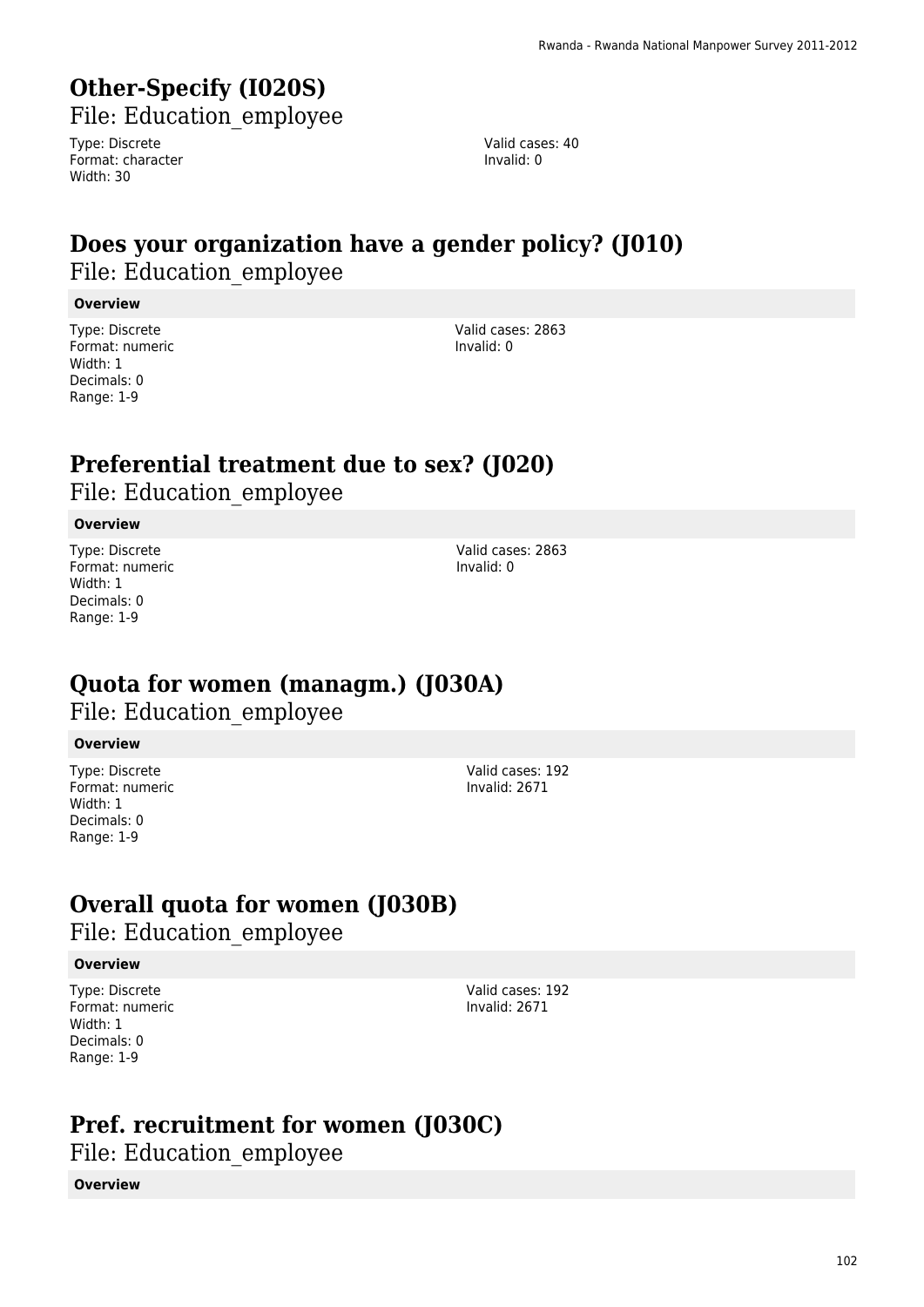## **Pref. recruitment for women (J030C)**

File: Education\_employee

Type: Discrete Format: numeric Width: 1 Decimals: 0 Range: 1-9

# **Pref. recruitment for men (J030D)**

File: Education\_employee

#### **Overview**

Type: Discrete Format: numeric Width: 1 Decimals: 0 Range: 1-9

Valid cases: 192

Valid cases: 192 Invalid: 2671

# **Maternity leave (J030E)**

File: Education\_employee

#### **Overview**

Type: Discrete Format: numeric Width: 1 Decimals: 0 Range: 1-9

Valid cases: 192 Invalid: 2671

### **Differential retirement age (J030F)**

File: Education\_employee

#### **Overview**

Type: Discrete Format: numeric Width: 1 Decimals: 0 Range: 1-9

Valid cases: 192 Invalid: 2671

## **Preferential payment (J030G)**

File: Education\_employee

#### **Overview**

Type: Discrete Format: numeric Width: 1 Decimals: 0 Range: 1-9

## **Others (specify) (J030H)**

File: Education\_employee

**Overview**

Valid cases: 192 Invalid: 2671

Invalid: 2671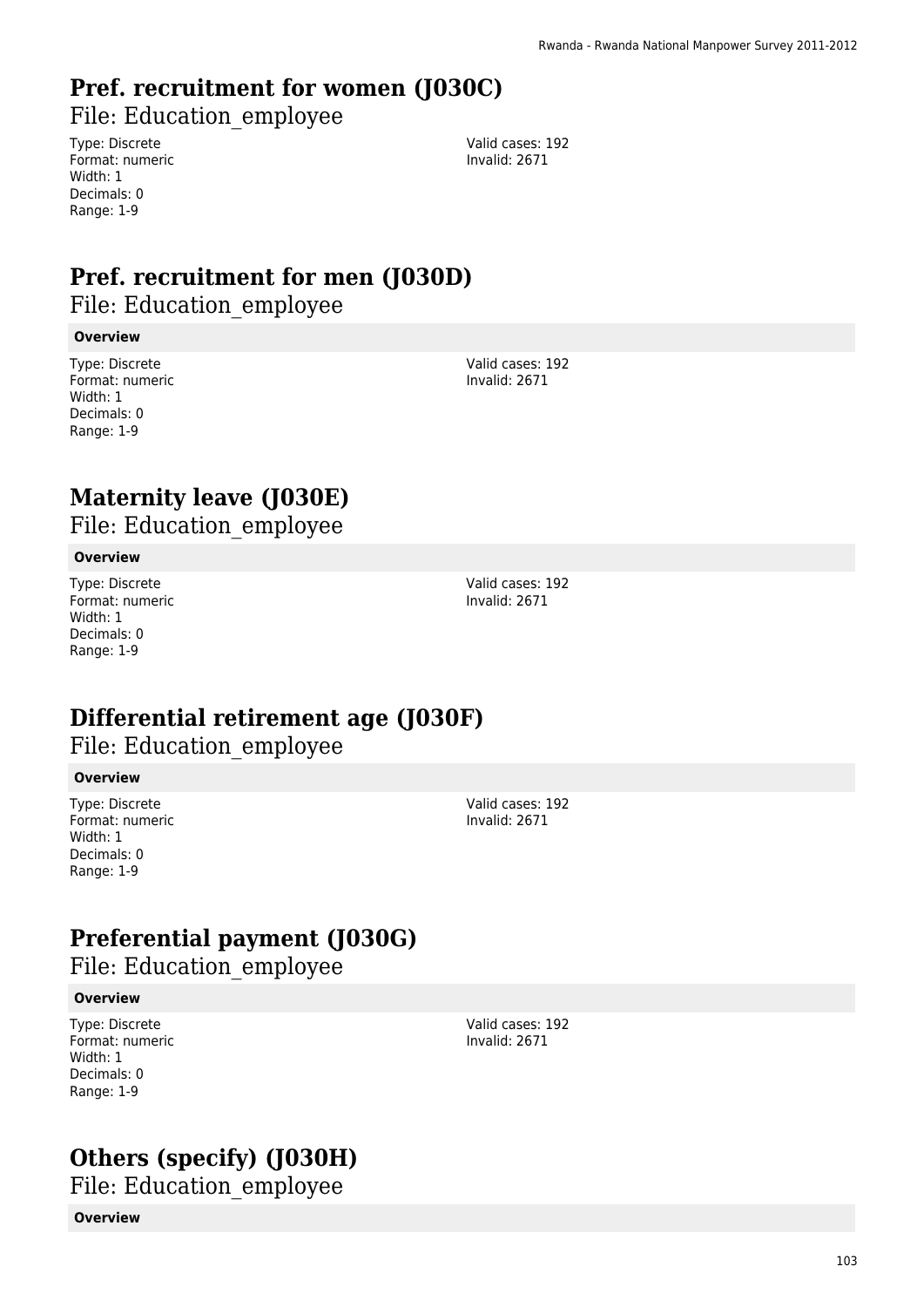# **Others (specify) (J030H)**

File: Education\_employee

Type: Discrete Format: numeric Width: 1 Decimals: 0 Range: 1-9

# **Other-Specify (J030S)**

File: Education\_employee

#### **Overview**

Type: Discrete Format: character Width: 29

### **Quota for women (managm.) (J040A)**  File: Education\_employee

#### **Overview**

Type: Discrete Format: numeric Width: 1 Decimals: 0 Range: 1-9

# **Overall quota for women (J040B)**

File: Education\_employee

#### **Overview**

Type: Discrete Format: numeric Width: 1 Decimals: 0 Range: 1-9

Valid cases: 2863 Invalid: 0

Valid cases: 2863

Invalid: 0

### **Pref. recruitment for women (J040C)**  File: Education\_employee

#### **Overview**

Type: Discrete Format: numeric Width: 1 Decimals: 0 Range: 1-9

Valid cases: 2863 Invalid: 0

### **Pref. recruitment for men (J040D)**

File: Education\_employee

#### **Overview**

Valid cases: 192 Invalid: 2671

> Valid cases: 4 Invalid: 0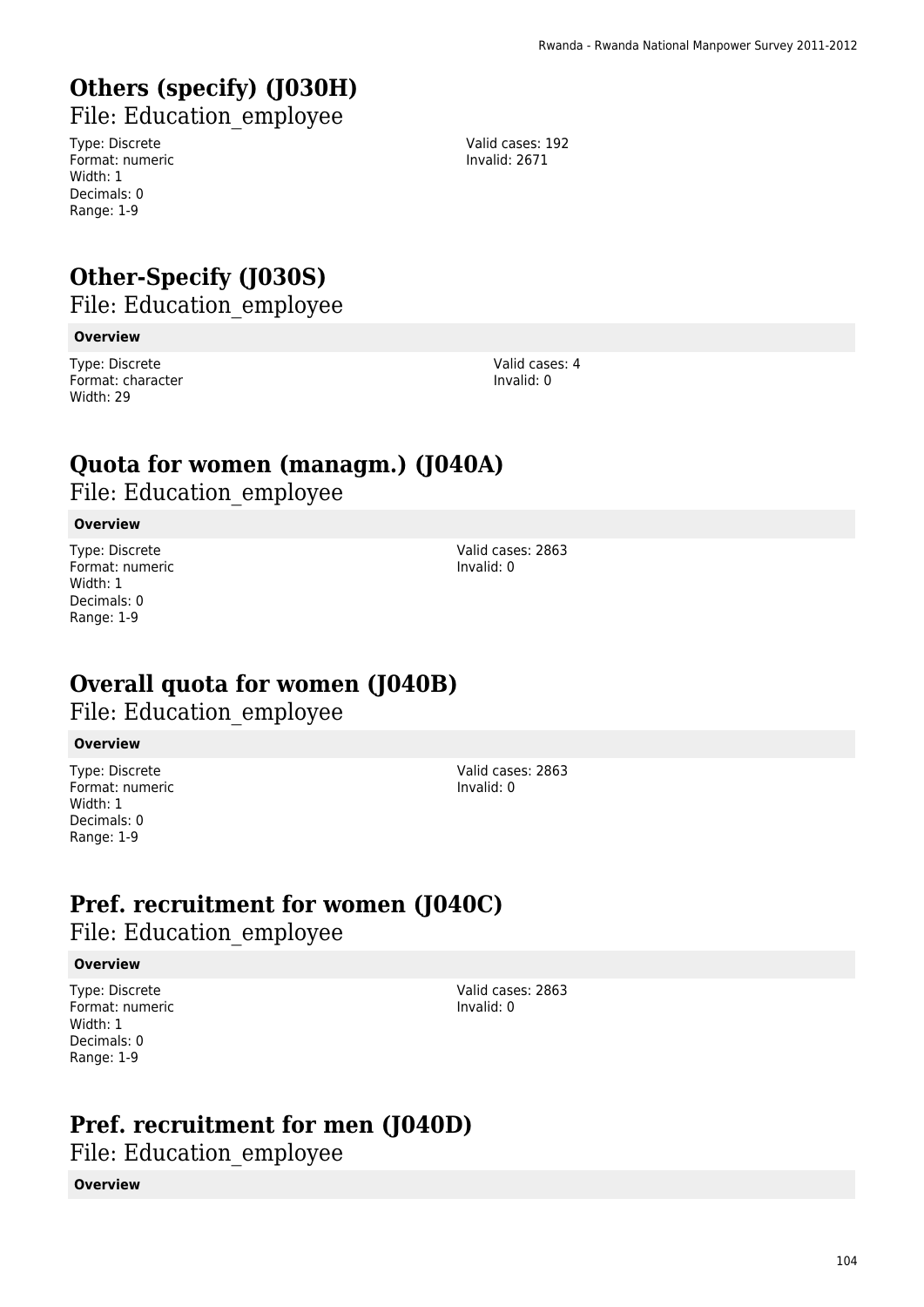### **Pref. recruitment for men (J040D)**

File: Education\_employee

Type: Discrete Format: numeric Width: 1 Decimals: 0 Range: 1-9

Valid cases: 2863 Invalid: 0

# **Maternity leave (J040H)**

File: Education\_employee

#### **Overview**

Type: Discrete Format: numeric Width: 1 Decimals: 0 Range: 1-9

Valid cases: 2863 Invalid: 0

### **Differential retirement age (J040E)**

File: Education\_employee

#### **Overview**

Type: Discrete Format: numeric Width: 1 Decimals: 0 Range: 1-9

Valid cases: 2863 Invalid: 0

## **Preferential payment (J040F)**

File: Education\_employee

#### **Overview**

Type: Discrete Format: numeric Width: 1 Decimals: 0 Range: 1-9

Valid cases: 2863 Invalid: 0

## **Others (specify) (J040G)**

File: Education\_employee

#### **Overview**

Type: Discrete Format: numeric Width: 1 Decimals: 0 Range: 1-9

Valid cases: 2863 Invalid: 0

### **Other-Specify (J040S)**

File: Education\_employee

**Overview**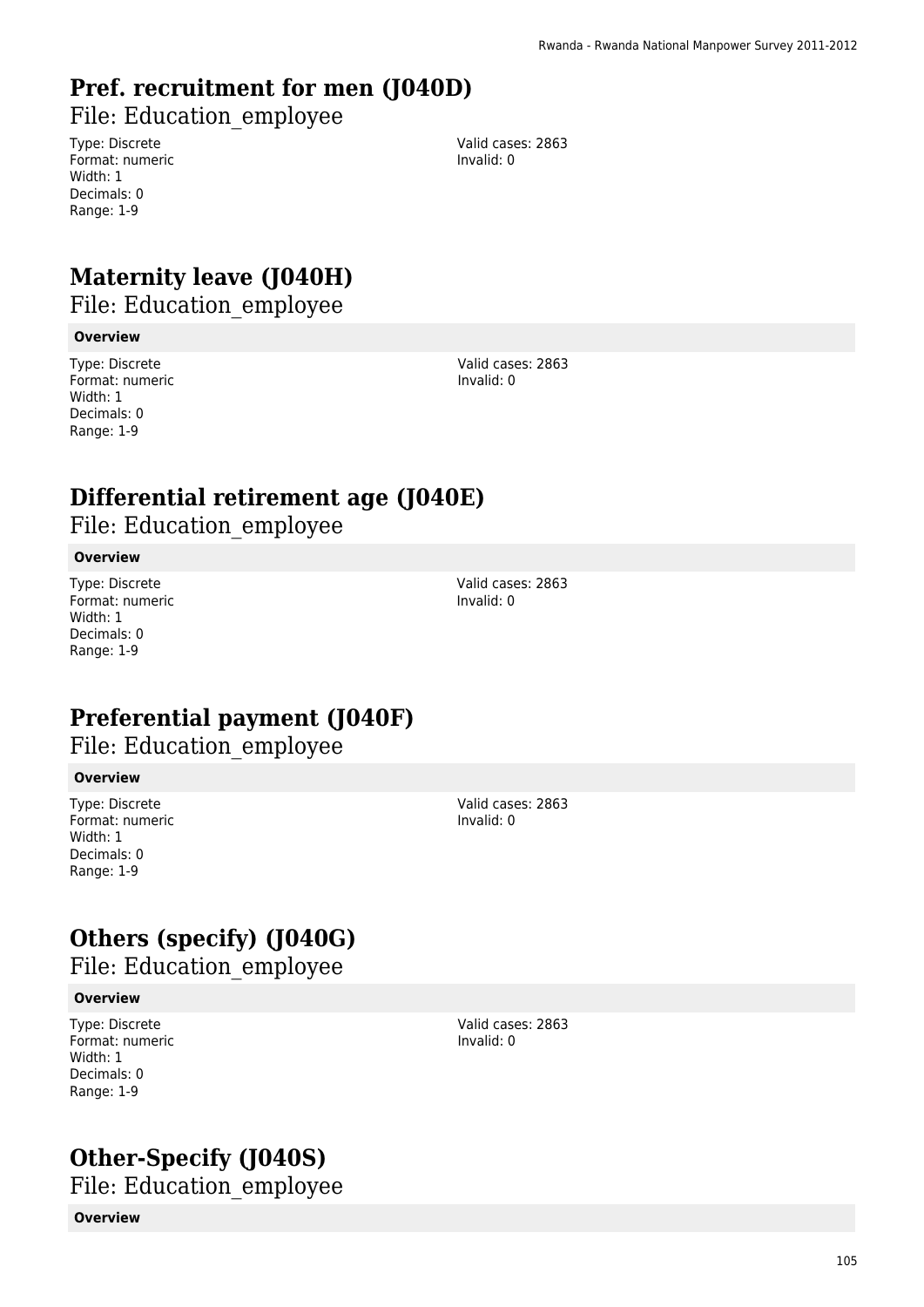# **Other-Specify (J040S)**

File: Education\_employee

Type: Discrete Format: character Width: 30

Valid cases: 62 Invalid: 0

### **Has your organization introduced the use of ICT? (K010)**  File: Education\_employee

#### **Overview**

Type: Discrete Format: numeric Width: 1 Decimals: 0 Range: 1-9

Valid cases: 2863 Invalid: 0

Valid cases: 1917 Invalid: 946

### **Production (K020A)**  File: Education\_employee

#### **Overview**

Type: Discrete Format: numeric Width: 1 Decimals: 0 Range: 1-9

# **Marketing (K020B)**

File: Education\_employee

#### **Overview**

Type: Discrete Format: numeric Width: 1 Decimals: 0 Range: 1-9

Valid cases: 1917

Invalid: 946

# **Human resource management (K020C)**

File: Education\_employee

#### **Overview**

Type: Discrete Format: numeric Width: 1 Decimals: 0 Range: 1-9

Valid cases: 1917 Invalid: 946

### **Communication (K020D)**

File: Education\_employee

#### **Overview**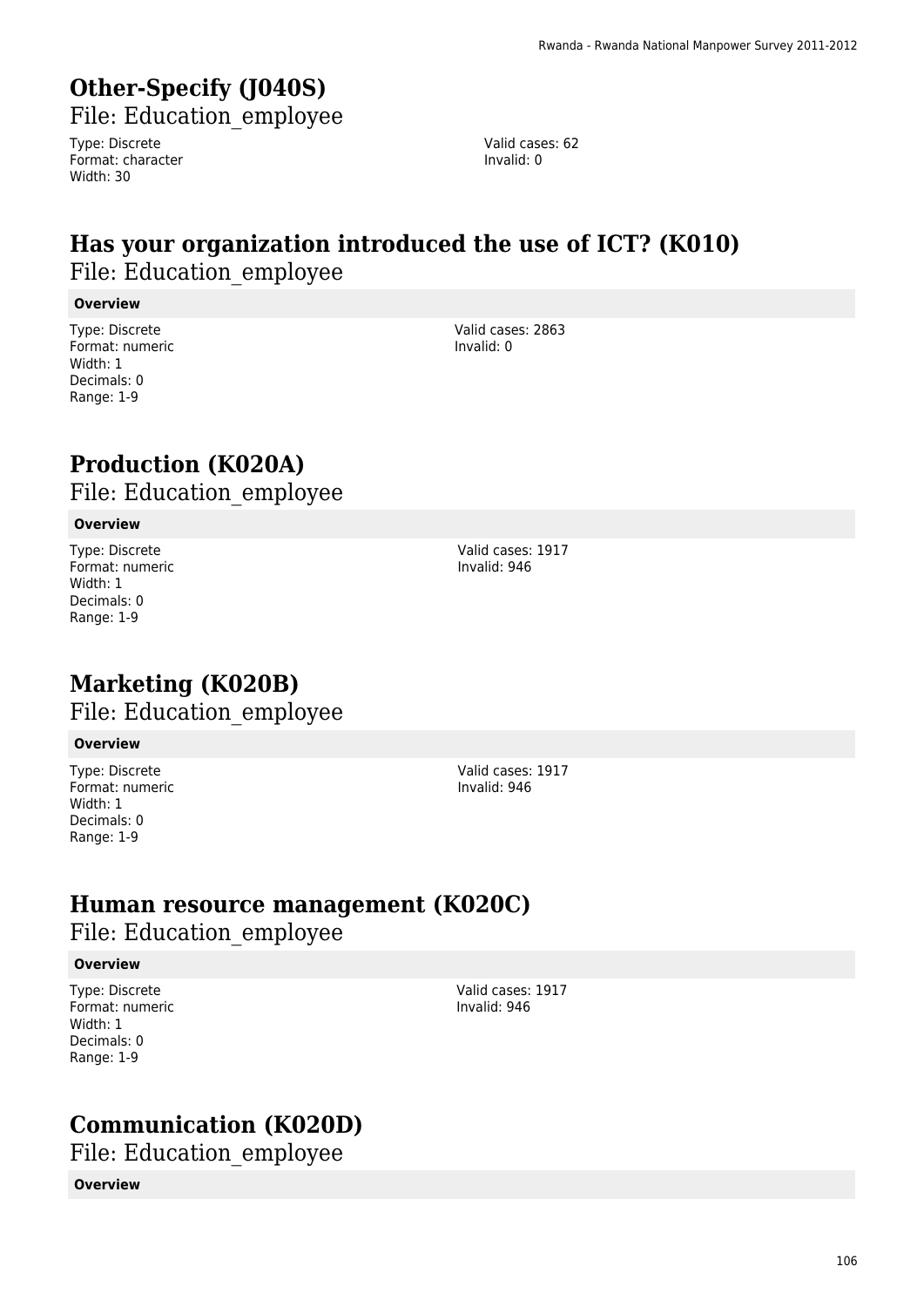### **Communication (K020D)**

File: Education\_employee

Type: Discrete Format: numeric Width: 1 Decimals: 0 Range: 1-9

## **Records management (K020E)**

File: Education\_employee

#### **Overview**

Type: Discrete Format: numeric Width: 1 Decimals: 0 Range: 1-9

Invalid: 946

### **Accounting/Finance/Budgeting (K020F)**

File: Education\_employee

#### **Overview**

Type: Discrete Format: numeric Width: 1 Decimals: 0 Range: 1-9

Valid cases: 1917 Invalid: 946

### **Others (specify) (K020G)**

File: Education\_employee

#### **Overview**

Type: Discrete Format: numeric Width: 1 Decimals: 0 Range: 1-9

Valid cases: 1917 Invalid: 946

# **Recruitment (K020H)**

File: Education\_employee

#### **Overview**

Type: Discrete Format: numeric Width: 1 Decimals: 0 Range: 1-9

Valid cases: 1917 Invalid: 946

### **Other-Specify (K020S)**

File: Education\_employee

**Overview**

Valid cases: 1917

Valid cases: 1917 Invalid: 946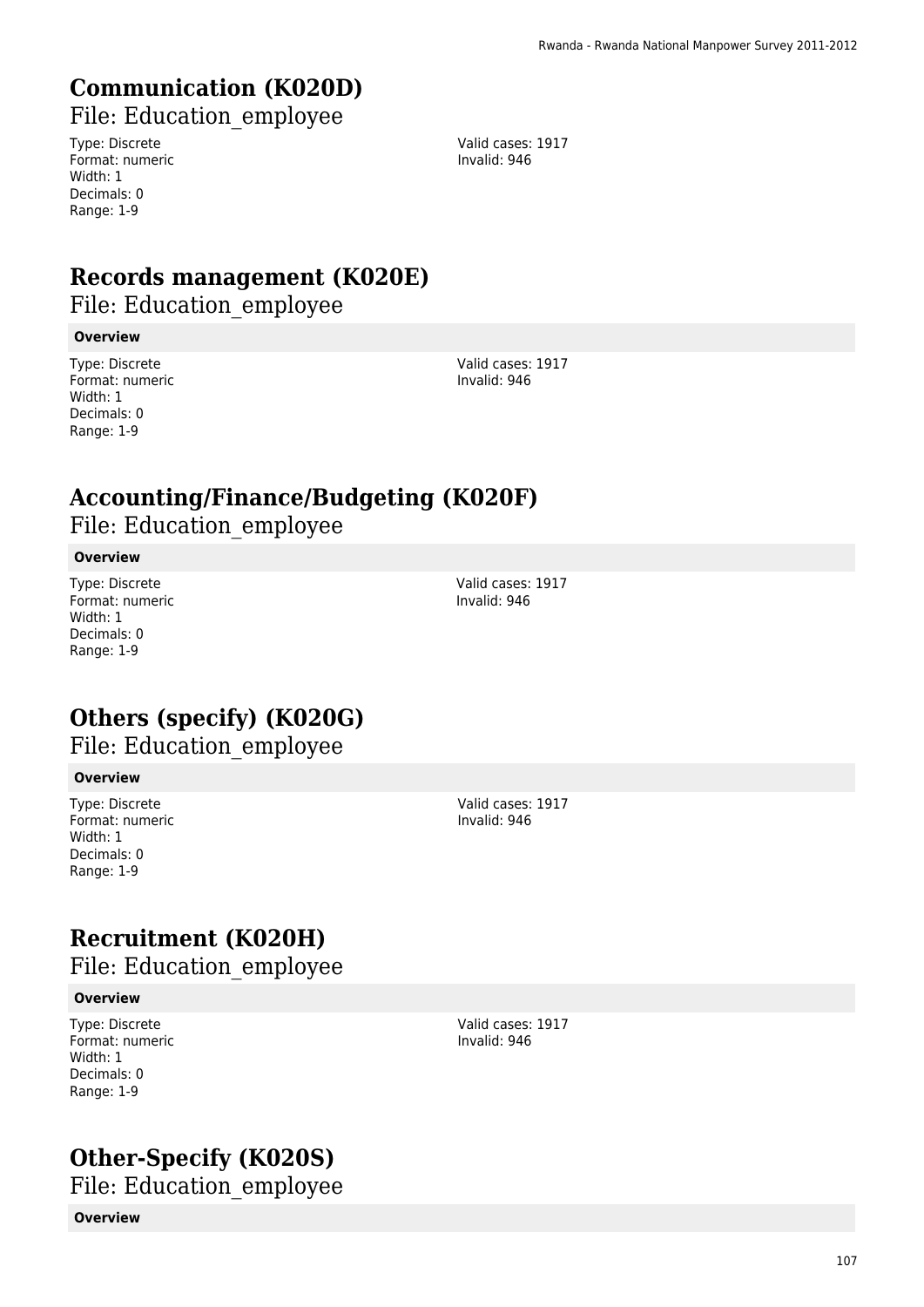# **Other-Specify (K020S)**

File: Education\_employee

Type: Discrete Format: character Width: 30

### **Production (K030A)**  File: Education\_employee

#### **Overview**

Type: Discrete Format: numeric Width: 1 Decimals: 0 Range: 0-9

### **Marketing (K030B)**  File: Education\_employee

#### **Overview**

Type: Discrete Format: numeric Width: 1 Decimals: 0 Range: 0-9

# **Human resource management (K030C)**

File: Education\_employee

#### **Overview**

Type: Discrete Format: numeric Width: 1 Decimals: 0 Range: 0-9

Valid cases: 1917 Invalid: 946

### **Communication (K030D)**

File: Education\_employee

#### **Overview**

Type: Discrete Format: numeric Width: 1 Decimals: 0 Range: 0-9

Valid cases: 1917 Invalid: 946

### **Records management (K030E)**

File: Education\_employee

#### **Overview**

Valid cases: 109 Invalid: 0

Valid cases: 1917 Invalid: 946

Valid cases: 1917 Invalid: 946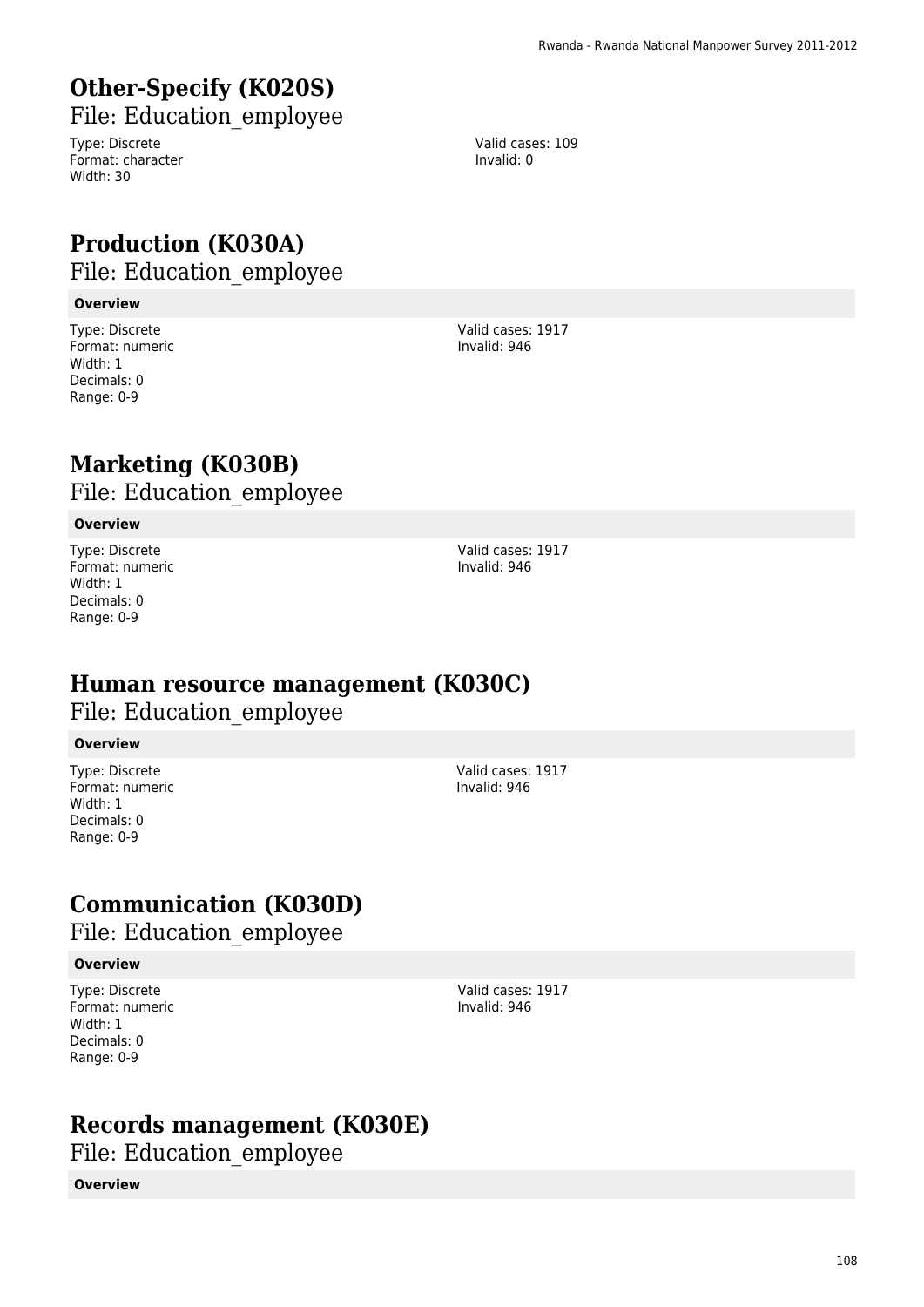### **Records management (K030E)**

File: Education\_employee

Type: Discrete Format: numeric Width: 1 Decimals: 0 Range: 0-9

# **Accounting/Finance/Budgeting (K030F)**

File: Education\_employee

#### **Overview**

Type: Discrete Format: numeric Width: 1 Decimals: 0 Range: 0-9

Valid cases: 1917 Invalid: 946

# **Others (specify) (K030G)**

File: Education\_employee

#### **Overview**

Type: Discrete Format: numeric Width: 1 Decimals: 0 Range: 0-9

Valid cases: 1917 Invalid: 946

# **Recruitment (K030H)**

File: Education\_employee

#### **Overview**

Type: Discrete Format: numeric Width: 1 Decimals: 0 Range: 0-9

Valid cases: 1917 Invalid: 946

# **Other-Specify (K030S)**

File: Education\_employee

#### **Overview**

Type: Discrete Format: character Width: 30

### **Individual Computer (K040A)**

File: Education\_employee

**Overview**

Valid cases: 39 Invalid: 0

Invalid: 946

Valid cases: 1917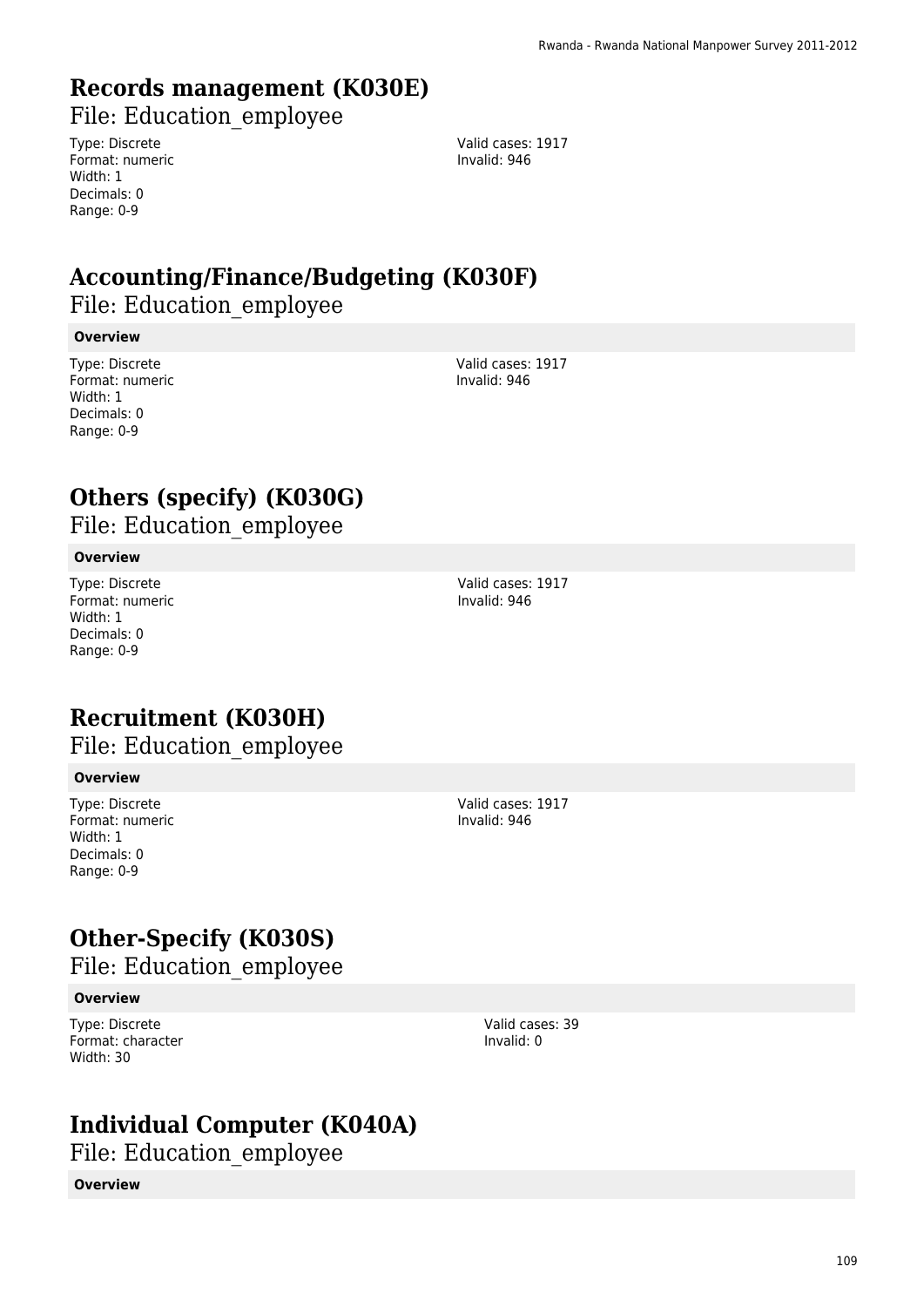# **Individual Computer (K040A)**

File: Education\_employee

Type: Discrete Format: numeric Width: 1 Decimals: 0 Range: 1-9

Valid cases: 1917 Invalid: 946

# **Shared computer (K040B)**

File: Education\_employee

#### **Overview**

Type: Discrete Format: numeric Width: 1 Decimals: 0 Range: 1-9

Valid cases: 1917 Invalid: 946

# **Private access to email (K040C)**

File: Education\_employee

#### **Overview**

Type: Discrete Format: numeric Width: 1 Decimals: 0 Range: 1-9

Valid cases: 1917 Invalid: 946

### **Common access to email (K040D)**

File: Education\_employee

#### **Overview**

Type: Discrete Format: numeric Width: 1 Decimals: 0 Range: 1-9

Valid cases: 1917 Invalid: 946

### **Access to internet (K040E)**

File: Education\_employee

#### **Overview**

Type: Discrete Format: numeric Width: 1 Decimals: 0 Range: 1-9

Valid cases: 1917 Invalid: 946

# **Others (specify). (K040F)**

File: Education\_employee

**Overview**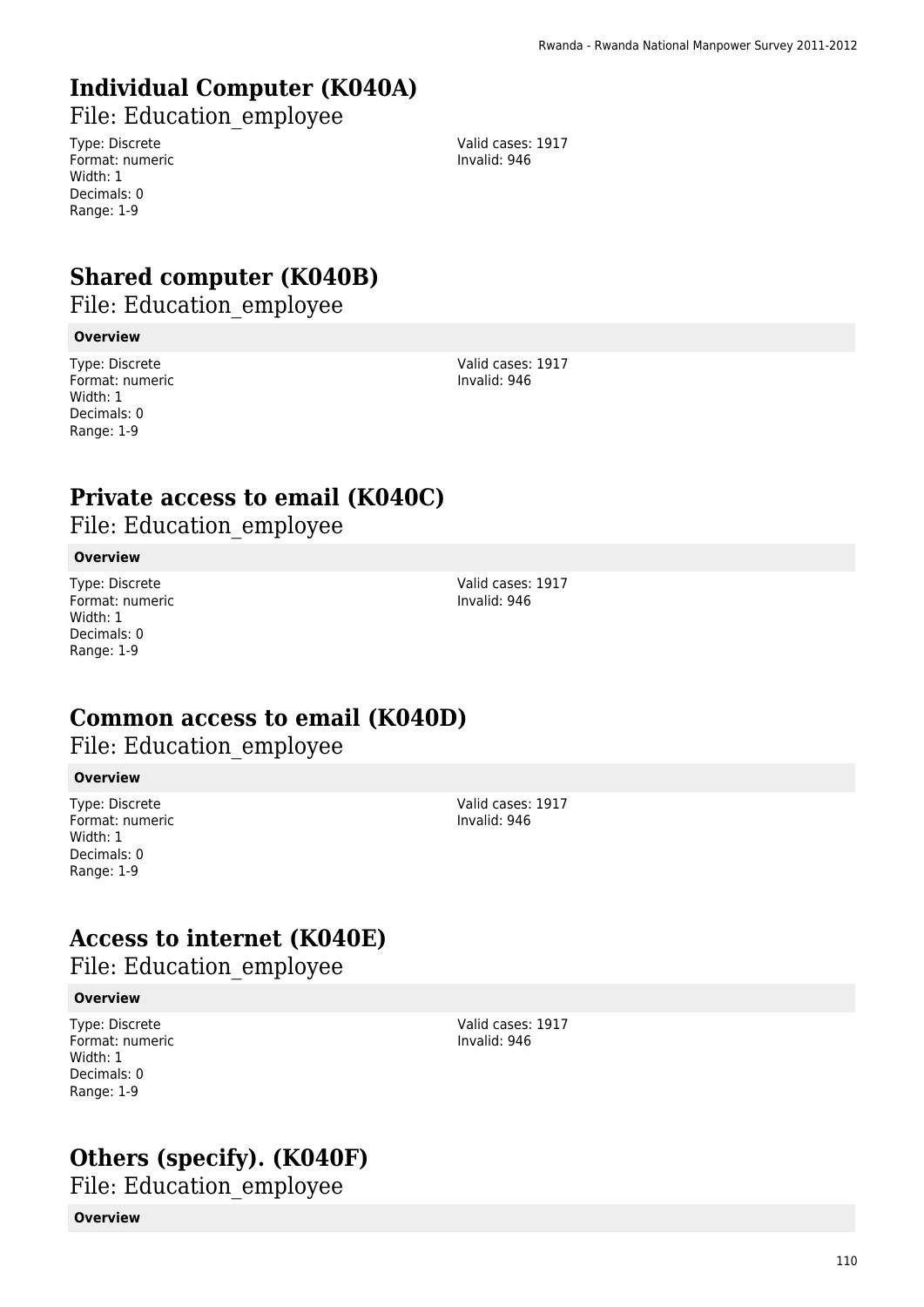# **Others (specify). (K040F)**

File: Education\_employee

Type: Discrete Format: numeric Width: 1 Decimals: 0 Range: 1-9

# **Other-Specify (K040S)**

File: Education\_employee

#### **Overview**

Type: Discrete Format: character Width: 29

# **Individual Computer (K050A)**

File: Education\_employee

#### **Overview**

Type: Discrete Format: numeric Width: 1 Decimals: 0 Range: 1-9

### **Shared computer (K050B)**

File: Education\_employee

#### **Overview**

Type: Discrete Format: numeric Width: 1 Decimals: 0 Range: 1-9

# **Private access to email (K050C)**

File: Education\_employee

#### **Overview**

Type: Discrete Format: numeric Width: 1 Decimals: 0 Range: 1-9

Valid cases: 1917 Invalid: 946

### **Common access to email (K050D)**

File: Education\_employee

#### **Overview**

Valid cases: 1917 Invalid: 946

> Valid cases: 18 Invalid: 0

Valid cases: 1917 Invalid: 946

Valid cases: 1917 Invalid: 946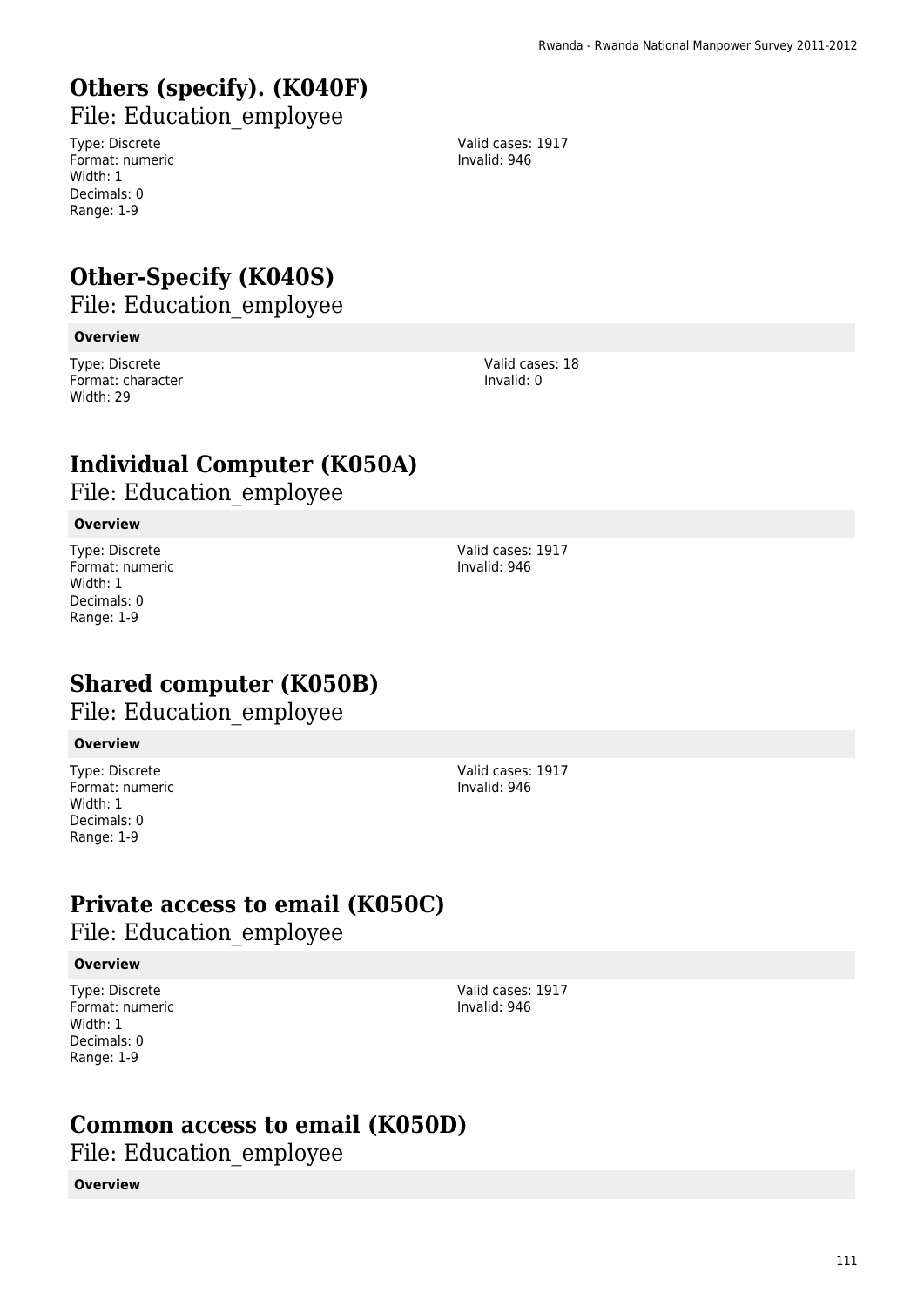# **Common access to email (K050D)**

File: Education\_employee

Type: Discrete Format: numeric Width: 1 Decimals: 0 Range: 1-9

Valid cases: 1917 Invalid: 946

# **Access to internet (K050E)**

File: Education\_employee

#### **Overview**

Type: Discrete Format: numeric Width: 1 Decimals: 0 Range: 1-9

Valid cases: 1917 Invalid: 946

# **Others (specify). (K050F)**

File: Education employee

#### **Overview**

Type: Discrete Format: numeric Width: 1 Decimals: 0 Range: 1-9

Valid cases: 1917 Invalid: 946

# **Other-Specify (K050S)**

File: Education\_employee

#### **Overview**

Type: Discrete Format: character Width: 30

Valid cases: 63 Invalid: 0

### **Do you feel properly equipped to make fully use of the potential of ICT at your workplace? (K060)**

File: Education\_employee

#### **Overview**

Type: Discrete Format: numeric Width: 1 Decimals: 0 Range: 1-9

Valid cases: 636 Invalid: 2227

### **monthly gross earnings (L010)**

File: Education\_employee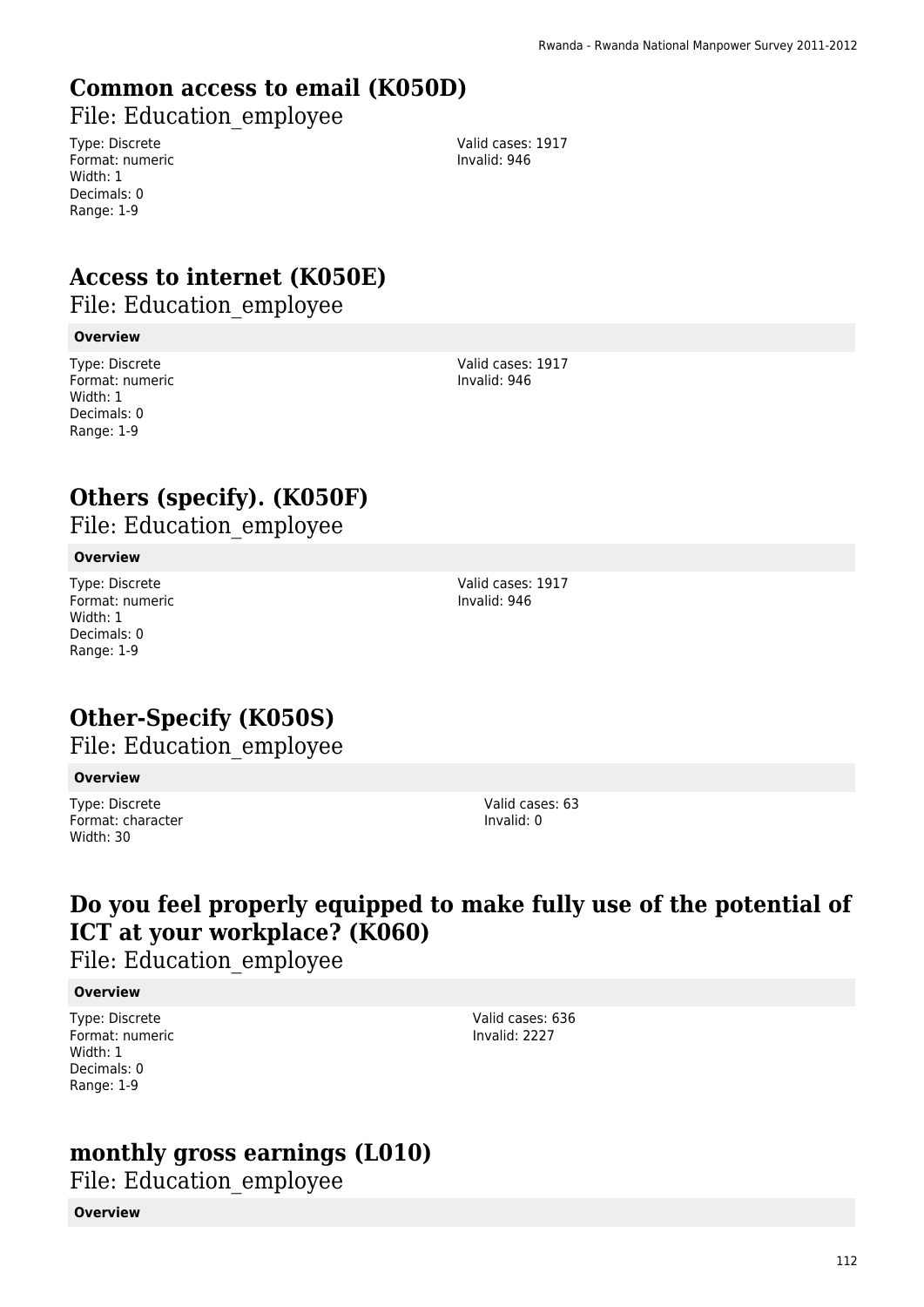### **monthly gross earnings (L010)**  File: Education\_employee

Type: Continuous Format: numeric Width: 9 Decimals: 0 Range: 5000-4321915

Invalid: 999999999

Valid cases: 2839 Invalid: 24 Minimum: 5000 Maximum: 4321915 Mean: 148078.5 Standard deviation: 286322

### **What is your monthly net earnings? (L011)**  File: Education\_employee

#### **Overview**

Type: Continuous Format: numeric Width: 9 Decimals: 0 Range: 4550-3842616 Invalid: 999999999

Valid cases: 2843 Invalid: 20 Minimum: 4550 Maximum: 3842616 Mean: 108250.8 Standard deviation: 200919.5

# **Mode of your mountly payment? (L020)**

File: Education\_employee

#### **Overview**

Type: Discrete Format: numeric Width: 1 Decimals: 0 Range: 1-9

Valid cases: 2863 Invalid: 0

# **Other-Specify (L020S)**

File: Education\_employee

#### **Overview**

Type: Discrete Format: character Width: 28

Valid cases: 2 Invalid: 0

### **Do you have another occupation / job/employment? (L030)**  File: Education\_employee

#### **Overview**

Type: Discrete Format: numeric Width: 1 Decimals: 0 Range: 1-9

Valid cases: 2863 Invalid: 0

### **If yes, what kind of occupation / job (L040)**

File: Education\_employee

#### **Overview**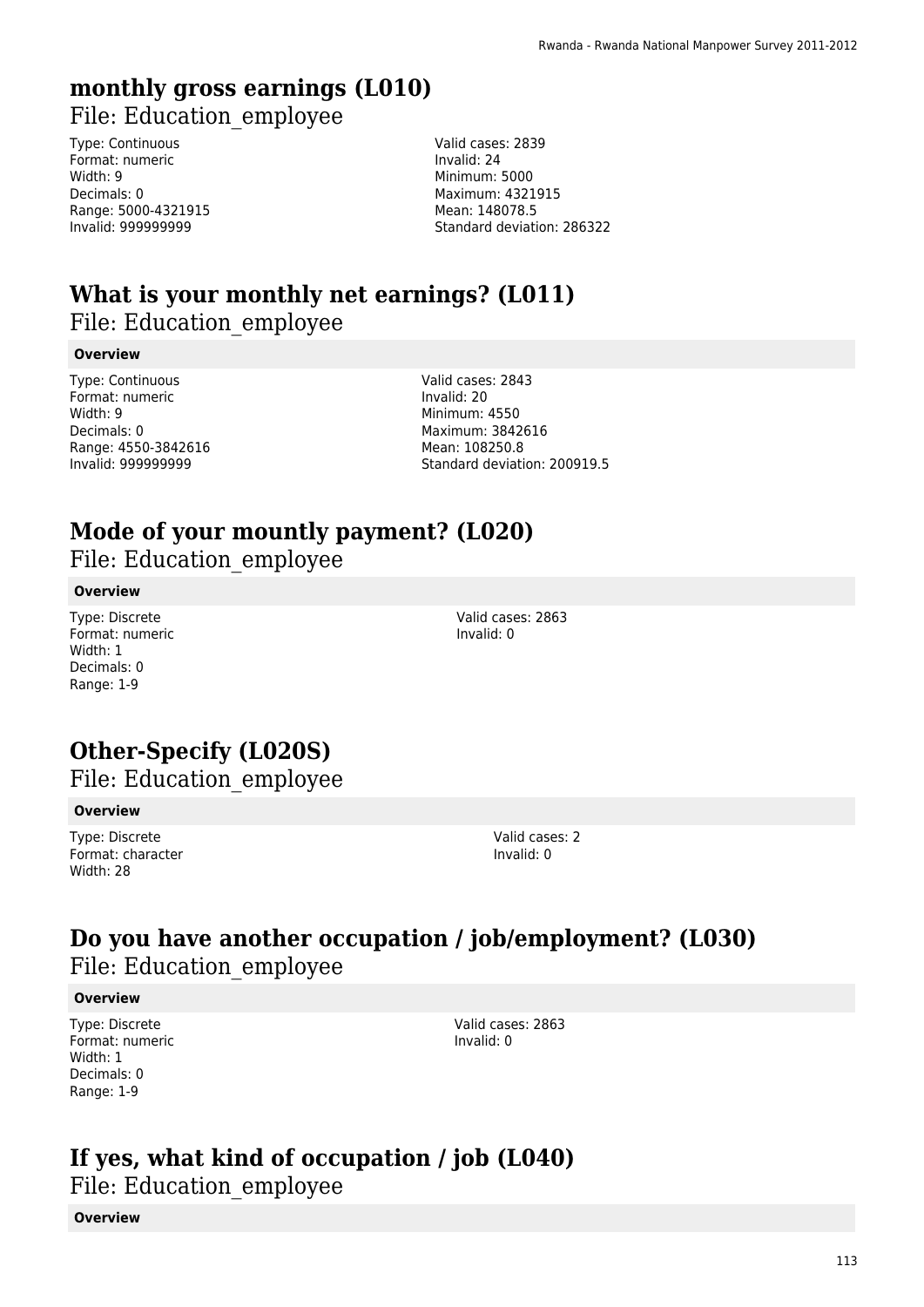## **If yes, what kind of occupation / job (L040)**

File: Education\_employee

Type: Discrete Format: character Width: 30

Valid cases: 476 Invalid: 0

### **ISCO Code (L040A)**  File: Education\_employee

#### **Overview**

Type: Discrete Format: numeric Width: 4 Decimals: 0 Range: 110-9999 Valid cases: 476 Invalid: 2387 Minimum: 1120 Maximum: 9999

### **ISCO\_FIRST\_LEVEL L040A (ISCO1L040A)**  File: Education\_employee

#### **Overview**

Type: Discrete Format: numeric Width: 7 Decimals: 2 Range: 1-9999

Valid cases: 476 Invalid: 2387 Minimum: 1 Maximum: 9999

### **average annual gross income from all additional job(s)? (L050)**  File: Education\_employee

#### **Overview**

Type: Discrete Format: numeric Width: 9 Decimals: 0 Range: 4000-99999999 Invalid: 999999999

Valid cases: 465 Invalid: 2398 Minimum: 4000 Maximum: 20000000

### **Do you have an HIV / AIDS policy at workplace? (M010)**  File: Education\_employee

#### **Overview**

Type: Discrete Format: numeric Width: 1 Decimals: 0 Range: 1-9

Valid cases: 2863 Invalid: 0

# **VCT services (M020)**

File: Education\_employee

**Overview**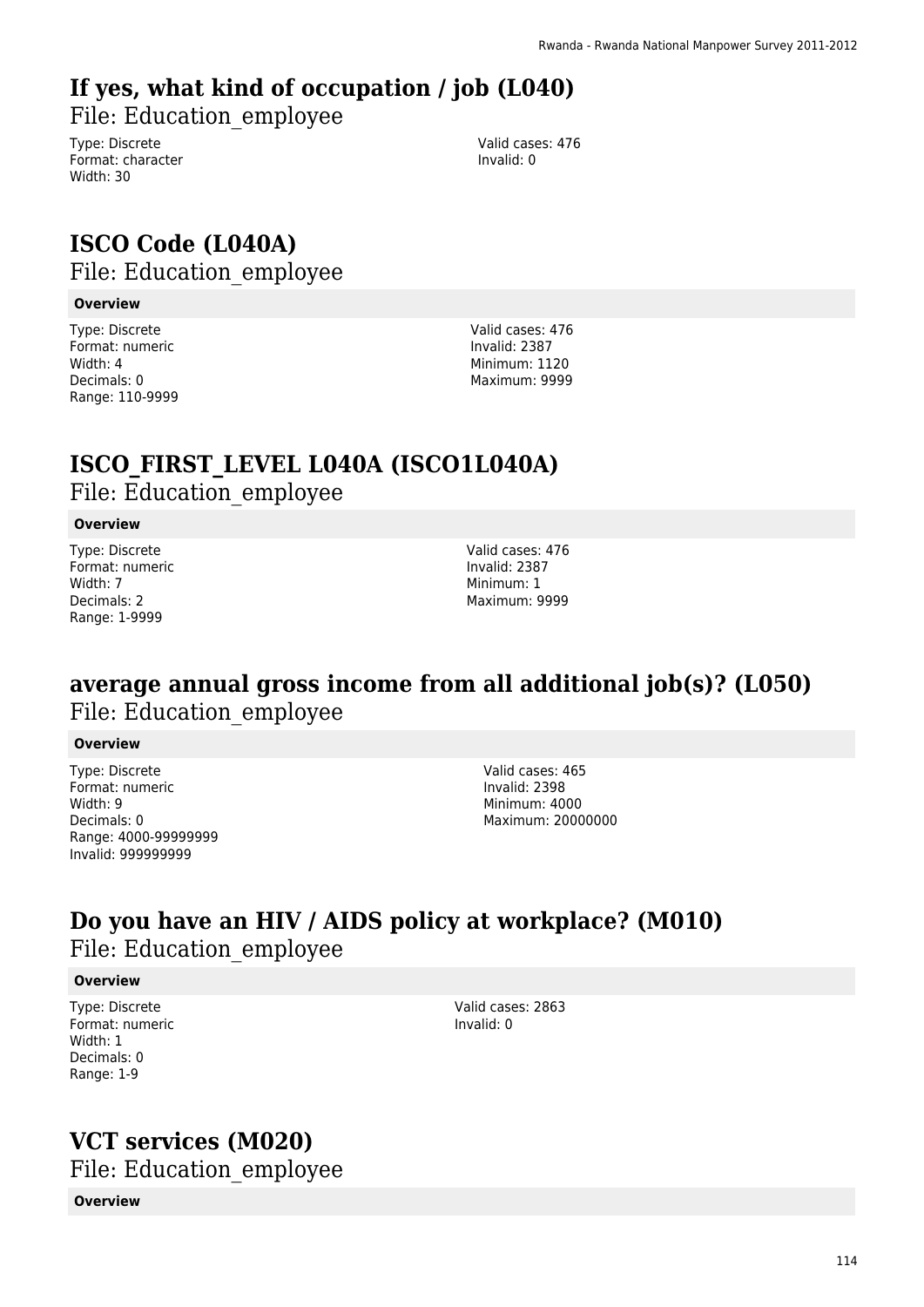### **VCT services (M020)**  File: Education\_employee

Type: Discrete Format: numeric Width: 1 Decimals: 0 Range: 1-9

Valid cases: 2312 Invalid: 551

# **Free ARVs for HIV+ workers (M02A)**

File: Education\_employee

#### **Overview**

Type: Discrete Format: numeric Width: 1 Decimals: 0 Range: 1-9

Valid cases: 2312 Invalid: 551

### **Free condom distribution (M02B)**

File: Education\_employee

#### **Overview**

Type: Discrete Format: numeric Width: 1 Decimals: 0 Range: 1-9

Valid cases: 2312 Invalid: 551

### **Free food for HIV+ workers (M02C)**

File: Education\_employee

#### **Overview**

Type: Discrete Format: numeric Width: 1 Decimals: 0 Range: 1-9

Valid cases: 2312 Invalid: 551

# **Equal rights (M02E)**

File: Education\_employee

#### **Overview**

Type: Discrete Format: numeric Width: 1 Decimals: 0 Range: 1-9

Valid cases: 2312 Invalid: 551

### **Others (specify) (M02D)**

File: Education\_employee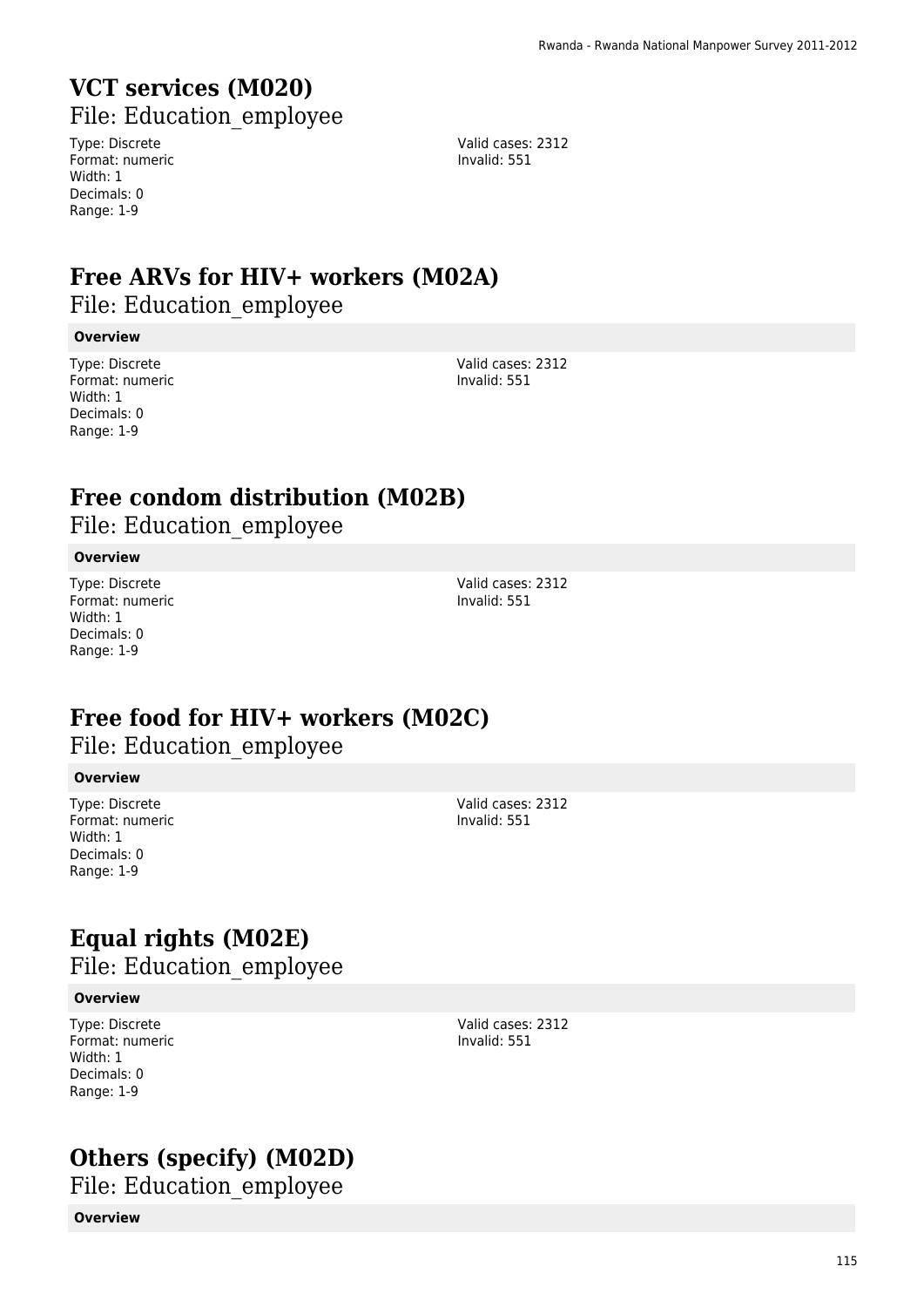# **Others (specify) (M02D)**

File: Education\_employee

Type: Discrete Format: numeric Width: 1 Decimals: 0 Range: 1-9

Valid cases: 2312 Invalid: 551

# **Other-Specify (M020S)**

File: Education\_employee

**Overview**

Type: Discrete Format: character Width: 30

Valid cases: 353 Invalid: 0

### **Are you currently looking for a different job? (N020)**  File: Education\_employee

#### **Overview**

Type: Discrete Format: numeric Width: 1 Decimals: 0 Range: 1-9

Valid cases: 2863 Invalid: 0

### **Which occupations are you targeting? (N030)**  File: Education\_employee

#### **Overview**

Type: Discrete Format: character Width: 40

Valid cases: 472 Invalid: 0

### **Which occupations are you targeting? (N0302)**  File: Education\_employee

#### **Overview**

Type: Discrete Format: character Width: 40

Valid cases: 215 Invalid: 0

# **ISCO (N030A)**

File: Education\_employee

#### **Overview**

Type: Discrete Format: numeric Width: 4 Decimals: 0 Range: 110-9999

Valid cases: 480 Invalid: 2383 Minimum: 1111 Maximum: 9999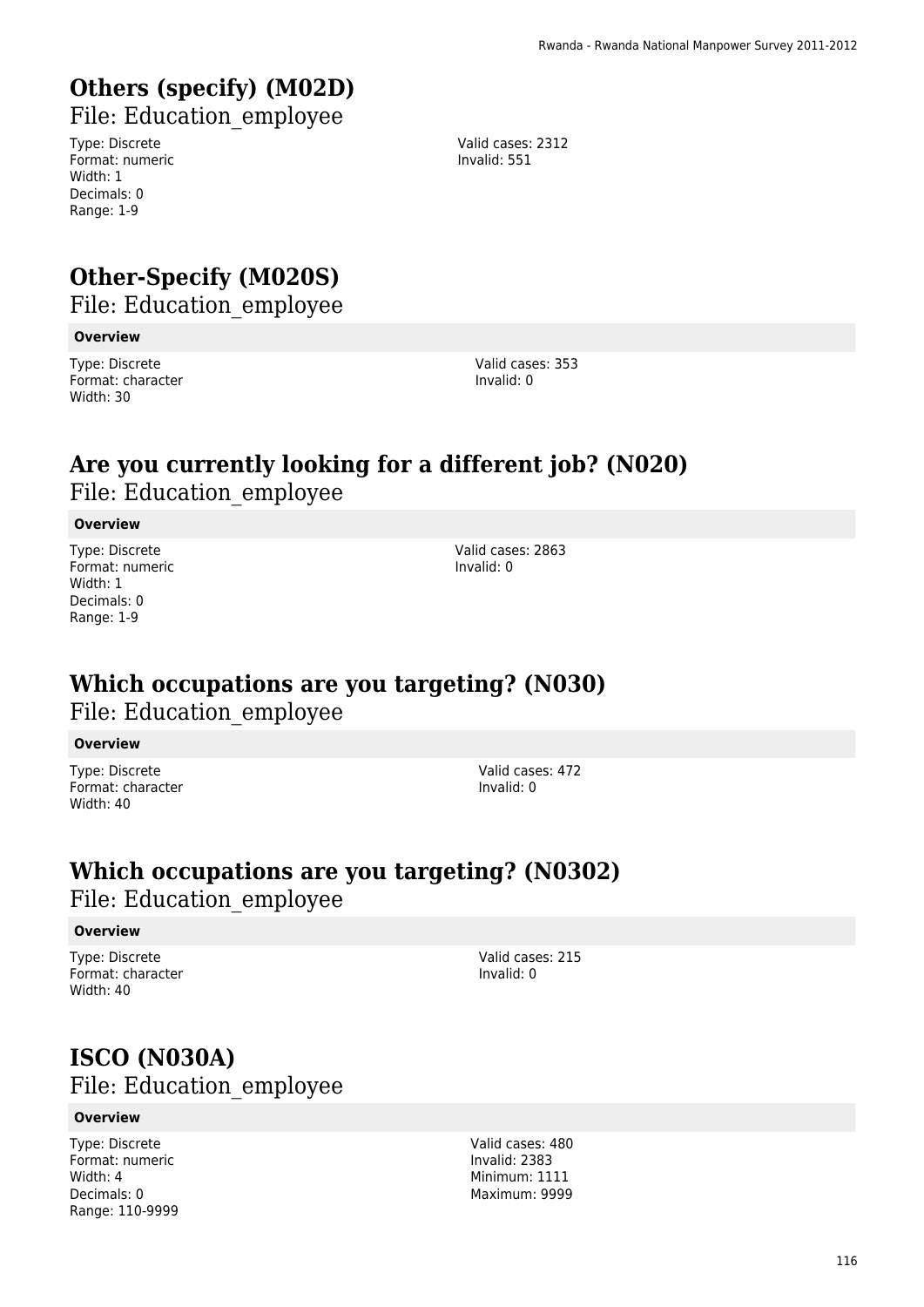# **ISCO\_FIRST\_LEVEL N030A (ISCO1N030A)**

File: Education\_employee

#### **Overview**

Type: Discrete Format: numeric Width: 7 Decimals: 2 Range: 1-9999

Valid cases: 480 Invalid: 2383 Minimum: 1 Maximum: 9999

### **ISCO (N030B)**  File: Education\_employee

#### **Overview**

Type: Discrete Format: numeric Width: 4 Decimals: 0 Range: 110-9629

Valid cases: 206 Invalid: 2657 Minimum: 310 Maximum: 9629

# **ISCO\_FIRST\_LEVELN030B (ISCO1N030B)**

File: Education\_employee

#### **Overview**

Type: Discrete Format: numeric Width: 5 Decimals: 2 Range: 1-99

Valid cases: 206 Invalid: 2657 Minimum: 1 Maximum: 10

# **Word of mouth/family/friends (N050A)**

File: Education\_employee

#### **Overview**

Type: Discrete Format: numeric Width: 1 Decimals: 0 Range: 1-9

Valid cases: 480 Invalid: 2383

# **Unsolicited / passing-by (N050B)**

File: Education\_employee

#### **Overview**

Type: Discrete Format: numeric Width: 1 Decimals: 0 Range: 1-9

### **Internet, media (N050C)**

File: Education\_employee

Valid cases: 480 Invalid: 2383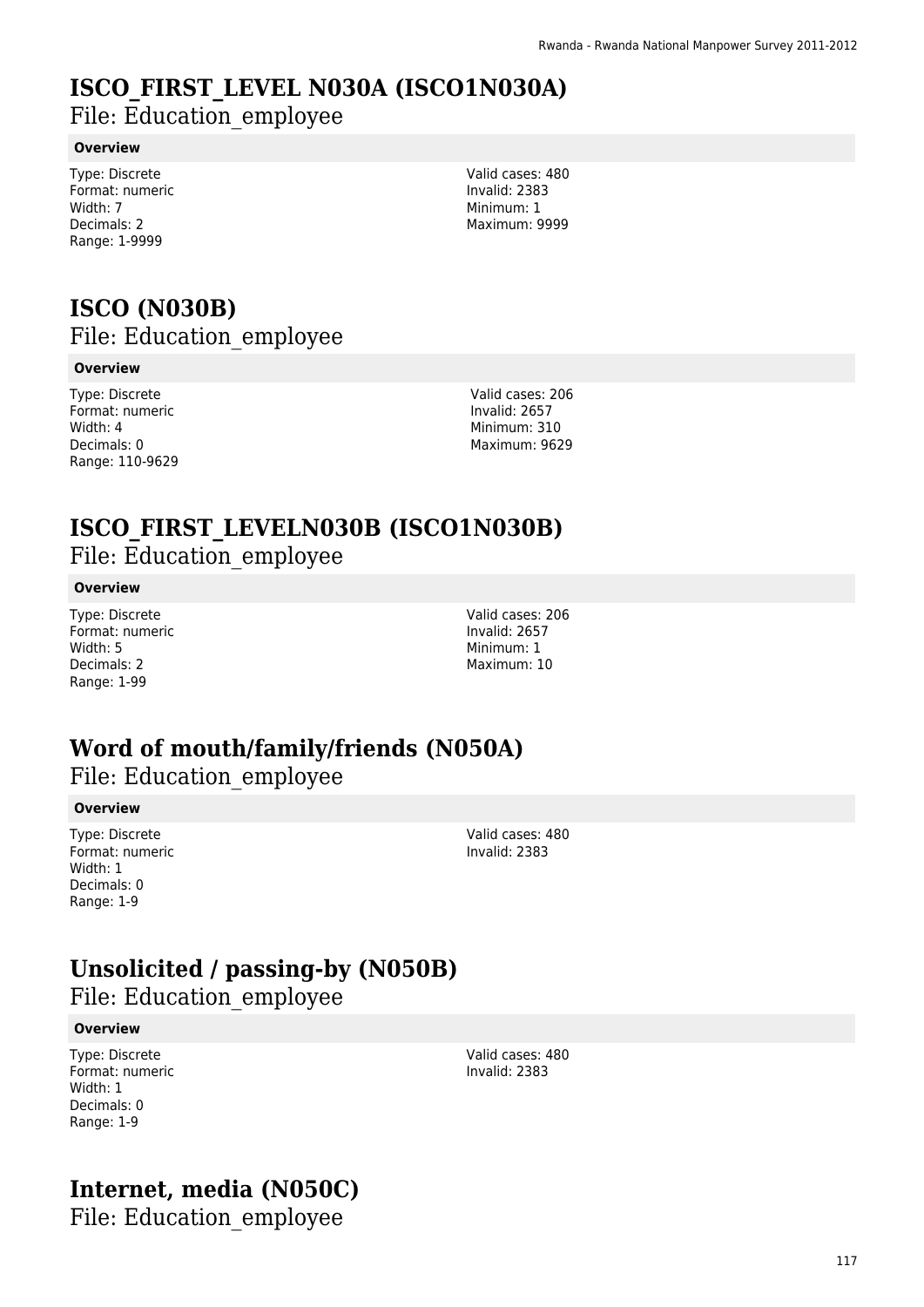### **Internet, media (N050C)**

File: Education\_employee

#### **Overview**

Type: Discrete Format: numeric Width: 1 Decimals: 0 Range: 1-9

# **LMIS (N050D)**

File: Education\_employee

#### **Overview**

Type: Discrete Format: numeric Width: 1 Decimals: 0 Range: 1-9

Valid cases: 480 Invalid: 2383

Valid cases: 480 Invalid: 2383

# **Job agents / bureaus (N050E)**

File: Education\_employee

#### **Overview**

Type: Discrete Format: numeric Width: 1 Decimals: 0 Range: 1-9

# **Training institutions (N050F)**

### File: Education\_employee

#### **Overview**

Type: Discrete Format: numeric Width: 1 Decimals: 0 Range: 1-9

# **Other (specify) (N050G)**

File: Education\_employee

#### **Overview**

Type: Discrete Format: numeric Width: 1 Decimals: 0 Range: 1-9

# **Other-Specify (N050S)**

File: Education\_employee

Valid cases: 480 Invalid: 2383

Valid cases: 480 Invalid: 2383

Valid cases: 480

Invalid: 2383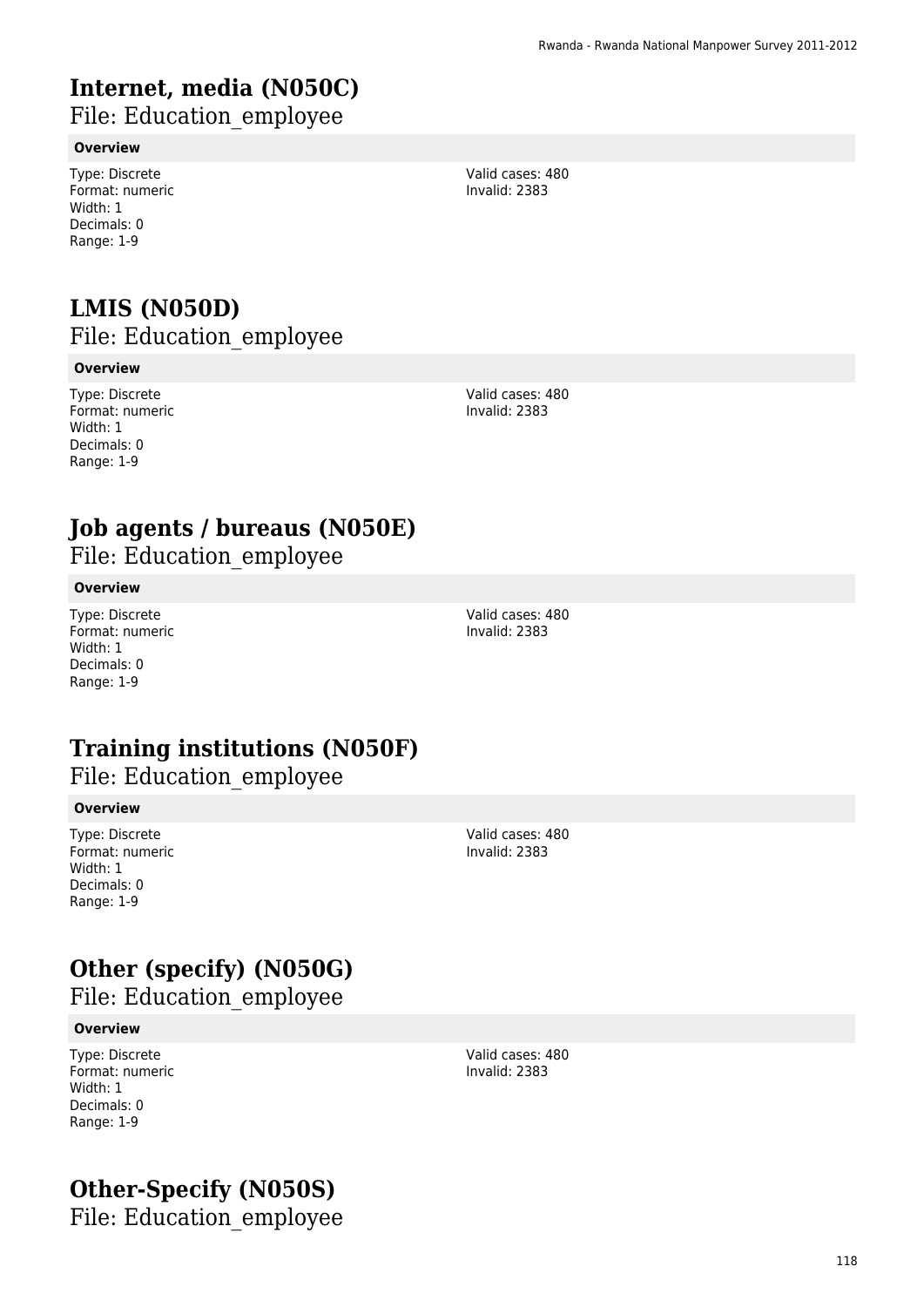# **Other-Specify (N050S)**

File: Education\_employee

#### **Overview**

Type: Discrete Format: character Width: 30

Valid cases: 30 Invalid: 0

### **Do you want to move away from your current residence to search for a new job? (N060)**

File: Education employee

#### **Overview**

Type: Discrete Format: numeric Width: 1 Decimals: 0 Range: 1-9

Valid cases: 2863 Invalid: 0

# **Why are you willing to move? (N070)**

File: Education\_employee

#### **Overview**

Type: Discrete Format: numeric Width: 1 Decimals: 0 Range: 1-9

Valid cases: 2229 Invalid: 634

# **Other-Specify (N070S)**

File: Education\_employee

#### **Overview**

Type: Discrete Format: character Width: 30

Valid cases: 78 Invalid: 0

### **Where do you want to move to? (N080)**

File: Education\_employee

#### **Overview**

Type: Discrete Format: numeric Width: 1 Decimals: 0 Range: 1-9

Valid cases: 2229 Invalid: 634

### **If you don't want to move, please indicate why (N090)**  File: Education\_employee

#### **Overview**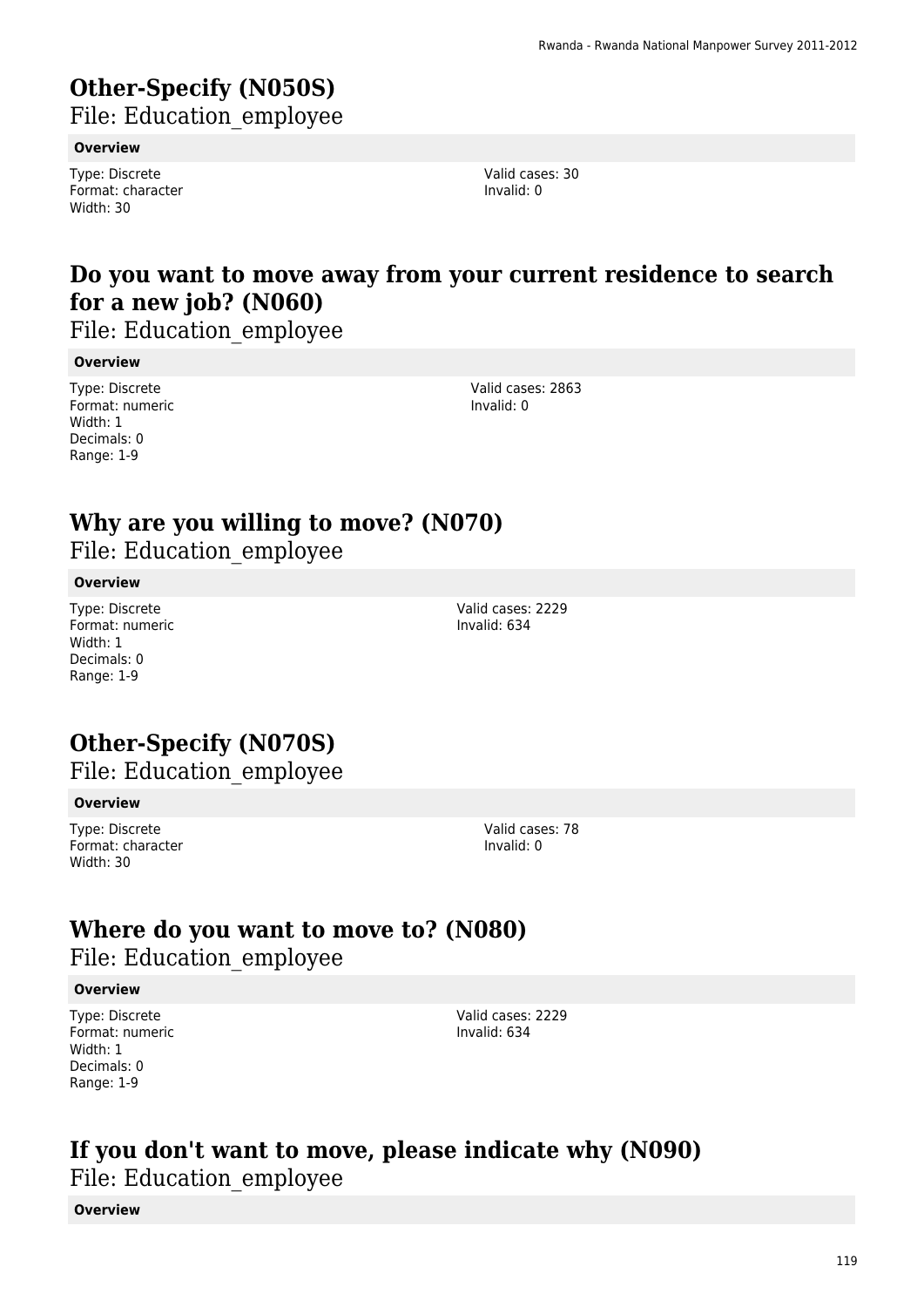### **If you don't want to move, please indicate why (N090)**

File: Education\_employee

Type: Discrete Format: numeric Width: 1 Decimals: 0 Range: 1-9

Valid cases: 630 Invalid: 2233

### **If you don't want to move, please indicate why (N09A)**  File: Education\_employee

#### **Overview**

Type: Discrete Format: numeric Width: 1 Decimals: 0 Range: 1-9

Valid cases: 358 Invalid: 2505

### **If you don't want to move, please indicate why (N09B)**  File: Education employee

#### **Overview**

Type: Discrete Format: numeric Width: 1 Decimals: 0 Range: 1-9

Valid cases: 147 Invalid: 2716

### **Other-Specify (N090S)**

File: Education\_employee

#### **Overview**

Type: Discrete Format: character Width: 30

Valid cases: 198 Invalid: 0

### **If you only want to move within Rwanda or within EAC, please indicate why (N091)**

File: Education\_employee

#### **Overview**

Type: Discrete Format: numeric Width: 1 Decimals: 0 Range: 1-9

Valid cases: 988 Invalid: 1875

# **If you only want to move within Rwanda or within EAC, please indicate why (N09C)**

File: Education employee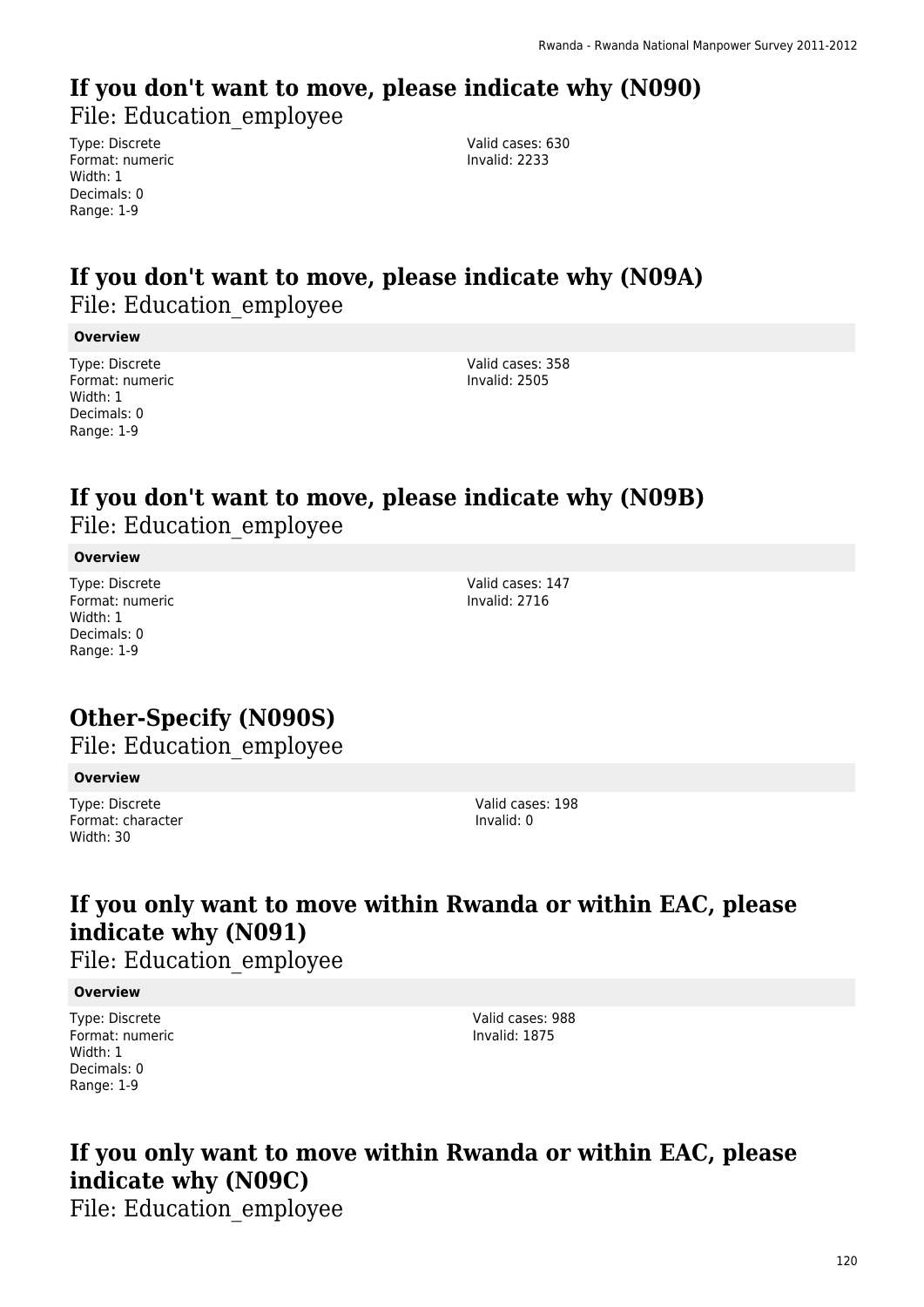## **If you only want to move within Rwanda or within EAC, please indicate why (N09C)**

File: Education\_employee

#### **Overview**

Type: Discrete Format: numeric Width: 1 Decimals: 0 Range: 1-9

Valid cases: 690 Invalid: 2173

### **If you only want to move within Rwanda or within EAC, please indicate why (N09D)**

File: Education\_employee

#### **Overview**

Type: Discrete Format: numeric Width: 1 Decimals: 0 Range: 1-9

Valid cases: 359 Invalid: 2504

# **Other-Specify (N091S)**

File: Education\_employee

#### **Overview**

Type: Discrete Format: character Width: 30

Valid cases: 187 Invalid: 0

### **(CODE)**  File: Education\_employee

#### **Overview**

Type: Continuous Format: numeric Width: 4 Decimals: 0 Range: 1101-4506

Valid cases: 2863 Invalid: 0 Minimum: 1101 Maximum: 4506 Mean: 2591.6 Standard deviation: 1046.6

# **graduation year in interval (Year\_int)**

File: Education\_employee

#### **Overview**

Type: Discrete Format: numeric Width: 4 Decimals: 2 Range: 1-8

Valid cases: 2370 Invalid: 493 Minimum: 1 Maximum: 8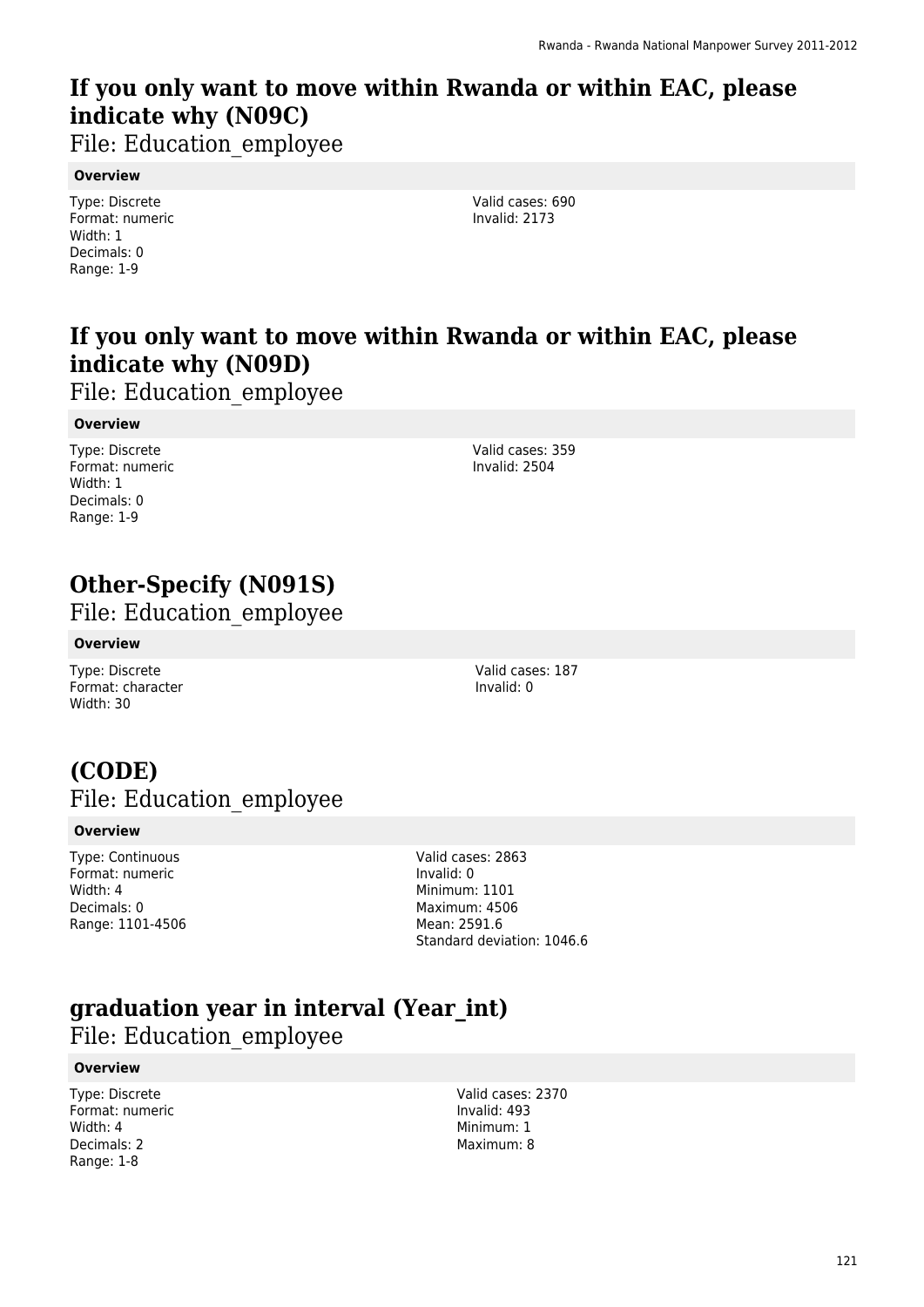### **HOW LONG TO GET FIRST JOB (B140\_INT)**

File: Education\_employee

#### **Overview**

Type: Discrete Format: numeric Width: 5 Decimals: 2 Range: 0-11

Valid cases: 2863 Invalid: 0 Minimum: 0 Maximum: 11

# Year of training in interval (D030 INT)

File: Education\_employee

#### **Overview**

Type: Discrete Format: numeric Width: 4 Decimals: 2 Range: 1-7

Valid cases: 1752 Invalid: 1111 Minimum: 1 Maximum: 7

### **MONTHS DURATION INT INTERVAL (D050\_INT)**  File: Education\_employee

#### **Overview**

Type: Discrete Format: numeric Width: 4 Decimals: 2 Range: 1-5

Valid cases: 1752 Invalid: 1111 Minimum: 1 Maximum: 5

### **LAST PROMOTION IN INTERVAL (F020A\_INT)**  File: Education\_employee

#### **Overview**

Type: Discrete Format: numeric Width: 4 Decimals: 2 Range: 0-5

Valid cases: 609 Invalid: 2254 Minimum: 0 Maximum: 5

### **(ISCED\_MIF)**  File: Education\_employee

#### **Overview**

Type: Discrete Format: numeric Width: 7 Decimals: 2 Range: 0-9999

**(Final\_weight)**  File: Education\_employee

Valid cases: 2863 Invalid: 0 Minimum: 1 Maximum: 9999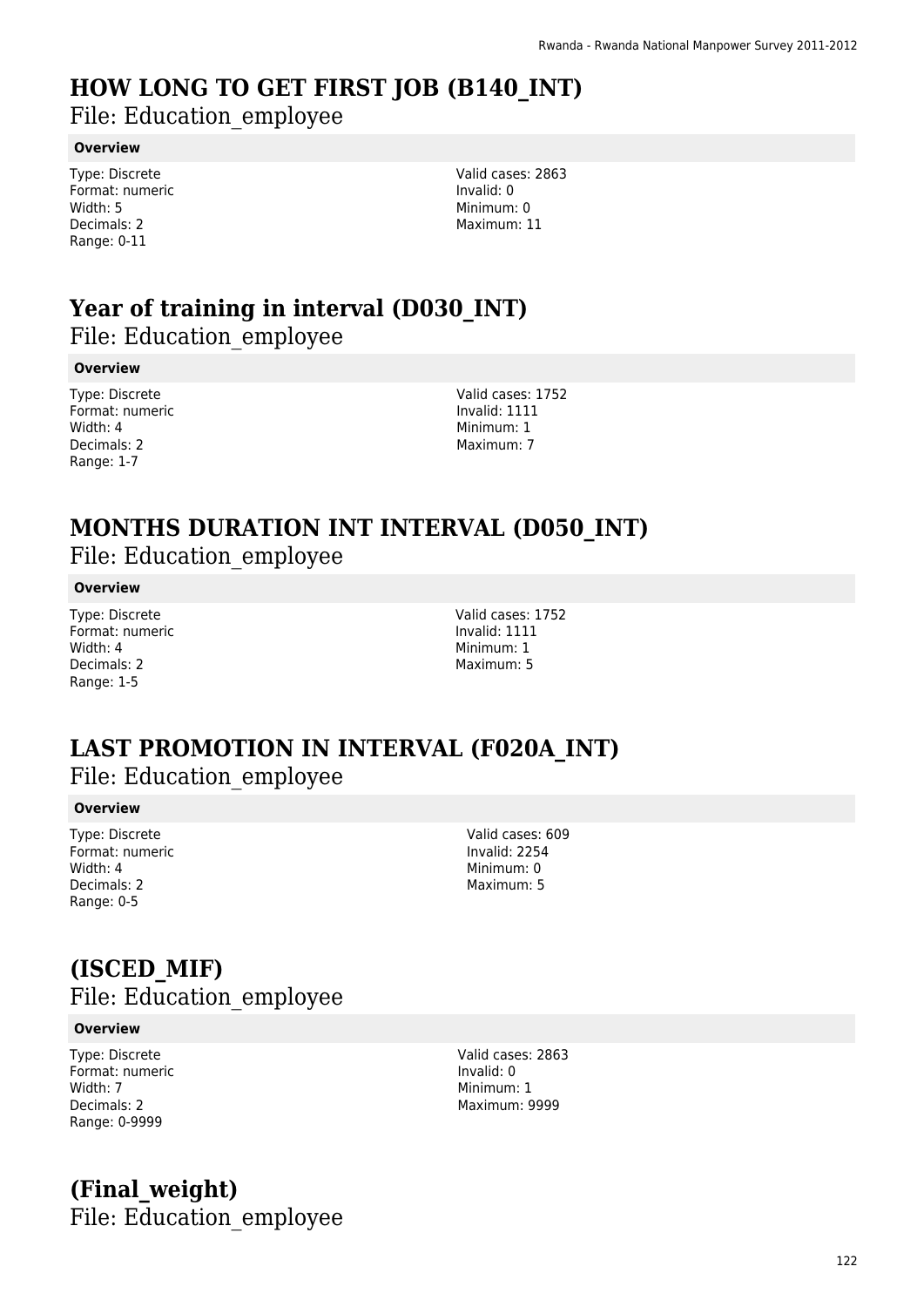### **(Final\_weight)**  File: Education\_employee

#### **Overview**

Type: Continuous Format: numeric Width: 16 Decimals: 12 Range: 3.125-237.5 Valid cases: 2863 Invalid: 0 Minimum: 3.1 Maximum: 237.5 Mean: 28.8 Standard deviation: 24.8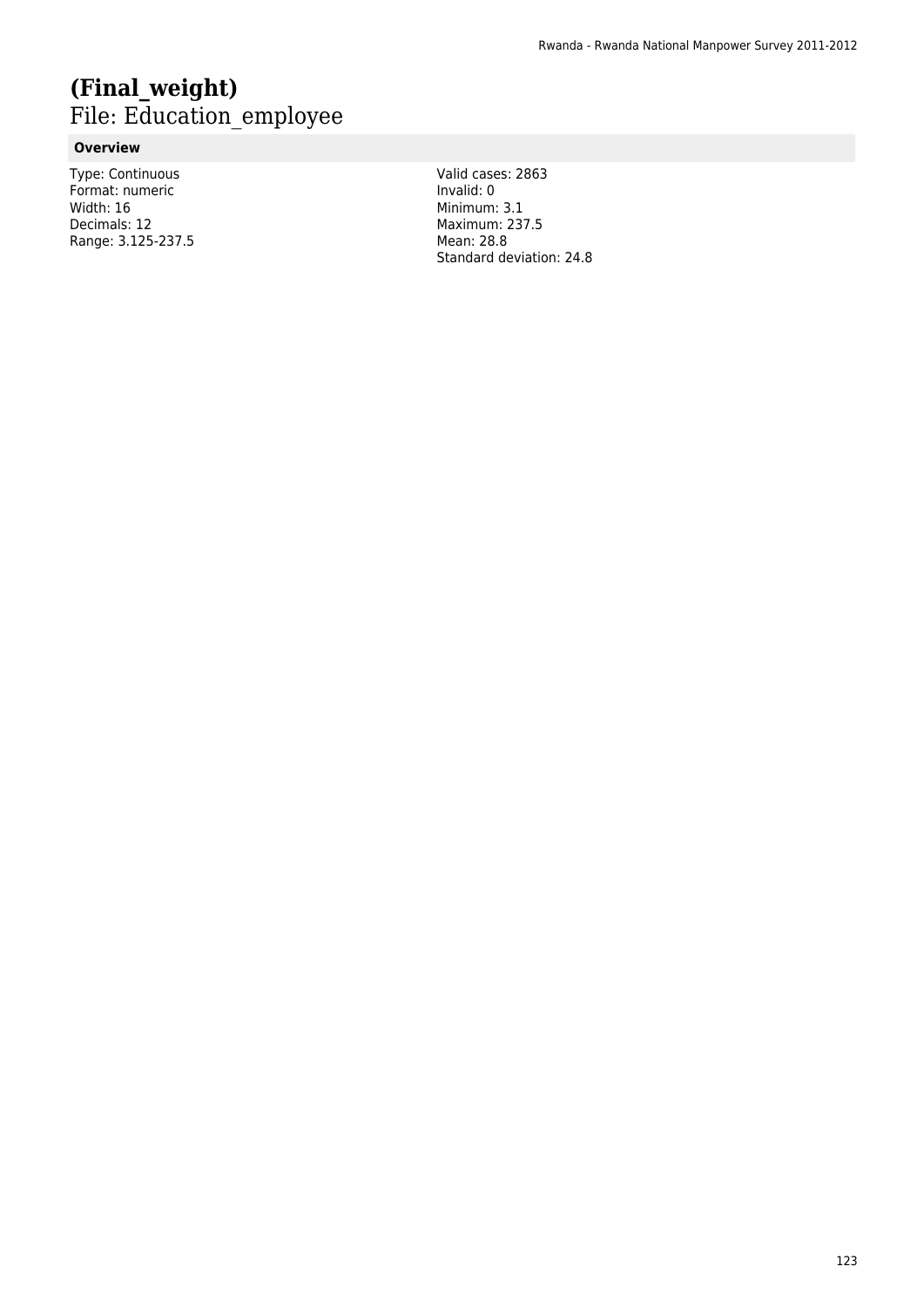### **SAMPLE CODE (id6)**  File: Education\_employer

#### **Overview**

Type: Continuous Format: numeric Width: 8 Decimals: 0 Range: 11043600-57004900

Valid cases: 505 Invalid: 0 Minimum: 11043600 Maximum: 57004900 Mean: 34636013.7 Standard deviation: 13034944.6

### **Zone Number (zn)**  File: Education\_employer

#### **Overview**

Type: Discrete Format: numeric Width: 2 Decimals: 0 Range: 0-15

Valid cases: 505 Invalid: 0 Minimum: 0 Maximum: 15 Mean: 7.9 Standard deviation: 4.4

### **5.1\_PROVINCE (id1)**  File: Education\_employer

#### **Overview**

Type: Discrete Format: numeric Width: 1 Decimals: 0 Range: 1-5

Valid cases: 505 Invalid: 0

### **5.2\_DISTRICT (id2)**  File: Education\_employer

#### **Overview**

Type: Discrete Format: numeric Width: 1 Decimals: 0 Range: 1-8

Valid cases: 505 Invalid: 0 Minimum: 1 Maximum: 8 Mean: 3.9 Standard deviation: 2.1

### **5.3\_SECTOR (id3)**  File: Education\_employer

#### **Overview**

Type: Discrete Format: numeric Width: 2 Decimals: 0 Range: 1-20

Valid cases: 505 Invalid: 0 Minimum: 1 Maximum: 20 Mean: 7.2 Standard deviation: 4.2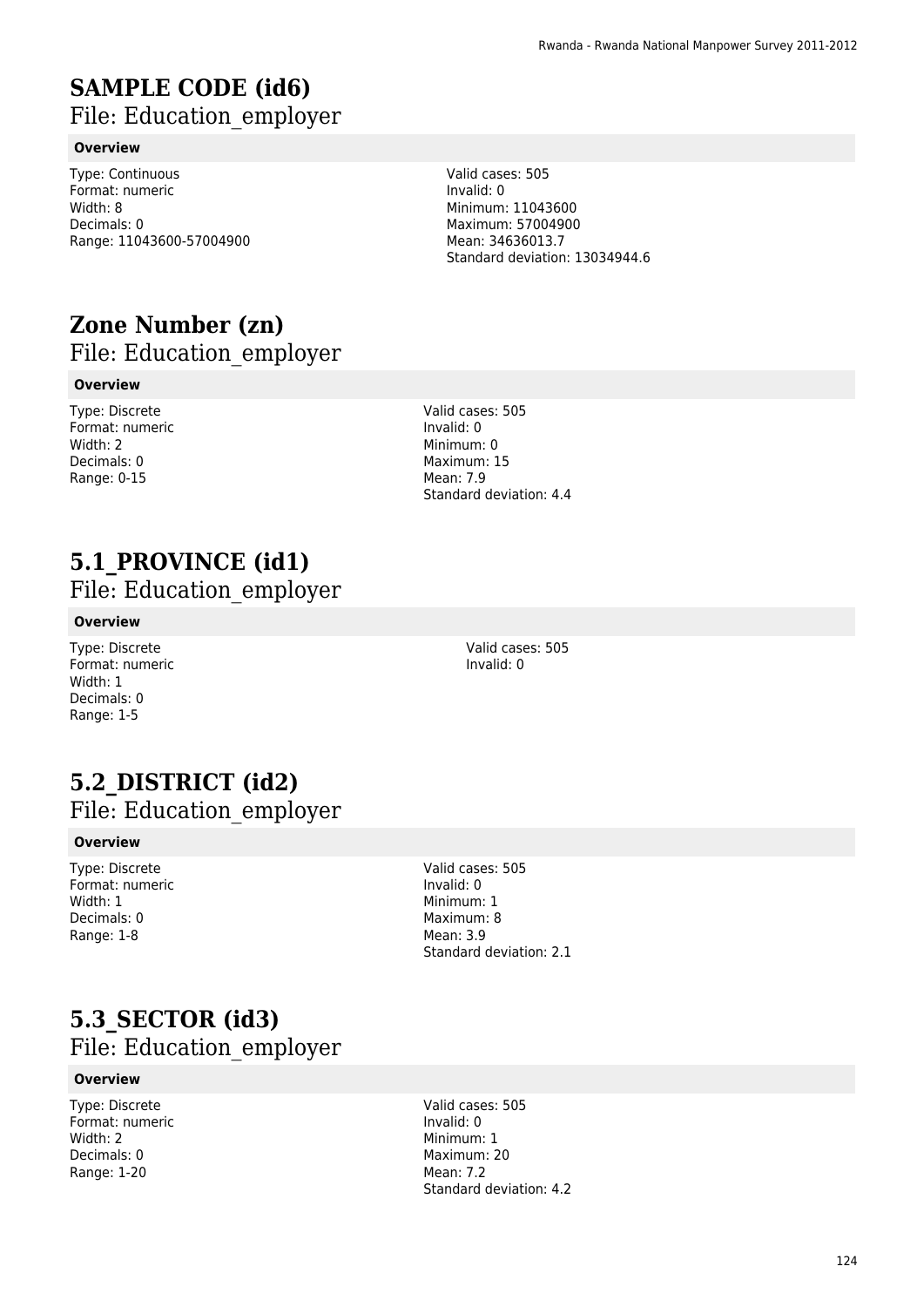### **5.4\_CELL (id4)**  File: Education\_employer

#### **Overview**

Type: Discrete Format: numeric Width: 2 Decimals: 0 Range: 0-13

Valid cases: 505 Invalid: 0 Minimum: 0 Maximum: 13 Mean: 3.2 Standard deviation: 2

### **5.5\_VILLAGE (id5)**  File: Education\_employer

#### **Overview**

Type: Continuous Format: numeric Width: 2 Decimals: 0 Range: 0-27

Valid cases: 505 Invalid: 0 Minimum: 0 Maximum: 27 Mean: 4.6 Standard deviation: 3.4

# **Province Name (p1)**

### File: Education\_employer

#### **Overview**

Type: Discrete Format: character Width: 10

### **District Name (p2)**  File: Education\_employer

#### **Overview**

Type: Discrete Format: character Width: 15

Valid cases: 505 Invalid: 0

Valid cases: 505 Invalid: 0

### **Sector Name (p3)**  File: Education\_employer

#### **Overview**

Type: Discrete Format: character Width: 15

### **Cell Name (p4)**

File: Education\_employer

#### **Overview**

Valid cases: 505 Invalid: 0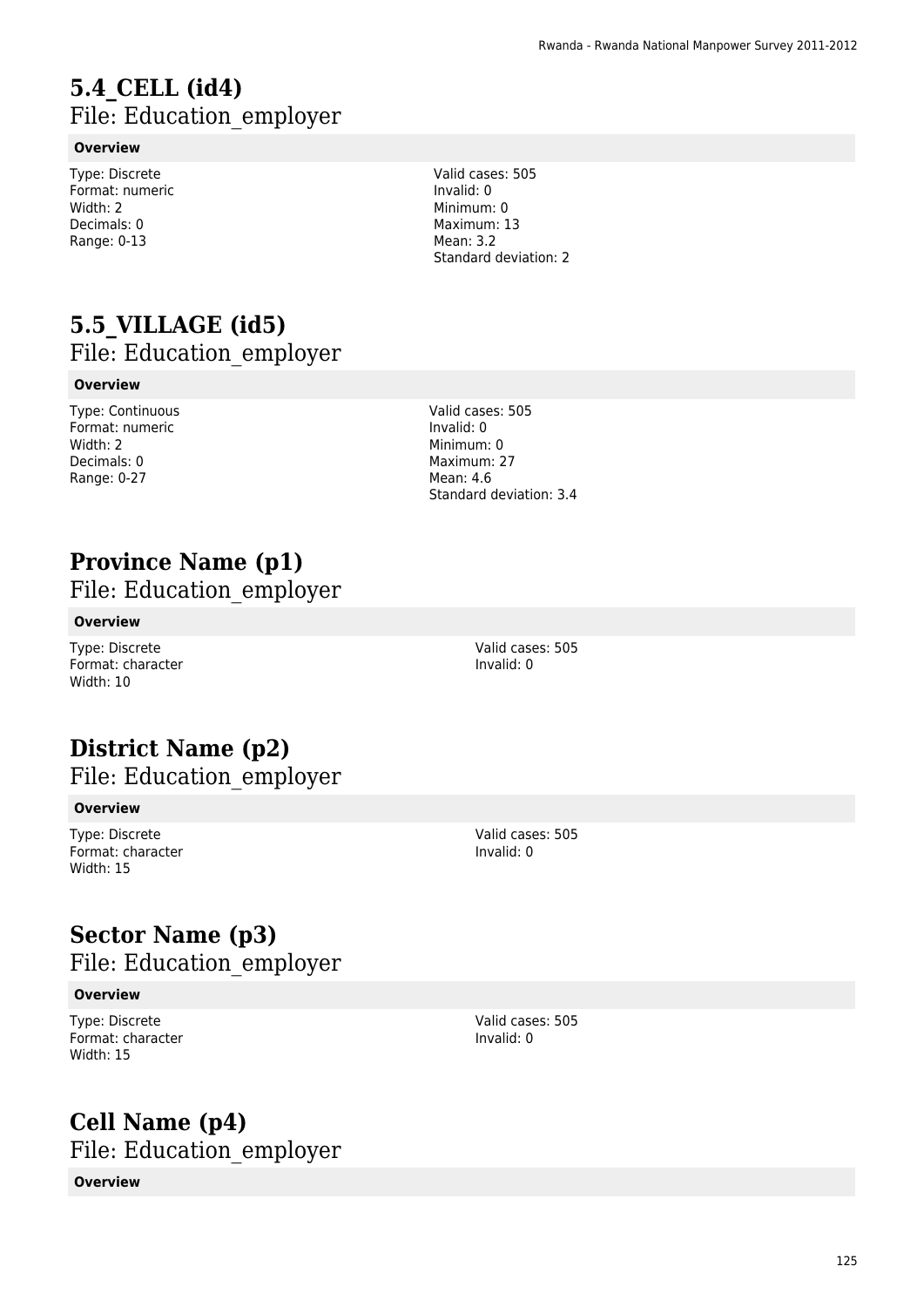# **Cell Name (p4)**

File: Education\_employer

Type: Discrete Format: character Width: 15

### **Village Name (p5)**  File: Education\_employer

#### **Overview**

Type: Discrete Format: character Width: 15

### **Education strata (STRATA)**

File: Education\_employer

#### **Overview**

Type: Discrete Format: numeric Width: 11 Decimals: 0 Range: 1-4

Valid cases: 505 Invalid: 0

Valid cases: 504 Invalid: 0

Valid cases: 505 Invalid: 0 Minimum: 1 Maximum: 4

# **2.1.1.Population size High Position (samp1)**

File: Education\_employer

#### **Overview**

Type: Continuous Format: numeric Width: 4 Decimals: 0 Range: 1-340

Valid cases: 505 Invalid: 0 Minimum: 1 Maximum: 340 Mean: 18.7 Standard deviation: 20.7

### **2.1.2.Population size Medium Position (samp2)**  File: Education\_employer

#### **Overview**

Type: Continuous Format: numeric Width: 4 Decimals: 0 Range: 0-87

Valid cases: 505 Invalid: 0 Minimum: 0 Maximum: 87 Mean: 1.1 Standard deviation: 4.2

### **2.1.3.Population size Low Position (samp3)**

File: Education\_employer

#### **Overview**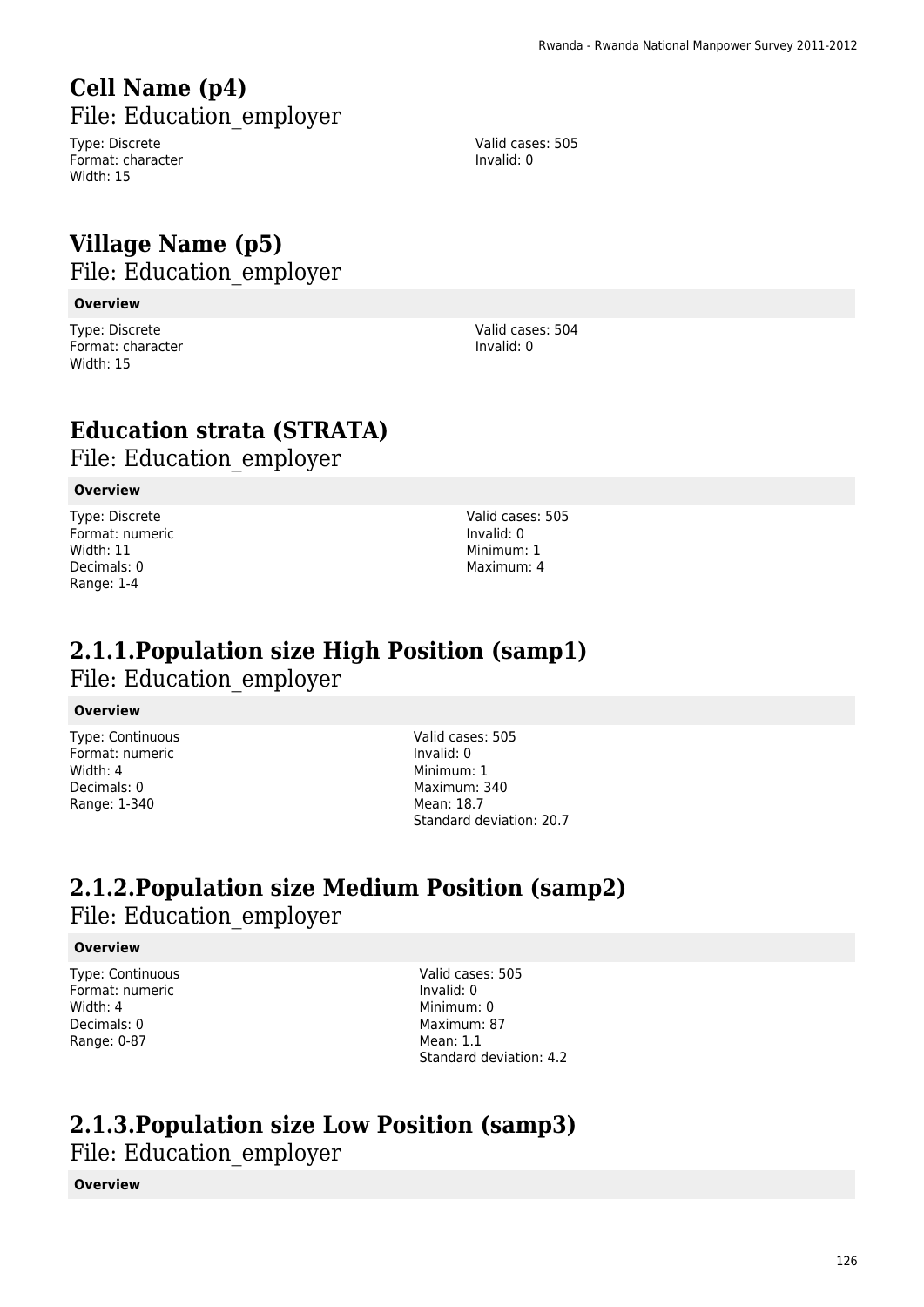# **2.1.3.Population size Low Position (samp3)**

File: Education\_employer

Type: Continuous Format: numeric Width: 4 Decimals: 0 Range: 0-32

Valid cases: 505 Invalid: 0 Minimum: 0 Maximum: 32 Mean: 4.1 Standard deviation: 5

# **2.2.4.Population size Total (A+B+C) (samp4)**

File: Education\_employer

#### **Overview**

Type: Continuous Format: numeric Width: 6 Decimals: 0 Range: 2-429

Valid cases: 505 Invalid: 0 Minimum: 2 Maximum: 429 Mean: 23.9 Standard deviation: 24.9

### **2.2.1.Sample size High Position (samp5)**  File: Education\_employer

#### **Overview**

Type: Continuous Format: numeric Width: 4 Decimals: 0 Range: 1-69

Valid cases: 505 Invalid: 0 Minimum: 1 Maximum: 69 Mean: 4.5 Standard deviation: 4.6

### **2.2.2.Sample size Medium Position (samp6)**  File: Education\_employer

#### **Overview**

Type: Discrete Format: numeric Width: 4 Decimals: 0 Range: 0-17

Valid cases: 505 Invalid: 0 Minimum: 0 Maximum: 17 Mean: 0.3 Standard deviation: 1

# **2.2.3.Sample size Low Position (samp7)**

File: Education\_employer

#### **Overview**

Type: Discrete Format: numeric Width: 4 Decimals: 0 Range: 0-16

Valid cases: 505 Invalid: 0 Minimum: 0 Maximum: 16 Mean: 1.1 Standard deviation: 1.9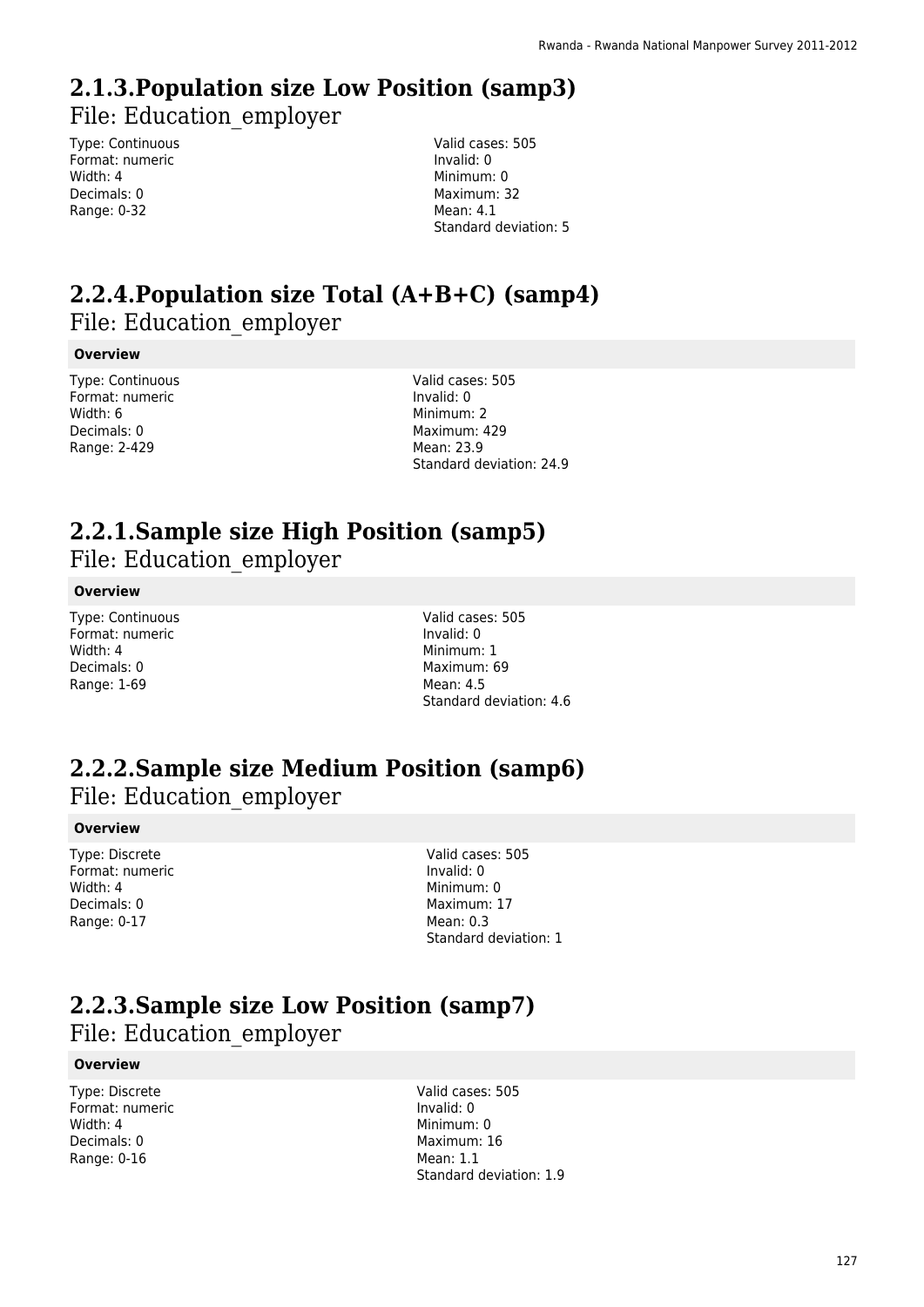### **2.2.4.Sample size Total (A+B+C) (samp8)**

File: Education\_employer

#### **Overview**

Type: Continuous Format: numeric Width: 6 Decimals: 0 Range: 1-86

Valid cases: 505 Invalid: 0 Minimum: 1 Maximum: 86 Mean: 5.8 Standard deviation: 6.1

### **050.A.Visit 1 (qv1)**  File: Education\_employer

#### **Overview**

Type: Discrete Format: numeric Width: 1 Decimals: 0 Range: 1-5

Valid cases: 505 Invalid: 0

# **050.A2.Vist 1 Other (specify) (qv2)**

File: Education\_employer

#### **Overview**

Type: Discrete Format: character Width: 25

Valid cases: 5 Invalid: 0

### **050.B.Visit 2 (qva)**  File: Education\_employer

#### **Overview**

Type: Discrete Format: numeric Width: 1 Decimals: 0 Range: 1-5

Valid cases: 109 Invalid: 396

### **050.B2.Vist2 Other (specify) (qvb)**

File: Education\_employer

#### **Overview**

Type: Discrete Format: character Width: 25

### **050.C.Visit 3 (qvc)**

File: Education\_employer

#### **Overview**

Valid cases: 1 Invalid: 0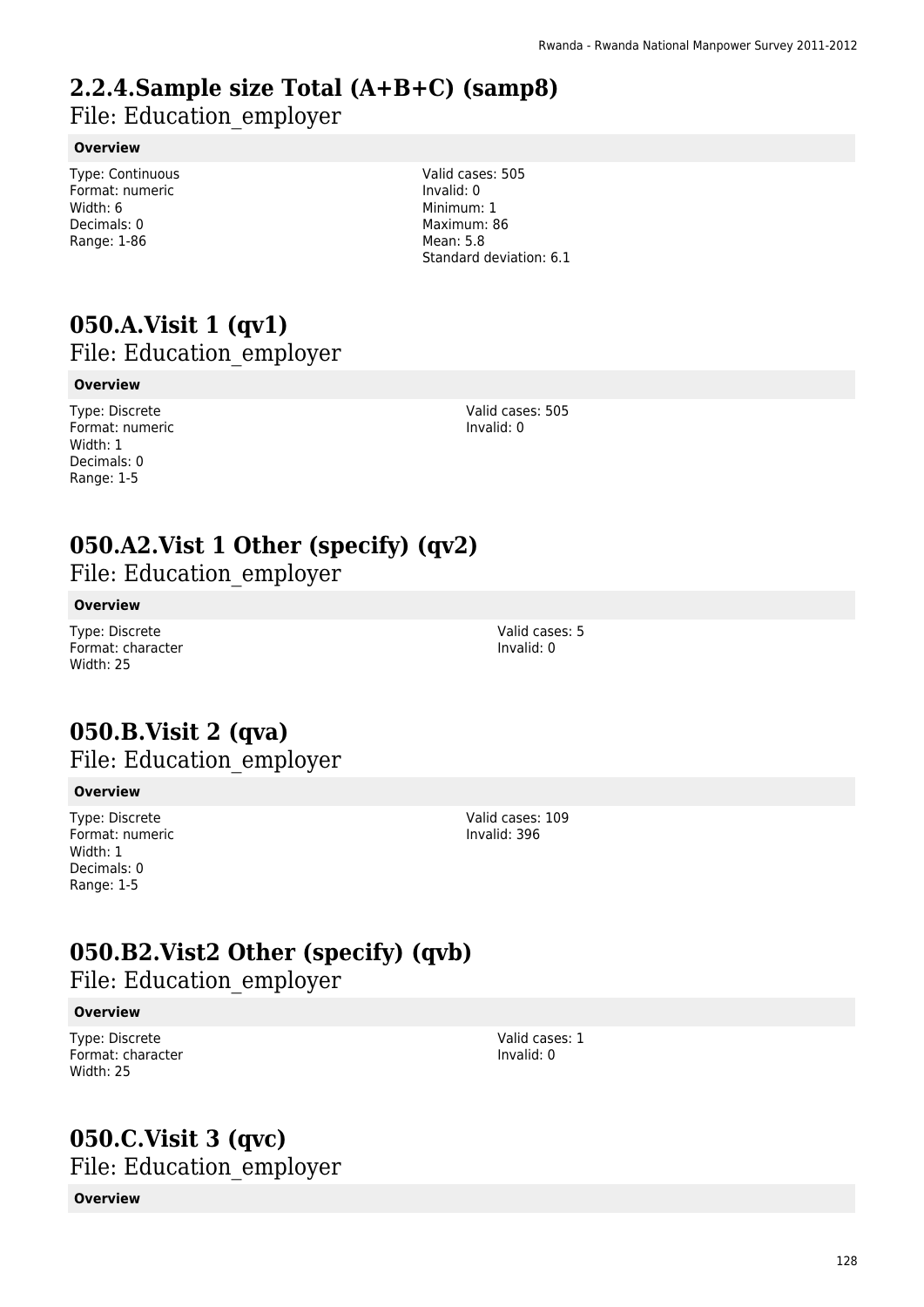# **050.C.Visit 3 (qvc)**

File: Education\_employer

Type: Discrete Format: numeric Width: 1 Decimals: 0 Range: 1-5

# **050.C3.Vist3 Other (specify) (qvd)**

File: Education\_employer

#### **Overview**

Type: Discrete Format: character Width: 25

### **050.D.Reason of non response (qve)**  File: Education\_employer

#### **Overview**

Type: Discrete Format: numeric Width: 1 Decimals: 0 Range: 1-4

# **050.D.a.Other (Specify) (qvf)**

File: Education\_employer

#### **Overview**

Type: Discrete Format: character Width: 25

Valid cases: 4

### **M3:A010 When was the institution established? (m3a010)**  File: Education\_employer

#### **Overview**

Type: Discrete Format: numeric Width: 4 Decimals: 0 Range: 1913-9999

### **Starting time in interval (M3A010\_int)**

File: Education\_employer

#### **Overview**

Valid cases: 36 Invalid: 469

> Valid cases: 0 Invalid: 0

Valid cases: 4 Invalid: 501

Invalid: 0

Valid cases: 505 Invalid: 0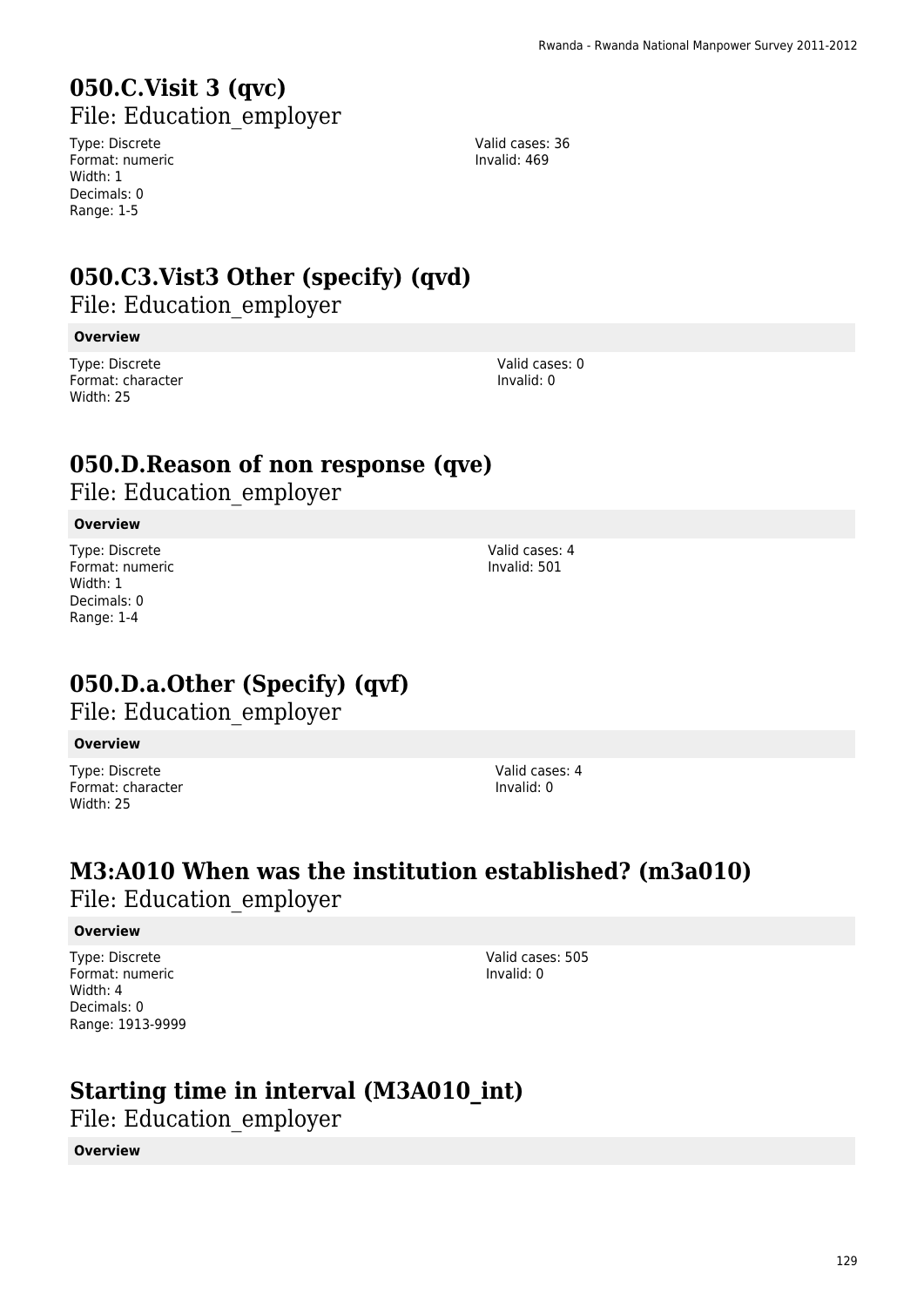## **Starting time in interval (M3A010\_int)**

File: Education\_employer

Type: Discrete Format: numeric Width: 8 Decimals: 2 Range: 1-5

Valid cases: 505 Invalid: 0 Minimum: 1 Maximum: 5

# **M3:A020 Ownership of establishment (m3a020)**

File: Education\_employer

#### **Overview**

Type: Discrete Format: numeric Width: 2 Decimals: 0 Range: 1-99

Valid cases: 505 Invalid: 0

# **M3:A020a Other Specify (m3a020a)**

File: Education\_employer

#### **Overview**

Type: Discrete Format: character Width: 30

Valid cases: 12 Invalid: 0

### **M3:A030 What type of training institution is this? (m3a030)**  File: Education\_employer

#### **Overview**

Type: Discrete Format: numeric Width: 2 Decimals: 0 Range: 1-14

Valid cases: 505 Invalid: 0

### **M3A030a Other Specify (m3a030a)**

File: Education\_employer

#### **Overview**

Type: Discrete Format: character Width: 30

Valid cases: 0 Invalid: 0

# **M3:A040 Does this establishment offer only day, only boardin (m3a040)**

File: Education\_employer

#### **Overview**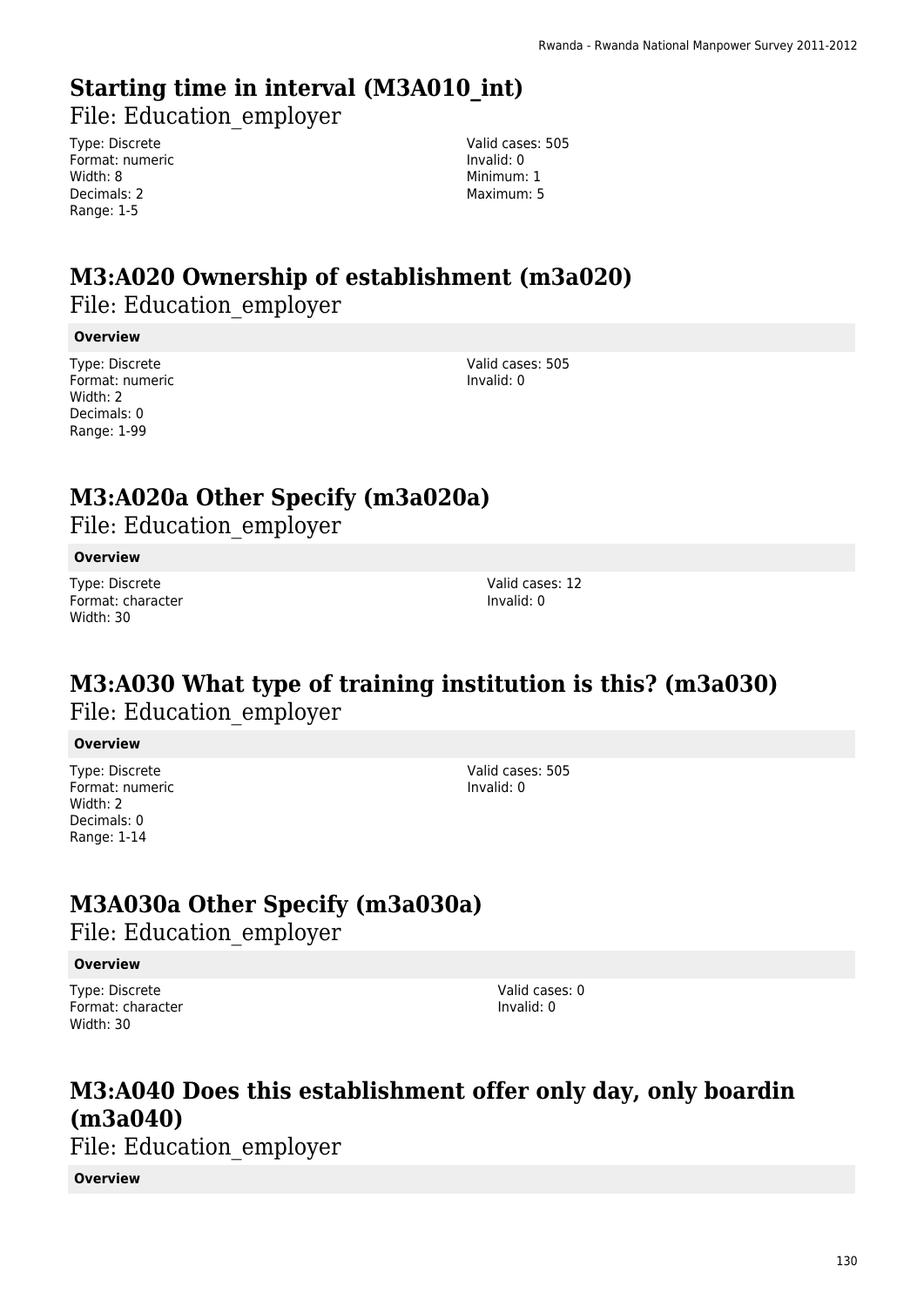### **M3:A040 Does this establishment offer only day, only boardin (m3a040)**

File: Education\_employer

Type: Discrete Format: numeric Width: 1 Decimals: 0 Range: 1-3 Invalid: 9

Valid cases: 505 Invalid: 0

### **M3:A050 Does this establishment cater for? (m3a050)**  File: Education\_employer

#### **Overview**

Type: Discrete Format: numeric Width: 1 Decimals: 0 Range: 1-9

Valid cases: 505 Invalid: 0

### **M3:A100 Are you self accounting? (m3a100)**  File: Education\_employer

#### **Overview**

Type: Discrete Format: numeric Width: 1 Decimals: 0 Range: 1-9

Valid cases: 505 Invalid: 0

# **M3:A101 What is the the legal status of your establishment (m3a101)**

File: Education\_employer

#### **Overview**

Type: Discrete Format: numeric Width: 1 Decimals: 0 Range: 1-9 Invalid: 999

Valid cases: 505 Invalid: 0

# **M3A101 Other Specify (m3a101a)**

File: Education\_employer

#### **Overview**

Type: Discrete Format: character Width: 30

Valid cases: 460 Invalid: 0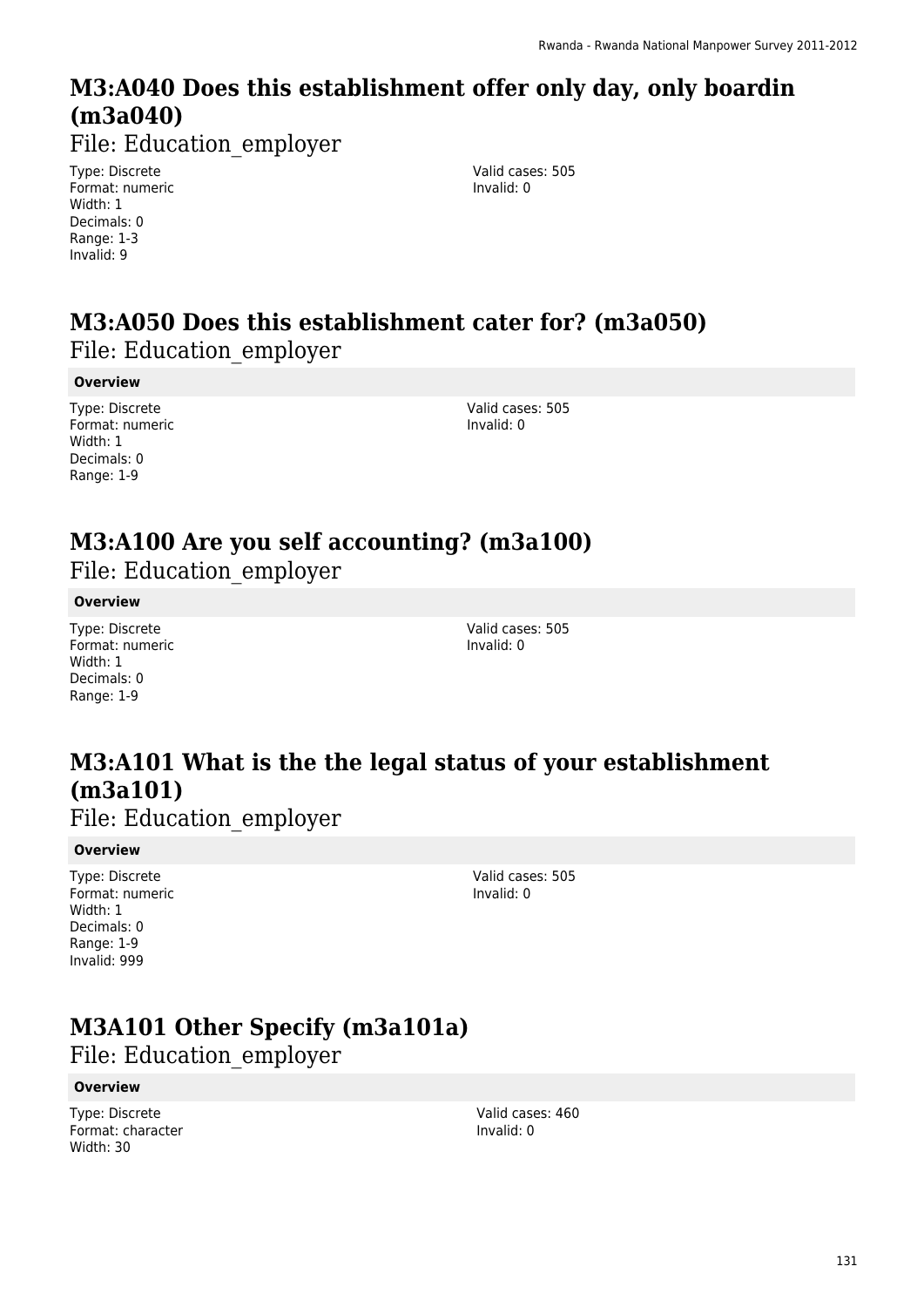# **M3:A102a Rwandese Male shareholders (m3a102a)**

File: Education\_employer

#### **Overview**

Type: Continuous Format: numeric Width: 4 Decimals: 0 Range: 0-120 Invalid: 999

Valid cases: 34 Invalid: 471 Minimum: 0 Maximum: 120 Mean: 15.4 Standard deviation: 27.3

### **M3:A102d Other EAC Male shareholders (m3a102d)**  File: Education\_employer

#### **Overview**

Type: Discrete Format: numeric Width: 4 Decimals: 0 Range: 0-1 Invalid: 999

Valid cases: 34 Invalid: 471 Minimum: 0 Maximum: 1 Mean: 0.1 Standard deviation: 0.2

### **M3:A102g Rest of the World Male shareholders (m3a102g)**  File: Education\_employer

#### **Overview**

Type: Discrete Format: numeric Width: 4 Decimals: 0 Range: 0-0 Invalid: 999

Valid cases: 34 Invalid: 471 Minimum: 0 Maximum: 0 Mean: 0 Standard deviation: 0

# **M3A102 Other African/Male (a102a1)**

File: Education\_employer

#### **Overview**

Type: Continuous Format: numeric Width: 4 Decimals: 0 Range: 0-74 Invalid: 999

Valid cases: 34 Invalid: 471 Minimum: 0 Maximum: 74 Mean: 3.5 Standard deviation: 14.2

### **M3:A102b Rwandese female shareholders (m3a102b)**  File: Education\_employer

#### **Overview**

Type: Continuous Format: numeric Width: 4 Decimals: 0 Range: 0-75 Invalid: 999

Valid cases: 34 Invalid: 471 Minimum: 0 Maximum: 75 Mean: 9.1 Standard deviation: 15.1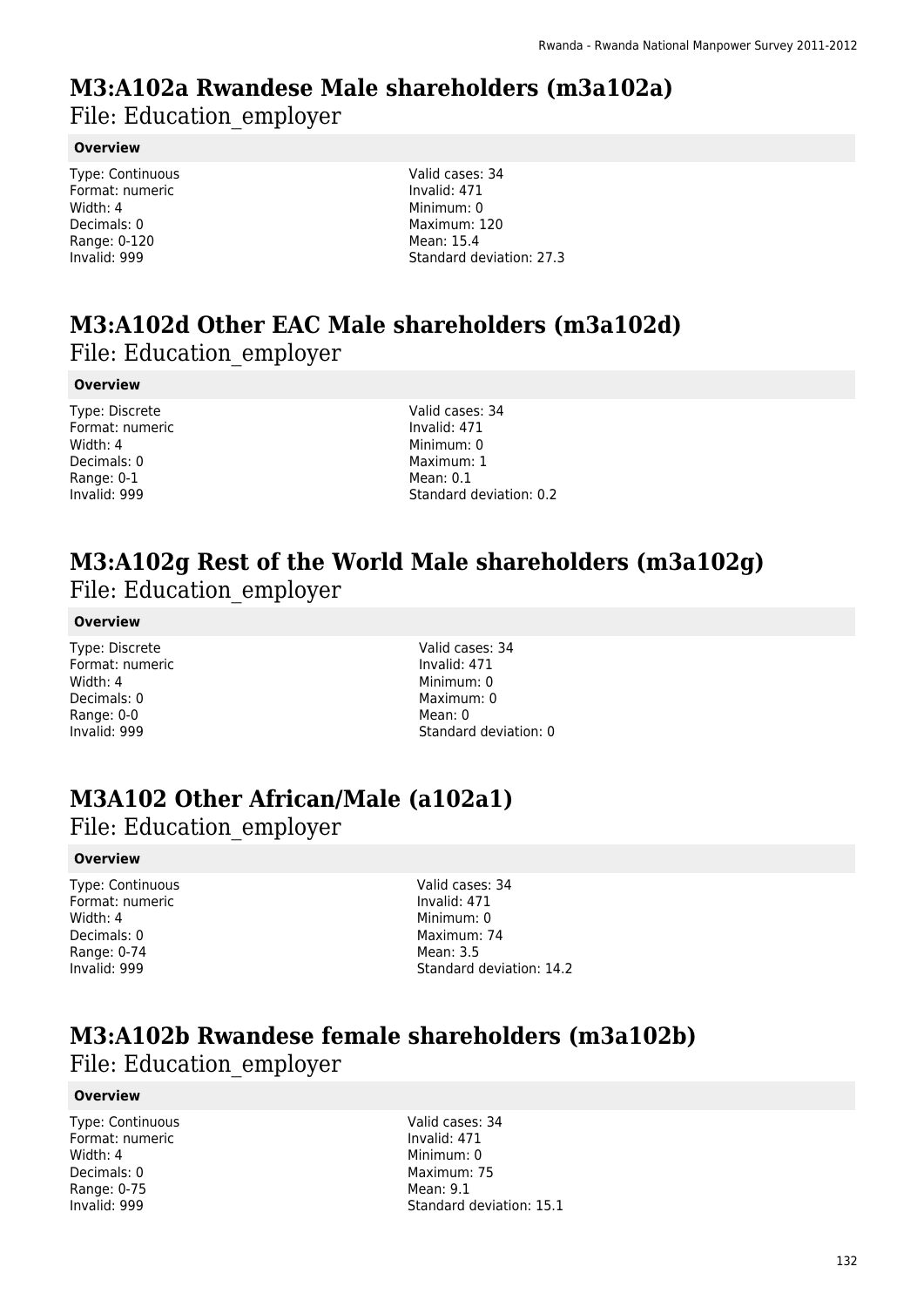# **M3:A102e Other EAC female shareholders (m3a102e)**

File: Education\_employer

#### **Overview**

Type: Discrete Format: numeric Width: 4 Decimals: 0 Range: 0-0 Invalid: 999

Valid cases: 34 Invalid: 471 Minimum: 0 Maximum: 0 Mean: 0 Standard deviation: 0

### **M3:A102h Rest of the World female shareholders (m3a102h)**  File: Education\_employer

#### **Overview**

Type: Discrete Format: numeric Width: 4 Decimals: 0 Range: 0-0 Invalid: 999

Valid cases: 34 Invalid: 471 Minimum: 0 Maximum: 0 Mean: 0 Standard deviation: 0

### **M3A102 Other African/Female (a102a2)**

#### File: Education\_employer

#### **Overview**

Type: Continuous Format: numeric Width: 4 Decimals: 0 Range: 0-31 Invalid: 999

Valid cases: 34 Invalid: 471 Minimum: 0 Maximum: 31 Mean: 1.1 Standard deviation: 5.3

### **M3:A102c Rwandese Total shareholders (m3a102c)**  File: Education\_employer

#### **Overview**

Type: Continuous Format: numeric Width: 5 Decimals: 0 Range: 0-150 Invalid: 999

Valid cases: 34 Invalid: 471 Minimum: 0 Maximum: 150 Mean: 24.6 Standard deviation: 38

### **M3:A102f Other EAC Total shareholders (m3a102f)**  File: Education\_employer

#### **Overview**

Type: Discrete Format: numeric Width: 5 Decimals: 0 Range: 0-1 Invalid: 999

Valid cases: 34 Invalid: 471 Minimum: 0 Maximum: 1 Mean: 0.1 Standard deviation: 0.2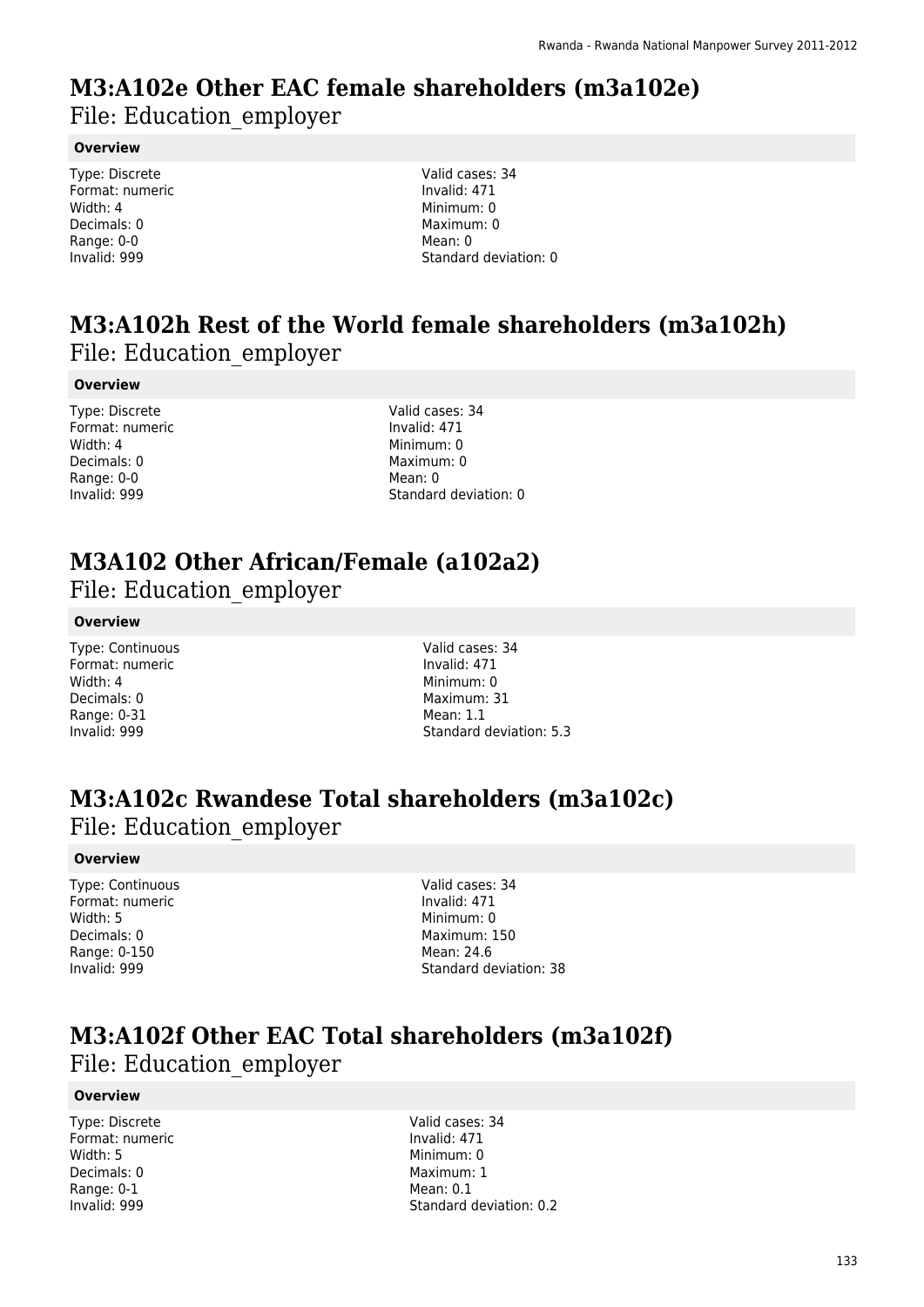# **M3:A102i Rest of the World Total shareholders (m3a102i)**

File: Education\_employer

#### **Overview**

Type: Discrete Format: numeric Width: 5 Decimals: 0 Range: 0-0 Invalid: 999

Valid cases: 34 Invalid: 471 Minimum: 0 Maximum: 0 Mean: 0 Standard deviation: 0

### **M3A102 Other African Total (a102a3)**  File: Education\_employer

#### **Overview**

Type: Continuous Format: numeric Width: 5 Decimals: 0 Range: 0-105 Invalid: 999

Valid cases: 34 Invalid: 471 Minimum: 0 Maximum: 105 Mean: 4.8 Standard deviation: 19

# **M3:A102j Total Male shareholders (m3a102j)**

#### File: Education\_employer

#### **Overview**

Type: Continuous Format: numeric Width: 5 Decimals: 0 Range: 0-148 Invalid: 999

Valid cases: 34 Invalid: 471 Minimum: 0 Maximum: 148 Mean: 19 Standard deviation: 34.2

### **M3:A102k Total female shareholders (m3a102k)**  File: Education\_employer

#### **Overview**

Type: Continuous Format: numeric Width: 5 Decimals: 0 Range: 0-75 Invalid: 999

Valid cases: 34 Invalid: 471 Minimum: 0 Maximum: 75 Mean: 10.3 Standard deviation: 17.2

### **M3:A102l Total shareholders (m3a102l)**  File: Education\_employer

#### **Overview**

Type: Continuous Format: numeric Width: 5 Decimals: 0 Range: 0-210 Invalid: 999

Valid cases: 34 Invalid: 471 Minimum: 0 Maximum: 210 Mean: 29.3 Standard deviation: 47.4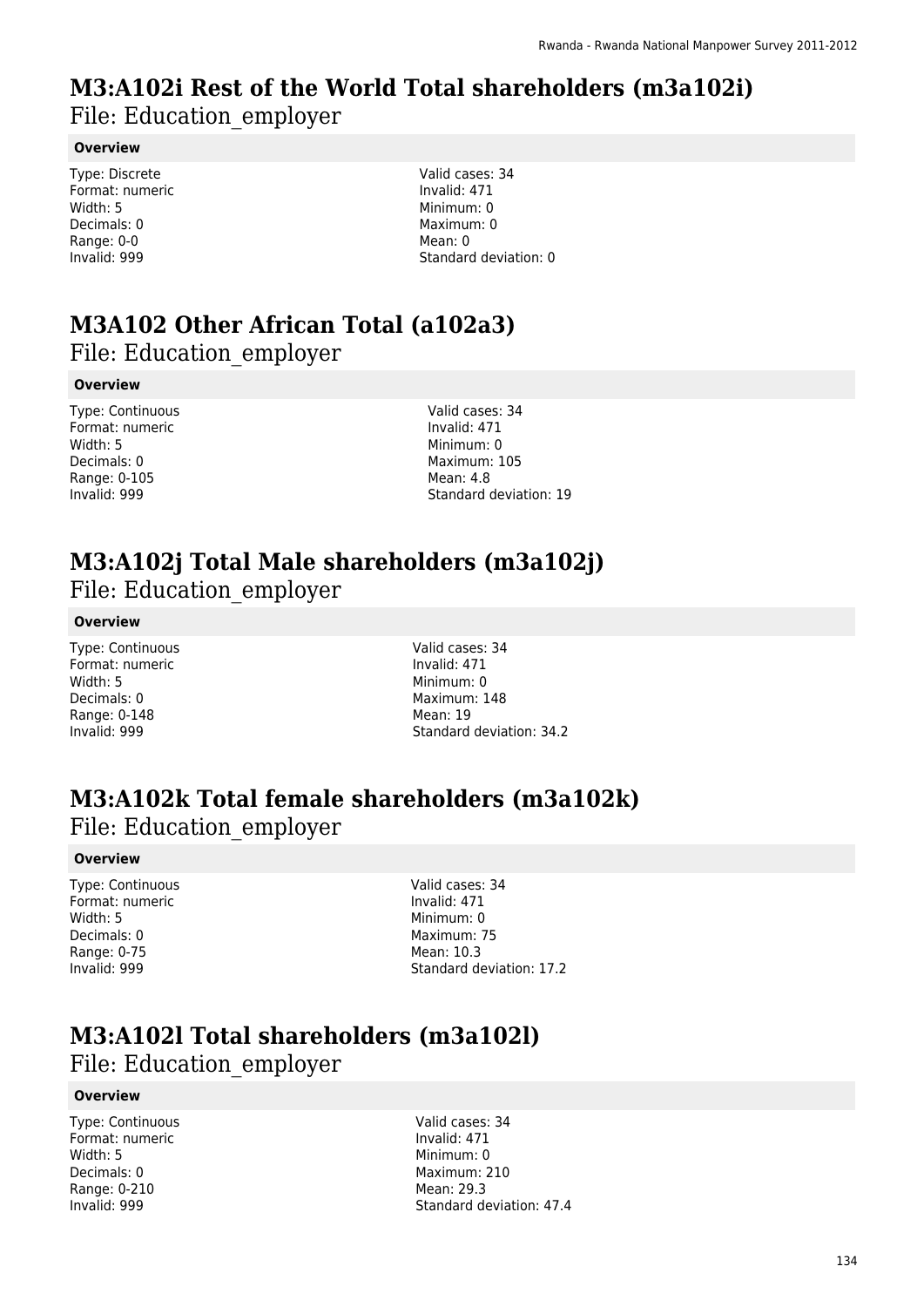### **M3:A103 Ownership of premises (m3a103)**

File: Education\_employer

#### **Overview**

Type: Discrete Format: numeric Width: 1 Decimals: 0 Range: 1-9

Valid cases: 505 Invalid: 0

## **M3:A103 Other Specify (m3a103a)**

File: Education\_employer

#### **Overview**

Type: Discrete Format: character Width: 30

Valid cases: 36 Invalid: 0

### **M3:A104a access to the Postal services? (m3a104a)**  File: Education\_employer

#### **Overview**

Type: Discrete Format: numeric Width: 1 Decimals: 0 Range: 1-9

Valid cases: 505 Invalid: 0

### **M3:A104b access to Sick bay/ sick room? (m3a104b)**  File: Education\_employer

#### **Overview**

Type: Discrete Format: numeric Width: 1 Decimals: 0 Range: 1-9

Valid cases: 505 Invalid: 0

### **M3:A104c access to Internet? (m3a104c)**

File: Education\_employer

#### **Overview**

Type: Discrete Format: numeric Width: 1 Decimals: 0 Range: 1-9

Valid cases: 505 Invalid: 0

### **M3:A104d access to Computer laboratory? (m3a104d)**

File: Education\_employer

#### **Overview**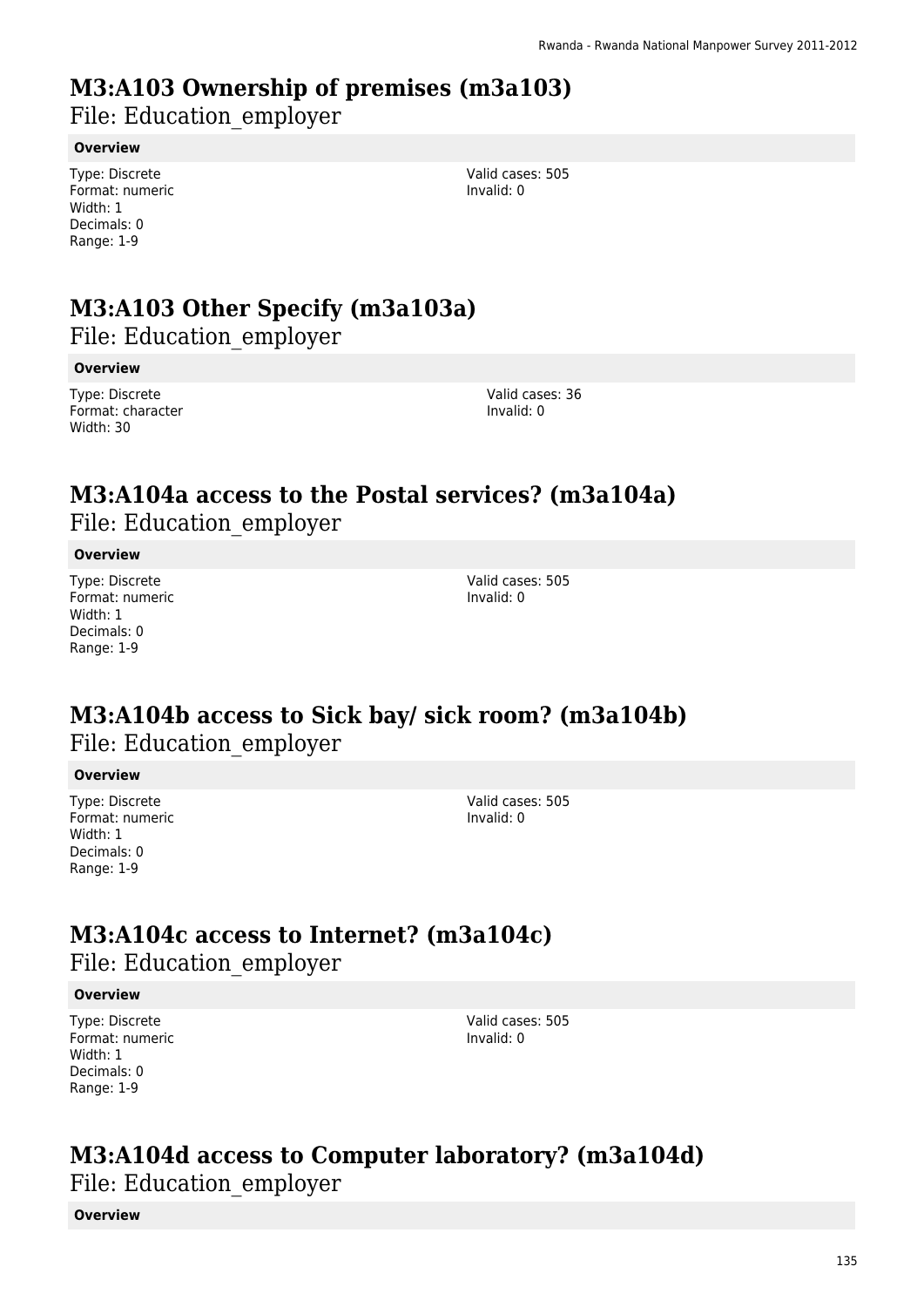# **M3:A104d access to Computer laboratory? (m3a104d)**

File: Education\_employer

Type: Discrete Format: numeric Width: 1 Decimals: 0 Range: 1-9

Valid cases: 505 Invalid: 0

### **M3:A104e access to Science laboratory? (m3a104e)**  File: Education\_employer

#### **Overview**

Type: Discrete Format: numeric Width: 1 Decimals: 0 Range: 1-9

Valid cases: 505 Invalid: 0

# **M3:A104f access to the Electricity? (m3a104f)**

File: Education\_employer

#### **Overview**

Type: Discrete Format: numeric Width: 1 Decimals: 0 Range: 1-9

Valid cases: 505 Invalid: 0

### **M3:A104g access to Water? (m3a104g)**

File: Education\_employer

#### **Overview**

Type: Discrete Format: numeric Width: 1 Decimals: 0 Range: 1-9

Valid cases: 505 Invalid: 0

### **M3:B010 3. Total number of employees 2008(a) (m3b010a)**  File: Education\_employer

#### **Overview**

Type: Continuous Format: numeric Width: 5 Decimals: 0 Range: 0-429 Invalid: 99, 999

Valid cases: 468 Invalid: 37 Minimum: 0 Maximum: 429 Mean: 21.2 Standard deviation: 26.4

### **M3:B010 4. Teaching/Training 2008(a) (m3b010d)**  File: Education\_employer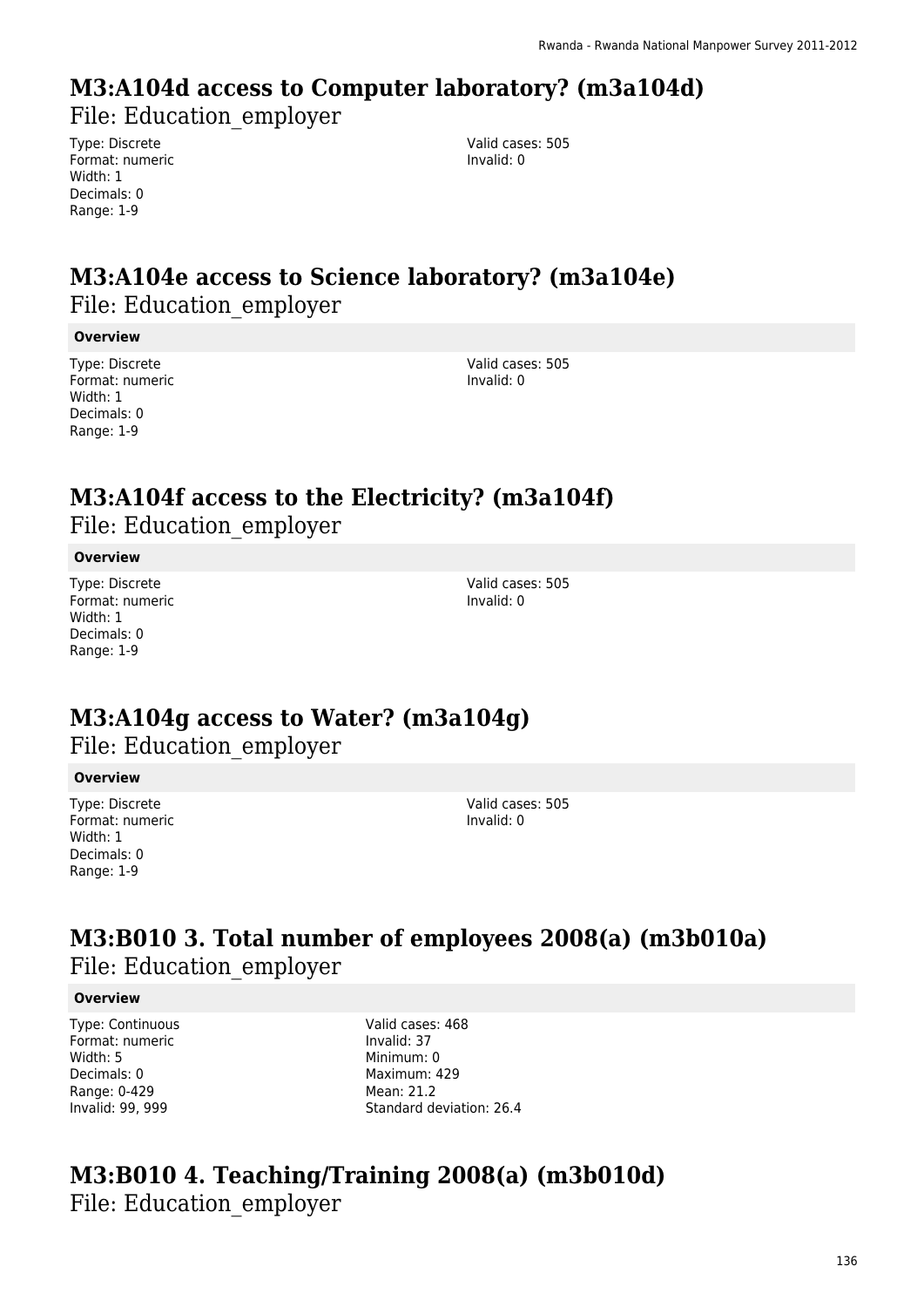# **M3:B010 4. Teaching/Training 2008(a) (m3b010d)**

File: Education\_employer

#### **Overview**

Type: Continuous Format: numeric Width: 5 Decimals: 0 Range: 0-348 Invalid: 99, 999

Valid cases: 468 Invalid: 37 Minimum: 0 Maximum: 348 Mean: 15.1 Standard deviation: 19.9

### **M3:B010 5. Administration 2008(a) (m3b010g)**  File: Education\_employer

#### **Overview**

Type: Continuous Format: numeric Width: 5 Decimals: 0 Range: 0-67 Invalid: 99, 999

Valid cases: 467 Invalid: 38 Minimum: 0 Maximum: 67 Mean: 2.5 Standard deviation: 4.7

# **M3:B010 6. Support staff 2008(a) (m3b010j)**

File: Education\_employer

#### **Overview**

Type: Continuous Format: numeric Width: 5 Decimals: 0 Range: 0-44 Invalid: 99, 999

Valid cases: 468 Invalid: 37 Minimum: 0 Maximum: 44 Mean: 3.6 Standard deviation: 5.6

### **M3:B010 3. Total number of employees 2009(b) (m3b010b)**  File: Education\_employer

#### **Overview**

Type: Continuous Format: numeric Width: 5 Decimals: 0 Range: 0-483 Invalid: 99, 999

Valid cases: 492 Invalid: 13 Minimum: 0 Maximum: 483 Mean: 22.1 Standard deviation: 27.6

### **M3:B010 4. Teaching/Training 2009(b) (m3b010e)**  File: Education\_employer

#### **Overview**

Type: Continuous Format: numeric Width: 5 Decimals: 0 Range: 0-392 Invalid: 99, 999

Valid cases: 492 Invalid: 13 Minimum: 0 Maximum: 392 Mean: 15.7 Standard deviation: 21.6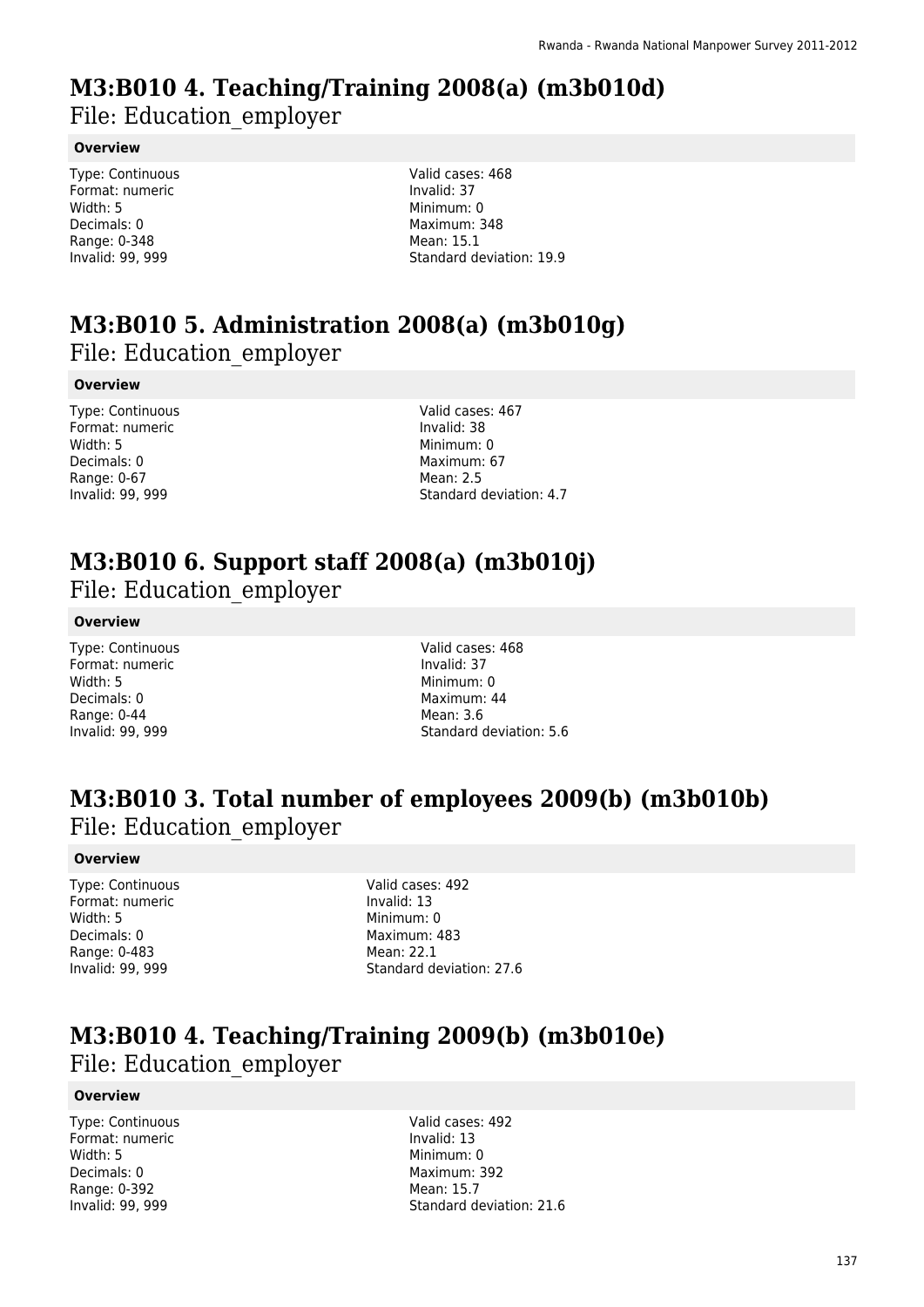# **M3:B010 5. Administration 2009(b) (m3b010h)**

File: Education\_employer

#### **Overview**

Type: Continuous Format: numeric Width: 5 Decimals: 0 Range: 0-60 Invalid: 99, 999

Valid cases: 491 Invalid: 14 Minimum: 0 Maximum: 60 Mean: 2.7 Standard deviation: 4.6

### **M3:B010 6. Support staff 2009(b) (m3b010k)**  File: Education\_employer

#### **Overview**

Type: Continuous Format: numeric Width: 5 Decimals: 0 Range: 0-39 Invalid: 99, 999

Valid cases: 492 Invalid: 13 Minimum: 0 Maximum: 39 Mean: 3.7 Standard deviation: 5.3

### **M3:B010 3. Total number of employees 2010(c) (m3b010c)**  File: Education\_employer

#### **Overview**

Type: Continuous Format: numeric Width: 5 Decimals: 0 Range: 0-501 Invalid: 99, 999

Valid cases: 494 Invalid: 11 Minimum: 0 Maximum: 501 Mean: 24 Standard deviation: 28.6

### **M3:B010 4. Teaching/Training 2010(c) (m3b010f)**  File: Education\_employer

#### **Overview**

Type: Continuous Format: numeric Width: 5 Decimals: 0 Range: 0-412 Invalid: 99, 999

Valid cases: 494 Invalid: 11 Minimum: 0 Maximum: 412 Mean: 17.2 Standard deviation: 23

### **M3:B010 5. Administration 2010(c) (m3b010i)**  File: Education\_employer

#### **Overview**

Type: Continuous Format: numeric Width: 5 Decimals: 0 Range: 0-58 Invalid: 99, 999

Valid cases: 493 Invalid: 12 Minimum: 0 Maximum: 58 Mean: 2.8 Standard deviation: 4.1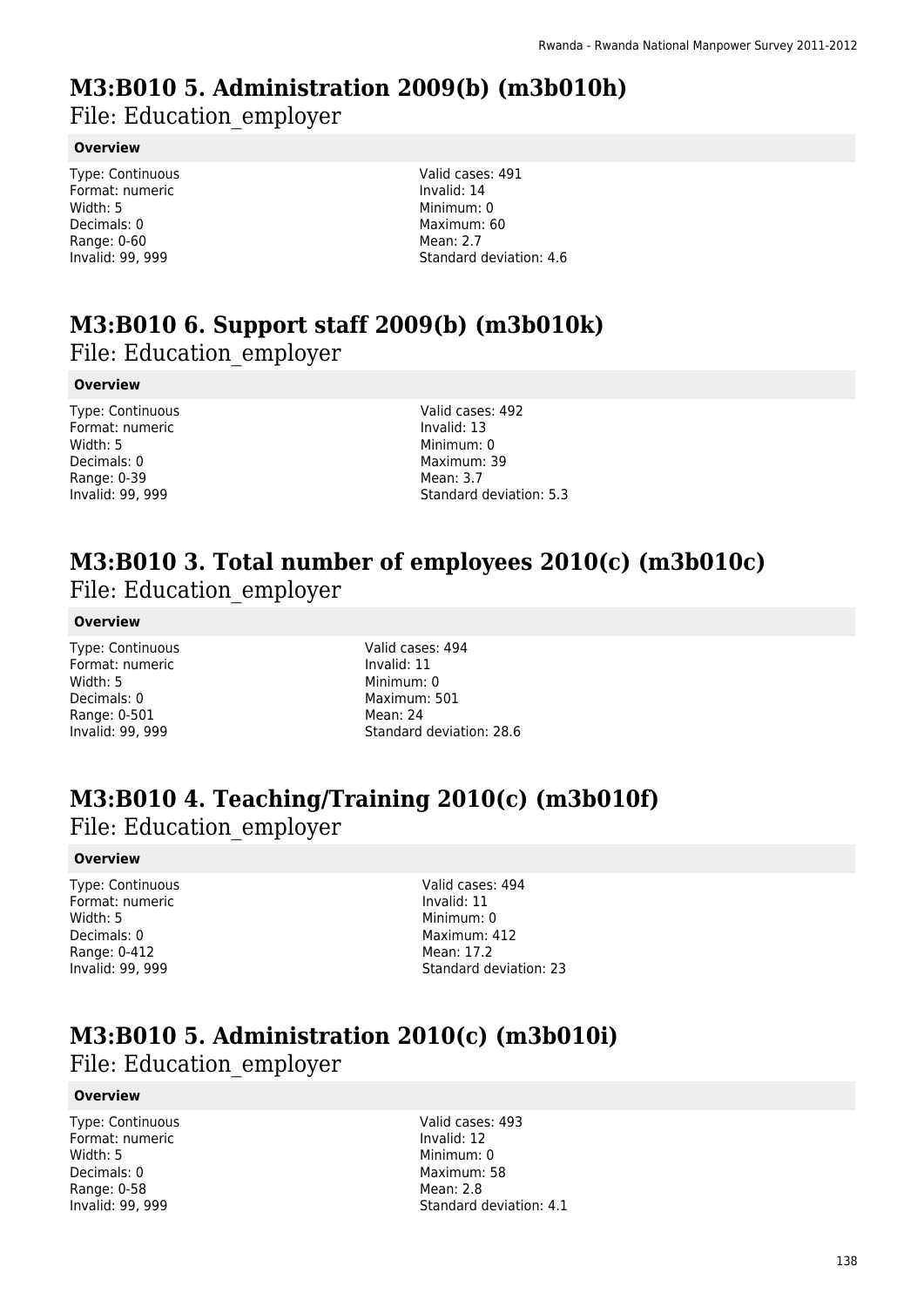### **M3:B010 6. Support staff 2010(c) (m3b010l)**

File: Education\_employer

#### **Overview**

Type: Continuous Format: numeric Width: 5 Decimals: 0 Range: 0-39 Invalid: 99, 999

Valid cases: 494 Invalid: 11 Minimum: 0 Maximum: 39 Mean: 4.1 Standard deviation: 5.5

### **M3:BO11 How many of them are permanent? 2008(a) (m3bo11a)**  File: Education\_employer

#### **Overview**

Type: Continuous Format: numeric Width: 6 Decimals: 0 Range: 0-203 Invalid: 999

Valid cases: 469 Invalid: 36 Minimum: 0 Maximum: 203 Mean: 18.8 Standard deviation: 18.2

### **M3:BO11 How many of them are permanent? 2009(b) (m3bo11b)**  File: Education\_employer

#### **Overview**

Type: Continuous Format: numeric Width: 6 Decimals: 0 Range: 0-483 Invalid: 999

Valid cases: 493 Invalid: 12 Minimum: 0 Maximum: 483 Mean: 20.4 Standard deviation: 27.4

### **M3:BO11 How many of them are permanent? 2010(c) (m3bo11c)**  File: Education\_employer

#### **Overview**

Type: Continuous Format: numeric Width: 6 Decimals: 0 Range: 0-501 Invalid: 999

Valid cases: 495 Invalid: 10 Minimum: 0 Maximum: 501 Mean: 22 Standard deviation: 27.9

# **M3:B020 3. Total number of employees turnover for 2008 (m3b020a)**

File: Education\_employer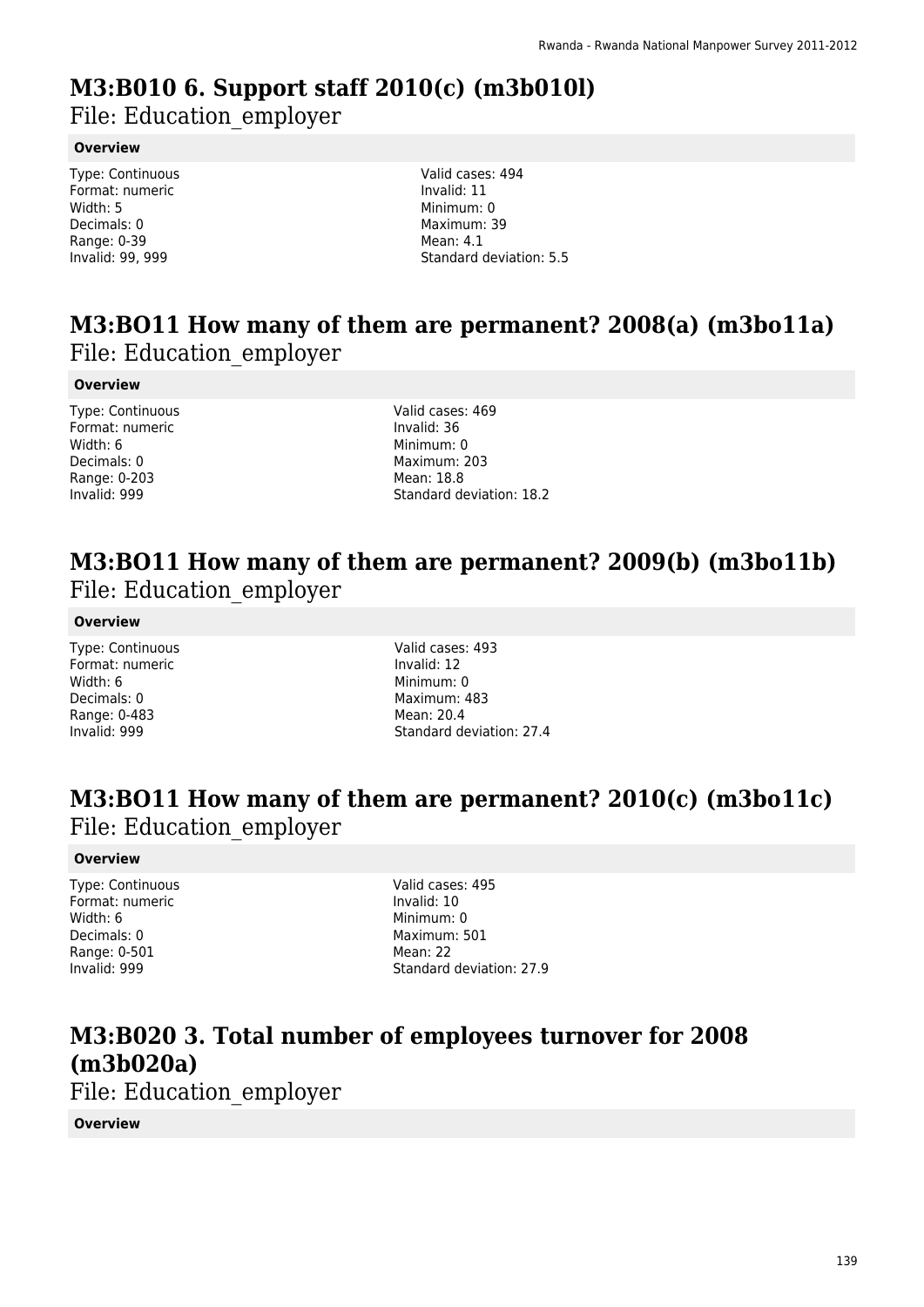# **M3:B020 3. Total number of employees turnover for 2008 (m3b020a)**

File: Education\_employer

Type: Continuous Format: numeric Width: 15 Decimals: 0 Range: 0-42 Invalid: 999

Valid cases: 474 Invalid: 31 Minimum: 0 Maximum: 42 Mean: 1.6 Standard deviation: 3.5

# **M3:B020 4. total number of employees turnover for Teaching/T2008 (m3b020d)**

File: Education\_employer

#### **Overview**

Type: Continuous Format: numeric Width: 15 Decimals: 0 Range: 0-40 Invalid: 999

Valid cases: 474 Invalid: 31 Minimum: 0 Maximum: 40 Mean: 1.3 Standard deviation: 2.9

### **M3:B020 5. total number of employees turnover for Administra2008 (m3b020g)**

File: Education\_employer

#### **Overview**

Type: Discrete Format: numeric Width: 15 Decimals: 0 Range: 0-11 Invalid: 999

Valid cases: 473 Invalid: 32 Minimum: 0 Maximum: 11 Mean: 0.2 Standard deviation: 0.7

### **M3:B020 6. total number of employees turnover for Support st2008 (m3b020j)**

File: Education\_employer

#### **Overview**

Type: Discrete Format: numeric Width: 15 Decimals: 0 Range: 0-10 Invalid: 999

Valid cases: 473 Invalid: 32 Minimum: 0 Maximum: 10 Mean: 0.2 Standard deviation: 0.7

# **M3:B020 3. Total number of employees turnover for 2009 (m3b020b)**

File: Education\_employer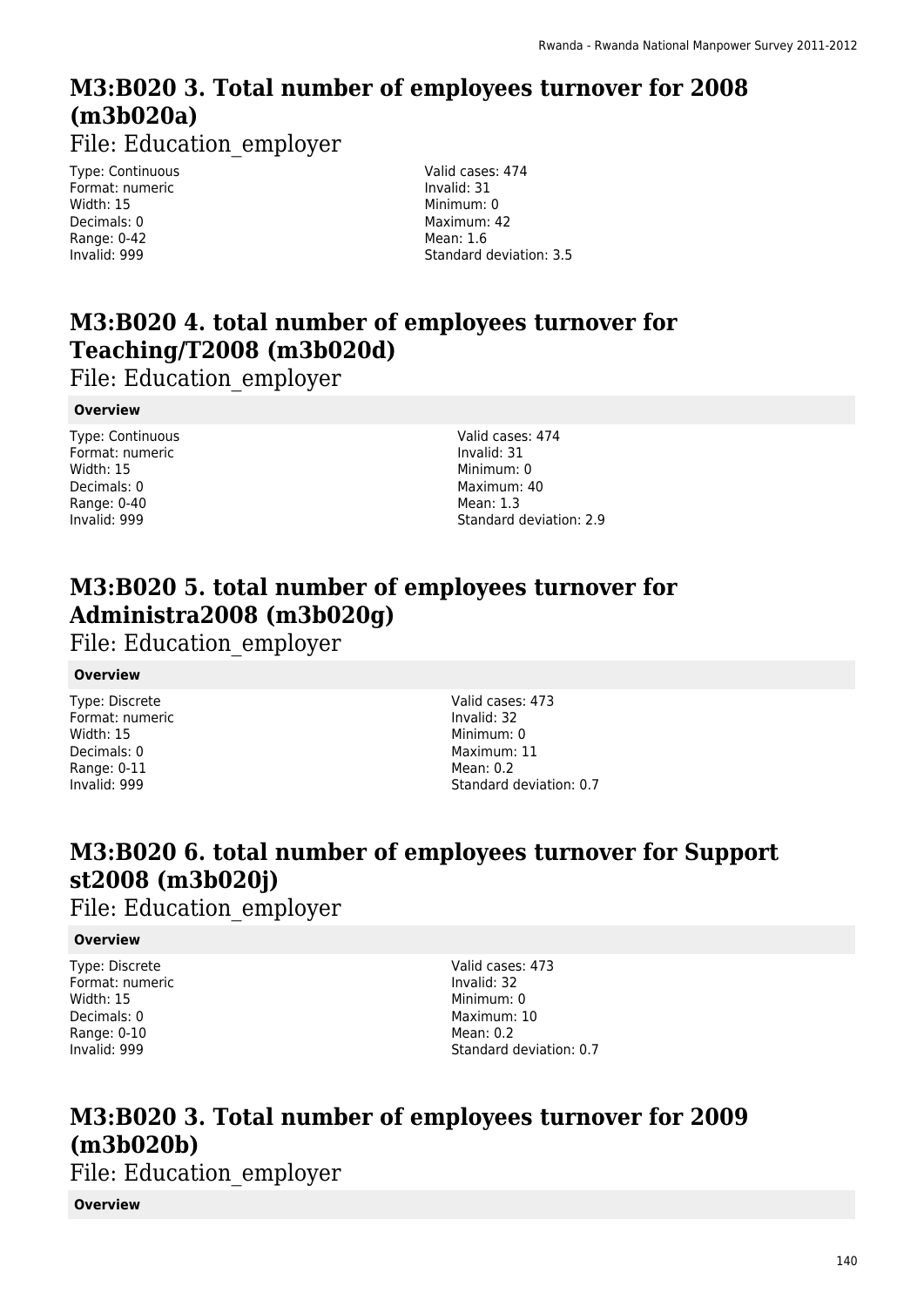# **M3:B020 3. Total number of employees turnover for 2009 (m3b020b)**

File: Education\_employer

Type: Continuous Format: numeric Width: 15 Decimals: 0 Range: 0-53 Invalid: 999

Valid cases: 490 Invalid: 15 Minimum: 0 Maximum: 53  $Mean: 2.2$ Standard deviation: 3.9

# **M3:B020 4. total number of employees turnover for Teaching/T2009 (m3b020e)**

File: Education\_employer

#### **Overview**

Type: Continuous Format: numeric Width: 15 Decimals: 0 Range: 0-46 Invalid: 999

Valid cases: 490 Invalid: 15 Minimum: 0 Maximum: 46 Mean: 1.7 Standard deviation: 3.2

### **M3:B020 5. total number of employees turnover for Administra2009 (m3b020h)**

File: Education\_employer

#### **Overview**

Type: Discrete Format: numeric Width: 15 Decimals: 0 Range: 0-10 Invalid: 999

Valid cases: 489 Invalid: 16 Minimum: 0 Maximum: 10 Mean: 0.3 Standard deviation: 0.9

### **M3:B020 6. total number of employees turnover for Support st2009 (m3b020k)**

File: Education\_employer

#### **Overview**

Type: Discrete Format: numeric Width: 15 Decimals: 0 Range: 0-9 Invalid: 999

Valid cases: 488 Invalid: 17 Minimum: 0 Maximum: 9 Mean: 0.2 Standard deviation: 0.7

# **M3:B020 3. Total number of employees turnover for 2010 (m3b020c)**

File: Education\_employer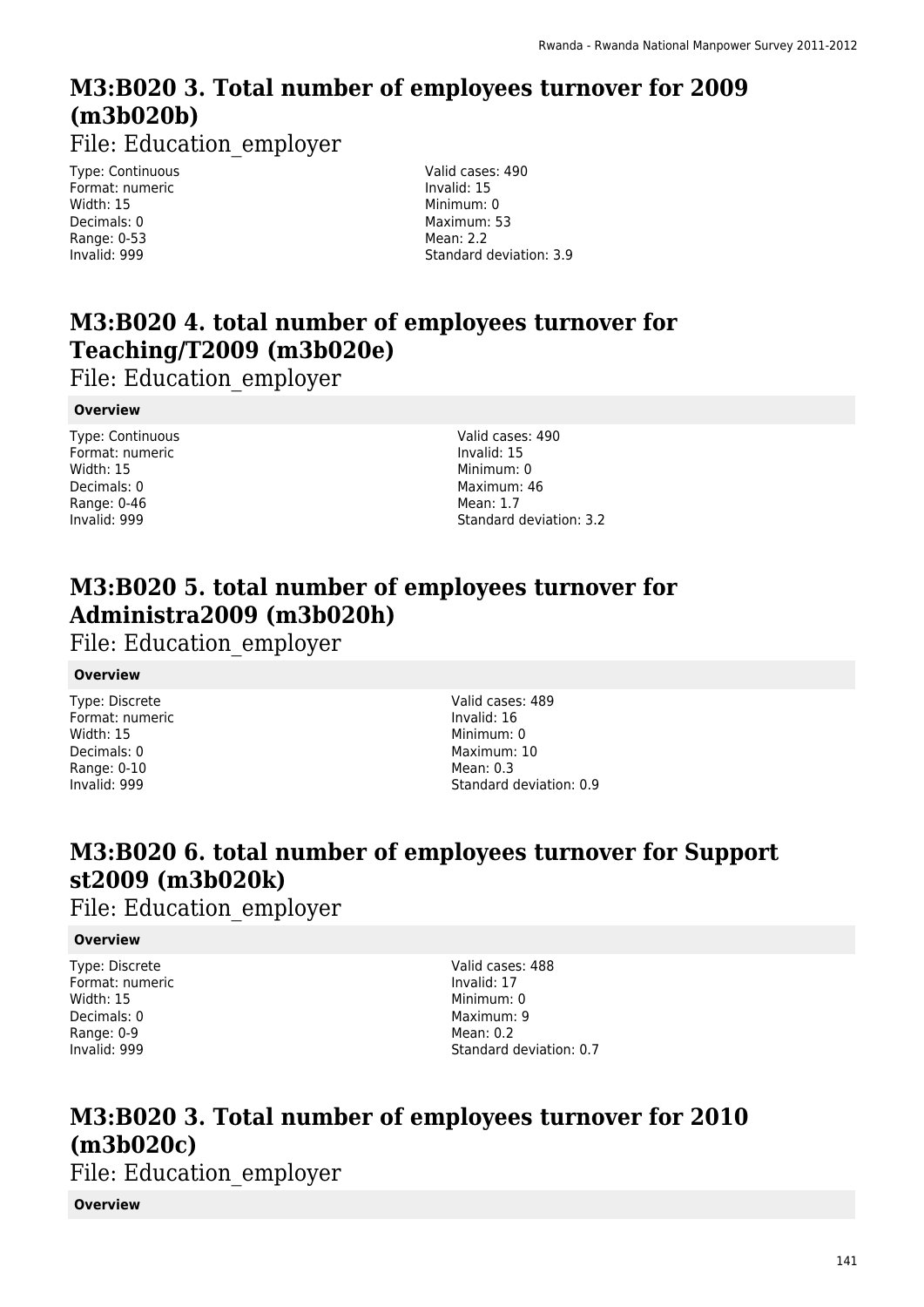# **M3:B020 3. Total number of employees turnover for 2010 (m3b020c)**

File: Education\_employer

Type: Continuous Format: numeric Width: 15 Decimals: 0 Range: 0-56 Invalid: 999

Valid cases: 493 Invalid: 12 Minimum: 0 Maximum: 56 Mean: 2.7 Standard deviation: 4

# **M3:B020 4. total number of employees turnover for Teaching/T2010 (m3b020f)**

File: Education\_employer

#### **Overview**

Type: Continuous Format: numeric Width: 15 Decimals: 0 Range: 0-53 Invalid: 999

Valid cases: 493 Invalid: 12 Minimum: 0 Maximum: 53 Mean: 2.1 Standard deviation: 3.6

### **M3:B020 5. total number of employees turnover for Administra2010 (m3b020i)**

File: Education\_employer

#### **Overview**

Type: Discrete Format: numeric Width: 15 Decimals: 0 Range: 0-7 Invalid: 999

Valid cases: 492 Invalid: 13 Minimum: 0 Maximum: 7 Mean: 0.3 Standard deviation: 0.7

### **M3:B020 6. total number of employees turnover for Support st2010 (m3b020l)**

File: Education\_employer

#### **Overview**

Type: Discrete Format: numeric Width: 15 Decimals: 0 Range: 0-11 Invalid: 999

Valid cases: 491 Invalid: 14 Minimum: 0 Maximum: 11 Mean: 0.3 Standard deviation: 1

### **M3:B030 Most common reason for staff turn over among male em (m3b030)**

File: Education\_employer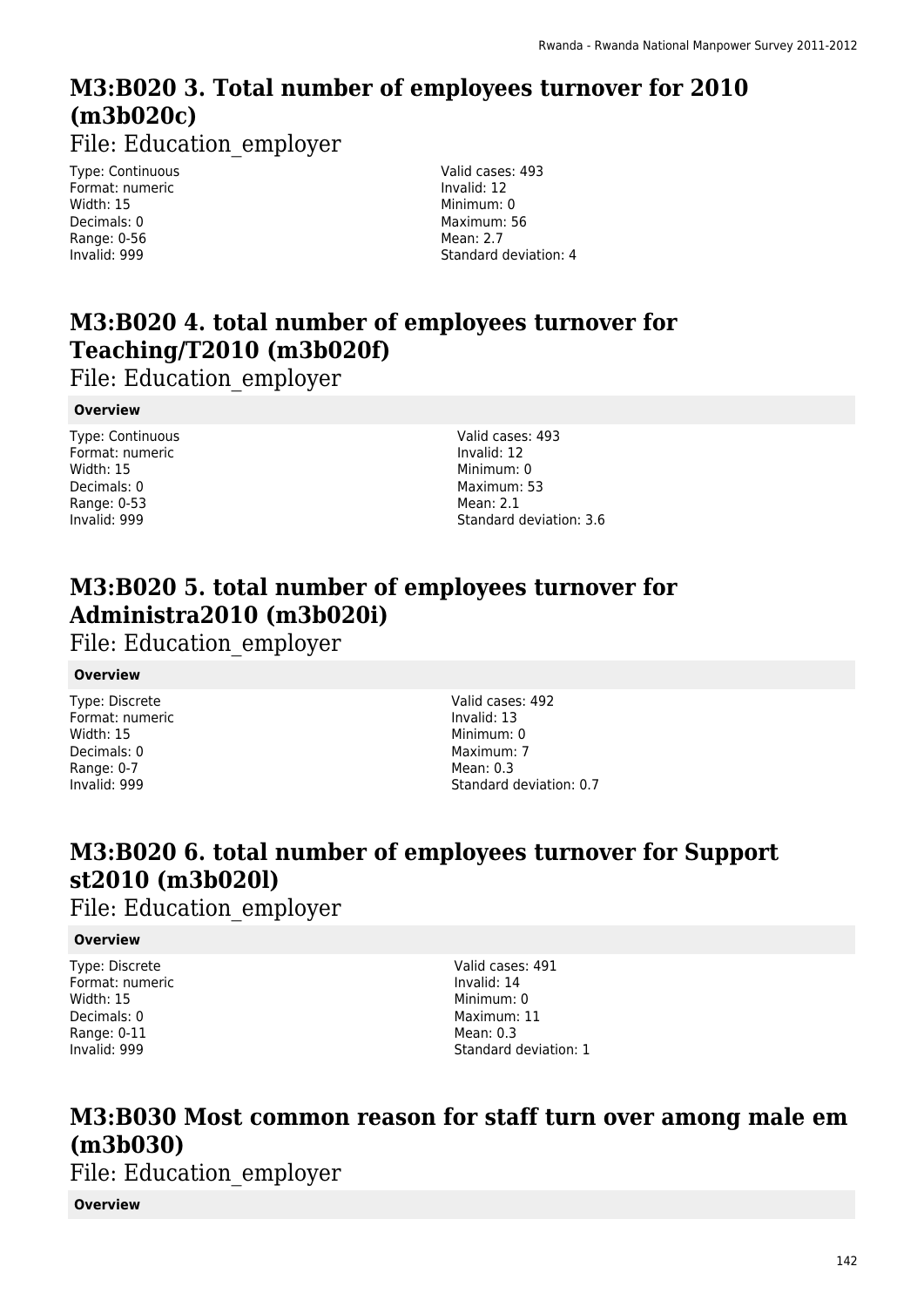### **M3:B030 Most common reason for staff turn over among male em (m3b030)**

File: Education\_employer

Type: Discrete Format: numeric Width: 2 Decimals: 0 Range: 1-99

Valid cases: 505 Invalid: 0

# **M3:B030a Other Specify (m3b030a)**

File: Education\_employer

#### **Overview**

Type: Discrete Format: character Width: 30

Valid cases: 176 Invalid: 0

### **M3:B040 Most common reason for staff turn over among male em (m3b040)**

File: Education\_employer

#### **Overview**

Type: Discrete Format: numeric Width: 2 Decimals: 0 Range: 1-99

Valid cases: 505 Invalid: 0

### **M3B040a Other Specify (m3b040a)**

File: Education\_employer

#### **Overview**

Type: Discrete Format: character Width: 30

Valid cases: 126 Invalid: 0

### **Does your establishment have a plan to increase or decrease the no of employees ? (M3030A0)**

File: Education\_employer

#### **Overview**

Type: Discrete Format: numeric Width: 1 Decimals: 0 Range: 1-9

Valid cases: 505 Invalid: 0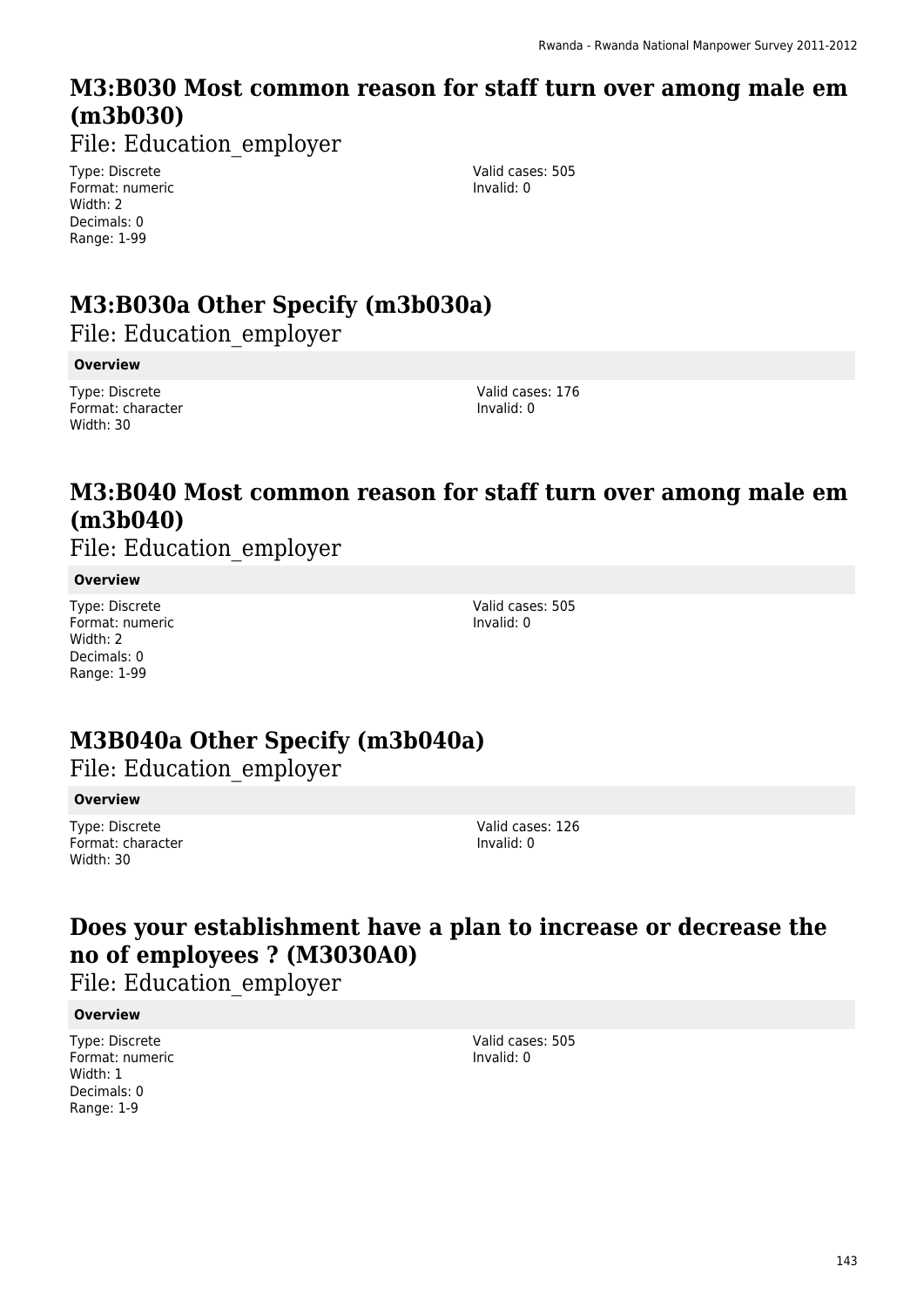### **M3E010 Does your establishment have a staff training and dev (m3e010)**

File: Education\_employer

#### **Overview**

Type: Discrete Format: numeric Width: 1 Decimals: 0 Range: 1-9

Valid cases: 505 Invalid: 0

# **M3E020 Apprenticeship (m3e020a)**

File: Education\_employer

#### **Overview**

Type: Discrete Format: numeric Width: 1 Decimals: 0 Range: 1-9

Valid cases: 406 Invalid: 99

# **M3E020 On the-job-training (m3e020b)**

File: Education\_employer

#### **Overview**

Type: Discrete Format: numeric Width: 1 Decimals: 0 Range: 1-9

Valid cases: 406 Invalid: 99

### **M3E020 Own Training Centre (m3e020c)**

File: Education\_employer

#### **Overview**

Type: Discrete Format: numeric Width: 1 Decimals: 0 Range: 1-9

Valid cases: 406 Invalid: 99

### **M3E020 Sponsorship to training instit. (local) (m3e020d)**  File: Education\_employer

**Overview**

Type: Discrete Format: numeric Width: 1 Decimals: 0 Range: 1-9

Valid cases: 406 Invalid: 99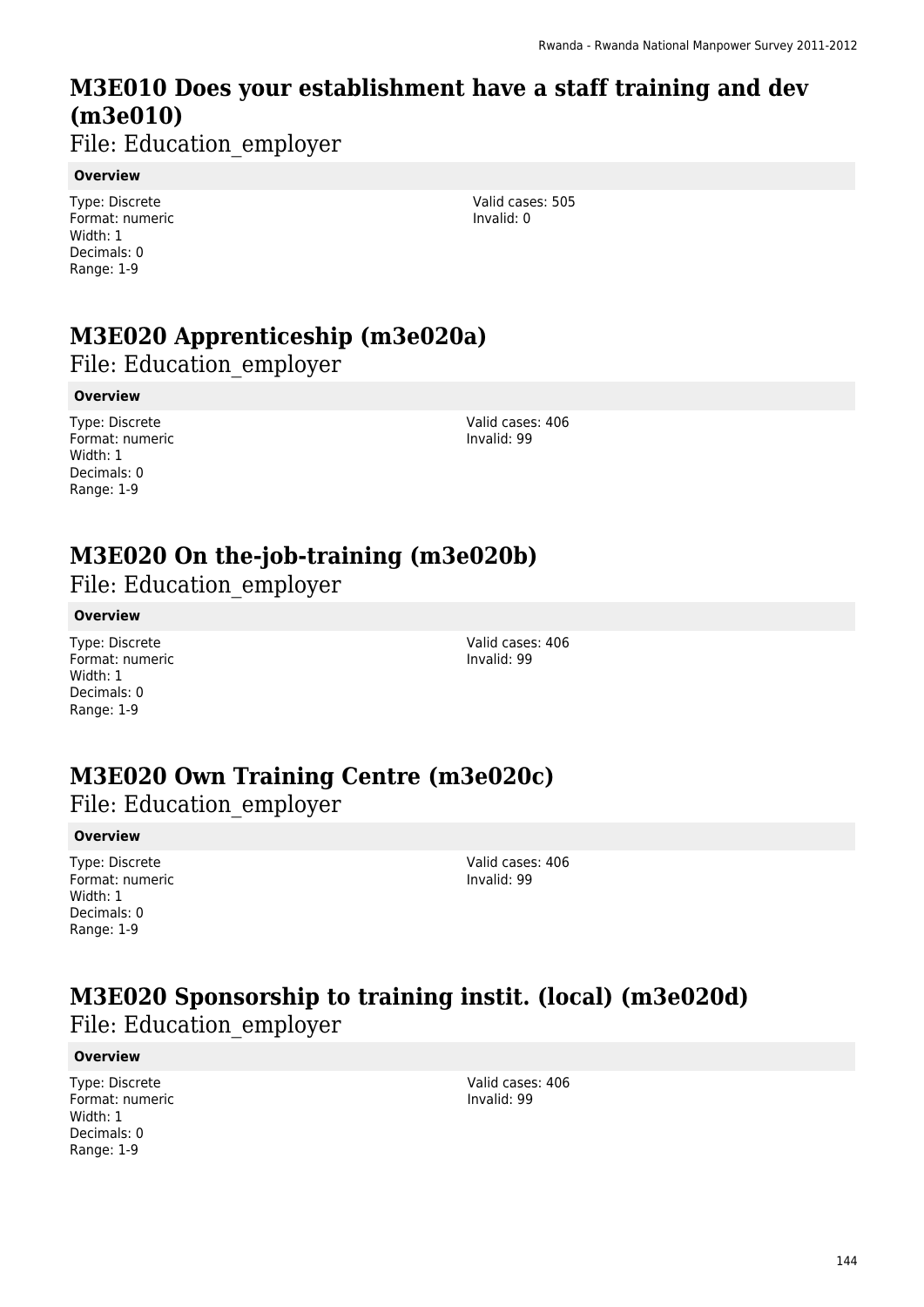### **M3E020 Sponsorship to training instit. (abroad) (m3e020e)**

File: Education\_employer

#### **Overview**

Type: Discrete Format: numeric Width: 1 Decimals: 0 Range: 1-9

Valid cases: 406 Invalid: 99

# **M3E020 Workshops (m3e020f)**

File: Education\_employer

#### **Overview**

Type: Discrete Format: numeric Width: 1 Decimals: 0 Range: 1-9

Valid cases: 406 Invalid: 99

### **M3E020 Other programs (m3e020g)**

File: Education\_employer

#### **Overview**

Type: Discrete Format: numeric Width: 1 Decimals: 0 Range: 1-9

Valid cases: 406 Invalid: 99

### **M3E020 Other programs (specify) (m3e020h)**  File: Education\_employer

#### **Overview**

Type: Discrete Format: character Width: 30

Valid cases: 17 Invalid: 0

### **M3E030 Apprenticeship (m3e030a)**

File: Education\_employer

#### **Overview**

Type: Discrete Format: numeric Width: 1 Decimals: 0 Range: 1-9

Valid cases: 406 Invalid: 99

### **M3E030 On the-job-training (m3e030b)**

File: Education\_employer

**Overview**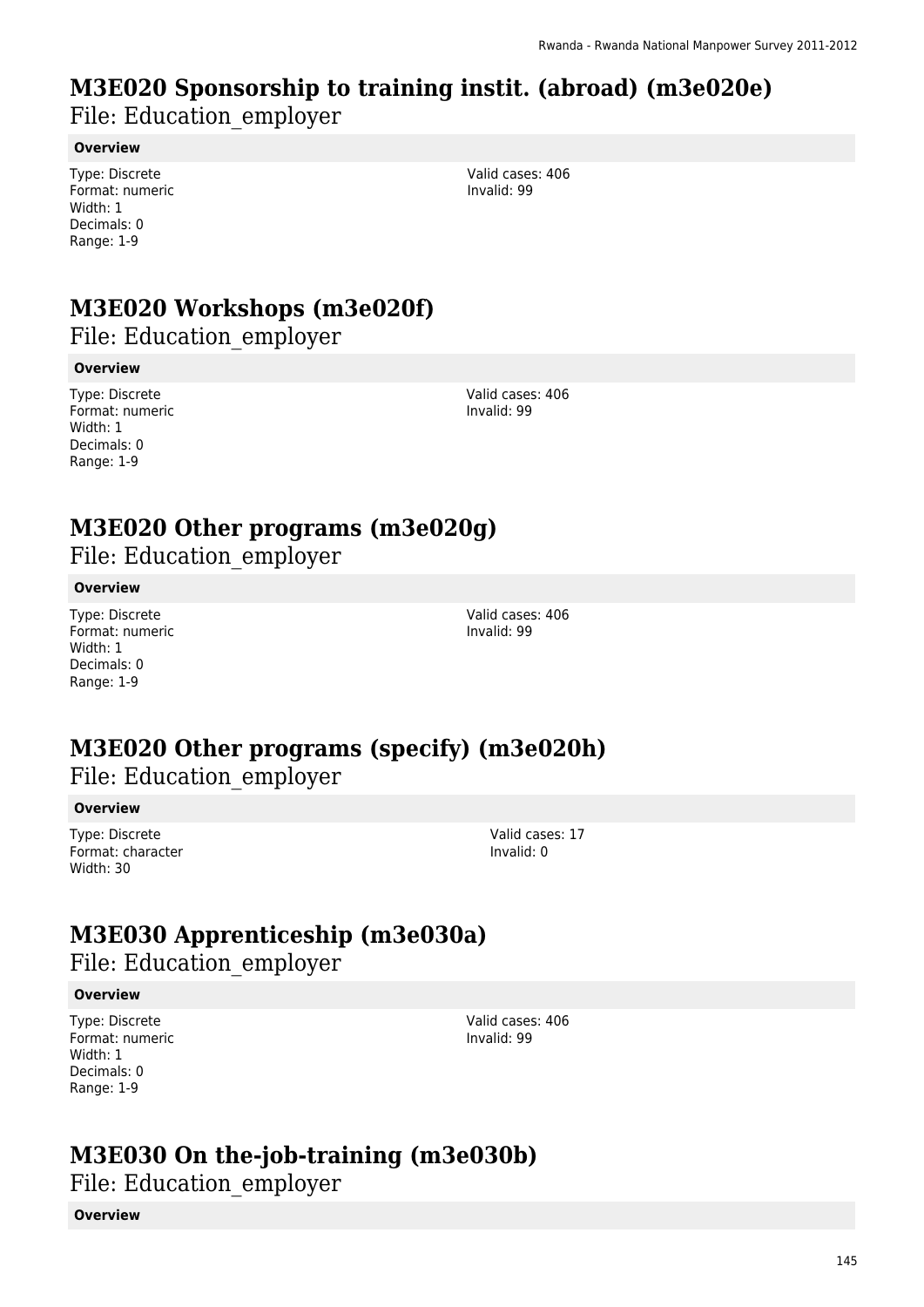### **M3E030 On the-job-training (m3e030b)**

File: Education\_employer

Type: Discrete Format: numeric Width: 1 Decimals: 0 Range: 1-9

Valid cases: 406 Invalid: 99

# **M3E030 Own Training Centre (m3e030c)**

File: Education\_employer

#### **Overview**

Type: Discrete Format: numeric Width: 1 Decimals: 0 Range: 1-9

Valid cases: 406 Invalid: 99

# **M3E030 Sponsorship to training instit. (local) (m3e030d)**

File: Education\_employer

#### **Overview**

Type: Discrete Format: numeric Width: 1 Decimals: 0 Range: 1-9

Valid cases: 406 Invalid: 99

### **M3E030 Sponsorship to training instit. (abroad) (m3e030e)**  File: Education\_employer

#### **Overview**

Type: Discrete Format: numeric Width: 1 Decimals: 0 Range: 1-9

Valid cases: 406 Invalid: 99

# **M3E030 Workshops (m3e030f)**

File: Education\_employer

#### **Overview**

Type: Discrete Format: numeric Width: 1 Decimals: 0 Range: 1-9

Valid cases: 406 Invalid: 99

# **M3E030 Other programs (m3e030g)**

File: Education\_employer

#### **Overview**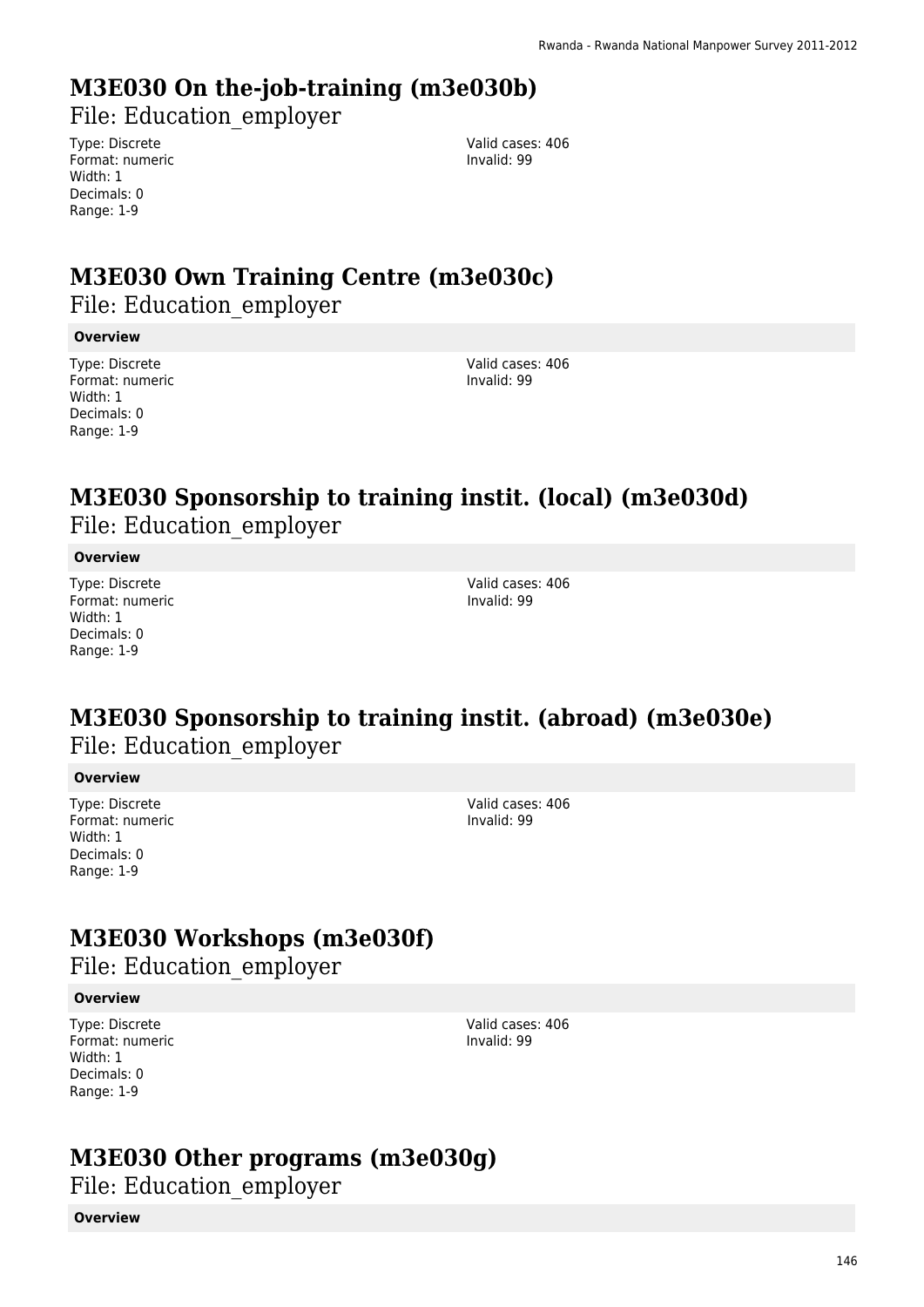# **M3E030 Other programs (m3e030g)**

File: Education\_employer

Type: Discrete Format: numeric Width: 1 Decimals: 0 Range: 1-9

# **M3E030 Other programs (specify) (m3e030h)**

File: Education\_employer

### **Overview**

Type: Discrete Format: character Width: 30

Valid cases: 14 Invalid: 0

### **M3E040 Apprenticeship (m3e040a)**  File: Education\_employer

#### **Overview**

Type: Discrete Format: numeric Width: 1 Decimals: 0 Range: 1-9

# **M3E040 On the-job-training (m3e040b)**

File: Education\_employer

#### **Overview**

Type: Discrete Format: numeric Width: 1 Decimals: 0 Range: 1-9

Valid cases: 406 Invalid: 99

Valid cases: 406 Invalid: 99

# **M3E040 Own Training Centre (m3e040c)**

File: Education\_employer

#### **Overview**

Type: Discrete Format: numeric Width: 1 Decimals: 0 Range: 1-9

Valid cases: 406 Invalid: 99

# **M3E040 Sponsorship to training instit. (local) (m3e040d)**

File: Education\_employer

### **Overview**

Invalid: 99

Valid cases: 406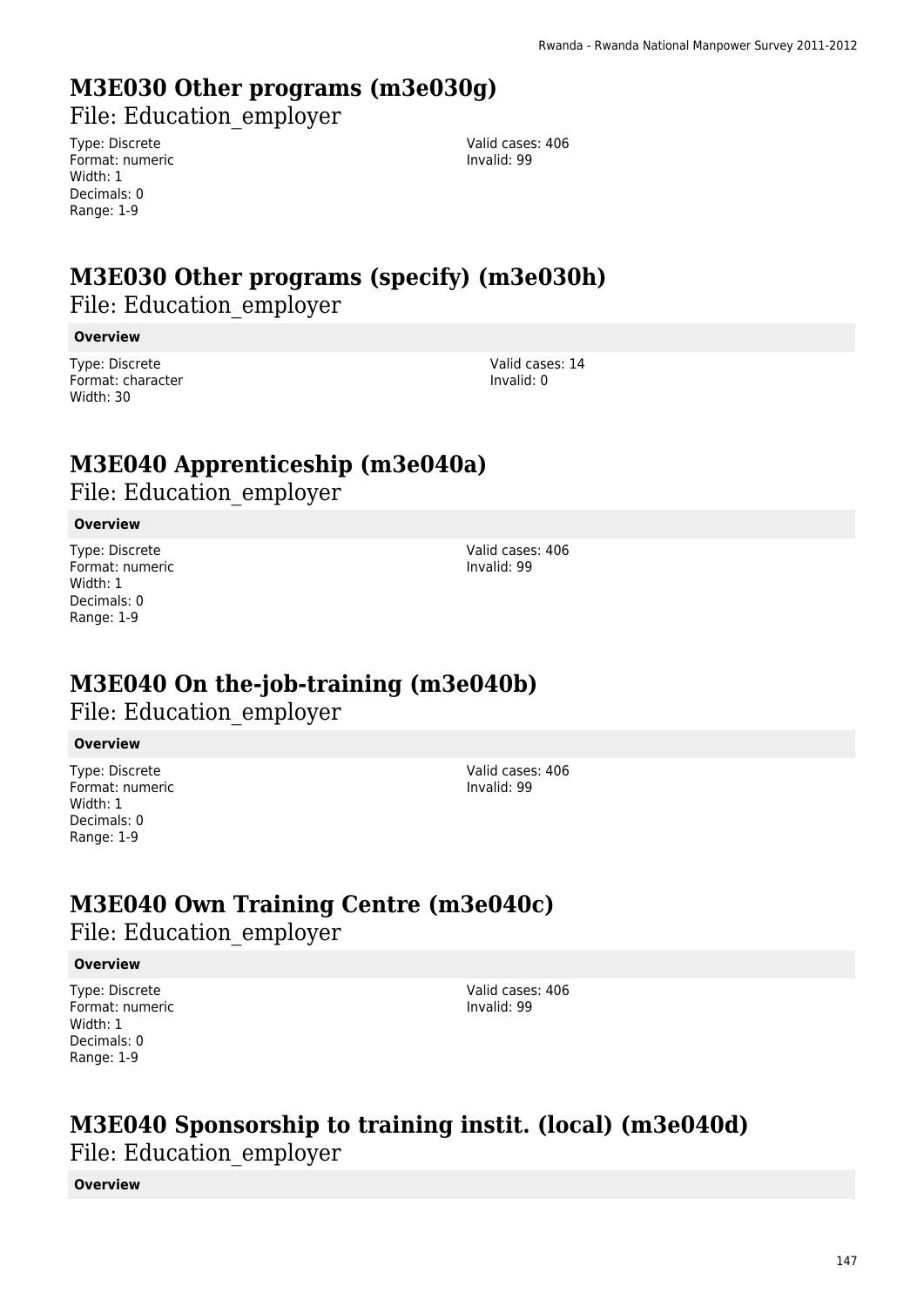### **M3E040 Sponsorship to training instit. (local) (m3e040d)**

File: Education\_employer

Type: Discrete Format: numeric Width: 1 Decimals: 0 Range: 1-9

Valid cases: 406 Invalid: 99

### **M3E040 Sponsorship to training instit. (abroad) (m3e040e)**  File: Education\_employer

#### **Overview**

Type: Discrete Format: numeric Width: 1 Decimals: 0 Range: 1-9

Valid cases: 406 Invalid: 99

# **M3E040 Workshops (m3e040f)**

File: Education\_employer

#### **Overview**

Type: Discrete Format: numeric Width: 1 Decimals: 0 Range: 1-9

Valid cases: 406 Invalid: 99

### **M3E040 Other programs (m3e040g)**

File: Education\_employer

#### **Overview**

Type: Discrete Format: numeric Width: 1 Decimals: 0 Range: 1-9

Valid cases: 406 Invalid: 99

### **M3E040 Other programs (specify) (m3e040h)**

File: Education\_employer

#### **Overview**

Type: Discrete Format: character Width: 30

Valid cases: 20 Invalid: 0

### **M3E050 a.Managerial(Rectors, Head) (m3e050a)**

File: Education\_employer

**Overview**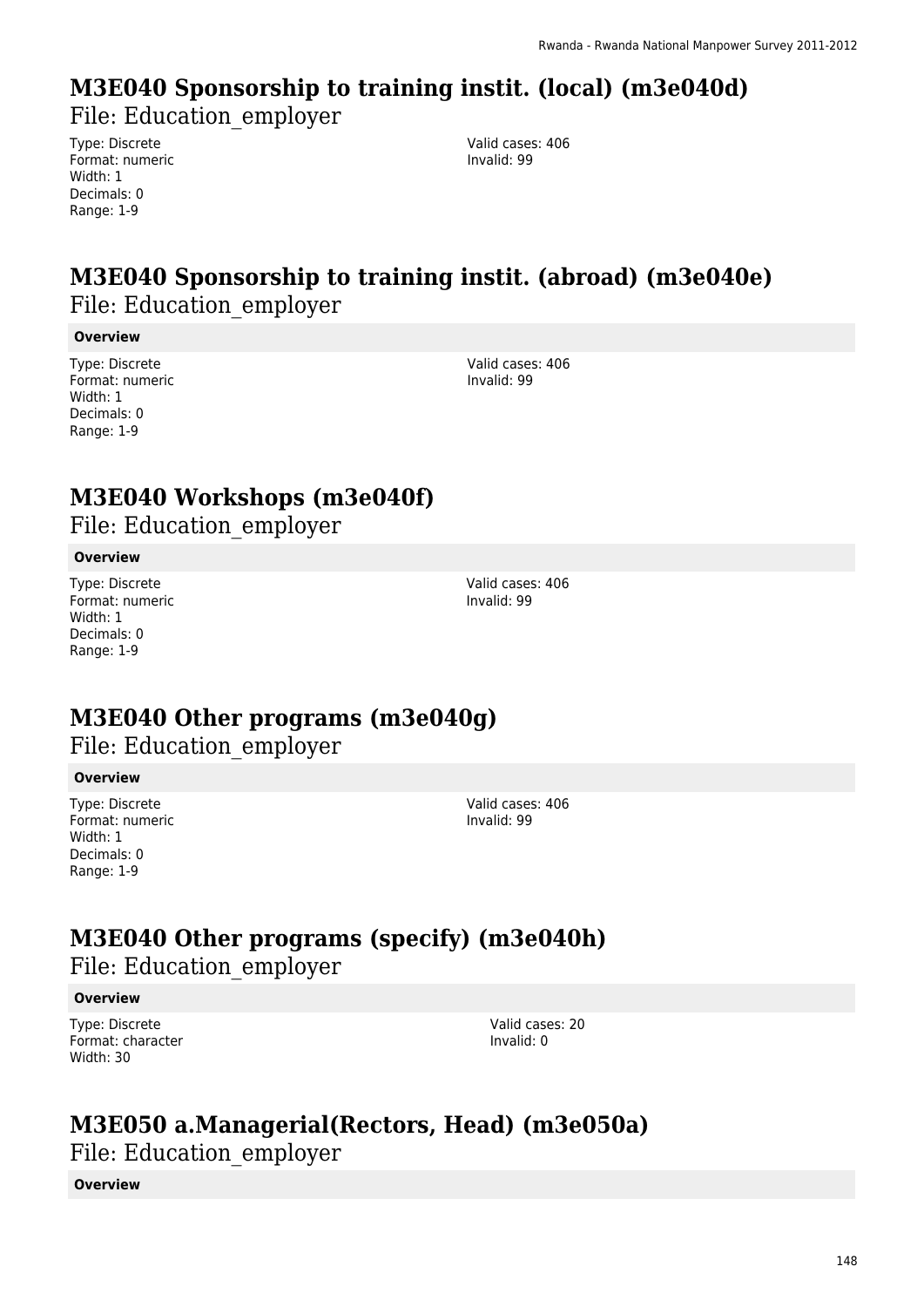# **M3E050 a.Managerial(Rectors, Head) (m3e050a)**

File: Education\_employer

Type: Discrete Format: numeric Width: 2 Decimals: 0 Range: 1-99 Invalid: 8, 9

Valid cases: 249 Invalid: 256

# **M3E050 b.Supervisory (Dean) (m3e050b)**

File: Education\_employer

#### **Overview**

Type: Discrete Format: numeric Width: 2 Decimals: 0 Range: 1-99 Invalid: 8, 9

Valid cases: 257 Invalid: 248

### **M3E050 c.Technical staff/Professional (m3e050c)**  File: Education\_employer

#### **Overview**

Type: Discrete Format: numeric Width: 2 Decimals: 0 Range: 1-99 Invalid: 8, 9

Valid cases: 391 Invalid: 114

# **M3E050 d.Clerical (m3e050d)**

File: Education\_employer

#### **Overview**

Type: Discrete Format: numeric Width: 2 Decimals: 0 Range: 1-99 Invalid: 8, 9

# Invalid: 359

Valid cases: 146

# **M3E050 e.Casual (m3e050e)**

File: Education\_employer

#### **Overview**

Type: Discrete Format: numeric Width: 2 Decimals: 0 Range: 1-99 Invalid: 8, 9

Valid cases: 72 Invalid: 433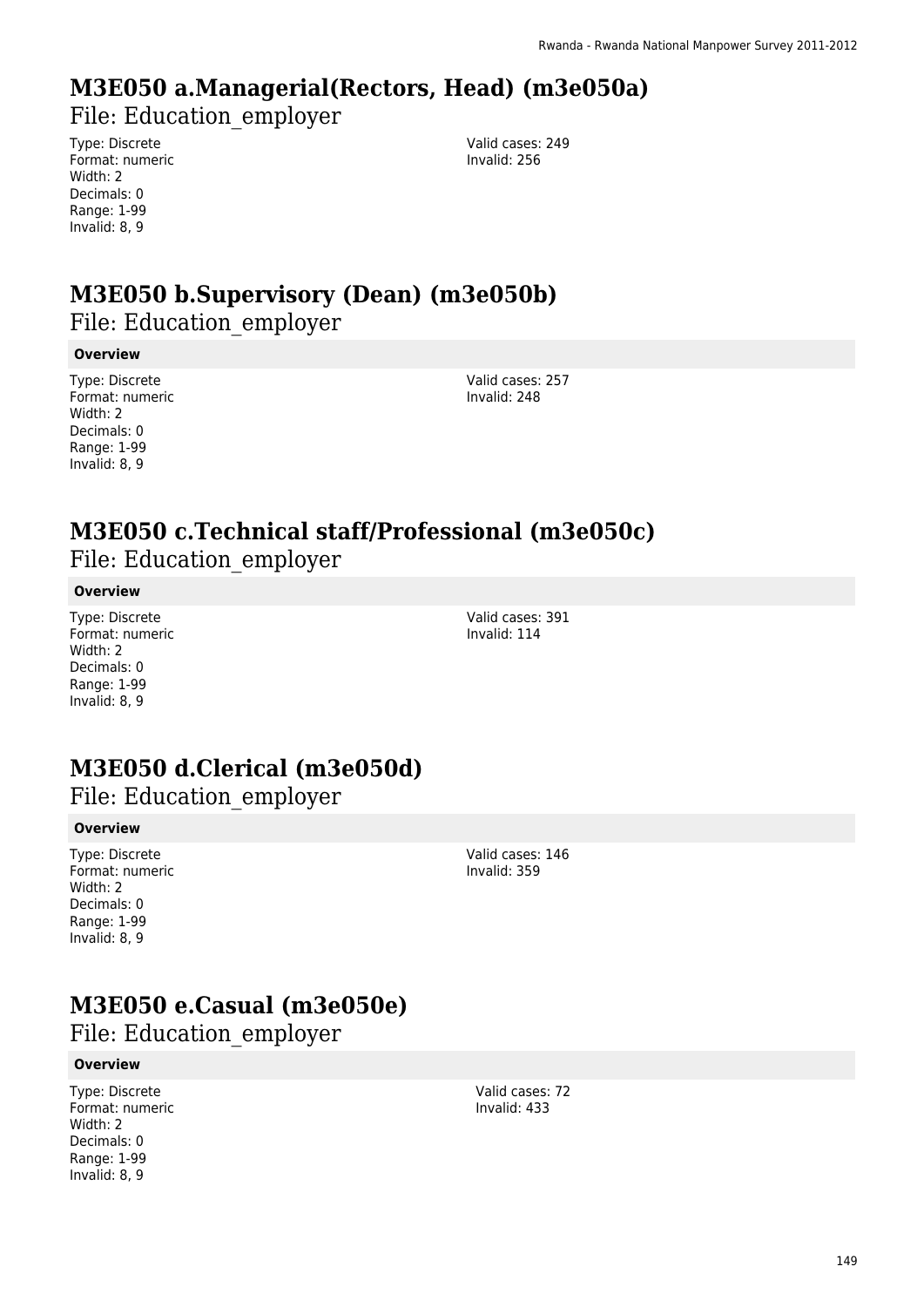### **M3E050 f.Other Specify (m3e050f)**

File: Education\_employer

#### **Overview**

Type: Discrete Format: character Width: 30

Valid cases: 5 Invalid: 0

### **M3E070 Does your establ. have in-house training facilities f (m3e070)**

File: Education\_employer

#### **Overview**

Type: Discrete Format: numeric Width: 1 Decimals: 0 Range: 1-9

Valid cases: 406 Invalid: 99

### **M3E071a Do you have facilities for Training space (m3e071a)**  File: Education\_employer

#### **Overview**

| Type: Discrete  |
|-----------------|
| Format: numeric |
| Width: 1        |
| Decimals: 0     |
| Range: 1-9      |

Valid cases: 282 Invalid: 223

### **M3E071b Do you have facilities for Specialised trainers (m3e071b)**  File: Education\_employer

#### **Overview**

Type: Discrete Format: numeric Width: 1 Decimals: 0 Range: 1-9

Valid cases: 282 Invalid: 223

### **M3E071c Do you have facilities for Computers/Lab (m3e071c)**  File: Education\_employer

#### **Overview**

Type: Discrete Format: numeric Width: 1 Decimals: 0 Range: 1-9

Valid cases: 282 Invalid: 223

### **M3E071d Do you have facilities for Projector (m3e071d)**  File: Education\_employer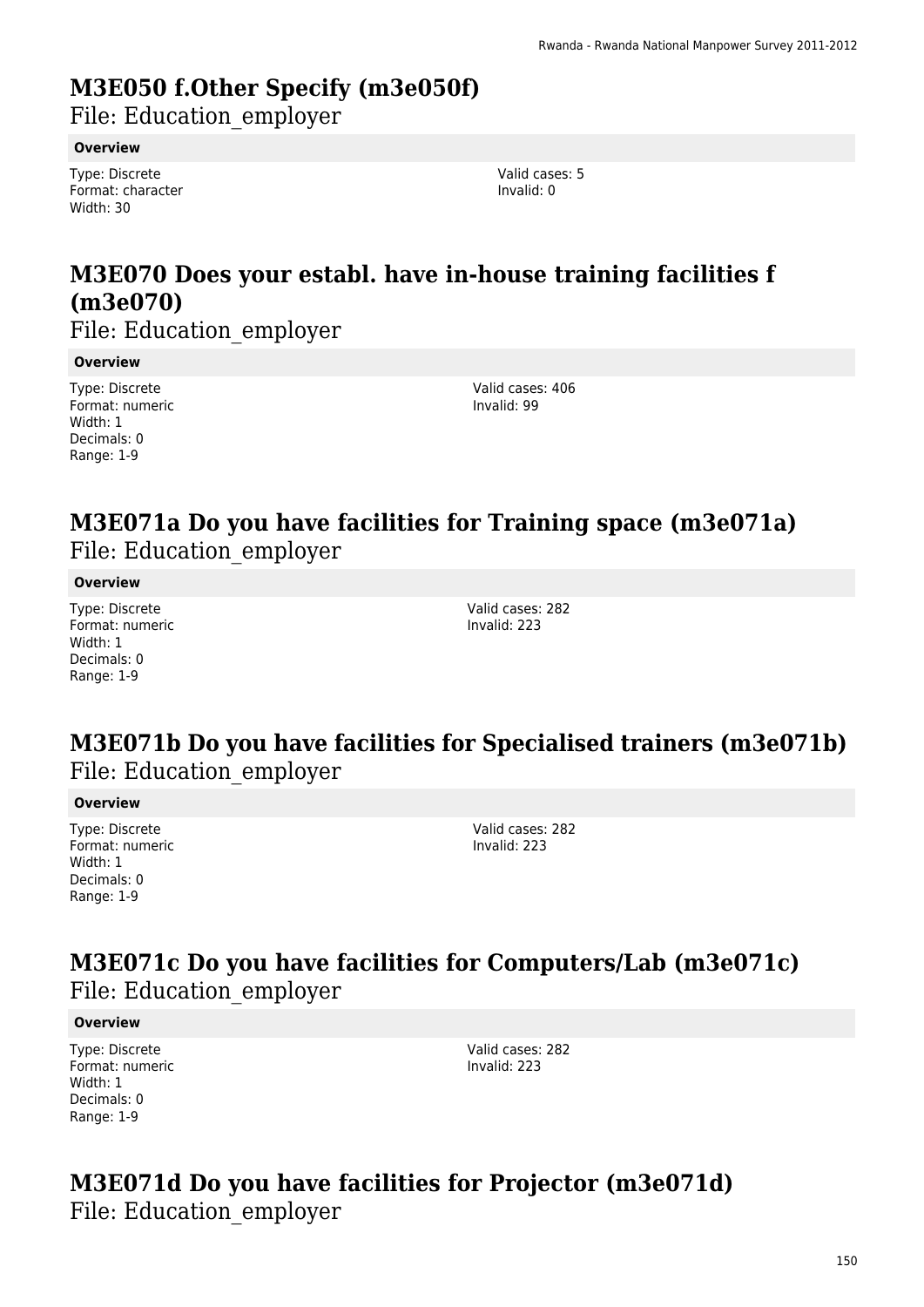### **M3E071d Do you have facilities for Projector (m3e071d)**

File: Education\_employer

#### **Overview**

Type: Discrete Format: numeric Width: 1 Decimals: 0 Range: 1-9

Valid cases: 282 Invalid: 223

### **M3E071e Do you have facilities for Training materials(manual (m3e071e)**

File: Education\_employer

#### **Overview**

Type: Discrete Format: numeric Width: 1 Decimals: 0 Range: 1-9

Valid cases: 282 Invalid: 223

# **M3E071f Do you have facilities for Laboratory (m3e071f)**

File: Education\_employer

#### **Overview**

Type: Discrete Format: numeric Width: 1 Decimals: 0 Range: 1-9

Valid cases: 282 Invalid: 223

### **M3E071g Do you have facilities for any other (m3e071g)**  File: Education\_employer

#### **Overview**

Type: Discrete Format: numeric Width: 1 Decimals: 0 Range: 1-9

Valid cases: 282 Invalid: 223

# **M3E071gg Specify (e071ggg)**

File: Education\_employer

#### **Overview**

Type: Discrete Format: character Width: 30

Valid cases: 8 Invalid: 0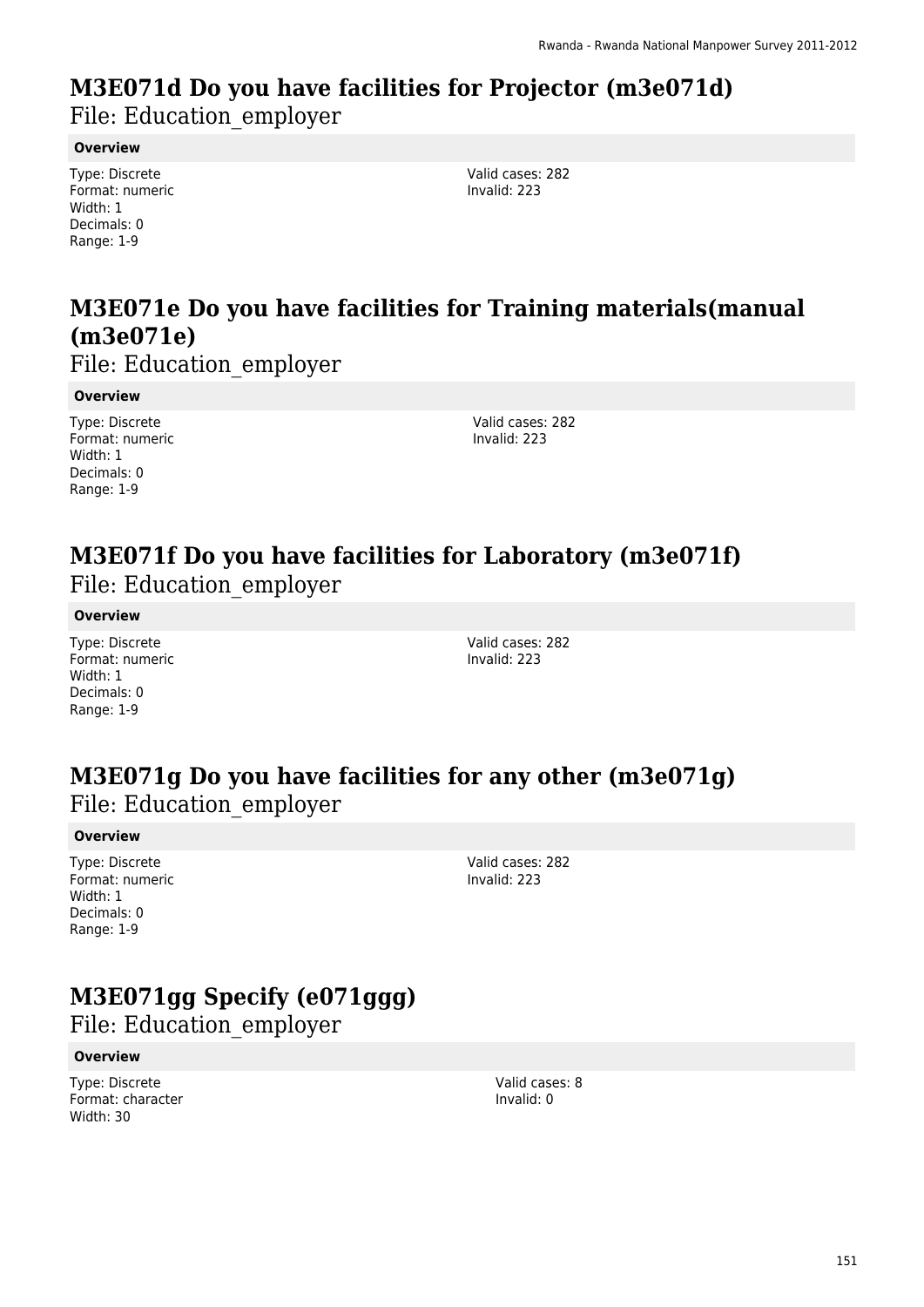### **M3E080a What skills / qualifications are in general lacking/ Managerial skills (m3e080a)**

File: Education\_employer

#### **Overview**

Type: Discrete Format: numeric Width: 1 Decimals: 0 Range: 1-9

Valid cases: 505 Invalid: 0

### **M3E080b What skills / qualifications are in general lacking/Technical skills (m3e080b)**

File: Education\_employer

#### **Overview**

Type: Discrete Format: numeric Width: 1 Decimals: 0 Range: 1-9

Valid cases: 505 Invalid: 0

### **M3E080c What skills / qualifications are in general lacking/Entrepreneurial skills (m3e080c)**

File: Education\_employer

#### **Overview**

Type: Discrete Format: numeric Width: 1 Decimals: 0 Range: 1-9

Valid cases: 505 Invalid: 0

### **M3E080d What skills / qualifications are in general lacking/Language skills (m3e080d)**

File: Education\_employer

#### **Overview**

Type: Discrete Format: numeric Width: 1 Decimals: 0 Range: 1-9

Valid cases: 505 Invalid: 0

### **M3E080e What skills / qualifications are in general lacking/Customer care (m3e080e)**

File: Education\_employer

#### **Overview**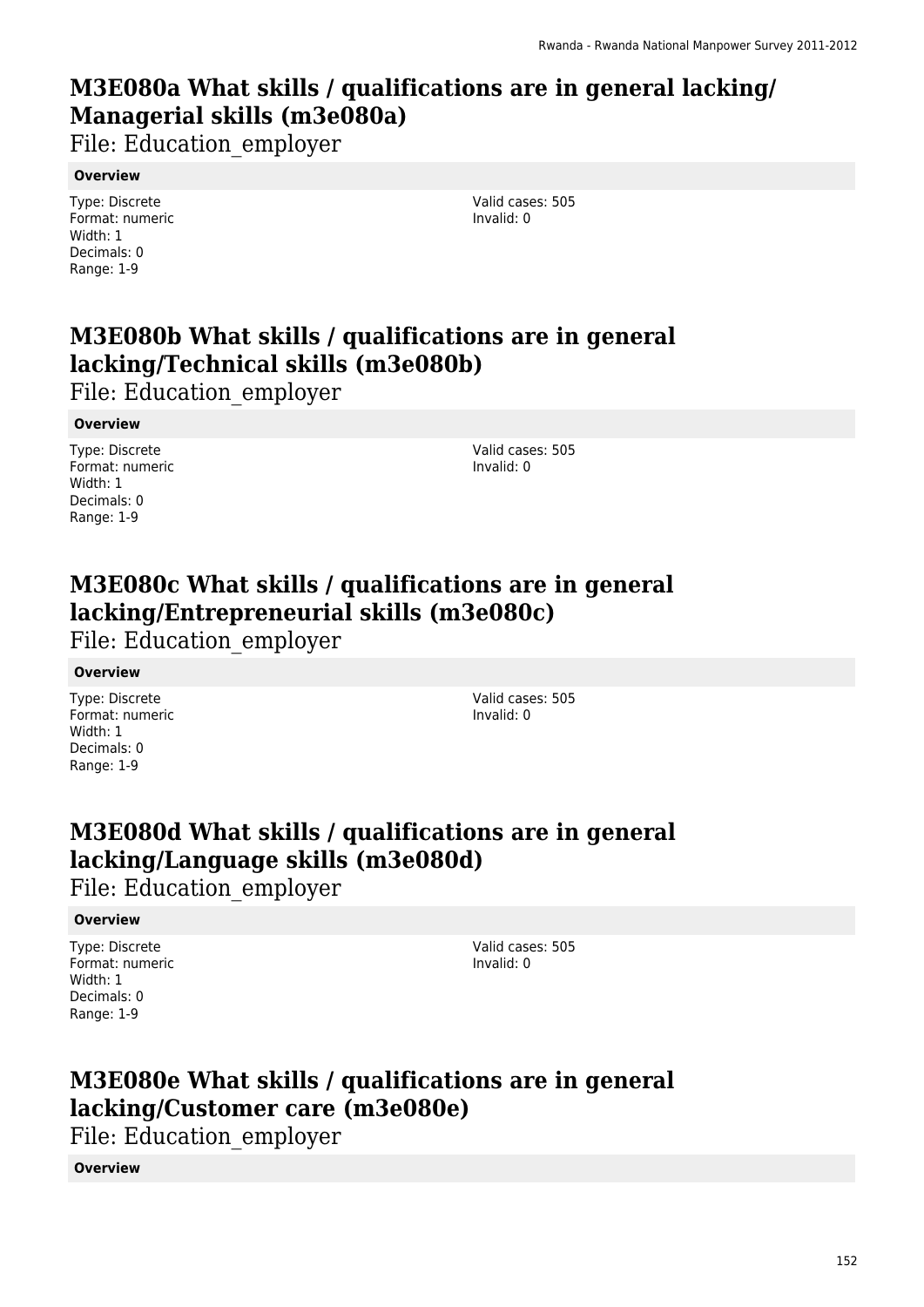### **M3E080e What skills / qualifications are in general lacking/Customer care (m3e080e)**

File: Education\_employer

Type: Discrete Format: numeric Width: 1 Decimals: 0 Range: 1-9

Valid cases: 505 Invalid: 0

### **M3E080f What skills in general lacking among your staff/Innovativeness/Creativity (m3e080f)**

File: Education\_employer

#### **Overview**

Type: Discrete Format: numeric Width: 1 Decimals: 0 Range: 1-9

Valid cases: 505 Invalid: 0

### **M3E080g What skills in general lacking among your staff/IT skills (m3e080g)**

File: Education\_employer

#### **Overview**

Type: Discrete Format: numeric Width: 1 Decimals: 0 Range: 1-9

Valid cases: 505 Invalid: 0

### **M3E080h What skills in general lacking among your staff/Didactics/Teaching skills (m3e080h)**

File: Education\_employer

#### **Overview**

Type: Discrete Format: numeric Width: 1 Decimals: 0 Range: 1-9

Valid cases: 505 Invalid: 0

### **M3E080i What skills in general lacking among your staff/Communication skills (m3e080i)**

File: Education\_employer

#### **Overview**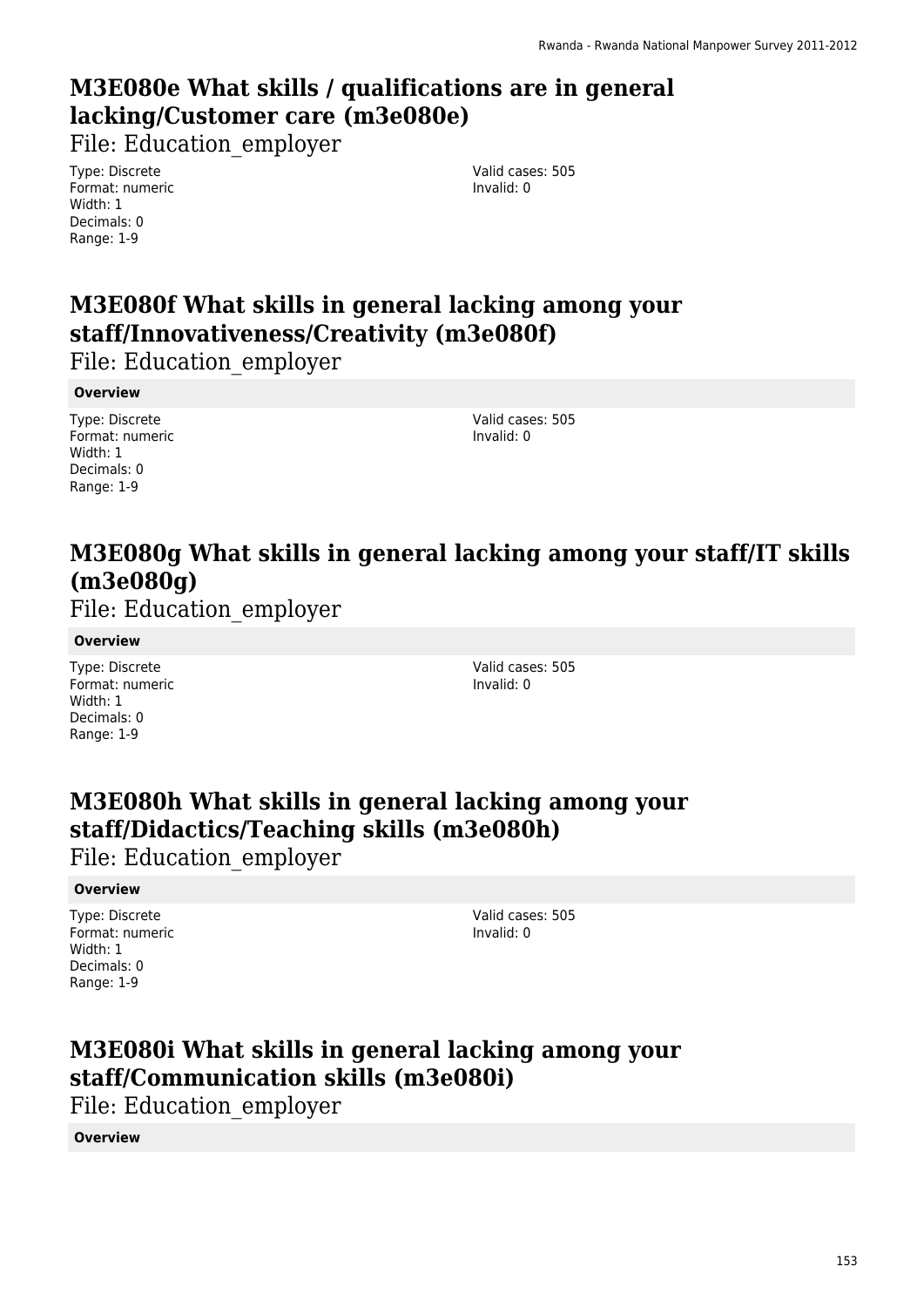### **M3E080i What skills in general lacking among your staff/Communication skills (m3e080i)**

File: Education\_employer

Type: Discrete Format: numeric Width: 1 Decimals: 0 Range: 1-9

Valid cases: 505 Invalid: 0

### **M3E080j What skills in general lacking among your staff/Other (m3e080j)**

File: Education\_employer

#### **Overview**

Type: Discrete Format: numeric Width: 1 Decimals: 0 Range: 1-9

Valid cases: 505 Invalid: 0

### **M3E080k What skills in general lacking among your staff/Other specified (m3e080k)**

File: Education\_employer

#### **Overview**

Type: Discrete Format: character Width: 30

Valid cases: 18 Invalid: 0

### **M3E090 Did you conduct any staff training in the last 12 mon (m3e090)**

File: Education\_employer

#### **Overview**

Type: Discrete Format: numeric Width: 1 Decimals: 0 Range: 1-9

Valid cases: 505 Invalid: 0

### **M3E100a Area of training / Managerial skills (m3e100a)**  File: Education\_employer

#### **Overview**

Type: Discrete Format: numeric Width: 1 Decimals: 0 Range: 1-9

Valid cases: 391 Invalid: 114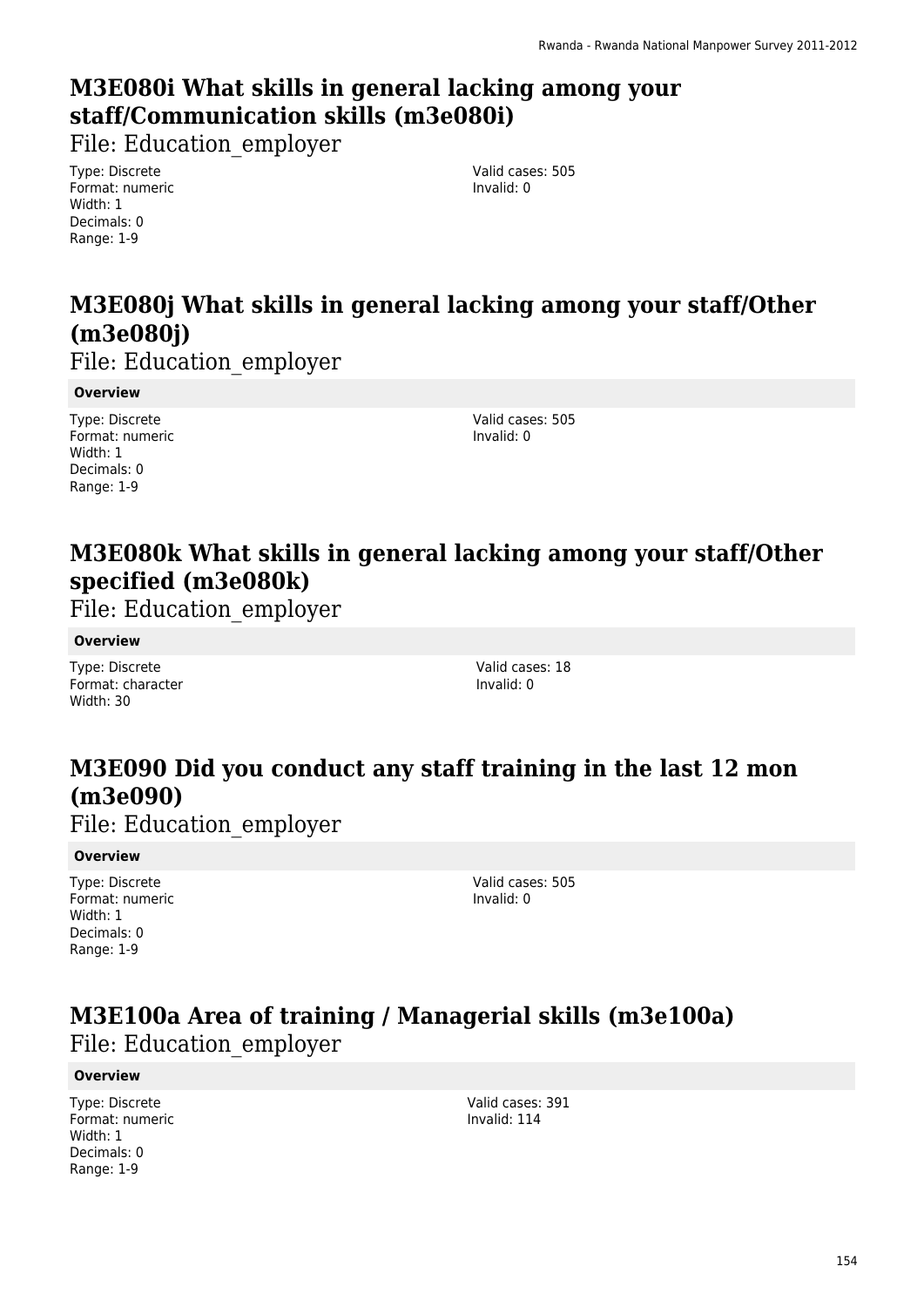### **M3E100b Area of training / Technical skills (m3e100b)**

File: Education\_employer

#### **Overview**

Type: Discrete Format: numeric Width: 1 Decimals: 0 Range: 1-9

Valid cases: 391 Invalid: 114

### **M3E100c Area of traning / Entrepreneurial skills (m3e100c)**  File: Education\_employer

**Overview**

Type: Discrete Format: numeric Width: 1 Decimals: 0 Range: 1-9

Valid cases: 391 Invalid: 114

# **M3E100d Area of training / Language skills (m3e100d)**

File: Education\_employer

**Overview**

Type: Discrete Format: numeric Width: 1 Decimals: 0 Range: 1-9

Valid cases: 391 Invalid: 114

### **M3E100e Area of training / Customer care (m3e100e)**  File: Education\_employer

**Overview**

Type: Discrete Format: numeric Width: 1 Decimals: 0 Range: 1-9

Valid cases: 391 Invalid: 114

### **M3E100f Area of training/Innovativeness/Creativity (m3e100f)**  File: Education\_employer

#### **Overview**

Type: Discrete Format: numeric Width: 1 Decimals: 0 Range: 1-9

Valid cases: 391 Invalid: 114

# **M3E100g Area of training/IT skills (m3e100g)**

File: Education\_employer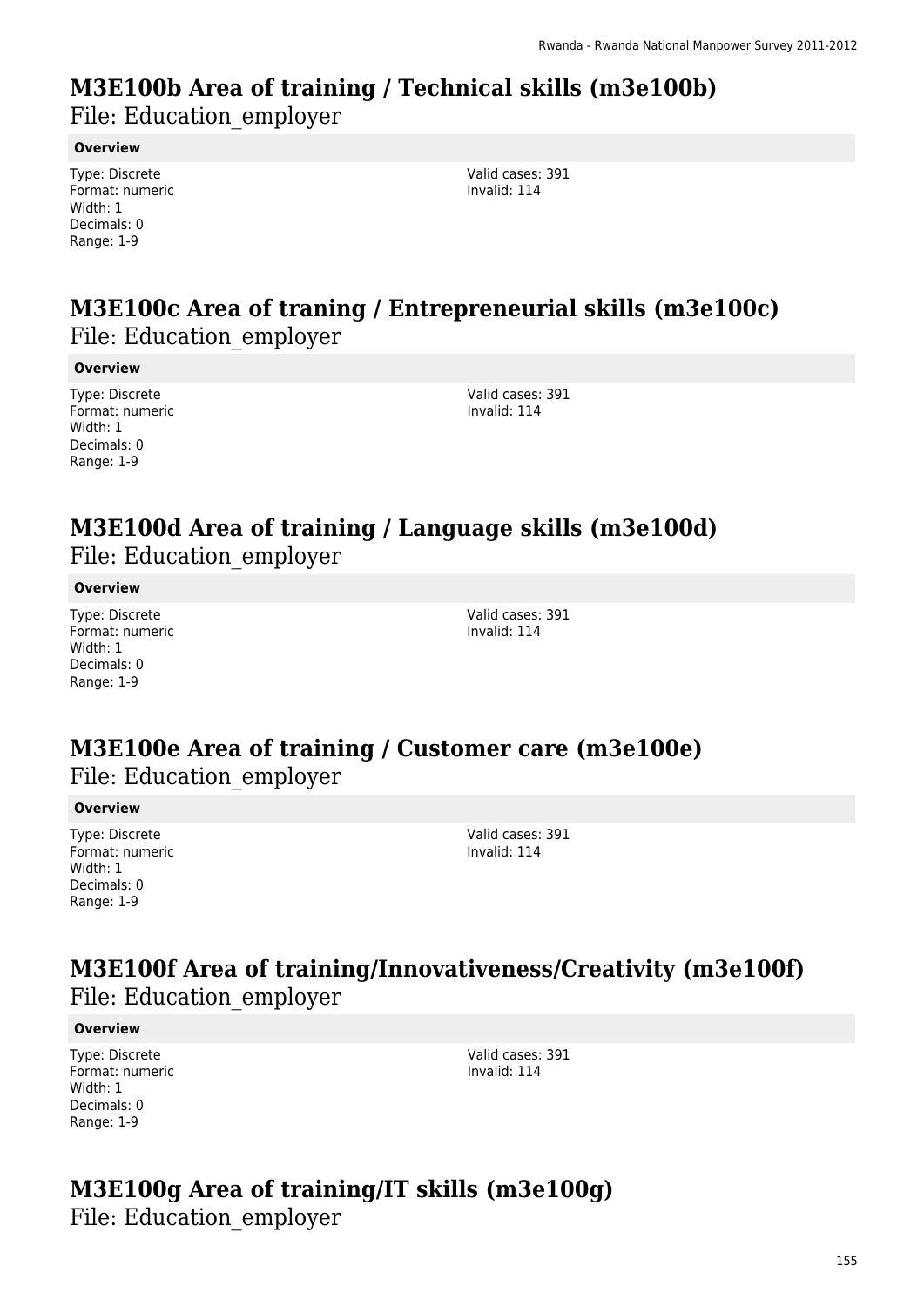### **M3E100g Area of training/IT skills (m3e100g)**

File: Education\_employer

#### **Overview**

Type: Discrete Format: numeric Width: 1 Decimals: 0 Range: 1-9

Valid cases: 391 Invalid: 114

### **M3E100h Area of training/Didactics/Teaching skills (m3e100h)**  File: Education\_employer

**Overview**

Type: Discrete Format: numeric Width: 1 Decimals: 0 Range: 1-9

Valid cases: 391 Invalid: 114

# **M3E100i Area of training/Communication skills (m3e100i)**

File: Education\_employer

#### **Overview**

Type: Discrete Format: numeric Width: 1 Decimals: 0 Range: 1-9

Valid cases: 391 Invalid: 114

# **M3E100j Area of training/Other (m3e100j)**

File: Education\_employer

#### **Overview**

Type: Discrete Format: numeric Width: 1 Decimals: 0 Range: 1-9

Valid cases: 391 Invalid: 114

# **M3E100k Area of training/Other specified (m3e100k)**

File: Education\_employer

#### **Overview**

Type: Discrete Format: character Width: 30

Valid cases: 25 Invalid: 0

### **M3E120 Do you face any challenges that limit your staff trai (m3e120)**

File: Education\_employer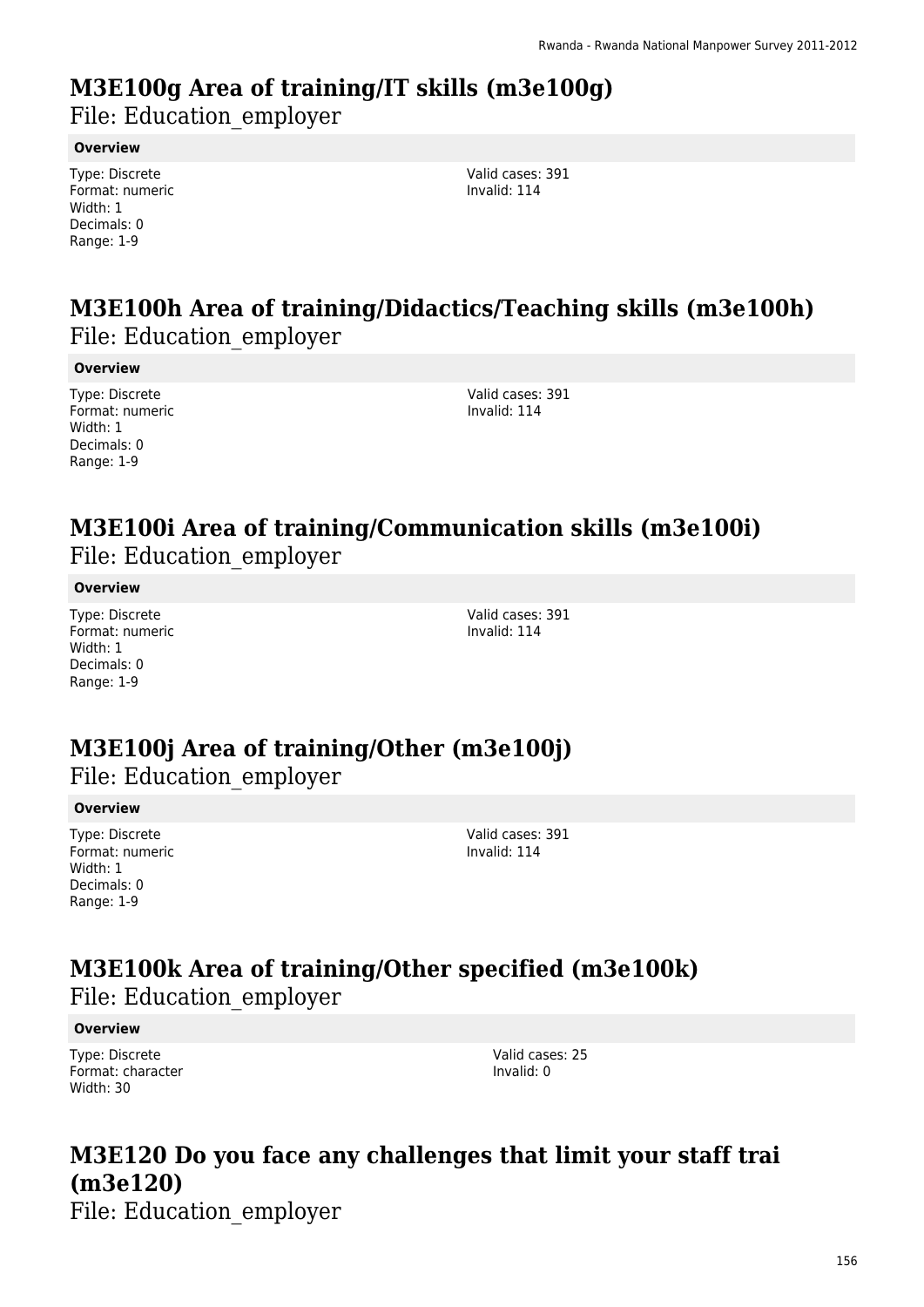### **M3E120 Do you face any challenges that limit your staff trai (m3e120)**

File: Education\_employer

#### **Overview**

Type: Discrete Format: numeric Width: 1 Decimals: 0 Range: 1-9

Valid cases: 504 Invalid: 1

### **M3E130a Which challenges limit the training of your staff ? (m3e130a)**

File: Education\_employer

#### **Overview**

Type: Discrete Format: numeric Width: 1 Decimals: 0 Range: 1-9

Valid cases: 469 Invalid: 36

### **M3E130b Which challenges limit the training of your staff ? (m3e130b)**

File: Education\_employer

#### **Overview**

Type: Discrete Format: numeric Width: 1 Decimals: 0 Range: 1-9

Valid cases: 390 Invalid: 115

### **M3E130c Which challenges limit the training of your staff ? (m3e130c)**

File: Education\_employer

#### **Overview**

Type: Discrete Format: numeric Width: 1 Decimals: 0 Range: 1-9

Valid cases: 256 Invalid: 249

### **M3E130d Other specify (e130e1)**  File: Education\_employer

#### **Overview**

Type: Discrete Format: character Width: 30

Valid cases: 12 Invalid: 0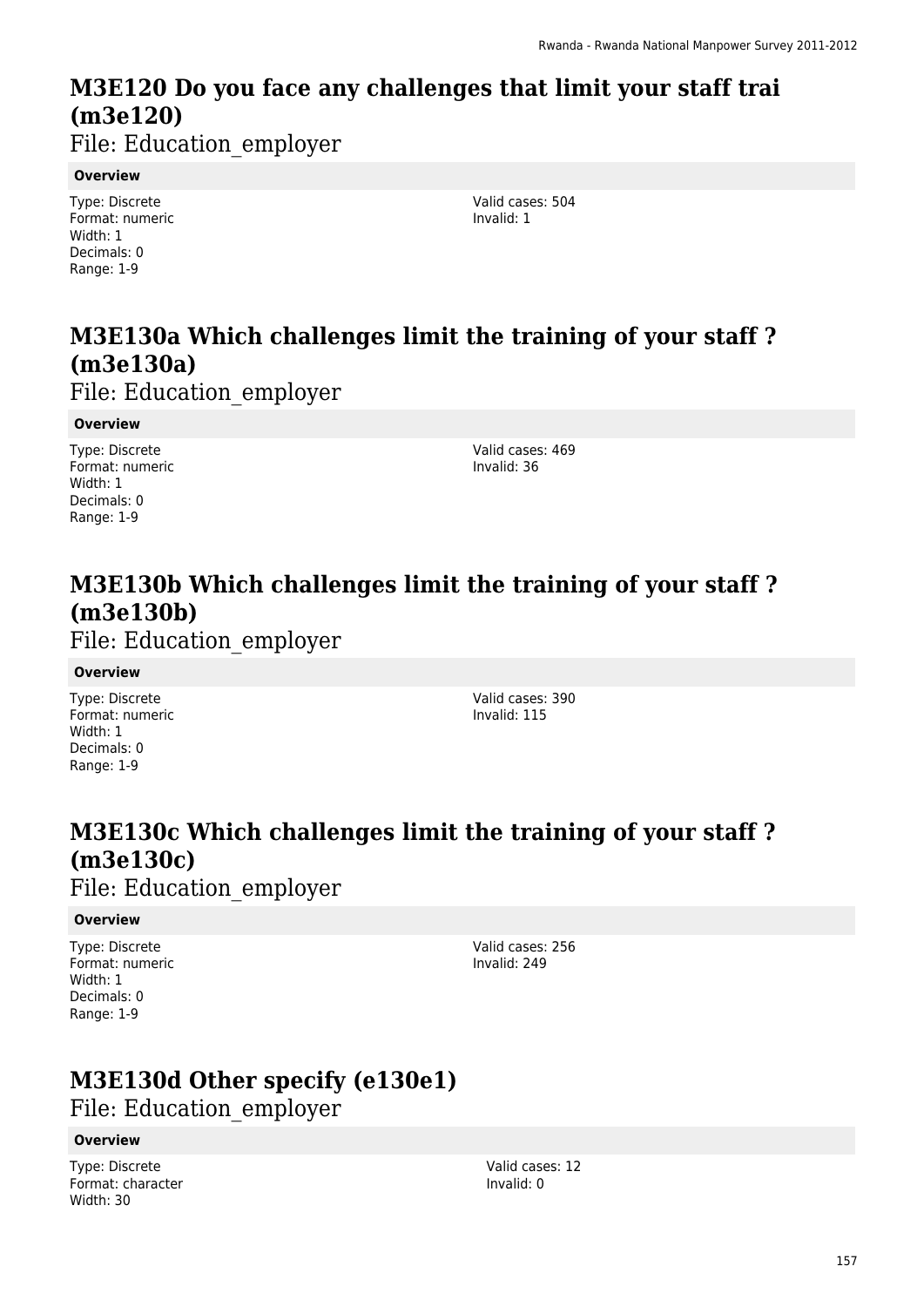# **Have you hired TVET graduate? (TVT\_GR)**

File: Education\_employer

#### **Overview**

Type: Discrete Format: numeric Width: 8 Decimals: 2 Range: 1-2

Valid cases: 495 Invalid: 10 Minimum: 1 Maximum: 2

### **M3E131 a M3E131 how satisfied are you with the performance (m3e131a)**

File: Education\_employer

#### **Overview**

Type: Discrete Format: numeric Width: 1 Decimals: 0 Range: 1-9

Valid cases: 505 Invalid: 0

### **Have you hired university graduates? (High\_Gra)**

File: Education\_employer

#### **Overview**

Type: Discrete Format: numeric Width: 8 Decimals: 2 Range: 1-9

Valid cases: 505 Invalid: 0 Minimum: 1 Maximum: 9

### **M3E131 b how satisfied are you with the performance of Hig (m3e131b)**

File: Education\_employer

#### **Overview**

Type: Discrete Format: numeric Width: 1 Decimals: 0 Range: 1-9

Valid cases: 505 Invalid: 0

### **M3E132\_1 TVET (e132a)**

File: Education\_employer

#### **Overview**

Type: Discrete Format: numeric Width: 2 Decimals: 0 Range: 1-99

Valid cases: 505 Invalid: 0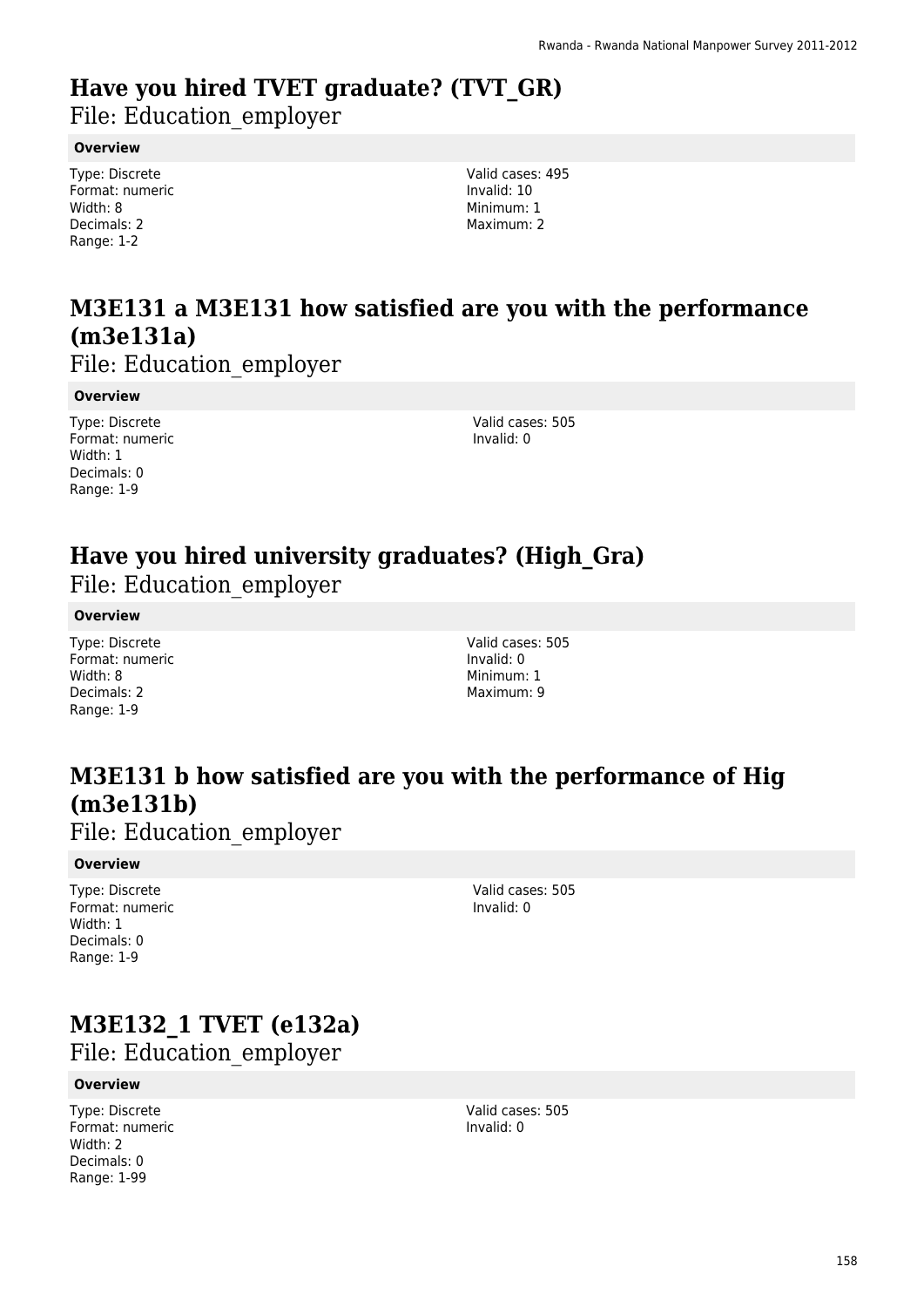# **M3E132\_2 TVET (e132c)**

File: Education\_employer

#### **Overview**

Type: Discrete Format: numeric Width: 2 Decimals: 0 Range: 1-99

Valid cases: 361 Invalid: 144

### **M3E132\_3 TVET (e132e)**

File: Education\_employer

#### **Overview**

Type: Discrete Format: numeric Width: 2 Decimals: 0 Range: 1-99

Valid cases: 239 Invalid: 266

Valid cases: 505 Invalid: 0

### **M3E132 \_1 Higher Inst (e132b)**

File: Education\_employer

#### **Overview**

Type: Discrete Format: numeric Width: 2 Decimals: 0 Range: 1-99

# **M3E132 \_2 Higher Inst (e132d)**

### File: Education\_employer

#### **Overview**

Type: Discrete Format: numeric Width: 2 Decimals: 0 Range: 1-99

Valid cases: 373 Invalid: 132

# **M3E132 \_3 Higher Inst (e132f)**

File: Education\_employer

#### **Overview**

Type: Discrete Format: numeric Width: 2 Decimals: 0 Range: 1-99

**M3E132 \_1a Other Specify (e132a1)** 

File: Education\_employer

Valid cases: 245 Invalid: 260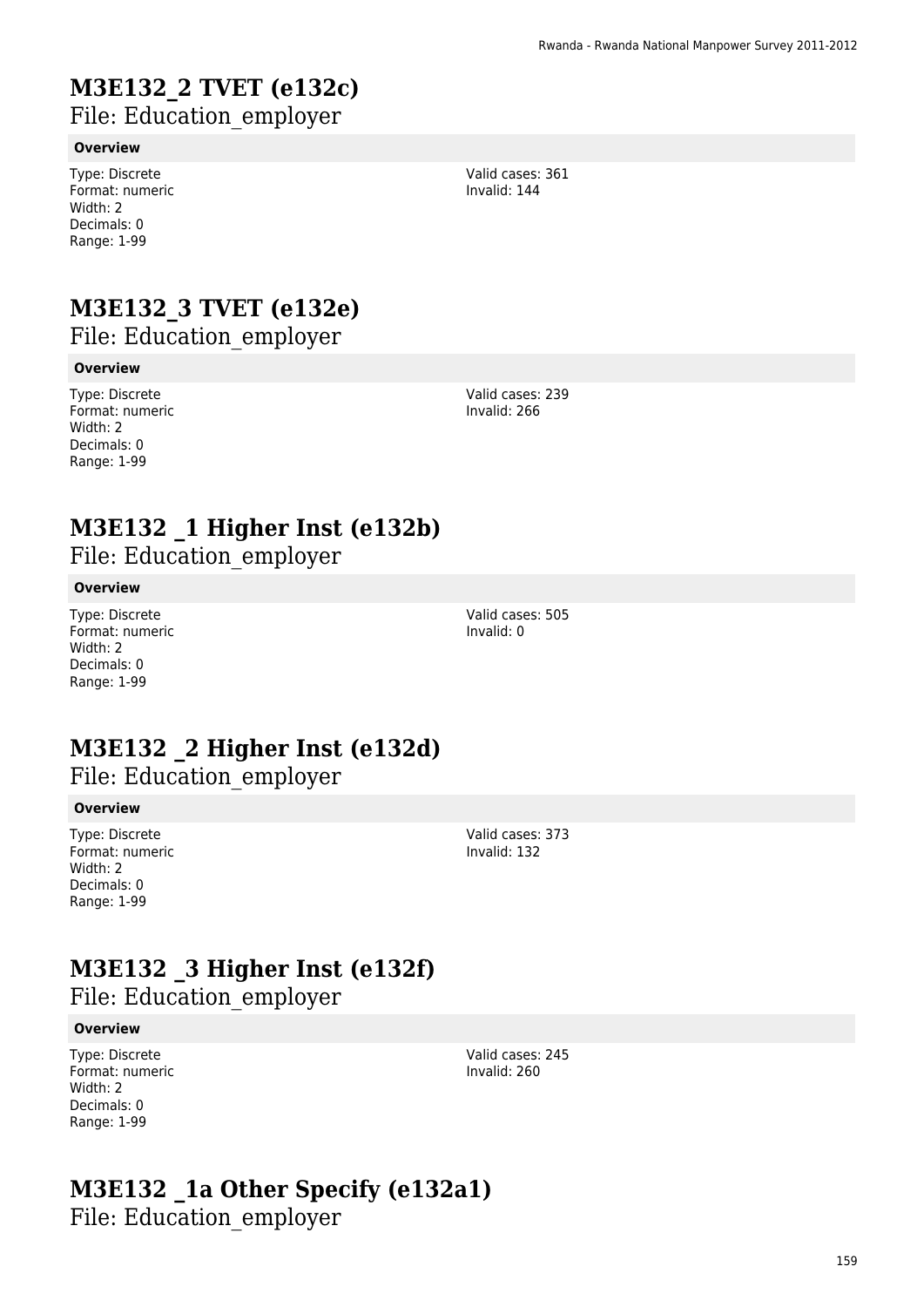# **M3E132 \_1a Other Specify (e132a1)**

File: Education\_employer

### **Overview**

Type: Discrete Format: character Width: 30

# **M3E132 \_1b Other Specify (e132b1)**

File: Education\_employer

### **Overview**

Type: Discrete Format: character Width: 30

# **M3E132 \_2a Other Specify (e132c1)**

File: Education\_employer

### **Overview**

Type: Discrete Format: character Width: 30

### **M3E132 \_2b Other Specify (e132c2)**

### File: Education\_employer

### **Overview**

Type: Discrete Format: character Width: 30

### **M3E132 \_3a Other Specify (e132e1)**

File: Education\_employer

### **Overview**

Type: Discrete Format: character Width: 30

Valid cases: 14 Invalid: 0

### **M3E132 \_3b Other Specify (e132e2)**

File: Education\_employer

#### **Overview**

Type: Discrete Format: character Width: 30

Valid cases: 39 Invalid: 0

Valid cases: 36 Invalid: 0

Valid cases: 24 Invalid: 0

Valid cases: 22 Invalid: 0

Valid cases: 50 Invalid: 0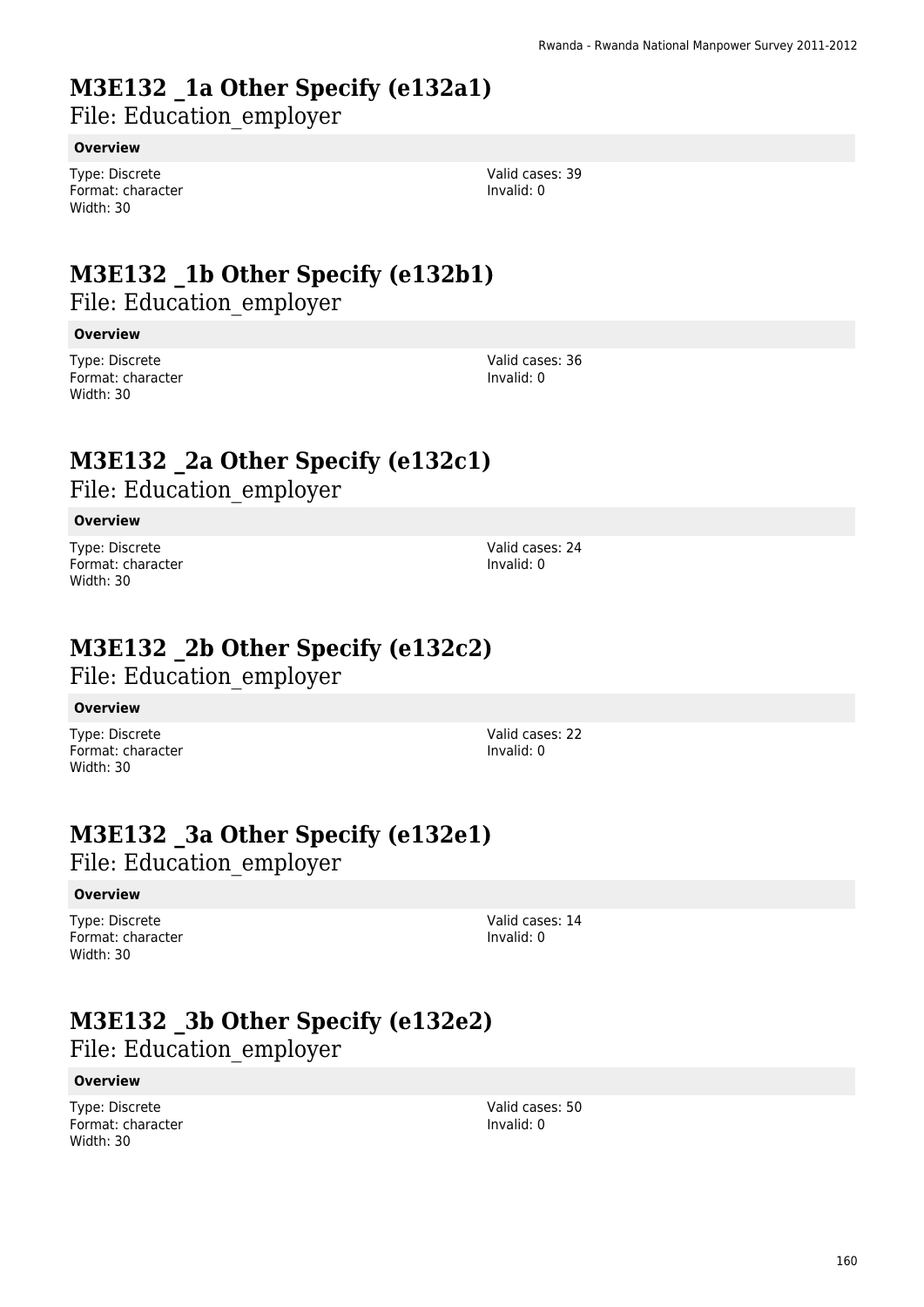# **M3E140 Do you have an industrial attachment./ apprenticeship (e140)**

File: Education\_employer

#### **Overview**

Type: Discrete Format: numeric Width: 1 Decimals: 0 Range: 1-9

Valid cases: 505 Invalid: 0

### **M3E150 Male (e150a)**  File: Education\_employer

#### **Overview**

Type: Continuous Format: numeric Width: 4 Decimals: 0 Range: 0-176 Invalid: 99999

Valid cases: 215 Invalid: 290 Minimum: 0 Maximum: 176 Mean: 3.6 Standard deviation: 14.1

### **M3E150 Female (e150b)**

### File: Education\_employer

#### **Overview**

Type: Continuous Format: numeric Width: 4 Decimals: 0 Range: 0-62 Invalid: 99999

Valid cases: 215 Invalid: 290 Minimum: 0 Maximum: 62  $Mean: 2.2$ Standard deviation: 5.2

### **M3E150 Total (e150c)**

File: Education\_employer

#### **Overview**

Type: Continuous Format: numeric Width: 6 Decimals: 0 Range: 0-238 Invalid: 99999

Valid cases: 215 Invalid: 290 Minimum: 0 Maximum: 238 Mean: 5.8 Standard deviation: 18.8

### **M3E151a Male hired number in 2009 (e151a)**  File: Education\_employer

#### **Overview**

Type: Continuous Format: numeric Width: 6 Decimals: 0 Range: 0-103 Invalid: 99999

Valid cases: 214 Invalid: 291 Minimum: 0 Maximum: 103 Mean: 0.9 Standard deviation: 7.1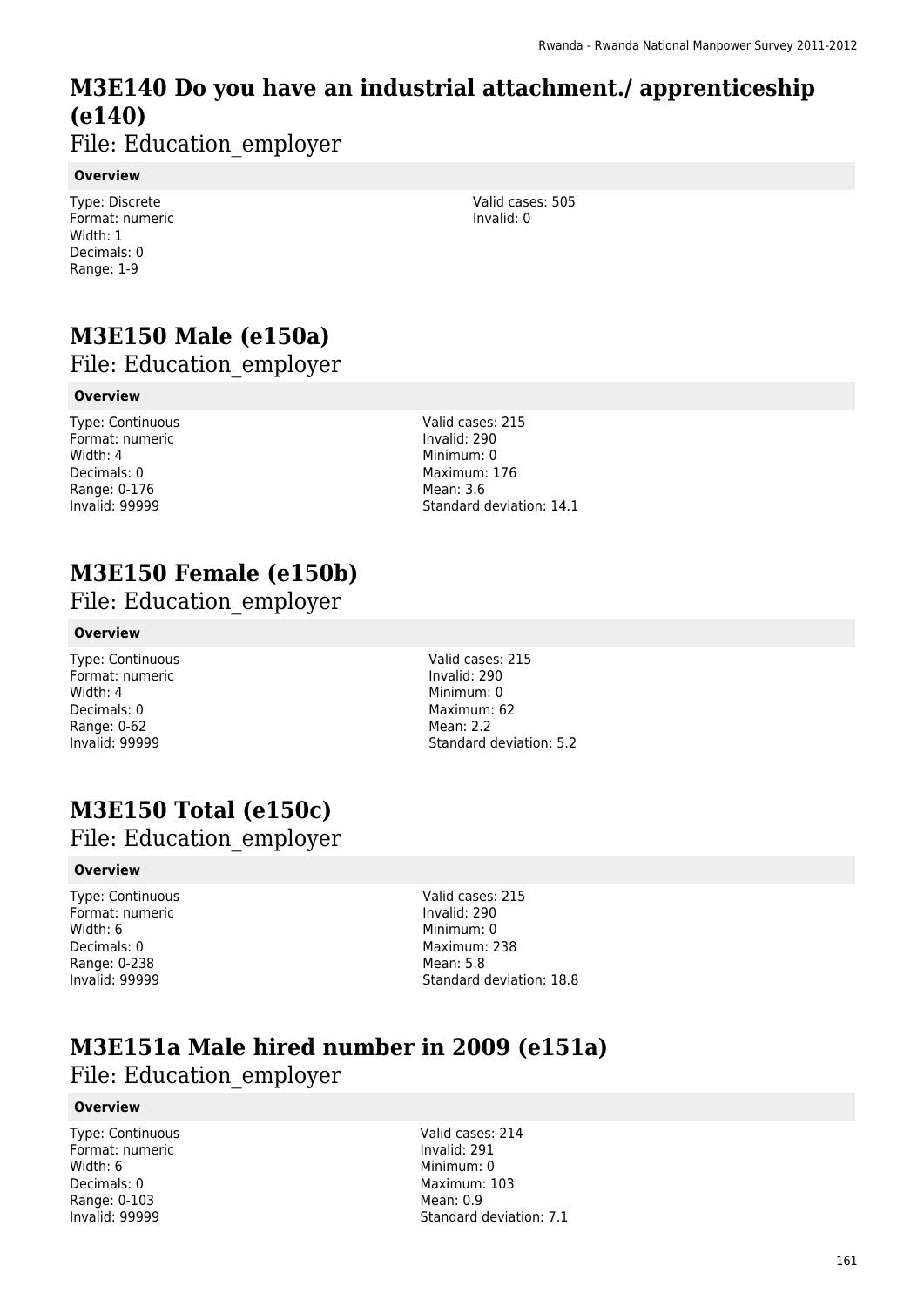### **M3E151b Female hired number in 2009 (e151b)**

File: Education\_employer

#### **Overview**

Type: Discrete Format: numeric Width: 6 Decimals: 0 Range: 0-20 Invalid: 99999

Valid cases: 214 Invalid: 291 Minimum: 0 Maximum: 20 Mean: 0.3 Standard deviation: 1.5

### **M3E151c Total hired number in 2009 (e151c)**  File: Education\_employer

#### **Overview**

Type: Continuous Format: numeric Width: 6 Decimals: 0 Range: 0-123 Invalid: 99999

Valid cases: 214 Invalid: 291 Minimum: 0 Maximum: 123 Mean: 1.2 Standard deviation: 8.5

### **M3E151d Male hired number in 2010 (e151d)**

### File: Education\_employer

#### **Overview**

Type: Continuous Format: numeric Width: 6 Decimals: 0 Range: 0-237 Invalid: 99999

Valid cases: 214 Invalid: 291 Minimum: 0 Maximum: 237 Mean: 2.1 Standard deviation: 17.4

### **M3E151e Female hired number in 2010 (e151e)**  File: Education\_employer

#### **Overview**

Type: Continuous Format: numeric Width: 6 Decimals: 0 Range: 0-75 Invalid: 99999

Valid cases: 214 Invalid: 291 Minimum: 0 Maximum: 75 Mean: 0.7 Standard deviation: 5.4

### **M3E151f Total hired number in 2010 (e151f)**  File: Education\_employer

#### **Overview**

Type: Continuous Format: numeric Width: 6 Decimals: 0 Range: 0-312 Invalid: 99999

Valid cases: 214 Invalid: 291 Minimum: 0 Maximum: 312 Mean: 2.7 Standard deviation: 22.8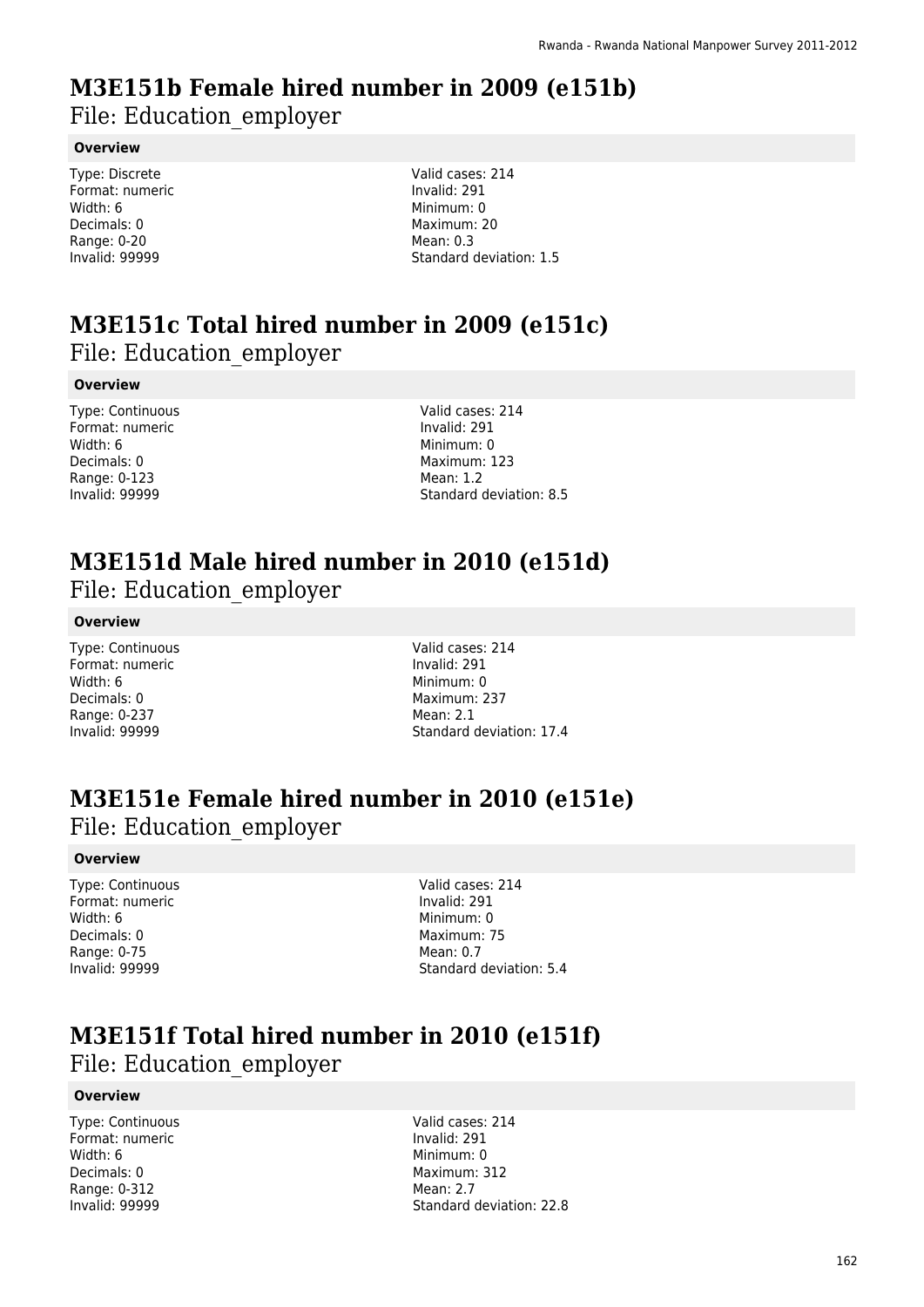### **M3E151g Male hired number in 2011 (e151g)**

File: Education\_employer

#### **Overview**

Type: Continuous Format: numeric Width: 6 Decimals: 0 Range: 0-116 Invalid: 99999

Valid cases: 215 Invalid: 290 Minimum: 0 Maximum: 116 Mean: 1.5 Standard deviation: 8.8

### **M3E151h Female hired number in 2011 (e151h)**  File: Education\_employer

#### **Overview**

Type: Continuous Format: numeric Width: 6 Decimals: 0 Range: 0-50 Invalid: 99999

Valid cases: 215 Invalid: 290 Minimum: 0 Maximum: 50 Mean: 0.6 Standard deviation: 3.7

### **M3E151i Total hired number in 2011 (e151i)**

File: Education\_employer

#### **Overview**

Type: Continuous Format: numeric Width: 6 Decimals: 0 Range: 0-166 Invalid: 99999

Valid cases: 215 Invalid: 290 Minimum: 0 Maximum: 166 Mean: 2 Standard deviation: 12.4

### **M3E152 Do interns take part in specifically designed trainin (m3e152)**

File: Education\_employer

#### **Overview**

Type: Discrete Format: numeric Width: 1 Decimals: 0 Range: 1-9

Valid cases: 215 Invalid: 290

### **M3E153 How long on average are the apprenticeships / interns (m3e153)**

File: Education\_employer

#### **Overview**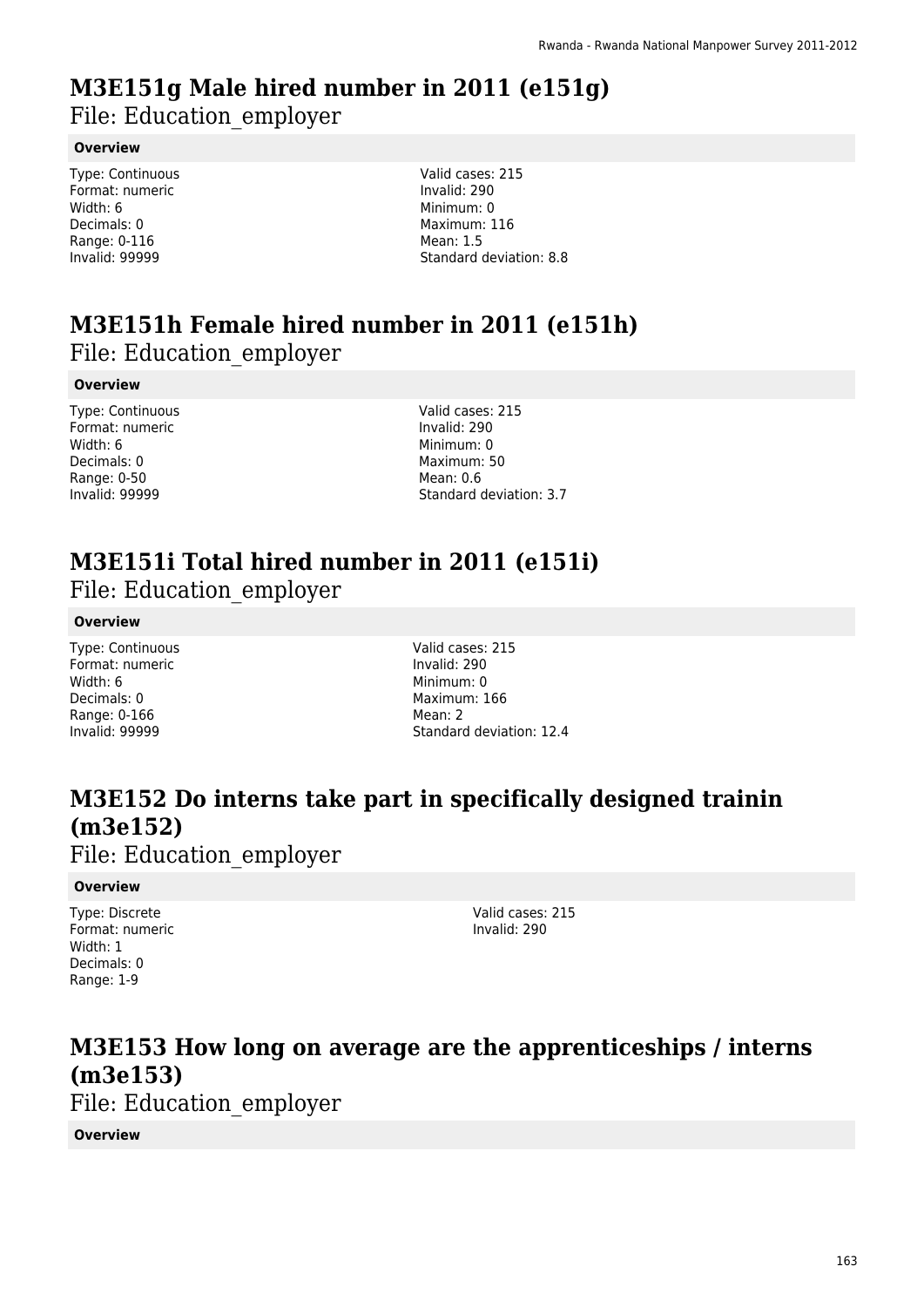### **M3E153 How long on average are the apprenticeships / interns (m3e153)**

File: Education\_employer

Type: Discrete Format: numeric Width: 2 Decimals: 0 Range: 0-12 Invalid: 99

Valid cases: 214 Invalid: 291 Minimum: 0 Maximum: 12 Mean: 1.8 Standard deviation: 1.5

### **M3E154 What are the financial agreements? (m3e154)**  File: Education\_employer

#### **Overview**

Type: Discrete Format: numeric Width: 2 Decimals: 0 Range: 1-99

Valid cases: 215 Invalid: 290

### **M3E155a What is the reason for not hosting interns (e155a)**  File: Education\_employer

#### **Overview**

Type: Discrete Format: numeric Width: 1 Decimals: 0 Range: 1-6

Valid cases: 288 Invalid: 217

### **M3E155b What is the reason for not hosting interns (e155b)**  File: Education\_employer

#### **Overview**

Type: Discrete Format: numeric Width: 1 Decimals: 0 Range: 1-6

Valid cases: 137 Invalid: 368 Minimum: 1 Maximum: 6

### **M3E155c What is the reason for not hosting interns (e155c)**  File: Education\_employer

#### **Overview**

Type: Discrete Format: numeric Width: 1 Decimals: 0 Range: 1-6

Valid cases: 39 Invalid: 466 Minimum: 1 Maximum: 6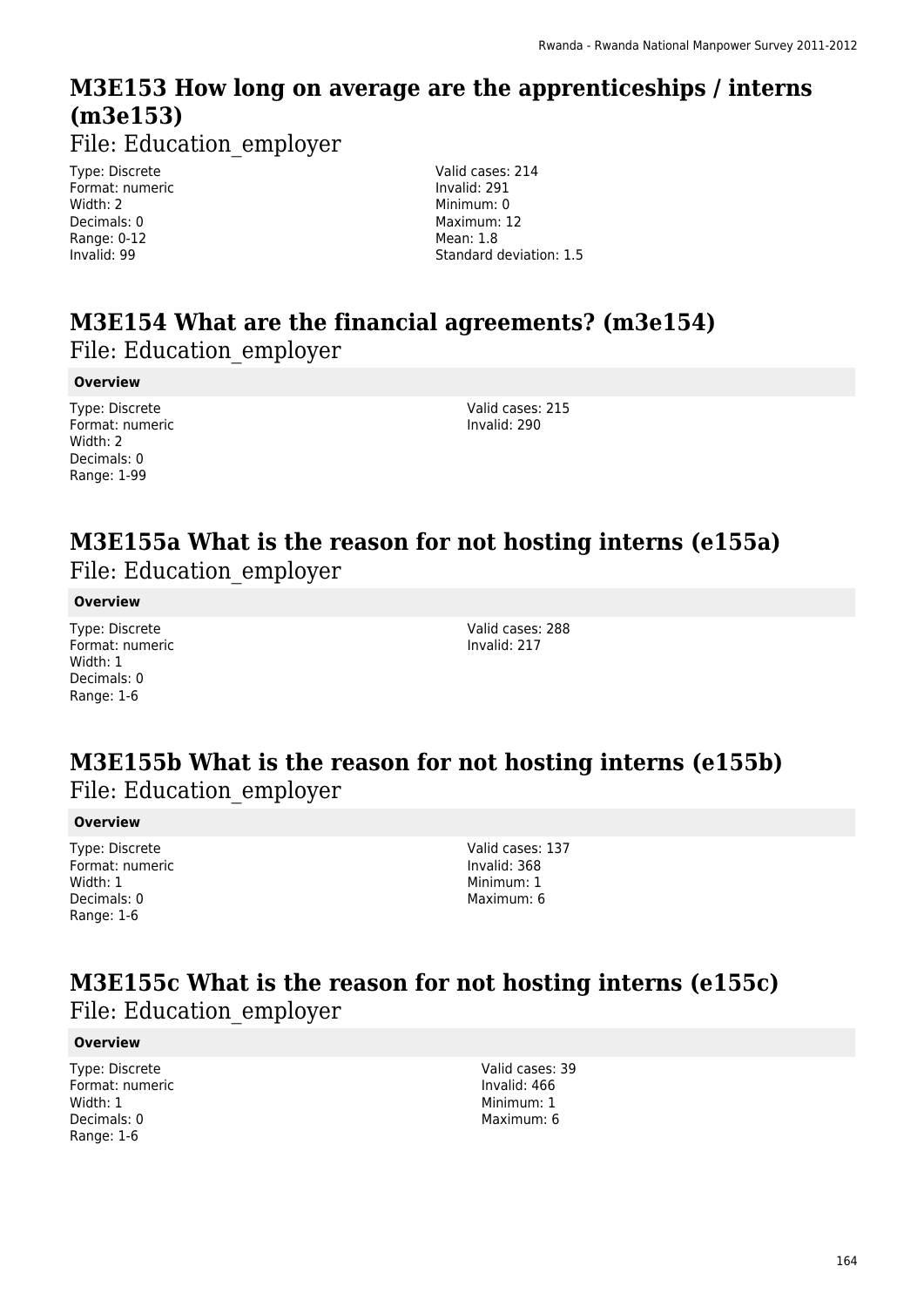### **M3E155 Specify (e155)**

File: Education\_employer

#### **Overview**

Type: Discrete Format: character Width: 30

Valid cases: 64 Invalid: 0

### **M3F001 What was the major source of your start- up capital (f001)**  File: Education\_employer

#### **Overview**

Type: Discrete Format: numeric Width: 2 Decimals: 0 Range: 1-99

Valid cases: 305 Invalid: 200

# **M3F001 Other Specify (f001a)**

File: Education\_employer

#### **Overview**

Type: Discrete Format: character Width: 30

Valid cases: 133 Invalid: 0

### **M3F002 If own saving, what was the major source? (f002)**  File: Education\_employer

#### **Overview**

Type: Discrete Format: numeric Width: 1 Decimals: 0 Range: 1-9

### **M3F002 Other Specify (f002a)**

File: Education\_employer

#### **Overview**

Type: Discrete Format: character Width: 30

Valid cases: 6 Invalid: 499

Valid cases: 1 Invalid: 0

### **M3F003 Have you ever applied for a loan from a bank or anot (f003)**

File: Education\_employer

**Overview**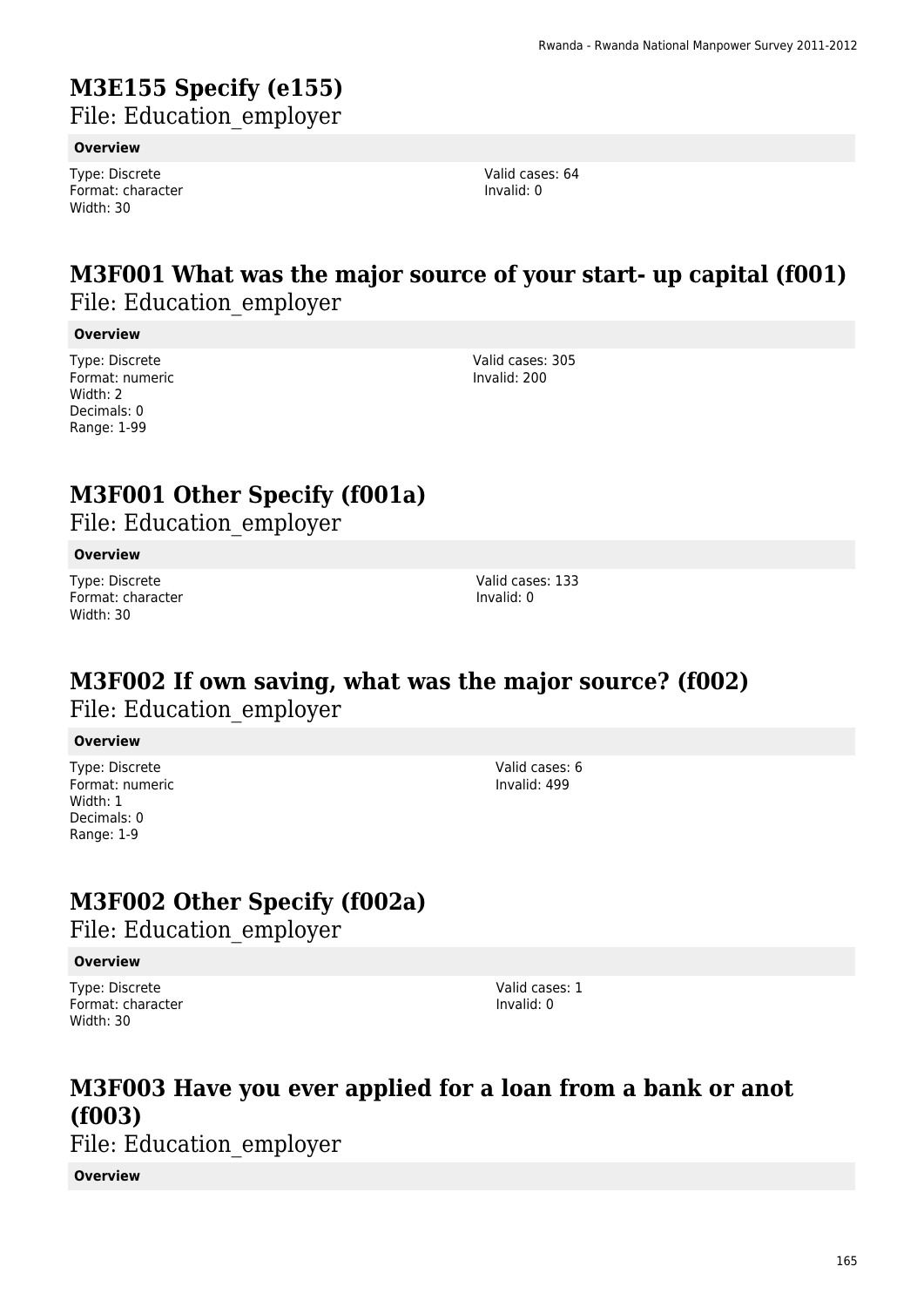### **M3F003 Have you ever applied for a loan from a bank or anot (f003)**

File: Education\_employer

Type: Discrete Format: numeric Width: 1 Decimals: 0 Range: 1-9

### **M3F004 a Reason of No need (f004a)**

File: Education\_employer

#### **Overview**

Type: Discrete Format: numeric Width: 1 Decimals: 0 Range: 1-9

Valid cases: 201 Invalid: 304

Valid cases: 305 Invalid: 200

# **M3F004 b No guarantee (f004b)**

File: Education\_employer

### **Overview**

Type: Discrete Format: numeric Width: 1 Decimals: 0 Range: 1-9

Valid cases: 201 Invalid: 304

### **M3F004 c Long procedures (f004c)**

File: Education\_employer

#### **Overview**

Type: Discrete Format: numeric Width: 1 Decimals: 0 Range: 1-9

Valid cases: 201 Invalid: 304

### **M3F004 d High interest rate (f004d)**

File: Education\_employer

#### **Overview**

Type: Discrete Format: numeric Width: 1 Decimals: 0 Range: 1-9

Valid cases: 201 Invalid: 304

### **M3F004 e Lack of information (f004e)**

File: Education\_employer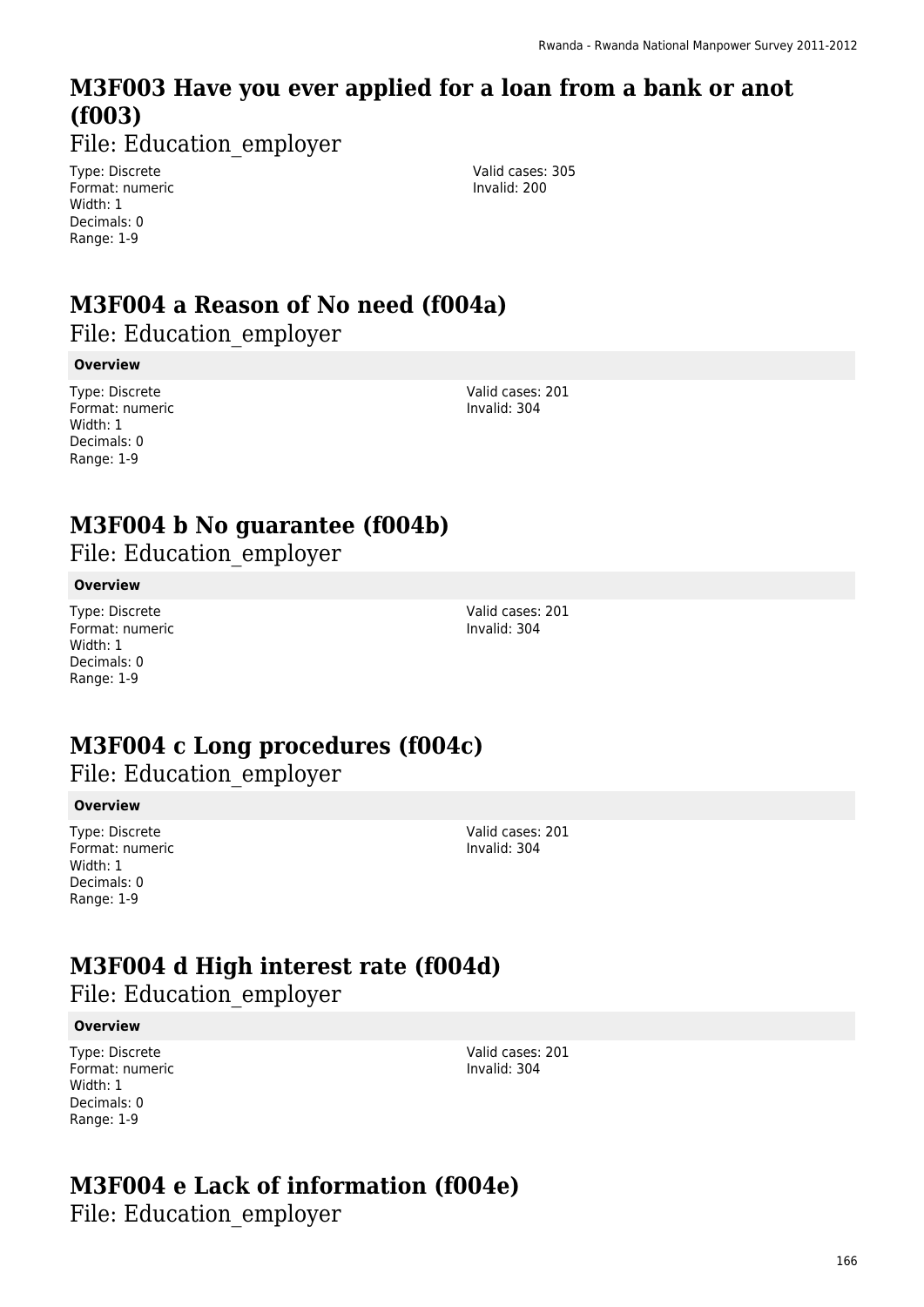### **M3F004 e Lack of information (f004e)**

File: Education\_employer

#### **Overview**

Type: Discrete Format: numeric Width: 1 Decimals: 0 Range: 1-9

### **M3F004 f Fear of risks (f004f)**

File: Education\_employer

#### **Overview**

Type: Discrete Format: numeric Width: 1 Decimals: 0 Range: 1-9

Valid cases: 201 Invalid: 304

Valid cases: 201 Invalid: 304

### **M3F004 g Other (f004g)**

File: Education\_employer

#### **Overview**

Type: Discrete Format: numeric Width: 1 Decimals: 0 Range: 1-9

# **M3F004 h Other Specify (f004h)**

File: Education\_employer

#### **Overview**

Type: Discrete Format: character Width: 30

Valid cases: 10 Invalid: 0

Valid cases: 200 Invalid: 305

# **M3F005 Have you received a loan from a bank or another fina**

### **(f005)**

File: Education\_employer

### **Overview**

Type: Discrete Format: numeric Width: 1 Decimals: 0 Range: 1-9

Valid cases: 96 Invalid: 409

### **M3F006 a Reason Poor/No business plan (f006a)**  File: Education\_employer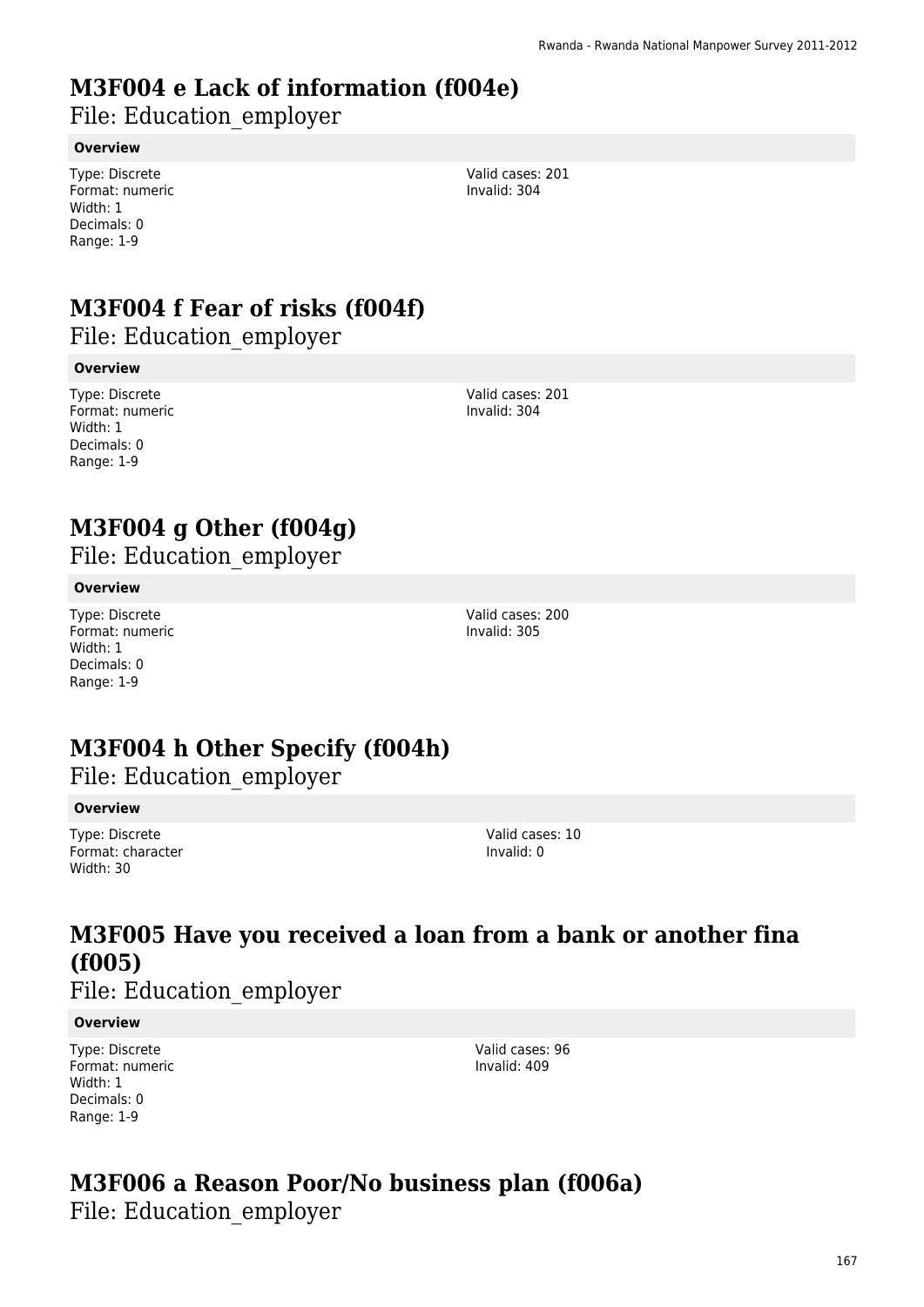### **M3F006 a Reason Poor/No business plan (f006a)**

File: Education\_employer

#### **Overview**

Type: Discrete Format: numeric Width: 1 Decimals: 0 Range: 1-9

### **M3F006 b No guarantee/Insufficient (f006b)**

File: Education\_employer

#### **Overview**

Type: Discrete Format: numeric Width: 1 Decimals: 0 Range: 1-9

Valid cases: 7 Invalid: 498

Valid cases: 7 Invalid: 498

### **M3F006 c Lack of start\_up fund (f006c)**

File: Education\_employer

#### **Overview**

Type: Discrete Format: numeric Width: 1 Decimals: 0 Range: 1-9

### **M3F006 d No fedback from the bank (f006d)**  File: Education\_employer

#### **Overview**

Type: Discrete Format: numeric Width: 1 Decimals: 0 Range: 1-9

### **M3F006 e Other (f006e)**

File: Education\_employer

#### **Overview**

Type: Discrete Format: numeric Width: 1 Decimals: 0 Range: 1-9

### **M3F006 f Other Specify (f006f)**

File: Education\_employer

Valid cases: 7 Invalid: 498

Valid cases: 7 Invalid: 498

Valid cases: 7 Invalid: 498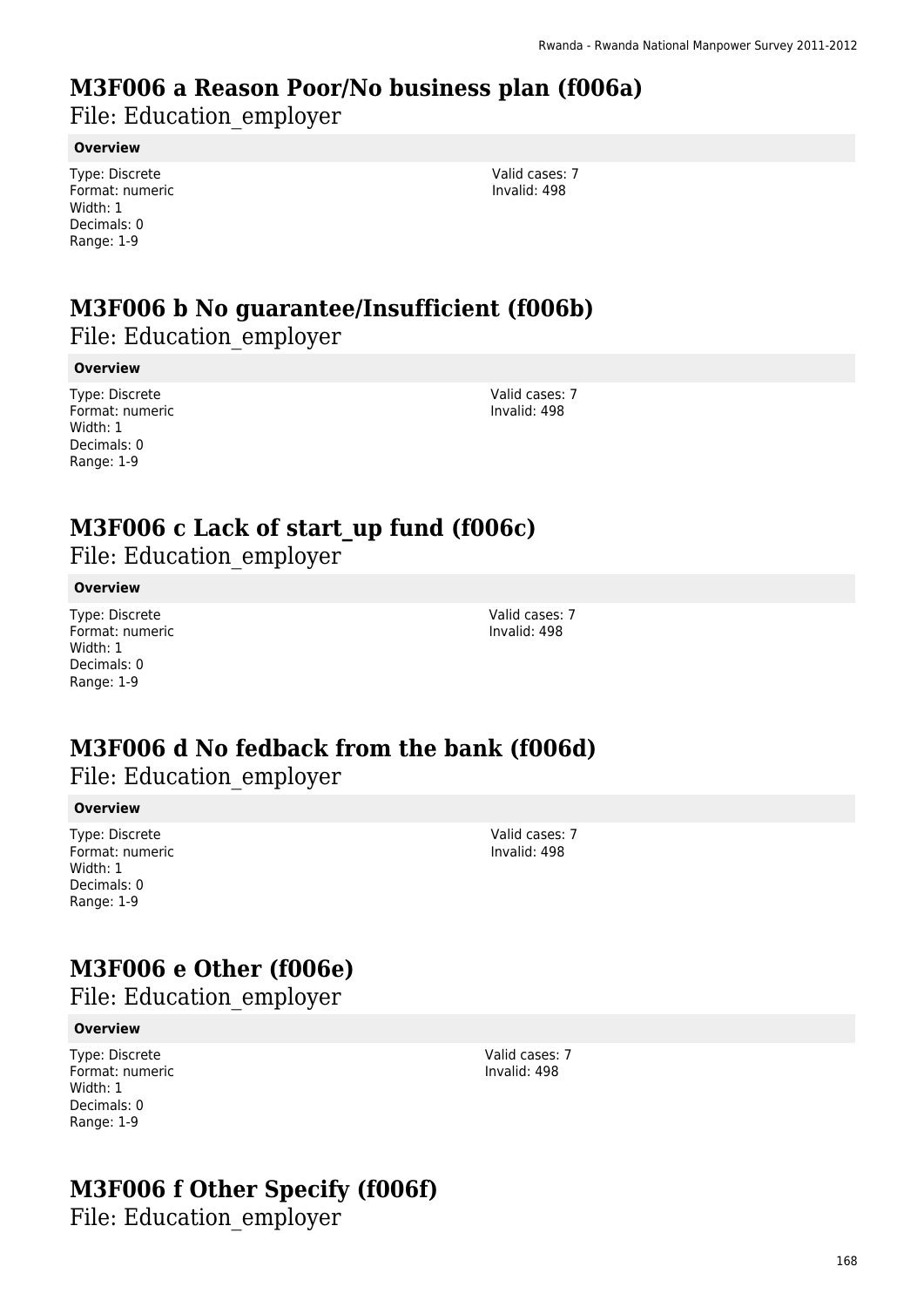### **M3F006 f Other Specify (f006f)**

File: Education\_employer

#### **Overview**

Type: Discrete Format: character Width: 30

Valid cases: 1 Invalid: 0

### **Number of Permanent employees receiving wage (f010a)**  File: Education\_employer

#### **Overview**

Type: Continuous Format: numeric Width: 4 Decimals: 0 Range: 0-466 Invalid: 999999999

Valid cases: 501 Invalid: 4 Minimum: 0 Maximum: 466 Mean: 23.1 Standard deviation: 27.5

### **Number of permanent employee receing Bonuses (f010e)**  File: Education\_employer

#### **Overview**

Type: Continuous Format: numeric Width: 4 Decimals: 0 Range: 0-2155 Invalid: 999999999 Valid cases: 501 Invalid: 4 Minimum: 0 Maximum: 2155 Mean: 12.6 Standard deviation: 96.5

### **Number of permanent employee receing allowances (f010i)**  File: Education\_employer

#### **Overview**

Type: Continuous Format: numeric Width: 4 Decimals: 0 Range: 0-5410 Invalid: 999999999

Valid cases: 501 Invalid: 4 Minimum: 0 Maximum: 5410 Mean: 24.7 Standard deviation: 242.3

### **Number of permanent employee receing social security contribution (f010m)**

File: Education\_employer

#### **Overview**

Type: Continuous Format: numeric Width: 4 Decimals: 0 Range: 0-466 Invalid: 999999999 Valid cases: 501 Invalid: 4 Minimum: 0 Maximum: 466 Mean: 20.2 Standard deviation: 26.9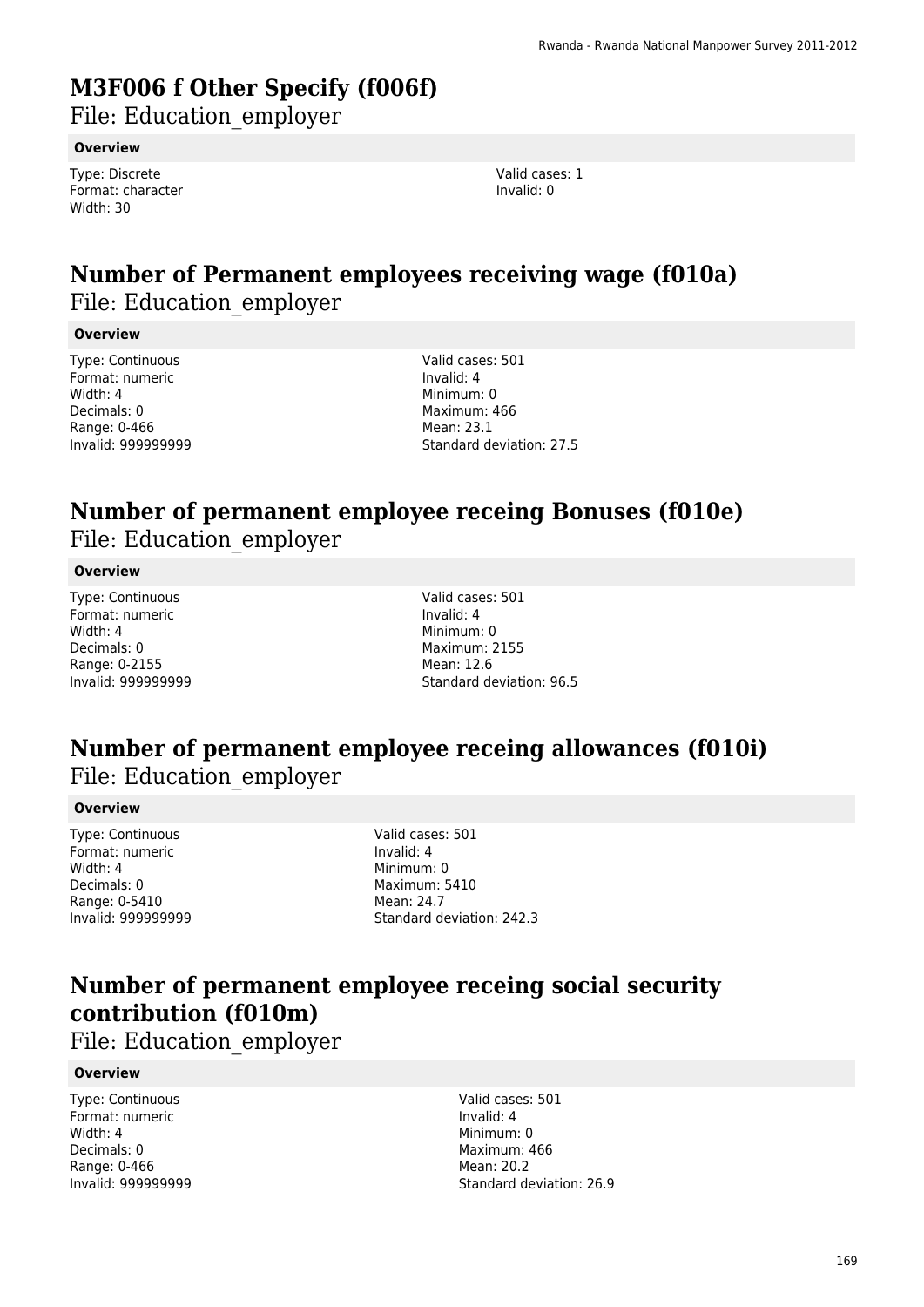### **Number of permanent employee receing training (f010q)**  File: Education\_employer

#### **Overview**

Type: Continuous Format: numeric Width: 4 Decimals: 0 Range: 0-49 Invalid: 999999999

Valid cases: 501 Invalid: 4 Minimum: 0 Maximum: 49 Mean: 1.6 Standard deviation: 5.2

### **Number of permanent employee receing other benefits (f010u)**  File: Education\_employer

#### **Overview**

Type: Continuous Format: numeric Width: 4 Decimals: 0 Range: 0-3193 Invalid: 999999999 Valid cases: 501 Invalid: 4 Minimum: 0 Maximum: 3193 Mean: 11.1 Standard deviation: 143.3

### **Amount Paid to permanent employees for wages and salaries/over time (f010b)**

File: Education\_employer

#### **Overview**

Type: Continuous Format: numeric Width: 15 Decimals: 0 Range: 0-220814934 Invalid: 999999999

Valid cases: 499 Invalid: 6 Minimum: 0 Maximum: 220814934 Mean: 3172032.9 Standard deviation: 13182744.4

### **Amount Paid to permanent employees for bonus (f010f)**  File: Education\_employer

#### **Overview**

Type: Continuous Format: numeric Width: 15 Decimals: 0 Range: 0-15915142 Invalid: 999999999

Valid cases: 500 Invalid: 5 Minimum: 0 Maximum: 15915142 Mean: 198296.1 Standard deviation: 854631.8

### **Amount Paid to permanent employees for allowances (f010j)**  File: Education\_employer

#### **Overview**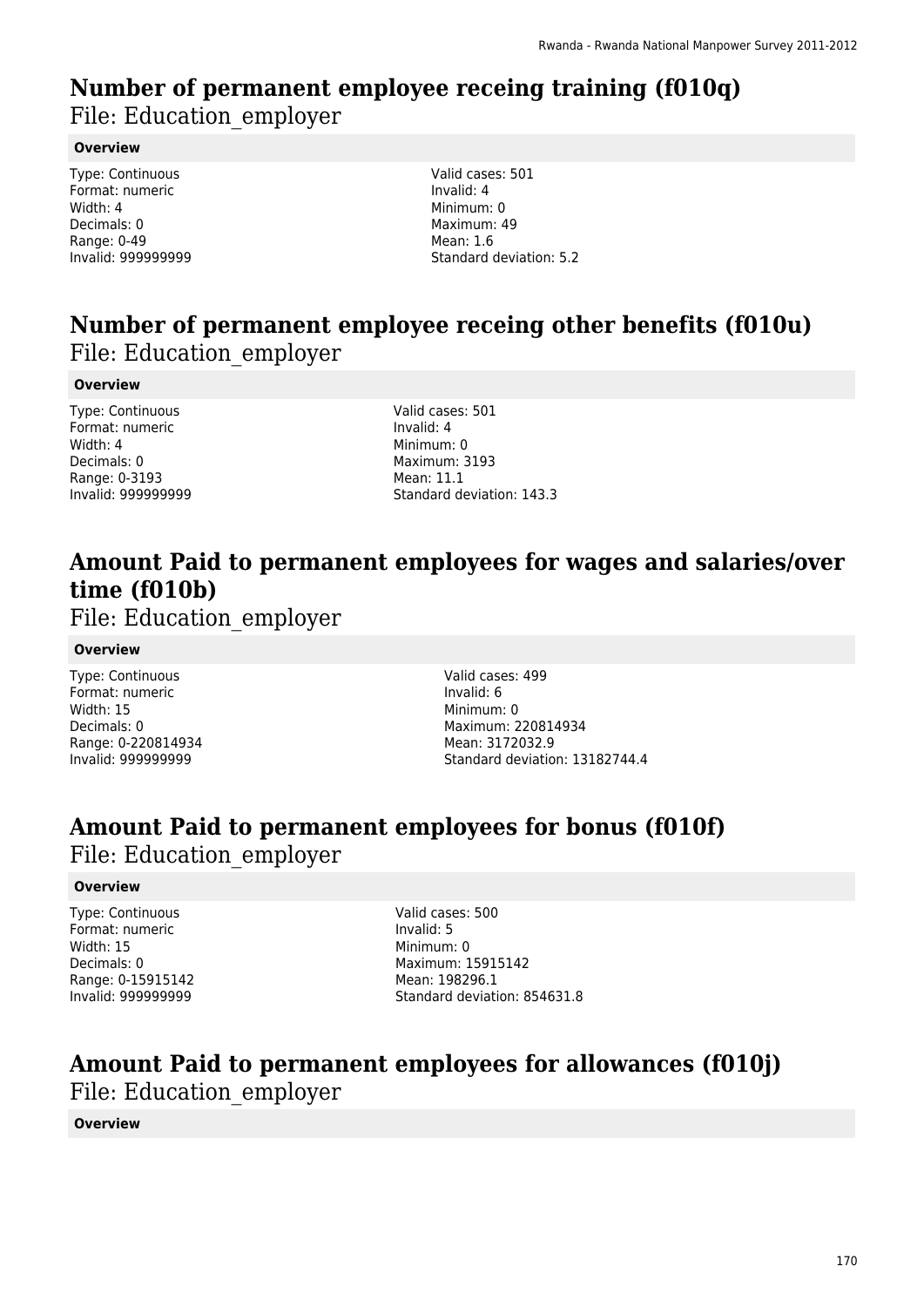### **Amount Paid to permanent employees for allowances (f010j)**  File: Education\_employer

Type: Continuous Format: numeric Width: 15 Decimals: 0 Range: 0-112002105 Invalid: 999999999

Valid cases: 501 Invalid: 4 Minimum: 0 Maximum: 112002105 Mean: 652957 Standard deviation: 5462053.3

### **Amount Paid to permanent employees for social security (f010n)**  File: Education\_employer

#### **Overview**

Type: Continuous Format: numeric Width: 15 Decimals: 0 Range: 0-60310508 Invalid: 999999999

Valid cases: 499 Invalid: 6 Minimum: 0 Maximum: 60310508 Mean: 420412.3 Standard deviation: 3150459.8

### **Amount Paid to permanent employees for training (f010r)**  File: Education\_employer

#### **Overview**

Type: Continuous Format: numeric Width: 15 Decimals: 0 Range: 0-3000000 Invalid: 999999999 Valid cases: 500 Invalid: 5 Minimum: 0 Maximum: 3000000 Mean: 23864.8 Standard deviation: 172994.5

### **Amount Paid to permanent employees for other benefits (f010v)**  File: Education\_employer

#### **Overview**

Type: Continuous Format: numeric Width: 15 Decimals: 0 Range: 0-12002028 Invalid: 999999999

Valid cases: 501 Invalid: 4 Minimum: 0 Maximum: 12002028 Mean: 86420.2 Standard deviation: 629538

# **Total expenditure to permenant (T\_P)**

File: Education\_employer

#### **Overview**

Type: Continuous Format: numeric Width: 8 Decimals: 2 Range: 0-350786563 Valid cases: 501 Invalid: 4 Minimum: 0 Maximum: 350786563 Mean: 4539198.8 Standard deviation: 19811668.1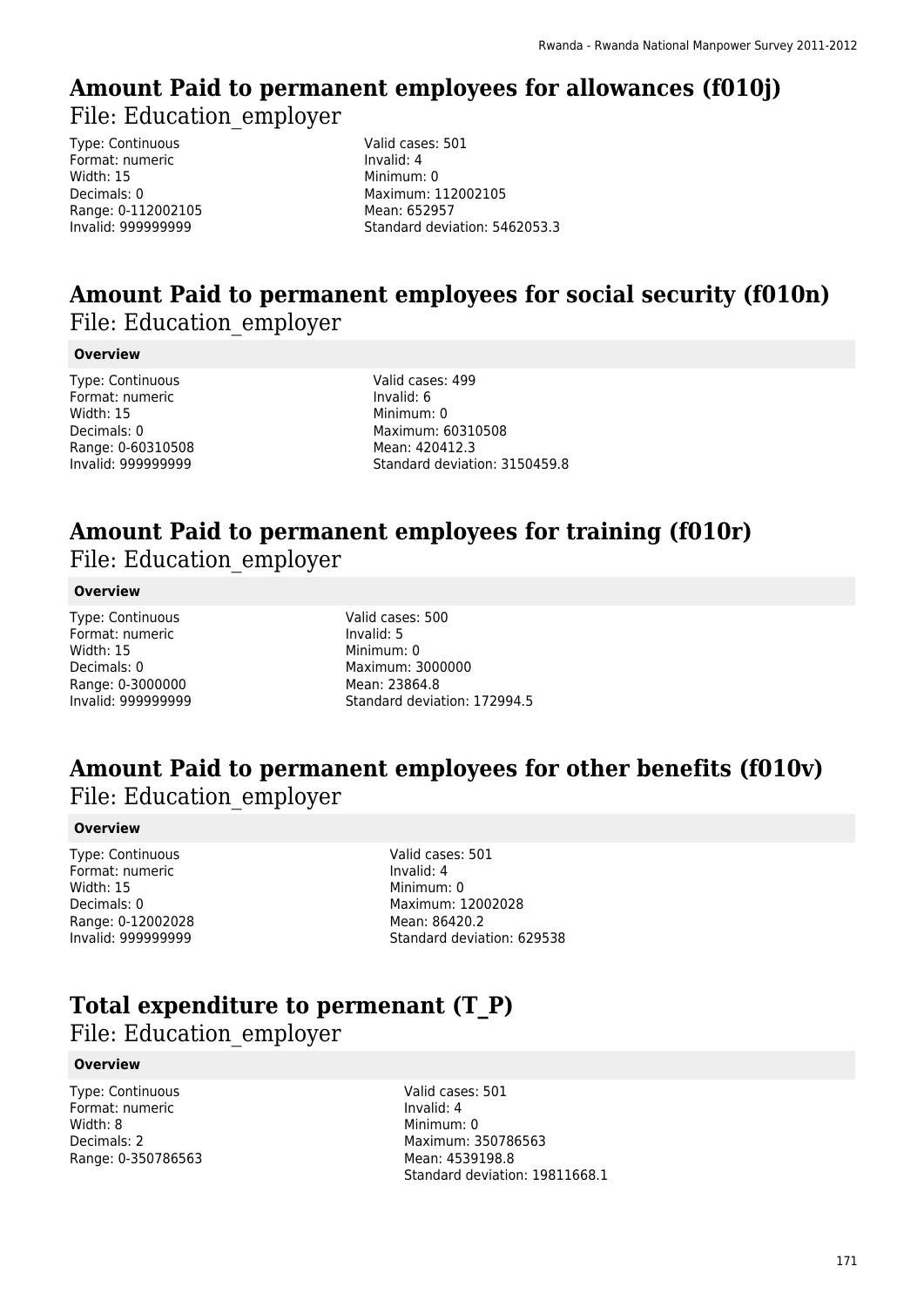### **Number of temporally employees receiving wage (f010c)**  File: Education\_employer

**Overview**

Type: Continuous Format: numeric Width: 4 Decimals: 0 Range: 0-40 Invalid: 999999999

Valid cases: 494 Invalid: 11 Minimum: 0 Maximum: 40 Mean: 1.8 Standard deviation: 4.6

### **Number of temporally employees receiving bonus (f010g)**  File: Education\_employer

#### **Overview**

Type: Discrete Format: numeric Width: 4 Decimals: 0 Range: 0-20 Invalid: 999999999 Valid cases: 493 Invalid: 12 Minimum: 0 Maximum: 20 Mean: 0.2 Standard deviation: 1.5

### **Number of temporally employees receiving allowances (f010k)**  File: Education\_employer

#### **Overview**

Type: Discrete Format: numeric Width: 4 Decimals: 0 Range: 0-16 Invalid: 999999999

Valid cases: 492 Invalid: 13 Minimum: 0 Maximum: 16 Mean: 0.2 Standard deviation: 1.4

### **Number of temporally employees receiving socialsecurity contribution (f010o)**

File: Education\_employer

#### **Overview**

Type: Continuous Format: numeric Width: 4 Decimals: 0 Range: 0-76 Invalid: 999999999

Valid cases: 494 Invalid: 11 Minimum: 0 Maximum: 76 Mean: 0.9 Standard deviation: 4.8

### **Number of temporally employees receiving training (f010s)**  File: Education\_employer

#### **Overview**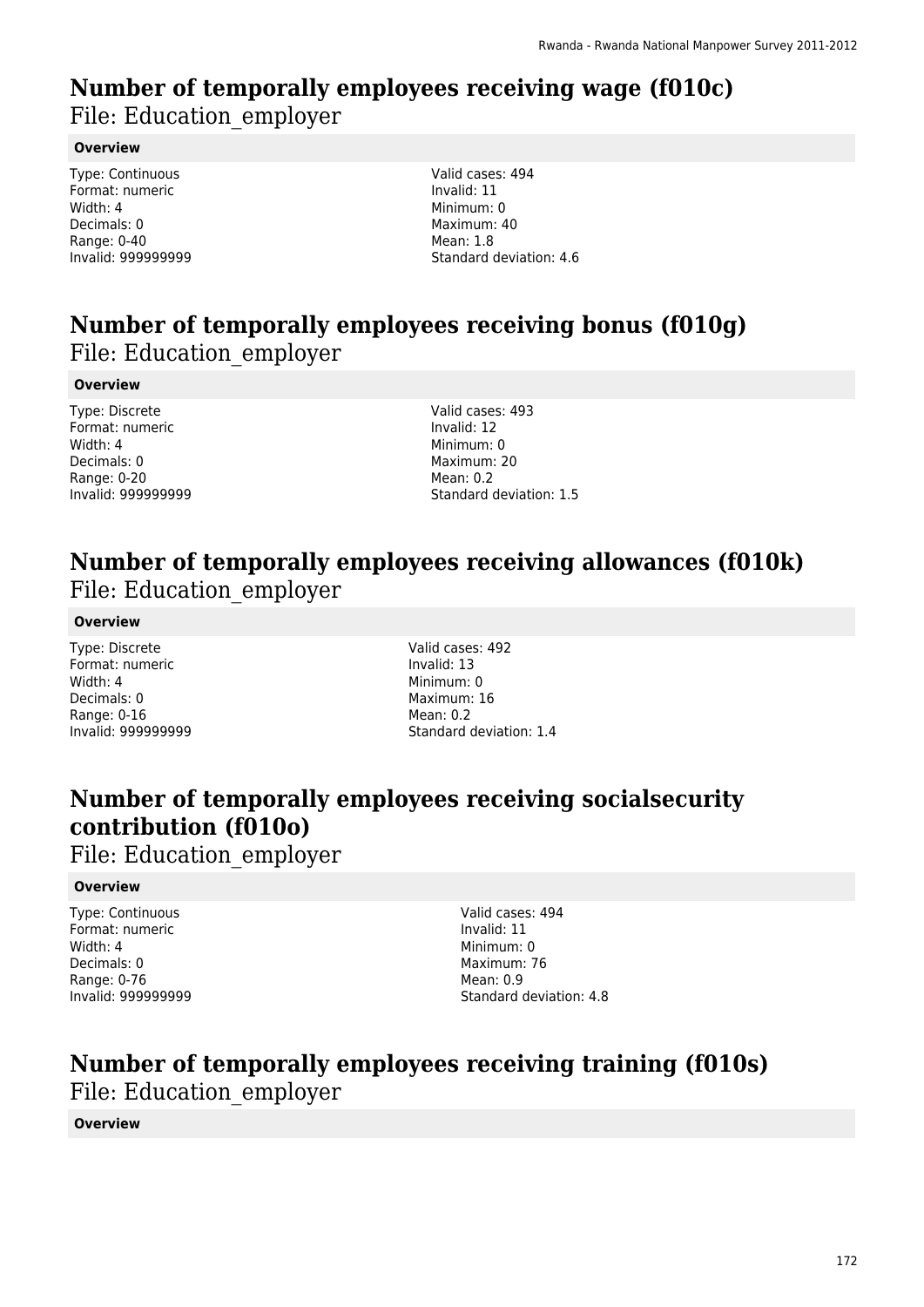# **Number of temporally employees receiving training (f010s)**

File: Education\_employer

Type: Continuous Format: numeric Width: 4 Decimals: 0 Range: 0-26 Invalid: 999999999 Valid cases: 495 Invalid: 10 Minimum: 0 Maximum: 26 Mean: 0.1 Standard deviation: 1.4

### **Number of temporally employees receiving other benefits (f010w)**  File: Education\_employer

**Overview**

Type: Discrete Format: numeric Width: 4 Decimals: 0 Range: 0-16 Invalid: 999999999

Valid cases: 493 Invalid: 12 Minimum: 0 Maximum: 16 Mean: 0.1 Standard deviation: 1

# **Amount Paid to temporally employees for wages and salaries/over time (f010d)**

File: Education\_employer

### **Overview**

Type: Continuous Format: numeric Width: 15 Decimals: 0 Range: 0-30400000 Invalid: 999999999

Valid cases: 494 Invalid: 11 Minimum: 0 Maximum: 30400000 Mean: 230833.7 Standard deviation: 1749205.3

### **Amount Paid to temporally employees for bonus (f010h)**  File: Education\_employer

### **Overview**

Type: Continuous Format: numeric Width: 15 Decimals: 0 Range: 0-2500000 Invalid: 999999999 Valid cases: 493 Invalid: 12 Minimum: 0 Maximum: 2500000 Mean: 6942.2 Standard deviation: 114695.4

### **Amount Paid to temporally employees for allowances (f010l)**  File: Education\_employer

#### **Overview**

Type: Continuous Format: numeric Width: 15 Decimals: 0 Range: 0-474362 Invalid: 999999999

Valid cases: 492 Invalid: 13 Minimum: 0 Maximum: 474362 Mean: 2832.3 Standard deviation: 28966.9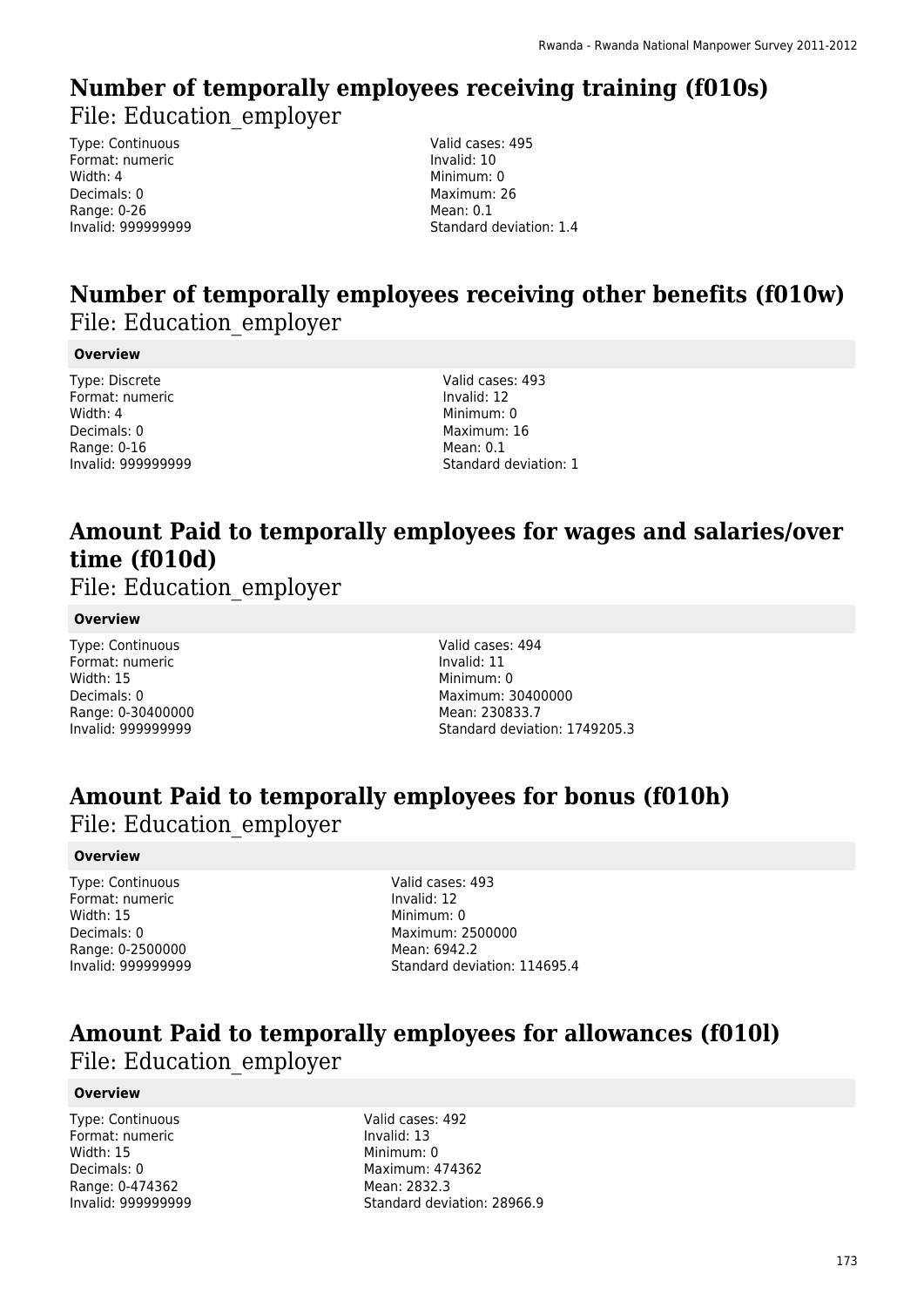# **Amount Paid to temporally employees for social security contribution (f010p)**

File: Education\_employer

#### **Overview**

Type: Continuous Format: numeric Width: 15 Decimals: 0 Range: 0-1764500 Invalid: 999999999

Valid cases: 494 Invalid: 11 Minimum: 0 Maximum: 1764500 Mean: 10440.1 Standard deviation: 107413.3

### **Amount Paid to temporally employees for training (f010t)**  File: Education\_employer

#### **Overview**

Type: Continuous Format: numeric Width: 15 Decimals: 0 Range: 0-430000 Invalid: 999999999

Valid cases: 495 Invalid: 10 Minimum: 0 Maximum: 430000 Mean: 942.2 Standard deviation: 19372.3

### **Amount Paid to temporally employees for other benefits (f010x)**  File: Education\_employer

#### **Overview**

Type: Continuous Format: numeric Width: 15 Decimals: 0 Range: 0-429000 Invalid: 999999999

Valid cases: 495 Invalid: 10 Minimum: 0 Maximum: 429000 Mean: 1110.7 Standard deviation: 19575.3

# **Total expenditure to temporally (T\_T)**

File: Education\_employer

#### **Overview**

Type: Continuous Format: numeric Width: 8 Decimals: 2 Range: 0-31734848

Valid cases: 497 Invalid: 8 Minimum: 0 Maximum: 31734848 Mean: 251552.2 Standard deviation: 1854462

### **M3F050 major sources of funding for this institution (m3f050)**  File: Education\_employer

#### **Overview**

Type: Discrete Format: numeric Width: 2 Decimals: 0 Range: 1-99

Valid cases: 504 Invalid: 1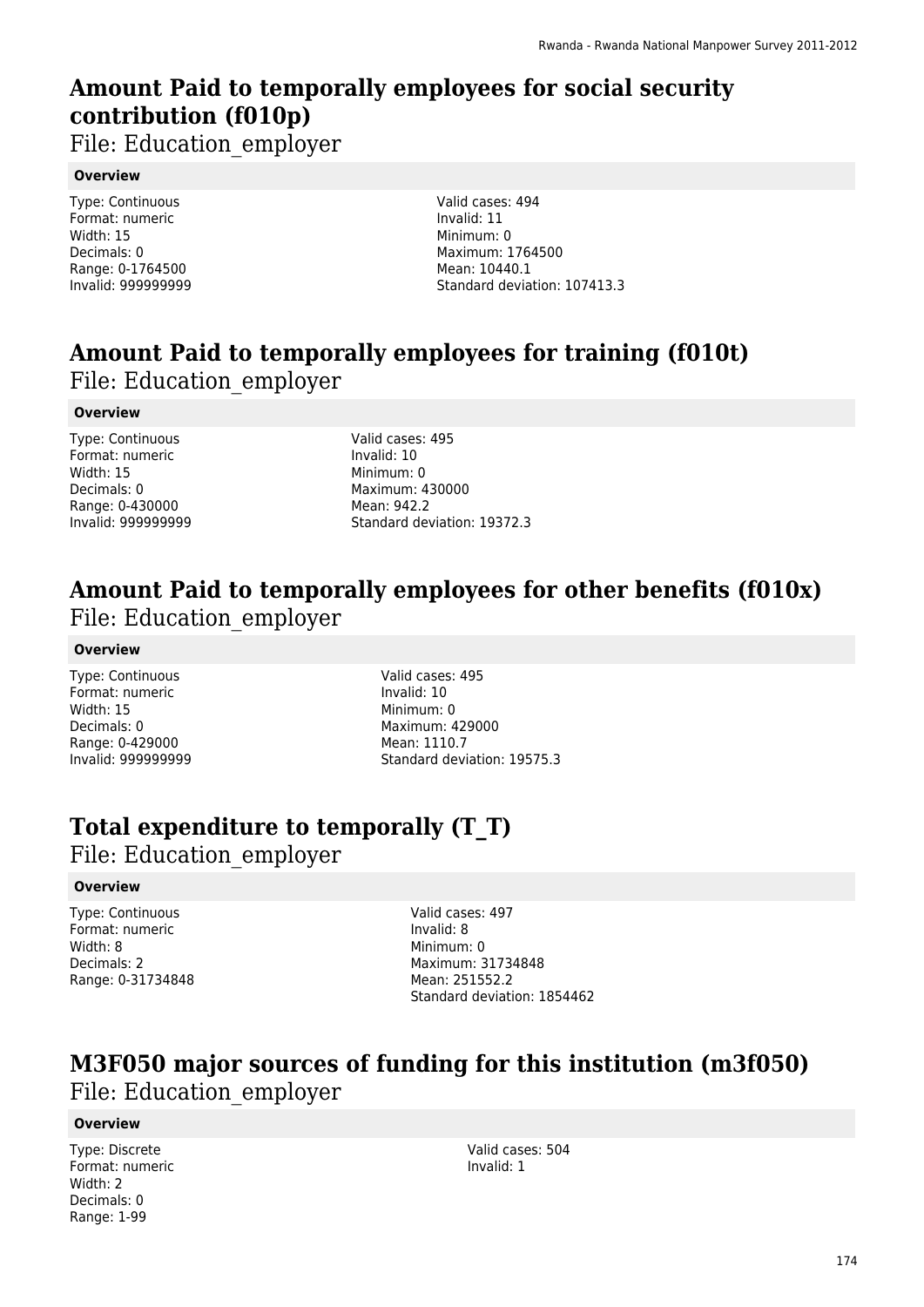### **M3F050 Other Specify (m3f05a)**

File: Education\_employer

#### **Overview**

Type: Discrete Format: character Width: 30

Valid cases: 7 Invalid: 0

# **M3G010 1st source\_Low skil(position) M3G010 1st source\_High and middle skilled(position)>A2 (g010a2)**

File: Education\_employer

#### **Overview**

Type: Discrete Format: numeric Width: 1 Decimals: 0 Range: 1-9

Valid cases: 505 Invalid: 0

### **M3G010 2nd source\_Low skil(position) M3G010 2nd source\_High and middle skilled(position)>A2 (g010b2)**

File: Education\_employer

#### **Overview**

Type: Discrete Format: numeric Width: 1 Decimals: 0 Range: 1-9

Valid cases: 126 Invalid: 379

# **M3G010 3rd source\_Low skil(position) M3G010 3rd source\_High and middle skilled(position)>A2 (g010c2)**

File: Education\_employer

#### **Overview**

Type: Discrete Format: numeric Width: 1 Decimals: 0 Range: 1-9

Valid cases: 27 Invalid: 478

### **M3G010 Other Specify (g010)**

File: Education\_employer

#### **Overview**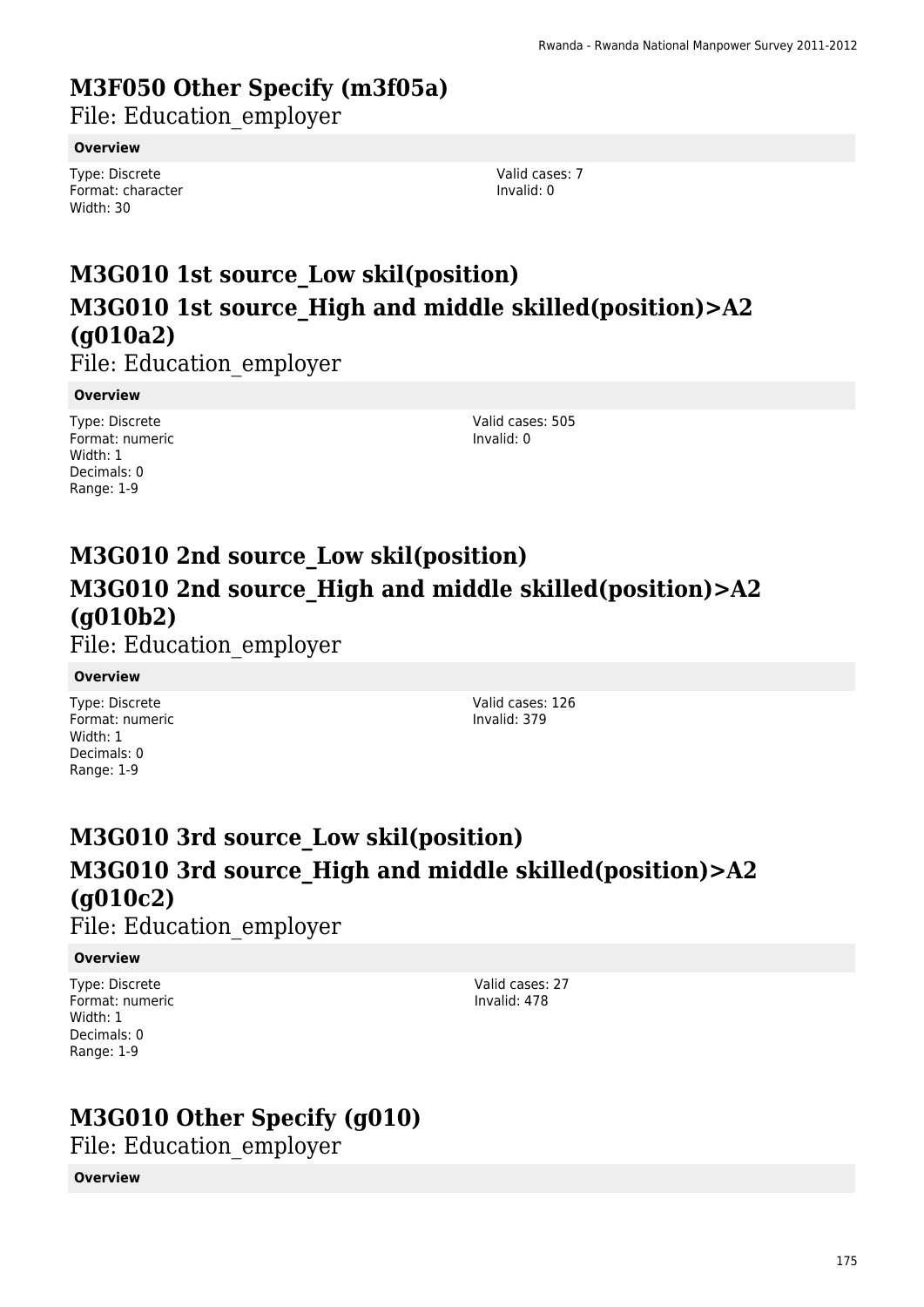### **M3G010 Other Specify (g010)**

File: Education\_employer

Type: Discrete Format: character Width: 30

Valid cases: 237 Invalid: 0

### **M3G011 In the last year, have you recruited any person in y (g011)**  File: Education\_employer

#### **Overview**

Type: Discrete Format: numeric Width: 1 Decimals: 0 Range: 1-9

Valid cases: 505 Invalid: 0

### **M3G020 In the last year, have you advertised any post? (g020)**  File: Education\_employer

#### **Overview**

Type: Discrete Format: numeric Width: 1 Decimals: 0 Range: 1-9

Valid cases: 505 Invalid: 0

### **M3G040 Have you ever used LMIS? (g040)**  File: Education\_employer

#### **Overview**

Type: Discrete Format: numeric Width: 1 Decimals: 0 Range: 1-9

Valid cases: 505 Invalid: 0

### **M3G041 1st experience with LMIS (g041a)**  File: Education\_employer

**Overview**

Type: Discrete Format: numeric Width: 1 Decimals: 0 Range: 1-9

Valid cases: 14 Invalid: 491

### **M3G041 2nd experience with LMIS (g041b)**

File: Education\_employer

#### **Overview**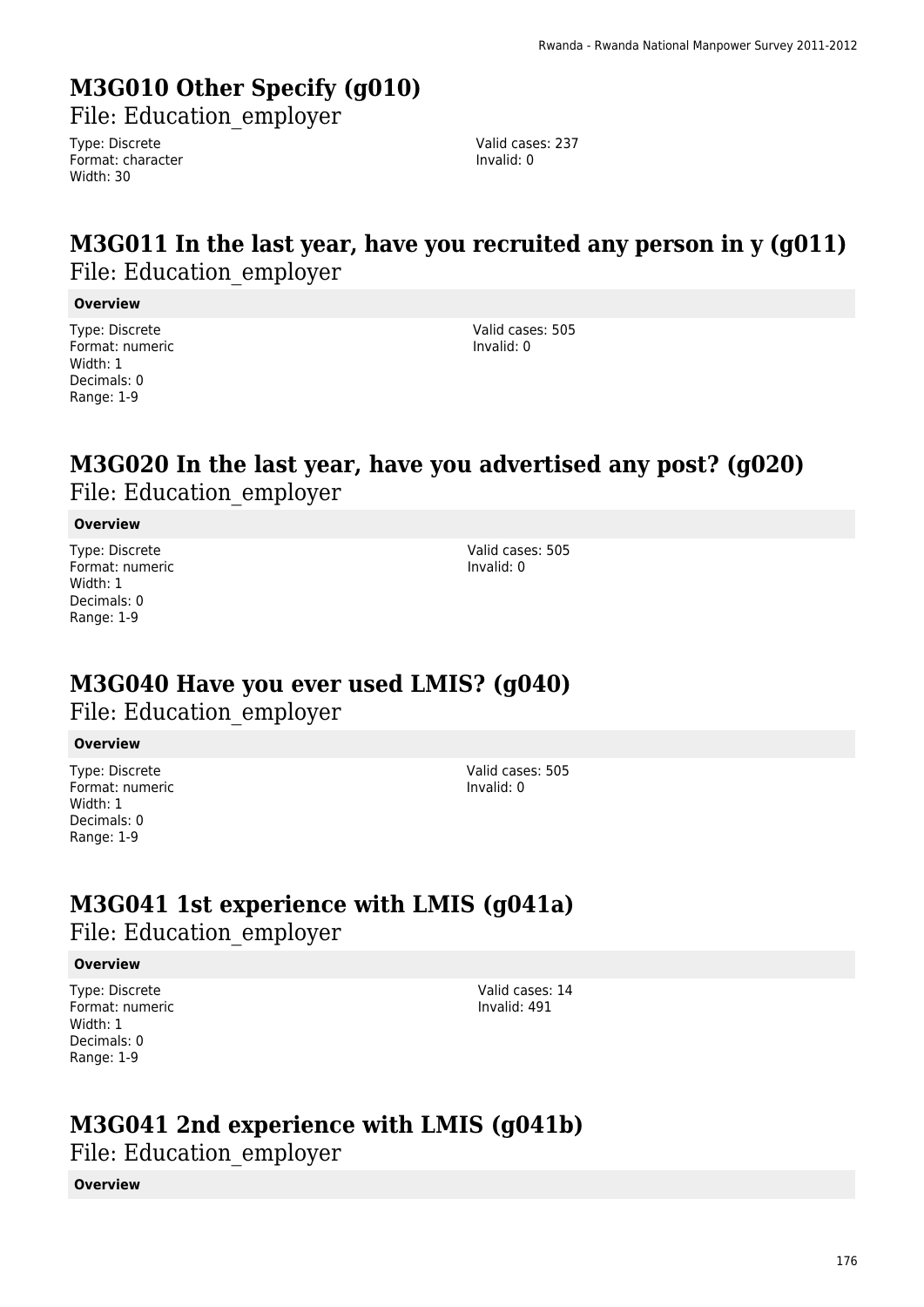Rwanda - Rwanda National Manpower Survey 2011-2012

### **M3G041 2nd experience with LMIS (g041b)**

File: Education\_employer

Type: Discrete Format: numeric Width: 1 Decimals: 0 Range: 1-9

# **M3G041 3rd experience with LMIS (g041c)**

File: Education\_employer

#### **Overview**

Type: Discrete Format: numeric Width: 1 Decimals: 0 Range: 1-9

Valid cases: 6 Invalid: 499

# **M3G041 Other Specify (g041)**

File: Education\_employer

#### **Overview**

Type: Discrete Format: character Width: 30

Valid cases: 1 Invalid: 0

### **M3G042 As you did not use LMIS, have you heard about it? (g042)**  File: Education\_employer

#### **Overview**

Type: Discrete Format: numeric Width: 1 Decimals: 0 Range: 1-9

Valid cases: 487 Invalid: 18

### **M3G043 1st Reason why not Using LMIS (g043a)**  File: Education\_employer

#### **Overview**

Type: Discrete Format: numeric Width: 1 Decimals: 0 Range: 1-9

Valid cases: 139 Invalid: 366

### **M3G043 2nd Reason why not Using LMIS (g043b)**

File: Education\_employer

#### **Overview**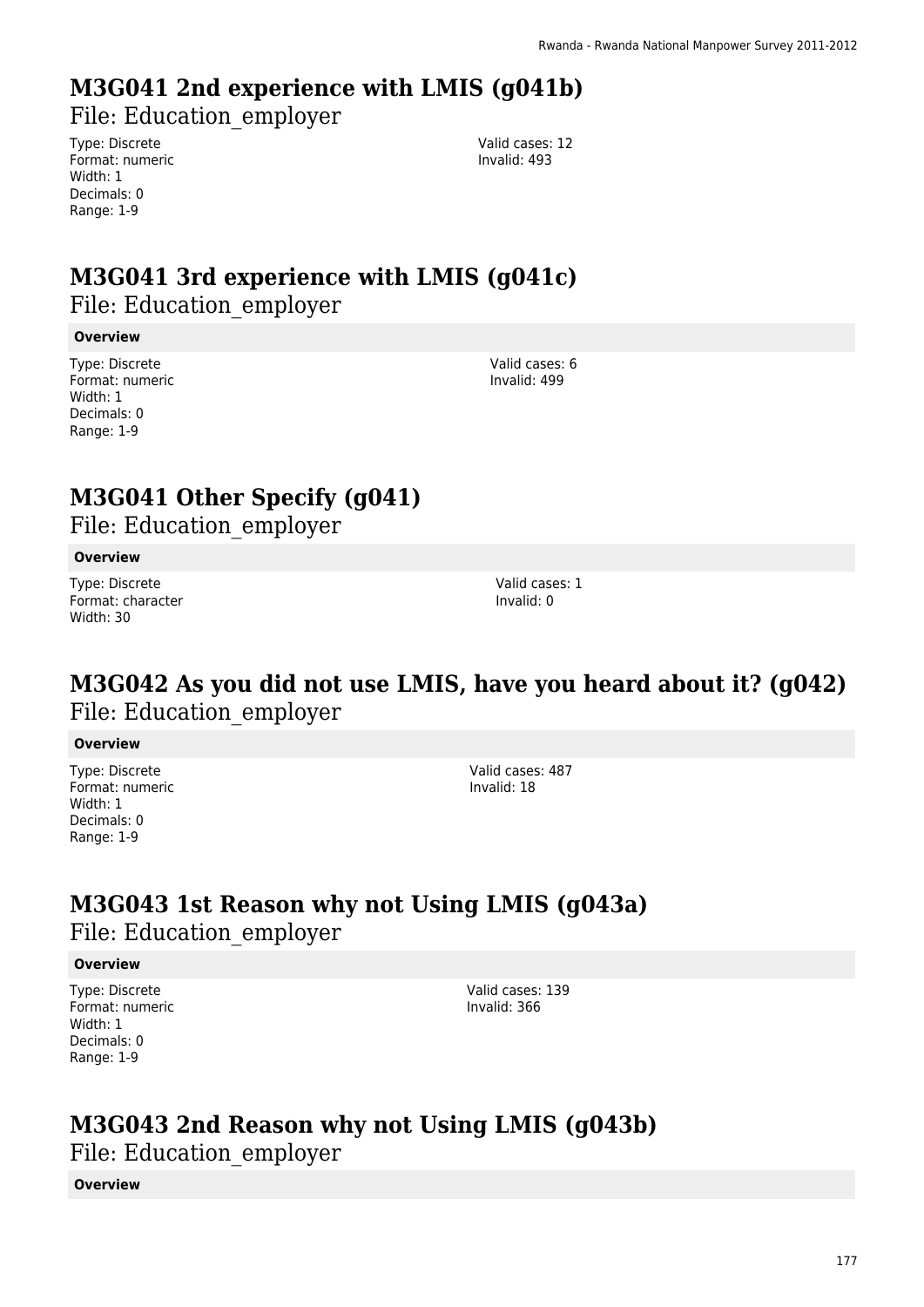# **M3G043 2nd Reason why not Using LMIS (g043b)**

File: Education\_employer

Type: Discrete Format: numeric Width: 1 Decimals: 0 Range: 1-9

# **M3G043 3rd Reason why not Using LMIS (g043c)**

File: Education\_employer

### **Overview**

Type: Discrete Format: numeric Width: 1 Decimals: 0 Range: 1-9

Valid cases: 8 Invalid: 497

Valid cases: 54 Invalid: 451

# **M3G043 Other Specify (g043d)**

File: Education\_employer

### **Overview**

Type: Discrete Format: character Width: 30

Valid cases: 45 Invalid: 0

### **M3G050 Do you currently envisage hiring non-nationals? (g050)**  File: Education\_employer

#### **Overview**

Type: Discrete Format: numeric Width: 1 Decimals: 0 Range: 1-9

# **M3G051 1st reason (g051a)**

File: Education\_employer

#### **Overview**

Type: Discrete Format: numeric Width: 1 Decimals: 0 Range: 1-9

# Valid cases: 204

Valid cases: 505 Invalid: 0

Invalid: 301

**M3G051 2nd reason (g051b)** 

File: Education\_employer

### **Overview**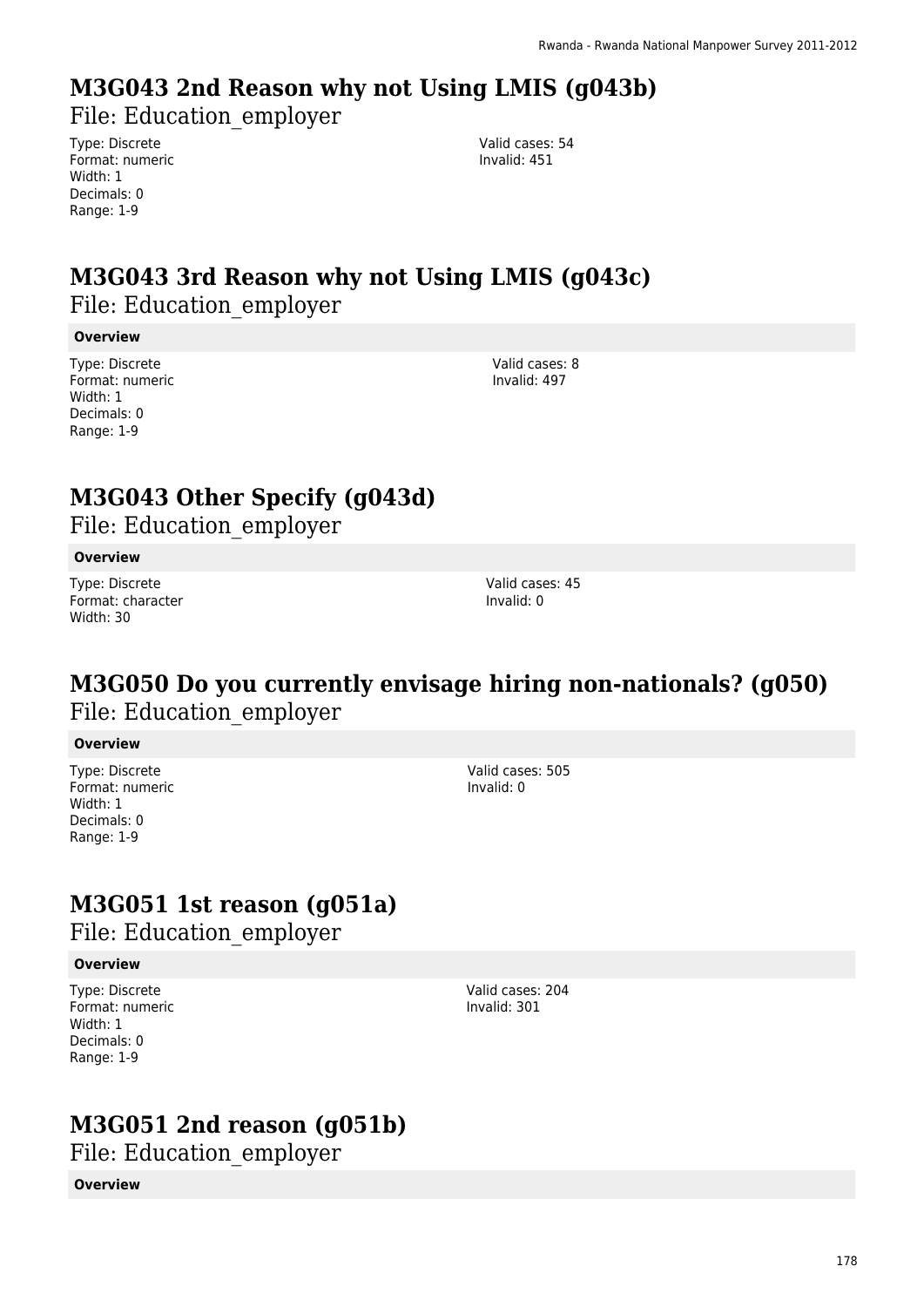# **M3G051 2nd reason (g051b)**

File: Education\_employer

Type: Discrete Format: numeric Width: 1 Decimals: 0 Range: 1-9

# **M3G051 3rd reason (g051c)**

File: Education\_employer

#### **Overview**

Type: Discrete Format: numeric Width: 1 Decimals: 0 Range: 1-9

# **M3G051 Other Specify (g051s)**

File: Education\_employer

#### **Overview**

Type: Discrete Format: character Width: 30

# **M3G052 1st countries / regions (g052a)**

File: Education\_employer

#### **Overview**

Type: Discrete Format: numeric Width: 1 Decimals: 0 Range: 1-9

Valid cases: 204 Invalid: 301

# **M3G052 2nd countries / regions (g052b)**

File: Education\_employer

#### **Overview**

Type: Discrete Format: numeric Width: 1 Decimals: 0 Range: 1-9

Valid cases: 126 Invalid: 379

### **M3G052 3rd countries / regions (g052c)**

File: Education\_employer

#### **Overview**

Valid cases: 126 Invalid: 379

Valid cases: 47 Invalid: 458

Valid cases: 34 Invalid: 0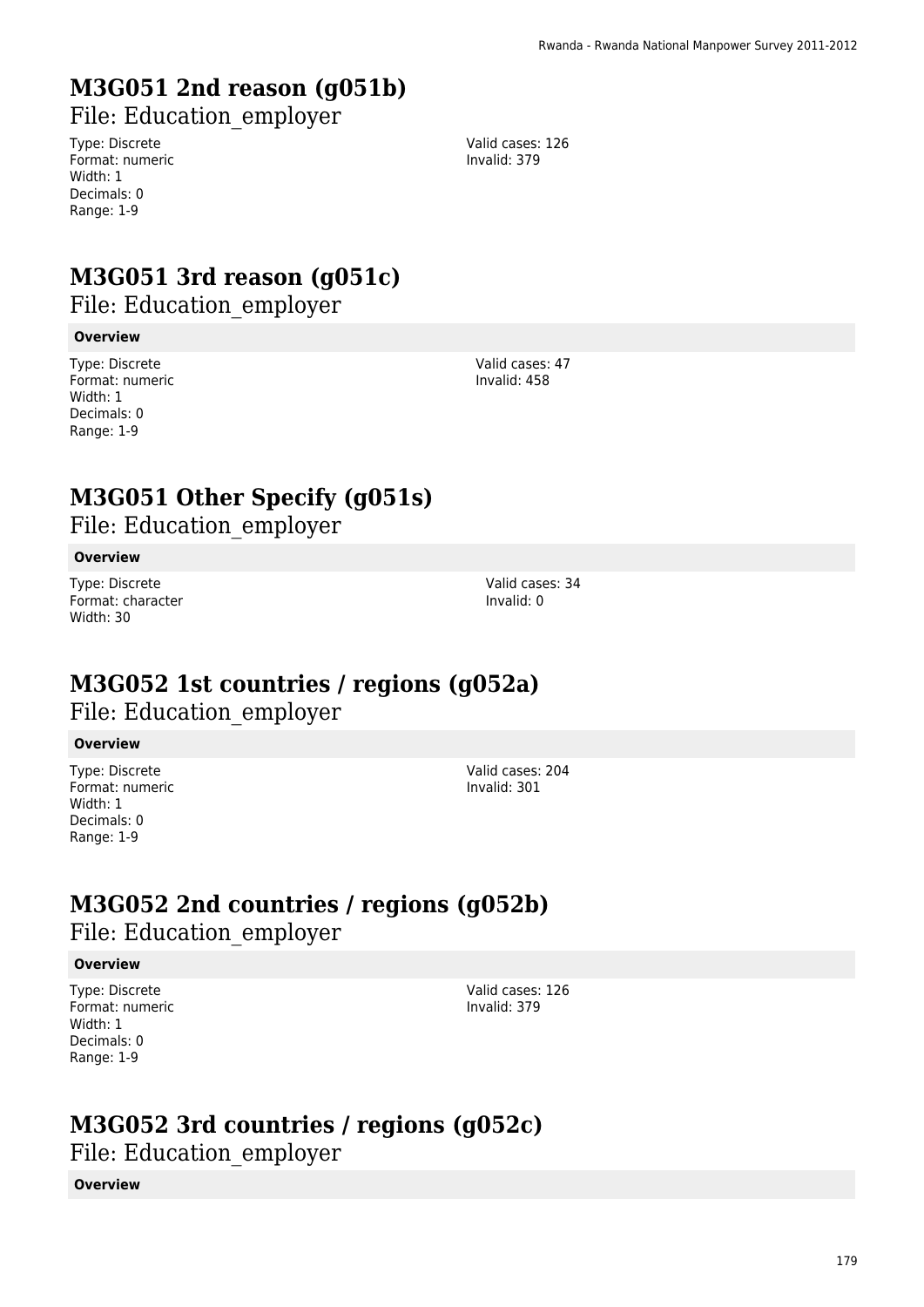### **M3G052 3rd countries / regions (g052c)**

File: Education\_employer

Type: Discrete Format: numeric Width: 1 Decimals: 0 Range: 1-9

Valid cases: 55 Invalid: 450

### **M3G053 1st Reason why not envisage hiring non-national? (g053a)**  File: Education\_employer

#### **Overview**

Type: Discrete Format: numeric Width: 1 Decimals: 0 Range: 1-9

Valid cases: 294 Invalid: 211

### **M3G053 2nd Reason why not envisage hiring non-national? (g053b)**

File: Education\_employer

#### **Overview**

Type: Discrete Format: numeric Width: 1 Decimals: 0 Range: 1-9

Valid cases: 210 Invalid: 295

### **M3G053 3rd Reason why not envisage hiring non-national? (g053c)**

File: Education\_employer

#### **Overview**

Type: Discrete Format: numeric Width: 1 Decimals: 0 Range: 1-9

Valid cases: 139 Invalid: 366

# **M3G053 Other Specify (g053d)**

File: Education\_employer

#### **Overview**

Type: Discrete Format: character Width: 30

### **M3H040 1st obstacle (h040a)**

File: Education\_employer

Valid cases: 49 Invalid: 0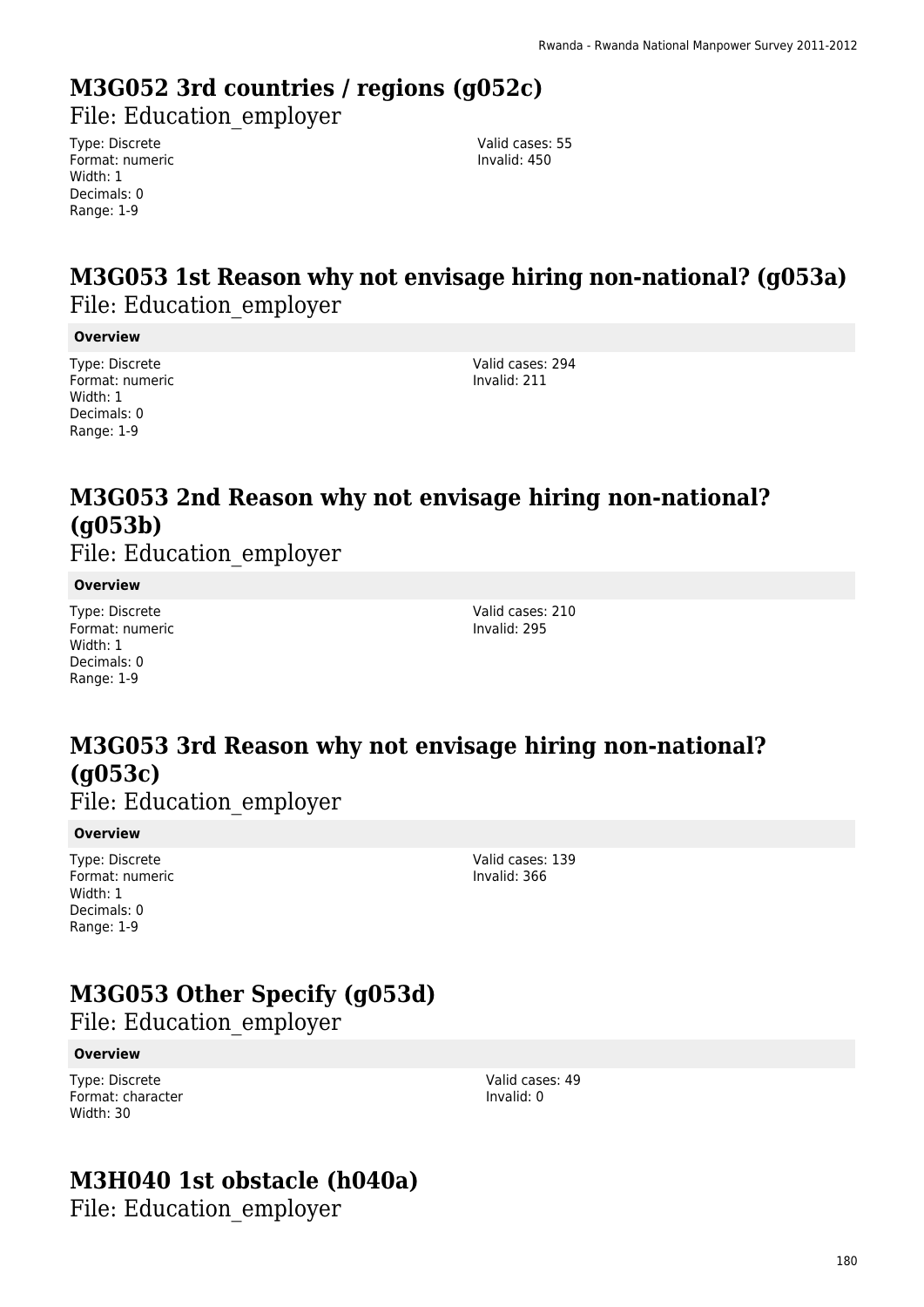## **M3H040 1st obstacle (h040a)**

File: Education\_employer

### **Overview**

Type: Discrete Format: numeric Width: 1 Decimals: 0 Range: 1-9

### **M3H040 2nd obstacle (h040b)**

File: Education\_employer

### **Overview**

Type: Discrete Format: numeric Width: 1 Decimals: 0 Range: 1-9

## **M3H040 3rd obstacle (h040c)**

File: Education\_employer

#### **Overview**

Type: Discrete Format: numeric Width: 1 Decimals: 0 Range: 1-9

### **M3H040 Other Specify (h040)**

### File: Education\_employer

#### **Overview**

Type: Discrete Format: character Width: 30

### **M3H041 1st Need (h041a)**

File: Education\_employer

#### **Overview**

Type: Discrete Format: numeric Width: 1 Decimals: 0 Range: 1-9

### **M3H041 2nd Need (h041b)**

File: Education\_employer

#### **Overview**

Valid cases: 106 Invalid: 399

Valid cases: 35 Invalid: 470

Valid cases: 16 Invalid: 489

> Valid cases: 18 Invalid: 0

Valid cases: 106 Invalid: 399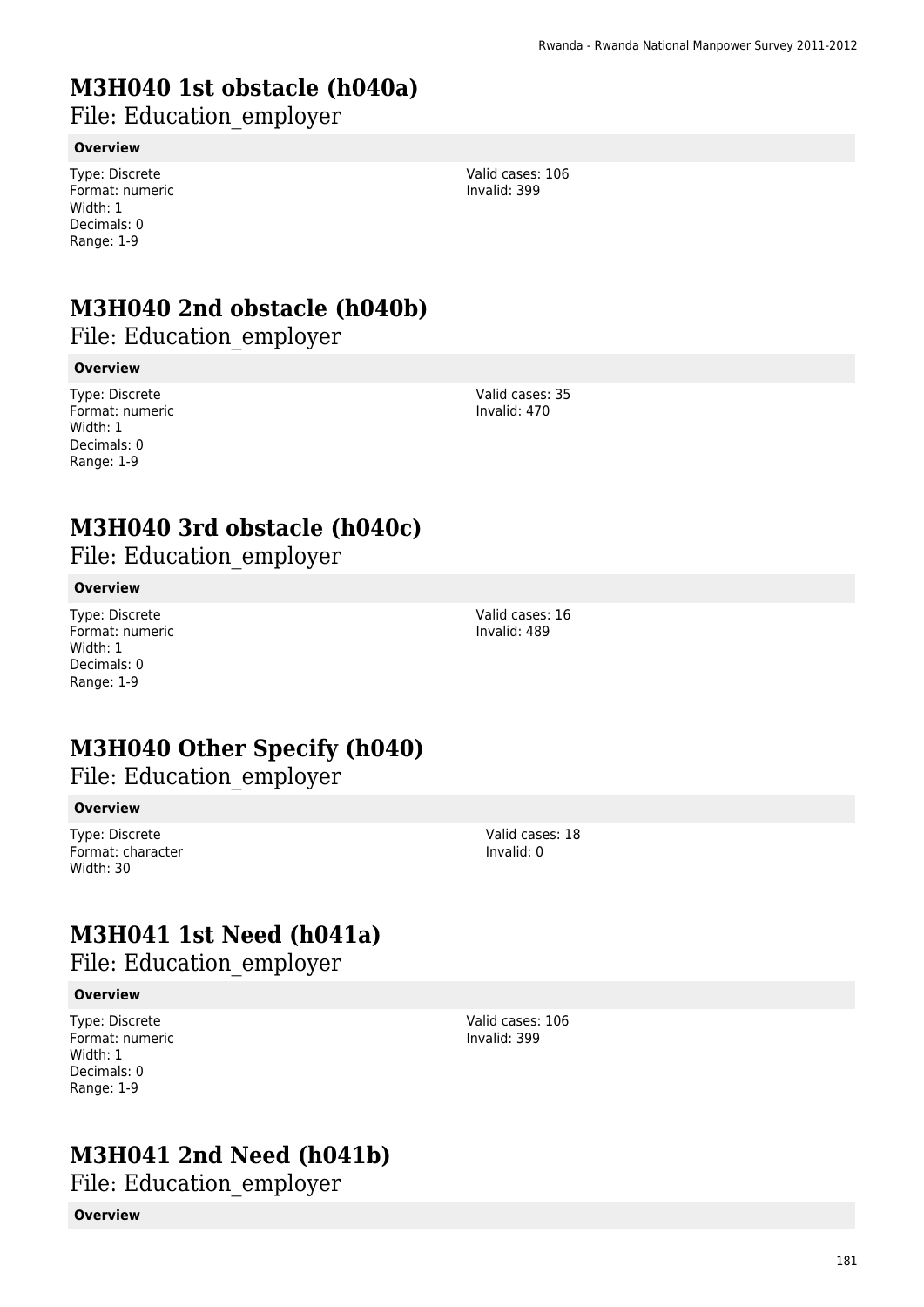### **M3H041 2nd Need (h041b)**

File: Education\_employer

Type: Discrete Format: numeric Width: 1 Decimals: 0 Range: 1-9

### **M3H041 3rd Need (h041c)**

File: Education\_employer

#### **Overview**

Type: Discrete Format: numeric Width: 1 Decimals: 0 Range: 1-9

Valid cases: 28 Invalid: 477

Valid cases: 26 Invalid: 0

### **M3H041 Other Specify (h041d)**

File: Education\_employer

#### **Overview**

Type: Discrete Format: character Width: 30

### **M3H050 Do you conduct Tracer studies? (h050)**  File: Education\_employer

#### **Overview**

Type: Discrete Format: numeric Width: 1 Decimals: 0 Range: 1-9

Valid cases: 106 Invalid: 399

### **M3H060 How long does it take for a former student to get emp (h060)**

File: Education\_employer

#### **Overview**

Type: Discrete Format: numeric Width: 1 Decimals: 0 Range: 1-9

Valid cases: 106 Invalid: 399

### **M3H070 1st relevance of training Programme (h070a)**

File: Education\_employer

**Overview**

Valid cases: 48 Invalid: 457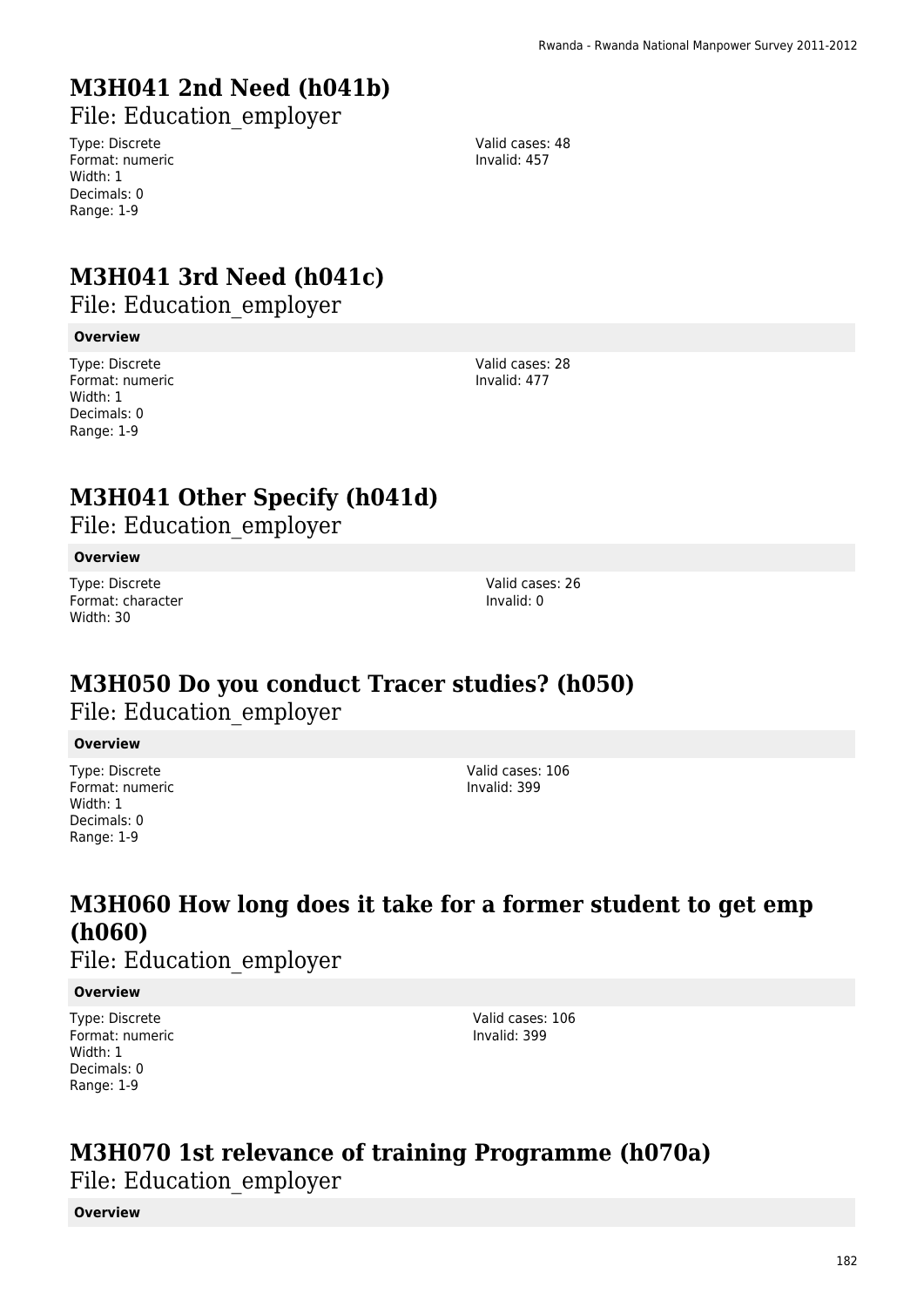### **M3H070 1st relevance of training Programme (h070a)**

File: Education\_employer

Type: Discrete Format: numeric Width: 1 Decimals: 0 Range: 1-9

Valid cases: 106 Invalid: 399

# **M3H070 2nd relevance of training Programme (h070b)**

File: Education\_employer

#### **Overview**

Type: Discrete Format: numeric Width: 1 Decimals: 0 Range: 1-9

Valid cases: 38 Invalid: 467

### **M3H070 3rd relevance of training Programme (h070c)**

File: Education\_employer

#### **Overview**

Type: Discrete Format: numeric Width: 1 Decimals: 0 Range: 1-9

Valid cases: 22 Invalid: 483

### **M3H070 Other Specify (h070d)**

File: Education\_employer

#### **Overview**

Type: Discrete Format: character Width: 30

Valid cases: 13 Invalid: 0

### **M3H080 Does your institution offer long distance learning (h080)**  File: Education\_employer

#### **Overview**

Type: Discrete Format: numeric Width: 1 Decimals: 0 Range: 1-9

Valid cases: 106 Invalid: 399

## **M3H090 Does your institution offer part time studies (h090)**

File: Education\_employer

#### **Overview**

183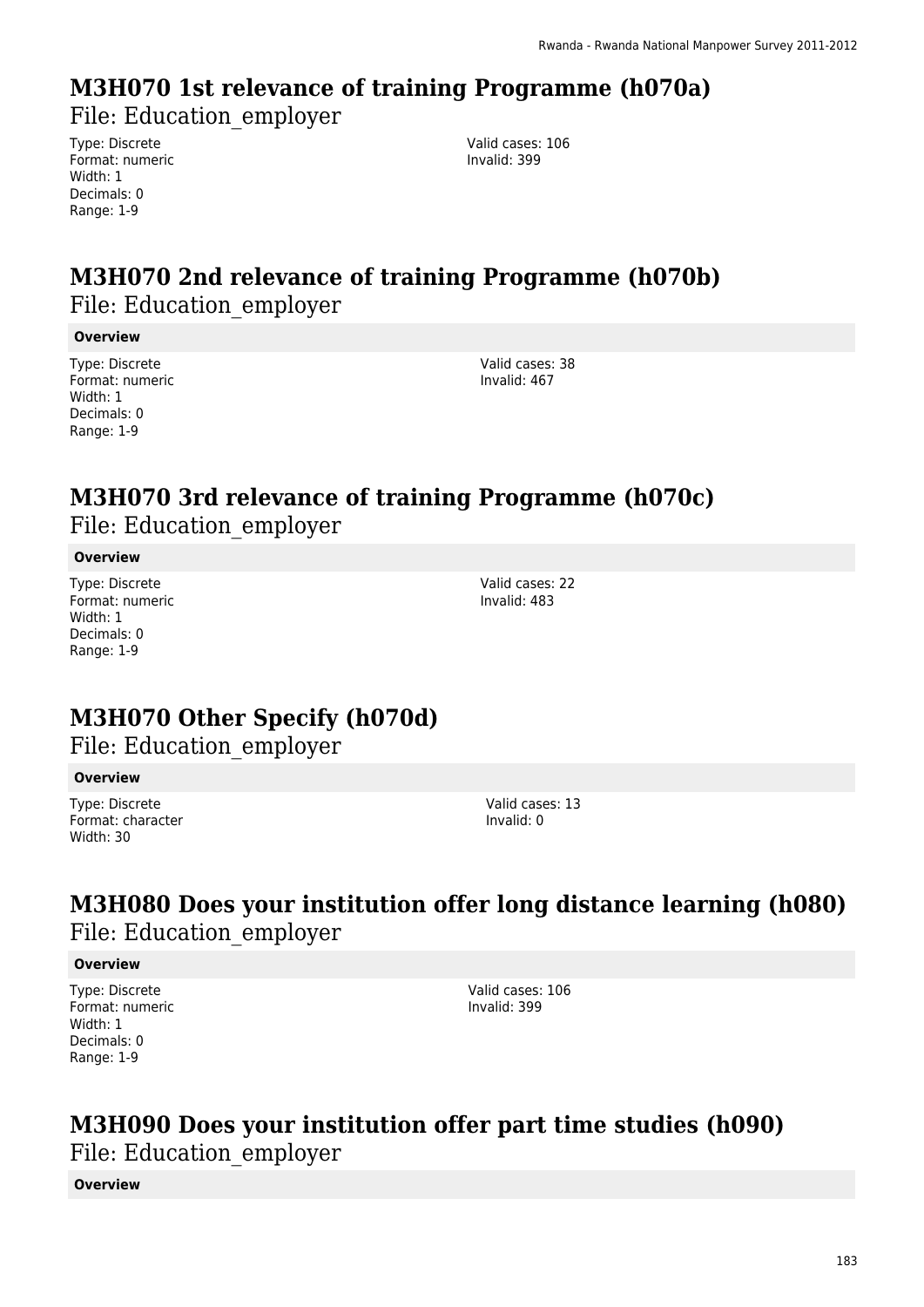### **M3H090 Does your institution offer part time studies (h090)**

File: Education\_employer

Type: Discrete Format: numeric Width: 1 Decimals: 0 Range: 1-9

Valid cases: 106 Invalid: 399

### **M3I020 Is your institution a member of any organization/asso (i020)**

File: Education\_employer

#### **Overview**

Type: Discrete Format: numeric Width: 1 Decimals: 0 Range: 1-9

Valid cases: 505 Invalid: 0

### **M3I030 Name one of the organization (i030)**

File: Education\_employer

#### **Overview**

Type: Discrete Format: character Width: 30

Valid cases: 120 Invalid: 0

### **M3I040 In the past year have you received any cooperation or (i040)**

File: Education\_employer

#### **Overview**

Type: Discrete Format: numeric Width: 1 Decimals: 0 Range: 1-9

Valid cases: 123 Invalid: 382

### **M3I060 Is your institution affiliated to another organisatio (i060)**  File: Education\_employer

#### **Overview**

Type: Discrete Format: numeric Width: 1 Decimals: 0 Range: 1-9

Valid cases: 505 Invalid: 0

### **M3J010 Does your organization have a gender policy (j010)**  File: Education\_employer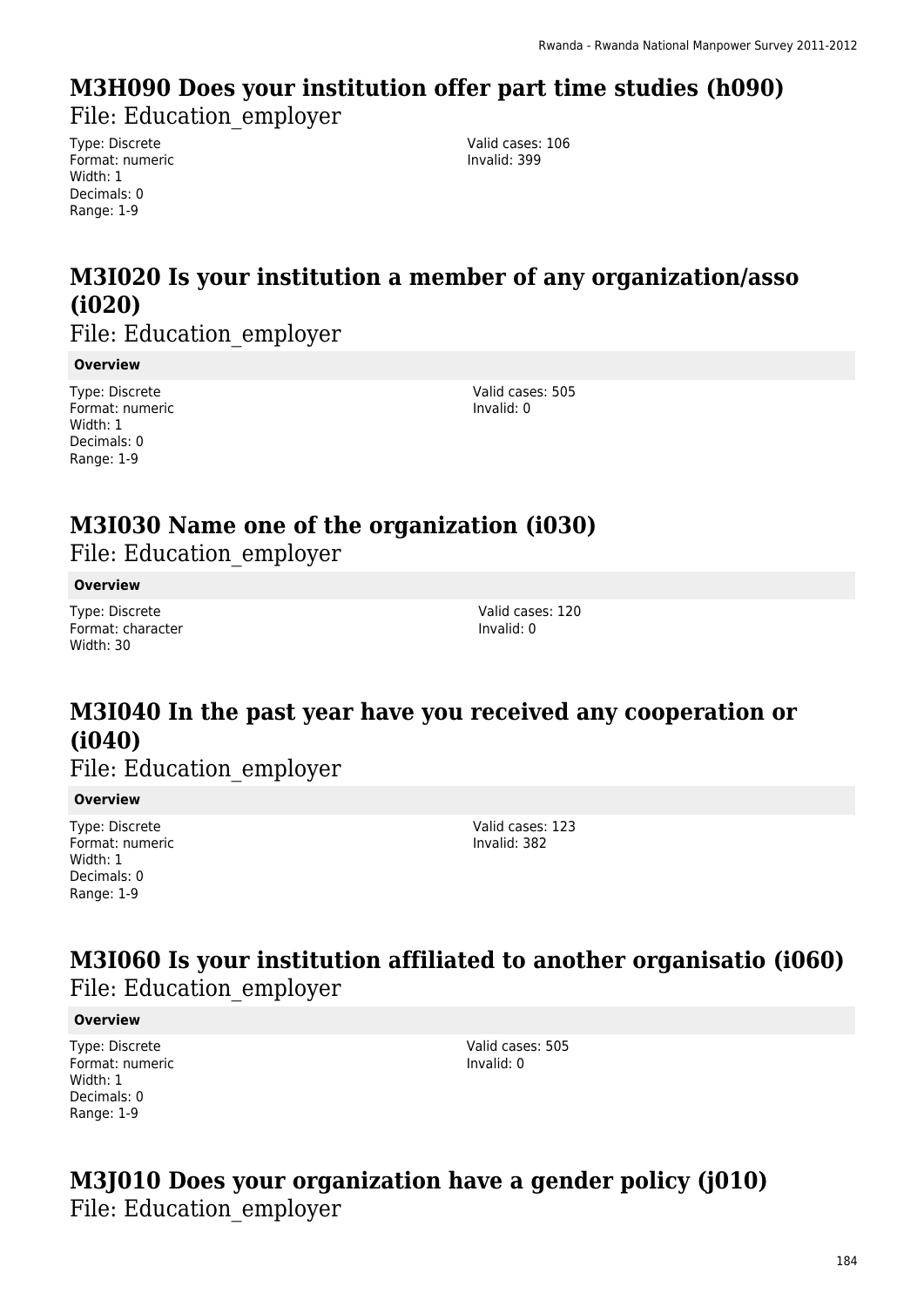### **M3J010 Does your organization have a gender policy (j010)**

File: Education\_employer

#### **Overview**

Type: Discrete Format: numeric Width: 1 Decimals: 0 Range: 1-9

Valid cases: 505 Invalid: 0

### **M3J020 Does your organisation practice preferential treatmen (j020)**

File: Education\_employer

#### **Overview**

Type: Discrete Format: numeric Width: 1 Decimals: 0 Range: 1-9

Valid cases: 505 Invalid: 0

## **M3J030 Quota of management positions for women (j030a)**

File: Education\_employer

#### **Overview**

Type: Discrete Format: numeric Width: 1 Decimals: 0 Range: 1-9

Valid cases: 52 Invalid: 453

### **M3J030 Overall quota for women (j030b)**

File: Education\_employer

#### **Overview**

Type: Discrete Format: numeric Width: 1 Decimals: 0 Range: 1-9

Valid cases: 52 Invalid: 453

### **M3J030 Preferential recruitment for women (j030c)**

File: Education\_employer

#### **Overview**

Type: Discrete Format: numeric Width: 1 Decimals: 0 Range: 1-9

Valid cases: 52 Invalid: 453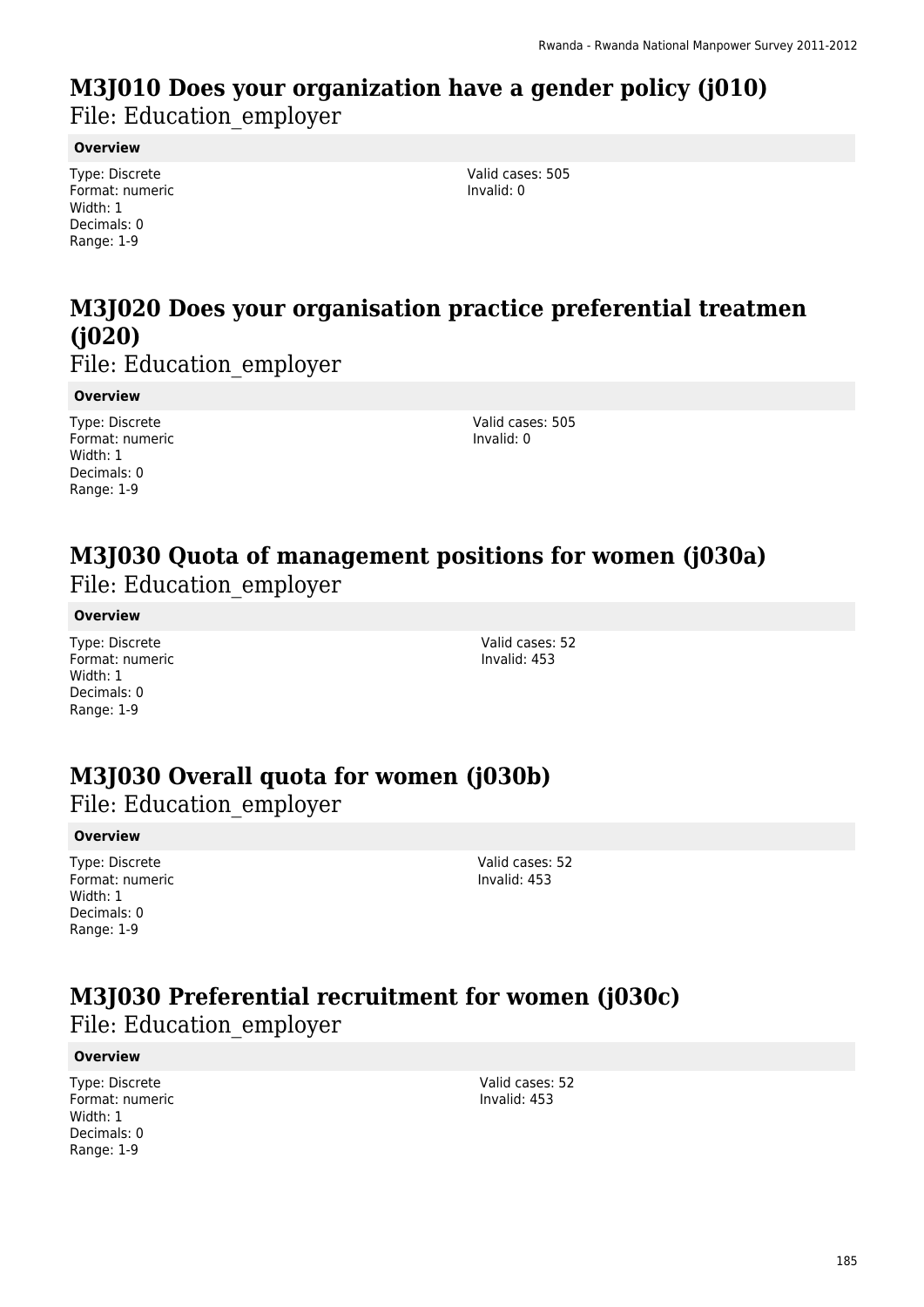### **M3J030 Preferential recruitment for men (j030d)**

File: Education\_employer

#### **Overview**

Type: Discrete Format: numeric Width: 1 Decimals: 0 Range: 1-9

Valid cases: 52 Invalid: 453

### **M3J030 Maternity leave (j030e)**

File: Education\_employer

#### **Overview**

Type: Discrete Format: numeric Width: 1 Decimals: 0 Range: 1-9

Valid cases: 52 Invalid: 453

Valid cases: 52 Invalid: 453

### **M3J030 Differential retirement age (j030f)**

File: Education\_employer

#### **Overview**

Type: Discrete Format: numeric Width: 1 Decimals: 0 Range: 1-9

### **M3J030 Preferential payment (j030g)**

File: Education\_employer

#### **Overview**

Type: Discrete Format: numeric Width: 1 Decimals: 0 Range: 1-9

**M3J030 Other (j030h)** 

File: Education\_employer

#### **Overview**

Type: Discrete Format: numeric Width: 1 Decimals: 0 Range: 1-9

### **M3J030 Other Specify (j030i)**

File: Education\_employer

Valid cases: 52 Invalid: 453

Valid cases: 52 Invalid: 453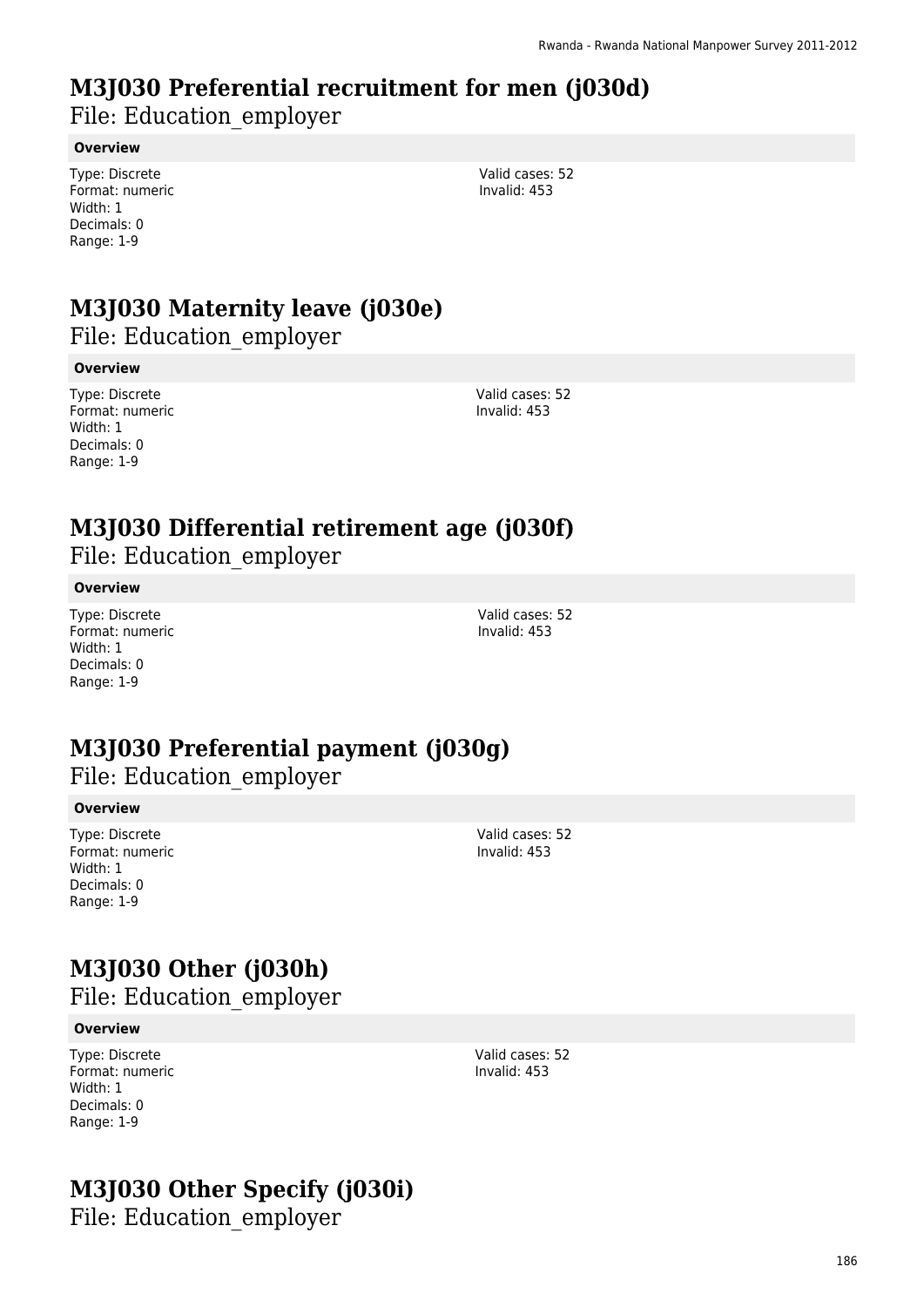### **M3J030 Other Specify (j030i)**

File: Education\_employer

#### **Overview**

Type: Discrete Format: character Width: 30

Valid cases: 1 Invalid: 0

### **M3K010 Do you have an HIV and AIDS in your workplace (k010)**  File: Education\_employer

#### **Overview**

Type: Discrete Format: numeric Width: 1 Decimals: 0 Range: 1-9

Valid cases: 505 Invalid: 0

### **M3K020 HIV AIDS VCT services VCT services (k020a)**  File: Education\_employer

#### **Overview**

Type: Discrete Format: numeric Width: 1 Decimals: 0 Range: 1-9

Valid cases: 483 Invalid: 22

### **M3K020 Free ARVs for workers who are HIV+ (k020b)**  File: Education\_employer

#### **Overview**

Type: Discrete Format: numeric Width: 1 Decimals: 0 Range: 1-9

Valid cases: 483 Invalid: 22

### **M3K020 Free condom distribution for workers (k020c)**

File: Education\_employer

#### **Overview**

Type: Discrete Format: numeric Width: 1 Decimals: 0 Range: 1-9

Valid cases: 483 Invalid: 22

### **M3K020 Free food rations for workers who are HIV+ (k020d)**  File: Education\_employer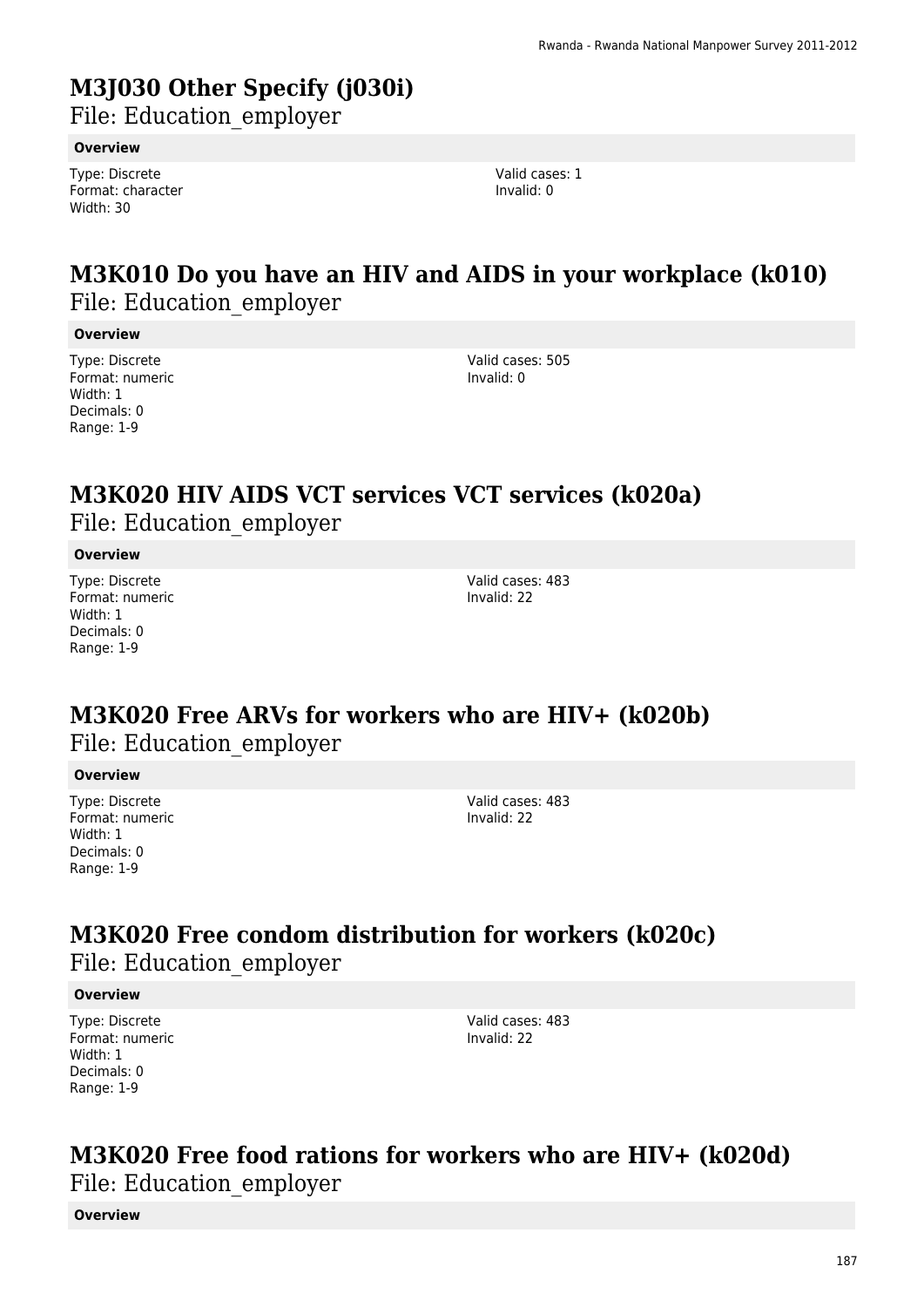### **M3K020 Free food rations for workers who are HIV+ (k020d)**

File: Education\_employer

Type: Discrete Format: numeric Width: 1 Decimals: 0 Range: 1-9

Valid cases: 483 Invalid: 22

## **M3K020 Workers' rights (k020e)**

File: Education\_employer

#### **Overview**

Type: Discrete Format: numeric Width: 1 Decimals: 0 Range: 1-9

### **M3K020 Others (k020f)**

File: Education\_employer

#### **Overview**

Type: Discrete Format: numeric Width: 1 Decimals: 0 Range: 1-9

### **M3K020 Other Specify (k020g)**

File: Education\_employer

#### **Overview**

Type: Discrete Format: character Width: 30

Valid cases: 103 Invalid: 0

### **M3L010 Has your institution introduced ICT use (l010)**  File: Education\_employer

#### **Overview**

Type: Discrete Format: numeric Width: 1 Decimals: 0 Range: 1-9

Valid cases: 505 Invalid: 0

### **M3L020 ICT Used for Production/Teaching (l020a)**

File: Education\_employer

#### **Overview**

Valid cases: 483 Invalid: 22

Valid cases: 483 Invalid: 22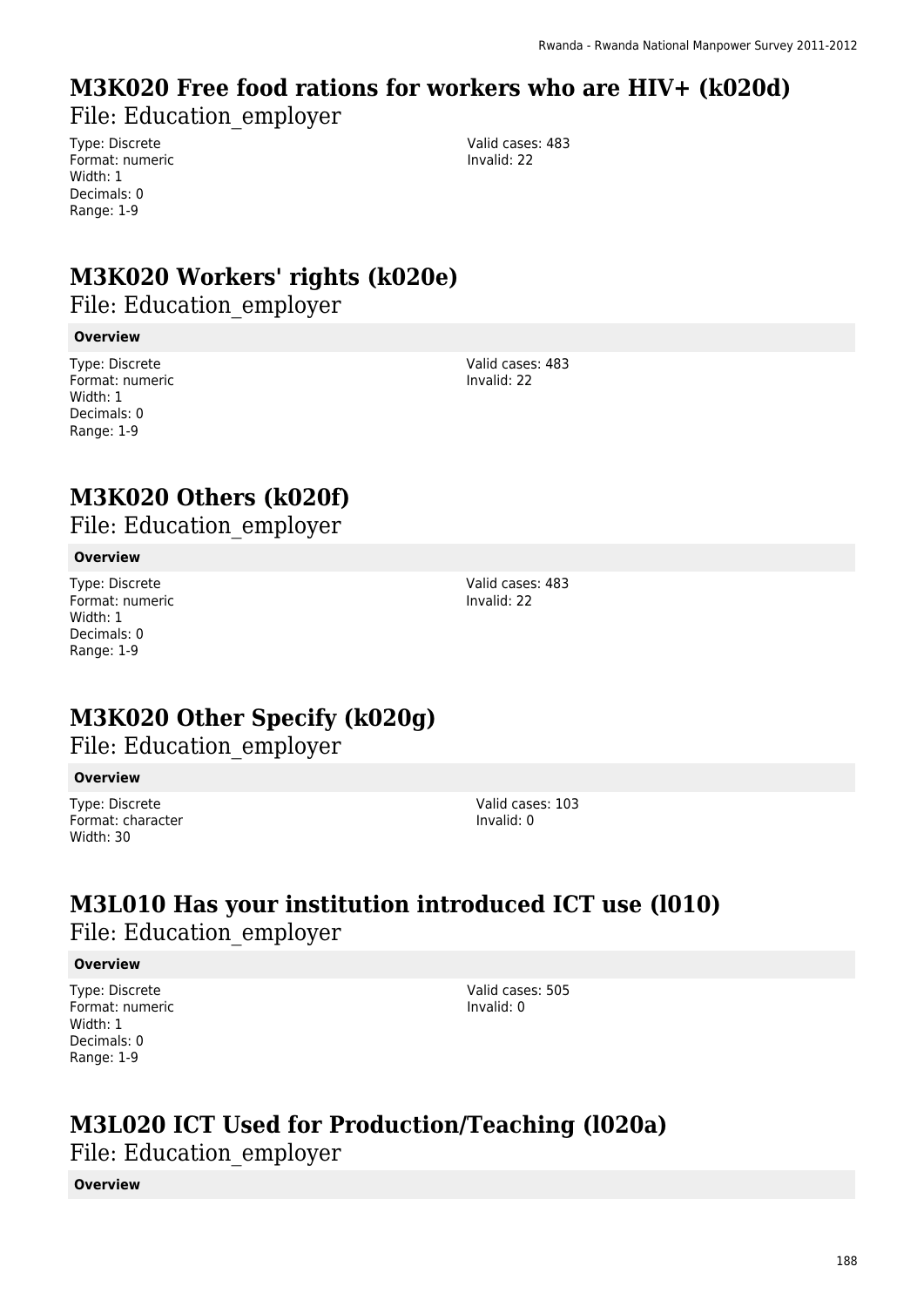### **M3L020 ICT Used for Production/Teaching (l020a)**

File: Education\_employer

Type: Discrete Format: numeric Width: 1 Decimals: 0 Range: 1-9

Valid cases: 237 Invalid: 268

## **M3L020 ICT Used for Marketing (l020b)**

File: Education\_employer

#### **Overview**

Type: Discrete Format: numeric Width: 1 Decimals: 0 Range: 1-9

Valid cases: 237 Invalid: 268

### **M3L020 ICT Used for Human resource management (l020c)**  File: Education\_employer

#### **Overview**

Type: Discrete Format: numeric Width: 1 Decimals: 0 Range: 1-9

Valid cases: 237 Invalid: 268

### **M3L020 ICT Used for Communication (l020d)**

File: Education\_employer

#### **Overview**

Type: Discrete Format: numeric Width: 1 Decimals: 0 Range: 1-9

Valid cases: 237 Invalid: 268

### **M3L020 ICT Used for Records management (l020e)**

File: Education\_employer

#### **Overview**

Type: Discrete Format: numeric Width: 1 Decimals: 0 Range: 1-9

Valid cases: 237 Invalid: 268

### **M3L020 ICT Used for Accounting/Finance/Planning/Budgeting (l020f)**

File: Education\_employer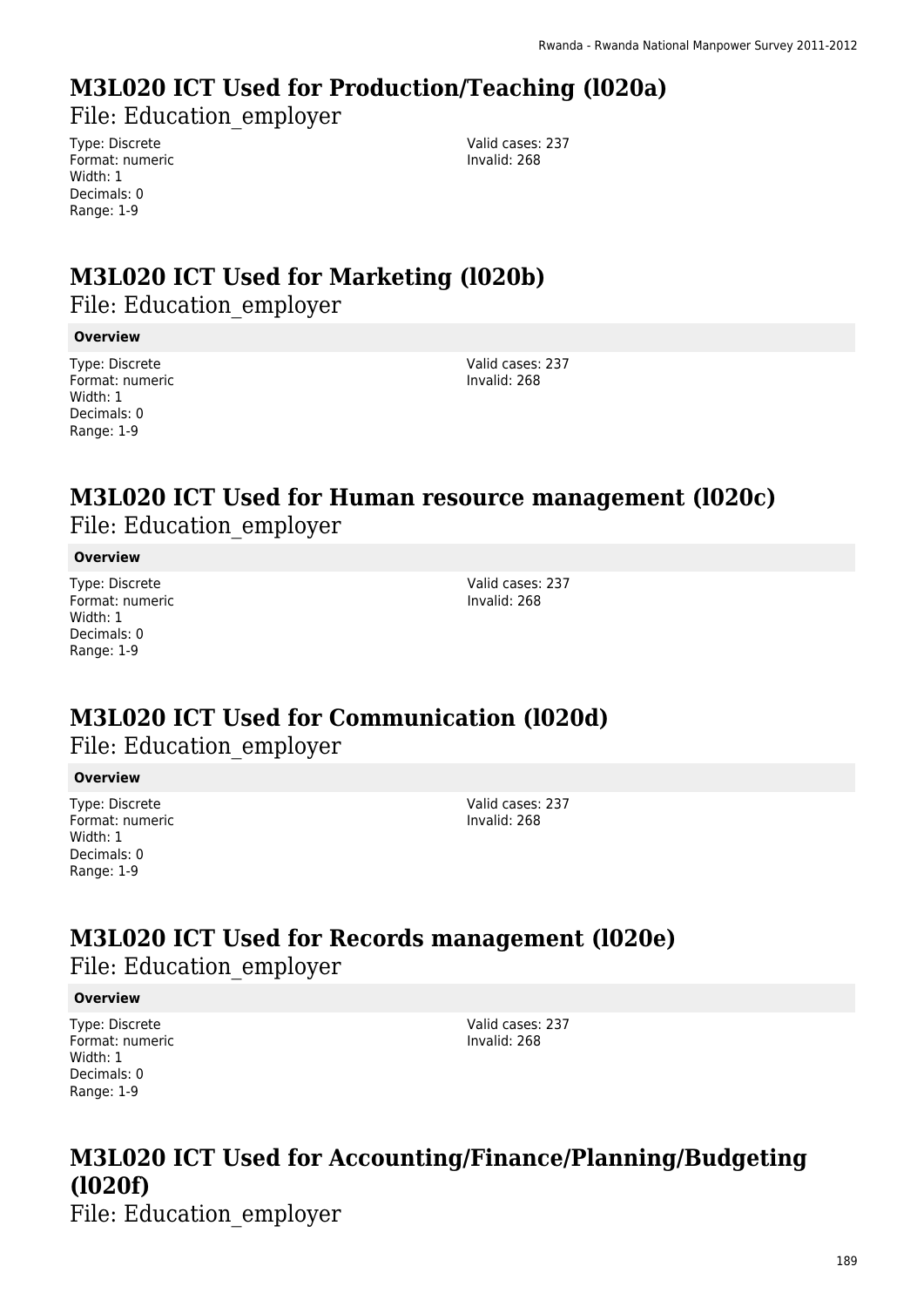### **M3L020 ICT Used for Accounting/Finance/Planning/Budgeting (l020f)**

File: Education\_employer

#### **Overview**

Type: Discrete Format: numeric Width: 1 Decimals: 0 Range: 1-9

Valid cases: 237 Invalid: 268

### **M3L020 ICT Used for Employment (l020g)**

File: Education\_employer

#### **Overview**

Type: Discrete Format: numeric Width: 1 Decimals: 0 Range: 1-9

Valid cases: 237 Invalid: 268

### **M3L020 ICT Used for any Other (l020h)**

File: Education\_employer

#### **Overview**

Type: Discrete Format: numeric Width: 1 Decimals: 0 Range: 1-9

Valid cases: 237 Invalid: 268

### **M3L020 for any Other please Specify (l020i)**

File: Education\_employer

#### **Overview**

Type: Discrete Format: character Width: 30

Valid cases: 7 Invalid: 0

### **M3L030 how has the use of ICT affected the Production/Teachi (l030a)**

File: Education\_employer

#### **Overview**

Type: Discrete Format: numeric Width: 1 Decimals: 0 Range: 0-9

Valid cases: 237 Invalid: 268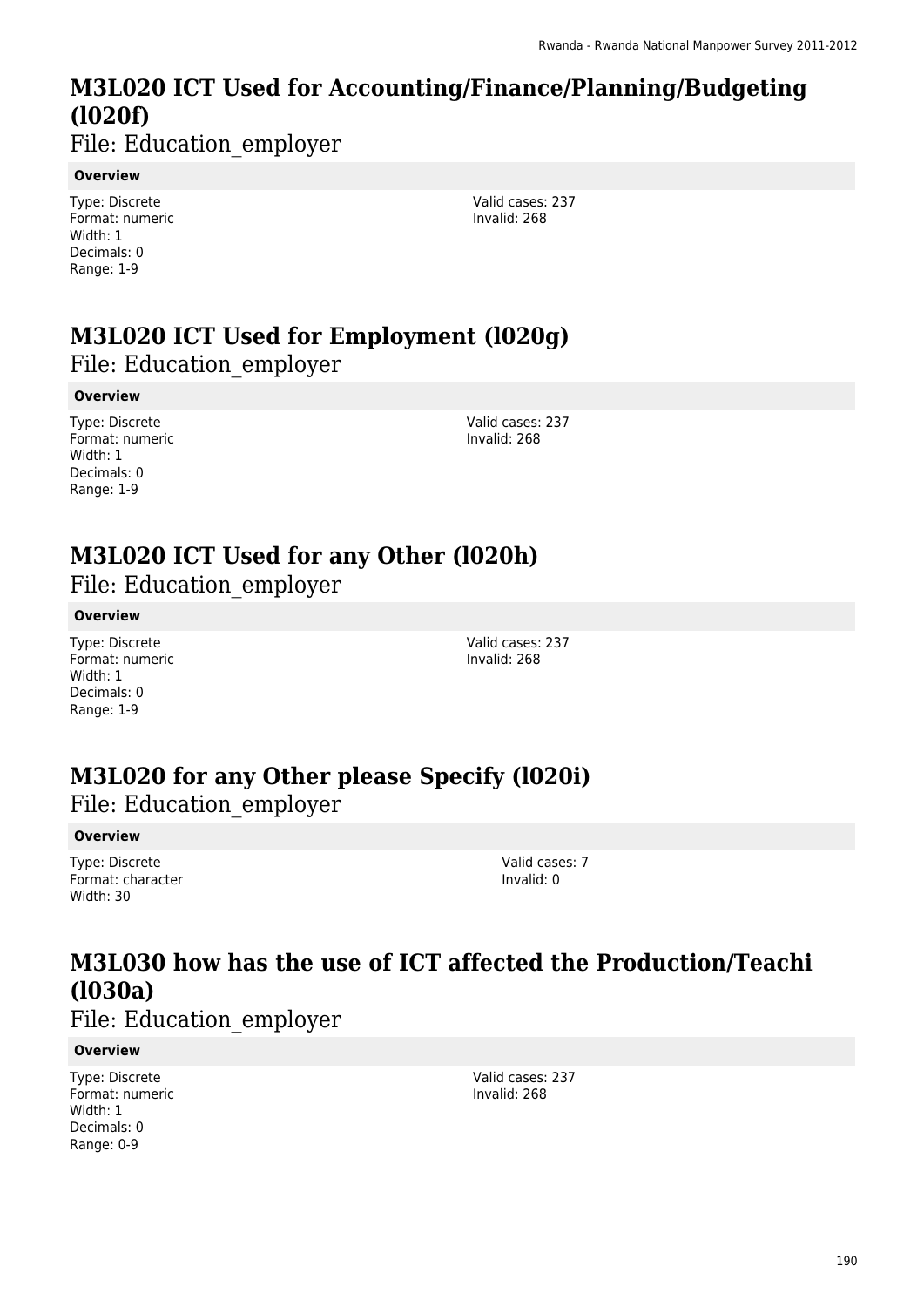## **M3L030 how has the use of ICT affected the Marketing (l030b)**

File: Education\_employer

#### **Overview**

Type: Discrete Format: numeric Width: 1 Decimals: 0 Range: 0-9

Valid cases: 237 Invalid: 268

### **M3L030 how has the use of ICT affected Human resource manage (l030c)**

File: Education\_employer

#### **Overview**

Type: Discrete Format: numeric Width: 1 Decimals: 0 Range: 0-9

Valid cases: 237 Invalid: 268

### **M3L030 how has the use of ICT affected the Communication (l030d)**

File: Education\_employer

#### **Overview**

Type: Discrete Format: numeric Width: 1 Decimals: 0 Range: 0-9

Valid cases: 237 Invalid: 268

### **M3L030 how has the use of ICT affected the Records managemen (l030e)**

File: Education\_employer

#### **Overview**

Type: Discrete Format: numeric Width: 1 Decimals: 0 Range: 0-9

Valid cases: 237 Invalid: 268

### **M3L030 how has the use of ICT affected the Accounting (l030f)**  File: Education\_employer

#### **Overview**

Type: Discrete Format: numeric Width: 1 Decimals: 0 Range: 0-9

Valid cases: 237 Invalid: 268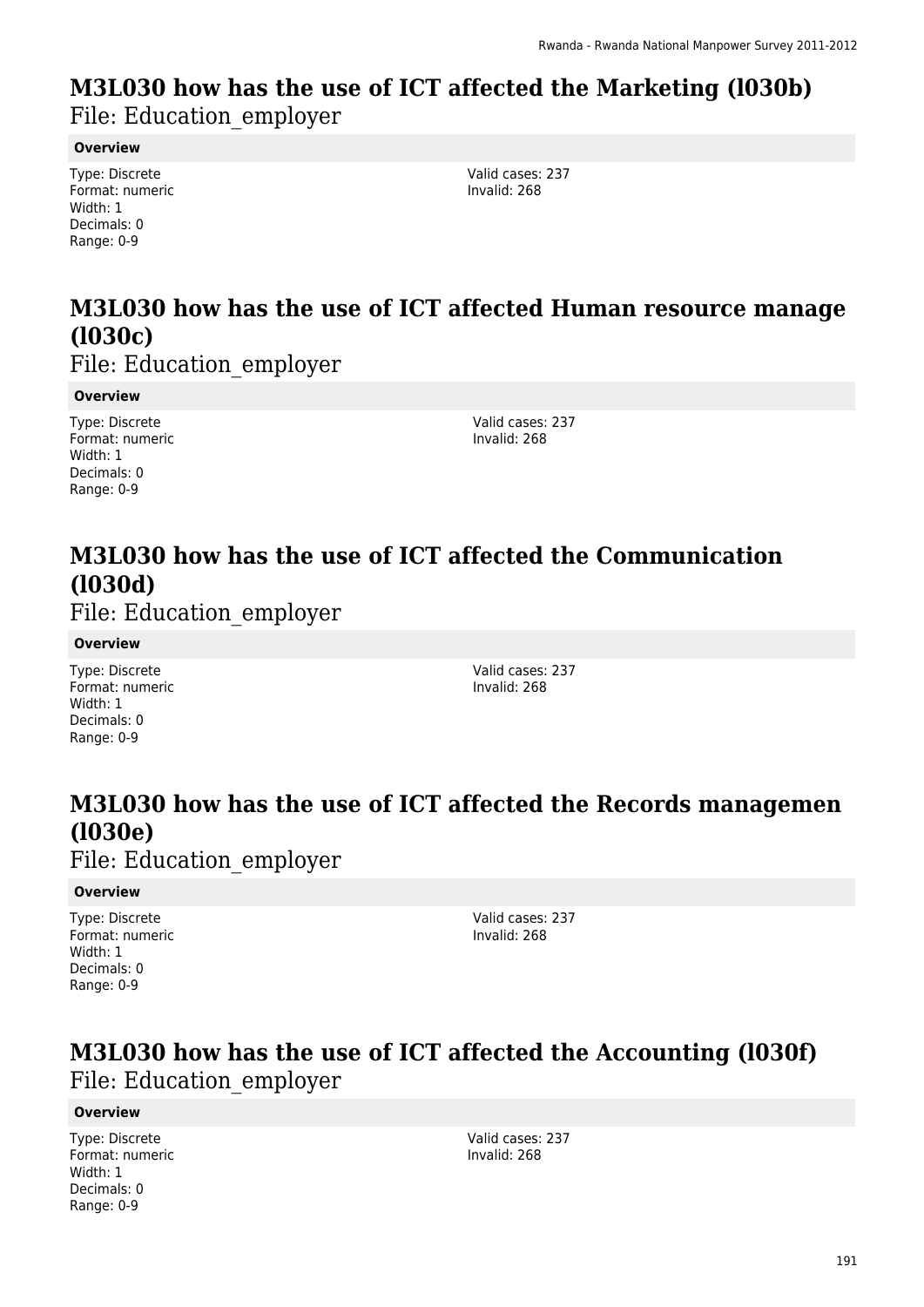# **M3L030 how has the use of ICT affected the Employment (l030g)**

File: Education\_employer

#### **Overview**

Type: Discrete Format: numeric Width: 1 Decimals: 0 Range: 0-9

Valid cases: 237 Invalid: 268

# **M3L030 how has the use of ICT affected Other (l030h)**

File: Education\_employer

#### **Overview**

Type: Discrete Format: numeric Width: 1 Decimals: 0 Range: 0-9

Valid cases: 237 Invalid: 268

### **M3L030 Other Specify (l030i)**

File: Education\_employer

#### **Overview**

Type: Discrete Format: character Width: 30

### **M3L040 1st challenge (l040a)**

### File: Education\_employer

#### **Overview**

Type: Discrete Format: numeric Width: 2 Decimals: 0 Range: 1-99

### **M3L040 2nd challenge (l040b)**

File: Education\_employer

#### **Overview**

Type: Discrete Format: numeric Width: 2 Decimals: 0 Range: 1-99

### **M3L040 3rd challenge (l040c)**

File: Education\_employer

#### **Overview**

Valid cases: 237 Invalid: 268

Valid cases: 212 Invalid: 293

Valid cases: 4 Invalid: 0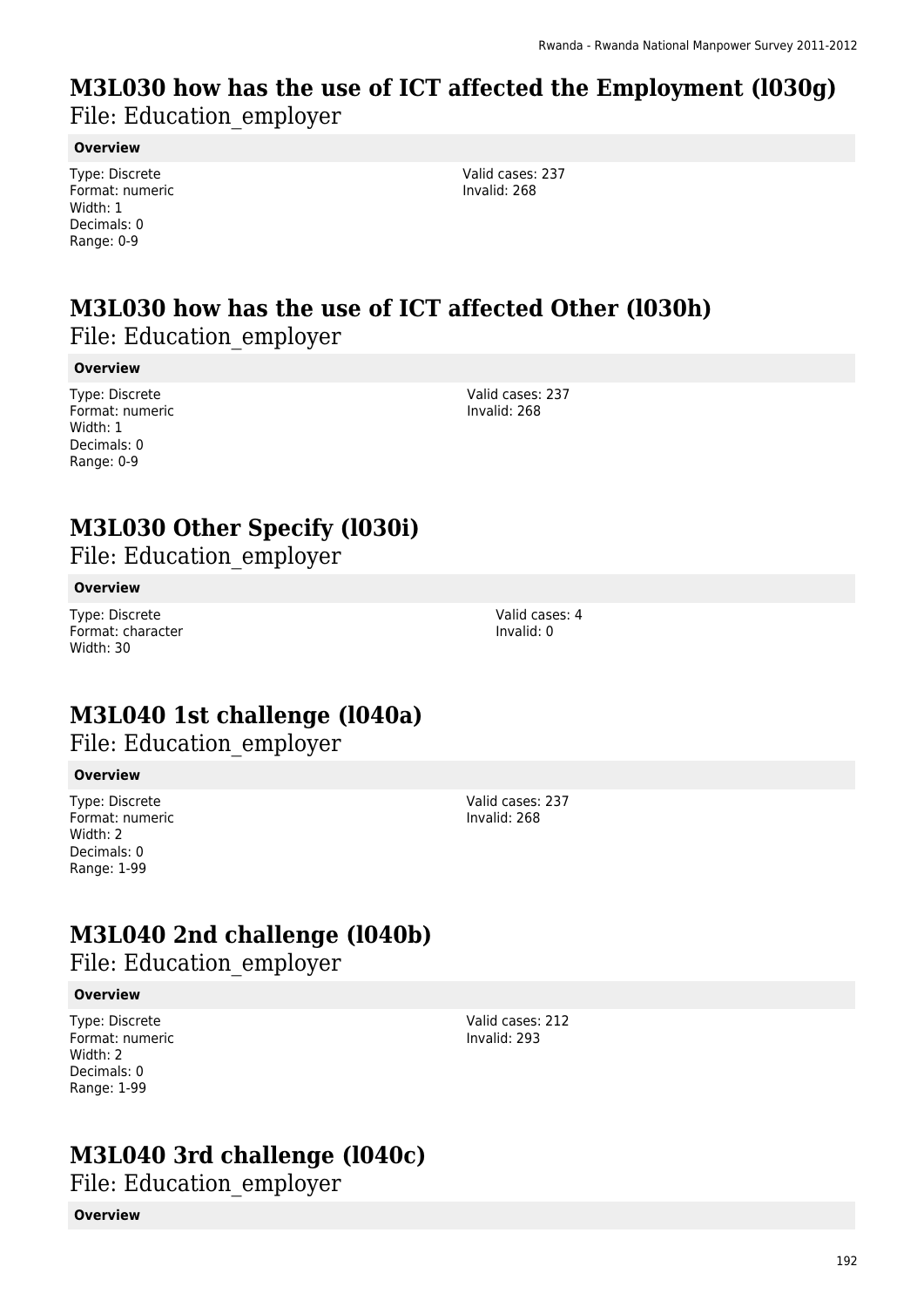### **M3L040 3rd challenge (l040c)**

File: Education\_employer

Type: Discrete Format: numeric Width: 2 Decimals: 0 Range: 1-99

Valid cases: 164 Invalid: 341

### **M3L040 Other specify (l040d)**

File: Education\_employer

#### **Overview**

Type: Discrete Format: character Width: 30

Valid cases: 11 Invalid: 0

### **M3C10 Number of Permanent posts (Citizenship and Gross renum (nbrc10)**

File: Education\_employer

#### **Overview**

Type: Continuous Format: numeric Width: 3 Decimals: 0 Range: 1-116

Valid cases: 503 Invalid: 2 Minimum: 1 Maximum: 116 Mean: 12.1 Standard deviation: 10.6

### **M3C020 Number of Permanent posts (Reasons why the post is va (nbrc20)**

File: Education\_employer

#### **Overview**

Type: Discrete Format: numeric Width: 3 Decimals: 0 Range: 0-20

Valid cases: 447 Invalid: 58 Minimum: 0 Maximum: 20 Mean: 0.9 Standard deviation: 2.1

### **M3030 Number of Staff and Skills (nbrc30)**  File: Education\_employer

#### **Overview**

Type: Continuous Format: numeric Width: 3 Decimals: 0 Range: 0-76

Valid cases: 346 Invalid: 159 Minimum: 0 Maximum: 76 Mean: 11.8 Standard deviation: 9.4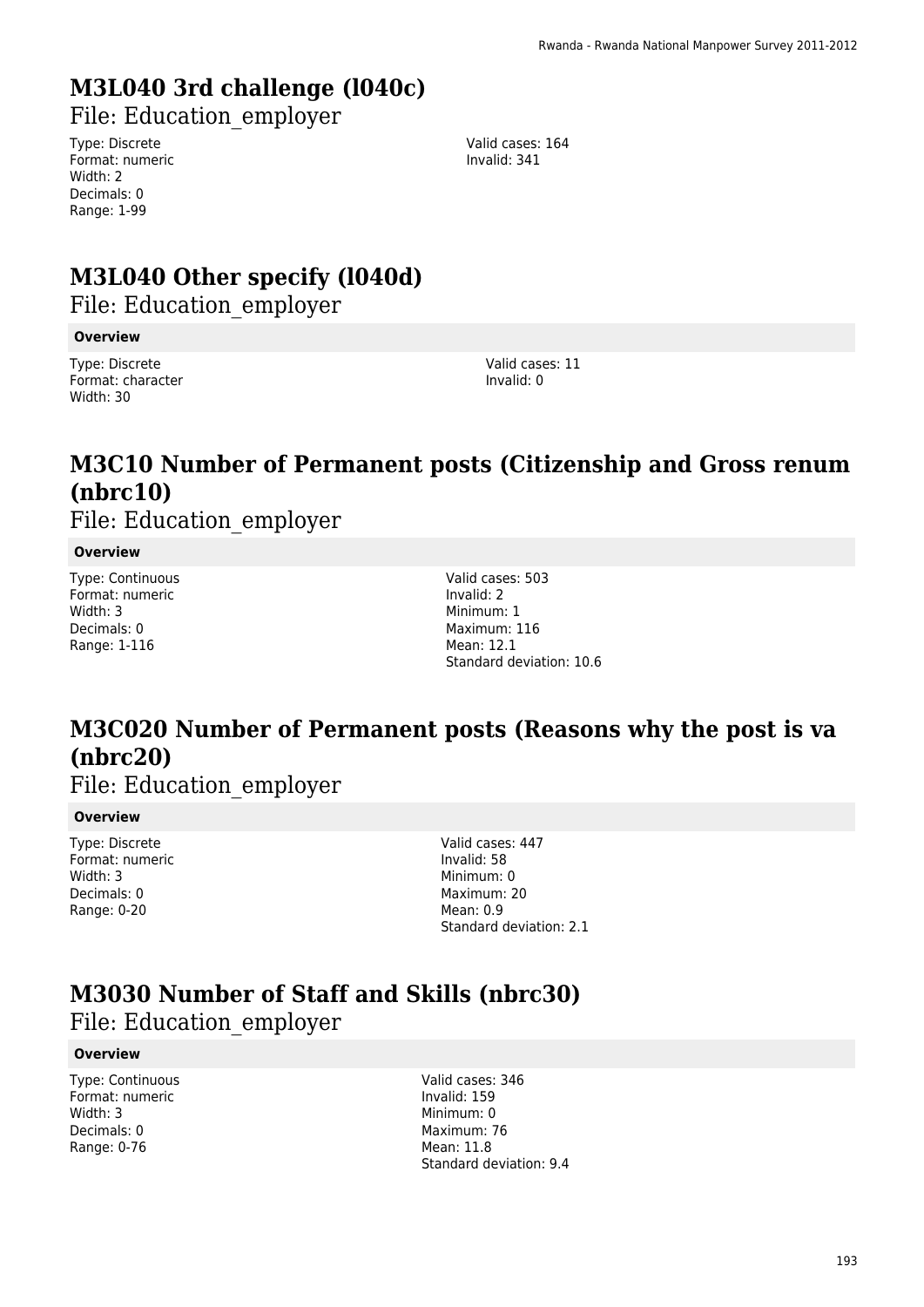## **M3031 Number of Enrollement by programme (nbrc3a)**

File: Education\_employer

#### **Overview**

Type: Continuous Format: numeric Width: 3 Decimals: 0 Range: 0-53

Valid cases: 290 Invalid: 215 Minimum: 0 Maximum: 53 Mean: 1.6 Standard deviation: 4.5

### **M3G30 Number of Enrollement by programme (nbrg3)**  File: Education\_employer

#### **Overview**

Type: Discrete Format: numeric Width: 3 Decimals: 0 Range: 0-15

Valid cases: 231 Invalid: 274 Minimum: 0 Maximum: 15 Mean: 2.7 Standard deviation: 2.1

### **Final weight (Final\_weight)**

File: Education\_employer

#### **Overview**

Type: Continuous Format: numeric Width: 11 Decimals: 4 Range: 1-17

Valid cases: 505 Invalid: 0 Minimum: 1 Maximum: 17 Mean: 7.9 Standard deviation: 3.6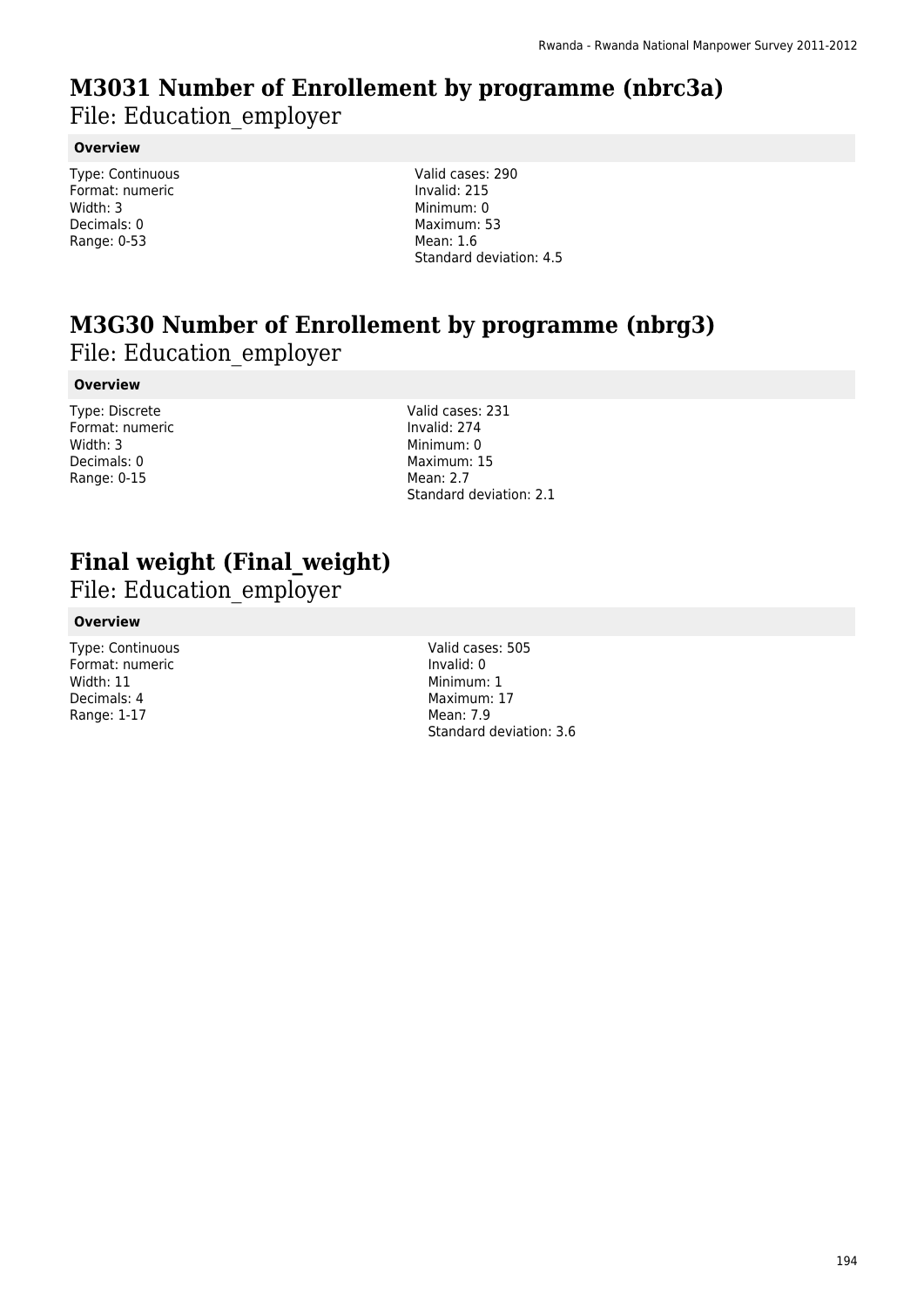### **SAMPLE CODE (IDA)**  File: Formal\_employee

#### **Overview**

Type: Continuous Format: numeric Width: 8 Decimals: 0 Range: 11000100-57072006

Valid cases: 17345 Invalid: 0 Minimum: 11000100 Maximum: 57072006 Mean: 26968859.7 Standard deviation: 14875588.7

## **Fiche Number (ID9)**

File: Formal\_employee

#### **Overview**

Type: Continuous Format: numeric Width: 3 Decimals: 0 Range: 0-998

Valid cases: 17345 Invalid: 0 Minimum: 0 Maximum: 998 Mean: 54.4 Standard deviation: 143.8

### **Month (F020B)**  File: Formal\_employee

#### **Overview**

Type: Continuous Format: numeric Width: 2 Decimals: 0 Range: 0-99

Valid cases: 3468 Invalid: 13877 Minimum: 0 Maximum: 99 Mean: 1.3 Standard deviation: 3

## **Zone Number (ZN)**

### File: Formal\_employee

#### **Overview**

Type: Continuous Format: numeric Width: 2 Decimals: 0 Range: 0-55

Valid cases: 17344 Invalid: 1 Minimum: 0 Maximum: 55 Mean: 6.7 Standard deviation: 5

### **ACTIVITY SECTOR (STRATUM)**  File: Formal\_employee

#### **Overview**

Type: Discrete Format: numeric Width: 1 Decimals: 0 Range: 1-6

Valid cases: 17345 Invalid: 0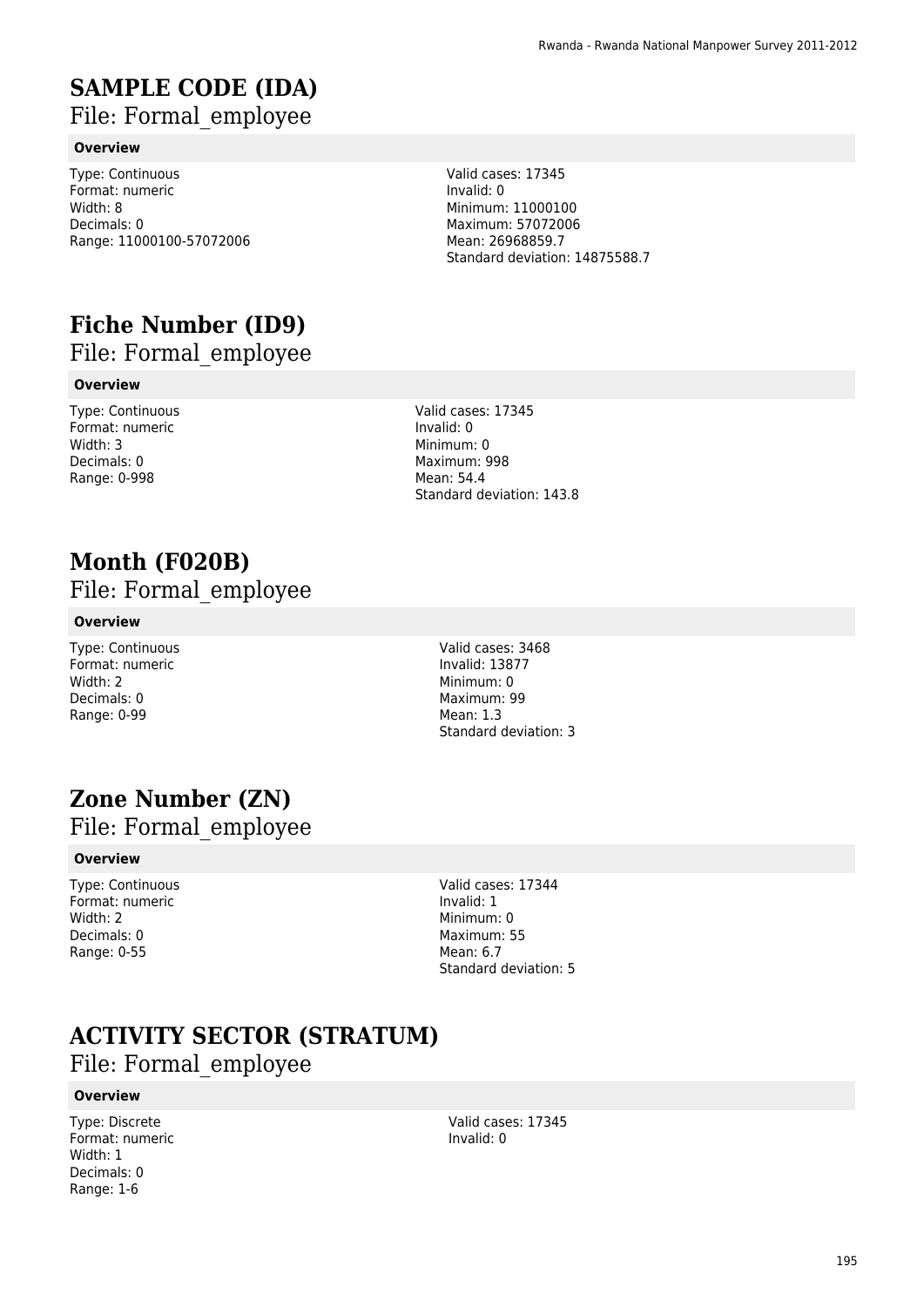## **PROVINCE / KIGALI CITY (ID1)**

File: Formal\_employee

#### **Overview**

Type: Discrete Format: numeric Width: 1 Decimals: 0 Range: 1-5

# **DISTRICT (ID2)**

File: Formal\_employee

#### **Overview**

Type: Discrete Format: numeric Width: 1 Decimals: 0 Range: 1-8

Valid cases: 17345 Invalid: 0

Valid cases: 17345

Invalid: 0

## **SECTOR (ID3)**

File: Formal\_employee

#### **Overview**

Type: Discrete Format: numeric Width: 2 Decimals: 0 Range: 1-21

#### Valid cases: 17345 Invalid: 0

### **CELL (ID4)**  File: Formal\_employee

#### **Overview**

Type: Discrete Format: numeric Width: 2 Decimals: 0 Range: 0-16

Valid cases: 17345 Invalid: 0

### **VILLAGE (ID5)**  File: Formal\_employee

#### **Overview**

Type: Continuous Format: numeric Width: 2 Decimals: 0 Range: 0-31

Valid cases: 17345 Invalid: 0 Minimum: 0 Maximum: 31  $Mean: 4.8$ Standard deviation: 3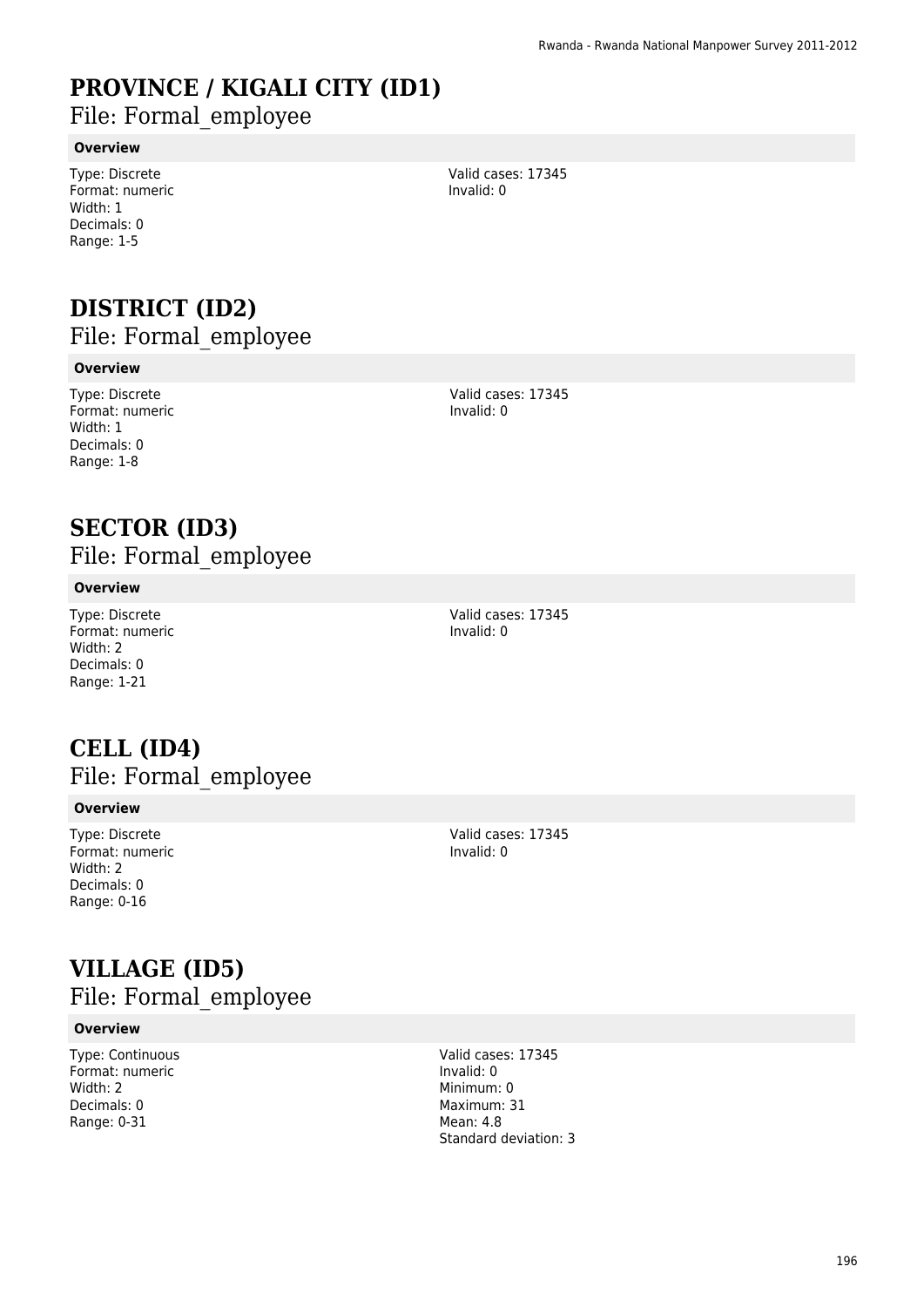### **Province Name (P1)**

File: Formal\_employee

#### **Overview**

Type: Discrete Format: character Width: 10

Valid cases: 17344 Invalid: 0

## **District Name (P2)**

File: Formal\_employee

#### **Overview**

Type: Discrete Format: character Width: 10

Valid cases: 17344 Invalid: 0

### **Sector Name (P3)**

File: Formal\_employee

#### **Overview**

Type: Discrete Format: character Width: 12

## **Cell Name (P4)**

File: Formal\_employee

#### **Overview**

Type: Discrete Format: character Width: 15

Valid cases: 17344 Invalid: 0

Valid cases: 17326 Invalid: 0

### **Village Name (P5)**

File: Formal\_employee

#### **Overview**

Type: Discrete Format: character Width: 15

Valid cases: 17315 Invalid: 0

### **OCCUPATION LEVEL (OCCUPATION\_LEVEL)**  File: Formal\_employee

#### **Overview**

Type: Discrete Format: numeric Width: 1 Decimals: 0 Range: 1-9

Valid cases: 17345 Invalid: 0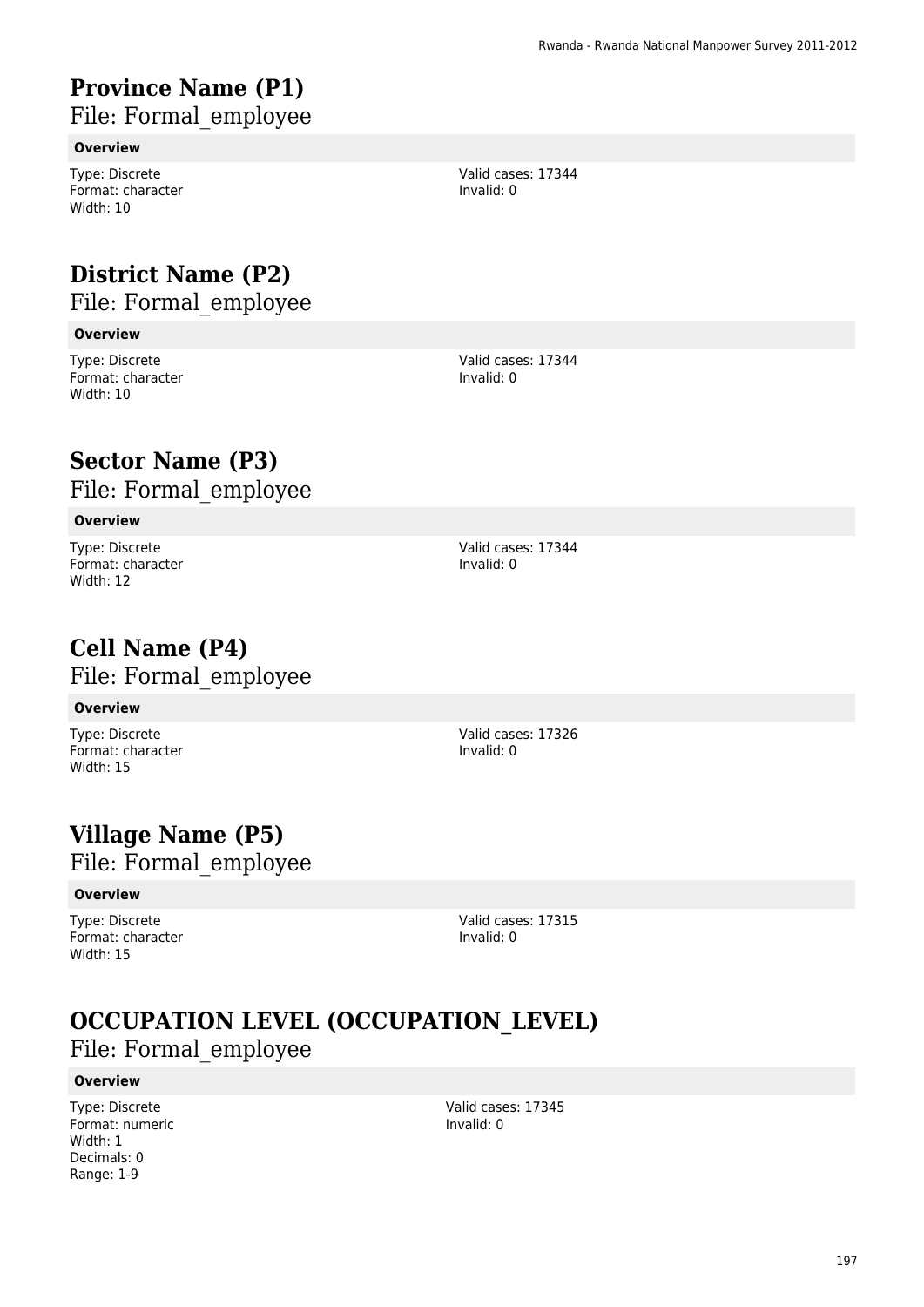## **M2:A020 Sex (A020)**

File: Formal\_employee

#### **Overview**

Type: Discrete Format: numeric Width: 1 Decimals: 0 Range: 1-2

Valid cases: 17345 Invalid: 0

## **M2:A030 Age in compl. years (A030)**

File: Formal\_employee

#### **Overview**

Type: Continuous Format: numeric Width: 4 Decimals: 0 Range: 16-9999

Valid cases: 17345 Invalid: 0 Minimum: 16 Maximum: 9999 Mean: 57.4 Standard deviation: 489.9

### **(Age\_group) (Ag\_group)**  File: Formal\_employee

#### **Overview**

Type: Discrete Format: numeric Width: 5 Decimals: 2 Range: 1-99

Valid cases: 17345 Invalid: 0 Minimum: 1 Maximum: 99

### **M2:A040 Marital status (A040)**

File: Formal\_employee

#### **Overview**

Type: Discrete Format: numeric Width: 1 Decimals: 0 Range: 1-9

Valid cases: 17345 Invalid: 0

## **M2:A050 Nationality (A050)**

File: Formal\_employee

#### **Overview**

Type: Discrete Format: numeric Width: 1 Decimals: 0 Range: 1-9

Valid cases: 17345 Invalid: 0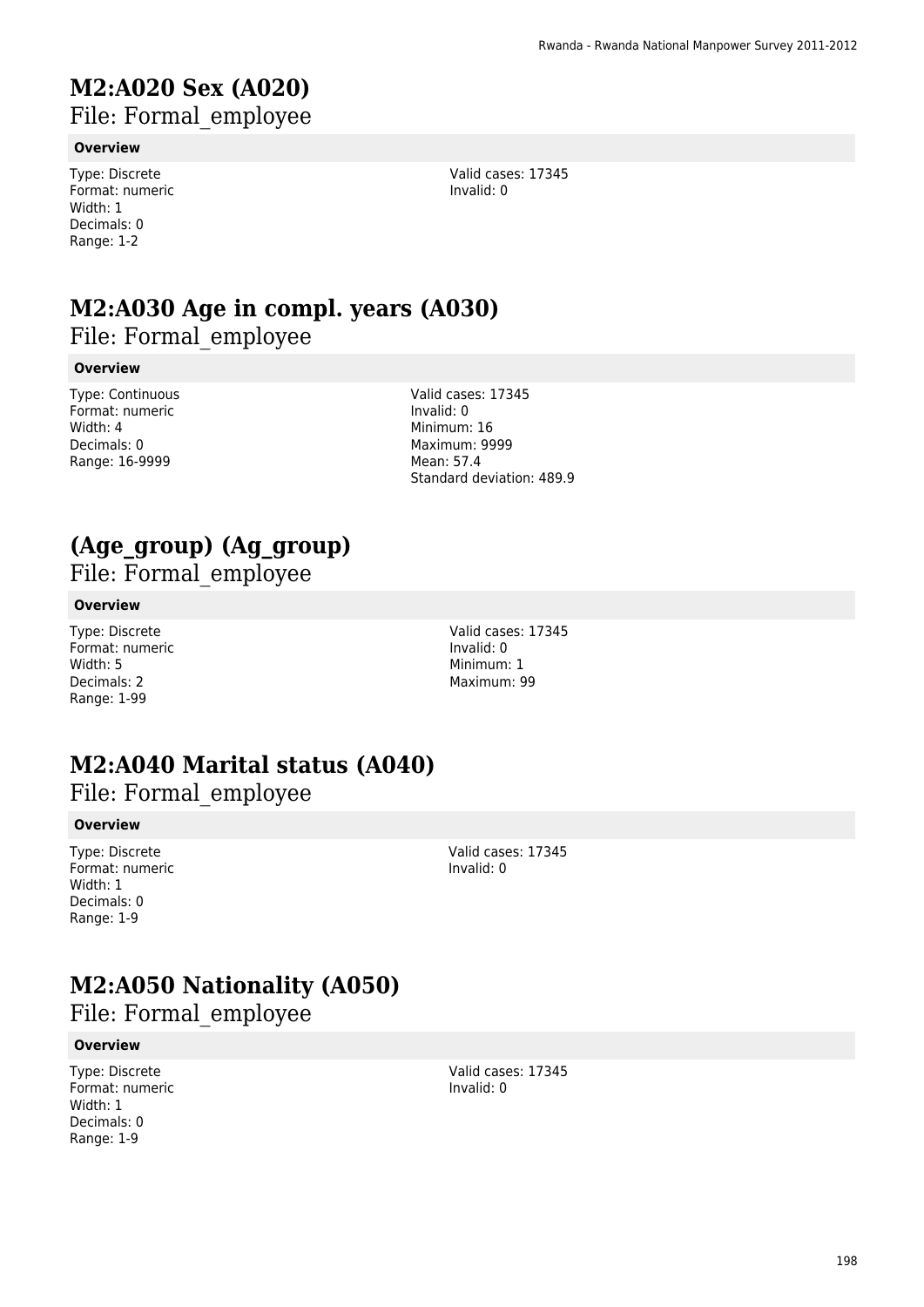## **The rest of Africa (specify) (A050A)**

File: Formal\_employee

#### **Overview**

Type: Discrete Format: character Width: 30

### **The rest of the world (specify) (A050B)**

File: Formal\_employee

#### **Overview**

Type: Discrete Format: character Width: 11

### **M2:A060 Do you have any disability? (A060)**  File: Formal\_employee

#### **Overview**

Type: Discrete Format: numeric Width: 1 Decimals: 0 Range: 1-9

Valid cases: 17345 Invalid: 0

### **M2:A070 Type of disability (A070)**  File: Formal\_employee

#### **Overview**

Type: Discrete Format: numeric Width: 2 Decimals: 0 Range: 1-99

Valid cases: 315 Invalid: 17030

## **Disability Specify (DISABILITY\_SPECIFY)**

File: Formal\_employee

#### **Overview**

Type: Discrete Format: character Width: 30

Valid cases: 25 Invalid: 0

### **Current main occupation / job title (B010)**  File: Formal\_employee

#### **Overview**

Type: Discrete Format: character Width: 30

Valid cases: 17342 Invalid: 0

Valid cases: 119 Invalid: 0

> Valid cases: 40 Invalid: 0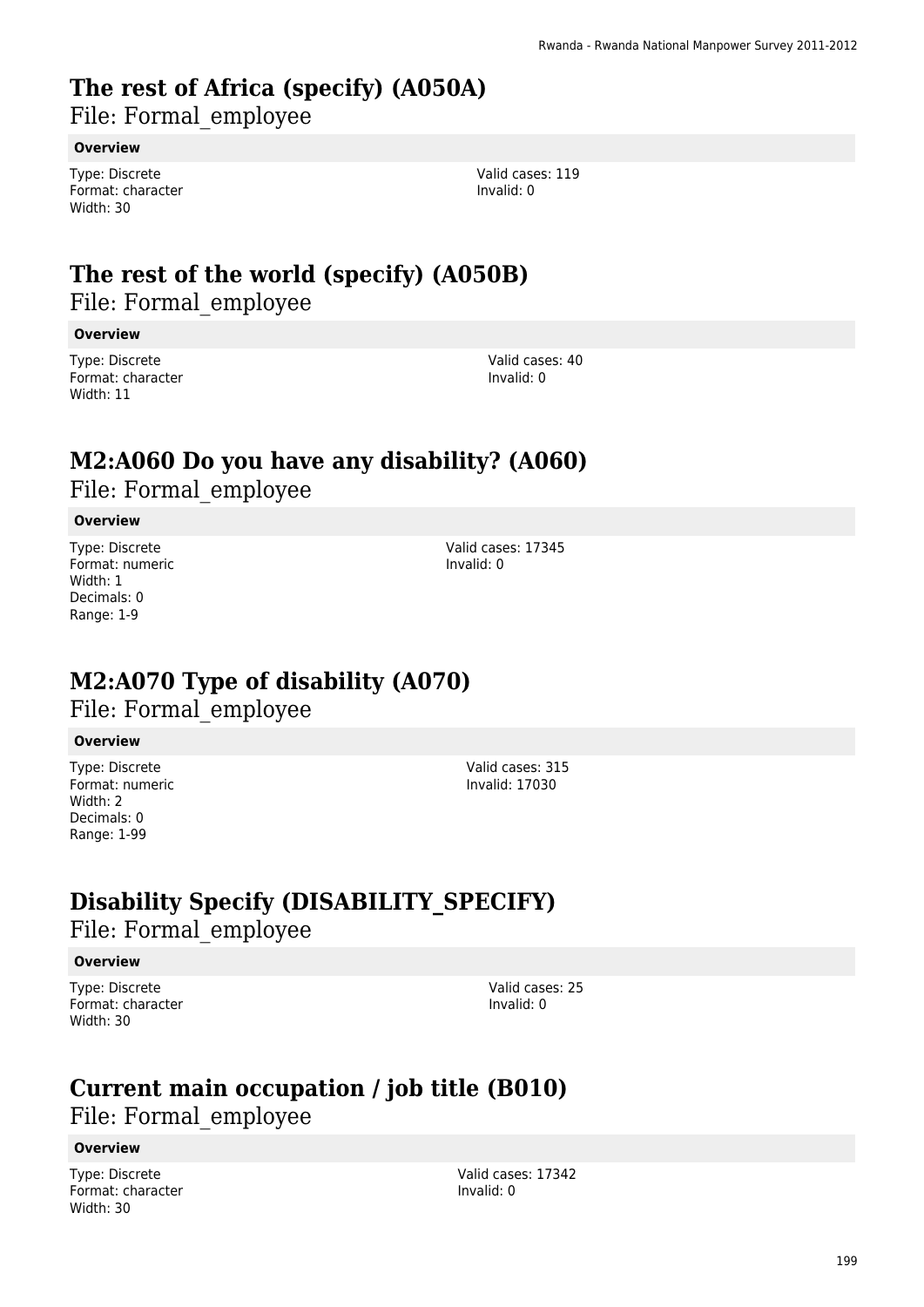### **ISCO (B010A)**  File: Formal\_employee

#### **Overview**

Type: Discrete Format: numeric Width: 4 Decimals: 0 Range: 110-9999

Valid cases: 17345 Invalid: 0 Minimum: 1111 Maximum: 9999

### **ISCO\_FIRST\_LEVEL B010A (ISCO1B010A)**  File: Formal\_employee

#### **Overview**

Type: Discrete Format: numeric Width: 5 Decimals: 2 Range: 1-99

Valid cases: 17345 Invalid: 0 Minimum: 1 Maximum: 99

## **Nature of your employment contract (B011)**

File: Formal\_employee

#### **Overview**

Type: Discrete Format: numeric Width: 1 Decimals: 0 Range: 1-9

Valid cases: 17343 Invalid: 2

### **Other-Specify (B011S)**

File: Formal\_employee

#### **Overview**

Type: Discrete Format: character Width: 30

Valid cases: 45 Invalid: 0

### **Type of contract of your main employment (B020)**  File: Formal\_employee

#### **Overview**

Type: Discrete Format: numeric Width: 1 Decimals: 0 Range: 1-9

Valid cases: 17345 Invalid: 0

### **Other-Specify (B020S)**

File: Formal\_employee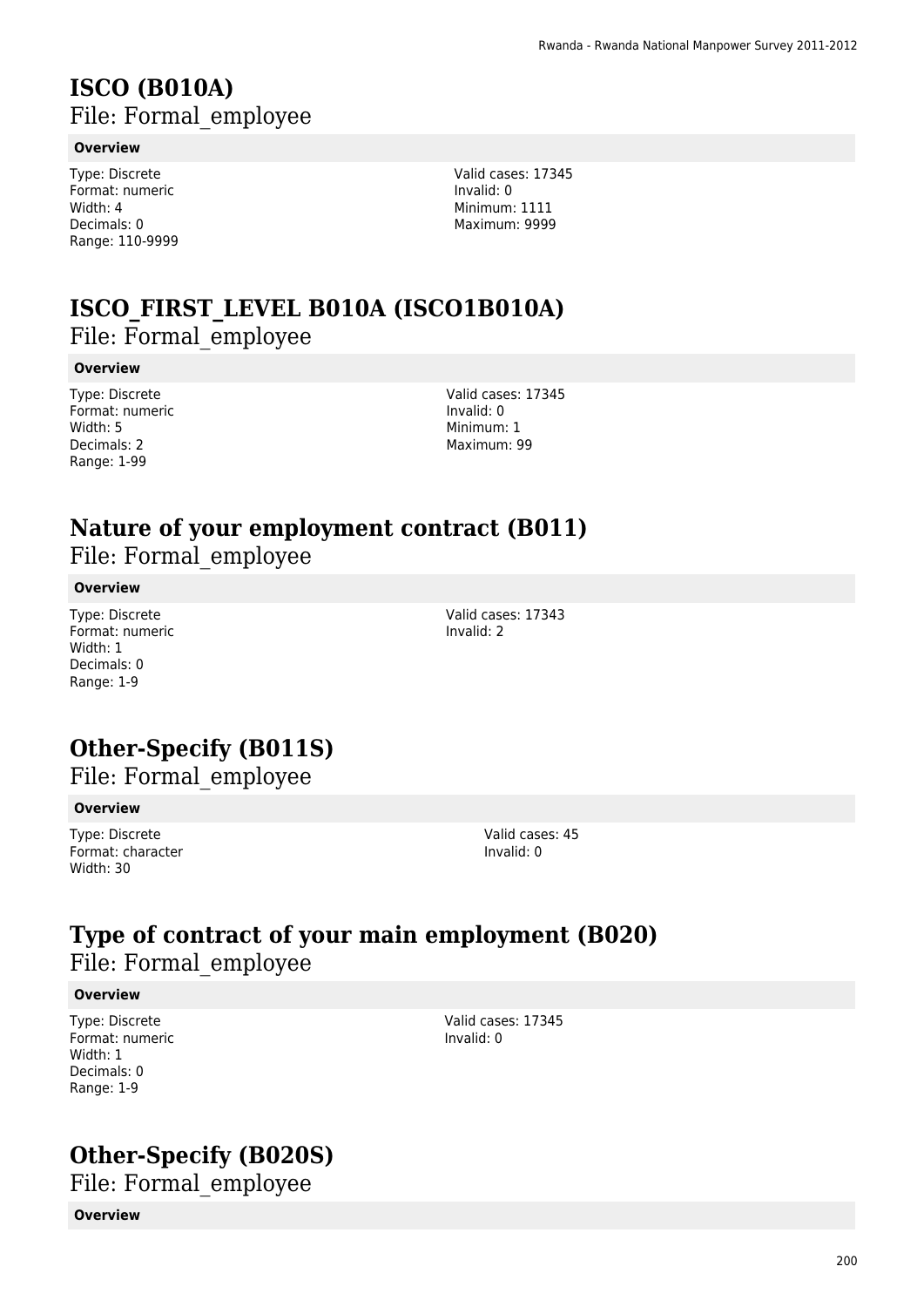### **Other-Specify (B020S)**

File: Formal\_employee

Type: Discrete Format: character Width: 30

Valid cases: 33 Invalid: 0

### **In which way did you get the current job? (B021)**  File: Formal\_employee

#### **Overview**

Type: Discrete Format: numeric Width: 1 Decimals: 0 Range: 1-9

Valid cases: 17345 Invalid: 0

## **Other-specify (B021S)**

File: Formal\_employee

#### **Overview**

Type: Discrete Format: character Width: 30

Valid cases: 429 Invalid: 0

### **When did you start working for this organization? (B030)**  File: Formal\_employee

#### **Overview**

Type: Continuous Format: numeric Width: 4 Decimals: 0 Range: 1925-9999

Valid cases: 17345 Invalid: 0 Minimum: 1925 Maximum: 9999 Mean: 2018.6 Standard deviation: 309.3

### **Interval B030 (B030\_int)**

File: Formal\_employee

#### **Overview**

Type: Discrete Format: numeric Width: 2 Decimals: 0 Range: 1-99

Valid cases: 17345 Invalid: 0 Minimum: 1 Maximum: 99

## **Does your current job match your official education (B031)**

File: Formal\_employee

#### **Overview**

201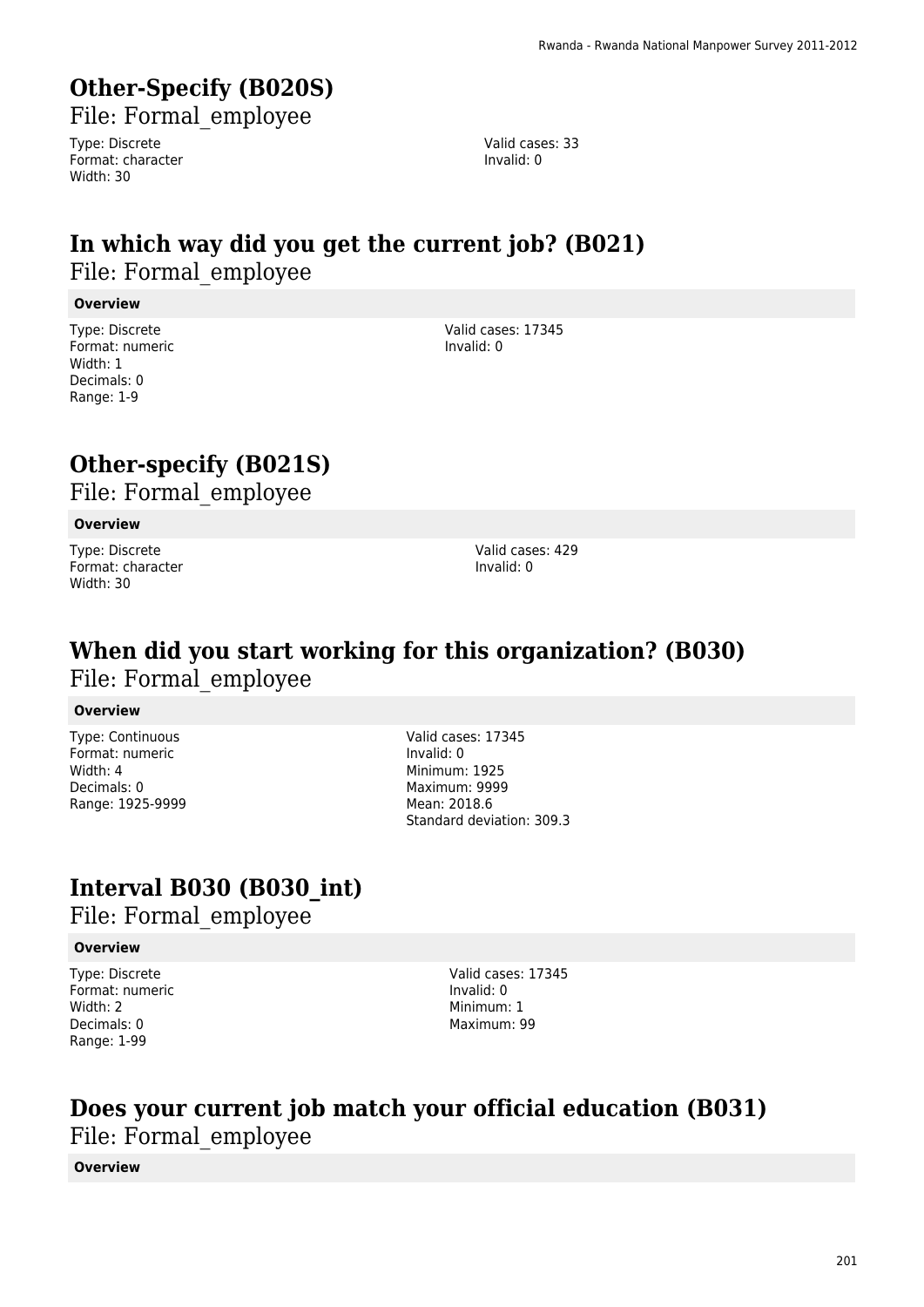### **Does your current job match your official education (B031)**

File: Formal\_employee

Type: Discrete Format: numeric Width: 1 Decimals: 0 Range: 1-9

Valid cases: 17345 Invalid: 0

### **Is this your first employment in Rwanda (B040)**  File: Formal\_employee

#### **Overview**

Type: Discrete Format: numeric Width: 1 Decimals: 0 Range: 1-9

Valid cases: 17345 Invalid: 0

### **Establishment you worked for before joining your current employer? (B050)**

File: Formal\_employee

#### **Overview**

Type: Discrete Format: numeric Width: 1 Decimals: 0 Range: 1-9

Valid cases: 9375 Invalid: 7970

### **Other-specify (B050S)**

File: Formal\_employee

#### **Overview**

Type: Discrete Format: character Width: 30

Valid cases: 114 Invalid: 0

### **What was your employment status (B051)**

File: Formal\_employee

#### **Overview**

Type: Discrete Format: numeric Width: 1 Decimals: 0 Range: 1-9

Valid cases: 9375 Invalid: 7970

### **Establishment's main economic activity (B060)**

File: Formal\_employee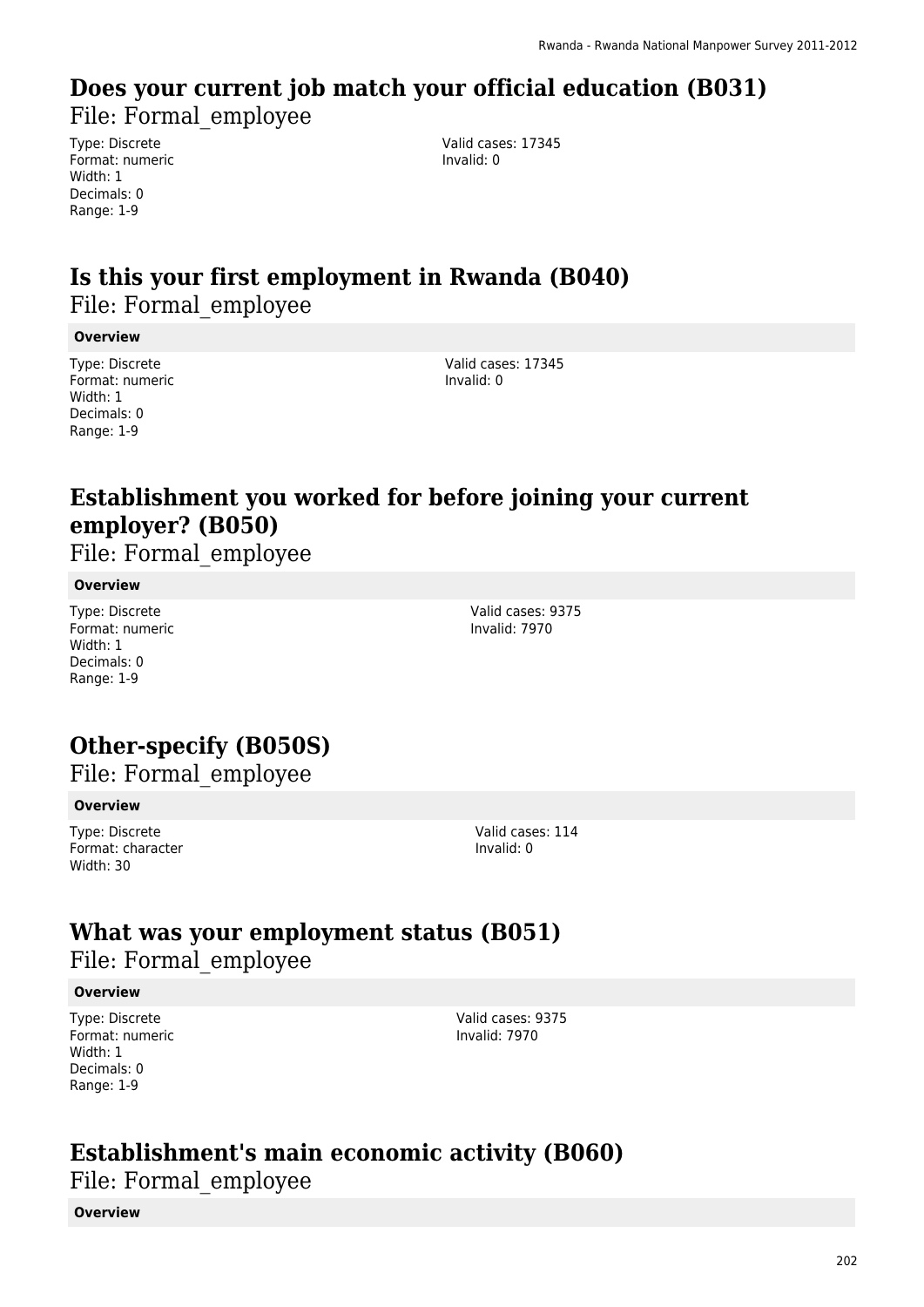### **Establishment's main economic activity (B060)**

File: Formal\_employee

Type: Discrete Format: character Width: 30

Valid cases: 9358 Invalid: 0

### **ISIC (B060A)**  File: Formal\_employee

#### **Overview**

Type: Discrete Format: numeric Width: 4 Decimals: 0 Range: 111-9999

Valid cases: 9375 Invalid: 7970 Minimum: 111 Maximum: 9999

### **ISIC\_LEVEL1B060A (ISIC1B060A)**  File: Formal\_employee

#### **Overview**

Type: Discrete Format: numeric Width: 7 Decimals: 2 Range: 1-9999

Valid cases: 9375 Invalid: 7970 Minimum: 1 Maximum: 9999

## **What was your occupation (B070)**

File: Formal\_employee

#### **Overview**

Type: Discrete Format: character Width: 30

### **ISCO (B070A)**  File: Formal\_employee

#### **Overview**

Type: Discrete Format: numeric Width: 4 Decimals: 0 Range: 110-9999 Valid cases: 9368 Invalid: 0

Valid cases: 9375 Invalid: 7970 Minimum: 110 Maximum: 9999

### **ISCO\_FIRST\_LEVEL B070A (ISCO1B070A)**

File: Formal\_employee

#### **Overview**

203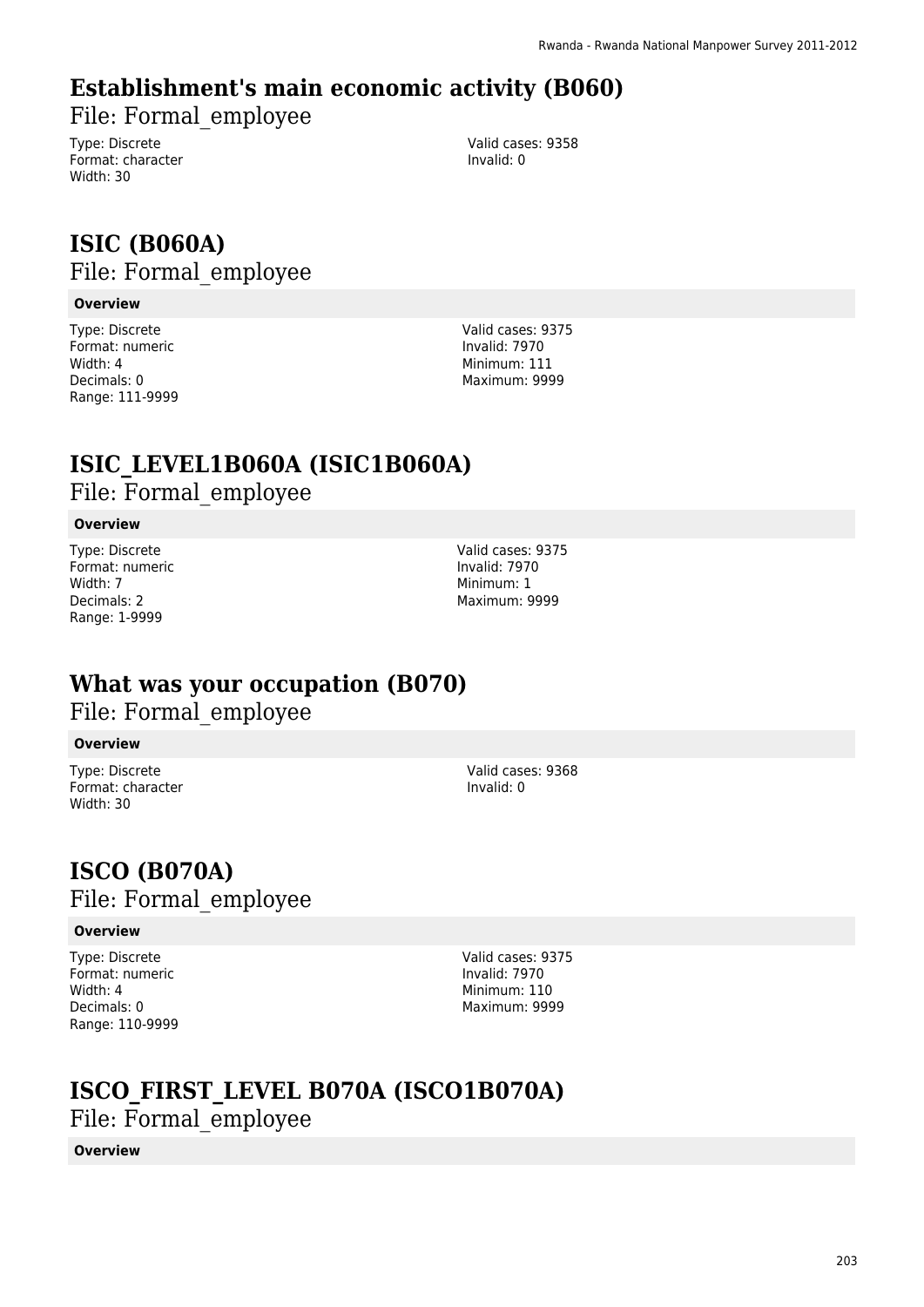### **ISCO\_FIRST\_LEVEL B070A (ISCO1B070A)**

File: Formal\_employee

Type: Discrete Format: numeric Width: 7 Decimals: 2 Range: 1-9999

Valid cases: 9375 Invalid: 7970 Minimum: 1 Maximum: 9999

### **How long did you work in the previous job? (B080)**  File: Formal\_employee

#### **Overview**

Type: Continuous Format: numeric Width: 2 Decimals: 0 Range: 0-60

Valid cases: 9375 Invalid: 7970 Minimum: 0 Maximum: 60 Mean: 4.3 Standard deviation: 5.1

### **Working experience in interval (B080\_INT)**

File: Formal\_employee

#### **Overview**

Type: Discrete Format: numeric Width: 4 Decimals: 2 Range: 1-6

Valid cases: 9375 Invalid: 7970 Minimum: 1 Maximum: 6

### **What was the main reason you left your previous job? (B090)**  File: Formal\_employee

#### **Overview**

Type: Discrete Format: numeric Width: 1 Decimals: 0 Range: 1-9

Valid cases: 9375 Invalid: 7970

### **Other-Specify (B090S)**

File: Formal\_employee

#### **Overview**

Type: Discrete Format: character Width: 30

Valid cases: 2251 Invalid: 0

### **Ministry and other institutions (B100A)**

File: Formal\_employee

#### **Overview**

204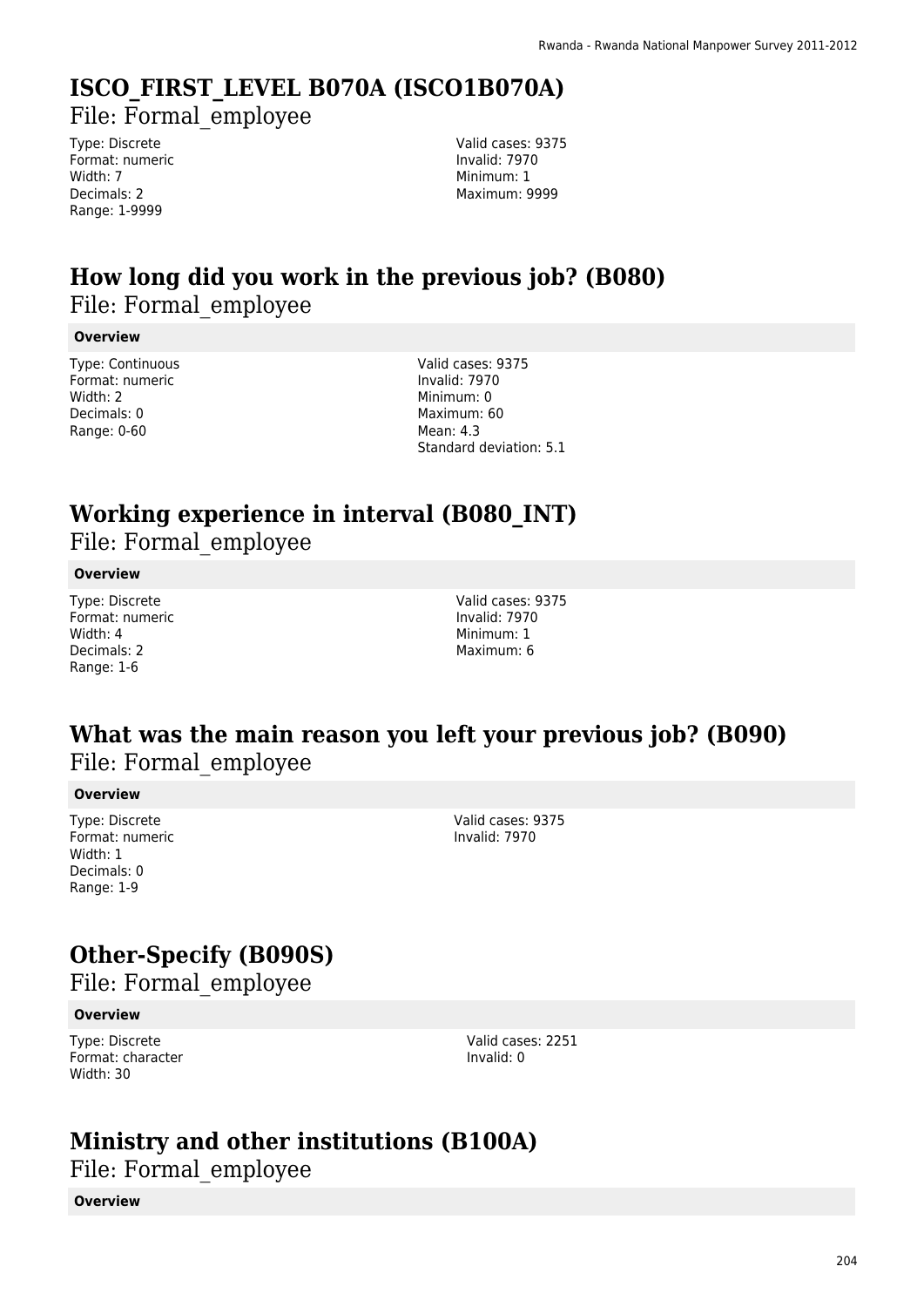### **Ministry and other institutions (B100A)**

File: Formal\_employee

Type: Continuous Format: numeric Width: 2 Decimals: 0 Range: 0-55 Invalid: 99

Valid cases: 9370 Invalid: 7975 Minimum: 0 Maximum: 55 Mean: 4.1 Standard deviation: 6.1

## **Parastatal (B100B)**

File: Formal\_employee

#### **Overview**

Type: Continuous Format: numeric Width: 2 Decimals: 0 Range: 0-41 Invalid: 99

Valid cases: 9369 Invalid: 7976 Minimum: 0 Maximum: 41 Mean: 0.3 Standard deviation: 1.8

### **Company (B100C)**  File: Formal\_employee

#### **Overview**

Type: Continuous Format: numeric Width: 2 Decimals: 0 Range: 0-52 Invalid: 99

Valid cases: 9370 Invalid: 7975 Minimum: 0 Maximum: 52 Mean: 4.3 Standard deviation: 6.3

## **Co-operative (B100D)**

File: Formal\_employee

#### **Overview**

Type: Continuous Format: numeric Width: 2 Decimals: 0 Range: 0-33 Invalid: 99

Valid cases: 9369 Invalid: 7976 Minimum: 0 Maximum: 33  $Mean: 0.2$ Standard deviation: 1.2

### **NGO/CSO/CBO (B100E)**

File: Formal\_employee

#### **Overview**

Type: Continuous Format: numeric Width: 2 Decimals: 0 Range: 0-50 Invalid: 99

Valid cases: 9369 Invalid: 7976 Minimum: 0 Maximum: 50 Mean: 0.5 Standard deviation: 2.3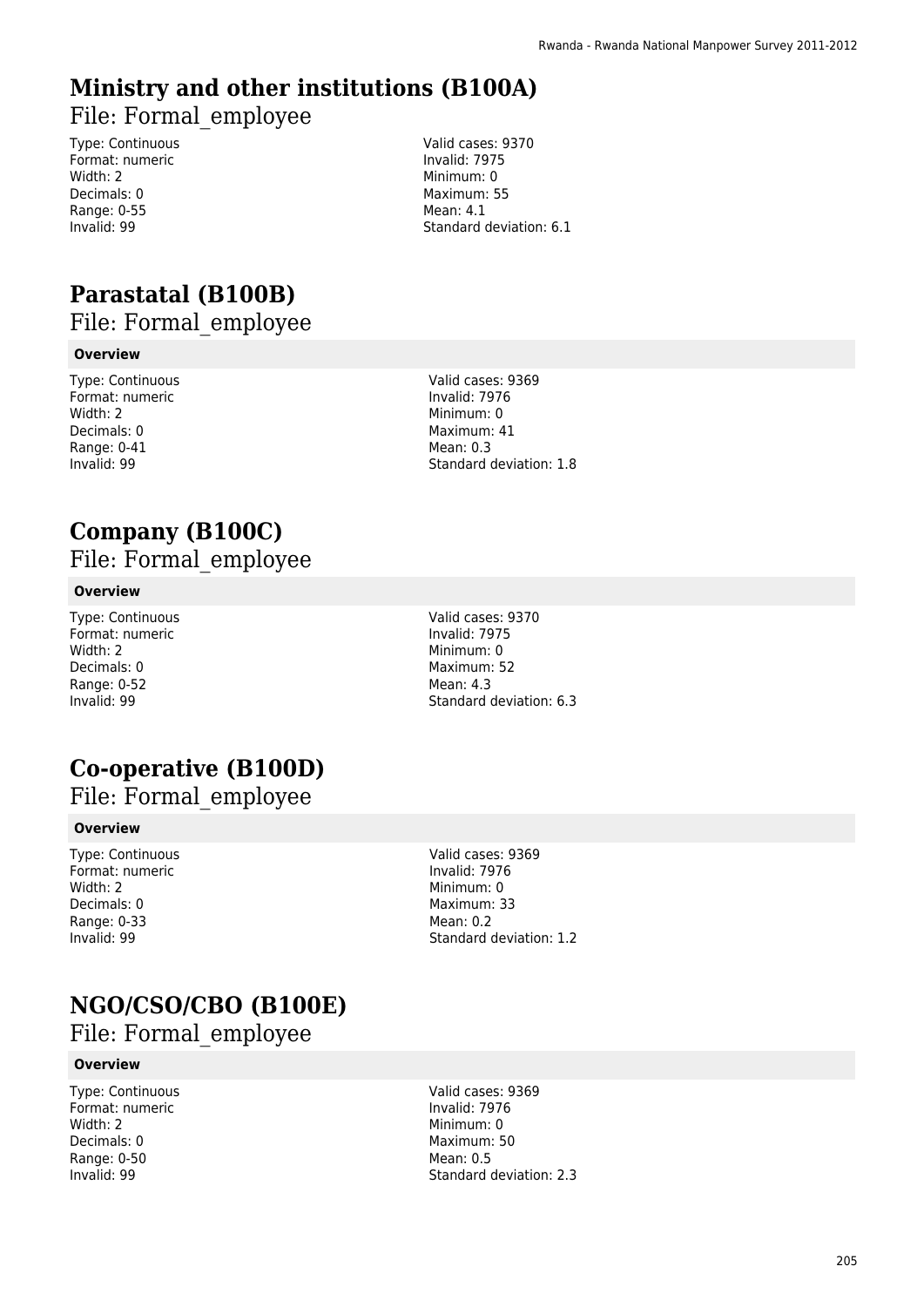## **Other (specify) (B100F)**

File: Formal\_employee

#### **Overview**

Type: Continuous Format: numeric Width: 2 Decimals: 0 Range: 0-36 Invalid: 99

Valid cases: 9353 Invalid: 7992 Minimum: 0 Maximum: 36 Mean: 0.1 Standard deviation: 1.3

### **Total experience (T\_ex)**  File: Formal\_employee

#### **Overview**

Type: Continuous Format: numeric Width: 5 Decimals: 2 Range: 0-64 Invalid: 99

Valid cases: 9370 Invalid: 7975 Minimum: 0 Maximum: 64 Mean: 9.5 Standard deviation: 7.9

### **Other-Specify (B100S)**

### File: Formal\_employee

**Overview**

Type: Discrete Format: character Width: 30

Valid cases: 86 Invalid: 0

### **Did your first job match your education? (B101)**  File: Formal\_employee

#### **Overview**

Type: Discrete Format: numeric Width: 1 Decimals: 0 Range: 1-9

Valid cases: 9375 Invalid: 7970

### **Highest level of education when you first enter the labour market (B110)**

File: Formal\_employee

#### **Overview**

Type: Discrete Format: numeric Width: 1 Decimals: 0 Range: 1-9

Valid cases: 17345 Invalid: 0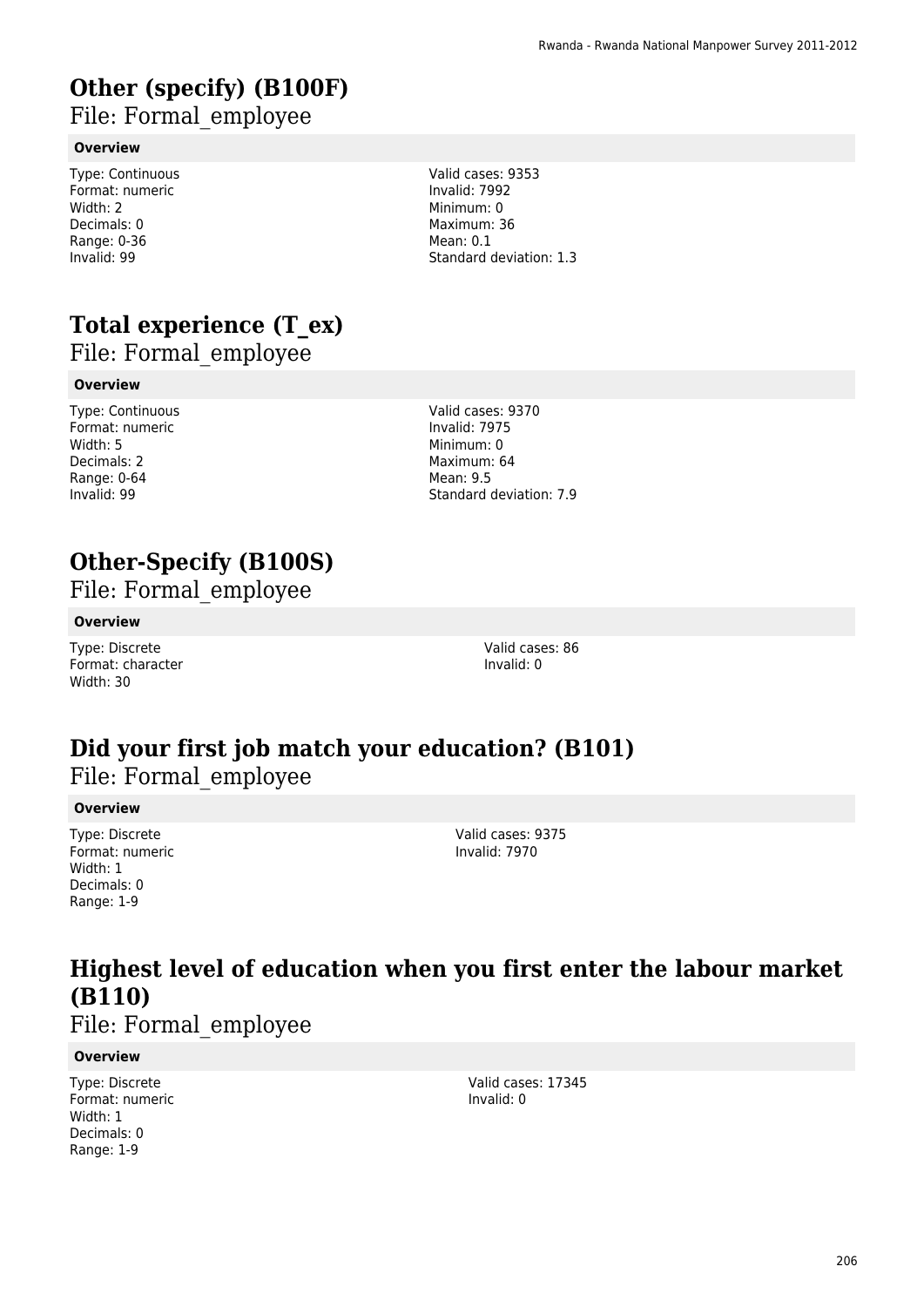### **Year of your graduation before entering the labour market (B120)**  File: Formal\_employee

#### **Overview**

Type: Continuous Format: numeric Width: 4 Decimals: 0 Range: 1948-9999

Valid cases: 11350 Invalid: 5995 Minimum: 1948 Maximum: 9999 Mean: 2042.2 Standard deviation: 575.3

### **graduation year in interval (Year\_int)**  File: Formal\_employee

#### **Overview**

Type: Discrete Format: numeric Width: 1 Decimals: 0 Range: 1-8

Valid cases: 11350 Invalid: 5995

### **Year (B140)**  File: Formal\_employee

#### **Overview**

Type: Continuous Format: numeric Width: 2 Decimals: 0 Range: 0-45 Invalid: 99

Valid cases: 17292 Invalid: 53 Minimum: 0 Maximum: 45 Mean: 1.9 Standard deviation: 3.6

## **HOW LONG TO GET FIRST JOB (B140\_INT)**

### File: Formal\_employee

#### **Overview**

Type: Discrete Format: numeric Width: 5 Decimals: 2 Range: 0-11

Valid cases: 17345 Invalid: 0 Minimum: 0 Maximum: 11

### **Months (B140B)**  File: Formal\_employee

### **Overview**

Type: Discrete Format: numeric Width: 2 Decimals: 0 Range: 0-99

Valid cases: 17345 Invalid: 0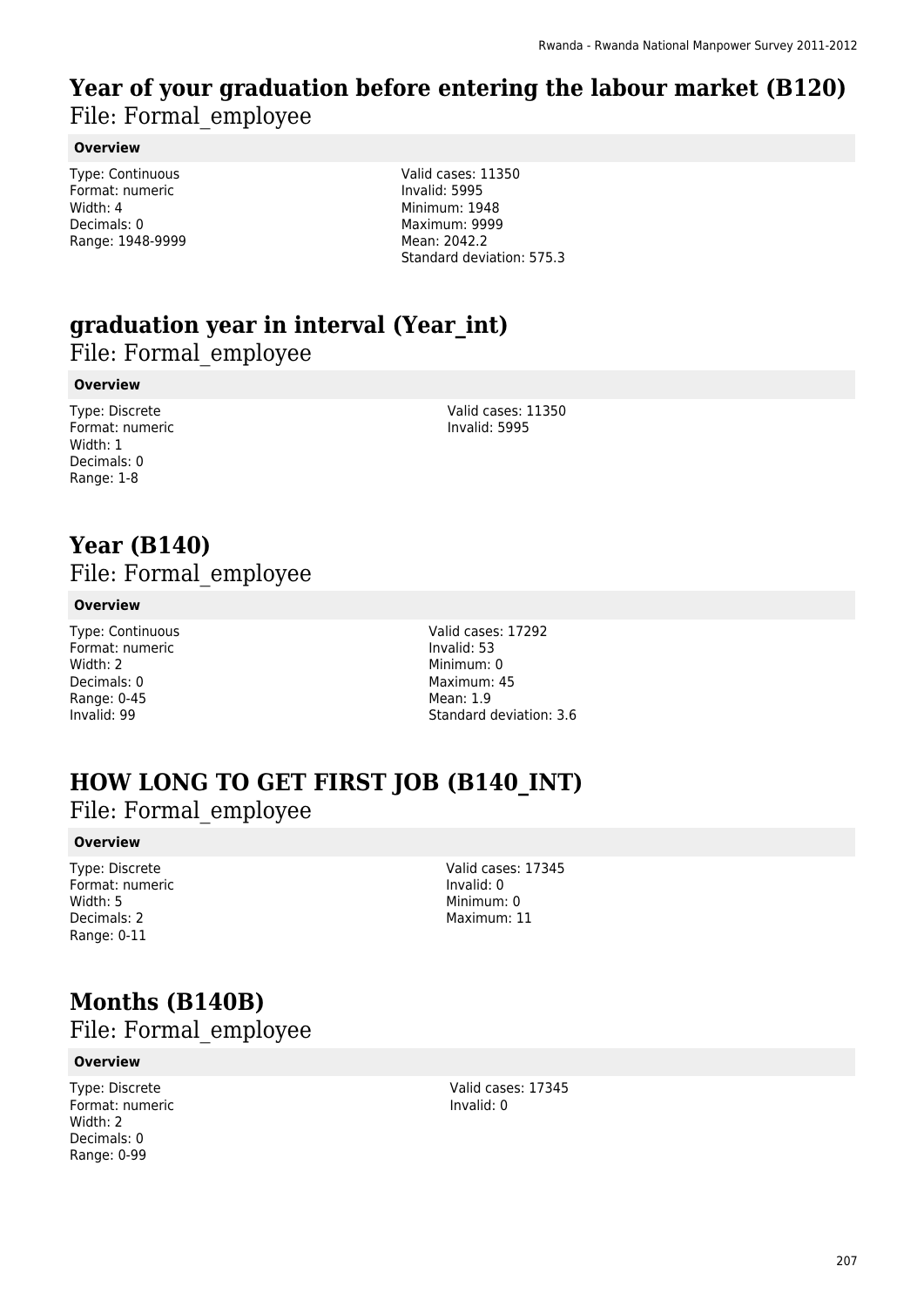### **Highest level of formal education (C010)**

File: Formal\_employee

#### **Overview**

Type: Discrete Format: numeric Width: 2 Decimals: 0 Range: 1-99

Valid cases: 17345 Invalid: 0

### **Other-Specify (C010S)**

File: Formal\_employee

#### **Overview**

Type: Discrete Format: character Width: 30

Valid cases: 135 Invalid: 0

Valid cases: 9691 Invalid: 0

### **Field of specialization (C020)**

File: Formal\_employee

#### **Overview**

Type: Discrete Format: character Width: 30

### **ISCED Code (C020A)**

File: Formal\_employee

#### **Overview**

Type: Discrete Format: numeric Width: 4 Decimals: 0 Range: 110-9999 Valid cases: 9674 Invalid: 7671 Minimum: 1411 Maximum: 9999

### **ISCED-LEVELC020A (ISCED1C020A)**

File: Formal\_employee

#### **Overview**

Type: Discrete Format: numeric Width: 5 Decimals: 2 Range: 0-99

Valid cases: 9674 Invalid: 7671 Minimum: 1 Maximum: 99

### **ISCED -LEVEL2C020A (ISCED2C020A)**

File: Formal\_employee

#### **Overview**

208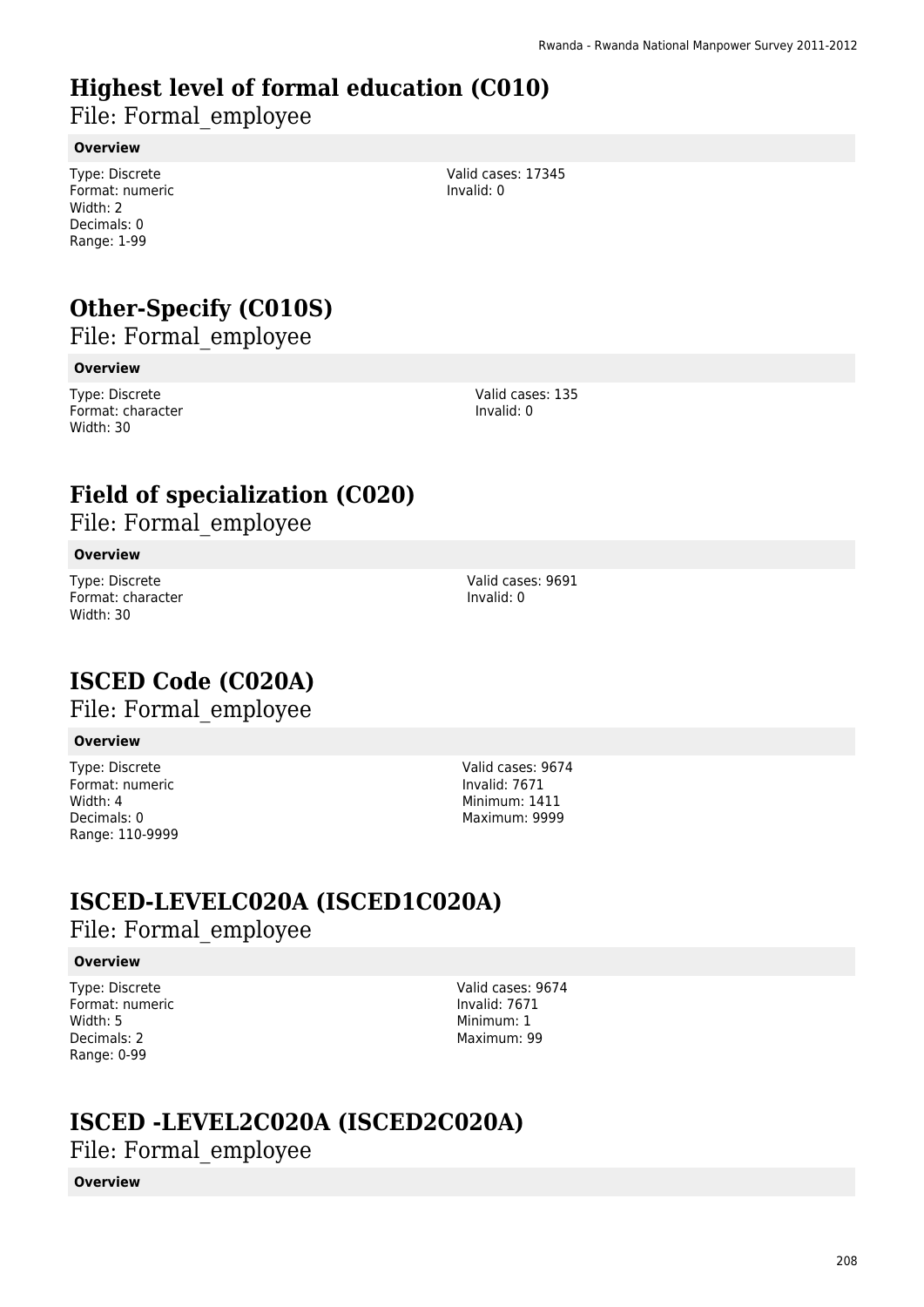### **ISCED -LEVEL2C020A (ISCED2C020A)**

File: Formal\_employee

Type: Discrete Format: numeric Width: 5 Decimals: 2 Range: 1-99

Valid cases: 9674 Invalid: 7671 Minimum: 4 Maximum: 99

### **Where did you got your highest level of education (C021)**  File: Formal\_employee

#### **Overview**

Type: Discrete Format: numeric Width: 1 Decimals: 0 Range: 1-9

Valid cases: 9698 Invalid: 7647

### **Are you currently enrolled for further training (formal Education)? (C030)**

File: Formal\_employee

#### **Overview**

Type: Discrete Format: numeric Width: 1 Decimals: 0 Range: 1-9

Valid cases: 17345 Invalid: 0

### **Field/type of training (C040)**

File: Formal\_employee

#### **Overview**

Type: Discrete Format: character Width: 60

Valid cases: 2890 Invalid: 0

## **ISCED code (C040A)**

File: Formal\_employee

#### **Overview**

Type: Discrete Format: numeric Width: 4 Decimals: 0 Range: 110-9999 Valid cases: 2869 Invalid: 14476 Minimum: 110 Maximum: 9999

### **ISCED-LEVELC040A (ISCED1C040A)**

File: Formal\_employee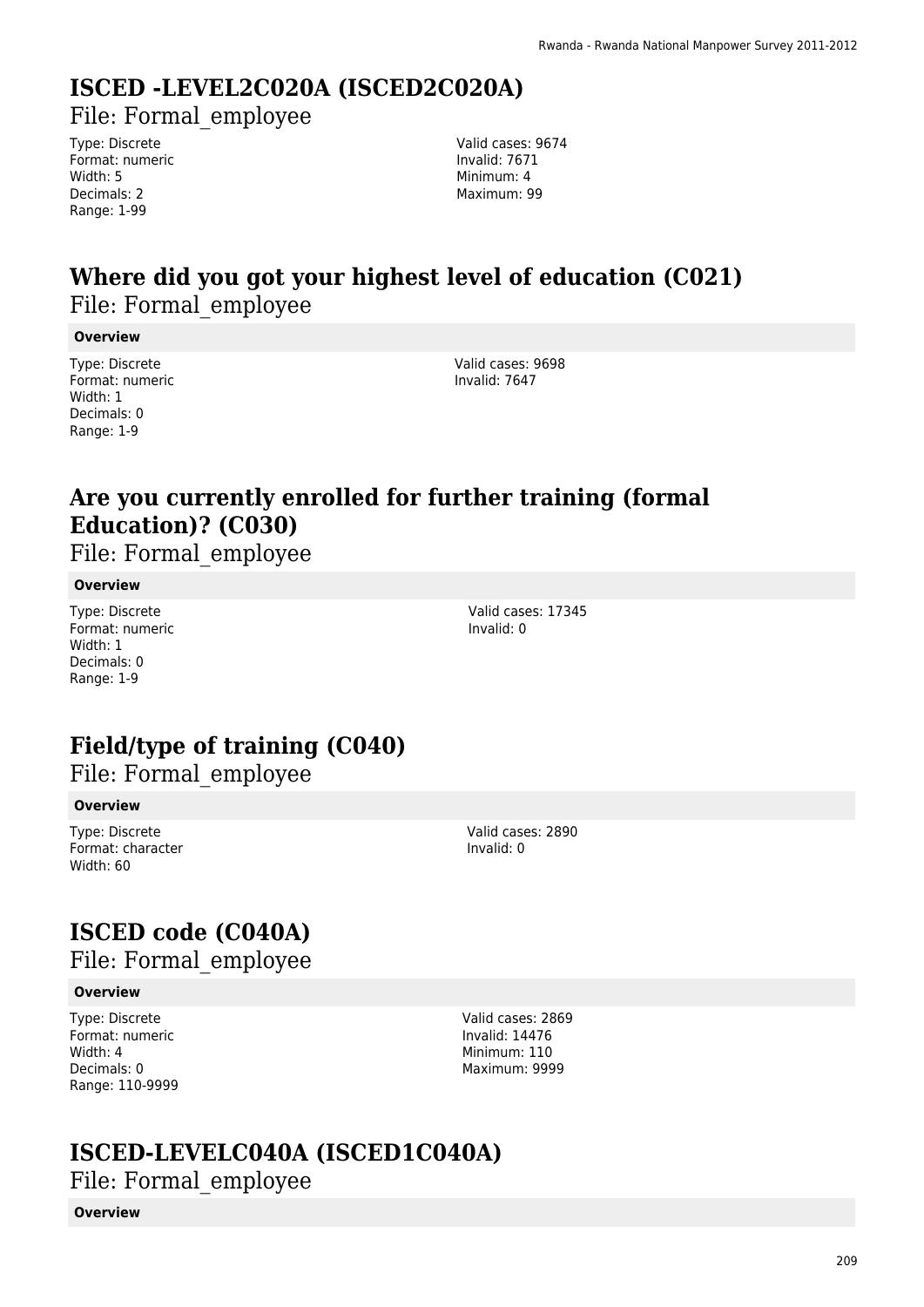## **ISCED-LEVELC040A (ISCED1C040A)**

File: Formal\_employee

Type: Discrete Format: numeric Width: 4 Decimals: 2 Range: 0-9

Valid cases: 2898 Invalid: 14447 Minimum: 0 Maximum: 9

## **ISCED -LEVEL2C040A (ISCED2C040A)**

File: Formal\_employee

#### **Overview**

Type: Discrete Format: numeric Width: 5 Decimals: 2 Range: 1-99

Valid cases: 2869 Invalid: 14476 Minimum: 1 Maximum: 99

## **Anticipated qualification (C041)**

File: Formal\_employee

#### **Overview**

Type: Discrete Format: numeric Width: 2 Decimals: 0 Range: 1-99

Valid cases: 2898 Invalid: 14447

### **Other-Specify (C041S)**

File: Formal\_employee

#### **Overview**

Type: Discrete Format: character Width: 30

Valid cases: 83 Invalid: 0

### **Have you received any other kind of training since you joined your current employer? (D010)**

File: Formal\_employee

#### **Overview**

Type: Discrete Format: numeric Width: 1 Decimals: 0 Range: 1-9

Valid cases: 17345 Invalid: 0

### **What was the major field of training? (D020)**

File: Formal\_employee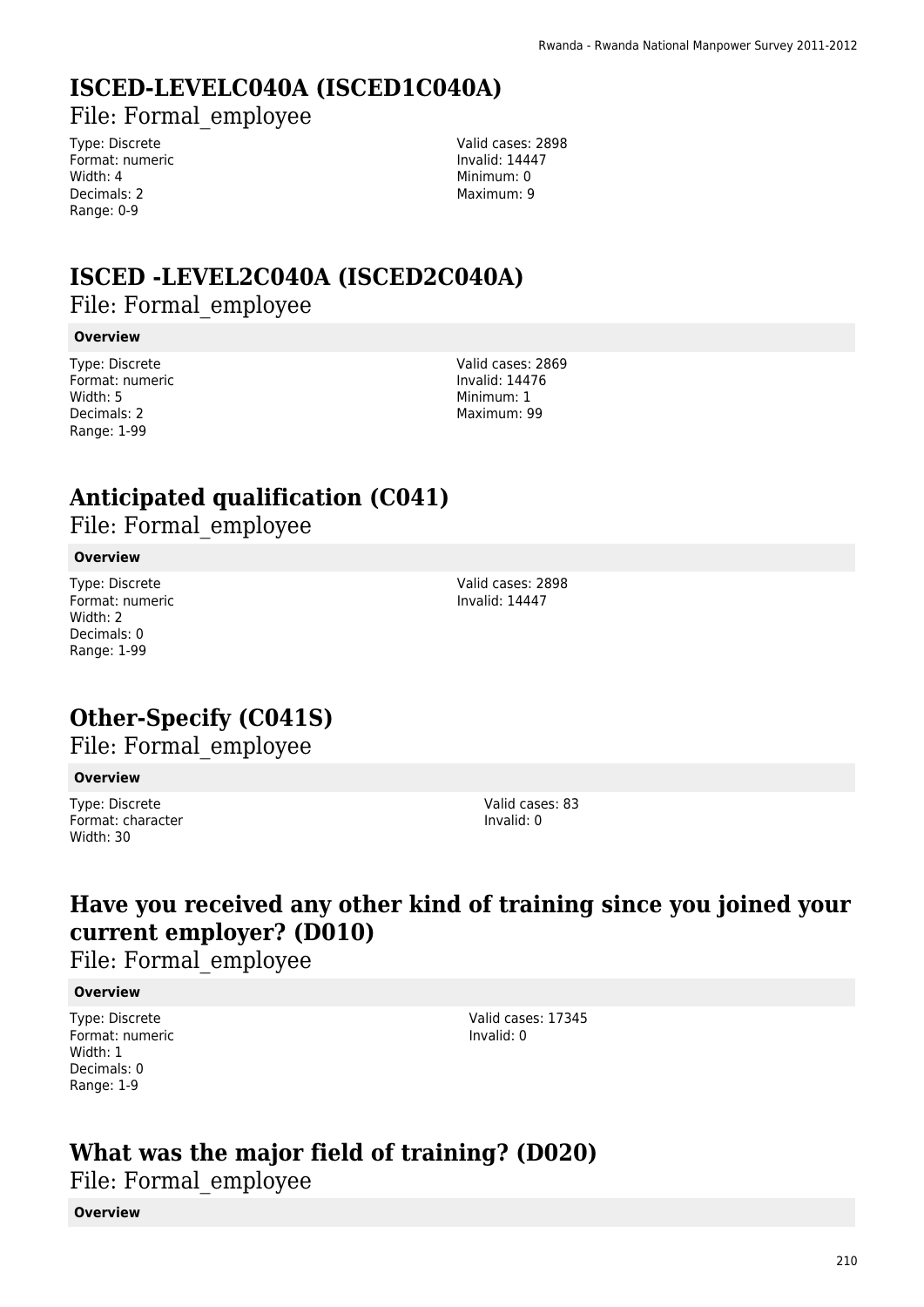### **What was the major field of training? (D020)**

File: Formal\_employee

Type: Discrete Format: character Width: 30

Valid cases: 8401 Invalid: 0

### **ISCED (D020A)**  File: Formal\_employee

#### **Overview**

Type: Discrete Format: numeric Width: 4 Decimals: 0 Range: 110-9999

Valid cases: 8392 Invalid: 8953 Minimum: 150 Maximum: 9999

### **ISCED-LEVELD020A (ISCED1D020A)**  File: Formal\_employee

#### **Overview**

Type: Discrete Format: numeric Width: 4 Decimals: 2 Range: 0-9

Valid cases: 8412 Invalid: 8933 Minimum: 0 Maximum: 9

### **ISCED -LEVEL2D020A (ISCED2D020A)**

File: Formal\_employee

#### **Overview**

Type: Discrete Format: numeric Width: 5 Decimals: 2 Range: 1-99

Valid cases: 8392 Invalid: 8953 Minimum: 1 Maximum: 99

### **Year of Training (D030)**

File: Formal\_employee

#### **Overview**

Type: Continuous Format: numeric Width: 4 Decimals: 0 Range: 1970-9999 Valid cases: 8412 Invalid: 8933 Minimum: 1970 Maximum: 9999 Mean: 2143.6 Standard deviation: 1025.7

### **Year of training in interval (D030\_INT)**

File: Formal\_employee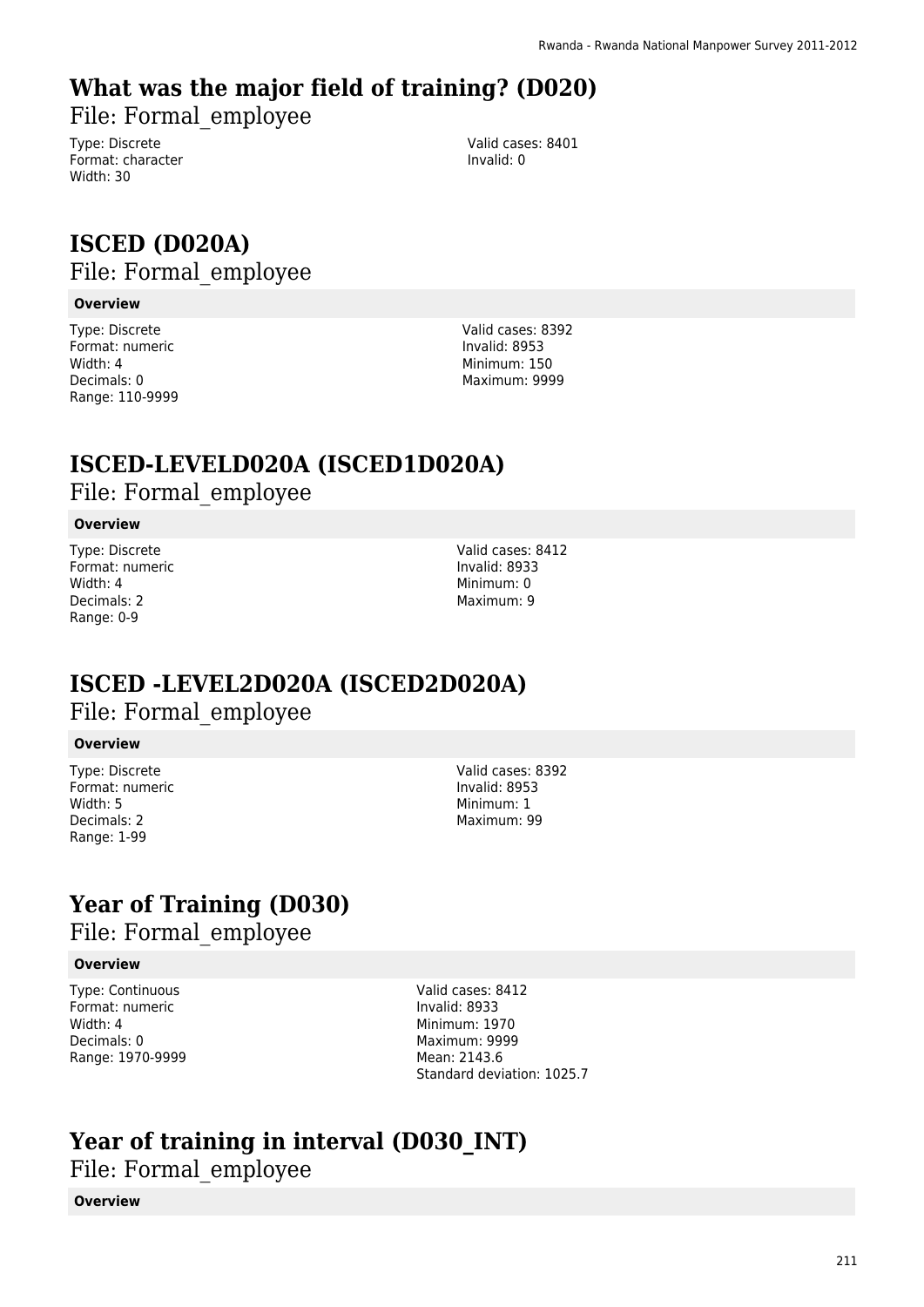### **Year of training in interval (D030\_INT)**

File: Formal\_employee

Type: Discrete Format: numeric Width: 4 Decimals: 2 Range: 1-7

## **What was the mean of training? (D040)**

File: Formal\_employee

#### **Overview**

Type: Discrete Format: numeric Width: 1 Decimals: 0 Range: 1-9

Valid cases: 8412 Invalid: 8933

### **Other-Specify (D040S)**

File: Formal\_employee

#### **Overview**

Type: Discrete Format: character Width: 30

**Duration in months (D050)**  File: Formal\_employee

#### **Overview**

Type: Continuous Format: numeric Width: 2 Decimals: 0 Range: 0-98 Invalid: 99

Valid cases: 8408 Invalid: 8937 Minimum: 0 Maximum: 98 Mean: 0.8 Standard deviation: 3.6

### **MONTHS DURATION INT INTERVAL (D050\_INT)**  File: Formal\_employee

#### **Overview**

Type: Discrete Format: numeric Width: 4 Decimals: 2 Range: 1-5

Valid cases: 8412 Invalid: 8933 Minimum: 1 Maximum: 5

### **What is your qualification from the additional training? (D060)**  File: Formal\_employee

#### **Overview**

Valid cases: 69 Invalid: 0

Valid cases: 8412 Invalid: 8933 Minimum: 1 Maximum: 7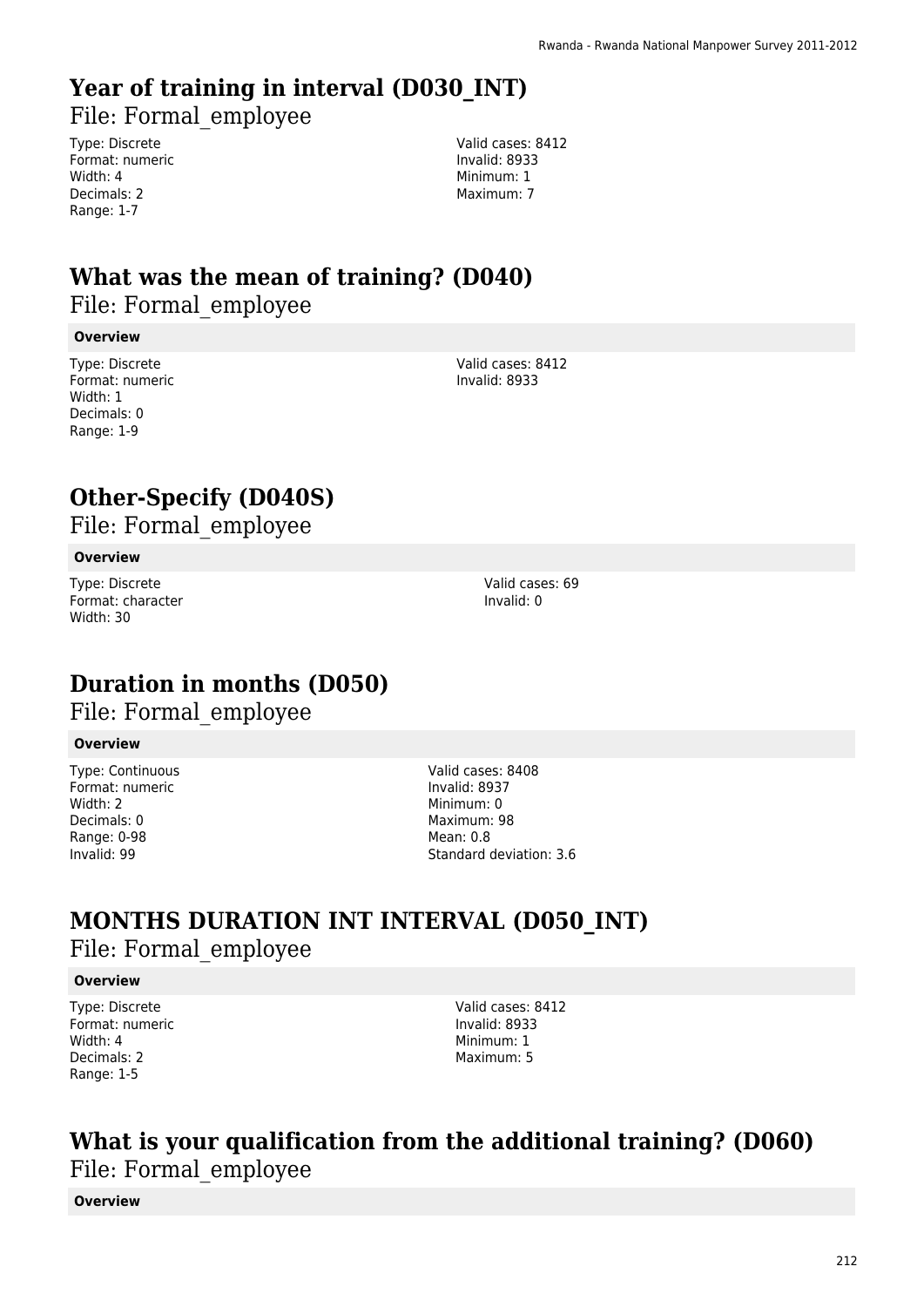### **What is your qualification from the additional training? (D060)**

File: Formal\_employee

Type: Discrete Format: numeric Width: 2 Decimals: 0 Range: 1-99

Valid cases: 8412 Invalid: 8933

## **Other-Specify (D060S)**

File: Formal\_employee

#### **Overview**

Type: Discrete Format: character Width: 30

Valid cases: 19 Invalid: 0

### **Where were you trained? (D070)**  File: Formal\_employee

#### **Overview**

Type: Discrete Format: numeric Width: 1 Decimals: 0 Range: 1-9

Valid cases: 8412 Invalid: 8933

### **Did that training improve your performance? (D071)**  File: Formal\_employee

#### **Overview**

Type: Discrete Format: numeric Width: 1 Decimals: 0 Range: 1-9

Valid cases: 8412 Invalid: 8933

### **If you did not take part in any training, please indicate why. (D072)**

File: Formal\_employee

#### **Overview**

Type: Discrete Format: numeric Width: 1 Decimals: 0 Range: 1-9

Valid cases: 8931 Invalid: 8414

### **Other-Specify (D072S)**

File: Formal\_employee

**Overview**

213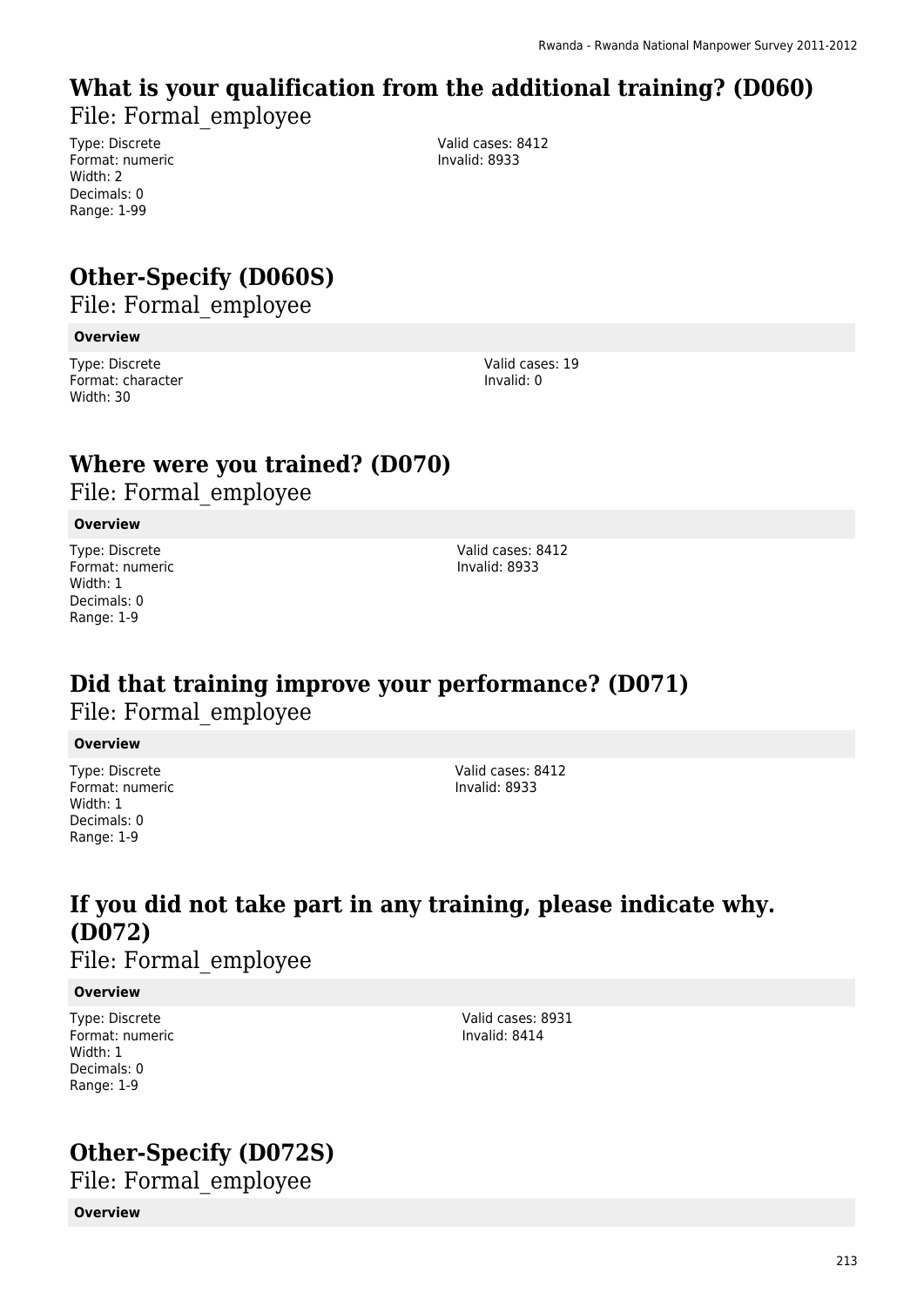### **Other-Specify (D072S)**

File: Formal\_employee

Type: Discrete Format: character Width: 30

Valid cases: 181 Invalid: 0

### **Are employees involved in designing training plans? (D073)**  File: Formal\_employee

#### **Overview**

Type: Discrete Format: numeric Width: 1 Decimals: 0 Range: 1-9

Valid cases: 17345 Invalid: 0

### **Do you need any specific skills to improve your performance at your current job? (D080)**

File: Formal\_employee

#### **Overview**

Type: Discrete Format: numeric Width: 1 Decimals: 0 Range: 1-9

Valid cases: 17345 Invalid: 0

### **In which area do you need specific skills? (D090)**  File: Formal\_employee

#### **Overview**

Type: Discrete Format: character Width: 30

Valid cases: 13348 Invalid: 0

## **ISCED Code (D090A)**

File: Formal\_employee

#### **Overview**

Type: Discrete Format: numeric Width: 4 Decimals: 0 Range: 110-9999 Valid cases: 13342 Invalid: 4003 Minimum: 110 Maximum: 9999

### **ISCED-LEVELD090A (ISCED1D090A)**

File: Formal\_employee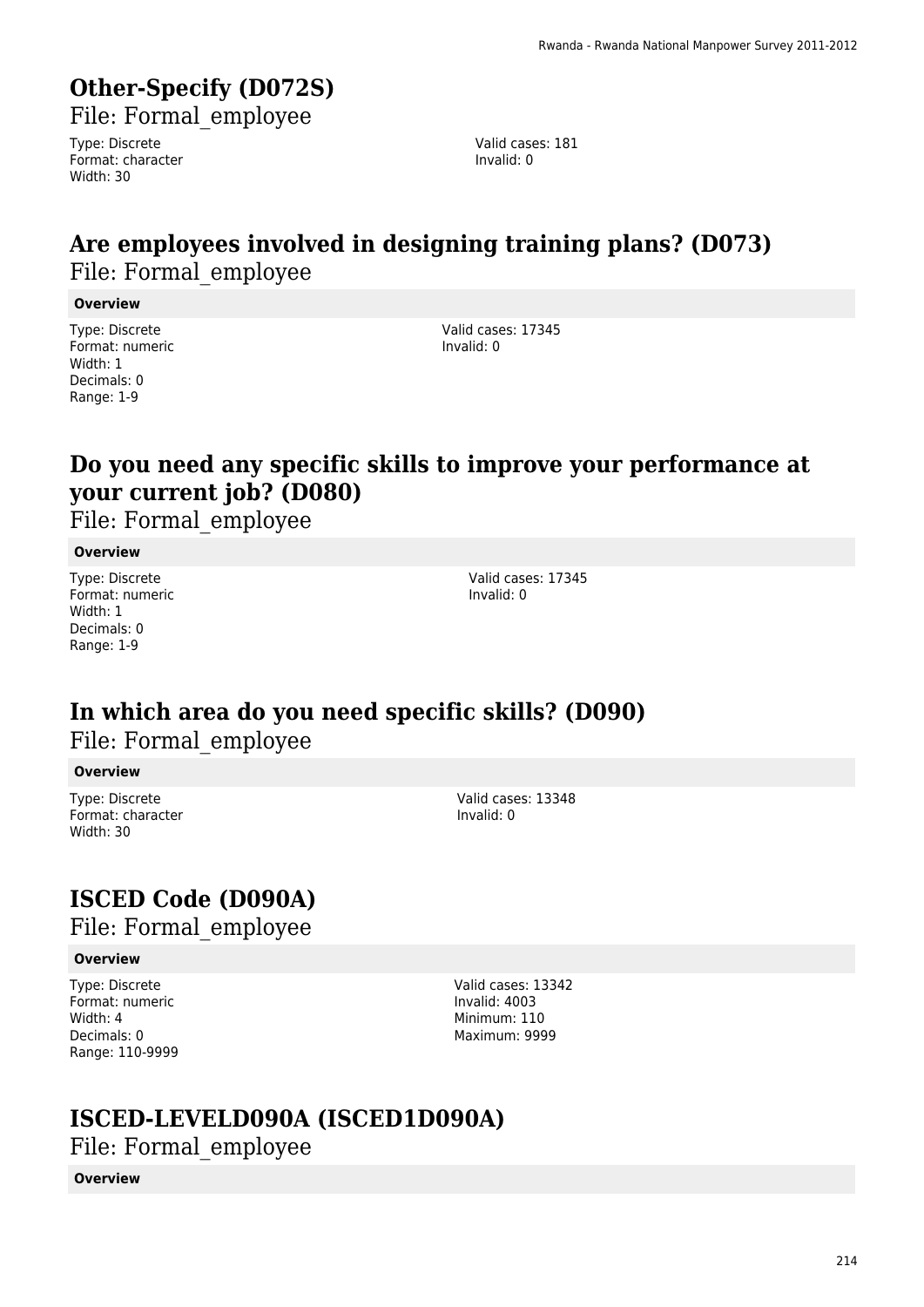### **ISCED-LEVELD090A (ISCED1D090A)**

File: Formal\_employee

Type: Discrete Format: numeric Width: 4 Decimals: 2 Range: 0-9

Valid cases: 13374 Invalid: 3971 Minimum: 0 Maximum: 9

## **ISCED -LEVEL2D090A (ISCED2D090A)**

File: Formal\_employee

#### **Overview**

Type: Discrete Format: numeric Width: 5 Decimals: 2 Range: 1-99

Valid cases: 13342 Invalid: 4003 Minimum: 1 Maximum: 99

### **English Speak (D100A)**

File: Formal\_employee

#### **Overview**

Type: Discrete Format: numeric Width: 1 Decimals: 0 Range: 1-9

Valid cases: 17345 Invalid: 0

### **English Write (D100B)**

File: Formal\_employee

#### **Overview**

Type: Discrete Format: numeric Width: 1 Decimals: 0 Range: 1-9

Valid cases: 17345 Invalid: 0

### **French Speak (D100C)**

File: Formal\_employee

#### **Overview**

Type: Discrete Format: numeric Width: 1 Decimals: 0 Range: 1-9

Valid cases: 17345 Invalid: 0

### **French Write (D100D)**

File: Formal\_employee

**Overview**

215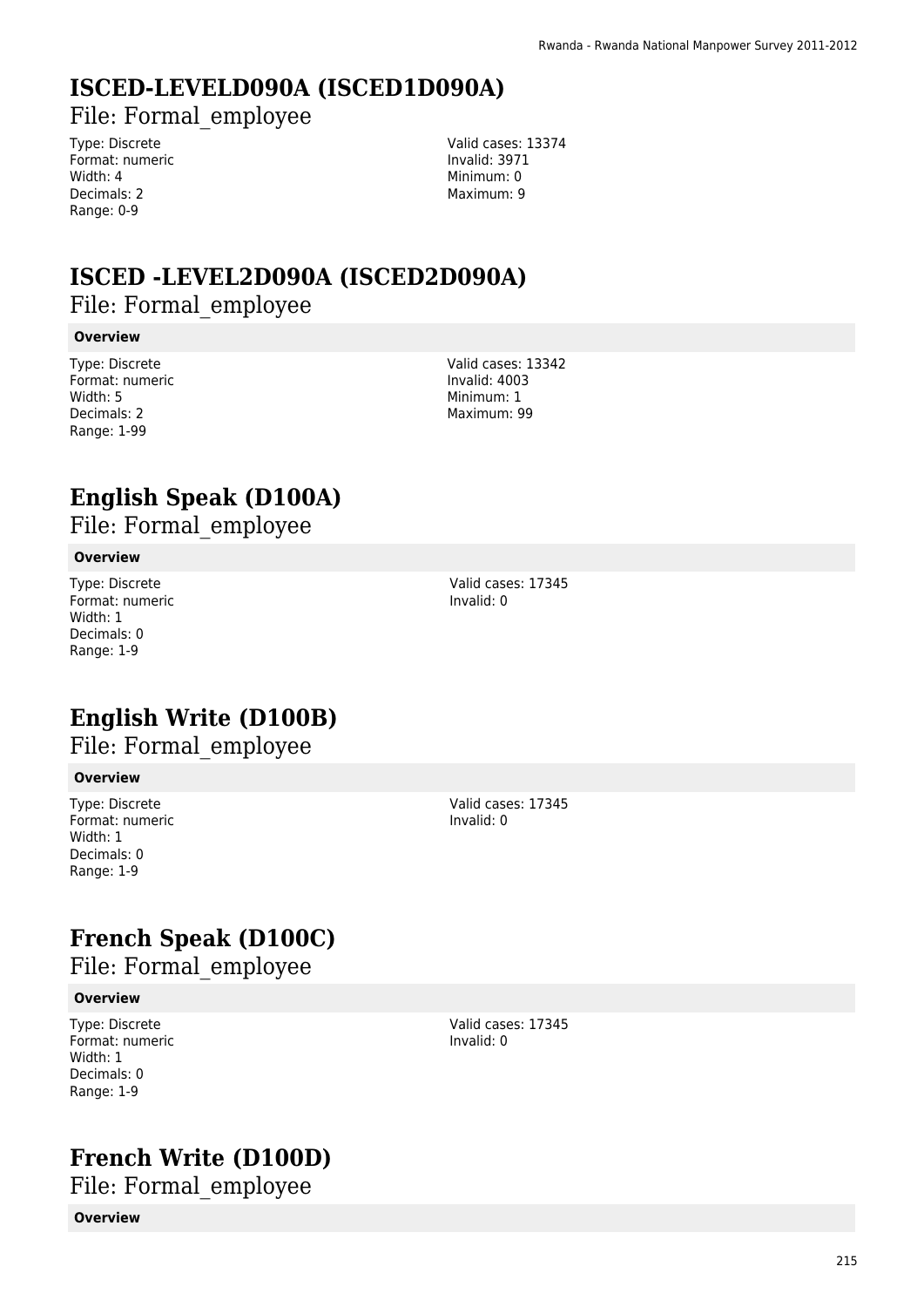### **French Write (D100D)**

File: Formal\_employee

Type: Discrete Format: numeric Width: 1 Decimals: 0 Range: 1-9

Valid cases: 17345 Invalid: 0

## **Kinyarwanda Write (D100E)**

File: Formal\_employee

#### **Overview**

Type: Discrete Format: numeric Width: 1 Decimals: 0 Range: 1-9

Valid cases: 17345 Invalid: 0

### **Kinyarwanda Speak (D100F)**

File: Formal\_employee

#### **Overview**

Type: Discrete Format: numeric Width: 1 Decimals: 0 Range: 1-9

Valid cases: 17345 Invalid: 0

### **Swahili Write (D100G)**

File: Formal\_employee

#### **Overview**

Type: Discrete Format: numeric Width: 1 Decimals: 0 Range: 1-9

Valid cases: 17345 Invalid: 0

### **Swahili Speak (D100H)**

File: Formal\_employee

#### **Overview**

Type: Discrete Format: numeric Width: 1 Decimals: 0 Range: 1-9

Valid cases: 17345 Invalid: 0

### **Other Write (D100I)**

File: Formal\_employee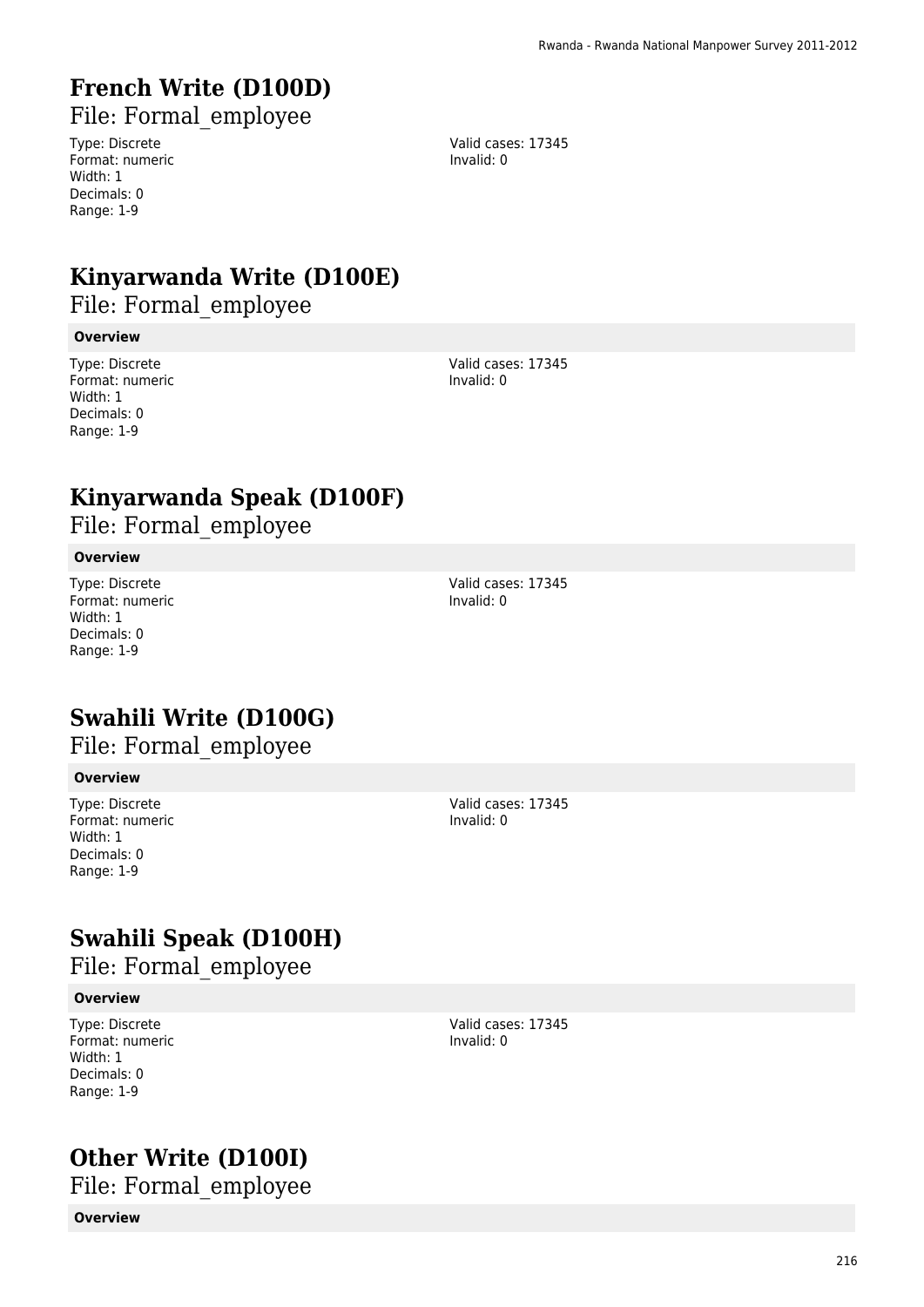## **Other Write (D100I)**

File: Formal\_employee

Type: Discrete Format: numeric Width: 1 Decimals: 0 Range: 1-9

Valid cases: 17345 Invalid: 0

## **Other Speak (D100J)**

File: Formal\_employee

#### **Overview**

Type: Discrete Format: numeric Width: 1 Decimals: 0 Range: 1-9

Valid cases: 17345 Invalid: 0

### **Other-Specify (D100S)**

File: Formal\_employee

#### **Overview**

Type: Discrete Format: character Width: 30

Valid cases: 960 Invalid: 0

### **Has you performance ever been apraise? (created) (Perfo\_apr)**  File: Formal\_employee

#### **Overview**

Type: Discrete Format: numeric Width: 4 Decimals: 2 Range: 1-9

Valid cases: 17345 Invalid: 0 Minimum: 1 Maximum: 9

### **How often is your performance appraised? (E010)**  File: Formal\_employee

#### **Overview**

Type: Discrete Format: numeric Width: 1 Decimals: 0 Range: 1-9

Valid cases: 17345 Invalid: 0

### **Who appraises your performance? (E011)**

File: Formal\_employee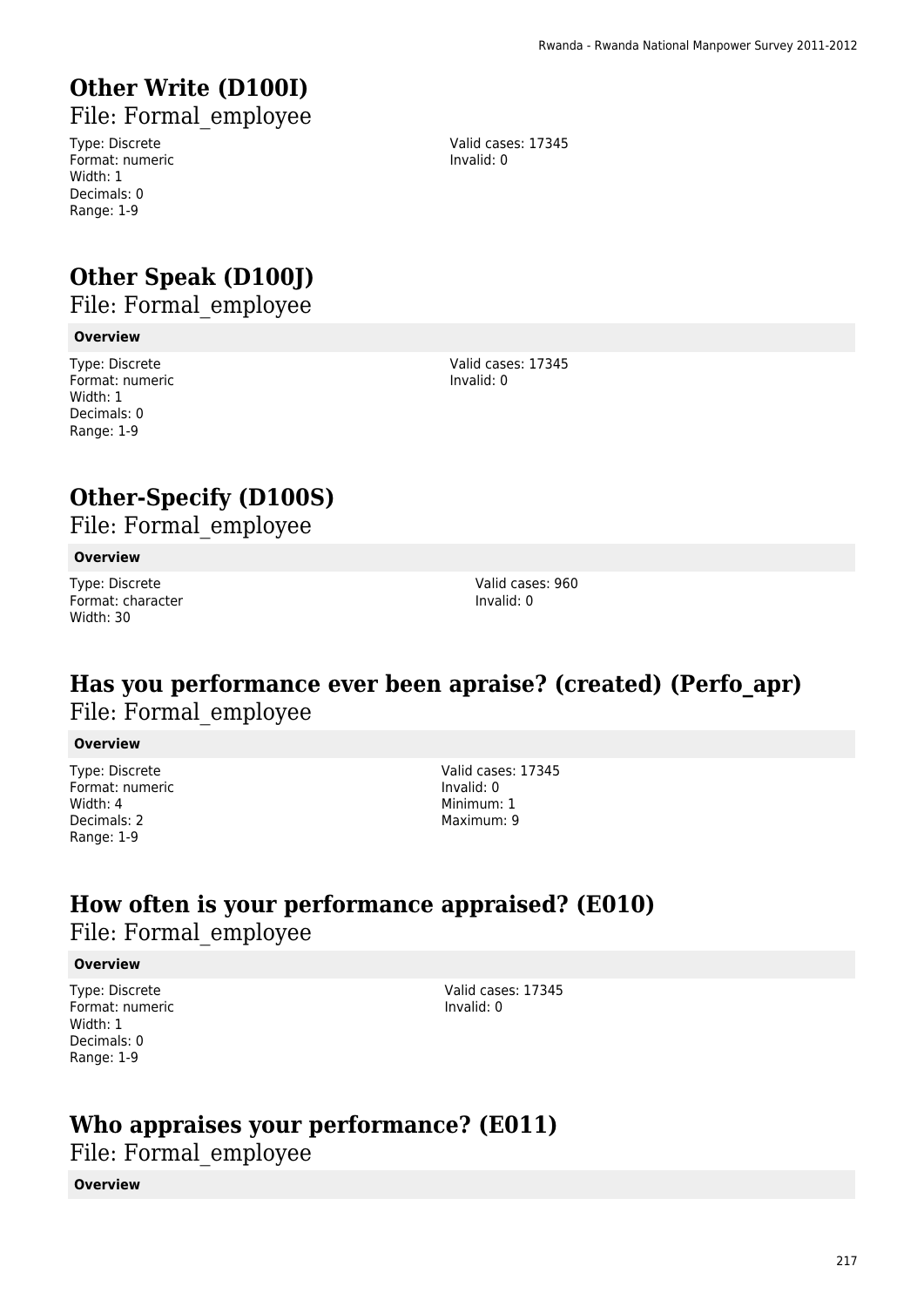### **Who appraises your performance? (E011)**

File: Formal\_employee

Type: Discrete Format: numeric Width: 1 Decimals: 0 Range: 1-9

Valid cases: 12814 Invalid: 4531

## **Other-Specify (E011S)**

File: Formal\_employee

**Overview**

Type: Discrete Format: character Width: 30

Valid cases: 208 Invalid: 0

### **Has your performance been appraised since your begun working for this establishment? (E012)**

File: Formal\_employee

#### **Overview**

Type: Discrete Format: numeric Width: 1 Decimals: 0 Range: 1-9

Valid cases: 12814 Invalid: 4531

### **Do you receive a feedback? (E020)**  File: Formal\_employee

#### **Overview**

Type: Discrete Format: numeric Width: 1 Decimals: 0 Range: 1-9

Valid cases: 12023 Invalid: 5322

### **Have you ever been promoted since you joined your current employer? (F010)**

File: Formal\_employee

#### **Overview**

Type: Discrete Format: numeric Width: 1 Decimals: 0 Range: 1-9

**Year (F020A)**  File: Formal\_employee

Valid cases: 17345 Invalid: 0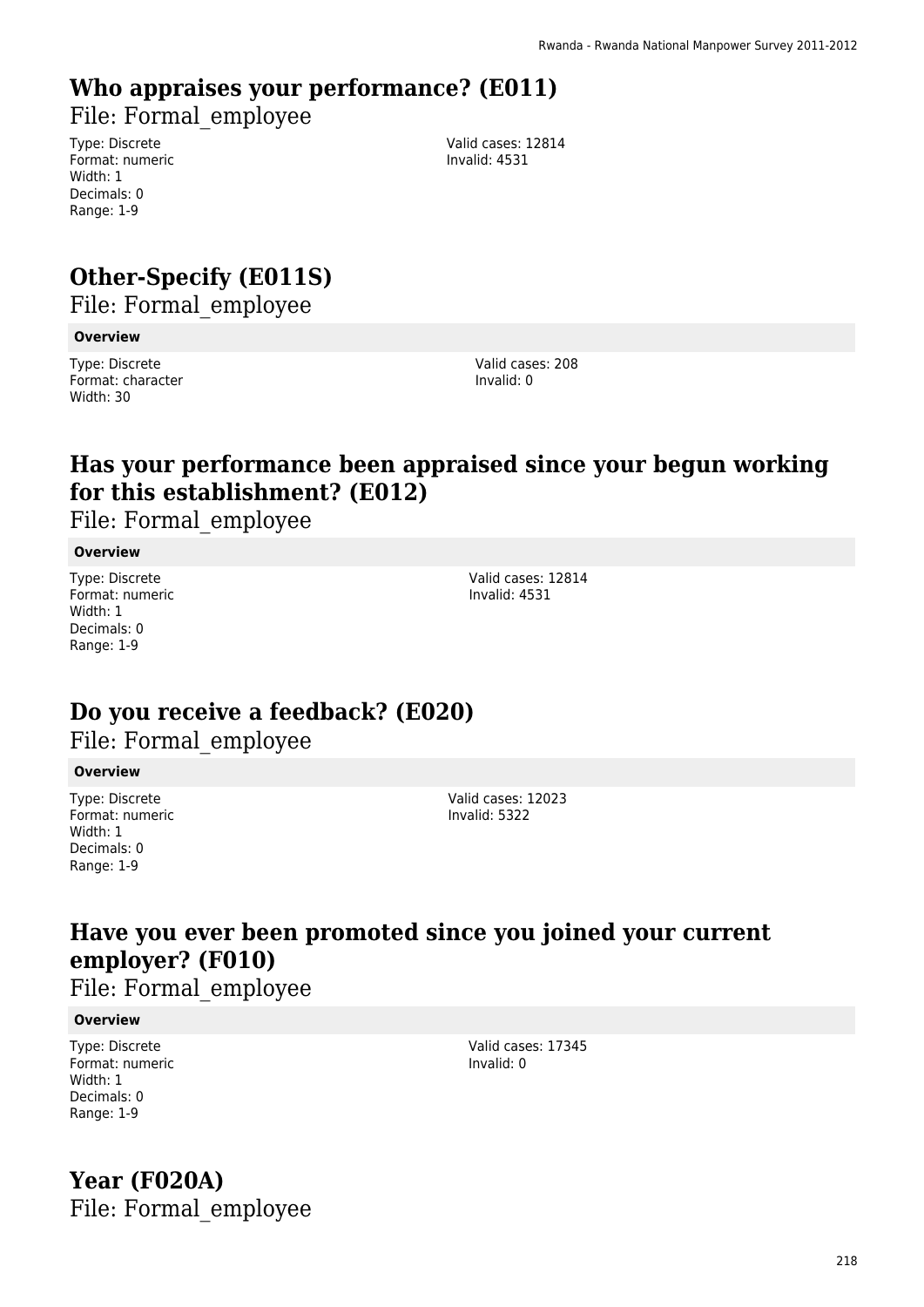### **Year (F020A)**  File: Formal\_employee

#### **Overview**

Type: Continuous Format: numeric Width: 2 Decimals: 0 Range: 0-99

Valid cases: 3467 Invalid: 13878 Minimum: 0 Maximum: 99 Mean: 2.4 Standard deviation: 4.7

### **LAST PROMOTION IN INTERVAL (F020A\_INT)**  File: Formal\_employee

#### **Overview**

Type: Discrete Format: numeric Width: 4 Decimals: 2 Range: 0-5

Valid cases: 3467 Invalid: 13878 Minimum: 0 Maximum: 5

### **How many hours do you usually work in a week? (G010)**  File: Formal\_employee

#### **Overview**

Type: Continuous Format: numeric Width: 3 Decimals: 0 Range: 1-99 Invalid: 999

Valid cases: 17338 Invalid: 7 Minimum: 1 Maximum: 99 Mean: 53.1 Standard deviation: 16.8

### **Are you entitled to annual leave days? (G020)**  File: Formal\_employee

#### **Overview**

Type: Discrete Format: numeric Width: 1 Decimals: 0 Range: 1-9

Valid cases: 17345 Invalid: 0

## **Calendar days (G030A)**

File: Formal\_employee

#### **Overview**

Type: Continuous Format: numeric Width: 2 Decimals: 0 Range: 1-90 Invalid: 99, 0

Valid cases: 8056 Invalid: 9289 Minimum: 1 Maximum: 90 Mean: 28.2 Standard deviation: 4.8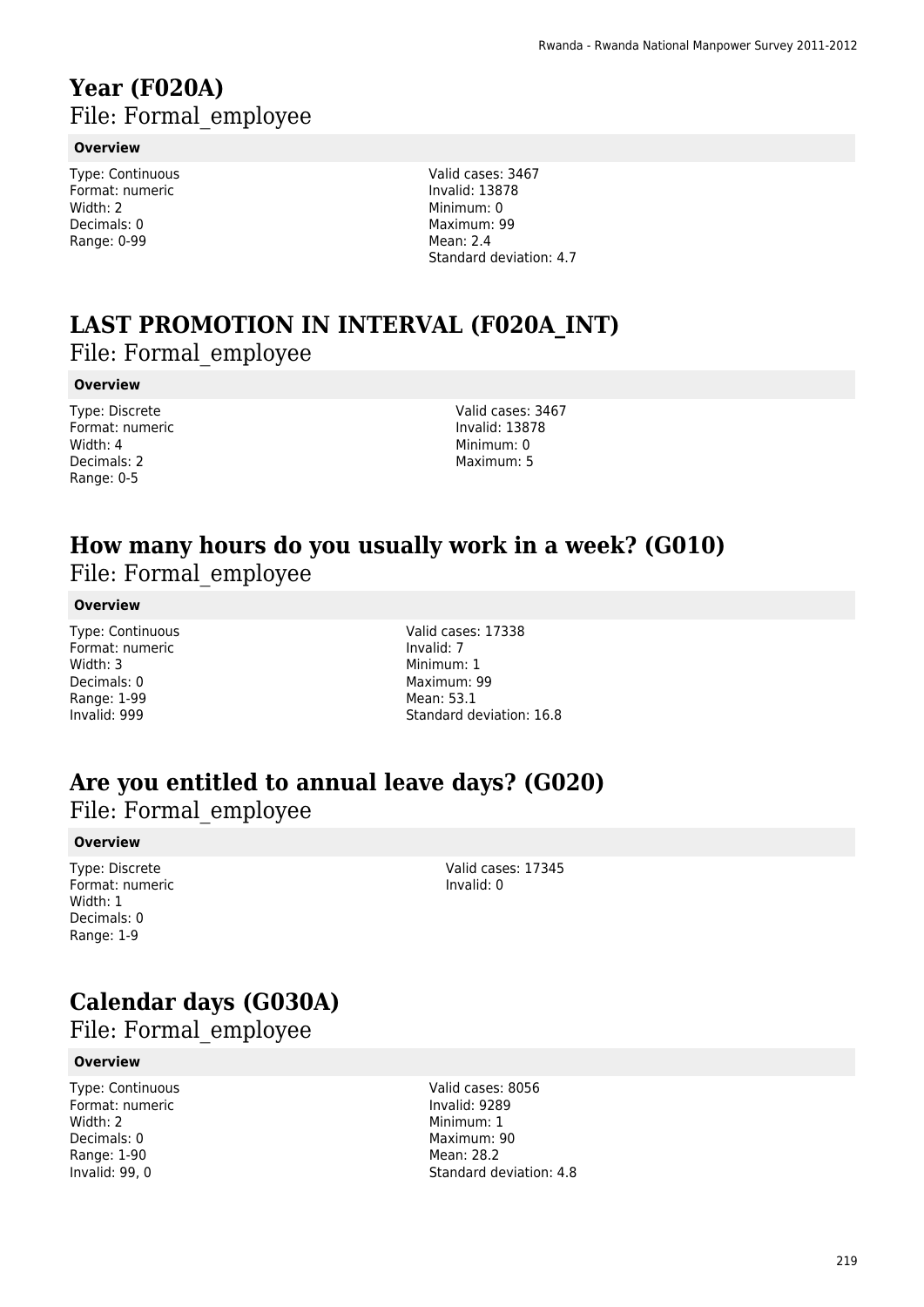## **Working days (G030B)**

File: Formal\_employee

#### **Overview**

Type: Continuous Format: numeric Width: 3 Decimals: 0 Range: 1-48 Invalid: 888, 0

Valid cases: 2853 Invalid: 14492 Minimum: 1 Maximum: 48 Mean: 19.9 Standard deviation: 4.5

### **How long does it take you to reach your workplace? (G040)**  File: Formal\_employee

**Overview**

Type: Discrete Format: numeric Width: 1 Decimals: 0 Range: 1-9

Valid cases: 17345 Invalid: 0

### **Main mode of transport you use to reach your workplace (G050)**  File: Formal\_employee

#### **Overview**

Type: Discrete Format: numeric Width: 1 Decimals: 0 Range: 1-9

Valid cases: 17345 Invalid: 0

### **Other-Specify (G050S)**

File: Formal\_employee

#### **Overview**

Type: Discrete Format: character Width: 30

Valid cases: 104 Invalid: 0

### **Entitled to medical care assistance (G060)**

File: Formal\_employee

#### **Overview**

Type: Discrete Format: numeric Width: 1 Decimals: 0 Range: 1-9

Valid cases: 17345 Invalid: 0

### **To what extent does it cover your medical expenses? (G061)**  File: Formal\_employee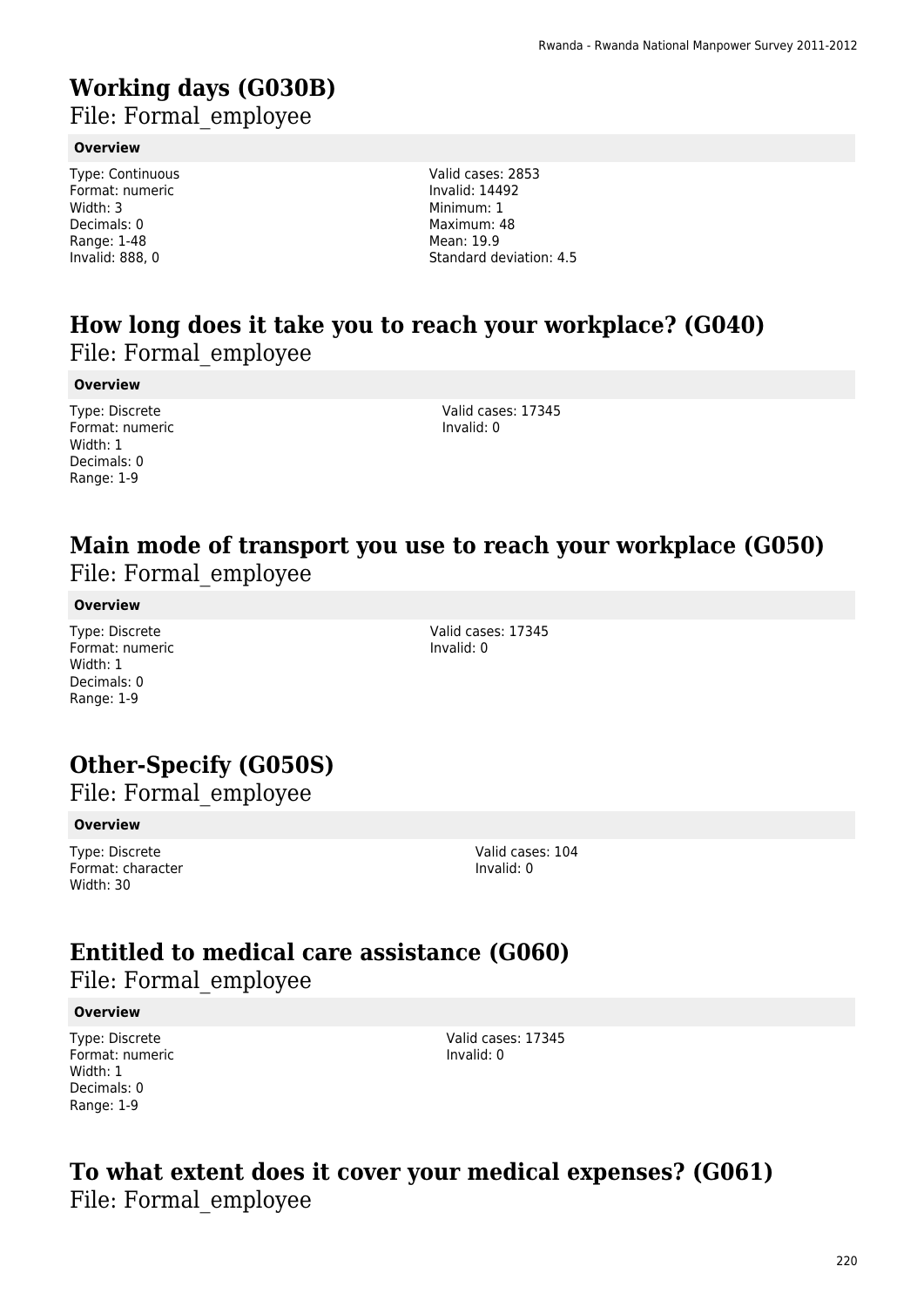### **To what extent does it cover your medical expenses? (G061)**  File: Formal\_employee

#### **Overview**

Type: Discrete Format: numeric Width: 1 Decimals: 0 Range: 1-9

Valid cases: 9491 Invalid: 7854

## **Does the assistance extend to your family? (G070)**

File: Formal\_employee

#### **Overview**

Type: Discrete Format: numeric Width: 1 Decimals: 0 Range: 1-9

Valid cases: 9491 Invalid: 7854

### **Clothing/Uniform (G080A)**

File: Formal\_employee

#### **Overview**

Type: Discrete Format: numeric Width: 1 Decimals: 0 Range: 1-9

Valid cases: 17345 Invalid: 0

## **Protective gear (G080B)**

File: Formal\_employee

#### **Overview**

Type: Discrete Format: numeric Width: 1 Decimals: 0 Range: 1-9

Valid cases: 17345 Invalid: 0

### **Accommodation (G080C)**

File: Formal\_employee

#### **Overview**

Type: Discrete Format: numeric Width: 1 Decimals: 0 Range: 1-9

## **Transport (G080D)**

File: Formal\_employee

Valid cases: 17345 Invalid: 0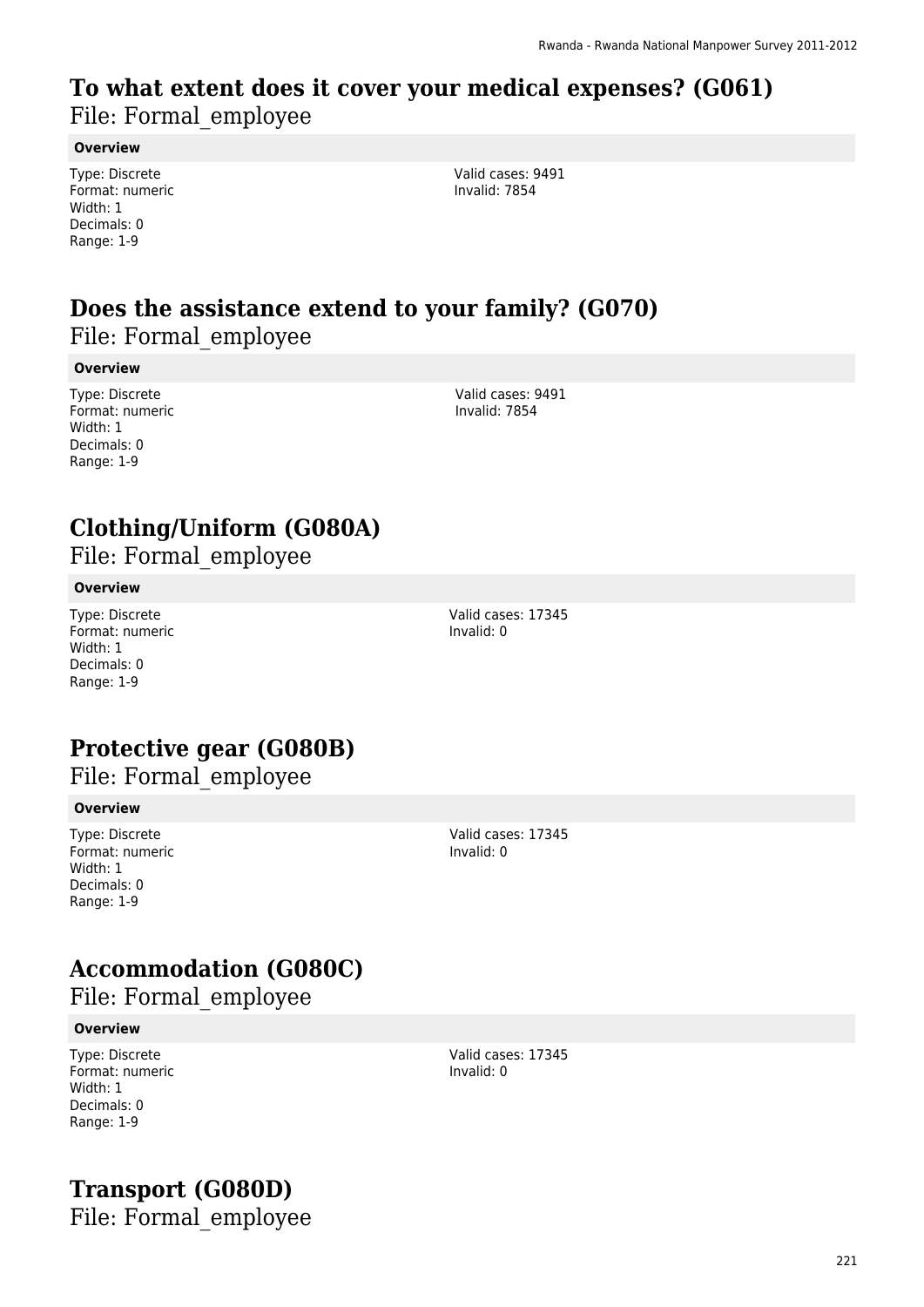## **Transport (G080D)**

File: Formal\_employee

#### **Overview**

Type: Discrete Format: numeric Width: 1 Decimals: 0 Range: 1-9

Valid cases: 17345 Invalid: 0

## **Pay to and from annual leave (G080E)**

File: Formal\_employee

#### **Overview**

Type: Discrete Format: numeric Width: 1 Decimals: 0 Range: 1-9

Valid cases: 17345 Invalid: 0

## **Food (G080F)**

File: Formal\_employee

#### **Overview**

Type: Discrete Format: numeric Width: 1 Decimals: 0 Range: 1-9

Valid cases: 17345 Invalid: 0

### **Free education for dependants (G080G)**  File: Formal\_employee

#### **Overview**

Type: Discrete Format: numeric Width: 1 Decimals: 0 Range: 1-9

Valid cases: 17345 Invalid: 0

### **Maternal and paternal leave (G080H)**

File: Formal\_employee

#### **Overview**

Type: Discrete Format: numeric Width: 1 Decimals: 0 Range: 1-9

Valid cases: 17345 Invalid: 0

### **Health and safety (G080I)**

File: Formal\_employee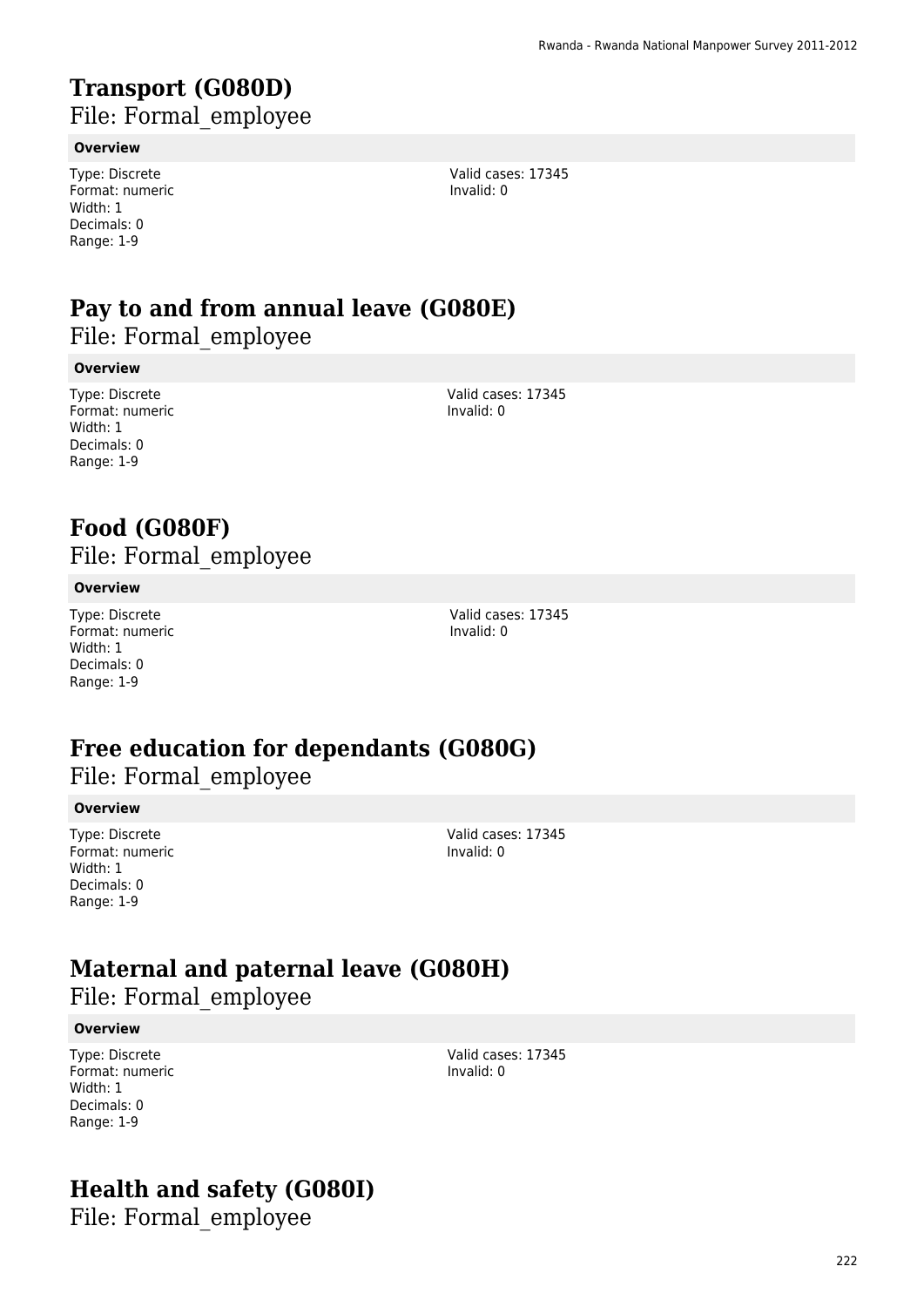### **Health and safety (G080I)**

File: Formal\_employee

#### **Overview**

Type: Discrete Format: numeric Width: 1 Decimals: 0 Range: 1-9

Valid cases: 17345 Invalid: 0

### **Terminal benefits (G080J)**

File: Formal\_employee

#### **Overview**

Type: Discrete Format: numeric Width: 1 Decimals: 0 Range: 1-9

Valid cases: 17345 Invalid: 0

### **Any other (specify) (G080K)**

File: Formal\_employee

#### **Overview**

Type: Discrete Format: numeric Width: 1 Decimals: 0 Range: 1-9

Valid cases: 17345 Invalid: 0

### **Other-Specify (G080S)**

File: Formal\_employee

#### **Overview**

Type: Discrete Format: character Width: 30

Valid cases: 87 Invalid: 0

### **How often does your salary get increased? (G090)**  File: Formal\_employee

#### **Overview**

Type: Discrete Format: numeric Width: 1 Decimals: 0 Range: 1-9

Valid cases: 17345 Invalid: 0

### **Is your salary annually adjusted for inflation? (G091)**  File: Formal\_employee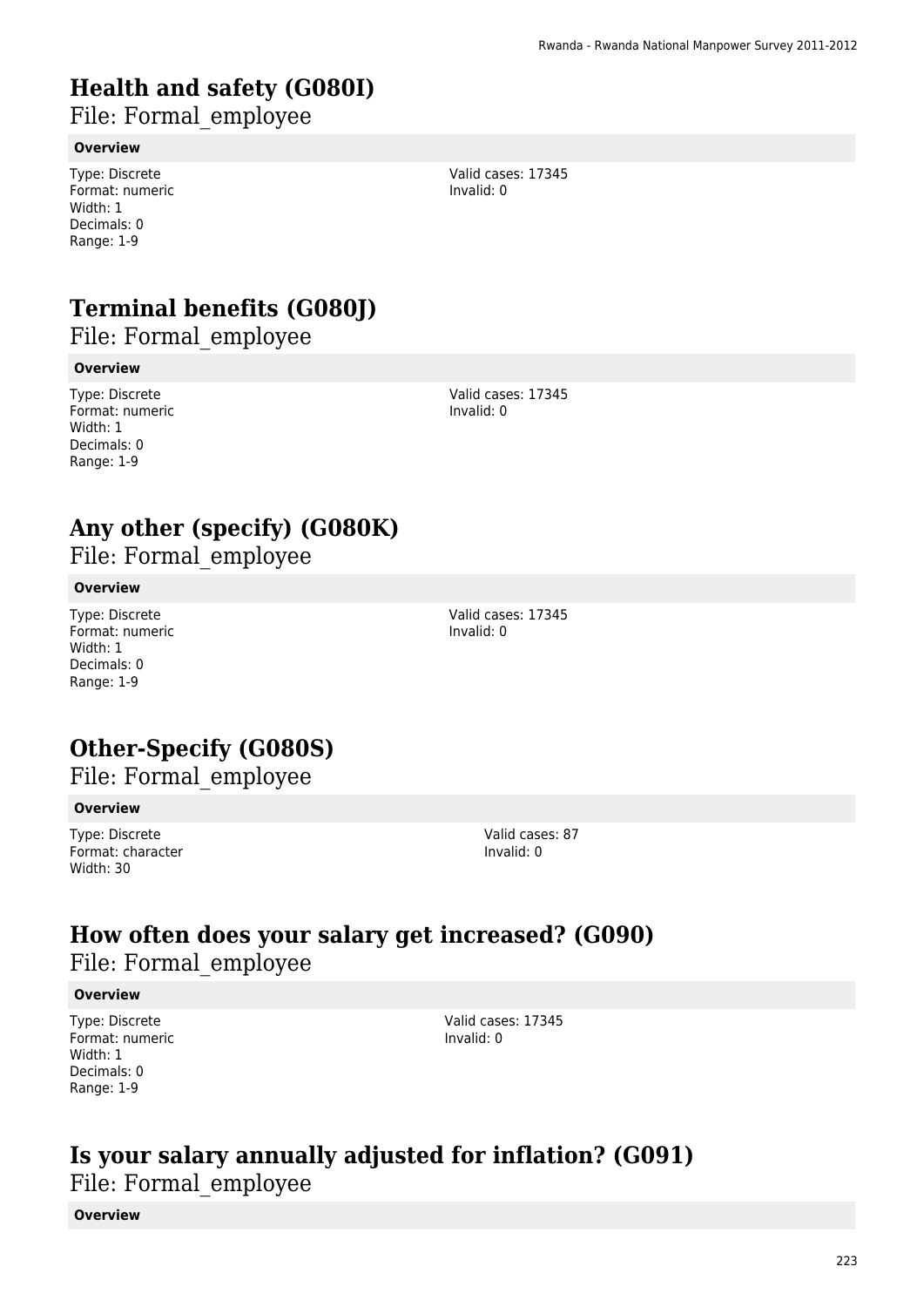### **Is your salary annually adjusted for inflation? (G091)**

File: Formal\_employee

Type: Discrete Format: numeric Width: 1 Decimals: 0 Range: 1-9

Valid cases: 4512 Invalid: 12833

### **Member of any trade union (H010)**  File: Formal\_employee

#### **Overview**

Type: Discrete Format: numeric Width: 1 Decimals: 0 Range: 1-9

Valid cases: 17345 Invalid: 0

### **If No, why? (H020)**  File: Formal\_employee

#### **Overview**

Type: Discrete Format: numeric Width: 1 Decimals: 0 Range: 1-9

Valid cases: 11869 Invalid: 5476

### **Is your employer contributing regularly to the social security fund for you? (H021)**

File: Formal\_employee

#### **Overview**

Type: Discrete Format: numeric Width: 1 Decimals: 0 Range: 1-9

Valid cases: 17345 Invalid: 0

## **Other-Specify (H020S)**

File: Formal\_employee

#### **Overview**

Type: Discrete Format: character Width: 30

Valid cases: 978 Invalid: 0

### **Extreme Dust, toxic gases (H030A)**

File: Formal\_employee

**Overview**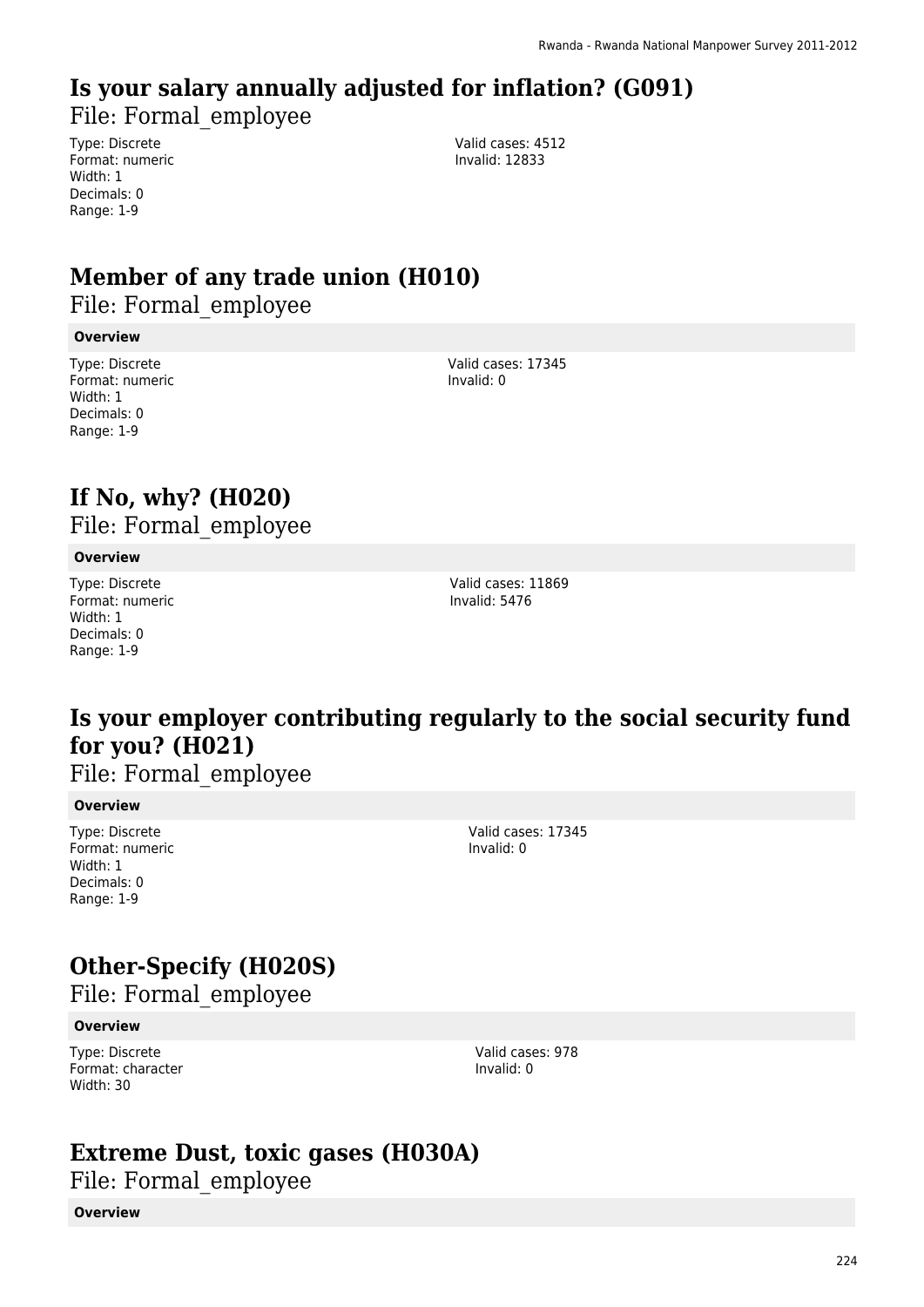### **Extreme Dust, toxic gases (H030A)**

File: Formal\_employee

Type: Discrete Format: numeric Width: 1 Decimals: 0 Range: 1-9

Valid cases: 17345 Invalid: 0

## **Extreme Noise (H030B)**

File: Formal\_employee

#### **Overview**

Type: Discrete Format: numeric Width: 1 Decimals: 0 Range: 1-9

Valid cases: 17345 Invalid: 0

### **Extreme temperat. / humidity (H030C)**  File: Formal\_employee

#### **Overview**

Type: Discrete Format: numeric Width: 1 Decimals: 0 Range: 1-9

Valid cases: 17345 Invalid: 0

### **Dangerous tools/animals (H030D)**

File: Formal\_employee

#### **Overview**

Type: Discrete Format: numeric Width: 1 Decimals: 0 Range: 1-9

Valid cases: 17345 Invalid: 0

### **Work underground (H030E)**

File: Formal\_employee

#### **Overview**

Type: Discrete Format: numeric Width: 1 Decimals: 0 Range: 1-9

Valid cases: 17345 Invalid: 0

### **Other (specify) (H030G)**

File: Formal\_employee

**Overview**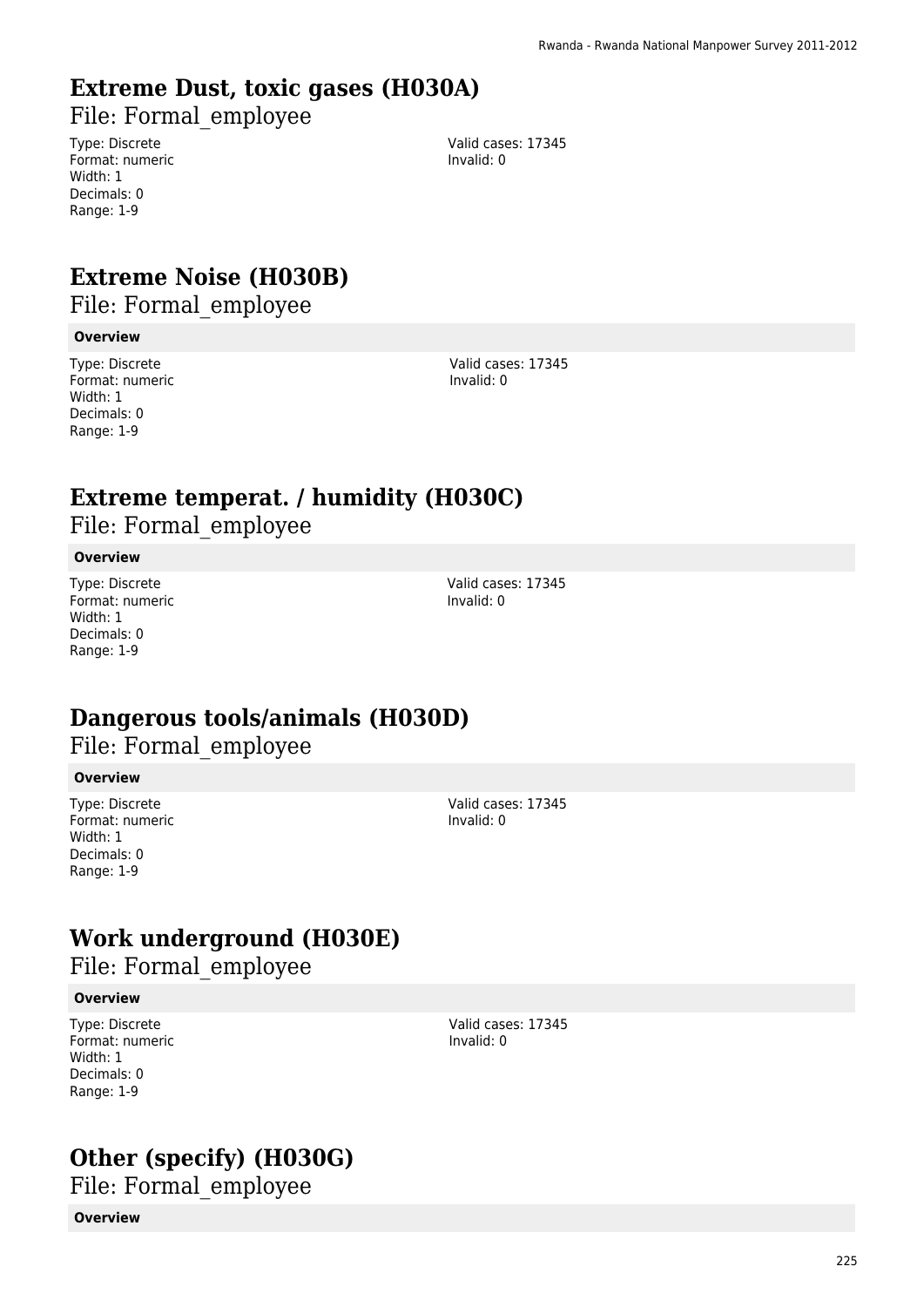## **Other (specify) (H030G)**

File: Formal\_employee

Type: Discrete Format: numeric Width: 1 Decimals: 0 Range: 1-9

## **Other-Specify (H030S)**

File: Formal\_employee

#### **Overview**

Type: Discrete Format: character Width: 30

#### Valid cases: 102 Invalid: 0

## **Verbal abuse (I010A)**

File: Formal\_employee

#### **Overview**

Type: Discrete Format: numeric Width: 1 Decimals: 0 Range: 1-9

### **Physical abuse (I010B)**

File: Formal\_employee

### **Overview**

Type: Discrete Format: numeric Width: 1 Decimals: 0 Range: 1-9

Valid cases: 17345 Invalid: 0

Valid cases: 17345

Invalid: 0

## **Sexual harassment (I010C)**

File: Formal\_employee

#### **Overview**

Type: Discrete Format: numeric Width: 1 Decimals: 0 Range: 1-9

## **Neglect (I010D)**

File: Formal\_employee

#### **Overview**

Valid cases: 17345 Invalid: 0

Valid cases: 17345 Invalid: 0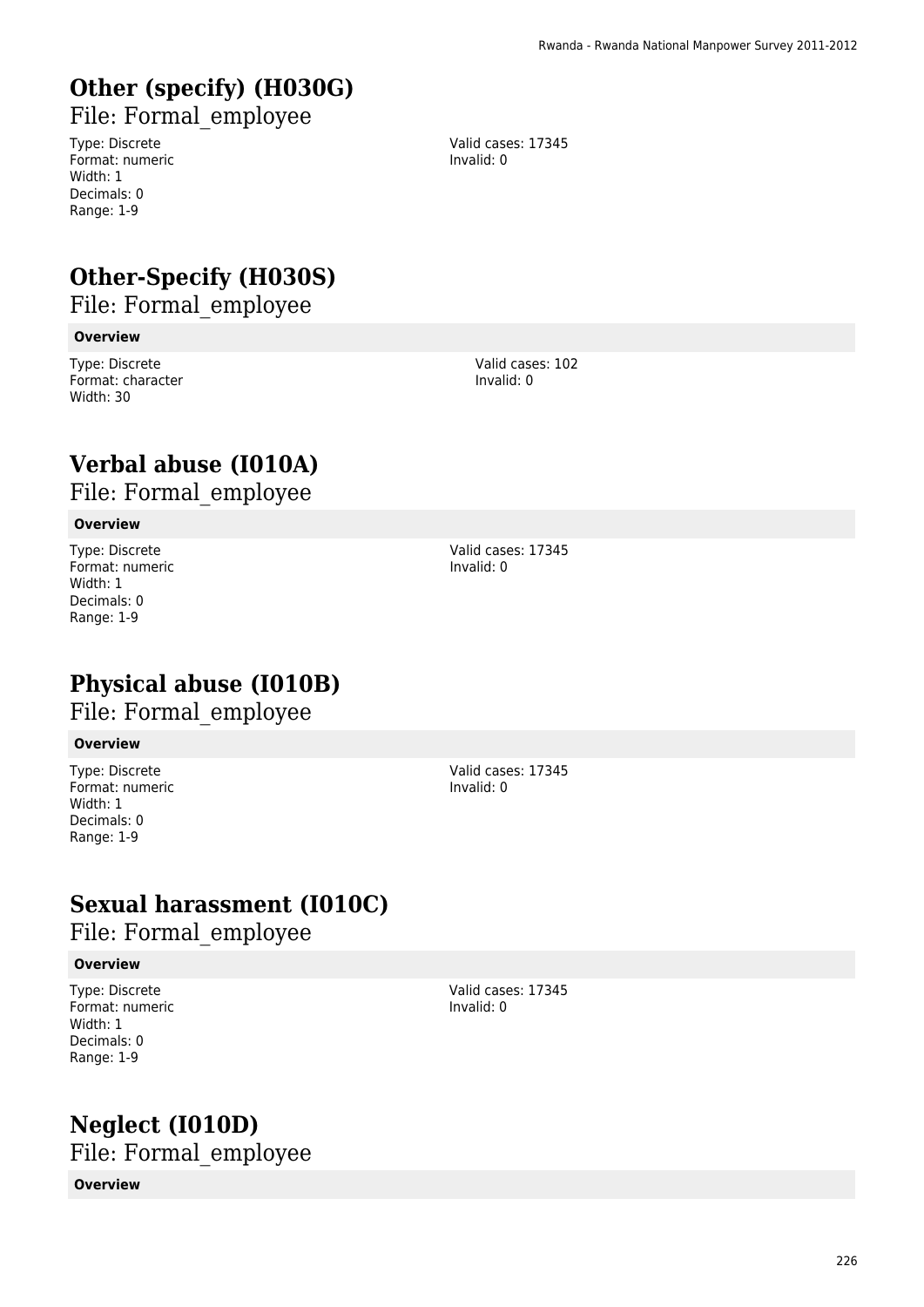### **Neglect (I010D)**  File: Formal\_employee

Type: Discrete Format: numeric Width: 1 Decimals: 0 Range: 1-9

Valid cases: 17345 Invalid: 0

### **Non payment of salary (I010E)**  File: Formal\_employee

#### **Overview**

Type: Discrete Format: numeric Width: 1 Decimals: 0 Range: 1-9

Valid cases: 17345 Invalid: 0

## **Non payment of other benefits (I010F)**

File: Formal\_employee

#### **Overview**

Type: Discrete Format: numeric Width: 1 Decimals: 0 Range: 1-9

Valid cases: 17345 Invalid: 0

### **Delayed payments of salary (I010G)**

File: Formal\_employee

#### **Overview**

Type: Discrete Format: numeric Width: 1 Decimals: 0 Range: 1-9

Valid cases: 17345 Invalid: 0

### **Delayed payments of benefits (I010H)**

File: Formal\_employee

#### **Overview**

Type: Discrete Format: numeric Width: 1 Decimals: 0 Range: 1-9

Valid cases: 17345 Invalid: 0

### **Underpayment of salary (I010I)**

File: Formal\_employee

**Overview**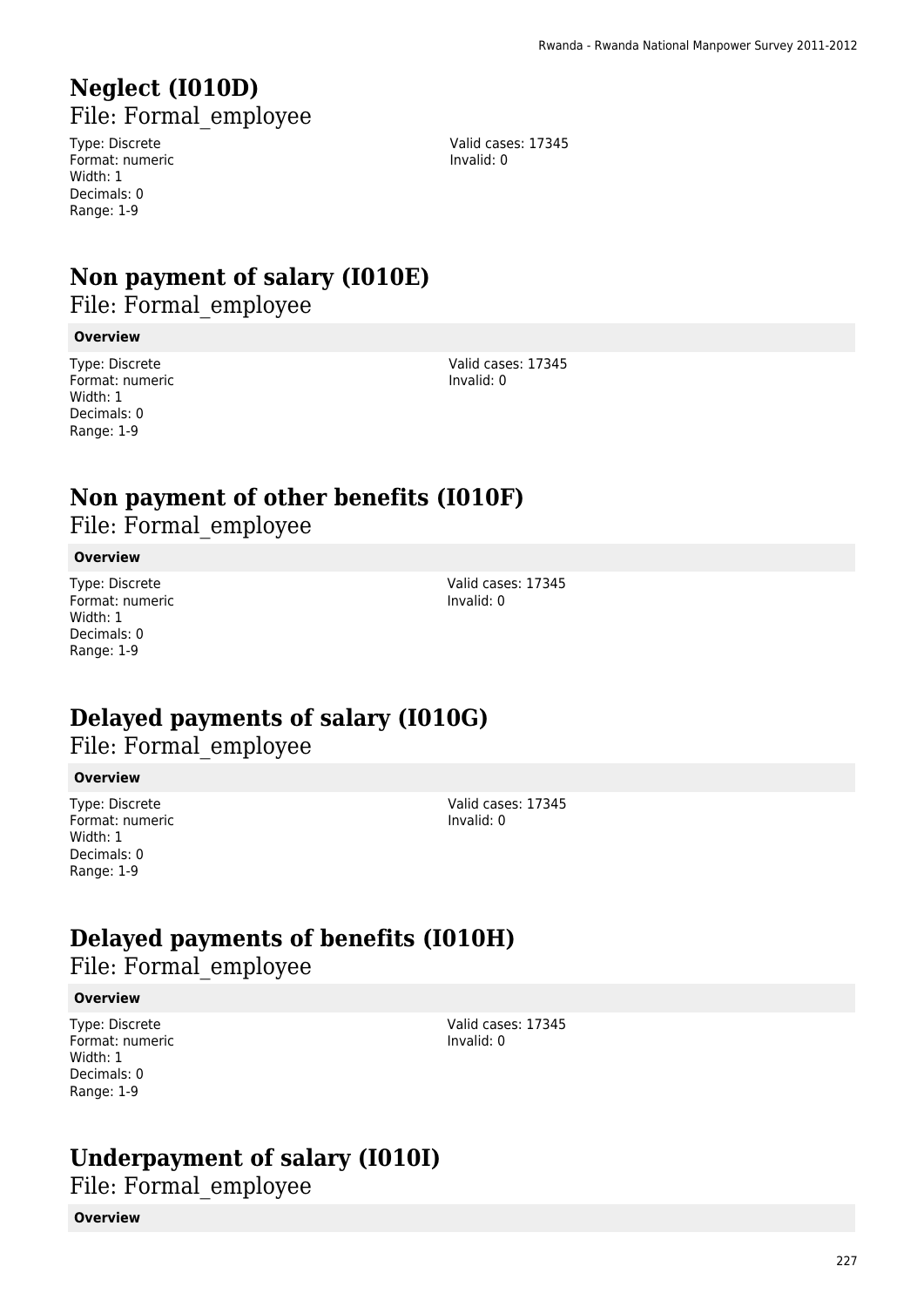## **Underpayment of salary (I010I)**

File: Formal\_employee

Type: Discrete Format: numeric Width: 1 Decimals: 0 Range: 1-9

Valid cases: 17345 Invalid: 0

### **Fatigue (I010J)**  File: Formal\_employee

#### **Overview**

Type: Discrete Format: numeric Width: 1 Decimals: 0 Range: 1-9

Valid cases: 17345 Invalid: 0

## **Excess workload/hours (I010K)**

File: Formal\_employee

#### **Overview**

Type: Discrete Format: numeric Width: 1 Decimals: 0 Range: 1-9

Valid cases: 17345 Invalid: 0

### **Dependants (I010L)**

File: Formal\_employee

#### **Overview**

Type: Discrete Format: numeric Width: 1 Decimals: 0 Range: 1-9

Valid cases: 17345 Invalid: 0

### **Discrimination (specify) (I010M)**

File: Formal\_employee

#### **Overview**

Type: Discrete Format: numeric Width: 1 Decimals: 0 Range: 1-9

Valid cases: 17345 Invalid: 0

### **Discrimination -specify (I010MA)**

File: Formal\_employee

**Overview**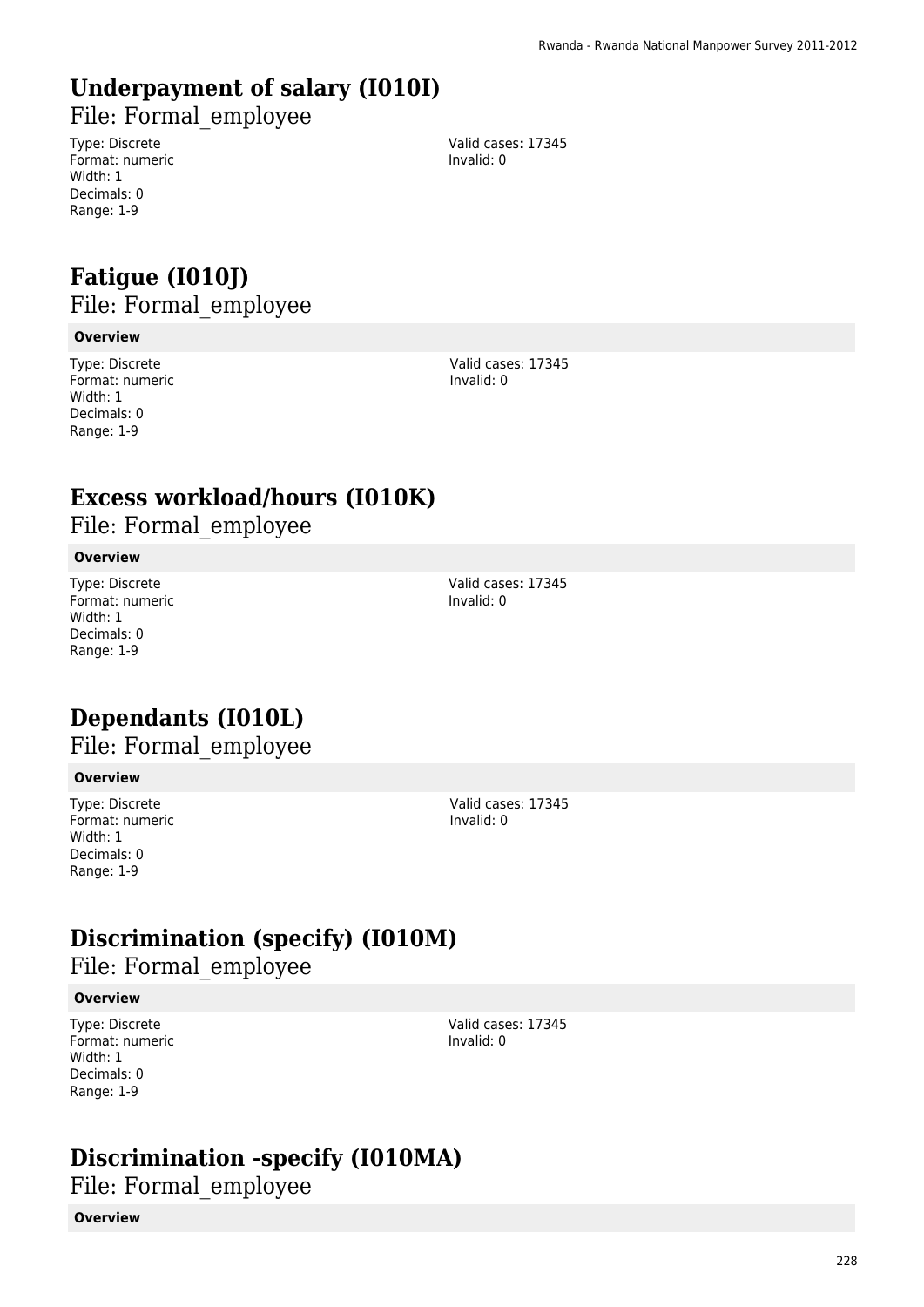### **Discrimination -specify (I010MA)**

File: Formal\_employee

Type: Discrete Format: character Width: 30

## **Other (specify) (I010N)**

File: Formal\_employee

#### **Overview**

Type: Discrete Format: numeric Width: 1 Decimals: 0 Range: 1-9

## **Other-Specify (I010S)**

File: Formal\_employee

#### **Overview**

Type: Discrete Format: character Width: 30

### **Inform HR management (I020A)**

File: Formal\_employee

#### **Overview**

Type: Discrete Format: numeric Width: 1 Decimals: 0 Range: 1-9

### **Take painkillers (I020B)**  File: Formal\_employee

#### **Overview**

Type: Discrete Format: numeric Width: 1 Decimals: 0 Range: 1-9

### **Talk to family members (I020C)**

File: Formal\_employee

#### **Overview**

Valid cases: 58 Invalid: 0

Valid cases: 17345 Invalid: 0

> Valid cases: 43 Invalid: 0

Valid cases: 8068 Invalid: 9277

Valid cases: 8064 Invalid: 9281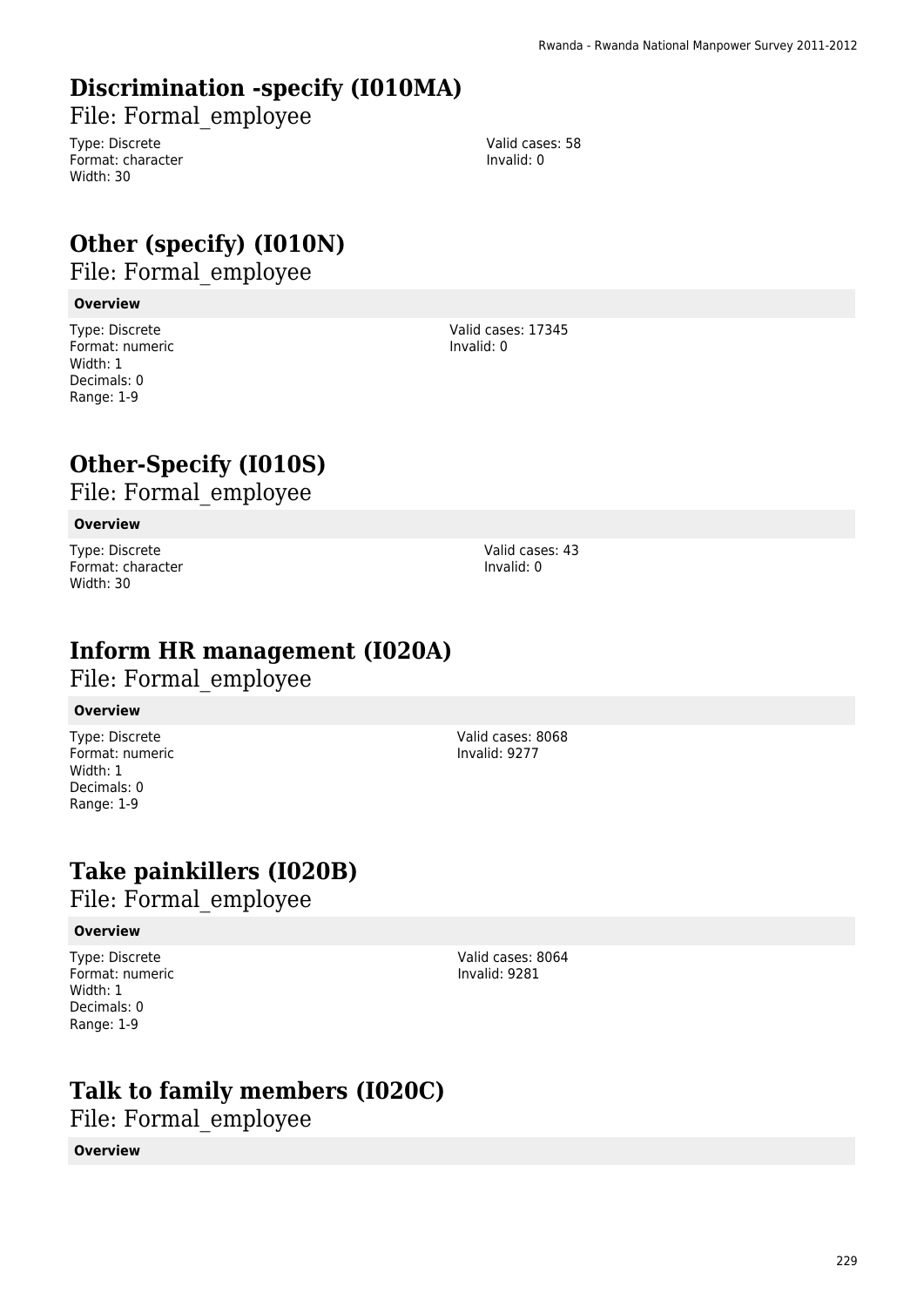### **Talk to family members (I020C)**

File: Formal\_employee

Type: Discrete Format: numeric Width: 1 Decimals: 0 Range: 1-9

Valid cases: 8063 Invalid: 9282

## **Talk to supervisor (I020D)**

File: Formal\_employee

#### **Overview**

Type: Discrete Format: numeric Width: 1 Decimals: 0 Range: 1-9

Valid cases: 8063 Invalid: 9282

### **Inform police/lawyers (I020E)**

File: Formal\_employee

#### **Overview**

Type: Discrete Format: numeric Width: 1 Decimals: 0 Range: 1-9

Valid cases: 8063 Invalid: 9282

### **Inform manager/directors (I020F)**

File: Formal\_employee

#### **Overview**

Type: Discrete Format: numeric Width: 1 Decimals: 0 Range: 1-9

Valid cases: 8063 Invalid: 9282

## **Talk to friend (I020G)**

File: Formal\_employee

#### **Overview**

Type: Discrete Format: numeric Width: 1 Decimals: 0 Range: 1-9

Valid cases: 8062 Invalid: 9283

### **Ignore them (I020H)**

File: Formal\_employee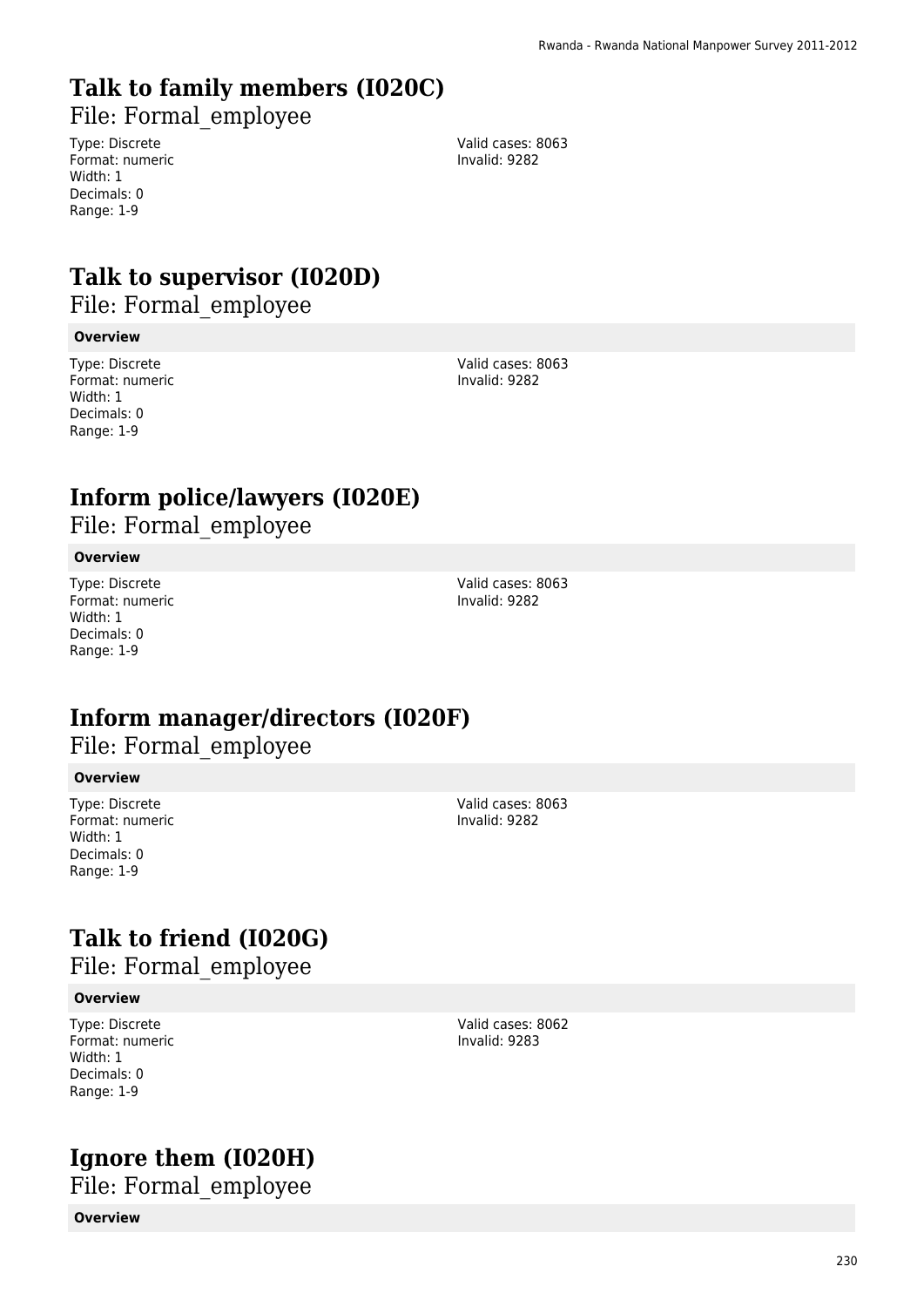## **Ignore them (I020H)**

File: Formal\_employee

Type: Discrete Format: numeric Width: 1 Decimals: 0 Range: 1-9

Valid cases: 8063 Invalid: 9282

## **Inform the Labour Inspector (I020I)**

File: Formal\_employee

#### **Overview**

Type: Discrete Format: numeric Width: 1 Decimals: 0 Range: 1-9

Valid cases: 8063 Invalid: 9282

## **Ombudsman (I020J)**

File: Formal\_employee

#### **Overview**

Type: Discrete Format: numeric Width: 1 Decimals: 0 Range: 1-9

Valid cases: 8063 Invalid: 9282

### **Public Service Commission (I020K)**

File: Formal\_employee

#### **Overview**

Type: Discrete Format: numeric Width: 1 Decimals: 0 Range: 1-9

Valid cases: 8063 Invalid: 9282

## **Other (specify) (I020L)**

File: Formal\_employee

#### **Overview**

Type: Discrete Format: numeric Width: 1 Decimals: 0 Range: 1-9

Valid cases: 8057 Invalid: 9288

## **Other-Specify (I020S)**

File: Formal\_employee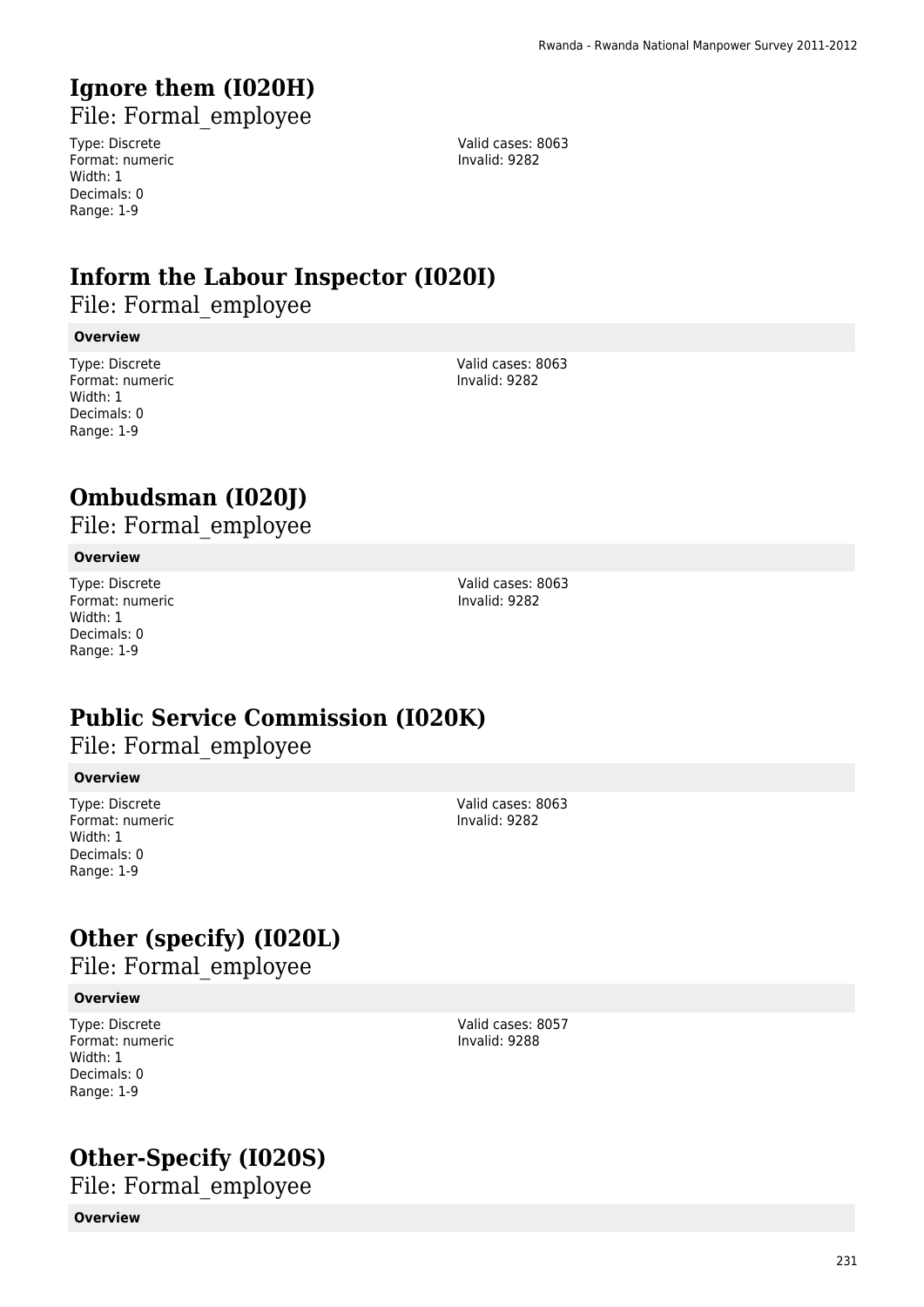## **Other-Specify (I020S)**

File: Formal\_employee

Type: Discrete Format: character Width: 30

Valid cases: 67 Invalid: 0

### **Does your organization have a gender policy? (J010)**  File: Formal\_employee

#### **Overview**

Type: Discrete Format: numeric Width: 1 Decimals: 0 Range: 1-9

Valid cases: 17345 Invalid: 0

### **Preferential treatment due to sex? (J020)**  File: Formal\_employee

#### **Overview**

Type: Discrete Format: numeric Width: 1 Decimals: 0 Range: 1-9

Valid cases: 17345 Invalid: 0

### **Quota for women (managm.) (J030A)**  File: Formal\_employee

#### **Overview**

Type: Discrete Format: numeric Width: 1 Decimals: 0 Range: 1-9

Valid cases: 807 Invalid: 16538

## **Overall quota for women (J030B)**

File: Formal\_employee

#### **Overview**

Type: Discrete Format: numeric Width: 1 Decimals: 0 Range: 1-9

Valid cases: 807 Invalid: 16538

### **Pref. recruitment for women (J030C)**

File: Formal\_employee

#### **Overview**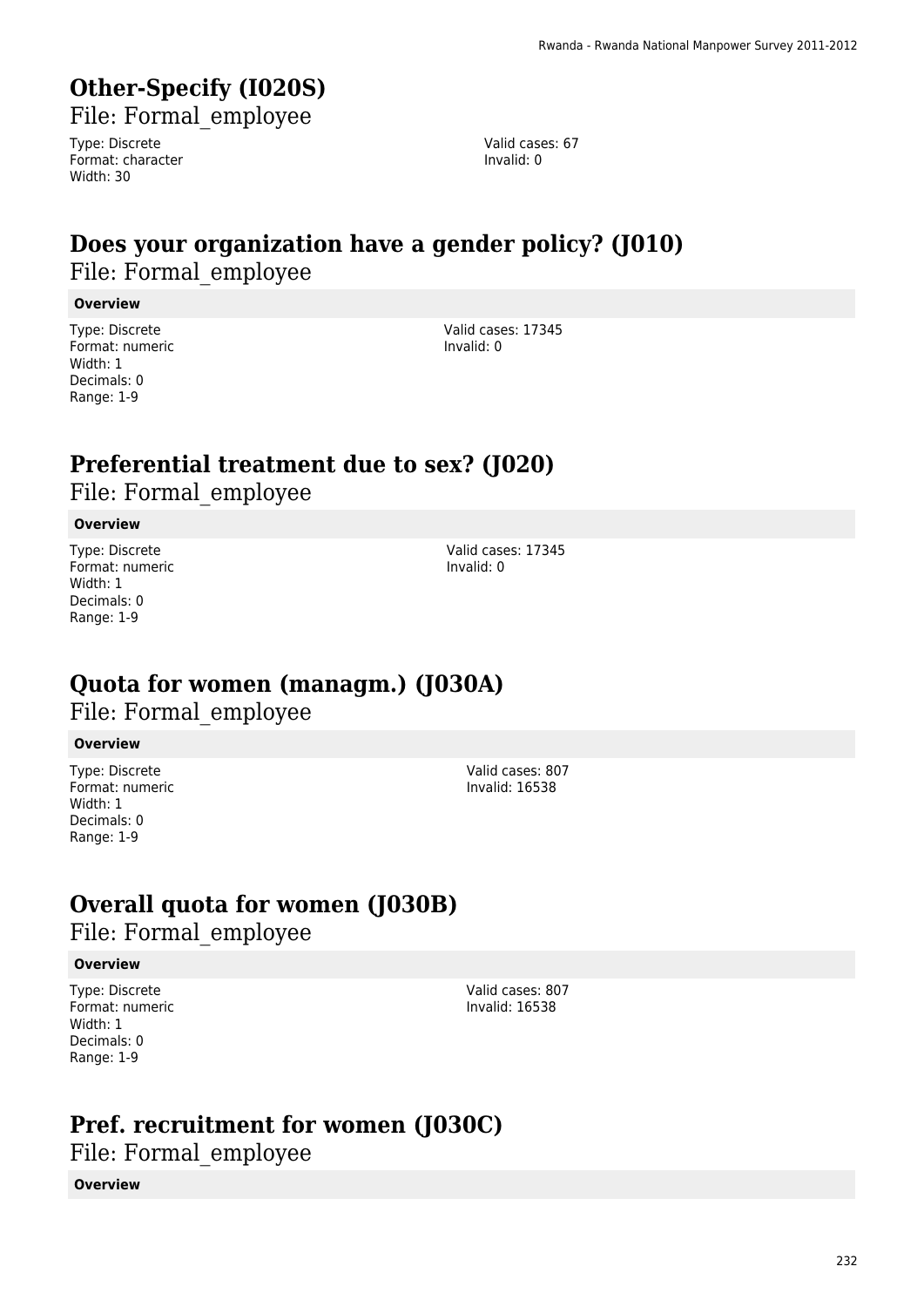## **Pref. recruitment for women (J030C)**

File: Formal\_employee

Type: Discrete Format: numeric Width: 1 Decimals: 0 Range: 1-9

### **Pref. recruitment for men (J030D)**  File: Formal\_employee

### **Overview**

Type: Discrete Format: numeric Width: 1 Decimals: 0 Range: 1-9

Valid cases: 807 Invalid: 16538

Valid cases: 807 Invalid: 16538

## **Maternity leave (J030E)**

File: Formal\_employee

### **Overview**

Type: Discrete Format: numeric Width: 1 Decimals: 0 Range: 1-9

Valid cases: 807 Invalid: 16538

### **Differential retirement age (J030F)**

File: Formal\_employee

#### **Overview**

Type: Discrete Format: numeric Width: 1 Decimals: 0 Range: 1-9

Invalid: 16538

## **Preferential payment (J030G)**

File: Formal\_employee

#### **Overview**

Type: Discrete Format: numeric Width: 1 Decimals: 0 Range: 1-9

Valid cases: 807 Invalid: 16538

## **Others (specify) (J030H)**

File: Formal\_employee

**Overview**

Valid cases: 807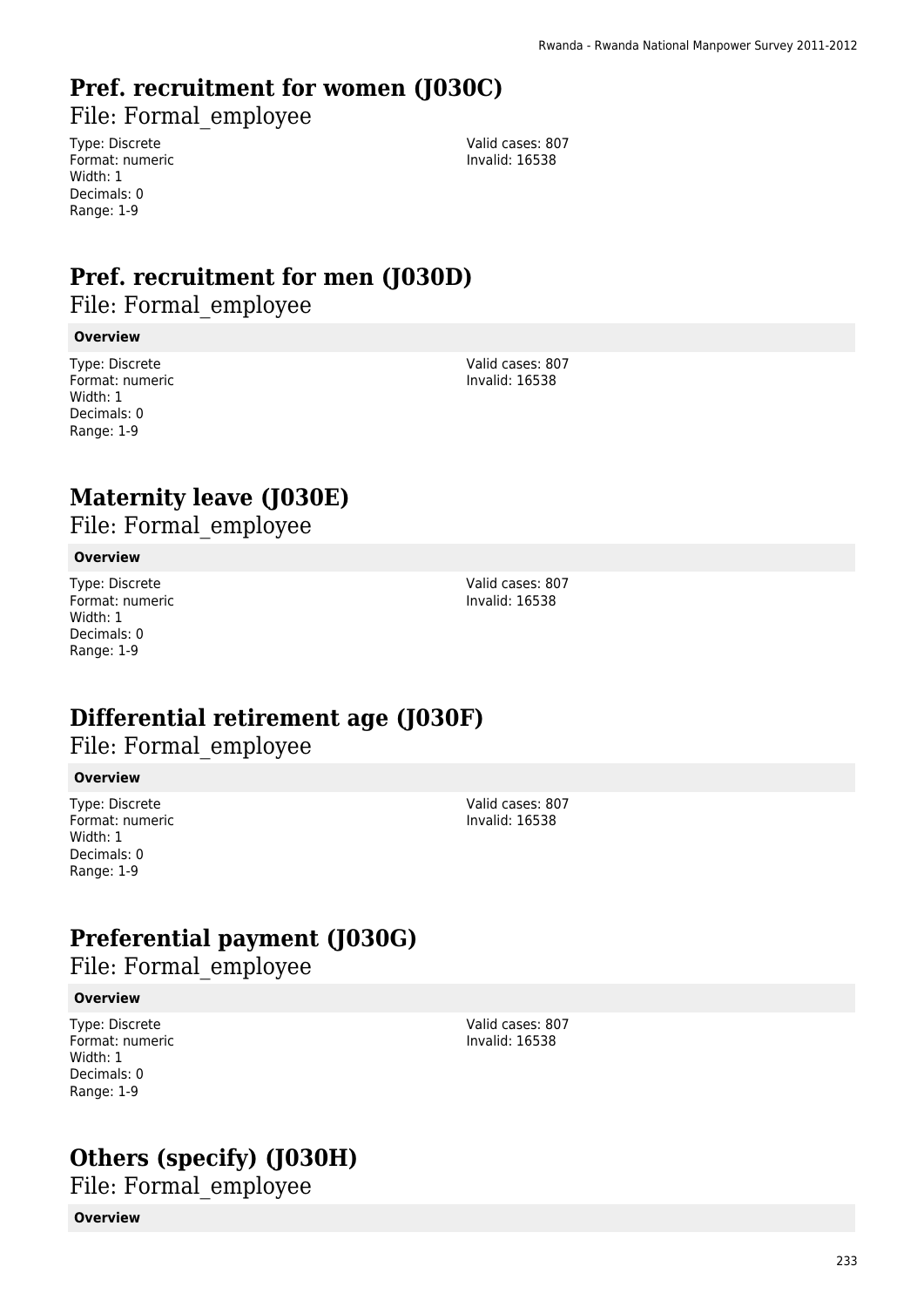## **Others (specify) (J030H)**

File: Formal\_employee

Type: Discrete Format: numeric Width: 1 Decimals: 0 Range: 1-9

## **Other-Specify (J030S)**

File: Formal\_employee

#### **Overview**

Type: Discrete Format: character Width: 30

# **Quota for women (managm.) (J040A)**

File: Formal\_employee

#### **Overview**

Type: Discrete Format: numeric Width: 1 Decimals: 0 Range: 1-9

Valid cases: 17345 Invalid: 0

## **Overall quota for women (J040B)**

File: Formal\_employee

#### **Overview**

Type: Discrete Format: numeric Width: 1 Decimals: 0 Range: 1-9

Valid cases: 17345 Invalid: 0

### **Pref. recruitment for women (J040C)**  File: Formal\_employee

### **Overview**

Type: Discrete Format: numeric Width: 1 Decimals: 0 Range: 1-9

Valid cases: 17345 Invalid: 0

### **Pref. recruitment for men (J040D)**

File: Formal\_employee

#### **Overview**

Valid cases: 807 Invalid: 16538

> Valid cases: 14 Invalid: 0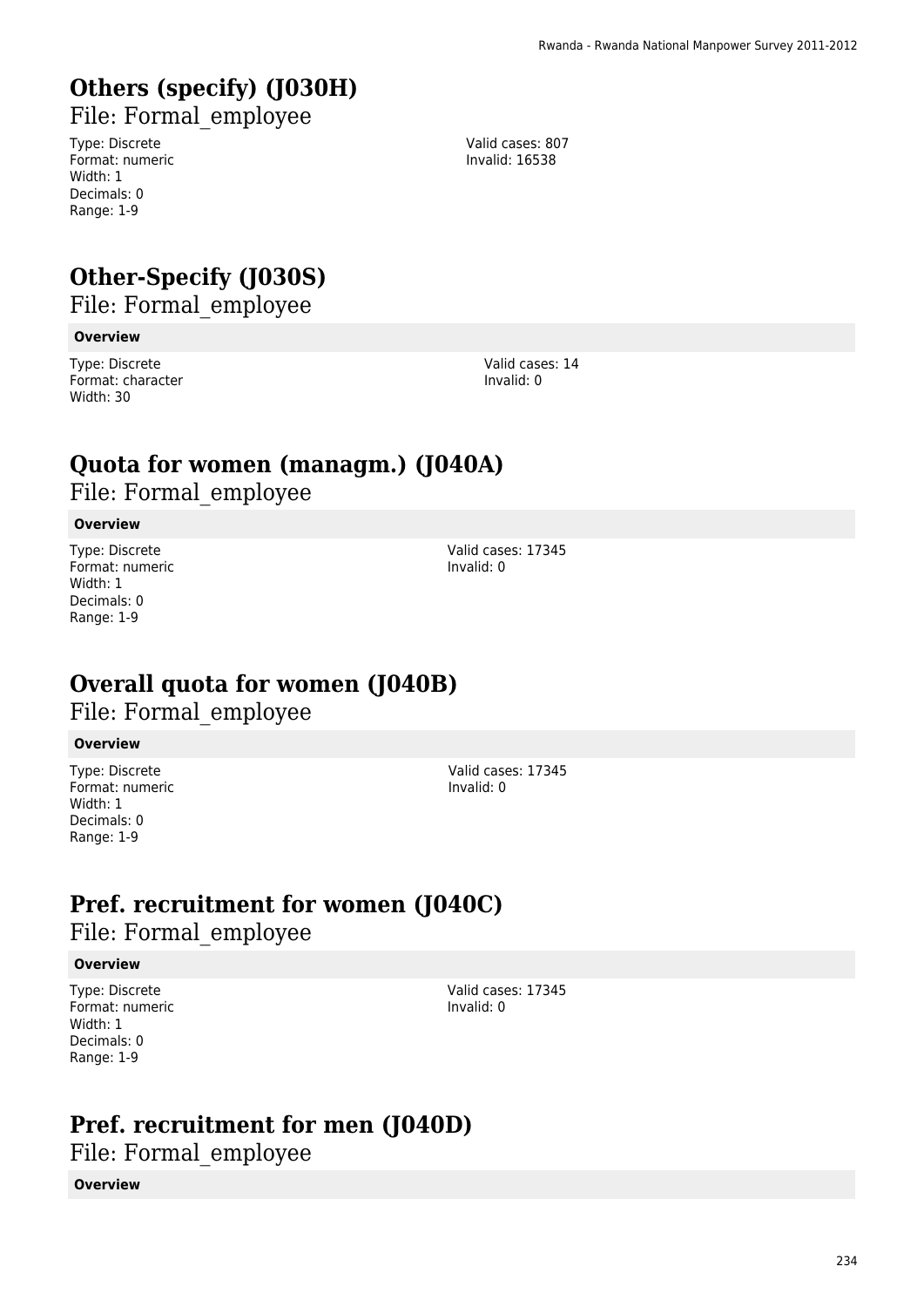### **Pref. recruitment for men (J040D)**

File: Formal\_employee

Type: Discrete Format: numeric Width: 1 Decimals: 0 Range: 1-9

Valid cases: 17345 Invalid: 0

## **Maternity leave (J040H)**

File: Formal\_employee

#### **Overview**

Type: Discrete Format: numeric Width: 1 Decimals: 0 Range: 1-9

Valid cases: 17345 Invalid: 0

### **Differential retirement age (J040E)**

File: Formal\_employee

#### **Overview**

Type: Discrete Format: numeric Width: 1 Decimals: 0 Range: 1-9

Valid cases: 17345 Invalid: 0

## **Preferential payment (J040F)**

File: Formal\_employee

#### **Overview**

Type: Discrete Format: numeric Width: 1 Decimals: 0 Range: 1-9

Valid cases: 17345 Invalid: 0

## **Others (specify) (J040G)**

File: Formal\_employee

#### **Overview**

Type: Discrete Format: numeric Width: 1 Decimals: 0 Range: 1-9

Valid cases: 17345 Invalid: 0

### **Other-Specify (J040S)**

File: Formal\_employee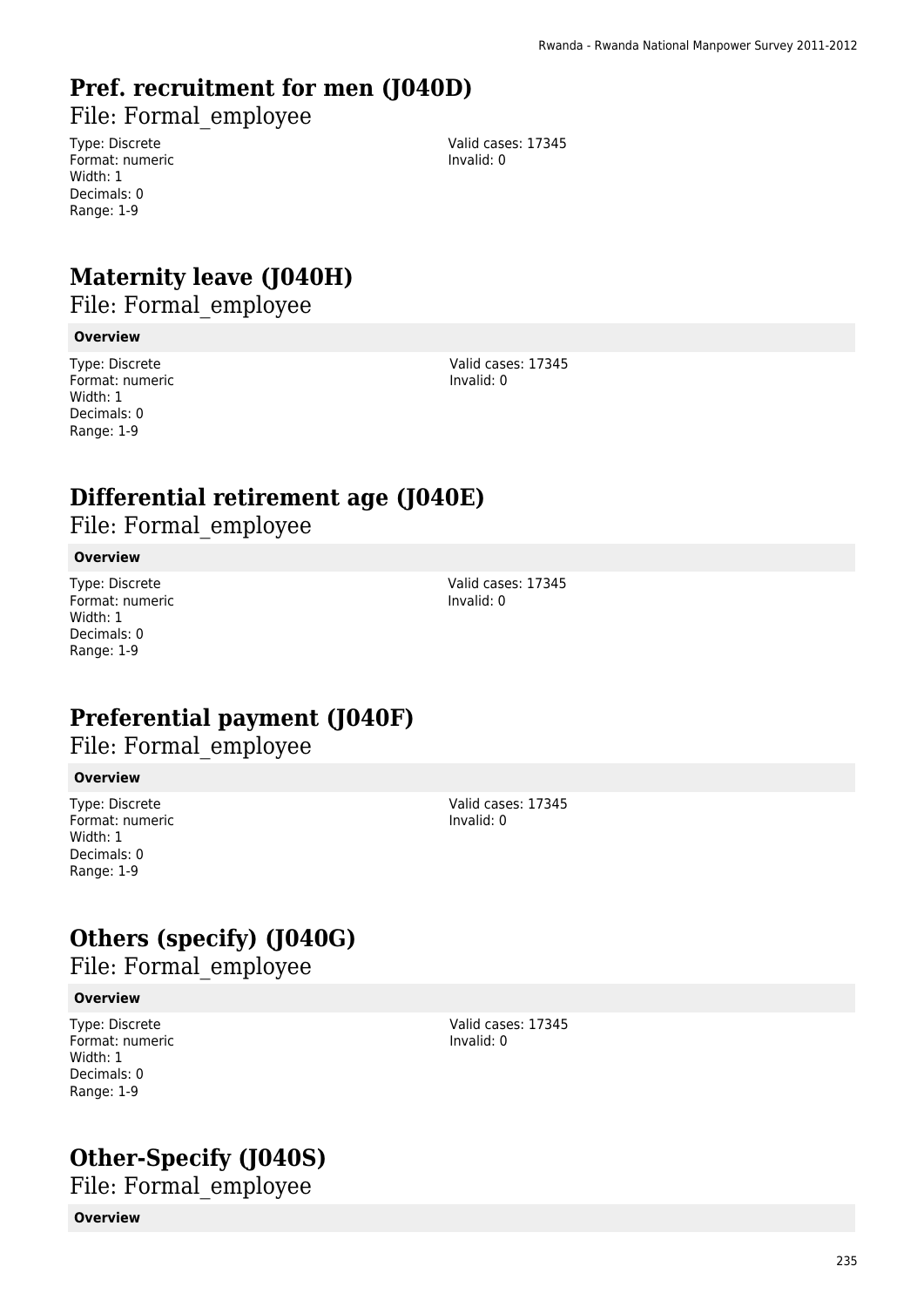## **Other-Specify (J040S)**

File: Formal\_employee

Type: Discrete Format: character Width: 30

Valid cases: 71 Invalid: 0

### **Has your organization introduced the use of ICT? (K010)**  File: Formal\_employee

#### **Overview**

Type: Discrete Format: numeric Width: 1 Decimals: 0 Range: 1-9

Valid cases: 17345 Invalid: 0

### **Production (K020A)**  File: Formal\_employee

#### **Overview**

Type: Discrete Format: numeric Width: 1 Decimals: 0 Range: 1-9

Valid cases: 13430 Invalid: 3915

## **Marketing (K020B)**

File: Formal\_employee

#### **Overview**

Type: Discrete Format: numeric Width: 1 Decimals: 0 Range: 1-9

Valid cases: 13430 Invalid: 3915

### **Human resource management (K020C)**  File: Formal\_employee

**Overview**

Type: Discrete Format: numeric Width: 1 Decimals: 0 Range: 1-9

Valid cases: 13430 Invalid: 3915

### **Communication (K020D)**

File: Formal\_employee

#### **Overview**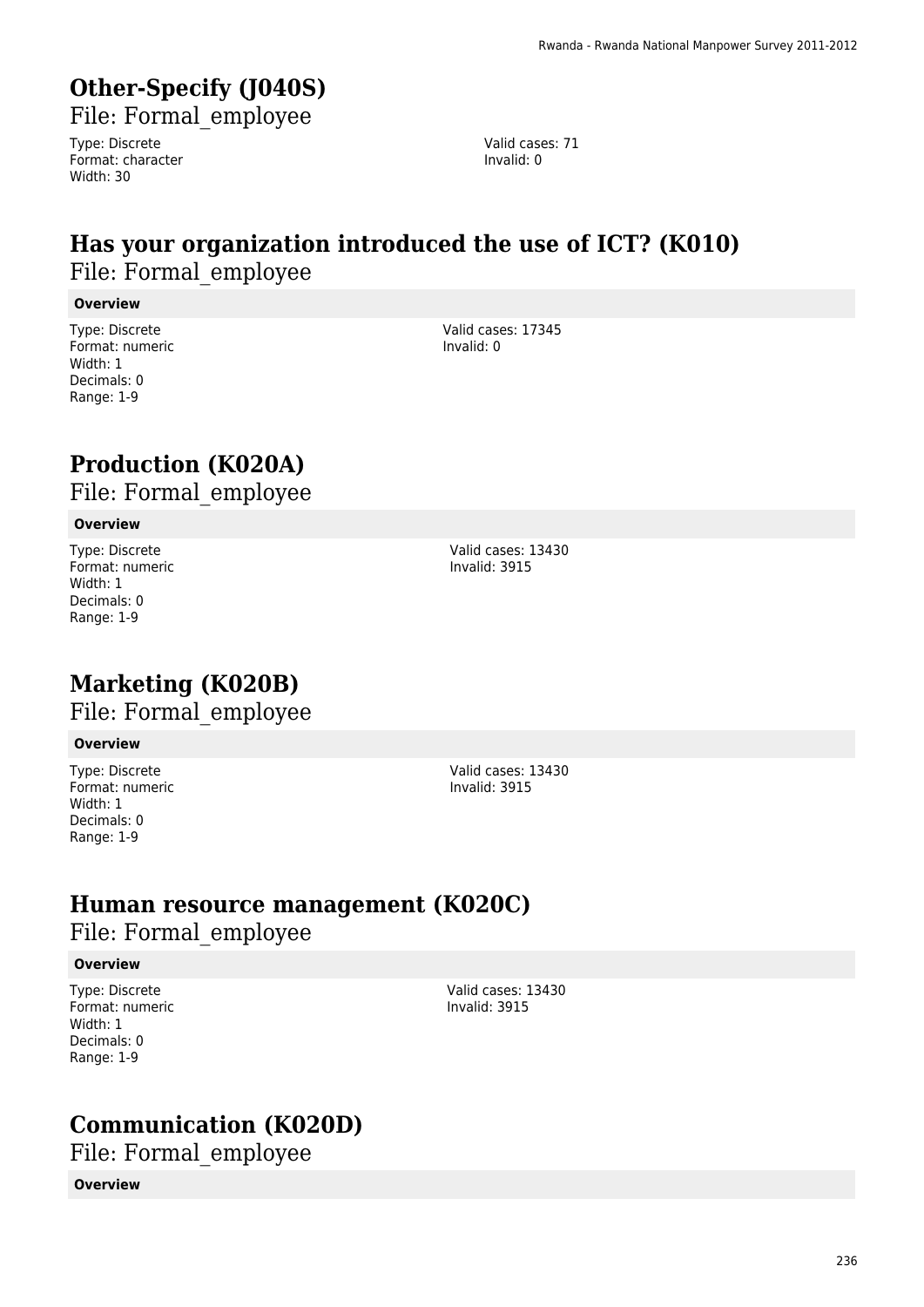### **Communication (K020D)**

File: Formal\_employee

Type: Discrete Format: numeric Width: 1 Decimals: 0 Range: 1-9

Valid cases: 13430 Invalid: 3915

## **Records management (K020E)**

File: Formal\_employee

#### **Overview**

Type: Discrete Format: numeric Width: 1 Decimals: 0 Range: 1-9

Valid cases: 13430 Invalid: 3915

## **Accounting/Finance/Budgeting (K020F)**

File: Formal\_employee

#### **Overview**

Type: Discrete Format: numeric Width: 1 Decimals: 0 Range: 1-9

Valid cases: 13430 Invalid: 3915

### **Others (specify) (K020G)**

File: Formal\_employee

#### **Overview**

Type: Discrete Format: numeric Width: 1 Decimals: 0 Range: 1-9

Valid cases: 13430 Invalid: 3915

## **Recruitment (K020H)**

File: Formal\_employee

#### **Overview**

Type: Discrete Format: numeric Width: 1 Decimals: 0 Range: 1-9

Valid cases: 13430 Invalid: 3915

### **Other-Specify (K020S)**

File: Formal\_employee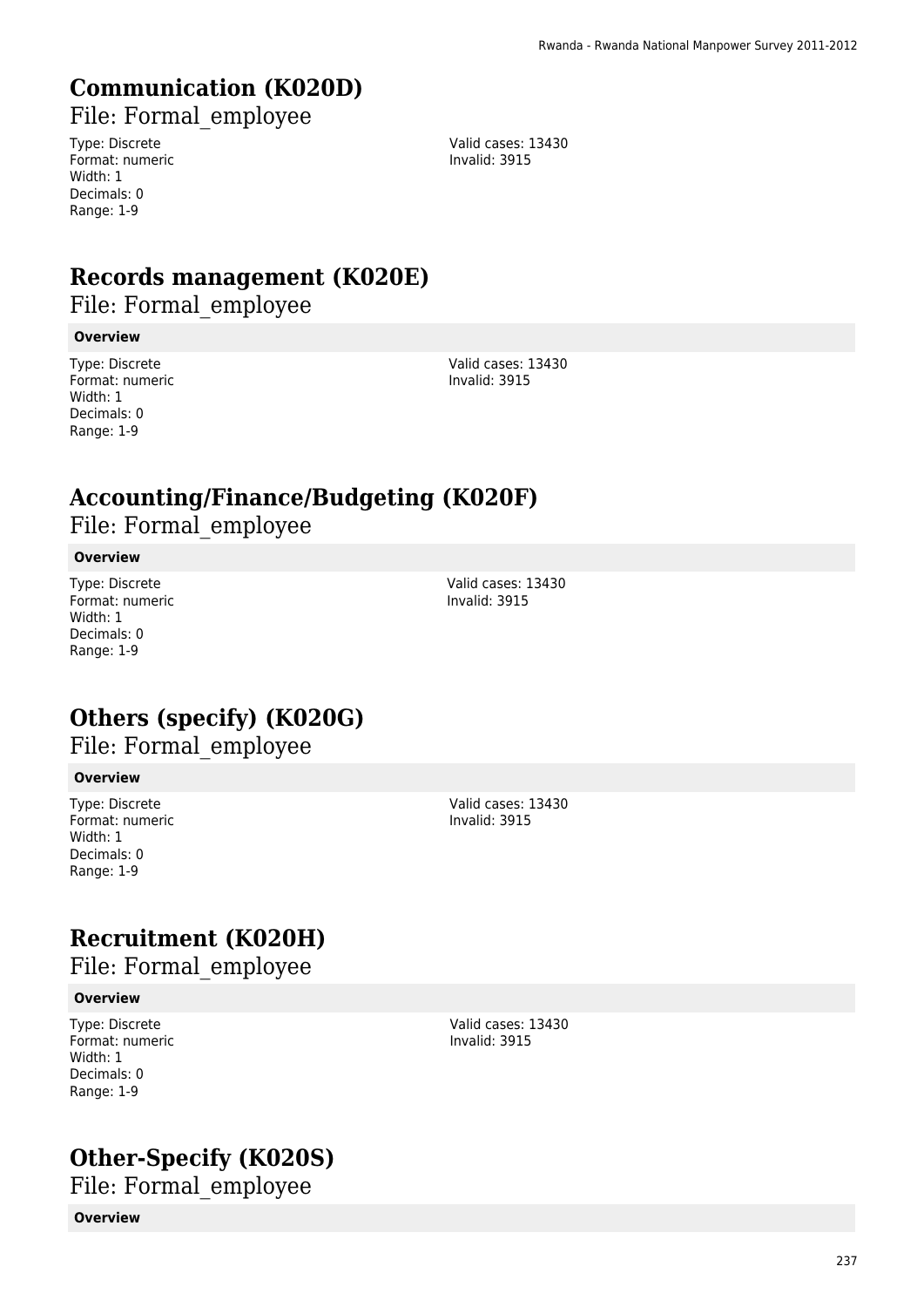### **Other-Specify (K020S)**

File: Formal\_employee

Type: Discrete Format: character Width: 30

**Production (K030A)** 

File: Formal\_employee

#### **Overview**

Type: Discrete Format: numeric Width: 1 Decimals: 0 Range: 1-9

Valid cases: 13431 Invalid: 3914

### **Marketing (K030B)**  File: Formal\_employee

#### **Overview**

Type: Discrete Format: numeric Width: 1 Decimals: 0 Range: 1-9

Valid cases: 13431 Invalid: 3914

### **Human resource management (K030C)**  File: Formal\_employee

#### **Overview**

Type: Discrete Format: numeric Width: 1 Decimals: 0 Range: 1-9

Valid cases: 13431 Invalid: 3914

### **Communication (K030D)**

File: Formal\_employee

#### **Overview**

Type: Discrete Format: numeric Width: 1 Decimals: 0 Range: 1-9

Valid cases: 13431 Invalid: 3914

### **Records management (K030E)**

File: Formal\_employee

#### **Overview**

Invalid: 0

Valid cases: 230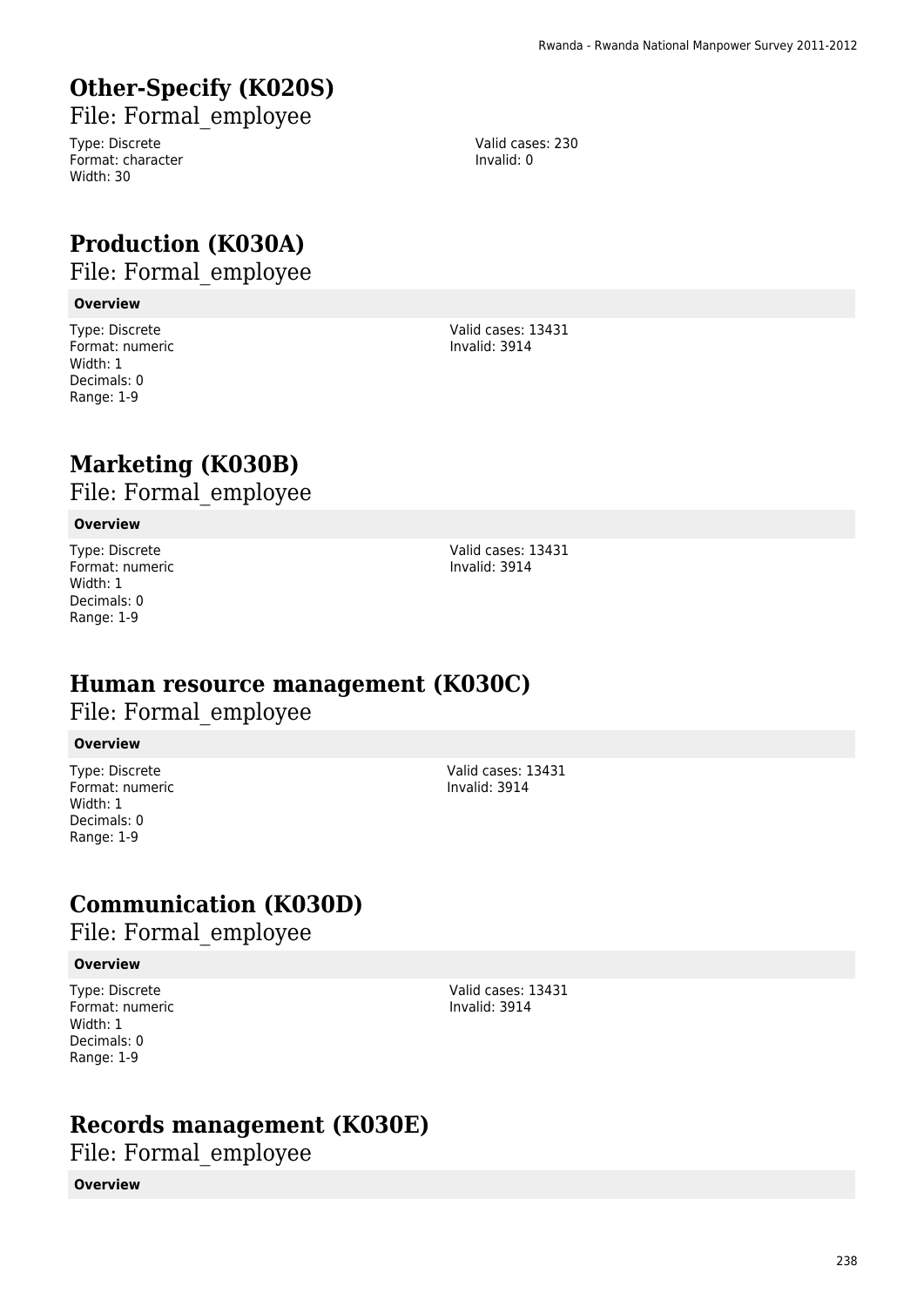### **Records management (K030E)**

File: Formal\_employee

Type: Discrete Format: numeric Width: 1 Decimals: 0 Range: 1-9

Valid cases: 13431 Invalid: 3914

## **Accounting/Finance/Budgeting (K030F)**

File: Formal\_employee

#### **Overview**

Type: Discrete Format: numeric Width: 1 Decimals: 0 Range: 1-9

Valid cases: 13431 Invalid: 3914

## **Others (specify) (K030G)**

File: Formal\_employee

#### **Overview**

Type: Discrete Format: numeric Width: 1 Decimals: 0 Range: 1-9

Valid cases: 13431 Invalid: 3914

### **Recruitment (K030H)**

File: Formal\_employee

#### **Overview**

Type: Discrete Format: numeric Width: 1 Decimals: 0 Range: 1-9

Valid cases: 13431 Invalid: 3914

### **Other-Specify (K030S)**

File: Formal\_employee

#### **Overview**

Type: Discrete Format: character Width: 30

### **Individual Computer (K040A)**

File: Formal\_employee

#### **Overview**

Valid cases: 24 Invalid: 0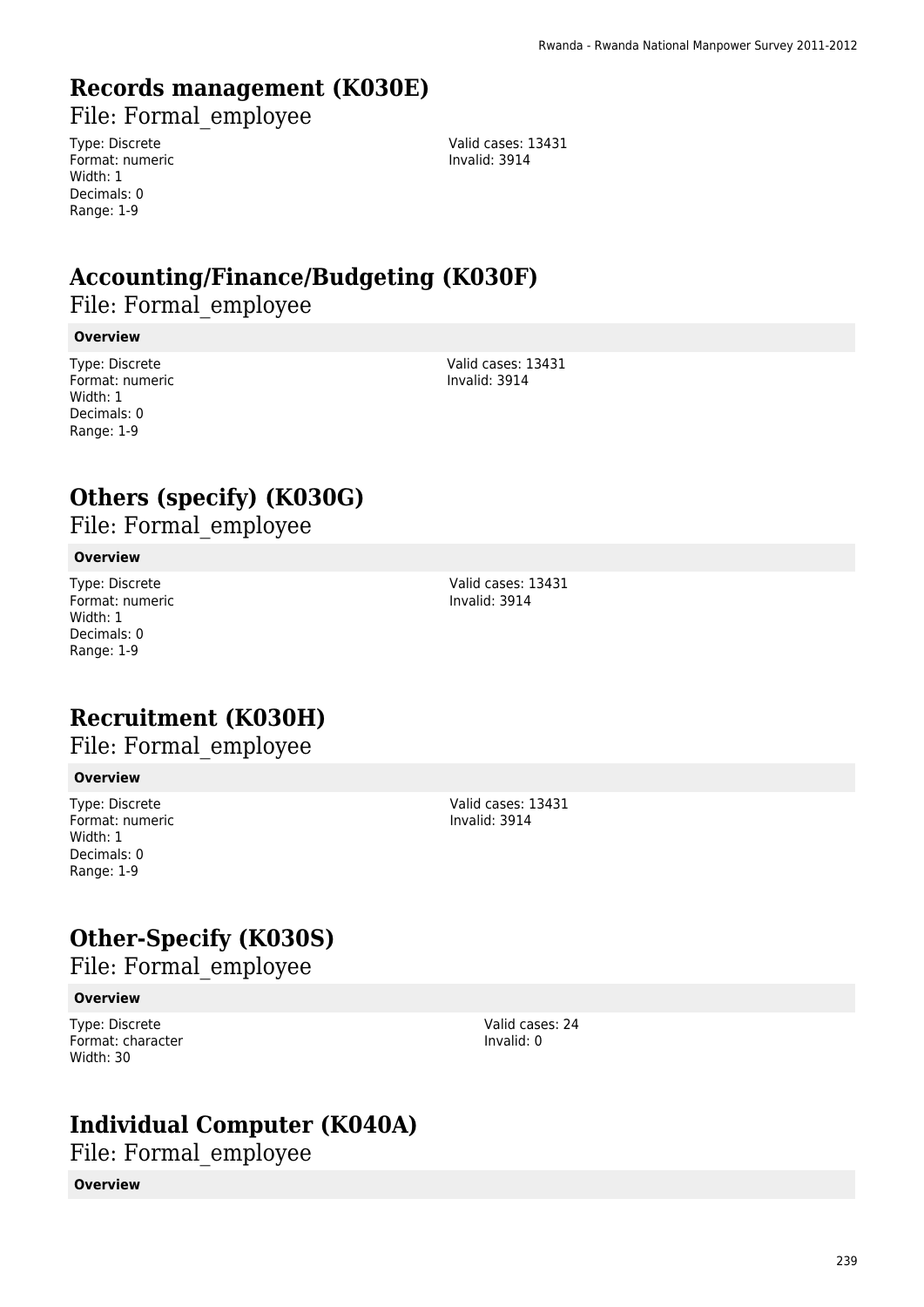### **Individual Computer (K040A)**

File: Formal\_employee

Type: Discrete Format: numeric Width: 1 Decimals: 0 Range: 1-9

Valid cases: 13430 Invalid: 3915

### **Shared computer (K040B)**

File: Formal\_employee

#### **Overview**

Type: Discrete Format: numeric Width: 1 Decimals: 0 Range: 1-9

Valid cases: 13430 Invalid: 3915

### **Private access to email (K040C)**  File: Formal\_employee

#### **Overview**

Type: Discrete Format: numeric Width: 1 Decimals: 0 Range: 1-9

Valid cases: 13430 Invalid: 3915

### **Common access to email (K040D)**

File: Formal\_employee

#### **Overview**

Type: Discrete Format: numeric Width: 1 Decimals: 0 Range: 1-9

Valid cases: 13430 Invalid: 3915

### **Access to internet (K040E)**

File: Formal\_employee

#### **Overview**

Type: Discrete Format: numeric Width: 1 Decimals: 0 Range: 1-9

Valid cases: 13430 Invalid: 3915

### **Others (specify). (K040F)**

File: Formal\_employee

**Overview**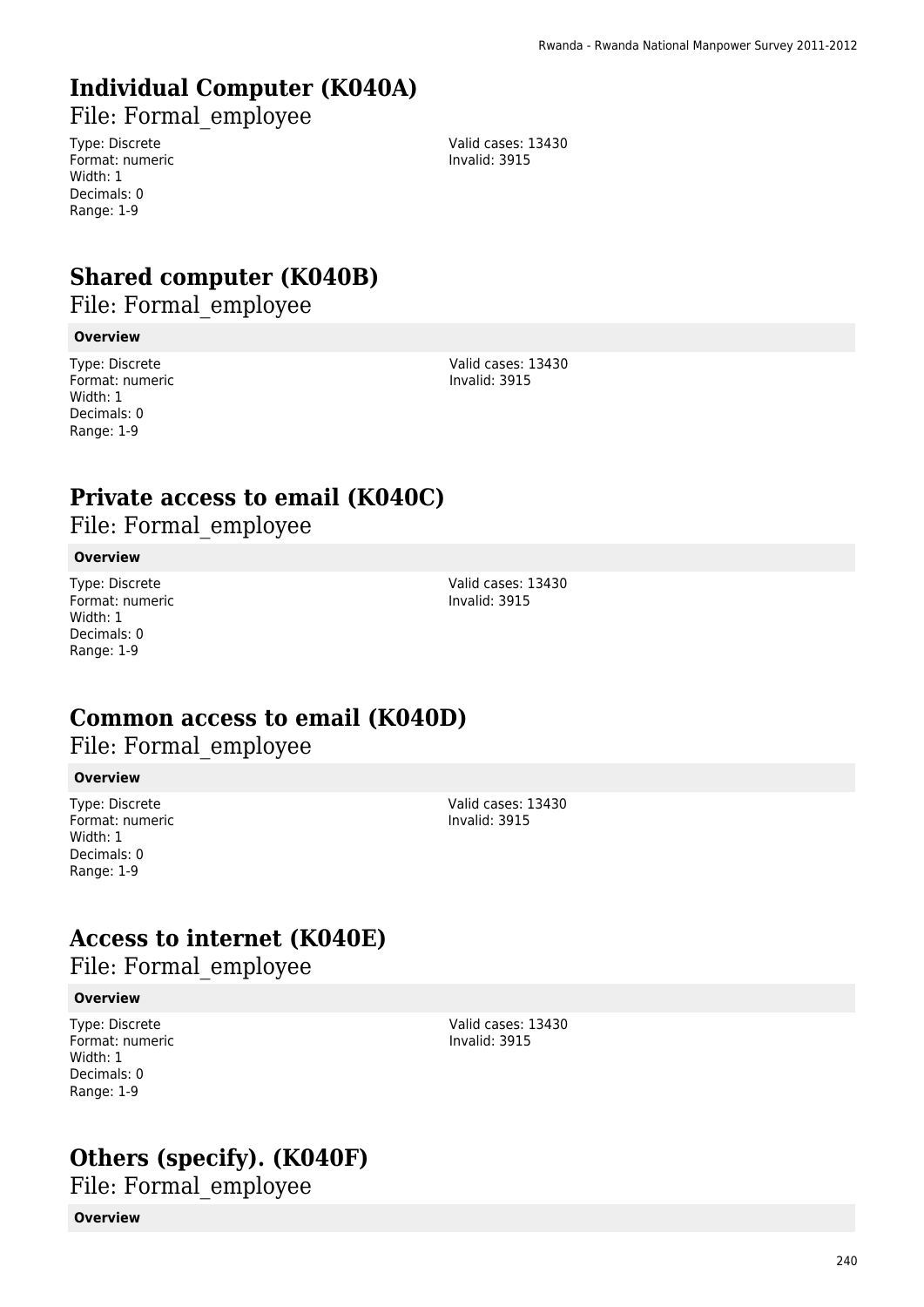## **Others (specify). (K040F)**

File: Formal\_employee

Type: Discrete Format: numeric Width: 1 Decimals: 0 Range: 1-9

### **Other-Specify (K040S)**

File: Formal\_employee

#### **Overview**

Type: Discrete Format: character Width: 30

Valid cases: 13430 Invalid: 3915

> Valid cases: 30 Invalid: 0

### **Individual Computer (K050A)**  File: Formal\_employee

#### **Overview**

Type: Discrete Format: numeric Width: 1 Decimals: 0 Range: 1-9

**Shared computer (K050B)** 

File: Formal\_employee

#### **Overview**

Type: Discrete Format: numeric Width: 1 Decimals: 0 Range: 1-9

Valid cases: 13430

Valid cases: 13430 Invalid: 3915

Invalid: 3915

### **Private access to email (K050C)**  File: Formal\_employee

#### **Overview**

Type: Discrete Format: numeric Width: 1 Decimals: 0 Range: 1-9

Valid cases: 13430 Invalid: 3915

### **Common access to email (K050D)**

File: Formal\_employee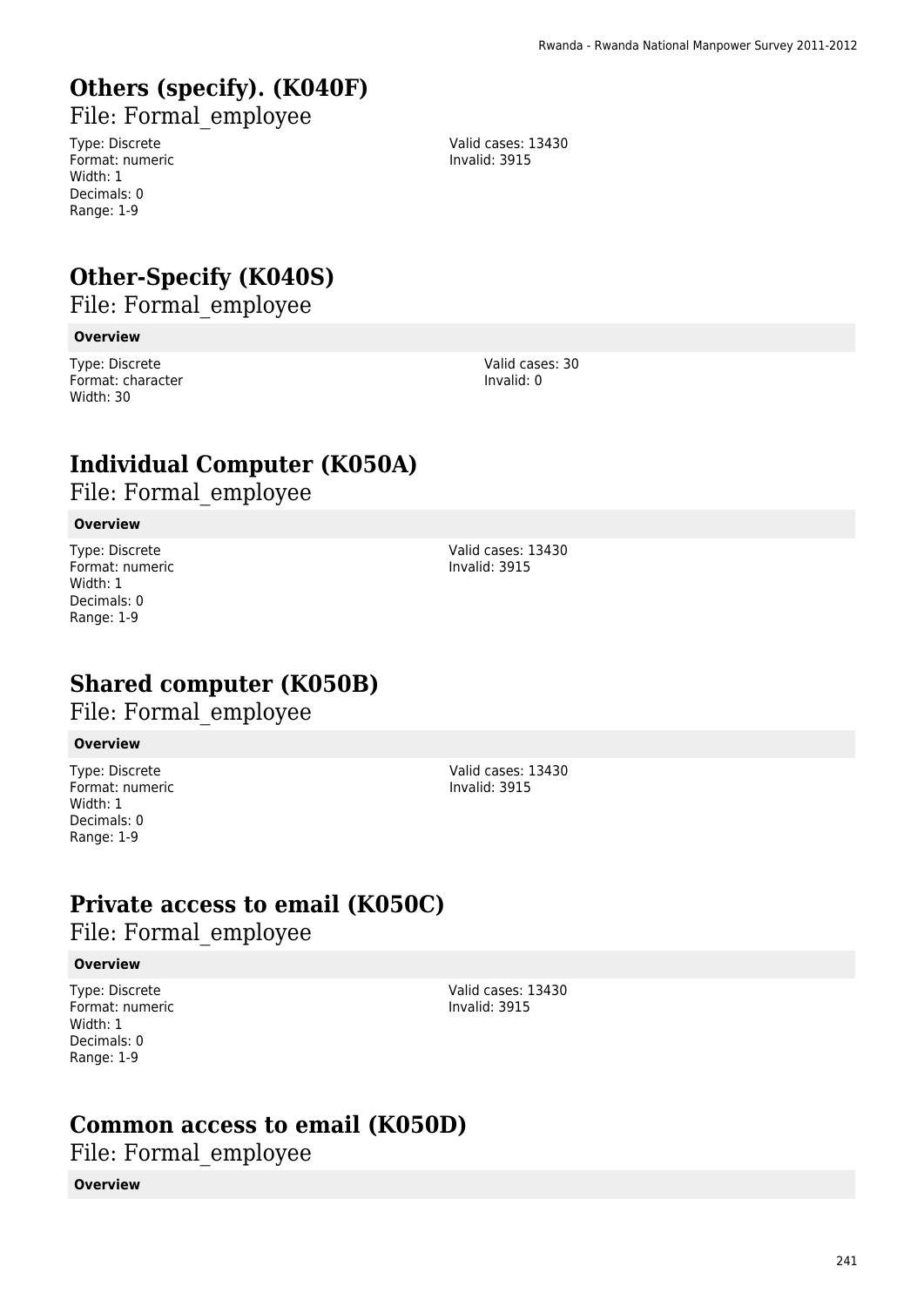### **Common access to email (K050D)**

File: Formal\_employee

Type: Discrete Format: numeric Width: 1 Decimals: 0 Range: 1-9

Valid cases: 13430 Invalid: 3915

## **Access to internet (K050E)**

File: Formal\_employee

#### **Overview**

Type: Discrete Format: numeric Width: 1 Decimals: 0 Range: 1-9

Valid cases: 13430 Invalid: 3915

## **Others (specify). (K050F)**

File: Formal\_employee

#### **Overview**

Type: Discrete Format: numeric Width: 1 Decimals: 0 Range: 1-9

Valid cases: 13430 Invalid: 3915

### **Other-Specify (K050S)**

File: Formal\_employee

#### **Overview**

Type: Discrete Format: character Width: 30

Valid cases: 58 Invalid: 0

### **Do you feel properly equipped to make fully use of the potential of ICT at your workplace? (K060)**

File: Formal\_employee

#### **Overview**

Type: Discrete Format: numeric Width: 1 Decimals: 0 Range: 1-9

Valid cases: 3787 Invalid: 13558

### **monthly gross earnings (L010)**

File: Formal\_employee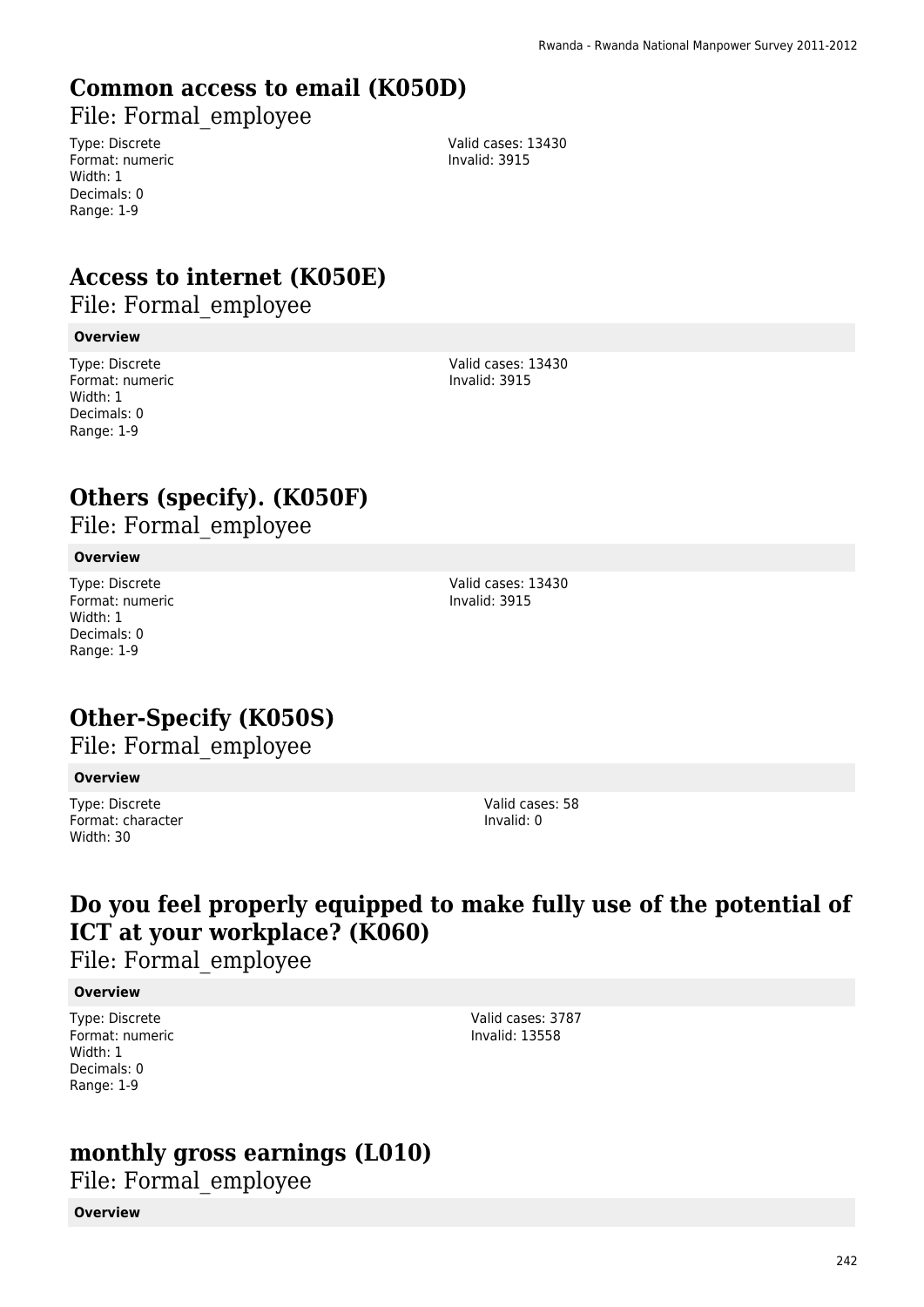## **monthly gross earnings (L010)**

File: Formal\_employee

Type: Continuous Format: numeric Width: 9 Decimals: 0 Range: 1000-9158000 Invalid: 999999999, 0

Valid cases: 16992 Invalid: 353 Minimum: 1000 Maximum: 9158000 Mean: 184718.5 Standard deviation: 332965.8

### **What is your monthly net earnings? (L011)**  File: Formal\_employee

#### **Overview**

Type: Continuous Format: numeric Width: 9 Decimals: 0 Range: 1000-6860000 Invalid: 999999999, 0

Valid cases: 17029 Invalid: 316 Minimum: 1000 Maximum: 6860000 Mean: 133578.2 Standard deviation: 220881.2

## **Mode of your mountly payment? (L020)**

File: Formal\_employee

#### **Overview**

Type: Discrete Format: numeric Width: 1 Decimals: 0 Range: 1-9

Valid cases: 17067 Invalid: 278

## **Other-Specify (L020S)**

File: Formal\_employee

#### **Overview**

Type: Discrete Format: character Width: 27

Valid cases: 9 Invalid: 0

### **Do you have another occupation / job/employment? (L030)**  File: Formal\_employee

#### **Overview**

Type: Discrete Format: numeric Width: 1 Decimals: 0 Range: 1-9

Valid cases: 17345 Invalid: 0

## **If yes, what kind of occupation / job (L040)**

File: Formal\_employee

#### **Overview**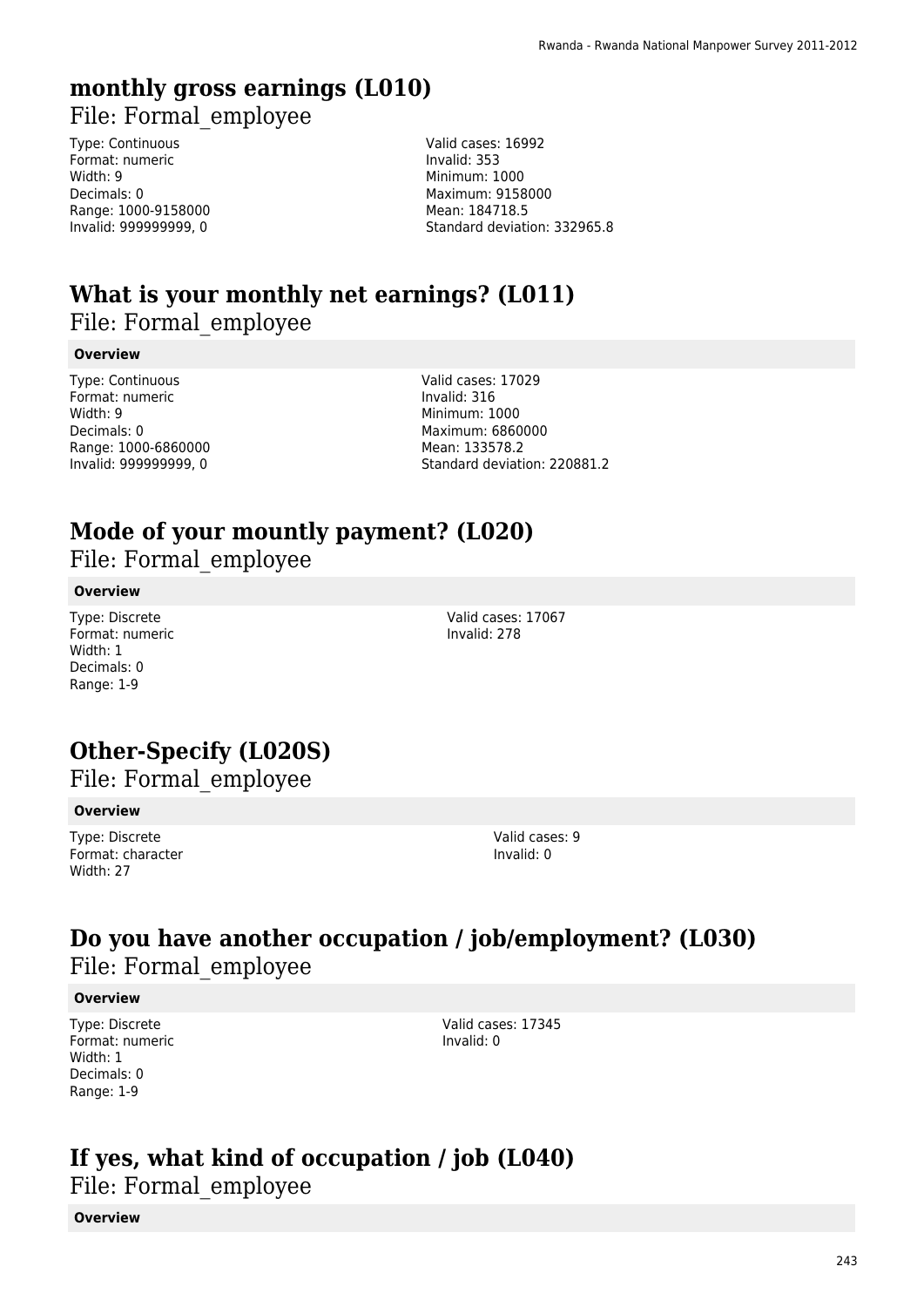### **If yes, what kind of occupation / job (L040)**

File: Formal\_employee

Type: Discrete Format: character Width: 30

Valid cases: 1482 Invalid: 0

## **ISCO Code (L040A)**

File: Formal\_employee

#### **Overview**

Type: Discrete Format: numeric Width: 4 Decimals: 0 Range: 110-9629

Valid cases: 1448 Invalid: 15897 Minimum: 110 Maximum: 9622

### **ISCO\_FIRST\_LEVEL L040A (ISCO1L040A)**  File: Formal\_employee

#### **Overview**

Type: Discrete Format: numeric Width: 5 Decimals: 2 Range: 1-99

Valid cases: 1495 Invalid: 15850 Minimum: 1 Maximum: 10

### **average annual gross income from all additional job(s)? (L050)**  File: Formal\_employee

#### **Overview**

Type: Continuous Format: numeric Width: 9 Decimals: 0 Range: 2000-48000000 Invalid: 999999999

Valid cases: 1470 Invalid: 15875 Minimum: 2000 Maximum: 48000000 Mean: 894410.5 Standard deviation: 2596664.2

### **Do you have an HIV / AIDS policy at workplace? (M010)**  File: Formal\_employee

#### **Overview**

Type: Discrete Format: numeric Width: 1 Decimals: 0 Range: 1-9

Valid cases: 17345 Invalid: 0

## **VCT services (M020)**

File: Formal\_employee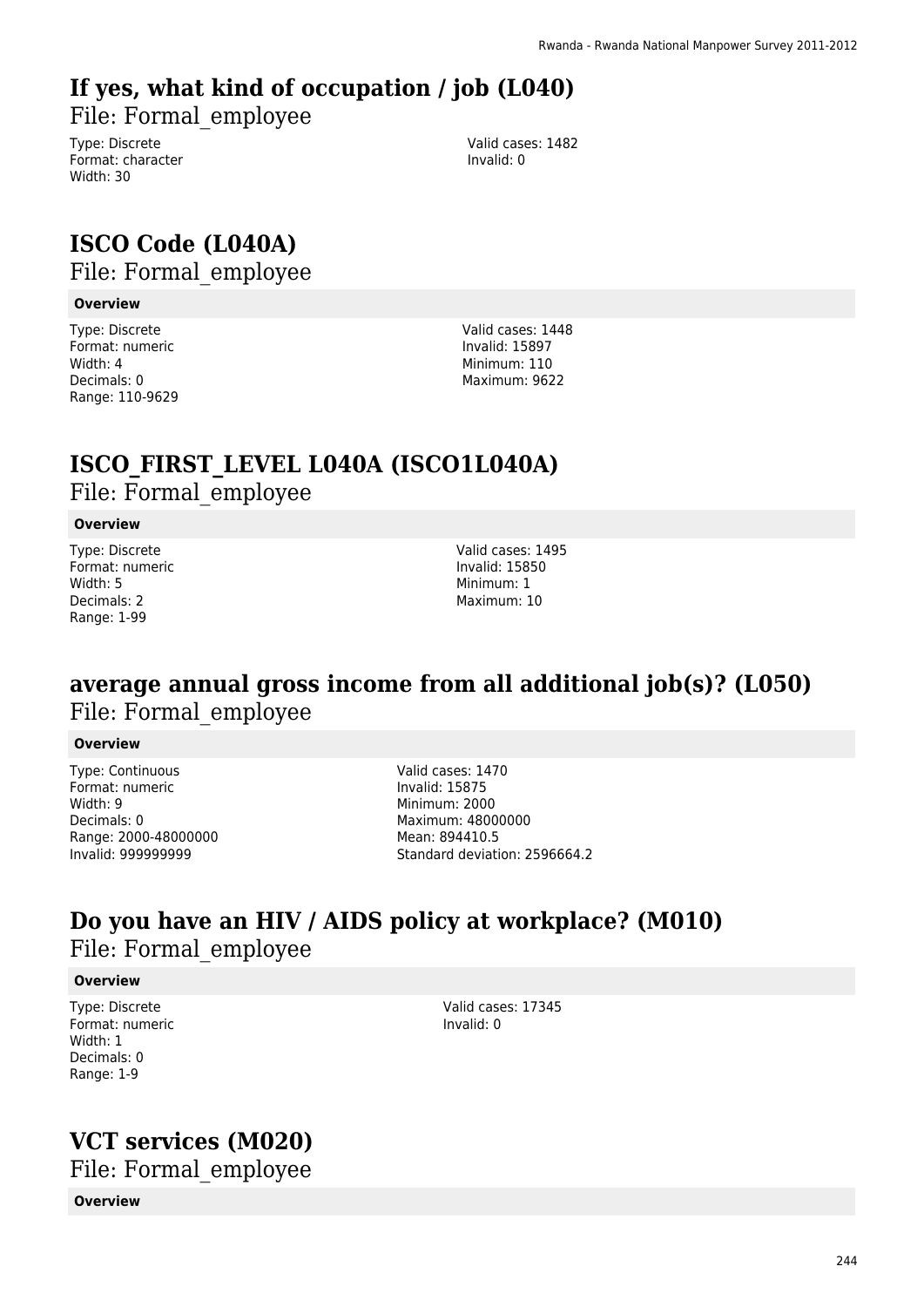### **VCT services (M020)**  File: Formal\_employee

Type: Discrete Format: numeric Width: 1 Decimals: 0 Range: 1-9

Valid cases: 9131 Invalid: 8214

### **Free ARVs for HIV+ workers (M02A)**

File: Formal\_employee

#### **Overview**

Type: Discrete Format: numeric Width: 1 Decimals: 0 Range: 1-9

Valid cases: 9131 Invalid: 8214

### **Free condom distribution (M02B)**

File: Formal\_employee

#### **Overview**

Type: Discrete Format: numeric Width: 1 Decimals: 0 Range: 1-9

Valid cases: 9131 Invalid: 8214

### **Free food for HIV+ workers (M02C)**

File: Formal\_employee

#### **Overview**

Type: Discrete Format: numeric Width: 1 Decimals: 0 Range: 1-9

Valid cases: 9131 Invalid: 8214

## **Equal rights (M02E)**

File: Formal\_employee

#### **Overview**

Type: Discrete Format: numeric Width: 1 Decimals: 0 Range: 1-9

Valid cases: 9131 Invalid: 8214

### **Others (specify) (M02D)**

File: Formal\_employee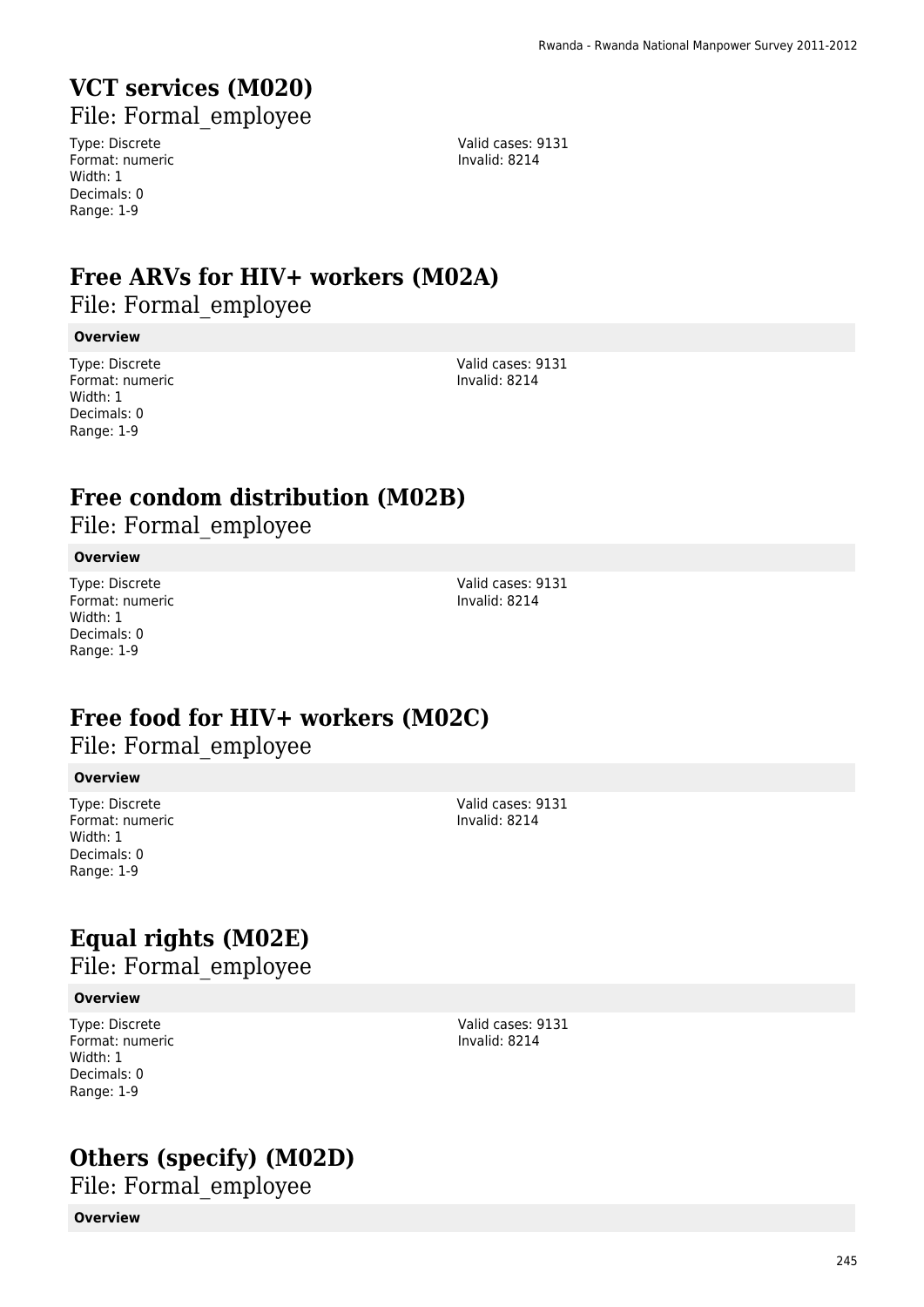## **Others (specify) (M02D)**

File: Formal\_employee

Type: Discrete Format: numeric Width: 1 Decimals: 0 Range: 1-9

Valid cases: 9131 Invalid: 8214

### **Other-Specify (M020S)**

File: Formal\_employee

**Overview**

Type: Discrete Format: character Width: 30

Valid cases: 231 Invalid: 0

### **Are you currently looking for a different job? (N020)**  File: Formal\_employee

#### **Overview**

Type: Discrete Format: numeric Width: 1 Decimals: 0 Range: 1-9

Valid cases: 17345 Invalid: 0

### **Which occupations are you targeting? (N030)**  File: Formal\_employee

#### **Overview**

Type: Discrete Format: character Width: 40

Valid cases: 1647 Invalid: 0

### **Which occupations are you targeting? (N0302)**  File: Formal\_employee

#### **Overview**

Type: Discrete Format: character Width: 40

Valid cases: 437 Invalid: 0

### **ISCO (N030A)**

File: Formal\_employee

#### **Overview**

Type: Discrete Format: numeric Width: 4 Decimals: 0 Range: 110-9629 Valid cases: 1632 Invalid: 15713 Minimum: 1111 Maximum: 9629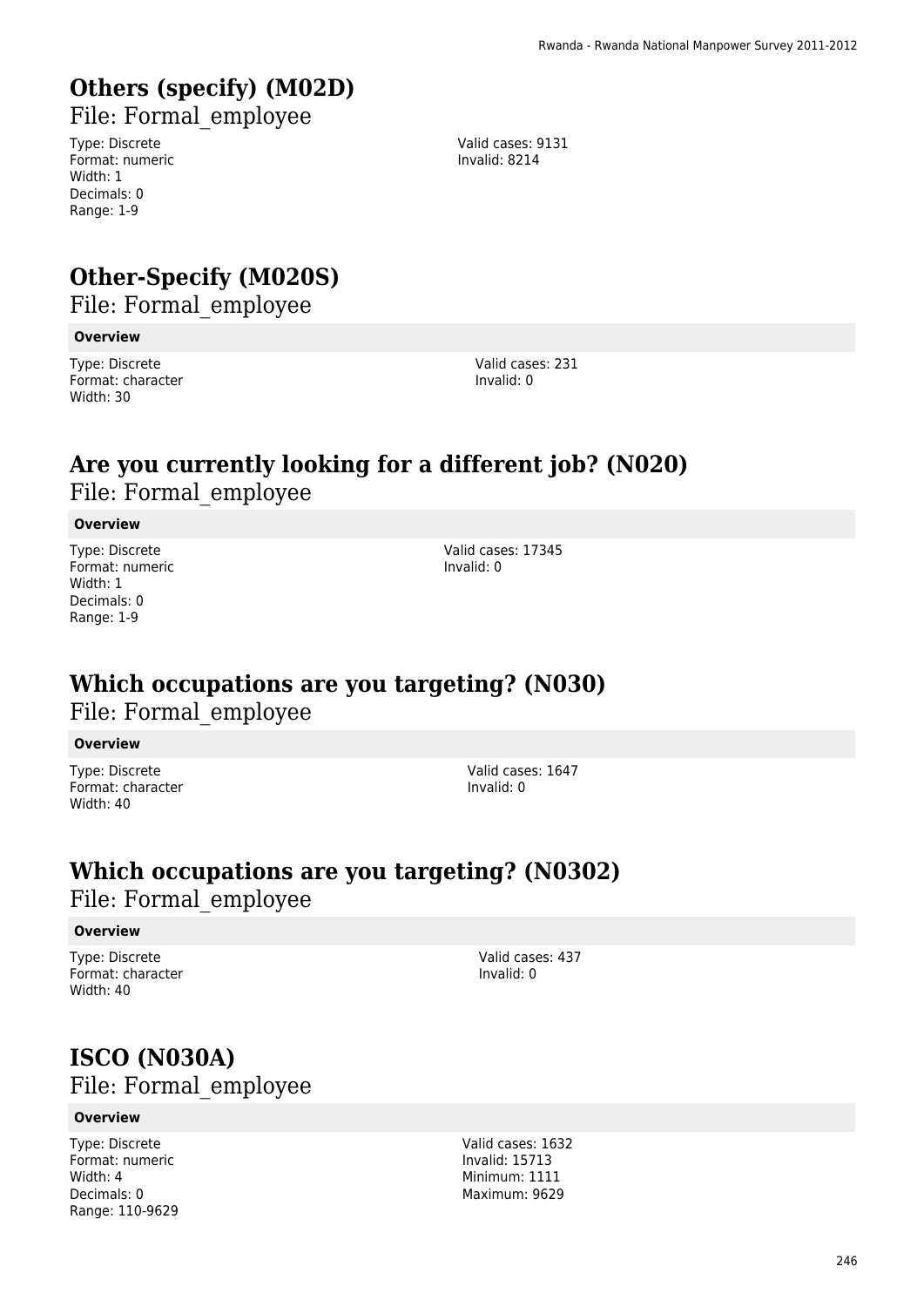### **ISCO\_FIRST\_LEVEL N030A (ISCO1N030A)**  File: Formal\_employee

#### **Overview**

Type: Discrete Format: numeric Width: 5 Decimals: 2 Range: 1-99

Valid cases: 1666 Invalid: 15679 Minimum: 1 Maximum: 99

### **ISCO (N030B)**  File: Formal\_employee

#### **Overview**

Type: Discrete Format: numeric Width: 4 Decimals: 0 Range: 0-9999

Valid cases: 445 Invalid: 16900 Minimum: 0 Maximum: 9999

### **ISCO\_FIRST\_LEVELN030B (ISCO1N030B)**  File: Formal\_employee

#### **Overview**

Type: Discrete Format: numeric Width: 5 Decimals: 2 Range: 1-99

Valid cases: 440 Invalid: 16905 Minimum: 1 Maximum: 99

## **Word of mouth/family/friends (N050A)**

### File: Formal\_employee

#### **Overview**

Type: Discrete Format: numeric Width: 1 Decimals: 0 Range: 1-9

Valid cases: 1666 Invalid: 15679

### **Unsolicited / passing-by (N050B)**

File: Formal\_employee

#### **Overview**

Type: Discrete Format: numeric Width: 1 Decimals: 0 Range: 1-9

### **Internet, media (N050C)**

File: Formal\_employee

Valid cases: 1666 Invalid: 15679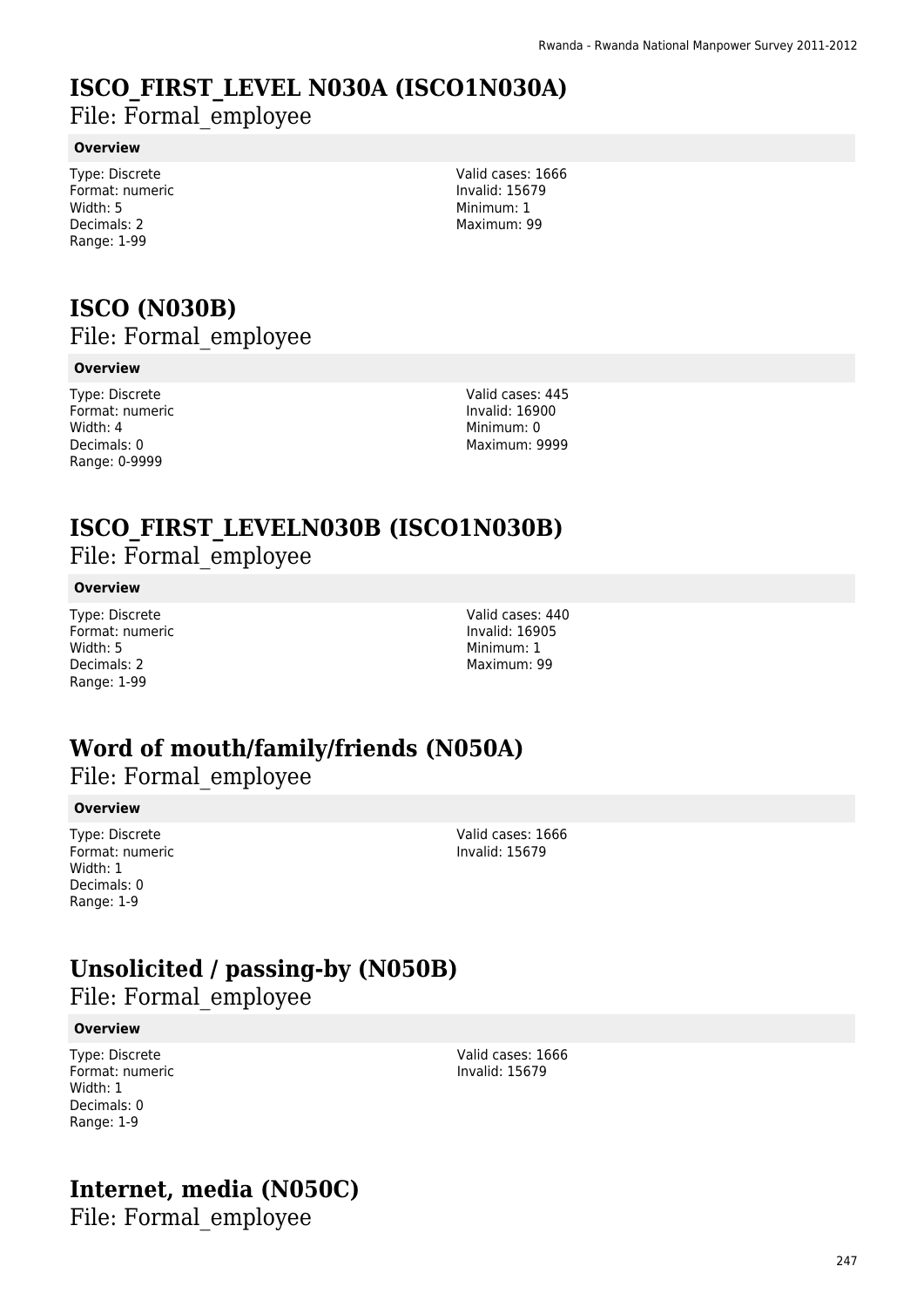### **Internet, media (N050C)**

File: Formal\_employee

#### **Overview**

Type: Discrete Format: numeric Width: 1 Decimals: 0 Range: 1-9

## **LMIS (N050D)**

File: Formal\_employee

#### **Overview**

Type: Discrete Format: numeric Width: 1 Decimals: 0 Range: 1-9

Valid cases: 1666 Invalid: 15679

Valid cases: 1666 Invalid: 15679

### **Job agents / bureaus (N050E)**

File: Formal\_employee

#### **Overview**

Type: Discrete Format: numeric Width: 1 Decimals: 0 Range: 1-9

Valid cases: 1666 Invalid: 15679

### **Training institutions (N050F)**

### File: Formal\_employee

#### **Overview**

Type: Discrete Format: numeric Width: 1 Decimals: 0 Range: 1-9

Valid cases: 1666 Invalid: 15679

### **Other (specify) (N050G)**

File: Formal\_employee

#### **Overview**

Type: Discrete Format: numeric Width: 1 Decimals: 0 Range: 1-9

### **Other-Specify (N050S)**

File: Formal\_employee

Valid cases: 1666 Invalid: 15679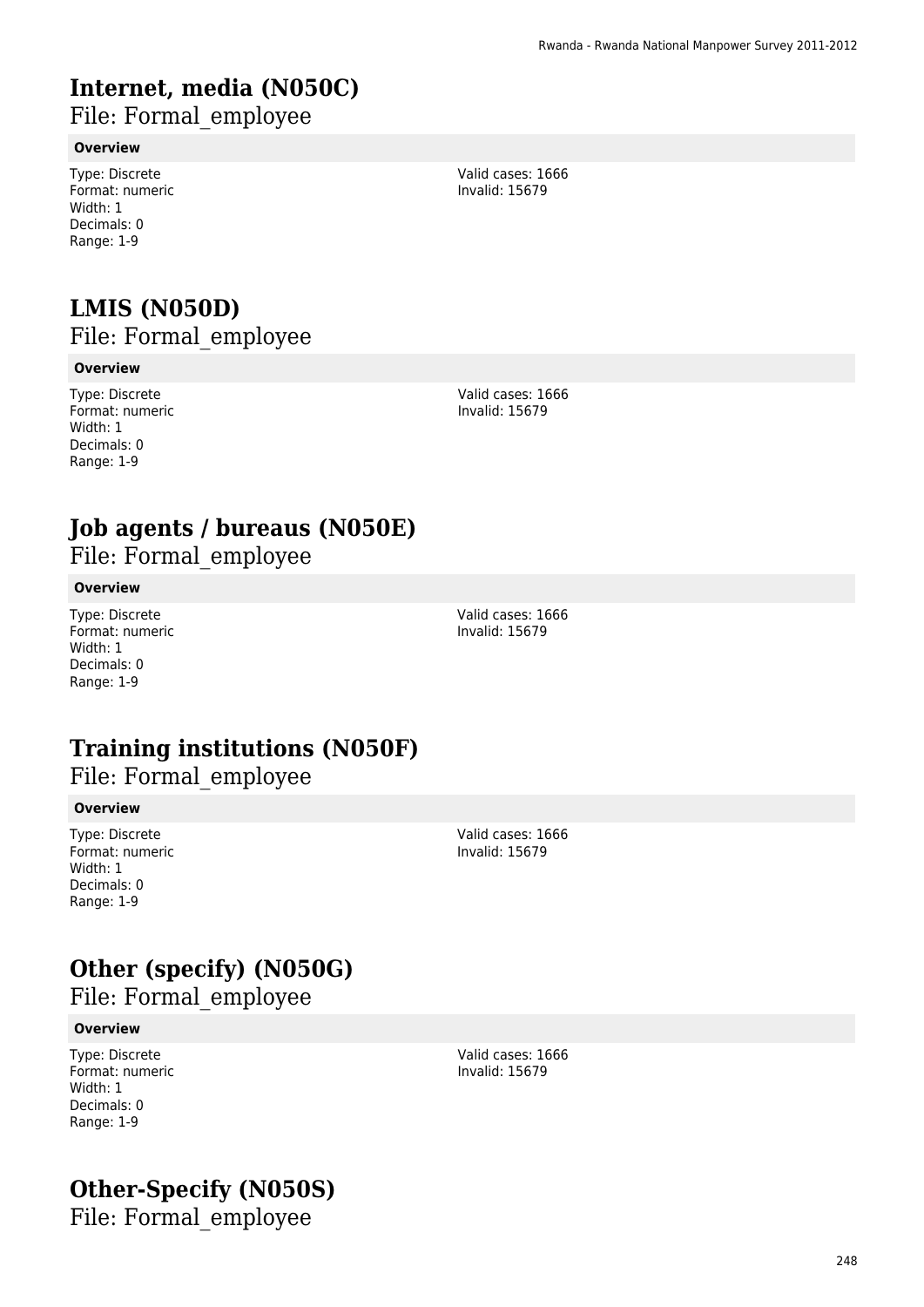### **Other-Specify (N050S)**

File: Formal\_employee

#### **Overview**

Type: Discrete Format: character Width: 30

Valid cases: 72 Invalid: 0

### **Do you want to move away from your current residence to search for a new job? (N060)**

File: Formal\_employee

#### **Overview**

Type: Discrete Format: numeric Width: 1 Decimals: 0 Range: 1-9

Valid cases: 17345 Invalid: 0

### **Why are you willing to move? (N070)**

File: Formal\_employee

#### **Overview**

Type: Discrete Format: numeric Width: 1 Decimals: 0 Range: 1-9

Valid cases: 13132 Invalid: 4213

### **Other-Specify (N070S)**

File: Formal\_employee

#### **Overview**

Type: Discrete Format: character Width: 30

Valid cases: 305 Invalid: 0

### **Where do you want to move to? (N080)**

File: Formal\_employee

#### **Overview**

Type: Discrete Format: numeric Width: 1 Decimals: 0 Range: 1-9

Valid cases: 13132 Invalid: 4213

### **If you don't want to move, please indicate why (N090)**  File: Formal\_employee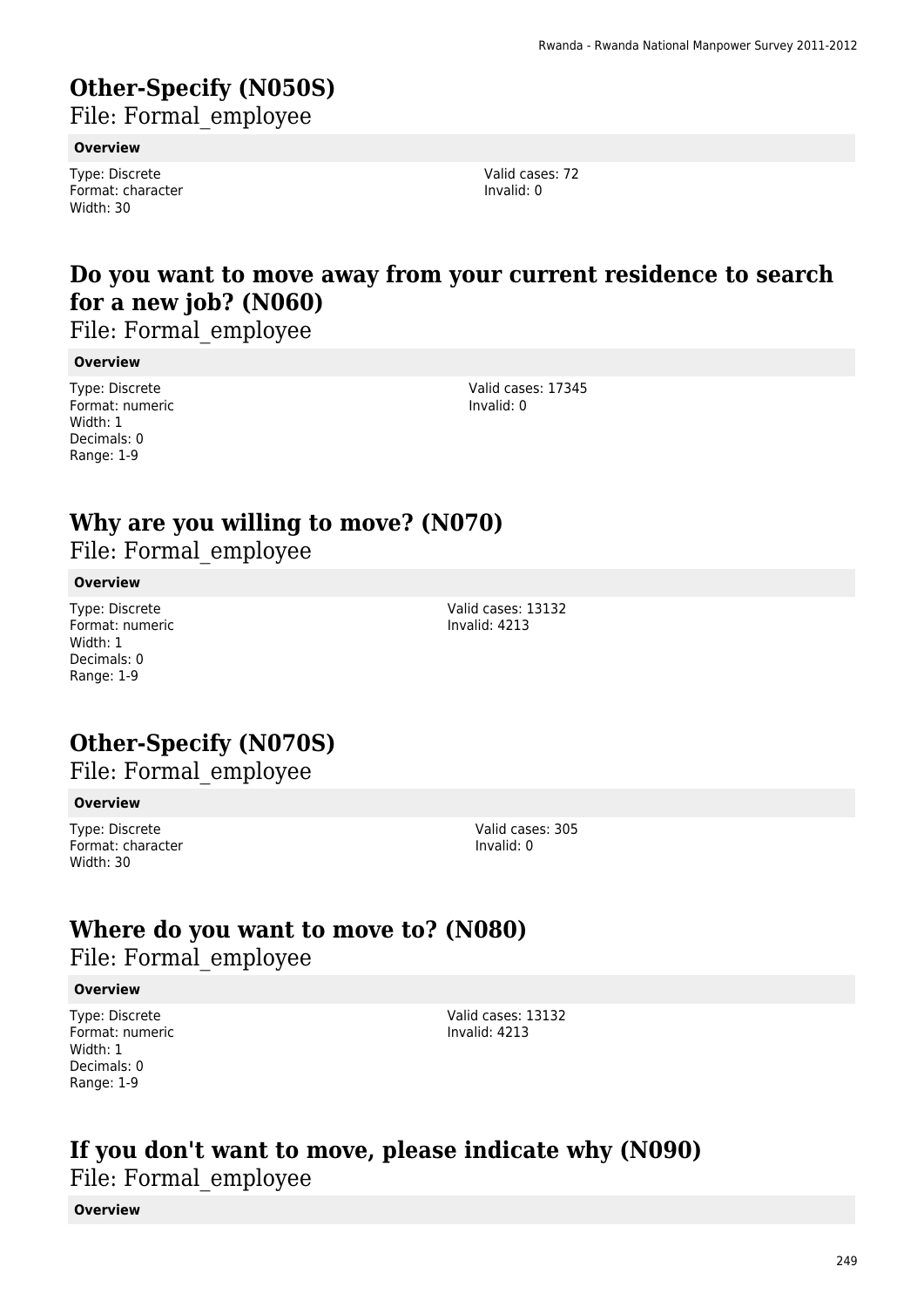### **If you don't want to move, please indicate why (N090)**

File: Formal\_employee

Type: Discrete Format: numeric Width: 1 Decimals: 0 Range: 1-9

Valid cases: 4208 Invalid: 13137

### **If you don't want to move, please indicate why (N09A)**  File: Formal\_employee

#### **Overview**

Type: Discrete Format: numeric Width: 1 Decimals: 0 Range: 1-9

Valid cases: 2438 Invalid: 14907

### **If you don't want to move, please indicate why (N09B)**  File: Formal\_employee

#### **Overview**

Type: Discrete Format: numeric Width: 1 Decimals: 0 Range: 1-9

Valid cases: 1109 Invalid: 16236

### **Other-Specify (N090S)**

File: Formal\_employee

#### **Overview**

Type: Discrete Format: character Width: 30

Valid cases: 950 Invalid: 0

### **If you only want to move within Rwanda or within EAC, please indicate why (N091)**

File: Formal\_employee

#### **Overview**

Type: Discrete Format: numeric Width: 1 Decimals: 0 Range: 1-9

Valid cases: 4823 Invalid: 12522

## **If you only want to move within Rwanda or within EAC, please indicate why (N09C)**

File: Formal\_employee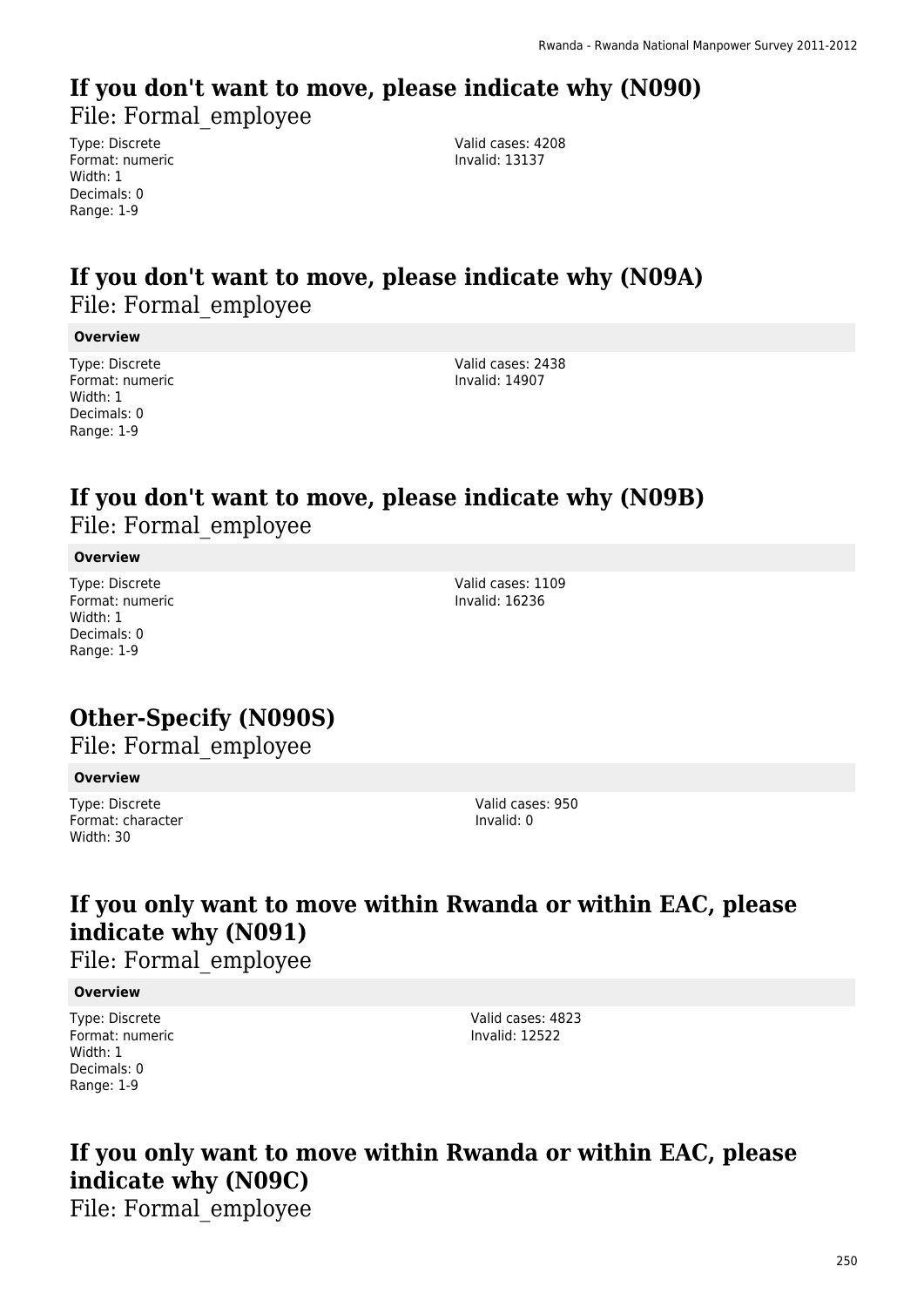### **If you only want to move within Rwanda or within EAC, please indicate why (N09C)**

File: Formal\_employee

#### **Overview**

Type: Discrete Format: numeric Width: 1 Decimals: 0 Range: 1-9

Valid cases: 3406 Invalid: 13939

### **If you only want to move within Rwanda or within EAC, please indicate why (N09D)**

File: Formal\_employee

#### **Overview**

Type: Discrete Format: numeric Width: 1 Decimals: 0 Range: 1-9

Valid cases: 1826 Invalid: 15519

### **Other-Specify (N091S)**

File: Formal\_employee

#### **Overview**

Type: Discrete Format: character Width: 30

Valid cases: 710 Invalid: 0

## **ISCO\_FIRST\_LEVEL (ISCO1)**

File: Formal\_employee

#### **Overview**

Type: Continuous Format: numeric Width: 5 Decimals: 2 Range: 1-99

Valid cases: 17345 Invalid: 0 Minimum: 1 Maximum: 99 Mean: 4.7 Standard deviation: 3.1

### Final Weight adjusted for non response (Final W) File: Formal\_employee

#### **Overview**

Type: Continuous Format: numeric Width: 12 Decimals: 9 Range: 0.357142857142857-90 Valid cases: 17345 Invalid: 0 Minimum: 0.4 Maximum: 90 Mean: 6.1 Standard deviation: 3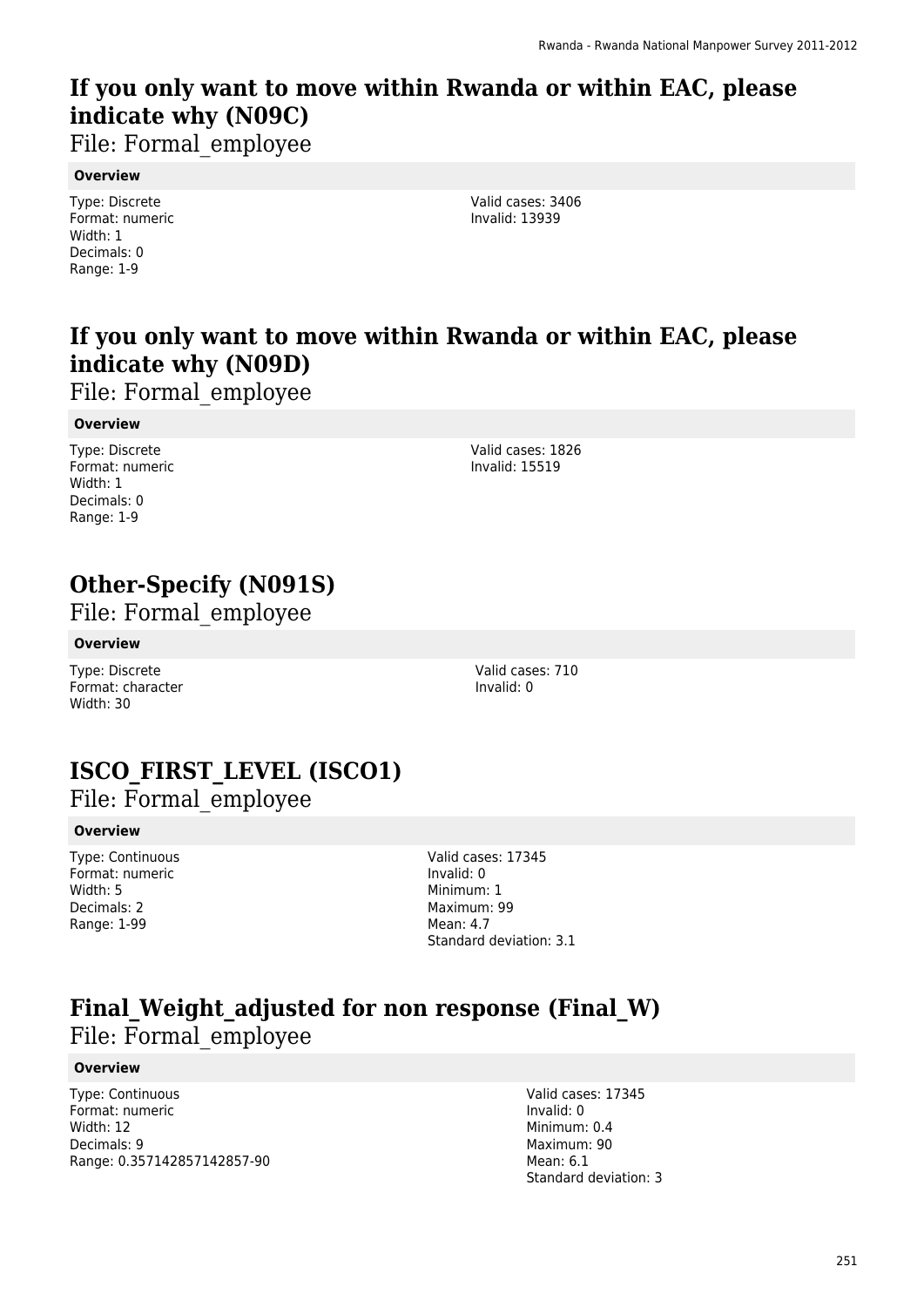### **Normalised Weight (NW)**

File: Formal\_employee

#### **Overview**

Type: Continuous Format: numeric Width: 15 Decimals: 12 Range: 0.0582947852984208-14.690285895202

Valid cases: 17345 Invalid: 0 Minimum: 0.1 Maximum: 14.7 Mean: 1 Standard deviation: 0.5

### **Do you receive a feedback? (FB)**  File: Formal\_employee

### **Overview**

Type: Discrete Format: numeric Width: 4 Decimals: 2 Range: 1-9

Valid cases: 12814 Invalid: 4531 Minimum: 1 Maximum: 9

### **ISIC 1 (A070S)**  File: Formal\_employee

#### **Overview**

Type: Discrete Format: numeric Width: 4 Decimals: 0 Range: 111-9999 Valid cases: 17345 Invalid: 0 Minimum: 111 Maximum: 9999

### **ISIC\_LEVEL1A070S (ISIC1A070S)**  File: Formal\_employee

#### **Overview**

Type: Discrete Format: numeric Width: 7 Decimals: 2 Range: 1-8888

Valid cases: 17345 Invalid: 0 Minimum: 1 Maximum: 99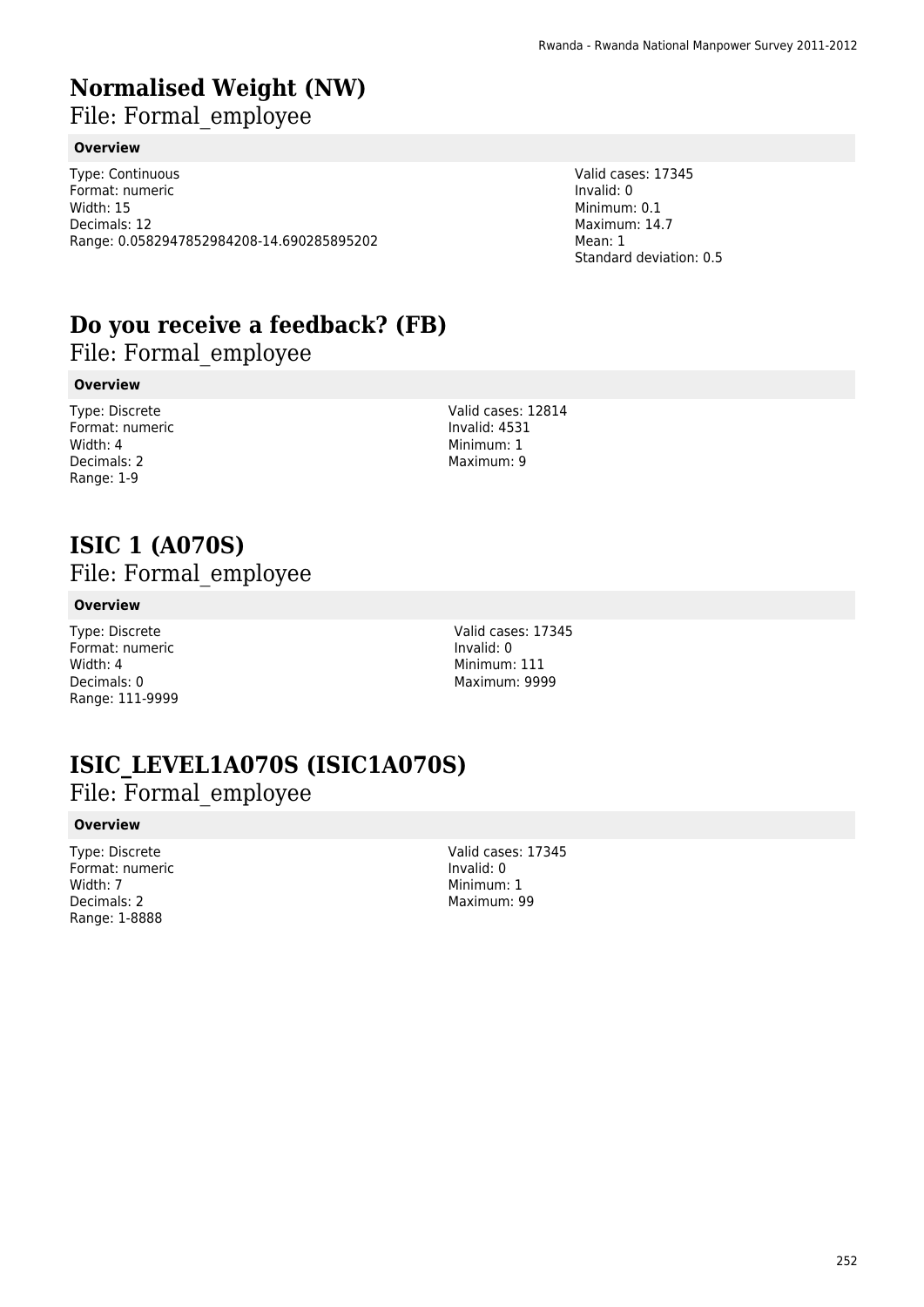### **SAMPLE CODE (IDA)**  File: Formal\_employer\_newisic

#### **Overview**

Type: Continuous Format: numeric Width: 8 Decimals: 0 Range: 11000100-57010900

Valid cases: 1596 Invalid: 0 Minimum: 11000100 Maximum: 57010900 Mean: 25402456.6 Standard deviation: 15108627

### **Zone number (IDB)**  File: Formal employer newisic

#### **Overview**

Type: Continuous Format: numeric Width: 2 Decimals: 0 Range: 0-91

Valid cases: 1595 Invalid: 1 Minimum: 0 Maximum: 91 Mean: 5.9 Standard deviation: 4.9

### **ACTIVITY SECTOR (IDC)**

File: Formal\_employer\_newisic

#### **Overview**

Type: Discrete Format: numeric Width: 1 Decimals: 0 Range: 1-4

Valid cases: 1596 Invalid: 0

### **Inclusion probability (PROB)**

File: Formal\_employer\_newisic

#### **Overview**

Type: Continuous Format: numeric Width: 10 Decimals: 8 Range: 0.1-1

Valid cases: 1596 Invalid: 0 Minimum: 0.1 Maximum: 1 Mean: 0.5 Standard deviation: 0.3

### **FINAL WEIGHT (FINALWEIGHT)**

File: Formal\_employer\_newisic

#### **Overview**

Type: Continuous Format: numeric Width: 15 Decimals: 12 Range: 0.944444444-10.06 Valid cases: 1596 Invalid: 0 Minimum: 0.9 Maximum: 10.1 Mean: 3.6 Standard deviation: 2.4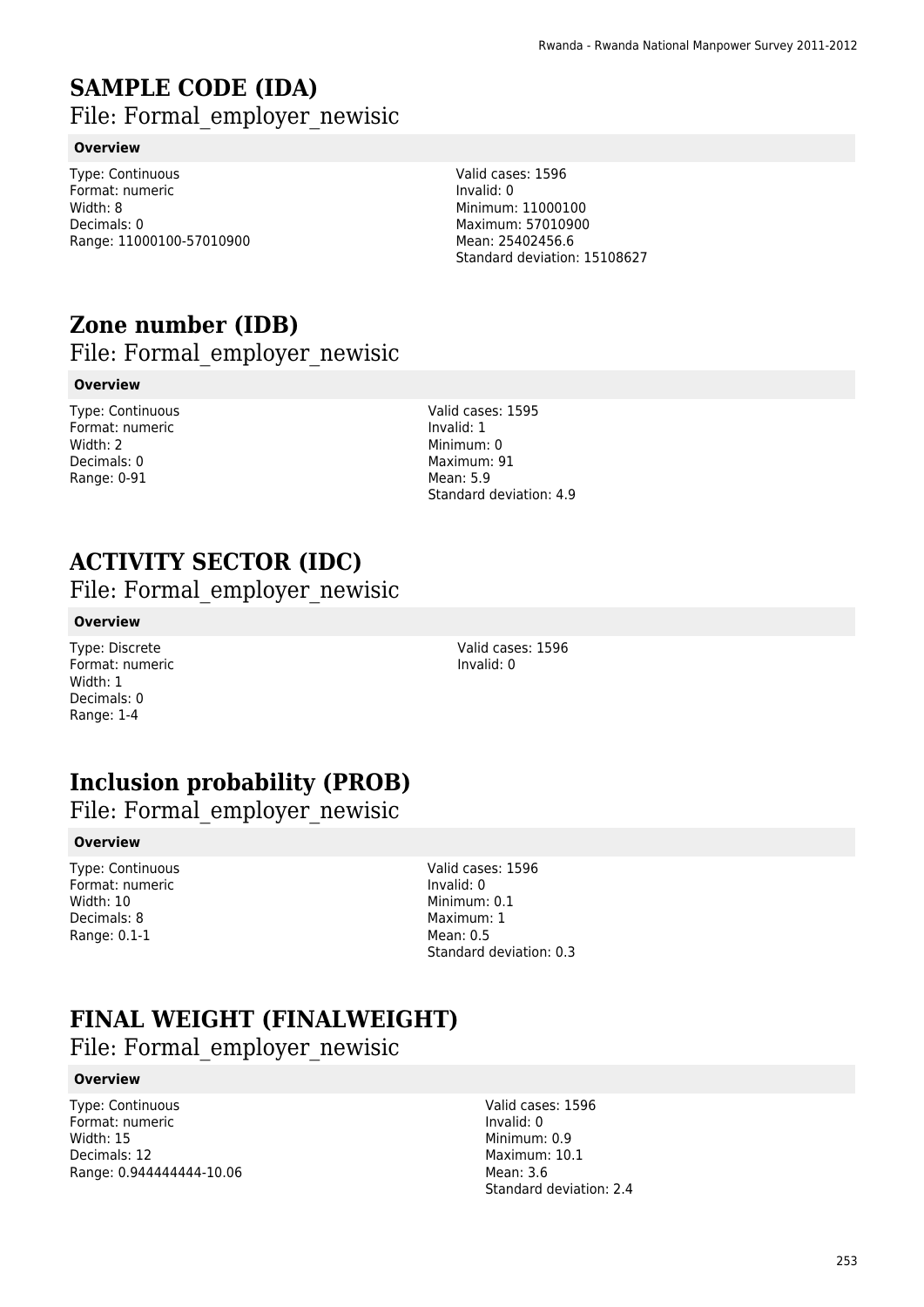# **PROVINCE / KIGALI CITY (ID1)**

File: Formal\_employer\_newisic

#### **Overview**

Type: Discrete Format: numeric Width: 1 Decimals: 0 Range: 1-5

Valid cases: 1596 Invalid: 0

### **DISTRICT (DIST)**  File: Formal\_employer\_newisic

#### **Overview**

Type: Discrete Format: numeric Width: 2 Decimals: 0 Range: 11-57

Valid cases: 1596 Invalid: 0 Minimum: 11 Maximum: 57

Valid cases: 1596

Invalid: 0

# **DISTRICT2 (ID2)**

### File: Formal\_employer\_newisic

#### **Overview**

Type: Discrete Format: numeric Width: 1 Decimals: 0 Range: 1-8

### **SECTOR (ID3)**  File: Formal\_employer\_newisic

#### **Overview**

Type: Discrete Format: numeric Width: 2 Decimals: 0 Range: 1-21

Valid cases: 1596 Invalid: 0

### **CELL (ID4)**  File: Formal\_employer\_newisic

#### **Overview**

Type: Discrete Format: numeric Width: 2 Decimals: 0 Range: 0-11

**VILLAGE (ID5)**  File: Formal\_employer\_newisic

Valid cases: 1596

Invalid: 0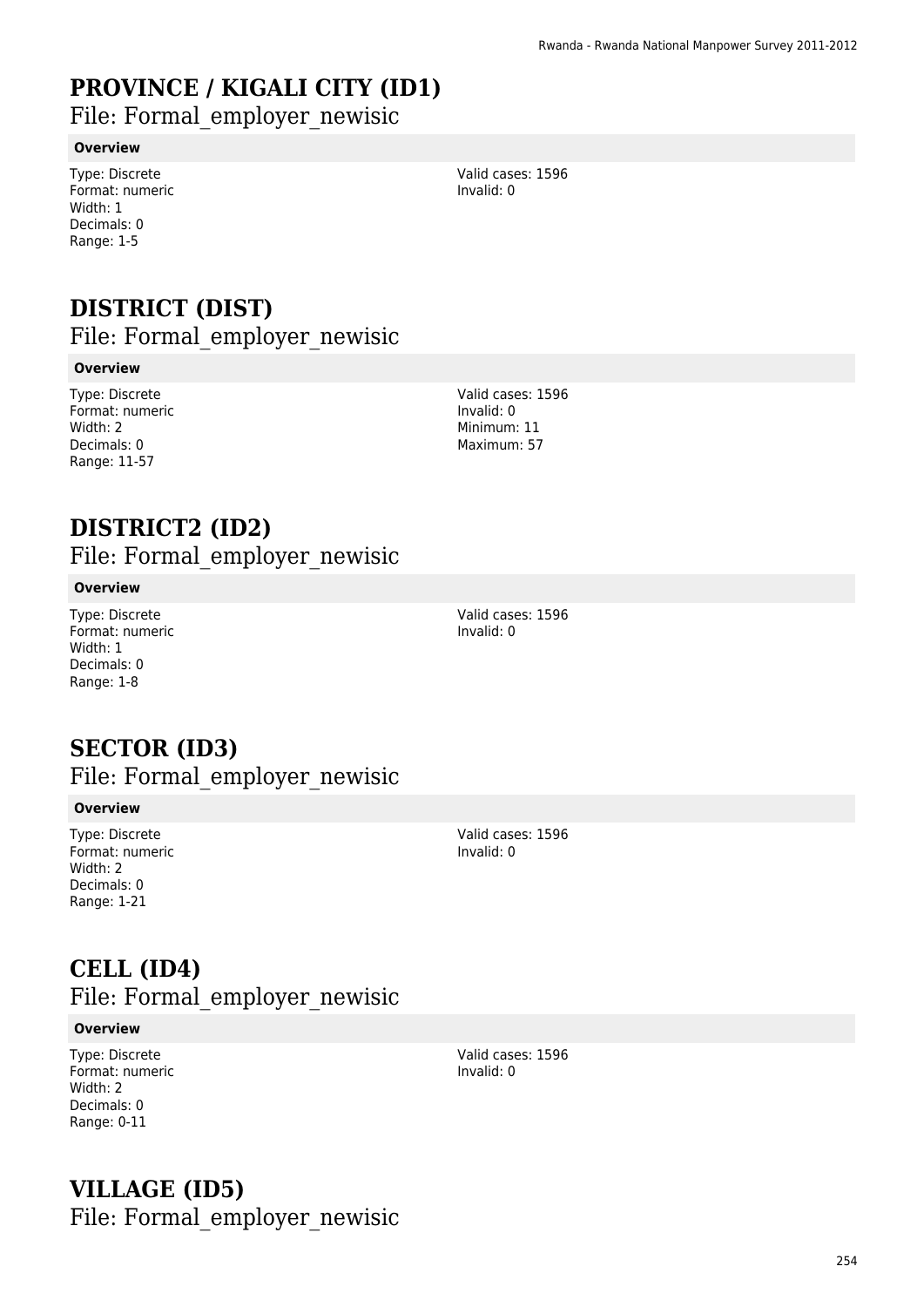### **VILLAGE (ID5)**  File: Formal\_employer\_newisic

#### **Overview**

Type: Continuous Format: numeric Width: 2 Decimals: 0 Range: 0-33

Valid cases: 1596 Invalid: 0 Minimum: 0 Maximum: 33 Mean: 4.8 Standard deviation: 3.1

### **Province Name (P1)**  File: Formal employer newisic

#### **Overview**

Type: Discrete Format: character Width: 10

Valid cases: 1596 Invalid: 0

Valid cases: 1596

Invalid: 0

### **District Name (P2)**

File: Formal employer newisic

#### **Overview**

Type: Discrete Format: character Width: 10

### **Sector Name (P3)**

### File: Formal\_employer\_newisic

#### **Overview**

Type: Discrete Format: character Width: 12

### **Cell Name (P4)**

File: Formal\_employer\_newisic

#### **Overview**

Type: Discrete Format: character Width: 13

**Village Name (P5)**  File: Formal\_employer\_newisic

#### **Overview**

Type: Discrete Format: character Width: 15

Valid cases: 1596 Invalid: 0

Valid cases: 1596 Invalid: 0

Valid cases: 1592 Invalid: 0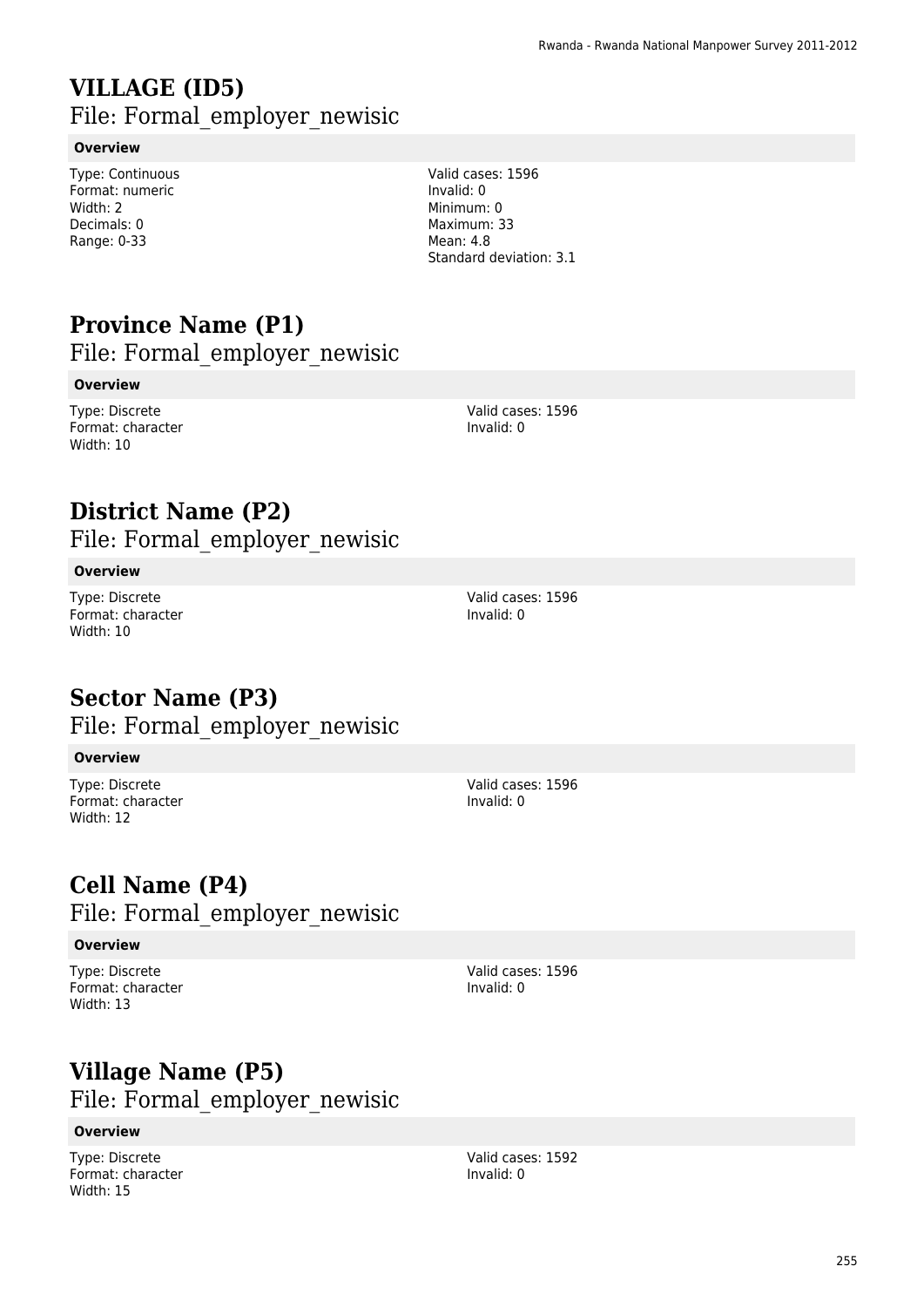# **Respondent Position (O060)**

File: Formal\_employer\_newisic

#### **Overview**

Type: Discrete Format: numeric Width: 1 Decimals: 0 Range: 1-9

### **Sex (O064)**  File: Formal\_employer\_newisic

#### **Overview**

Type: Discrete Format: numeric Width: 1 Decimals: 0 Range: 1-9

Valid cases: 533 Invalid: 1063

### **Age in completed years (O065)**

File: Formal\_employer\_newisic

#### **Overview**

Type: Discrete Format: numeric Width: 2 Decimals: 0 Range: 20-99

# **(Age\_group) (Ag\_group)**

File: Formal\_employer\_newisic

#### **Overview**

Type: Discrete Format: numeric Width: 5 Decimals: 2 Range: 1-99

### **Marital status (O066)**

File: Formal\_employer\_newisic

#### **Overview**

Type: Discrete Format: numeric Width: 1 Decimals: 0 Range: 1-9

### **Nationality (O067)**

File: Formal\_employer\_newisic

Valid cases: 533 Invalid: 1063 Minimum: 20 Maximum: 99

Valid cases: 533 Invalid: 1063 Minimum: 1 Maximum: 99

Valid cases: 533

Valid cases: 1596 Invalid: 0

Invalid: 1063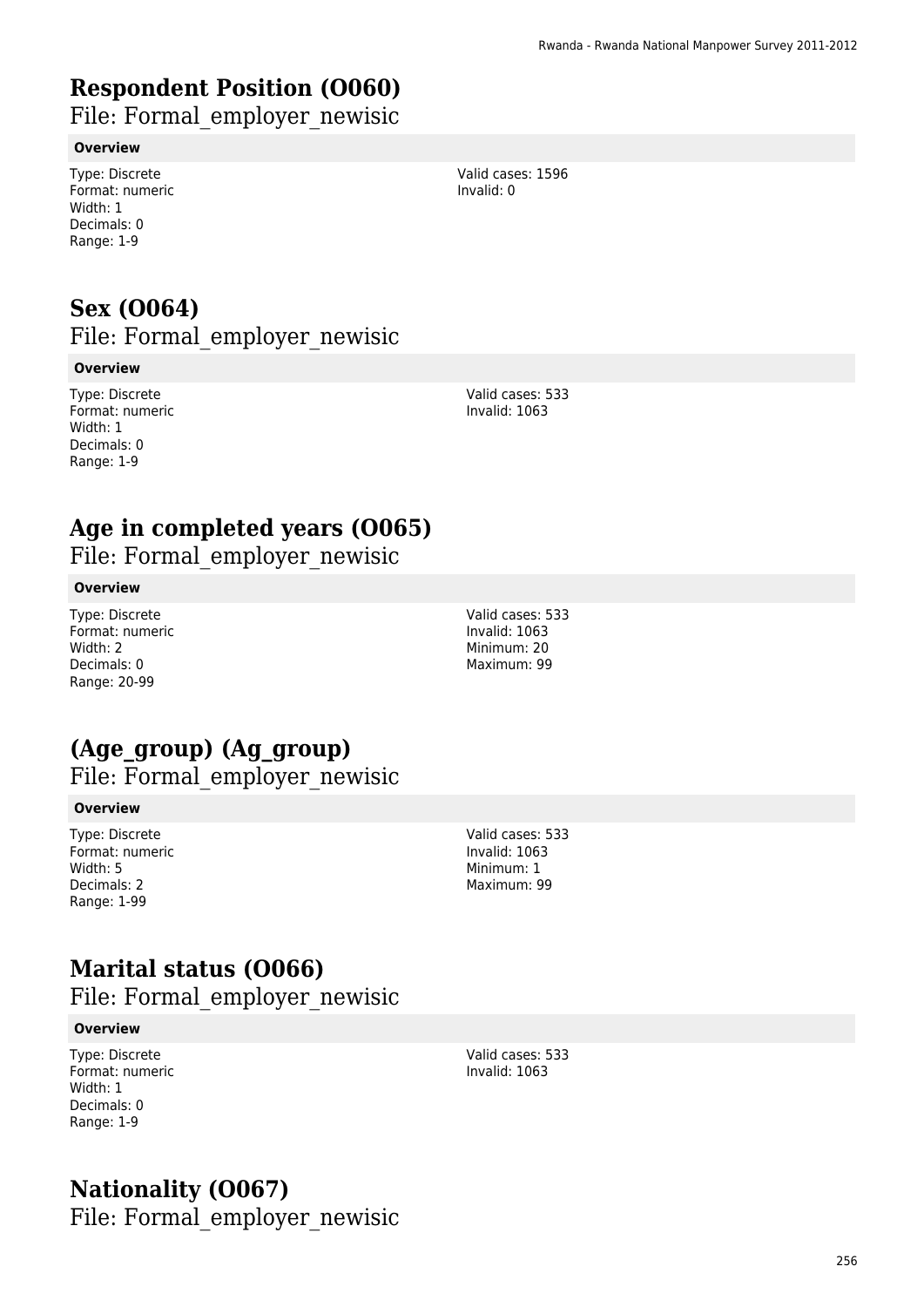### **Nationality (O067)**  File: Formal\_employer\_newisic

#### **Overview**

Type: Discrete Format: numeric Width: 1 Decimals: 0 Range: 1-9

### **The rest of Africa (specify) (O067S)**

File: Formal employer newisic

#### **Overview**

Type: Discrete Format: character Width: 30

Valid cases: 22 Invalid: 0

> Valid cases: 9 Invalid: 0

Valid cases: 533 Invalid: 1063

### **The rest of world (specify) (O067SS)**

File: Formal\_employer\_newisic

#### **Overview**

Type: Discrete Format: character Width: 28

# **What is your current main occupation / job title? (O068)**

File: Formal\_employer\_newisic

#### **Overview**

Type: Discrete Format: character Width: 30

### **ISCO (O068A)**

File: Formal\_employer\_newisic

#### **Overview**

Type: Discrete Format: numeric Width: 4 Decimals: 0 Range: 110-9999

Valid cases: 533 Invalid: 0

Valid cases: 533 Invalid: 1063

### **ISCOO068A FIRST- LEVEL (ISCO1O068A)**

File: Formal employer newisic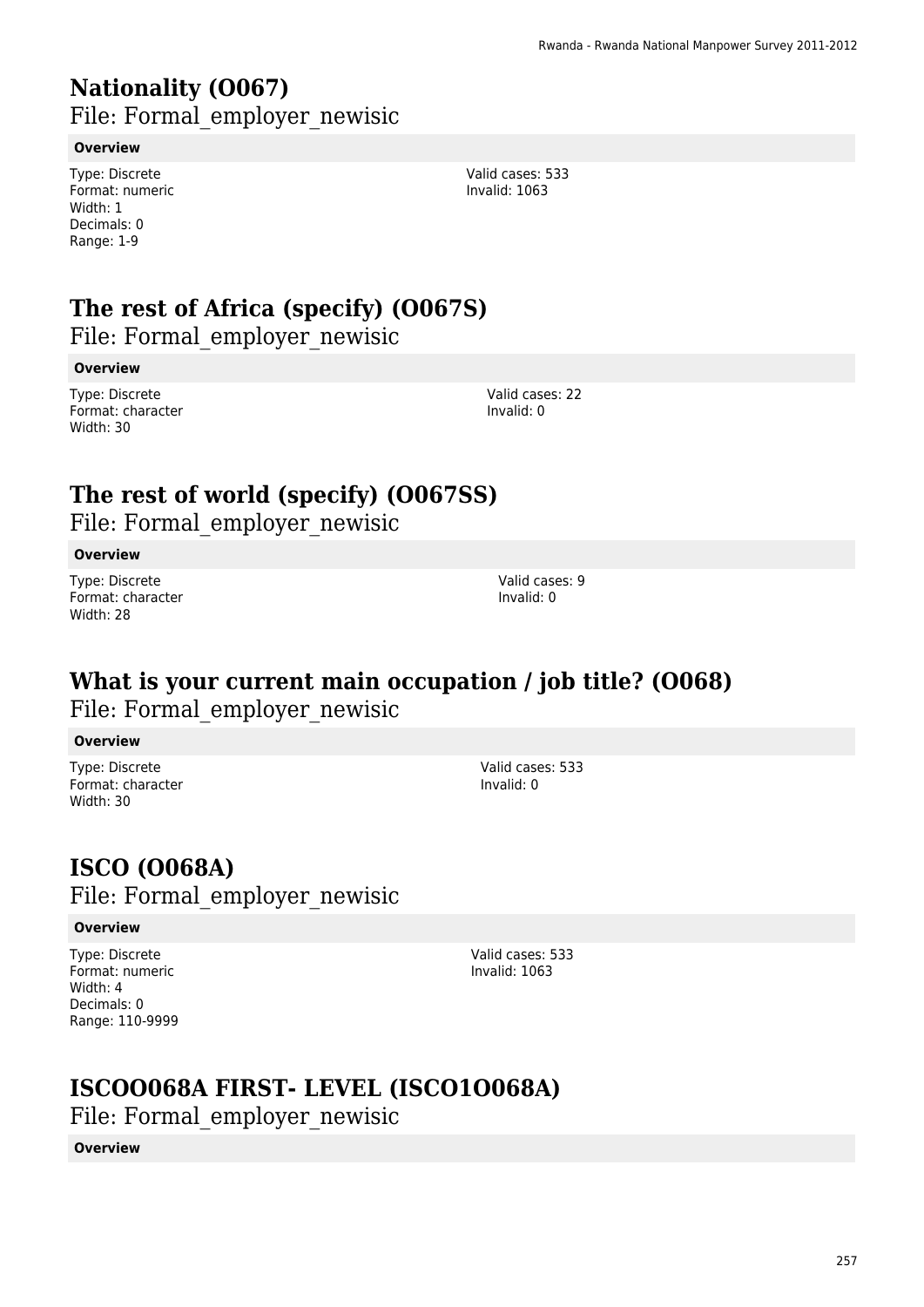# **ISCOO068A FIRST- LEVEL (ISCO1O068A)**

File: Formal employer newisic

Type: Discrete Format: numeric Width: 5 Decimals: 2 Range: 1-99

Valid cases: 533 Invalid: 1063 Minimum: 1 Maximum: 99

# **When did you start this establishment? (O069)**

File: Formal\_employer\_newisic

#### **Overview**

Type: Discrete Format: numeric Width: 4 Decimals: 0 Range: 1928-9999 Valid cases: 533 Invalid: 1063

# **Interval O069 (O069\_INTER)**

File: Formal\_employer\_newisic

#### **Overview**

Type: Discrete Format: numeric Width: 4 Decimals: 2 Range: 1-9

Valid cases: 533 Invalid: 1063 Minimum: 1 Maximum: 9

# **Does your current job match your off.education? (O070)**

File: Formal\_employer\_newisic

#### **Overview**

Type: Discrete Format: numeric Width: 2 Decimals: 0 Range: 1-99

Valid cases: 533 Invalid: 1063

### **Have ever worked for other establishments before starting your current bisinness? (O071)**

File: Formal\_employer\_newisic

#### **Overview**

Type: Discrete Format: numeric Width: 1 Decimals: 0 Range: 1-2

Valid cases: 533 Invalid: 1063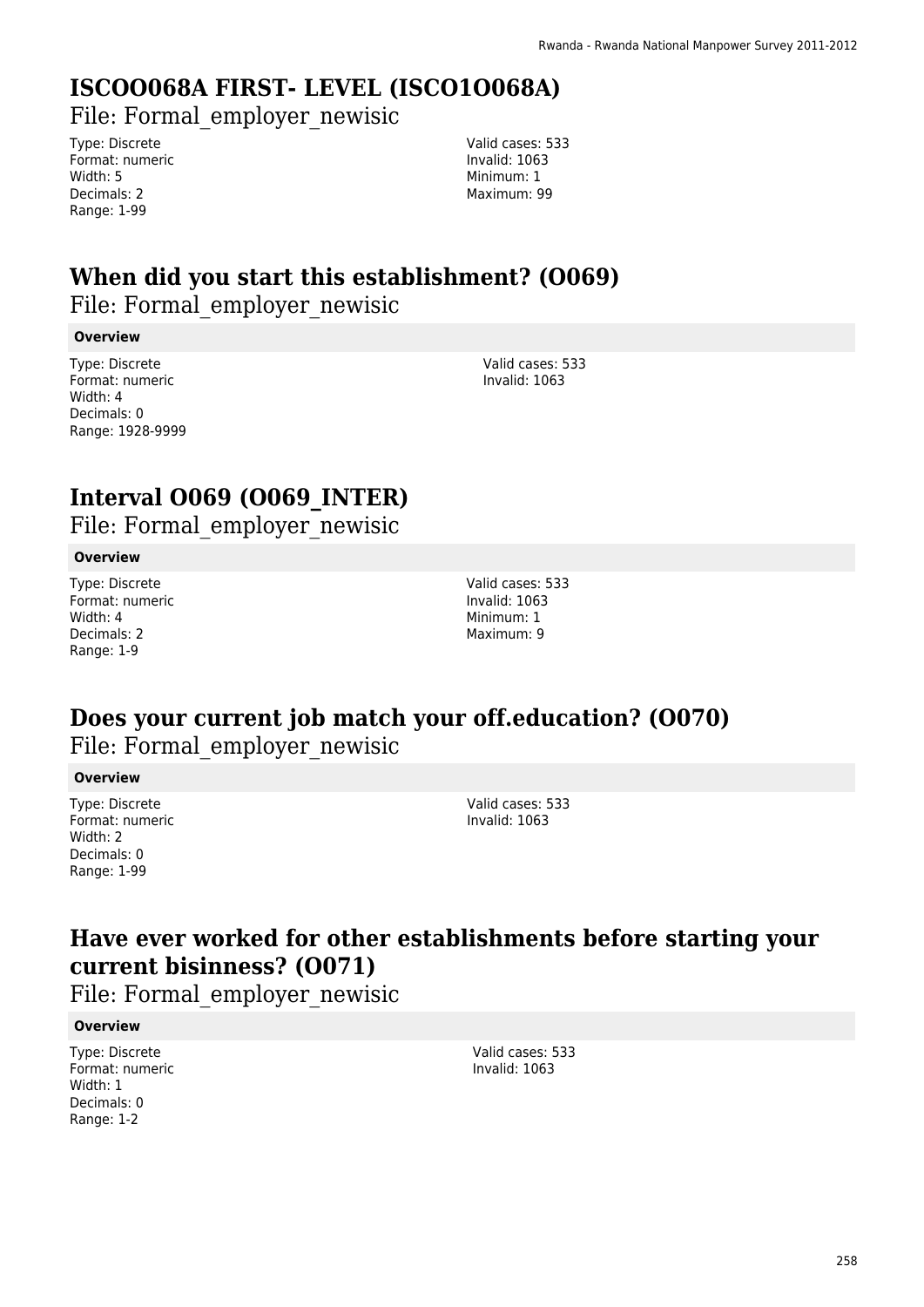### **What kind of establishment did you work for before joining your current employer? (O072)**

File: Formal\_employer\_newisic

#### **Overview**

Type: Discrete Format: numeric Width: 1 Decimals: 0 Range: 1-6

Valid cases: 353 Invalid: 1243

# **Other-Specify (O072S)**

File: Formal\_employer\_newisic

#### **Overview**

Type: Discrete Format: character Width: 15

Valid cases: 7 Invalid: 0

Valid cases: 353 Invalid: 1243

### **What was your employment status? (O073)**

File: Formal\_employer\_newisic

#### **Overview**

Type: Discrete Format: numeric Width: 2 Decimals: 0 Range: 1-99

# **establishment's main economic activity? (O074)**

File: Formal employer newisic

#### **Overview**

Type: Discrete Format: character Width: 30

Valid cases: 359 Invalid: 0

### **ISIC (O074A)**  File: Formal\_employer\_newisic

#### **Overview**

Type: Discrete Format: numeric Width: 4 Decimals: 0 Range: 111-9999

Valid cases: 353 Invalid: 1243 Minimum: 111 Maximum: 9999

# **ISIC\_LEVEL1O074A (ISIC1O074A)**

File: Formal\_employer\_newisic

#### **Overview**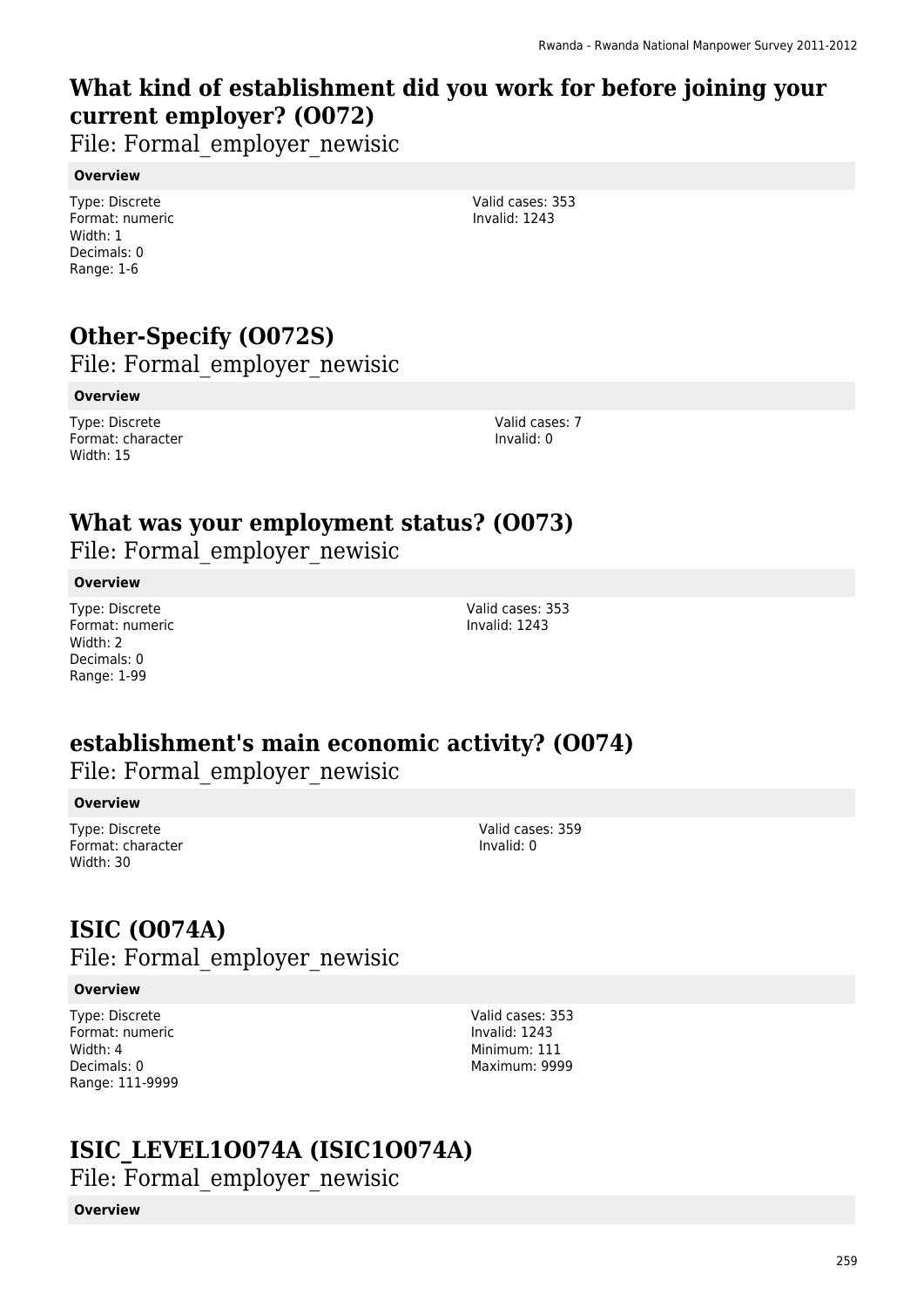# **ISIC\_LEVEL1O074A (ISIC1O074A)**

File: Formal employer newisic

Type: Discrete Format: numeric Width: 5 Decimals: 2 Range: 1-99

# **What was your occupation? (O075)**

File: Formal\_employer\_newisic

#### **Overview**

Type: Discrete Format: character Width: 30

Valid cases: 358 Invalid: 0

### **ISCO (O075A)**  File: Formal\_employer\_newisic

#### **Overview**

Type: Discrete Format: numeric Width: 4 Decimals: 0 Range: 110-9999

Valid cases: 353 Invalid: 1243 Minimum: 210 Maximum: 9999

# **ISCOO075A FIRST- LEVEL (ISCO1O075A)**

File: Formal\_employer\_newisic

#### **Overview**

Type: Discrete Format: numeric Width: 5 Decimals: 2 Range: 1-99

Valid cases: 353 Invalid: 1243 Minimum: 1 Maximum: 99

### **How long did you work in the previous job? (O076)**  File: Formal\_employer\_newisic

#### **Overview**

Type: Continuous Format: numeric Width: 2 Decimals: 0 Range: 0-37 Invalid: 99

Valid cases: 343 Invalid: 1253 Minimum: 0 Maximum: 37 Mean: 6.8 Standard deviation: 6

### **Education you have completed? (O077)**

File: Formal\_employer\_newisic

#### **Overview**

Valid cases: 353 Invalid: 1243 Minimum: 1 Maximum: 99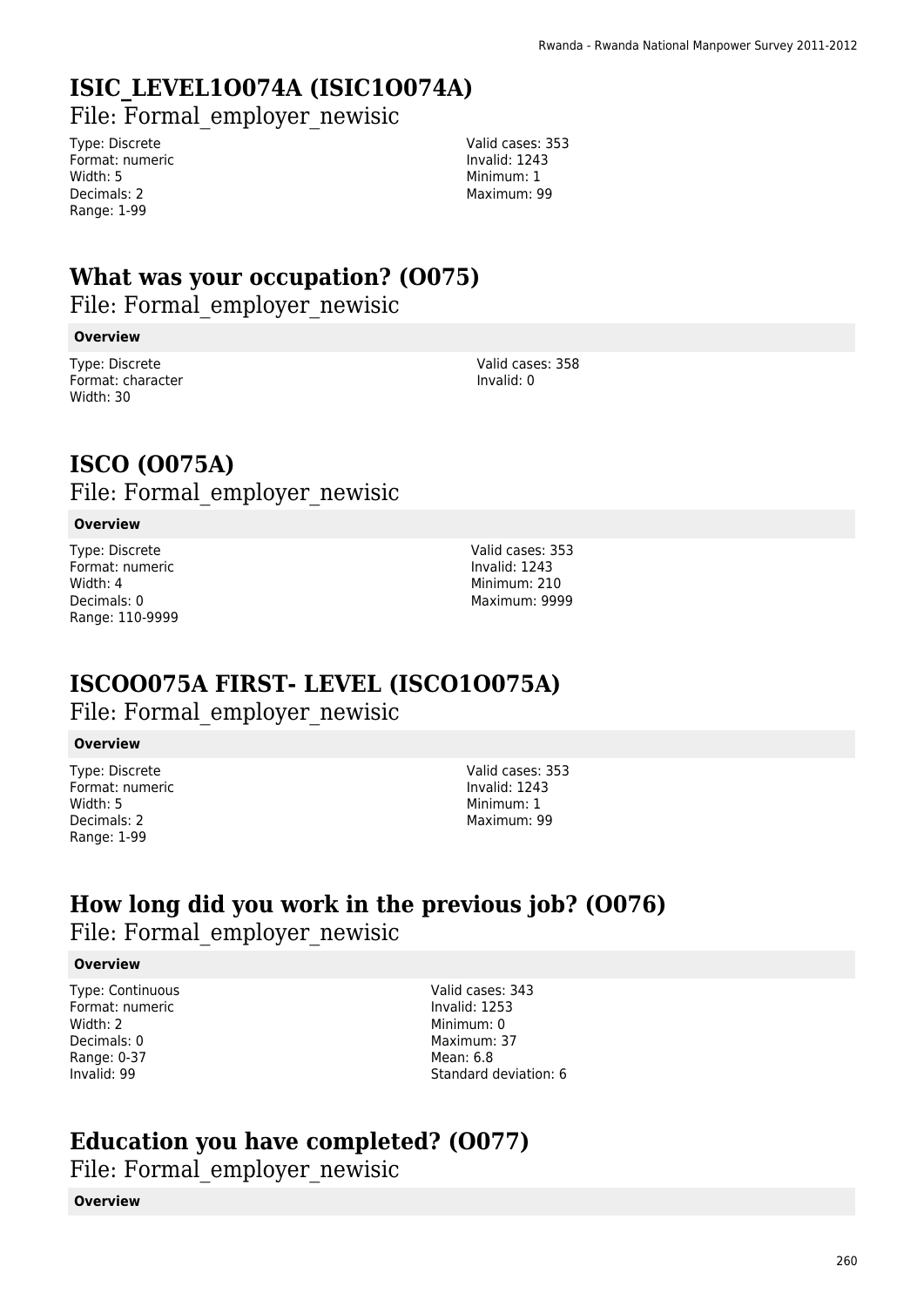# **Education you have completed? (O077)**

File: Formal\_employer\_newisic

Type: Discrete Format: numeric Width: 2 Decimals: 0 Range: 1-99

**Other-Specify (O077S)** 

File: Formal\_employer\_newisic

#### **Overview**

Type: Discrete Format: character Width: 30

**field of Specialization (O078)** 

File: Formal employer newisic

#### **Overview**

Type: Discrete Format: character Width: 30

### **ISCED (O078A)**  File: Formal\_employer\_newisic

#### **Overview**

Type: Discrete Format: numeric Width: 4 Decimals: 0 Range: 110-9999

# **ISCED-LEVELO078A (ISCED1O078A)**

File: Formal\_employer\_newisic

#### **Overview**

Type: Discrete Format: numeric Width: 4 Decimals: 2 Range: 0-9

Valid cases: 345 Invalid: 1251 Minimum: 1 Maximum: 9

### **ISCED -LEVEL2O078A (ISCED2O078A)**

File: Formal\_employer\_newisic

#### **Overview**

Valid cases: 533 Invalid: 1063

> Valid cases: 58 Invalid: 0

Valid cases: 297 Invalid: 0

Valid cases: 345 Invalid: 1251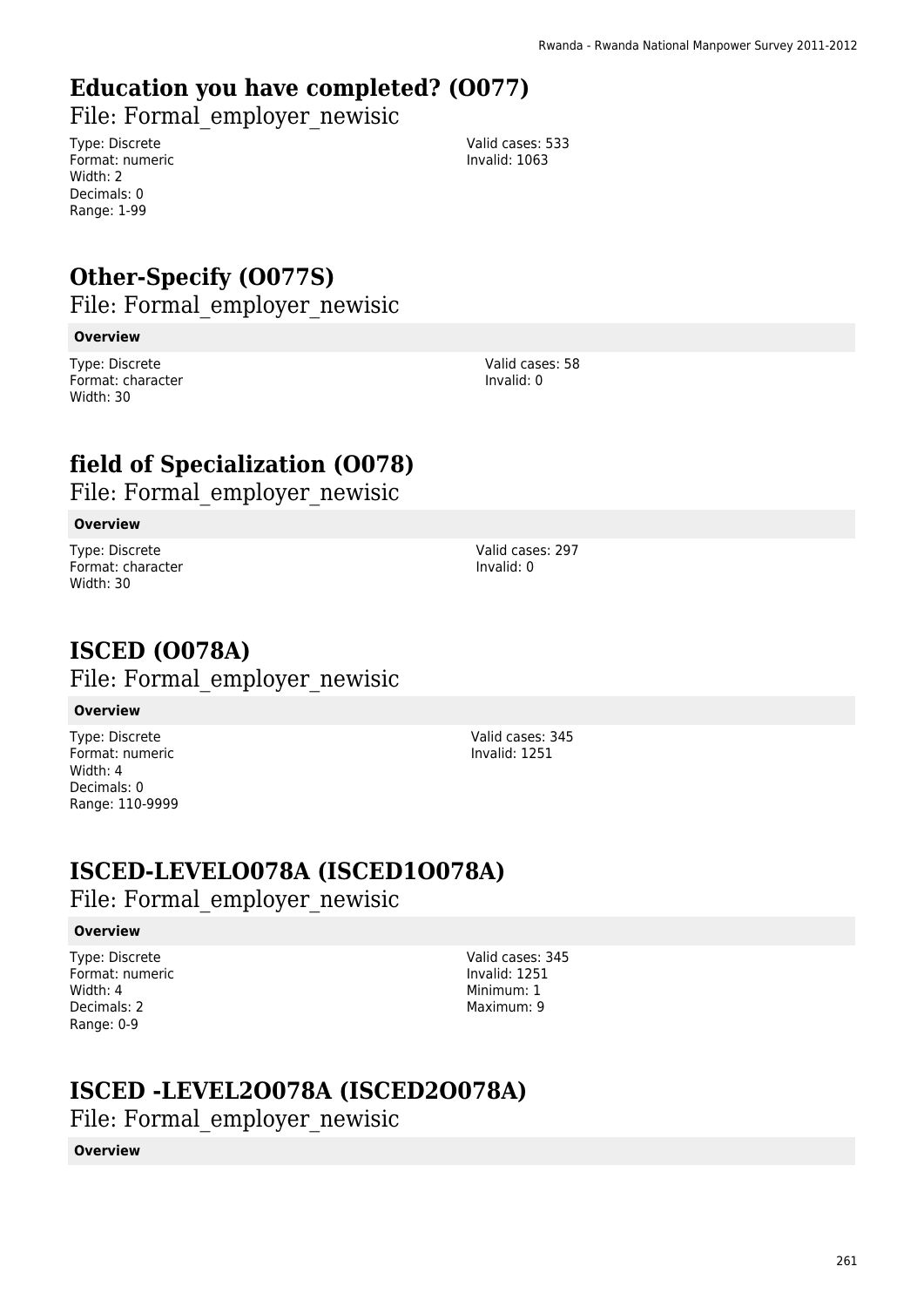### **ISCED -LEVEL2O078A (ISCED2O078A)**

File: Formal employer newisic

Type: Discrete Format: numeric Width: 5 Decimals: 2 Range: 1-99

Valid cases: 345 Invalid: 1251 Minimum: 2 Maximum: 99

# **Where have you got your highest level of education? (O079)**

File: Formal\_employer\_newisic

#### **Overview**

Type: Discrete Format: numeric Width: 2 Decimals: 0 Range: 1-99

Valid cases: 345 Invalid: 1251

### **Are you currently enrolled in further training? (O080)**

File: Formal\_employer\_newisic

#### **Overview**

Type: Discrete Format: numeric Width: 1 Decimals: 0 Range: 1-9

Valid cases: 533 Invalid: 1063

### **Field/type of training you are enrolled for (O081)**

File: Formal\_employer\_newisic

#### **Overview**

Type: Discrete Format: character Width: 30

### **ISCED Code (O081A)**

File: Formal\_employer\_newisic

#### **Overview**

Type: Discrete Format: numeric Width: 4 Decimals: 0 Range: 110-9999

Valid cases: 71 Invalid: 1525

Valid cases: 76 Invalid: 0

### **ISCED-LEVELO081A (ISCED1O081A)**

File: Formal\_employer\_newisic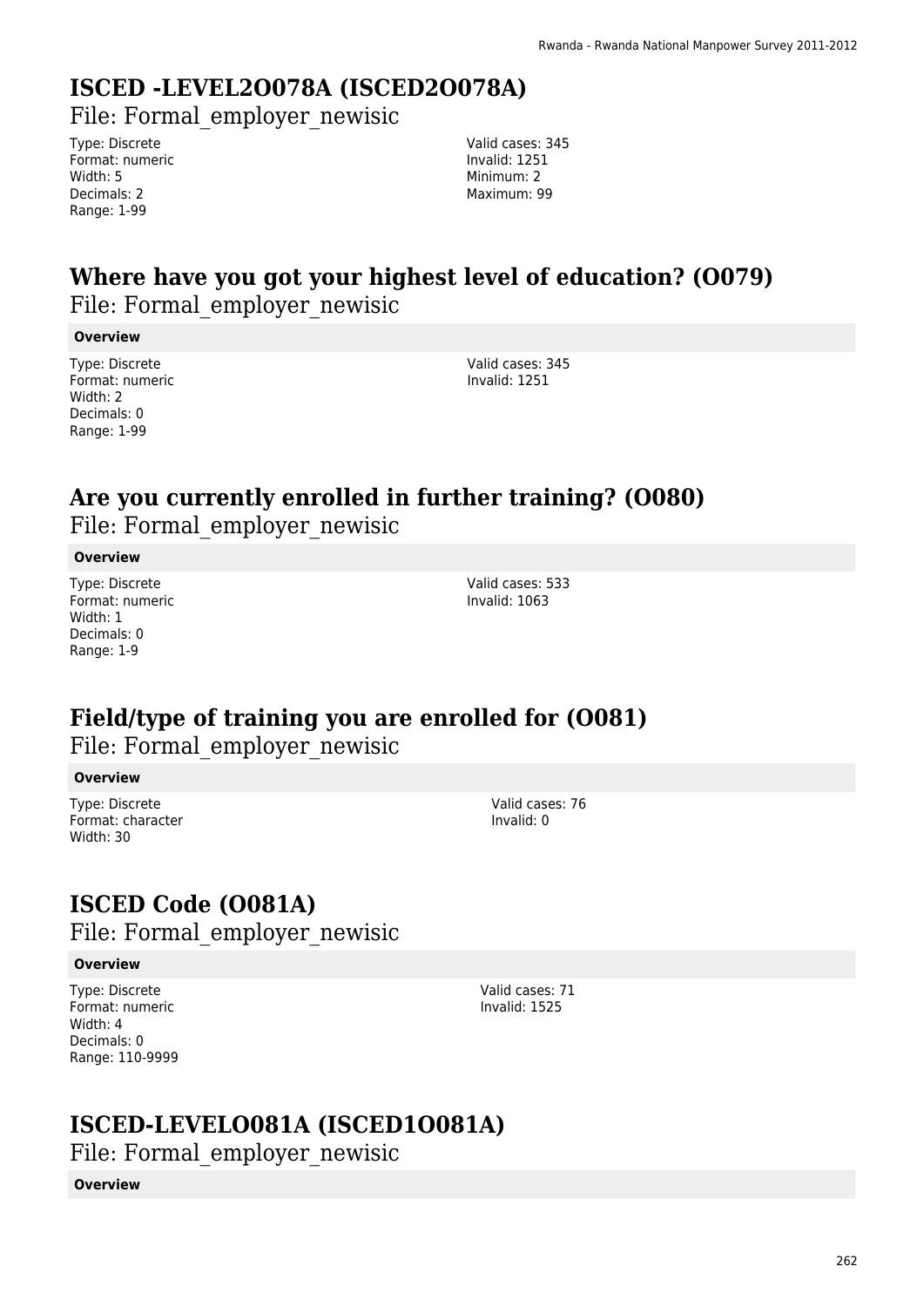# **ISCED-LEVELO081A (ISCED1O081A)**

File: Formal employer newisic

Type: Discrete Format: numeric Width: 4 Decimals: 2 Range: 0-9

# **ISCED -LEVEL2O081A (ISCED2O081A)**

File: Formal\_employer\_newisic

#### **Overview**

Type: Discrete Format: numeric Width: 5 Decimals: 2 Range: 1-99

Valid cases: 71 Invalid: 1525 Minimum: 4 Maximum: 99

# **Degree are you expecting from that training (O082)**

File: Formal\_employer\_newisic

#### **Overview**

Type: Discrete Format: numeric Width: 2 Decimals: 0 Range: 1-99

### **Other (specify) (O082S)**

File: Formal\_employer\_newisic

#### **Overview**

Type: Discrete Format: character Width: 30

# **Do you have any disability? (O083)**

File: Formal\_employer\_newisic

#### **Overview**

Type: Discrete Format: numeric Width: 1 Decimals: 0 Range: 1-2

Valid cases: 533 Invalid: 1063

# **Sight (blind/severe visual limitation) (O084)**

File: Formal\_employer\_newisic

#### **Overview**

Valid cases: 71 Invalid: 1525

> Valid cases: 1 Invalid: 0

Valid cases: 71 Invalid: 1525 Minimum: 1 Maximum: 9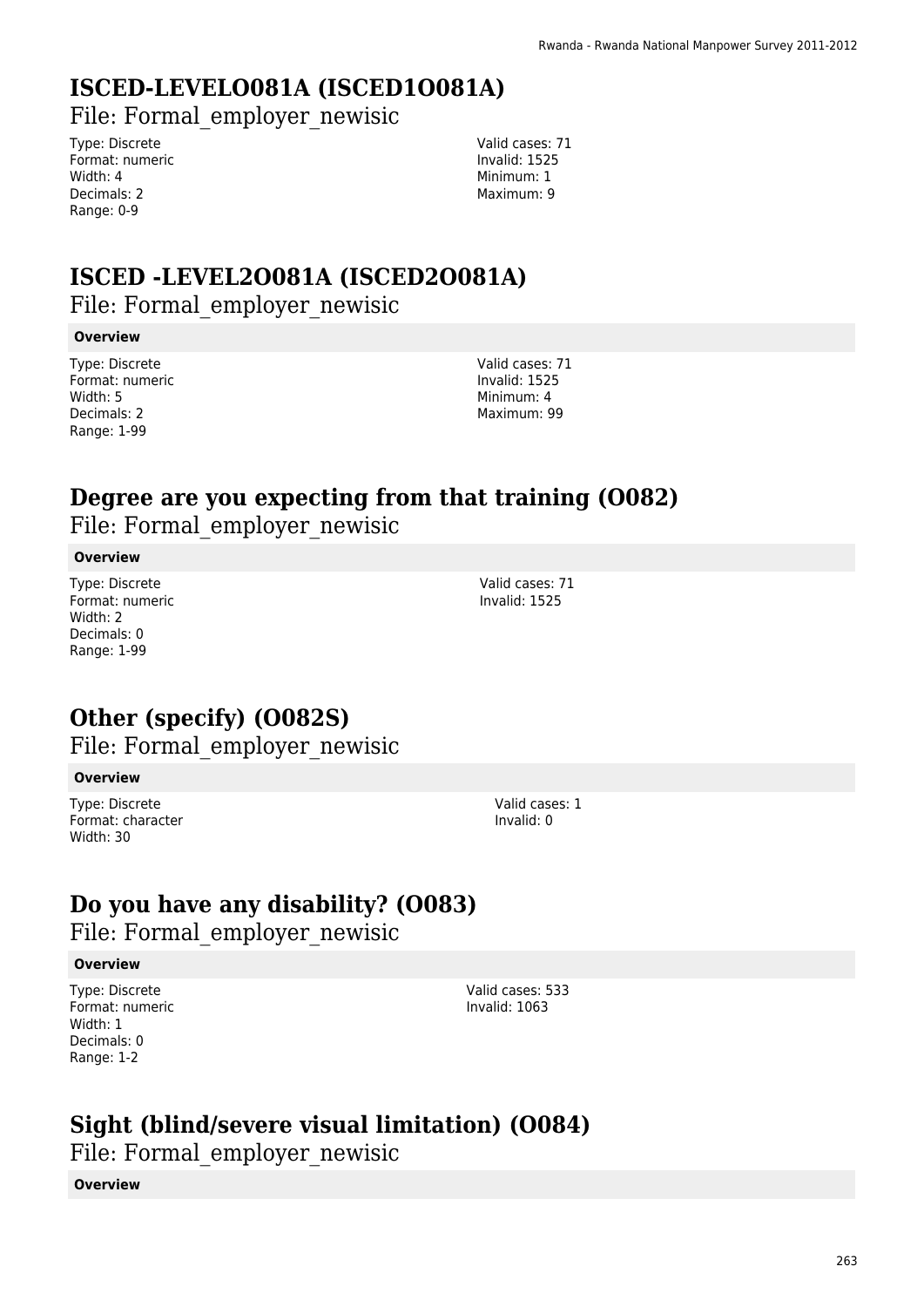# **Sight (blind/severe visual limitation) (O084)**

File: Formal\_employer\_newisic

Type: Discrete Format: numeric Width: 1 Decimals: 0 Range: 1-2

# **Hearing (deaf, hard of hearing) (O084A)**

File: Formal\_employer\_newisic

#### **Overview**

Type: Discrete Format: numeric Width: 1 Decimals: 0 Range: 1-2

Valid cases: 14 Invalid: 1582

# **Communicating (speech impairment) (O084B)**

File: Formal\_employer\_newisic

#### **Overview**

Type: Discrete Format: numeric Width: 1 Decimals: 0 Range: 1-2

Valid cases: 14 Invalid: 1582

# **Other Physic. desability/physical handic. (O084C)**

File: Formal\_employer\_newisic

#### **Overview**

Type: Discrete Format: numeric Width: 1 Decimals: 0 Range: 1-2

Valid cases: 14 Invalid: 1582

# **Intellectual (difficulties in learning) /mental problem (O084D)**

File: Formal\_employer\_newisic

#### **Overview**

Type: Discrete Format: numeric Width: 1 Decimals: 0 Range: 1-2

Valid cases: 14 Invalid: 1582

# **Emotional (behavioural, psycholog.) (O084E)**

File: Formal\_employer\_newisic

#### **Overview**

Valid cases: 14 Invalid: 1582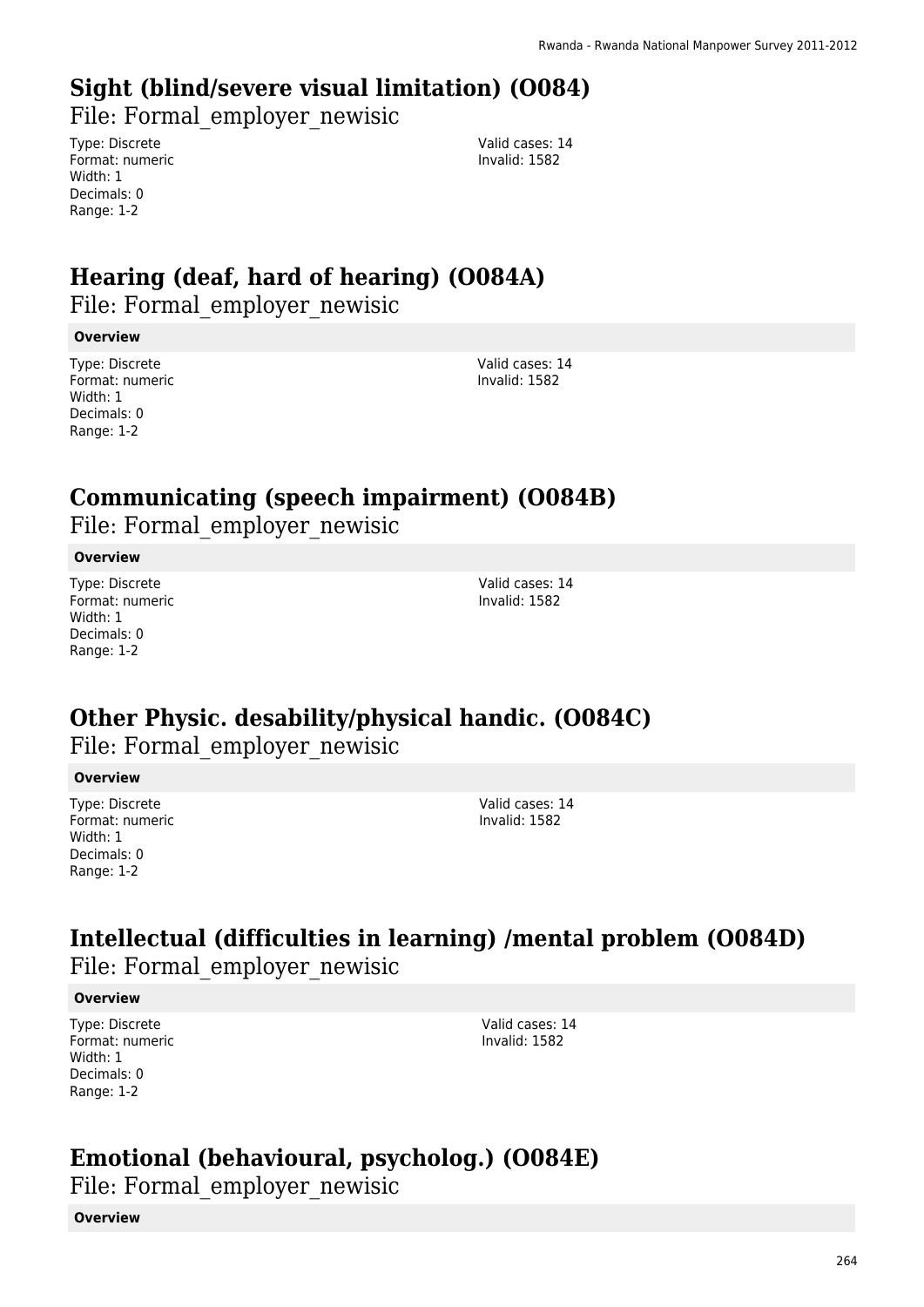# **Emotional (behavioural, psycholog.) (O084E)**

File: Formal employer newisic

Type: Discrete Format: numeric Width: 1 Decimals: 0 Range: 1-2

Valid cases: 14 Invalid: 1582

# **Other (O084F)**

File: Formal\_employer\_newisic

#### **Overview**

Type: Discrete Format: numeric Width: 1 Decimals: 0 Range: 1-2

#### Valid cases: 14 Invalid: 1582

Valid cases: 0 Invalid: 0

# **Other-specify (O084S)**

File: Formal\_employer\_newisic

#### **Overview**

Type: Discrete Format: character Width: 1

# **Please indicate the type of establishment. (A010)**

File: Formal\_employer\_newisic

#### **Overview**

Type: Discrete Format: numeric Width: 1 Decimals: 0 Range: 1-6

Valid cases: 1596 Invalid: 0

# **Other-specify (A010S)**

File: Formal\_employer\_newisic

#### **Overview**

Type: Discrete Format: character Width: 20

Valid cases: 32 Invalid: 0

### **Is your establishment legally registered? (A020)**

File: Formal\_employer\_newisic

#### **Overview**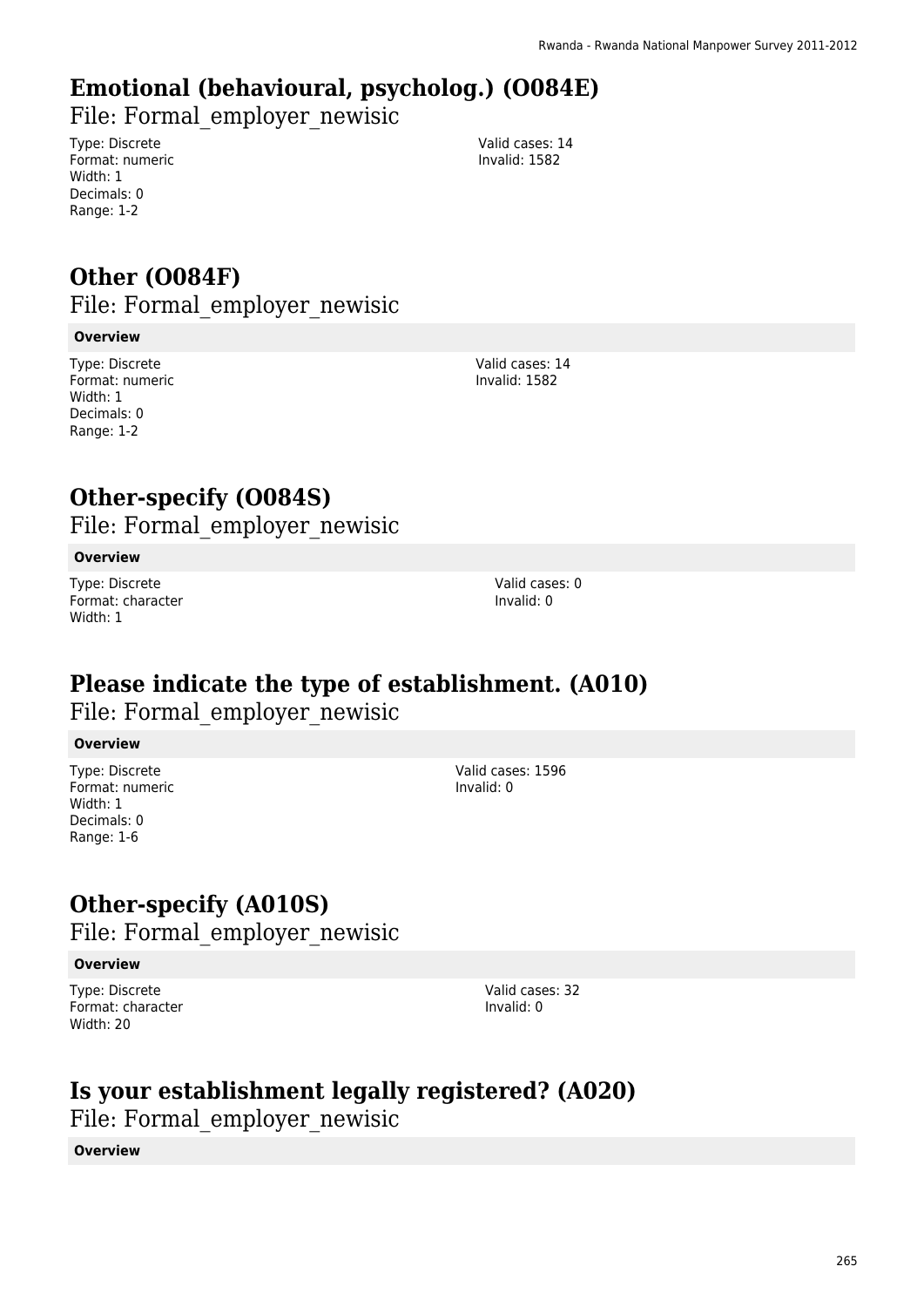# **Is your establishment legally registered? (A020)**

File: Formal employer newisic

Type: Discrete Format: numeric Width: 1 Decimals: 0 Range: 1-9

Valid cases: 1312 Invalid: 284

# **Registrar of companies (RDB) (A030)**

File: Formal\_employer\_newisic

#### **Overview**

Type: Discrete Format: numeric Width: 1 Decimals: 0 Range: 1-9

Valid cases: 1312 Invalid: 284

# **Rwanda Revenue Authority(RRA) (A030A)**

File: Formal\_employer\_newisic

#### **Overview**

Type: Discrete Format: numeric Width: 1 Decimals: 0 Range: 1-9

Valid cases: 1312 Invalid: 284

### **Registrar of cooperatives(RCA) (A030B)**

File: Formal\_employer\_newisic

#### **Overview**

Type: Discrete Format: numeric Width: 1 Decimals: 0 Range: 1-9

Valid cases: 1312 Invalid: 284

# **Private Sector Federation (A030C)**

File: Formal\_employer\_newisic

#### **Overview**

Type: Discrete Format: numeric Width: 1 Decimals: 0 Range: 1-9

Valid cases: 1312 Invalid: 284

### **District (A030D)**  File: Formal\_employer\_newisic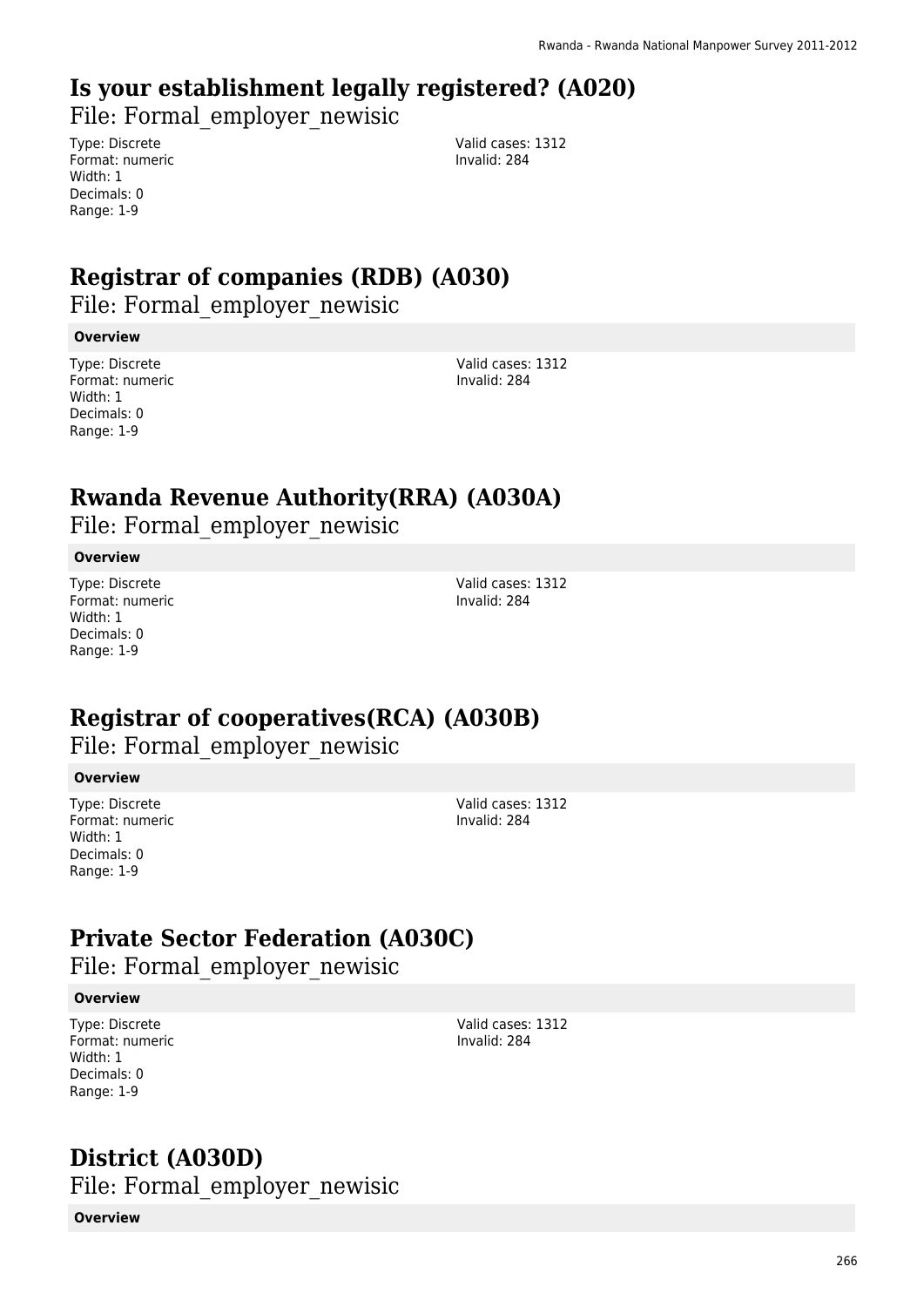# **District (A030D)**

File: Formal employer newisic

Type: Discrete Format: numeric Width: 1 Decimals: 0 Range: 1-9

Valid cases: 1312 Invalid: 284

# **Sector (A030E)**

File: Formal\_employer\_newisic

#### **Overview**

Type: Discrete Format: numeric Width: 1 Decimals: 0 Range: 1-9

Valid cases: 1312 Invalid: 284

# **Social Security Fund(CSR) (A030F)**

File: Formal\_employer\_newisic

#### **Overview**

Type: Discrete Format: numeric Width: 1 Decimals: 0 Range: 1-9

Valid cases: 1312 Invalid: 284

# **Others (A030G)**

File: Formal\_employer\_newisic

#### **Overview**

Type: Discrete Format: numeric Width: 1 Decimals: 0 Range: 1-9

Valid cases: 1312 Invalid: 284

# **Others (specify) (A030S)**

File: Formal\_employer\_newisic

#### **Overview**

Type: Discrete Format: character Width: 30

Valid cases: 99 Invalid: 0

### **Please record the year of registration at highest level (A040)**

File: Formal employer newisic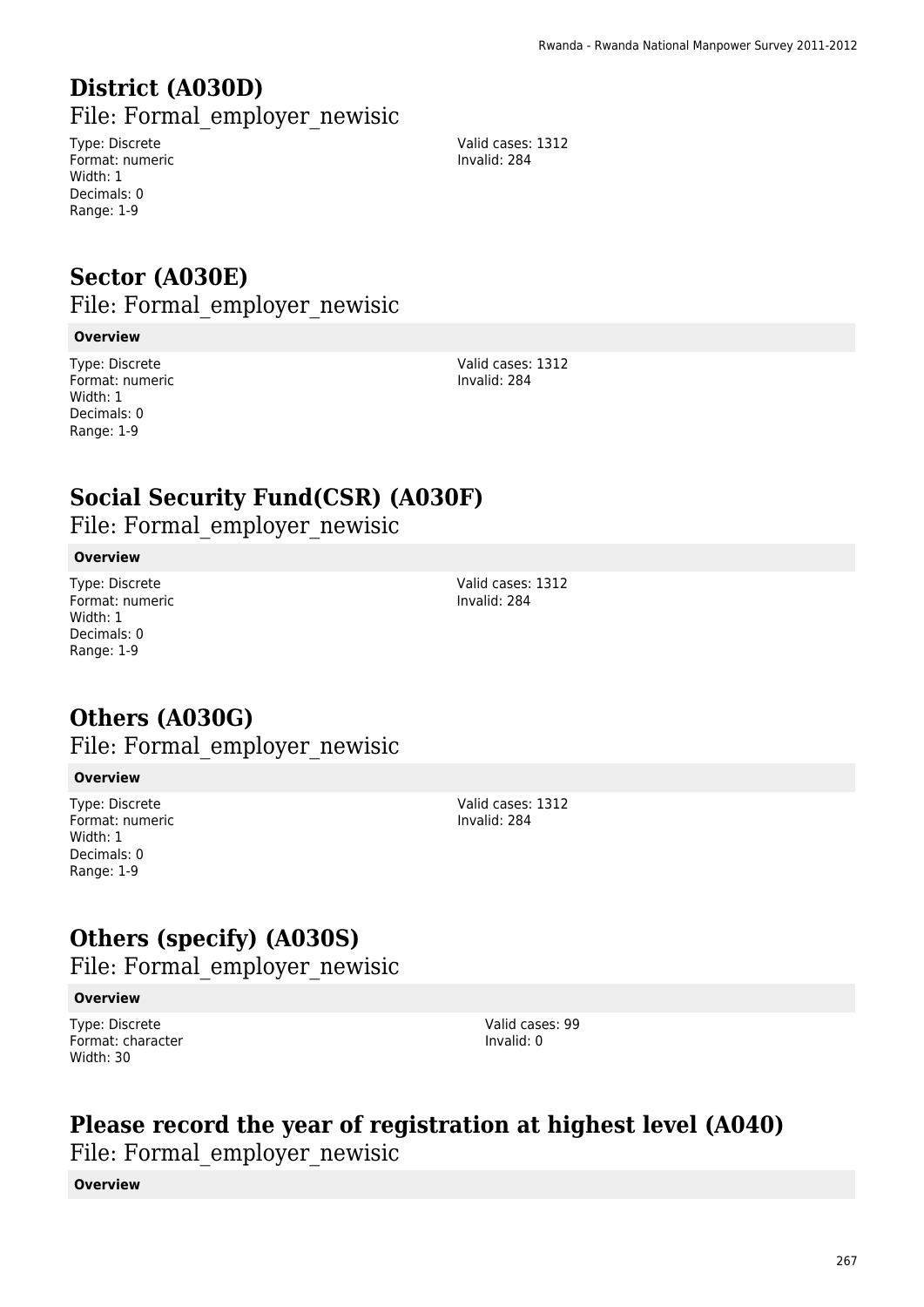### **Please record the year of registration at highest level (A040)**

File: Formal\_employer\_newisic

Type: Discrete Format: numeric Width: 4 Decimals: 0 Range: 1925-9999

Valid cases: 1312 Invalid: 284 Minimum: 1925 Maximum: 9999

# **Interval A040 (A040\_INTER)**

File: Formal\_employer\_newisic

#### **Overview**

Type: Discrete Format: numeric Width: 4 Decimals: 2 Range: 1-9

Valid cases: 1312 Invalid: 284 Minimum: 1 Maximum: 9

# **Please record Registration Number (A050)**

File: Formal\_employer\_newisic

#### **Overview**

Type: Discrete Format: numeric Width: 9 Decimals: 0 Range: 0-999999999 Valid cases: 1128 Invalid: 468 Minimum: 0 Maximum: 999999999

### **Is the establishment affiliated to an International. Organisation / MNC? (A060)**

File: Formal\_employer\_newisic

#### **Overview**

Type: Discrete Format: numeric Width: 2 Decimals: 0 Range: 1-99

Valid cases: 1312 Invalid: 284

# **Main activity 1 (A070)**

File: Formal\_employer\_newisic

#### **Overview**

Type: Discrete Format: character Width: 30

Valid cases: 1249 Invalid: 0

# **ISIC 1 (A070S)**

File: Formal\_employer\_newisic

**Overview**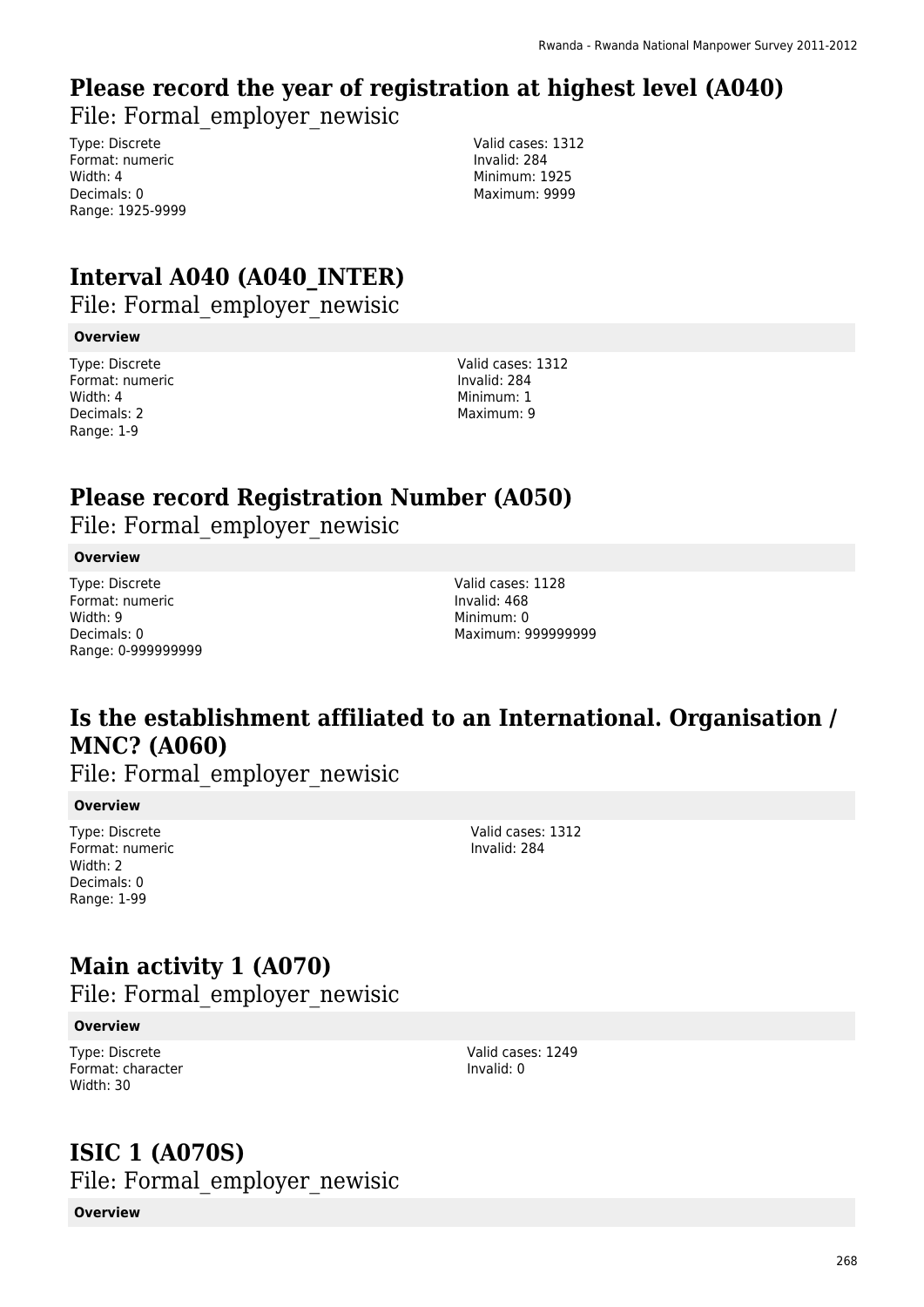### **ISIC 1 (A070S)**  File: Formal employer newisic

Type: Discrete Format: numeric Width: 4 Decimals: 0 Range: 111-9999

# **ISIC\_LEVEL1A070S (ISIC1A070S)**

File: Formal\_employer\_newisic

#### **Overview**

Type: Discrete Format: numeric Width: 7 Decimals: 2 Range: 1-8888

Invalid: 0 Minimum: 111 Maximum: 9999

Valid cases: 1596

Valid cases: 1596 Invalid: 0 Minimum: 1 Maximum: 99

# **Main Activity 2 (A070A)**

File: Formal\_employer\_newisic

#### **Overview**

Type: Discrete Format: character Width: 30

# **ISIC 2 (A070AS)**

#### **Overview**

Type: Discrete Format: numeric Width: 4 Decimals: 0 Range: 111-9900

# File: Formal\_employer\_newisic

Valid cases: 592 Invalid: 1004 Minimum: 122 Maximum: 9609

Valid cases: 601 Invalid: 0

# **ISIC\_LEVEL1A070AS (ISIC1A070AS)**

File: Formal\_employer\_newisic

#### **Overview**

Type: Discrete Format: numeric Width: 5 Decimals: 2 Range: 1-99

Valid cases: 592 Invalid: 1004 Minimum: 1 Maximum: 19

# **Main Activity 3 (A070B)**

File: Formal\_employer\_newisic

#### **Overview**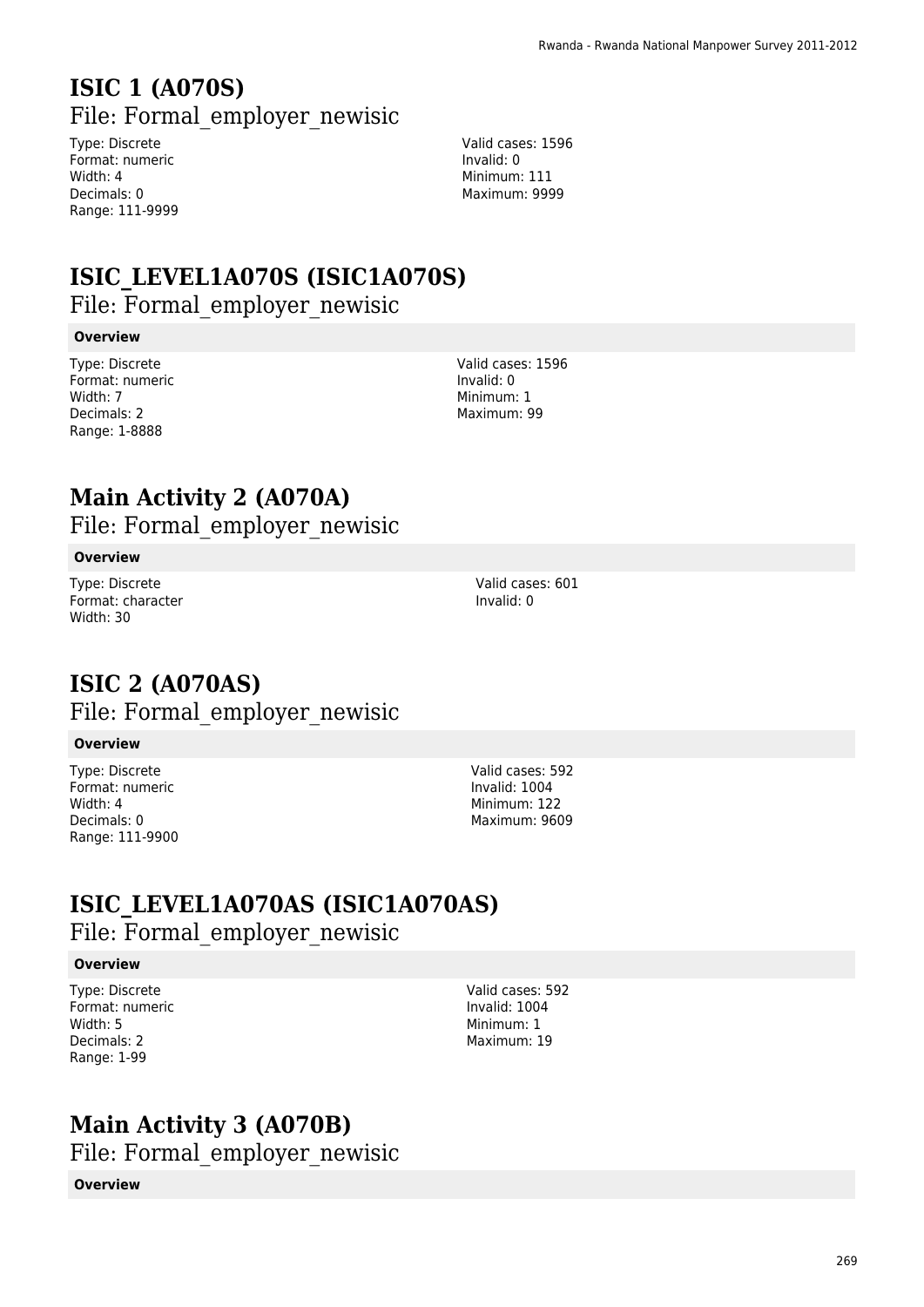### **Main Activity 3 (A070B)**

File: Formal\_employer\_newisic

Type: Discrete Format: character Width: 30

Valid cases: 265 Invalid: 0

### **ISIC 3 (A070BS)**  File: Formal\_employer\_newisic

#### **Overview**

Type: Discrete Format: numeric Width: 4 Decimals: 0 Range: 111-9999

Valid cases: 186 Invalid: 1410 Minimum: 111 Maximum: 9999

### **ISIC\_LEVEL1A070BS (ISIC1A070BS)**  File: Formal\_employer\_newisic

#### **Overview**

Type: Discrete Format: numeric Width: 5 Decimals: 2 Range: 1-99

Valid cases: 185 Invalid: 1411 Minimum: 1 Maximum: 21

### **What is the type of your establishment? (A080)**  File: Formal\_employer\_newisic

#### **Overview**

Type: Discrete Format: numeric Width: 2 Decimals: 0 Range: 1-99

Valid cases: 1312 Invalid: 284

### **How many branches do you have, including the main office (A090)**  File: Formal\_employer\_newisic

#### **Overview**

Type: Continuous Format: numeric Width: 2 Decimals: 0 Range: 2-96 Invalid: 99

Valid cases: 154 Invalid: 1442 Minimum: 2 Maximum: 96 Mean: 7.3 Standard deviation: 10

### **Are you self accounting/Financial autonomous? (A100)**

File: Formal\_employer\_newisic

#### **Overview**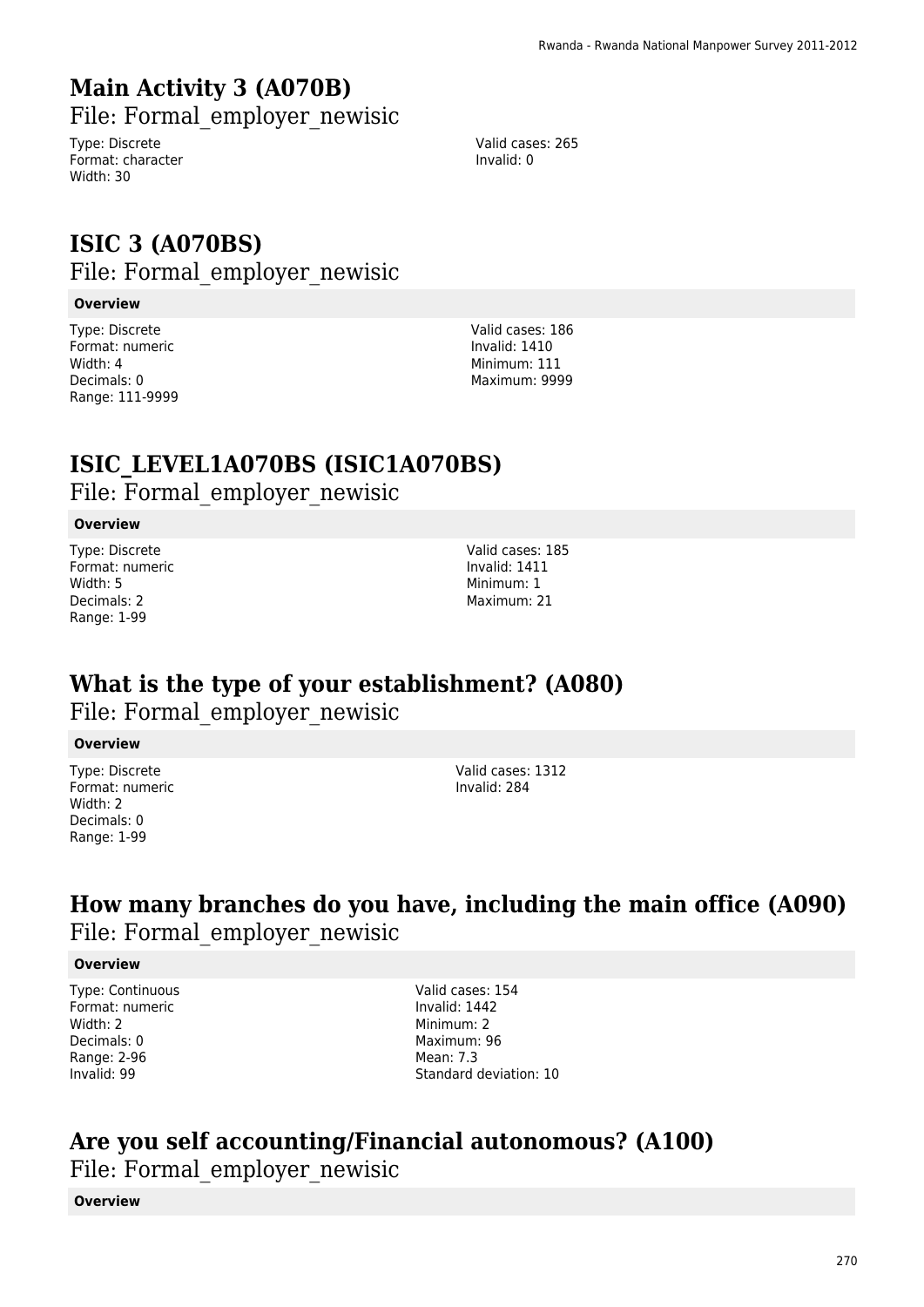### **Are you self accounting/Financial autonomous? (A100)**

File: Formal\_employer\_newisic

Type: Discrete Format: numeric Width: 2 Decimals: 0 Range: 1-99

Valid cases: 1312 Invalid: 284

# **What is the the legal status of your establishment (A101)**

File: Formal\_employer\_newisic

#### **Overview**

Type: Discrete Format: numeric Width: 2 Decimals: 0 Range: 1-99

Valid cases: 1312 Invalid: 284

# **Other-Specify (A101S)**

File: Formal\_employer\_newisic

#### **Overview**

Type: Discrete Format: character Width: 20

Valid cases: 361 Invalid: 0

### **Rwandese-male (A102A)**

File: Formal\_employer\_newisic

#### **Overview**

Type: Continuous Format: numeric Width: 5 Decimals: 0 Range: 0-4412 Invalid: 99999

Valid cases: 278 Invalid: 1318 Minimum: 0 Maximum: 4412 Mean: 164.7 Standard deviation: 554.1

### **Rwandese-Female (A102B)**

File: Formal employer newisic

#### **Overview**

Type: Continuous Format: numeric Width: 5 Decimals: 0 Range: 0-2840 Invalid: 99999

Valid cases: 277 Invalid: 1319 Minimum: 0 Maximum: 2840 Mean: 123.3 Standard deviation: 427.7

# **Rwandese (RWANDESE2)**

File: Formal\_employer\_newisic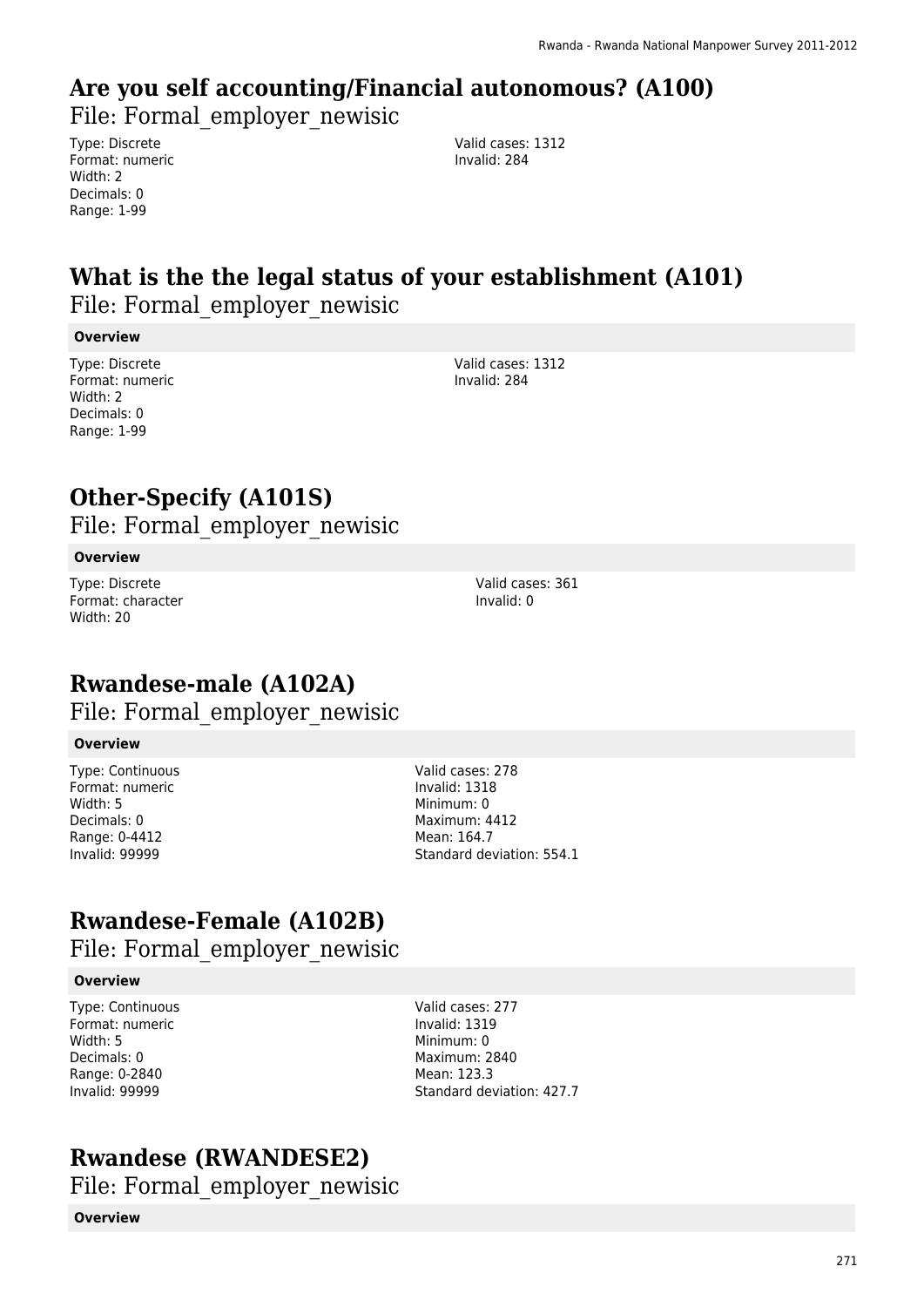# **Rwandese (RWANDESE2)**

File: Formal employer newisic

Type: Continuous Format: numeric Width: 8 Decimals: 2 Range: 1-6605 Invalid: 99999, 0

Valid cases: 232 Invalid: 1364 Minimum: 1 Maximum: 6605 Mean: 344.5 Standard deviation: 1018.3

# **EAC Citizens-Male (A102D)**

File: Formal\_employer\_newisic

#### **Overview**

Type: Discrete Format: numeric Width: 5 Decimals: 0 Range: 0-7 Invalid: 99999

Valid cases: 275 Invalid: 1321

# **EAC Citizens-Female (A102E)**

File: Formal\_employer\_newisic

#### **Overview**

Type: Discrete Format: numeric Width: 5 Decimals: 0 Range: 0-10 Invalid: 99999

Valid cases: 275 Invalid: 1321

# **EAC citizen (EAC\_ITIZEN2)**

File: Formal\_employer\_newisic

#### **Overview**

Type: Discrete Format: numeric Width: 8 Decimals: 2 Range: 1-10 Invalid: 99999, 0

Valid cases: 24 Invalid: 1572 Minimum: 1 Maximum: 10 Mean: 2.8 Standard deviation: 2.1

# **Other africa-Male (A102G)**

File: Formal\_employer\_newisic

#### **Overview**

Type: Discrete Format: numeric Width: 5 Decimals: 0 Range: 0-3 Invalid: 99999

Valid cases: 275 Invalid: 1321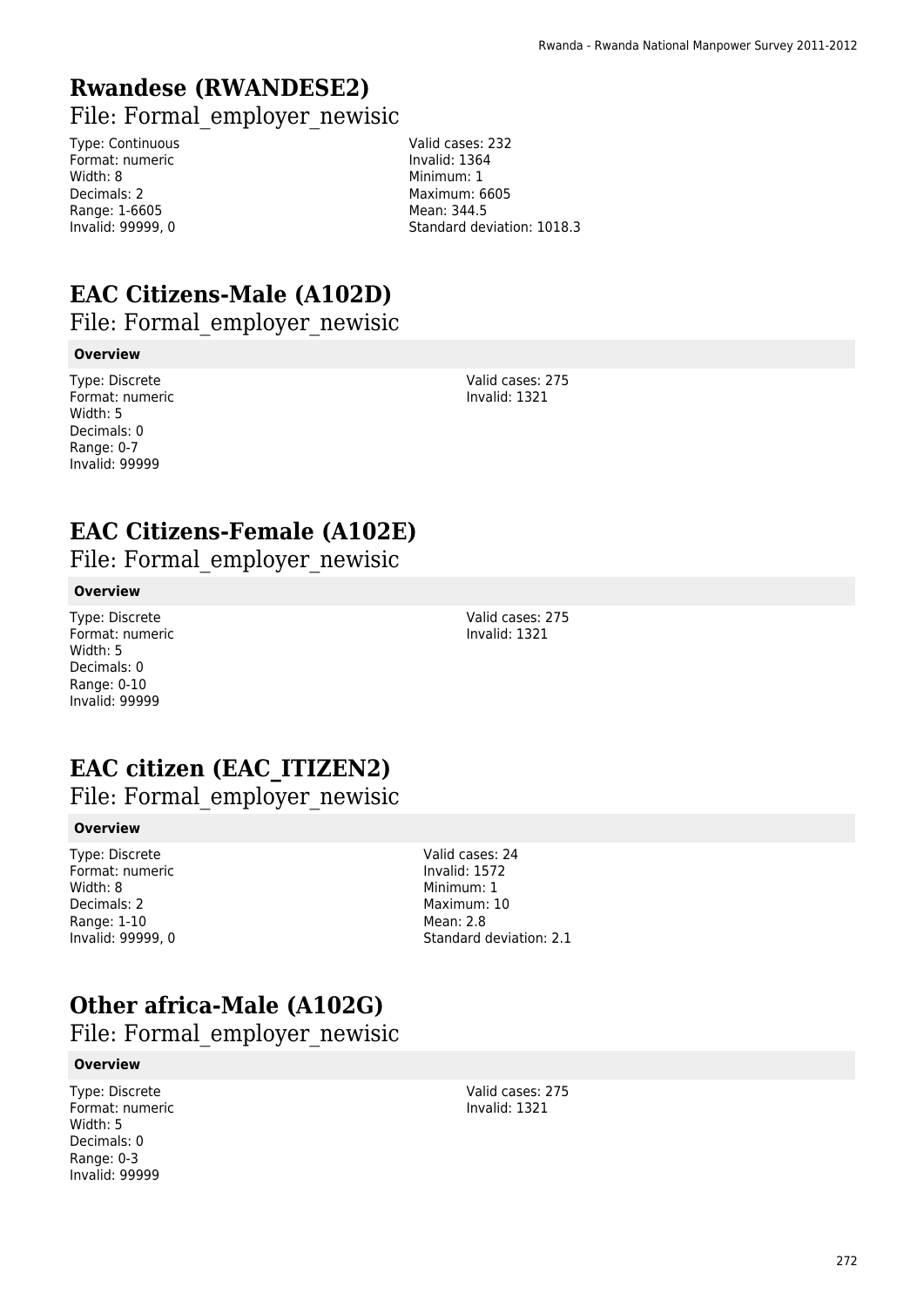### **Other africa-Female (A102H)**

File: Formal\_employer\_newisic

#### **Overview**

Type: Discrete Format: numeric Width: 5 Decimals: 0 Range: 0-1 Invalid: 99999

Valid cases: 275 Invalid: 1321

# **Other Africa (OTHER\_AFR2)**

File: Formal\_employer\_newisic

#### **Overview**

Type: Discrete Format: numeric Width: 8 Decimals: 2 Range: 1-3 Invalid: 99999, 0

Valid cases: 7 Invalid: 1589 Minimum: 1 Maximum: 3 Mean: 2 Standard deviation: 0.8

### **Other foreigners/Overseas-male (A102J)**

File: Formal\_employer\_newisic

#### **Overview**

Type: Discrete Format: numeric Width: 5 Decimals: 0 Range: 0-12 Invalid: 99999

Valid cases: 274 Invalid: 1322

### **Other foreigners/Overseas-female (A102K)**

File: Formal\_employer\_newisic

#### **Overview**

Type: Discrete Format: numeric Width: 5 Decimals: 0 Range: 0-17 Invalid: 99999

Valid cases: 274 Invalid: 1322

### **Other from overseas (OTHER\_FOR2)**  File: Formal\_employer\_newisic

**Overview**

Type: Discrete Format: numeric Width: 8 Decimals: 2 Range: 1-17 Invalid: 99999, 0 Valid cases: 49 Invalid: 1547 Minimum: 1 Maximum: 17 Mean: 3.3 Standard deviation: 3.1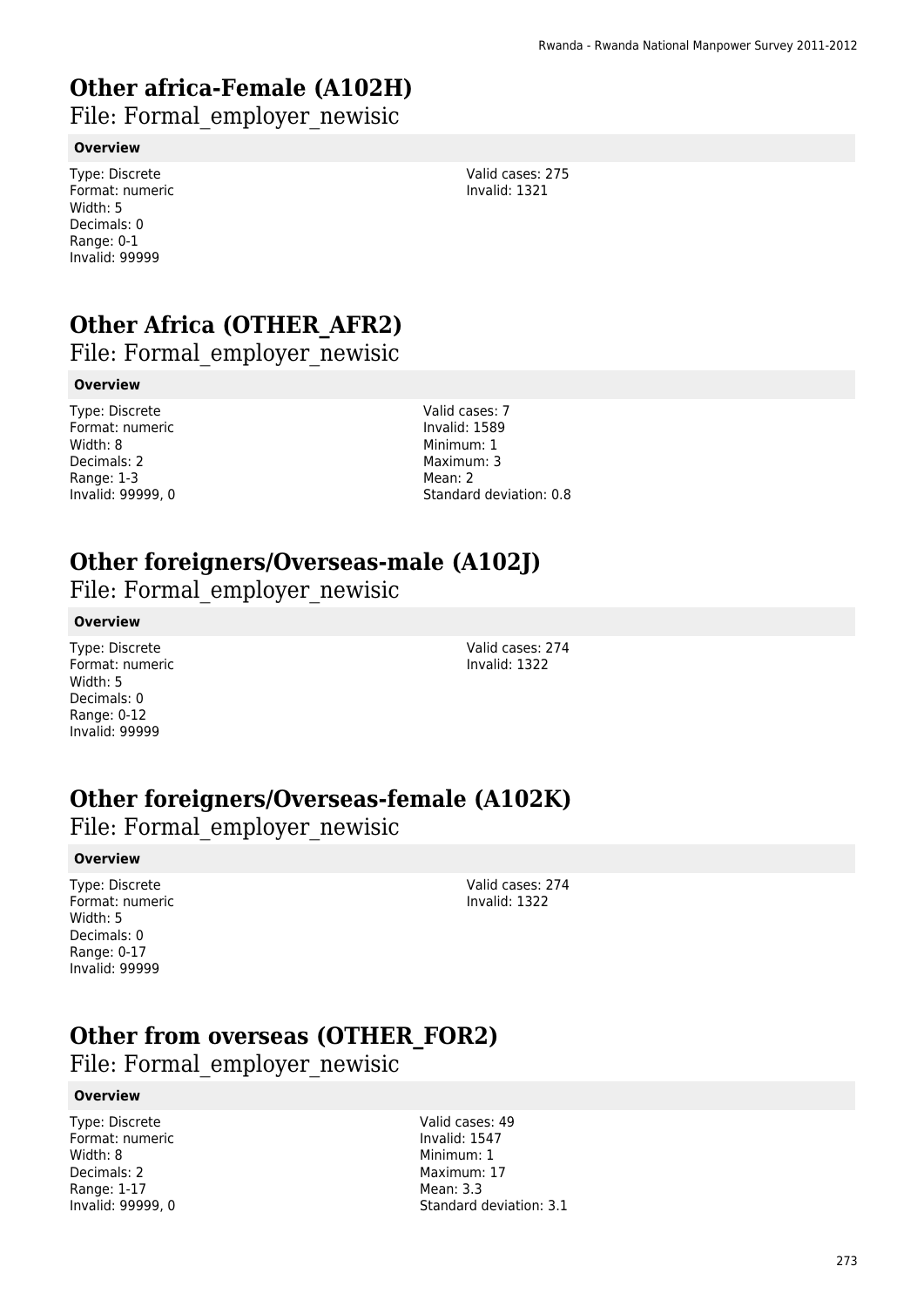### **Total (TOT)**  File: Formal\_employer\_newisic

#### **Overview**

Type: Continuous Format: numeric Width: 9 Decimals: 2 Range: 1-100000 Invalid: 99999, 0

Valid cases: 269 Invalid: 1327 Minimum: 1 Maximum: 100000 Mean: 669.7 Standard deviation: 6153

### **Ownership of premises (A103)**

File: Formal\_employer\_newisic

#### **Overview**

Type: Discrete Format: numeric Width: 1 Decimals: 0 Range: 1-9

Valid cases: 1312 Invalid: 284

### **Other (specify) (A103S)**  File: Formal\_employer\_newisic

#### **Overview**

Type: Discrete Format: character Width: 20

Valid cases: 3 Invalid: 0

### **How many persons are currently engaged in this establishment? (C001)**

File: Formal\_employer\_newisic

#### **Overview**

Type: Continuous Format: numeric Width: 6 Decimals: 0 Range: 1-4500 Invalid: 888888

Valid cases: 1585 Invalid: 11 Minimum: 1 Maximum: 4500 Mean: 37.9 Standard deviation: 160.9

### **Number of employee (Interval\_C001)**

File: Formal\_employer\_newisic

#### **Overview**

Type: Discrete Format: numeric Width: 4 Decimals: 2 Range: 1-8

Valid cases: 1596 Invalid: 0 Minimum: 1 Maximum: 8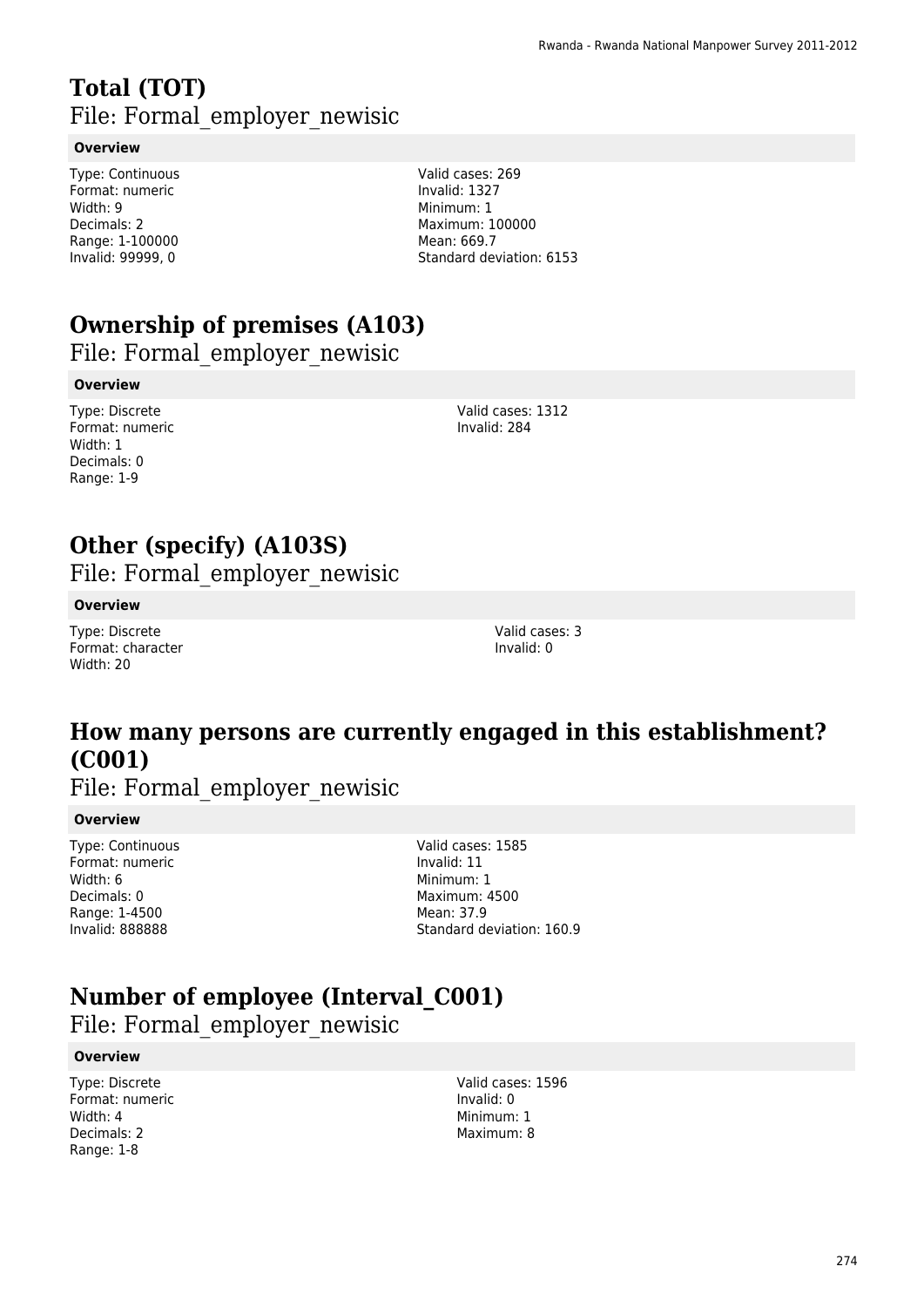### **Working owners-male (C002)**

File: Formal\_employer\_newisic

#### **Overview**

Type: Continuous Format: numeric Width: 6 Decimals: 0 Range: 0-61 Invalid: 888888

Valid cases: 1585 Invalid: 11 Minimum: 0 Maximum: 61 Mean: 0.5 Standard deviation: 2

# **Working owners-Female (C002A)**

File: Formal\_employer\_newisic

#### **Overview**

Type: Continuous Format: numeric Width: 6 Decimals: 0 Range: 0-26 Invalid: 888888

Valid cases: 1585 Invalid: 11 Minimum: 0 Maximum: 26 Mean: 0.2 Standard deviation: 0.9

### **Working owners-Totale (C002B)**

File: Formal\_employer\_newisic

#### **Overview**

Type: Continuous Format: numeric Width: 6 Decimals: 0 Range: 0-87 Invalid: 888888

Valid cases: 1585 Invalid: 11 Minimum: 0 Maximum: 87 Mean: 0.7 Standard deviation: 2.7

### **Contributing family workers-Male (C002C)**

File: Formal\_employer\_newisic

#### **Overview**

Type: Discrete Format: numeric Width: 6 Decimals: 0 Range: 0-19 Invalid: 888888

Valid cases: 1585 Invalid: 11

# **Contributing family workers-Female (C002D)**

File: Formal\_employer\_newisic

#### **Overview**

Type: Discrete Format: numeric Width: 6 Decimals: 0 Range: 0-20 Invalid: 888888

Valid cases: 1585 Invalid: 11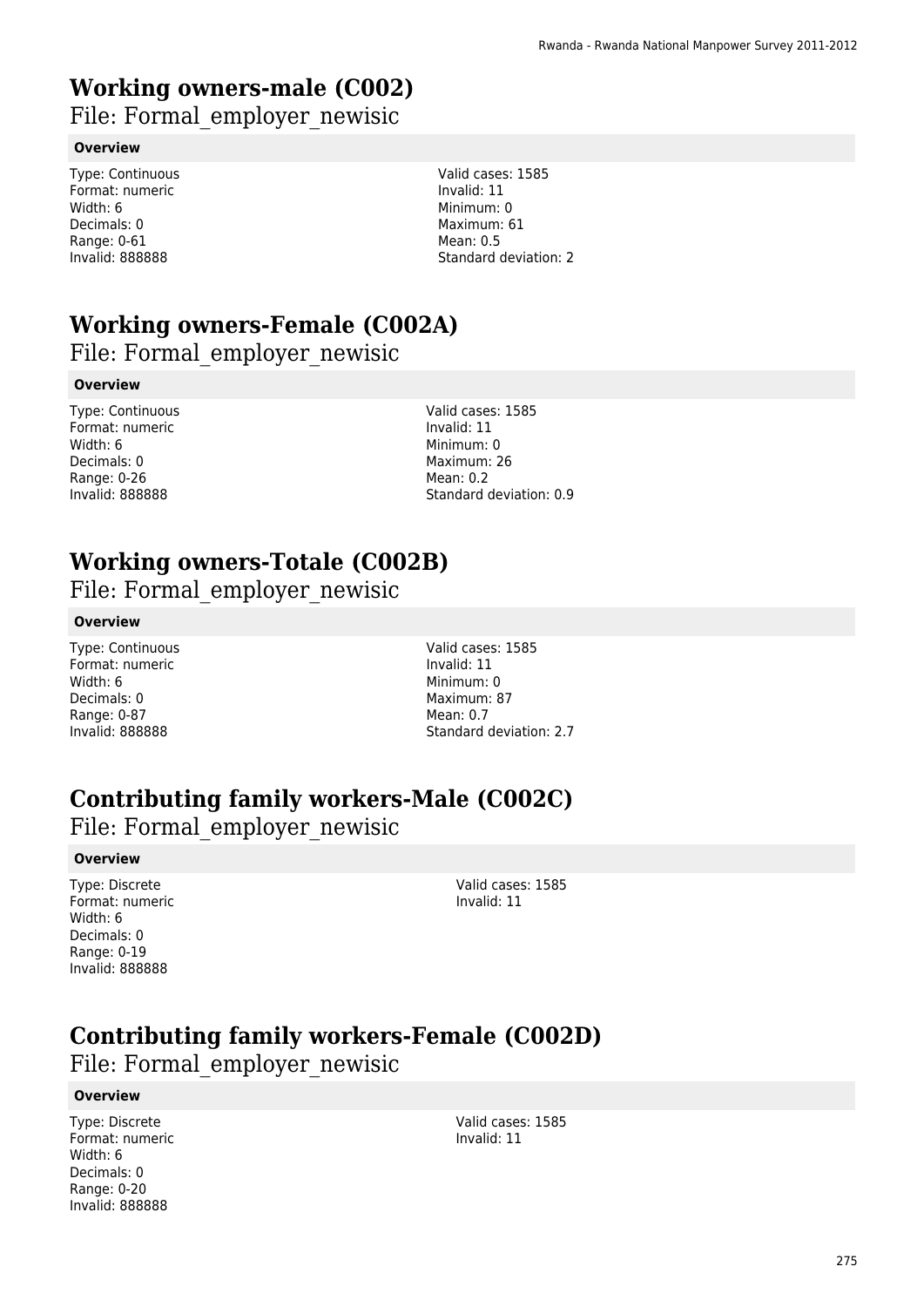### **Contributing family workers-Totale (C002E)**

File: Formal\_employer\_newisic

#### **Overview**

Type: Continuous Format: numeric Width: 6 Decimals: 0 Range: 0-39 Invalid: 888888

Valid cases: 1585 Invalid: 11 Minimum: 0 Maximum: 39 Mean: 0.1 Standard deviation: 1.3

# **Paid employees-Male (C002F)**

File: Formal\_employer\_newisic

#### **Overview**

Type: Continuous Format: numeric Width: 6 Decimals: 0 Range: 0-1900 Invalid: 888888

Valid cases: 1585 Invalid: 11 Minimum: 0 Maximum: 1900 Mean: 22.1 Standard deviation: 88.1

### **Paid employees-Female (C002G)**

File: Formal\_employer\_newisic

#### **Overview**

Type: Continuous Format: numeric Width: 6 Decimals: 0 Range: 0-2600 Invalid: 888888

Valid cases: 1585 Invalid: 11 Minimum: 0 Maximum: 2600 Mean: 14.1 Standard deviation: 81.3

### **Paid employees-Tot (C002H)**

File: Formal employer newisic

#### **Overview**

Type: Continuous Format: numeric Width: 6 Decimals: 0 Range: 0-4500 Invalid: 888888

Valid cases: 1585 Invalid: 11 Minimum: 0 Maximum: 4500 Mean: 36.2 Standard deviation: 160.5

### **Unpaid employees out of the family-male (C002I)**  File: Formal\_employer\_newisic

#### **Overview**

Type: Continuous Format: numeric Width: 6 Decimals: 0 Range: 0-319 Invalid: 888888

Valid cases: 1585 Invalid: 11 Minimum: 0 Maximum: 319 Mean: 0.5 Standard deviation: 8.6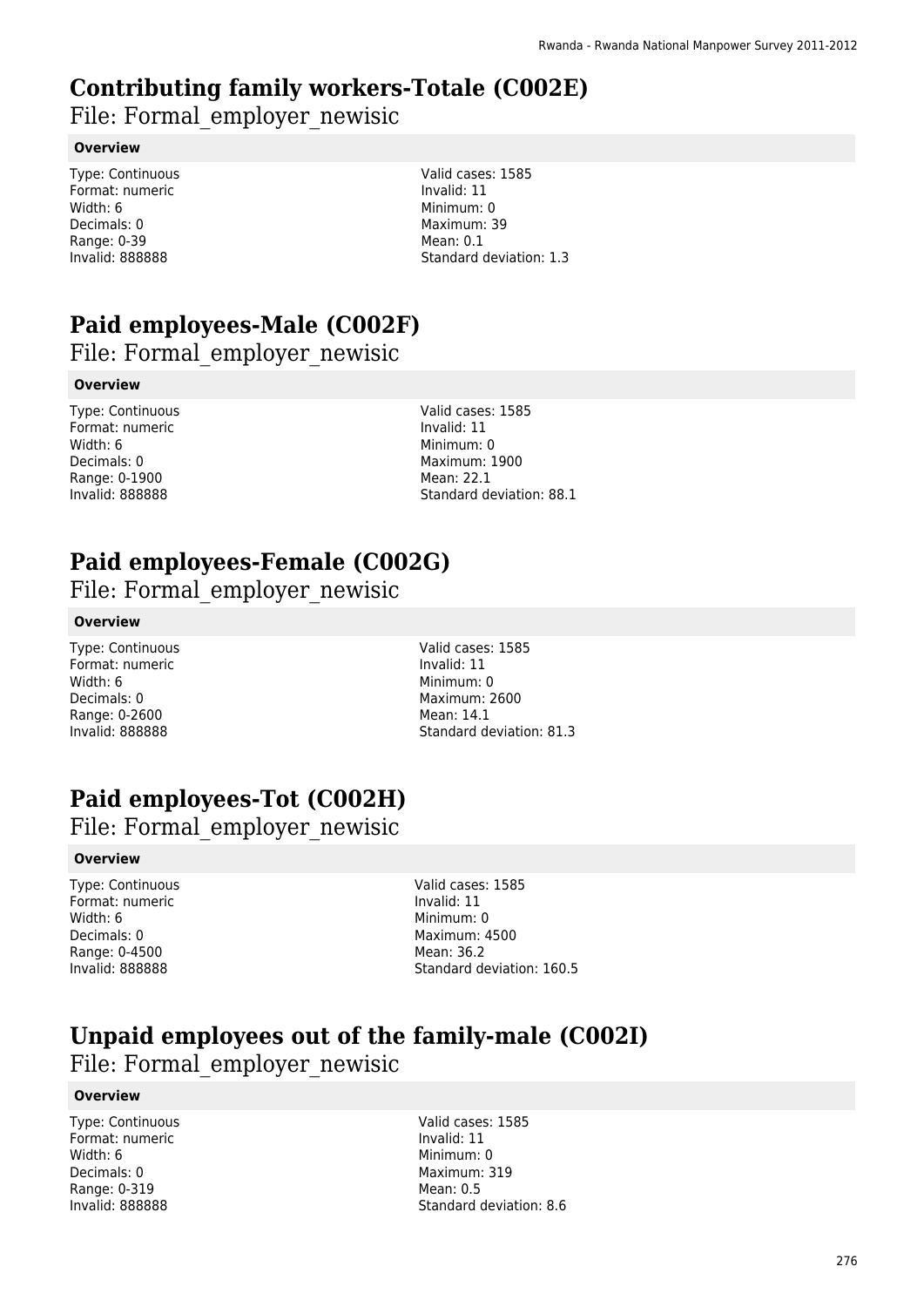# **Unpaid employees out of the family-female (C002J)**

File: Formal\_employer\_newisic

#### **Overview**

Type: Continuous Format: numeric Width: 6 Decimals: 0 Range: 0-181 Invalid: 888888

Valid cases: 1585 Invalid: 11 Minimum: 0 Maximum: 181 Mean: 0.4 Standard deviation: 6.4

### **Unpaid employees out of the family-Tot (C002K)**  File: Formal\_employer\_newisic

#### **Overview**

Type: Continuous Format: numeric Width: 6 Decimals: 0 Range: 0-500 Invalid: 888888

Valid cases: 1585 Invalid: 11 Minimum: 0 Maximum: 500 Mean: 0.9 Standard deviation: 14.7

### **Total Male (T\_M)**  File: Formal\_employer\_newisic

#### **Overview**

Type: Continuous Format: numeric Width: 7 Decimals: 2 Range: 0-1900

Valid cases: 1585 Invalid: 11 Minimum: 0 Maximum: 1900 Mean: 23.1 Standard deviation: 88.4

### **Total Female (T\_F)**  File: Formal\_employer\_newisic

#### **Overview**

Type: Continuous Format: numeric Width: 7 Decimals: 2 Range: 0-2600

Valid cases: 1585 Invalid: 11 Minimum: 0 Maximum: 2600 Mean: 14.8 Standard deviation: 81.5

### **Total (C002T)**  File: Formal employer newisic

#### **Overview**

Type: Continuous Format: numeric Width: 6 Decimals: 0 Range: 1-4500 Invalid: 888888

Valid cases: 1585 Invalid: 11 Minimum: 1 Maximum: 4500 Mean: 37.9 Standard deviation: 160.9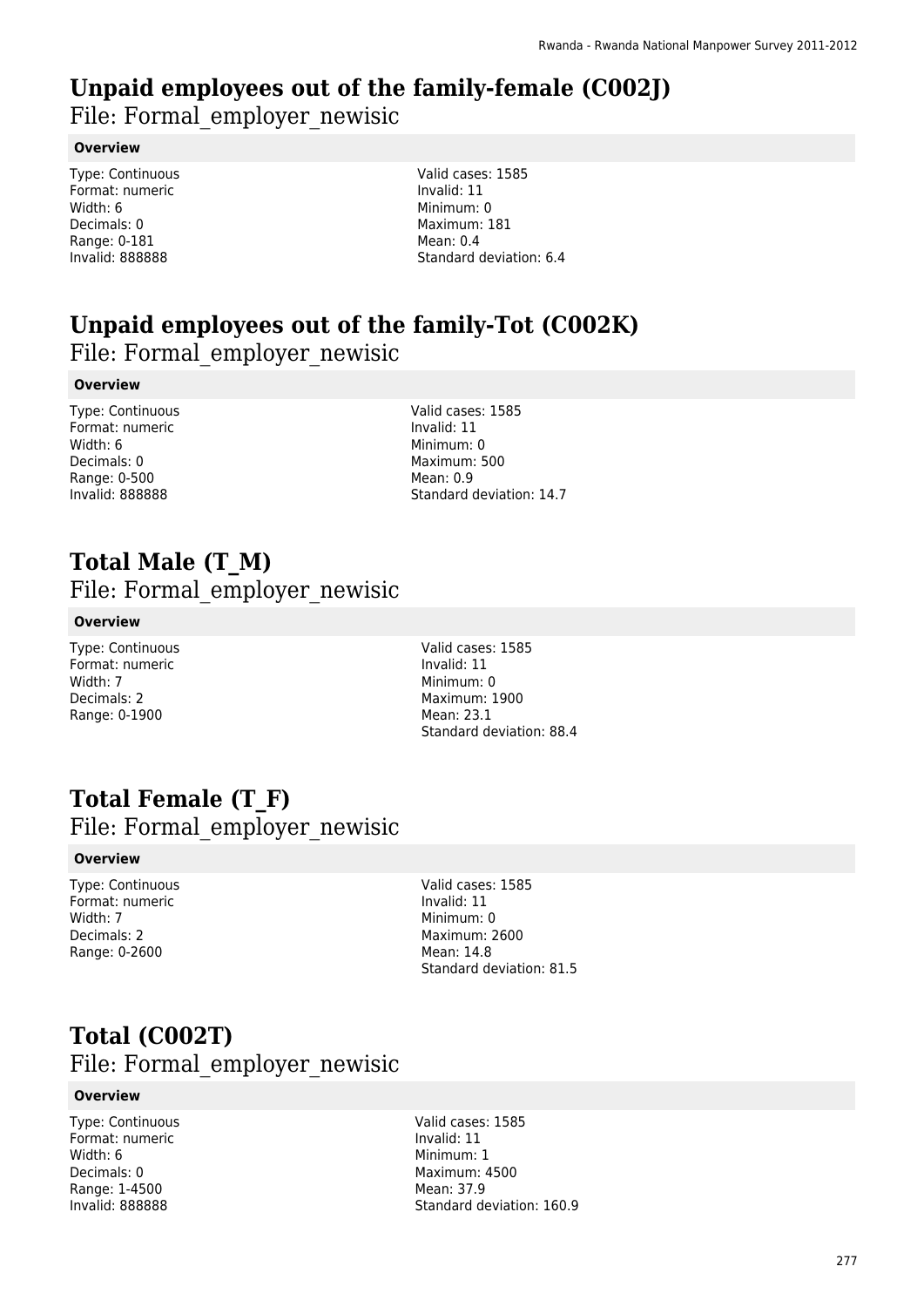### **Number of employees in Headquarters / Stand alone establishment (Number of employees in 2008) (C010A)**

File: Formal\_employer\_newisic

#### **Overview**

Type: Continuous Format: numeric Width: 6 Decimals: 0 Range: 0-3018 Invalid: 888888, 999999

Valid cases: 1215 Invalid: 381 Minimum: 0 Maximum: 3018 Mean: 31.6 Standard deviation: 120.5

### **Number of employees in branch offices (If applicable): Number of employees in 2008 (C010G)**

File: Formal\_employer\_newisic

#### **Overview**

Type: Continuous Format: numeric Width: 6 Decimals: 0 Range: 0-1257 Invalid: 888888, 999999 Valid cases: 1244 Invalid: 352 Minimum: 0 Maximum: 1257 Mean: 4.3 Standard deviation: 52.4

### **Total employees in 2008 (C010M)**

File: Formal\_employer\_newisic

#### **Overview**

Type: Continuous Format: numeric Width: 6 Decimals: 0 Range: 0-3018 Invalid: 888888, 999999

Valid cases: 1274 Invalid: 322 Minimum: 0 Maximum: 3018 Mean: 34.4 Standard deviation: 134

### **Number of employees in Headquarters / Stand alone establishment(Number of employee in 2009) (C010C)**

File: Formal\_employer\_newisic

#### **Overview**

Type: Continuous Format: numeric Width: 6 Decimals: 0 Range: 0-3018 Invalid: 888888, 999999 Valid cases: 1350 Invalid: 246 Minimum: 0 Maximum: 3018 Mean: 29.8 Standard deviation: 115.8

### **Number of employees in branch offices (If applicable):Number of employee in 2009 (C010I)**

File: Formal\_employer\_newisic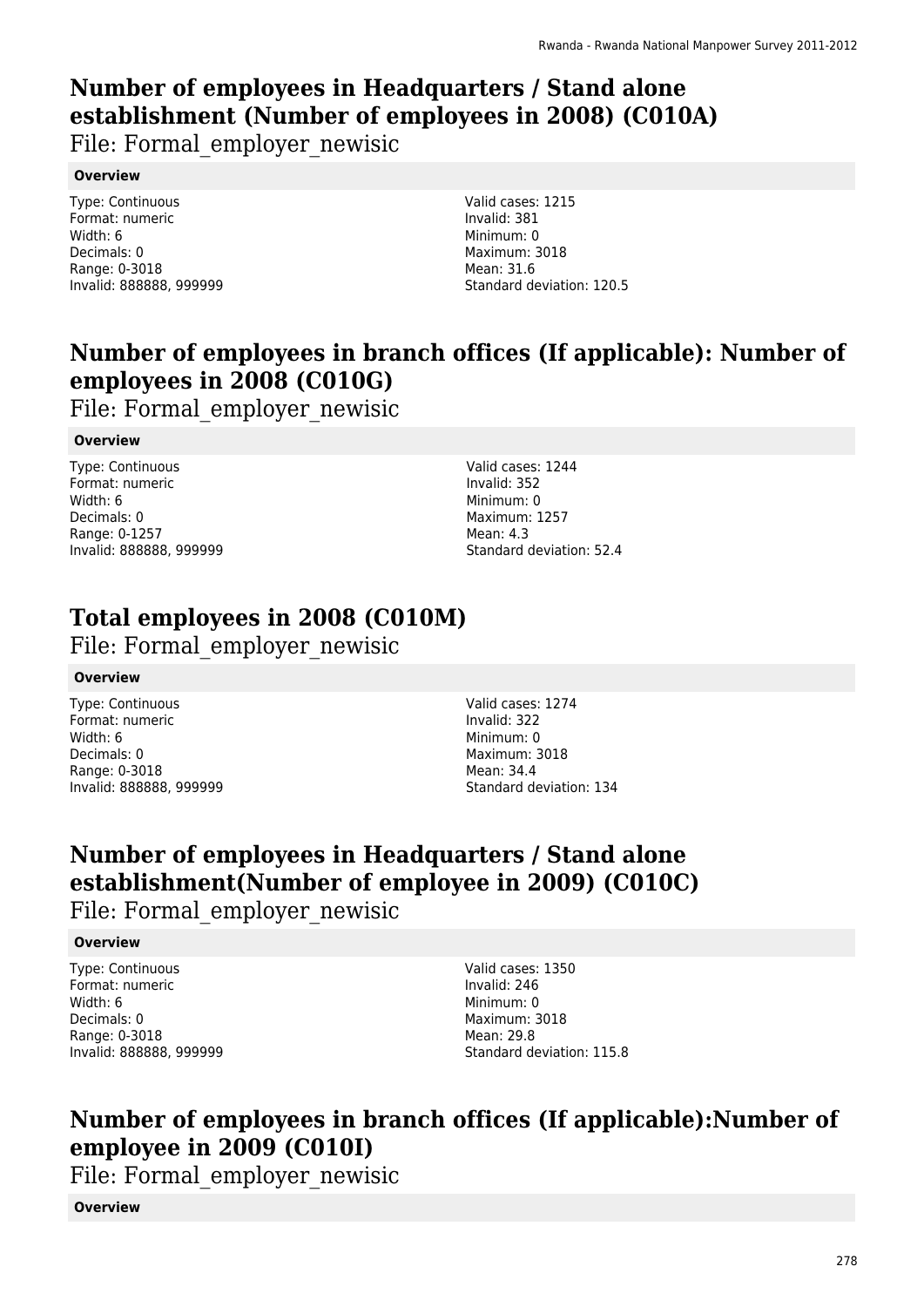### **Number of employees in branch offices (If applicable):Number of employee in 2009 (C010I)**

File: Formal\_employer\_newisic

Type: Continuous Format: numeric Width: 6 Decimals: 0 Range: 0-1304 Invalid: 888888, 999999 Valid cases: 1357 Invalid: 239 Minimum: 0 Maximum: 1304 Mean: 4.3 Standard deviation: 52

# **Total employee in 2009 (TOT\_EM\_2009)**

File: Formal\_employer\_newisic

#### **Overview**

Type: Continuous Format: numeric Width: 7 Decimals: 2 Range: 0-3018

Valid cases: 1402 Invalid: 194 Minimum: 0 Maximum: 3018 Mean: 32.8 Standard deviation: 130.2

### **Number of employees in Headquarters / Stand alone establishment(Number of employee in 2010) (C010E)**

File: Formal\_employer\_newisic

#### **Overview**

Type: Continuous Format: numeric Width: 6 Decimals: 0 Range: 0-3842 Invalid: 888888, 999999

Valid cases: 1477 Invalid: 119 Minimum: 0 Maximum: 3842 Mean: 31 Standard deviation: 132.1

### **Number of employees in branch offices (If applicable): Number of employee in 2010 (C010K)**

File: Formal\_employer\_newisic

#### **Overview**

Type: Continuous Format: numeric Width: 6 Decimals: 0 Range: 0-1415 Invalid: 888888, 999999 Valid cases: 1457 Invalid: 139 Minimum: 0 Maximum: 1415 Mean: 47 Standard deviation: 54.4

### **Total employee in 2010 (TOT\_EM\_2010)**

File: Formal\_employer\_newisic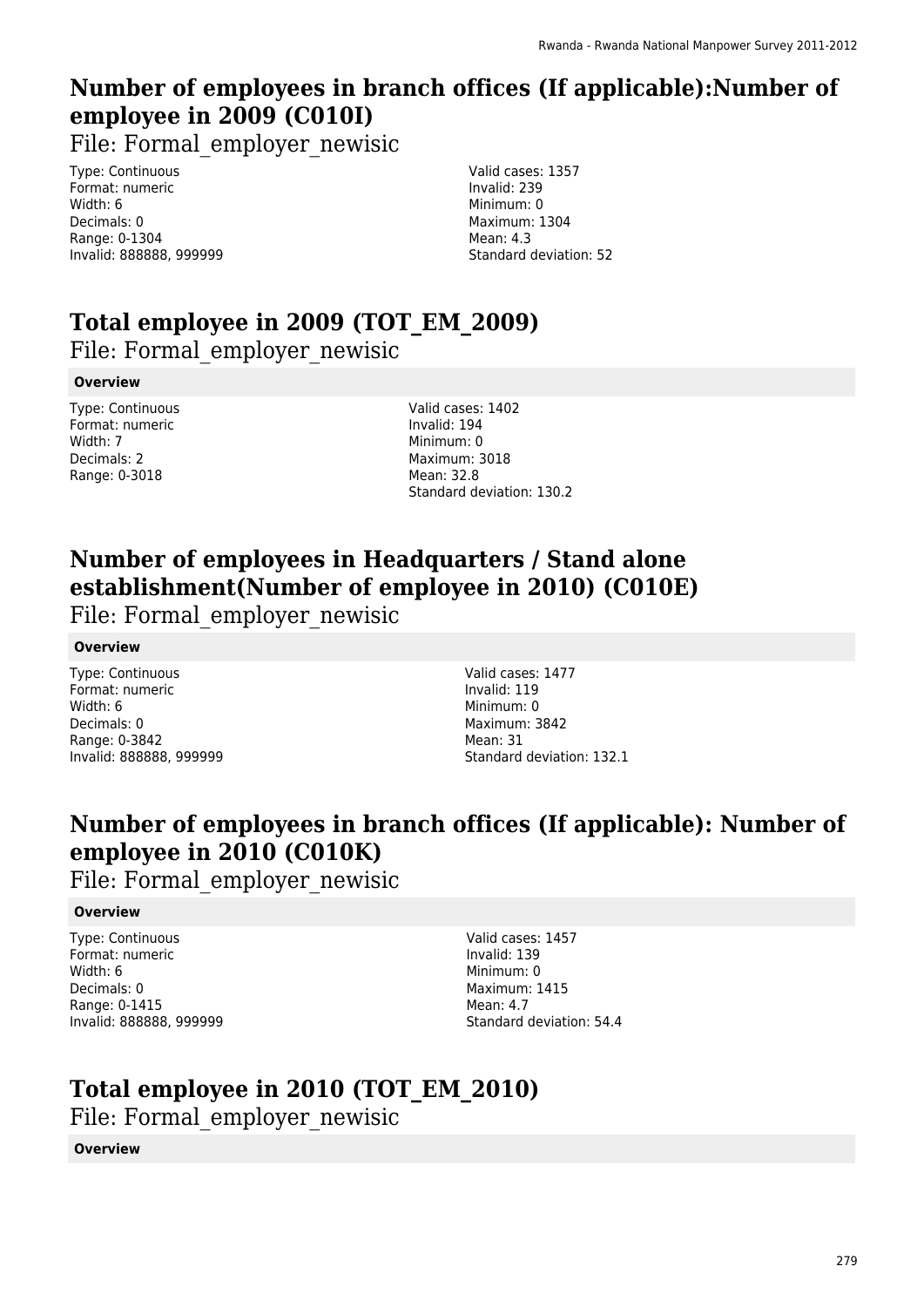# **Total employee in 2010 (TOT\_EM\_2010)**

File: Formal\_employer\_newisic

Type: Continuous Format: numeric Width: 7 Decimals: 2 Range: 0-3842

Valid cases: 1505 Invalid: 91 Minimum: 0 Maximum: 3842 Mean: 34.9 Standard deviation: 146.6

### **Number of employees in Headquarters / Stand alone establishment(Labour turnover in 2008) (C010B)**

File: Formal\_employer\_newisic

#### **Overview**

Type: Continuous Format: numeric Width: 6 Decimals: 0 Range: 0-609 Invalid: 888888, 999999 Valid cases: 1217 Invalid: 379 Minimum: 0 Maximum: 609 Mean: 2.8 Standard deviation: 19.2

### **Number of employees in branch offices (If applicable):Labour turnover in 2008 (C010H)**

File: Formal\_employer\_newisic

#### **Overview**

Type: Continuous Format: numeric Width: 6 Decimals: 0 Range: 0-75 Invalid: 888888, 999999

Valid cases: 1246 Invalid: 350 Minimum: 0 Maximum: 75 Mean: 0.3 Standard deviation: 2.7

### **Total turnover in 2008 (C010N)**

File: Formal\_employer\_newisic

#### **Overview**

Type: Continuous Format: numeric Width: 6 Decimals: 0 Range: 0-609 Invalid: 888888, 999999

Valid cases: 1274 Invalid: 322 Minimum: 0 Maximum: 609 Mean: 2.9 Standard deviation: 19.2

### **Number of employees in Headquarters / Stand alone establishment(Labour turnover in 2009) (C010D)**

File: Formal\_employer\_newisic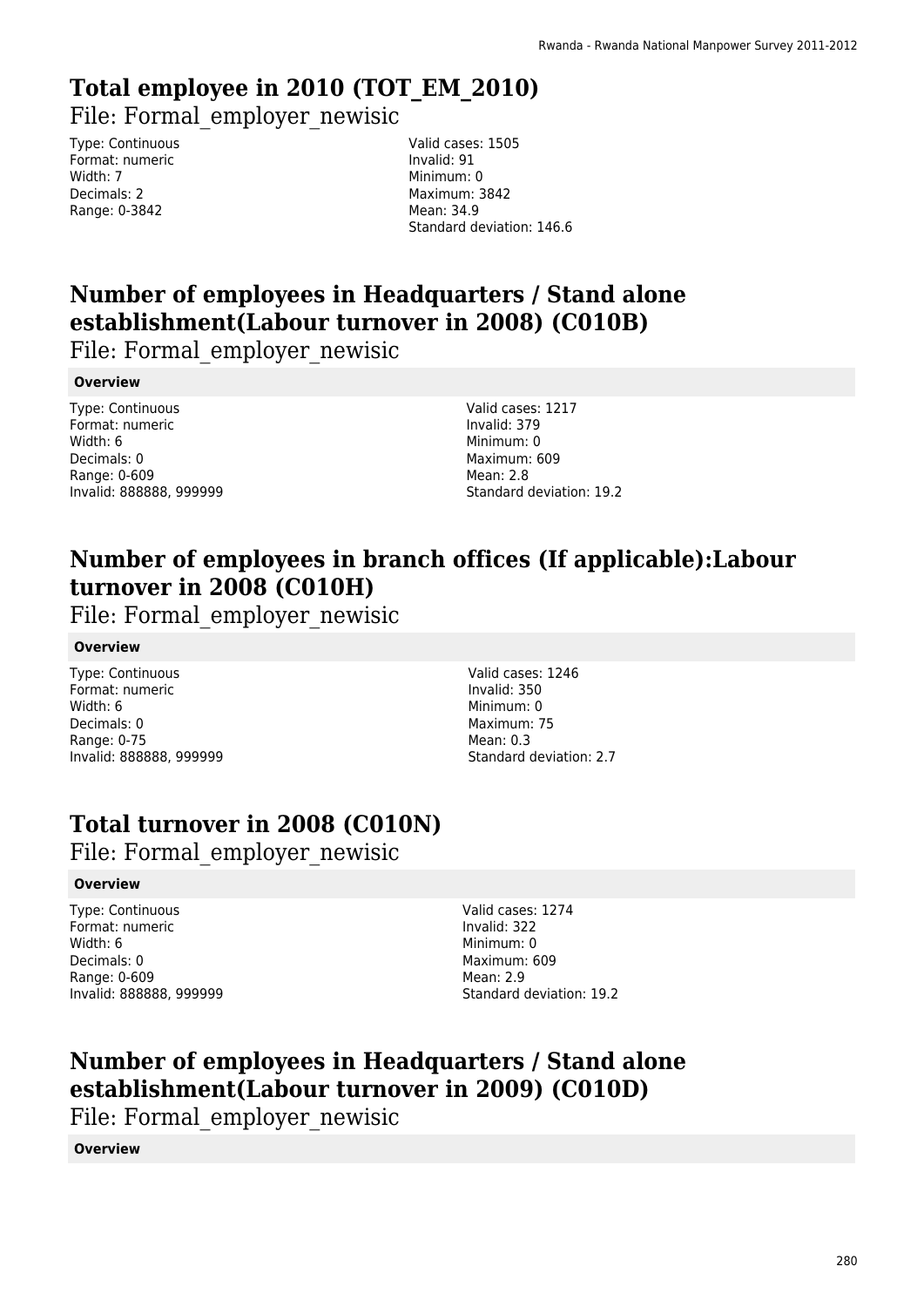### **Number of employees in Headquarters / Stand alone establishment(Labour turnover in 2009) (C010D)**

File: Formal\_employer\_newisic

Type: Continuous Format: numeric Width: 6 Decimals: 0 Range: 0-857 Invalid: 888888, 999999

Valid cases: 1356 Invalid: 240 Minimum: 0 Maximum: 857 Mean: 3.3 Standard deviation: 25

### **Number of employees in branch offices (If applicable):Labour turnover in 2009 (C010J)**

File: Formal\_employer\_newisic

#### **Overview**

Type: Continuous Format: numeric Width: 6 Decimals: 0 Range: 0-68 Invalid: 888888, 999999

Valid cases: 1360 Invalid: 236 Minimum: 0 Maximum: 68 Mean: 0.3 Standard deviation: 2.9

# **Total turnover in 2009 (C010P)**

File: Formal\_employer\_newisic

#### **Overview**

Type: Continuous Format: numeric Width: 6 Decimals: 0 Range: 0-857 Invalid: 888888, 999999

Valid cases: 1393 Invalid: 203 Minimum: 0 Maximum: 857 Mean: 3.5 Standard deviation: 24.9

# **Number of employees in Headquarters / Stand alone establishment(Labour turnover in 2010) (C010F)**

File: Formal\_employer\_newisic

#### **Overview**

Type: Continuous Format: numeric Width: 6 Decimals: 0 Range: 0-892 Invalid: 888888, 999999 Valid cases: 1477 Invalid: 119 Minimum: 0 Maximum: 892 Mean: 3.6 Standard deviation: 27.3

### **Number of employees in branch offices (If applicable):Labour turnover in 2010 (C010L)**

File: Formal\_employer\_newisic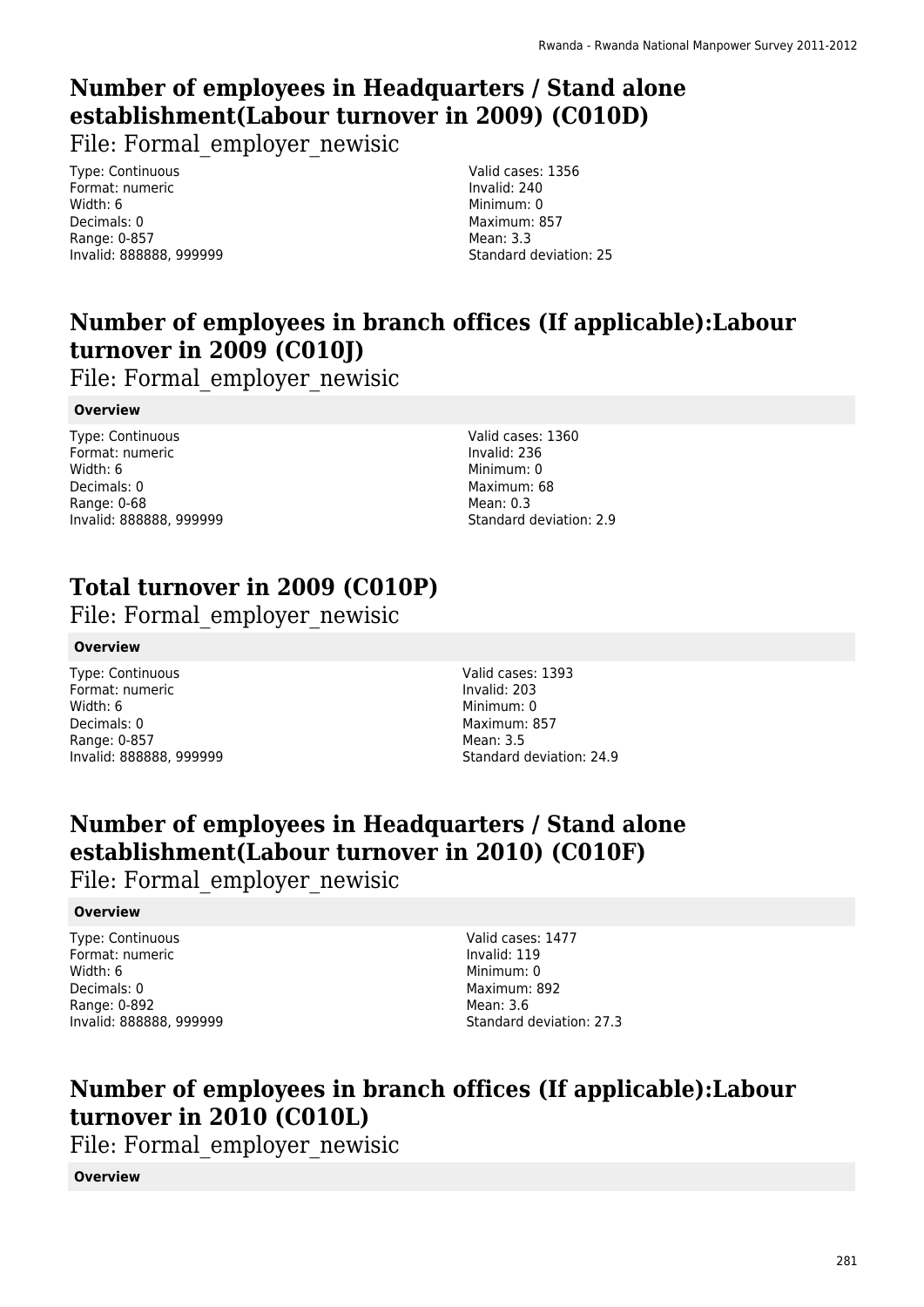### **Number of employees in branch offices (If applicable):Labour turnover in 2010 (C010L)**

File: Formal\_employer\_newisic

Type: Continuous Format: numeric Width: 6 Decimals: 0 Range: 0-170 Invalid: 888888, 999999

Valid cases: 1460 Invalid: 136 Minimum: 0 Maximum: 170 Mean: 04 Standard deviation: 5.1

# **Total turnover in 2010 (TOTTO\_2010)**

File: Formal\_employer\_newisic

#### **Overview**

Type: Continuous Format: numeric Width: 6 Decimals: 2 Range: 0-892

Valid cases: 1505 Invalid: 91 Minimum: 0 Maximum: 892 Mean: 3.9 Standard deviation: 27.7

# **B10. Number of fields declared (NBRE\_B10)**

File: Formal\_employer\_newisic

#### **Overview**

Type: Discrete Format: numeric Width: 2 Decimals: 0 Range: 0-14

Valid cases: 1594 Invalid: 2

# **C20. Number of fields declared (NBRE\_C20)**

File: Formal\_employer\_newisic

#### **Overview**

Type: Continuous Format: numeric Width: 3 Decimals: 0 Range: 0-178

Valid cases: 1590 Invalid: 6 Minimum: 0 Maximum: 178 Mean: 9.4 Standard deviation: 13.3

# **C30. Number of fields declared (NBRE\_C30)**

File: Formal\_employer\_newisic

#### **Overview**

Type: Continuous Format: numeric Width: 2 Decimals: 0 Range: 0-30

Valid cases: 1376 Invalid: 220 Minimum: 0 Maximum: 30 Mean: 0.5 Standard deviation: 1.9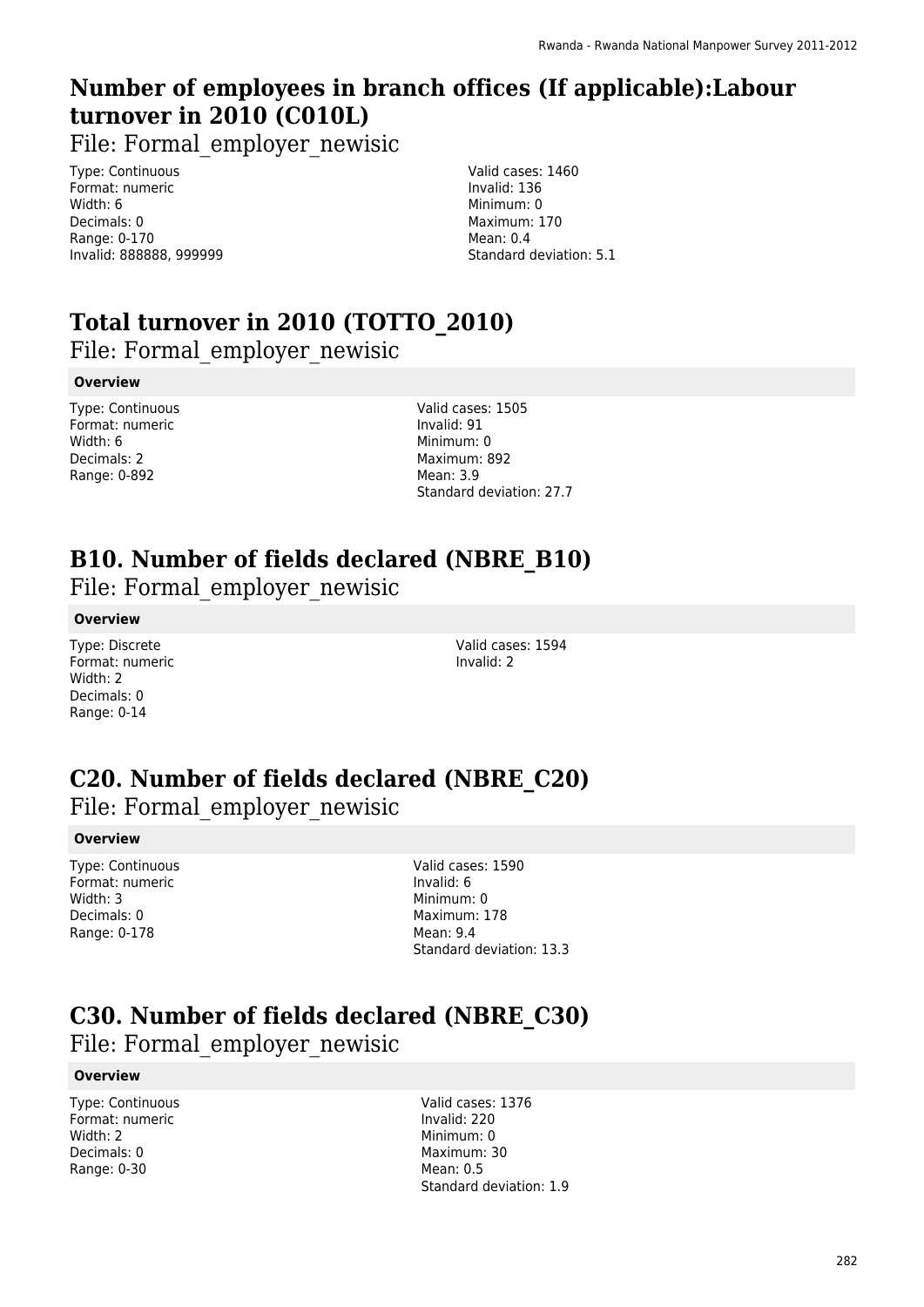### **C40. Number of fields declared (NBRE\_C40)**

File: Formal\_employer\_newisic

#### **Overview**

Type: Discrete Format: numeric Width: 2 Decimals: 0 Range: 0-19

Valid cases: 1357 Invalid: 239

### **C50. Number of fields declared (NBRE\_C50)**

File: Formal\_employer\_newisic

**Overview**

Type: Continuous Format: numeric Width: 2 Decimals: 0 Range: 0-76

Valid cases: 1392 Invalid: 204 Minimum: 0 Maximum: 76 Mean: 0.7 Standard deviation: 2.9

### **D10. Number of fields declared (NBRE\_D10)**  File: Formal employer newisic

#### **Overview**

Type: Continuous Format: numeric Width: 3 Decimals: 0 Range: 0-148

Valid cases: 658 Invalid: 938 Minimum: 0 Maximum: 148 Mean: 9.7 Standard deviation: 11.1

### **G30. Number of fields declared (G30\_\_G301)**

File: Formal\_employer\_newisic

#### **Overview**

Type: Discrete Format: numeric Width: 2 Decimals: 0 Range: 1-21

Valid cases: 423 Invalid: 1173

# **Does your establishment have a plan to increase or decrease the number of employees between 2012 and 2021? (D001)**

File: Formal\_employer\_newisic

#### **Overview**

Type: Discrete Format: numeric Width: 1 Decimals: 0 Range: 1-9

Valid cases: 1596 Invalid: 0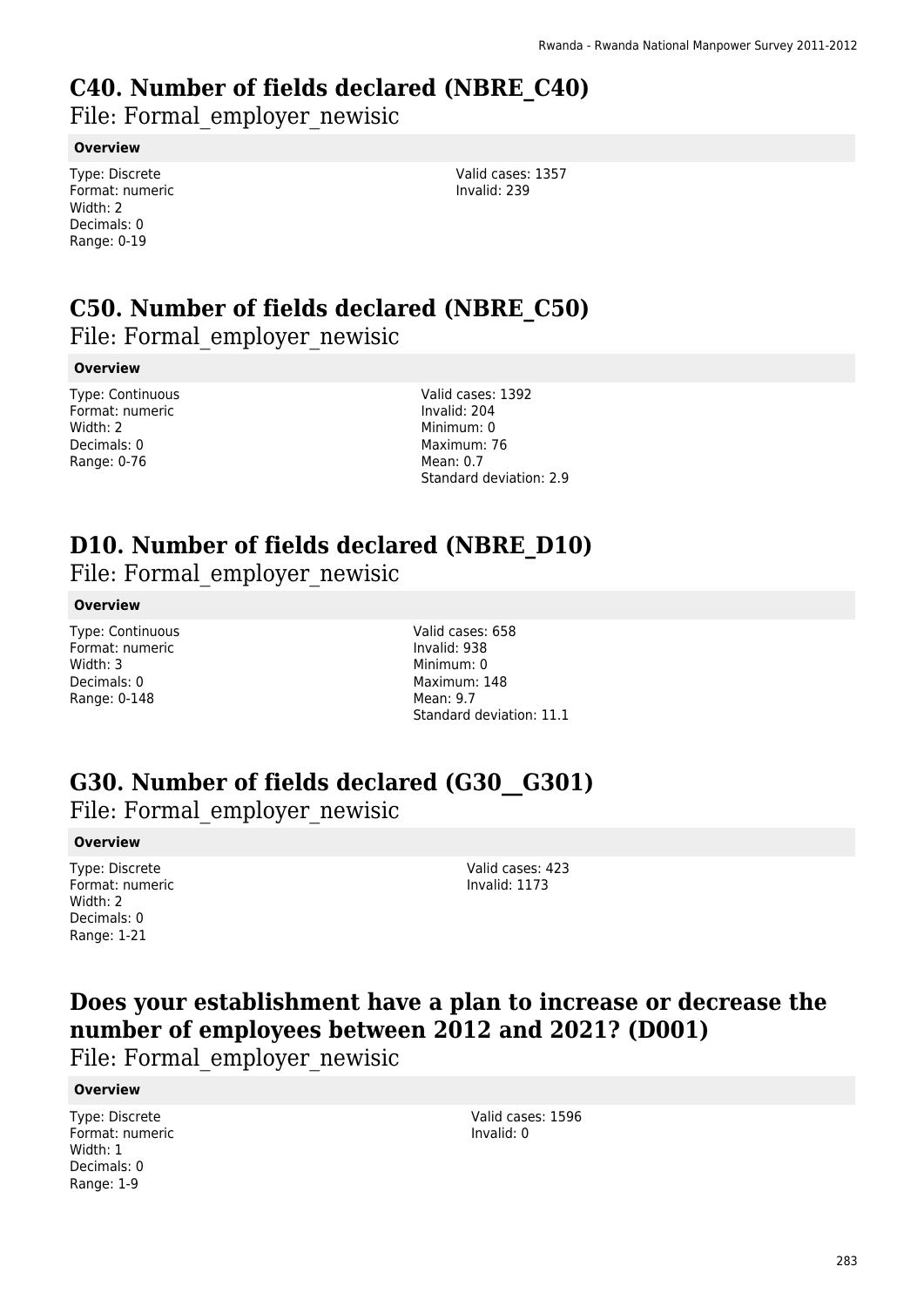### **Does your establishment have a staff training and development policy or plan in place? (E010)**

File: Formal\_employer\_newisic

#### **Overview**

Type: Discrete Format: numeric Width: 2 Decimals: 0 Range: 1-99

Valid cases: 1596 Invalid: 0

# **Apprenticeship (E020)**

File: Formal\_employer\_newisic

#### **Overview**

Type: Discrete Format: numeric Width: 1 Decimals: 0 Range: 1-2

Valid cases: 810 Invalid: 786

# **On the-job-training (E020A)**

File: Formal\_employer\_newisic

#### **Overview**

Type: Discrete Format: numeric Width: 1 Decimals: 0 Range: 1-2

#### Valid cases: 810 Invalid: 786

### **Own Training Centre (E020B)**

File: Formal\_employer\_newisic

#### **Overview**

Type: Discrete Format: numeric Width: 1 Decimals: 0 Range: 1-2

Valid cases: 810 Invalid: 786

### **Sponsorship to training instit. (local) (E020C)**

File: Formal\_employer\_newisic

#### **Overview**

Type: Discrete Format: numeric Width: 1 Decimals: 0 Range: 1-2

Valid cases: 810 Invalid: 786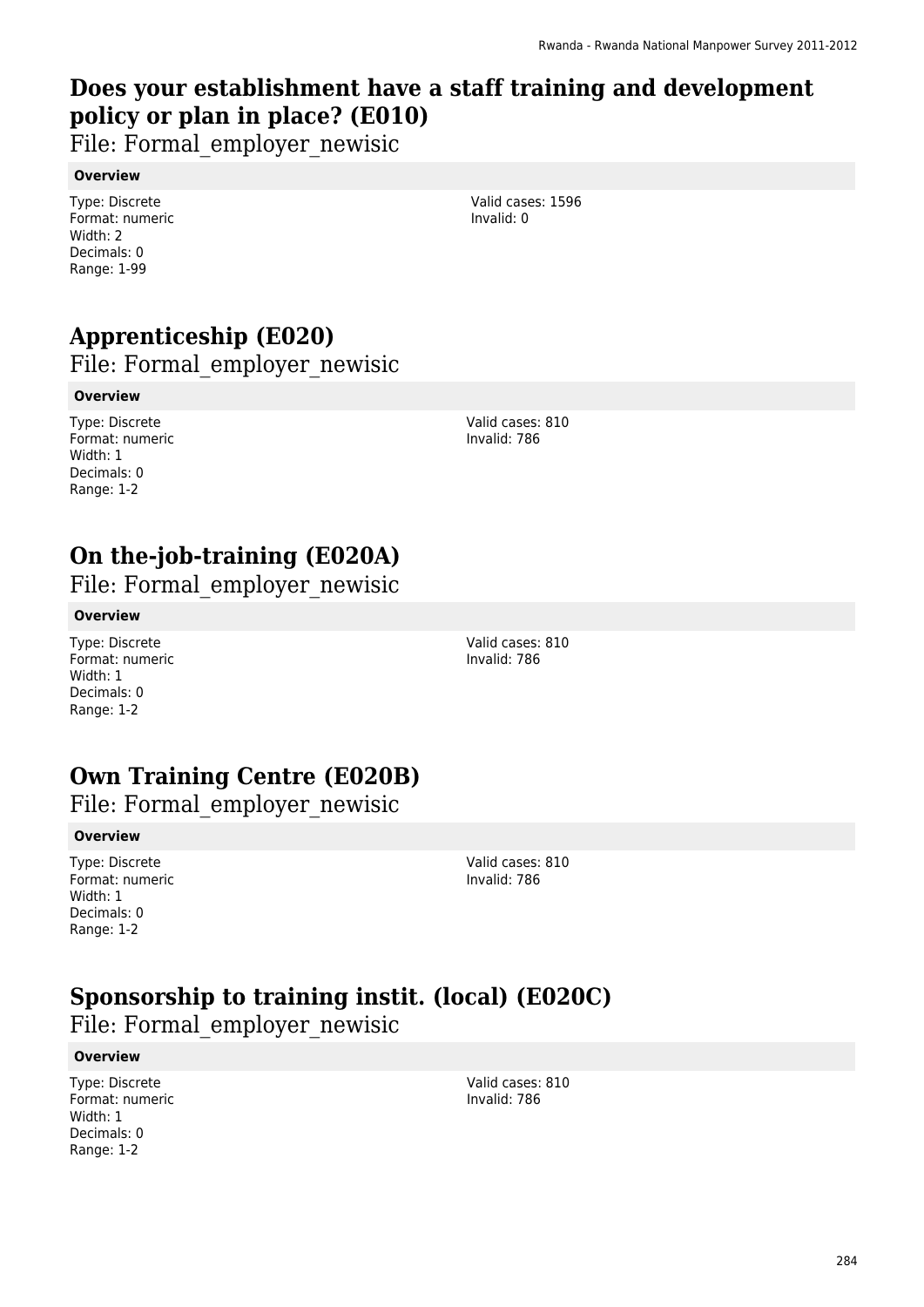### **Sponsorship to training instit. (abroad) (E020D)**

File: Formal\_employer\_newisic

#### **Overview**

Type: Discrete Format: numeric Width: 1 Decimals: 0 Range: 1-2

Valid cases: 810 Invalid: 786

### **Workshops (E020E)**

File: Formal\_employer\_newisic

#### **Overview**

Type: Discrete Format: numeric Width: 1 Decimals: 0 Range: 1-2

Valid cases: 810 Invalid: 786

### **Other programs (specify) (E020F)**

File: Formal\_employer\_newisic

#### **Overview**

Type: Discrete Format: numeric Width: 1 Decimals: 0 Range: 1-2

Valid cases: 810 Invalid: 786

### **Other programs (specify) (E020S)**

File: Formal\_employer\_newisic

#### **Overview**

Type: Discrete Format: character Width: 15

Valid cases: 16 Invalid: 0

# **Apprenticeship (E030)**

File: Formal\_employer\_newisic

#### **Overview**

Type: Discrete Format: numeric Width: 1 Decimals: 0 Range: 1-2

### **On the-job-training (E030A)**

File: Formal\_employer\_newisic

**Overview**

Valid cases: 810 Invalid: 786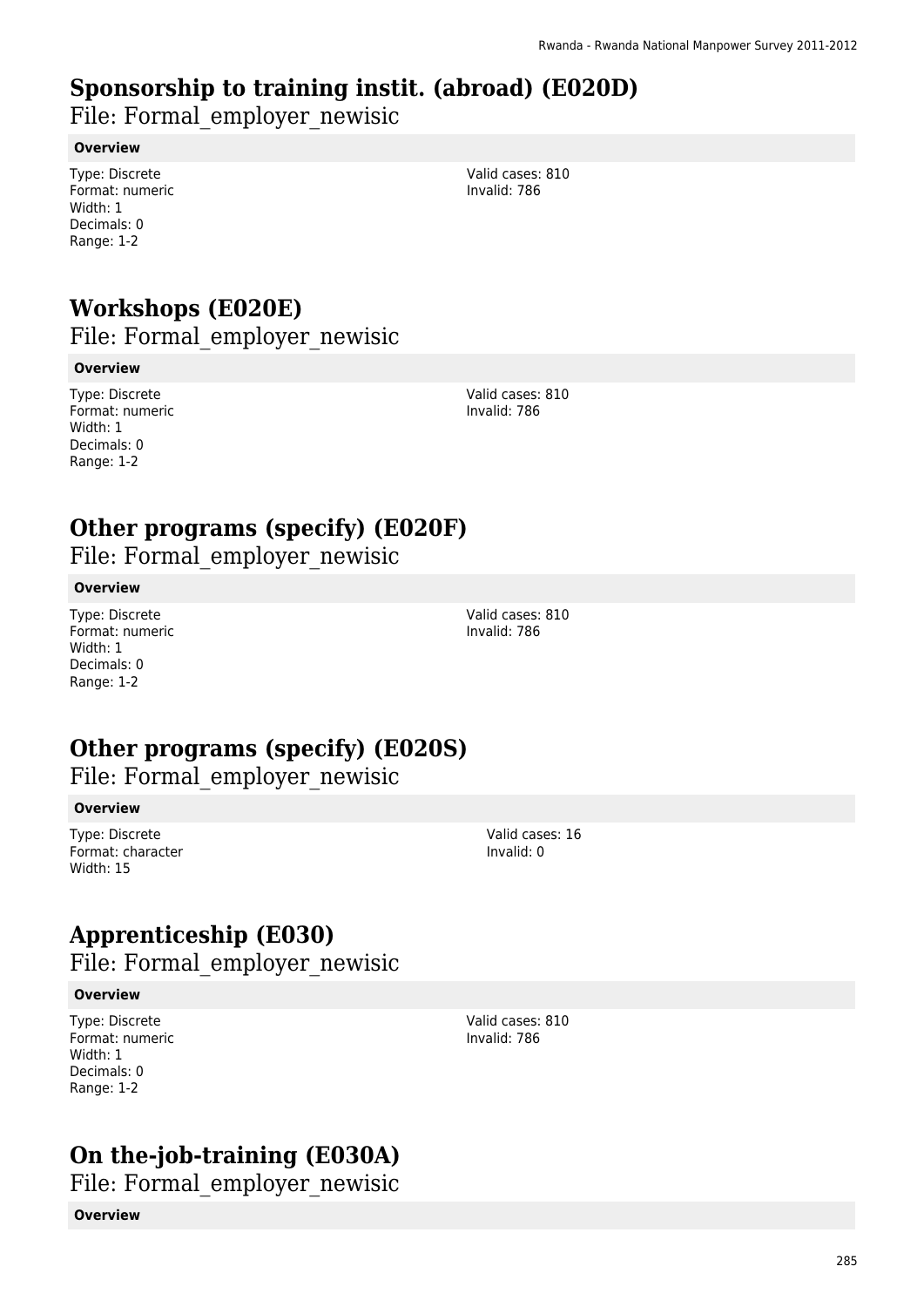# **On the-job-training (E030A)**

File: Formal\_employer\_newisic

Type: Discrete Format: numeric Width: 1 Decimals: 0 Range: 1-2

**Own Training Centre (E030B)** 

File: Formal\_employer\_newisic

#### **Overview**

Type: Discrete Format: numeric Width: 1 Decimals: 0 Range: 1-2

Valid cases: 810 Invalid: 786

Valid cases: 810 Invalid: 786

### **Sponsorship to training instit. (local) (E030C)**

File: Formal\_employer\_newisic

#### **Overview**

Type: Discrete Format: numeric Width: 1 Decimals: 0 Range: 1-2

Valid cases: 810 Invalid: 786

### **Sponsorship to training instit. (abroad) (E030D)**

File: Formal\_employer\_newisic

#### **Overview**

Type: Discrete Format: numeric Width: 1 Decimals: 0 Range: 1-2

Valid cases: 810 Invalid: 786

### **Workshops (E030E)**

File: Formal\_employer\_newisic

#### **Overview**

Type: Discrete Format: numeric Width: 1 Decimals: 0 Range: 1-2

Valid cases: 810 Invalid: 786

### **Other programs (specify) (E030F)**

File: Formal\_employer\_newisic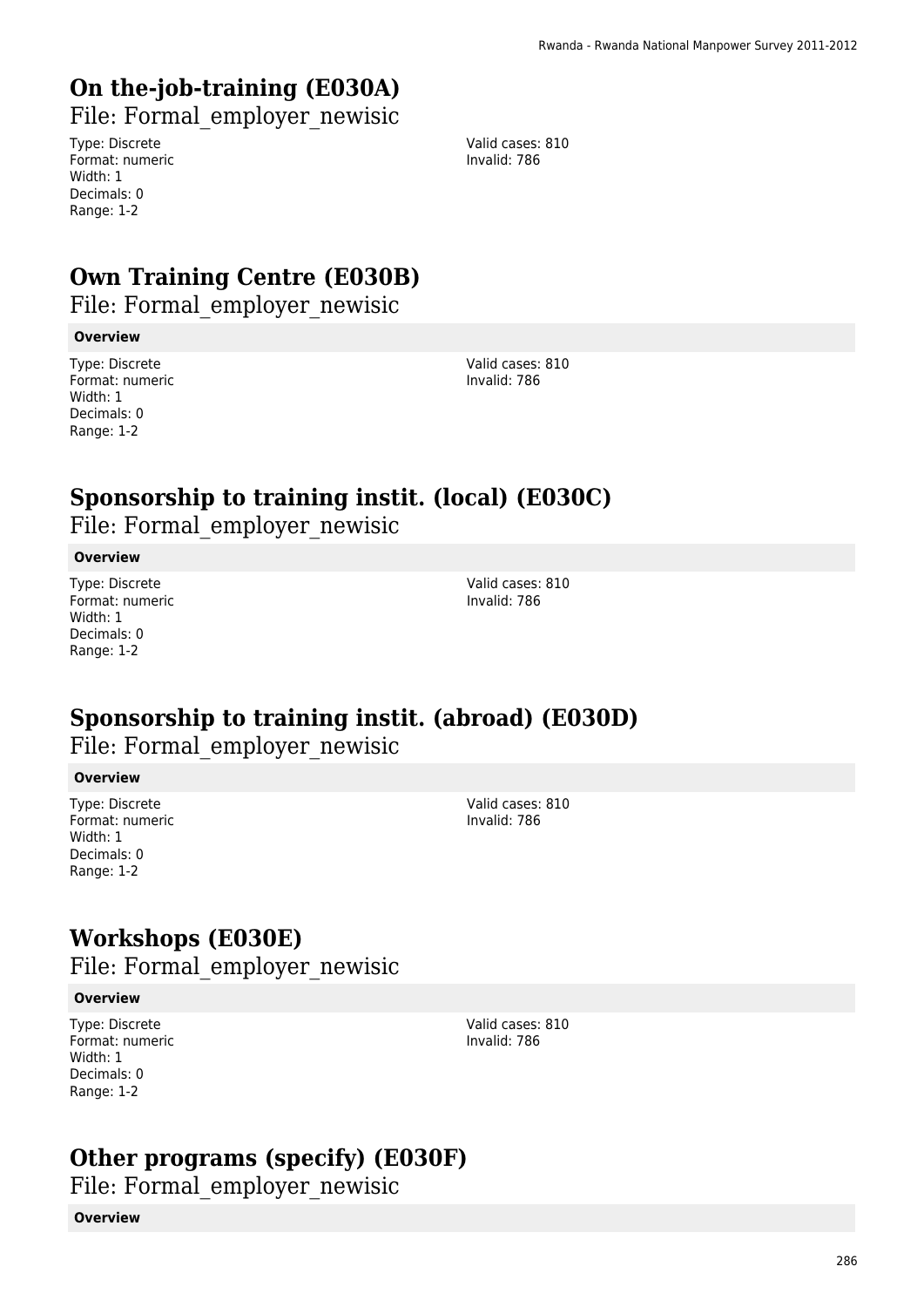# **Other programs (specify) (E030F)**

File: Formal\_employer\_newisic

Type: Discrete Format: numeric Width: 1 Decimals: 0 Range: 1-2

# **Other programs (specify) (E030S)**

File: Formal\_employer\_newisic

#### **Overview**

Type: Discrete Format: character Width: 15

# **Apprenticeship (E040)**

File: Formal\_employer\_newisic

#### **Overview**

Type: Discrete Format: numeric Width: 2 Decimals: 0 Range: 1-99

# **On the-job-training (E040A)**

File: Formal\_employer\_newisic

#### **Overview**

Type: Discrete Format: numeric Width: 2 Decimals: 0 Range: 1-99

# **Own Training Centre (E040B)**

File: Formal\_employer\_newisic

#### **Overview**

Type: Discrete Format: numeric Width: 2 Decimals: 0 Range: 1-99

# **Sponsorship to training instit. (local) (E040C)**

File: Formal\_employer\_newisic

**Overview**

Valid cases: 810 Invalid: 786

> Valid cases: 11 Invalid: 0

Valid cases: 810 Invalid: 786

Valid cases: 810 Invalid: 786

Valid cases: 810 Invalid: 786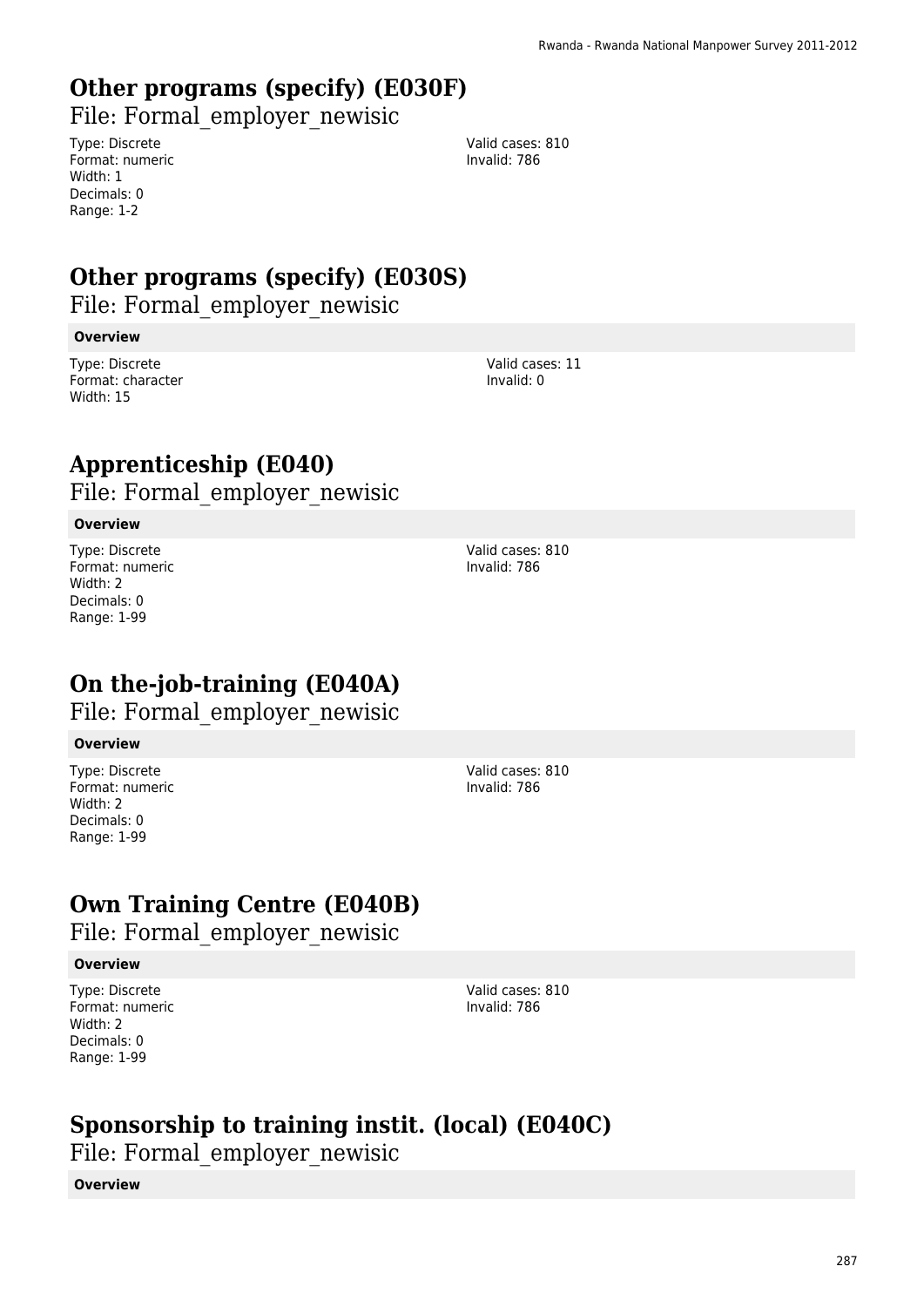# **Sponsorship to training instit. (local) (E040C)**

File: Formal\_employer\_newisic

Type: Discrete Format: numeric Width: 2 Decimals: 0 Range: 1-99

Valid cases: 810 Invalid: 786

# **Sponsorship to training instit. (abroad) (E040D)**

File: Formal\_employer\_newisic

#### **Overview**

Type: Discrete Format: numeric Width: 2 Decimals: 0 Range: 1-99

Valid cases: 810 Invalid: 786

# **Workshops (E040E)**

File: Formal\_employer\_newisic

#### **Overview**

Type: Discrete Format: numeric Width: 2 Decimals: 0 Range: 1-99

Valid cases: 810 Invalid: 786

# **Other programs (specify) (E040F)**

File: Formal\_employer\_newisic

#### **Overview**

Type: Discrete Format: numeric Width: 2 Decimals: 0 Range: 1-99

Valid cases: 810 Invalid: 786

# **Other programs (specify) (E040S)**

File: Formal\_employer\_newisic

#### **Overview**

Type: Discrete Format: character Width: 15

Valid cases: 12 Invalid: 0

# **Managerial(Mninisters,PS,DGs) (E050)**

File: Formal\_employer\_newisic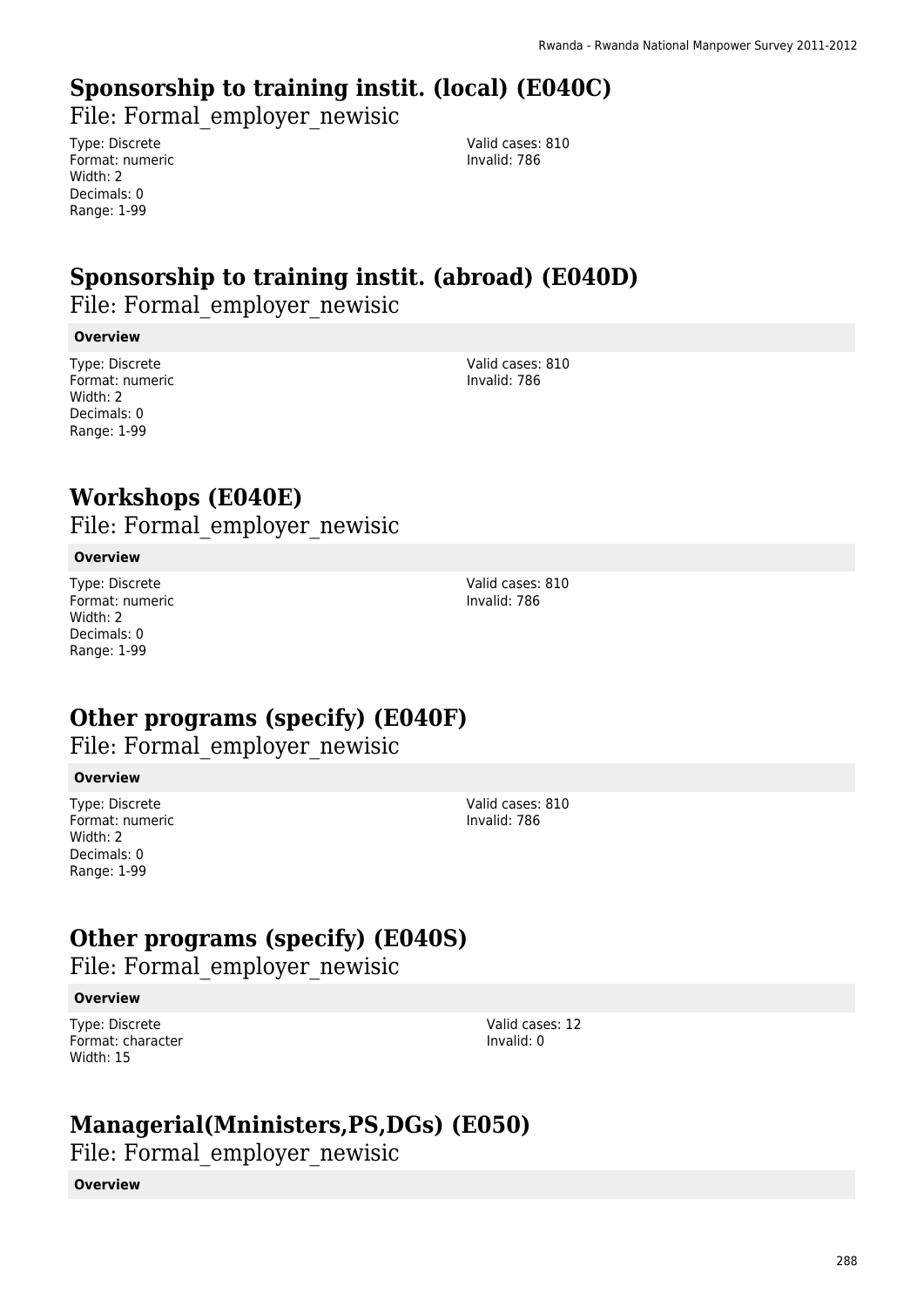## **Managerial(Mninisters,PS,DGs) (E050)**

File: Formal employer newisic

Type: Discrete Format: numeric Width: 2 Decimals: 0 Range: 1-99 Invalid: 8, 9

Valid cases: 680 Invalid: 916

## **Supervisory (Directors) (E050A)**

File: Formal\_employer\_newisic

#### **Overview**

Type: Discrete Format: numeric Width: 2 Decimals: 0 Range: 1-99 Invalid: 8, 9

Valid cases: 501 Invalid: 1095

### **Technical staff/Professional (E050B)**

File: Formal employer newisic

#### **Overview**

Type: Discrete Format: numeric Width: 2 Decimals: 0 Range: 1-99 Invalid: 8, 9

Valid cases: 725 Invalid: 871

### **Clerical (E050C)**  File: Formal\_employer\_newisic

#### **Overview**

Type: Discrete Format: numeric Width: 2 Decimals: 0 Range: 1-99 Invalid: 8, 9

### **Casual (E050D)**  File: Formal\_employer\_newisic

#### **Overview**

Type: Discrete Format: numeric Width: 2 Decimals: 0 Range: 1-99 Invalid: 8, 9

Valid cases: 384 Invalid: 1212

Valid cases: 138 Invalid: 1458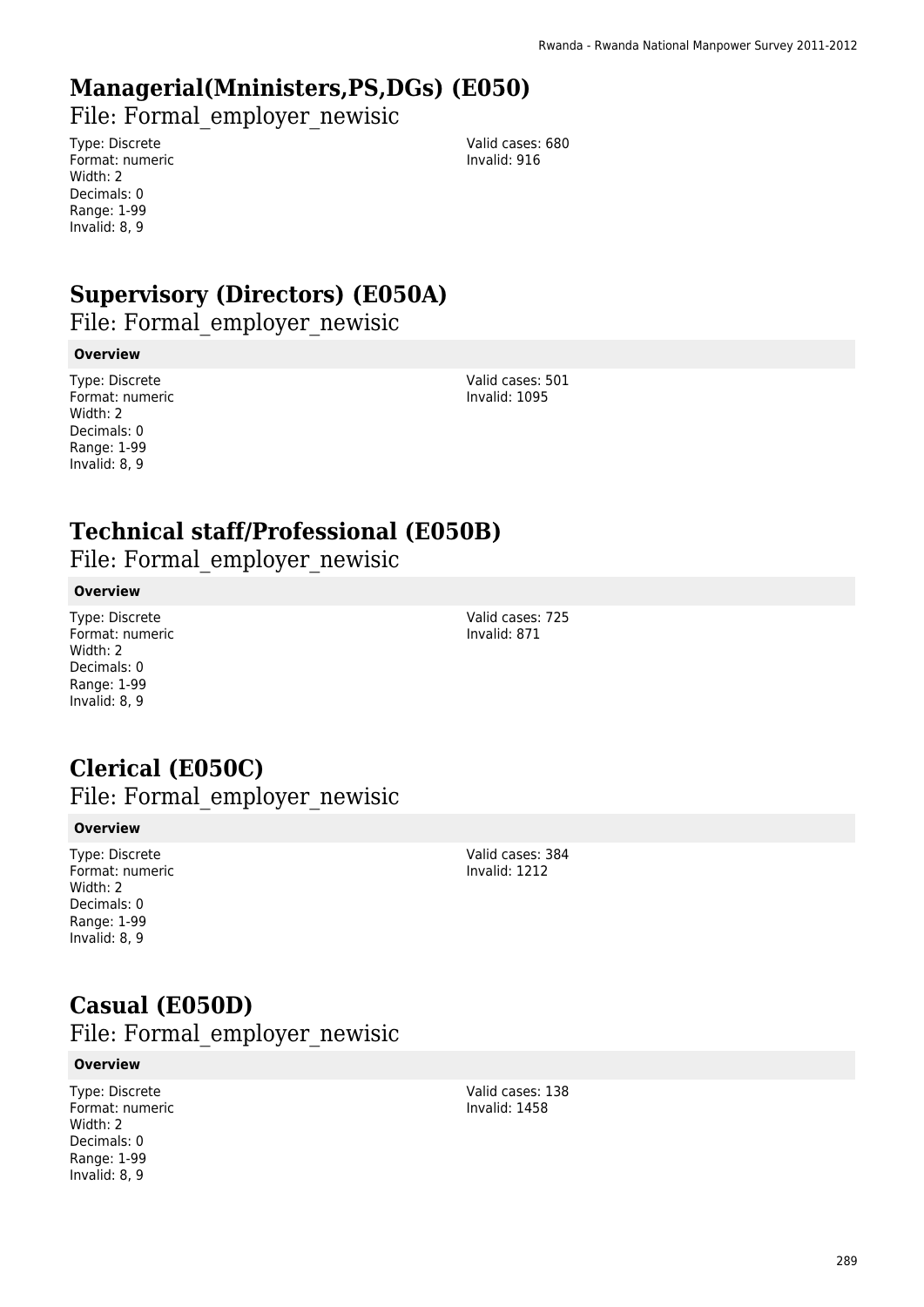### **Other-Specify (E050S)**

File: Formal\_employer\_newisic

#### **Overview**

Type: Discrete Format: character Width: 15

Valid cases: 14 Invalid: 0

### **Does your establishment have in-house training facilities for own staff? (E070)**

File: Formal\_employer\_newisic

#### **Overview**

Type: Discrete Format: numeric Width: 2 Decimals: 0 Range: 1-99

Valid cases: 810 Invalid: 786

### **Training space (E071)**

File: Formal\_employer\_newisic

#### **Overview**

Type: Discrete Format: numeric Width: 1 Decimals: 0 Range: 1-2

### **Specialised trainers (E071A)**

File: Formal employer newisic

#### **Overview**

Type: Discrete Format: numeric Width: 1 Decimals: 0 Range: 1-2

### **Computers (E071B)**

File: Formal\_employer\_newisic

#### **Overview**

Type: Discrete Format: numeric Width: 1 Decimals: 0 Range: 1-2

### **Projector (E071C)**  File: Formal\_employer\_newisic

Valid cases: 494 Invalid: 1102

Valid cases: 494 Invalid: 1102

Valid cases: 494 Invalid: 1102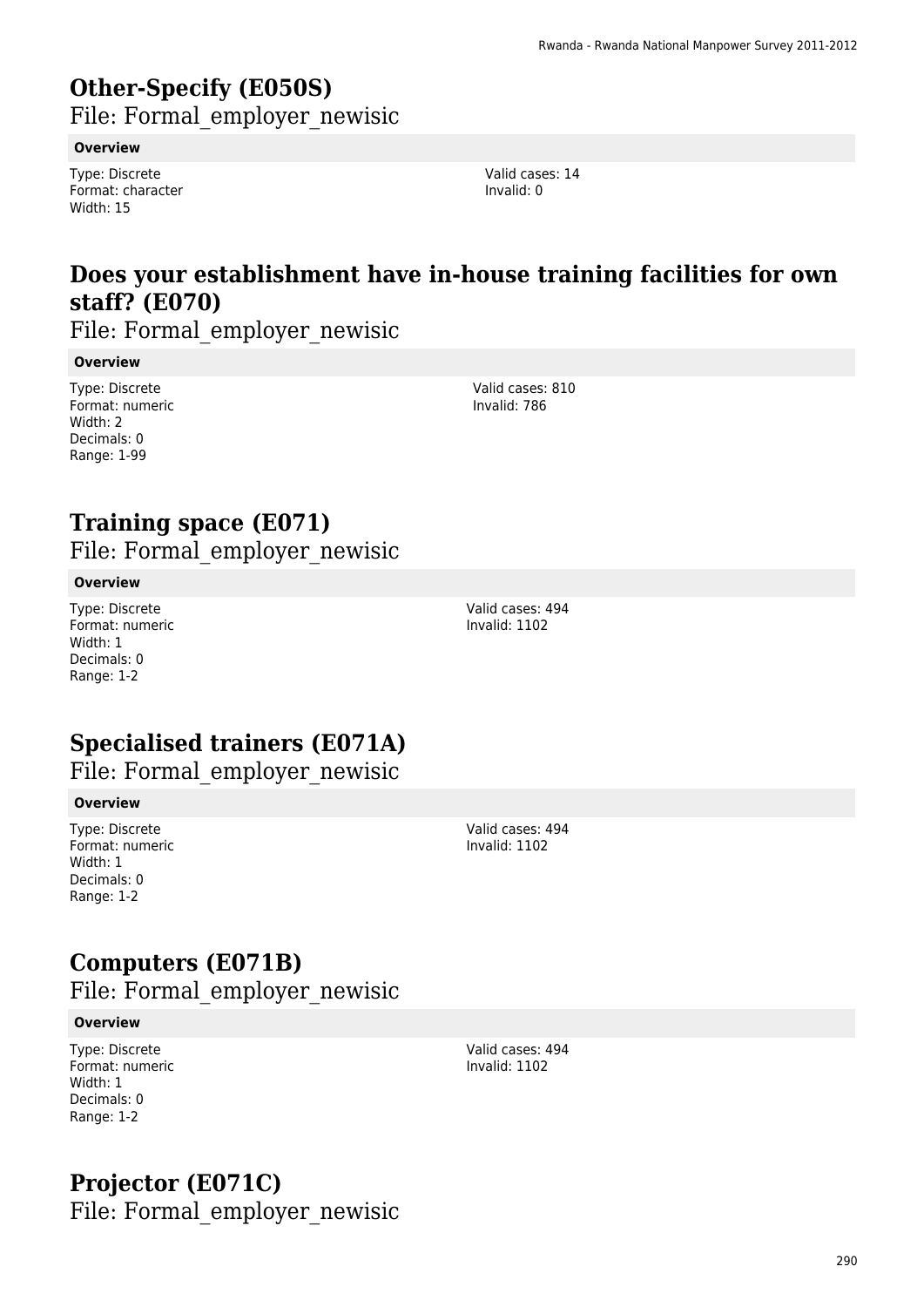### **Projector (E071C)**  File: Formal\_employer\_newisic

#### **Overview**

Type: Discrete Format: numeric Width: 1 Decimals: 0 Range: 1-2

### **Training materials (manuals, books…) (E071D)**

File: Formal\_employer\_newisic

#### **Overview**

Type: Discrete Format: numeric Width: 1 Decimals: 0 Range: 1-2

Valid cases: 494 Invalid: 1102

## **Laboratory (E071E)**

File: Formal\_employer\_newisic

#### **Overview**

Type: Discrete Format: numeric Width: 1 Decimals: 0 Range: 1-2

### **Other(Specify) (E071F)**

File: Formal\_employer\_newisic

#### **Overview**

Type: Discrete Format: numeric Width: 2 Decimals: 0 Range: 1-99

### **Other(Specify) (E071S)**

File: Formal\_employer\_newisic

#### **Overview**

Type: Discrete Format: character Width: 15

### **Managerial skills (E080)**

File: Formal\_employer\_newisic

**Overview**

Valid cases: 494

Invalid: 1102

Valid cases: 494 Invalid: 1102

> Valid cases: 9 Invalid: 0

Valid cases: 494 Invalid: 1102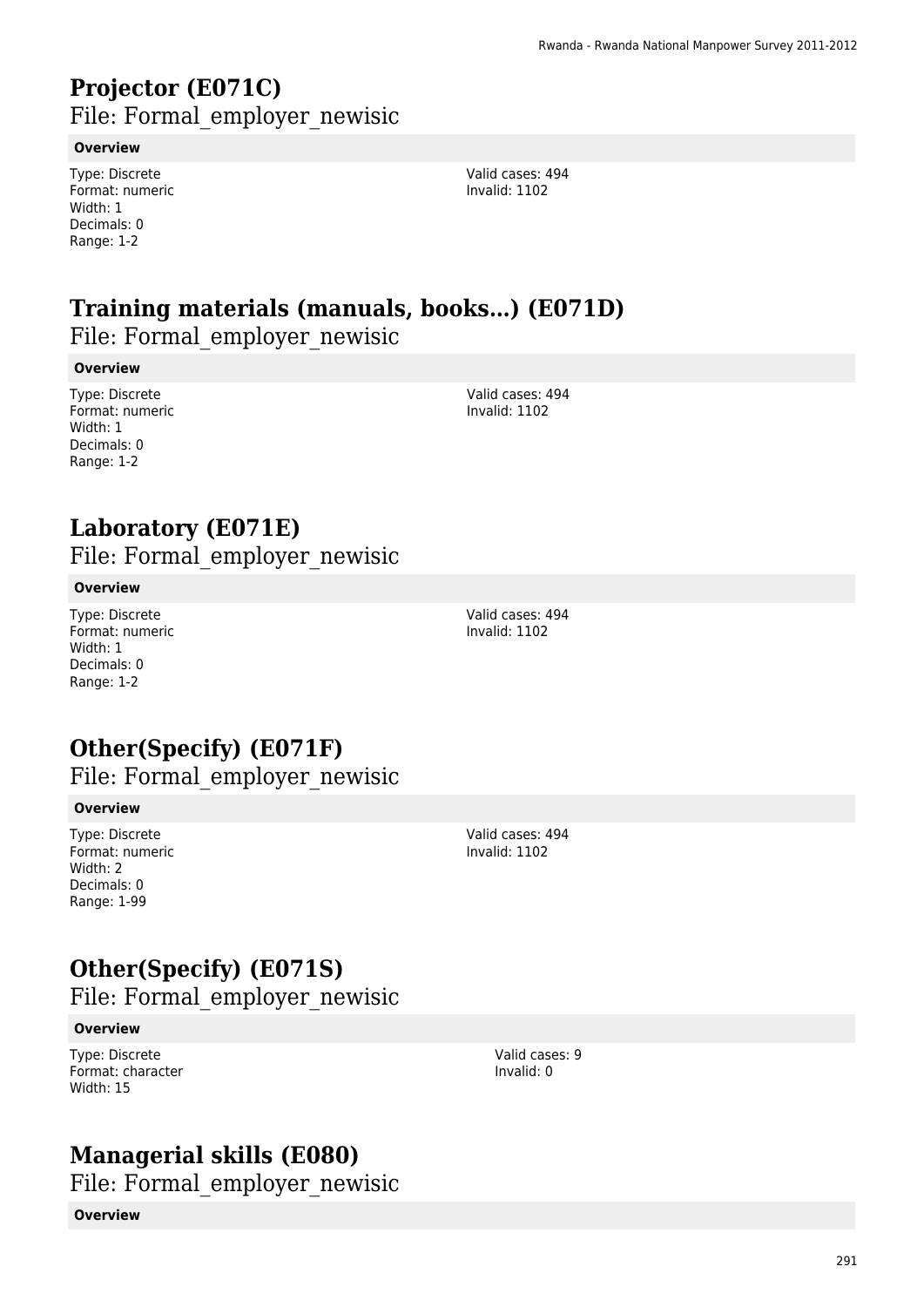### **Managerial skills (E080)**

File: Formal\_employer\_newisic

Type: Discrete Format: numeric Width: 2 Decimals: 0 Range: 1-99

**Technical skills (E080A)** 

File: Formal\_employer\_newisic

#### **Overview**

Type: Discrete Format: numeric Width: 2 Decimals: 0 Range: 1-99

Valid cases: 1596 Invalid: 0

Valid cases: 1596 Invalid: 0

### **Entrepreneurial skills (E080B)**

File: Formal employer newisic

#### **Overview**

Type: Discrete Format: numeric Width: 2 Decimals: 0 Range: 1-99

Valid cases: 1596 Invalid: 0

### **Language skills (E080C)**

File: Formal\_employer\_newisic

#### **Overview**

Type: Discrete Format: numeric Width: 2 Decimals: 0 Range: 1-99

Valid cases: 1596 Invalid: 0

### **Customer care (E080D)**

File: Formal\_employer\_newisic

#### **Overview**

Type: Discrete Format: numeric Width: 2 Decimals: 0 Range: 1-99

Valid cases: 1596 Invalid: 0

### **Innovativeness / creativity (E080E)**

File: Formal employer newisic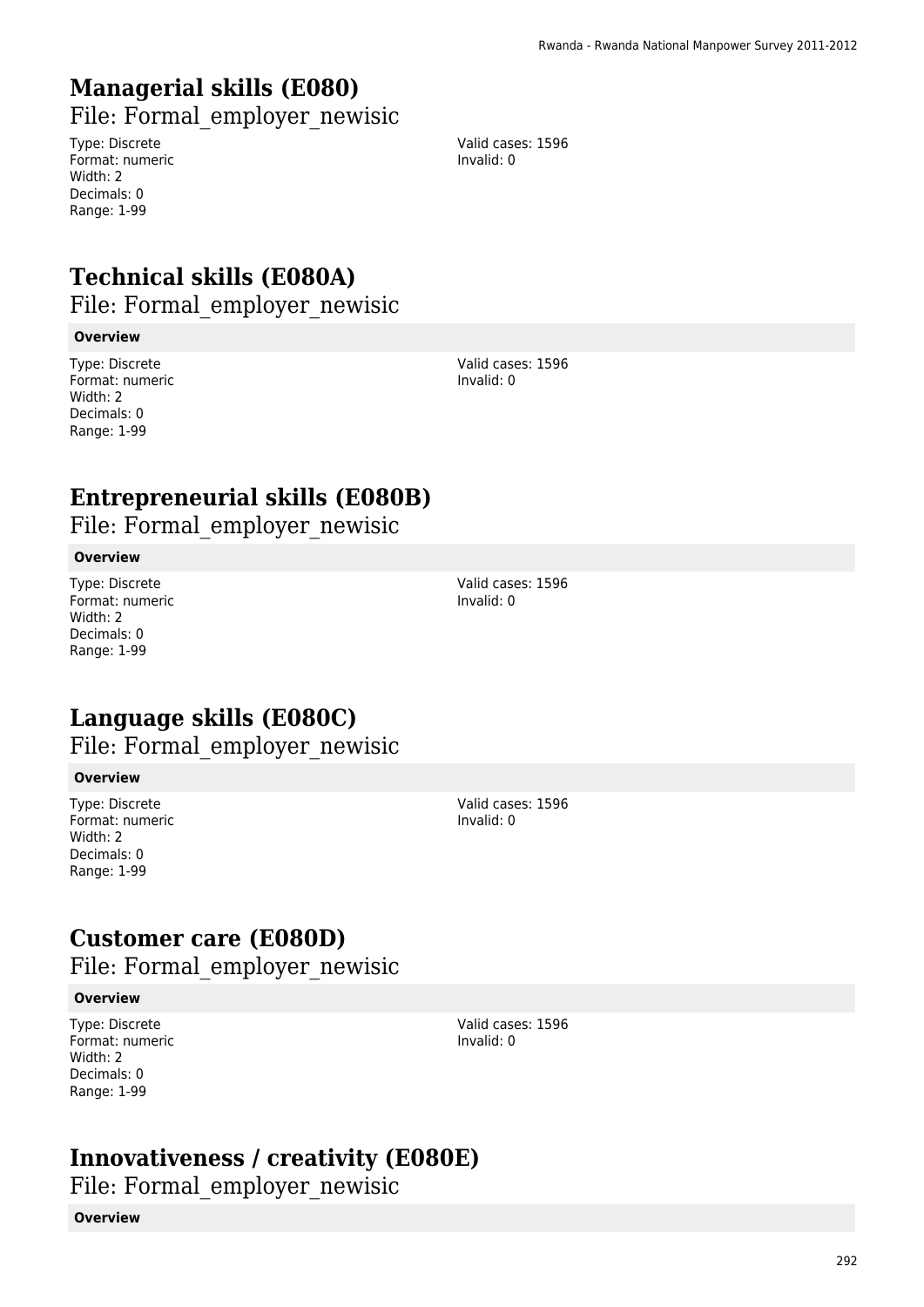### **Innovativeness / creativity (E080E)**

File: Formal employer newisic

Type: Discrete Format: numeric Width: 2 Decimals: 0 Range: 1-99

Valid cases: 1596 Invalid: 0

### **IT skills (E080F)**  File: Formal employer newisic

#### **Overview**

Type: Discrete Format: numeric Width: 2 Decimals: 0 Range: 1-99

Valid cases: 1596 Invalid: 0

### **Didactics / teaching skills (E080G)**

File: Formal\_employer\_newisic

#### **Overview**

Type: Discrete Format: numeric Width: 2 Decimals: 0 Range: 1-99

Valid cases: 1596 Invalid: 0

### **Communication skills (E080H)**

File: Formal\_employer\_newisic

#### **Overview**

Type: Discrete Format: numeric Width: 2 Decimals: 0 Range: 1-99

Valid cases: 1596 Invalid: 0

### **Other (specify) (E080I)**

File: Formal\_employer\_newisic

#### **Overview**

Type: Discrete Format: numeric Width: 2 Decimals: 0 Range: 1-99

Valid cases: 1596 Invalid: 0

### **Other (specify) (E080S)**

File: Formal\_employer\_newisic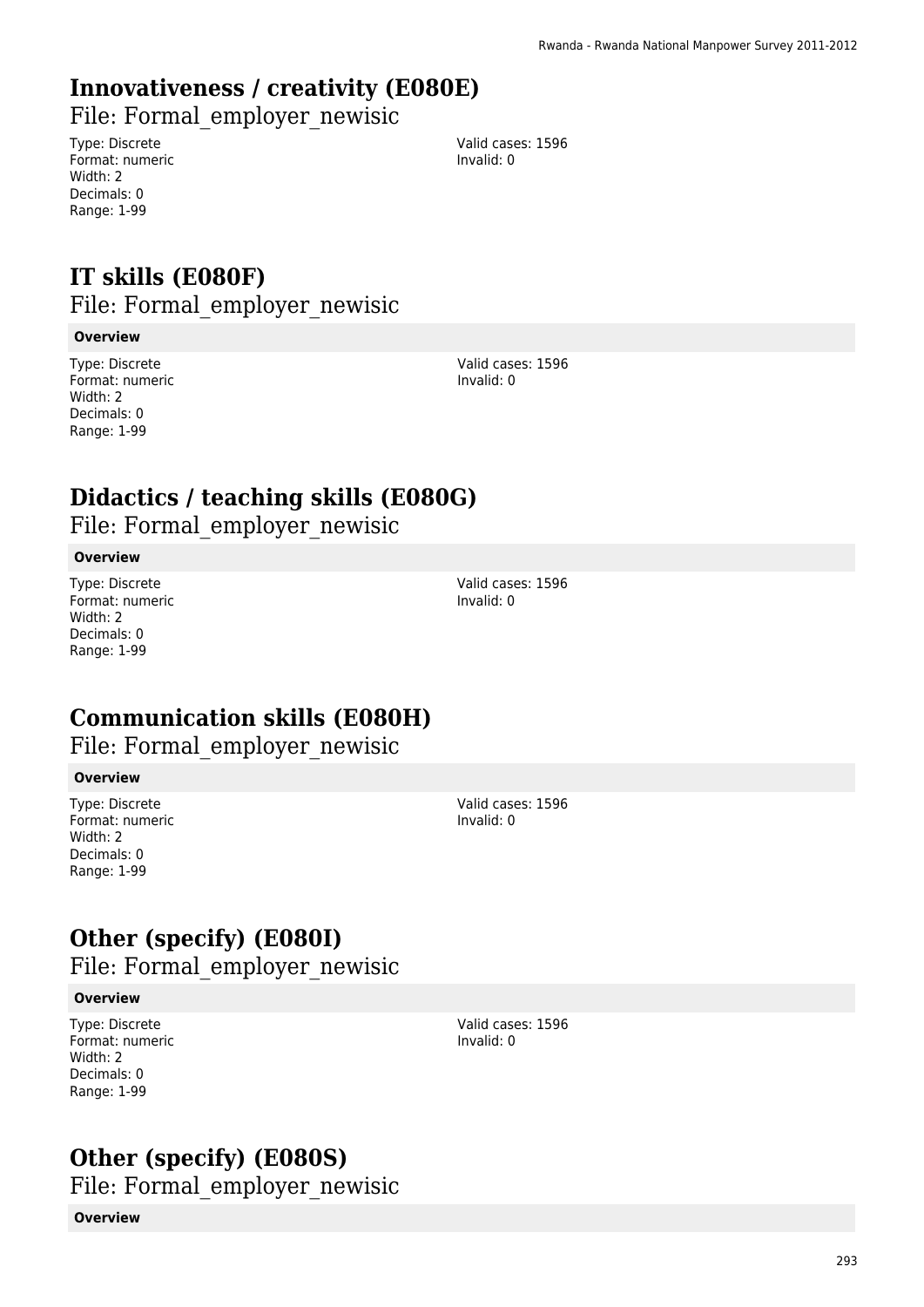## **Other (specify) (E080S)**

File: Formal\_employer\_newisic

Type: Discrete Format: character Width: 15

Valid cases: 28 Invalid: 0

### **Did you conduct any staff training in the last 12 months? (E090)**  File: Formal\_employer\_newisic

#### **Overview**

Type: Discrete Format: numeric Width: 2 Decimals: 0 Range: 1-99

Valid cases: 1596 Invalid: 0

### **Managerial skills (E100)**  File: Formal\_employer\_newisic

#### **Overview**

Type: Discrete Format: numeric Width: 2 Decimals: 0 Range: 1-99

### **Technical skills (E100A)**

File: Formal\_employer\_newisic

#### **Overview**

Type: Discrete Format: numeric Width: 2 Decimals: 0 Range: 1-99

### **Entrepreneurial skills (E100B)**

File: Formal\_employer\_newisic

#### **Overview**

Type: Discrete Format: numeric Width: 2 Decimals: 0 Range: 1-99

### **Language skills (E100C)**

File: Formal\_employer\_newisic

#### **Overview**

Valid cases: 843

Valid cases: 843 Invalid: 753

Invalid: 753

Valid cases: 843 Invalid: 753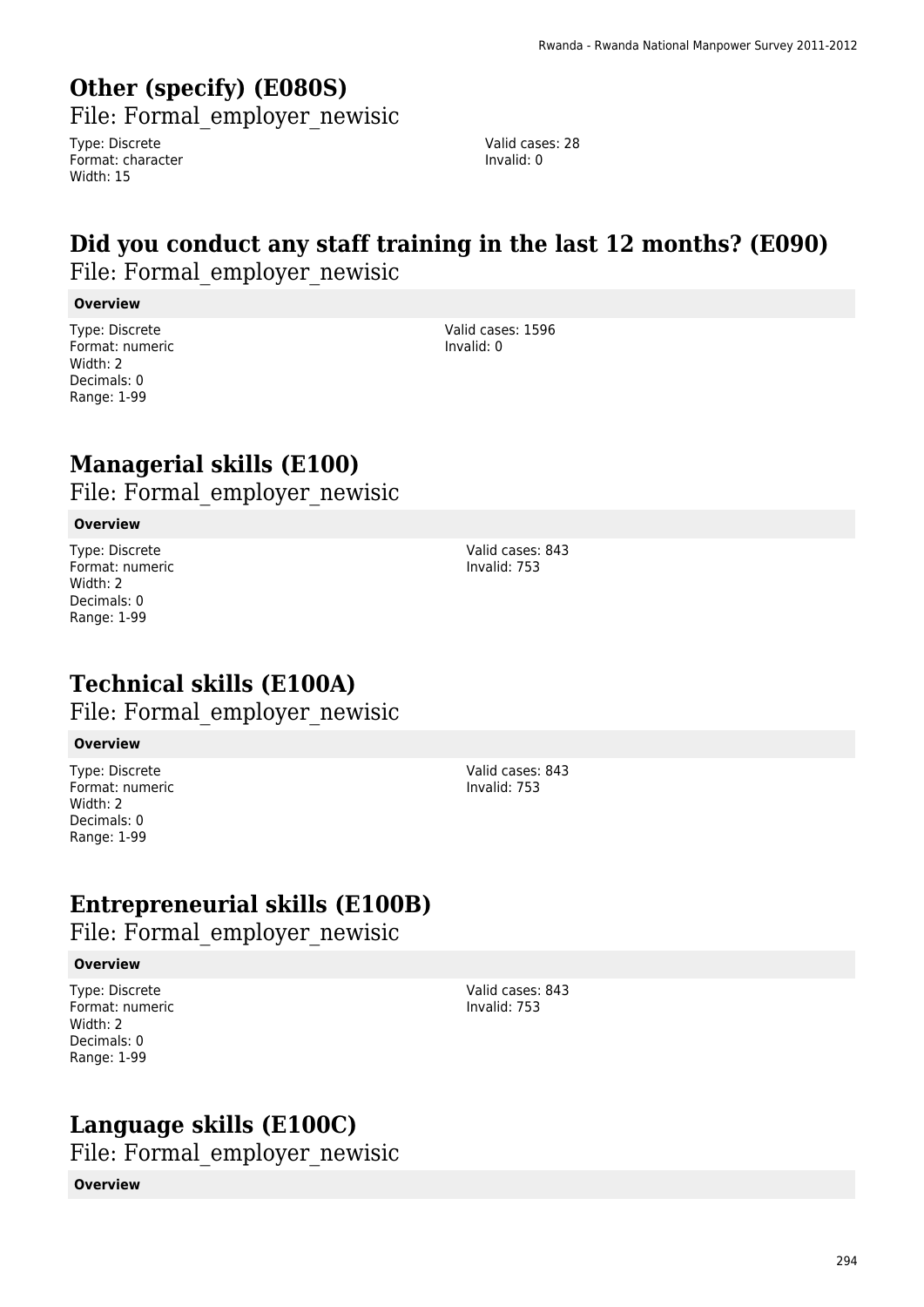## **Language skills (E100C)**

File: Formal employer newisic

Type: Discrete Format: numeric Width: 2 Decimals: 0 Range: 1-99

**Customer care (E100D)** 

File: Formal\_employer\_newisic

#### **Overview**

Type: Discrete Format: numeric Width: 2 Decimals: 0 Range: 1-99

Valid cases: 843

Invalid: 753

Valid cases: 843 Invalid: 753

**Innovativeness / creativity (E100E)** 

File: Formal\_employer\_newisic

#### **Overview**

Type: Discrete Format: numeric Width: 2 Decimals: 0 Range: 1-99

Valid cases: 843 Invalid: 753

### **IT skills (E100F)**  File: Formal employer newisic

#### **Overview**

Type: Discrete Format: numeric Width: 2 Decimals: 0 Range: 1-99

Valid cases: 843 Invalid: 753

### **Didactics / teaching skills (E100G)**

File: Formal\_employer\_newisic

#### **Overview**

Type: Discrete Format: numeric Width: 2 Decimals: 0 Range: 1-99

Valid cases: 843 Invalid: 753

## **Communication skills (E100H)**

File: Formal\_employer\_newisic

**Overview**

295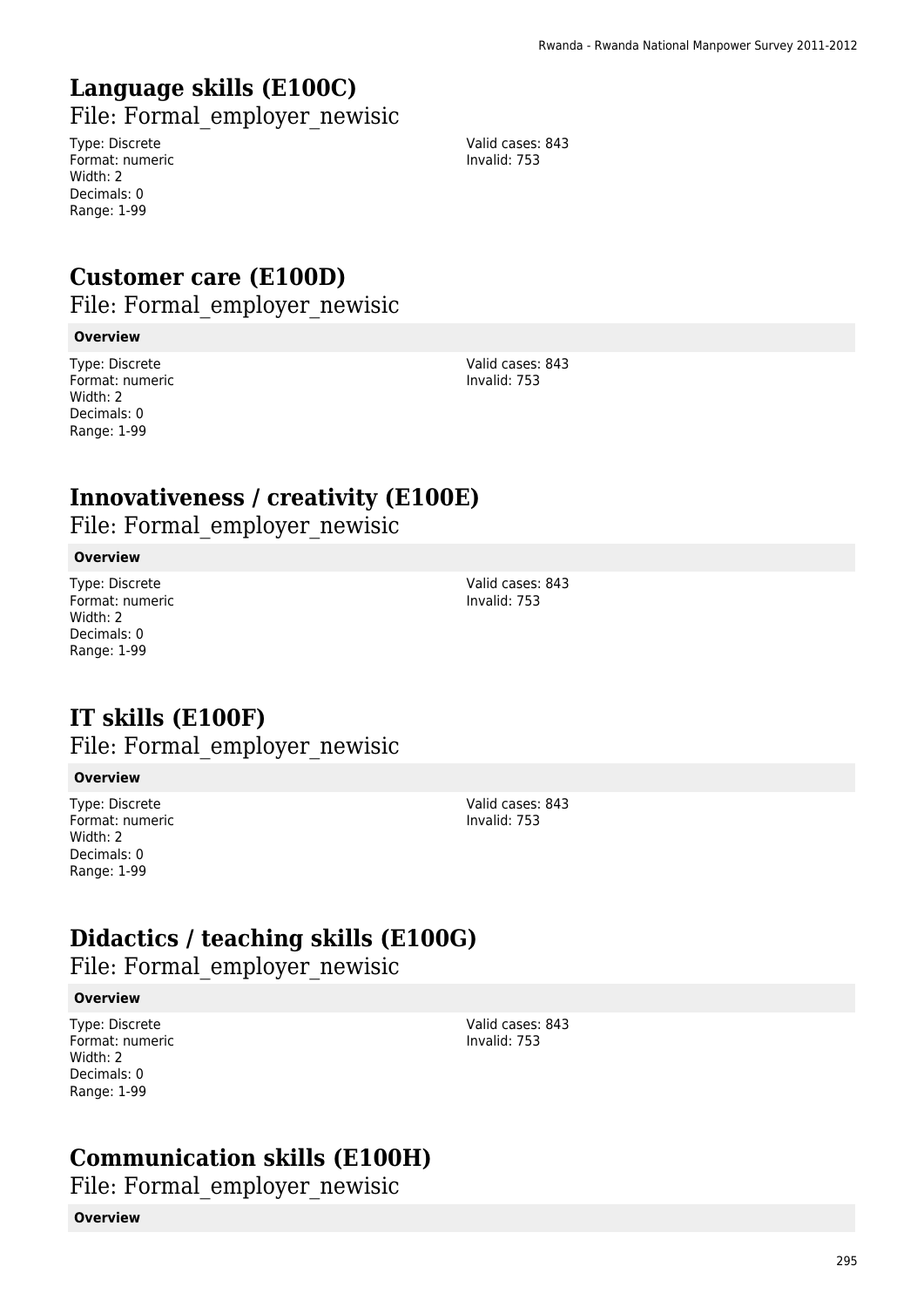## **Communication skills (E100H)**

File: Formal\_employer\_newisic

Type: Discrete Format: numeric Width: 2 Decimals: 0 Range: 1-99

# **Other (specify) (E100I)**

File: Formal\_employer\_newisic

### **Overview**

Type: Discrete Format: numeric Width: 2 Decimals: 0 Range: 1-99

Valid cases: 843 Invalid: 753

Valid cases: 843 Invalid: 753

## **Other (specify) (E100S)**

File: Formal\_employer\_newisic

### **Overview**

Type: Discrete Format: character Width: 15

Valid cases: 61 Invalid: 0

### **Do you face any challenges that limit your staff training? (E120)**  File: Formal\_employer\_newisic

**Overview**

Type: Discrete Format: numeric Width: 2 Decimals: 0 Range: 1-99

Valid cases: 1596 Invalid: 0

# **Which challenges limit the training of your staff? (E130)**

File: Formal\_employer\_newisic

### **Overview**

Type: Discrete Format: numeric Width: 2 Decimals: 0 Range: 1-99

Valid cases: 1110 Invalid: 486

### **Which challenges limit the training of your staff? (E130A)**

File: Formal\_employer\_newisic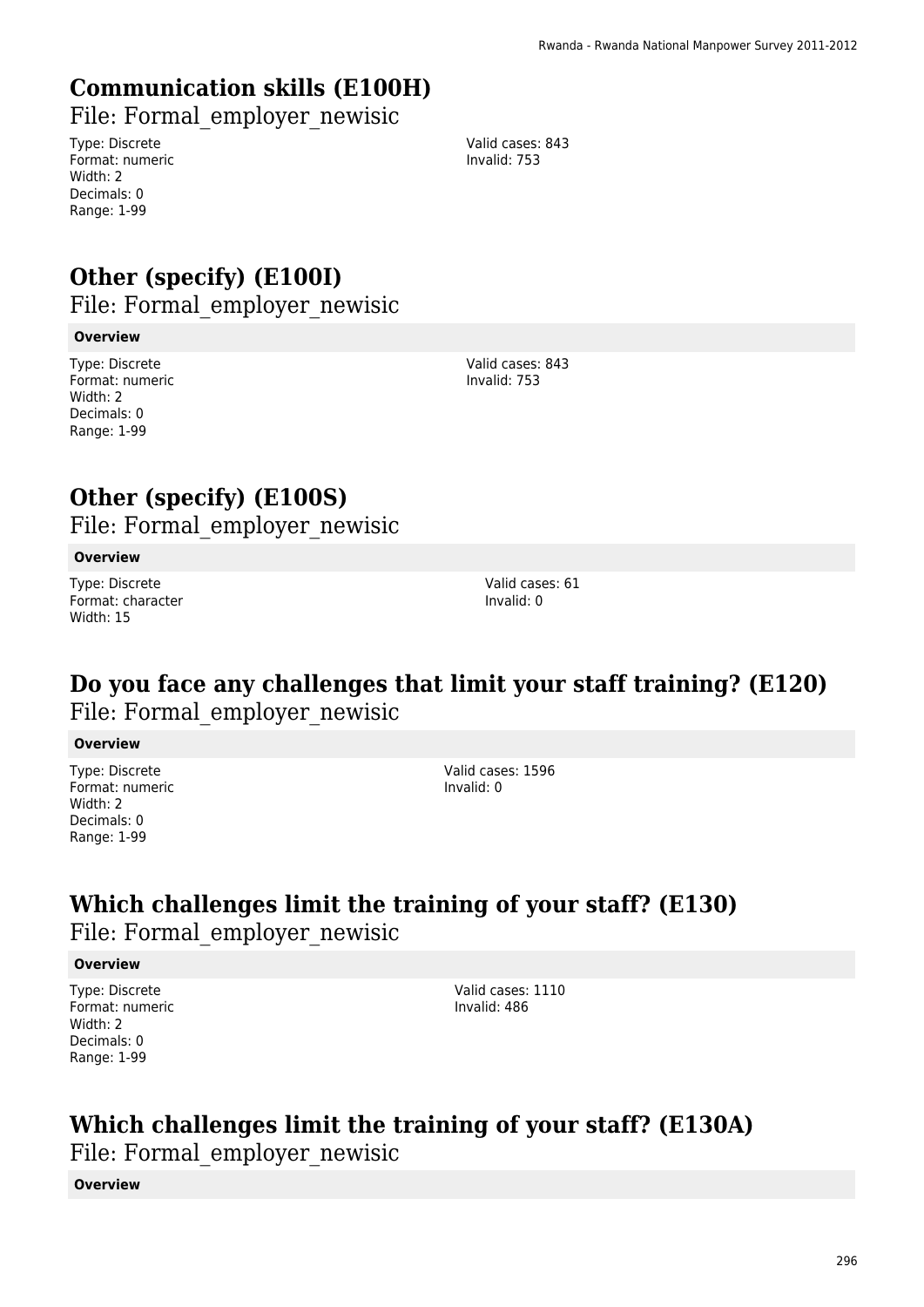### **Which challenges limit the training of your staff? (E130A)**

File: Formal\_employer\_newisic

Type: Discrete Format: numeric Width: 1 Decimals: 0 Range: 1-7

Valid cases: 817 Invalid: 779

## **Which challenges limit the training of your staff? (E130B)**

File: Formal\_employer\_newisic

#### **Overview**

Type: Discrete Format: numeric Width: 1 Decimals: 0 Range: 1-7

Valid cases: 447 Invalid: 1149

## **Have you hired TVET graduates (Hired\_TVET)**

File: Formal\_employer\_newisic

#### **Overview**

Type: Discrete Format: numeric Width: 4 Decimals: 2 Range: 1-9

Valid cases: 1596 Invalid: 0 Minimum: 1 Maximum: 9

### **If you have hired graduates of TVET , how satisfied are you with their performance? (E131)**

File: Formal\_employer\_newisic

#### **Overview**

Type: Discrete Format: numeric Width: 2 Decimals: 0 Range: 1-99

Valid cases: 1596 Invalid: 0

### **Have you hired graduates from high institutions? (Hired\_High)**  File: Formal\_employer\_newisic

#### **Overview**

Type: Discrete Format: numeric Width: 4 Decimals: 2 Range: 1-9

Valid cases: 1596 Invalid: 0 Minimum: 1 Maximum: 9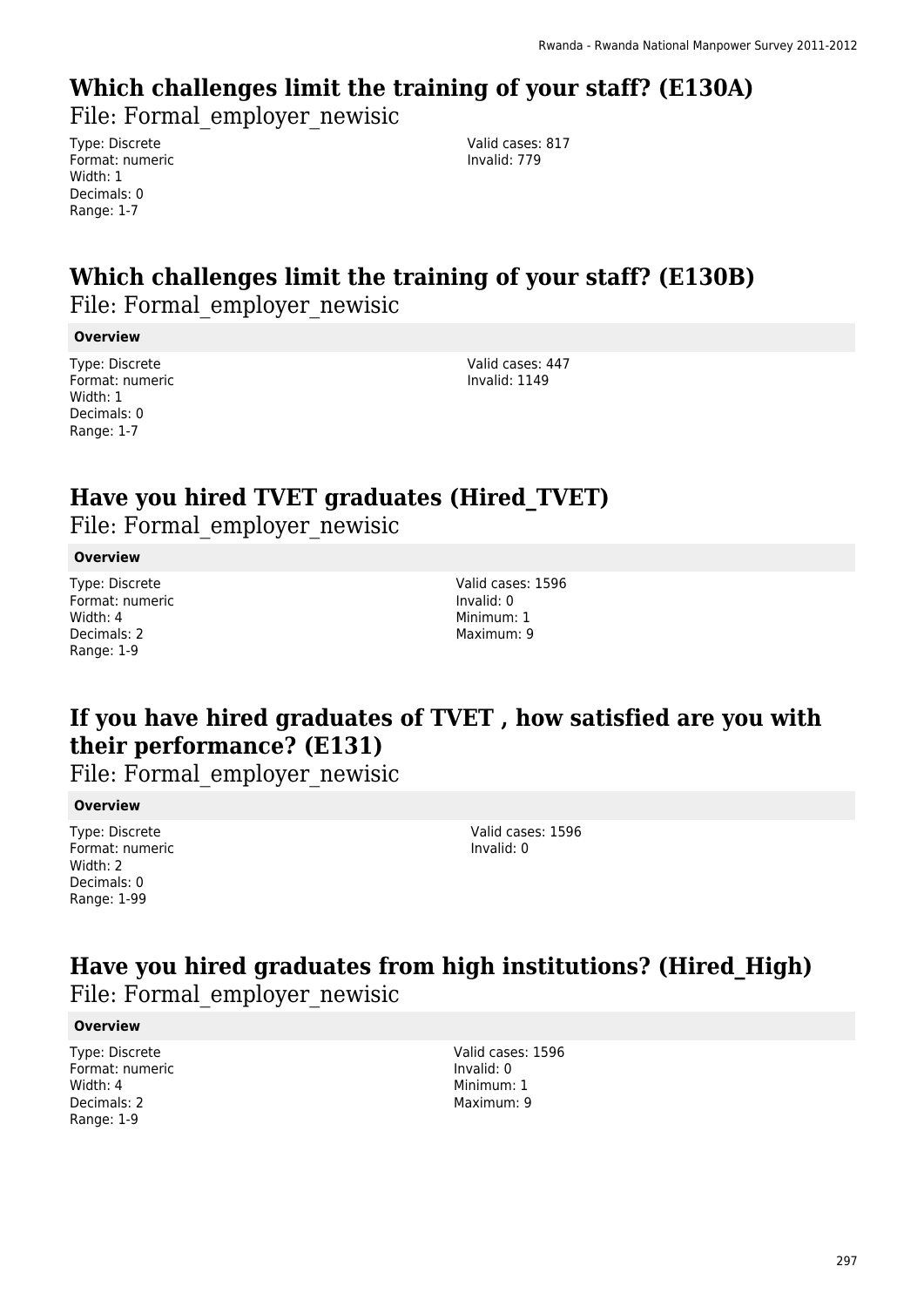### **If you have hired graduates of higher institutions, how satisfied are you with their performance? (E131A)**

File: Formal\_employer\_newisic

#### **Overview**

Type: Discrete Format: numeric Width: 2 Decimals: 0 Range: 1-99

Valid cases: 1596 Invalid: 0

### **what has to be improved in the training and education in TVET ? (E132)**

File: Formal\_employer\_newisic

### **Overview**

Type: Discrete Format: numeric Width: 2 Decimals: 0 Range: 1-99

Valid cases: 1596 Invalid: 0

### **what has to be improved in the training and education in TVET ? (E132B)**

File: Formal\_employer\_newisic

### **Overview**

Type: Discrete Format: numeric Width: 2 Decimals: 0 Range: 1-99

Valid cases: 1216 Invalid: 380

### **what has to be improved in the training and education in TVET ? (E132D)**

File: Formal\_employer\_newisic

### **Overview**

Type: Discrete Format: numeric Width: 2 Decimals: 0 Range: 1-99

Valid cases: 744 Invalid: 852

### **what has to be improved in the training and education in higher institutions? (E132A)**

File: Formal\_employer\_newisic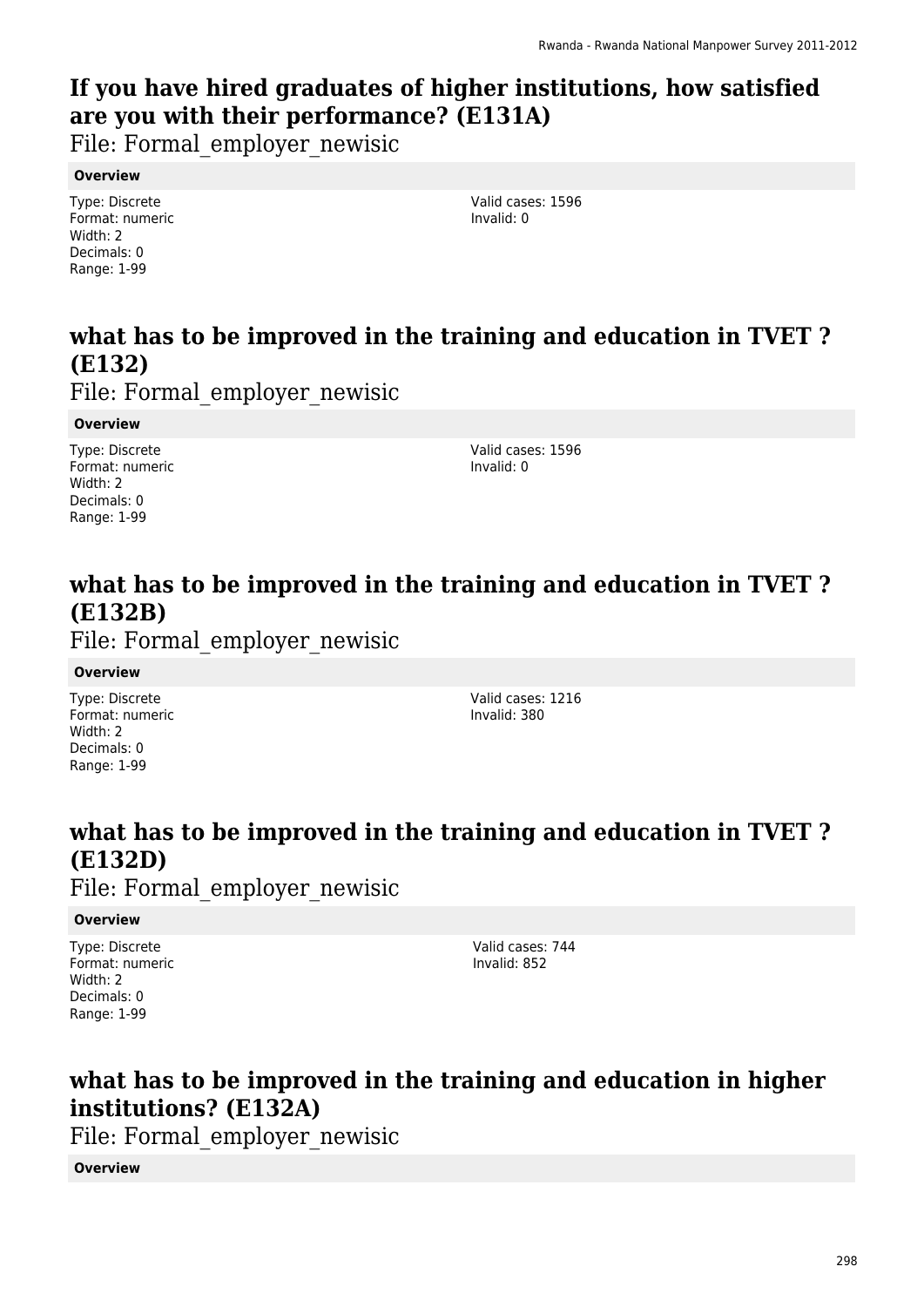### **what has to be improved in the training and education in higher institutions? (E132A)**

File: Formal\_employer\_newisic

Type: Discrete Format: numeric Width: 2 Decimals: 0 Range: 1-99

Valid cases: 1596 Invalid: 0

### **what has to be improved in the training and education in higher institutions? (E132C)**

File: Formal\_employer\_newisic

#### **Overview**

Type: Discrete Format: numeric Width: 2 Decimals: 0 Range: 1-99

Valid cases: 1138 Invalid: 458

### **what has to be improved in the training and education in higher institutions? (E132E)**

File: Formal\_employer\_newisic

#### **Overview**

Type: Discrete Format: numeric Width: 2 Decimals: 0 Range: 1-99

Valid cases: 668 Invalid: 928

### **Other (specify) (E132S)**

File: Formal\_employer\_newisic

#### **Overview**

Type: Discrete Format: character Width: 15

Valid cases: 161 Invalid: 0

### **Do you have an industrial attachment. / apprenticeship / internship program? (E140)**

File: Formal\_employer\_newisic

#### **Overview**

Type: Discrete Format: numeric Width: 2 Decimals: 0 Range: 1-99

Valid cases: 1596 Invalid: 0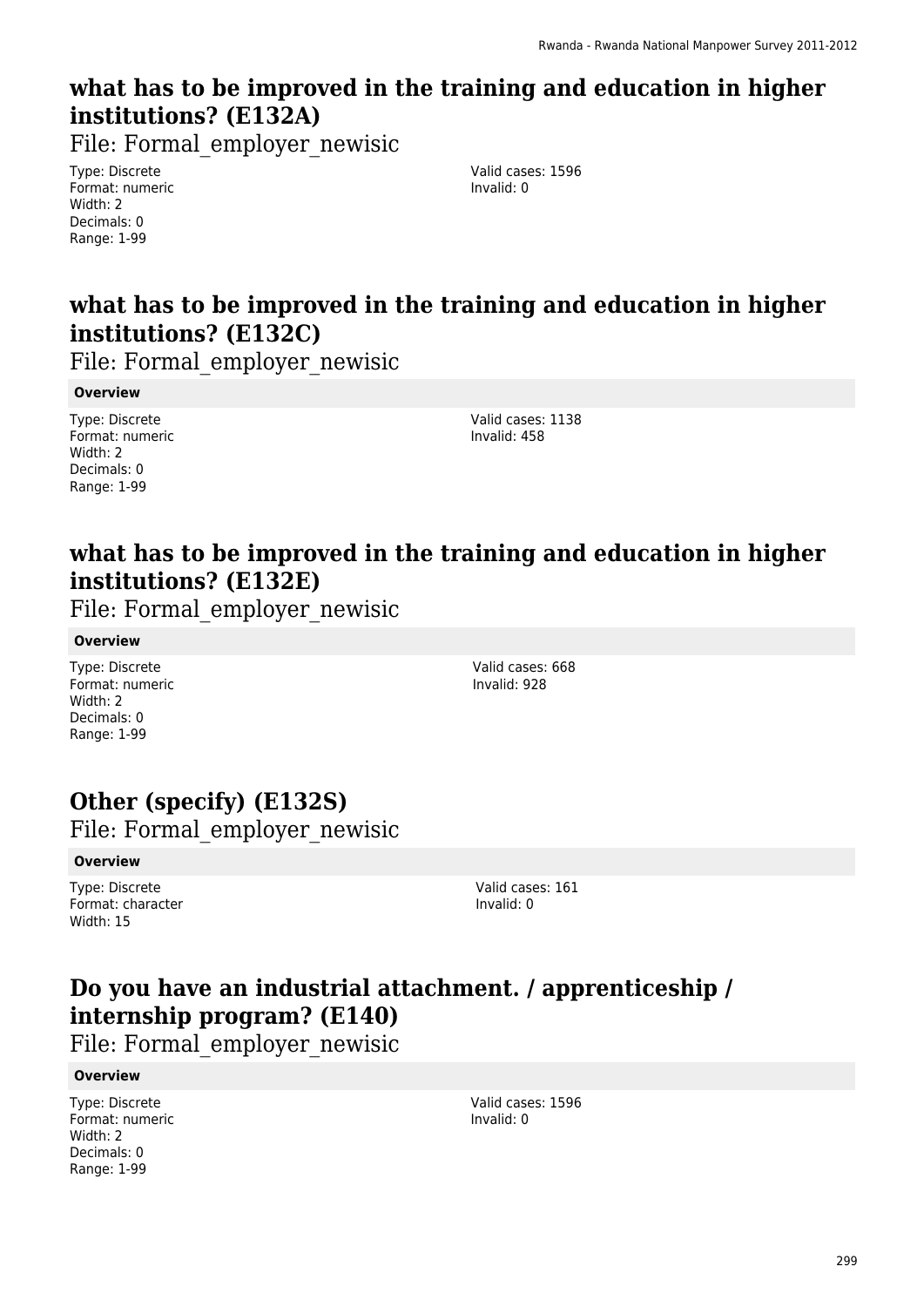### **If Yes, how many male interns do you have on average annually? (E150)**

File: Formal\_employer\_newisic

#### **Overview**

Type: Continuous Format: numeric Width: 3 Decimals: 0 Range: 0-160 Invalid: 999

Valid cases: 618 Invalid: 978 Minimum: 0 Maximum: 160 Mean: 5.6 Standard deviation: 14.4

### **If Yes, how many female interns do you have on average annually? (E150A)**

File: Formal\_employer\_newisic

#### **Overview**

Type: Continuous Format: numeric Width: 3 Decimals: 0 Range: 0-160 Invalid: 999

Valid cases: 618 Invalid: 978 Minimum: 0 Maximum: 160 Mean: 5.3 Standard deviation: 12.5

### **If Yes, how many total interns do you have on average annually? (E150B)**  File: Formal\_employer\_newisic

#### **Overview**

Type: Continuous Format: numeric Width: 3 Decimals: 0 Range: 1-260 Invalid: 999

Valid cases: 618 Invalid: 978 Minimum: 1 Maximum: 260 Mean: 11 Standard deviation: 25.3

### **Hired male after internership in 2009 (E151)**

File: Formal\_employer\_newisic

#### **Overview**

Type: Continuous Format: numeric Width: 3 Decimals: 0 Range: 0-62 Invalid: 999

Valid cases: 614 Invalid: 982 Minimum: 0 Maximum: 62 Mean: 0.6 Standard deviation: 2.9

### **Hired female after internership in 2009 (E151A)**

File: Formal\_employer\_newisic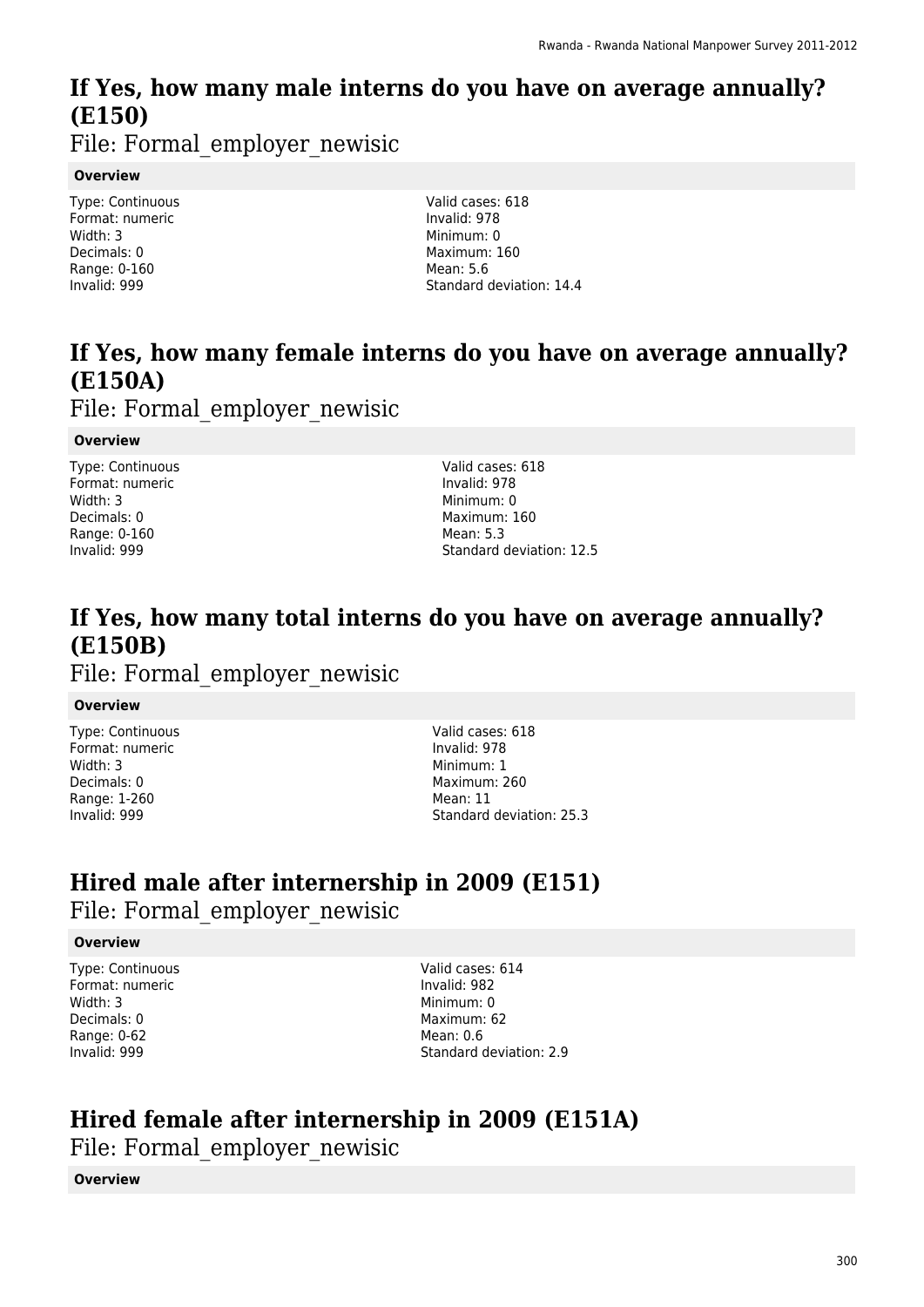### **Hired female after internership in 2009 (E151A)**

File: Formal\_employer\_newisic

Type: Continuous Format: numeric Width: 3 Decimals: 0 Range: 0-15 Invalid: 999

Valid cases: 614 Invalid: 982 Minimum: 0 Maximum: 15 Mean: 0.4 Standard deviation: 1.2

## **Total hired after internership in 2009 (E151B)**

File: Formal\_employer\_newisic

**Overview**

Type: Continuous Format: numeric Width: 3 Decimals: 0 Range: 0-70 Invalid: 999

Valid cases: 614 Invalid: 982 Minimum: 0 Maximum: 70 Mean: 1 Standard deviation: 3.6

### **Hired male after internership in 2010 (E151C)**  File: Formal\_employer\_newisic

#### **Overview**

Type: Continuous Format: numeric Width: 3 Decimals: 0 Range: 0-74 Invalid: 999

Valid cases: 614 Invalid: 982 Minimum: 0 Maximum: 74  $Mean: 0.7$ Standard deviation: 3.4

## **Hired female after internership in 2010 (E151D)**

File: Formal\_employer\_newisic

#### **Overview**

Type: Continuous Format: numeric Width: 3 Decimals: 0 Range: 0-24 Invalid: 999

Valid cases: 614 Invalid: 982 Minimum: 0 Maximum: 24 Mean: 0.5 Standard deviation: 1.8

## **Total hired after internership in 2010 (E151E)**

File: Formal\_employer\_newisic

#### **Overview**

Type: Continuous Format: numeric Width: 3 Decimals: 0 Range: 0-95 Invalid: 999

Valid cases: 614 Invalid: 982 Minimum: 0 Maximum: 95 Mean: 1.3 Standard deviation: 4.8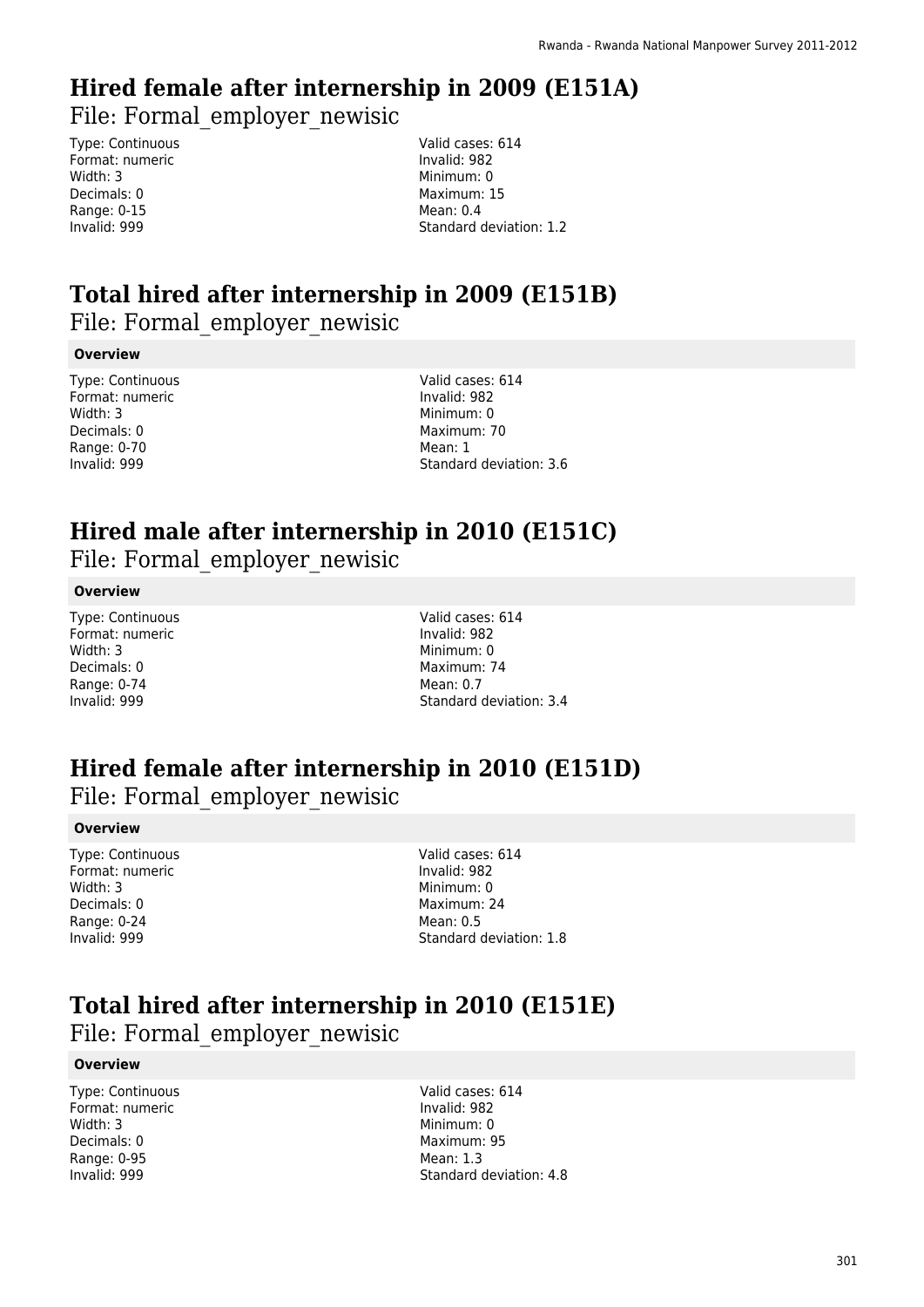### **Hired male after internership in 2011 (E151F)**

File: Formal employer newisic

#### **Overview**

Type: Continuous Format: numeric Width: 3 Decimals: 0 Range: 0-84 Invalid: 999

Valid cases: 614 Invalid: 982 Minimum: 0 Maximum: 84 Mean: 0.8 Standard deviation: 3.9

## **Hired female after internership in 2011 (E151G)**

File: Formal\_employer\_newisic

#### **Overview**

Type: Continuous Format: numeric Width: 3 Decimals: 0 Range: 0-24 Invalid: 999

Valid cases: 614 Invalid: 982 Minimum: 0 Maximum: 24 Mean: 0.7 Standard deviation: 2

### **Total hired after internership in 2011 (E151H)**

File: Formal\_employer\_newisic

#### **Overview**

Type: Continuous Format: numeric Width: 3 Decimals: 0 Range: 0-100 Invalid: 999

Valid cases: 614 Invalid: 982 Minimum: 0 Maximum: 100 Mean: 1.5 Standard deviation: 5.2

### **Do interns take part in specifically designed training? (E152)**  File: Formal employer newisic

#### **Overview**

Type: Discrete Format: numeric Width: 2 Decimals: 0 Range: 1-99

Valid cases: 631 Invalid: 965

### **How long on average are the apprenticeships / internships? (E153)**  File: Formal\_employer\_newisic

#### **Overview**

Type: Discrete Format: numeric Width: 2 Decimals: 0 Range: 0-99

Valid cases: 631 Invalid: 965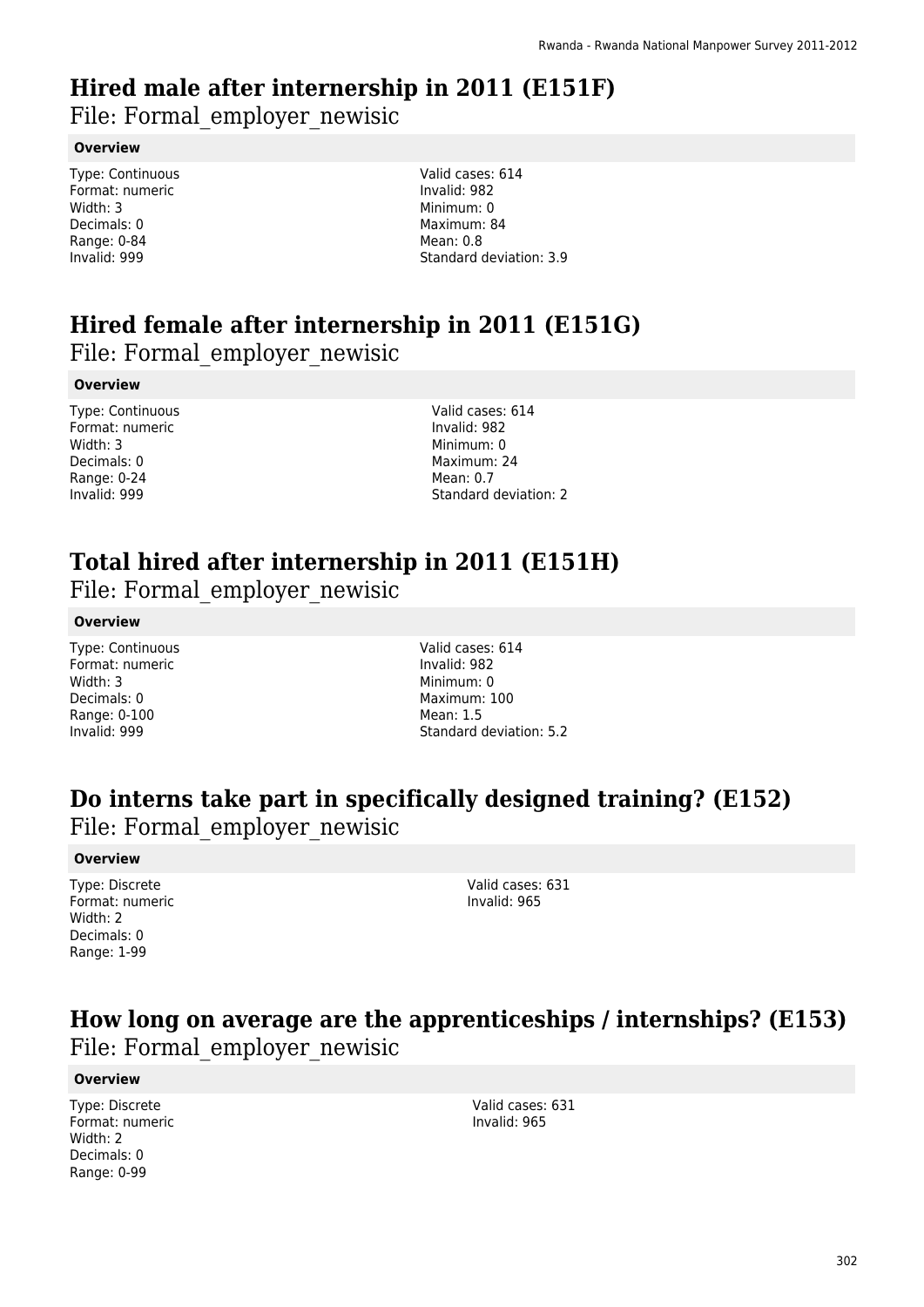### **Lengh of internership (INT\_PER)**

File: Formal\_employer\_newisic

#### **Overview**

Type: Discrete Format: numeric Width: 5 Decimals: 2 Range: 0-99

Valid cases: 631 Invalid: 965 Minimum: 0 Maximum: 99

### **What are the financial agreements? (E154)**

File: Formal\_employer\_newisic

#### **Overview**

Type: Discrete Format: numeric Width: 2 Decimals: 0 Range: 1-99

Valid cases: 631 Invalid: 965

### **What is the reason for not hosting interns (E155)**

File: Formal\_employer\_newisic

#### **Overview**

Type: Discrete Format: numeric Width: 2 Decimals: 0 Range: 1-99

Valid cases: 939 Invalid: 657

### **What is the reason for not hosting interns (E155A)**  File: Formal\_employer\_newisic

#### **Overview**

Type: Discrete Format: numeric Width: 1 Decimals: 0 Range: 1-6

Valid cases: 388 Invalid: 1208

## **What is the reason for not hosting interns (E155B)**

File: Formal\_employer\_newisic

#### **Overview**

Type: Discrete Format: numeric Width: 1 Decimals: 0 Range: 1-6

### **Other-indicate (E155S)**

File: Formal\_employer\_newisic

Valid cases: 90 Invalid: 1506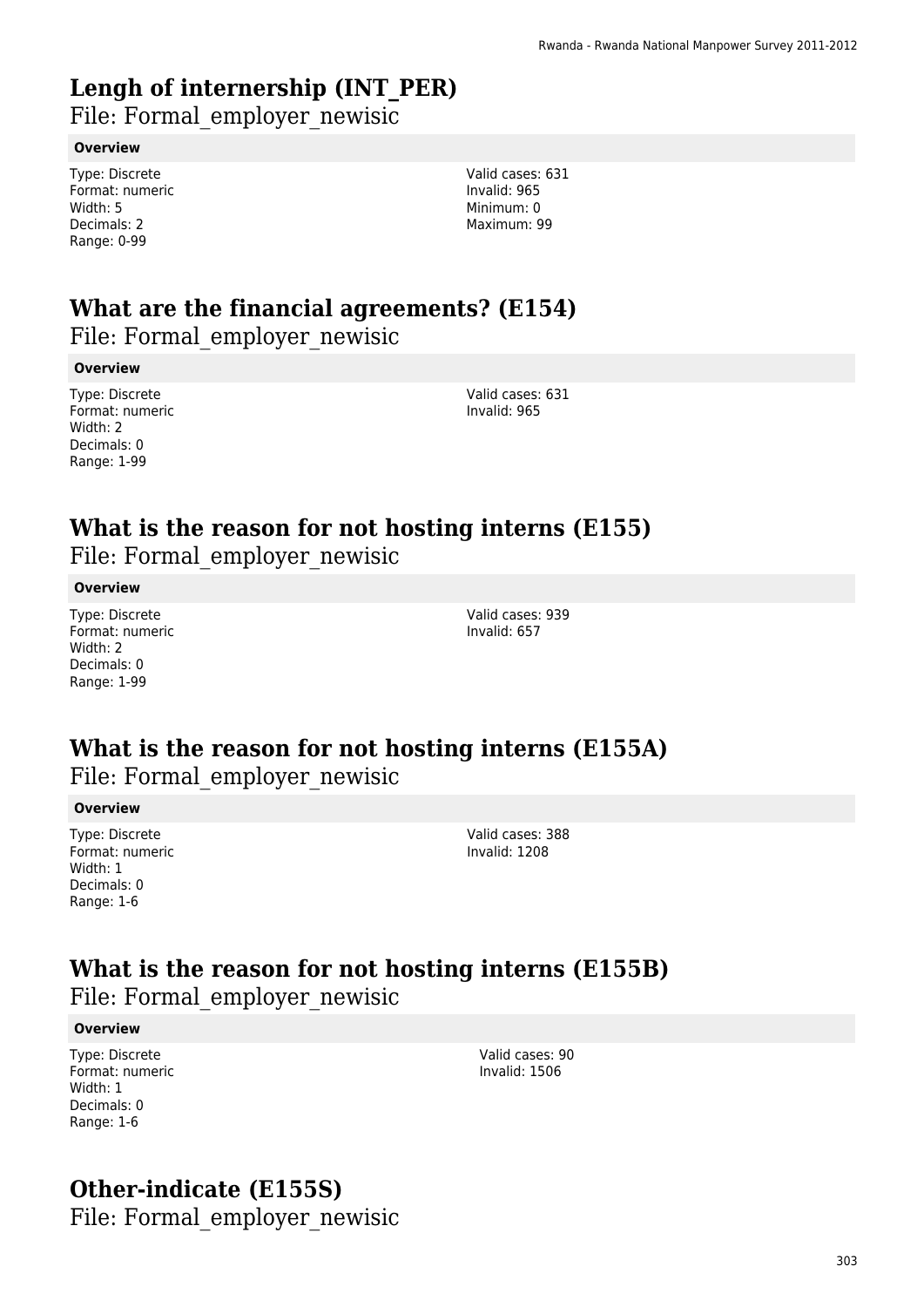### **Other-indicate (E155S)**

File: Formal\_employer\_newisic

#### **Overview**

Type: Discrete Format: character Width: 15

Valid cases: 147 Invalid: 0

### **What was the major source of your start- up capital for your business? (F001)**

File: Formal\_employer\_newisic

#### **Overview**

Type: Discrete Format: numeric Width: 2 Decimals: 0 Range: 1-99

Valid cases: 1130 Invalid: 466

### **Other-Specify (F001S)**

File: Formal\_employer\_newisic

#### **Overview**

Type: Discrete Format: character Width: 15

Valid cases: 99 Invalid: 0

### **If own saving, what was the major source? (F002)**

File: Formal\_employer\_newisic

#### **Overview**

Type: Discrete Format: numeric Width: 1 Decimals: 0 Range: 1-9

Valid cases: 413 Invalid: 1183

### **Other-specify (F002S)**

File: Formal\_employer\_newisic

#### **Overview**

Type: Discrete Format: character Width: 15

Valid cases: 14 Invalid: 0

### **Have you ever applied for a loan from a bank or another financial institution? (F003)**

File: Formal\_employer\_newisic

#### **Overview**

304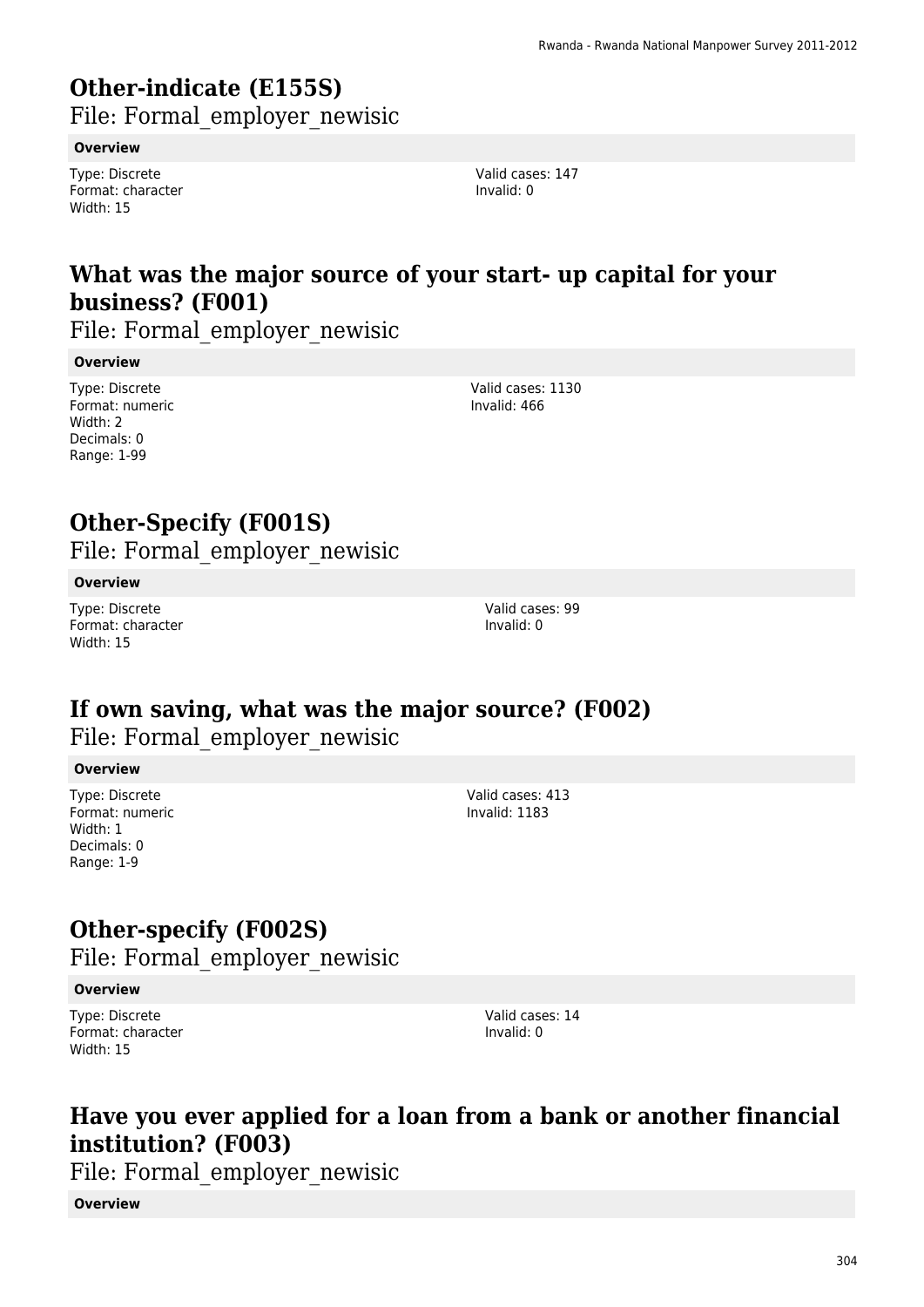### **Have you ever applied for a loan from a bank or another financial institution? (F003)**

File: Formal\_employer\_newisic

Type: Discrete Format: numeric Width: 2 Decimals: 0 Range: 1-99

### **No need (F004A)**  File: Formal\_employer\_newisic

#### **Overview**

Type: Discrete Format: numeric Width: 1 Decimals: 0 Range: 1-9

Valid cases: 403 Invalid: 1193

Valid cases: 403 Invalid: 1193

### **No guarantee (F004B)**

File: Formal\_employer\_newisic

#### **Overview**

Type: Discrete Format: numeric Width: 1 Decimals: 0 Range: 1-9

### **Long procedures (F004C)**

File: Formal\_employer\_newisic

#### **Overview**

Type: Discrete Format: numeric Width: 1 Decimals: 0 Range: 1-9

### **High interest rate (F004D)**

File: Formal\_employer\_newisic

#### **Overview**

Type: Discrete Format: numeric Width: 1 Decimals: 0 Range: 1-9

### **Lack of information (F004E)**

File: Formal\_employer\_newisic

Valid cases: 403 Invalid: 1193

Valid cases: 403 Invalid: 1193

Valid cases: 1130 Invalid: 466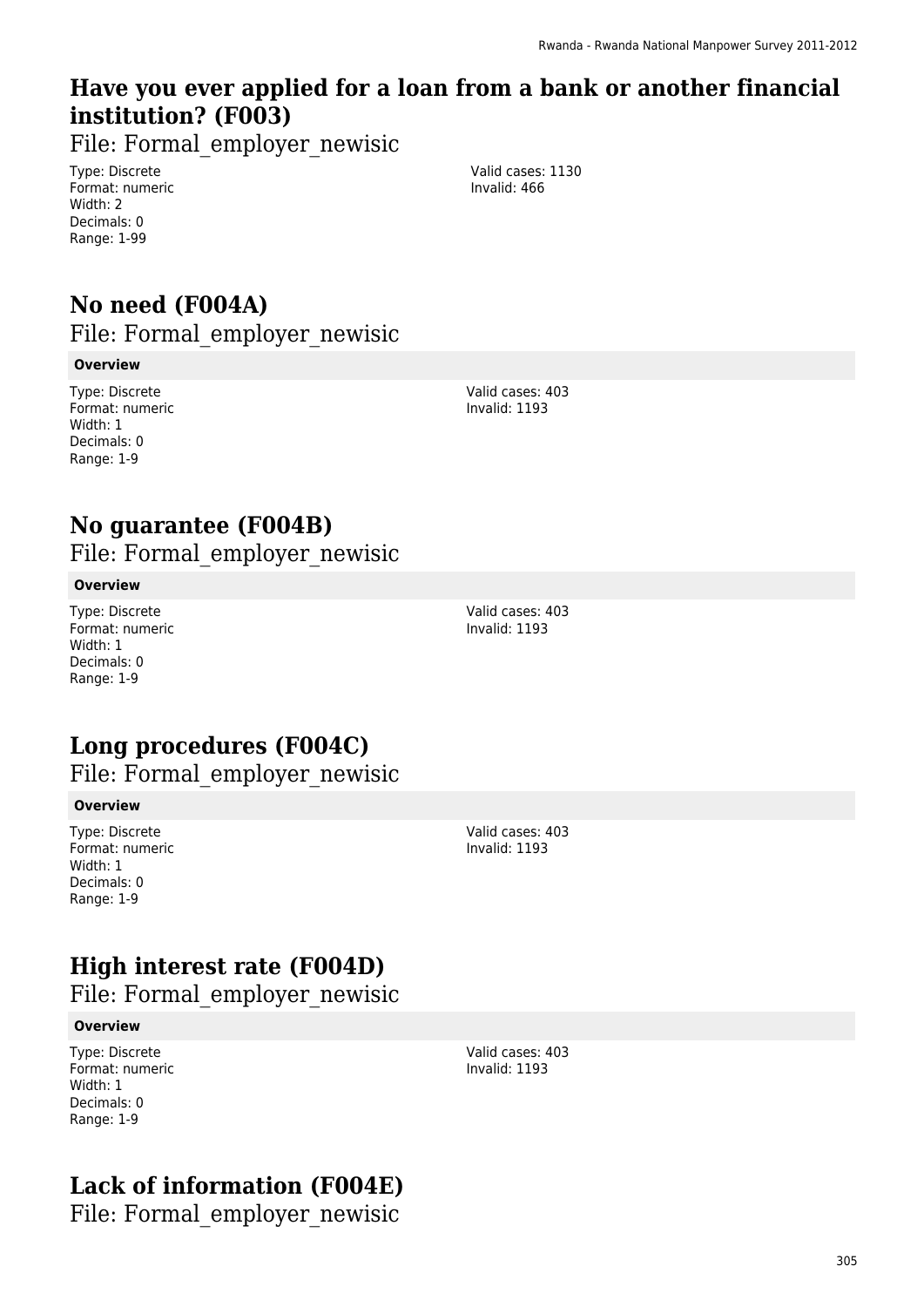### **Lack of information (F004E)**

File: Formal employer newisic

#### **Overview**

Type: Discrete Format: numeric Width: 1 Decimals: 0 Range: 1-9

### **Fear of risks (F004F)**

File: Formal employer newisic

#### **Overview**

Type: Discrete Format: numeric Width: 1 Decimals: 0 Range: 1-9

Valid cases: 403 Invalid: 1193

Valid cases: 403 Invalid: 1193

### **Other(specify) (F004G)**

File: Formal\_employer\_newisic

#### **Overview**

Type: Discrete Format: numeric Width: 1 Decimals: 0 Range: 1-9

### **Other(specify) (F004S)**

File: Formal\_employer\_newisic

#### **Overview**

Type: Discrete Format: character Width: 15

Valid cases: 8 Invalid: 0

### **Have you received a loan from a bank or another financial institution? (F005)**

File: Formal\_employer\_newisic

#### **Overview**

Type: Discrete Format: numeric Width: 1 Decimals: 0 Range: 1-9

### **Poor/No business plan (F006)**

File: Formal\_employer\_newisic

Valid cases: 716 Invalid: 880

Valid cases: 403 Invalid: 1193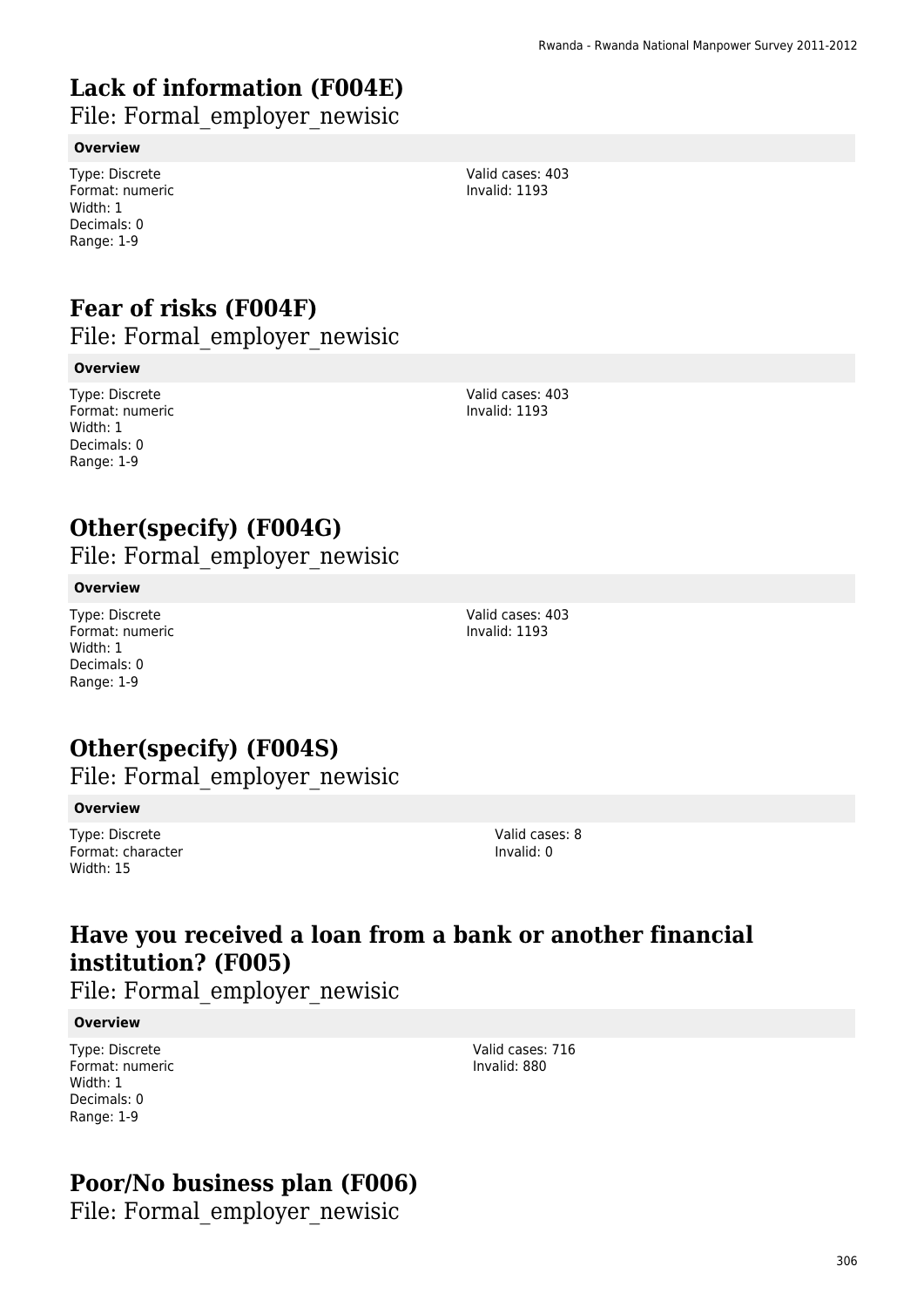### **Poor/No business plan (F006)**

File: Formal\_employer\_newisic

#### **Overview**

Type: Discrete Format: numeric Width: 1 Decimals: 0 Range: 1-9

### **No guarantee/Insufficient guarantee (F006A)**

File: Formal\_employer\_newisic

#### **Overview**

Type: Discrete Format: numeric Width: 1 Decimals: 0 Range: 1-9

Valid cases: 33 Invalid: 1563

### **Lack of start\_up fund (F006B)**

File: Formal\_employer\_newisic

#### **Overview**

Type: Discrete Format: numeric Width: 1 Decimals: 0 Range: 1-9

### **No feedback from the bank (F006C)**

File: Formal\_employer\_newisic

#### **Overview**

Type: Discrete Format: numeric Width: 1 Decimals: 0 Range: 1-9

## **Other (specify) (F006D)**

File: Formal\_employer\_newisic

#### **Overview**

Type: Discrete Format: numeric Width: 1 Decimals: 0 Range: 1-9

Valid cases: 33 Invalid: 1563

**Number of permanent employee received wage and salaries (F010)**  File: Formal\_employer\_newisic

Valid cases: 33 Invalid: 1563

Valid cases: 33 Invalid: 1563

Valid cases: 33 Invalid: 1563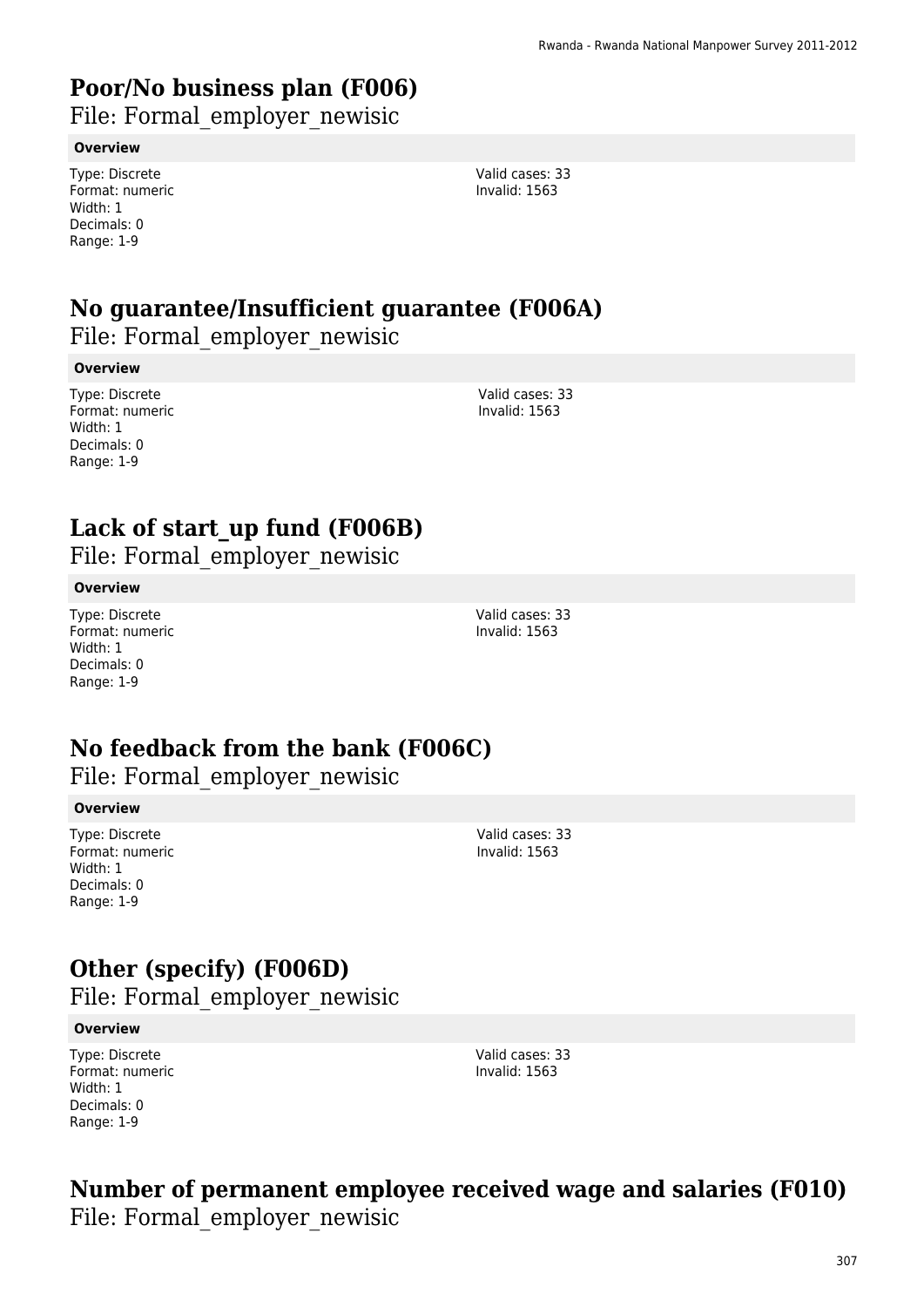### **Number of permanent employee received wage and salaries (F010)**  File: Formal\_employer\_newisic

#### **Overview**

Type: Continuous Format: numeric Width: 8 Decimals: 0 Range: 0-4511 Invalid: 99999999

Valid cases: 1479 Invalid: 117 Minimum: 0 Maximum: 4511 Mean: 34.6 Standard deviation: 152.5

### **Number of permanent employee received bonus (F010D)**  File: Formal\_employer\_newisic

#### **Overview**

Type: Continuous Format: numeric Width: 8 Decimals: 0 Range: 0-1477 Invalid: 99999999

Valid cases: 1479 Invalid: 117 Minimum: 0 Maximum: 1477 Mean: 8.9 Standard deviation: 49.9

### **Number of permanent employee recived allowances (F010G)**  File: Formal\_employer\_newisic

#### **Overview**

Type: Continuous Format: numeric Width: 8 Decimals: 0 Range: 0-732 Invalid: 99999999

Valid cases: 1479 Invalid: 117 Minimum: 0 Maximum: 732 Mean: 9.9 Standard deviation: 41.5

### **Number of permanent employee received social security contribution (F01B)**

File: Formal employer newisic

#### **Overview**

Type: Continuous Format: numeric Width: 8 Decimals: 0 Range: 0-4511 Invalid: 99999999 Valid cases: 1479 Invalid: 117 Minimum: 0 Maximum: 4511 Mean: 31.1 Standard deviation: 152.9

### **Number of permanent received training (F010N)**

File: Formal\_employer\_newisic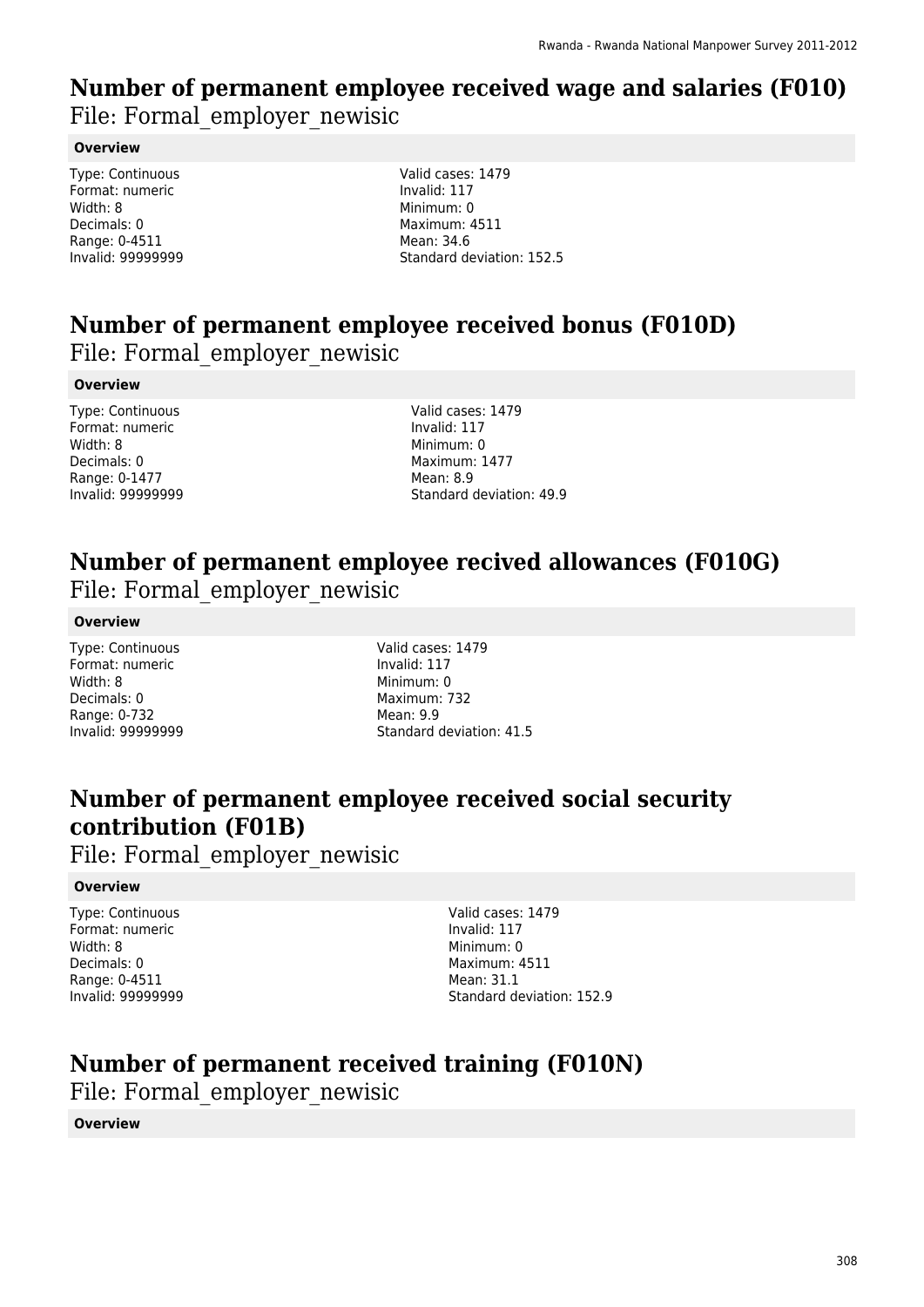### **Number of permanent received training (F010N)**

File: Formal\_employer\_newisic

Type: Continuous Format: numeric Width: 8 Decimals: 0 Range: 0-752 Invalid: 99999999

Valid cases: 1479 Invalid: 117 Minimum: 0 Maximum: 752 Mean: 3.6 Standard deviation: 30.7

### **Number of permanent employees received other benefit (F010Q)**  File: Formal\_employer\_newisic

**Overview**

Type: Continuous Format: numeric Width: 8 Decimals: 0 Range: 0-895 Invalid: 99999999 Valid cases: 1479 Invalid: 117 Minimum: 0 Maximum: 895 Mean: 4.9 Standard deviation: 33.2

### **Wage and salaries paid to permanents (F010A)**  File: Formal\_employer\_newisic

#### **Overview**

Type: Continuous Format: numeric Width: 12 Decimals: 0 Range: 0-2725083102 Invalid: 999999999999 Valid cases: 1469 Invalid: 127 Minimum: 0 Maximum: 2725083102 Mean: 9907859.8 Standard deviation: 84706837.1

### **Bonus paid to permanent (F010E)**  File: Formal\_employer\_newisic

#### **Overview**

Type: Continuous Format: numeric Width: 12 Decimals: 0 Range: 0-240000000 Invalid: 999999999999 Valid cases: 1419 Invalid: 177 Minimum: 0 Maximum: 240000000 Mean: 771421.2 Standard deviation: 7525282.9

### **Allowances paid to permanent (F010H)**

File: Formal\_employer\_newisic

#### **Overview**

Type: Continuous Format: numeric Width: 12 Decimals: 0 Range: 0-352705253 Invalid: 999999999999

Valid cases: 1419 Invalid: 177 Minimum: 0 Maximum: 352705253 Mean: 840694.9 Standard deviation: 10984585.1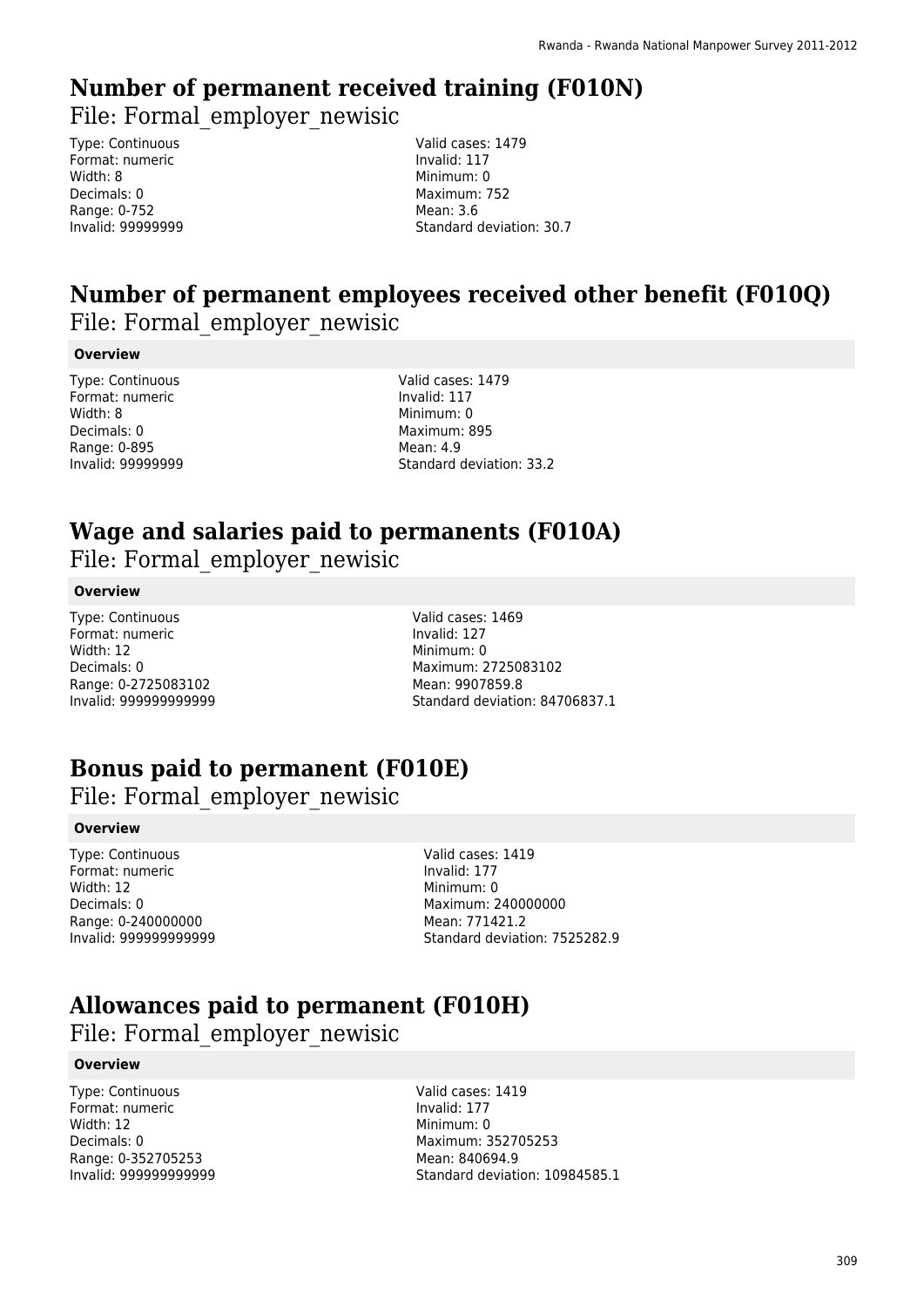## **Social security contribution paid to permanent (F010K)**

File: Formal\_employer\_newisic

#### **Overview**

Type: Continuous Format: numeric Width: 12 Decimals: 0 Range: 0-537491895 Invalid: 999999999999

Valid cases: 1450 Invalid: 146 Minimum: 0 Maximum: 537491895 Mean: 1460865.1 Standard deviation: 20084579.3

## **Amount paid for training to Permanent (F010O)**

File: Formal\_employer\_newisic

#### **Overview**

Type: Continuous Format: numeric Width: 12 Decimals: 0 Range: 0-100000000 Invalid: 999999999999

Valid cases: 1397 Invalid: 199 Minimum: 0 Maximum: 100000000 Mean: 199821.7 Standard deviation: 3048236.1

## **Amount for other benefit paid to permanent employees (F010R)**

File: Formal\_employer\_newisic

#### **Overview**

Type: Continuous Format: numeric Width: 12 Decimals: 0 Range: 0-55556680 Invalid: 999999999999

Valid cases: 1410 Invalid: 186 Minimum: 0 Maximum: 55556680 Mean: 143791.8 Standard deviation: 1746705.4

### **Total expenditure to permanent (TOT\_EX)**

File: Formal\_employer\_newisic

#### **Overview**

Type: Continuous Format: numeric Width: 13 Decimals: 2 Range: 0-2752098325

Valid cases: 1475 Invalid: 121 Minimum: 0 Maximum: 2752098325 Mean: 13181281.8 Standard deviation: 93959545.2

### **Number of temporally employee received wage and salary (F010B)**  File: Formal\_employer\_newisic

#### **Overview**

Type: Continuous Format: numeric Width: 8 Decimals: 0 Range: 0-1146 Invalid: 99999999 Valid cases: 1532 Invalid: 64 Minimum: 0 Maximum: 1146 Mean: 5.6 Standard deviation: 43.6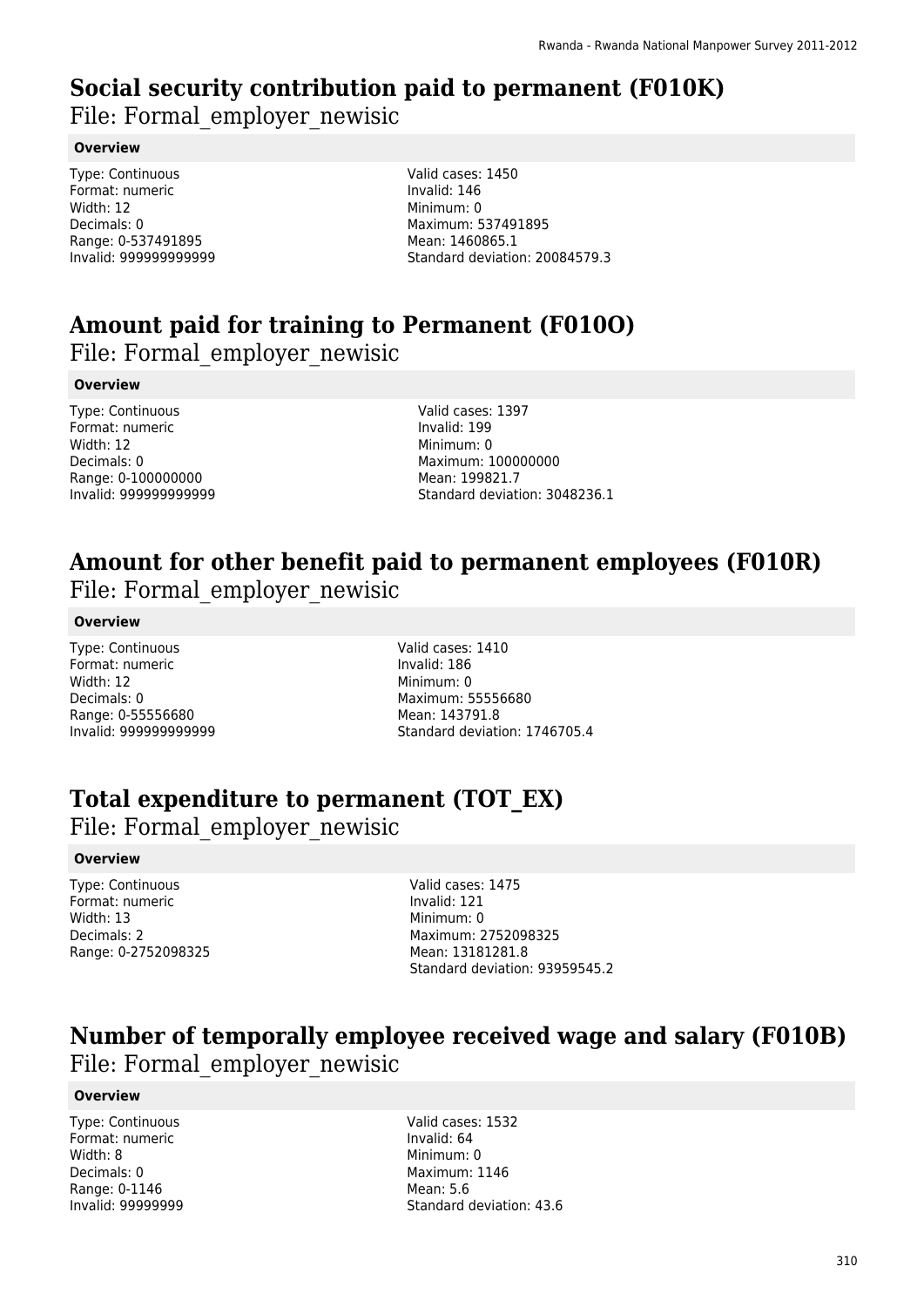# **Number of temporally employee received bonuses (F01A)**

File: Formal\_employer\_newisic

### **Overview**

Type: Continuous Format: numeric Width: 8 Decimals: 0 Range: 0-1146 Invalid: 99999999

Valid cases: 1529 Invalid: 67 Minimum: 0 Maximum: 1146 Mean: 1 Standard deviation: 29.7

### **Number of temporally received allowances (F010I)**  File: Formal\_employer\_newisic

#### **Overview**

Type: Continuous Format: numeric Width: 8 Decimals: 0 Range: 0-1146 Invalid: 99999999

Valid cases: 1528 Invalid: 68 Minimum: 0 Maximum: 1146 Mean: 1.3 Standard deviation: 30.1

### **Number of temporally employee received social security contribution (F010L)**

File: Formal\_employer\_newisic

#### **Overview**

Type: Continuous Format: numeric Width: 8 Decimals: 0 Range: 0-1146 Invalid: 99999999

Valid cases: 1529 Invalid: 67 Minimum: 0 Maximum: 1146 Mean: 2.2 Standard deviation: 33.7

### **Number of temporally employee received training (F01C)**

File: Formal\_employer\_newisic

#### **Overview**

Type: Discrete Format: numeric Width: 8 Decimals: 0 Range: 0-0 Invalid: 99999999 Valid cases: 1527 Invalid: 69

### **Number of temporally received other benefit (F010S)**

File: Formal\_employer\_newisic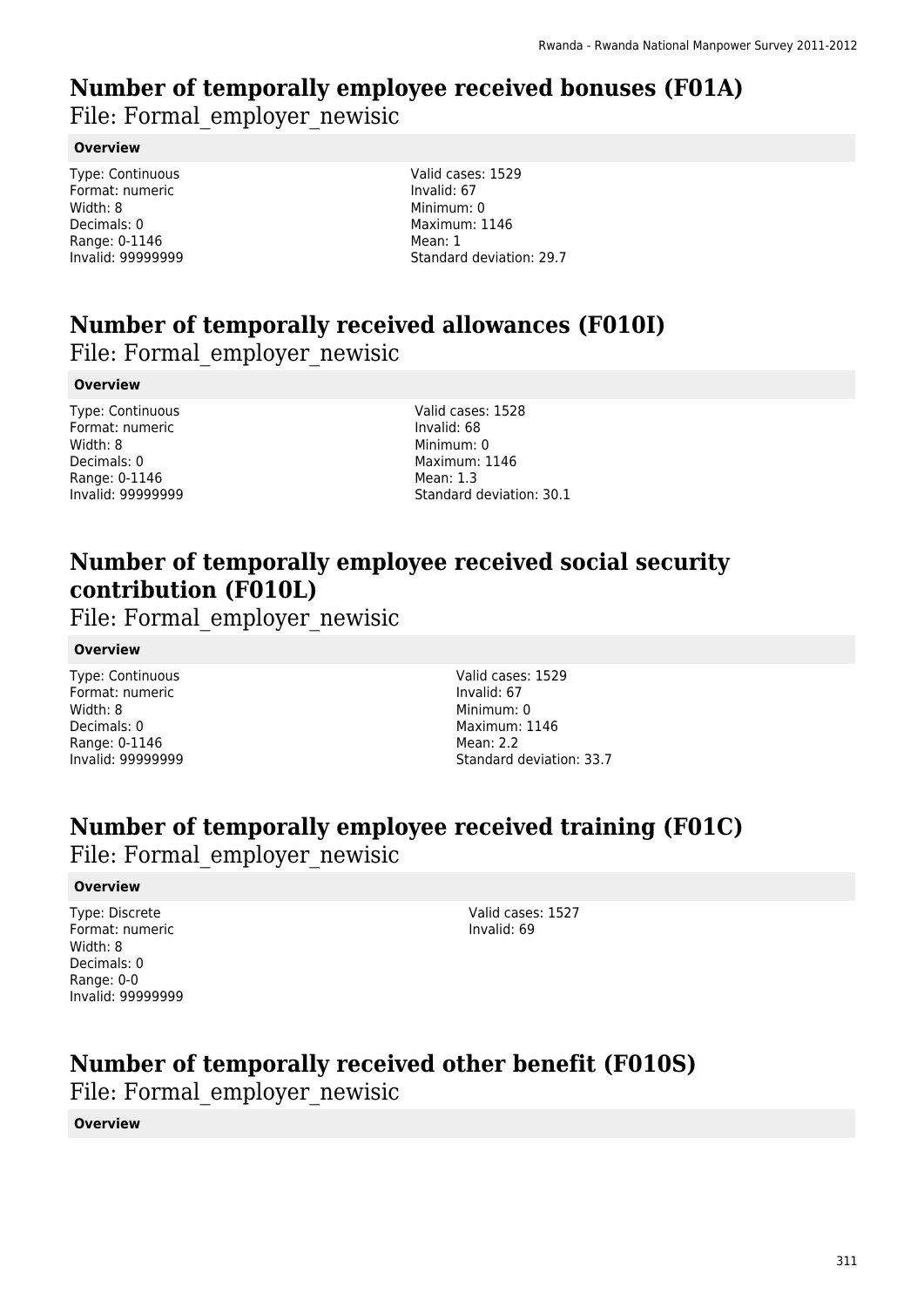### **Number of temporally received other benefit (F010S)**

File: Formal\_employer\_newisic

Type: Continuous Format: numeric Width: 8 Decimals: 0 Range: 0-1146 Invalid: 99999999 Valid cases: 1525 Invalid: 71 Minimum: 0 Maximum: 1146 Mean: 1.1 Standard deviation: 29.6

## **Wage and salary paid to temporally (F010C)**

File: Formal\_employer\_newisic

#### **Overview**

Type: Continuous Format: numeric Width: 12 Decimals: 0 Range: 0-51000000 Invalid: 999999999999 Valid cases: 1526 Invalid: 70 Minimum: 0 Maximum: 51000000 Mean: 407859.7 Standard deviation: 2941516.5

## **Bonuses paid to temporally (F010F)**

File: Formal\_employer\_newisic

#### **Overview**

Type: Continuous Format: numeric Width: 12 Decimals: 0 Range: 0-12040000 Invalid: 999999999999 Valid cases: 1516 Invalid: 80 Minimum: 0 Maximum: 12040000 Mean: 10997.9 Standard deviation: 313084.9

### **Allowances paid to temporally (F010J)**  File: Formal\_employer\_newisic

#### **Overview**

Type: Continuous Format: numeric Width: 12 Decimals: 0 Range: 0-16572640 Invalid: 999999999999

Valid cases: 1513 Invalid: 83 Minimum: 0 Maximum: 16572640 Mean: 29598.1 Standard deviation: 551545.9

## **Social security contribution paid to temporally (F010M)**

File: Formal\_employer\_newisic

#### **Overview**

Type: Continuous Format: numeric Width: 12 Decimals: 0 Range: 0-14977444 Invalid: 999999999999 Valid cases: 1528 Invalid: 68 Minimum: 0 Maximum: 14977444 Mean: 25287.9 Standard deviation: 460277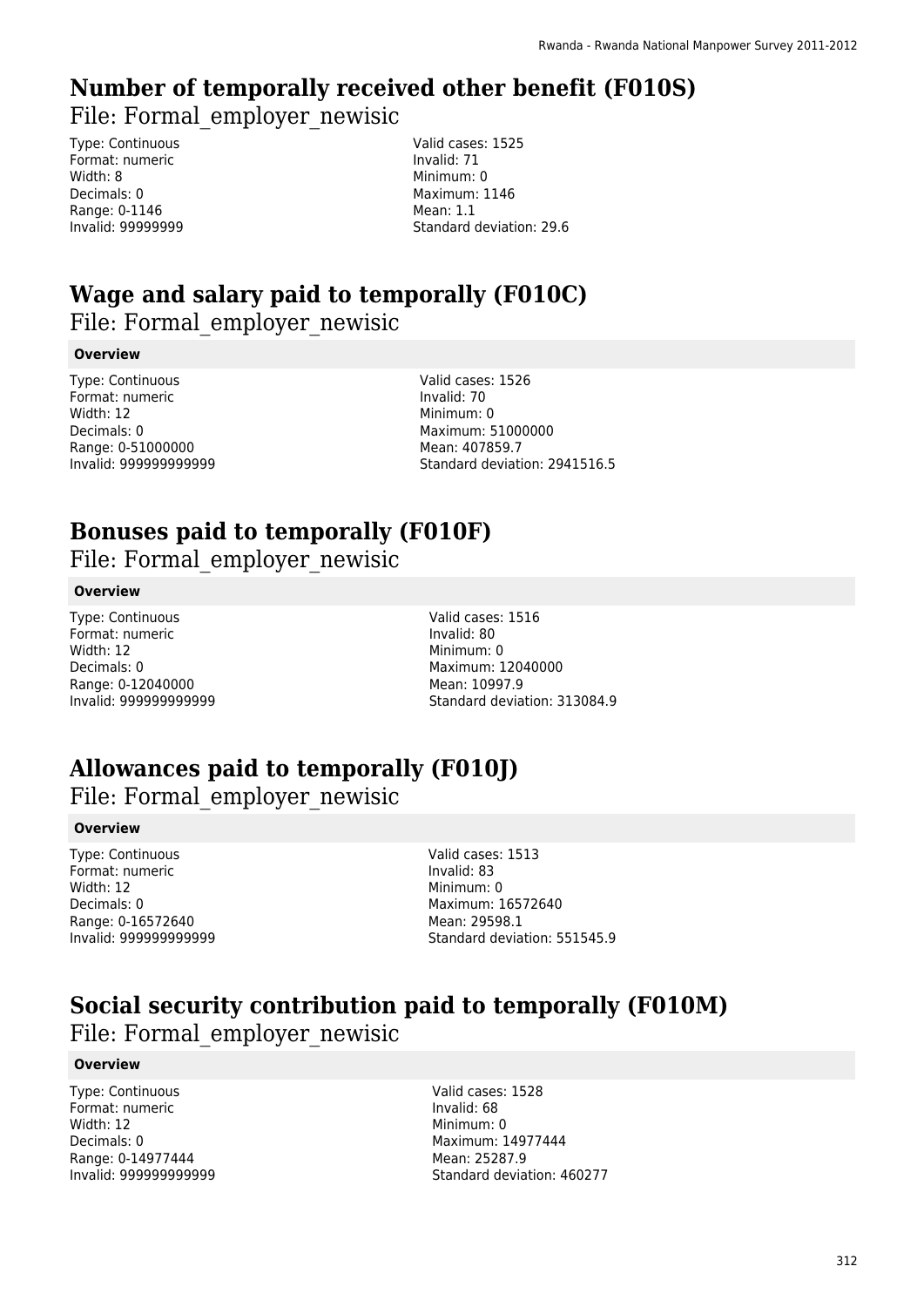### **Amount paid for training to temporally employee (F010P)**

File: Formal\_employer\_newisic

#### **Overview**

Type: Continuous Format: numeric Width: 12 Decimals: 0 Range: 0-0 Invalid: 999999999999

Valid cases: 1527 Invalid: 69 Minimum: 0 Maximum: 0 Mean: 0 Standard deviation: 0

## **Amount for other benefits paid to temporally (F010T)**

File: Formal\_employer\_newisic

#### **Overview**

Type: Continuous Format: numeric Width: 12 Decimals: 0 Range: 0-281518 Invalid: 999999999999 Valid cases: 1511 Invalid: 85 Minimum: 0 Maximum: 281518 Mean: 912.1 Standard deviation: 12753.6

## **Total expenditure for temporally (TOT\_EX\_T)**

File: Formal\_employer\_newisic

### **Overview**

Type: Continuous Format: numeric Width: 11 Decimals: 2 Range: 0-51659629

Valid cases: 1534 Invalid: 62 Minimum: 0 Maximum: 51659629 Mean: 471881.8 Standard deviation: 3416180.4

### **Can any of your product (good or service) be exported to EAC or Word market? (F20)**

File: Formal employer newisic

### **Overview**

Type: Discrete Format: numeric Width: 2 Decimals: 0 Range: 1-99

Valid cases: 1596 Invalid: 0

### **Exportation in 2011 (Exp\_11)**

File: Formal\_employer\_newisic

#### **Overview**

Type: Discrete Format: numeric Width: 4 Decimals: 2 Range: 1-9

Valid cases: 241 Invalid: 1355 Minimum: 1 Maximum: 9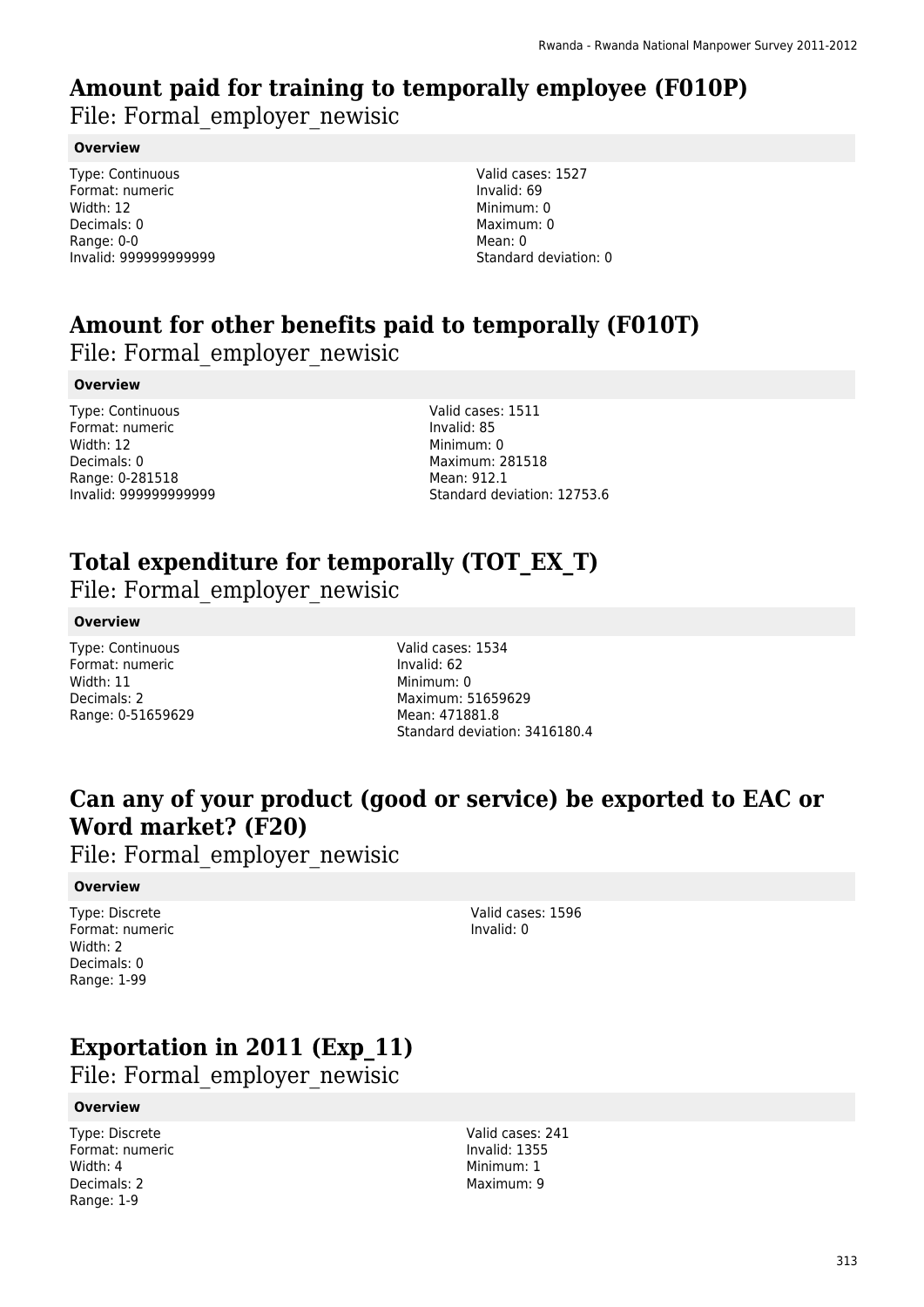### **YES to EAC market (F030)**

File: Formal\_employer\_newisic

#### **Overview**

Type: Discrete Format: numeric Width: 2 Decimals: 0 Range: 1-99

### **YES to Other African market (F030A)**

File: Formal employer newisic

#### **Overview**

Type: Discrete Format: numeric Width: 2 Decimals: 0 Range: 1-99

Valid cases: 241 Invalid: 1355

Valid cases: 241 Invalid: 1355

### **YES, out side of Africa (F030B)**

File: Formal\_employer\_newisic

#### **Overview**

Type: Discrete Format: numeric Width: 2 Decimals: 0 Range: 1-99

Valid cases: 241 Invalid: 1355

Valid cases: 241 Invalid: 1355 Minimum: 1 Maximum: 9

### **Exportation before 2011 (Exp\_bef11)**

File: Formal\_employer\_newisic

#### **Overview**

Type: Discrete Format: numeric Width: 4 Decimals: 2 Range: 1-9

### **YES to EAC market (F040)**

File: Formal\_employer\_newisic

#### **Overview**

Type: Discrete Format: numeric Width: 2 Decimals: 0 Range: 1-99

Valid cases: 241 Invalid: 1355

### **YES to Other African market (F040A)**

File: Formal\_employer\_newisic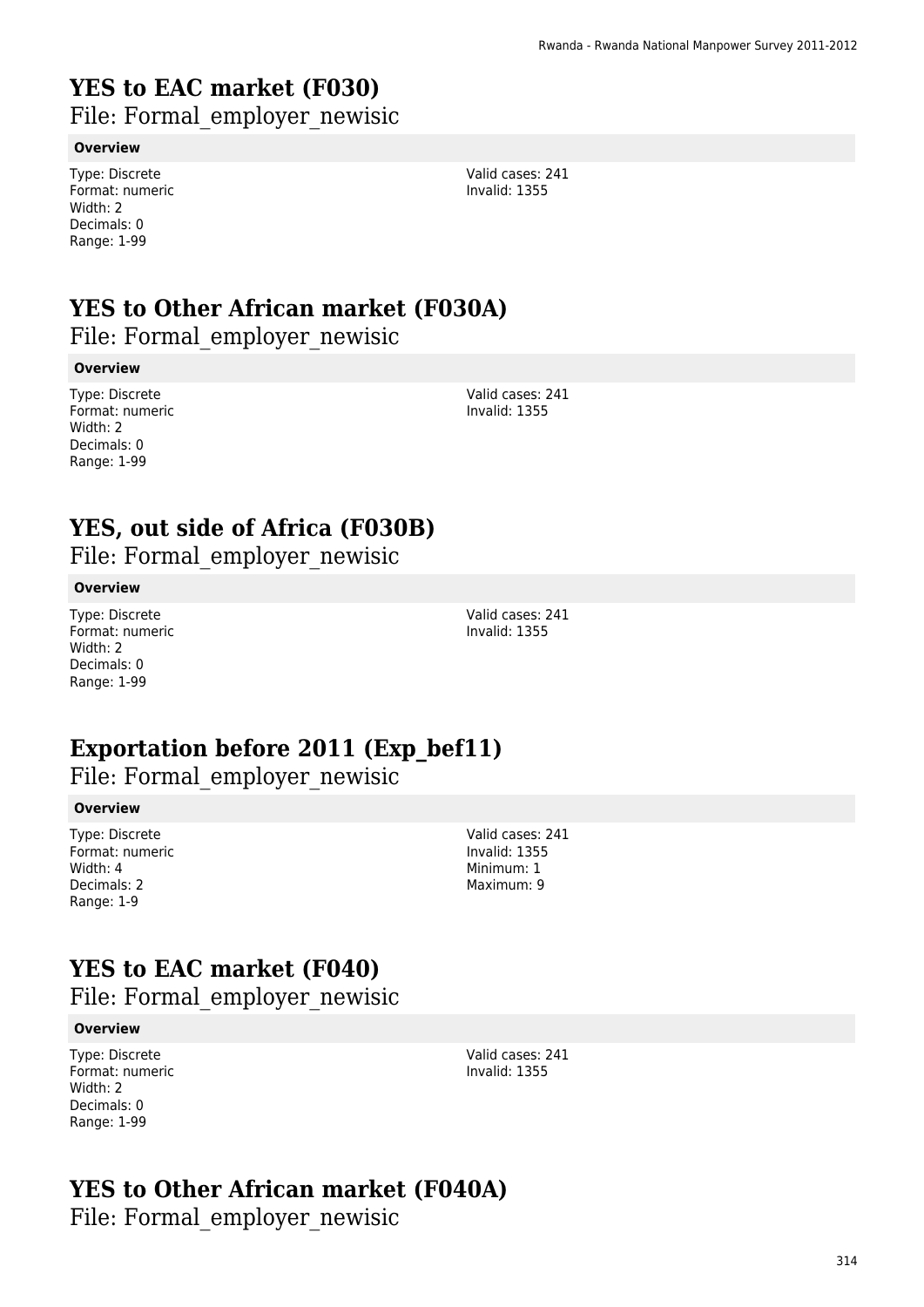### **YES to Other African market (F040A)**

File: Formal\_employer\_newisic

#### **Overview**

Type: Discrete Format: numeric Width: 2 Decimals: 0 Range: 1-99

Valid cases: 241 Invalid: 1355

### **YES, out side of Africa (F040B)**

File: Formal\_employer\_newisic

#### **Overview**

Type: Discrete Format: numeric Width: 2 Decimals: 0 Range: 1-99

Valid cases: 241 Invalid: 1355

### **Exportation in the future (Exp\_future)**

File: Formal\_employer\_newisic

#### **Overview**

Type: Discrete Format: numeric Width: 4 Decimals: 2 Range: 1-9

### **YES to EAC market (F050A)**

File: Formal\_employer\_newisic

#### **Overview**

Type: Discrete Format: numeric Width: 2 Decimals: 0 Range: 1-99

Valid cases: 241 Invalid: 1355

### **YES to Other African market (F050B)**

File: Formal\_employer\_newisic

#### **Overview**

Type: Discrete Format: numeric Width: 2 Decimals: 0 Range: 1-99

### **YES, out side of Africa (F050C)**

File: Formal\_employer\_newisic

Valid cases: 241 Invalid: 1355

Valid cases: 241 Invalid: 1355 Minimum: 1 Maximum: 9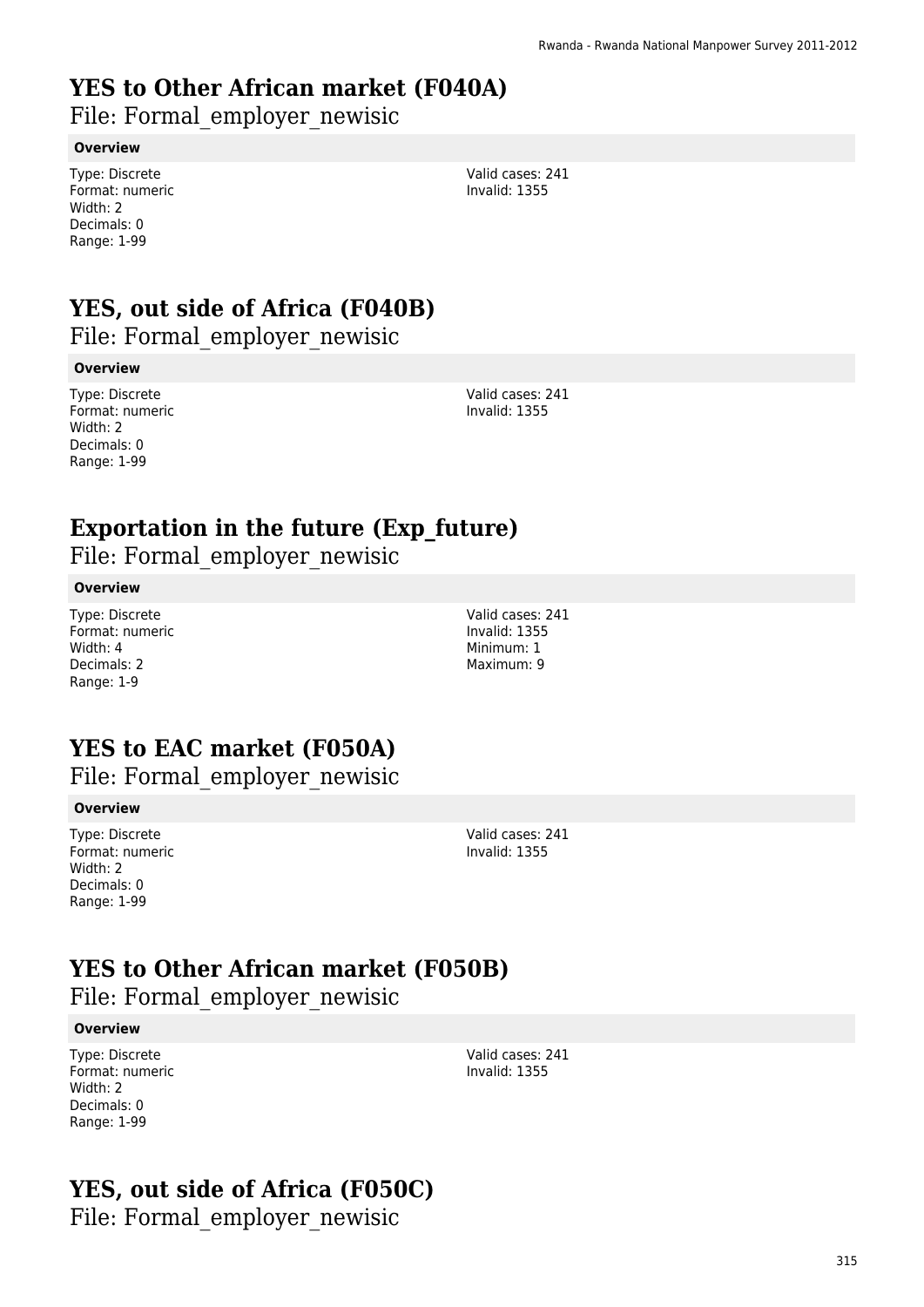### **YES, out side of Africa (F050C)**

File: Formal\_employer\_newisic

#### **Overview**

Type: Discrete Format: numeric Width: 2 Decimals: 0 Range: 1-99

Valid cases: 241 Invalid: 1355

### **What are the major sources of funding for this institution? (F060)**  File: Formal\_employer\_newisic

**Overview**

Type: Discrete Format: numeric Width: 2 Decimals: 0 Range: 1-99

Valid cases: 1596 Invalid: 0

### **Other-Specify (F060S)**

File: Formal\_employer\_newisic

#### **Overview**

Type: Discrete Format: character Width: 20

### **1st Low skilled (G010)**

File: Formal\_employer\_newisic

#### **Overview**

Type: Discrete Format: numeric Width: 2 Decimals: 0 Range: 1-99

### **2nd Low skilled (G010B)**

File: Formal\_employer\_newisic

#### **Overview**

Type: Discrete Format: numeric Width: 1 Decimals: 0 Range: 1-7

### **3rd Low skilled (G010D)**

File: Formal\_employer\_newisic

**Overview**

Valid cases: 44 Invalid: 0

Valid cases: 1596 Invalid: 0

Valid cases: 235 Invalid: 1361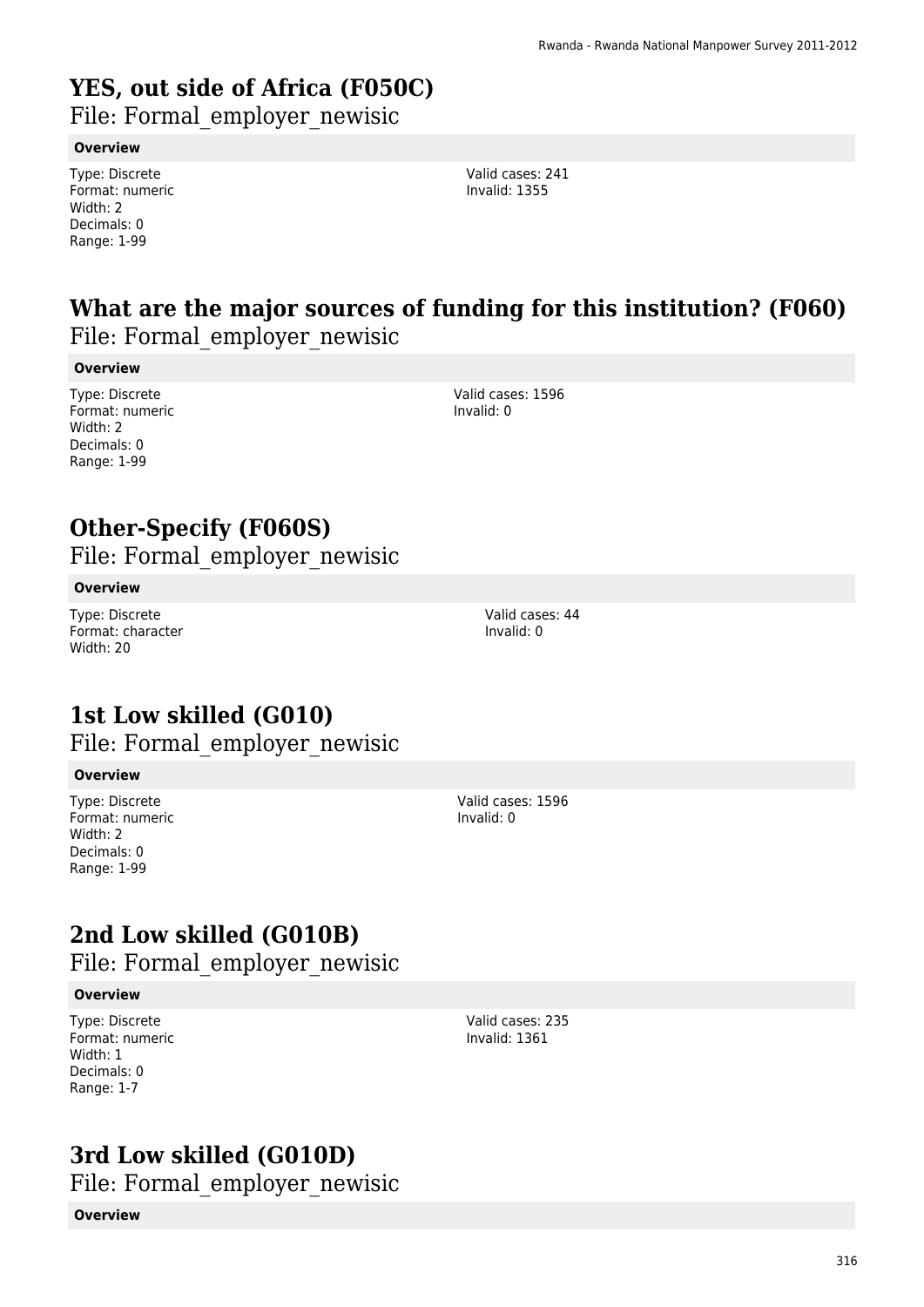### **3rd Low skilled (G010D)**

File: Formal employer newisic

Type: Discrete Format: numeric Width: 1 Decimals: 0 Range: 1-7

## **1st High and middle skilled (G010A)**

File: Formal\_employer\_newisic

#### **Overview**

Type: Discrete Format: numeric Width: 2 Decimals: 0 Range: 1-99

Valid cases: 1596 Invalid: 0

## **2nd High and middle skilled (G010C)**

File: Formal employer newisic

#### **Overview**

Type: Discrete Format: numeric Width: 1 Decimals: 0 Range: 1-7

## **3 rd High and middle skilled (G010E)**

File: Formal\_employer\_newisic

#### **Overview**

Type: Discrete Format: numeric Width: 1 Decimals: 0 Range: 1-7

# **Other (specify) (G010S)**

File: Formal\_employer\_newisic

#### **Overview**

Type: Discrete Format: character Width: 20

### **Recruited any person (G011)**

File: Formal\_employer\_newisic

**Overview**

Valid cases: 52 Invalid: 1544

Valid cases: 31 Invalid: 1565

Valid cases: 521 Invalid: 0

Valid cases: 287 Invalid: 1309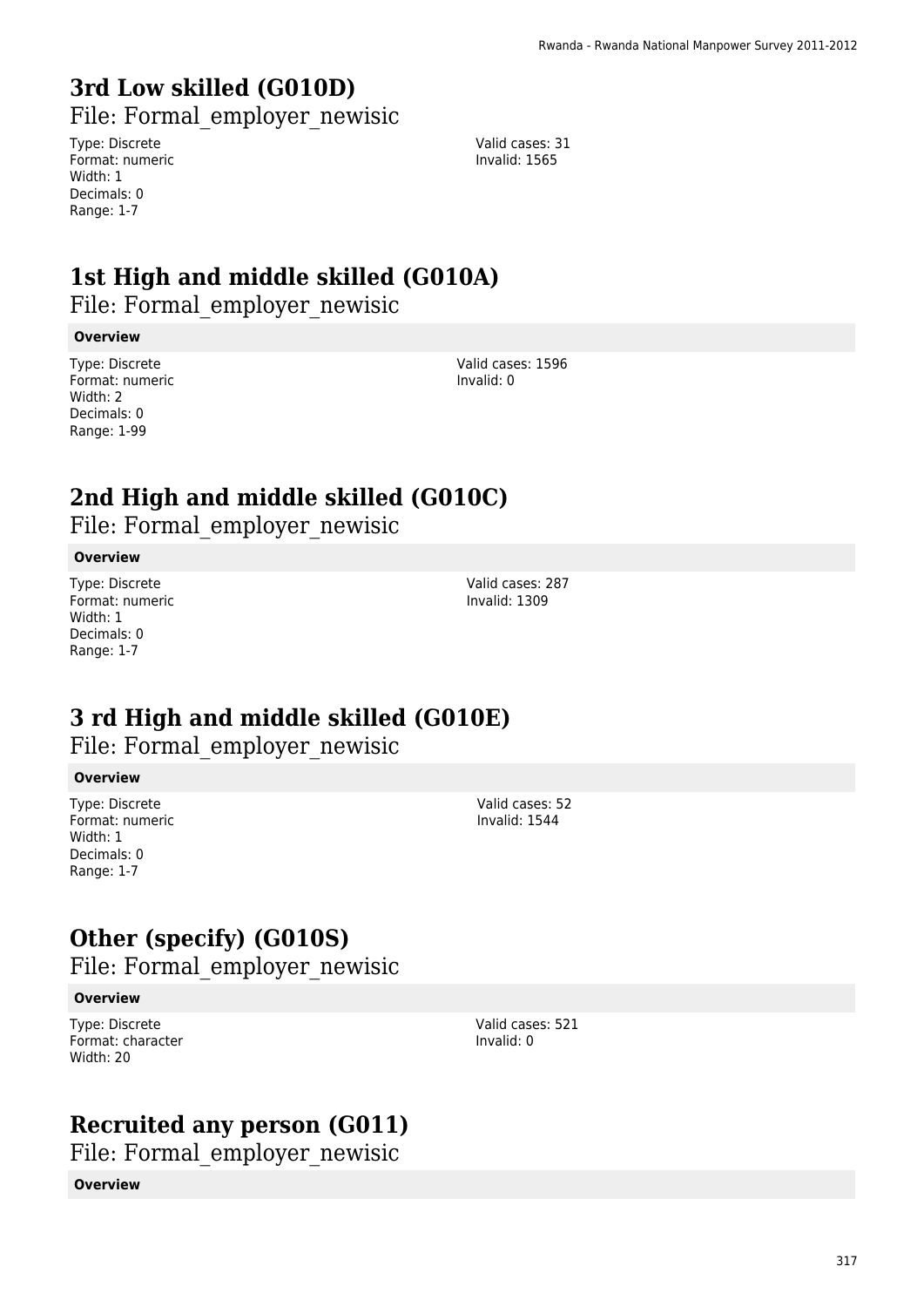### **Recruited any person (G011)**

File: Formal\_employer\_newisic

Type: Discrete Format: numeric Width: 2 Decimals: 0 Range: 1-99

Valid cases: 1596 Invalid: 0

## **Advertised any post? (G020)**

File: Formal\_employer\_newisic

#### **Overview**

Type: Discrete Format: numeric Width: 2 Decimals: 0 Range: 1-99

Valid cases: 1596 Invalid: 0

### **Have you ever used LMIS? (G040)**

File: Formal\_employer\_newisic

#### **Overview**

Type: Discrete Format: numeric Width: 2 Decimals: 0 Range: 1-99

Valid cases: 1596 Invalid: 0

### **Please indicate your experience with LMIS (G041)**

File: Formal\_employer\_newisic

#### **Overview**

Type: Discrete Format: numeric Width: 1 Decimals: 0 Range: 1-7

Valid cases: 41 Invalid: 1555

### **Please indicate your experience with LMIS (G041A)**

File: Formal\_employer\_newisic

#### **Overview**

Type: Discrete Format: numeric Width: 1 Decimals: 0 Range: 1-7

Valid cases: 5 Invalid: 1591

### **Please indicate your experience with LMIS (G041B)**

File: Formal\_employer\_newisic

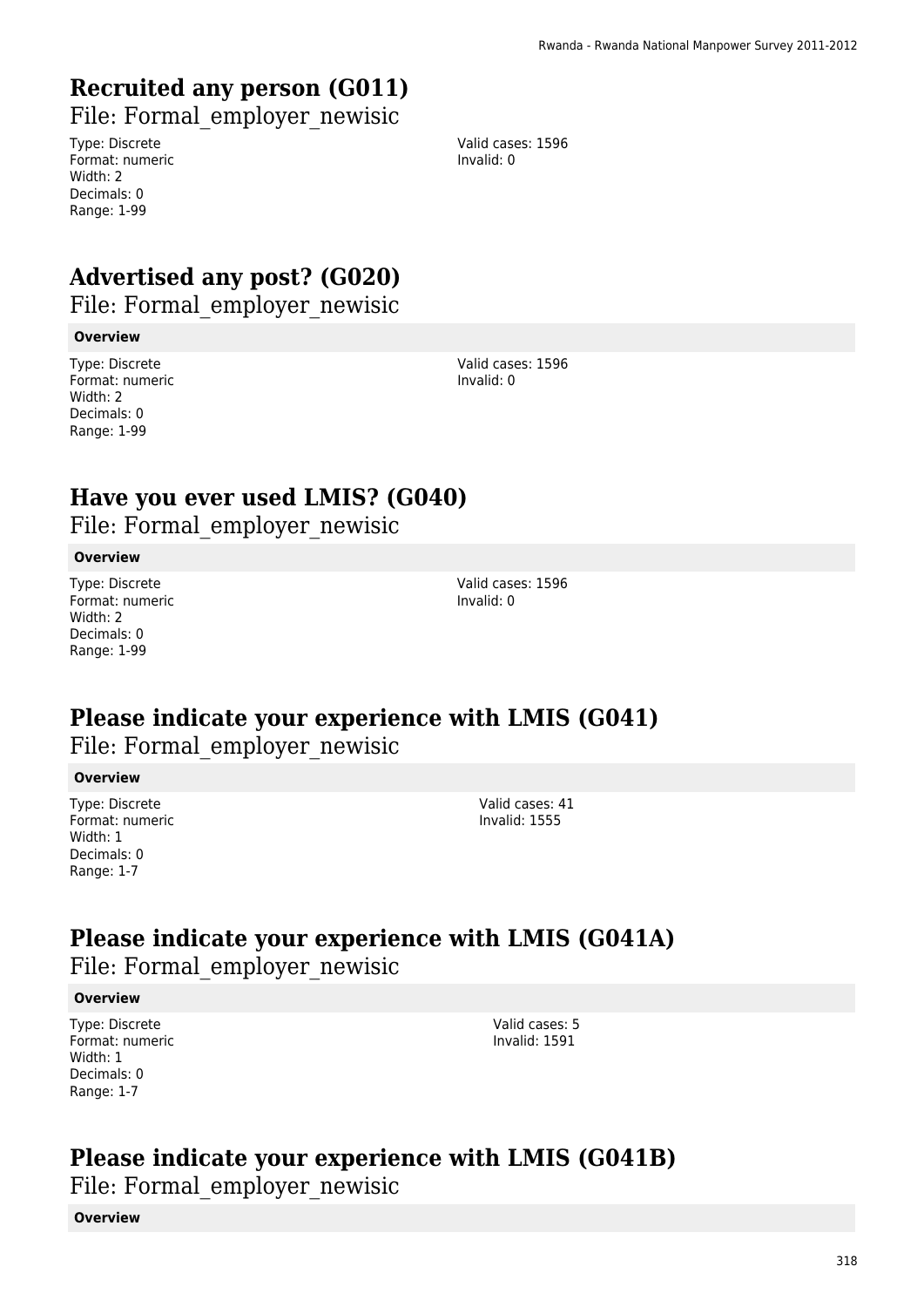### **Please indicate your experience with LMIS (G041B)**

File: Formal employer newisic

Type: Discrete Format: numeric Width: 1 Decimals: 0 Range: 1-7

Valid cases: 2 Invalid: 1594

## **Other problems (indicate) (G041S)**

File: Formal\_employer\_newisic

#### **Overview**

Type: Discrete Format: character Width: 20

Valid cases: 1 Invalid: 0

### **As you did not use LMIS, have you heard about it? (G042)**  File: Formal\_employer\_newisic

#### **Overview**

Type: Discrete Format: numeric Width: 2 Decimals: 0 Range: 1-99

Valid cases: 1555 Invalid: 41

### **Please indicate why you did not use LMIS (G043)**  File: Formal\_employer\_newisic

#### **Overview**

Type: Discrete Format: numeric Width: 2 Decimals: 0 Range: 1-99

Valid cases: 313 Invalid: 1283

## **Please indicate why you did not use LMIS (G043A)**

File: Formal\_employer\_newisic

#### **Overview**

Type: Discrete Format: numeric Width: 1 Decimals: 0 Range: 1-7

Valid cases: 86 Invalid: 1510

### **Please indicate why you did not use LMIS (G043B)**

File: Formal\_employer\_newisic

#### **Overview**

319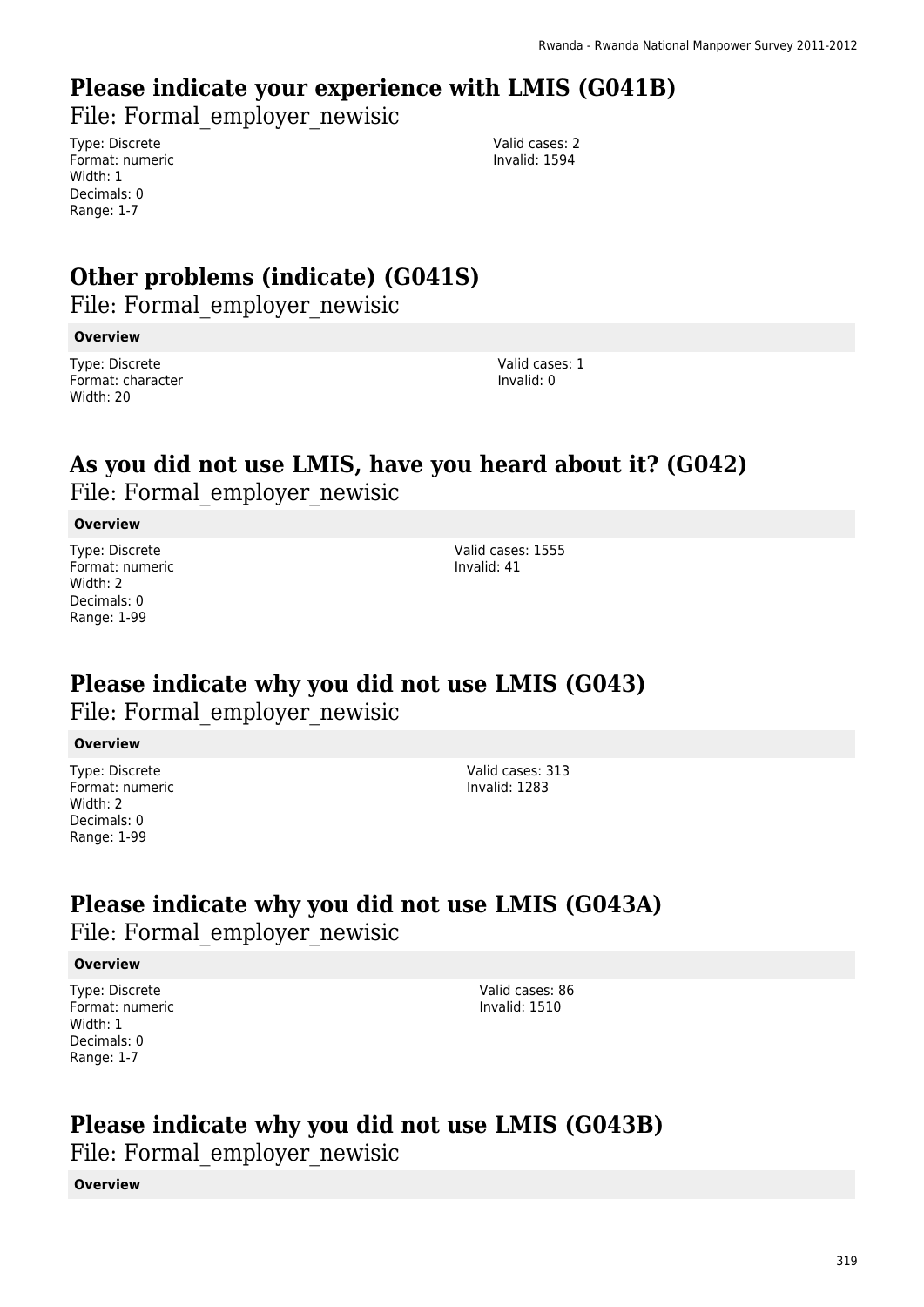### **Please indicate why you did not use LMIS (G043B)**

File: Formal employer newisic

Type: Discrete Format: numeric Width: 1 Decimals: 0 Range: 1-7

Valid cases: 24 Invalid: 1572

## **Other ( specify) (G043S)**

File: Formal\_employer\_newisic

#### **Overview**

Type: Discrete Format: character Width: 20

Valid cases: 68 Invalid: 0

### **Do you currently envisage hiring non-nationals? (G050)**  File: Formal\_employer\_newisic

#### **Overview**

Type: Discrete Format: numeric Width: 2 Decimals: 0 Range: 1-99

### **If Yes, Why? (G051)**  File: Formal\_employer\_newisic

#### **Overview**

Type: Discrete Format: numeric Width: 2 Decimals: 0 Range: 1-99

# **If Yes, Why? (G051A)**

File: Formal\_employer\_newisic

#### **Overview**

Type: Discrete Format: numeric Width: 1 Decimals: 0 Range: 1-5

## Valid cases: 315

Valid cases: 494 Invalid: 1102

Invalid: 1281

**If Yes, Why? (G051B)** 

File: Formal\_employer\_newisic

**Overview**

Valid cases: 1596 Invalid: 0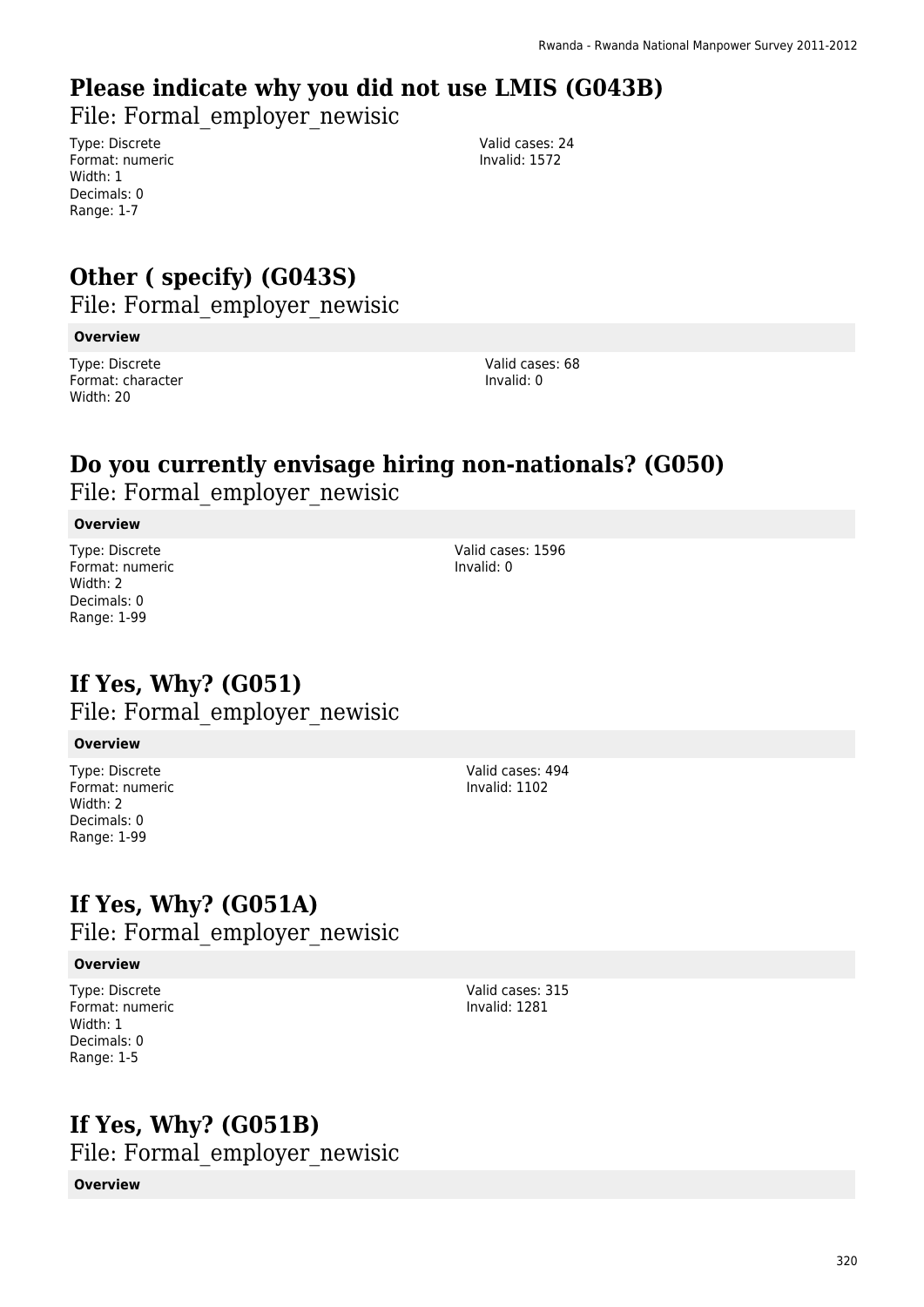## **If Yes, Why? (G051B)**

File: Formal\_employer\_newisic

Type: Discrete Format: numeric Width: 1 Decimals: 0 Range: 1-5

Valid cases: 130 Invalid: 1466

## **Other ( specify) (G051S)**

File: Formal\_employer\_newisic

#### **Overview**

Type: Discrete Format: character Width: 20

## **From which countries / regions? (G052)**

File: Formal\_employer\_newisic

### **Overview**

Type: Discrete Format: numeric Width: 2 Decimals: 0 Range: 1-99

## **From which countries / regions? (G052A)**

File: Formal\_employer\_newisic

#### **Overview**

Type: Discrete Format: numeric Width: 1 Decimals: 0 Range: 1-7

Valid cases: 124 Invalid: 1472

> Valid cases: 50 Invalid: 1546

Valid cases: 494 Invalid: 1102

## **From which countries / regions? (G052B)**

File: Formal\_employer\_newisic

#### **Overview**

Type: Discrete Format: numeric Width: 1 Decimals: 0 Range: 1-7

### **If No, Why? (G053)**

File: Formal\_employer\_newisic

### **Overview**

Valid cases: 68 Invalid: 0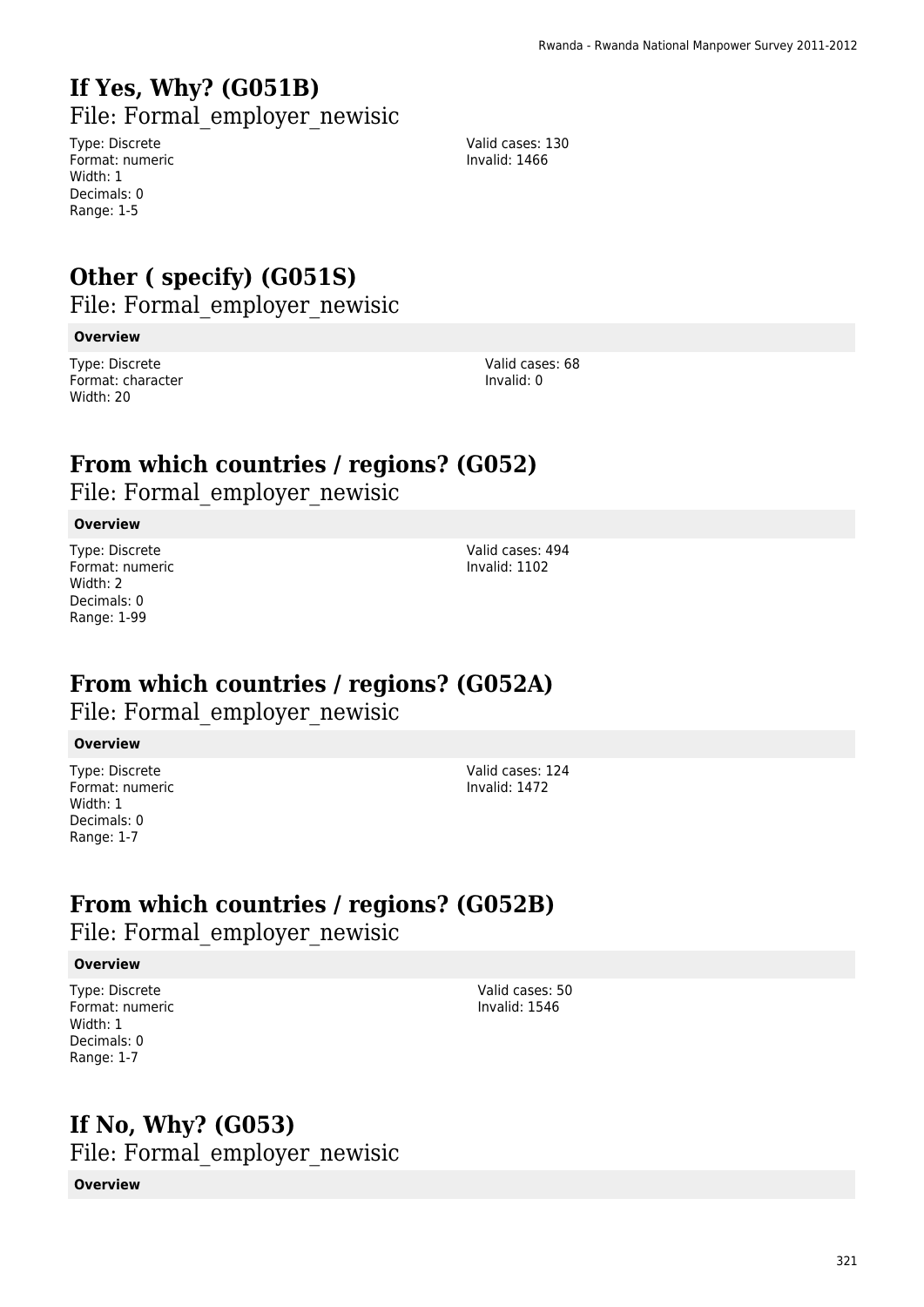### **If No, Why? (G053)**  File: Formal\_employer\_newisic

Type: Discrete Format: numeric Width: 2 Decimals: 0 Range: 1-99

**If No, Why? (G053A)** 

File: Formal\_employer\_newisic

### **Overview**

Type: Discrete Format: numeric Width: 1 Decimals: 0 Range: 1-8

#### Valid cases: 443 Invalid: 1153

Valid cases: 1089 Invalid: 507

# **If No, Why? (G053B)**

File: Formal\_employer\_newisic

#### **Overview**

Type: Discrete Format: numeric Width: 1 Decimals: 0 Range: 1-8

### **Other Specify (G053S)**

File: Formal\_employer\_newisic

#### **Overview**

Type: Discrete Format: character Width: 30

Valid cases: 99 Invalid: 0

### **Is your institution a member of any organization/association? (H010)**

File: Formal\_employer\_newisic

#### **Overview**

Type: Discrete Format: numeric Width: 2 Decimals: 0 Range: 1-99

Valid cases: 1596 Invalid: 0

### **Name that organisation/association (H020)**

File: Formal\_employer\_newisic

**Overview**

Valid cases: 160 Invalid: 1436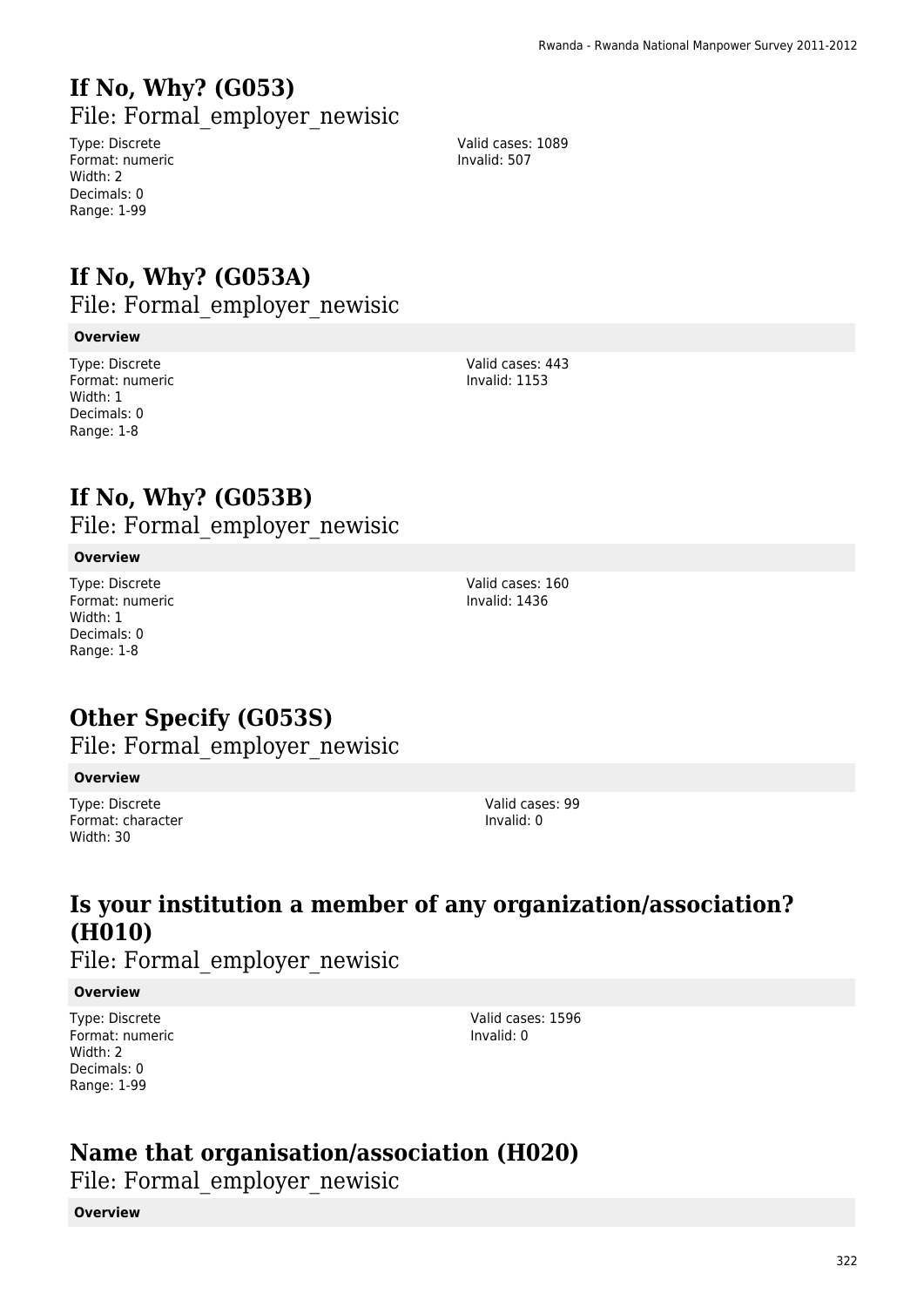### **Name that organisation/association (H020)**

File: Formal\_employer\_newisic

Type: Discrete Format: character Width: 30

Valid cases: 349 Invalid: 0

### **Received any cooperation from the organization? (H030)**  File: Formal employer newisic

#### **Overview**

Type: Discrete Format: numeric Width: 2 Decimals: 0 Range: 1-99

## **Affiliated to an other organisation? (H060)**

File: Formal\_employer\_newisic

#### **Overview**

Type: Discrete Format: numeric Width: 1 Decimals: 0 Range: 1-9

#### Valid cases: 383 Invalid: 1213

Valid cases: 383 Invalid: 1213

## **Challenges filter (Chal\_f)**

File: Formal\_employer\_newisic

#### **Overview**

Type: Discrete Format: numeric Width: 4 Decimals: 2 Range: 1-9

Valid cases: 1442 Invalid: 154 Minimum: 1 Maximum: 9

### **Diff. affecting the operation of your establishment (I010)**  File: Formal\_employer\_newisic

### **Overview**

Type: Discrete Format: numeric Width: 2 Decimals: 0 Range: 1-99

Valid cases: 1442 Invalid: 154

### **Diff. affecting the operation of your establishment (I010A)**

File: Formal\_employer\_newisic

#### **Overview**

323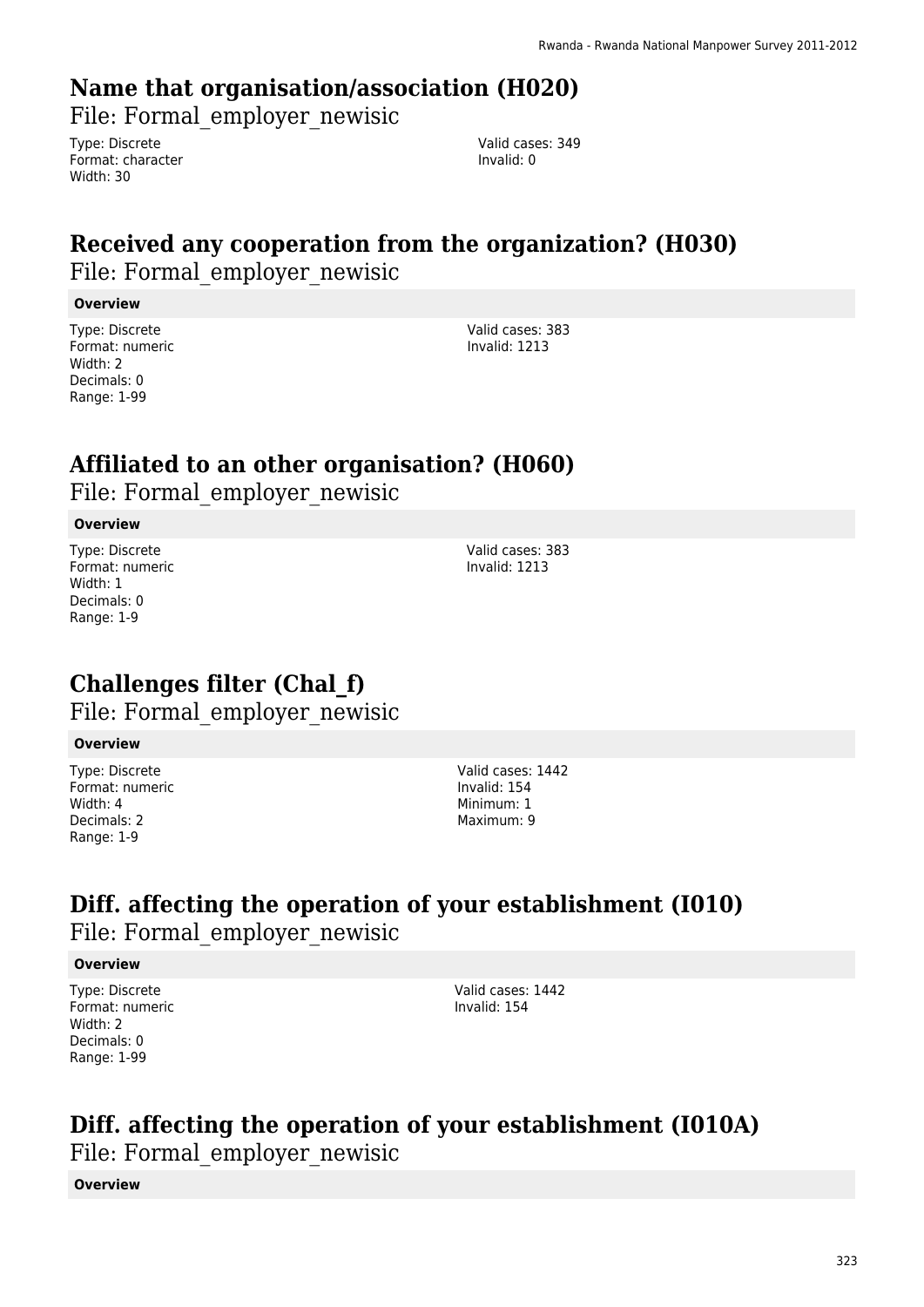### **Diff. affecting the operation of your establishment (I010A)**

File: Formal\_employer\_newisic

Type: Discrete Format: numeric Width: 2 Decimals: 0 Range: 1-99

Valid cases: 1058 Invalid: 538

### **Diff. affecting the operation of your establishment (I010B)**  File: Formal\_employer\_newisic

#### **Overview**

Type: Discrete Format: numeric Width: 2 Decimals: 0 Range: 1-99

Valid cases: 642 Invalid: 954

### **Other-Specify (I010S)**

File: Formal\_employer\_newisic

#### **Overview**

Type: Discrete Format: character Width: 20

Valid cases: 176 Invalid: 0

### **Does your organization have a gender policy? (J010)**  File: Formal\_employer\_newisic

#### **Overview**

Type: Discrete Format: numeric Width: 2 Decimals: 0 Range: 1-99

Valid cases: 1596 Invalid: 0

### **Preferential treatment due to sex? (J020)**

File: Formal\_employer\_newisic

#### **Overview**

Type: Discrete Format: numeric Width: 2 Decimals: 0 Range: 1-99

Valid cases: 1596 Invalid: 0

### **Quota of management positions for women (J030A)**

File: Formal\_employer\_newisic

#### **Overview**

324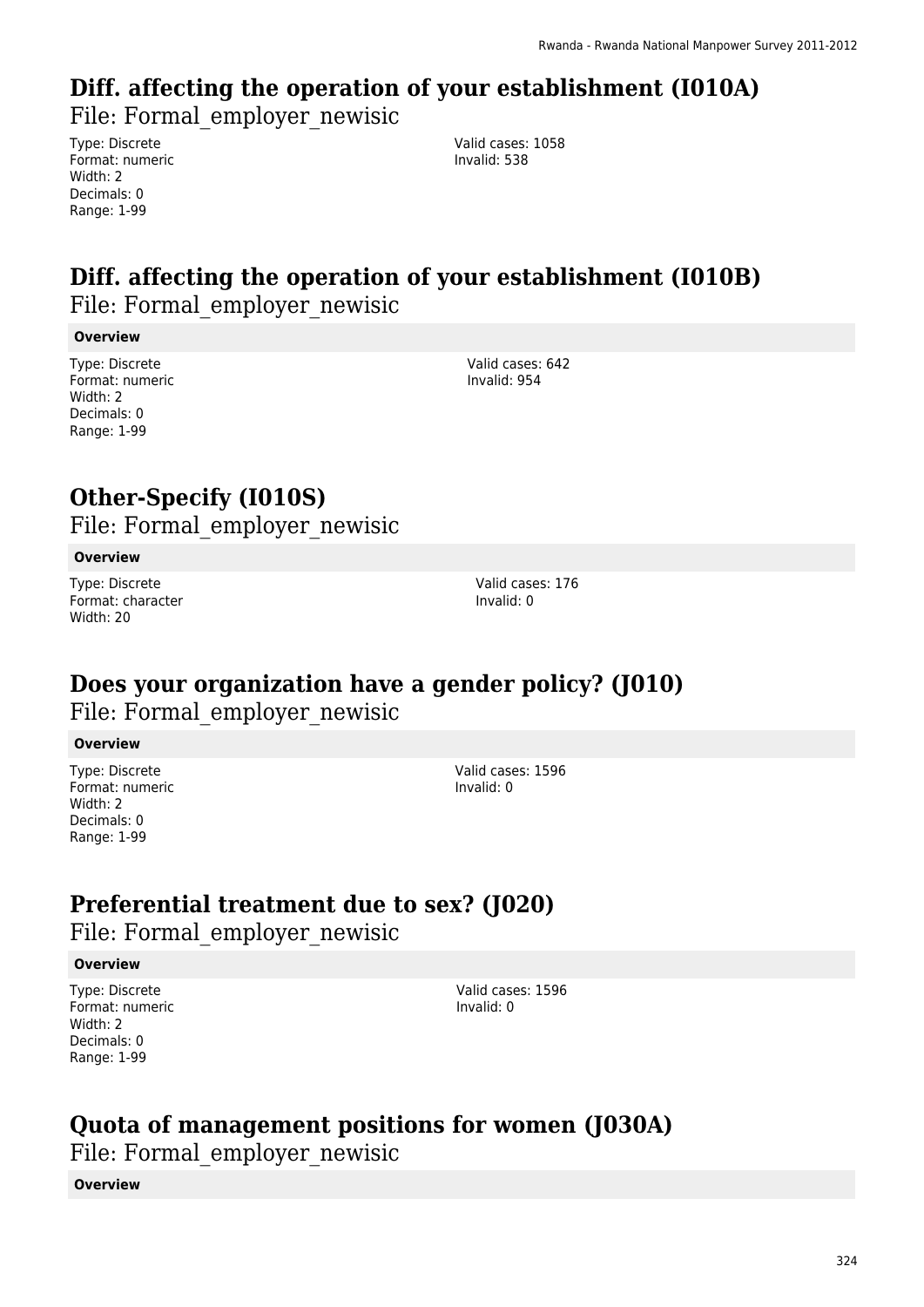# **Quota of management positions for women (J030A)**

File: Formal employer newisic

Type: Discrete Format: numeric Width: 2 Decimals: 0 Range: 1-99

Valid cases: 143 Invalid: 1453

# **Overall quota for women (J030B)**

File: Formal\_employer\_newisic

#### **Overview**

Type: Discrete Format: numeric Width: 2 Decimals: 0 Range: 1-99

Valid cases: 143 Invalid: 1453

### **Preferential recruitment for women (J030C)**

File: Formal\_employer\_newisic

#### **Overview**

Type: Discrete Format: numeric Width: 2 Decimals: 0 Range: 1-99

Valid cases: 143 Invalid: 1453

### **Preferential recruitment for men (J030D)**

File: Formal employer newisic

#### **Overview**

Type: Discrete Format: numeric Width: 2 Decimals: 0 Range: 1-99

Valid cases: 143 Invalid: 1453

# **Maternity leave (J030E)**

File: Formal\_employer\_newisic

#### **Overview**

Type: Discrete Format: numeric Width: 2 Decimals: 0 Range: 1-99

Valid cases: 143 Invalid: 1453

# **Differential retirement age (J030F)**

File: Formal\_employer\_newisic

**Overview**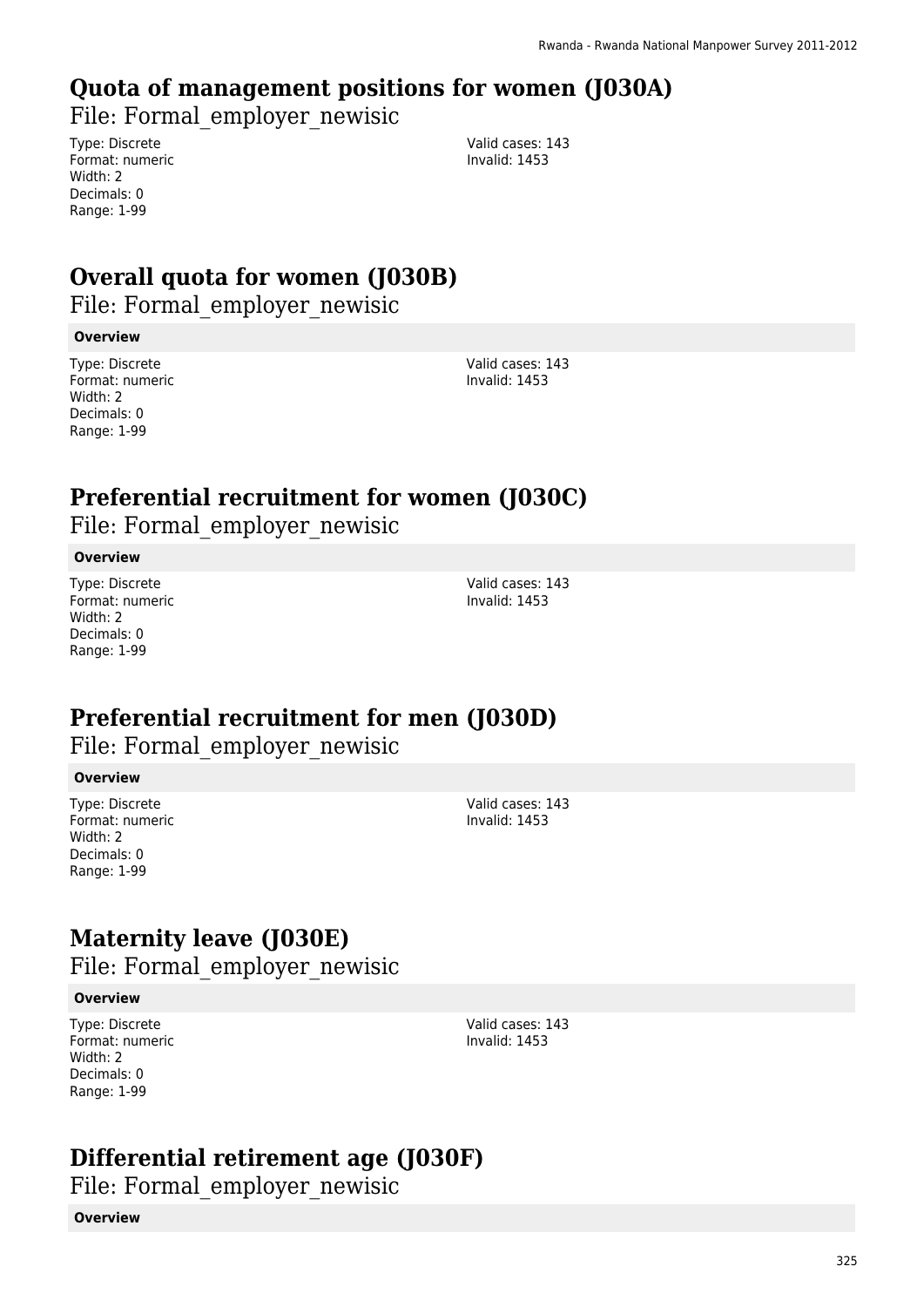# **Differential retirement age (J030F)**

File: Formal employer newisic

Type: Discrete Format: numeric Width: 2 Decimals: 0 Range: 1-99

# **Preferential payment (J030G)**

File: Formal\_employer\_newisic

#### **Overview**

Type: Discrete Format: numeric Width: 2 Decimals: 0 Range: 1-99

#### Valid cases: 143 Invalid: 1453

Valid cases: 143 Invalid: 1453

Valid cases: 143 Invalid: 1453

# **Others (J030H)**

File: Formal\_employer\_newisic

#### **Overview**

Type: Discrete Format: numeric Width: 2 Decimals: 0 Range: 1-99

# **Others (specify) (J030S)**

File: Formal\_employer\_newisic

#### **Overview**

Type: Discrete Format: character Width: 15

Valid cases: 4 Invalid: 0

### **Do you have an HIV and AIDS workplace policy in place? (K010)**  File: Formal\_employer\_newisic

#### **Overview**

Type: Discrete Format: numeric Width: 2 Decimals: 0 Range: 1-99

Valid cases: 1596 Invalid: 0

# **VCT services (K020)**

File: Formal\_employer\_newisic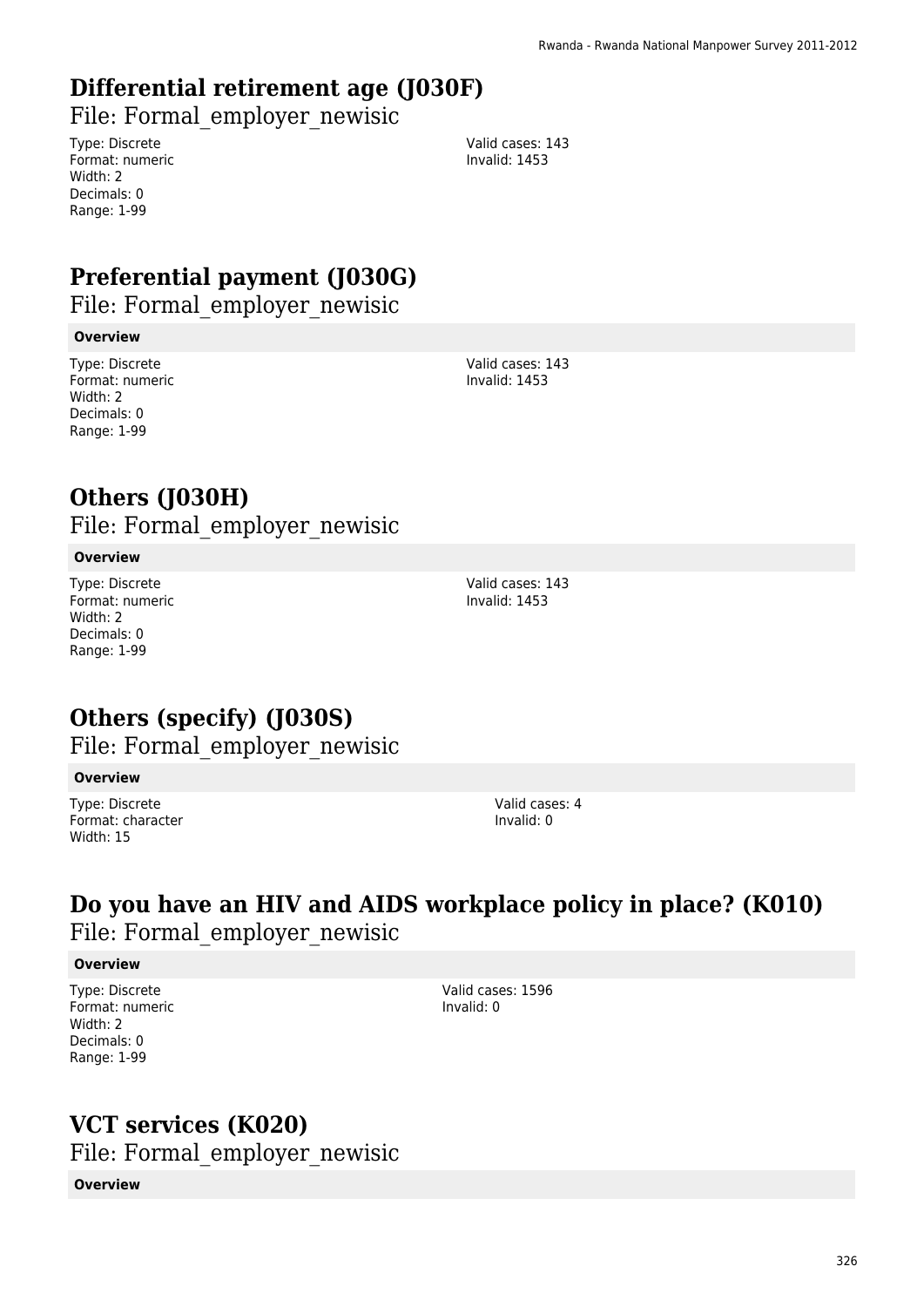### **VCT services (K020)**  File: Formal\_employer\_newisic

Type: Discrete Format: numeric Width: 2 Decimals: 0 Range: 1-99

Valid cases: 946 Invalid: 650

### **Free ARVs for workers who are HIV+ (K020A)**

File: Formal\_employer\_newisic

#### **Overview**

Type: Discrete Format: numeric Width: 2 Decimals: 0 Range: 1-99

Valid cases: 946 Invalid: 650

### **Free condom distribution for workers (K020B)**

File: Formal\_employer\_newisic

#### **Overview**

Type: Discrete Format: numeric Width: 2 Decimals: 0 Range: 1-99

Valid cases: 946 Invalid: 650

# **Free food rations for workers who are HIV+ (K020C)**

File: Formal\_employer\_newisic

#### **Overview**

Type: Discrete Format: numeric Width: 2 Decimals: 0 Range: 1-99

Valid cases: 946 Invalid: 650

### **Workers' rights (K020D)**

File: Formal\_employer\_newisic

#### **Overview**

Type: Discrete Format: numeric Width: 2 Decimals: 0 Range: 1-99

Valid cases: 946 Invalid: 650

### **Others (specify) (K020E)**

File: Formal\_employer\_newisic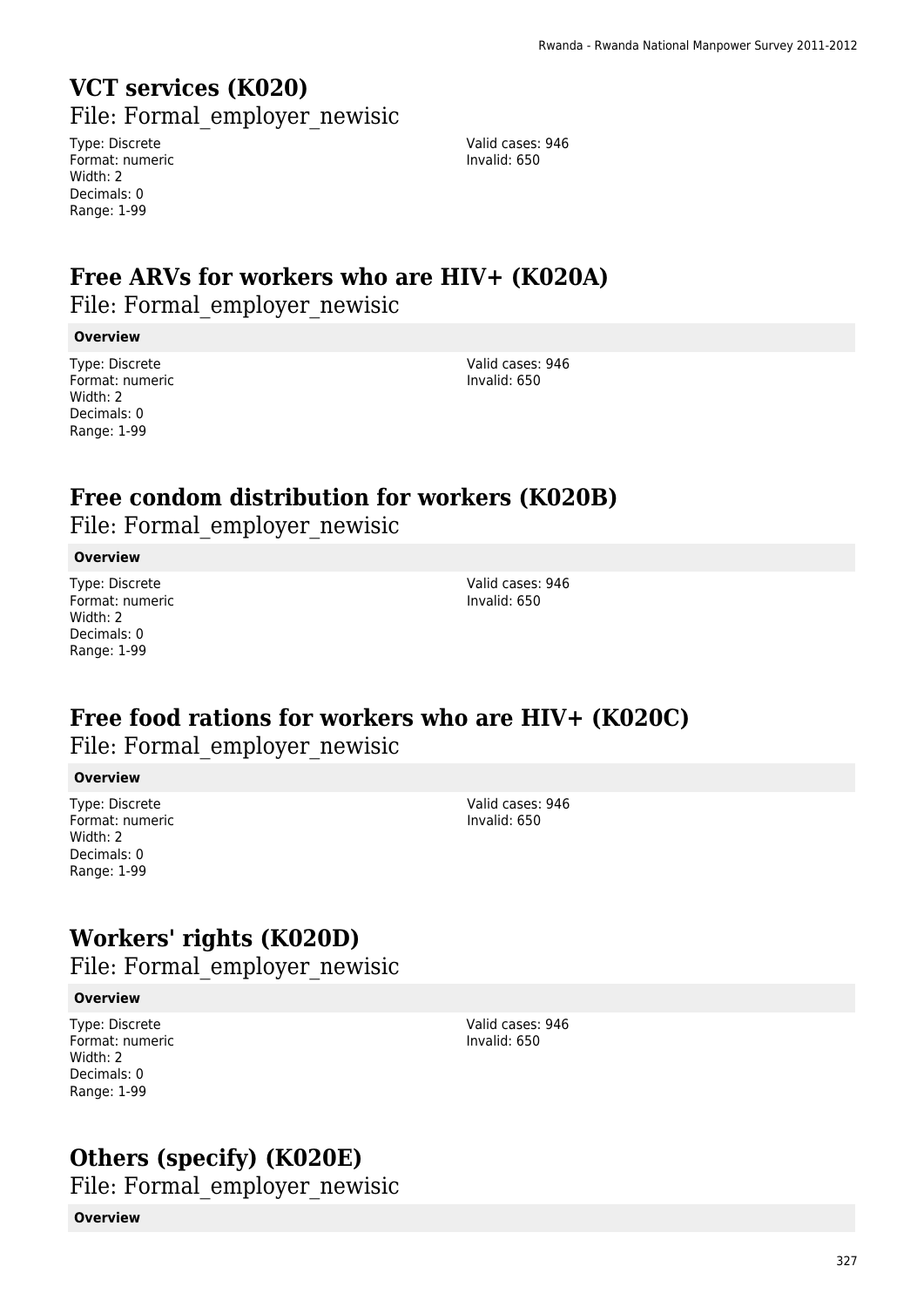# **Others (specify) (K020E)**

File: Formal employer newisic

Type: Discrete Format: numeric Width: 2 Decimals: 0 Range: 1-99

Valid cases: 946 Invalid: 650

# **Other Specify (K020S)**

File: Formal\_employer\_newisic

#### **Overview**

Type: Discrete Format: character Width: 30

Valid cases: 42 Invalid: 0

### **L010 Has your institution introduced ICT use? (L010)**  File: Formal\_employer\_newisic

#### **Overview**

Type: Discrete Format: numeric Width: 1 Decimals: 0 Range: 1-2

# **Production (L020)**

File: Formal\_employer\_newisic

#### **Overview**

Type: Discrete Format: numeric Width: 2 Decimals: 0 Range: 1-99

Valid cases: 1029 Invalid: 567

Valid cases: 1596

Invalid: 0

# **Marketing (L020A)**

File: Formal\_employer\_newisic

#### **Overview**

Type: Discrete Format: numeric Width: 2 Decimals: 0 Range: 1-99

Valid cases: 1029 Invalid: 567

### **Human resource management (L020B)**

File: Formal\_employer\_newisic

#### **Overview**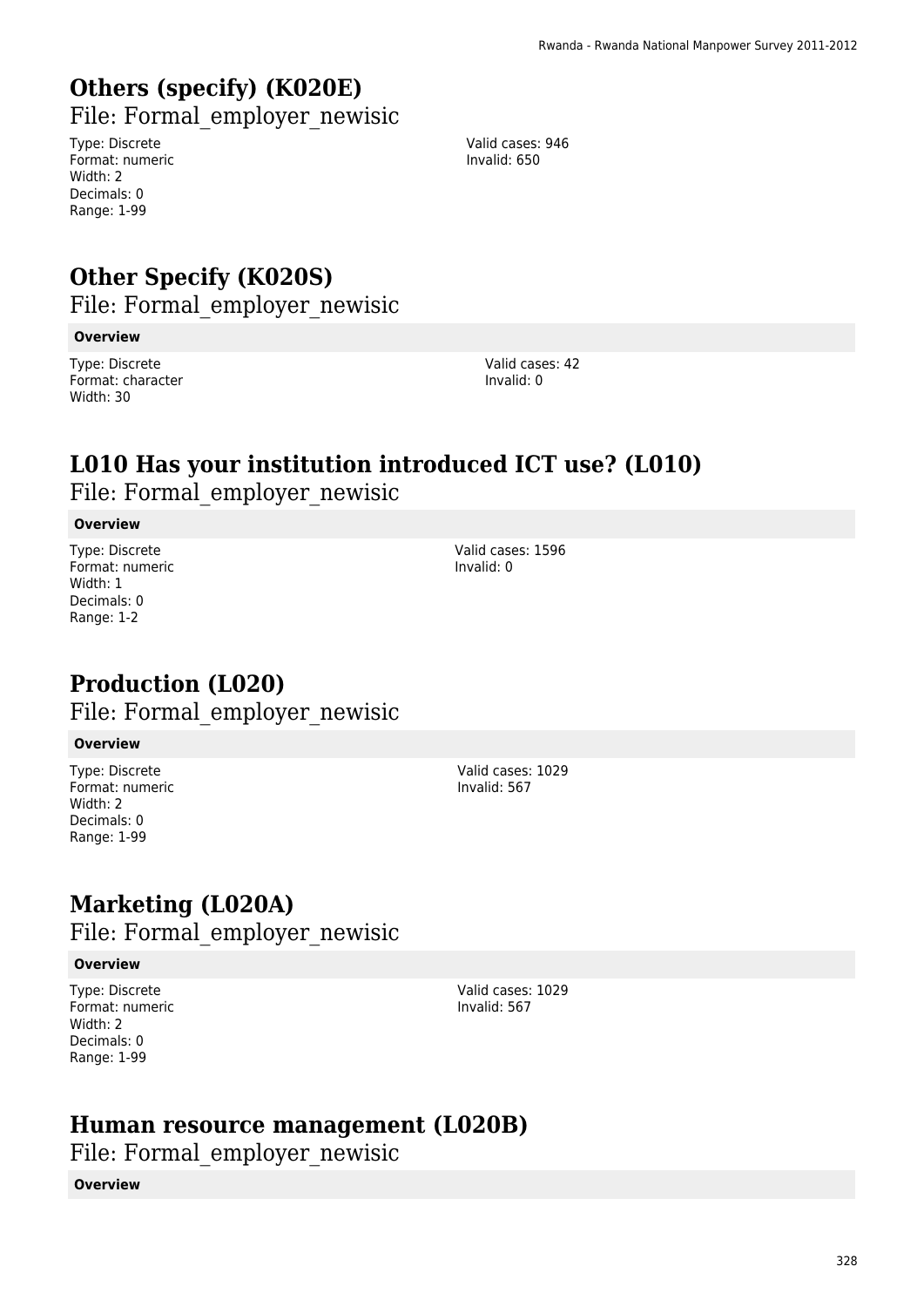### **Human resource management (L020B)**

File: Formal employer newisic

Type: Discrete Format: numeric Width: 2 Decimals: 0 Range: 1-99

Valid cases: 1029 Invalid: 567

# **Communication (L020C)**

File: Formal\_employer\_newisic

#### **Overview**

Type: Discrete Format: numeric Width: 2 Decimals: 0 Range: 1-99

Valid cases: 1029 Invalid: 567

### **Records management (L020D)**

File: Formal\_employer\_newisic

#### **Overview**

Type: Discrete Format: numeric Width: 2 Decimals: 0 Range: 1-99

Valid cases: 1029 Invalid: 567

### **Accounting/Finance/Planning/Budgeting (L020E)**

File: Formal\_employer\_newisic

#### **Overview**

Type: Discrete Format: numeric Width: 2 Decimals: 0 Range: 1-99

Valid cases: 1029 Invalid: 567

# **Employment (L020F)**

File: Formal\_employer\_newisic

#### **Overview**

Type: Discrete Format: numeric Width: 2 Decimals: 0 Range: 1-99

Valid cases: 1029 Invalid: 567

# **Others (L020G)**

File: Formal\_employer\_newisic

**Overview**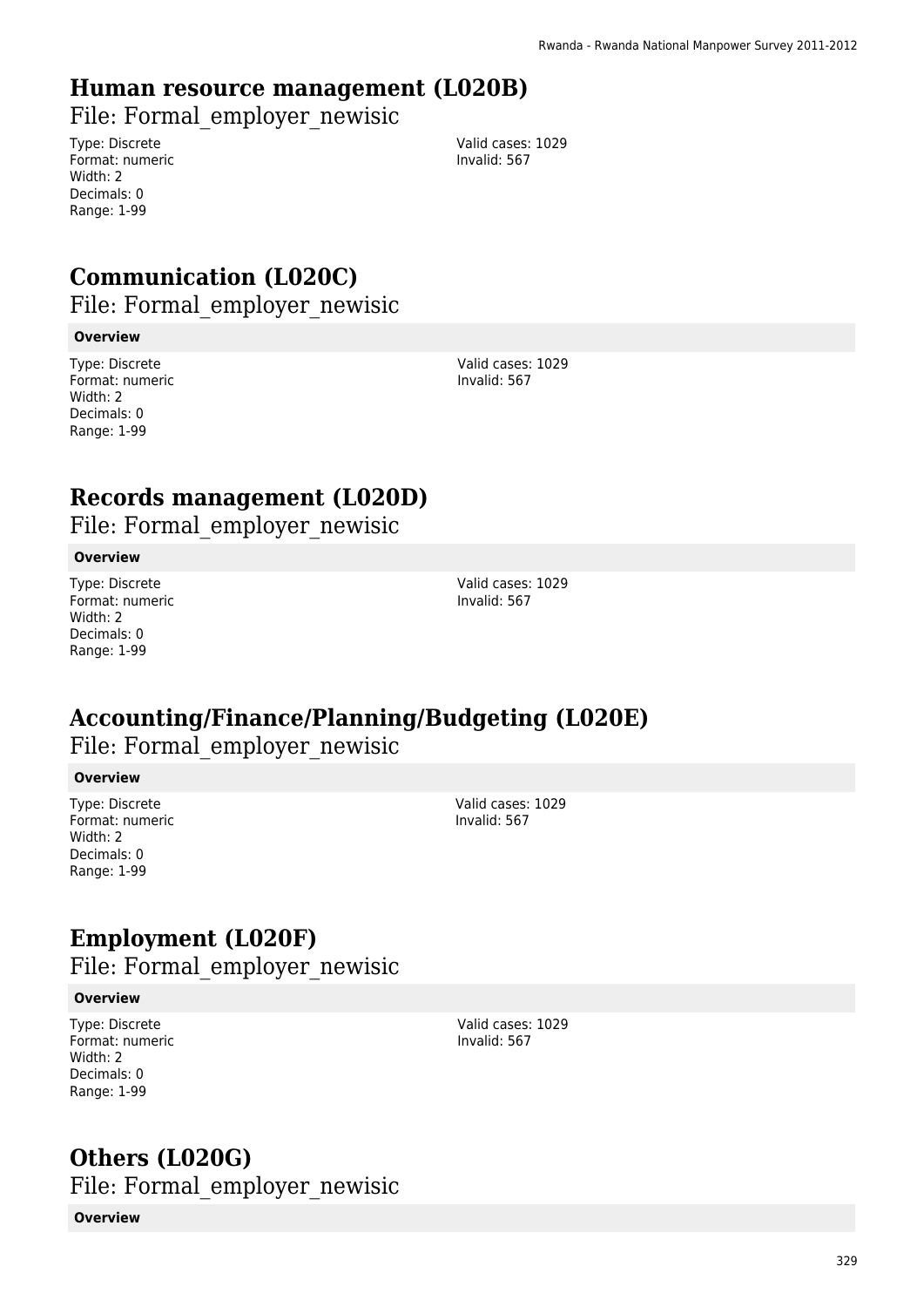# **Others (L020G)**

File: Formal employer newisic

Type: Discrete Format: numeric Width: 2 Decimals: 0 Range: 1-99

# **Others (specify) (L020S)**

File: Formal\_employer\_newisic

#### **Overview**

Type: Discrete Format: character Width: 20

### **Production (L030)**  File: Formal\_employer\_newisic

#### **Overview**

Type: Discrete Format: numeric Width: 2 Decimals: 0 Range: 1-99

# **Marketing (L030A)**

File: Formal\_employer\_newisic

#### **Overview**

Type: Discrete Format: numeric Width: 2 Decimals: 0 Range: 1-99

Valid cases: 1029 Invalid: 567

Valid cases: 1029 Invalid: 567

### **Human resource management (L030B)**

File: Formal\_employer\_newisic

#### **Overview**

Type: Discrete Format: numeric Width: 2 Decimals: 0 Range: 1-99

Valid cases: 1029 Invalid: 567

### **Communication (L030C)**

File: Formal\_employer\_newisic

#### **Overview**

Valid cases: 1029 Invalid: 567

> Valid cases: 27 Invalid: 0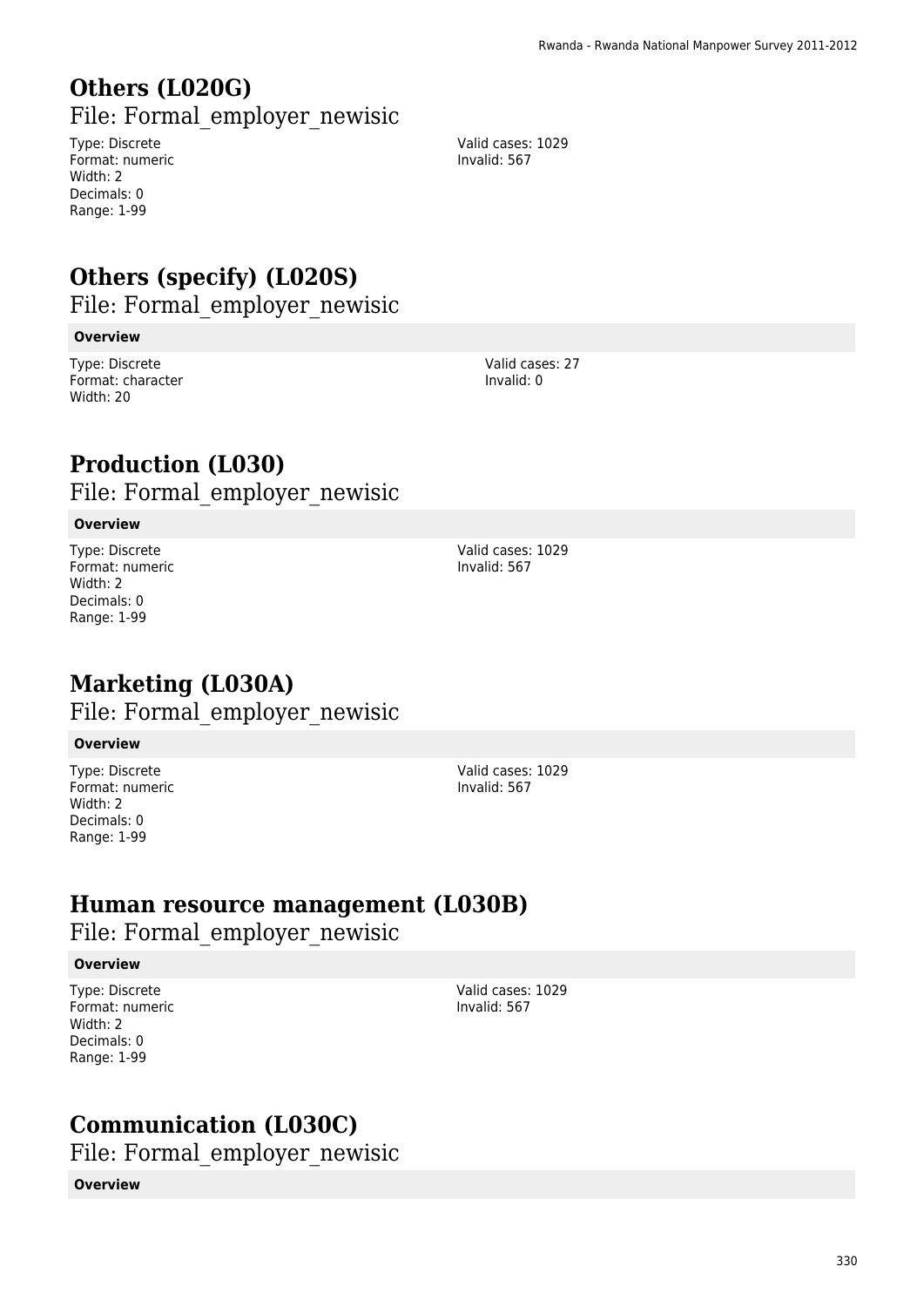### **Communication (L030C)**

File: Formal employer newisic

Type: Discrete Format: numeric Width: 2 Decimals: 0 Range: 1-99

Valid cases: 1029 Invalid: 567

### **Records management (L030D)**

File: Formal\_employer\_newisic

#### **Overview**

Type: Discrete Format: numeric Width: 2 Decimals: 0 Range: 1-99

Valid cases: 1029 Invalid: 567

### **Accounting/Finance/Planning/Budgeting (L030E)**

File: Formal\_employer\_newisic

#### **Overview**

Type: Discrete Format: numeric Width: 2 Decimals: 0 Range: 1-99

Valid cases: 1029 Invalid: 567

### **Employment (L030F)**

File: Formal\_employer\_newisic

#### **Overview**

Type: Discrete Format: numeric Width: 2 Decimals: 0 Range: 1-99

Valid cases: 1029 Invalid: 567

# **Others (L030G)**

File: Formal\_employer\_newisic

#### **Overview**

Type: Discrete Format: numeric Width: 2 Decimals: 0 Range: 1-99

Valid cases: 1029 Invalid: 567

### **Others (specify) (L030S)**

File: Formal\_employer\_newisic

**Overview**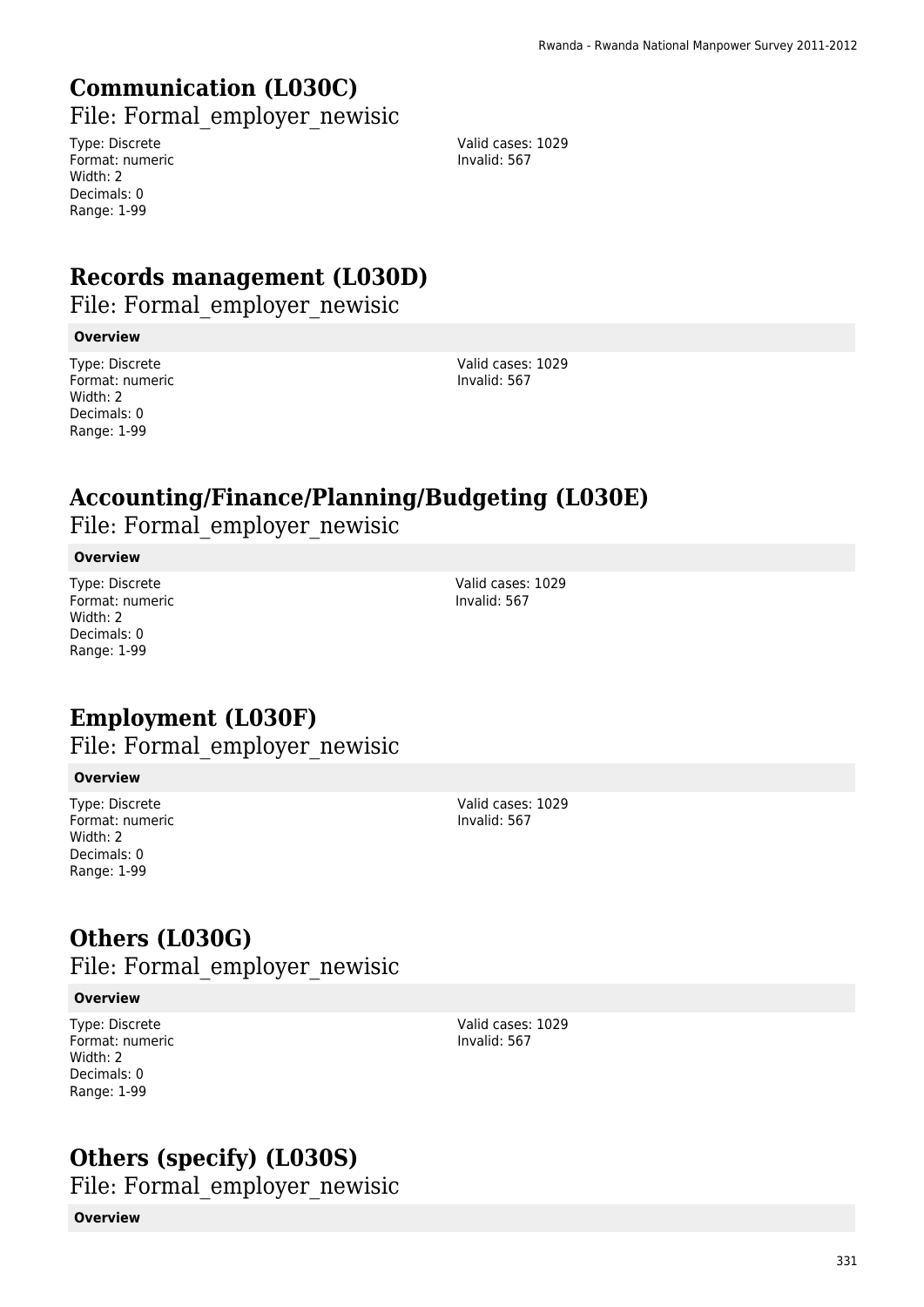# **Others (specify) (L030S)**

File: Formal\_employer\_newisic

Type: Discrete Format: character Width: 20

Valid cases: 3 Invalid: 0

### **Challenges with regard to the use of ICT? (L040)**  File: Formal\_employer\_newisic

#### **Overview**

Type: Discrete Format: numeric Width: 2 Decimals: 0 Range: 1-99

Valid cases: 1029 Invalid: 567

### **Challenges with regard to the use of ICT? (L040A)**  File: Formal\_employer\_newisic

#### **Overview**

Type: Discrete Format: numeric Width: 1 Decimals: 0 Range: 1-9

Valid cases: 619 Invalid: 977

### **Challenges with regard to the use of ICT? (L040B)**  File: Formal\_employer\_newisic

#### **Overview**

Type: Discrete Format: numeric Width: 1 Decimals: 0 Range: 1-9

Valid cases: 337 Invalid: 1259

# **Other-Specify (L040S)**

File: Formal\_employer\_newisic

#### **Overview**

Type: Discrete Format: character Width: 20

Valid cases: 29 Invalid: 0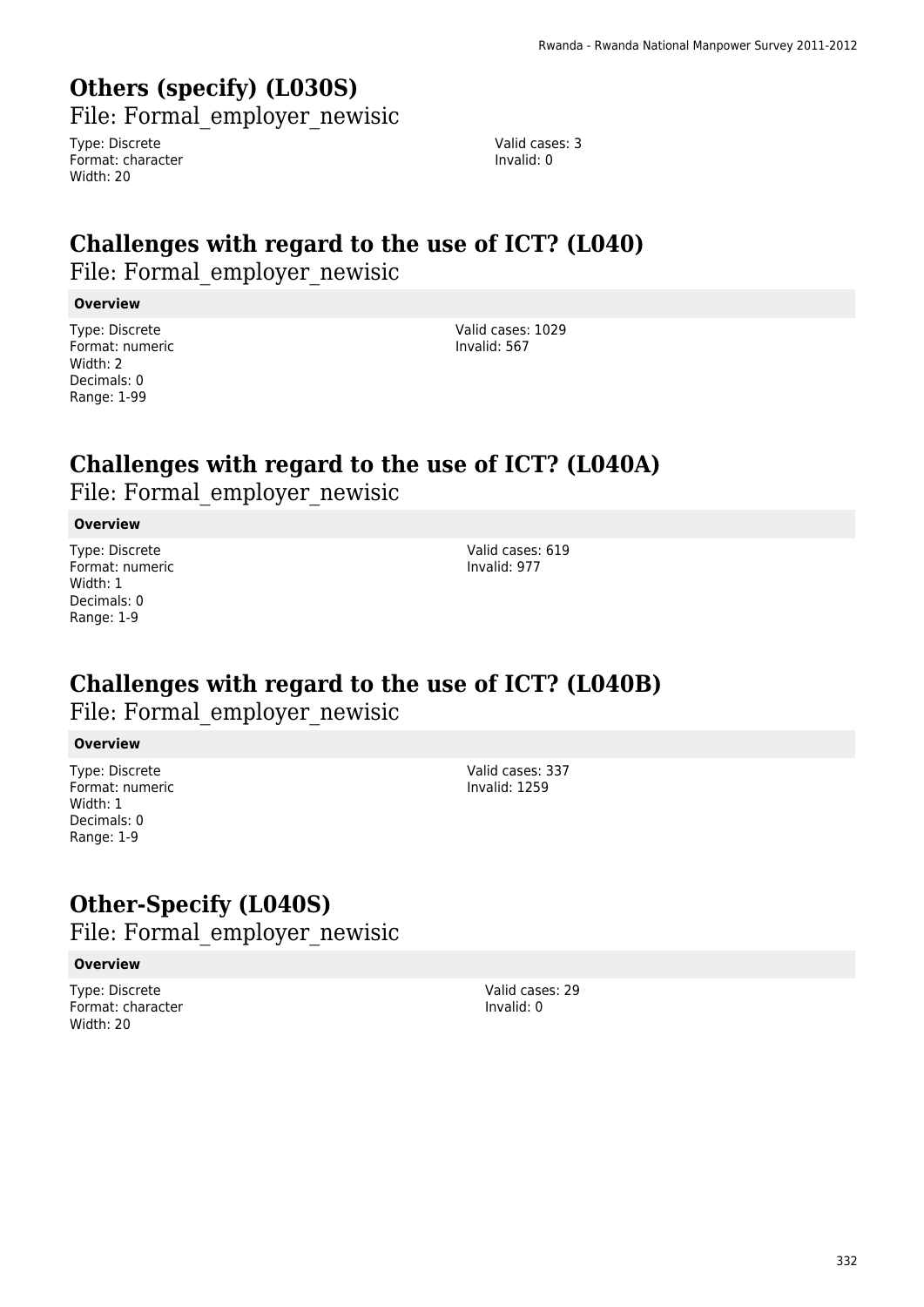### **SAMPLE CODE (IDA)**  File: Informal\_employee

#### **Overview**

Type: Continuous Format: numeric Width: 8 Decimals: 0 Range: 11002700-57011700

Valid cases: 4012 Invalid: 0 Minimum: 11002700 Maximum: 57011700 Mean: 31826224.7 Standard deviation: 15186093.7

### **PROVINCE / KIGALI CITY (ID1)**  File: Informal\_employee

#### **Overview**

Type: Discrete Format: numeric Width: 1 Decimals: 0 Range: 1-5

Valid cases: 4012 Invalid: 0 Minimum: 1 Maximum: 5

### **SECTOR (ID3)**  File: Informal\_employee

#### **Overview**

Type: Discrete Format: numeric Width: 2 Decimals: 0 Range: 1-21

Valid cases: 4012 Invalid: 0 Minimum: 1 Maximum: 21 Mean: 7.3 Standard deviation: 4.1

### **CELL (ID4)**  File: Informal\_employee

#### **Overview**

Type: Continuous Format: numeric Width: 2 Decimals: 0 Range: 0-30

Valid cases: 4012 Invalid: 0 Minimum: 0 Maximum: 30 Mean: 3 Standard deviation: 1.8

### **VILLAGE (ID5)**  File: Informal\_employee

#### **Overview**

Type: Continuous Format: numeric Width: 2 Decimals: 0 Range: 0-60

Valid cases: 4012 Invalid: 0 Minimum: 0 Maximum: 60 Mean: 4.8 Standard deviation: 3.3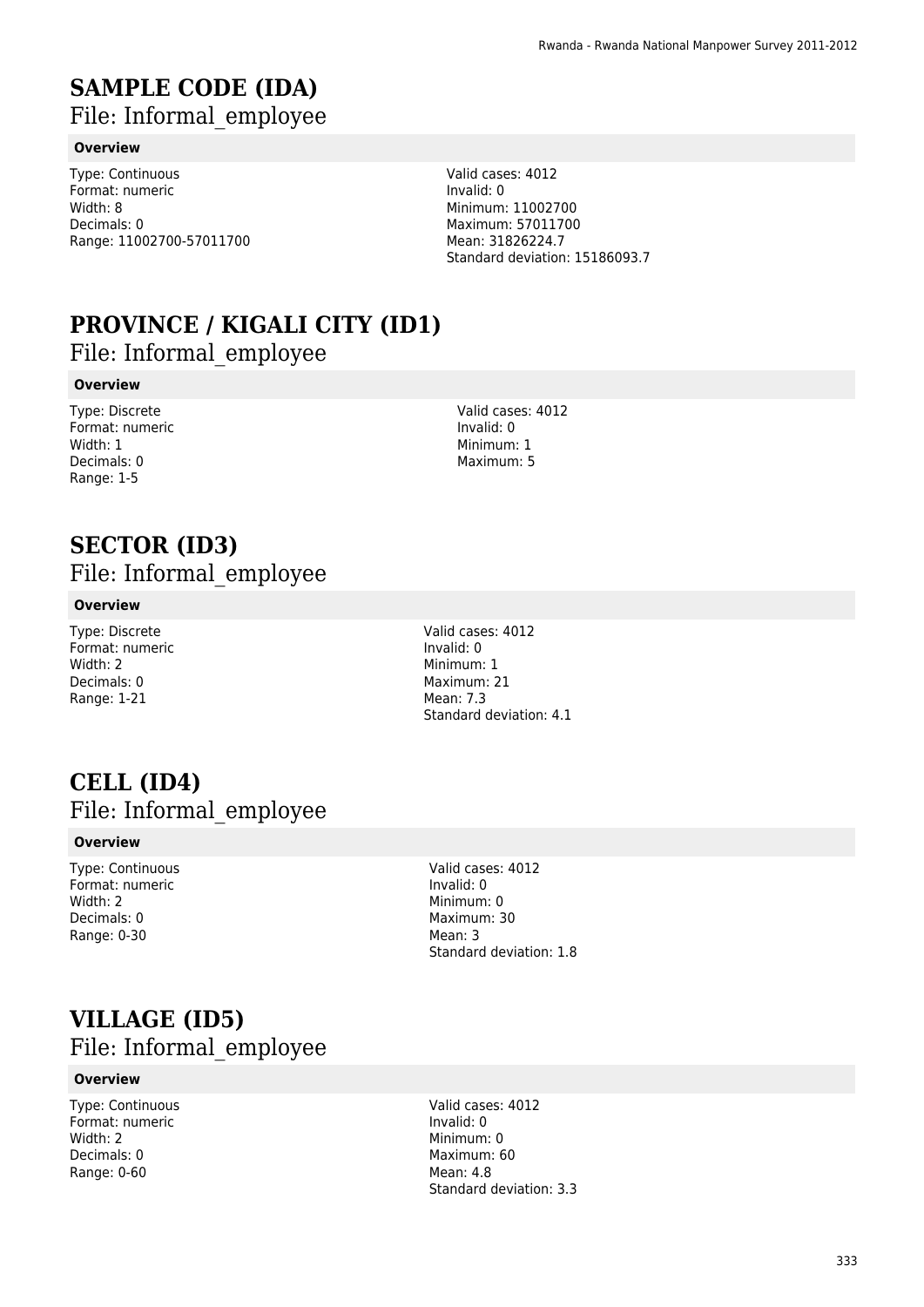### **Fiche Number (ID9)**  File: Informal\_employee

#### **Overview**

Type: Continuous Format: numeric Width: 3 Decimals: 0 Range: 0-301

Valid cases: 4012 Invalid: 0 Minimum: 0 Maximum: 301 Mean: 4.3 Standard deviation: 9.5

### **Zone Number (ID10)**  File: Informal\_employee

#### **Overview**

Type: Continuous Format: numeric Width: 2 Decimals: 0 Range: 0-80

Valid cases: 4012 Invalid: 0 Minimum: 0 Maximum: 80 Mean: 6.8 Standard deviation: 4.6

### **DISTRICT (ID2)**  File: Informal\_employee

#### **Overview**

Type: Discrete Format: numeric Width: 1 Decimals: 0 Range: 1-8

Valid cases: 4012 Invalid: 0 Minimum: 1 Maximum: 8 Mean: 3.2 Standard deviation: 1.9

### **Province Name (P1)**

File: Informal\_employee

#### **Overview**

Type: Discrete Format: character Width: 10

Valid cases: 4012 Invalid: 0

Valid cases: 4012

### **District Name (P2)**  File: Informal\_employee

#### **Overview**

Type: Discrete Format: character Width: 10

# **Sector Name (P3)**

File: Informal\_employee

Invalid: 0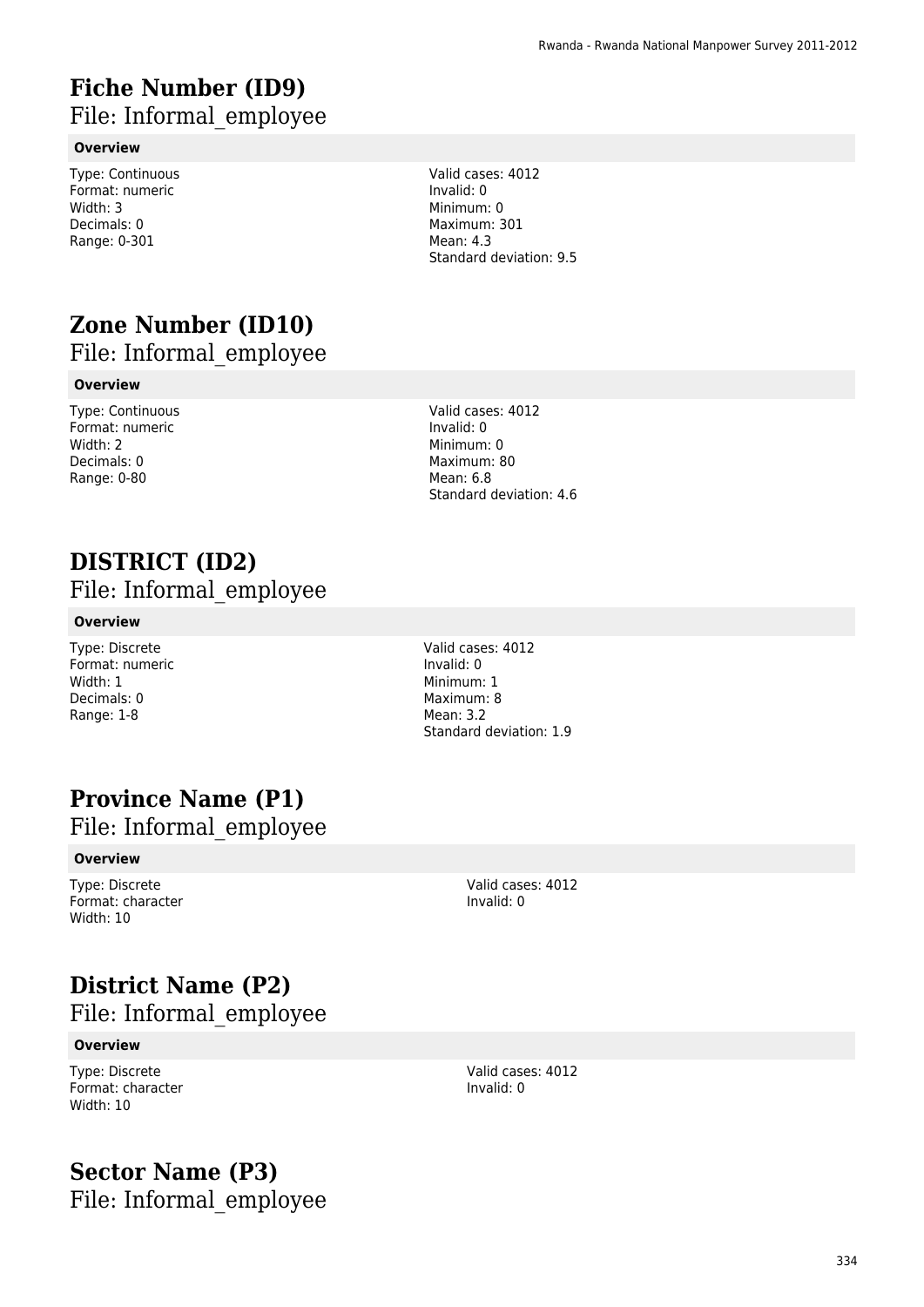# **Sector Name (P3)**

File: Informal\_employee

#### **Overview**

Type: Discrete Format: character Width: 12

### **Cell Name (P4)**  File: Informal\_employee

#### **Overview**

Type: Discrete Format: character Width: 14

#### Valid cases: 4012 Invalid: 0

Valid cases: 4010 Invalid: 0

# **Village Name (P5)**

File: Informal\_employee

#### **Overview**

Type: Discrete Format: character Width: 15

# **M2:A020 Sex (A020)**

### File: Informal\_employee

#### **Overview**

Type: Discrete Format: numeric Width: 1 Decimals: 0 Range: 1-9

Valid cases: 4012

Valid cases: 4009

Invalid: 0

#### Invalid: 0 Minimum: 1 Maximum: 2

### **M2:A030 Age in compl. years (A030)**  File: Informal\_employee

#### **Overview**

Type: Discrete Format: numeric Width: 4 Decimals: 0 Range: 1-9999

# **Age\_group (Ag\_group)**

File: Informal\_employee

#### **Overview**

Valid cases: 4012 Invalid: 0 Minimum: 15 Maximum: 9999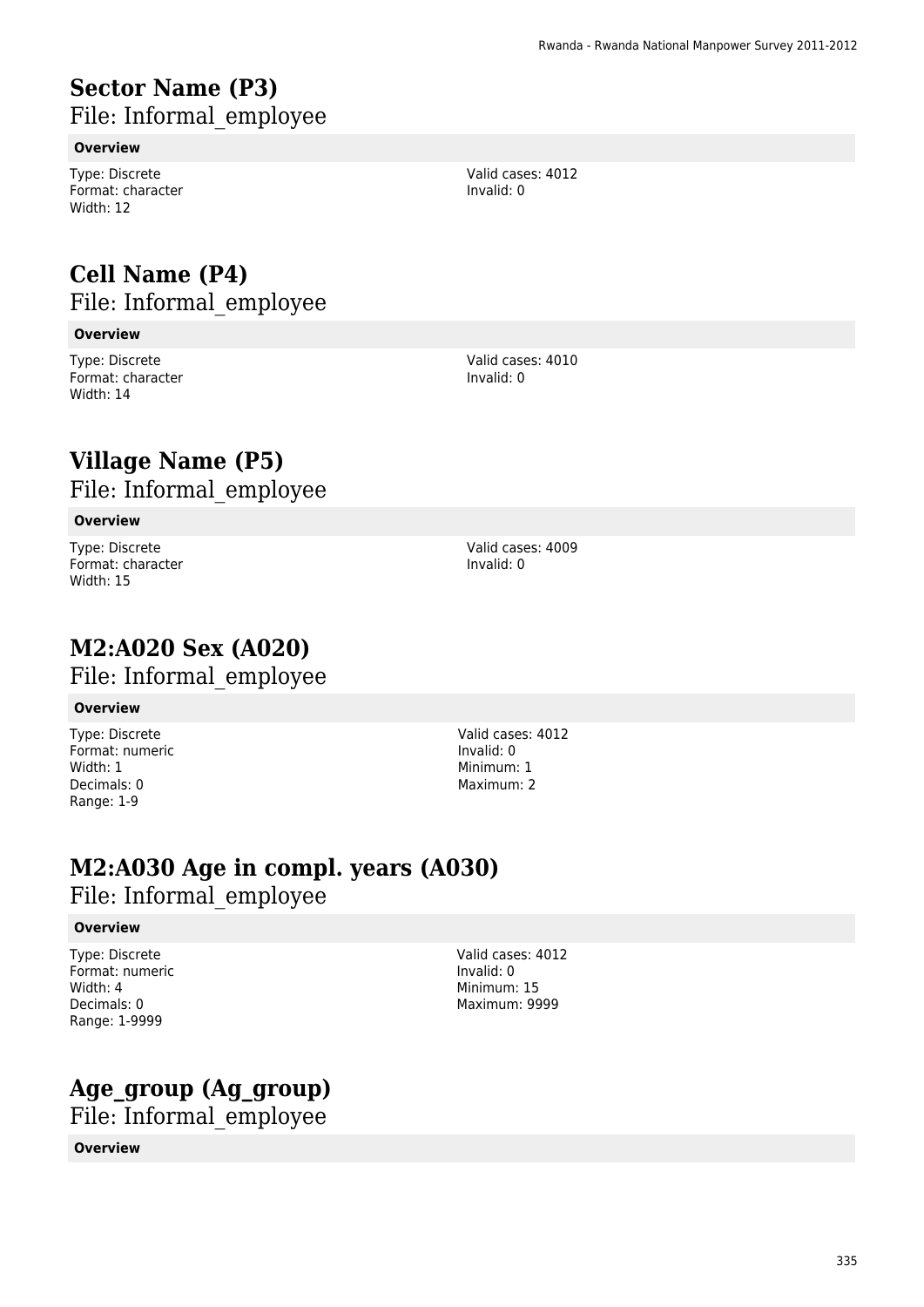# **Age\_group (Ag\_group)**

File: Informal\_employee

Type: Discrete Format: numeric Width: 2 Decimals: 0 Range: 1-99

Valid cases: 4012 Invalid: 0 Minimum: 1 Maximum: 99

# **M2:A040 Marital status (A040)**

### File: Informal\_employee

#### **Overview**

Type: Discrete Format: numeric Width: 1 Decimals: 0 Range: 1-9

Valid cases: 4012 Invalid: 0 Minimum: 1 Maximum: 5

# **M2:A050 Nationality (A050)**

File: Informal\_employee

#### **Overview**

Type: Discrete Format: numeric Width: 1 Decimals: 0 Range: 1-9

Valid cases: 4012 Invalid: 0 Minimum: 1 Maximum: 7

# **M2:A050S (A050S)**

File: Informal\_employee

#### **Overview**

Type: Discrete Format: character Width: 14

Valid cases: 23 Invalid: 0

# **M2:A050ss (A050SS)**

File: Informal\_employee

#### **Overview**

Type: Discrete Format: character Width: 9

Valid cases: 1 Invalid: 0

### **M2:A060 Do you have any disability? (A060)**

File: Informal\_employee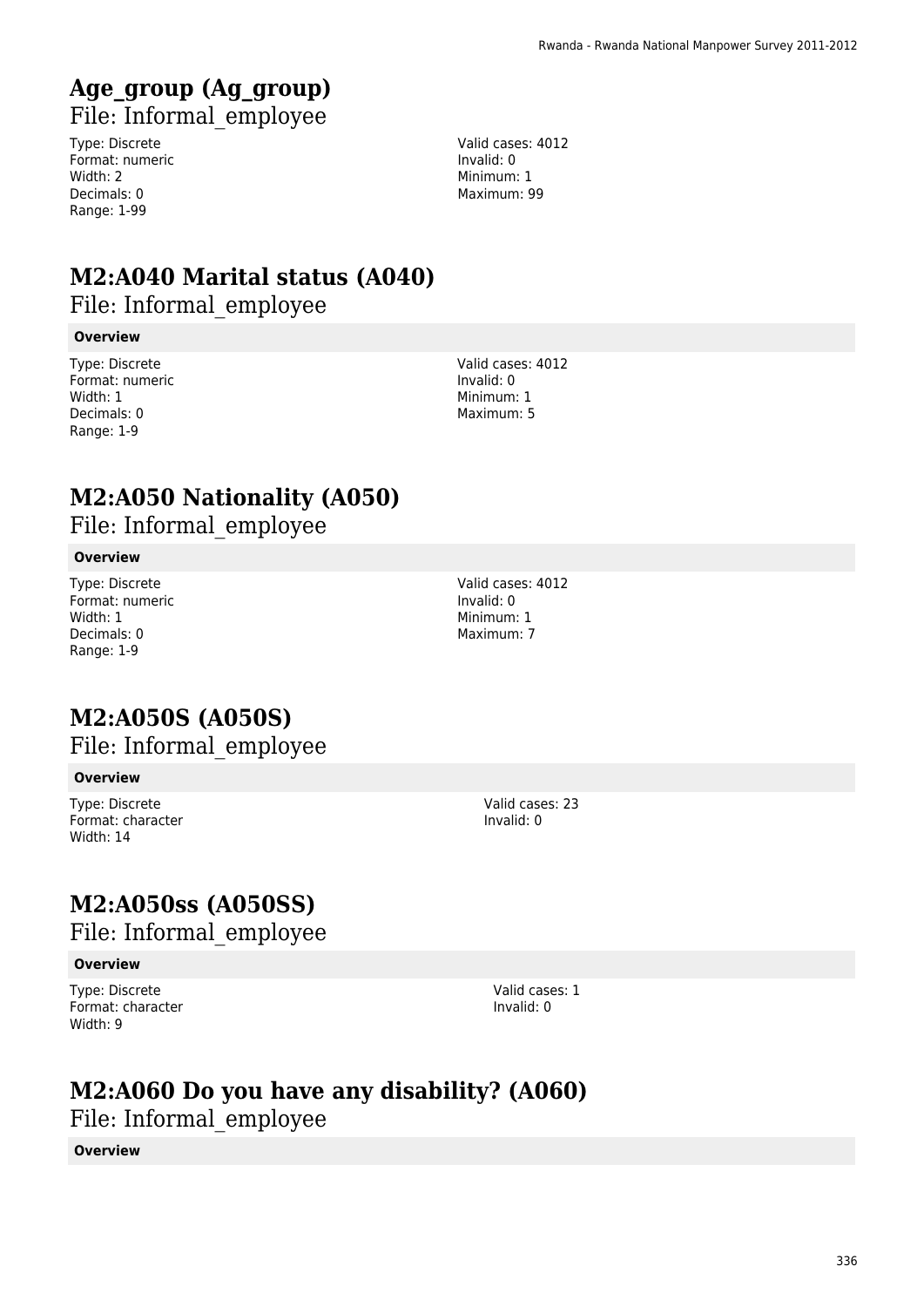# **M2:A060 Do you have any disability? (A060)**

File: Informal\_employee

Type: Discrete Format: numeric Width: 1 Decimals: 0 Range: 1-9

Valid cases: 4012 Invalid: 0 Minimum: 1 Maximum: 2

### **M2:A070 Type of disability (A070)**  File: Informal\_employee

#### **Overview**

Type: Discrete Format: numeric Width: 1 Decimals: 0 Range: 1-9

Valid cases: 65 Invalid: 3947 Minimum: 2 Maximum: 7

> Valid cases: 2 Invalid: 0

# **Disability Specify (DISABILITY\_SPECIFY)**

File: Informal\_employee

#### **Overview**

Type: Discrete Format: character Width: 27

# **Current main occupation / job title (B010)**

File: Informal\_employee

#### **Overview**

Type: Discrete Format: character Width: 30

### **ISCO (B010A)**  File: Informal\_employee

#### **Overview**

Type: Discrete Format: numeric Width: 4 Decimals: 0 Range: 110-9999

Valid cases: 4011 Invalid: 0

Valid cases: 4012 Invalid: 0 Minimum: 1211 Maximum: 9999

# **ISCO\_FIRST\_LEVELAB010A (ISCO1B010A)**

File: Informal\_employee

#### **Overview**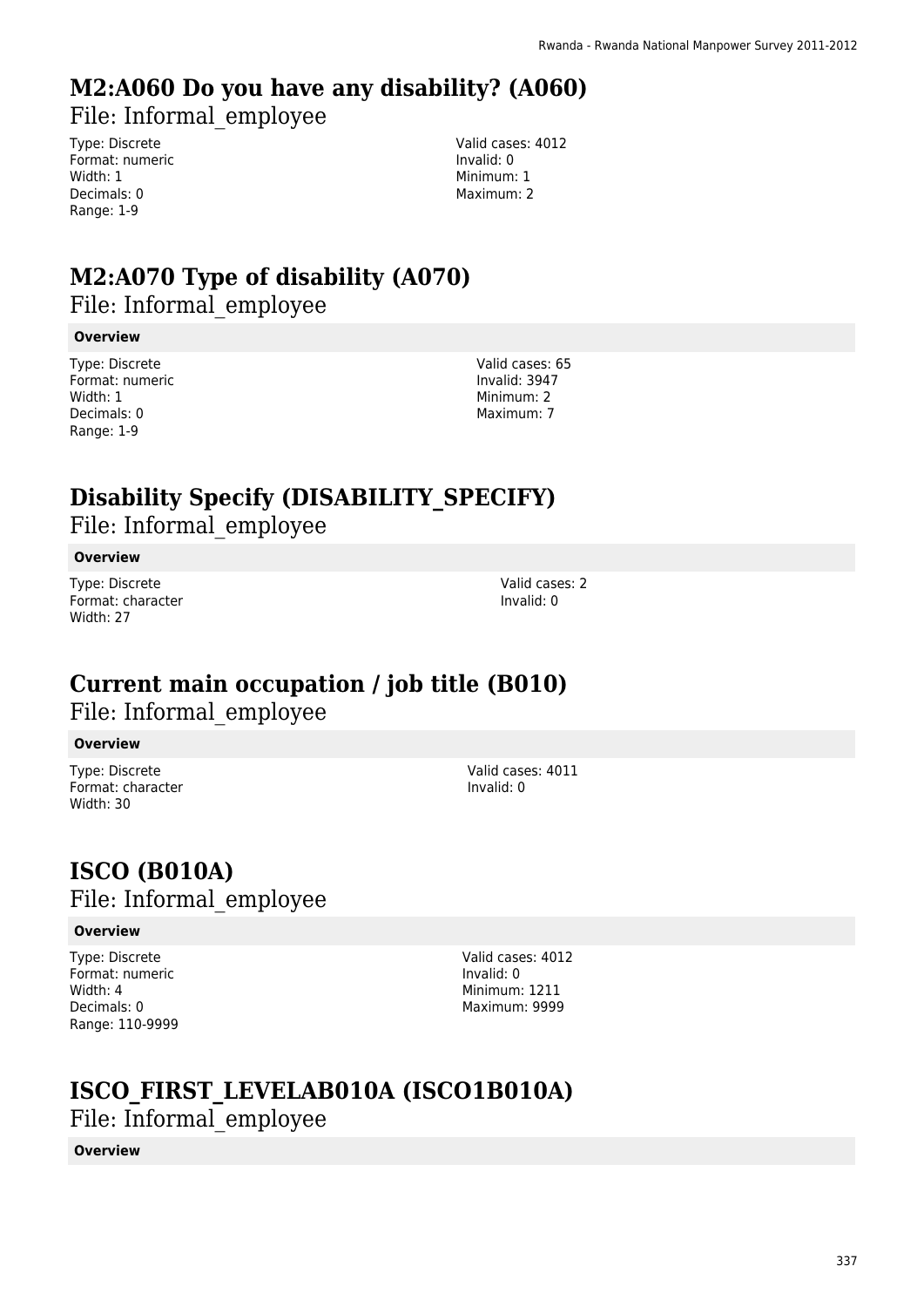# **ISCO\_FIRST\_LEVELAB010A (ISCO1B010A)**

File: Informal\_employee

Type: Discrete Format: numeric Width: 5 Decimals: 2 Range: 1-99

Valid cases: 4012 Invalid: 0 Minimum: 1 Maximum: 99

### **Nature of your employment contract (B020)**  File: Informal\_employee

#### **Overview**

Type: Discrete Format: numeric Width: 1 Decimals: 0 Range: 1-9

Valid cases: 4012 Invalid: 0 Minimum: 1 Maximum: 9

# **Other-Specify (B020S)**

File: Informal\_employee

#### **Overview**

Type: Discrete Format: character Width: 30

# **Type of contract of your main employment (B030)**  File: Informal\_employee

**Overview**

Type: Discrete Format: numeric Width: 1 Decimals: 0 Range: 1-9

Valid cases: 4012 Invalid: 0 Minimum: 1 Maximum: 9

Valid cases: 25 Invalid: 0

# **Other-Specify (B030S)**

File: Informal\_employee

#### **Overview**

Type: Discrete Format: character Width: 30

Valid cases: 30 Invalid: 0

# **When did you start working for this organization? (B040)**

File: Informal\_employee

#### **Overview**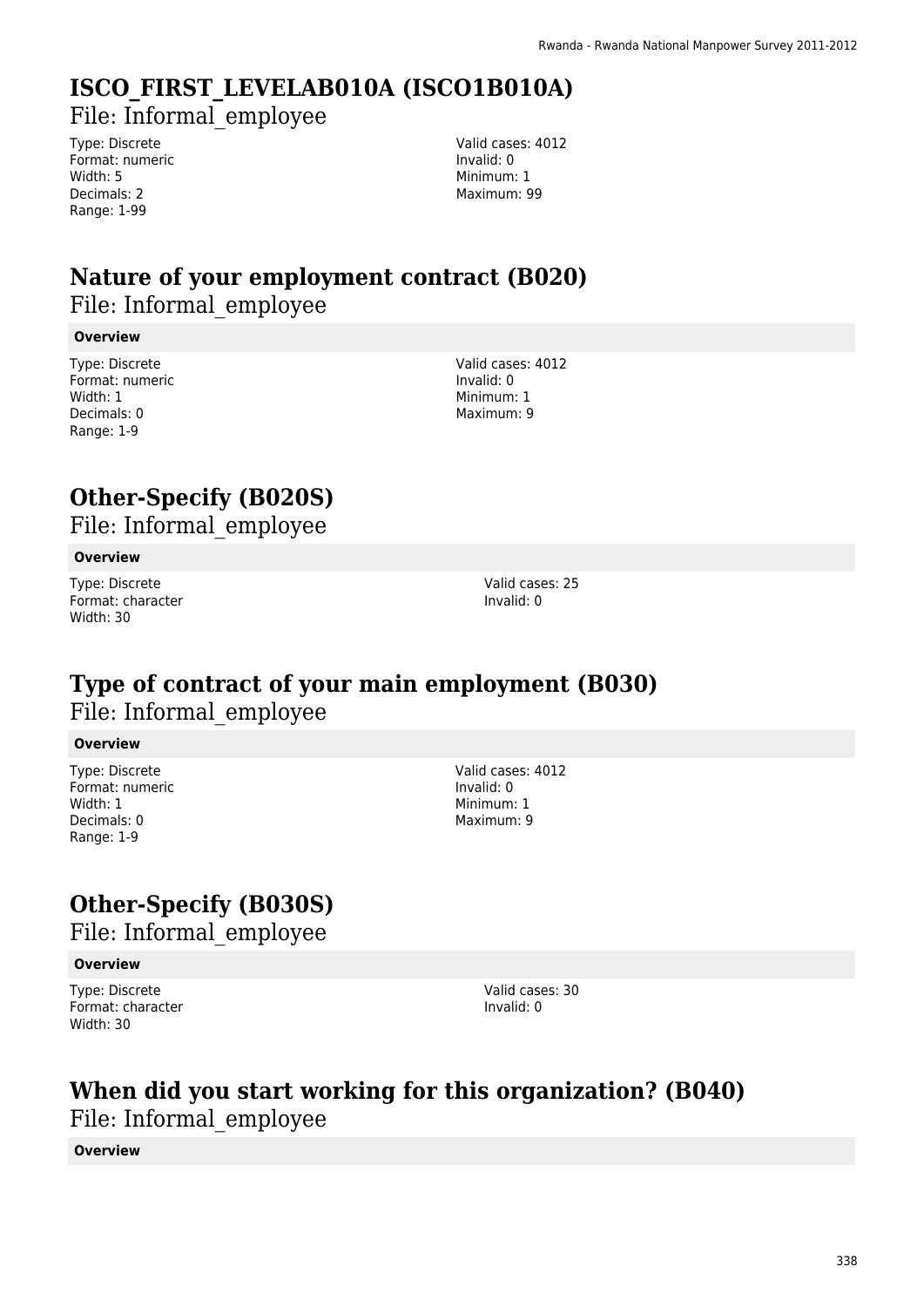### **When did you start working for this organization? (B040)**

File: Informal\_employee

Type: Discrete Format: numeric Width: 4 Decimals: 0 Range: 1970-9999 Valid cases: 4012 Invalid: 0 Minimum: 1970 Maximum: 9999

### **Experience in current establishment (Curr\_exp)**  File: Informal\_employee

#### **Overview**

Type: Continuous Format: numeric Width: 5 Decimals: 2 Range: 0-99

Valid cases: 4012 Invalid: 0 Minimum: 0 Maximum: 99 Mean: 2.2 Standard deviation: 5.2

### **(Interv\_curr\_exp)**  File: Informal\_employee

#### **Overview**

Type: Discrete Format: numeric Width: 4 Decimals: 2 Range: 1-9

Valid cases: 4012 Invalid: 0 Minimum: 1 Maximum: 9

### **Does your current job match your skills/received trainings/studies? (B041)**

File: Informal\_employee

#### **Overview**

Type: Discrete Format: numeric Width: 1 Decimals: 0 Range: 1-9

Valid cases: 4012 Invalid: 0 Minimum: 1 Maximum: 9

### **Is this your first employment in Rwanda (B050)**  File: Informal\_employee

#### **Overview**

Type: Discrete Format: numeric Width: 1 Decimals: 0 Range: 1-9

Valid cases: 4012 Invalid: 0 Minimum: 1 Maximum: 2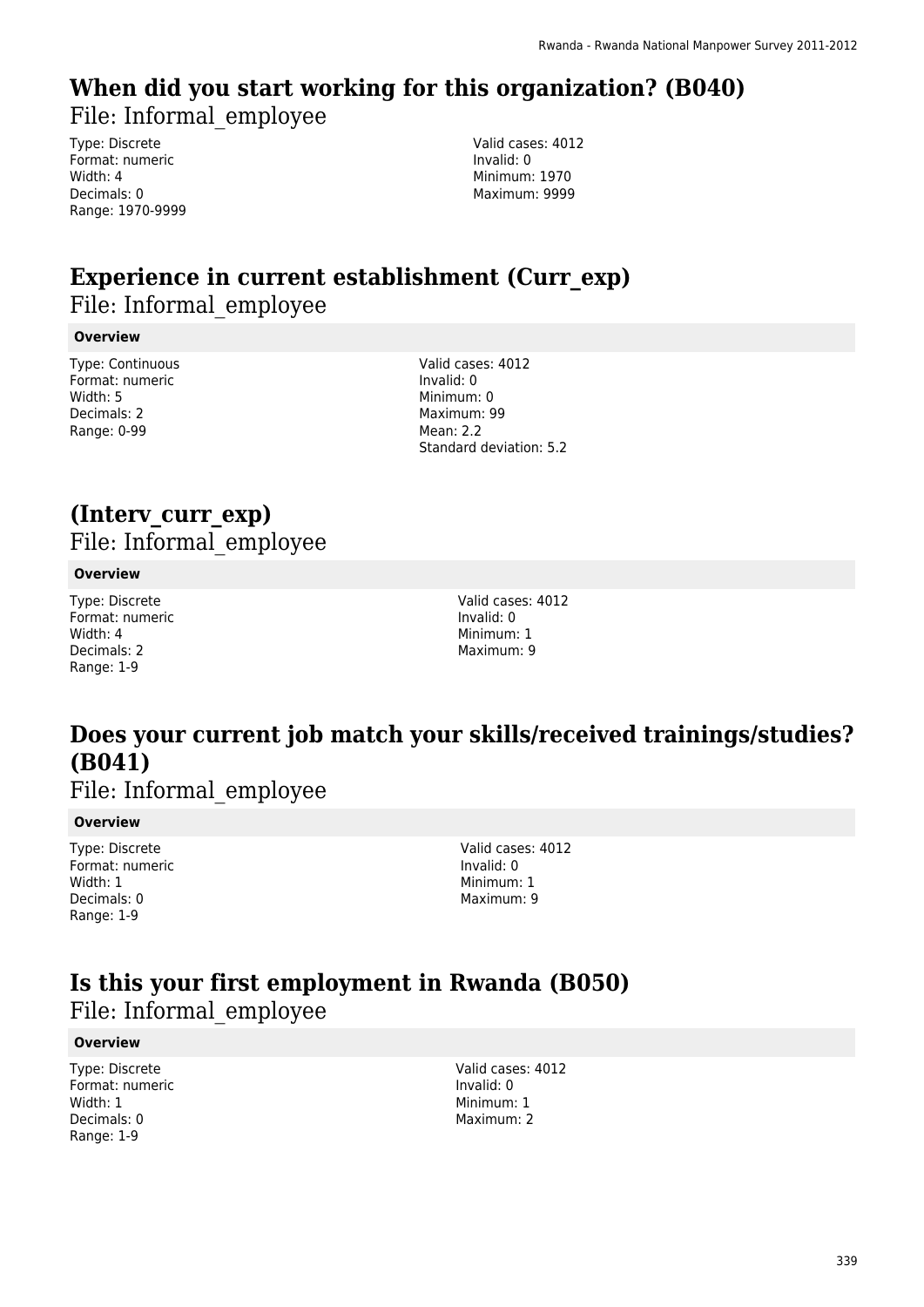### **Establishment you worked for before joining your current employer? (B060)**

File: Informal\_employee

#### **Overview**

Type: Discrete Format: numeric Width: 1 Decimals: 0 Range: 1-9

Valid cases: 1476 Invalid: 2536 Minimum: 1 Maximum: 9

# **Other-specify (B060S)**

File: Informal\_employee

**Overview**

Type: Discrete Format: character Width: 28

Valid cases: 65 Invalid: 0

### **What was your employment status (B061)**  File: Informal\_employee

#### **Overview**

Type: Discrete Format: numeric Width: 1 Decimals: 0 Range: 1-9

Valid cases: 1476 Invalid: 2536 Minimum: 1 Maximum: 9

### **Establishment's main economic activity (B070)**  File: Informal\_employee

#### **Overview**

Type: Discrete Format: character Width: 30

Valid cases: 1470 Invalid: 0

### **ISIC (B070A)**  File: Informal\_employee

#### **Overview**

Type: Discrete Format: numeric Width: 4 Decimals: 0 Range: 111-9999

Valid cases: 1476 Invalid: 2536 Minimum: 111 Maximum: 9999

# **ISIC\_LEVEL1B070A (ISIC1B070A)**

File: Informal\_employee

#### **Overview**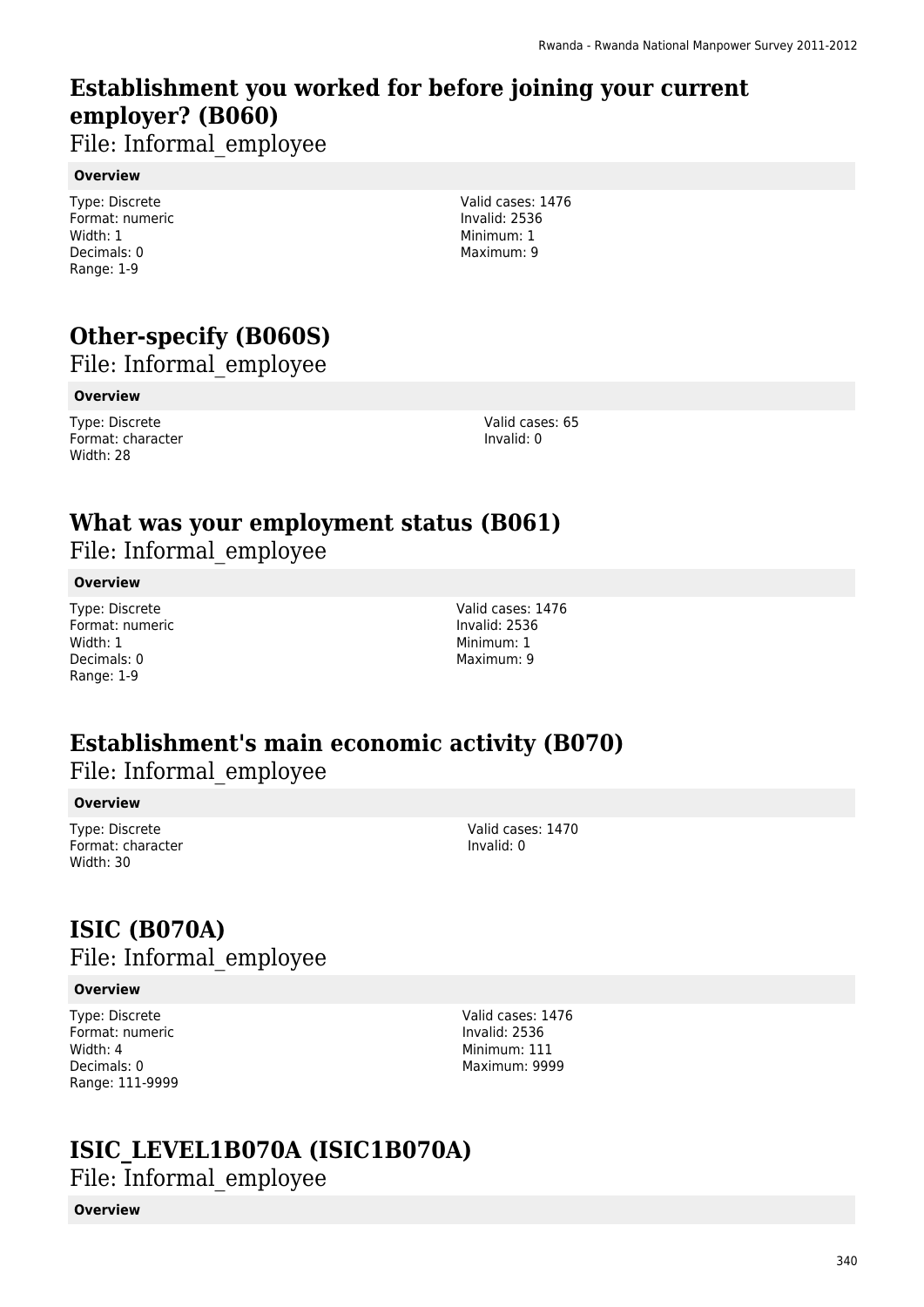# **ISIC\_LEVEL1B070A (ISIC1B070A)**

File: Informal\_employee

Type: Discrete Format: numeric Width: 5 Decimals: 2 Range: 1-99

Valid cases: 1476 Invalid: 2536 Minimum: 1 Maximum: 99

# **What was your occupation (B080)**

File: Informal\_employee

#### **Overview**

Type: Discrete Format: character Width: 30

Valid cases: 1471 Invalid: 0

### **ISCO (B080A)**  File: Informal\_employee

#### **Overview**

Type: Discrete Format: numeric Width: 4 Decimals: 0 Range: 110-9999

Valid cases: 1476 Invalid: 2536 Minimum: 210 Maximum: 9999

### **ISCO\_FIRST\_LEVELAB080A (ISCO1B080A)**  File: Informal\_employee

#### **Overview**

Type: Discrete Format: numeric Width: 5 Decimals: 2 Range: 1-99

Valid cases: 1476 Invalid: 2536 Minimum: 1 Maximum: 99

### **How long did you work in the previous job? (B090)**  File: Informal\_employee

#### **Overview**

Type: Discrete Format: numeric Width: 2 Decimals: 0 Range: 0-99

Valid cases: 1476 Invalid: 2536 Minimum: 0 Maximum: 99

# Experience in current establishment int (Interv B090)

File: Informal\_employee

#### **Overview**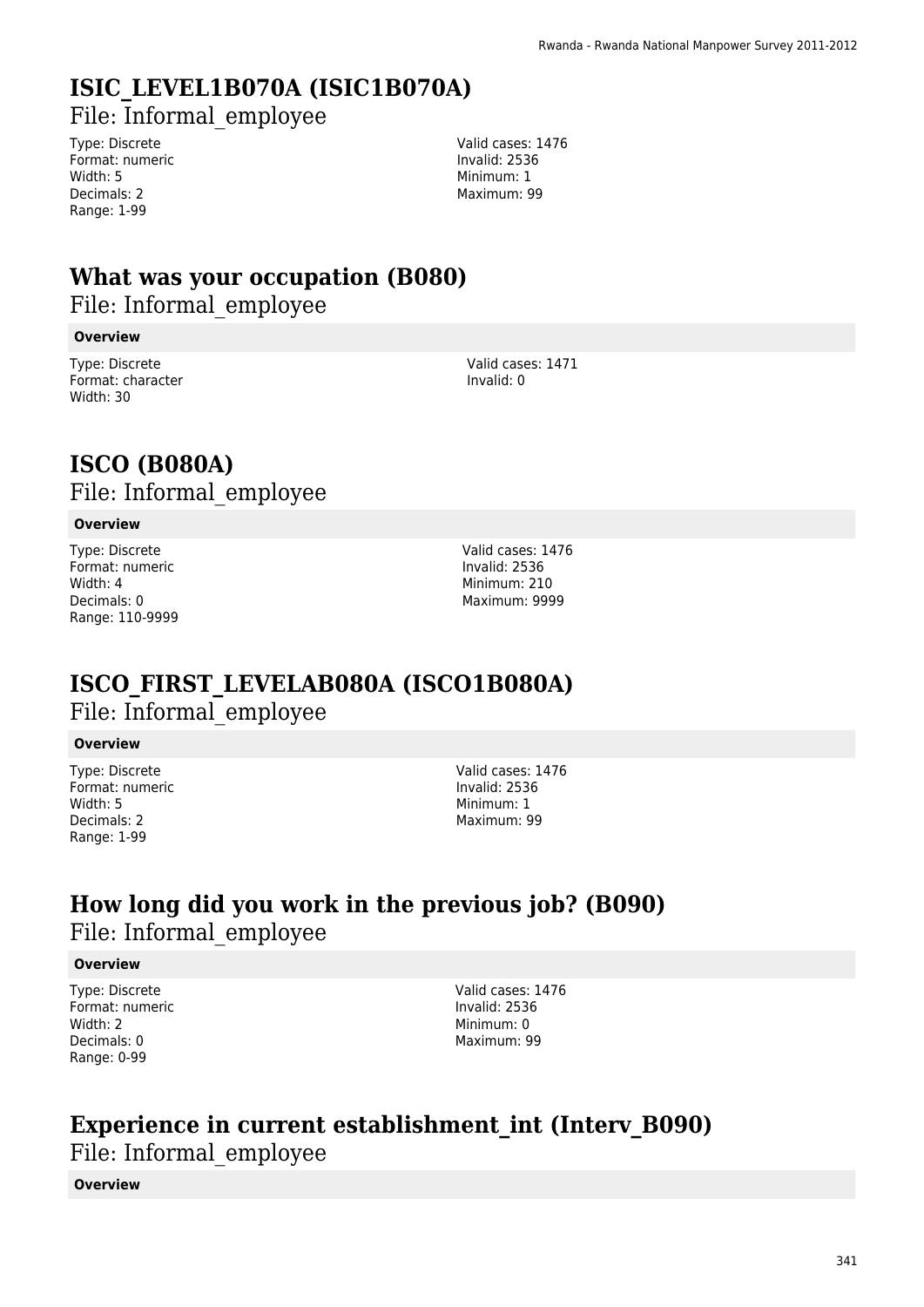### **Experience in current establishment\_int (Interv\_B090)**

File: Informal\_employee

Type: Discrete Format: numeric Width: 4 Decimals: 2 Range: 1-9

Valid cases: 1476 Invalid: 2536 Minimum: 1 Maximum: 9

### **What was the main reason you left your previous job? (B100)**  File: Informal\_employee

#### **Overview**

Type: Discrete Format: numeric Width: 1 Decimals: 0 Range: 1-9

Valid cases: 1476 Invalid: 2536 Minimum: 1 Maximum: 9

# **Other-Specify (B100S)**

File: Informal\_employee

#### **Overview**

Type: Discrete Format: character Width: 30

Valid cases: 347 Invalid: 0

### **Ministry and other public institutions (B101A)**  File: Informal\_employee

#### **Overview**

Type: Continuous Format: numeric Width: 2 Decimals: 0 Range: 0-31 Invalid: 99

Valid cases: 1473 Invalid: 2539 Minimum: 0 Maximum: 31 Mean: 0.7 Standard deviation: 2.7

# **Parastatal (B101B)**

File: Informal\_employee

#### **Overview**

Type: Continuous Format: numeric Width: 2 Decimals: 0 Range: 0-20 Invalid: 99

Valid cases: 1473 Invalid: 2539 Minimum: 0 Maximum: 20 Mean: 0.1 Standard deviation: 1.1

# **Company (B101C)**

File: Informal\_employee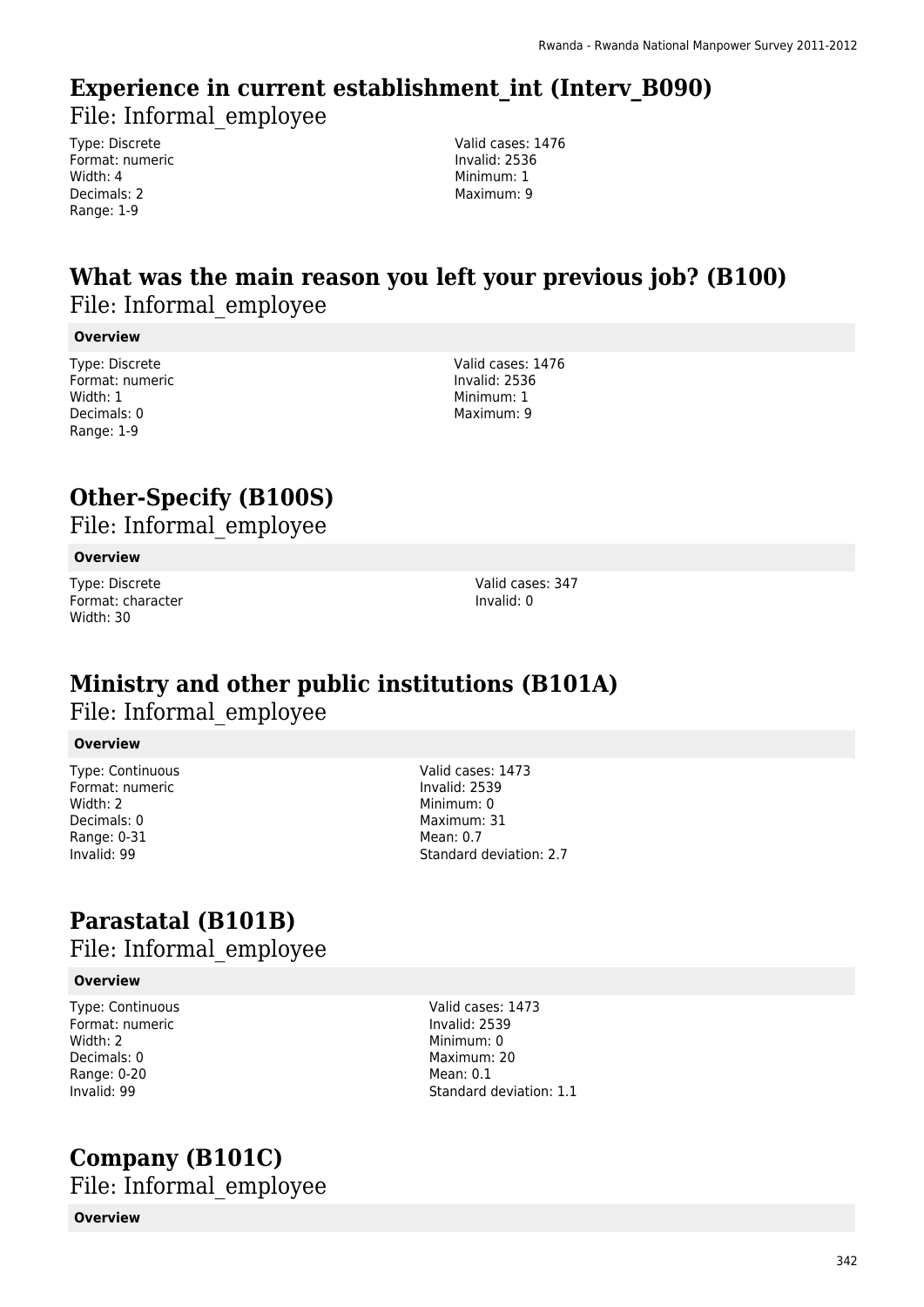### **Company (B101C)**  File: Informal\_employee

Type: Continuous Format: numeric Width: 2 Decimals: 0 Range: 0-54 Invalid: 99

Valid cases: 1473 Invalid: 2539 Minimum: 0 Maximum: 54 Mean: 5.8 Standard deviation: 6.7

# **Co-operative (B101D)**

File: Informal\_employee

#### **Overview**

Type: Continuous Format: numeric Width: 2 Decimals: 0 Range: 0-44 Invalid: 99

Valid cases: 1473 Invalid: 2539 Minimum: 0 Maximum: 44 Mean: 0.4 Standard deviation: 2.2

### **NGO/CSO/CBO (B101E)**  File: Informal\_employee

#### **Overview**

Type: Continuous Format: numeric Width: 2 Decimals: 0 Range: 0-17 Invalid: 99

Valid cases: 1473 Invalid: 2539 Minimum: 0 Maximum: 17 Mean: 0.1 Standard deviation: 0.6

### **Other (B101F)**  File: Informal\_employee

#### **Overview**

Type: Continuous Format: numeric Width: 2 Decimals: 0 Range: 0-30 Invalid: 99

Valid cases: 1471 Invalid: 2541 Minimum: 0 Maximum: 30 Mean: 0.3 Standard deviation: 2

# **Total experience (TE)**

File: Informal\_employee

#### **Overview**

Type: Continuous Format: numeric Width: 5 Decimals: 2 Range: 0-54 Invalid: 9999

Valid cases: 1473 Invalid: 2539 Minimum: 0 Maximum: 54 Mean: 7.5 Standard deviation: 7.2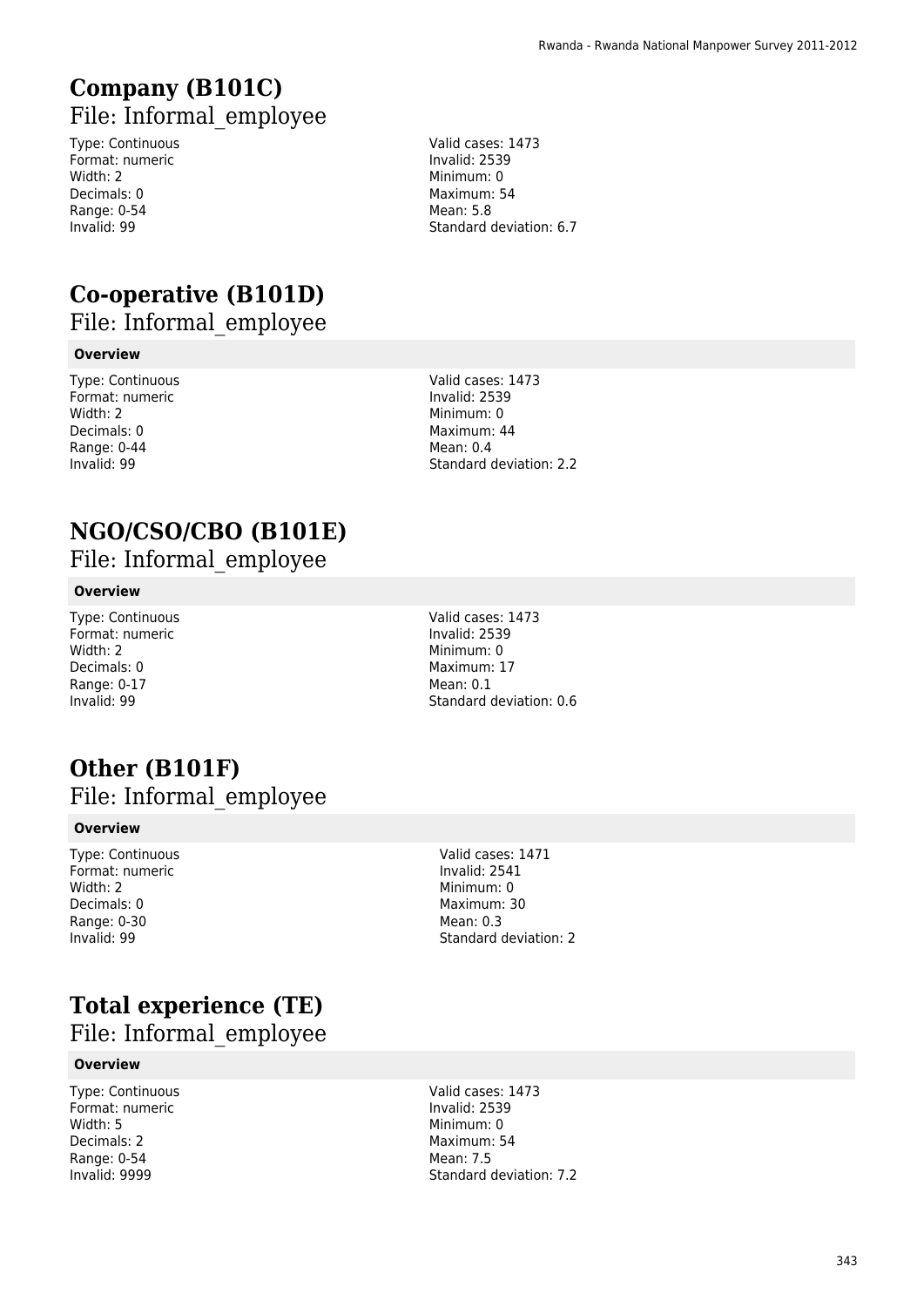# **Other-Specify (B101S)**

File: Informal\_employee

#### **Overview**

Type: Discrete Format: character Width: 25

Valid cases: 40 Invalid: 0

### **Did your first job match your education? (B102)**  File: Informal\_employee

#### **Overview**

Type: Discrete Format: numeric Width: 1 Decimals: 0 Range: 1-9

Valid cases: 1476 Invalid: 2536 Minimum: 1 Maximum: 9

# **Highest level of education when you first enter the labour market (B110)**

File: Informal\_employee

#### **Overview**

Type: Discrete Format: numeric Width: 1 Decimals: 0 Range: 1-9

Valid cases: 4012 Invalid: 0 Minimum: 1 Maximum: 9

### **Year of your graduation before entering the labour market (B120)**  File: Informal\_employee

#### **Overview**

Type: Discrete Format: numeric Width: 4 Decimals: 0 Range: 1960-9999 Valid cases: 887 Invalid: 3125 Minimum: 1960 Maximum: 9999

### **Interval B120 (B120\_INTER)**

File: Informal\_employee

#### **Overview**

Type: Discrete Format: numeric Width: 4 Decimals: 2 Range: 1-9

**Year (B140A)**  File: Informal\_employee Valid cases: 887 Invalid: 3125 Minimum: 1 Maximum: 9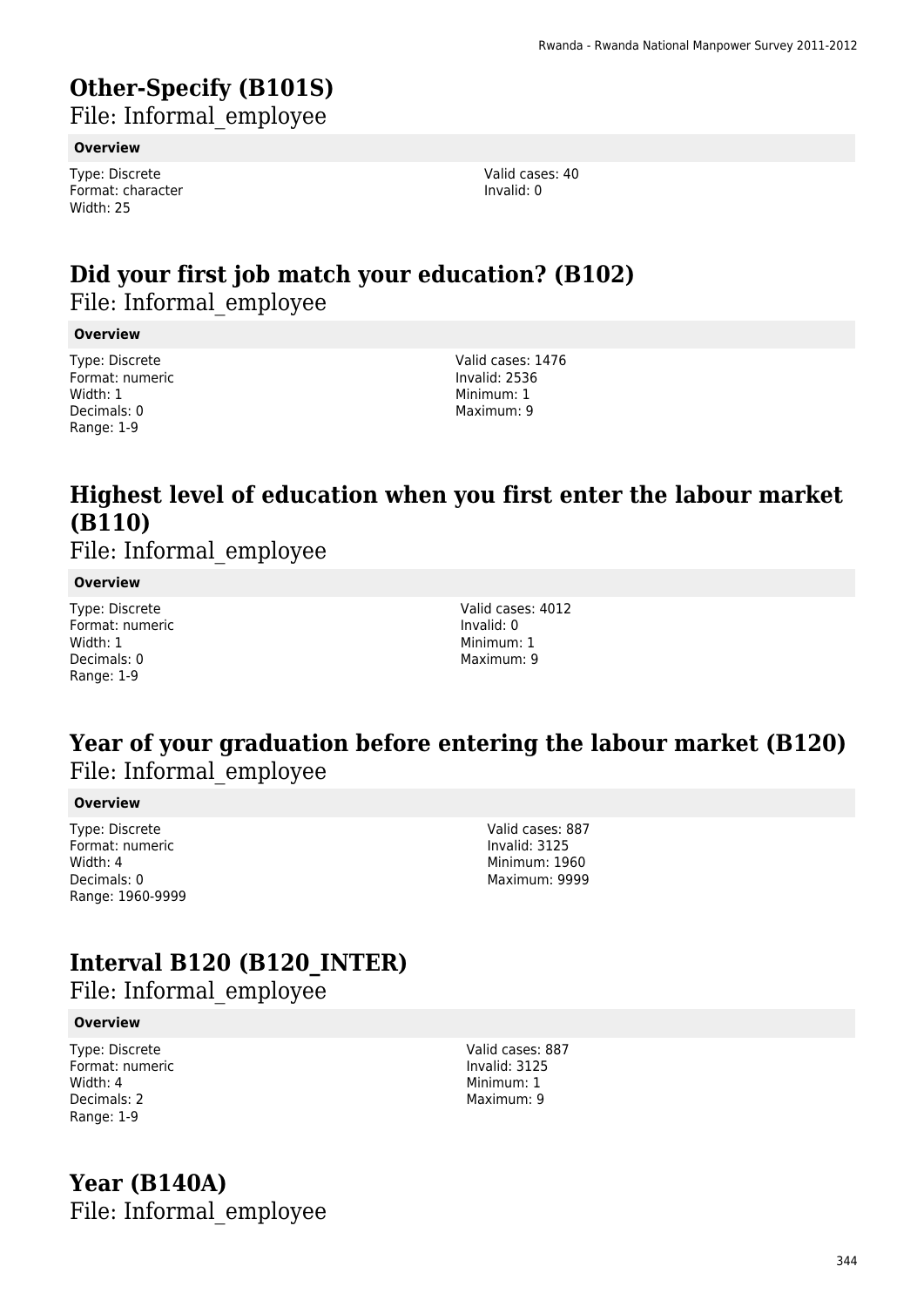### **Year (B140A)**  File: Informal\_employee

#### **Overview**

Type: Discrete Format: numeric Width: 2 Decimals: 0 Range: 0-99

Valid cases: 4012 Invalid: 0 Minimum: 0 Maximum: 99

### **Intervals\_B140a (Inter\_B140A)**

File: Informal\_employee

#### **Overview**

Type: Discrete Format: numeric Width: 5 Decimals: 2 Range: 1-99

Valid cases: 4012 Invalid: 0 Minimum: 1 Maximum: 99

# **Months (B140B)**

File: Informal\_employee

#### **Overview**

Type: Discrete Format: numeric Width: 2 Decimals: 0 Range: 0-99

Valid cases: 4006 Invalid: 6 Minimum: 0 Maximum: 11

### **Highest level of formal education (C010)**  File: Informal\_employee

#### **Overview**

Type: Discrete Format: numeric Width: 2 Decimals: 0 Range: 1-99

Valid cases: 4012 Invalid: 0 Minimum: 2 Maximum: 99

# **Other-Specify (C010S)**

File: Informal\_employee

#### **Overview**

Type: Discrete Format: character Width: 30

Valid cases: 50 Invalid: 0

# **Field of specialization (C020)**

File: Informal\_employee

**Overview**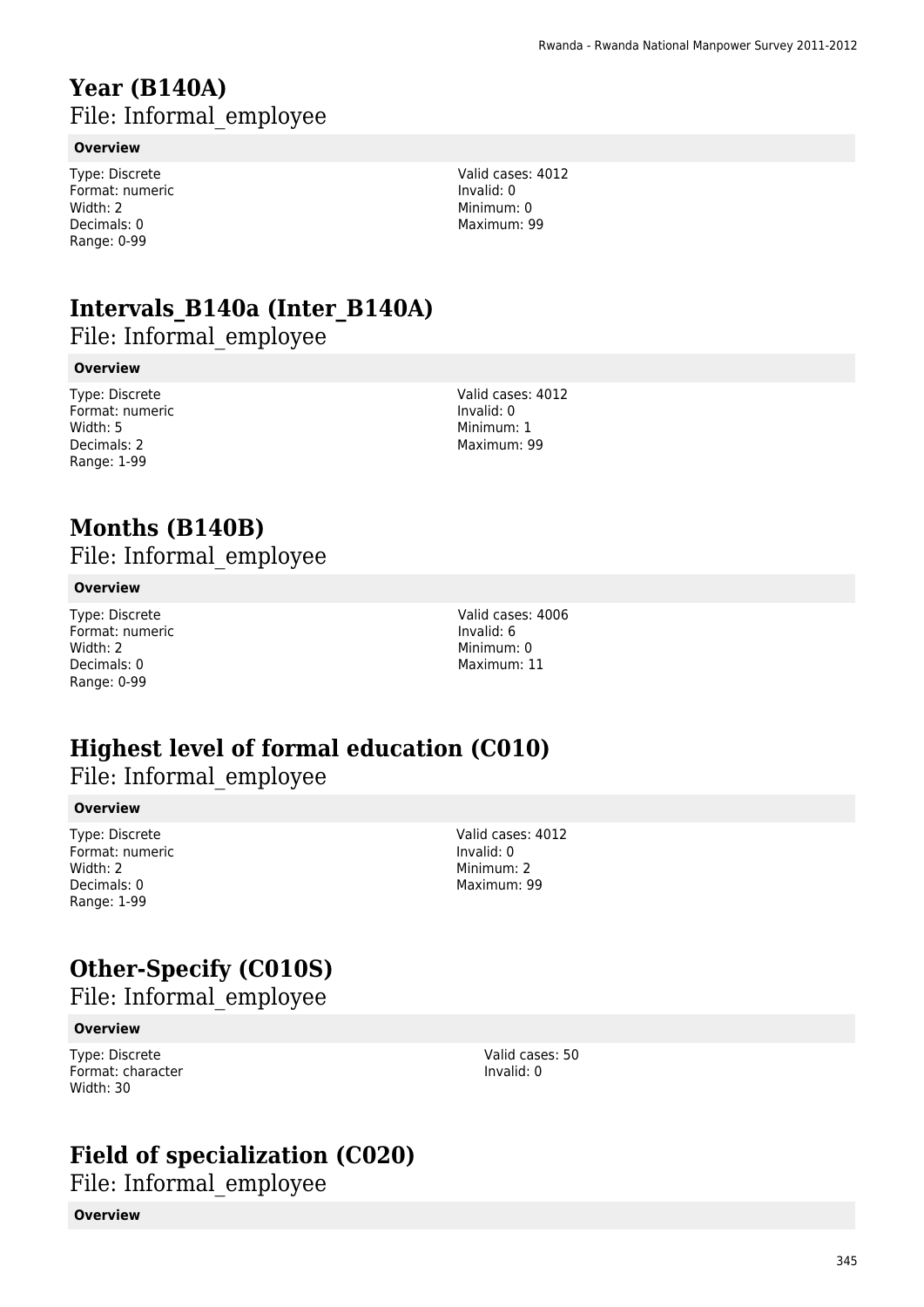### **Field of specialization (C020)**

File: Informal\_employee

Type: Discrete Format: character Width: 30

# **ISCED Code (C020A)**

File: Informal\_employee

#### **Overview**

Type: Discrete Format: numeric Width: 4 Decimals: 0 Range: 110-9999 Valid cases: 411 Invalid: 3601 Minimum: 130 Maximum: 9999

Valid cases: 362 Invalid: 0

### **ISCED-LEVEL 1C020A (ISCED1C020A)**  File: Informal\_employee

#### **Overview**

Type: Discrete Format: numeric Width: 4 Decimals: 2 Range: 0-9

# **ISCED -LEVEL2C020A (ISCED2C020A)**

File: Informal\_employee

#### **Overview**

Type: Discrete Format: numeric Width: 5 Decimals: 2 Range: 1-99

Valid cases: 411 Invalid: 3601 Minimum: 1 Maximum: 99

### **Where did you got your highest level of education (C021)**  File: Informal\_employee

#### **Overview**

Type: Discrete Format: numeric Width: 2 Decimals: 0 Range: 1-99

Valid cases: 411 Invalid: 3601 Minimum: 1 Maximum: 99

### **Are you currently enrolled for further training (formal Education)? (C030)**

File: Informal\_employee

#### **Overview**

Valid cases: 411 Invalid: 3601 Minimum: 0 Maximum: 9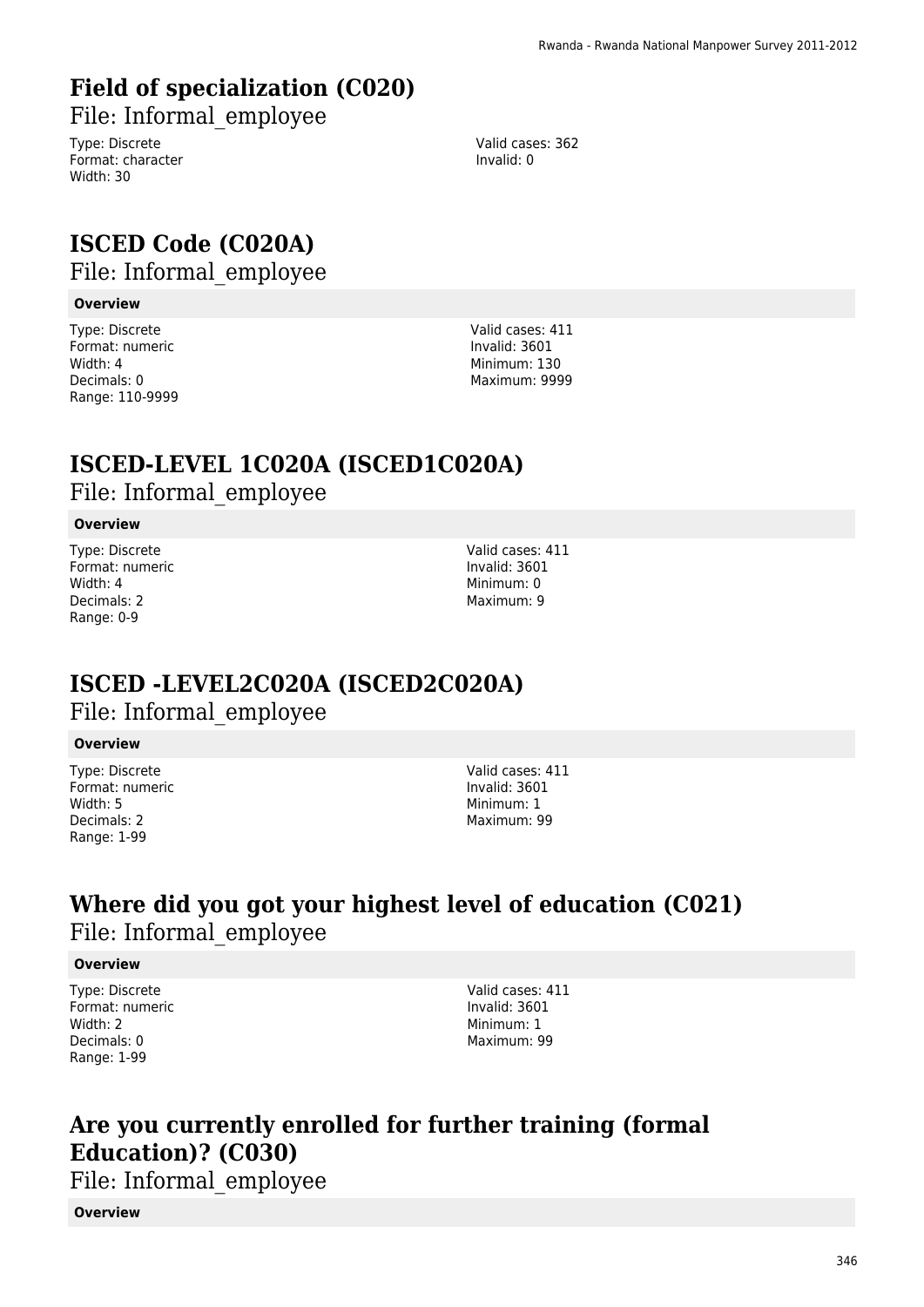### **Are you currently enrolled for further training (formal Education)? (C030)**

File: Informal\_employee

Type: Discrete Format: numeric Width: 1 Decimals: 0 Range: 1-9

Valid cases: 4012 Invalid: 0 Minimum: 1 Maximum: 9

# **Field/type of training (C040)**

File: Informal\_employee

#### **Overview**

Type: Discrete Format: character Width: 40

Valid cases: 234 Invalid: 0

### **ISCED code (C040A)**  File: Informal\_employee

#### **Overview**

Type: Discrete Format: numeric Width: 4 Decimals: 0 Range: 110-9999 Valid cases: 236 Invalid: 3776 Minimum: 110 Maximum: 9999

# **ISCED-LEVEL 1C040A (ISCED1C040A)**

### File: Informal\_employee

#### **Overview**

Type: Discrete Format: numeric Width: 4 Decimals: 2 Range: 0-9

Valid cases: 236 Invalid: 3776 Minimum: 0 Maximum: 9

# **ISCED -LEVEL2C040A (ISCED2C040A)**

File: Informal\_employee

#### **Overview**

Type: Discrete Format: numeric Width: 5 Decimals: 2 Range: 1-99

Valid cases: 236 Invalid: 3776 Minimum: 1 Maximum: 99

# **Anticipated qualification (C041)**

File: Informal\_employee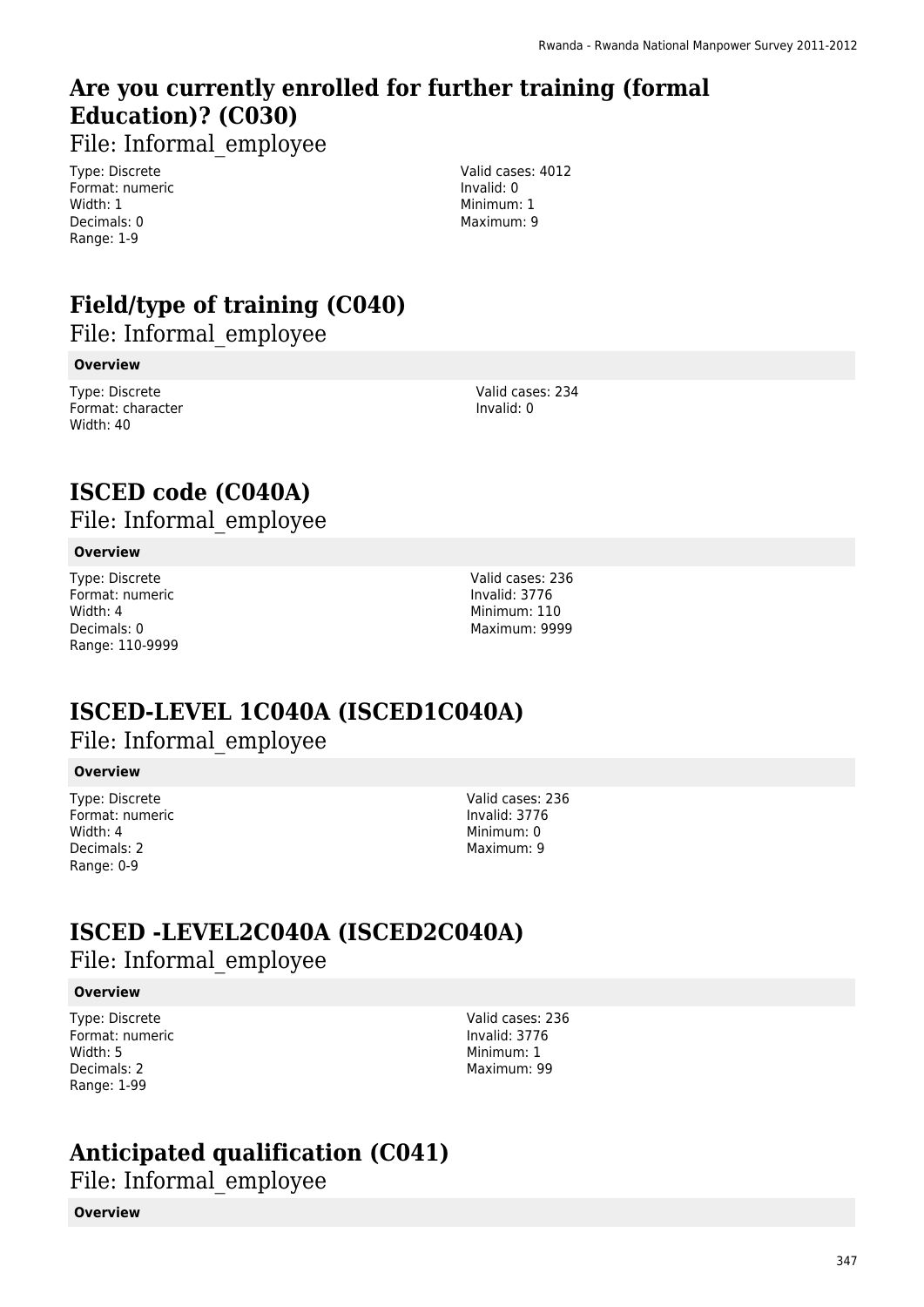### **Anticipated qualification (C041)**

File: Informal\_employee

Type: Discrete Format: numeric Width: 2 Decimals: 0 Range: 1-99

Valid cases: 236 Invalid: 3776 Minimum: 4 Maximum: 99

# **Other-Specify (C041S)**

File: Informal\_employee

#### **Overview**

Type: Discrete Format: character Width: 23

Valid cases: 25 Invalid: 0

### **M52:D010 Have you received any other kind of training since you joined your current employer? (D010)**

File: Informal\_employee

#### **Overview**

Type: Discrete Format: numeric Width: 1 Decimals: 0 Range: 1-9

Valid cases: 4012 Invalid: 0 Minimum: 1 Maximum: 9

# **M52:D011 If you did not take part in any training, please indicate why. (D011)**

File: Informal\_employee

#### **Overview**

Type: Discrete Format: numeric Width: 1 Decimals: 0 Range: 1-9

Valid cases: 3652 Invalid: 360 Minimum: 1 Maximum: 9

# **Other Specify (D011S)**

File: Informal\_employee

#### **Overview**

Type: Discrete Format: character Width: 27

Valid cases: 38 Invalid: 0

### **M52:D012 Year of Training (D012)**

File: Informal\_employee

**Overview**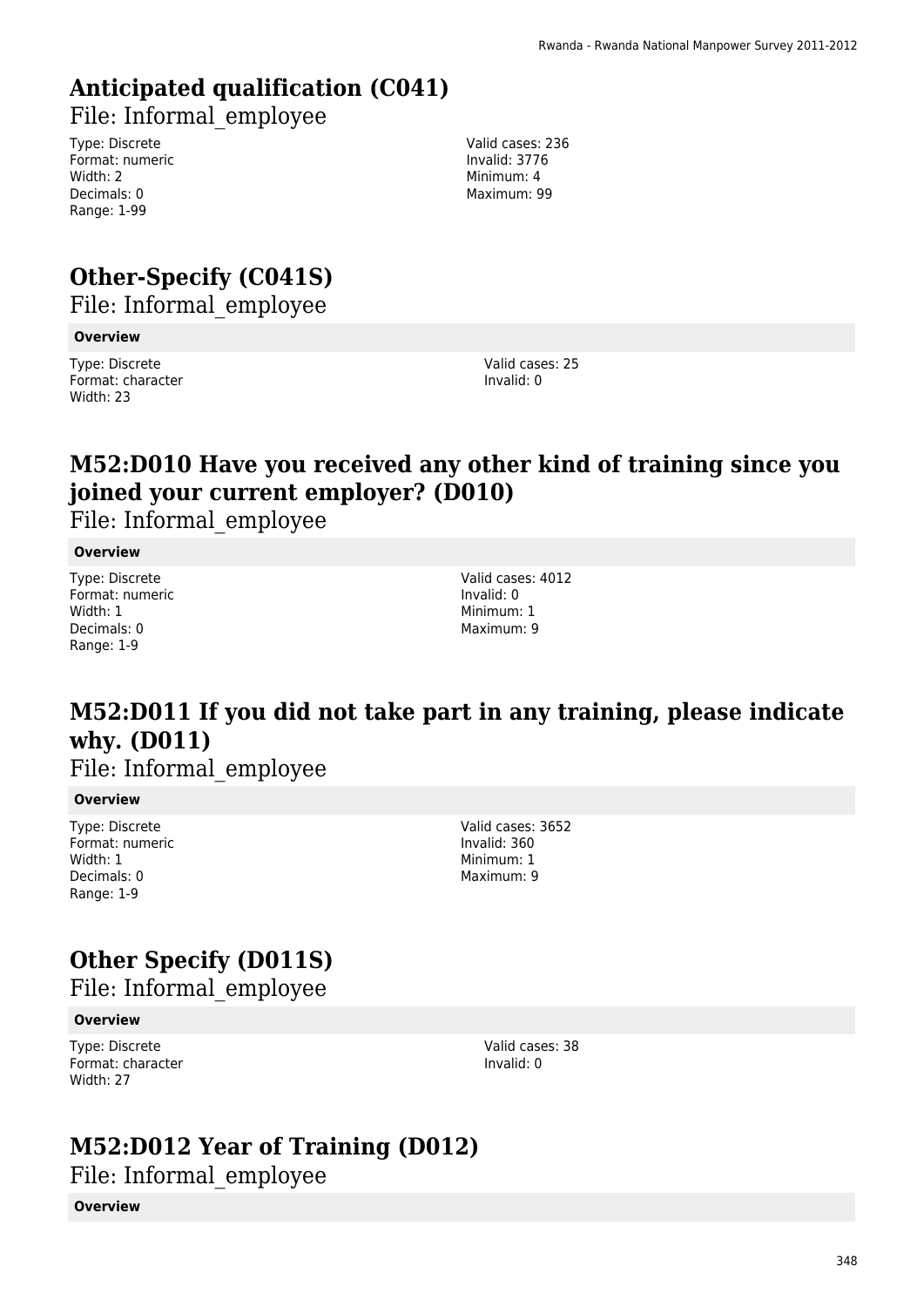### **M52:D012 Year of Training (D012)**

File: Informal\_employee

Type: Discrete Format: numeric Width: 4 Decimals: 0 Range: 1982-9999

Valid cases: 360 Invalid: 3652 Minimum: 1982 Maximum: 9999

### **(INT\_D012)**  File: Informal\_employee

#### **Overview**

Type: Discrete Format: numeric Width: 4 Decimals: 2 Range: 1-9

Valid cases: 360 Invalid: 3652 Minimum: 1 Maximum: 9

### **M52:D020 What was the mean of training? (D020)**  File: Informal\_employee

#### **Overview**

Type: Discrete Format: numeric Width: 1 Decimals: 0 Range: 1-9

### **Other-Specify (D020S)**

File: Informal\_employee

#### **Overview**

Type: Discrete Format: character Width: 24

Minimum: 1 Maximum: 9

Valid cases: 360 Invalid: 3652

> Valid cases: 8 Invalid: 0

### **M52:D030 Duration in months (D030)**

File: Informal\_employee

#### **Overview**

Type: Continuous Format: numeric Width: 2 Decimals: 0 Range: 0-46 Invalid: 99

Valid cases: 354 Invalid: 3658 Minimum: 0 Maximum: 46 Mean: 1.4 Standard deviation: 3.9

# **M52:D040 What is your qualification from the additional training? (D040)**

File: Informal\_employee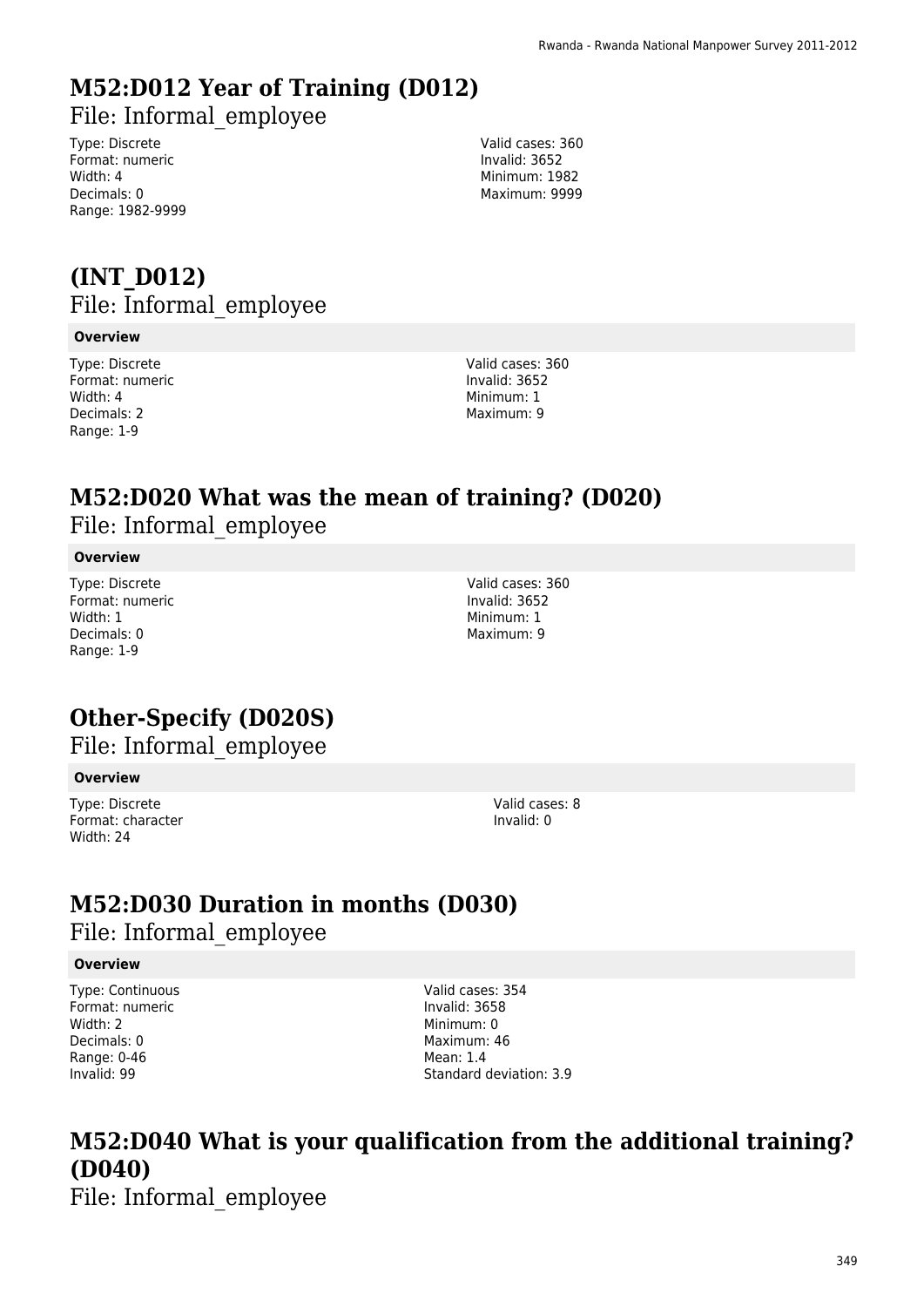### **M52:D040 What is your qualification from the additional training? (D040)**

File: Informal\_employee

#### **Overview**

Type: Discrete Format: numeric Width: 2 Decimals: 0 Range: 1-99

Valid cases: 360 Invalid: 3652 Minimum: 6 Maximum: 99

# **Other Specify (D040S)**

File: Informal\_employee

#### **Overview**

Type: Discrete Format: character Width: 1

Valid cases: 0 Invalid: 0

### **M52:D041 In which field of training? (D041)**

File: Informal\_employee

#### **Overview**

Type: Discrete Format: character Width: 30

Valid cases: 354 Invalid: 0

# **ISCED Code (D041A)**

File: Informal\_employee

#### **Overview**

Type: Discrete Format: numeric Width: 4 Decimals: 0 Range: 110-9999

Valid cases: 360 Invalid: 3652 Minimum: 2100 Maximum: 9999

# **ISCED-LEVEL 1D041A (ISCED1D041A)**

File: Informal\_employee

#### **Overview**

Type: Discrete Format: numeric Width: 4 Decimals: 2 Range: 0-9

Valid cases: 360 Invalid: 3652 Minimum: 2 Maximum: 9

# **ISCED -LEVEL2D041A (ISCED2D041A)**

File: Informal\_employee

#### **Overview**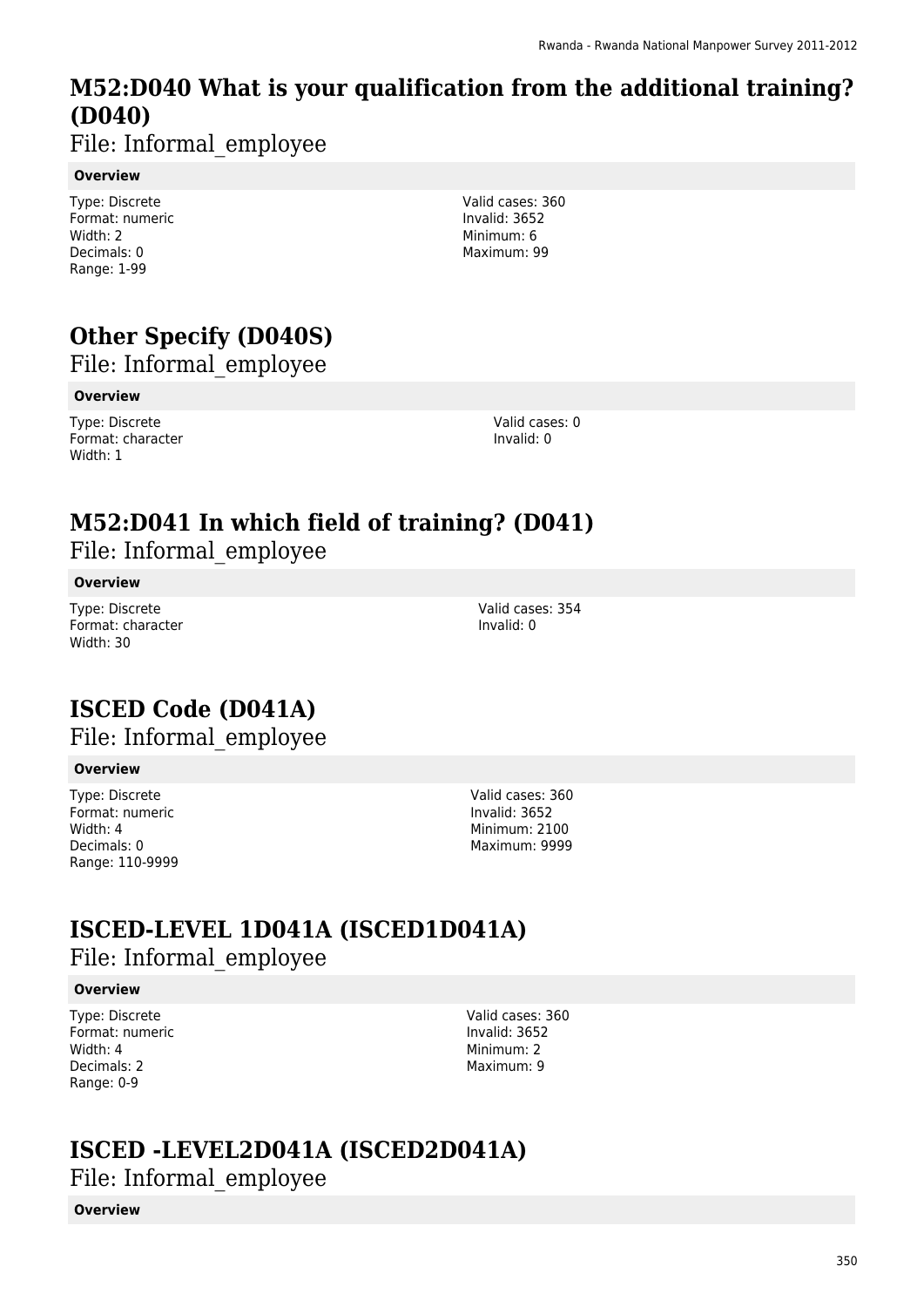### **ISCED -LEVEL2D041A (ISCED2D041A)**

File: Informal\_employee

Type: Discrete Format: numeric Width: 5 Decimals: 2 Range: 1-99

Valid cases: 360 Invalid: 3652 Minimum: 5 Maximum: 99

### **M52:D050 Where were you trained? (D050)**  File: Informal\_employee

#### **Overview**

Type: Discrete Format: numeric Width: 1 Decimals: 0 Range: 1-9

Valid cases: 360 Invalid: 3652 Minimum: 1 Maximum: 9

### **M52:D051 Did that training improve your performance? (D051)**  File: Informal\_employee

#### **Overview**

Type: Discrete Format: numeric Width: 1 Decimals: 0 Range: 1-9

Valid cases: 360 Invalid: 3652 Minimum: 1 Maximum: 9

### **M52:D052 Are employees involved in designing training plans? (D052)**

File: Informal\_employee

#### **Overview**

Type: Discrete Format: numeric Width: 1 Decimals: 0 Range: 1-9

Valid cases: 360 Invalid: 3652 Minimum: 1 Maximum: 9

### **M52:D060 Do you need any specific skills to improve your performance at your current job? (D060)**

File: Informal\_employee

#### **Overview**

Type: Discrete Format: numeric Width: 1 Decimals: 0 Range: 1-9

Valid cases: 4012 Invalid: 0 Minimum: 1 Maximum: 9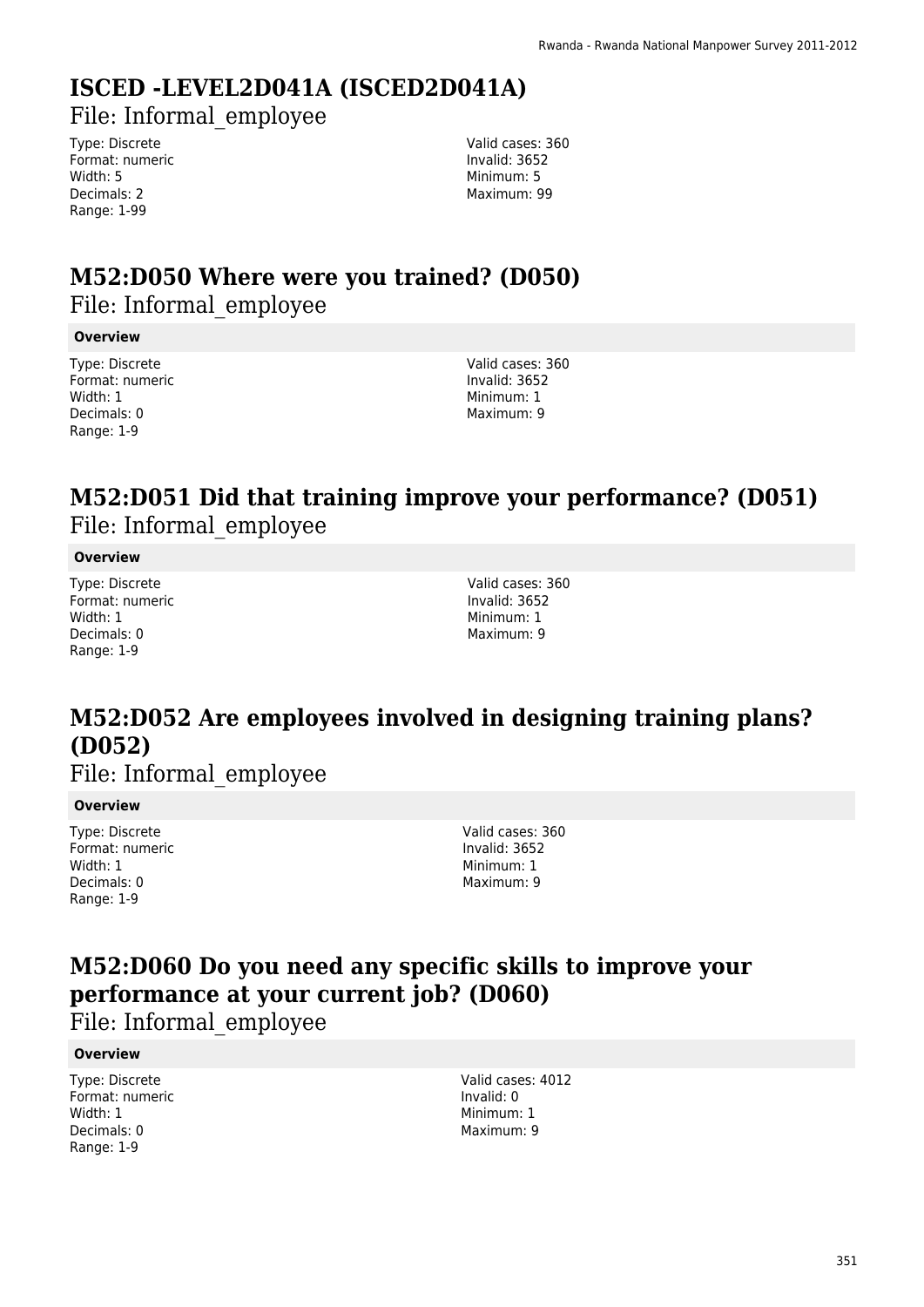# **M52:D070 In which area do you need specific skills? (D070)**

File: Informal\_employee

#### **Overview**

Type: Discrete Format: character Width: 30

Valid cases: 2813 Invalid: 0

# **ISCED Code (D070A)**

File: Informal\_employee

#### **Overview**

Type: Discrete Format: numeric Width: 4 Decimals: 0 Range: 110-9999

Valid cases: 2819 Invalid: 1193 Minimum: 110 Maximum: 9999

### **ISCED-LEVEL 1D070A (ISCED1D070A)**  File: Informal\_employee

#### **Overview**

Type: Discrete Format: numeric Width: 4 Decimals: 2 Range: 0-9

Valid cases: 2819 Invalid: 1193 Minimum: 0 Maximum: 9

### **ISCED -LEVEL2D070A (ISCED2D070A)**

### File: Informal\_employee

#### **Overview**

Type: Discrete Format: numeric Width: 5 Decimals: 2 Range: 1-99

Valid cases: 2819 Invalid: 1193 Minimum: 1 Maximum: 99

# **English Speak (D100A)**

File: Informal\_employee

#### **Overview**

Type: Discrete Format: numeric Width: 1 Decimals: 0 Range: 1-9

Valid cases: 4012 Invalid: 0 Minimum: 1 Maximum: 9

# **English Write (D100B)**

File: Informal\_employee

**Overview**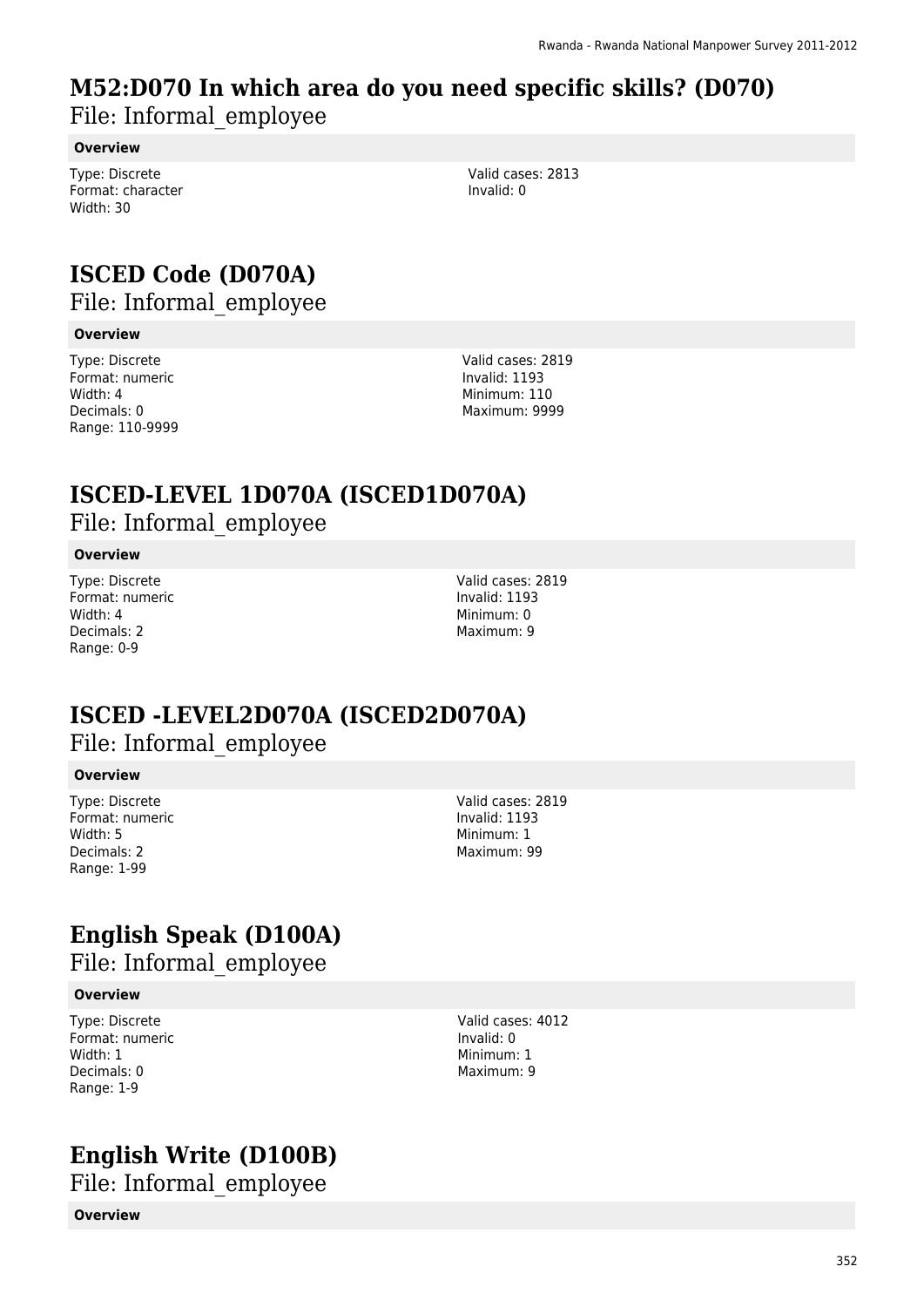# **English Write (D100B)**

File: Informal\_employee

Type: Discrete Format: numeric Width: 1 Decimals: 0 Range: 1-9

Valid cases: 4012 Invalid: 0 Minimum: 1 Maximum: 9

# **French Speak (D100C)**

File: Informal\_employee

#### **Overview**

Type: Discrete Format: numeric Width: 1 Decimals: 0 Range: 1-9

Valid cases: 4012 Invalid: 0 Minimum: 1 Maximum: 9

# **French Write (D100D)**

File: Informal\_employee

#### **Overview**

Type: Discrete Format: numeric Width: 1 Decimals: 0 Range: 1-9

Valid cases: 4012 Invalid: 0 Minimum: 1 Maximum: 9

# **Kinyarwanda Speak (D100E)**

File: Informal\_employee

#### **Overview**

Type: Discrete Format: numeric Width: 1 Decimals: 0 Range: 1-9

Valid cases: 4012 Invalid: 0 Minimum: 1 Maximum: 9

# **Kinyarwanda Write (D100F)**

File: Informal\_employee

#### **Overview**

Type: Discrete Format: numeric Width: 1 Decimals: 0 Range: 1-9

Valid cases: 4012 Invalid: 0 Minimum: 1 Maximum: 9

### **Swahili Speak (D100G)**

File: Informal\_employee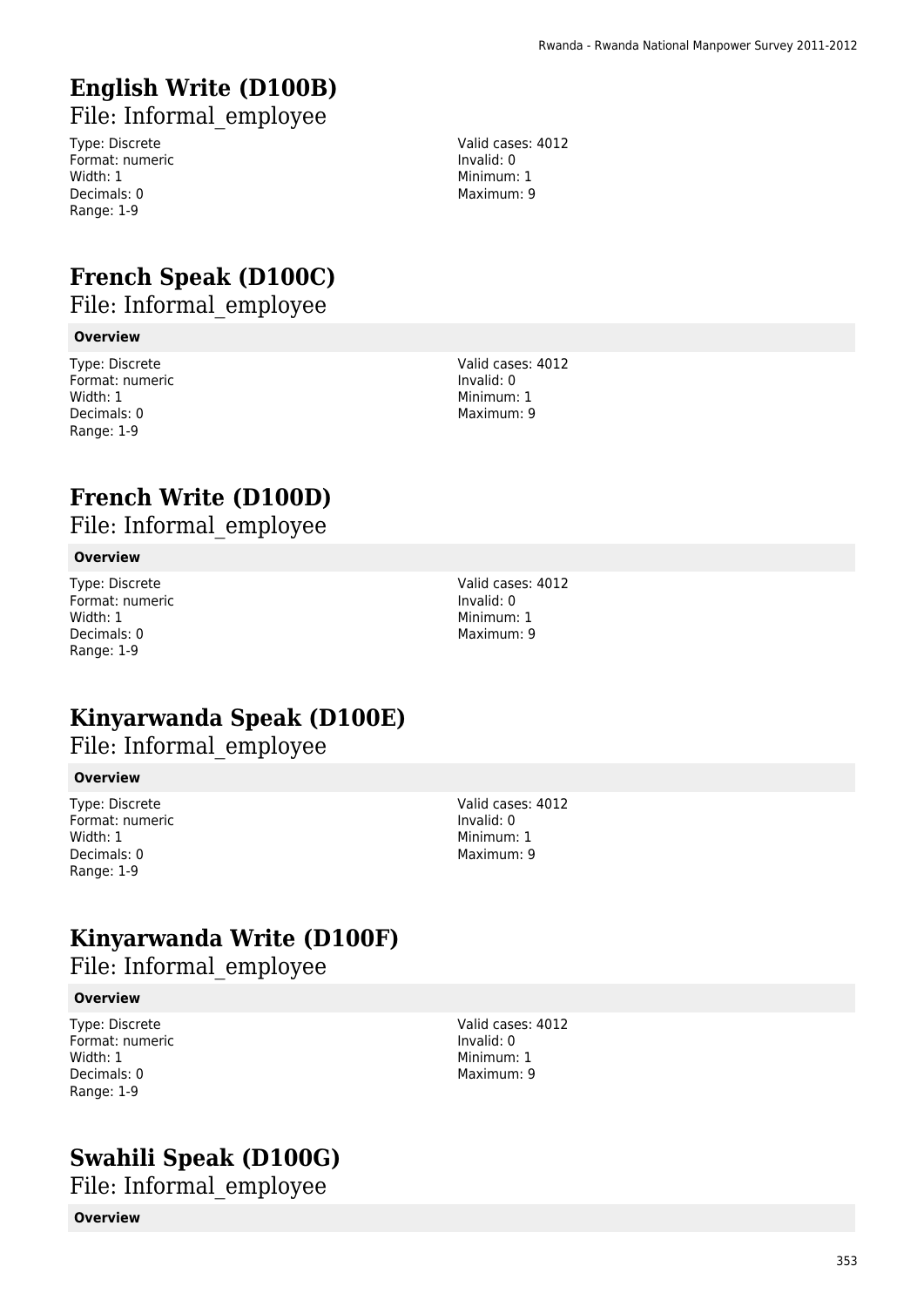# **Swahili Speak (D100G)**

File: Informal\_employee

Type: Discrete Format: numeric Width: 1 Decimals: 0 Range: 1-9

Valid cases: 4012 Invalid: 0 Minimum: 1 Maximum: 9

# **Swahili Write (D100H)**

File: Informal\_employee

#### **Overview**

Type: Discrete Format: numeric Width: 1 Decimals: 0 Range: 1-9

Valid cases: 4012 Invalid: 0 Minimum: 1 Maximum: 9

# **Other Speak (D100I)**

File: Informal\_employee

#### **Overview**

Type: Discrete Format: numeric Width: 1 Decimals: 0 Range: 1-9

Valid cases: 4012 Invalid: 0 Minimum: 1 Maximum: 9

# **Other Write (D100J)**

File: Informal\_employee

#### **Overview**

Type: Discrete Format: numeric Width: 1 Decimals: 0 Range: 1-9

Valid cases: 4012 Invalid: 0 Minimum: 1 Maximum: 9

# **Other-Specify (D100S)**

File: Informal\_employee

#### **Overview**

Type: Discrete Format: character Width: 19

Valid cases: 64 Invalid: 0

### **M52:E010 How many hours do you usually work in a week? (E010)**  File: Informal\_employee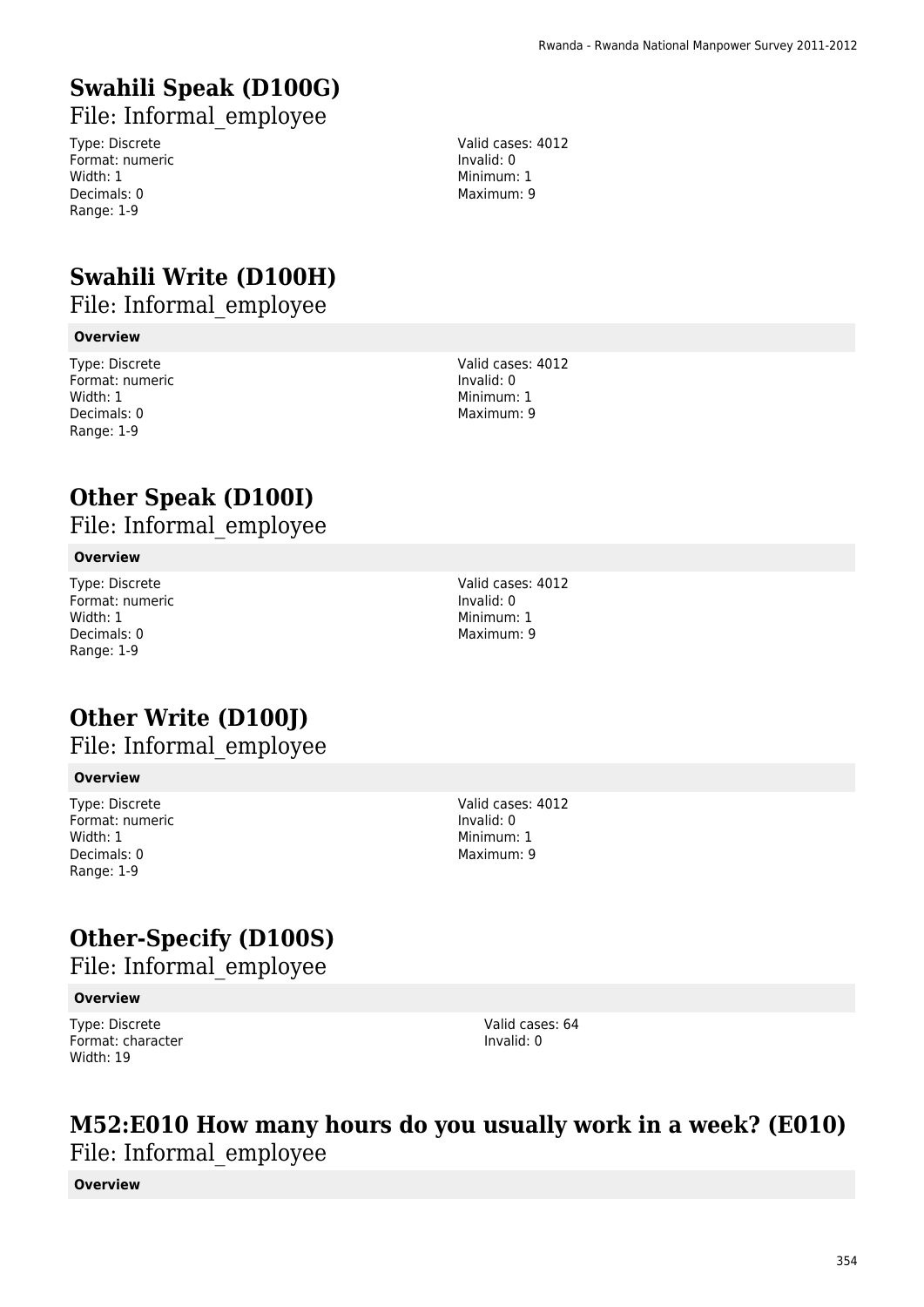### **M52:E010 How many hours do you usually work in a week? (E010)**  File: Informal\_employee

Type: Continuous Format: numeric Width: 3 Decimals: 0 Range: 2-99 Invalid: 999

Valid cases: 4009 Invalid: 3 Minimum: 2 Maximum: 99 Mean: 57.4 Standard deviation: 25.1

### **M52:E020 Are you entitled to annual leave days? (E020)**  File: Informal\_employee

#### **Overview**

Type: Discrete Format: numeric Width: 1 Decimals: 0 Range: 1-9

Valid cases: 4012 Invalid: 0 Minimum: 1 Maximum: 9

# **M52:E030 Calendar days (E030A)**

File: Informal\_employee

#### **Overview**

Type: Continuous Format: numeric Width: 2 Decimals: 0 Range: 2-60 Invalid: 0, 99

Valid cases: 129 Invalid: 3883 Minimum: 2 Maximum: 60 Mean: 23 Standard deviation: 14.6

# **M52:E030 Working days (E030B)**

### File: Informal\_employee

#### **Overview**

Type: Continuous Format: numeric Width: 2 Decimals: 0 Range: 1-52 Invalid: 0

Valid cases: 66 Invalid: 3946 Minimum: 1 Maximum: 52 Mean: 14.1 Standard deviation: 11

### **M52:E031 How long does it take you to reach your workplace? (E031)**

File: Informal\_employee

#### **Overview**

Type: Discrete Format: numeric Width: 1 Decimals: 0 Range: 1-9

Valid cases: 4012 Invalid: 0 Minimum: 1 Maximum: 9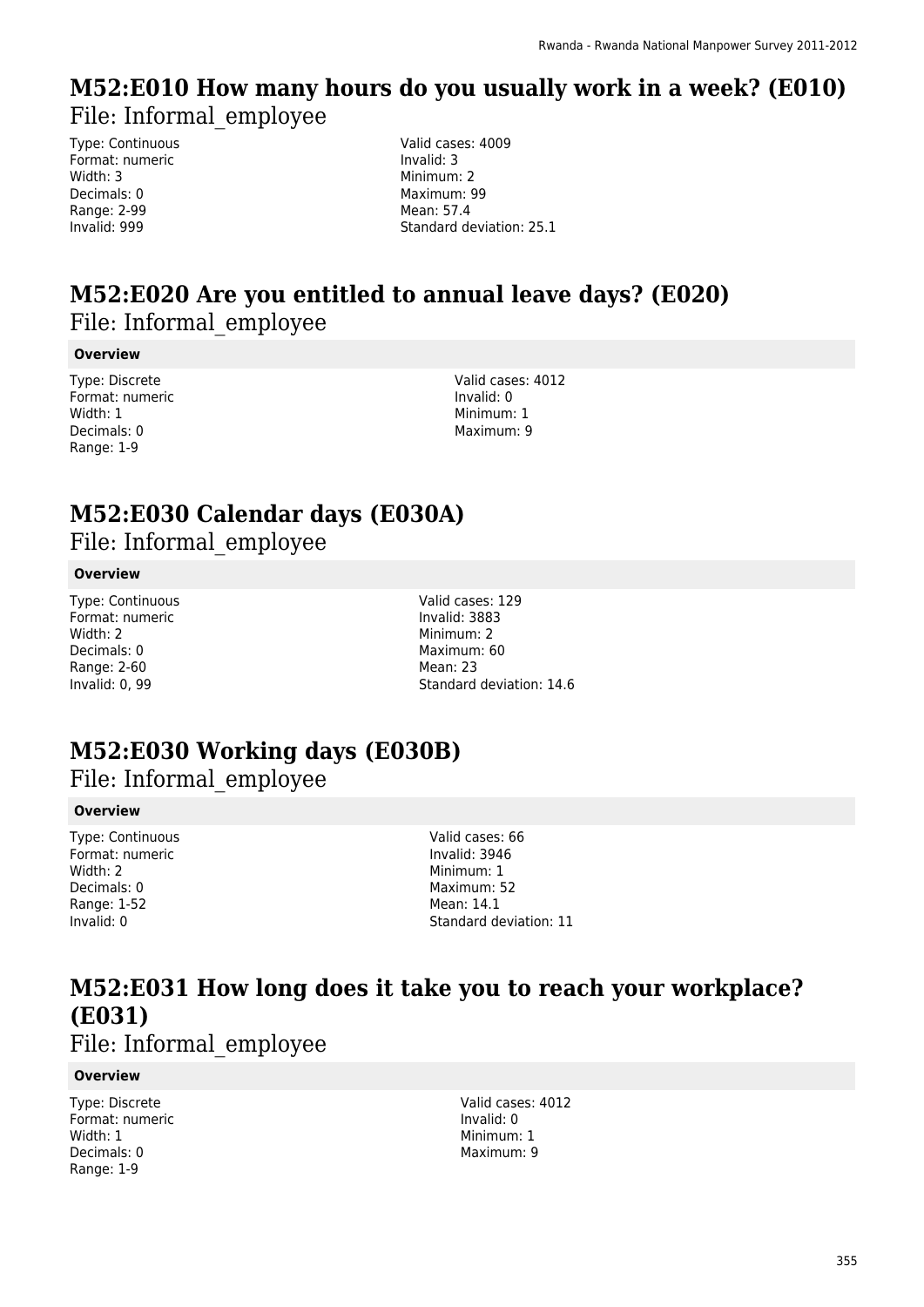### **M52:E040 Main mode of transport you use to reach your workplace (E040)**

File: Informal\_employee

#### **Overview**

Type: Discrete Format: numeric Width: 1 Decimals: 0 Range: 1-9

Valid cases: 4012 Invalid: 0 Minimum: 1 Maximum: 9

# **Other-Specify (E040S)**

File: Informal\_employee

**Overview**

Type: Discrete Format: character Width: 28

Valid cases: 48 Invalid: 0

### **M52:E041 Entitled to medical care assistance (E041)**  File: Informal\_employee

**Overview**

Type: Discrete Format: numeric Width: 1 Decimals: 0 Range: 1-9

Valid cases: 4012 Invalid: 0 Minimum: 1 Maximum: 9

### **M52:E042 To what extent does it cover your medical expenses? (E042)**

File: Informal\_employee

#### **Overview**

Type: Discrete Format: numeric Width: 1 Decimals: 0 Range: 1-9

Valid cases: 869 Invalid: 3143 Minimum: 1 Maximum: 9

### **M52:E043 Does the assistance extend to your family? (E043)**  File: Informal\_employee

#### **Overview**

Type: Discrete Format: numeric Width: 1 Decimals: 0 Range: 1-9

Valid cases: 869 Invalid: 3143 Minimum: 1 Maximum: 2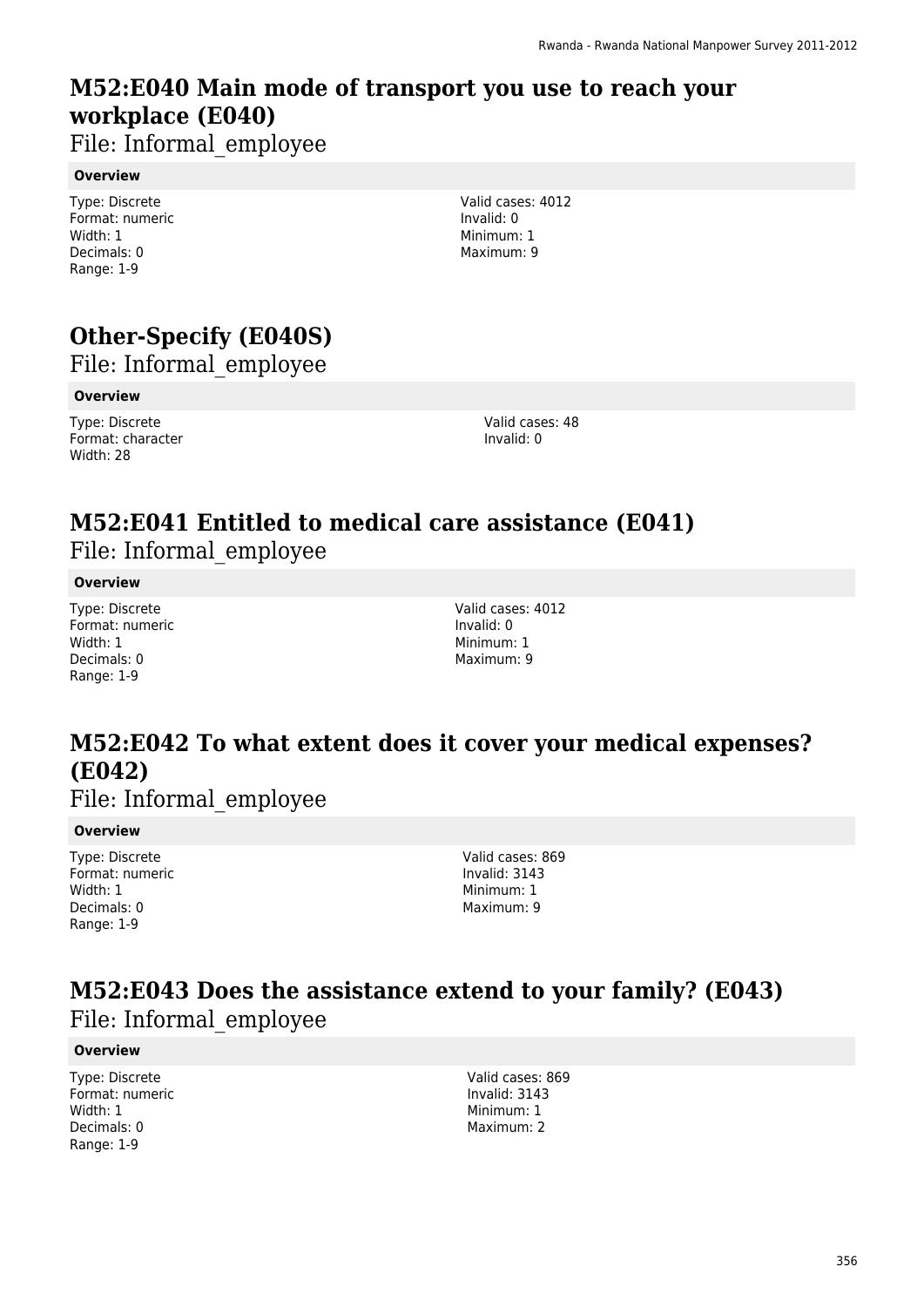# **Extreme Dust, toxic gases (E050A)**

File: Informal\_employee

#### **Overview**

Type: Discrete Format: numeric Width: 1 Decimals: 0 Range: 1-9

Valid cases: 4012 Invalid: 0 Minimum: 1 Maximum: 9

### **Extreme Noise (E050B)**

File: Informal\_employee

#### **Overview**

Type: Discrete Format: numeric Width: 1 Decimals: 0 Range: 1-9

Valid cases: 4012 Invalid: 0 Minimum: 1 Maximum: 9

# **Extreme temperat. / humidity (E050C)**

File: Informal\_employee

#### **Overview**

Type: Discrete Format: numeric Width: 1 Decimals: 0 Range: 1-9

Valid cases: 4012 Invalid: 0 Minimum: 1 Maximum: 9

# **Dangerous tools/animals (E050D)**

### File: Informal\_employee

#### **Overview**

Type: Discrete Format: numeric Width: 1 Decimals: 0 Range: 1-9

Valid cases: 4012 Invalid: 0 Minimum: 1 Maximum: 9

# **Work underground (E050E)**

File: Informal\_employee

#### **Overview**

Type: Discrete Format: numeric Width: 1 Decimals: 0 Range: 1-9

**Other (E050F)**  File: Informal\_employee Valid cases: 4012 Invalid: 0 Minimum: 1 Maximum: 9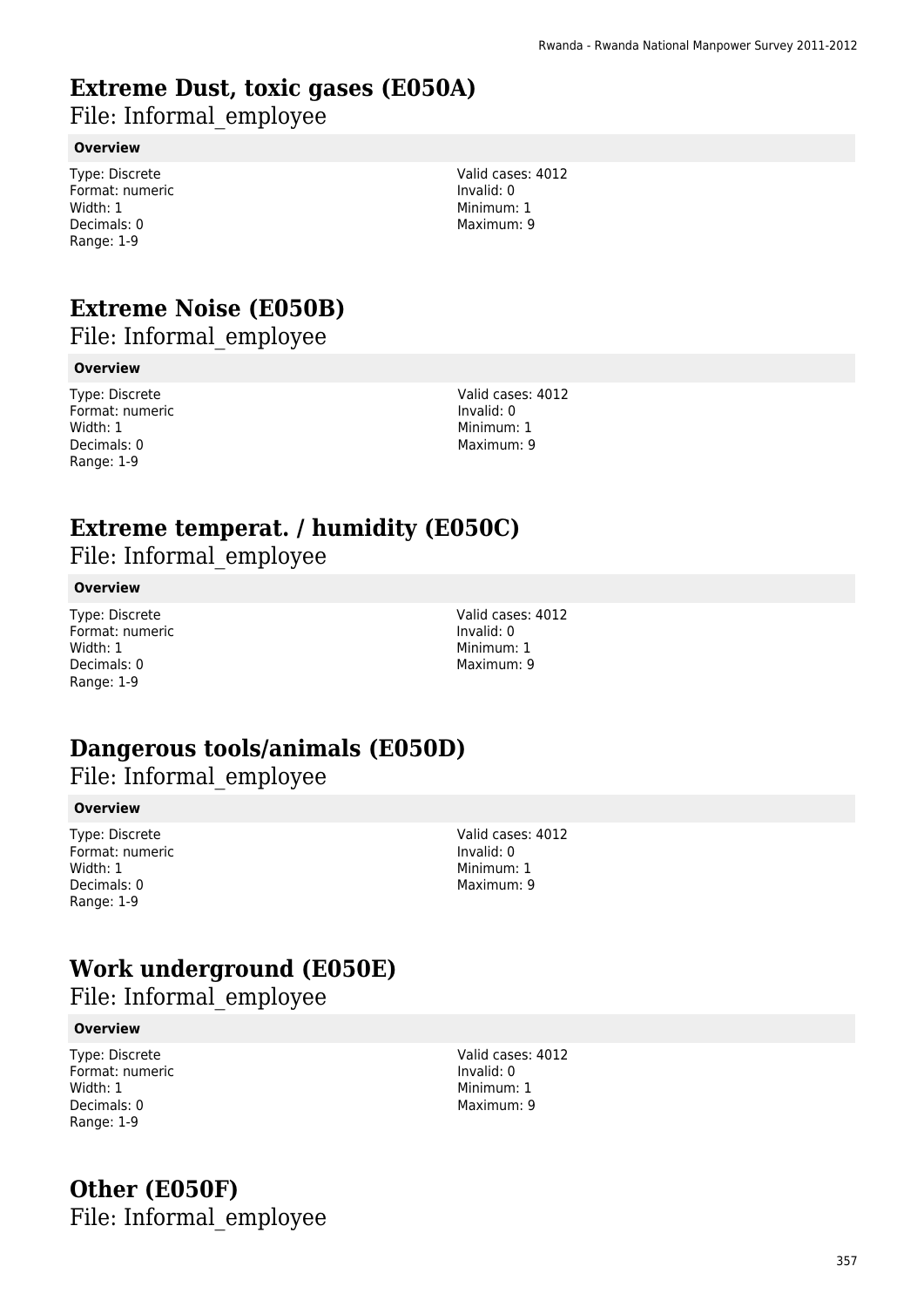### **Other (E050F)**  File: Informal\_employee

#### **Overview**

Type: Discrete Format: numeric Width: 1 Decimals: 0 Range: 1-9

# **Other (specify) (E050S)**

File: Informal\_employee

#### **Overview**

Type: Discrete Format: character Width: 30

Valid cases: 4012 Invalid: 0 Minimum: 1 Maximum: 9

> Valid cases: 15 Invalid: 0

# **Clothing/Uniform (E060A)**

File: Informal\_employee

#### **Overview**

Type: Discrete Format: numeric Width: 1 Decimals: 0 Range: 1-9

Valid cases: 4012 Invalid: 0 Minimum: 1 Maximum: 9

# **Protective gear (E060B)**

### File: Informal\_employee

#### **Overview**

Type: Discrete Format: numeric Width: 1 Decimals: 0 Range: 1-9

Valid cases: 4012 Invalid: 0 Minimum: 1 Maximum: 9

# **Accommodation (E060C)**

File: Informal\_employee

#### **Overview**

Type: Discrete Format: numeric Width: 1 Decimals: 0 Range: 1-9

Valid cases: 4012 Invalid: 0 Minimum: 1 Maximum: 9

# **Transport (E060D)**

File: Informal\_employee

#### **Overview**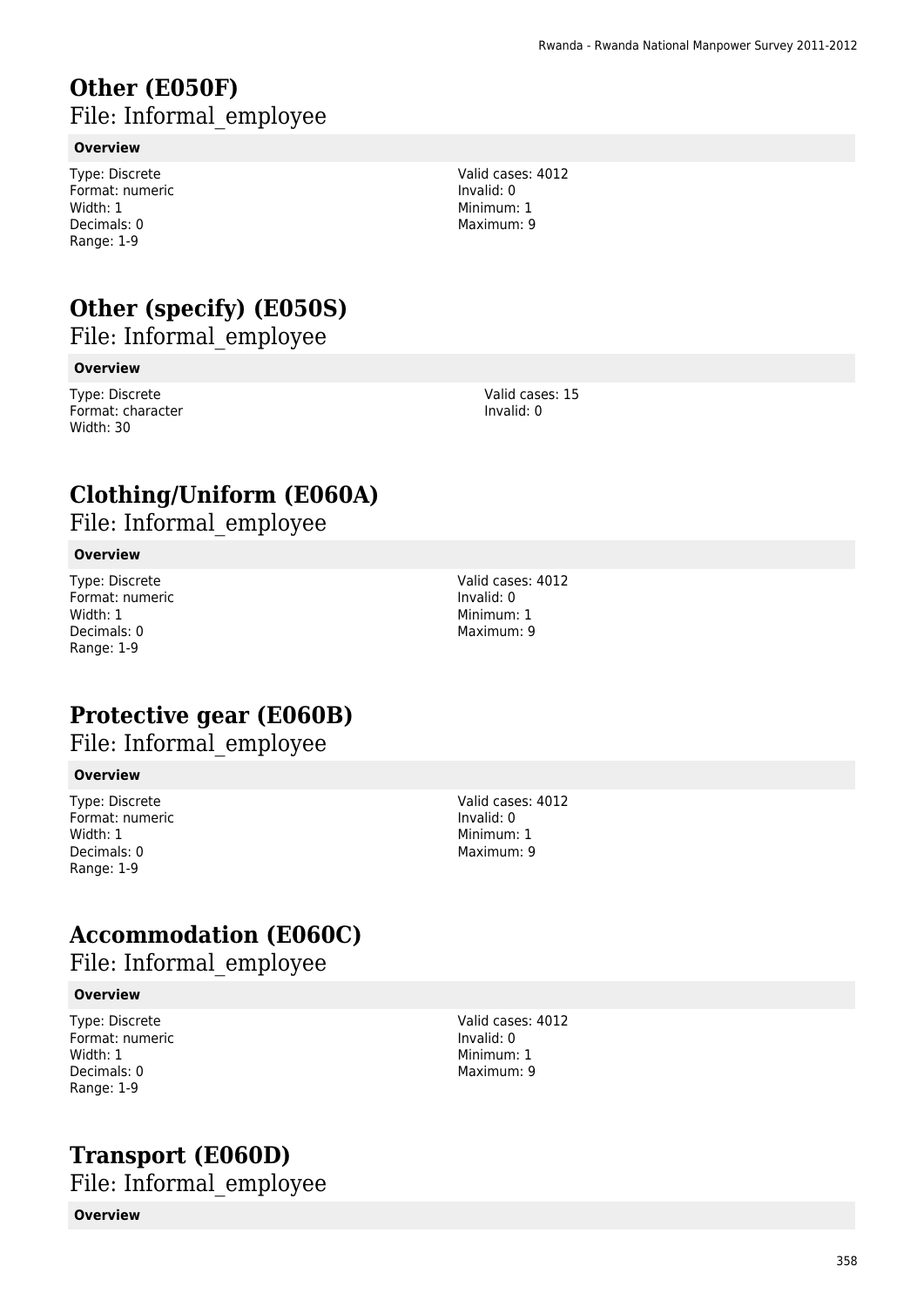# **Transport (E060D)**

File: Informal\_employee

Type: Discrete Format: numeric Width: 1 Decimals: 0 Range: 1-9

Valid cases: 4012 Invalid: 0 Minimum: 1 Maximum: 9

### **Pay to and from annual leave (E060E)**  File: Informal\_employee

#### **Overview**

Type: Discrete Format: numeric Width: 1 Decimals: 0 Range: 1-9

Valid cases: 4012 Invalid: 0 Minimum: 1 Maximum: 9

### **Food (E060F)**  File: Informal\_employee

#### **Overview**

Type: Discrete Format: numeric Width: 1 Decimals: 0 Range: 1-9

Valid cases: 4012 Invalid: 0 Minimum: 1 Maximum: 9

# **Free education for dependants (E060G)**

File: Informal\_employee

#### **Overview**

Type: Discrete Format: numeric Width: 1 Decimals: 0 Range: 1-9

Valid cases: 4012 Invalid: 0 Minimum: 1 Maximum: 9

### **Maternal and paternal leave (E060H)**

File: Informal\_employee

#### **Overview**

Type: Discrete Format: numeric Width: 1 Decimals: 0 Range: 1-9

Valid cases: 4012 Invalid: 0 Minimum: 1 Maximum: 9

### **Health and safety (E060I)**

File: Informal\_employee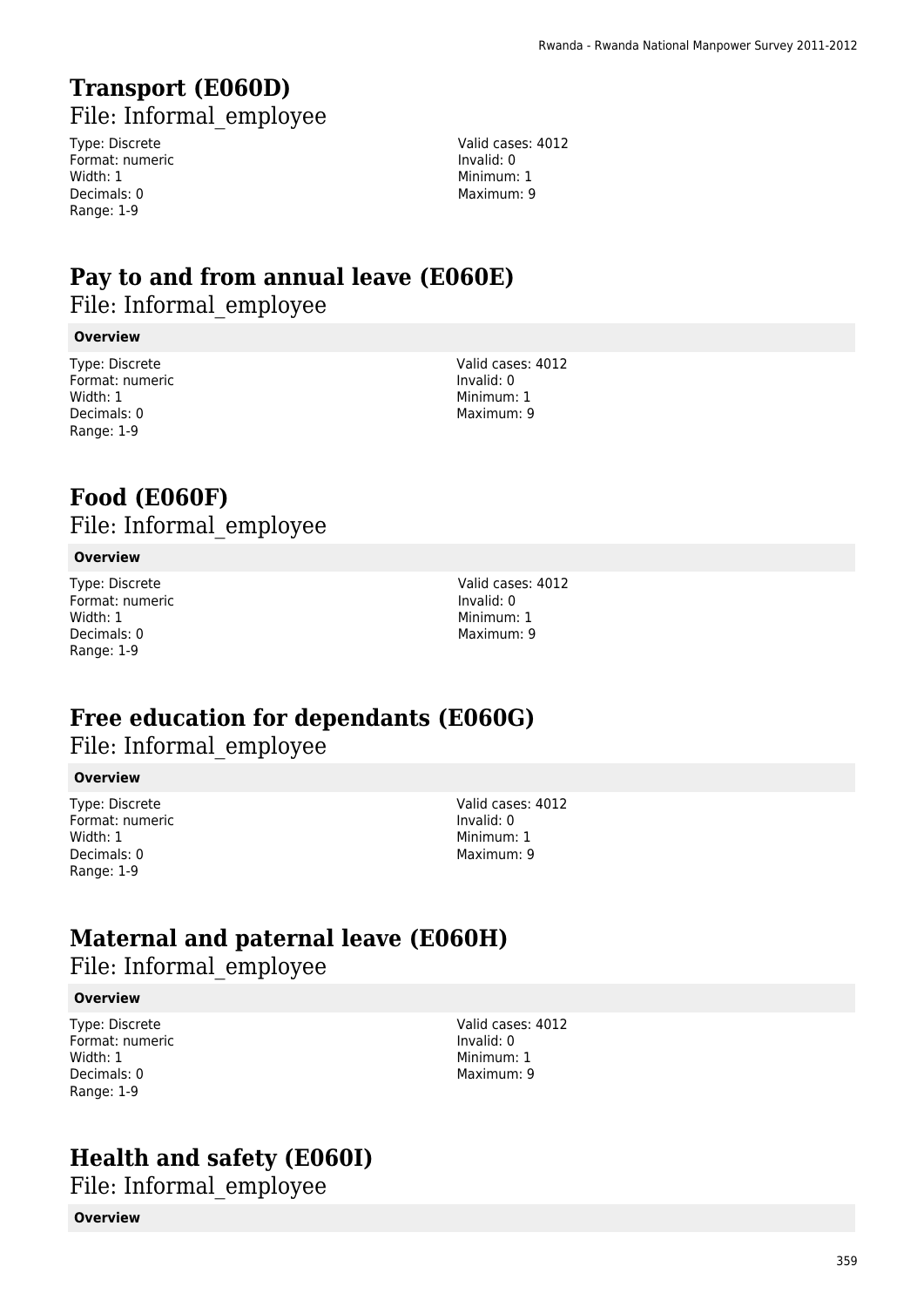# **Health and safety (E060I)**

File: Informal\_employee

Type: Discrete Format: numeric Width: 1 Decimals: 0 Range: 1-9

Valid cases: 4012 Invalid: 0 Minimum: 1 Maximum: 9

# **Terminal benefits (E060J)**

File: Informal\_employee

#### **Overview**

Type: Discrete Format: numeric Width: 1 Decimals: 0 Range: 1-9

Valid cases: 4012 Invalid: 0 Minimum: 1 Maximum: 9

# **Any other (specify) (E060K)**

File: Informal\_employee

#### **Overview**

Type: Discrete Format: numeric Width: 1 Decimals: 0 Range: 1-9

Valid cases: 4012 Invalid: 0 Minimum: 1 Maximum: 9

### **Other-Specify (E060S)**

File: Informal\_employee

#### **Overview**

Type: Discrete Format: character Width: 29

Valid cases: 4 Invalid: 0

### **M52:E090 How often does your salary get increased? (E090)**  File: Informal\_employee

#### **Overview**

Type: Discrete Format: numeric Width: 1 Decimals: 0 Range: 1-9

Valid cases: 4012 Invalid: 0 Minimum: 1 Maximum: 9

### **M52:E091 Is your salary annually adjusted for inflation? (E091)**  File: Informal\_employee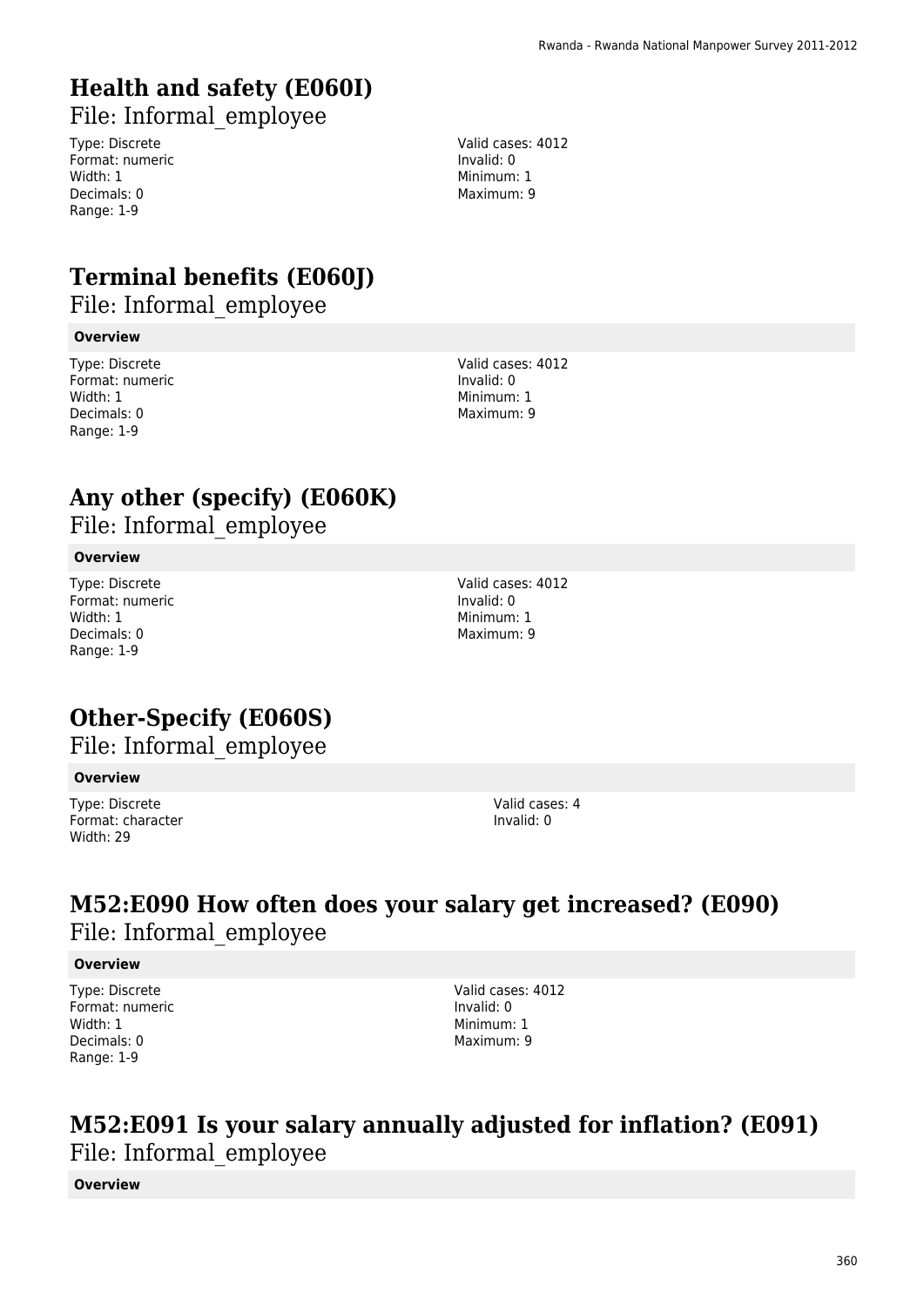## **M52:E091 Is your salary annually adjusted for inflation? (E091)**

File: Informal\_employee

Type: Discrete Format: numeric Width: 1 Decimals: 0 Range: 1-9

Valid cases: 576 Invalid: 3436 Minimum: 1 Maximum: 9

## **M52:F010 Member of any trade union (F010)**  File: Informal\_employee

### **Overview**

Type: Discrete Format: numeric Width: 1 Decimals: 0 Range: 1-9

Valid cases: 4012 Invalid: 0 Minimum: 1 Maximum: 2

# **M52:F020 If No, why? (F020)**

File: Informal\_employee

### **Overview**

Type: Discrete Format: numeric Width: 1 Decimals: 0 Range: 1-9

Valid cases: 3244 Invalid: 768 Minimum: 1 Maximum: 9

## **Other Specify (F020S)**

File: Informal\_employee

### **Overview**

Type: Discrete Format: character Width: 30

Valid cases: 217 Invalid: 0

### **M52:F030 In which kind of organisation are you a member (F030)**  File: Informal\_employee

### **Overview**

Type: Discrete Format: numeric Width: 1 Decimals: 0 Range: 1-9

Valid cases: 768 Invalid: 3244 Minimum: 1 Maximum: 9

# **M52:F030 In which kind of organisation are you a member (F030A)**

File: Informal\_employee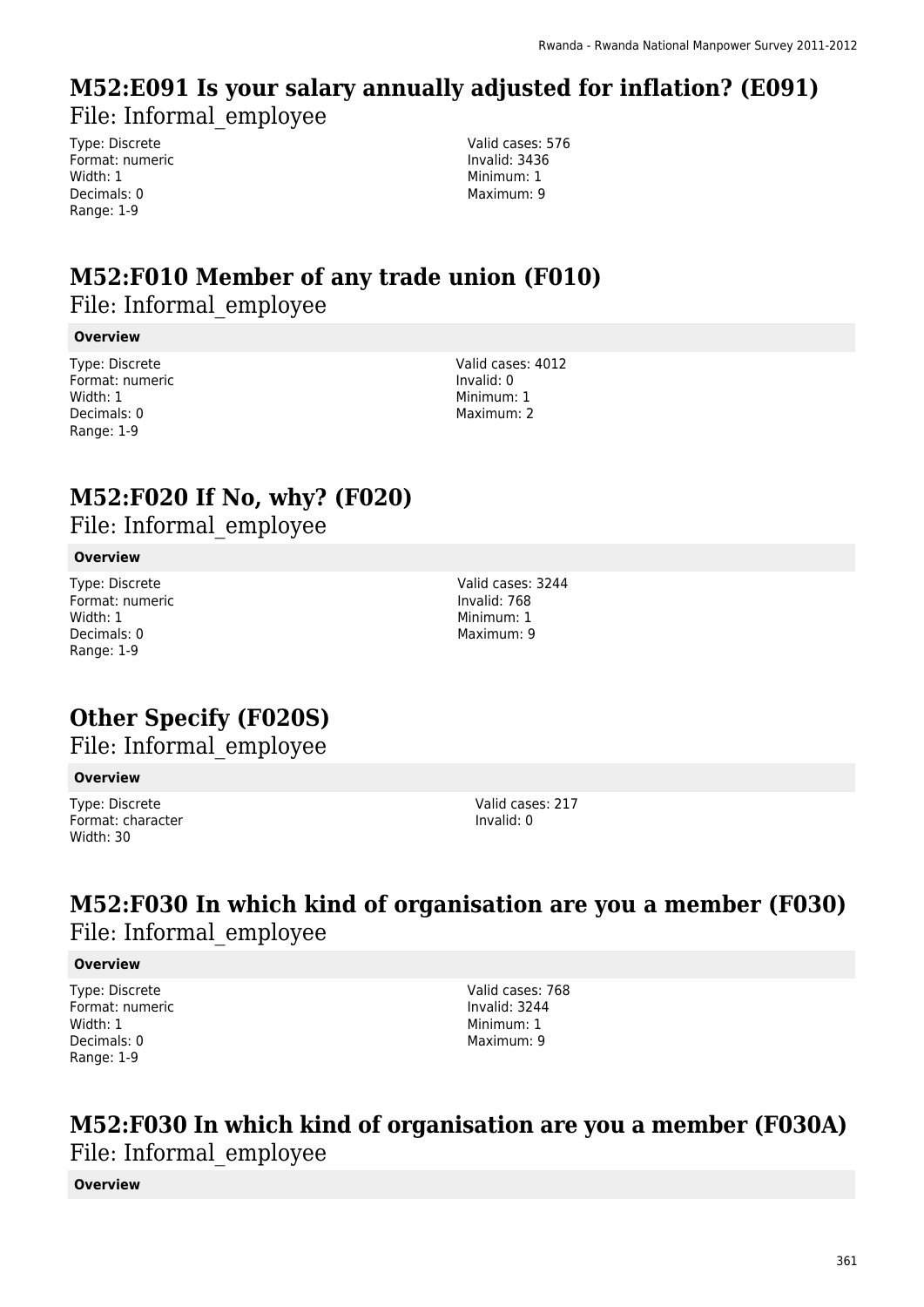# **M52:F030 In which kind of organisation are you a member (F030A)**

File: Informal\_employee

Type: Discrete Format: numeric Width: 1 Decimals: 0 Range: 1-9

Valid cases: 305 Invalid: 3707 Minimum: 1 Maximum: 5

## **M52:F030 In which kind of organisation are you a member (F030B)**

File: Informal\_employee

### **Overview**

Type: Discrete Format: numeric Width: 1 Decimals: 0 Range: 1-9

Valid cases: 104 Invalid: 3908 Minimum: 1 Maximum: 5

## **Other-Specify (F030S)**

File: Informal\_employee

### **Overview**

Type: Discrete Format: character Width: 30

Valid cases: 18 Invalid: 0

## **M52:F031Is your employer contributing regularly to the social security fund for you? (F031)**

File: Informal\_employee

### **Overview**

Type: Discrete Format: numeric Width: 1 Decimals: 0 Range: 1-9

Valid cases: 4012 Invalid: 0 Minimum: 1 Maximum: 9

## **Verbal abuse (G010A)**

File: Informal\_employee

### **Overview**

Type: Discrete Format: numeric Width: 1 Decimals: 0 Range: 1-9

Valid cases: 4012 Invalid: 0 Minimum: 1 Maximum: 9

## **Physical abuse (G010B)**

File: Informal\_employee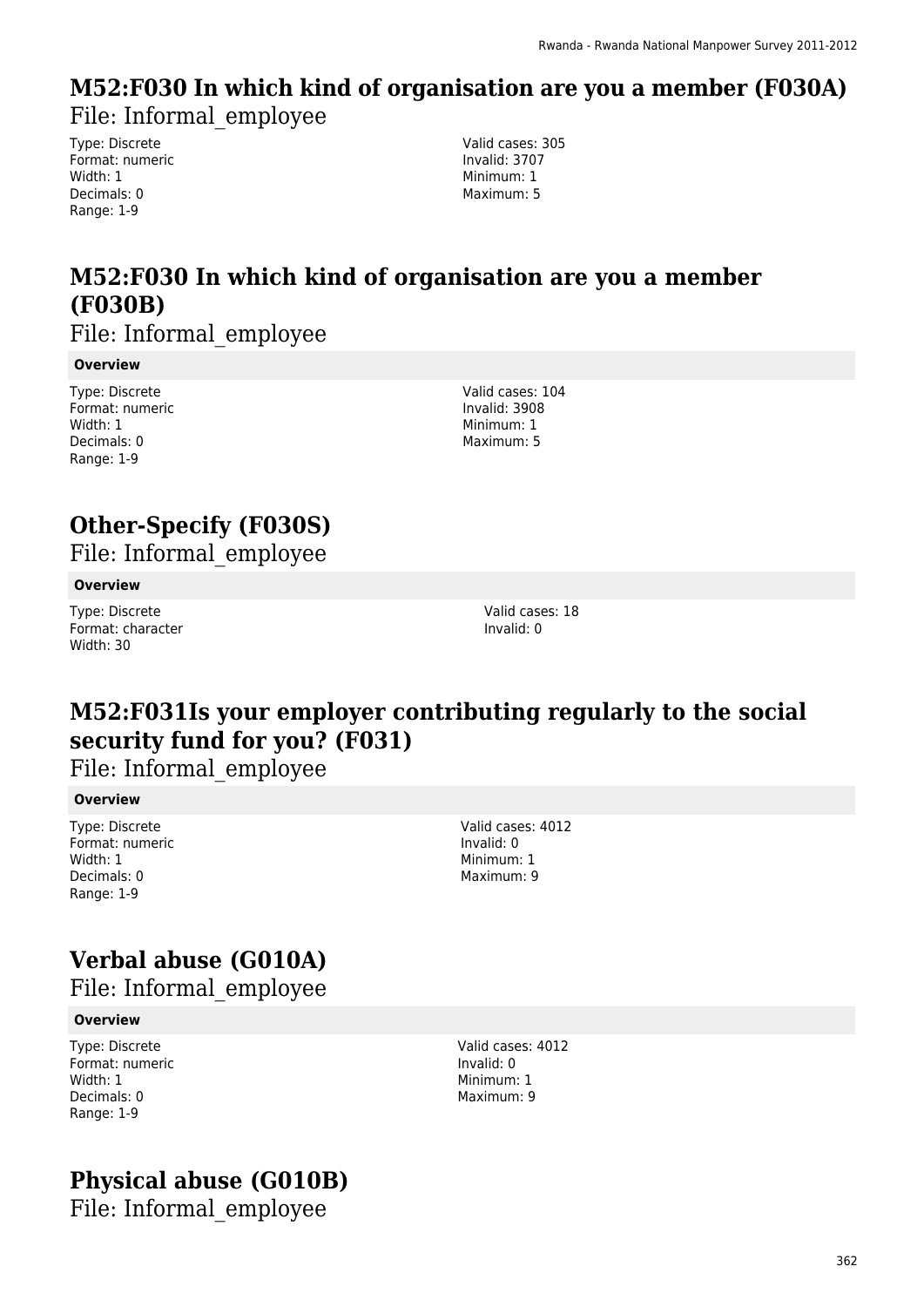## **Physical abuse (G010B)**

File: Informal\_employee

### **Overview**

Type: Discrete Format: numeric Width: 1 Decimals: 0 Range: 1-9

Valid cases: 4012 Invalid: 0 Minimum: 1 Maximum: 9

## **Sexual harassment (G010C)**

File: Informal\_employee

#### **Overview**

Type: Discrete Format: numeric Width: 1 Decimals: 0 Range: 1-9

Valid cases: 4012 Invalid: 0 Minimum: 1 Maximum: 9

### **Neglect (G010D)**  File: Informal\_employee

### **Overview**

Type: Discrete Format: numeric Width: 1 Decimals: 0 Range: 1-9

Valid cases: 4012 Invalid: 0 Minimum: 1 Maximum: 9

### **Non payment of salary (G010E)**  File: Informal\_employee

### **Overview**

Type: Discrete Format: numeric Width: 1 Decimals: 0 Range: 1-9

Valid cases: 4012 Invalid: 0 Minimum: 1 Maximum: 9

# **Non payment of other benefits (G010F)**

File: Informal\_employee

### **Overview**

Type: Discrete Format: numeric Width: 1 Decimals: 0 Range: 1-9

Valid cases: 4012 Invalid: 0 Minimum: 1 Maximum: 9

## **Delayed payments of salary (G010G)**

File: Informal\_employee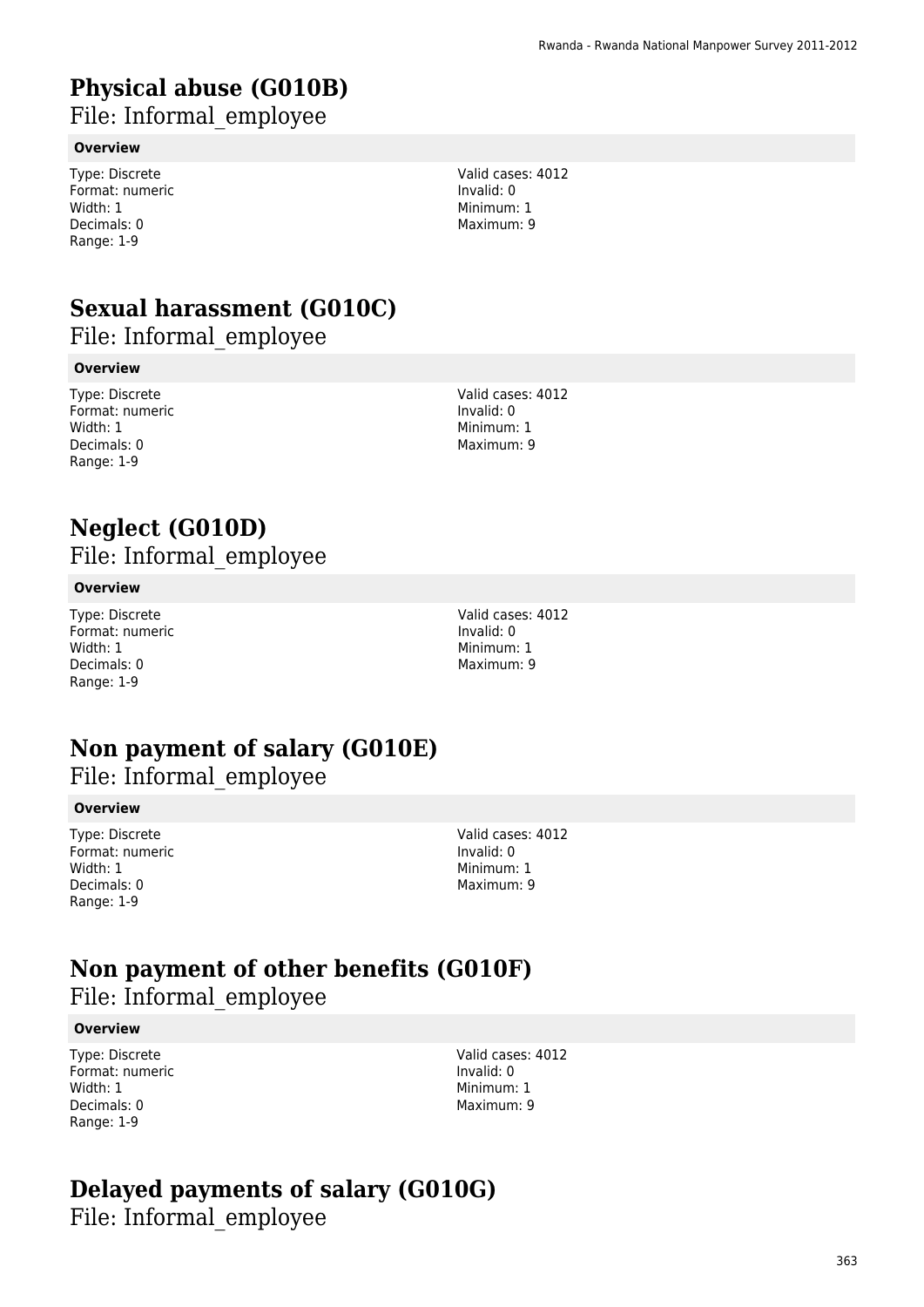## **Delayed payments of salary (G010G)**

File: Informal\_employee

#### **Overview**

Type: Discrete Format: numeric Width: 1 Decimals: 0 Range: 1-9

Valid cases: 4012 Invalid: 0 Minimum: 1 Maximum: 9

## **Delayed payments of benefits (G010H)**

File: Informal\_employee

#### **Overview**

Type: Discrete Format: numeric Width: 1 Decimals: 0 Range: 1-9

Valid cases: 4012 Invalid: 0 Minimum: 1 Maximum: 9

## **Underpayment of salary (G010I)**

File: Informal\_employee

### **Overview**

Type: Discrete Format: numeric Width: 1 Decimals: 0 Range: 1-9

Valid cases: 4012 Invalid: 0 Minimum: 1 Maximum: 9

### **Fatigue (G010J)**  File: Informal\_employee

#### **Overview**

Type: Discrete Format: numeric Width: 1 Decimals: 0 Range: 1-9

Valid cases: 4012 Invalid: 0 Minimum: 1 Maximum: 9

### **Excess workload/hours (G010K)**

File: Informal\_employee

### **Overview**

Type: Discrete Format: numeric Width: 1 Decimals: 0 Range: 1-9

## **Dependants (G010L)**

File: Informal\_employee

Valid cases: 4012 Invalid: 0 Minimum: 1 Maximum: 9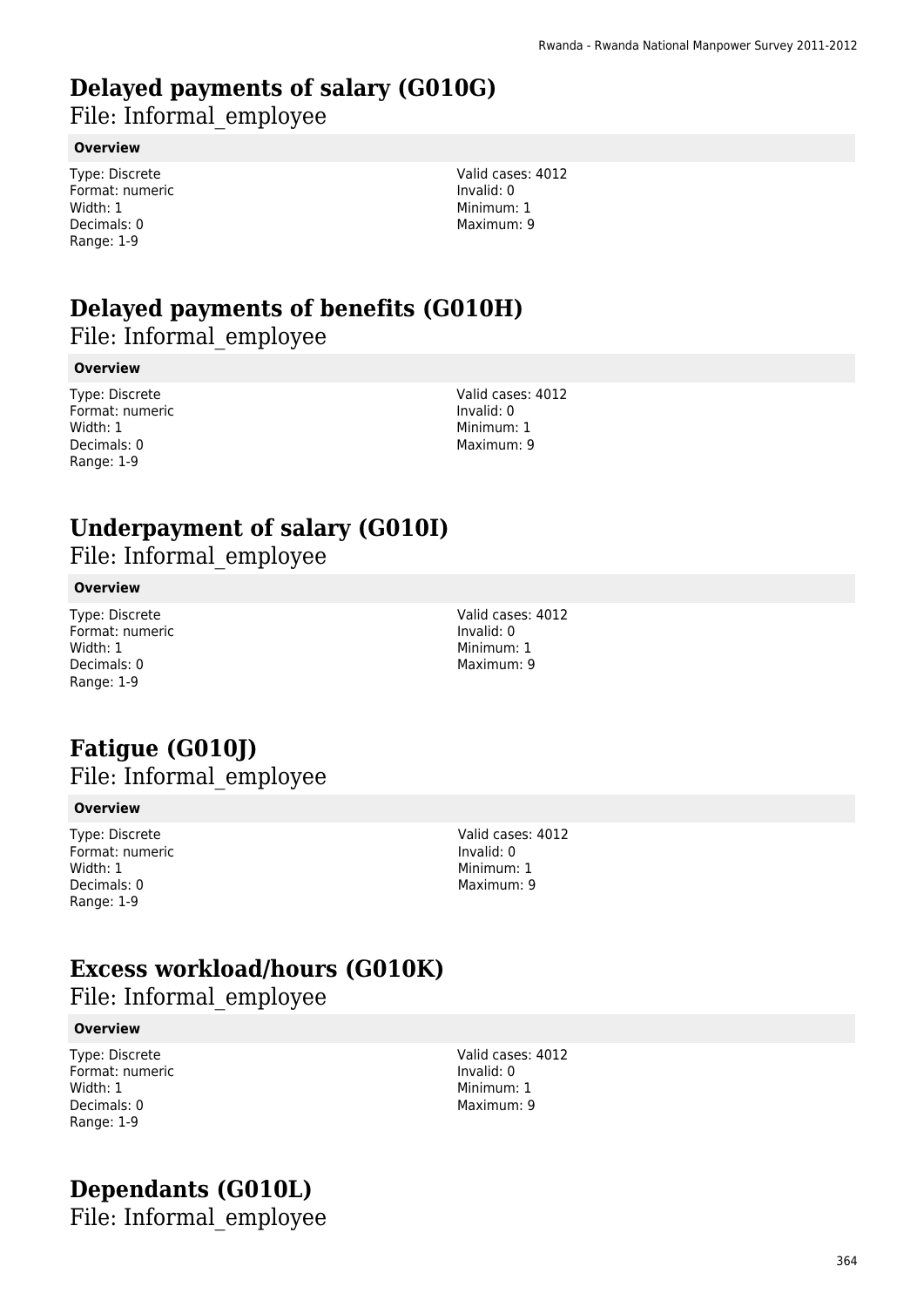# **Dependants (G010L)**

File: Informal\_employee

### **Overview**

Type: Discrete Format: numeric Width: 1 Decimals: 0 Range: 1-9

Valid cases: 4012 Invalid: 0 Minimum: 1 Maximum: 9

## **Discrimination (G010M)**

File: Informal\_employee

### **Overview**

Type: Discrete Format: numeric Width: 1 Decimals: 0 Range: 1-9

Valid cases: 4012 Invalid: 0 Minimum: 1 Maximum: 9

## **Discrimination-Specify (G010MS)**

File: Informal\_employee

### **Overview**

Type: Discrete Format: character Width: 11

Valid cases: 4 Invalid: 0

### **Other (G010N)**  File: Informal\_employee

### **Overview**

Type: Discrete Format: numeric Width: 1 Decimals: 0 Range: 1-9

Valid cases: 4012 Invalid: 0 Minimum: 1 Maximum: 9

## **Other-Specify (G010S)**

File: Informal\_employee

### **Overview**

Type: Discrete Format: character Width: 26

## **How do you react ? (G020A)**

File: Informal\_employee

### **Overview**

Valid cases: 3 Invalid: 0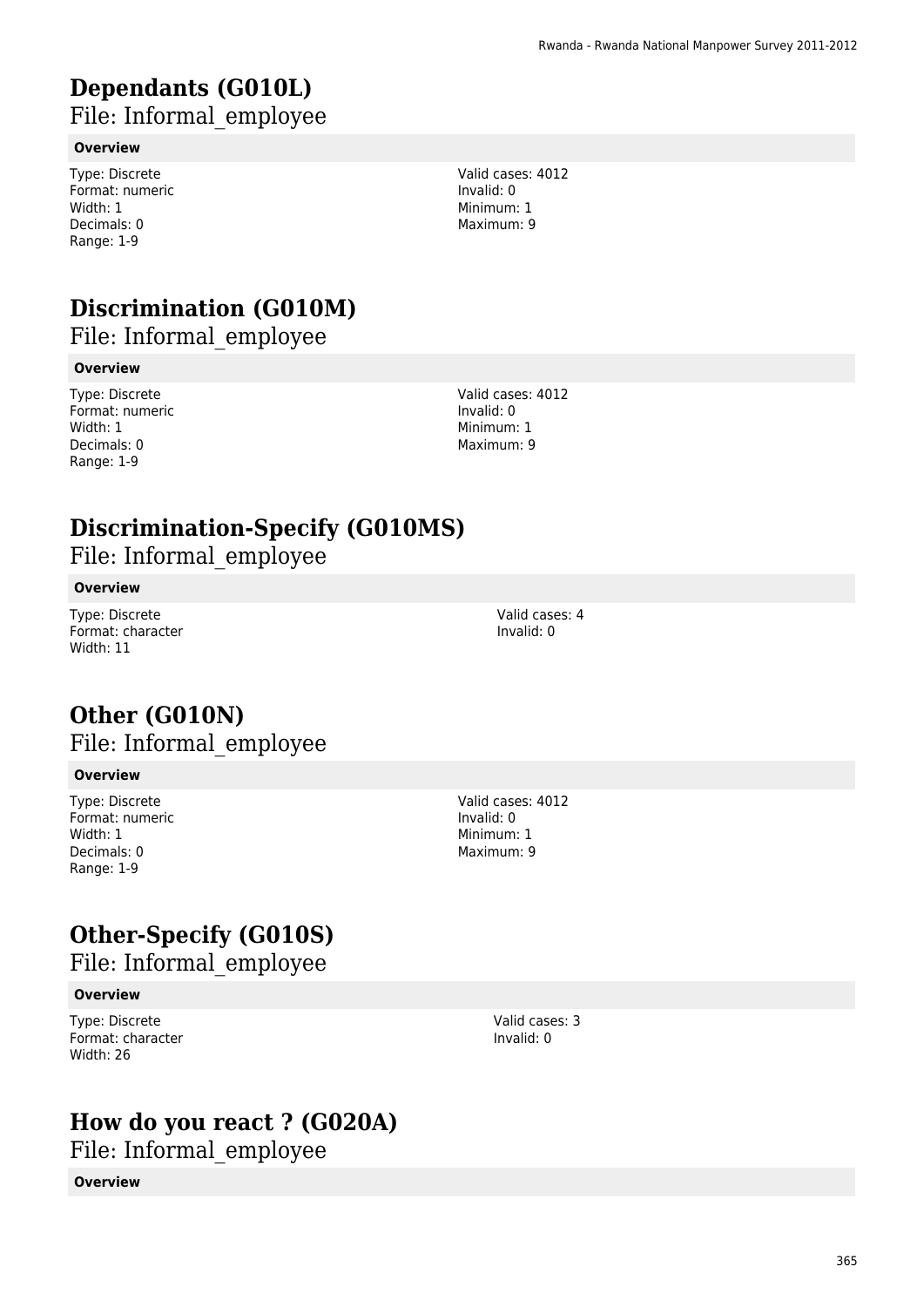# **How do you react ? (G020A)**

File: Informal\_employee

Type: Discrete Format: numeric Width: 2 Decimals: 0 Range: 1-99

Valid cases: 1155 Invalid: 2857 Minimum: 1 Maximum: 99

### **How do you react ? (G020B)**  File: Informal\_employee

#### **Overview**

Type: Discrete Format: numeric Width: 2 Decimals: 0 Range: 1-99

Valid cases: 632 Invalid: 3380 Minimum: 1 Maximum: 12

### **How do you react ? (G020C)**  File: Informal\_employee

#### **Overview**

Type: Discrete Format: numeric Width: 2 Decimals: 0 Range: 1-99

Valid cases: 281 Invalid: 3731 Minimum: 1 Maximum: 12

### **Other-Specify (G020S)**

File: Informal\_employee

### **Overview**

Type: Discrete Format: character Width: 30

Valid cases: 27 Invalid: 0

### **M52:H010 Does your organization have a gender policy? (H010)**  File: Informal\_employee

#### **Overview**

Type: Discrete Format: numeric Width: 1 Decimals: 0 Range: 1-9

Valid cases: 4012 Invalid: 0 Minimum: 1 Maximum: 9

### **M52:H020 Preferential treatment due to sex? (H020)**

File: Informal\_employee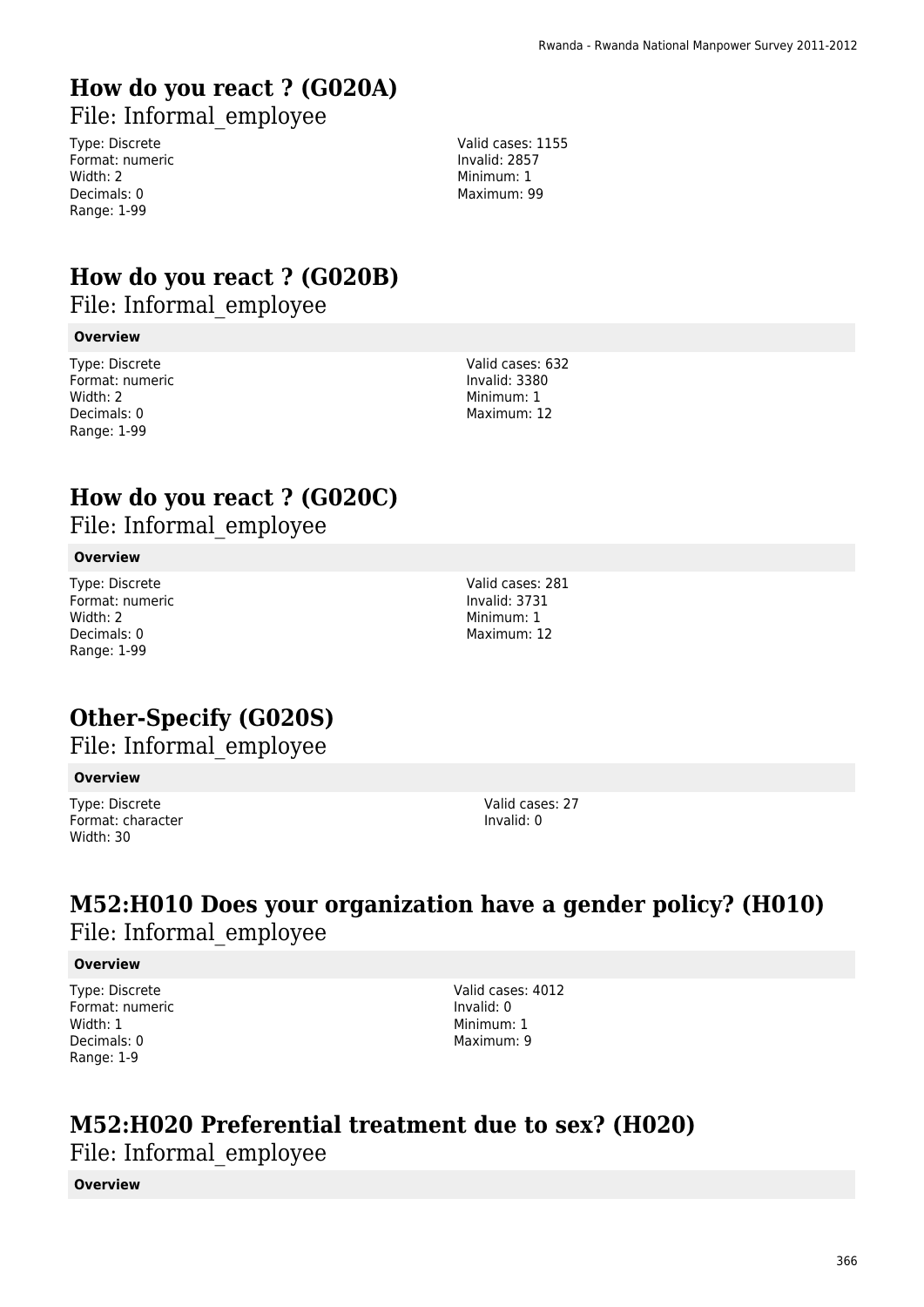## **M52:H020 Preferential treatment due to sex? (H020)**

File: Informal\_employee

Type: Discrete Format: numeric Width: 1 Decimals: 0 Range: 1-9

Valid cases: 4012 Invalid: 0 Minimum: 1 Maximum: 9

### **Quota for women (managm.) (H030A)**  File: Informal\_employee

### **Overview**

Type: Discrete Format: numeric Width: 1 Decimals: 0 Range: 1-9

Valid cases: 350 Invalid: 3662 Minimum: 1 Maximum: 3

## **Overall quota for women (H030B)**

File: Informal\_employee

### **Overview**

Type: Discrete Format: numeric Width: 1 Decimals: 0 Range: 1-9

Valid cases: 350 Invalid: 3662 Minimum: 1 Maximum: 3

## **Pref. recruitment for women (H030C)**

### File: Informal\_employee

### **Overview**

Type: Discrete Format: numeric Width: 1 Decimals: 0 Range: 1-9

Valid cases: 350 Invalid: 3662 Minimum: 1 Maximum: 3

## **Pref. recruitment for men (H030D)**

File: Informal\_employee

### **Overview**

Type: Discrete Format: numeric Width: 1 Decimals: 0 Range: 1-9

Valid cases: 350 Invalid: 3662 Minimum: 1 Maximum: 3

## **Differential retirement age (H030F)**

File: Informal\_employee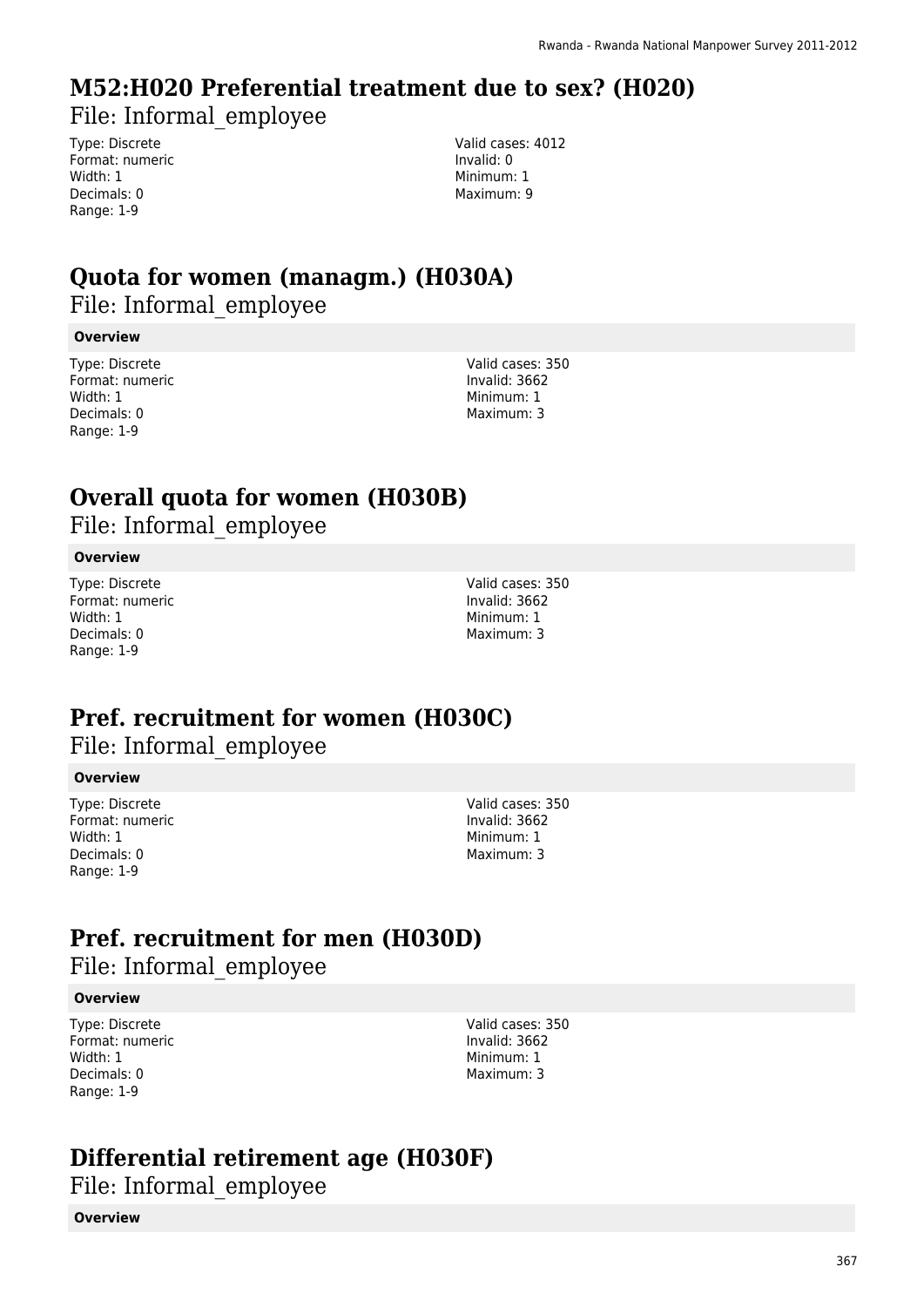## **Differential retirement age (H030F)**

File: Informal\_employee

Type: Discrete Format: numeric Width: 1 Decimals: 0 Range: 1-9

# **Preferential payment (H030G)**

File: Informal\_employee

### **Overview**

Type: Discrete Format: numeric Width: 1 Decimals: 0 Range: 1-9

# **Others (specify) (H030H)**

File: Informal\_employee

### **Overview**

Type: Discrete Format: numeric Width: 1 Decimals: 0 Range: 1-9

## **Other-Specify (H030S)**

File: Informal\_employee

### **Overview**

Type: Discrete Format: character Width: 30

# **Quota for women (managm.) (H040A)**

File: Informal\_employee

### **Overview**

Type: Discrete Format: numeric Width: 1 Decimals: 0 Range: 1-9

Valid cases: 4012 Invalid: 0 Minimum: 1 Maximum: 9

## **Overall quota for women (H040B)**

File: Informal\_employee

### **Overview**

Valid cases: 350 Invalid: 3662 Minimum: 1 Maximum: 3

Valid cases: 350 Invalid: 3662 Minimum: 1 Maximum: 3

Valid cases: 350 Invalid: 3662 Minimum: 1 Maximum: 3

> Valid cases: 3 Invalid: 0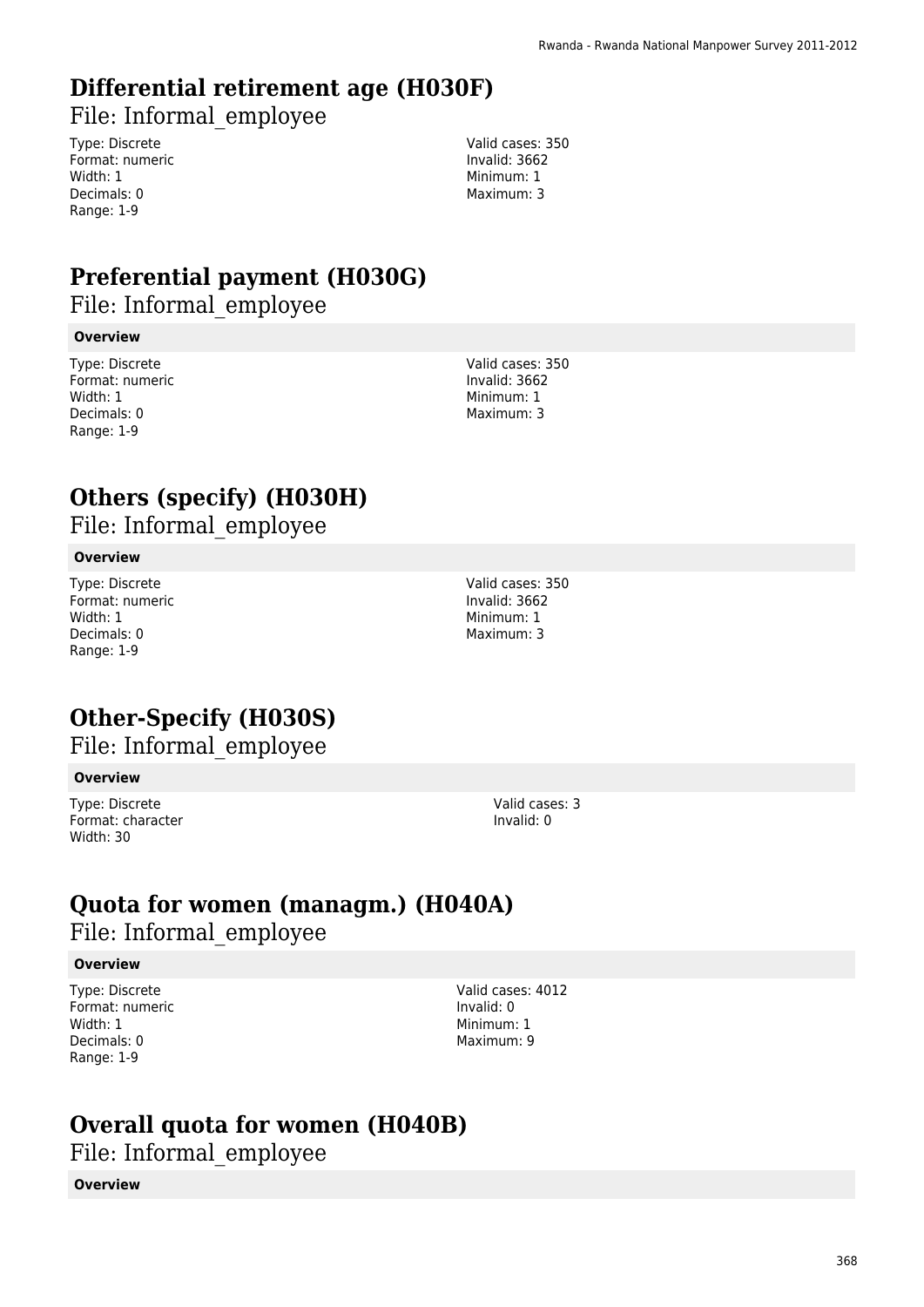# **Overall quota for women (H040B)**

File: Informal\_employee

Type: Discrete Format: numeric Width: 1 Decimals: 0 Range: 1-9

### **Pref. recruitment for women (H040C)**  File: Informal\_employee

#### **Overview**

Type: Discrete Format: numeric Width: 1 Decimals: 0 Range: 1-9

Valid cases: 4012 Invalid: 0 Minimum: 1 Maximum: 9

### **Pref. recruitment for men (H040D)**  File: Informal\_employee

#### **Overview**

Type: Discrete Format: numeric Width: 1 Decimals: 0 Range: 1-9

Valid cases: 4012 Invalid: 0 Minimum: 1 Maximum: 9

### **Maternity leave (H040H)**

File: Informal\_employee

### **Overview**

Type: Discrete Format: numeric Width: 1 Decimals: 0 Range: 1-9

Valid cases: 4012 Invalid: 0 Minimum: 1 Maximum: 9

### **Differential retirement age (H040E)**

File: Informal\_employee

### **Overview**

Type: Discrete Format: numeric Width: 1 Decimals: 0 Range: 1-9

Valid cases: 4012 Invalid: 0 Minimum: 1 Maximum: 9

## **Preferential payment (H040F)**

File: Informal\_employee

**Overview**

Valid cases: 4012 Invalid: 0 Minimum: 1 Maximum: 9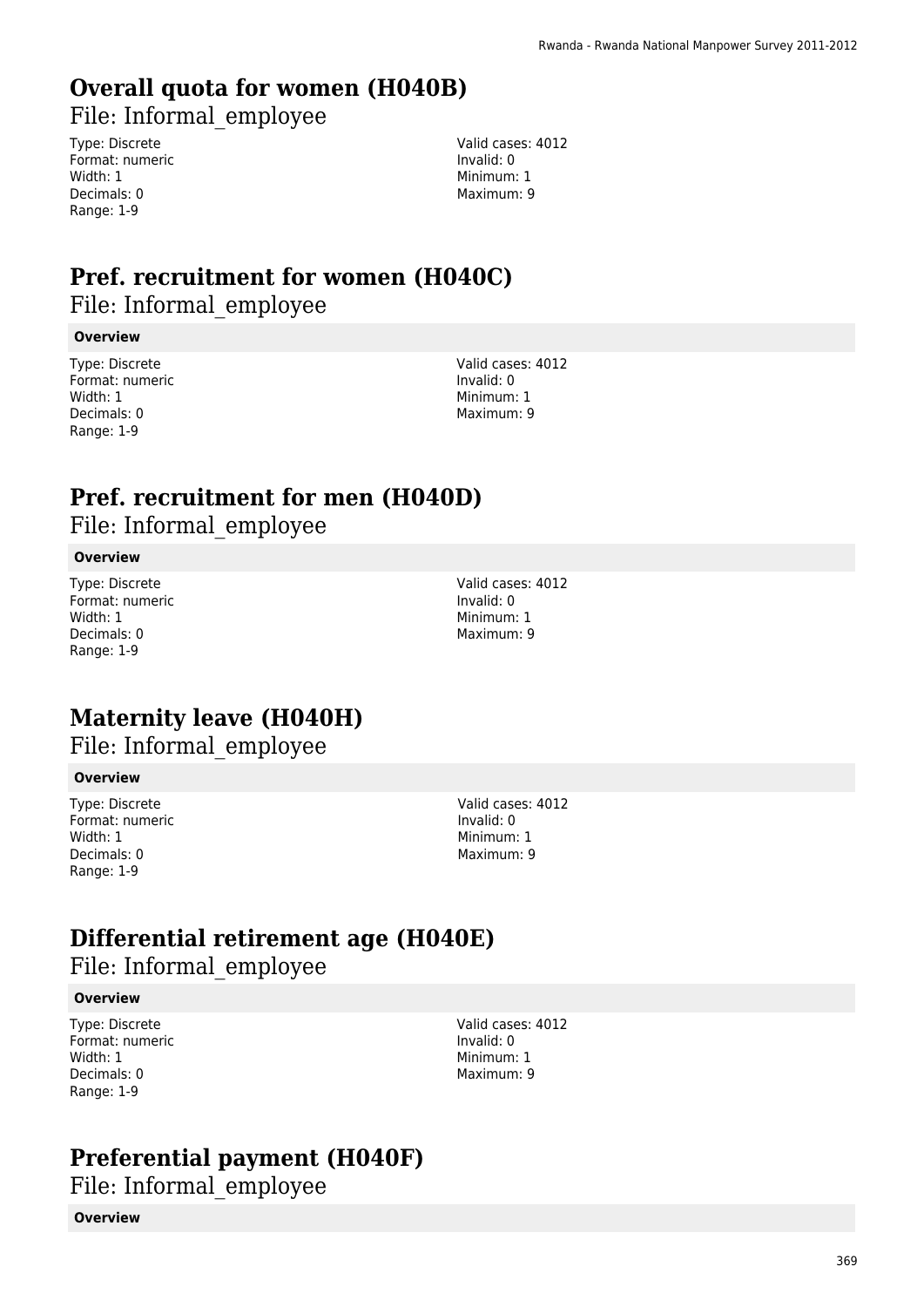## **Preferential payment (H040F)**

File: Informal\_employee

Type: Discrete Format: numeric Width: 1 Decimals: 0 Range: 1-9

Valid cases: 4012 Invalid: 0 Minimum: 1 Maximum: 9

## **Others (specify) (H040G)**

File: Informal\_employee

### **Overview**

Type: Discrete Format: numeric Width: 1 Decimals: 0 Range: 1-9

#### Valid cases: 4012 Invalid: 0 Minimum: 1 Maximum: 9

## **Other-Specify (H040S)**

File: Informal\_employee

### **Overview**

Type: Discrete Format: character Width: 30

Valid cases: 8 Invalid: 0

### **M52:I010 Has your organization introduced the use of ICT? (I010)**  File: Informal\_employee

### **Overview**

Type: Discrete Format: numeric Width: 1 Decimals: 0 Range: 1-9

Valid cases: 4012 Invalid: 0 Minimum: 1 Maximum: 9

# **Production (I020A)**

File: Informal\_employee

### **Overview**

Type: Discrete Format: numeric Width: 1 Decimals: 0 Range: 1-9

## **Marketing (I020B)**

File: Informal\_employee

### **Overview**

Valid cases: 163 Invalid: 3849 Minimum: 1 Maximum: 3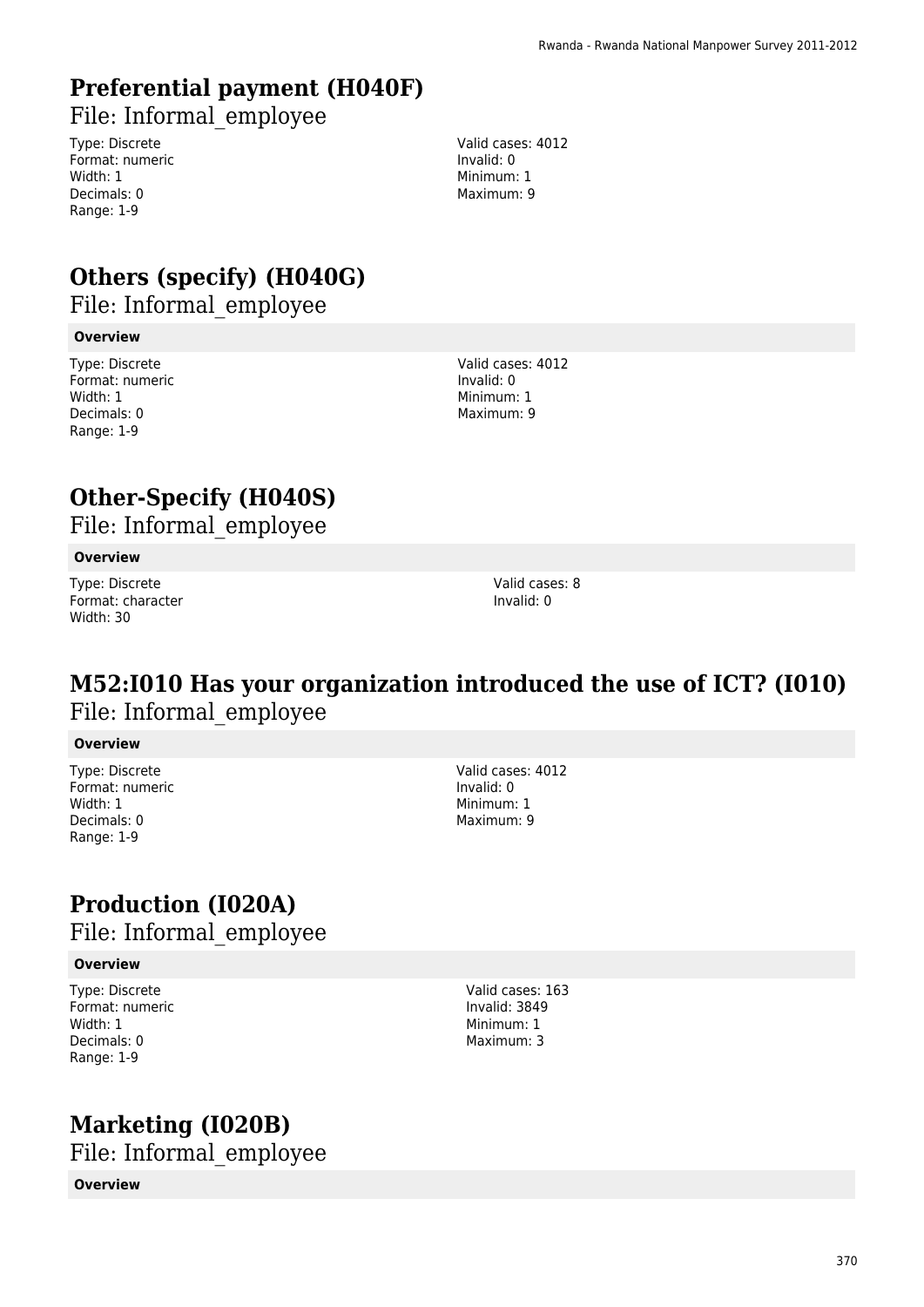# **Marketing (I020B)**

File: Informal\_employee

Type: Discrete Format: numeric Width: 1 Decimals: 0 Range: 1-9

# **Human resource management (I020C)**

File: Informal\_employee

### **Overview**

Type: Discrete Format: numeric Width: 1 Decimals: 0 Range: 1-9

Valid cases: 163 Invalid: 3849 Minimum: 1 Maximum: 3

Valid cases: 163 Invalid: 3849 Minimum: 1 Maximum: 3

## **Communication (I020D)**

File: Informal\_employee

### **Overview**

Type: Discrete Format: numeric Width: 1 Decimals: 0 Range: 1-9

Valid cases: 163 Invalid: 3849 Minimum: 1 Maximum: 3

## **Records management (I020E)**

File: Informal\_employee

### **Overview**

Type: Discrete Format: numeric Width: 1 Decimals: 0 Range: 1-9

Valid cases: 163 Invalid: 3849 Minimum: 1 Maximum: 3

## **Accounting/Finance/Budgeting (I020F)**

File: Informal\_employee

### **Overview**

Type: Discrete Format: numeric Width: 1 Decimals: 0 Range: 1-9

Valid cases: 163 Invalid: 3849 Minimum: 1 Maximum: 3

## **Recruitment (I020H)**

File: Informal\_employee

**Overview**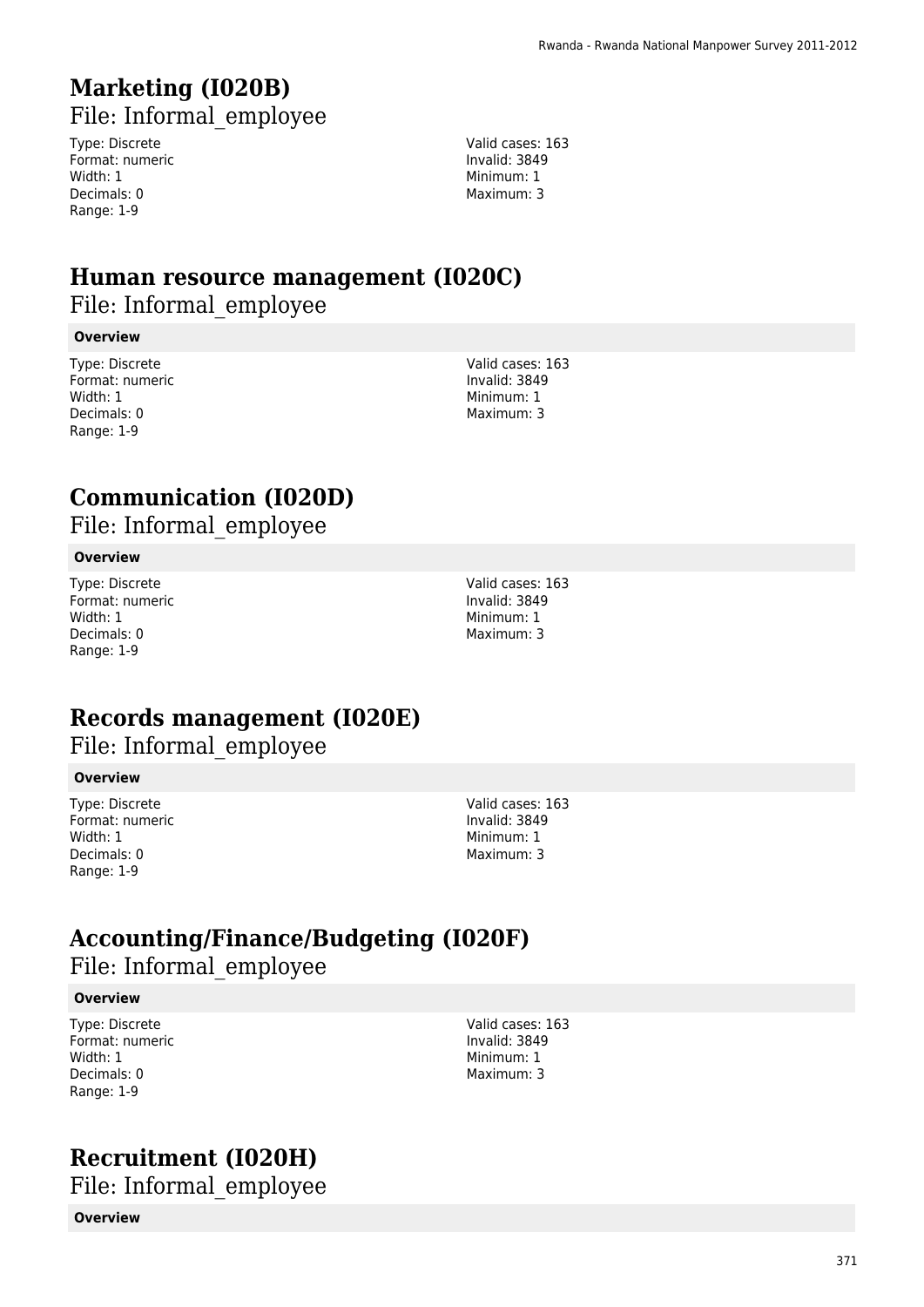## **Recruitment (I020H)**

File: Informal\_employee

Type: Discrete Format: numeric Width: 1 Decimals: 0 Range: 1-9

## **Others (specify) (I020G)**

File: Informal\_employee

### **Overview**

Type: Discrete Format: numeric Width: 1 Decimals: 0 Range: 1-9

## **Other-Specify (I020S)**

File: Informal\_employee

### **Overview**

Type: Discrete Format: character Width: 1

## **Production (I030A)**

File: Informal\_employee

### **Overview**

Type: Discrete Format: numeric Width: 1 Decimals: 0 Range: 1-9

## **Marketing (I030B)**

File: Informal\_employee

### **Overview**

Type: Discrete Format: numeric Width: 1 Decimals: 0 Range: 1-9

Valid cases: 163 Invalid: 3849 Minimum: 1 Maximum: 3

Valid cases: 163 Invalid: 3849 Minimum: 1 Maximum: 3

> Valid cases: 0 Invalid: 0

Valid cases: 163 Invalid: 3849 Minimum: 1 Maximum: 8

Valid cases: 163 Invalid: 3849 Minimum: 1 Maximum: 8

### **Human resource management (I030C)**

File: Informal\_employee

### **Overview**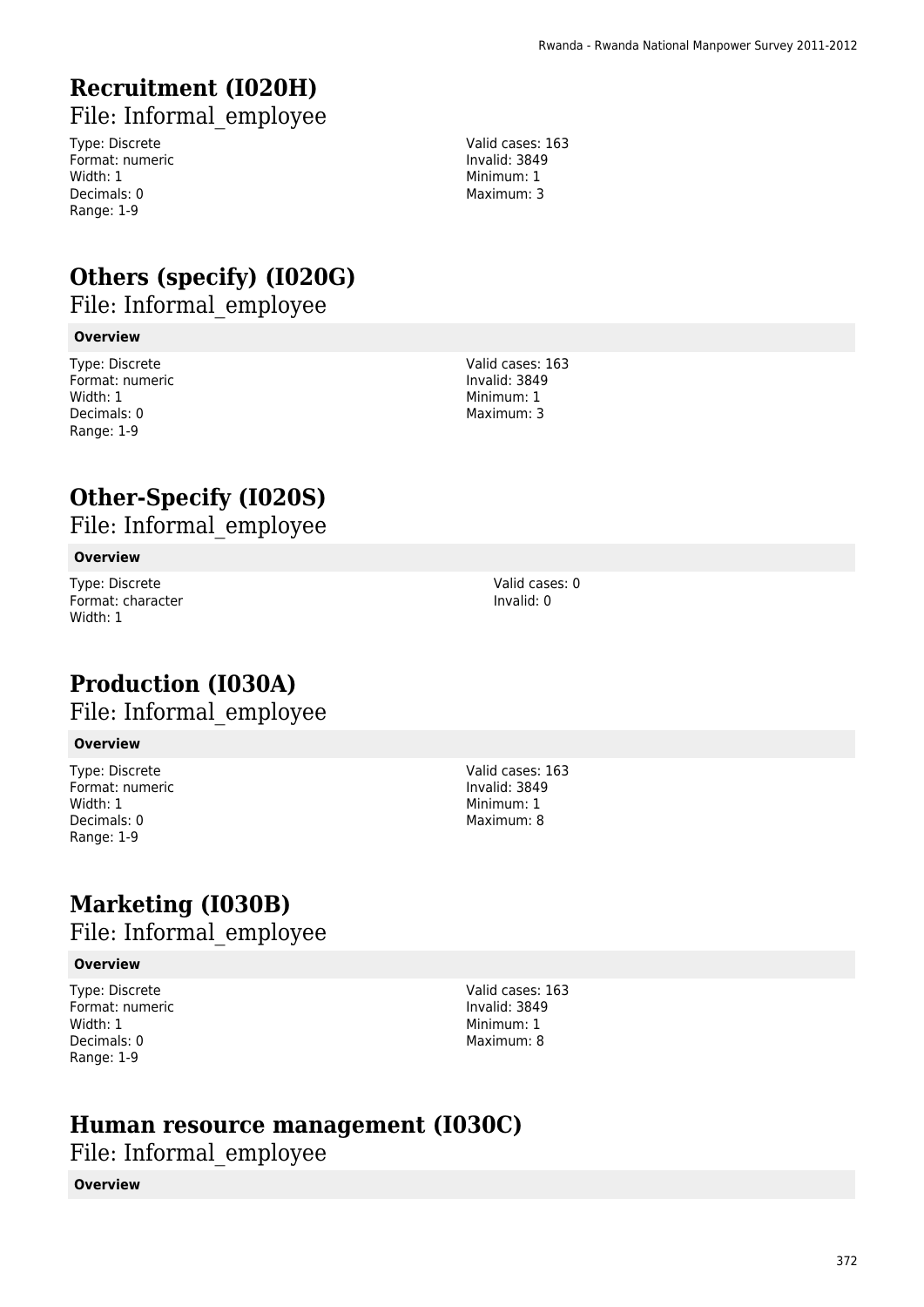### **Human resource management (I030C)**

File: Informal\_employee

Type: Discrete Format: numeric Width: 1 Decimals: 0 Range: 1-9

#### Valid cases: 163 Invalid: 3849 Minimum: 1 Maximum: 8

## **Communication (I030D)**

File: Informal\_employee

### **Overview**

Type: Discrete Format: numeric Width: 1 Decimals: 0 Range: 1-9

Valid cases: 163 Invalid: 3849 Minimum: 1 Maximum: 8

## **Records management (I030E)**

### File: Informal\_employee

### **Overview**

Type: Discrete Format: numeric Width: 1 Decimals: 0 Range: 1-9

Valid cases: 163 Invalid: 3849 Minimum: 1 Maximum: 8

### **Accounting/Finance/Budgeting (I030F)**

### File: Informal\_employee

### **Overview**

Type: Discrete Format: numeric Width: 1 Decimals: 0 Range: 1-9

Valid cases: 163 Invalid: 3849 Minimum: 1 Maximum: 8

## **Recruitment (I030H)**

File: Informal\_employee

### **Overview**

Type: Discrete Format: numeric Width: 1 Decimals: 0 Range: 1-9

Valid cases: 163 Invalid: 3849 Minimum: 1 Maximum: 8

## **Others (specify) (I030G)**

File: Informal\_employee

**Overview**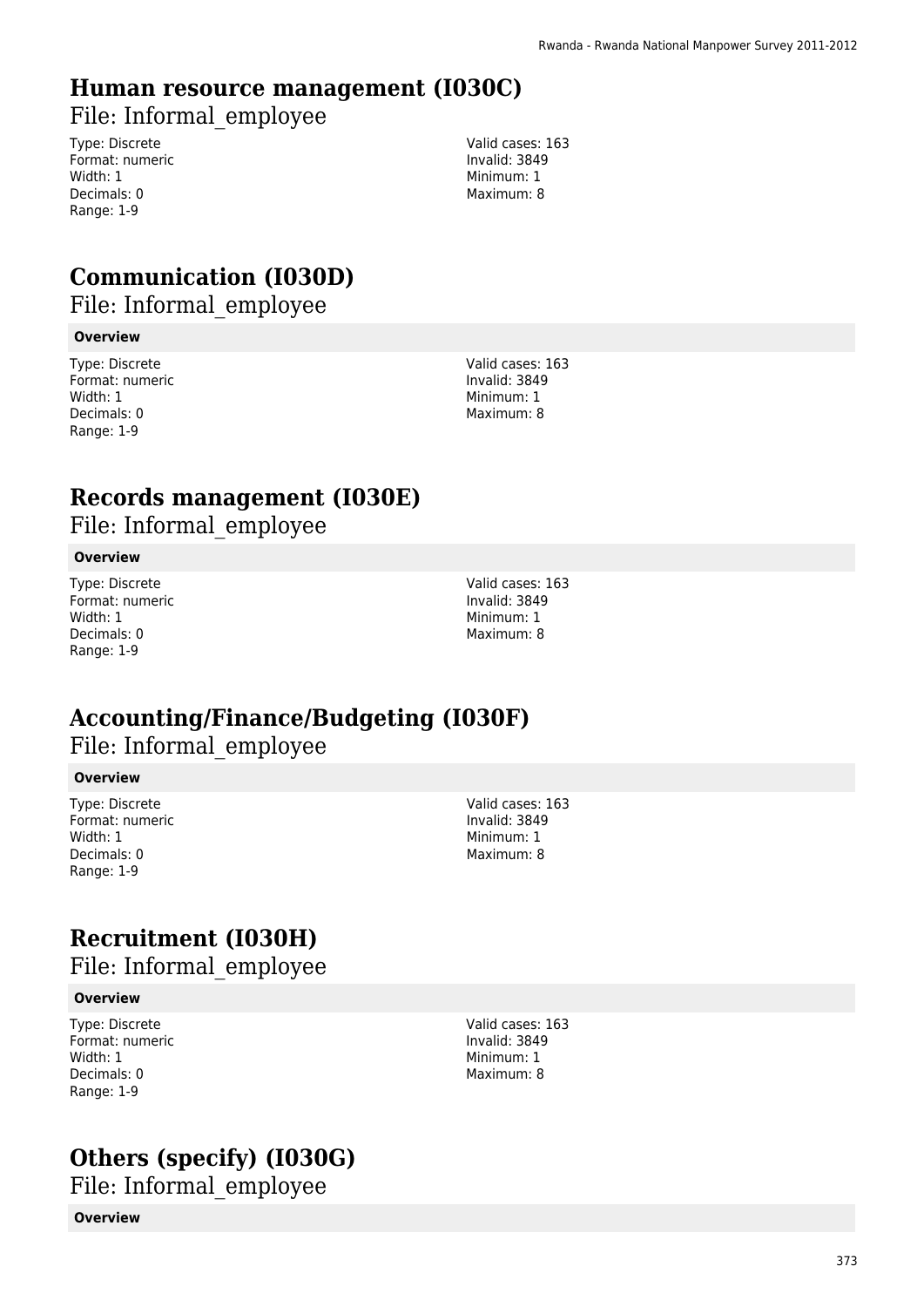# **Others (specify) (I030G)**

File: Informal\_employee

Type: Discrete Format: numeric Width: 1 Decimals: 0 Range: 1-9

## **Other-Specify (I030S)**

File: Informal\_employee

### **Overview**

Type: Discrete Format: character Width: 1

## **Individual Computer (I040A)**

File: Informal\_employee

### **Overview**

Type: Discrete Format: numeric Width: 1 Decimals: 0 Range: 1-9

## **Shared computer (I040B)**

File: Informal\_employee

### **Overview**

Type: Discrete Format: numeric Width: 1 Decimals: 0 Range: 1-9

### **Private access to email (I040C)**

File: Informal\_employee

### **Overview**

Type: Discrete Format: numeric Width: 1 Decimals: 0 Range: 1-9

### **Common access to email (I040D)**

File: Informal\_employee

### **Overview**

Valid cases: 163 Invalid: 3849 Minimum: 1 Maximum: 8

> Valid cases: 0 Invalid: 0

Valid cases: 163 Invalid: 3849 Minimum: 1 Maximum: 2

Valid cases: 163 Invalid: 3849 Minimum: 1 Maximum: 2

Valid cases: 163 Invalid: 3849 Minimum: 1 Maximum: 2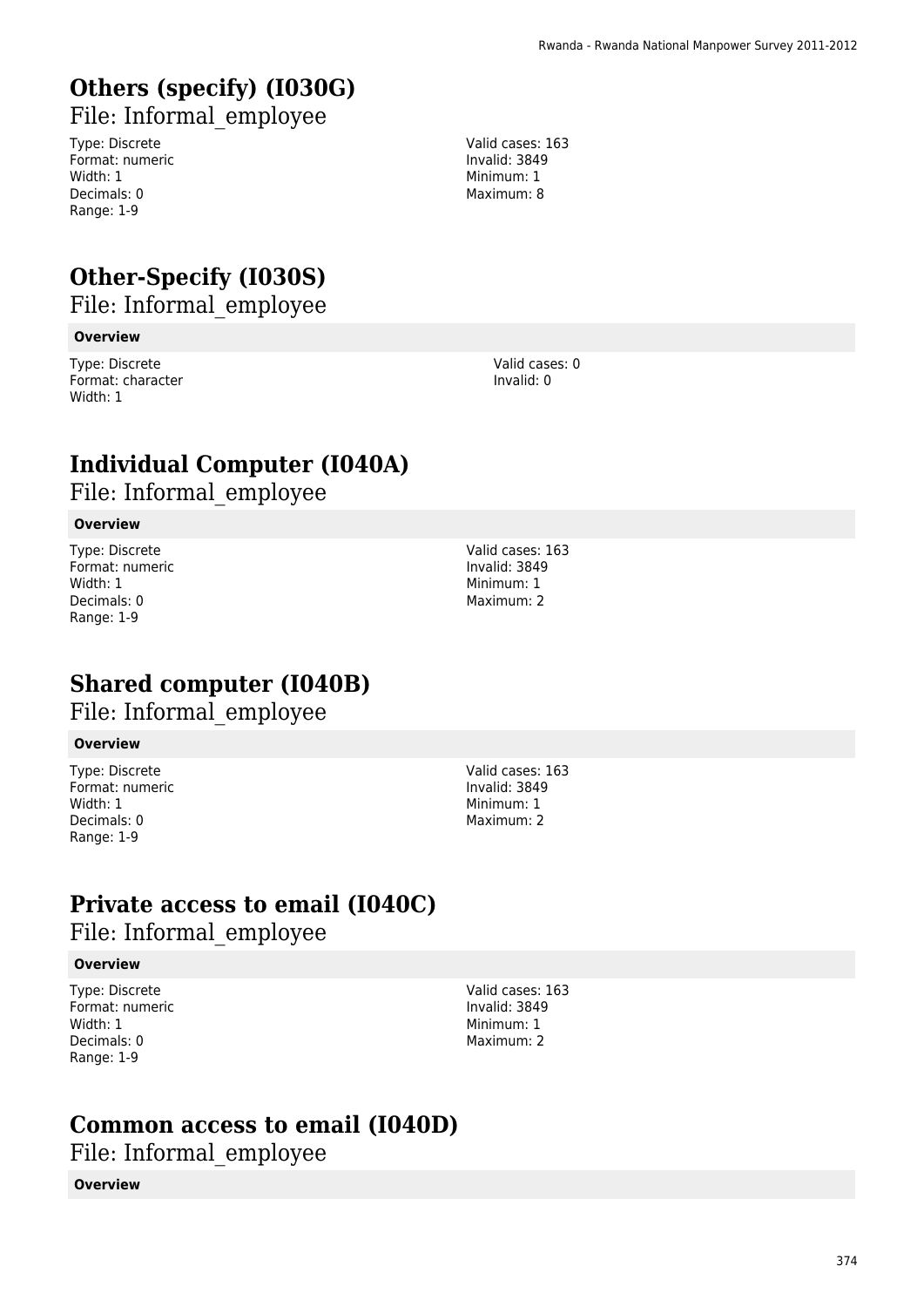## **Common access to email (I040D)**

File: Informal\_employee

Type: Discrete Format: numeric Width: 1 Decimals: 0 Range: 1-9

## **Access to internet (I040E)**

File: Informal\_employee

### **Overview**

Type: Discrete Format: numeric Width: 1 Decimals: 0 Range: 1-9

# **Others (specify). (I040F)**

File: Informal\_employee

### **Overview**

Type: Discrete Format: numeric Width: 1 Decimals: 0 Range: 1-9

## **Other-Specify (I040S)**

File: Informal\_employee

### **Overview**

Type: Discrete Format: character Width: 24

## **Individual Computer (I050A)**

File: Informal\_employee

### **Overview**

Type: Discrete Format: numeric Width: 1 Decimals: 0 Range: 1-9

## **Shared computer (I050B)**

File: Informal\_employee

### **Overview**

Valid cases: 163 Invalid: 3849 Minimum: 1 Maximum: 2

Valid cases: 163 Invalid: 3849 Minimum: 1 Maximum: 2

Valid cases: 163 Invalid: 3849 Minimum: 1 Maximum: 2

> Valid cases: 1 Invalid: 0

Valid cases: 163 Invalid: 3849 Minimum: 1 Maximum: 9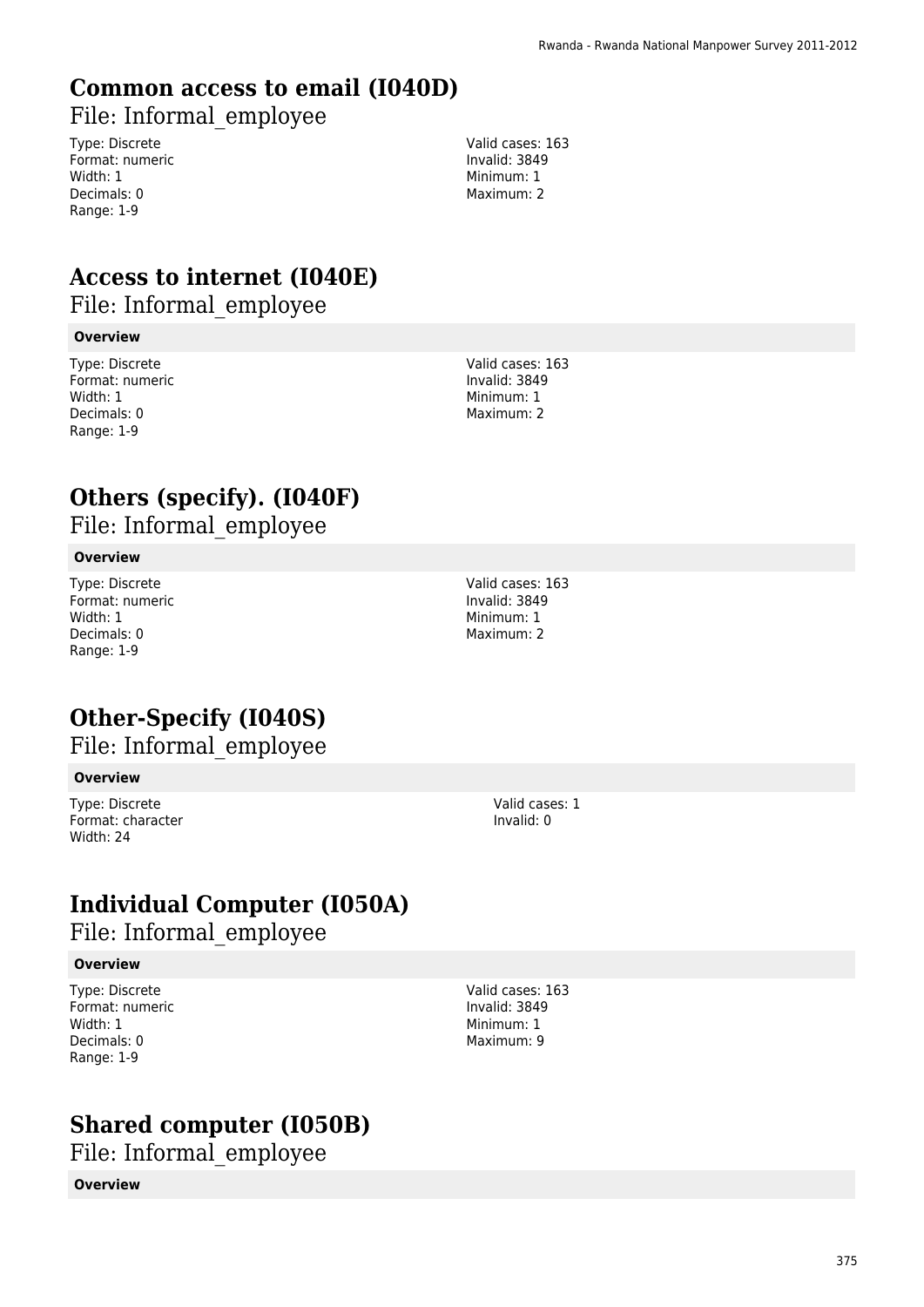## **Shared computer (I050B)**

File: Informal\_employee

Type: Discrete Format: numeric Width: 1 Decimals: 0 Range: 1-9

### **Private access to email (I050C)**  File: Informal\_employee

### **Overview**

Type: Discrete Format: numeric Width: 1 Decimals: 0 Range: 1-9

Valid cases: 163 Invalid: 3849 Minimum: 1 Maximum: 9

# **Common access to email (I050D)**

### File: Informal\_employee

### **Overview**

Type: Discrete Format: numeric Width: 1 Decimals: 0 Range: 1-9

Valid cases: 163 Invalid: 3849 Minimum: 1 Maximum: 9

### **Access to internet (I050E)**

### File: Informal\_employee

### **Overview**

Type: Discrete Format: numeric Width: 1 Decimals: 0 Range: 1-9

# **Others (specify). (I050F)**

File: Informal\_employee

### **Overview**

Type: Discrete Format: numeric Width: 1 Decimals: 0 Range: 1-9

Valid cases: 163 Invalid: 3849 Minimum: 1 Maximum: 9

## **Other-Specify (I050S)**

File: Informal\_employee

**Overview**

Valid cases: 163 Invalid: 3849 Minimum: 1 Maximum: 9

Invalid: 3849 Minimum: 1 Maximum: 9

Valid cases: 163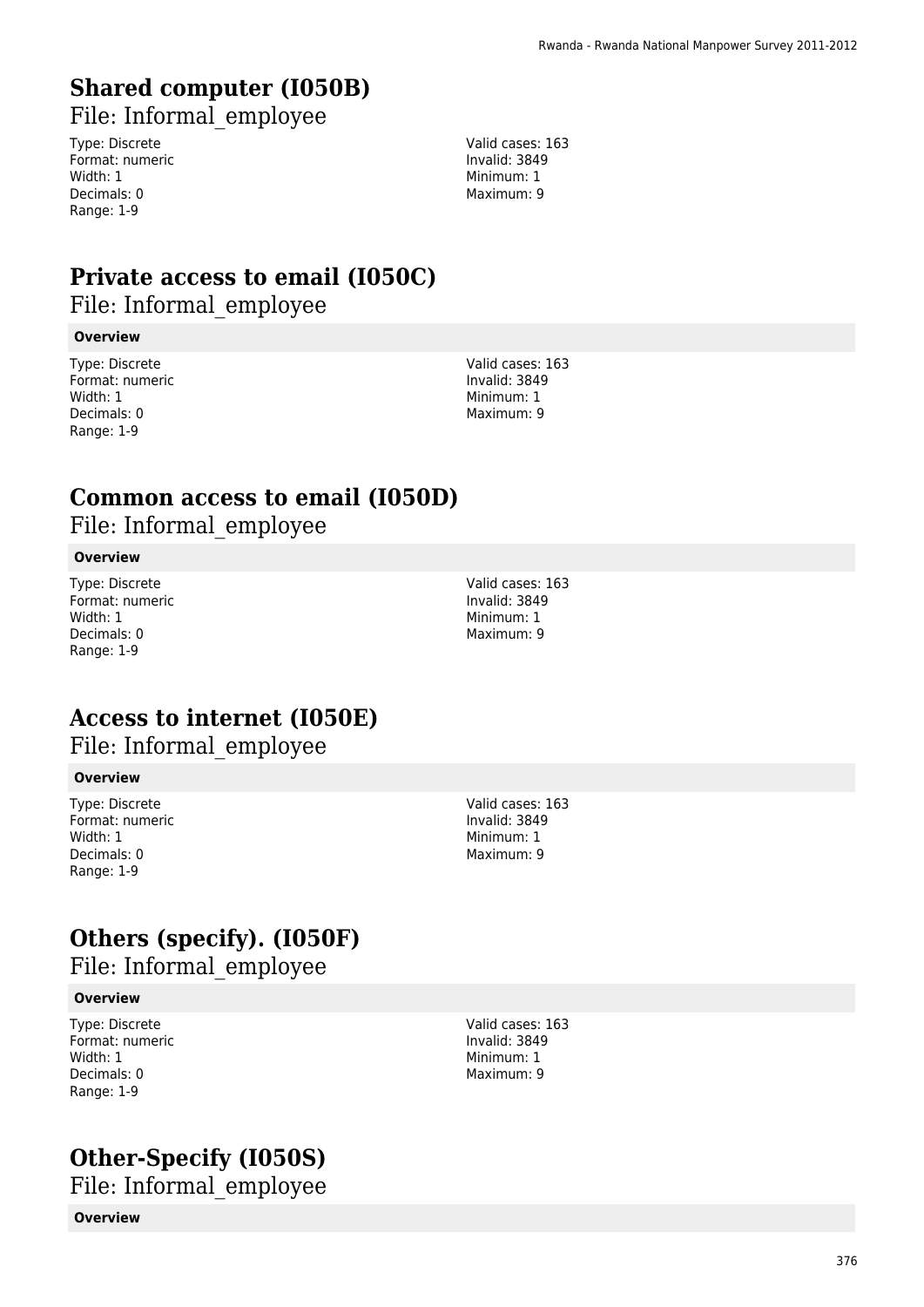## **Other-Specify (I050S)**

File: Informal\_employee

Type: Discrete Format: character Width: 17

Valid cases: 1 Invalid: 0

## **Do you feel properly equipped to make fully use of the potential of ICT at your workplace? (I060)**

File: Informal\_employee

### **Overview**

Type: Discrete Format: numeric Width: 1 Decimals: 0 Range: 1-9

Valid cases: 163 Invalid: 3849 Minimum: 1 Maximum: 9

### **M52:J010 Monthly gross earnings (J010)**  File: Informal\_employee

#### **Overview**

Type: Continuous Format: numeric Width: 8 Decimals: 0 Range: 1000-400000 Invalid: 99999999, 0

Valid cases: 3309 Invalid: 703 Minimum: 1000 Maximum: 400000 Mean: 26729.5 Standard deviation: 26079.6

### **M52:J011 What is your monthly net earnings? (J011)**  File: Informal\_employee

#### **Overview**

Type: Continuous Format: numeric Width: 8 Decimals: 0 Range: 1000-700000 Invalid: 99999999

Valid cases: 3329 Invalid: 683 Minimum: 1000 Maximum: 700000 Mean: 26516.8 Standard deviation: 27739.6

### **M52:J020 Mode of your mountly payment? (J020)**  File: Informal\_employee

#### **Overview**

Type: Discrete Format: numeric Width: 1 Decimals: 0 Range: 1-9

Valid cases: 3331 Invalid: 681 Minimum: 1 Maximum: 9

# **Other-Specify (J020S)**

File: Informal\_employee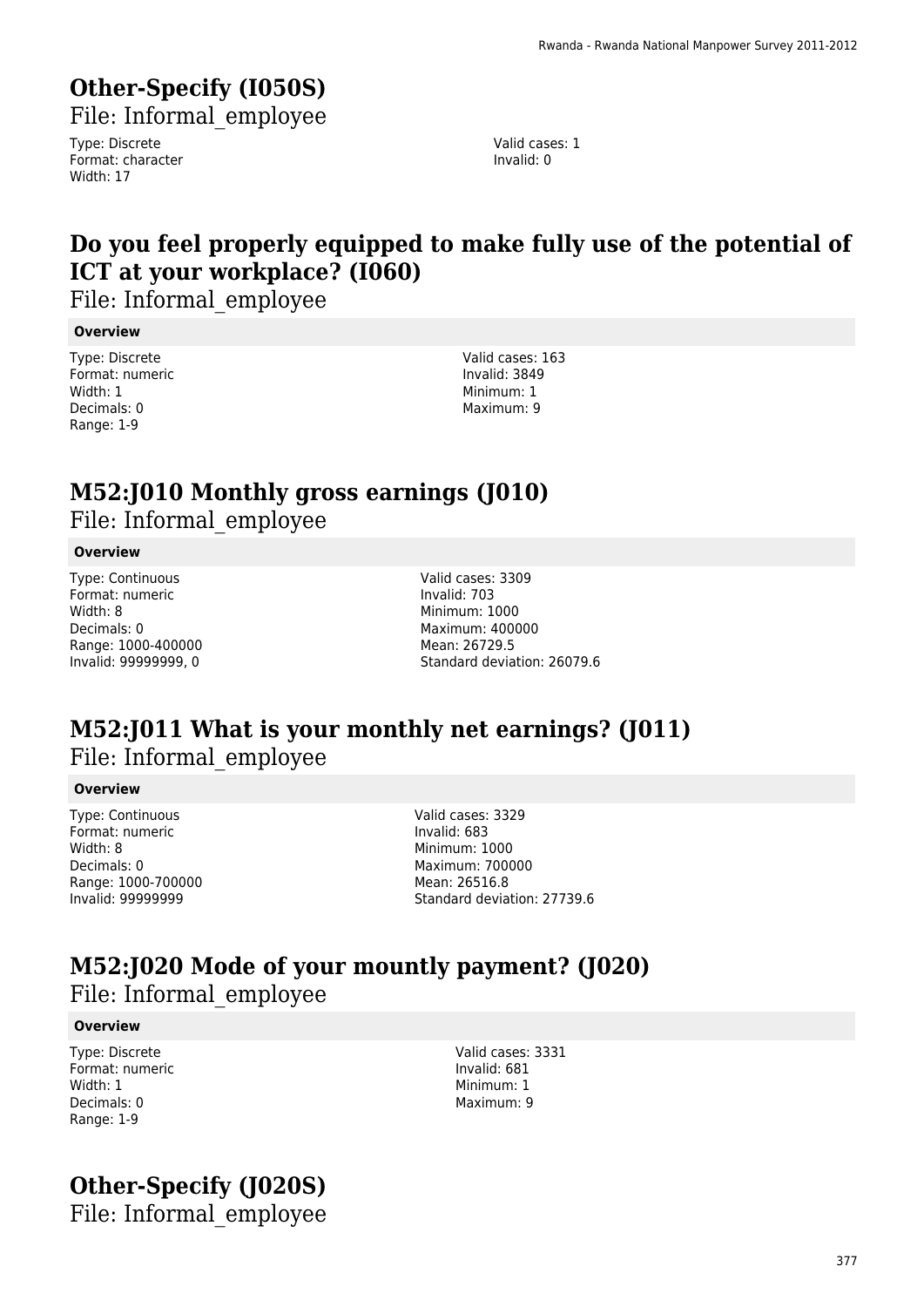## **Other-Specify (J020S)**

File: Informal\_employee

#### **Overview**

Type: Discrete Format: character Width: 30

Valid cases: 7 Invalid: 0

## **M52:J030 Do you have another occupation / job/employment? (J030)**

File: Informal\_employee

#### **Overview**

Type: Discrete Format: numeric Width: 1 Decimals: 0 Range: 1-9

Valid cases: 4012 Invalid: 0 Minimum: 1 Maximum: 9

### **M52:J040 If yes, what kind of occupation / job (J040)**  File: Informal\_employee

#### **Overview**

Type: Discrete Format: character Width: 30

Valid cases: 730 Invalid: 0

### **ISCO Code (J040A)**  File: Informal\_employee

### **Overview**

Type: Discrete Format: numeric Width: 4 Decimals: 0 Range: 110-9999

Valid cases: 735 Invalid: 3277 Minimum: 1113 Maximum: 9999

### **ISCO\_FIRST\_LEVELJ040A (ISCO1J040A)**  File: Informal\_employee

#### **Overview**

Type: Discrete Format: numeric Width: 5 Decimals: 2 Range: 1-99

Valid cases: 735 Invalid: 3277 Minimum: 1 Maximum: 99

## **M52:J050 Average annual gross income from all additional job(s)? (J050)**

File: Informal\_employee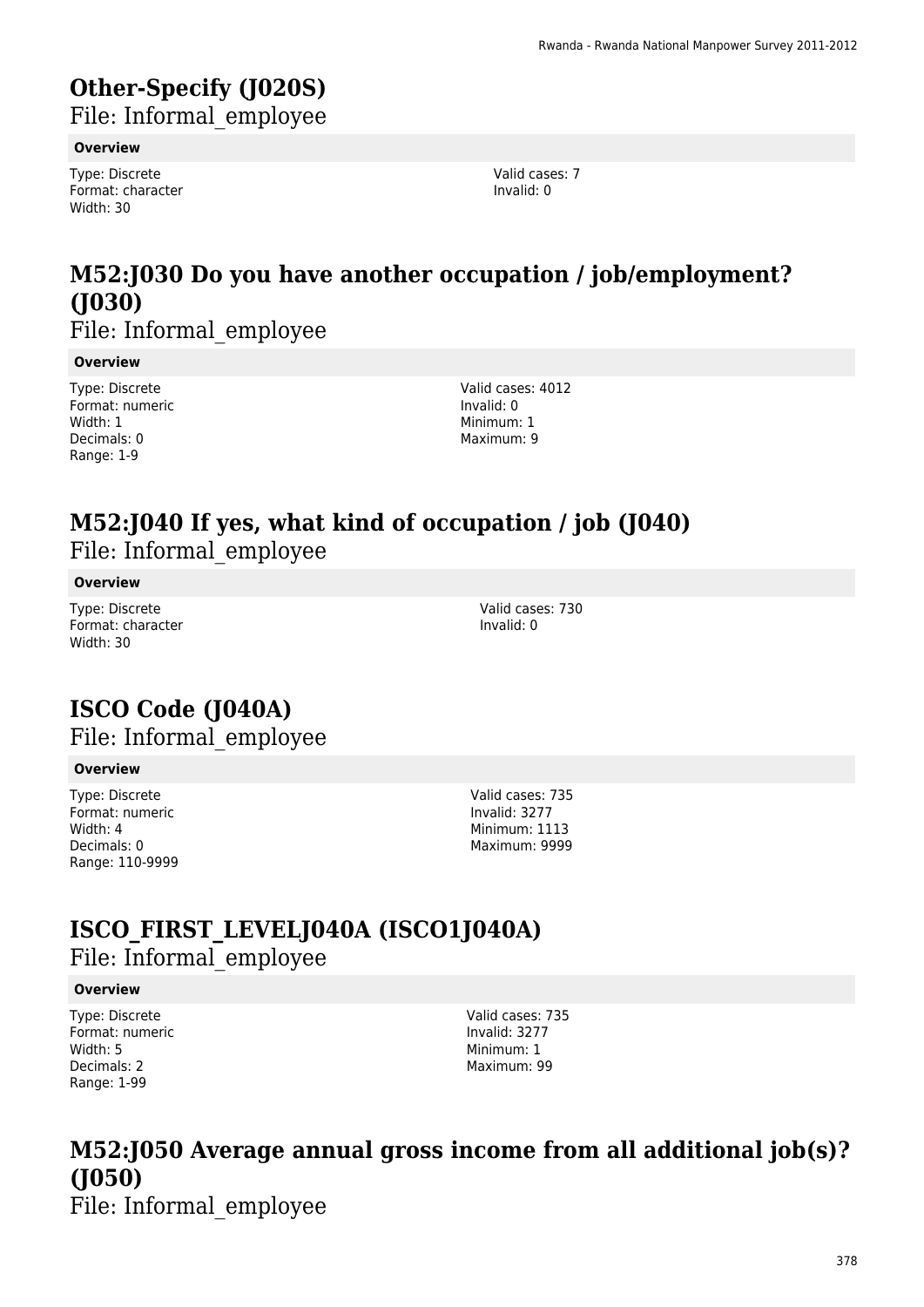## **M52:J050 Average annual gross income from all additional job(s)? (J050)**

File: Informal\_employee

### **Overview**

Type: Continuous Format: numeric Width: 8 Decimals: 0 Range: 1000-7200000 Invalid: 99999999

Valid cases: 720 Invalid: 3292 Minimum: 1000 Maximum: 7200000 Mean: 227065.8 Standard deviation: 449730.6

### **M52:K010 Do you have an HIV / AIDS policy at workplace? (K010)**  File: Informal\_employee

### **Overview**

Type: Discrete Format: numeric Width: 1 Decimals: 0 Range: 1-9

Valid cases: 4012 Invalid: 0 Minimum: 1 Maximum: 9

# **VCT services (K020A)**

File: Informal\_employee

### **Overview**

Type: Discrete Format: numeric Width: 1 Decimals: 0 Range: 1-9

Valid cases: 1196 Invalid: 2816 Minimum: 1 Maximum: 9

### **Free ARVs for HIV+ workers (K020B)**  File: Informal\_employee

### **Overview**

Type: Discrete Format: numeric Width: 1 Decimals: 0 Range: 1-9

Valid cases: 1196 Invalid: 2816 Minimum: 1 Maximum: 9

## **Free condom distribution (K020C)**

File: Informal\_employee

### **Overview**

Type: Discrete Format: numeric Width: 1 Decimals: 0 Range: 1-9

Valid cases: 1196 Invalid: 2816 Minimum: 1 Maximum: 9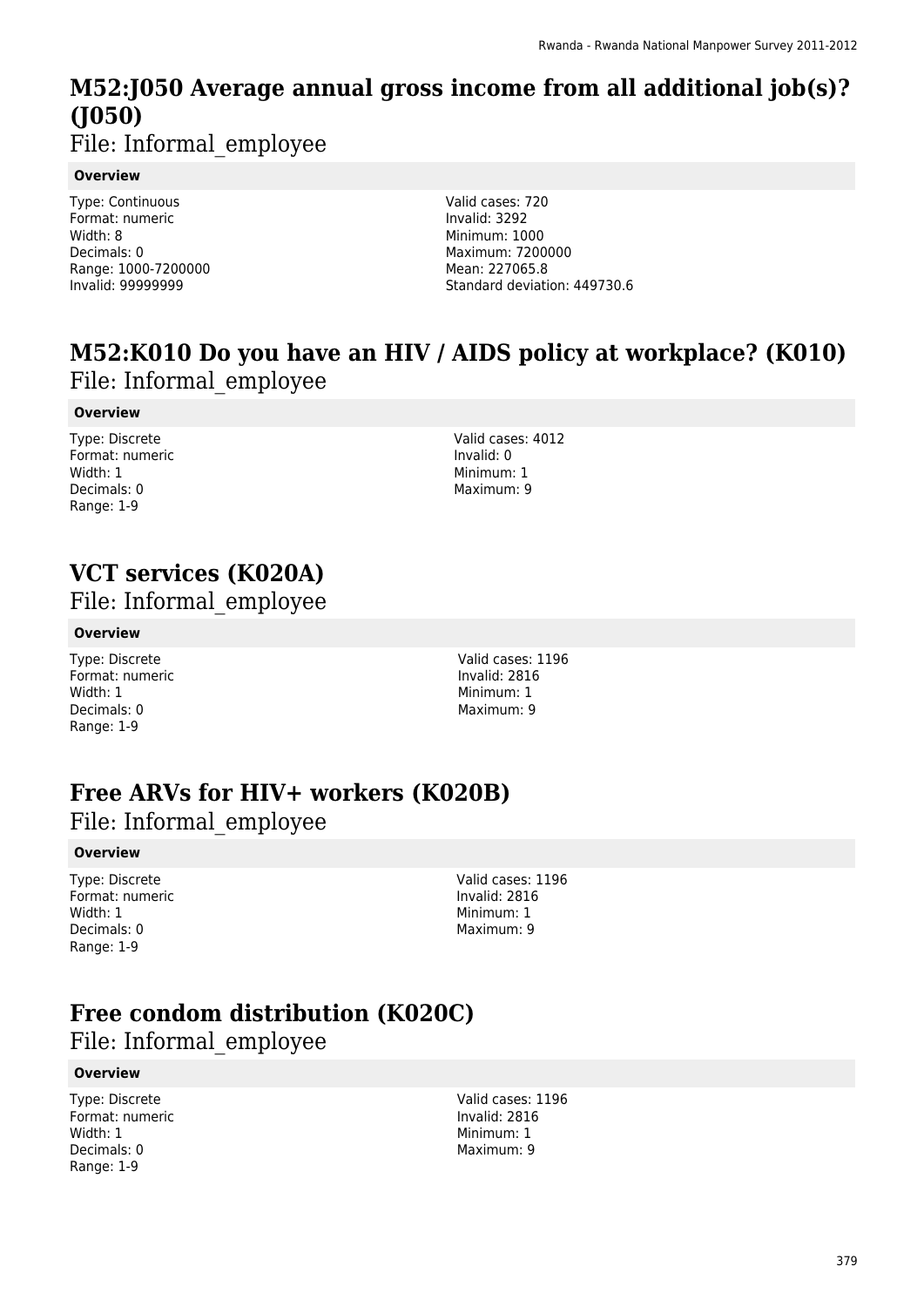### **Free food for HIV+ workers (K020D)**  File: Informal\_employee

### **Overview**

Type: Discrete Format: numeric Width: 1 Decimals: 0 Range: 1-9

Valid cases: 1196 Invalid: 2816 Minimum: 1 Maximum: 9

## **Equal rights (K020E)**

File: Informal\_employee

### **Overview**

Type: Discrete Format: numeric Width: 1 Decimals: 0 Range: 1-9

Valid cases: 1196 Invalid: 2816 Minimum: 1 Maximum: 9

## **Others (specify) (K020F)**

File: Informal\_employee

### **Overview**

Type: Discrete Format: numeric Width: 1 Decimals: 0 Range: 1-9

## **Other-Specify (K020S)**

File: Informal\_employee

### **Overview**

Type: Discrete Format: character Width: 30

Valid cases: 1196 Invalid: 2816 Minimum: 1 Maximum: 9

> Valid cases: 12 Invalid: 0

### **Are you currently looking for a different job? (N020)**  File: Informal\_employee

### **Overview**

Type: Discrete Format: numeric Width: 1 Decimals: 0 Range: 1-9

Valid cases: 4012 Invalid: 0 Minimum: 1 Maximum: 9

### **Which occupations are you targeting? (N030)**  File: Informal\_employee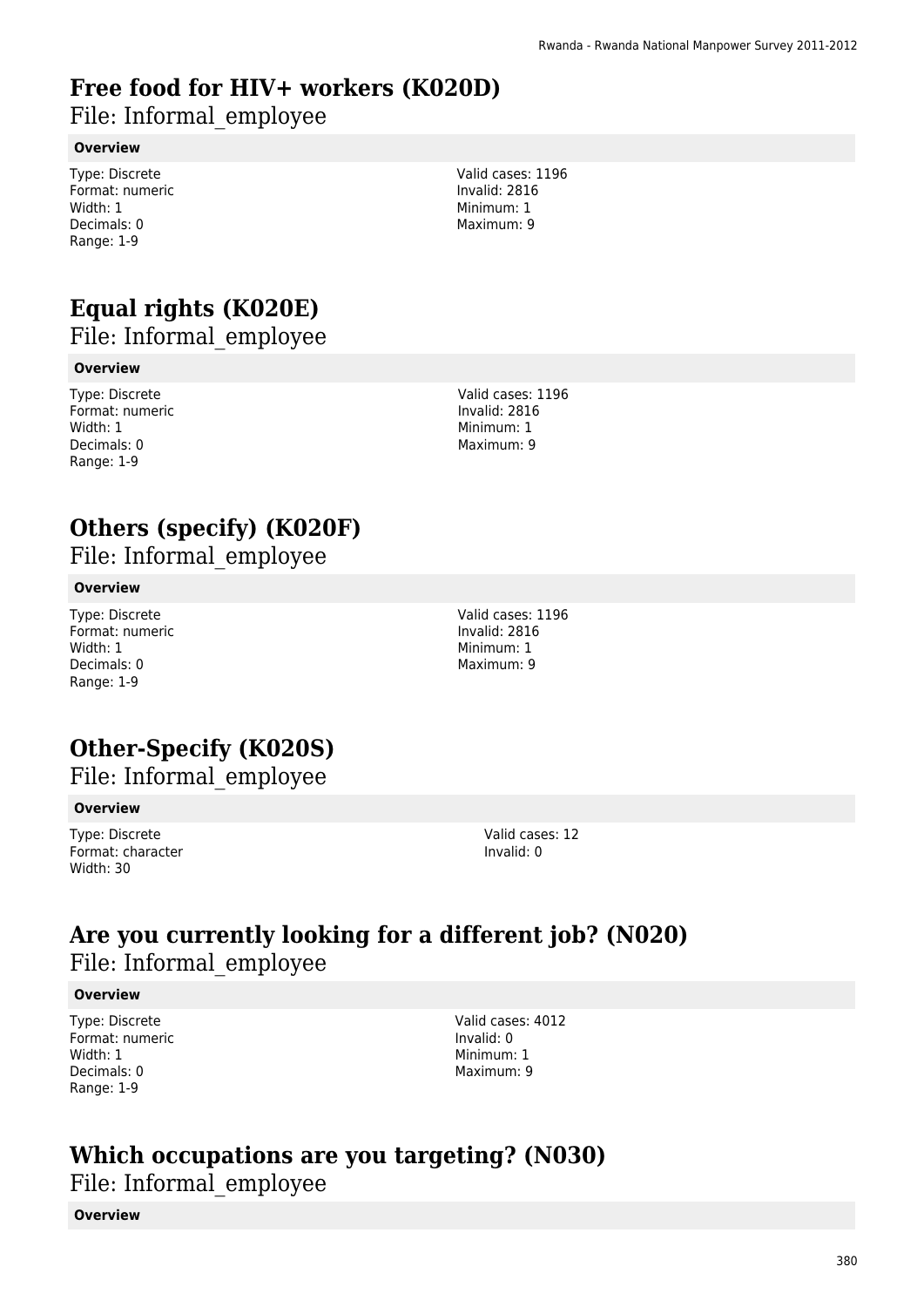## **Which occupations are you targeting? (N030)**

File: Informal\_employee

Type: Discrete Format: character Width: 40

Valid cases: 424 Invalid: 0

### **ISCO (N030A)**  File: Informal\_employee

### **Overview**

Type: Discrete Format: numeric Width: 4 Decimals: 0 Range: 110-9999

Valid cases: 426 Invalid: 3586 Minimum: 110 Maximum: 9999

Valid cases: 426 Invalid: 3586 Minimum: 1 Maximum: 99

## **ISCO\_FIRST\_LEVELN030A (ISCO1N030A)**  File: Informal\_employee

### **Overview**

Type: Discrete Format: numeric Width: 5 Decimals: 2 Range: 1-99

# **Which occupations are you targeting? (N0302)**  File: Informal\_employee

### **Overview**

Type: Discrete Format: character Width: 38

### Valid cases: 101 Invalid: 0

Valid cases: 103 Invalid: 3909 Minimum: 310

### **ISCO (N030B)**  File: Informal\_employee

### **Overview**

Type: Discrete Format: numeric Width: 4 Decimals: 0 Range: 110-9629

Maximum: 9621

## **ISCO\_FIRST\_LEVELN030B (ISCO1N030B)**

File: Informal\_employee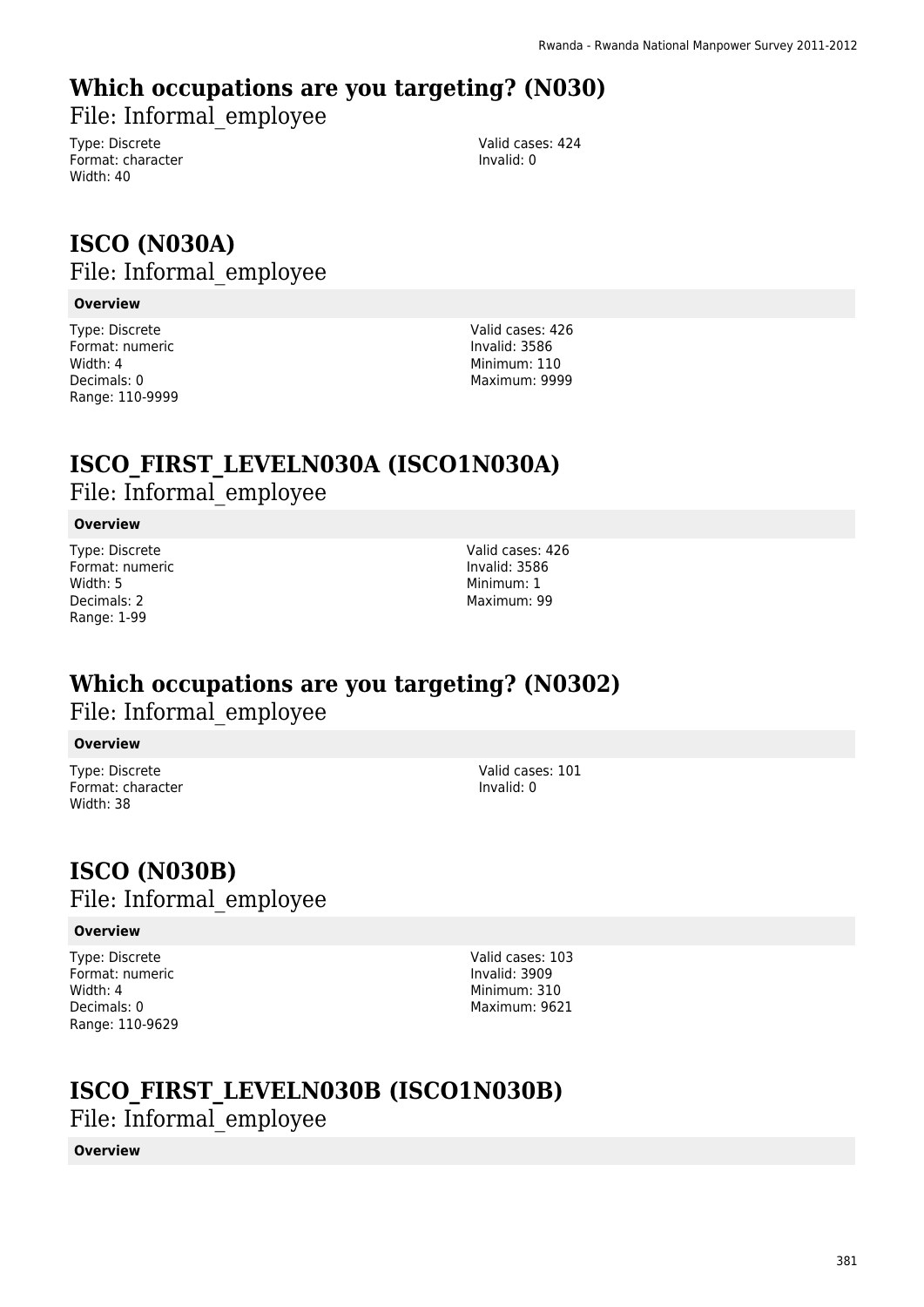# **ISCO\_FIRST\_LEVELN030B (ISCO1N030B)**

File: Informal\_employee

Type: Discrete Format: numeric Width: 5 Decimals: 2 Range: 1-99

# **Word of mouth/family/friends (N040A)**

File: Informal\_employee

### **Overview**

Type: Discrete Format: numeric Width: 1 Decimals: 0 Range: 1-9

Valid cases: 426 Invalid: 3586 Minimum: 1 Maximum: 9

# **Unsolicited / passing-by (N040B)**

File: Informal\_employee

### **Overview**

Type: Discrete Format: numeric Width: 1 Decimals: 0 Range: 1-9

Valid cases: 426 Invalid: 3586 Minimum: 1 Maximum: 9

## **Internet, media (N040C)**

File: Informal\_employee

### **Overview**

Type: Discrete Format: numeric Width: 1 Decimals: 0 Range: 1-9

Valid cases: 426 Invalid: 3586 Minimum: 1 Maximum: 9

### **LMIS (N040D)**  File: Informal\_employee

### **Overview**

Type: Discrete Format: numeric Width: 1 Decimals: 0 Range: 1-9

Valid cases: 426 Invalid: 3586 Minimum: 1 Maximum: 9

## **Job agents / bureaus (N040E)**

File: Informal\_employee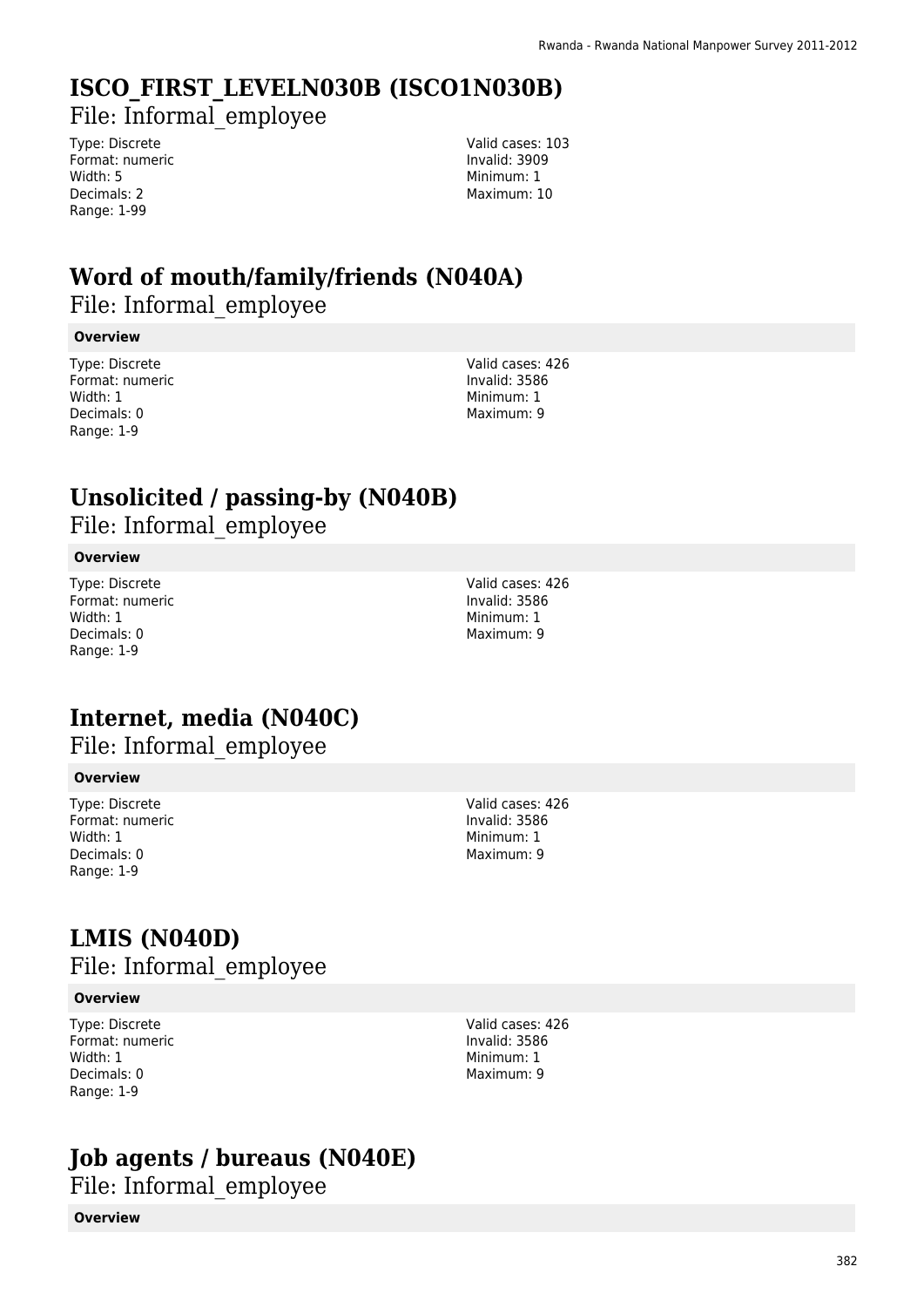## **Job agents / bureaus (N040E)**

File: Informal\_employee

Type: Discrete Format: numeric Width: 1 Decimals: 0 Range: 1-9

# **Training institutions (N040F)**

File: Informal\_employee

### **Overview**

Type: Discrete Format: numeric Width: 1 Decimals: 0 Range: 1-9

#### Valid cases: 426 Invalid: 3586 Minimum: 1 Maximum: 9

# **Other (specify) (N040G)**

File: Informal\_employee

### **Overview**

Type: Discrete Format: numeric Width: 1 Decimals: 0 Range: 1-9

Valid cases: 426 Invalid: 3586 Minimum: 1 Maximum: 9

## **Other-Specify (N040S)**

File: Informal\_employee

### **Overview**

Type: Discrete Format: character Width: 30

Valid cases: 30 Invalid: 0

### **M52:N050 Are you willing to move away from your current place of residence for a different job ? (N050)**

File: Informal\_employee

### **Overview**

Type: Discrete Format: numeric Width: 1 Decimals: 0 Range: 1-9

Valid cases: 4012 Invalid: 0 Minimum: 1 Maximum: 9

### **Why are you willing to move? (N060)**

File: Informal\_employee

**Overview**

Valid cases: 426 Invalid: 3586 Minimum: 1 Maximum: 9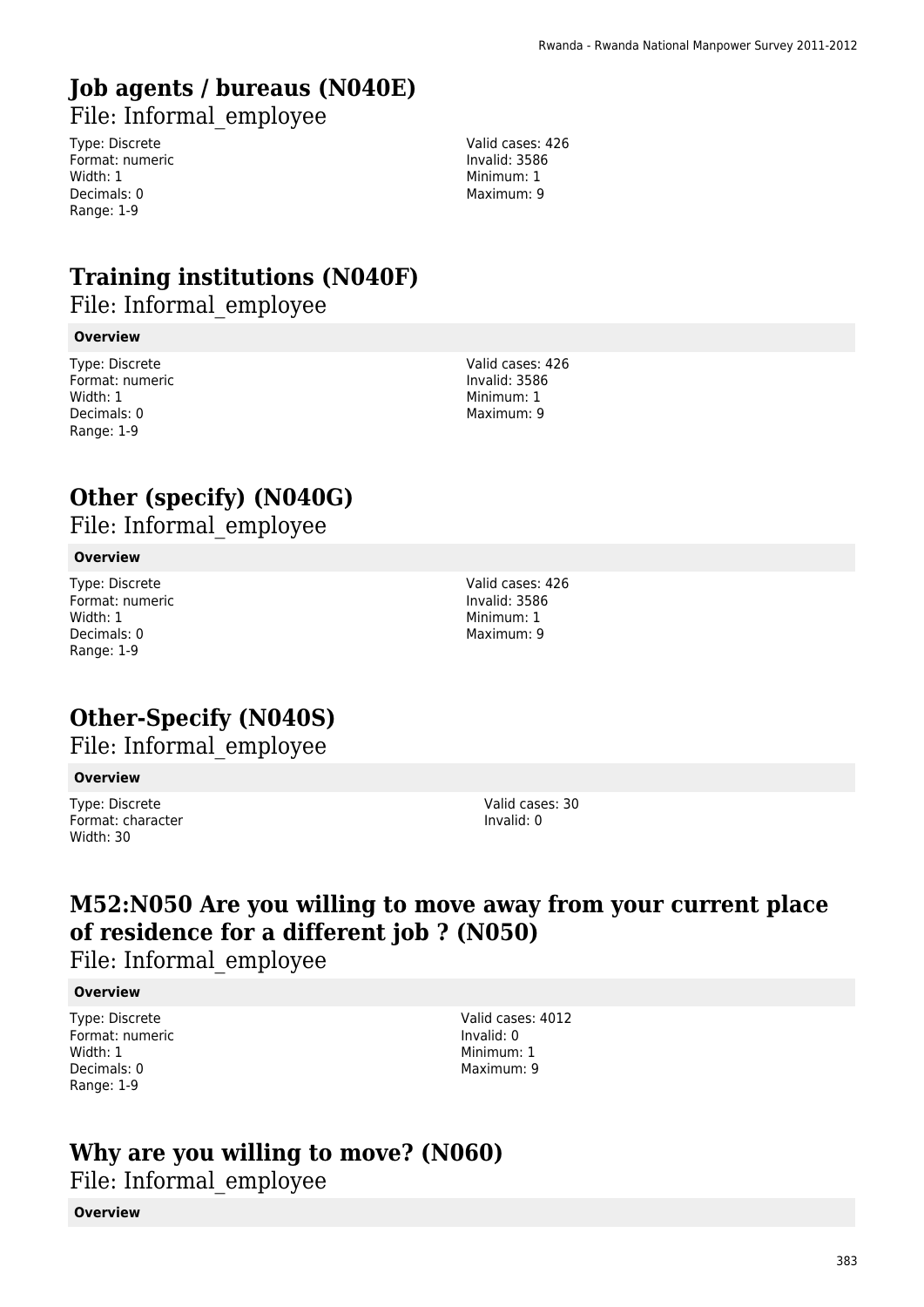## **Why are you willing to move? (N060)**

File: Informal\_employee

Type: Discrete Format: numeric Width: 1 Decimals: 0 Range: 1-9

Valid cases: 2931 Invalid: 1081 Minimum: 1 Maximum: 9

## **Other-Specify (N060S)**

File: Informal\_employee

### **Overview**

Type: Discrete Format: character Width: 30

Valid cases: 21 Invalid: 0

### **Where do you want to move to? (N070)**  File: Informal\_employee

### **Overview**

Type: Discrete Format: numeric Width: 1 Decimals: 0 Range: 1-9

Valid cases: 2931 Invalid: 1081 Minimum: 1 Maximum: 9

### **If you don't want to move, please indicate why (N080A)**  File: Informal\_employee

### **Overview**

Type: Discrete Format: numeric Width: 1 Decimals: 0 Range: 1-9

Valid cases: 1080 Invalid: 2932 Minimum: 1 Maximum: 9

### **If you don't want to move, please indicate why (N080B)**  File: Informal\_employee

### **Overview**

Type: Discrete Format: numeric Width: 1 Decimals: 0 Range: 1-9

Valid cases: 763 Invalid: 3249 Minimum: 1 Maximum: 7

### **If you don't want to move, please indicate why (N080C)**  File: Informal\_employee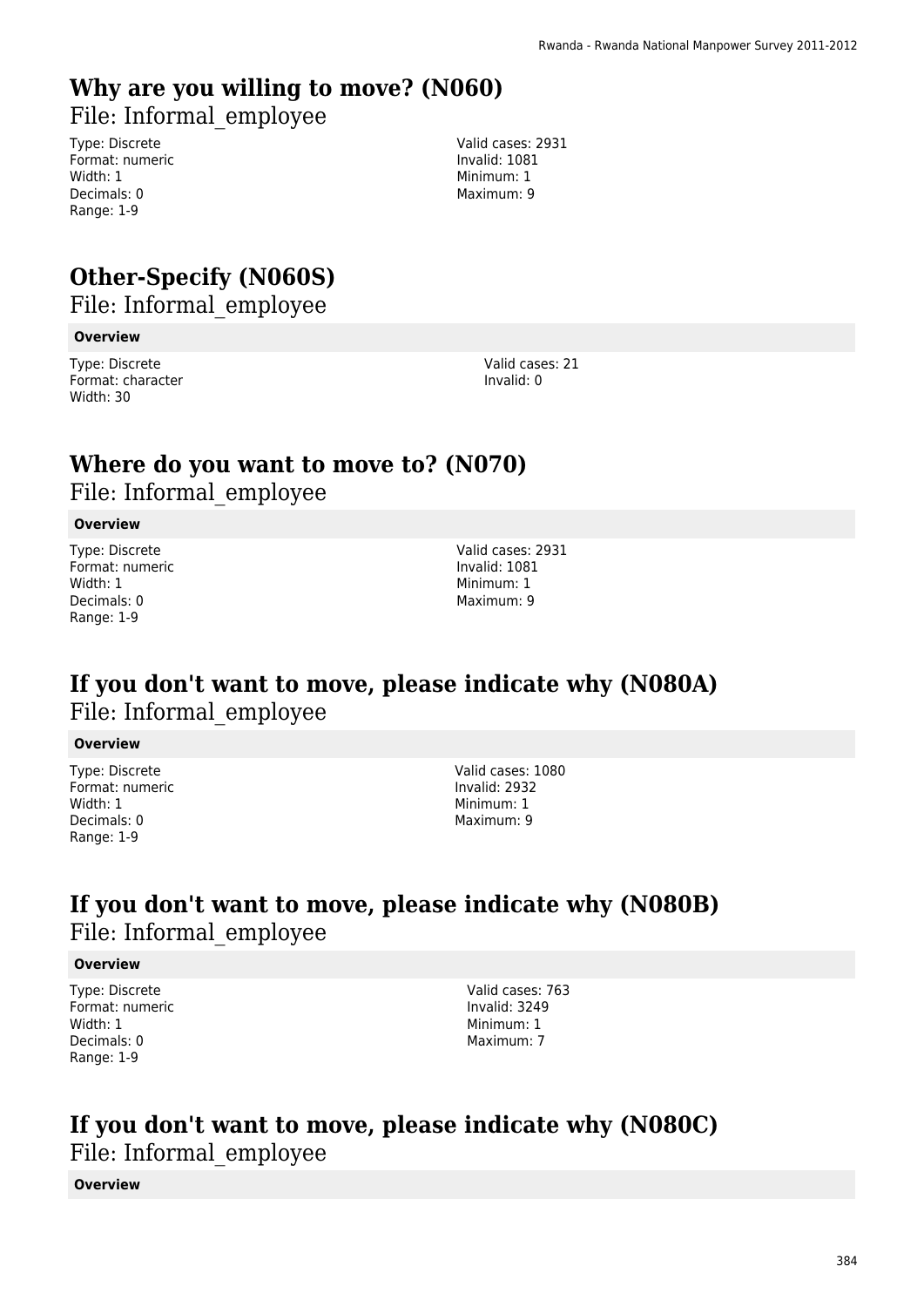# **If you don't want to move, please indicate why (N080C)**

File: Informal\_employee

Type: Discrete Format: numeric Width: 1 Decimals: 0 Range: 1-9

Valid cases: 414 Invalid: 3598 Minimum: 1 Maximum: 7

## **Other-Specify (N080S)**

File: Informal\_employee

### **Overview**

Type: Discrete Format: character Width: 30

Valid cases: 160 Invalid: 0

## **If you only want to move within Rwanda or within EAC, please indicate why (N081A)**

File: Informal\_employee

### **Overview**

Type: Discrete Format: numeric Width: 1 Decimals: 0 Range: 1-9

Valid cases: 1471 Invalid: 2541 Minimum: 1 Maximum: 9

## **If you only want to move within Rwanda or within EAC, please indicate why (N081B)**

File: Informal\_employee

### **Overview**

Type: Discrete Format: numeric Width: 1 Decimals: 0 Range: 1-9

Valid cases: 1174 Invalid: 2838 Minimum: 1 Maximum: 7

## **If you only want to move within Rwanda or within EAC, please indicate why (N081C)**

File: Informal\_employee

### **Overview**

Type: Discrete Format: numeric Width: 1 Decimals: 0 Range: 1-9

Valid cases: 644 Invalid: 3368 Minimum: 1 Maximum: 7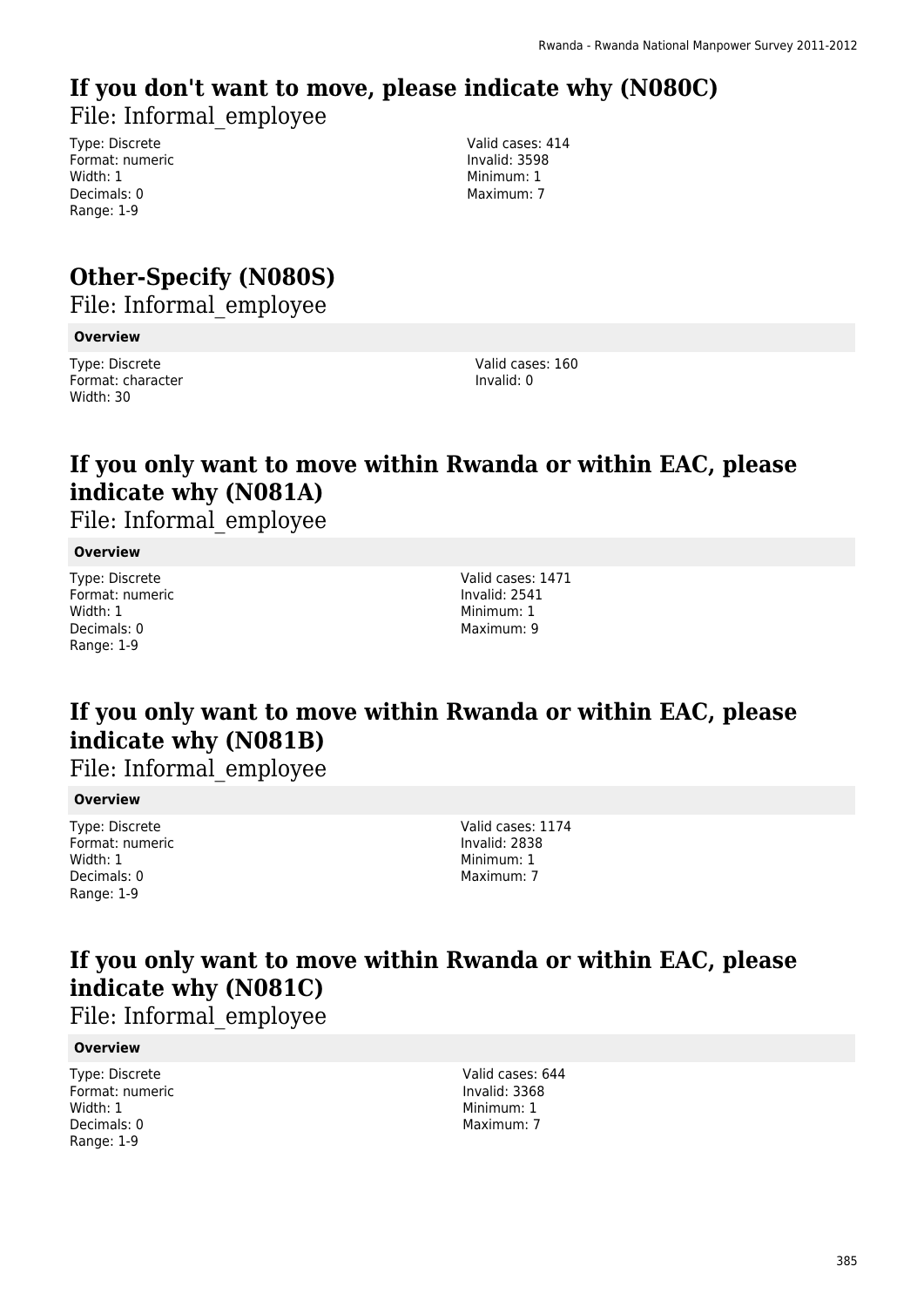## **Other-Specify (N081S)**

File: Informal\_employee

#### **Overview**

Type: Discrete Format: character Width: 30

### **(Orig\_weight\_final)**  File: Informal\_employee

### **Overview**

Type: Continuous Format: numeric Width: 6 Decimals: 2 Range: 10.1153846153846-246.033333333333 Valid cases: 112 Invalid: 0

> Valid cases: 4012 Invalid: 0 Minimum: 10.1 Maximum: 246 Mean: 11.8 Standard deviation: 4.6

# **(Normalized)**

### File: Informal\_employee

#### **Overview**

Type: Continuous Format: numeric Width: 15 Decimals: 12 Range: 0.857540788266411-20.8576961360018 Valid cases: 4012 Invalid: 0 Minimum: 0.9 Maximum: 20.9 Mean: 1 Standard deviation: 0.4

### **ISIC\_LEVEL1B020S (ISIC1B020S)**  File: Informal\_employee

#### **Overview**

Type: Discrete Format: numeric Width: 7 Decimals: 2 Range: 1-9999

Valid cases: 4012 Invalid: 0 Minimum: 1 Maximum: 99

### **(DIS\_CODE)**  File: Informal\_employee

#### **Overview**

Type: Continuous Format: numeric Width: 2 Decimals: 0 Range: 11-57

Valid cases: 4012 Invalid: 0 Minimum: 11 Maximum: 57 Mean: 31.8 Standard deviation: 15.2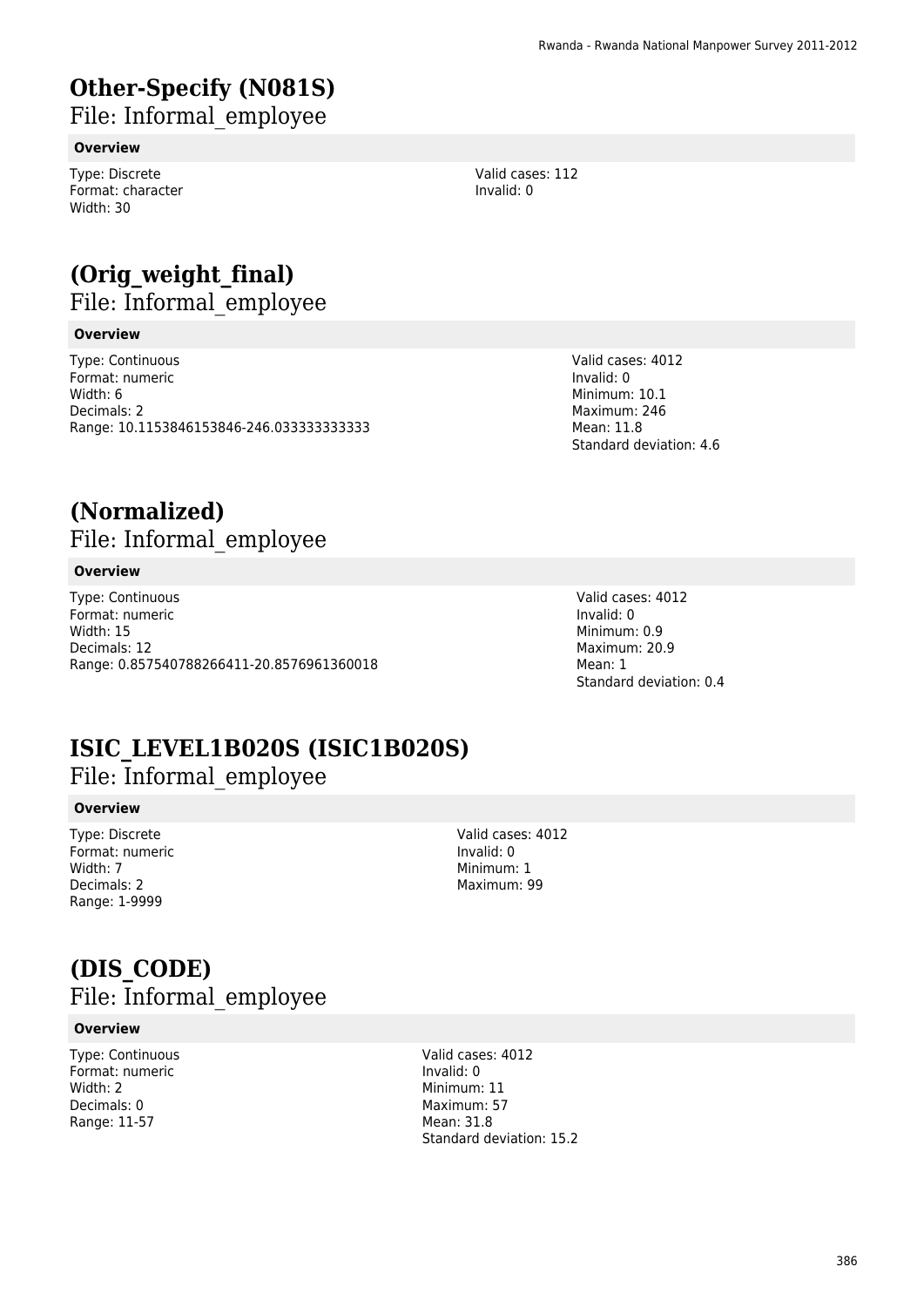### **Sample code (IDA)**  File: Informal\_employer

#### **Overview**

Type: Continuous Format: numeric Width: 8 Decimals: 0 Range: 11025700-57011700

Valid cases: 1664 Invalid: 0 Minimum: 11025700 Maximum: 57011700 Mean: 33113563 Standard deviation: 15455347.9

### **Zone Number (IDB)**  File: Informal\_employer

#### **Overview**

Type: Discrete Format: numeric Width: 2 Decimals: 0 Range: 0-18

Valid cases: 1664 Invalid: 0

### **PROVINCE / KIGALI CITY (IDC)**  File: Informal\_employer

#### **Overview**

Type: Discrete Format: numeric Width: 1 Decimals: 0 Range: 1-5

Valid cases: 1664 Invalid: 0

### **DISTRICT (IDD)**  File: Informal\_employer

#### **Overview**

Type: Discrete Format: numeric Width: 1 Decimals: 0 Range: 1-8

Valid cases: 1664 Invalid: 0

### **District code (Dis\_C)**  File: Informal\_employer

#### **Overview**

Type: Continuous Format: numeric Width: 3 Decimals: 0 Range: 101-507

Valid cases: 1664 Invalid: 0 Minimum: 101 Maximum: 507 Mean: 300.7 Standard deviation: 148.4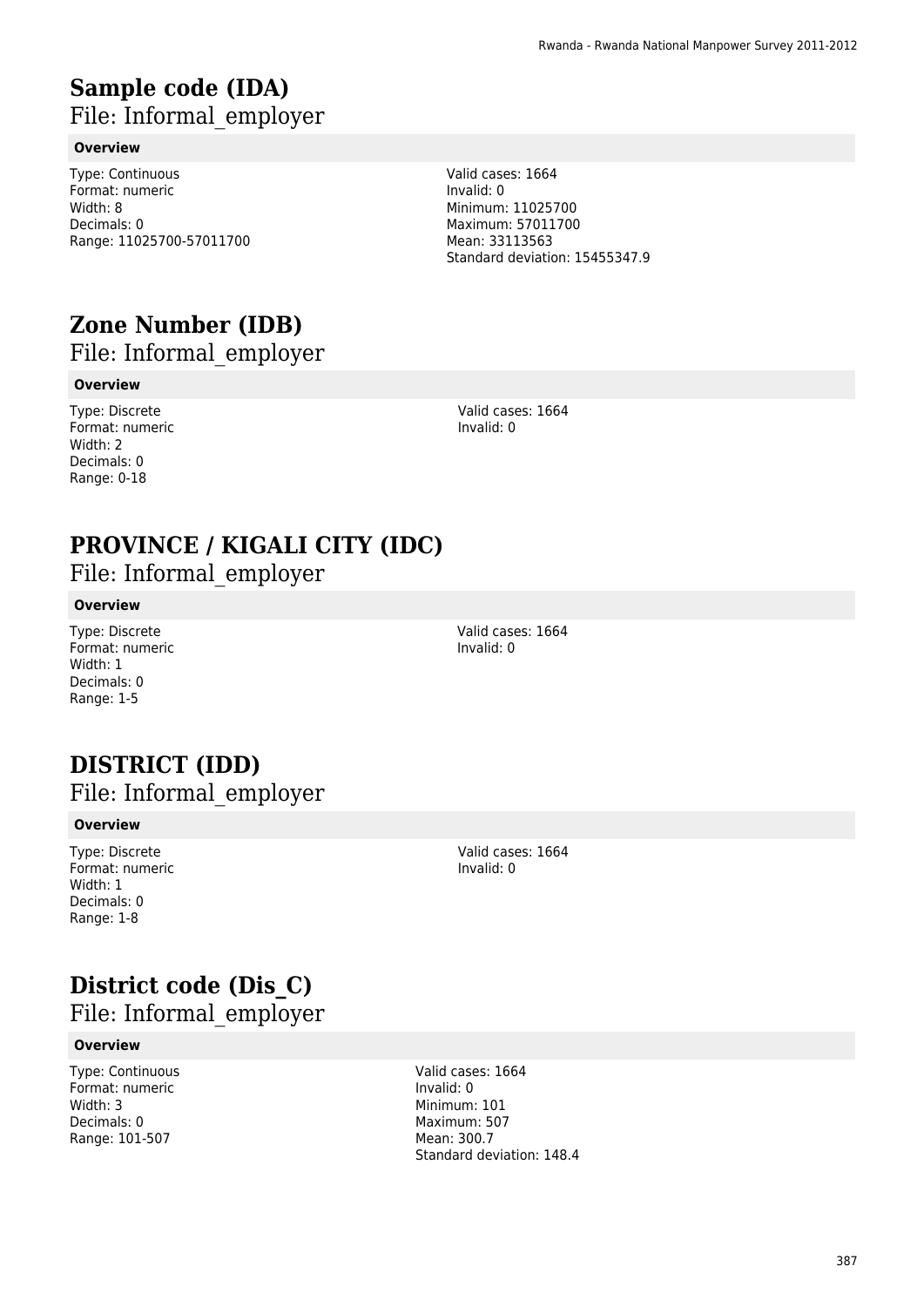### **SECTOR (IDE)**  File: Informal\_employer

#### **Overview**

Type: Discrete Format: numeric Width: 2 Decimals: 0 Range: 1-21

### **CELL (IDF)**

File: Informal\_employer

#### **Overview**

Type: Discrete Format: numeric Width: 2 Decimals: 0 Range: 0-11

Valid cases: 1664 Invalid: 0

Valid cases: 1664

Invalid: 0

### **VILLAGE (IDG)**  File: Informal\_employer

### **Overview**

Type: Continuous Format: numeric Width: 2 Decimals: 0 Range: 0-24

Valid cases: 1664 Invalid: 0 Minimum: 0 Maximum: 24 Mean: 4.7 Standard deviation: 3.2

## **Province Name (P1)**

File: Informal\_employer

### **Overview**

Type: Discrete Format: character Width: 10

Valid cases: 1664 Invalid: 0

## **District Name (P2)**

File: Informal\_employer

### **Overview**

Type: Discrete Format: character Width: 10

Valid cases: 1664 Invalid: 0

## **Sector Name (P3)**

File: Informal\_employer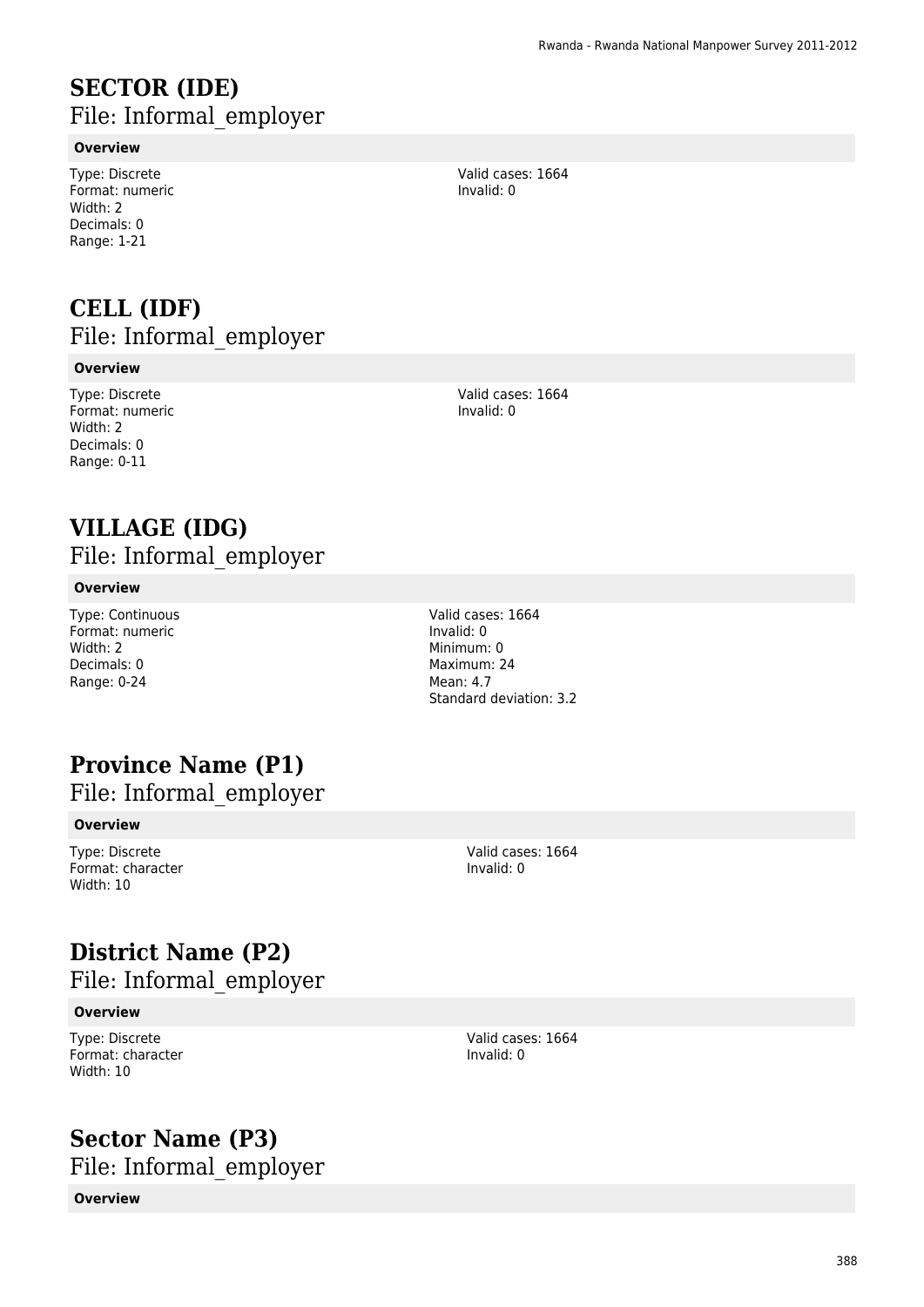# **Sector Name (P3)**

File: Informal\_employer

Type: Discrete Format: character Width: 12

### **Cell Name (P4)**  File: Informal\_employer

### **Overview**

Type: Discrete Format: character Width: 15

## **Village Name (P5)**

File: Informal\_employer

### **Overview**

Type: Discrete Format: character Width: 15

## **Reason-Specify (REASONS)**

File: Informal\_employer

### **Overview**

Type: Discrete Format: character Width: 22

# **Are you registred in RRA? (O040)**

File: Informal\_employer

### **Overview**

Type: Discrete Format: numeric Width: 1 Decimals: 0 Range: 1-9

Valid cases: 1664 Invalid: 0

### **How many working persons do you have ? (O041)**  File: Informal\_employer

### **Overview**

Type: Discrete Format: numeric Width: 1 Decimals: 0 Range: 1-9

Valid cases: 271 Invalid: 1393

Valid cases: 1664 Invalid: 0

Valid cases: 1664 Invalid: 0

Valid cases: 1663 Invalid: 0

> Valid cases: 1 Invalid: 0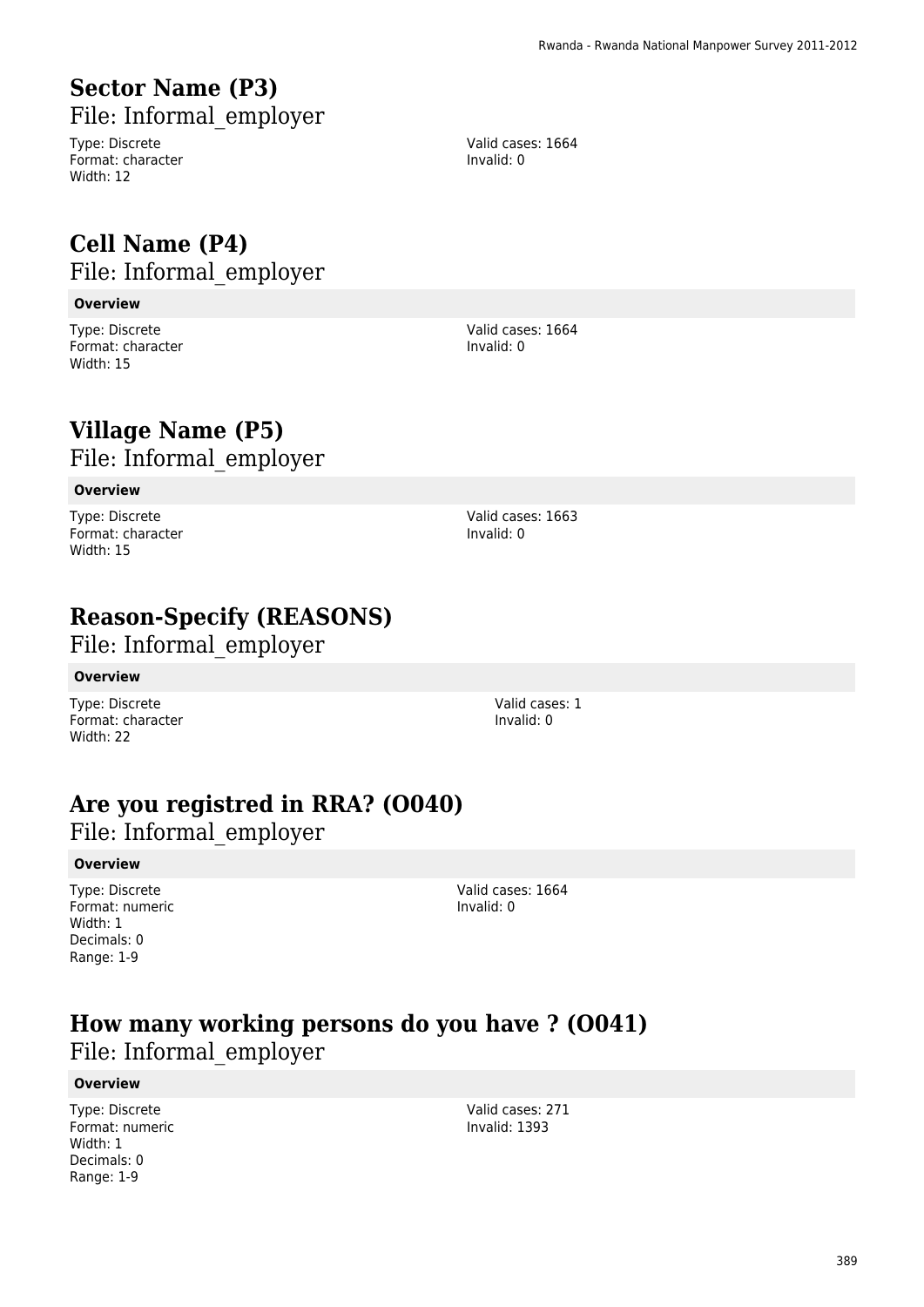# **Do you keep regular account books? (O042)**

File: Informal\_employer

### **Overview**

Type: Discrete Format: numeric Width: 1 Decimals: 0 Range: 1-9

Valid cases: 271 Invalid: 1393

## **Position of respondent (O050)**

File: Informal\_employer

### **Overview**

Type: Discrete Format: numeric Width: 1 Decimals: 0 Range: 1-9

Valid cases: 1664 Invalid: 0

## **Other-Specify (O050S)**

File: Informal\_employer

### **Overview**

Type: Discrete Format: character Width: 15

### **Sex (A020)**  File: Informal\_employer

### **Overview**

Type: Discrete Format: numeric Width: 1 Decimals: 0 Range: 1-9

Valid cases: 1491

Invalid: 173

# **Age in completed years (A030)**

File: Informal\_employer

### **Overview**

Type: Discrete Format: numeric Width: 2 Decimals: 0 Range: 18-99

Valid cases: 1491 Invalid: 173 Minimum: 18 Maximum: 99

## **Age group (Ag\_gr)**

File: Informal\_employer

**Overview**

Valid cases: 19 Invalid: 0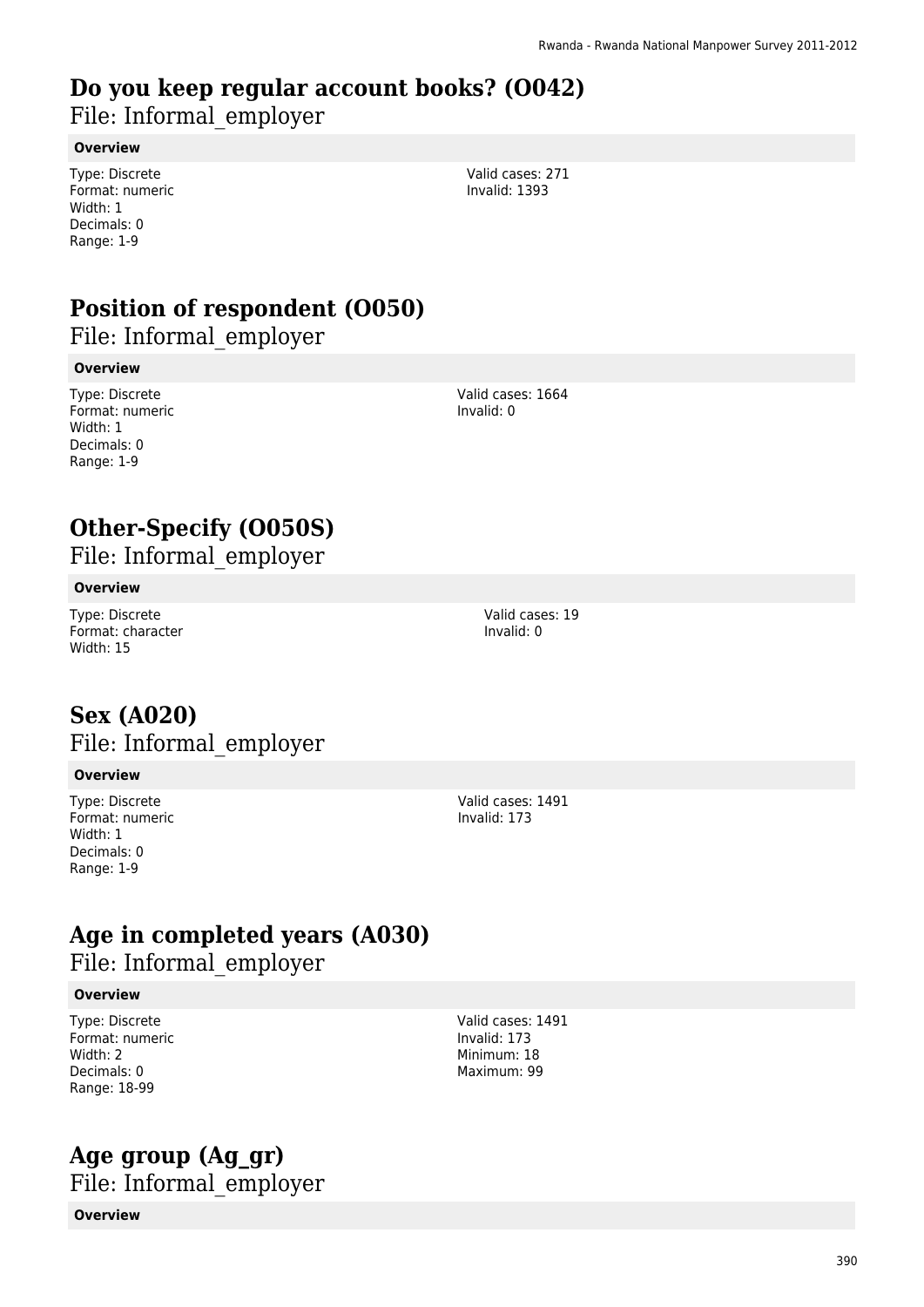### **Age group (Ag\_gr)**  File: Informal\_employer

Type: Discrete Format: numeric Width: 4 Decimals: 2 Range: 1-9

Valid cases: 1491 Invalid: 173 Minimum: 1 Maximum: 9

## **Marital status (A040)**

File: Informal\_employer

### **Overview**

Type: Discrete Format: numeric Width: 1 Decimals: 0 Range: 1-9

Valid cases: 1491 Invalid: 173

### **Nationality (A050)**  File: Informal\_employer

### **Overview**

Type: Discrete Format: numeric Width: 1 Decimals: 0 Range: 1-9

Valid cases: 1491 Invalid: 173

### **The rest of Africa (specify) (A050S)**

File: Informal\_employer

### **Overview**

Type: Discrete Format: character Width: 13

## **The rest of world (specify) (A050SS)**

File: Informal\_employer

### **Overview**

Type: Discrete Format: character Width: 1

Valid cases: 0 Invalid: 0

Valid cases: 3 Invalid: 0

### **Education you have completed? (A060)**

File: Informal\_employer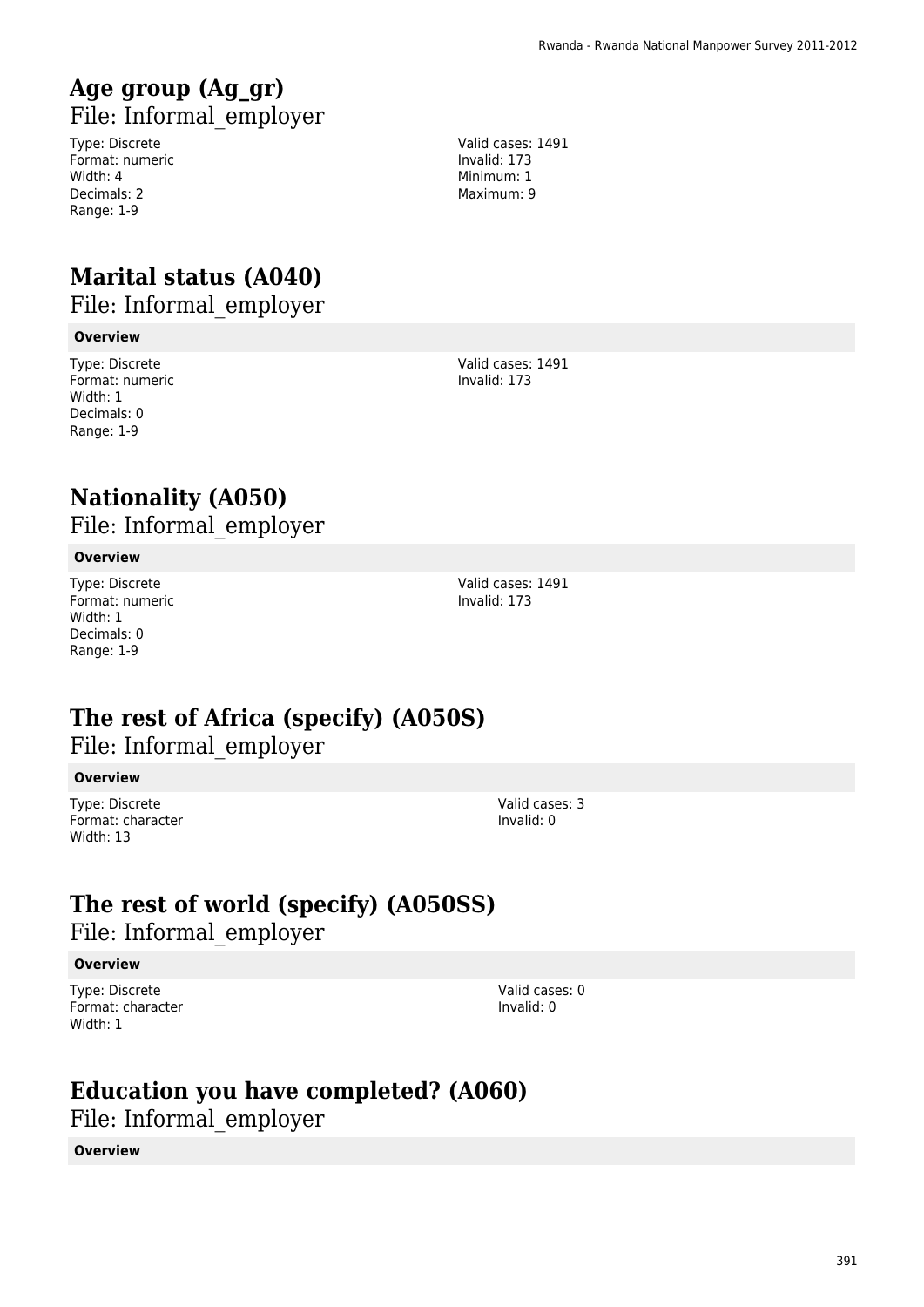## **Education you have completed? (A060)**

File: Informal\_employer

Type: Discrete Format: numeric Width: 2 Decimals: 0 Range: 1-99

Valid cases: 1491 Invalid: 173

# **Other-Specify (A060S)**

File: Informal\_employer

### **Overview**

Type: Discrete Format: character Width: 30

## **Field of Specialization (A070)**

File: Informal\_employer

### **Overview**

Type: Discrete Format: character Width: 30

### **ISCED (A070A)**  File: Informal\_employer

### **Overview**

Type: Discrete Format: numeric Width: 4 Decimals: 0 Range: 110-9999

**ISCED-LEVEL 1A070A (ISCED1A070A)**  File: Informal\_employer

### **Overview**

Type: Discrete Format: numeric Width: 4 Decimals: 2 Range: 0-9

**ISCED -LEVEL2A070 (ISCED2A070)** 

File: Informal\_employer

### **Overview**

Valid cases: 61 Invalid: 0

Valid cases: 197 Invalid: 0

Valid cases: 257 Invalid: 1407 Minimum: 1411 Maximum: 9999

Valid cases: 257 Invalid: 1407 Minimum: 1

Maximum: 9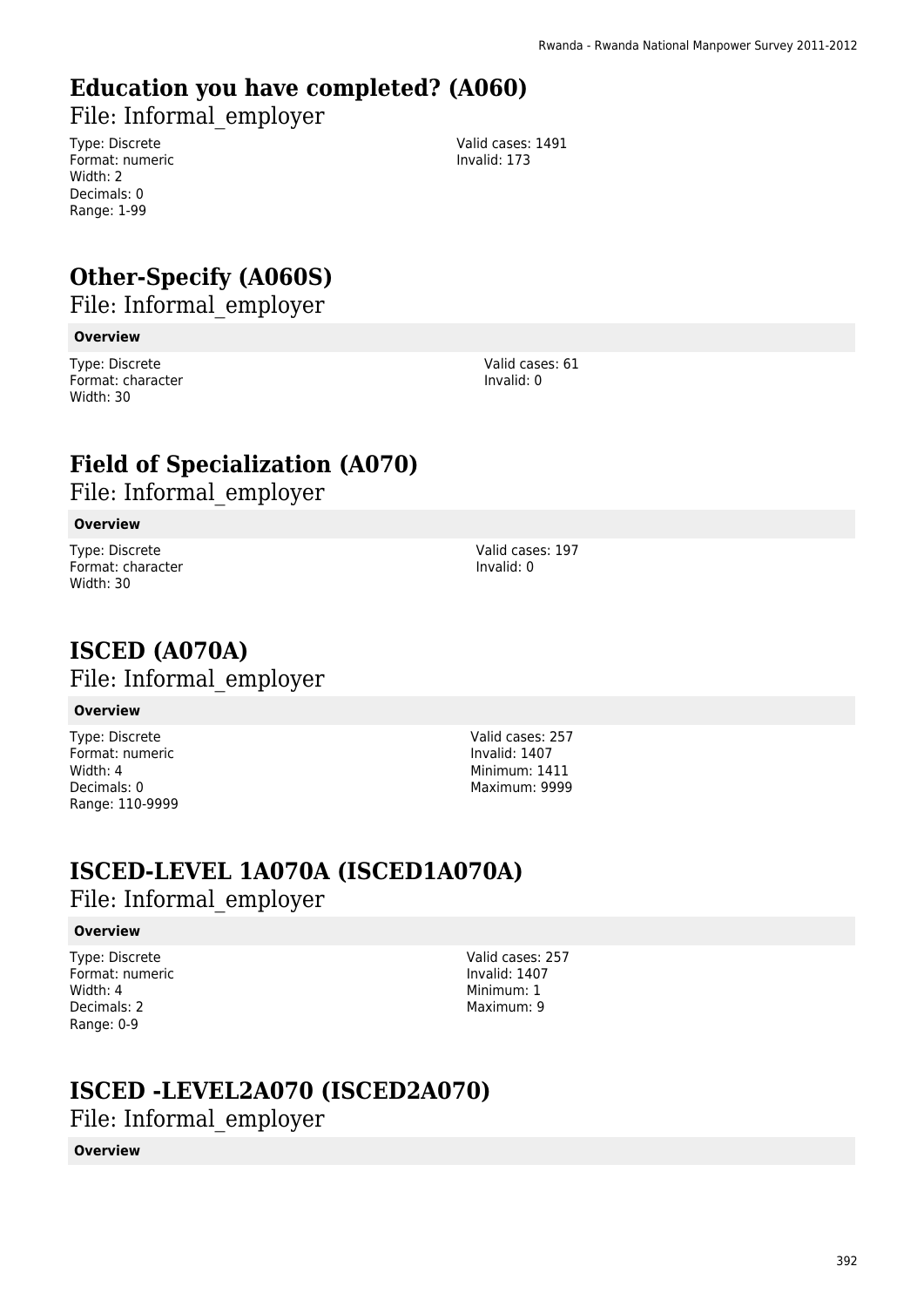## **ISCED -LEVEL2A070 (ISCED2A070)**

File: Informal\_employer

Type: Discrete Format: numeric Width: 5 Decimals: 2 Range: 1-99

Valid cases: 257 Invalid: 1407 Minimum: 4 Maximum: 99

### **Where have you got your highest level of education? (A071)**  File: Informal\_employer

#### **Overview**

Type: Discrete Format: numeric Width: 1 Decimals: 0 Range: 1-7

Valid cases: 257 Invalid: 1407

### **Are you currently enrolled in further training? (A072)**  File: Informal\_employer

### **Overview**

Type: Discrete Format: numeric Width: 1 Decimals: 0 Range: 1-2

Valid cases: 1491 Invalid: 173

### **Field/type of training you are enrolled for (A073)**  File: Informal\_employer

#### **Overview**

Type: Discrete Format: character Width: 30

Valid cases: 91 Invalid: 0

## **ISCED Code (A073A)**

File: Informal\_employer

### **Overview**

Type: Discrete Format: numeric Width: 4 Decimals: 0 Range: 110-9999 Valid cases: 92 Invalid: 1572 Minimum: 110 Maximum: 9999

### **ISCED-LEVEL 1A073A (ISCED1A073A)**

File: Informal\_employer

### **Overview**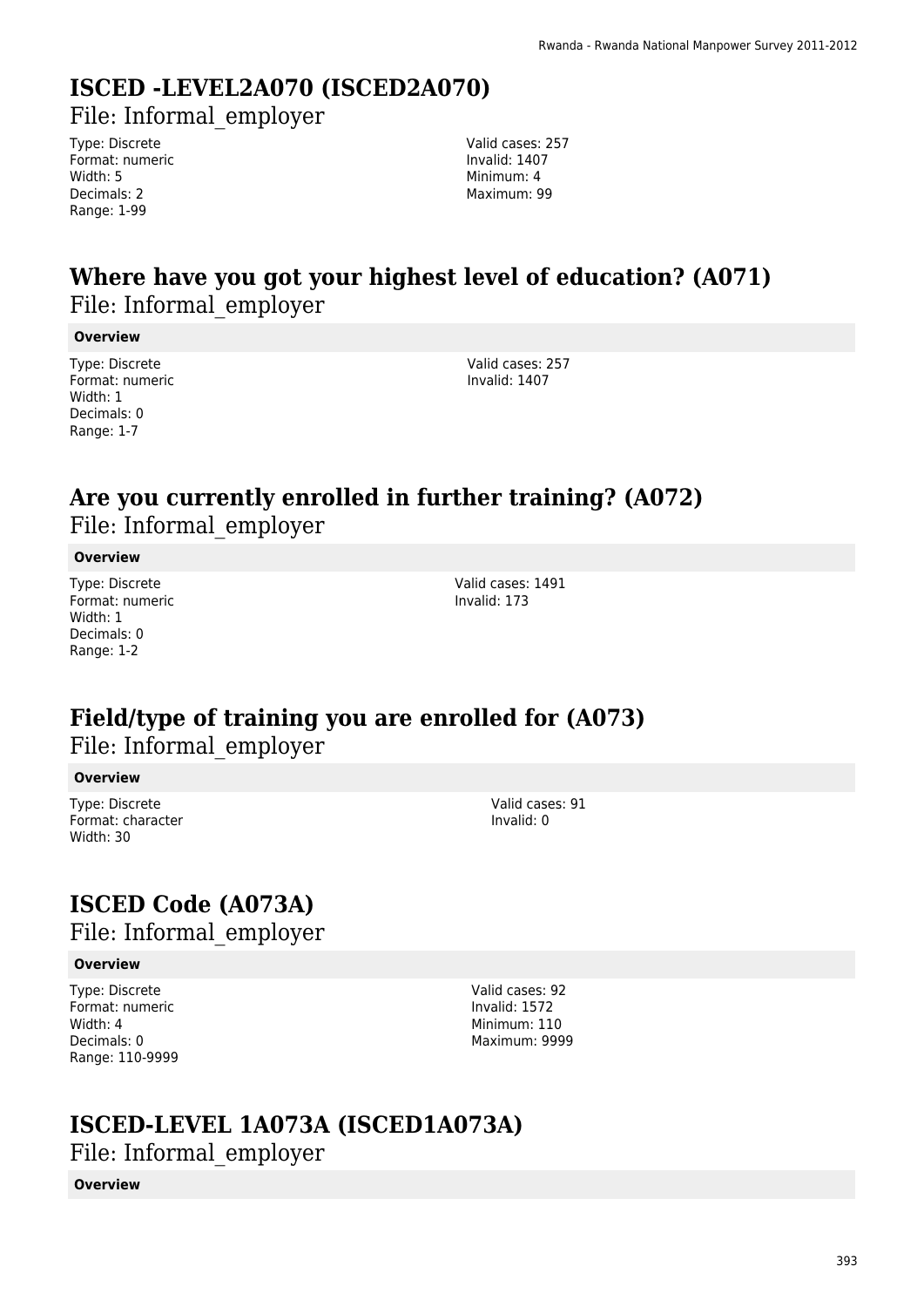### **ISCED-LEVEL 1A073A (ISCED1A073A)**

File: Informal\_employer

Type: Discrete Format: numeric Width: 4 Decimals: 2 Range: 0-9

Valid cases: 92 Invalid: 1572 Minimum: 0 Maximum: 9

### **ISCED -LEVEL2A073 (ISCED2A073)**  File: Informal\_employer

#### **Overview**

Type: Discrete Format: numeric Width: 5 Decimals: 2 Range: 1-99

Valid cases: 92 Invalid: 1572 Minimum: 1 Maximum: 99

### **Degree are you expecting from that training (A074)**  File: Informal\_employer

### **Overview**

Type: Discrete Format: numeric Width: 2 Decimals: 0 Range: 1-12

Valid cases: 92 Invalid: 1572

### **Other (specify) (A074S)**

File: Informal\_employer

### **Overview**

Type: Discrete Format: character Width: 29

Valid cases: 21 Invalid: 0

### **What is your current main occupation / job title? (A110)**  File: Informal\_employer

### **Overview**

Type: Discrete Format: character Width: 30

Valid cases: 1468 Invalid: 0

### **ISCO (A110A)**  File: Informal\_employer

### **Overview**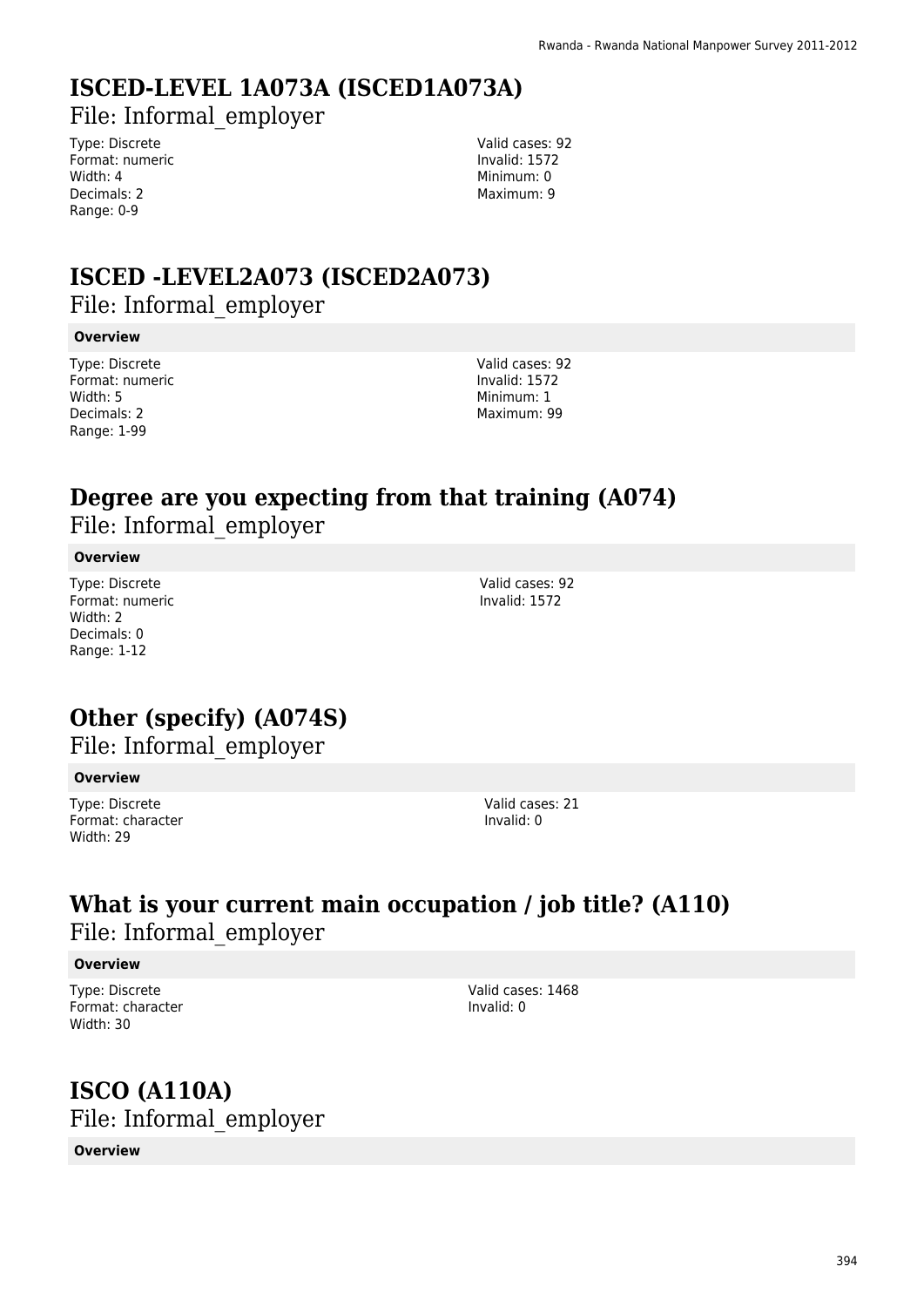### **ISCO (A110A)**  File: Informal\_employer

Type: Discrete Format: numeric Width: 4 Decimals: 0 Range: 110-9999 Valid cases: 1491 Invalid: 173 Minimum: 1114 Maximum: 9999

## **ISCO\_FIRST\_LEVELA110A (ISCO1A110A)**  File: Informal\_employer

#### **Overview**

Type: Discrete Format: numeric Width: 5 Decimals: 2 Range: 1-99

Valid cases: 1491 Invalid: 173 Minimum: 1 Maximum: 99

### **Is this your main or secondary occupation / job? (A120)**  File: Informal\_employer

#### **Overview**

Type: Discrete Format: numeric Width: 1 Decimals: 0 Range: 1-2

Valid cases: 1491 Invalid: 173

### **What is the other occupation? (A130)**

File: Informal\_employer

#### **Overview**

Type: Discrete Format: character Width: 30

Valid cases: 254 Invalid: 0

### **ISCO (A130A)**  File: Informal\_employer

#### **Overview**

Type: Discrete Format: numeric Width: 4 Decimals: 0 Range: 110-9999 Valid cases: 261 Invalid: 1403 Minimum: 1112 Maximum: 9999

## **ISCO\_FIRST\_LEVELA130A (ISCO1A130A)**

File: Informal\_employer

### **Overview**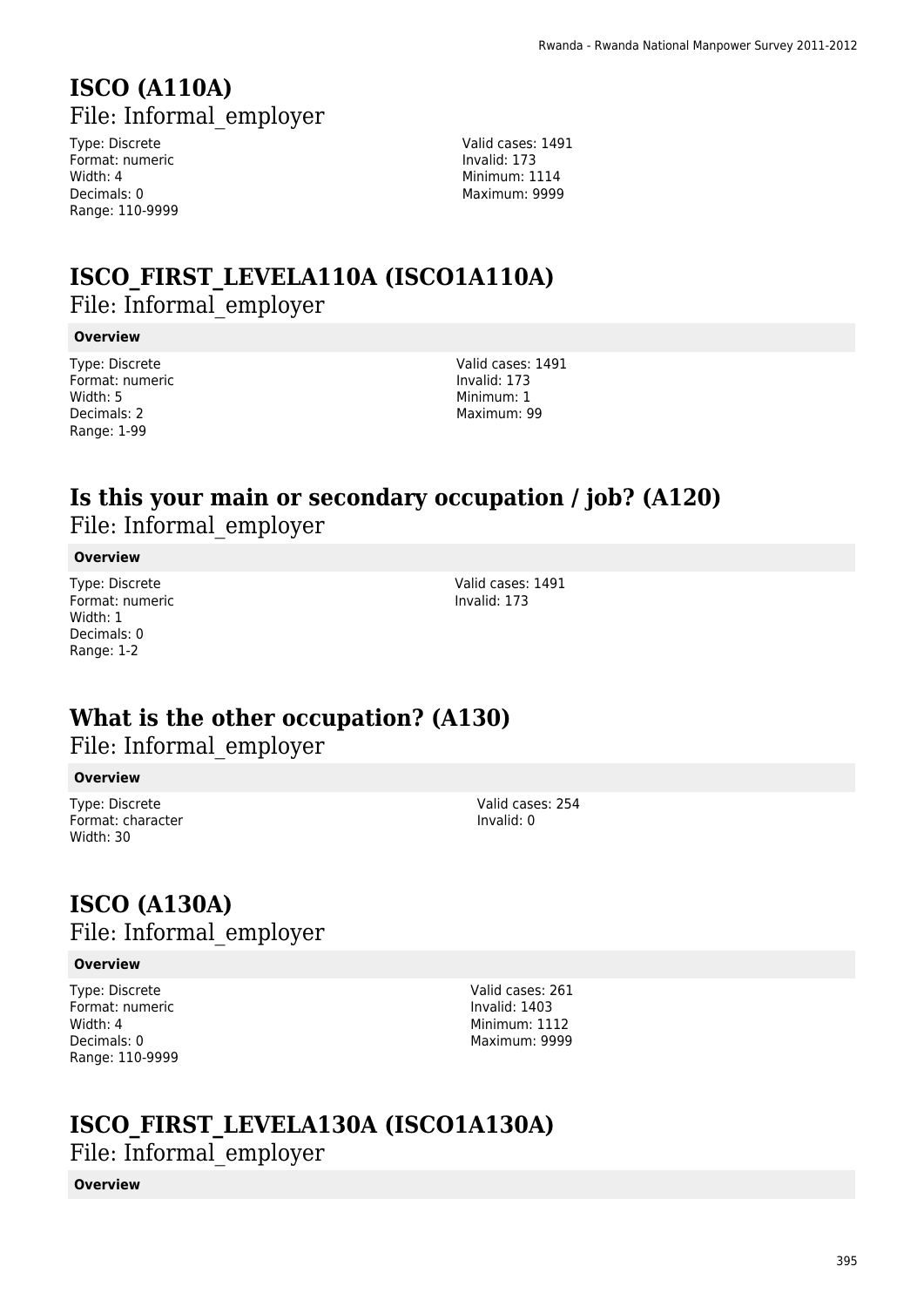## **ISCO\_FIRST\_LEVELA130A (ISCO1A130A)**

File: Informal\_employer

Type: Discrete Format: numeric Width: 5 Decimals: 2 Range: 1-99

Valid cases: 261 Invalid: 1403 Minimum: 1 Maximum: 99

## **Does your current job match your off.education? (A140)**  File: Informal\_employer

### **Overview**

Type: Discrete Format: numeric Width: 1 Decimals: 0 Range: 1-9

Valid cases: 1491 Invalid: 173

### **Is this your first employment in Rwanda after reaching 15 years old (A150)**

File: Informal\_employer

### **Overview**

Type: Discrete Format: numeric Width: 1 Decimals: 0 Range: 1-9

Valid cases: 1491 Invalid: 173

### **What kind of establishment did you work for before joining your current employer? (A151)**

File: Informal\_employer

### **Overview**

Type: Discrete Format: numeric Width: 1 Decimals: 0 Range: 1-9

Valid cases: 719 Invalid: 945

### **Other-Specify (A151S)**  File: Informal\_employer

### **Overview**

Type: Discrete Format: character Width: 15

#### Valid cases: 31 Invalid: 0

### **What was your employment status? (A152)**  File: Informal\_employer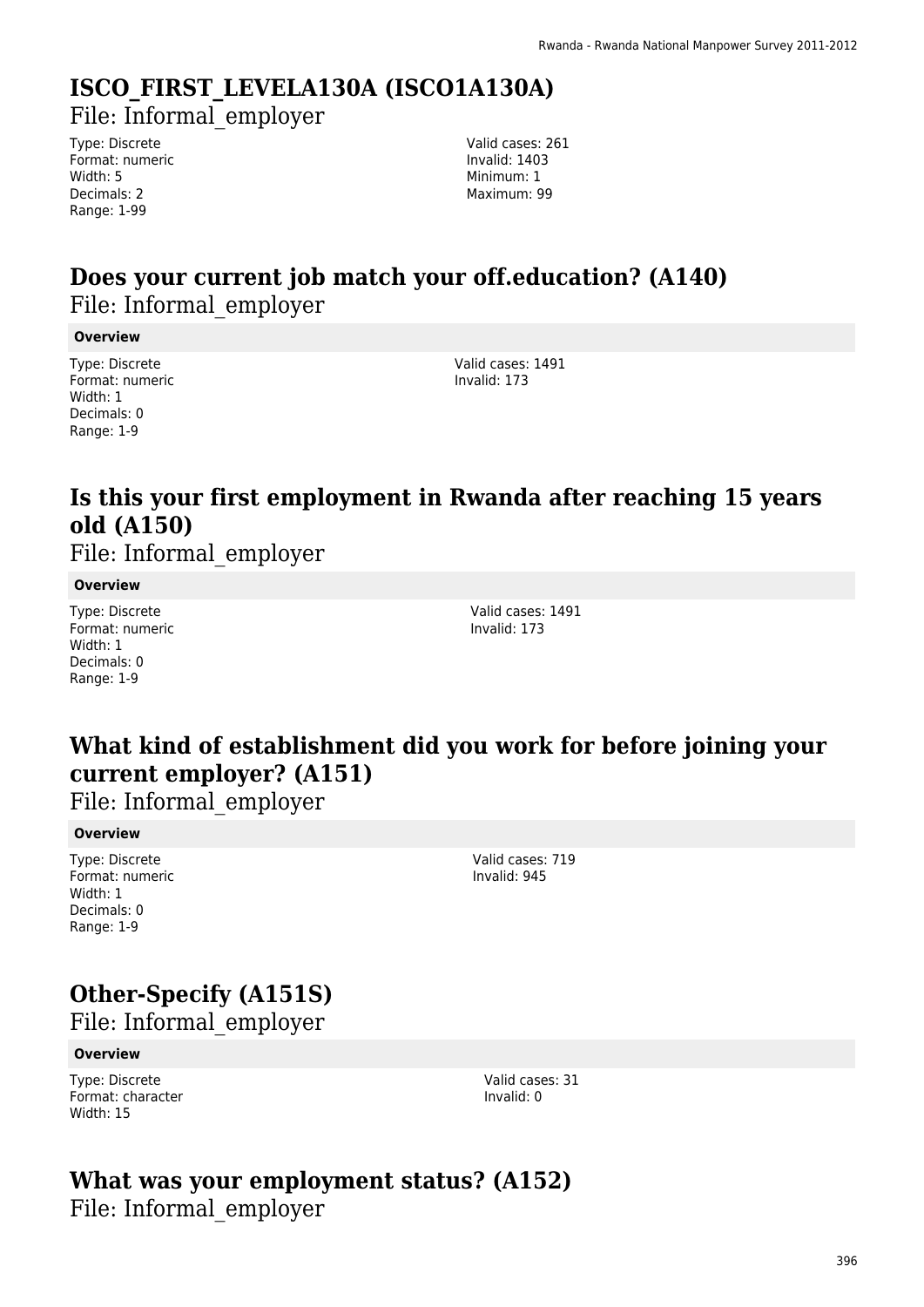## **What was your employment status? (A152)**

File: Informal\_employer

### **Overview**

Type: Discrete Format: numeric Width: 1 Decimals: 0 Range: 1-9

## **Establishment's main economic activity? (A153)**

File: Informal\_employer

#### **Overview**

Type: Discrete Format: character Width: 30

Valid cases: 715 Invalid: 0

### **ISIC (A153A)**  File: Informal\_employer

#### **Overview**

Type: Discrete Format: numeric Width: 4 Decimals: 0 Range: 111-9999 Valid cases: 719 Invalid: 945 Minimum: 111 Maximum: 9999

# **ISIC\_LEVEL1A153A (ISIC1A153A)**

### File: Informal\_employer

### **Overview**

Type: Discrete Format: numeric Width: 7 Decimals: 2 Range: 1-9999

Valid cases: 719 Invalid: 945 Minimum: 1 Maximum: 99

Valid cases: 714 Invalid: 0

## **What was your occupation? (A154)**

File: Informal\_employer

### **Overview**

Type: Discrete Format: character Width: 30

## **ISCO (A154A)**

File: Informal\_employer

**Overview**

Valid cases: 719 Invalid: 945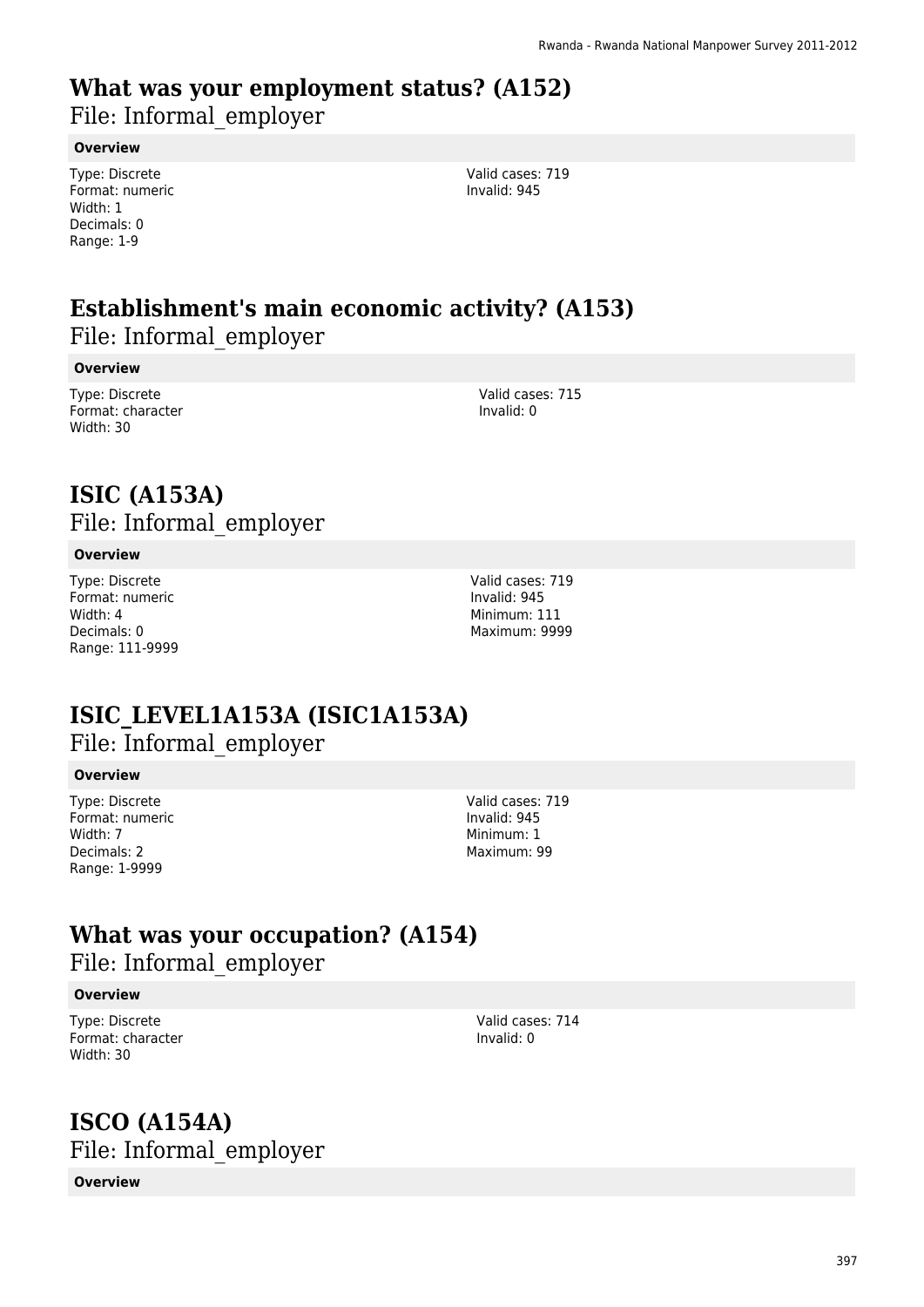### **ISCO (A154A)**  File: Informal\_employer

Type: Discrete Format: numeric Width: 4 Decimals: 0 Range: 110-9999 Valid cases: 719 Invalid: 945 Minimum: 110 Maximum: 9999

## **ISCO\_FIRST\_LEVELA154A (ISCO1A154A)**  File: Informal\_employer

#### **Overview**

Type: Discrete Format: numeric Width: 5 Decimals: 2 Range: 1-99

Valid cases: 719 Invalid: 945 Minimum: 1 Maximum: 99

## **How long did you work in the previous job? (A155)**  File: Informal\_employer

#### **Overview**

Type: Continuous Format: numeric Width: 2 Decimals: 0 Range: 0-99

Valid cases: 719 Invalid: 945 Minimum: 0 Maximum: 99 Mean: 7.3 Standard deviation: 8.7

### **Previous expirience groups (EXGR\_A155)**  File: Informal\_employer

#### **Overview**

Type: Discrete Format: numeric Width: 4 Decimals: 2 Range: 1-6

Valid cases: 719 Invalid: 945 Minimum: 1 Maximum: 6

### **Was the job marched your education? (A156)**  File: Informal\_employer

#### **Overview**

Type: Discrete Format: numeric Width: 1 Decimals: 0 Range: 1-9

Valid cases: 719 Invalid: 945

### **Ministry and other institutions (A157)**

File: Informal\_employer

398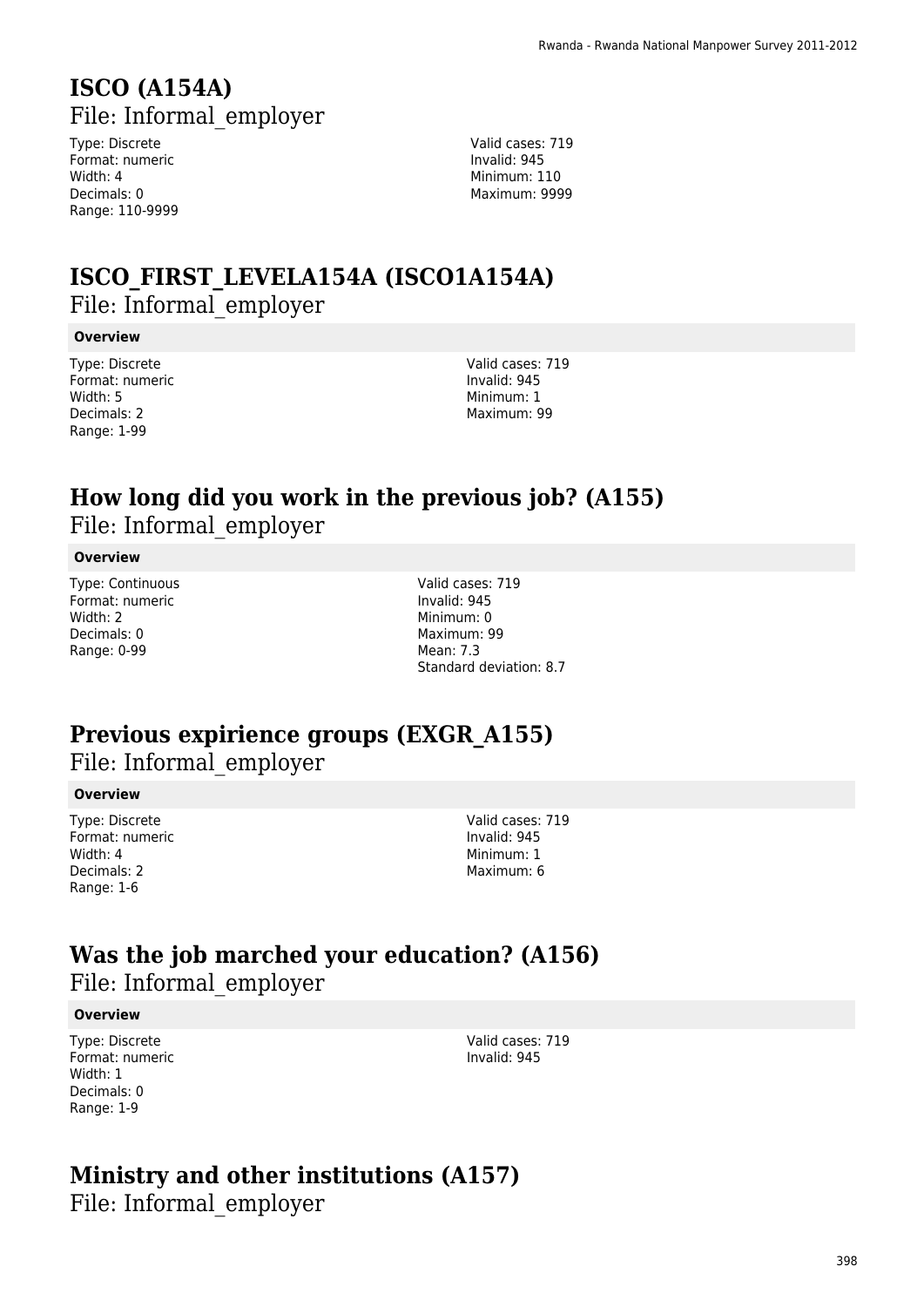# **Ministry and other institutions (A157)**

File: Informal\_employer

### **Overview**

Type: Continuous Format: numeric Width: 2 Decimals: 0 Range: 0-35 Invalid: 99

Valid cases: 716 Invalid: 948 Minimum: 0 Maximum: 35 Mean: 1.8 Standard deviation: 4.3

### **Parastatal (A157A)**  File: Informal\_employer

#### **Overview**

Type: Discrete Format: numeric Width: 2 Decimals: 0 Range: 0-14 Invalid: 99

Valid cases: 716 Invalid: 948

### **Company (A157B)**  File: Informal\_employer

#### **Overview**

Type: Continuous Format: numeric Width: 2 Decimals: 0 Range: 0-47 Invalid: 99

Valid cases: 716 Invalid: 948 Minimum: 0 Maximum: 47 Mean: 8.9 Standard deviation: 8.1

## **Co-operative (A157C)**

File: Informal\_employer

### **Overview**

Type: Discrete Format: numeric Width: 2 Decimals: 0 Range: 0-15 Invalid: 99

Valid cases: 716 Invalid: 948

### **NGO/CSO/CBO (A157D)**  File: Informal\_employer

### **Overview**

Type: Discrete Format: numeric Width: 2 Decimals: 0 Range: 0-20 Invalid: 99

Valid cases: 716 Invalid: 948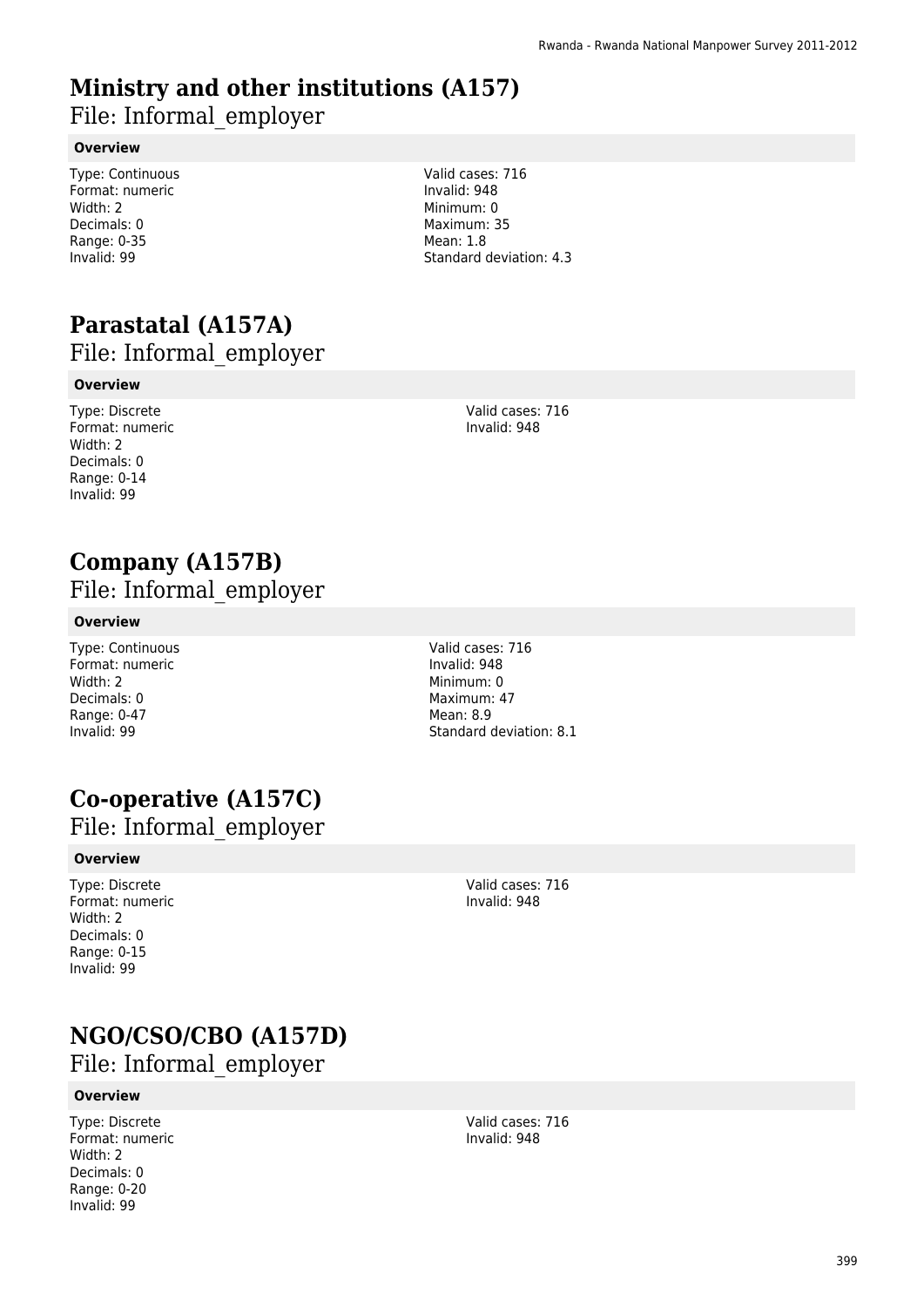## **Other (A157E)**  File: Informal\_employer

#### **Overview**

Type: Continuous Format: numeric Width: 2 Decimals: 0 Range: 0-25 Invalid: 99

Valid cases: 716 Invalid: 948 Minimum: 0 Maximum: 25 Mean: 0.3 Standard deviation: 1.8

### **Total experience (TE)**  File: Informal\_employer

#### **Overview**

Type: Continuous Format: numeric Width: 5 Decimals: 2 Range: 0-47

Valid cases: 716 Invalid: 948 Minimum: 0 Maximum: 47 Mean: 11.5 Standard deviation: 8.2

## **Other-Specify (A157S)**

File: Informal\_employer

**Overview**

Type: Discrete Format: character Width: 23

Valid cases: 18 Invalid: 0

## **What was your highest level of education when you first enter the labour market ?(after reaching 15 year of age) (A158)**

File: Informal\_employer

#### **Overview**

Type: Discrete Format: numeric Width: 1 Decimals: 0 Range: 1-9

Valid cases: 1491 Invalid: 173

## **Indicate the year of your graduation before entering the labour market for the first time. (A159)**

File: Informal\_employer

#### **Overview**

Type: Continuous Format: numeric Width: 4 Decimals: 0 Range: 1962-9999 Valid cases: 395 Invalid: 1269 Minimum: 1962 Maximum: 9999 Mean: 2239.3 Standard deviation: 1375.3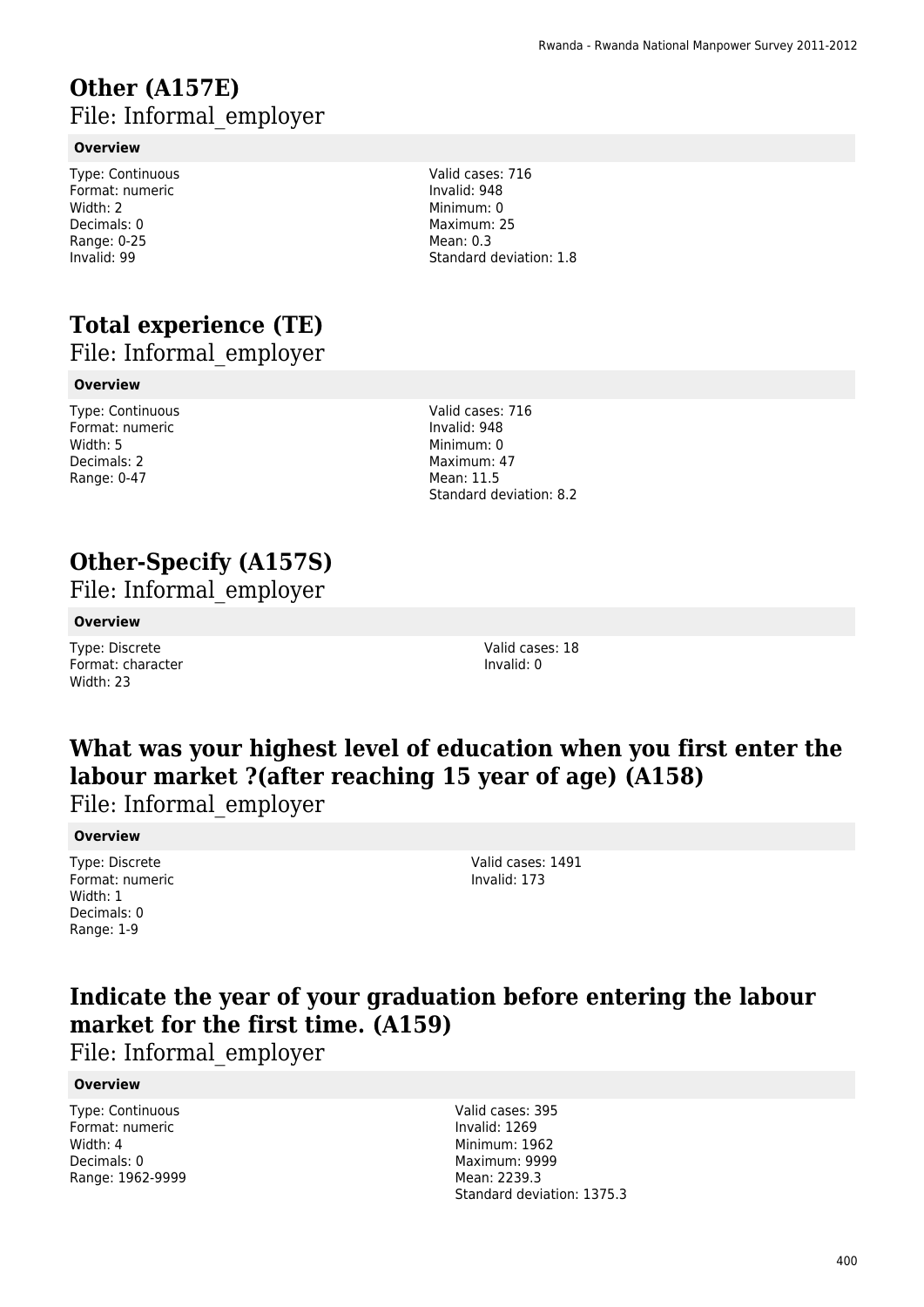## **Age\_group of A159 (A159\_grp)**

File: Informal\_employer

#### **Overview**

Type: Continuous Format: numeric Width: 5 Decimals: 2 Range: 1-99

Valid cases: 395 Invalid: 1269 Minimum: 1 Maximum: 99 Mean: 6.4 Standard deviation: 16.5

## **How long did it take you to find your first job? (A160Y)**  File: Informal\_employer

#### **Overview**

Type: Continuous Format: numeric Width: 2 Decimals: 0 Range: 0-99

Valid cases: 395 Invalid: 1269 Minimum: 0 Maximum: 99 Mean: 4.1 Standard deviation: 14.9

### **How long did it take you to find your first job? (A160M)**  File: Informal\_employer

**Overview**

Type: Discrete Format: numeric Width: 2 Decimals: 0 Range: 0-11

Valid cases: 395 Invalid: 1269

## **A160 in Months (M\_A160)**

File: Informal\_employer

### **Overview**

Type: Continuous Format: numeric Width: 6 Decimals: 2 Range: 0-999

Valid cases: 395 Invalid: 1269 Minimum: 0 Maximum: 999 Mean: 46 Standard deviation: 151.2

### **Interval in months (int\_mont)**

File: Informal\_employer

### **Overview**

Type: Discrete Format: numeric Width: 4 Decimals: 2 Range: 1-9

Valid cases: 395 Invalid: 1269 Minimum: 1 Maximum: 9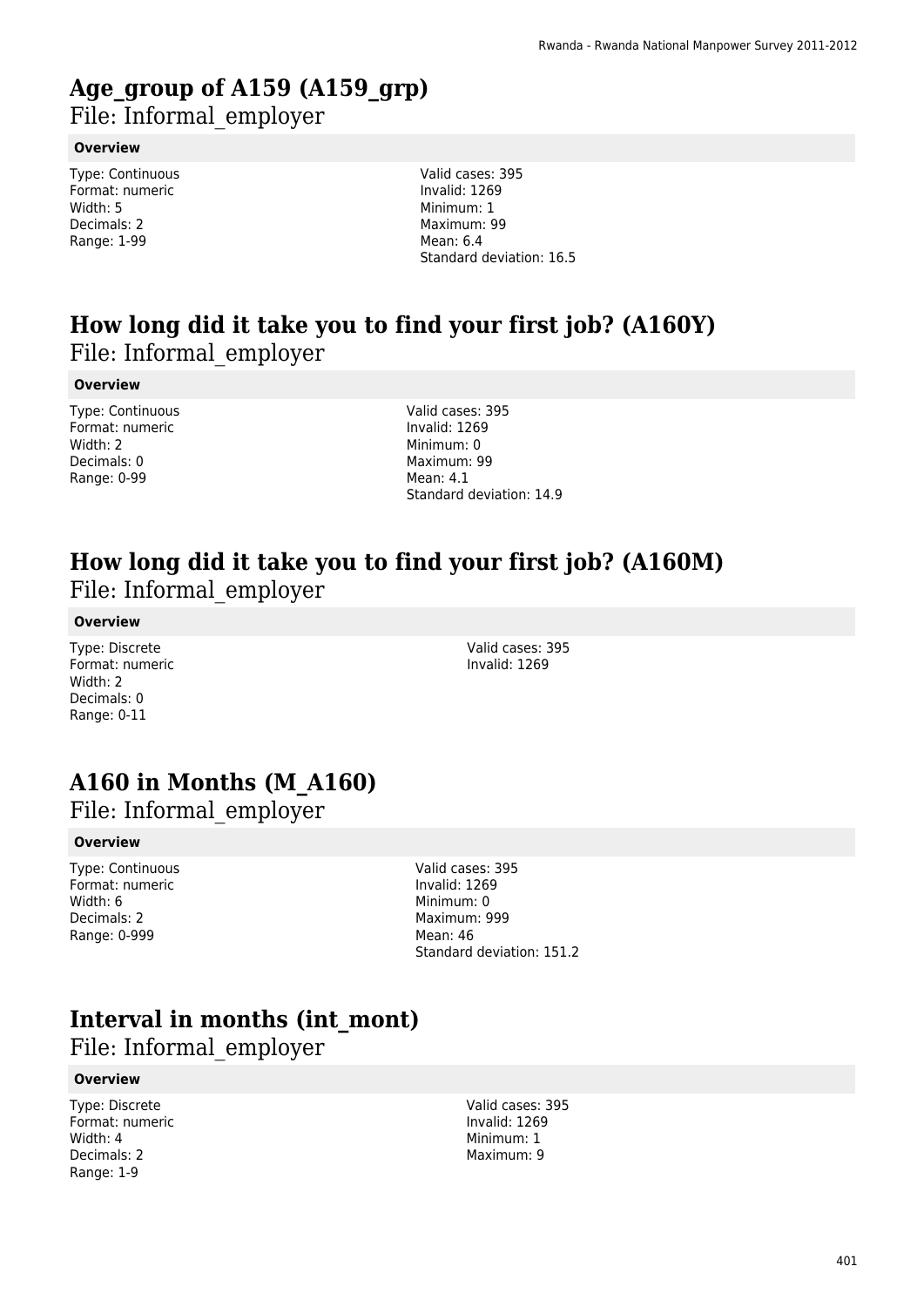# **Do you have any disability? (A161)**

File: Informal\_employer

### **Overview**

Type: Discrete Format: numeric Width: 1 Decimals: 0 Range: 1-9

## **If Yes, what type of disability (A162)**

File: Informal\_employer

### **Overview**

Type: Discrete Format: numeric Width: 1 Decimals: 0 Range: 1-9

Valid cases: 51 Invalid: 1613

## **Other-specify (A162S)**

File: Informal\_employer

### **Overview**

Type: Discrete Format: character Width: 17

# **When did you start this establishment? (B010)**

File: Informal\_employer

### **Overview**

Type: Discrete Format: numeric Width: 4 Decimals: 0 Range: 1961-9999

Valid cases: 1664 Invalid: 0 Minimum: 1961 Maximum: 9999

Valid cases: 2 Invalid: 0

## **B010\_intervals (B010\_int)**

File: Informal\_employer

### **Overview**

Type: Discrete Format: numeric Width: 4 Decimals: 2 Range: 1-9

Valid cases: 1664 Invalid: 0 Minimum: 1 Maximum: 9

## **Main activity 1 (B020)**

File: Informal\_employer

**Overview**

Valid cases: 1491 Invalid: 173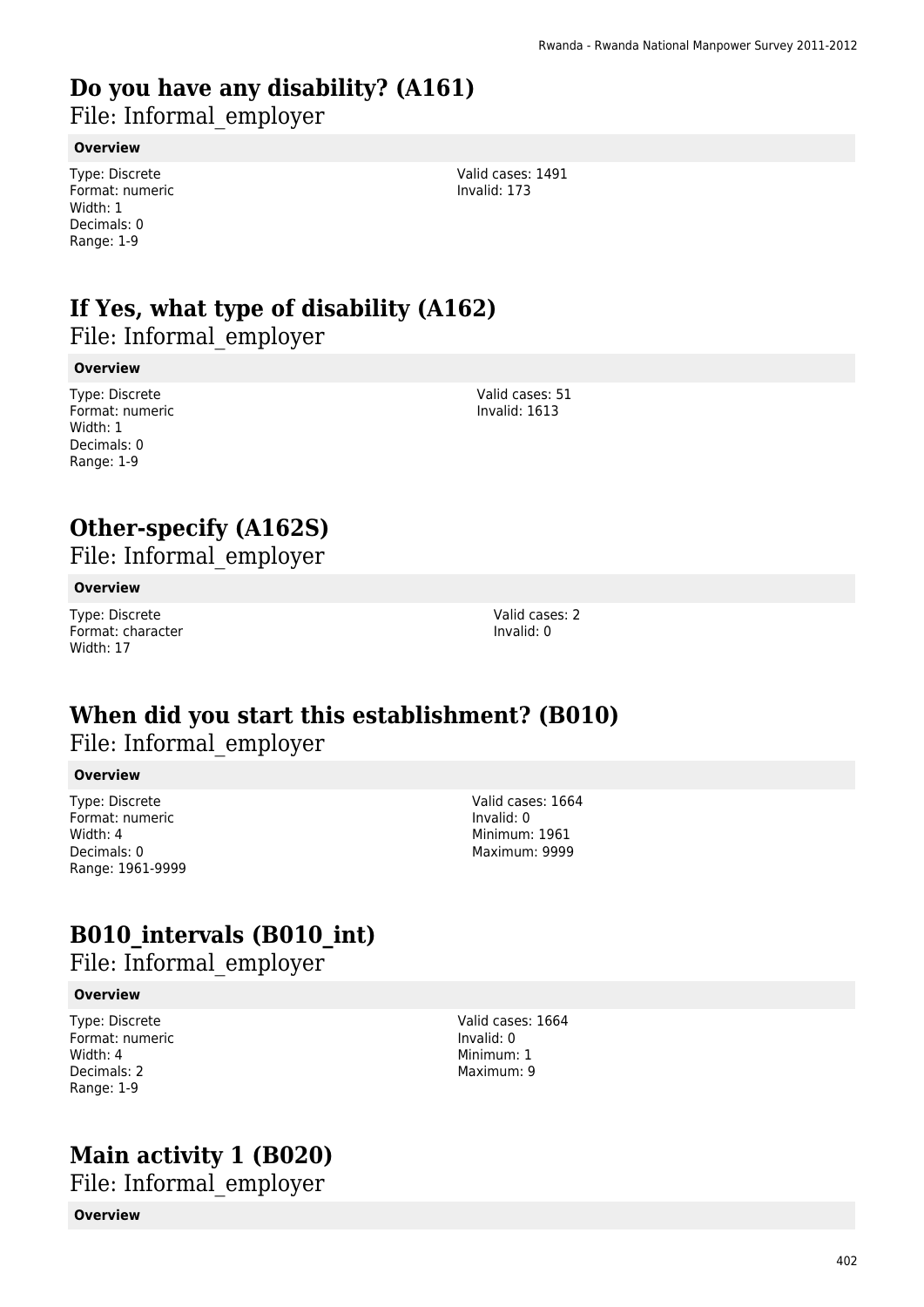## **Main activity 1 (B020)**

File: Informal\_employer

Type: Discrete Format: character Width: 30

Valid cases: 1657 Invalid: 0

### **ISIC 1 (B020S)**  File: Informal\_employer

### **Overview**

Type: Discrete Format: numeric Width: 4 Decimals: 0 Range: 111-9999

Valid cases: 1664 Invalid: 0 Minimum: 111 Maximum: 9999

### **ISIC\_LEVEL1B020S (ISIC1B020S)**  File: Informal\_employer

### **Overview**

Type: Discrete Format: numeric Width: 7 Decimals: 2 Range: 1-9999

## **Main Activity 2 (B020A)**

File: Informal\_employer

### **Overview**

Type: Discrete Format: character Width: 30

### **ISIC 2 (B020AS)**  File: Informal\_employer

### **Overview**

Type: Discrete Format: numeric Width: 4 Decimals: 0 Range: 111-9900

## **ISIC\_LEVEL1B020AS (ISIC1B020AS)**

File: Informal\_employer

### **Overview**

Valid cases: 528 Invalid: 0

Valid cases: 336 Invalid: 1328 Minimum: 113 Maximum: 9609

Valid cases: 1664 Invalid: 0 Minimum: 1 Maximum: 99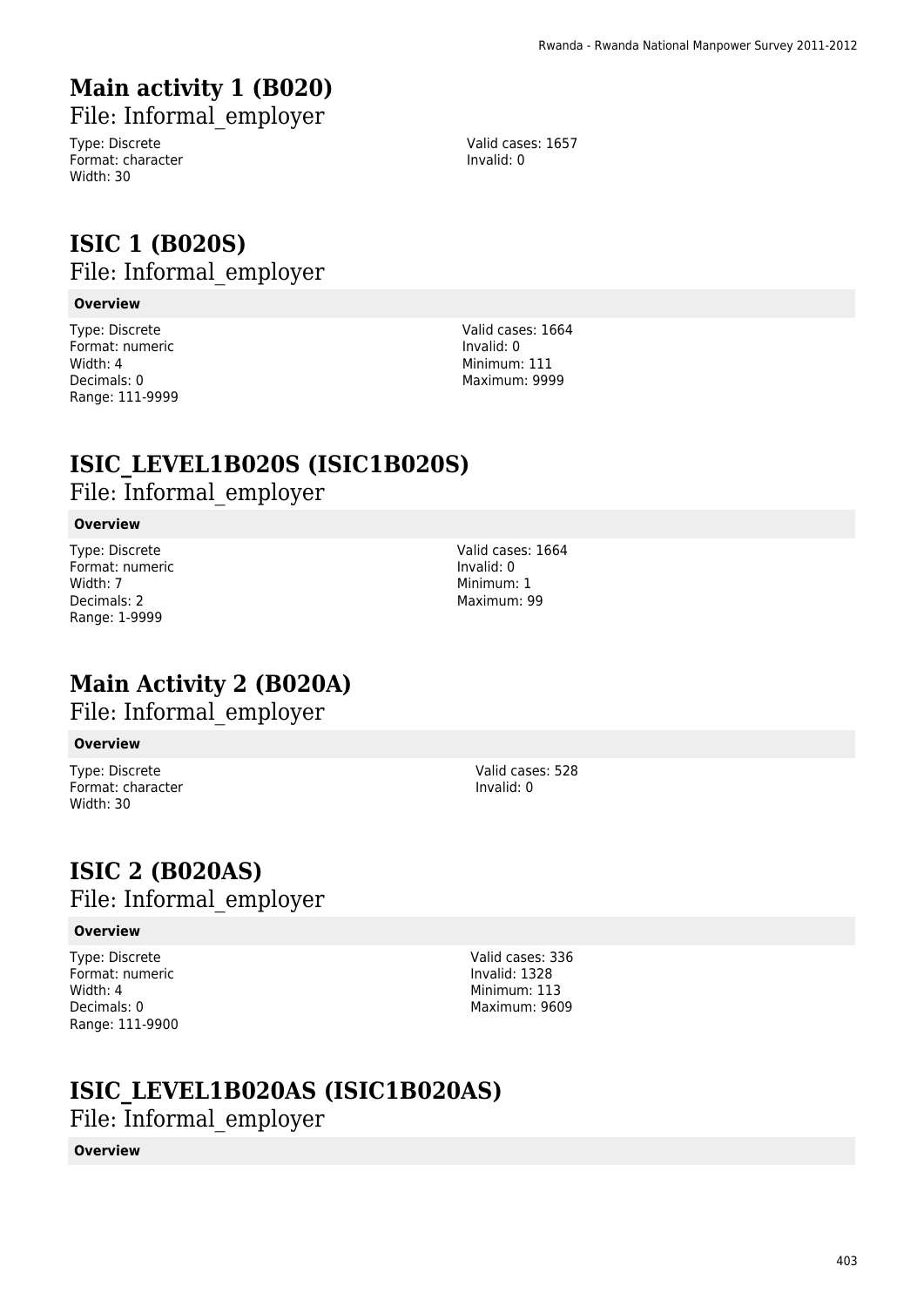## **ISIC\_LEVEL1B020AS (ISIC1B020AS)**

File: Informal\_employer

Type: Discrete Format: numeric Width: 5 Decimals: 2 Range: 1-99

Valid cases: 336 Invalid: 1328 Minimum: 1 Maximum: 19

## **Main Activity 3 (B020B)**

File: Informal\_employer

### **Overview**

Type: Discrete Format: character Width: 30

Valid cases: 144 Invalid: 0

## **ISIC 3 (B020BS)**  File: Informal\_employer

### **Overview**

Type: Discrete Format: numeric Width: 4 Decimals: 0 Range: 111-9900

Valid cases: 62 Invalid: 1602 Minimum: 113 Maximum: 9609

### **ISIC\_LEVEL1B020BS (ISIC1B020BS)**  File: Informal\_employer

### **Overview**

Type: Discrete Format: numeric Width: 7 Decimals: 2 Range: 1-9999

Valid cases: 62 Invalid: 1602 Minimum: 1 Maximum: 19

## **What is the the legal status of your establishment (B030)**  File: Informal\_employer

### **Overview**

Type: Discrete Format: numeric Width: 1 Decimals: 0 Range: 1-9

Valid cases: 1664 Invalid: 0

## **Other-Specify (B030S)**

File: Informal\_employer

### **Overview**

404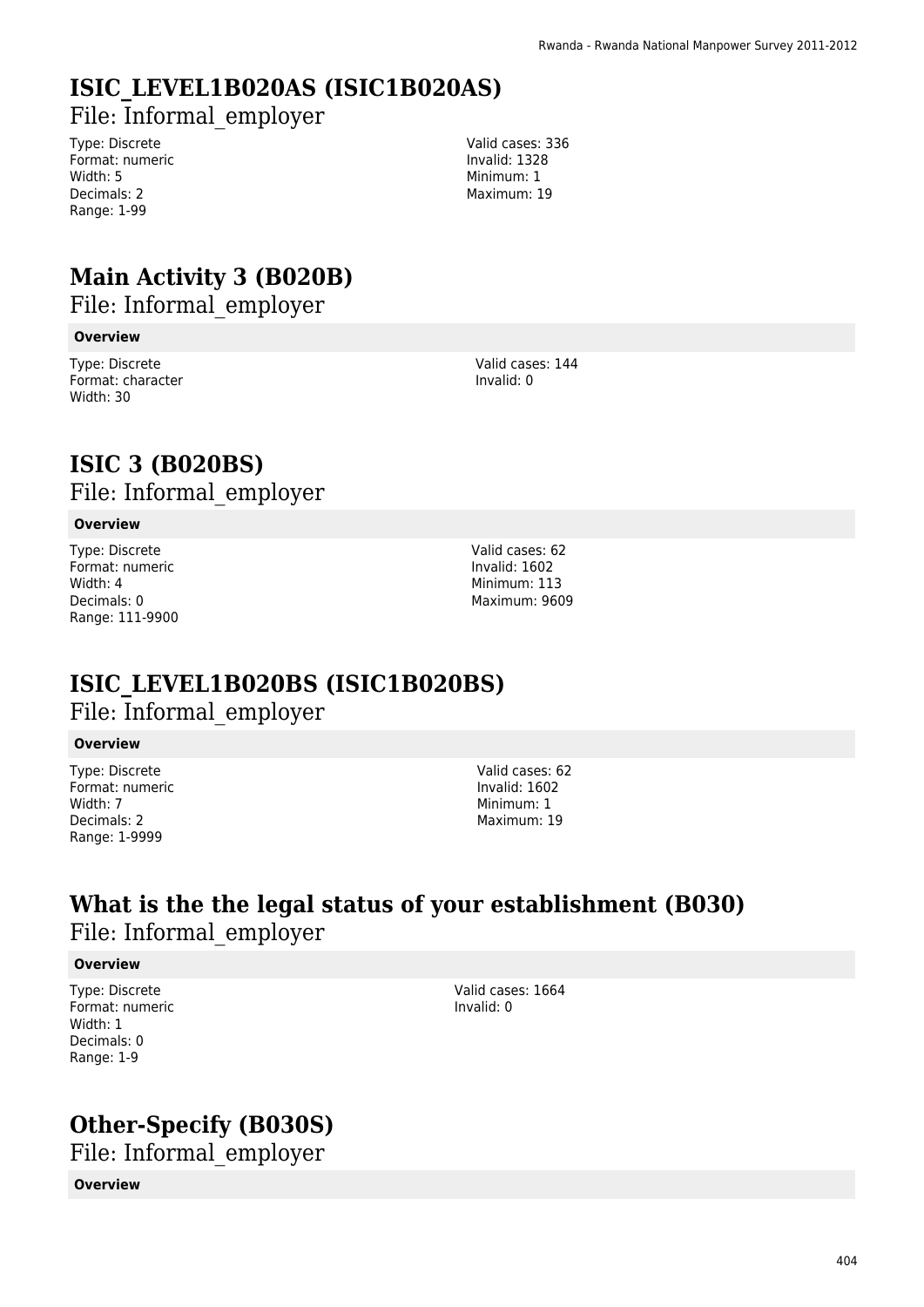## **Other-Specify (B030S)**

File: Informal\_employer

Type: Discrete Format: character Width: 20

Valid cases: 40 Invalid: 0

## **Rwandese-male (B031)**

File: Informal\_employer

### **Overview**

Type: Continuous Format: numeric Width: 5 Decimals: 0 Range: 0-183 Invalid: 99999

Valid cases: 49 Invalid: 1615 Minimum: 0 Maximum: 183 Mean: 23 Standard deviation: 41.2

## **Rwandese-Female (B031A)**

File: Informal\_employer

### **Overview**

Type: Continuous Format: numeric Width: 5 Decimals: 0 Range: 0-126 Invalid: 99999

Valid cases: 49 Invalid: 1615 Minimum: 0 Maximum: 126 Mean: 12.4 Standard deviation: 23.2

## **Rwandese-Totale (B031B)**

File: Informal\_employer

### **Overview**

Type: Continuous Format: numeric Width: 5 Decimals: 0 Range: 2-250 Invalid: 99999

Valid cases: 49 Invalid: 1615 Minimum: 2 Maximum: 250 Mean: 35.4 Standard deviation: 58.4

## **EAC Citizens-Male (B031C)**

File: Informal\_employer

### **Overview**

Type: Continuous Format: numeric Width: 5 Decimals: 0 Range: 0-2 Invalid: 99999

Valid cases: 49 Invalid: 1615 Minimum: 0 Maximum: 2 Mean: 0 Standard deviation: 0.3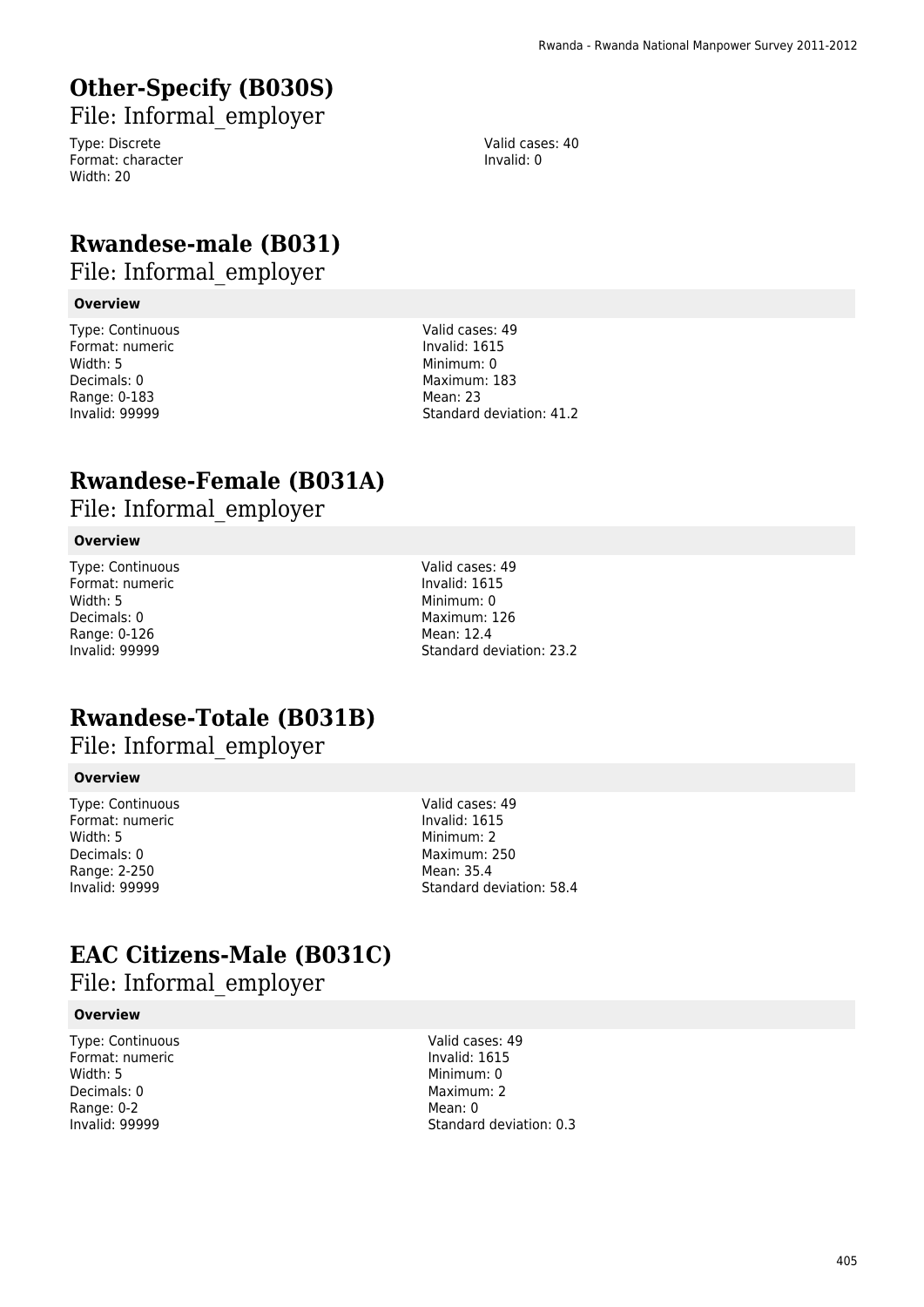## **EAC Citizens-Female (B031D)**

File: Informal\_employer

### **Overview**

Type: Continuous Format: numeric Width: 5 Decimals: 0 Range: 0-0 Invalid: 99999

Valid cases: 49 Invalid: 1615 Minimum: 0 Maximum: 0 Mean: 0 Standard deviation: 0

### **EAC Citizens-Totale (B031E)**  File: Informal\_employer

### **Overview**

Type: Continuous Format: numeric Width: 5 Decimals: 0 Range: 0-2 Invalid: 99999

Valid cases: 49 Invalid: 1615 Minimum: 0 Maximum: 2 Mean: 0 Standard deviation: 0.3

## **Other africa-Male (B031F)**

### File: Informal\_employer

#### **Overview**

Type: Continuous Format: numeric Width: 5 Decimals: 0 Range: 0-0 Invalid: 99999

Valid cases: 49 Invalid: 1615 Minimum: 0 Maximum: 0 Mean: 0 Standard deviation: 0

## **Other africa-Female (B031G)**

File: Informal\_employer

### **Overview**

Type: Continuous Format: numeric Width: 5 Decimals: 0 Range: 0-0 Invalid: 99999

Valid cases: 49 Invalid: 1615 Minimum: 0 Maximum: 0 Mean: 0 Standard deviation: 0

### **Other africa-Tot (B031H)**  File: Informal\_employer

### **Overview**

Type: Continuous Format: numeric Width: 5 Decimals: 0 Range: 0-0 Invalid: 99999

Valid cases: 49 Invalid: 1615 Minimum: 0 Maximum: 0 Mean: 0 Standard deviation: 0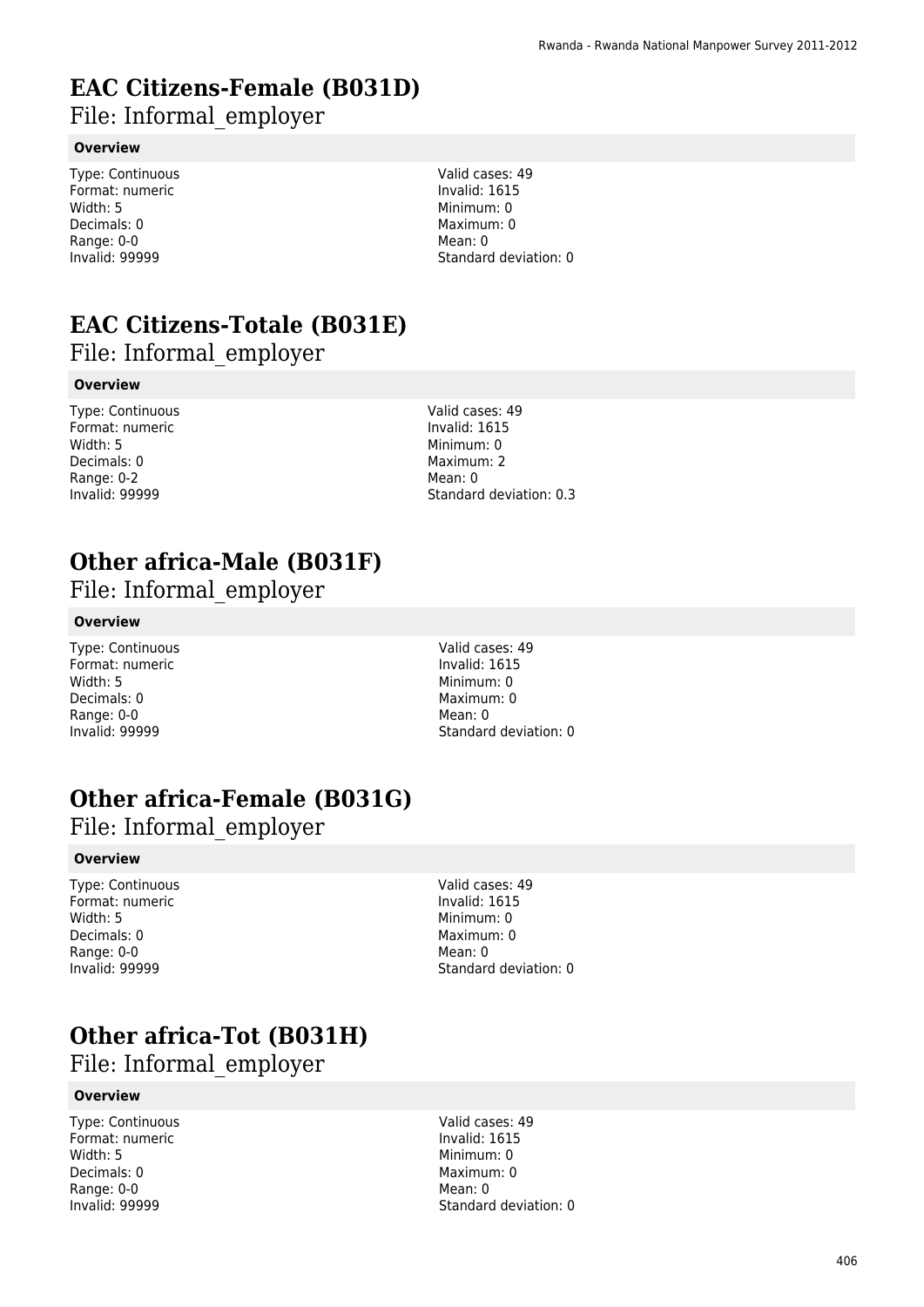## **Rest of the World-male (B031I)**

File: Informal\_employer

### **Overview**

Type: Continuous Format: numeric Width: 5 Decimals: 0 Range: 0-2 Invalid: 99999

Valid cases: 49 Invalid: 1615 Minimum: 0 Maximum: 2 Mean: 0.1 Standard deviation: 0.4

# **Rest of the World-female (B031J)**

## File: Informal\_employer

### **Overview**

Type: Continuous Format: numeric Width: 5 Decimals: 0 Range: 0-2 Invalid: 99999

Valid cases: 49 Invalid: 1615 Minimum: 0 Maximum: 2 Mean: 0 Standard deviation: 0.3

## **Rest of the World-Tot (B031K)**

### File: Informal\_employer

### **Overview**

Type: Discrete Format: numeric Width: 5 Decimals: 0 Range: 0-2 Invalid: 99999

Valid cases: 49 Invalid: 1615

## **Total-Male (B031L)**

File: Informal\_employer

### **Overview**

Type: Continuous Format: numeric Width: 5 Decimals: 0 Range: 0-183 Invalid: 99999

Valid cases: 49 Invalid: 1615 Minimum: 0 Maximum: 183 Mean: 23.1 Standard deviation: 41.1

## **Total-Female (B031M)**  File: Informal\_employer

**Overview**

### Type: Continuous Format: numeric

Width: 5 Decimals: 0 Range: 0-126 Invalid: 99999 Valid cases: 49 Invalid: 1615 Minimum: 0 Maximum: 126 Mean: 12.4 Standard deviation: 23.1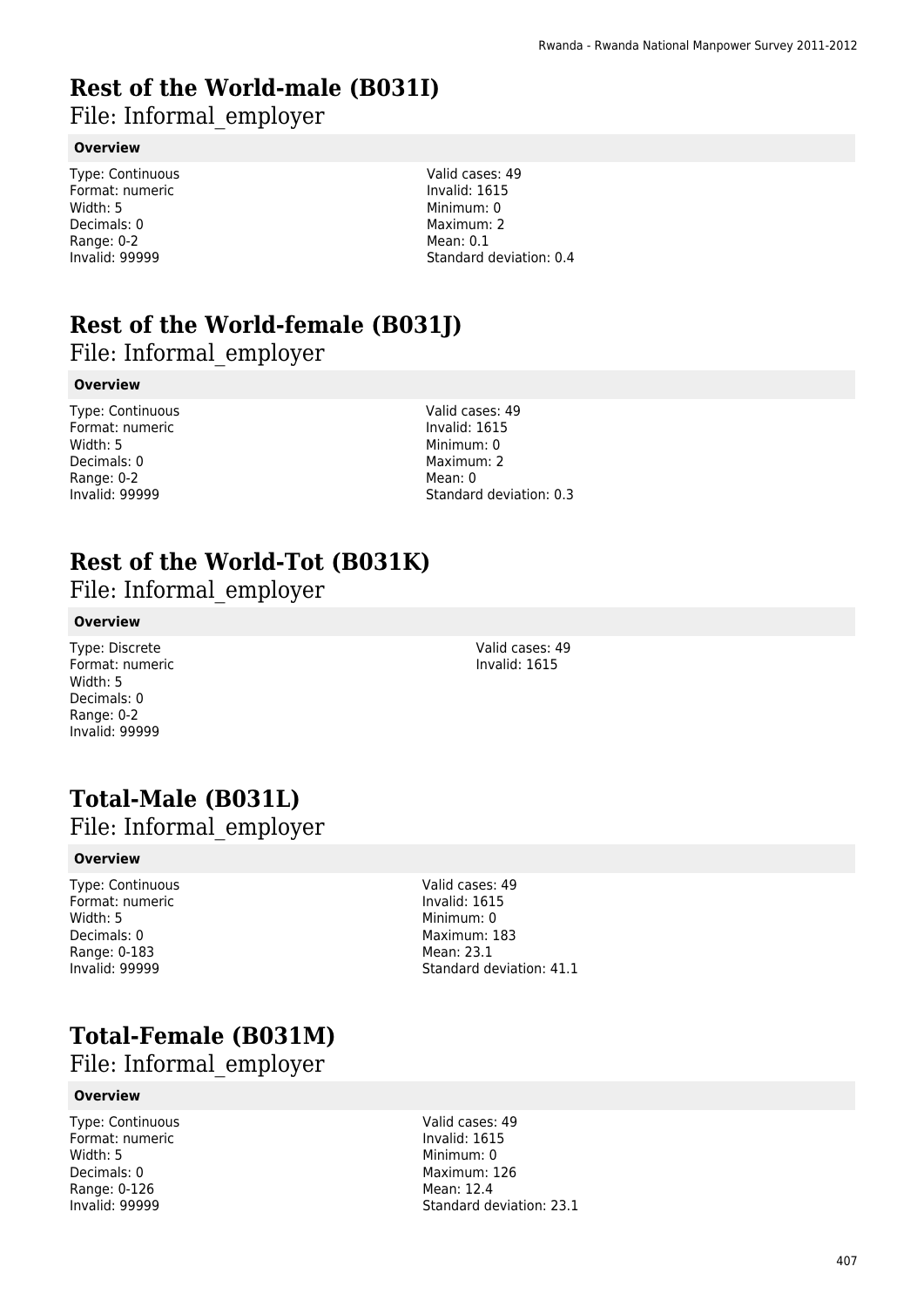### **Total-Total (B031N)**  File: Informal\_employer

#### **Overview**

Type: Continuous Format: numeric Width: 5 Decimals: 0 Range: 2-250 Invalid: 99999

Valid cases: 49 Invalid: 1615 Minimum: 2 Maximum: 250 Mean: 35.6 Standard deviation: 58.3

### **(Rw\_tot2)**  File: Informal\_employer

### **Overview**

Type: Continuous Format: numeric Width: 6 Decimals: 2 Range: 2-250

Valid cases: 49 Invalid: 1615 Minimum: 2 Maximum: 250 Mean: 35.4 Standard deviation: 58.4

### **(EAC\_tot2)**  File: Informal\_employer

#### **Overview**

Type: Discrete Format: numeric Width: 4 Decimals: 2 Range: 0-2

Valid cases: 49 Invalid: 1615 Minimum: 0 Maximum: 2 Mean: 0 Standard deviation: 0.3

### **(Other\_afr\_tot2)**  File: Informal\_employer

#### **Overview**

Type: Discrete Format: numeric Width: 4 Decimals: 2 Range: 0-0

Valid cases: 49 Invalid: 1615 Minimum: 0 Maximum: 0 Mean: 0 Standard deviation: 0

### **(Rest\_word\_tot2)**  File: Informal\_employer

#### **Overview**

Type: Discrete Format: numeric Width: 4 Decimals: 2 Range: 0-2

Valid cases: 49 Invalid: 1615 Minimum: 0 Maximum: 2 Mean: 0.1 Standard deviation: 0.5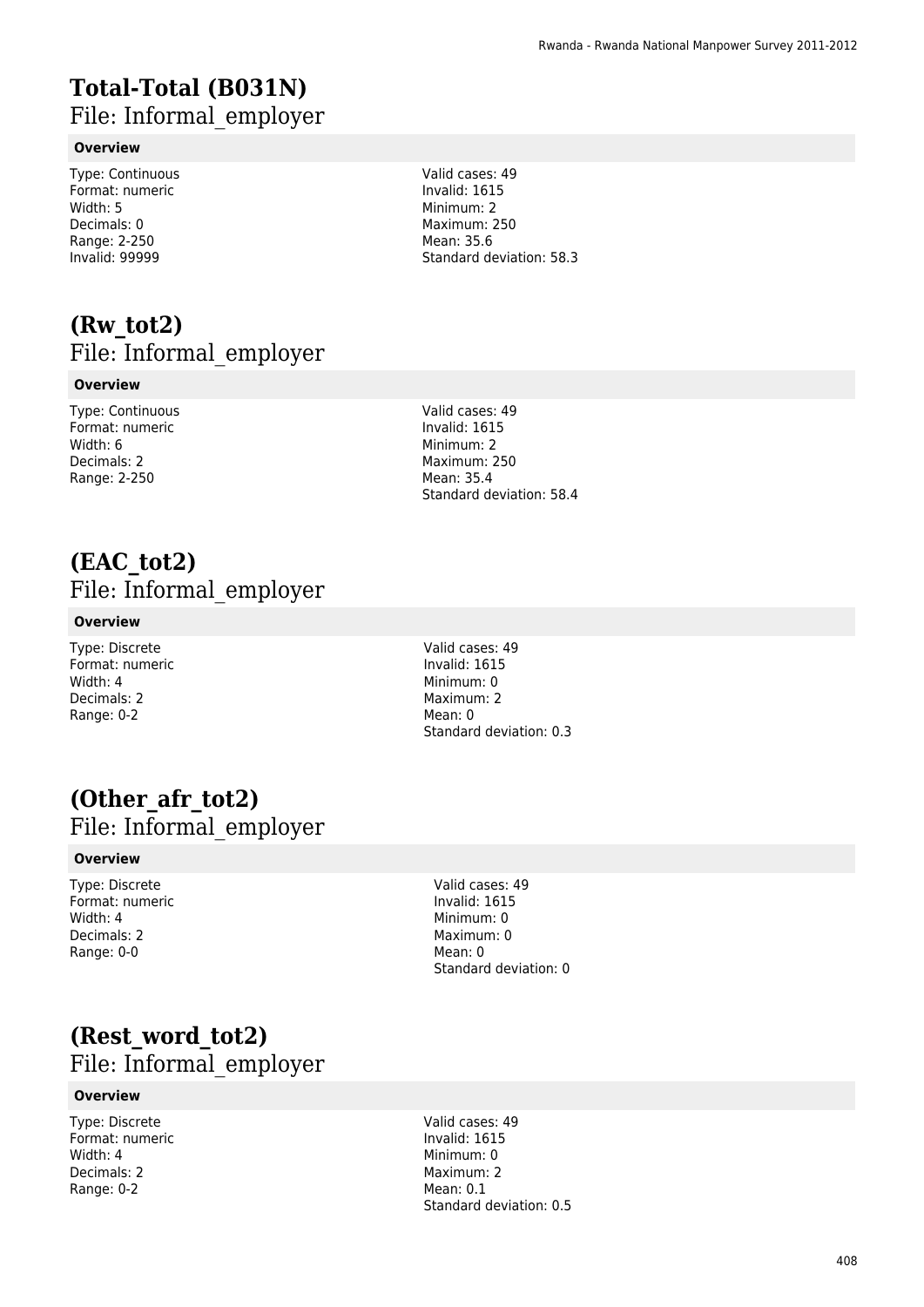## **(TOT\_tot2)**  File: Informal\_employer

#### **Overview**

Type: Continuous Format: numeric Width: 6 Decimals: 2 Range: 2-250

Valid cases: 49 Invalid: 1615 Minimum: 2 Maximum: 250 Mean: 35.6 Standard deviation: 58.3

## **Where do you mainly undertake your business? (B040)**  File: Informal\_employer

#### **Overview**

Type: Discrete Format: numeric Width: 2 Decimals: 0 Range: 1-10

Valid cases: 1664 Invalid: 0

## **Other (specify) (B040S)**

File: Informal\_employer

#### **Overview**

Type: Discrete Format: character Width: 20

Valid cases: 14 Invalid: 0

## **Ownership of premises (B050)**

File: Informal\_employer

### **Overview**

Type: Discrete Format: numeric Width: 1 Decimals: 0 Range: 1-9

Valid cases: 1664 Invalid: 0

## **Other-Specify (B050S)**

File: Informal\_employer

### **Overview**

Type: Discrete Format: character Width: 20

Valid cases: 2 Invalid: 0

## **Are there plans to register your enterprise with the Registrar of Companies(RDB)? (B060)**

File: Informal\_employer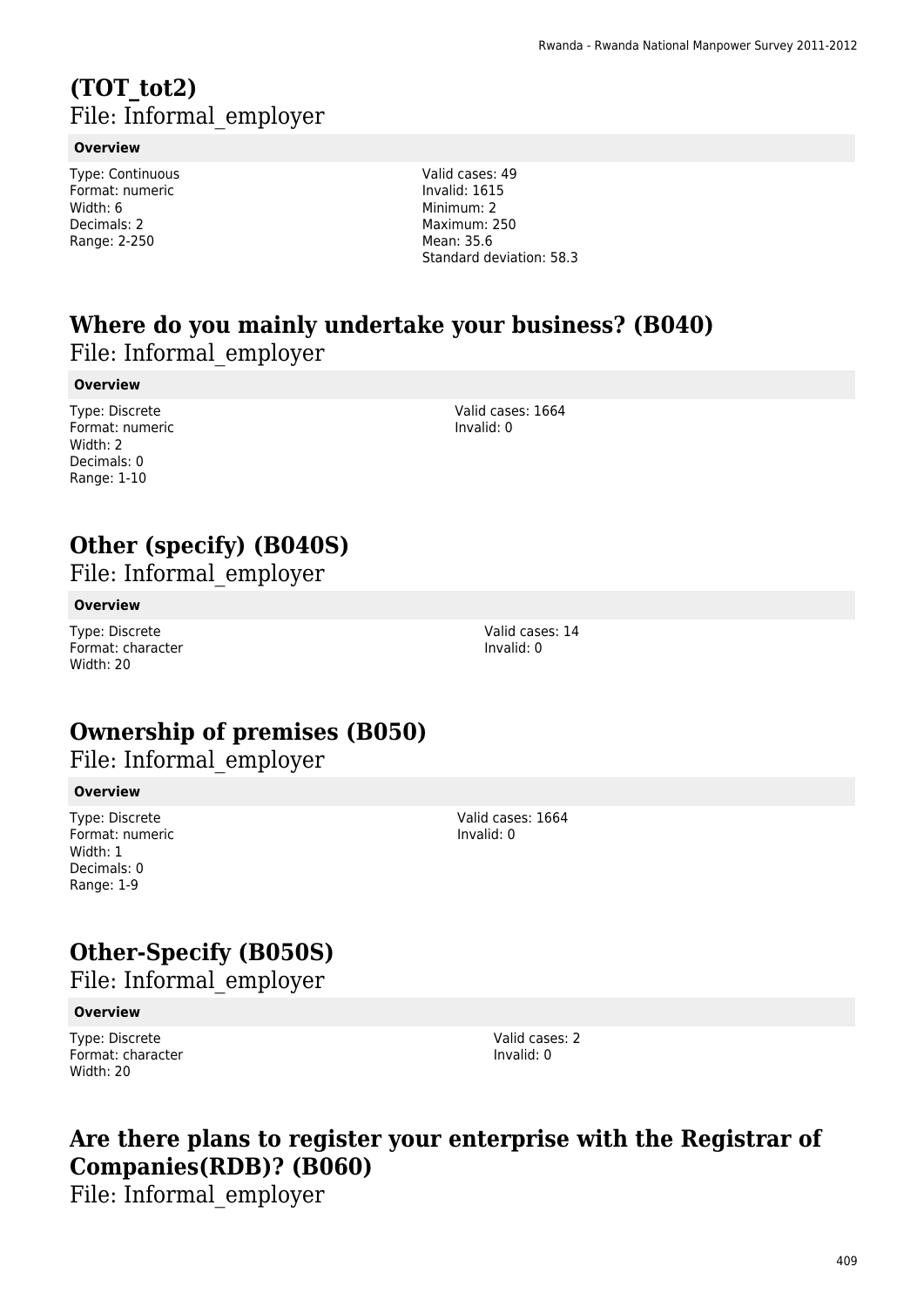## **Are there plans to register your enterprise with the Registrar of Companies(RDB)? (B060)**

File: Informal\_employer

### **Overview**

Type: Discrete Format: numeric Width: 1 Decimals: 0 Range: 1-9

Valid cases: 1664 Invalid: 0

## **Are there plans to register your enterprise at RRA (B061)**  File: Informal\_employer

### **Overview**

Type: Discrete Format: numeric Width: 1 Decimals: 0 Range: 1-9

Valid cases: 1664 Invalid: 0

### **Does the enterprise have any license to operate? (B070)**  File: Informal\_employer

### **Overview**

Type: Discrete Format: numeric Width: 1 Decimals: 0 Range: 1-9

Valid cases: 1664 Invalid: 0

### **Under what license does the business operate? (B080)**  File: Informal\_employer

### **Overview**

Type: Discrete Format: numeric Width: 1 Decimals: 0 Range: 1-5

Valid cases: 1565 Invalid: 99

## **Other-specify (B080S)**

File: Informal\_employer

### **Overview**

Type: Discrete Format: character Width: 20

# **Water (B090)**

File: Informal\_employer

Valid cases: 16 Invalid: 0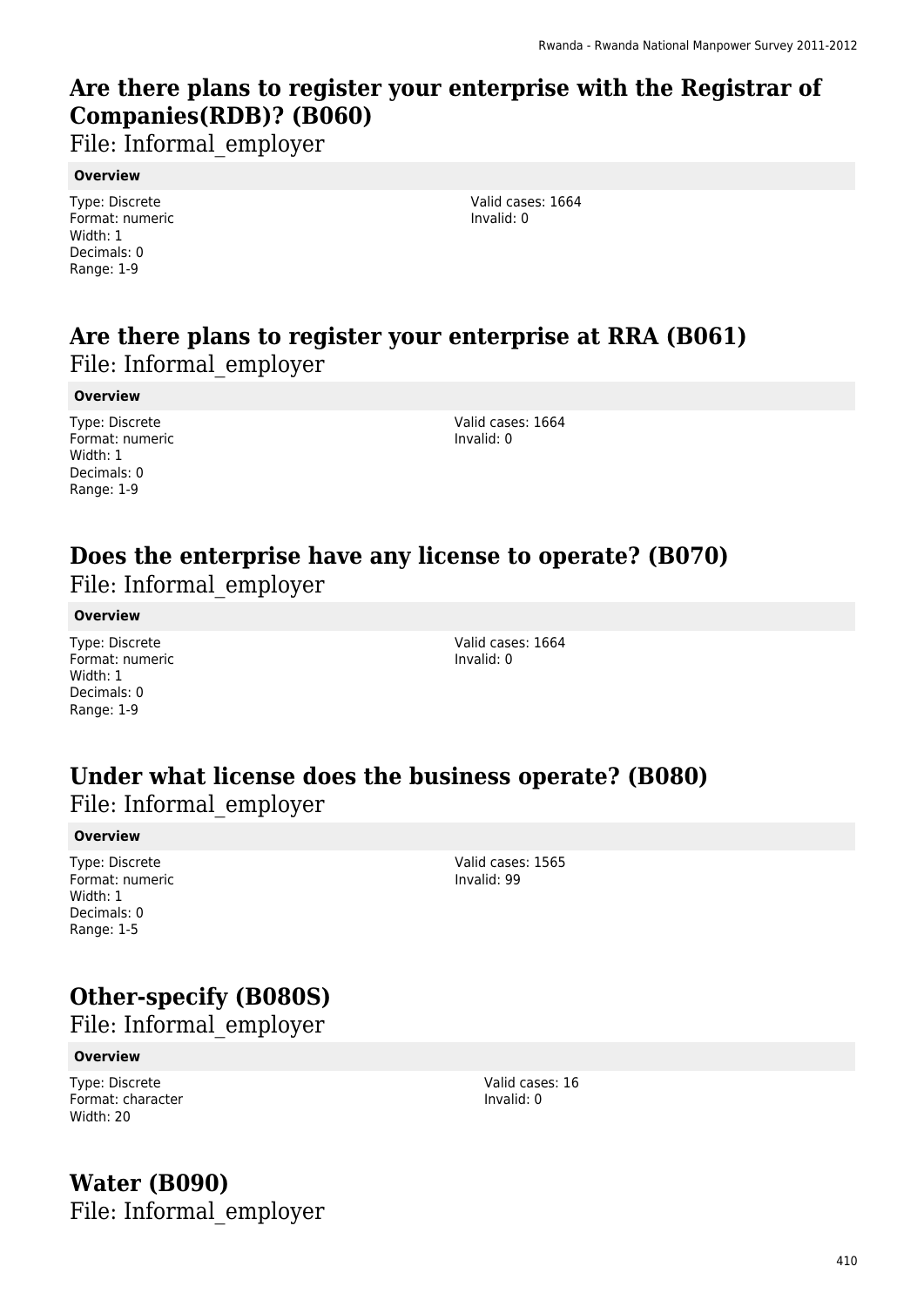### **Water (B090)**  File: Informal\_employer

#### **Overview**

Type: Discrete Format: numeric Width: 1 Decimals: 0 Range: 1-9

## **Electricity (B090A)**

File: Informal\_employer

#### **Overview**

Type: Discrete Format: numeric Width: 1 Decimals: 0 Range: 1-9

Valid cases: 1664 Invalid: 0

Valid cases: 1664 Invalid: 0

## **Toilet / pit latrine (B090B)**

File: Informal\_employer

### **Overview**

Type: Discrete Format: numeric Width: 1 Decimals: 0 Range: 1-9

## **Waste disposal (B090C)**

File: Informal\_employer

### **Overview**

Type: Discrete Format: numeric Width: 1 Decimals: 0 Range: 1-9

#### Valid cases: 1664 Invalid: 0

**Other (B090D)**  File: Informal\_employer

### **Overview**

Type: Discrete Format: numeric Width: 1 Decimals: 0 Range: 1-9

## **Other (specify) (B090S)**

File: Informal\_employer

Valid cases: 1664

Invalid: 0

Valid cases: 1664 Invalid: 0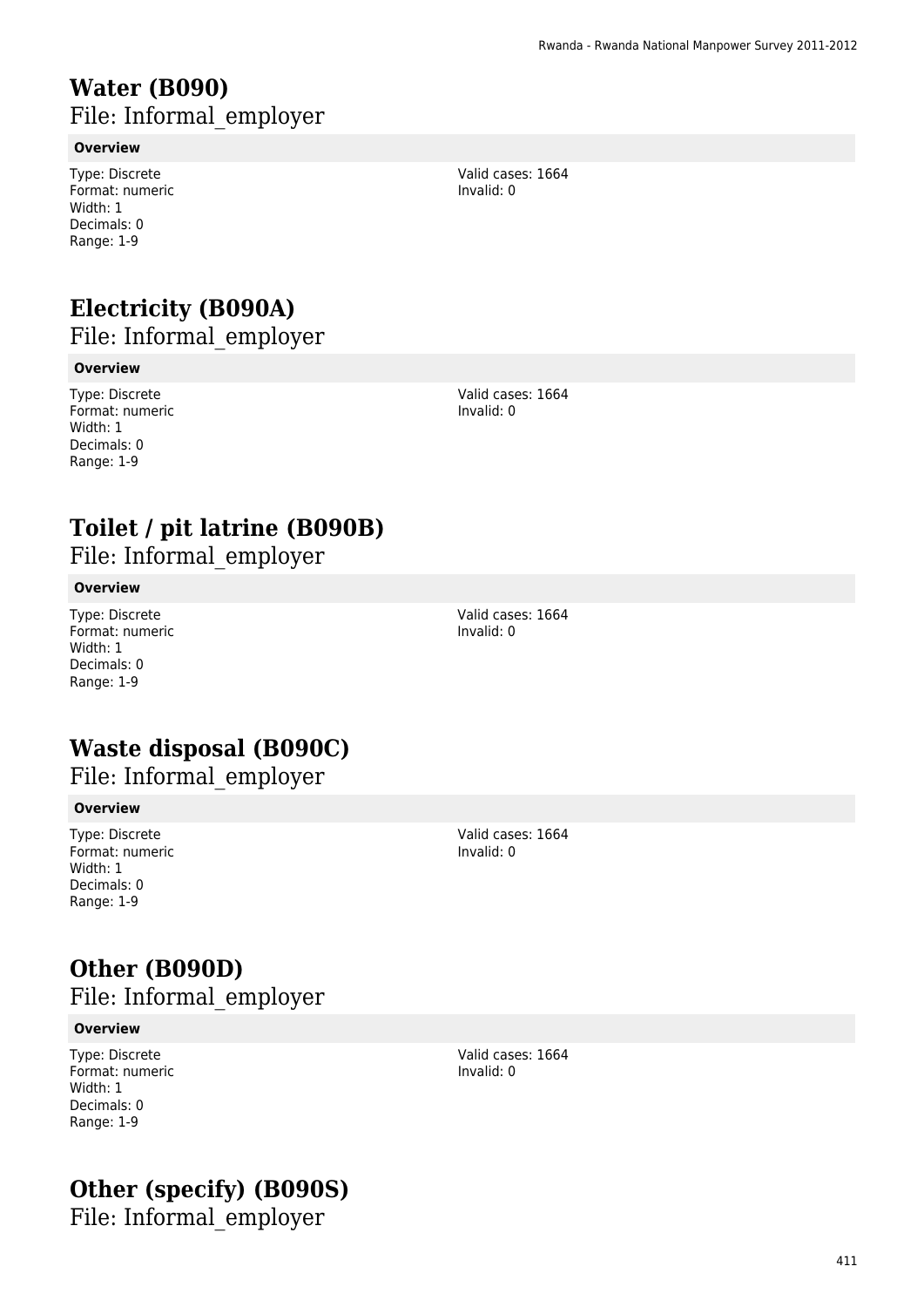## **Other (specify) (B090S)**

File: Informal\_employer

### **Overview**

Type: Discrete Format: character Width: 20

### **Water (B091)**  File: Informal\_employer

### **Overview**

Type: Discrete Format: numeric Width: 1 Decimals: 0 Range: 1-9 Invalid: 3

## Valid cases: 542

**Electricity (B091A)** 

File: Informal\_employer

### **Overview**

Type: Discrete Format: numeric Width: 1 Decimals: 0 Range: 1-9 Invalid: 3

## **Toilet / pit latrine (B091B)**  File: Informal\_employer

#### **Overview**

Type: Discrete Format: numeric Width: 1 Decimals: 0 Range: 1-9 Invalid: 3

## **Waste disposal (B091C)**

File: Informal\_employer

### **Overview**

Type: Discrete Format: numeric Width: 1 Decimals: 0 Range: 1-9 Invalid: 3

Valid cases: 1301

Invalid: 363

Valid cases: 6 Invalid: 0

Invalid: 1122

Valid cases: 1096 Invalid: 568

Valid cases: 1436 Invalid: 228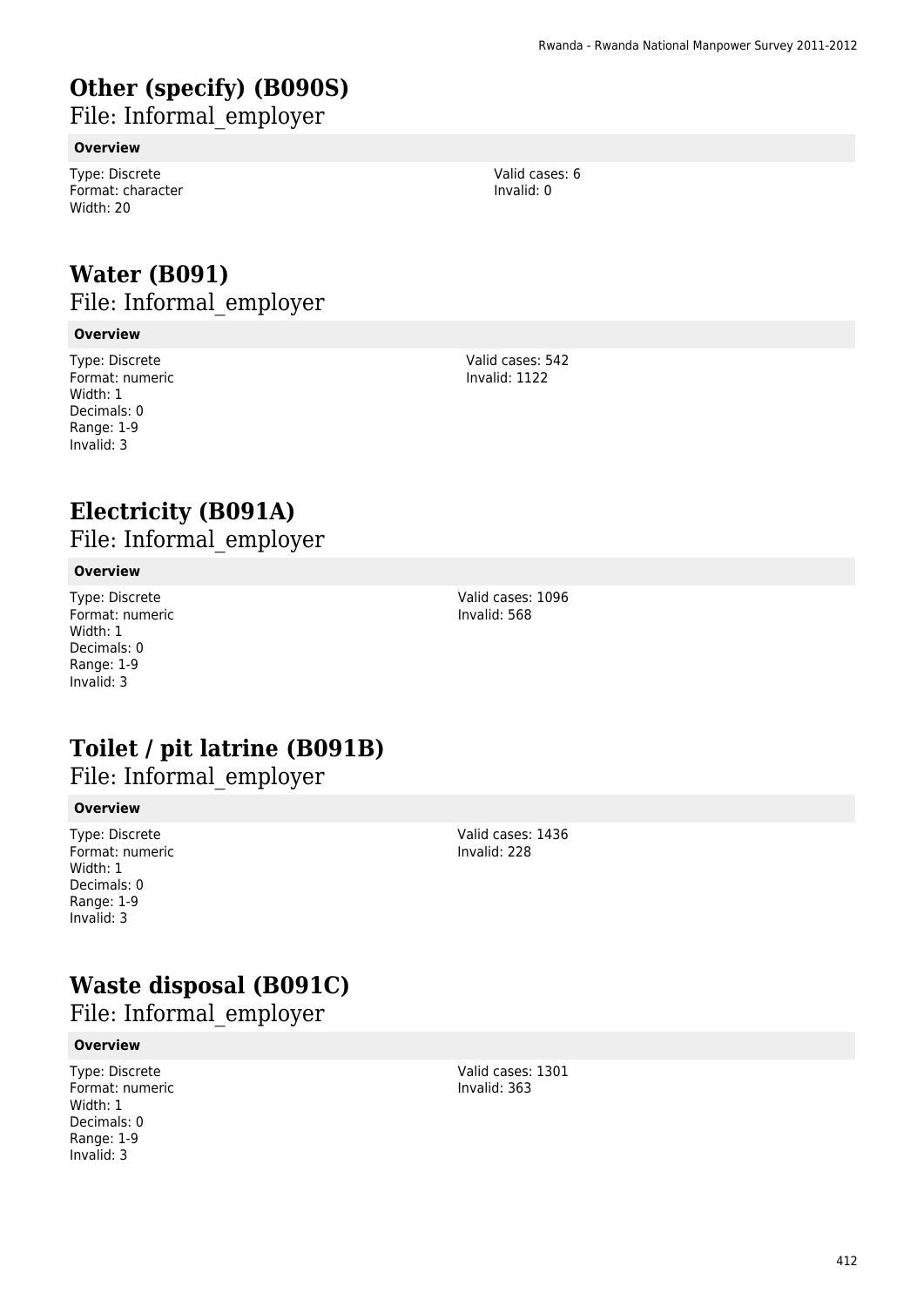## **Other (B091D)**  File: Informal\_employer

### **Overview**

Type: Discrete Format: numeric Width: 1 Decimals: 0 Range: 1-9 Invalid: 3

Valid cases: 107 Invalid: 1557

# **Other (specify) (B091S)**

File: Informal\_employer

### **Overview**

Type: Discrete Format: character Width: 15

Valid cases: 1 Invalid: 0

## **Does the government provide these utilities? (B100)**

File: Informal\_employer

### **Overview**

Type: Discrete Format: numeric Width: 1 Decimals: 0 Range: 1-9

Valid cases: 1664 Invalid: 0

## **Postal Services (B110)**

File: Informal\_employer

### **Overview**

Type: Discrete Format: numeric Width: 1 Decimals: 0 Range: 1-9

Valid cases: 1664 Invalid: 0

## **Banking (B110A)**

File: Informal\_employer

### **Overview**

Type: Discrete Format: numeric Width: 1 Decimals: 0 Range: 1-9

## **Telephone (B110B)**

File: Informal\_employer

Valid cases: 1664 Invalid: 0

413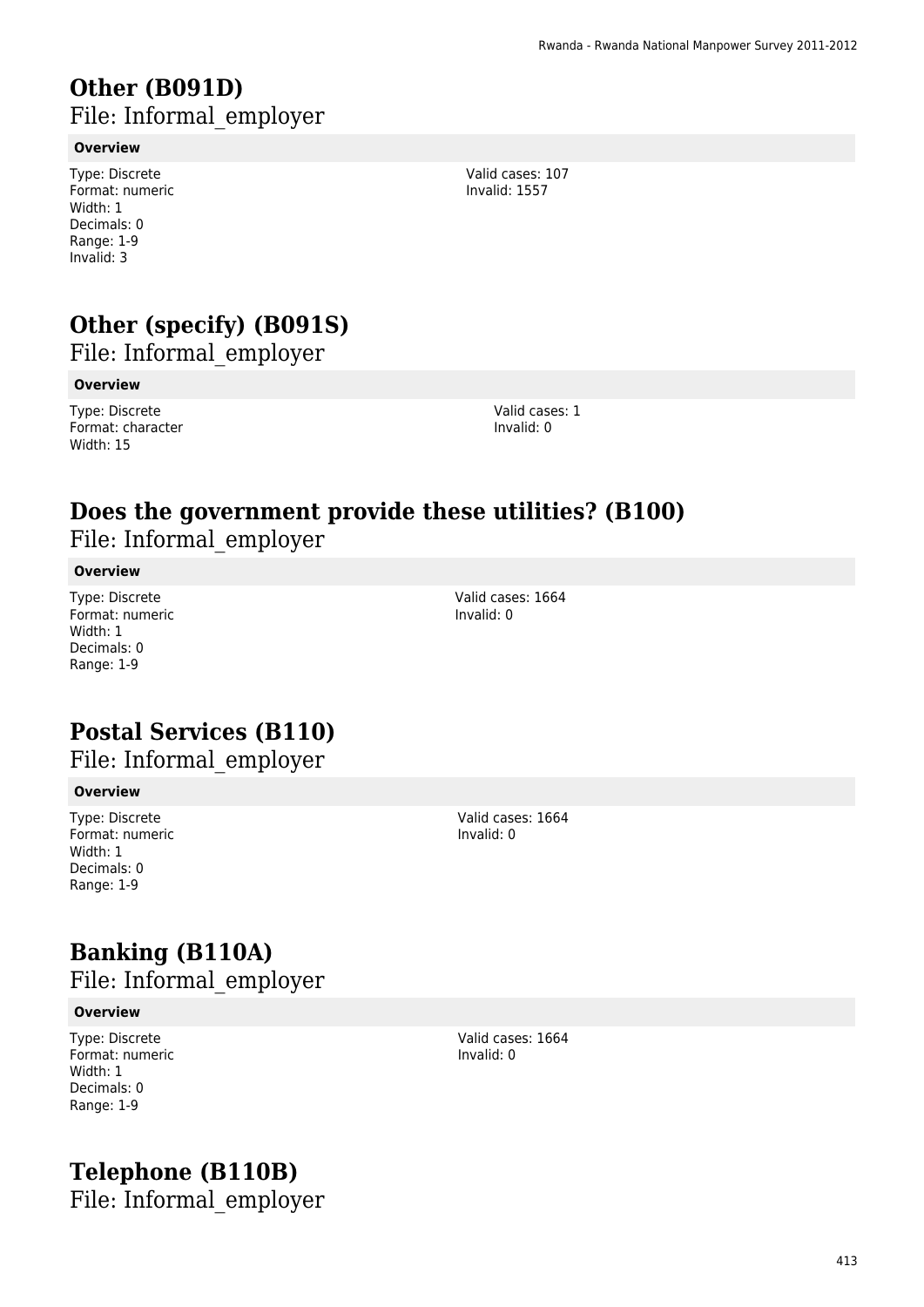# **Telephone (B110B)**

File: Informal\_employer

### **Overview**

Type: Discrete Format: numeric Width: 1 Decimals: 0 Range: 1-9

## **Internet (B110C)**

File: Informal\_employer

### **Overview**

Type: Discrete Format: numeric Width: 1 Decimals: 0 Range: 1-9

Valid cases: 1664 Invalid: 0

Valid cases: 1664

Invalid: 0

## **Transport (Own car) (B110D)**

File: Informal\_employer

### **Overview**

Type: Discrete Format: numeric Width: 1 Decimals: 0 Range: 1-9

Valid cases: 1664 Invalid: 0

### **Other (B110E)**  File: Informal\_employer

### **Overview**

Type: Discrete Format: numeric Width: 1 Decimals: 0 Range: 1-9

Valid cases: 1664 Invalid: 0

## **Other (specify) (B110S)**

File: Informal\_employer

### **Overview**

Type: Discrete Format: character Width: 15

Valid cases: 20 Invalid: 0

## **On average how many hours does your business operate per day? (C010)**

File: Informal\_employer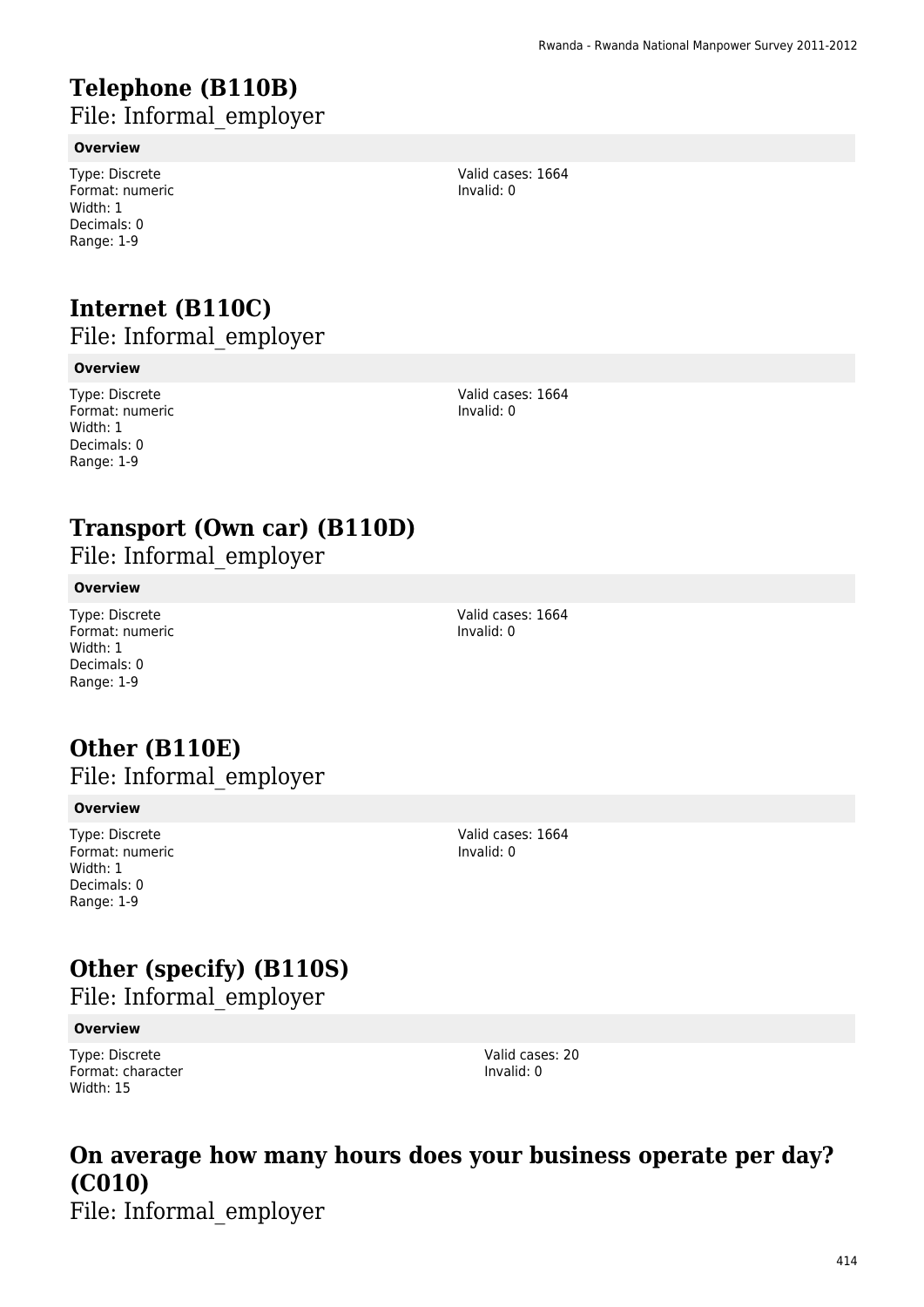## **On average how many hours does your business operate per day? (C010)**

File: Informal\_employer

### **Overview**

Type: Continuous Format: numeric Width: 2 Decimals: 0 Range: 1-24 Invalid: 99

Valid cases: 1584 Invalid: 80 Minimum: 1 Maximum: 24 Mean: 10.7 Standard deviation: 3.3

## **How many days per week does your business normally operate? (C020)**

File: Informal\_employer

### **Overview**

Type: Continuous Format: numeric Width: 1 Decimals: 0 Range: 1-7 Invalid: 9

Valid cases: 1663 Invalid: 1 Minimum: 1 Maximum: 7 Mean: 6.1 Standard deviation: 1.3

### **How many days do you usually work per week? (C030)**  File: Informal\_employer

### **Overview**

Type: Continuous Format: numeric Width: 1 Decimals: 0 Range: 0-7 Invalid: 9

Valid cases: 1661 Invalid: 3 Minimum: 0 Maximum: 7 Mean: 5.5 Standard deviation: 1.8

### **Do you keep written records/business records? (C040)**  File: Informal\_employer

### **Overview**

Type: Discrete Format: numeric Width: 1 Decimals: 0 Range: 1-9

Valid cases: 1664 Invalid: 0

### **Why don't you keep records? (C050)**  File: Informal\_employer

### **Overview**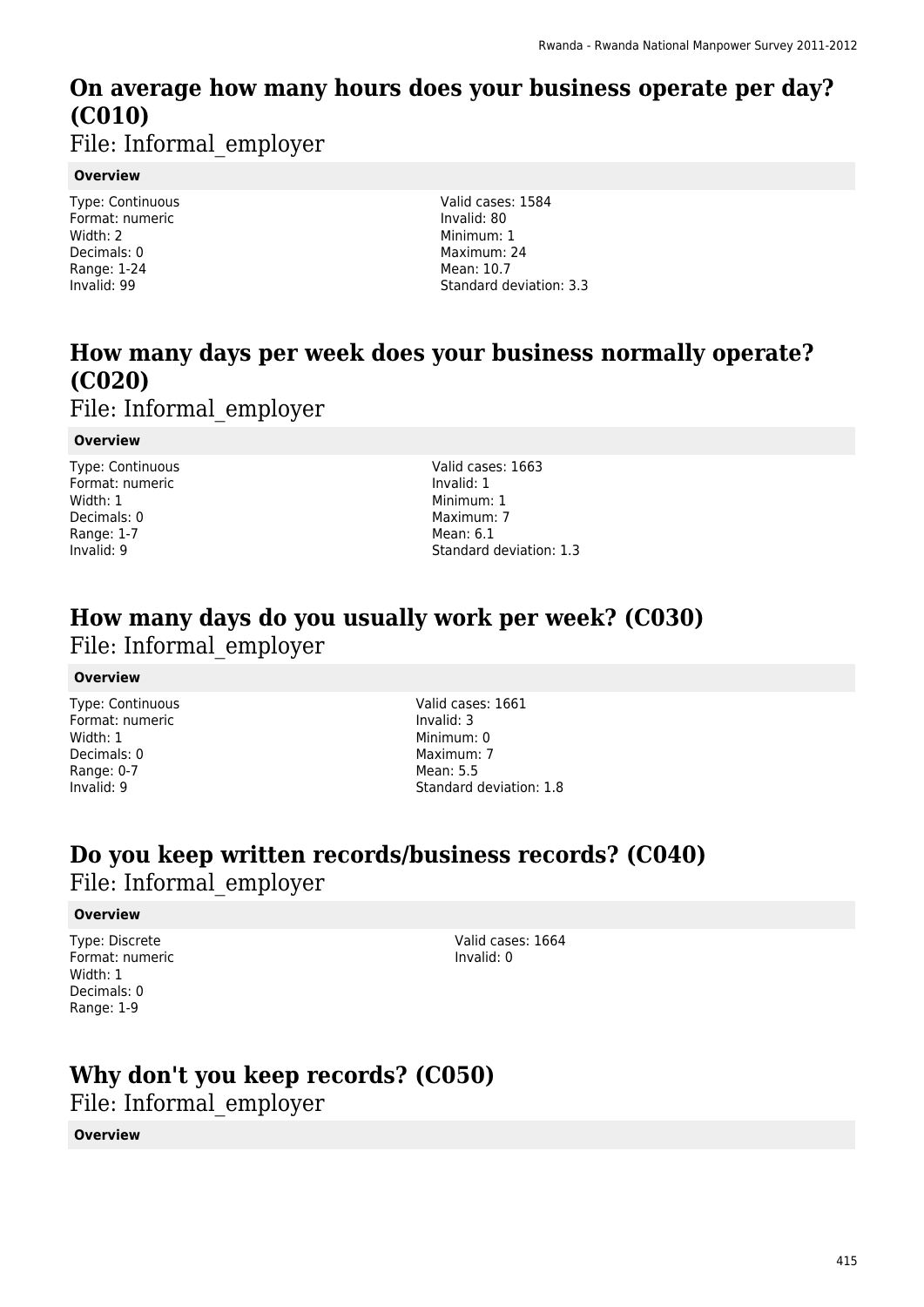## **Why don't you keep records? (C050)**

File: Informal\_employer

Type: Discrete Format: numeric Width: 1 Decimals: 0 Range: 1-9

Valid cases: 1577 Invalid: 87

## **Other-Specify (C050S)**

File: Informal\_employer

#### **Overview**

Type: Discrete Format: character Width: 20

Valid cases: 40 Invalid: 0

## **How many persons are currently engaged in this establishment? (D010)**

File: Informal\_employer

### **Overview**

Type: Continuous Format: numeric Width: 3 Decimals: 0 Range: 1-204

Valid cases: 1664 Invalid: 0 Minimum: 1 Maximum: 204 Mean: 3.3 Standard deviation: 6.6

## **Intervals D010 (D010\_INT)**

### File: Informal\_employer

### **Overview**

Type: Discrete Format: numeric Width: 1 Decimals: 0 Range: 1-7

Valid cases: 1664 Invalid: 0 Minimum: 1 Maximum: 7

## **Working owners-Male (D020)**

File: Informal\_employer

### **Overview**

Type: Continuous Format: numeric Width: 2 Decimals: 0 Range: 1-28 Invalid: 0

Valid cases: 1151 Invalid: 513 Minimum: 1 Maximum: 28 Mean: 1.2 Standard deviation: 1.5

## **Working owners-Female (D020A)**

File: Informal\_employer

416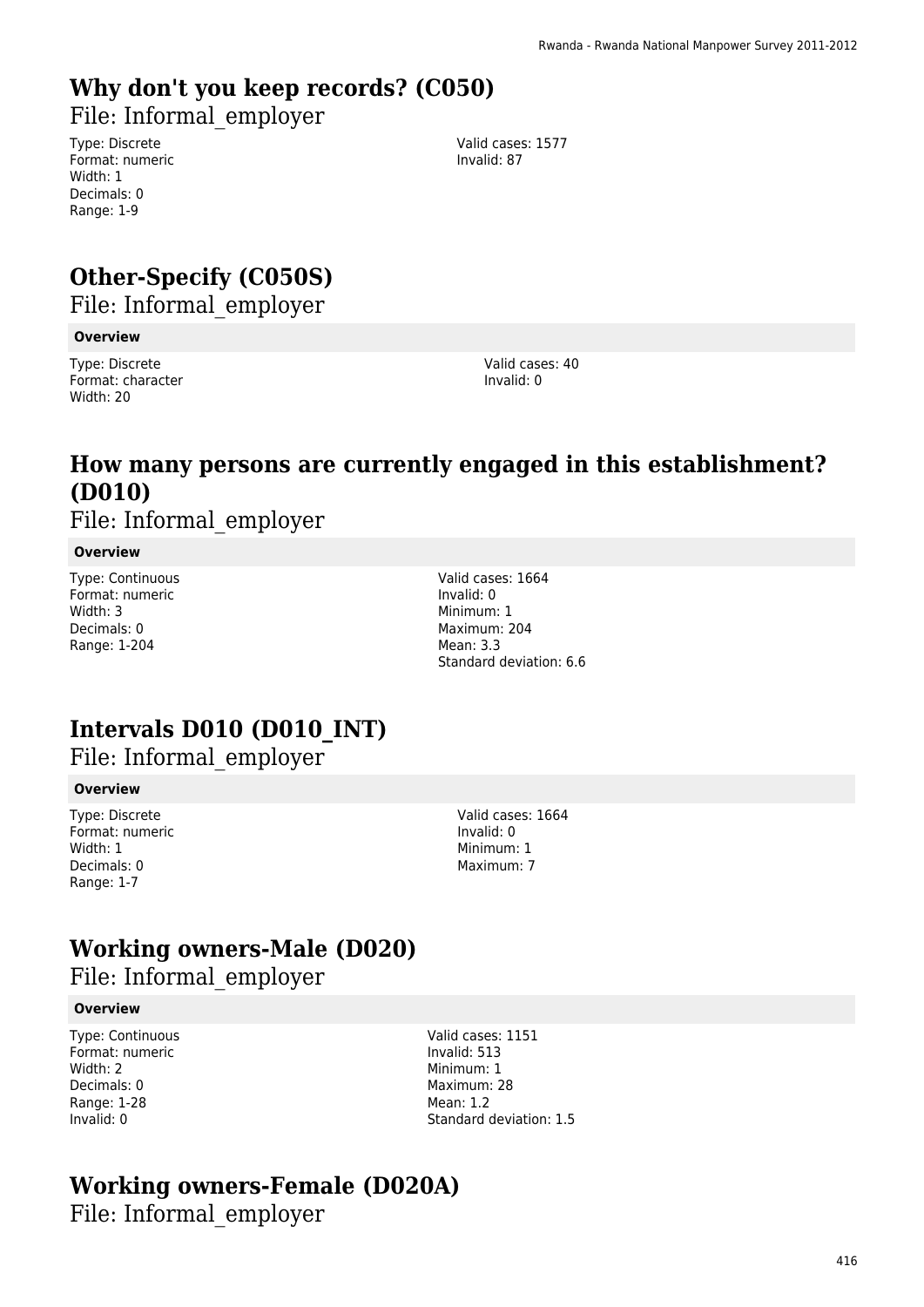# **Working owners-Female (D020A)**

File: Informal\_employer

### **Overview**

Type: Continuous Format: numeric Width: 2 Decimals: 0 Range: 1-29 Invalid: 0

Valid cases: 581 Invalid: 1083 Minimum: 1 Maximum: 29 Mean: 1.1 Standard deviation: 1.3

### **Working owners-Totale (D020B)**  File: Informal\_employer

#### **Overview**

Type: Continuous Format: numeric Width: 2 Decimals: 0 Range: 1-32 Invalid: 0

Valid cases: 1407 Invalid: 257 Minimum: 1 Maximum: 32 Mean: 1.4 Standard deviation: 1.8

## **Contributing family workers-Male (D020C)**

File: Informal\_employer

**Overview**

Type: Discrete Format: numeric Width: 1 Decimals: 0 Range: 1-3 Invalid: 0

Valid cases: 117 Invalid: 1547

### **Contributing family workers-Female (D020D)**  File: Informal\_employer

### **Overview**

Type: Discrete Format: numeric Width: 1 Decimals: 0 Range: 1-2 Invalid: 0

Valid cases: 247 Invalid: 1417

### **Contributing family workers-Totale (D020E)**  File: Informal\_employer

### **Overview**

Type: Discrete Format: numeric Width: 1 Decimals: 0 Range: 1-3 Invalid: 0

Valid cases: 349 Invalid: 1315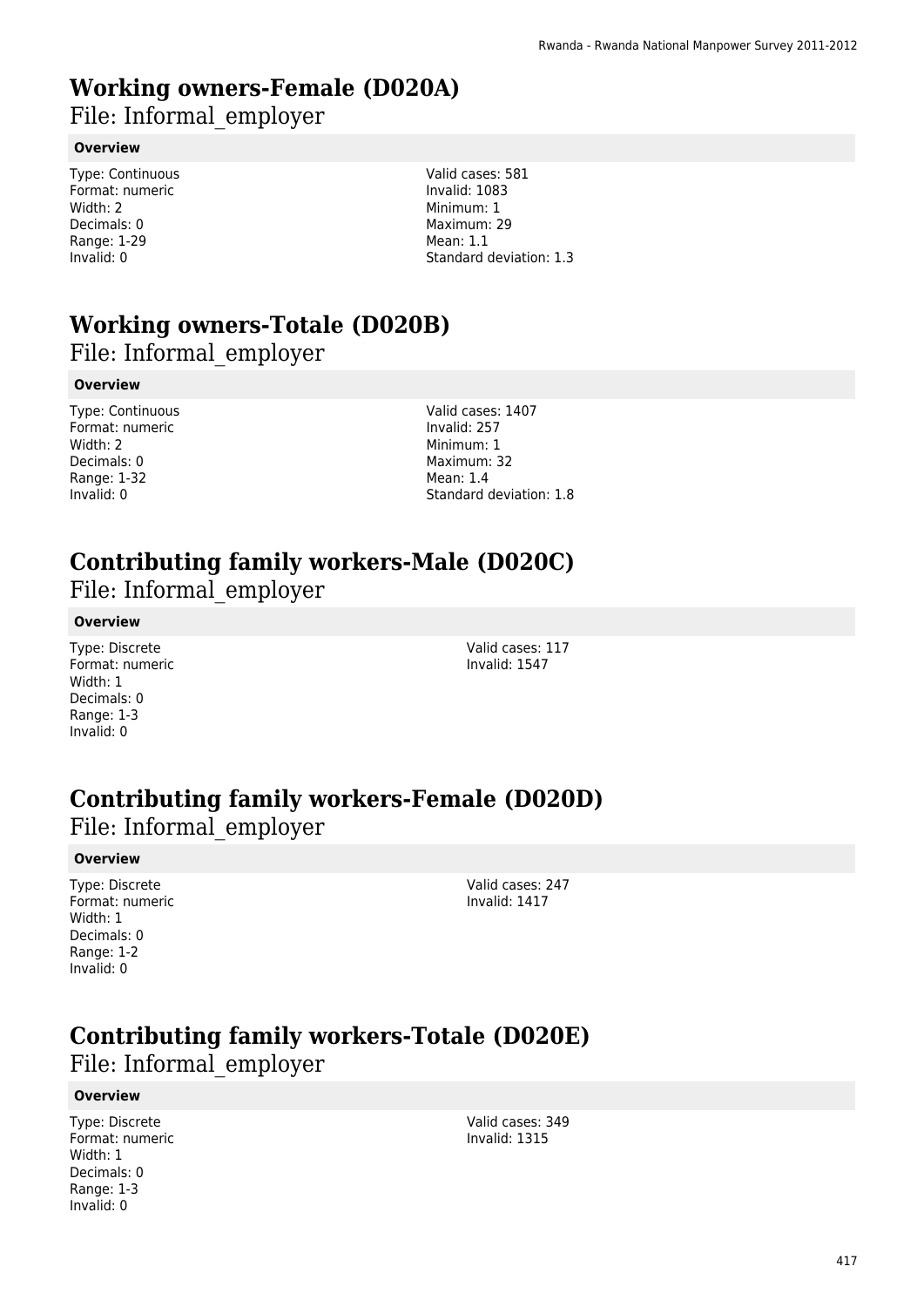## **Paid employees-Male (D020F)**

File: Informal\_employer

### **Overview**

Type: Continuous Format: numeric Width: 3 Decimals: 0 Range: 1-186 Invalid: 0

Valid cases: 976 Invalid: 688 Minimum: 1 Maximum: 186 Mean: 2.5 Standard deviation: 7.3

### **Paid employees-Female (D020G)**  File: Informal\_employer

#### **Overview**

Type: Discrete Format: numeric Width: 2 Decimals: 0 Range: 1-18 Invalid: 0

Valid cases: 359 Invalid: 1305

## **Paid employees-Tot (D020H)**

### File: Informal\_employer

### **Overview**

Type: Continuous Format: numeric Width: 3 Decimals: 0 Range: 1-188 Invalid: 0

Valid cases: 1122 Invalid: 542 Minimum: 1 Maximum: 188 Mean: 2.7 Standard deviation: 7.3

### **Unpaid employees out of the family-male (D020I)**  File: Informal\_employer

### **Overview**

Type: Continuous Format: numeric Width: 2 Decimals: 0 Range: 1-34 Invalid: 0

Valid cases: 14 Invalid: 1650 Minimum: 1 Maximum: 34 Mean: 5.1 Standard deviation: 8.8

## **Unpaid employees out of the family-female (D020J)**  File: Informal\_employer

### **Overview**

Type: Continuous Format: numeric Width: 2 Decimals: 0 Range: 1-26 Invalid: 0

Valid cases: 16 Invalid: 1648 Minimum: 1 Maximum: 26 Mean: 4.3 Standard deviation: 6.4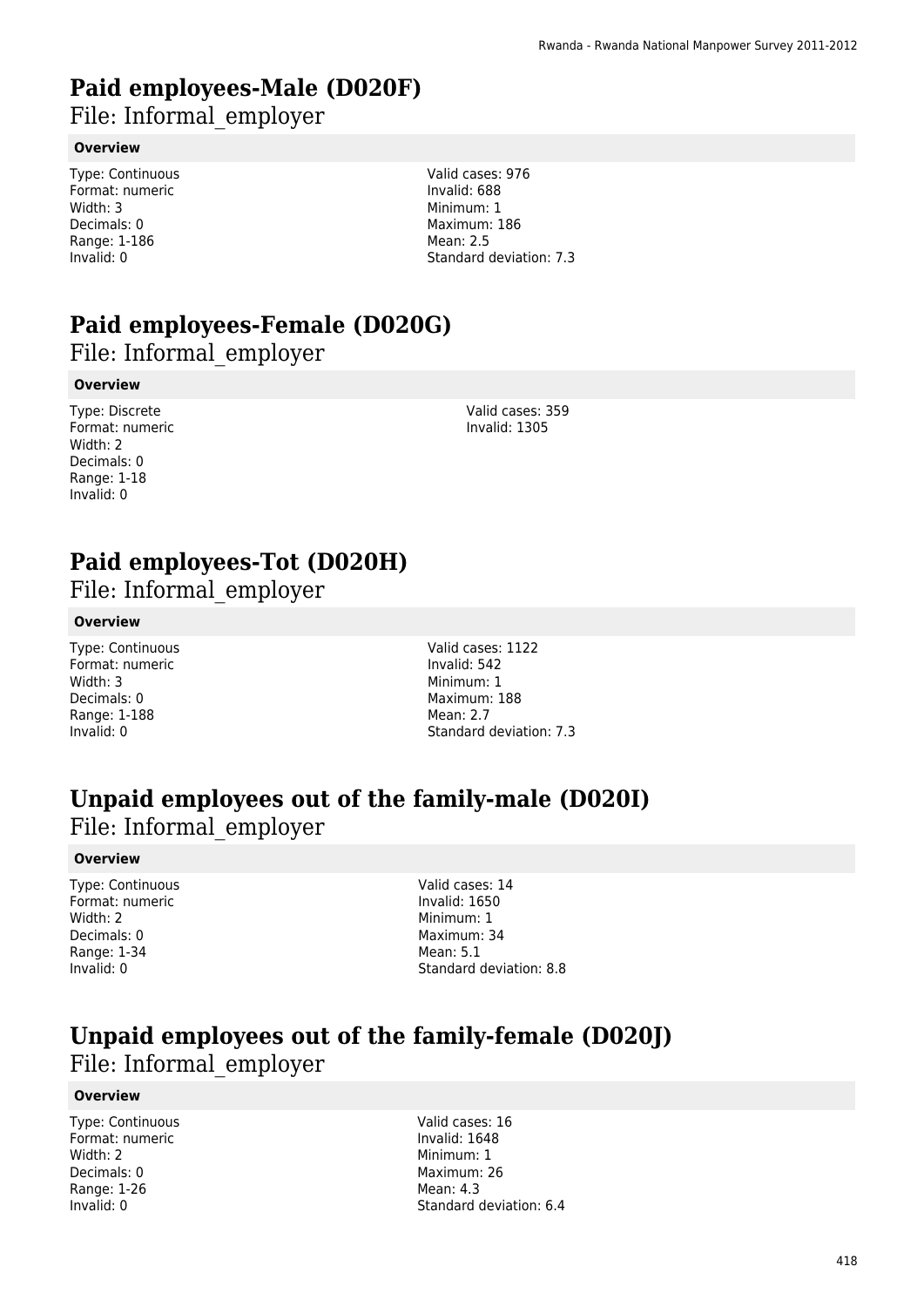### **Unpaid employees out of the family-Tot (D020K)**  File: Informal\_employer

#### **Overview**

Type: Continuous Format: numeric Width: 2 Decimals: 0 Range: 1-34 Invalid: 0

Valid cases: 26 Invalid: 1638 Minimum: 1 Maximum: 34 Mean: 5.3 Standard deviation: 8.6

### **Total male (TOT\_M)**  File: Informal\_employer

#### **Overview**

Type: Continuous Format: numeric Width: 6 Decimals: 2 Range: 1-200 Invalid: 0

Valid cases: 1541 Invalid: 123 Minimum: 1 Maximum: 200 Mean: 2.6 Standard deviation: 6.4

# **Total female (TOT\_F)**

File: Informal\_employer

#### **Overview**

Type: Continuous Format: numeric Width: 5 Decimals: 2 Range: 1-29 Invalid: 0

Valid cases: 1045 Invalid: 619 Minimum: 1 Maximum: 29 Mean: 1.5 Standard deviation: 1.7

## **Total (D020T)**

### File: Informal\_employer

### **Overview**

Type: Continuous Format: numeric Width: 3 Decimals: 0 Range: 1-204 Invalid: 0

Valid cases: 1664 Invalid: 0 Minimum: 1 Maximum: 204 Mean: 3.3 Standard deviation: 6.6

### **2008 (D021)**  File: Informal\_employer

### **Overview**

Type: Continuous Format: numeric Width: 2 Decimals: 0 Range: 0-50

Valid cases: 1664 Invalid: 0 Minimum: 0 Maximum: 50 Mean: 1.2 Standard deviation: 2.5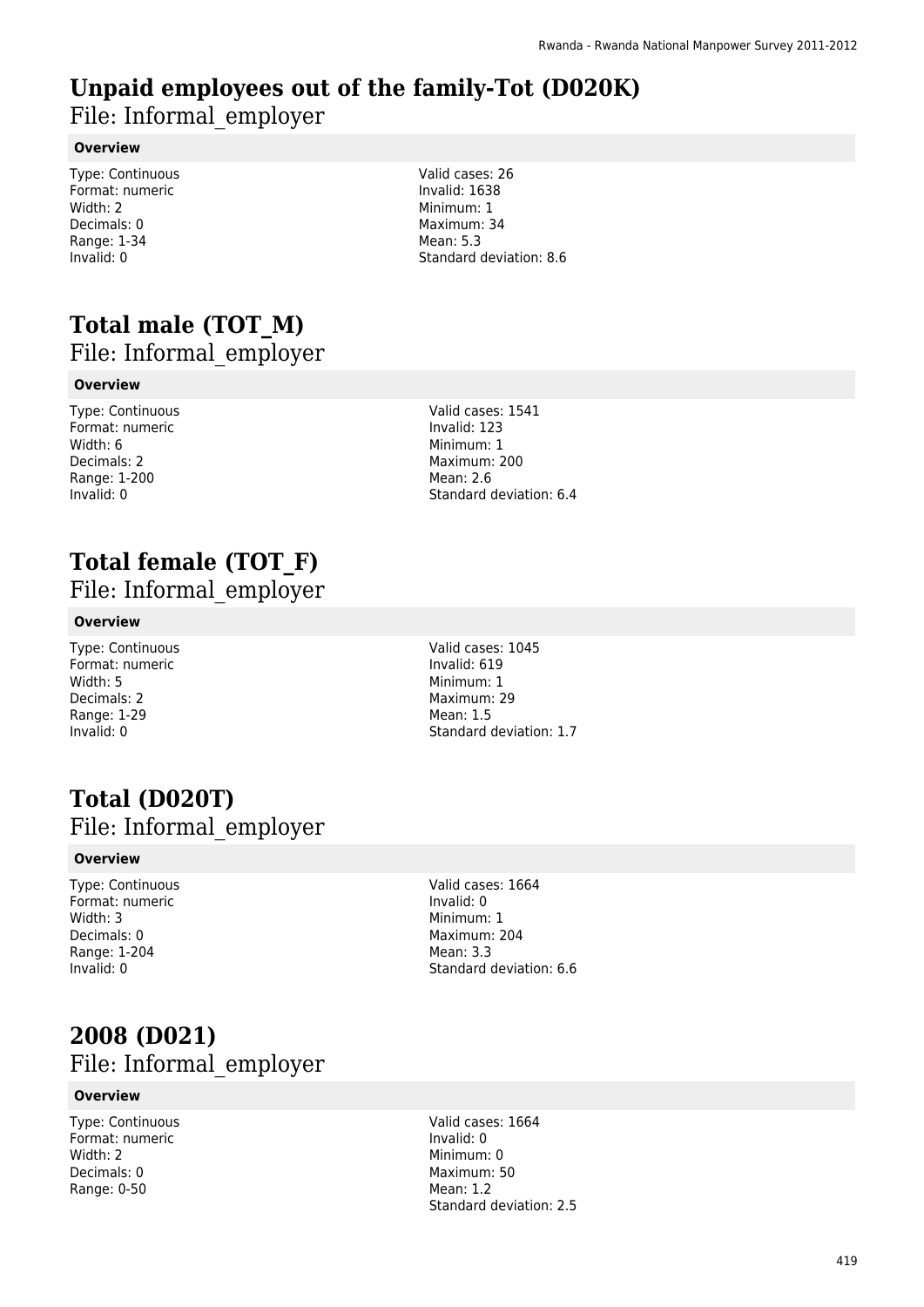## **2009 (D021A)**  File: Informal\_employer

#### **Overview**

Type: Continuous Format: numeric Width: 3 Decimals: 0 Range: 0-102

Valid cases: 1664 Invalid: 0 Minimum: 0 Maximum: 102 Mean: 1.8 Standard deviation: 4.3

### **2010 (D021B)**  File: Informal\_employer

#### **Overview**

Type: Continuous Format: numeric Width: 3 Decimals: 0 Range: 0-188

Valid cases: 1664 Invalid: 0 Minimum: 0 Maximum: 188 Mean: 2.3 Standard deviation: 6.2

### **2008 (D022)**  File: Informal\_employer

#### **Overview**

Type: Discrete Format: numeric Width: 2 Decimals: 0 Range: 0-13

Valid cases: 1664 Invalid: 0

## **2009 (D022A)**

## File: Informal\_employer

### **Overview**

Type: Discrete Format: numeric Width: 1 Decimals: 0 Range: 0-8

Valid cases: 1664 Invalid: 0

### **2010 (D022B)**  File: Informal\_employer

#### **Overview**

Type: Discrete Format: numeric Width: 2 Decimals: 0 Range: 0-14

Valid cases: 1664 Invalid: 0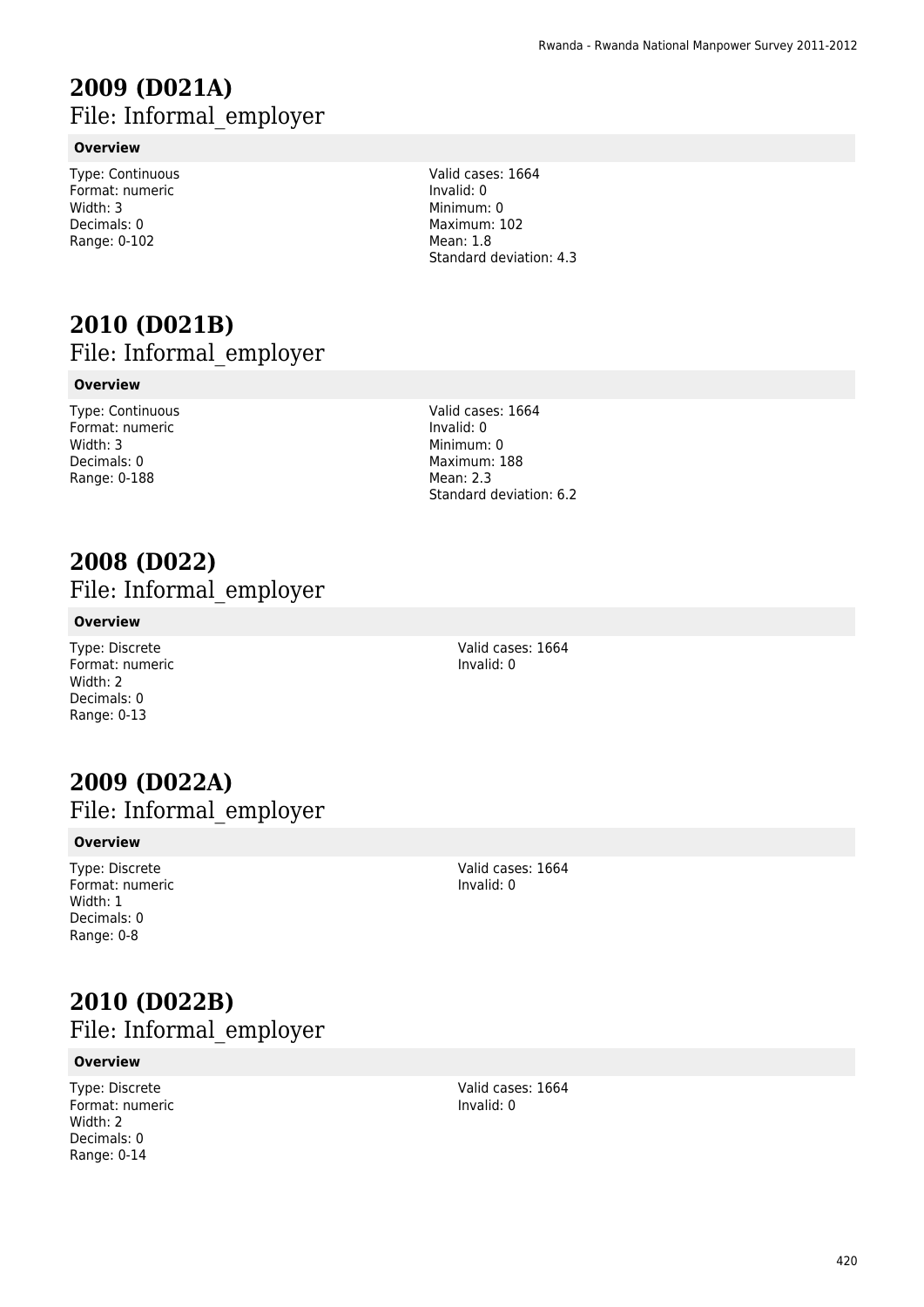## **Does your establishment have a plan to increase or decrease the number of employees between 2012 and 2021? (D024)**

File: Informal\_employer

### **Overview**

Type: Discrete Format: numeric Width: 1 Decimals: 0 Range: 1-9

Valid cases: 1664 Invalid: 0

## **What is the major factor that influences the number of persons engaged in your establishment (D040)**

File: Informal\_employer

### **Overview**

Type: Discrete Format: numeric Width: 1 Decimals: 0 Range: 1-9

Valid cases: 1664 Invalid: 0

## **Other-Specify (D040S)**

File: Informal\_employer

### **Overview**

Type: Discrete Format: character Width: 20

Valid cases: 76 Invalid: 0

## **What skills / qualifications are in general lacking among your staff? (D060)**

File: Informal\_employer

### **Overview**

Type: Discrete Format: numeric Width: 2 Decimals: 0 Range: 1-99

Valid cases: 1664 Invalid: 0

## **What skills / qualifications are in general lacking among your staff? (D060A)**

File: Informal\_employer

### **Overview**

Type: Discrete Format: numeric Width: 2 Decimals: 0 Range: 1-99

Valid cases: 1037 Invalid: 627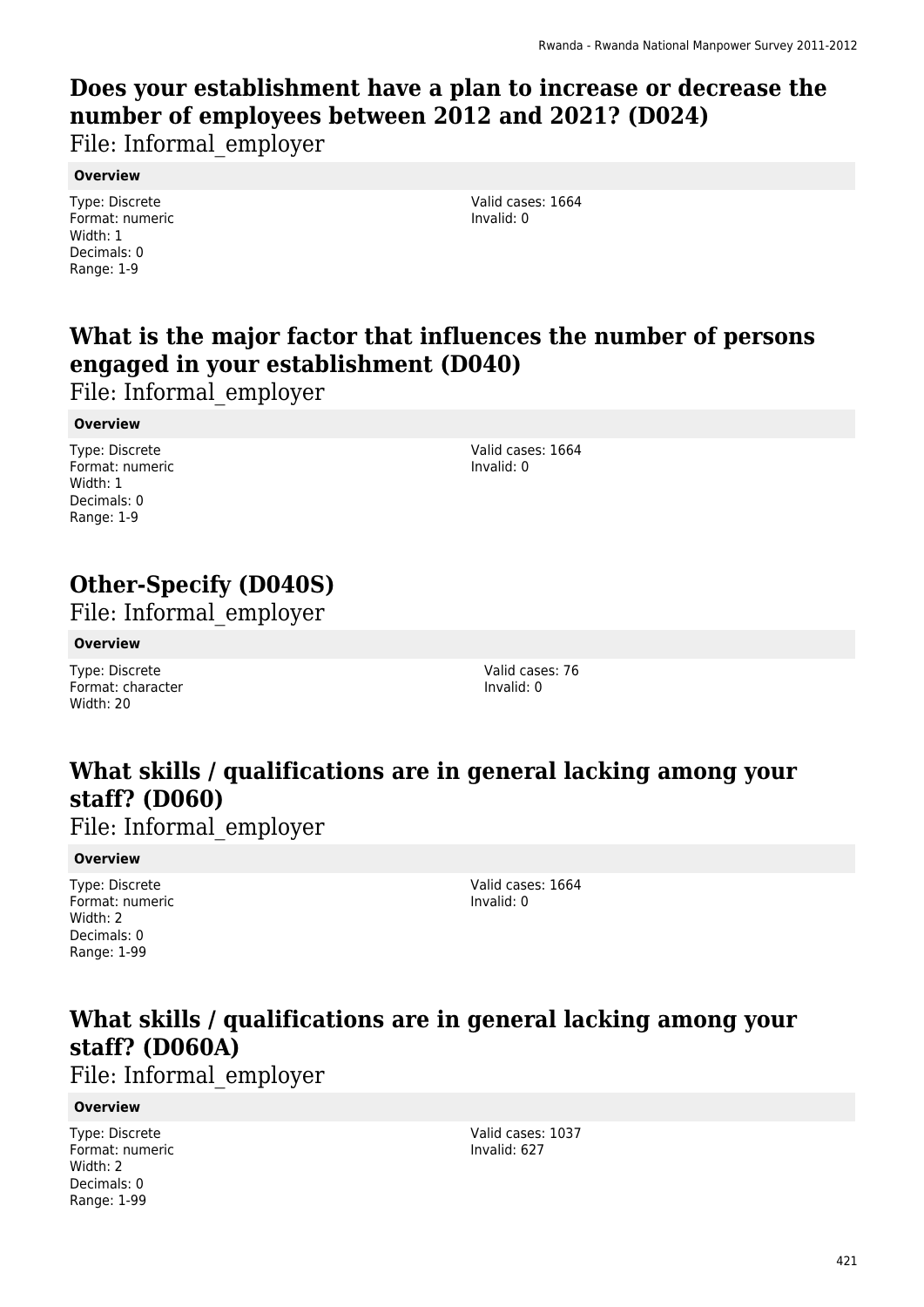## **What skills / qualifications are in general lacking among your staff? (D060B)**

File: Informal\_employer

### **Overview**

Type: Discrete Format: numeric Width: 2 Decimals: 0 Range: 1-99

## **Other-Specify (D060S)**

File: Informal\_employer

### **Overview**

Type: Discrete Format: character Width: 20

Valid cases: 569 Invalid: 1095

> Valid cases: 47 Invalid: 0

# **Have challenge or not (Yes\_chal)**

File: Informal\_employer

### **Overview**

Type: Discrete Format: numeric Width: 4 Decimals: 2 Range: 1-9

Valid cases: 1664 Invalid: 0 Minimum: 1 Maximum: 9

### **Which challenges limit the training of your staff? (D071)**  File: Informal\_employer

**Overview**

Type: Discrete Format: numeric Width: 1 Decimals: 0 Range: 1-9

Valid cases: 1664 Invalid: 0

## **Which challenges limit the training of your staff? (D071A)**  File: Informal\_employer

### **Overview**

Type: Discrete Format: numeric Width: 1 Decimals: 0 Range: 1-9

Valid cases: 785 Invalid: 879

## **Which challenges limit the training of your staff? (D071B)**  File: Informal\_employer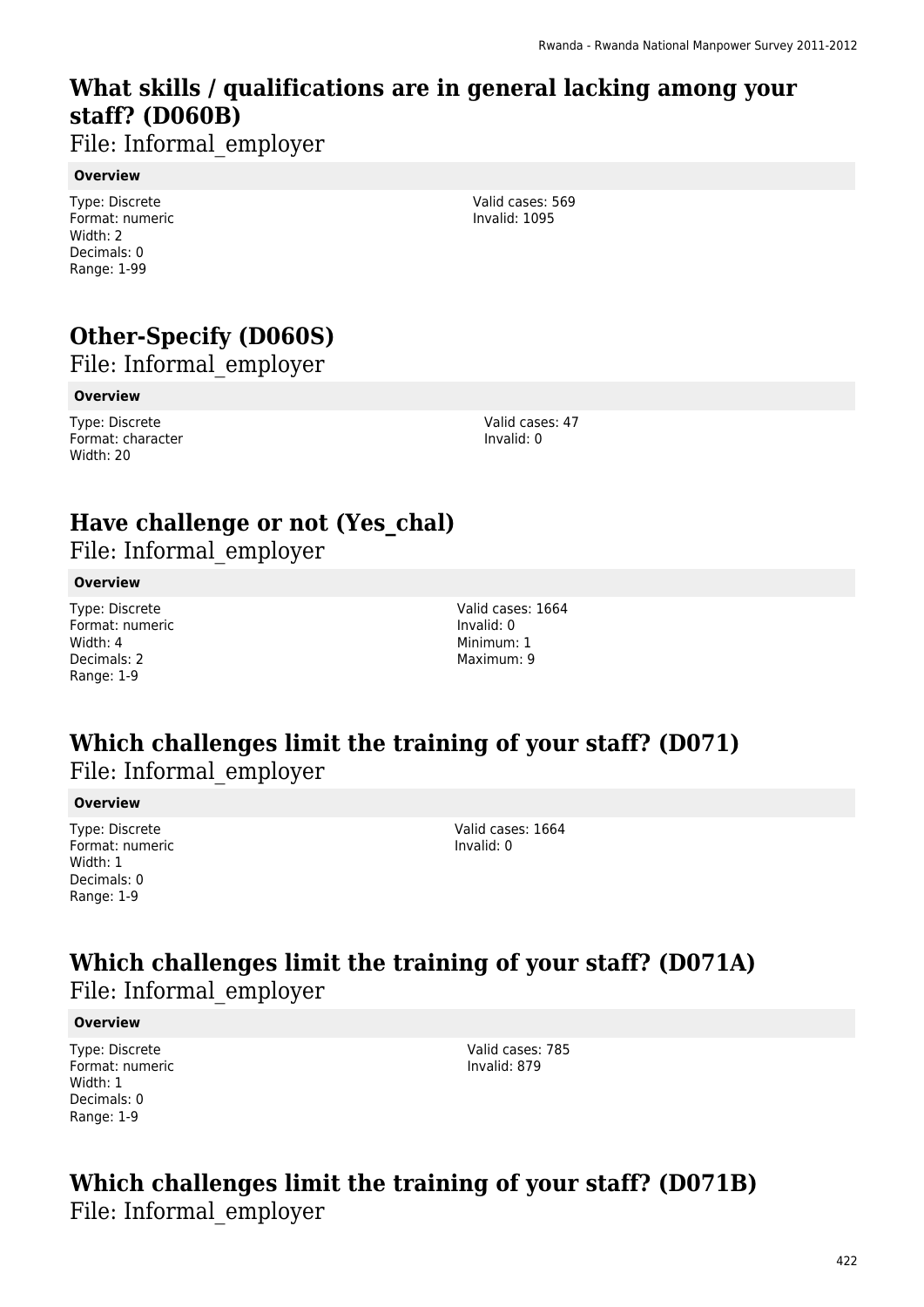## **Which challenges limit the training of your staff? (D071B)**

File: Informal\_employer

### **Overview**

Type: Discrete Format: numeric Width: 1 Decimals: 0 Range: 1-9

Valid cases: 389 Invalid: 1275

## **Other-Specify (D071S)**

File: Informal\_employer

**Overview**

Type: Discrete Format: character Width: 20

Valid cases: 65 Invalid: 0

## **Have you hired TVET graduate? (Hired\_TVET)**  File: Informal\_employer

#### **Overview**

Type: Discrete Format: numeric Width: 4 Decimals: 2 Range: 1-9

Valid cases: 1664 Invalid: 0 Minimum: 1 Maximum: 9

## **If you have hired graduates of TVET and / or higher institutions, how satisfied are you with their performance? (D072)**

File: Informal\_employer

**Overview**

Type: Discrete Format: numeric Width: 1 Decimals: 0 Range: 1-9

Valid cases: 1664 Invalid: 0

## **Have you hired University graduates? (Hired\_High)**  File: Informal\_employer

### **Overview**

Type: Discrete Format: numeric Width: 4 Decimals: 2 Range: 1-9

Valid cases: 1664 Invalid: 0 Minimum: 1 Maximum: 9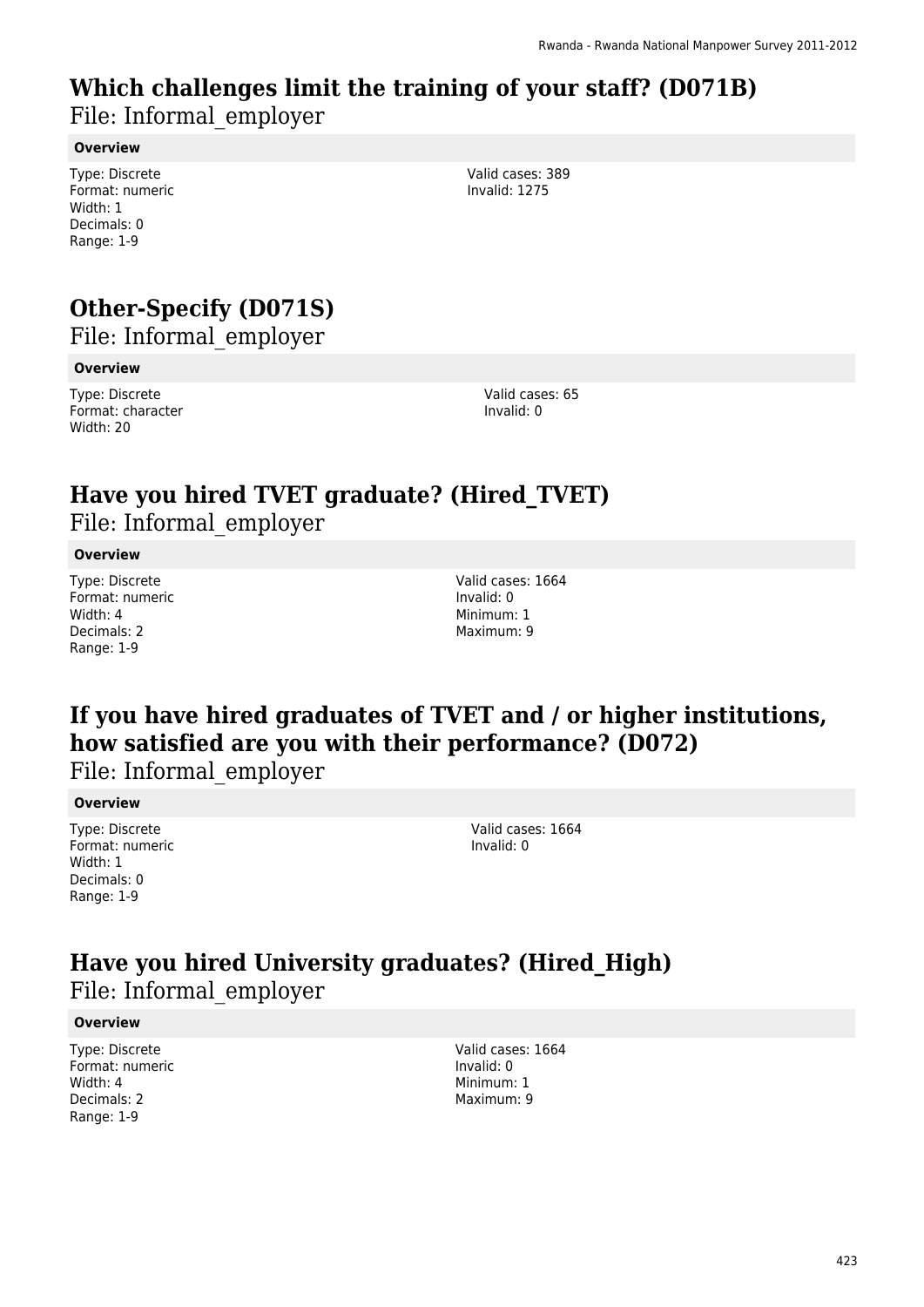## **If you have hired graduates of TVET and / or higher institutions, how satisfied are you with their performance? (D072A)**

File: Informal\_employer

### **Overview**

Type: Discrete Format: numeric Width: 1 Decimals: 0 Range: 1-9

Valid cases: 1664 Invalid: 0

## **In your view, what has to be improved in the training and education in TVET (D073)**

File: Informal\_employer

### **Overview**

Type: Discrete Format: numeric Width: 2 Decimals: 0 Range: 1-99

Valid cases: 1664 Invalid: 0

## **In your view, what has to be improved in the training and education in TVET (D073A)**

File: Informal\_employer

### **Overview**

Type: Discrete Format: numeric Width: 2 Decimals: 0 Range: 1-99

Valid cases: 1021 Invalid: 643

## **In your view, what has to be improved in the training and education in TVET (D073B)**

File: Informal\_employer

### **Overview**

Type: Discrete Format: numeric Width: 2 Decimals: 0 Range: 1-99

Valid cases: 562 Invalid: 1102

## **Other-Specify (D073S)**

File: Informal\_employer

### **Overview**

Type: Discrete Format: character Width: 20

Valid cases: 332 Invalid: 0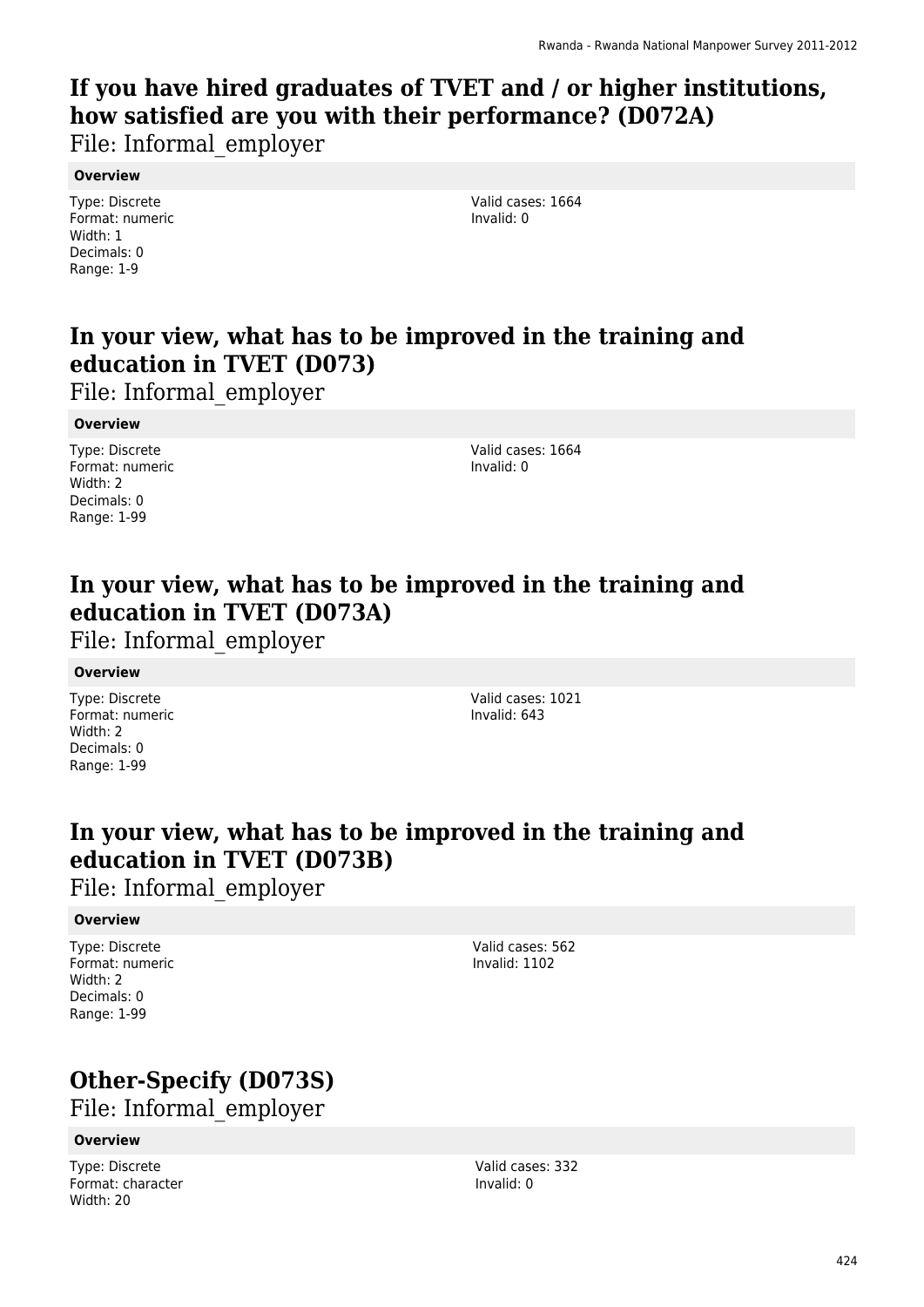## **In your view, what has to be improved in the training and education in higher institutions (D07A)**

File: Informal\_employer

### **Overview**

Type: Discrete Format: numeric Width: 2 Decimals: 0 Range: 1-99

Valid cases: 1664 Invalid: 0

## **In your view, what has to be improved in the training and education in higher institutions (D073C)**

File: Informal\_employer

### **Overview**

Type: Discrete Format: numeric Width: 2 Decimals: 0 Range: 1-99

Valid cases: 910 Invalid: 754

## **In your view, what has to be improved in the training and education in higher institutions (D073D)**

File: Informal\_employer

### **Overview**

Type: Discrete Format: numeric Width: 2 Decimals: 0 Range: 1-99

Valid cases: 480 Invalid: 1184

## **Other-Specify\_higher institutions (D073T)**

File: Informal\_employer

### **Overview**

Type: Discrete Format: character Width: 20

Valid cases: 63 Invalid: 0

### **Does your establishment have an industrial att. / apprenticeship / internship progr.? (D080)**

File: Informal\_employer

### **Overview**

Type: Discrete Format: numeric Width: 1 Decimals: 0 Range: 1-9

Valid cases: 1664 Invalid: 0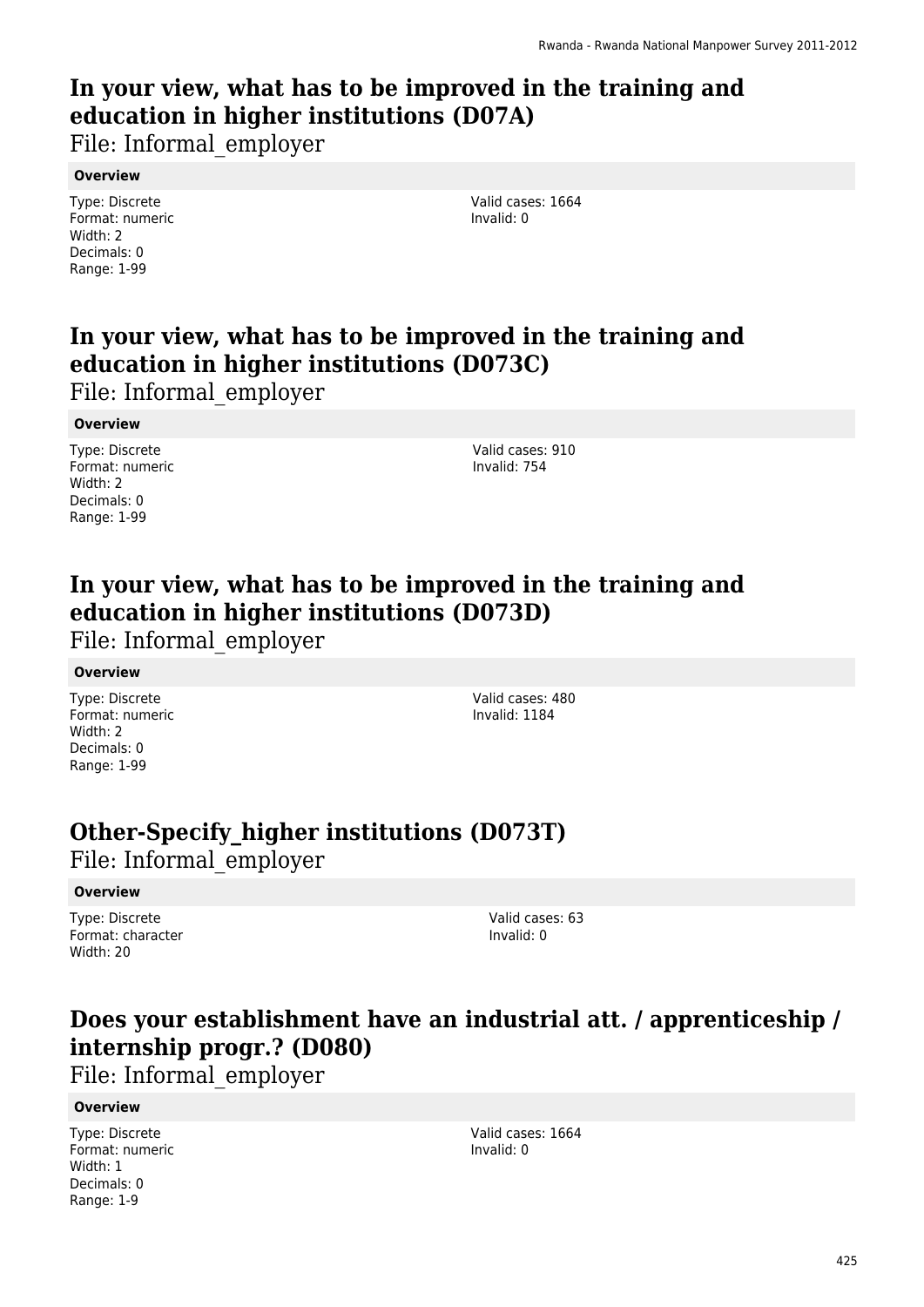### **If Yes, how many interns do you have on average annually? (D090)**  File: Informal\_employer

### **Overview**

Type: Discrete Format: numeric Width: 2 Decimals: 0 Range: 0-20 Invalid: 99

Valid cases: 153 Invalid: 1511

## **If Yes, how many interns do you have on average annually? (D090A)**

File: Informal\_employer

### **Overview**

Type: Continuous Format: numeric Width: 2 Decimals: 0 Range: 0-30 Invalid: 99

Valid cases: 153 Invalid: 1511 Minimum: 0 Maximum: 30 Mean: 2.2 Standard deviation: 4.7

## **If Yes, how many interns do you have on average annually? (D090B)**

File: Informal\_employer

### **Overview**

Type: Continuous Format: numeric Width: 2 Decimals: 0 Range: 1-50 Invalid: 99

Valid cases: 153 Invalid: 1511 Minimum: 1 Maximum: 50 Mean: 4.7 Standard deviation: 6.1

## **Hired male in 2009 (D100)**

File: Informal\_employer

### **Overview**

Type: Discrete Format: numeric Width: 3 Decimals: 0 Range: 0-6 Invalid: 999

Valid cases: 153 Invalid: 1511

## **Hired female in 2009 (D100A)**

File: Informal\_employer

### **Overview**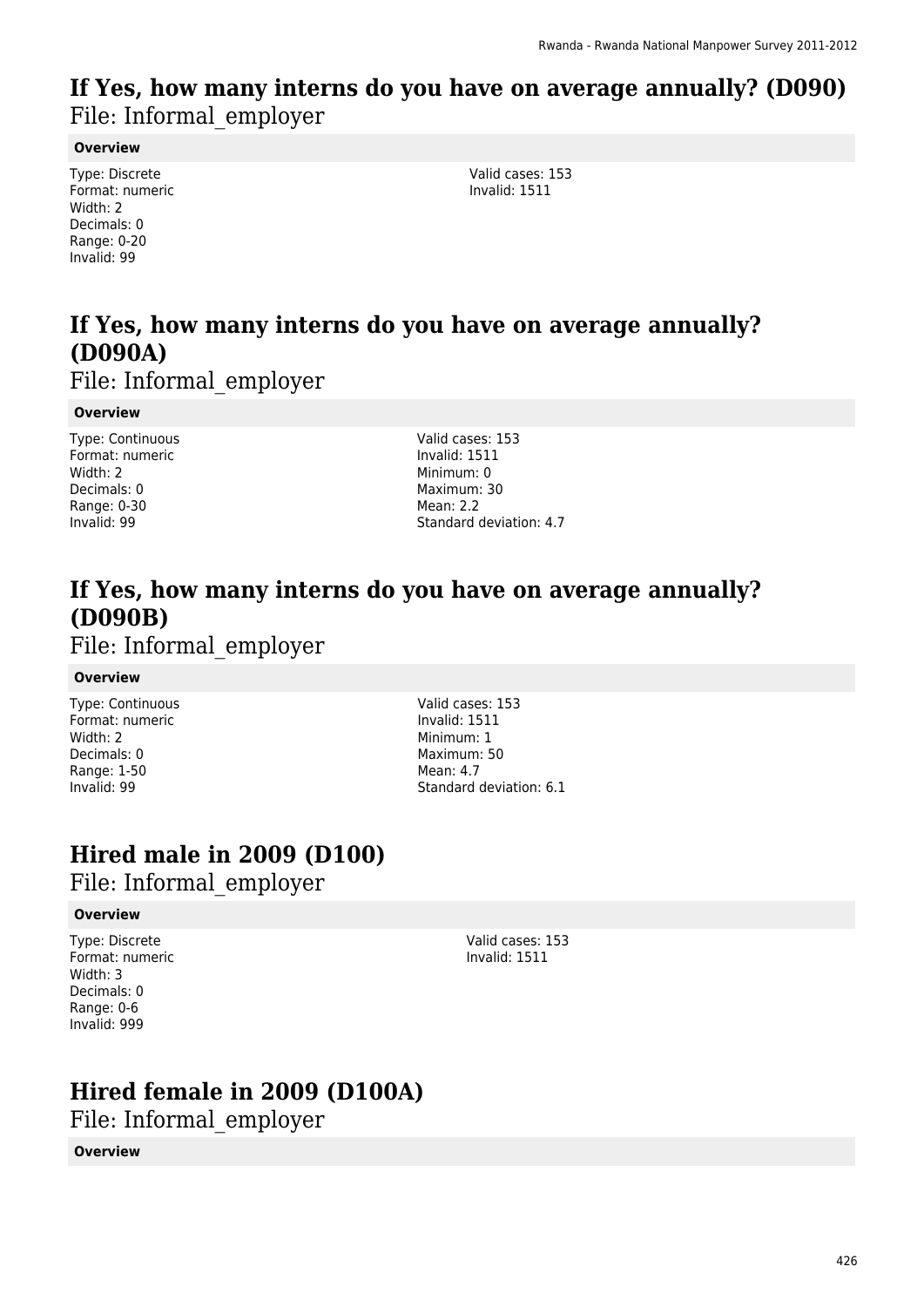## **Hired female in 2009 (D100A)**

File: Informal\_employer

Type: Discrete Format: numeric Width: 3 Decimals: 0 Range: 0-3 Invalid: 999

## **Hired total 2009 (D100B)**

File: Informal\_employer

### **Overview**

Type: Discrete Format: numeric Width: 3 Decimals: 0 Range: 0-6 Invalid: 999

Valid cases: 153 Invalid: 1511

# **Hired male 2010 (D100C)**

File: Informal\_employer

### **Overview**

Type: Discrete Format: numeric Width: 3 Decimals: 0 Range: 0-6 Invalid: 999

## **Hired female 2010 (D100D)**

File: Informal\_employer

### **Overview**

Type: Discrete Format: numeric Width: 3 Decimals: 0 Range: 0-2 Invalid: 999

## **Hired total 2010 (D100E)**

File: Informal\_employer

### **Overview**

Type: Discrete Format: numeric Width: 3 Decimals: 0 Range: 0-6 Invalid: 999

Valid cases: 153 Invalid: 1511

Valid cases: 153 Invalid: 1511

Valid cases: 153 Invalid: 1511

Valid cases: 153 Invalid: 1511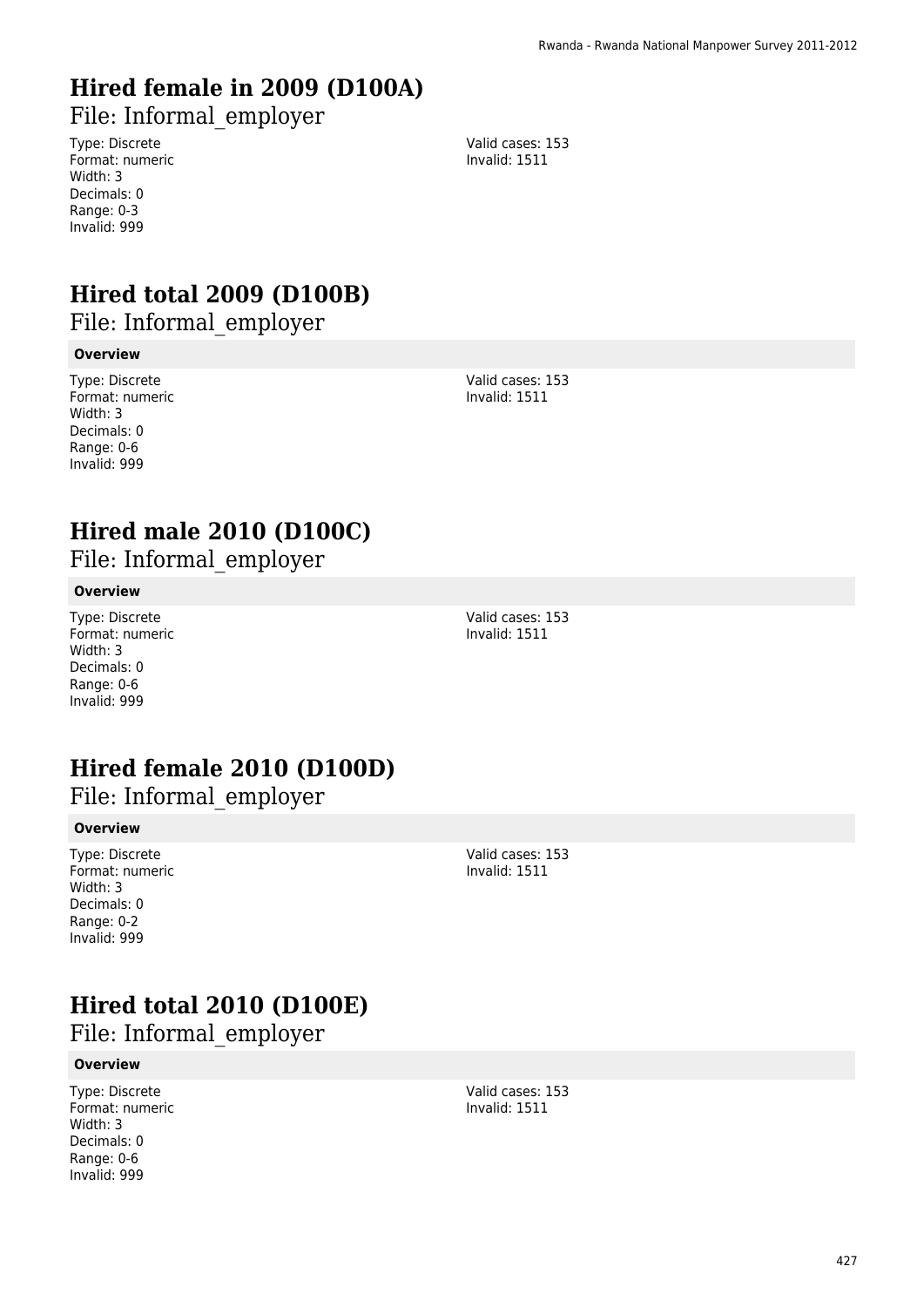## **Hired male 2011 (D100F)**

File: Informal\_employer

#### **Overview**

Type: Discrete Format: numeric Width: 3 Decimals: 0 Range: 0-5 Invalid: 999

## **Hired female 2011 (D100G)**

File: Informal\_employer

#### **Overview**

Type: Discrete Format: numeric Width: 3 Decimals: 0 Range: 0-2 Invalid: 999

#### Valid cases: 153 Invalid: 1511

Valid cases: 153 Invalid: 1511

## **Total hired 2011 (D100H)**

### File: Informal\_employer

#### **Overview**

Type: Discrete Format: numeric Width: 3 Decimals: 0 Range: 0-5 Invalid: 999

Valid cases: 153 Invalid: 1511

## **How long are the apprenticeships / attachments / internships on average? (D110)**

File: Informal\_employer

### **Overview**

Type: Continuous Format: numeric Width: 2 Decimals: 0 Range: 0-99

Valid cases: 173 Invalid: 1491 Minimum: 0 Maximum: 99 Mean: 14.4 Standard deviation: 30

## **What are the financial agreements? (D120)**  File: Informal\_employer

#### **Overview**

Type: Discrete Format: numeric Width: 1 Decimals: 0 Range: 1-9

Valid cases: 173 Invalid: 1491

428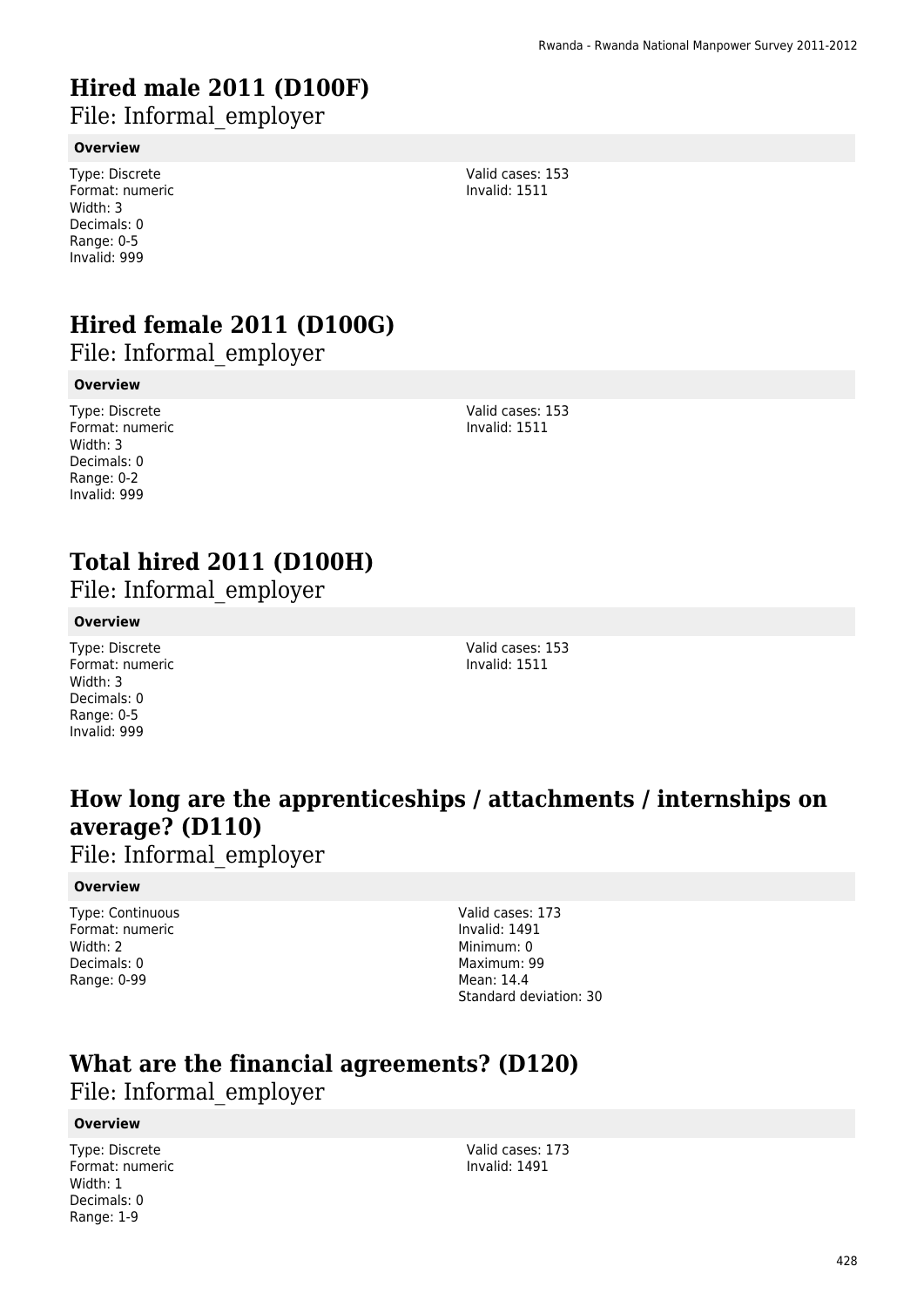## **What is the reason for not hosting interns (D130)**

File: Informal\_employer

### **Overview**

Type: Discrete Format: numeric Width: 1 Decimals: 0 Range: 1-9

Valid cases: 1491 Invalid: 173

# **What is the reason for not hosting interns (D130A)**

File: Informal\_employer

### **Overview**

Type: Discrete Format: numeric Width: 1 Decimals: 0 Range: 1-7

Valid cases: 671 Invalid: 993

### **What is the reason for not hosting interns (D130B)**  File: Informal\_employer

### **Overview**

Type: Discrete Format: numeric Width: 1 Decimals: 0 Range: 1-7

Valid cases: 241 Invalid: 1423

## **Other (indicate) (D130S)**

File: Informal\_employer

### **Overview**

Type: Discrete Format: character Width: 20

Valid cases: 70 Invalid: 0

Valid cases: 1664

Invalid: 0

## **What was the major source of your start- up capital for your business? (E010)**

File: Informal\_employer

### **Overview**

Type: Discrete Format: numeric Width: 2 Decimals: 0 Range: 1-99

# **Other-Specify (E010S)**

File: Informal\_employer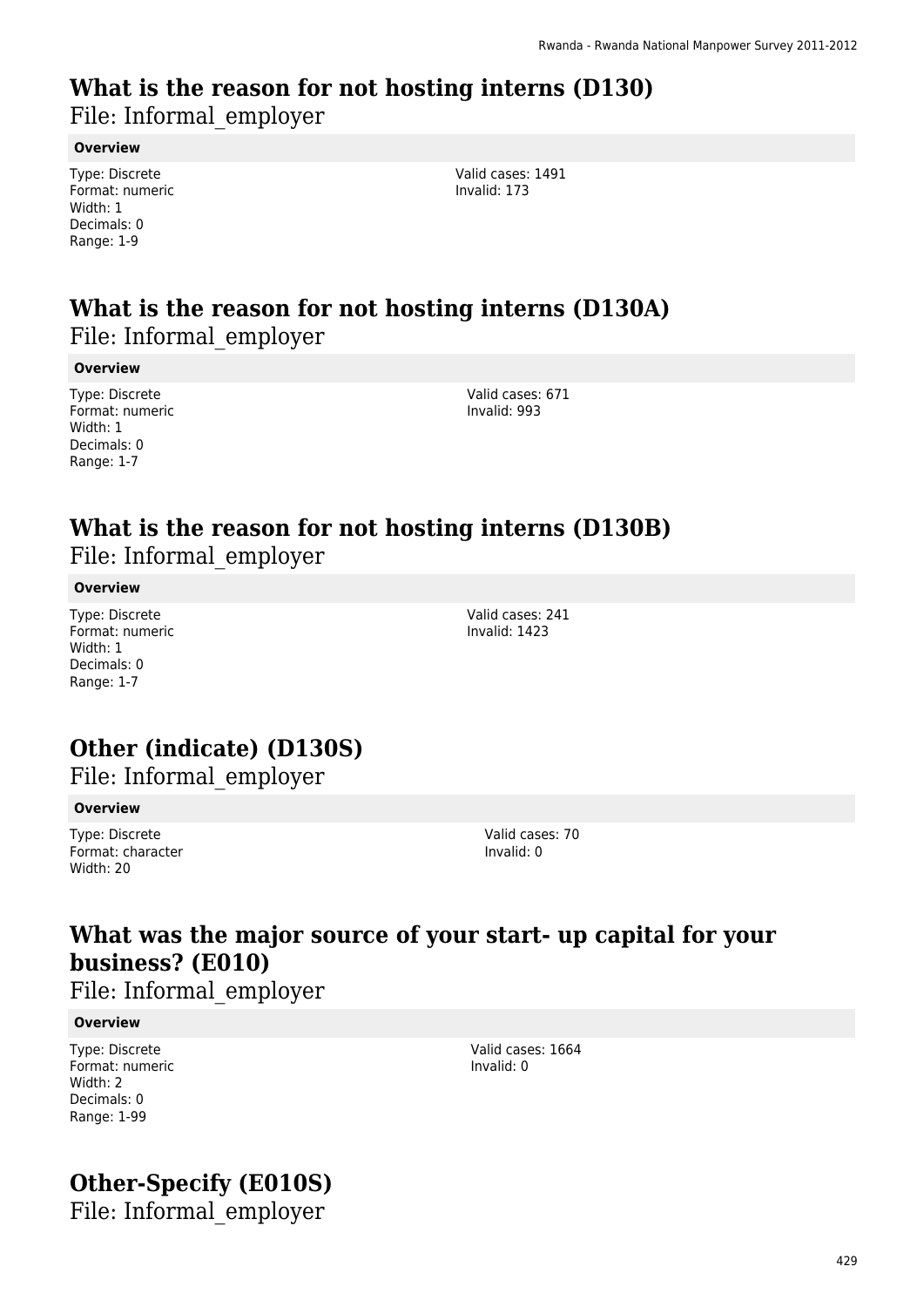## **Other-Specify (E010S)**

File: Informal\_employer

#### **Overview**

Type: Discrete Format: character Width: 15

### **If own saving, what was the major source? (E020)**  File: Informal\_employer

#### **Overview**

Type: Discrete Format: numeric Width: 1 Decimals: 0 Range: 1-9

Valid cases: 1096 Invalid: 568

## **Other-specify (E020S)**

File: Informal\_employer

### **Overview**

Type: Discrete Format: character Width: 15

Valid cases: 25 Invalid: 0

## **Have you ever applied for a loan from a bank or another financial institution? (E030)**

File: Informal\_employer

### **Overview**

Type: Discrete Format: numeric Width: 1 Decimals: 0 Range: 1-9

Valid cases: 1664 Invalid: 0

### **No need (E031A)**  File: Informal\_employer

#### **Overview**

Type: Discrete Format: numeric Width: 1 Decimals: 0 Range: 1-9

Valid cases: 868 Invalid: 796

## **No guarantee (E031B)**

File: Informal\_employer

**Overview**

430

Valid cases: 11 Invalid: 0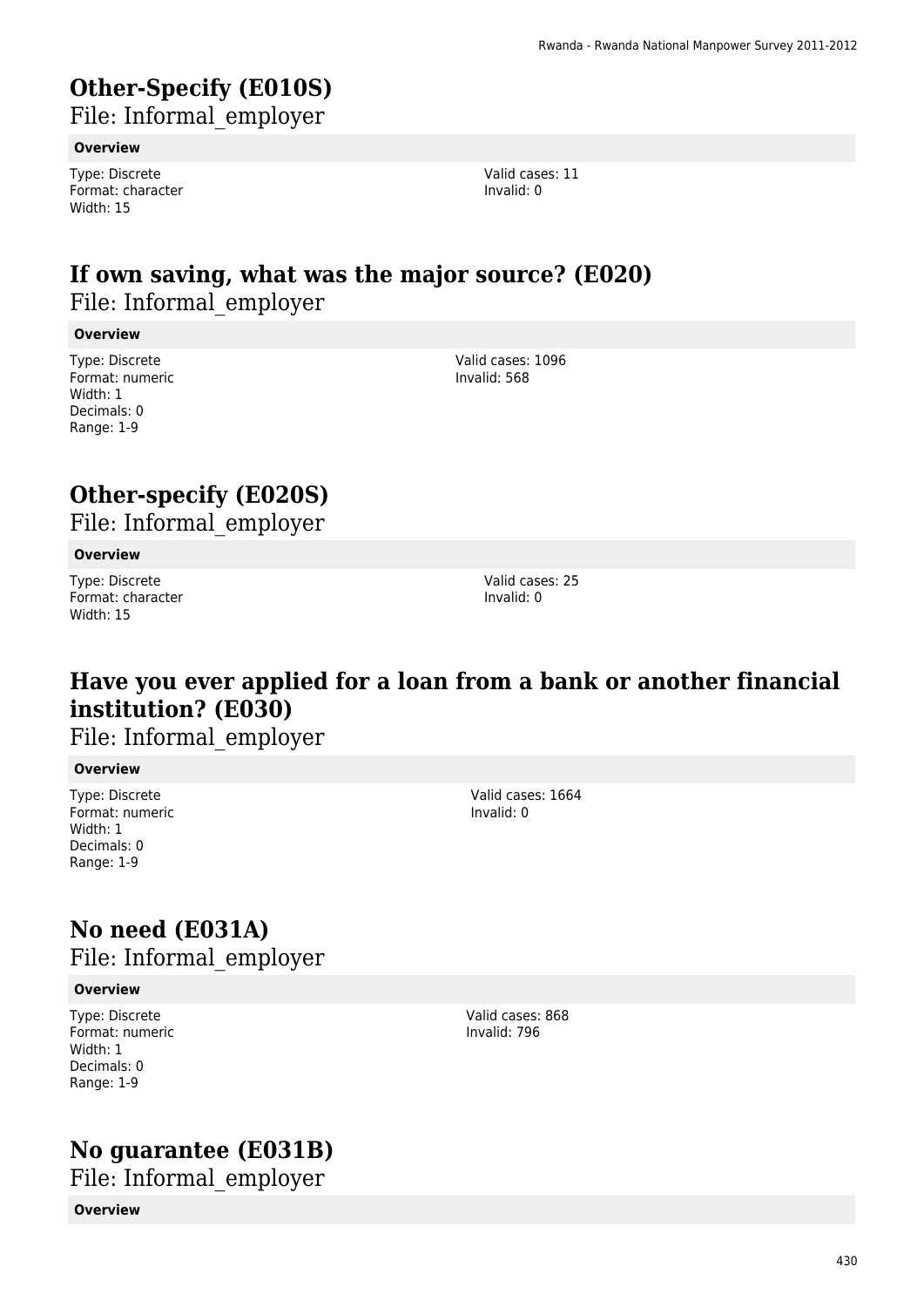# **No guarantee (E031B)**

File: Informal\_employer

Type: Discrete Format: numeric Width: 1 Decimals: 0 Range: 1-9

# **Long procedures (E031C)**

File: Informal\_employer

### **Overview**

Type: Discrete Format: numeric Width: 1 Decimals: 0 Range: 1-9

#### Valid cases: 868 Invalid: 796

**High interest rate (E031D)** 

File: Informal\_employer

### **Overview**

Type: Discrete Format: numeric Width: 1 Decimals: 0 Range: 1-9

## **Lack of information (E031E)**

File: Informal\_employer

### **Overview**

Type: Discrete Format: numeric Width: 1 Decimals: 0 Range: 1-9

Valid cases: 868 Invalid: 796

# **Fear of risks (E031F)**

File: Informal\_employer

### **Overview**

Type: Discrete Format: numeric Width: 1 Decimals: 0 Range: 1-9

Valid cases: 868 Invalid: 796

## **Other(specify) (E031G)**

File: Informal\_employer

**Overview**

Valid cases: 868 Invalid: 796

Valid cases: 868 Invalid: 796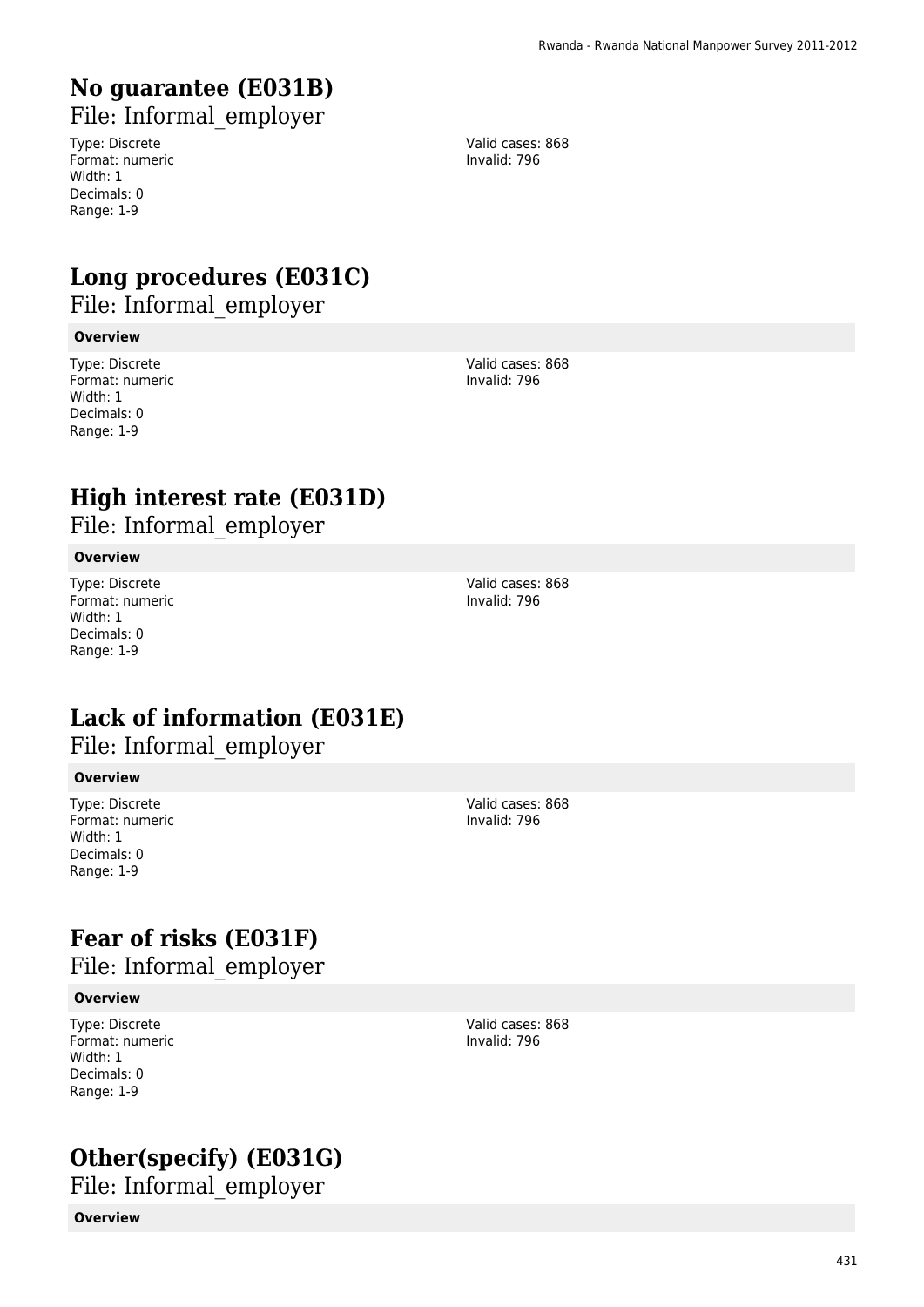## **Other(specify) (E031G)**

File: Informal\_employer

Type: Discrete Format: numeric Width: 1 Decimals: 0 Range: 1-9

Valid cases: 868 Invalid: 796

## **Other(specify) (E031H)**

File: Informal\_employer

#### **Overview**

Type: Discrete Format: character Width: 15

Valid cases: 20 Invalid: 0

## **Have you received a loan from a bank or another financial institution? (E032)**

File: Informal\_employer

#### **Overview**

Type: Discrete Format: numeric Width: 1 Decimals: 0 Range: 1-9

Valid cases: 796 Invalid: 868

### **Why didn't you receive the loan you applied for? (E033)**  File: Informal\_employer

#### **Overview**

Type: Discrete Format: numeric Width: 1 Decimals: 0 Range: 1-9

Valid cases: 99 Invalid: 1565

## **What is the average annually gross income that you are receiving from your establishm in 2010? (E040)**

File: Informal\_employer

### **Overview**

Type: Continuous Format: numeric Width: 8 Decimals: 0 Range: 6000-25000000 Invalid: 99999999

Valid cases: 1232 Invalid: 432 Minimum: 6000 Maximum: 25000000 Mean: 856225.1 Standard deviation: 1837184

432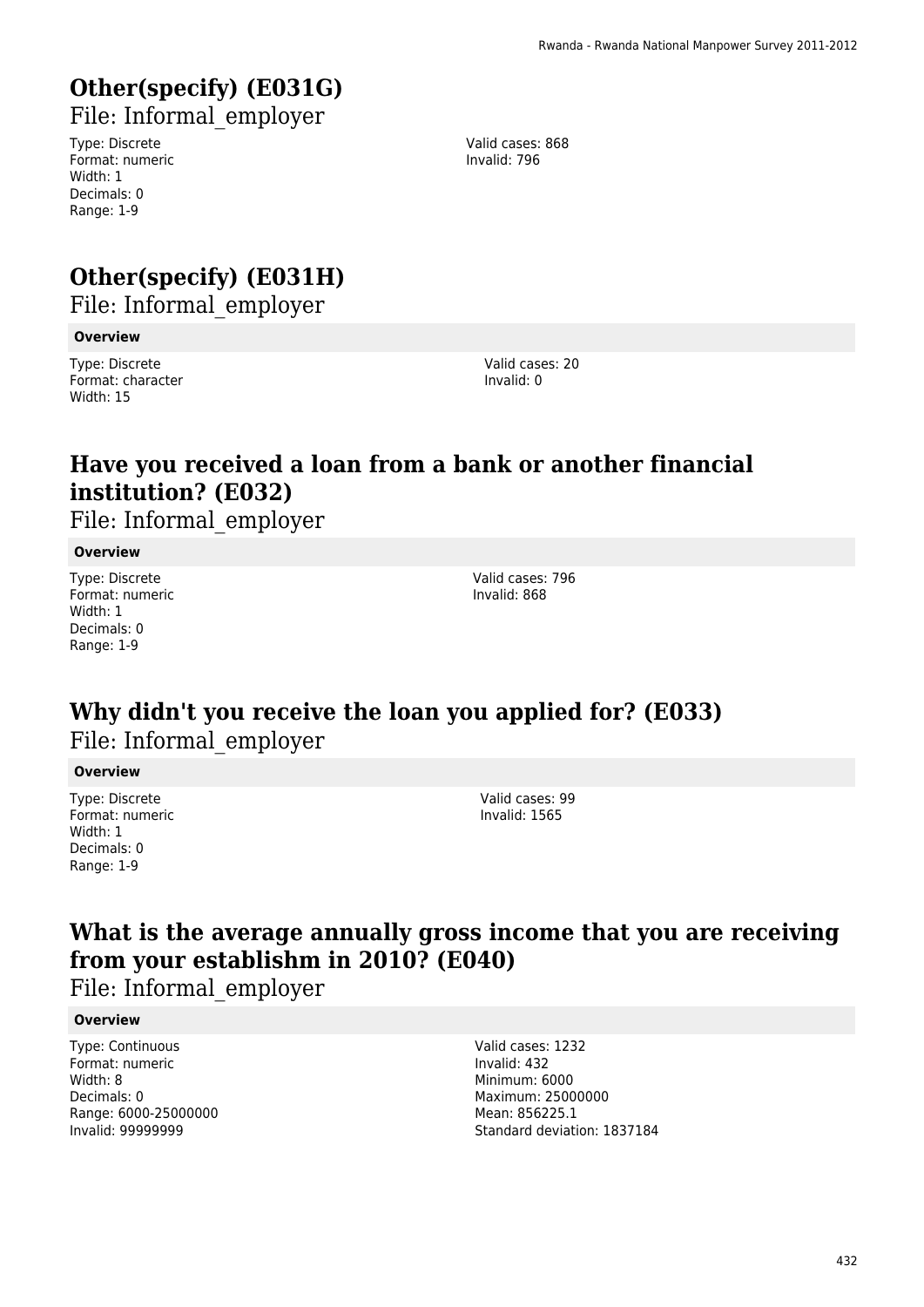### **Number of Permanent employees at 30 september 2011received wages anda salaries (F010)**

File: Informal\_employer

#### **Overview**

Type: Continuous Format: numeric Width: 3 Decimals: 0 Range: 0-204 Invalid: 999

Valid cases: 1646 Invalid: 18 Minimum: 0 Maximum: 204 Mean: 2.3 Standard deviation: 6.2

### **Number of permanent employees received bonus (F010D)**  File: Informal\_employer

#### **Overview**

Type: Continuous Format: numeric Width: 3 Decimals: 0 Range: 0-32 Invalid: 999

Valid cases: 1629 Invalid: 35 Minimum: 0 Maximum: 32 Mean: 0.2 Standard deviation: 1.2

### **Number of permanent employees received allowances (F010G)**  File: Informal\_employer

#### **Overview**

Type: Continuous Format: numeric Width: 3 Decimals: 0 Range: 0-30 Invalid: 999

Valid cases: 1628 Invalid: 36 Minimum: 0 Maximum: 30  $M$ ean: 0.2 Standard deviation: 1.2

# **Number of permanent employees received social security contribution (F01B)**

File: Informal\_employer

### **Overview**

Type: Continuous Format: numeric Width: 3 Decimals: 0 Range: 0-30 Invalid: 999

Valid cases: 1628 Invalid: 36 Minimum: 0 Maximum: 30 Mean: 0.1 Standard deviation: 1.1

### **Number of permanent employees received training (F010N)**

File: Informal\_employer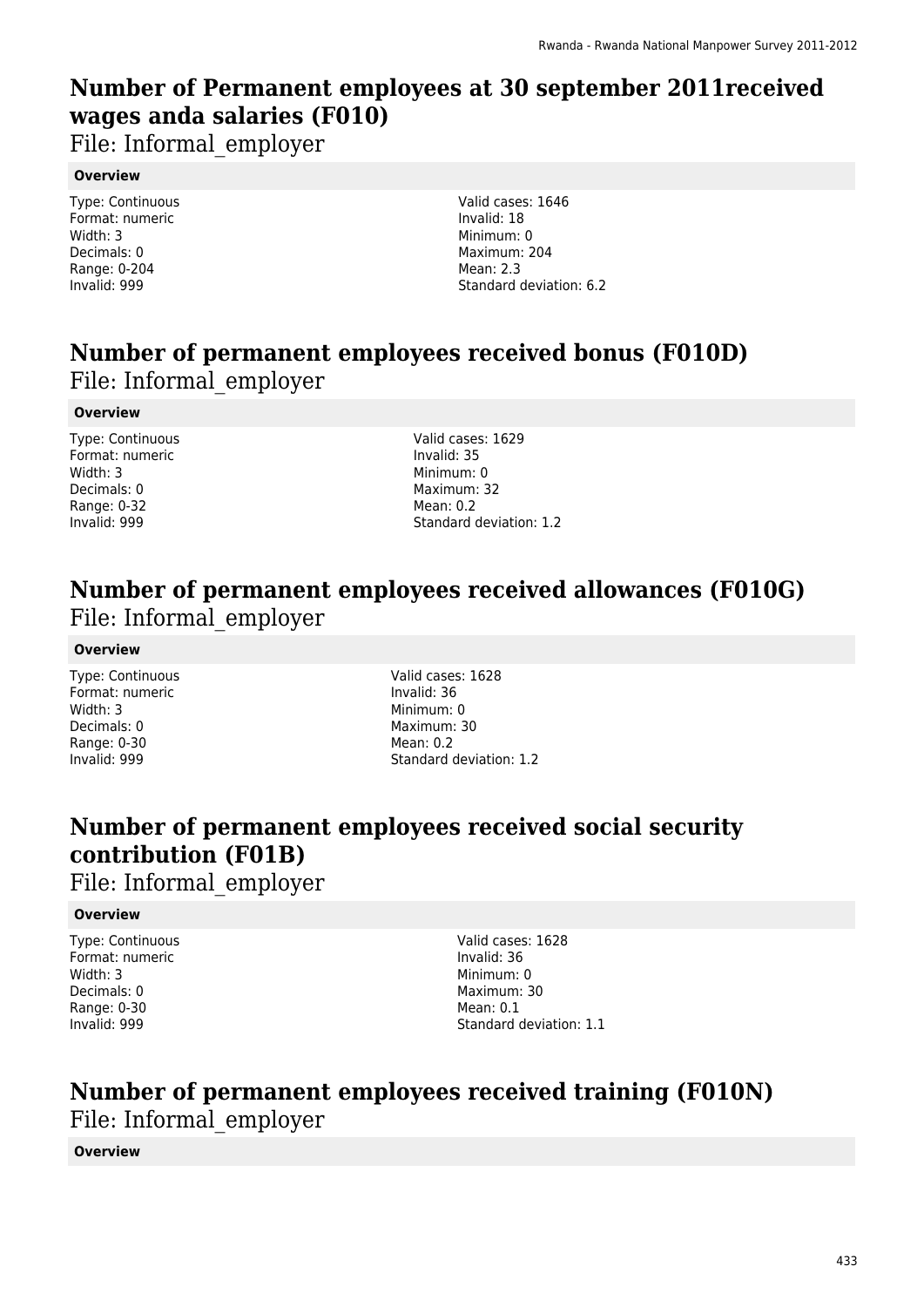### **Number of permanent employees received training (F010N)**  File: Informal\_employer

Type: Continuous Format: numeric Width: 3 Decimals: 0 Range: 0-30 Invalid: 999

Valid cases: 1628 Invalid: 36 Minimum: 0 Maximum: 30 Mean: 0.1 Standard deviation: 0.9

### **Number of permanent employees received other benefits (F010Q)**  File: Informal\_employer

#### **Overview**

Type: Continuous Format: numeric Width: 3 Decimals: 0 Range: 0-30 Invalid: 999

Valid cases: 1628 Invalid: 36 Minimum: 0 Maximum: 30 Mean: 0.2 Standard deviation: 1.1

### **Wages and salaries for permanent (F010A)**  File: Informal\_employer

#### **Overview**

Type: Continuous Format: numeric Width: 8 Decimals: 0 Range: 0-6120000 Invalid: 99999999

Valid cases: 1572 Invalid: 92 Minimum: 0 Maximum: 6120000 Mean: 60103.1 Standard deviation: 189564.7

# **Amount paid of Bonus to Permanant (F010E)**  File: Informal\_employer

#### **Overview**

Type: Continuous Format: numeric Width: 8 Decimals: 0 Range: 0-310000 Invalid: 99999999

Valid cases: 1563 Invalid: 101 Minimum: 0 Maximum: 310000 Mean: 836.1 Standard deviation: 11530.3

### **Amount paid of allowances to Permanant (F010H)**  File: Informal\_employer

#### **Overview**

Type: Continuous Format: numeric Width: 8 Decimals: 0 Range: 0-230000 Invalid: 99999999

Valid cases: 1561 Invalid: 103 Minimum: 0 Maximum: 230000 Mean: 1720.9 Standard deviation: 11576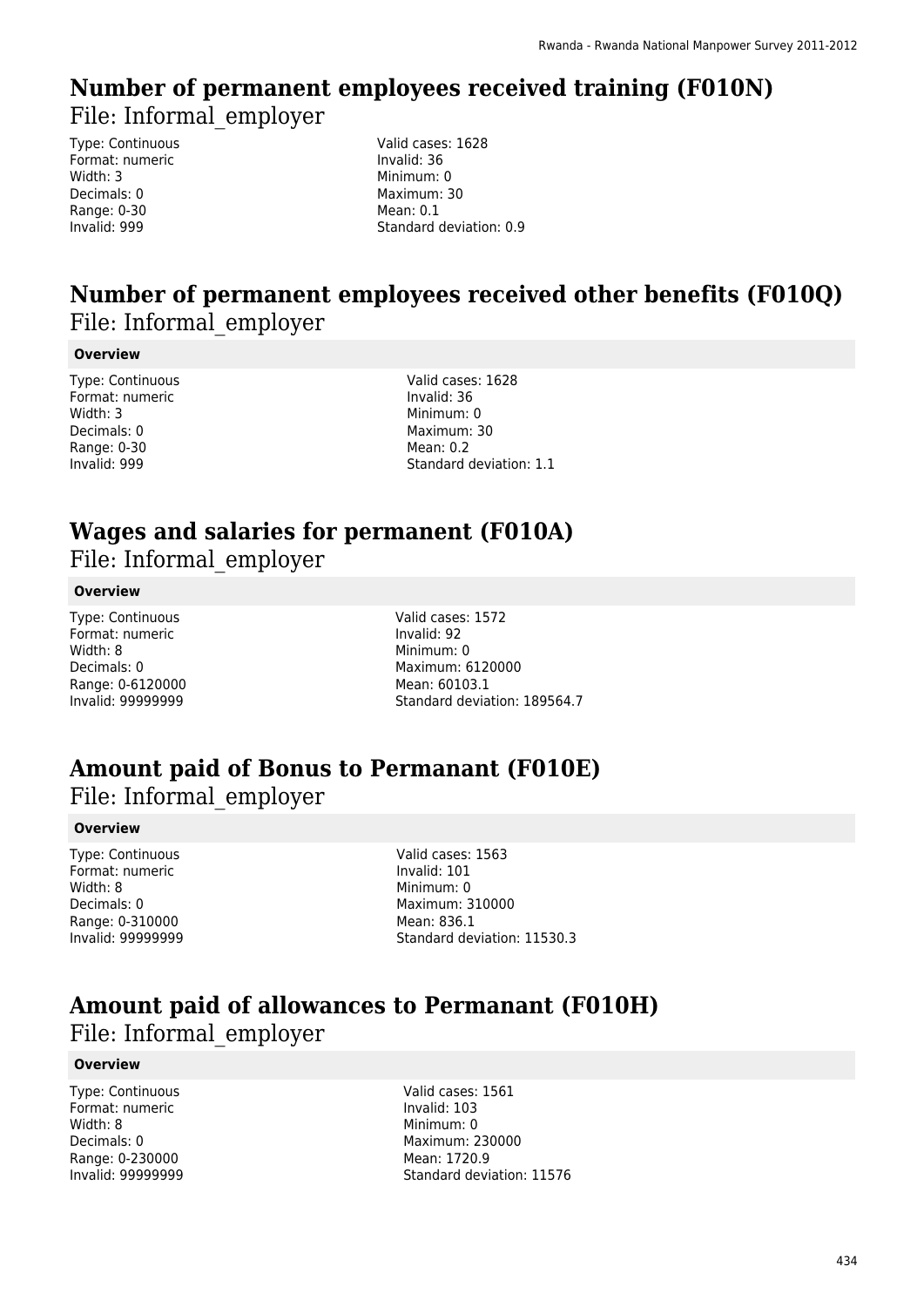### **Amount paid of social security contribution to Permanant (F010K)**  File: Informal\_employer

#### **Overview**

Type: Continuous Format: numeric Width: 8 Decimals: 0 Range: 0-324149 Invalid: 99999999

Valid cases: 1558 Invalid: 106 Minimum: 0 Maximum: 324149 Mean: 335.4 Standard deviation: 8551.4

### **Amount paid for training contribution to Permanant (F010O)**  File: Informal\_employer

#### **Overview**

Type: Continuous Format: numeric Width: 8 Decimals: 0 Range: 0-9000 Invalid: 99999999

Valid cases: 1560 Invalid: 104 Minimum: 0 Maximum: 9000 Mean: 9 Standard deviation: 260.6

# **Amount paid for other benefits to Permanant (F010R)**

### File: Informal\_employer

#### **Overview**

Type: Continuous Format: numeric Width: 8 Decimals: 0 Range: 0-200000 Invalid: 99999999

Valid cases: 1563 Invalid: 101 Minimum: 0 Maximum: 200000 Mean: 1702 Standard deviation: 11490.7

# **Total paid to permanent (Tot\_perm)**

File: Informal\_employer

### **Overview**

Type: Continuous Format: numeric Width: 10 Decimals: 2 Range: 0-6140000 Valid cases: 1625 Invalid: 39 Minimum: 0 Maximum: 6140000 Mean: 62567.6 Standard deviation: 189917.3

# **Number of temporally/casual employees receive wages and salaries (F010B)**

File: Informal\_employer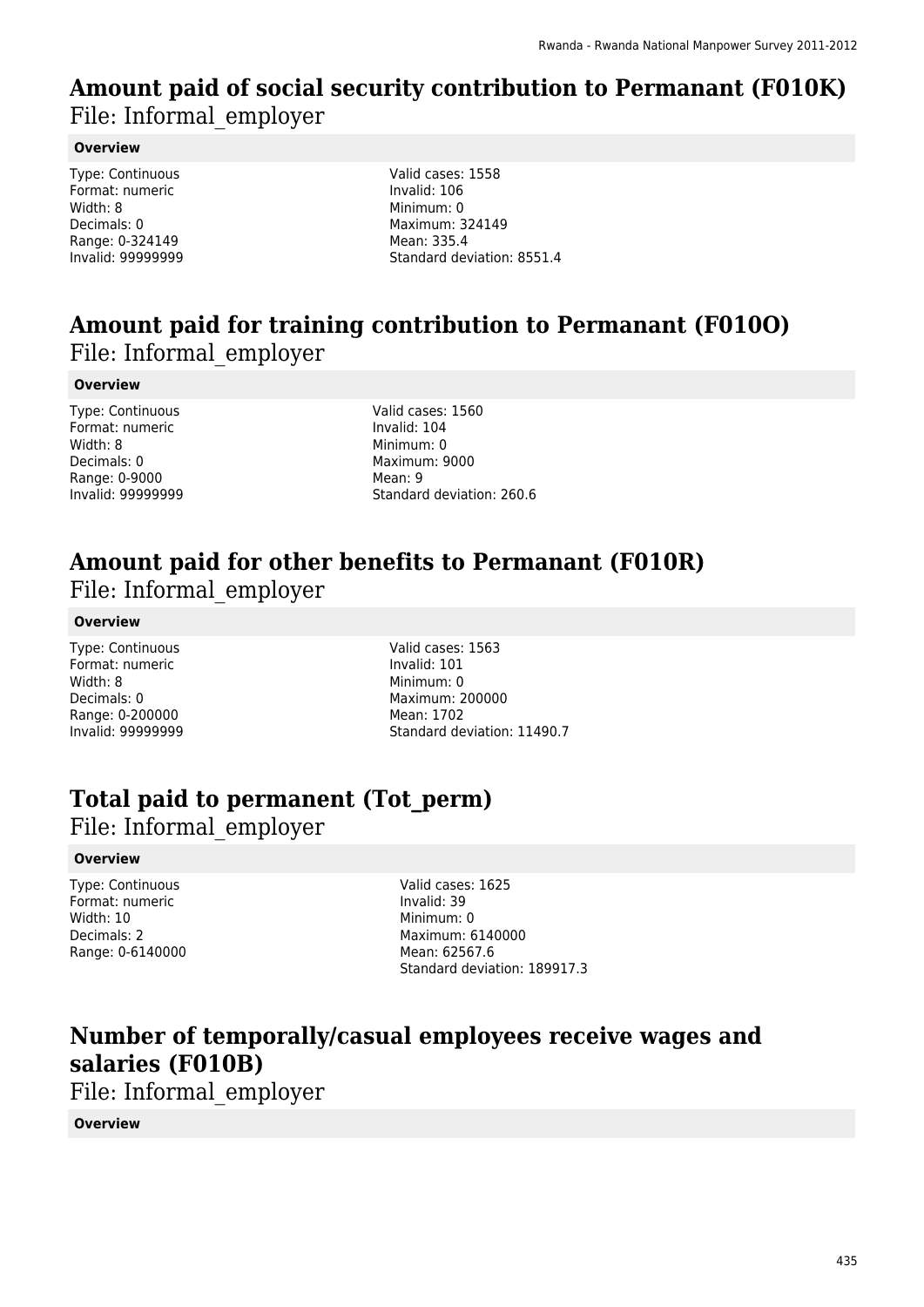# **Number of temporally/casual employees receive wages and salaries (F010B)**

File: Informal\_employer

Type: Continuous Format: numeric Width: 3 Decimals: 0 Range: 0-100 Invalid: 999

Valid cases: 1630 Invalid: 34 Minimum: 0 Maximum: 100  $Mean: 0.3$ Standard deviation: 3.3

### **Number of temporally/casual employees received bonus (F01A)**  File: Informal\_employer

#### **Overview**

Type: Discrete Format: numeric Width: 3 Decimals: 0 Range: 0-8 Invalid: 999

Valid cases: 1626 Invalid: 38 Minimum: 0 Maximum: 8 Mean: 0 Standard deviation: 0.3

# **Number of temporally/casual employees received allowances (F010I)**

File: Informal\_employer

#### **Overview**

Type: Discrete Format: numeric Width: 3 Decimals: 0 Range: 0-8 Invalid: 999

Valid cases: 1626 Invalid: 38 Minimum: 0 Maximum: 8 Mean: 0 Standard deviation: 0.2

# **Number of temporally/casual employees received social security contribution (F010L)**

File: Informal\_employer

### **Overview**

Type: Discrete Format: numeric Width: 3 Decimals: 0 Range: 0-0 Invalid: 999

Valid cases: 1626 Invalid: 38 Minimum: 0 Maximum: 0 Mean: 0 Standard deviation: 0

# **Number of temporally/casual employees received training (F01C)**

File: Informal\_employer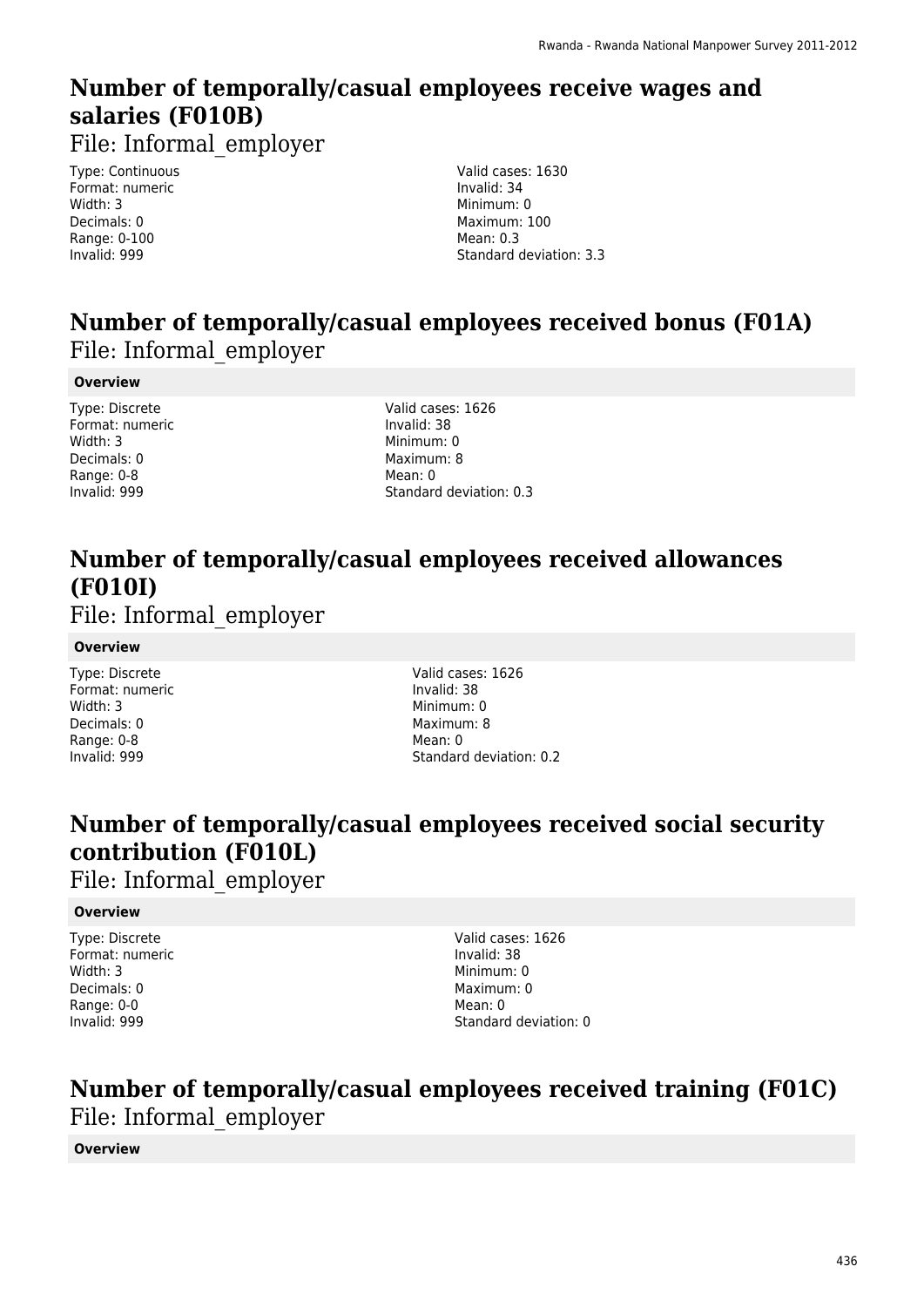# **Number of temporally/casual employees received training (F01C)**

File: Informal\_employer

Type: Discrete Format: numeric Width: 3 Decimals: 0 Range: 0-0 Invalid: 999

Valid cases: 1626 Invalid: 38 Minimum: 0 Maximum: 0 Mean: 0 Standard deviation: 0

# **Number of temporally/casual employees received other benefits (F010S)**

File: Informal\_employer

### **Overview**

Type: Continuous Format: numeric Width: 3 Decimals: 0 Range: 0-105 Invalid: 999

Valid cases: 1626 Invalid: 38 Minimum: 0 Maximum: 105 Mean: 0.1 Standard deviation: 2.6

# **Wage and salaries including over time for temporally/casual (F010C)**

File: Informal\_employer

### **Overview**

Type: Continuous Format: numeric Width: 8 Decimals: 0 Range: 0-1200000 Invalid: 99999999

Valid cases: 1626 Invalid: 38 Minimum: 0 Maximum: 1200000 Mean: 3414.7 Standard deviation: 33780.7

### **Amount paid of Bonus to temporally/casual (F010F)**  File: Informal\_employer

### **Overview**

Type: Continuous Format: numeric Width: 8 Decimals: 0 Range: 0-84000 Invalid: 99999999 Valid cases: 1623 Invalid: 41 Minimum: 0 Maximum: 84000 Mean: 58.8 Standard deviation: 2098.7

### **Amount paid of allowances to temporally/casual (F010J)**  File: Informal\_employer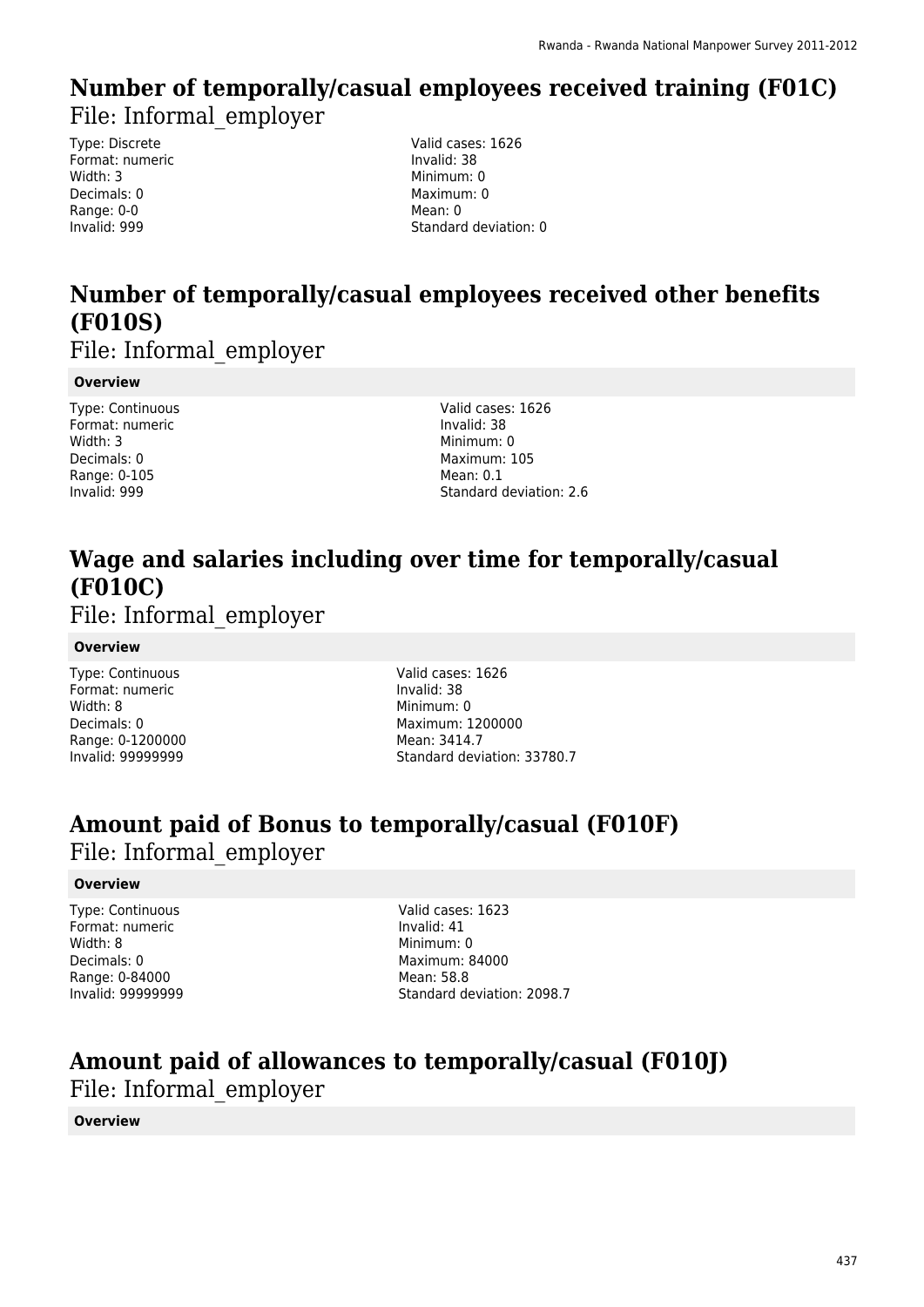# **Amount paid of allowances to temporally/casual (F010J)**

File: Informal\_employer

Type: Continuous Format: numeric Width: 8 Decimals: 0 Range: 0-60000 Invalid: 99999999 Valid cases: 1621 Invalid: 43 Minimum: 0 Maximum: 60000 Mean: 51.8 Standard deviation: 1604.7

# **Amount paid of social security contribution to temporally/casual (F010M)**

File: Informal\_employer

#### **Overview**

Type: Discrete Format: numeric Width: 8 Decimals: 0 Range: 0-0 Invalid: 99999999 Valid cases: 1626 Invalid: 38 Minimum: 0 Maximum: 0 Mean: 0 Standard deviation: 0

# **Amount paid for training contribution to temporally/casual (F010P)**

File: Informal\_employer

#### **Overview**

Type: Discrete Format: numeric Width: 8 Decimals: 0 Range: 0-0 Invalid: 99999999 Valid cases: 1626 Invalid: 38 Minimum: 0 Maximum: 0 Mean: 0 Standard deviation: 0

### **Amount paid for other benefits to temporally/casual (F010T)**  File: Informal\_employer

### **Overview**

Type: Continuous Format: numeric Width: 8 Decimals: 0 Range: 0-420000 Invalid: 99999999

Valid cases: 1621 Invalid: 43 Minimum: 0 Maximum: 420000 Mean: 269.5 Standard deviation: 10438.2

### **Labour expenditure on temporally (expend\_temp)**  File: Informal\_employer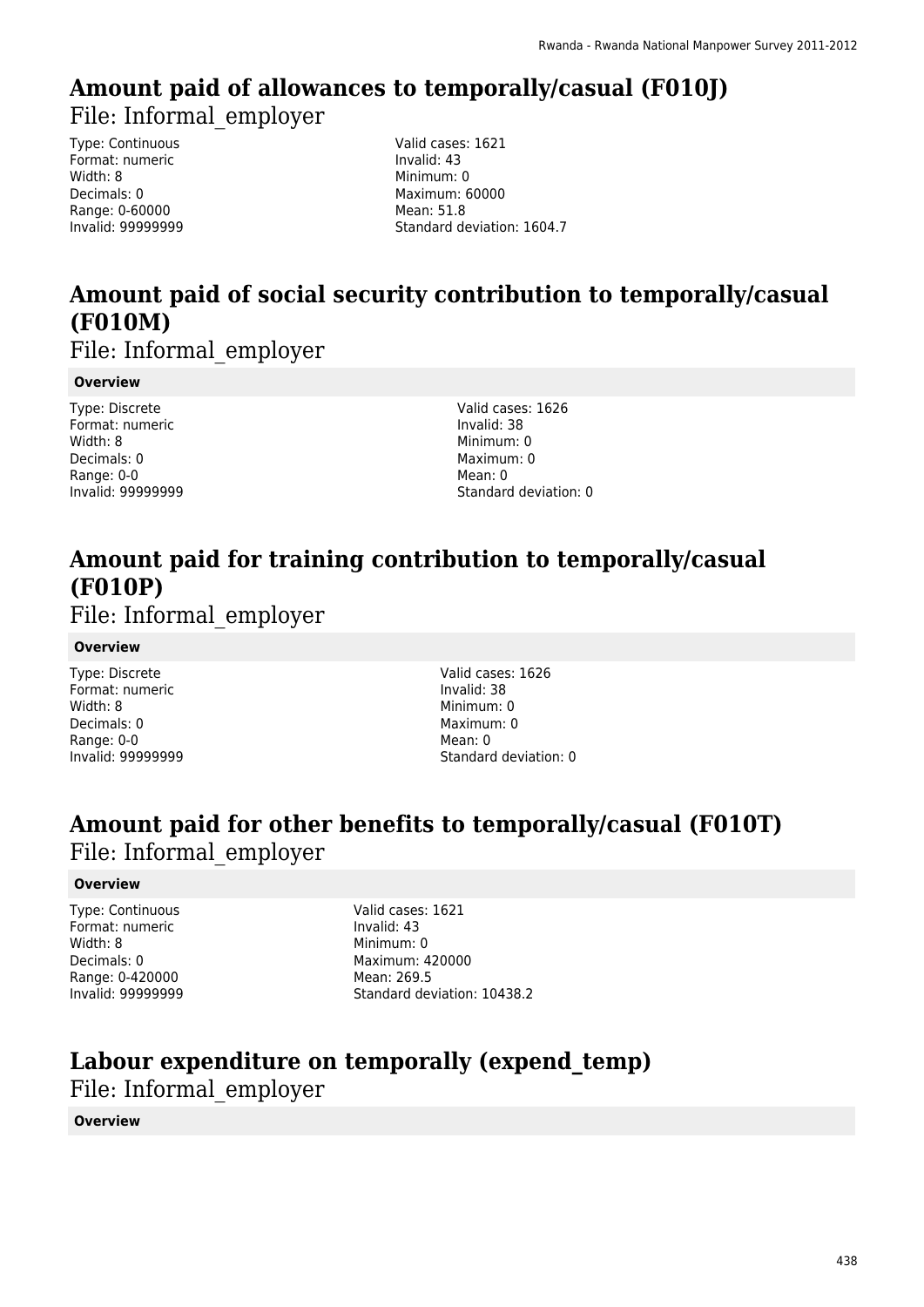# **Labour expenditure on temporally (expend\_temp)**

File: Informal\_employer

Type: Continuous Format: numeric Width: 8 Decimals: 0 Range: 0-1200000 Invalid: 99999999

Valid cases: 1630 Invalid: 34 Minimum: 0 Maximum: 1200000 Mean: 3784.4 Standard deviation: 37336.2

# **Can any of your product (good or service) be exported to EAC or Word market? (F20)**

File: Informal\_employer

#### **Overview**

Type: Discrete Format: numeric Width: 1 Decimals: 0 Range: 1-2 Invalid: 9

Valid cases: 1662 Invalid: 2

# **Exportation in 2011 (Exp\_2011)**

File: Informal\_employer

#### **Overview**

Type: Discrete Format: numeric Width: 4 Decimals: 2 Range: 1-2

#### Valid cases: 123 Invalid: 1541 Minimum: 1 Maximum: 2

# **YES to EAC market (F030)**

### File: Informal\_employer

#### **Overview**

Type: Discrete Format: numeric Width: 1 Decimals: 0 Range: 1-2 Invalid: 9

Valid cases: 123 Invalid: 1541

# **YES to Other African market (F030A)**

File: Informal\_employer

### **Overview**

Type: Discrete Format: numeric Width: 1 Decimals: 0 Range: 1-2 Invalid: 9

Valid cases: 123 Invalid: 1541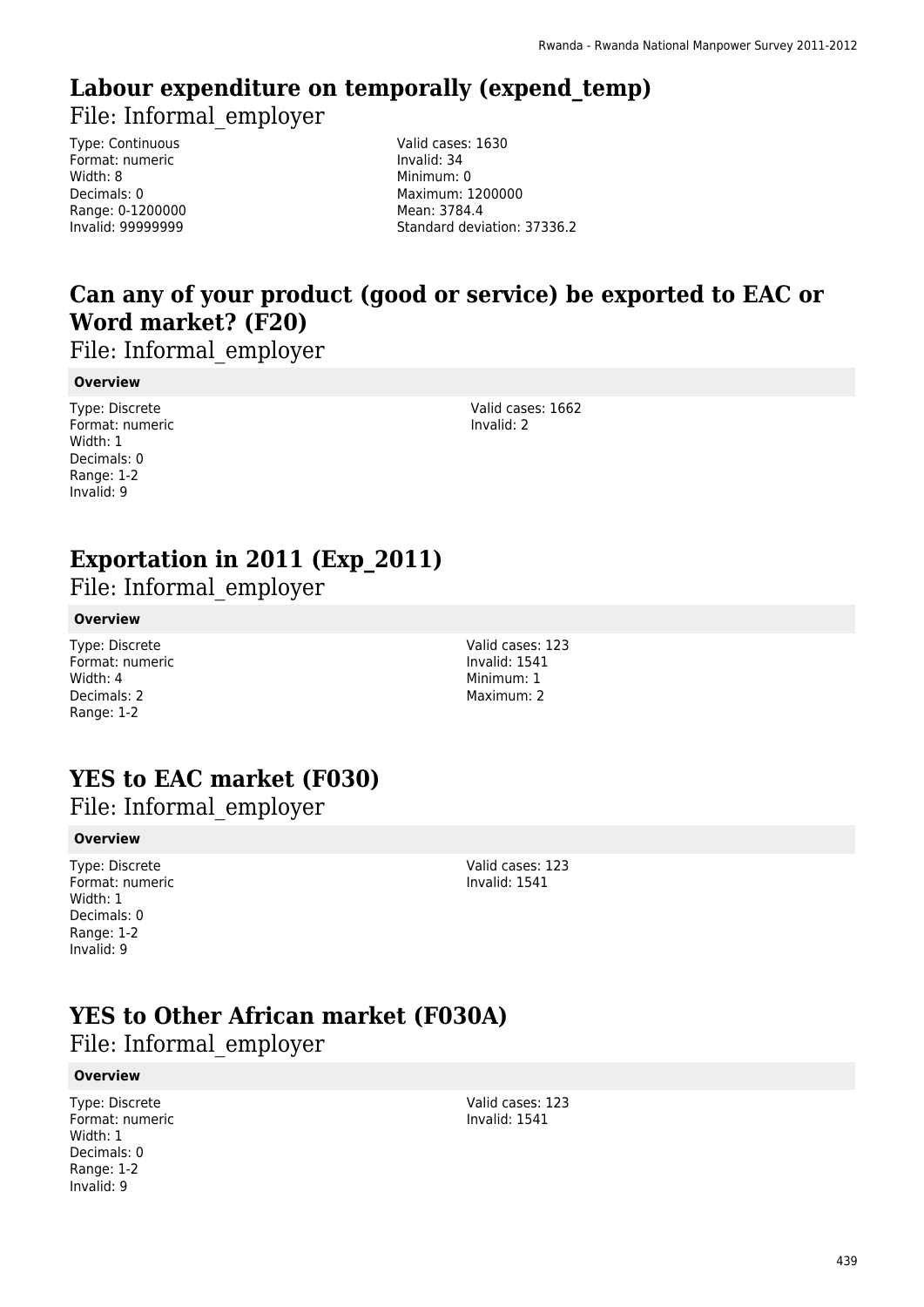### **YES, out side of Africa (F030B)**  File: Informal\_employer

#### **Overview**

Type: Discrete Format: numeric Width: 1 Decimals: 0 Range: 1-2 Invalid: 9

**Exportation before 2011 (Exp\_B\_2011)** 

File: Informal\_employer

#### **Overview**

Type: Discrete Format: numeric Width: 4 Decimals: 2 Range: 1-2

Valid cases: 123 Invalid: 1541 Minimum: 1 Maximum: 2

Valid cases: 123 Invalid: 1541

### **YES to EAC market (F040)**  File: Informal\_employer

#### **Overview**

Type: Discrete Format: numeric Width: 1 Decimals: 0 Range: 1-2 Invalid: 9

Valid cases: 123 Invalid: 1541

### **YES to Other African market (F040A)**

File: Informal\_employer

#### **Overview**

Type: Discrete Format: numeric Width: 1 Decimals: 0 Range: 1-2 Invalid: 9

Valid cases: 123 Invalid: 1541

# **YES, out side of Africa (F040B)**

File: Informal\_employer

#### **Overview**

Type: Discrete Format: numeric Width: 1 Decimals: 0 Range: 1-2 Invalid: 9

Valid cases: 123 Invalid: 1541

440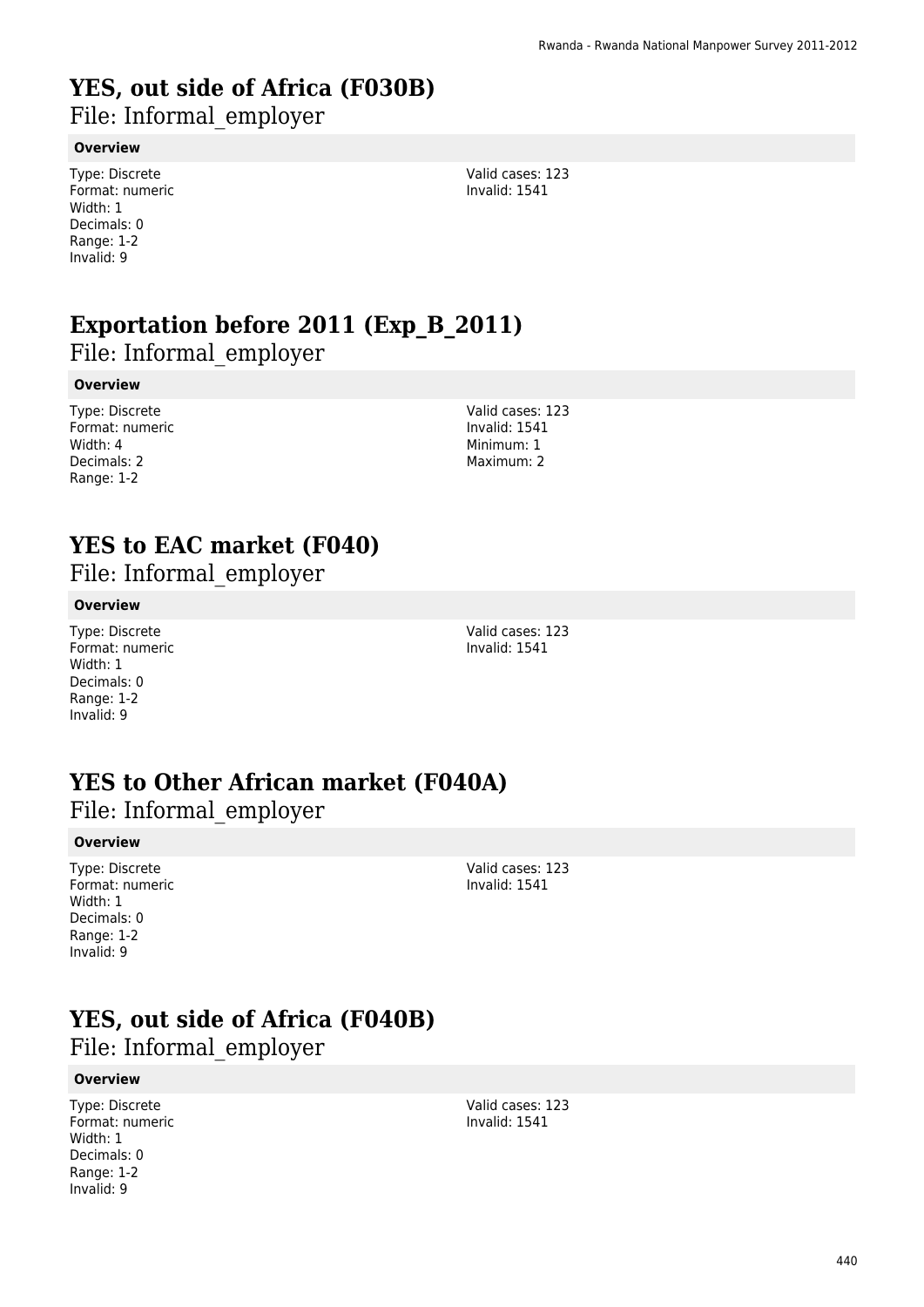# **Exportation in the future (Exp\_F)**

File: Informal\_employer

### **Overview**

Type: Discrete Format: numeric Width: 4 Decimals: 2 Range: 1-2

# **YES to EAC market (F050A)**

File: Informal\_employer

### **Overview**

Type: Discrete Format: numeric Width: 1 Decimals: 0 Range: 1-2 Invalid: 9

Valid cases: 123 Invalid: 1541

# **YES to Other African market (F050B)**

File: Informal\_employer

#### **Overview**

Type: Discrete Format: numeric Width: 1 Decimals: 0 Range: 1-2 Invalid: 9

Valid cases: 123 Invalid: 1541

# **YES, out side of Africa (F050C)**

File: Informal\_employer

#### **Overview**

Type: Discrete Format: numeric Width: 1 Decimals: 0 Range: 1-2 Invalid: 9

Valid cases: 123 Invalid: 1541

### **What are the major sources of funding for this institution? (F060)**  File: Informal\_employer

#### **Overview**

Type: Discrete Format: numeric Width: 2 Decimals: 0 Range: 1-99

Valid cases: 1664 Invalid: 0

Valid cases: 123 Invalid: 1541 Minimum: 1 Maximum: 2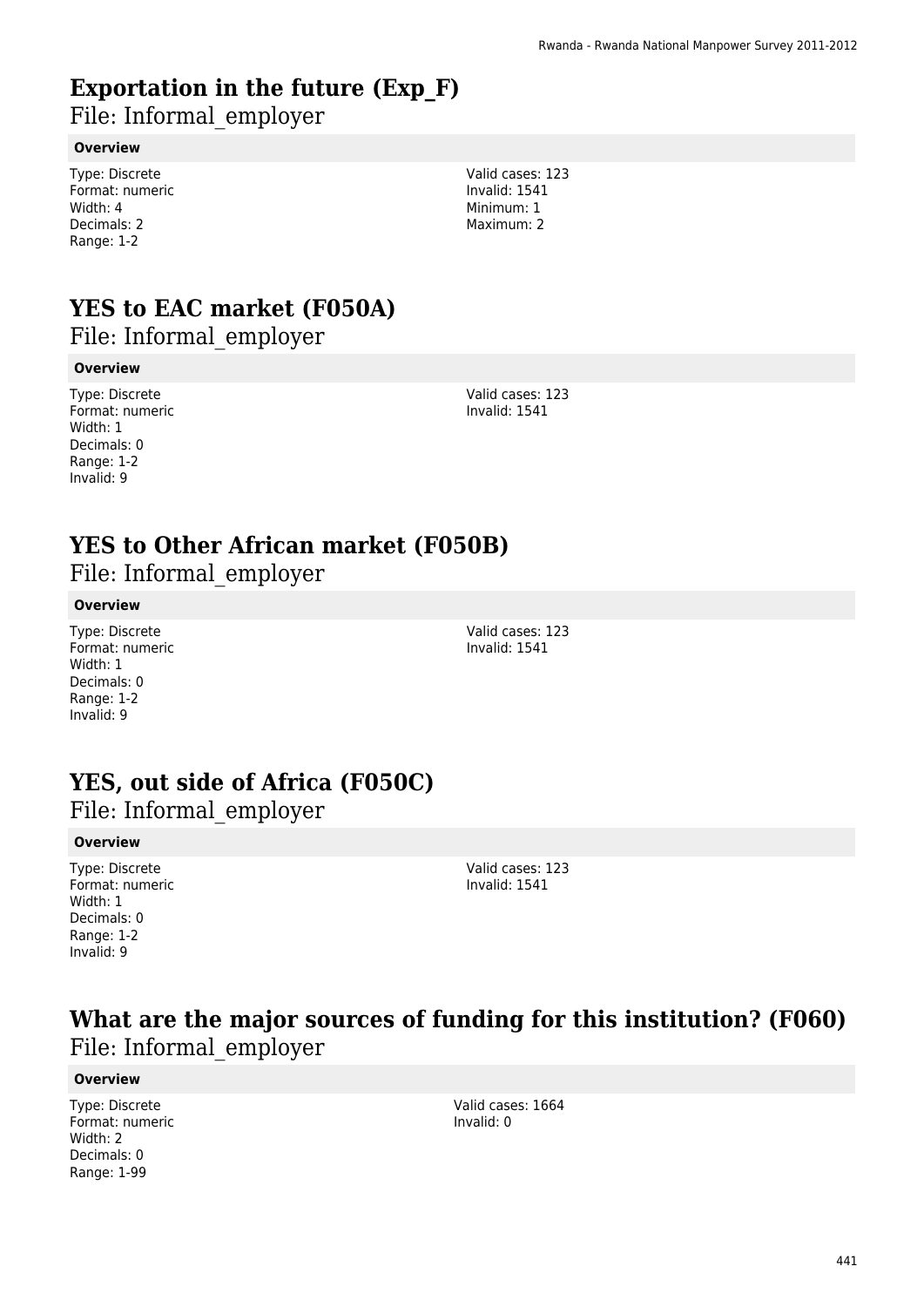# **Other-Specify (F060S)**

File: Informal\_employer

#### **Overview**

Type: Discrete Format: character Width: 20

# **1st Low skilled (FFA)**

File: Informal\_employer

#### **Overview**

Type: Discrete Format: numeric Width: 1 Decimals: 0 Range: 1-9

Valid cases: 1664 Invalid: 0

# **1st High and middle skilled (FFB)**

File: Informal\_employer

#### **Overview**

Type: Discrete Format: numeric Width: 2 Decimals: 0 Range: 1-99

Valid cases: 1664 Invalid: 0

# **2nd Low skilled (FFC)**

File: Informal\_employer

### **Overview**

Type: Discrete Format: numeric Width: 1 Decimals: 0 Range: 1-9

Valid cases: 119 Invalid: 1545

# **2nd High and middle skilled (FFD)**

File: Informal\_employer

#### **Overview**

Type: Discrete Format: numeric Width: 1 Decimals: 0 Range: 1-9

# **3rd Low skilled (FFE)**

File: Informal\_employer

**Overview**

Valid cases: 90 Invalid: 1574

Valid cases: 9 Invalid: 0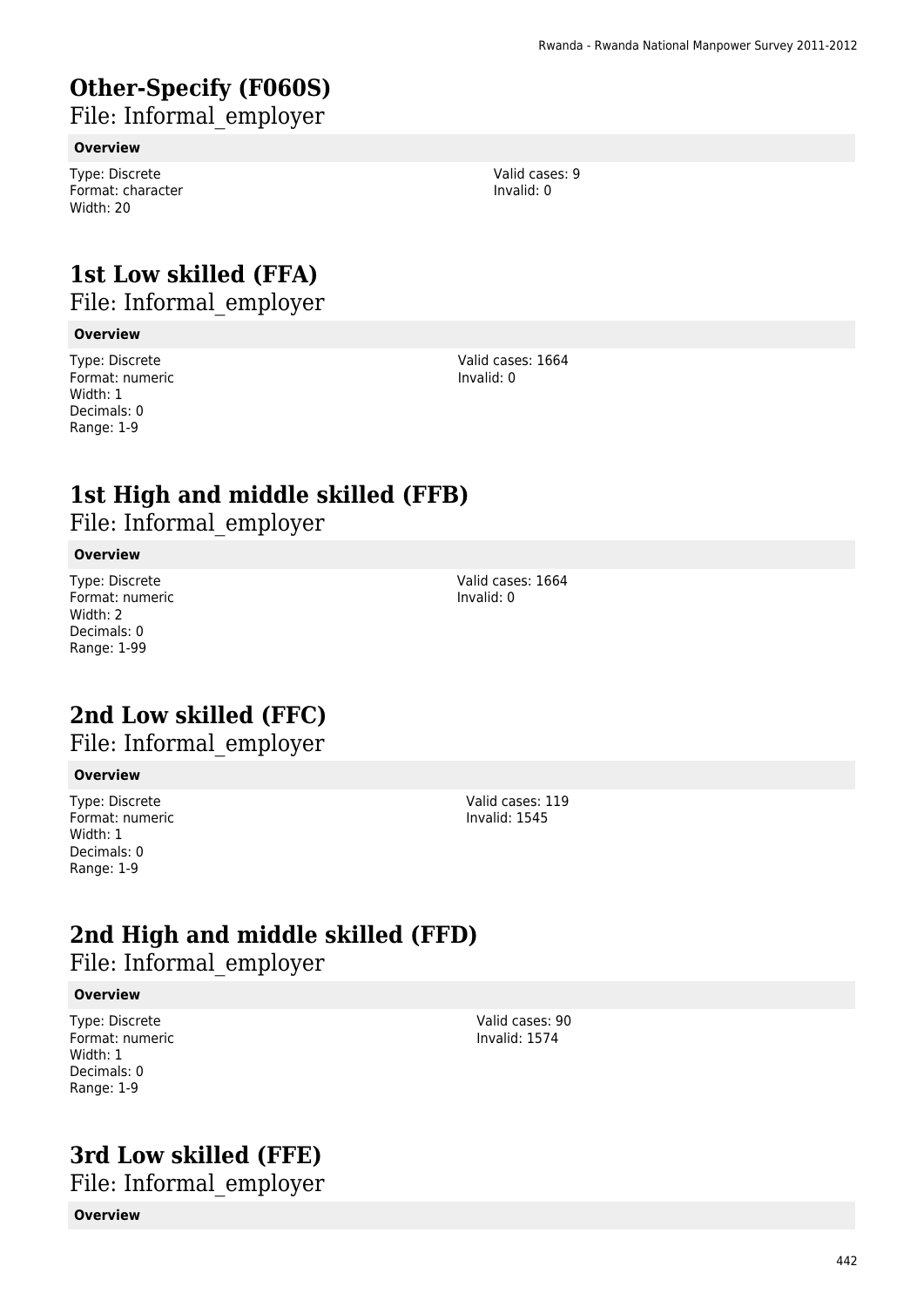# **3rd Low skilled (FFE)**

File: Informal\_employer

Type: Discrete Format: numeric Width: 1 Decimals: 0 Range: 1-9

# **3 rd High and middle skilled (FFF)**

File: Informal\_employer

### **Overview**

Type: Discrete Format: numeric Width: 1 Decimals: 0 Range: 1-9

Valid cases: 80 Invalid: 1584

### **Other Specify (FFG)**  File: Informal\_employer

### **Overview**

Type: Discrete Format: character Width: 30

Valid cases: 1104 Invalid: 0

### **Do you currently envisage hiring non-nationals? (FF020)**  File: Informal\_employer

### **Overview**

Type: Discrete Format: numeric Width: 1 Decimals: 0 Range: 1-9

Valid cases: 1664 Invalid: 0

### **If Yes, Why? (FF030)**  File: Informal\_employer

### **Overview**

Type: Discrete Format: numeric Width: 1 Decimals: 0 Range: 1-9

### **If Yes, Why? (FFJ)**  File: Informal\_employer

### **Overview**

Valid cases: 142 Invalid: 1522

Valid cases: 74 Invalid: 1590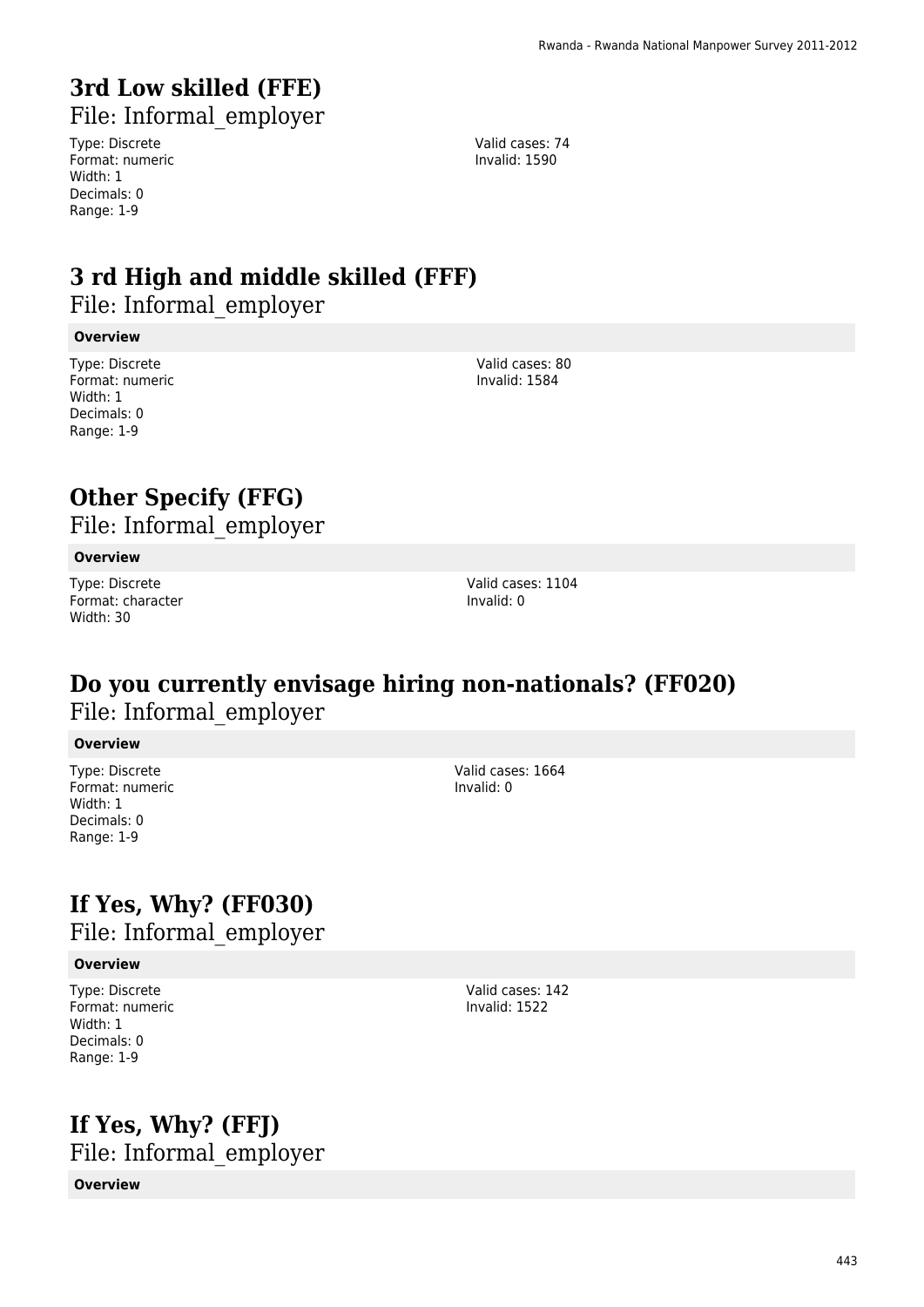### **If Yes, Why? (FFJ)**  File: Informal\_employer

Type: Discrete Format: numeric Width: 1 Decimals: 0 Range: 1-9

### **If Yes, Why? (FFK)**  File: Informal\_employer

#### **Overview**

Type: Discrete Format: numeric Width: 1 Decimals: 0 Range: 1-9

#### Valid cases: 77 Invalid: 1587

Valid cases: 10 Invalid: 1654

Valid cases: 10 Invalid: 0

# **Other ( specify) (FFL)**

File: Informal\_employer

### **Overview**

Type: Discrete Format: character Width: 20

# **From which countries / regions? (FF040)**

File: Informal\_employer

### **Overview**

Type: Discrete Format: numeric Width: 1 Decimals: 0 Range: 1-9

Valid cases: 142 Invalid: 1522

### **From which countries / regions? (FFN)**  File: Informal\_employer

### **Overview**

Type: Discrete Format: numeric Width: 1 Decimals: 0 Range: 1-9

Valid cases: 43 Invalid: 1621

# **From which countries / regions? (FFO)**

File: Informal\_employer

### **Overview**

444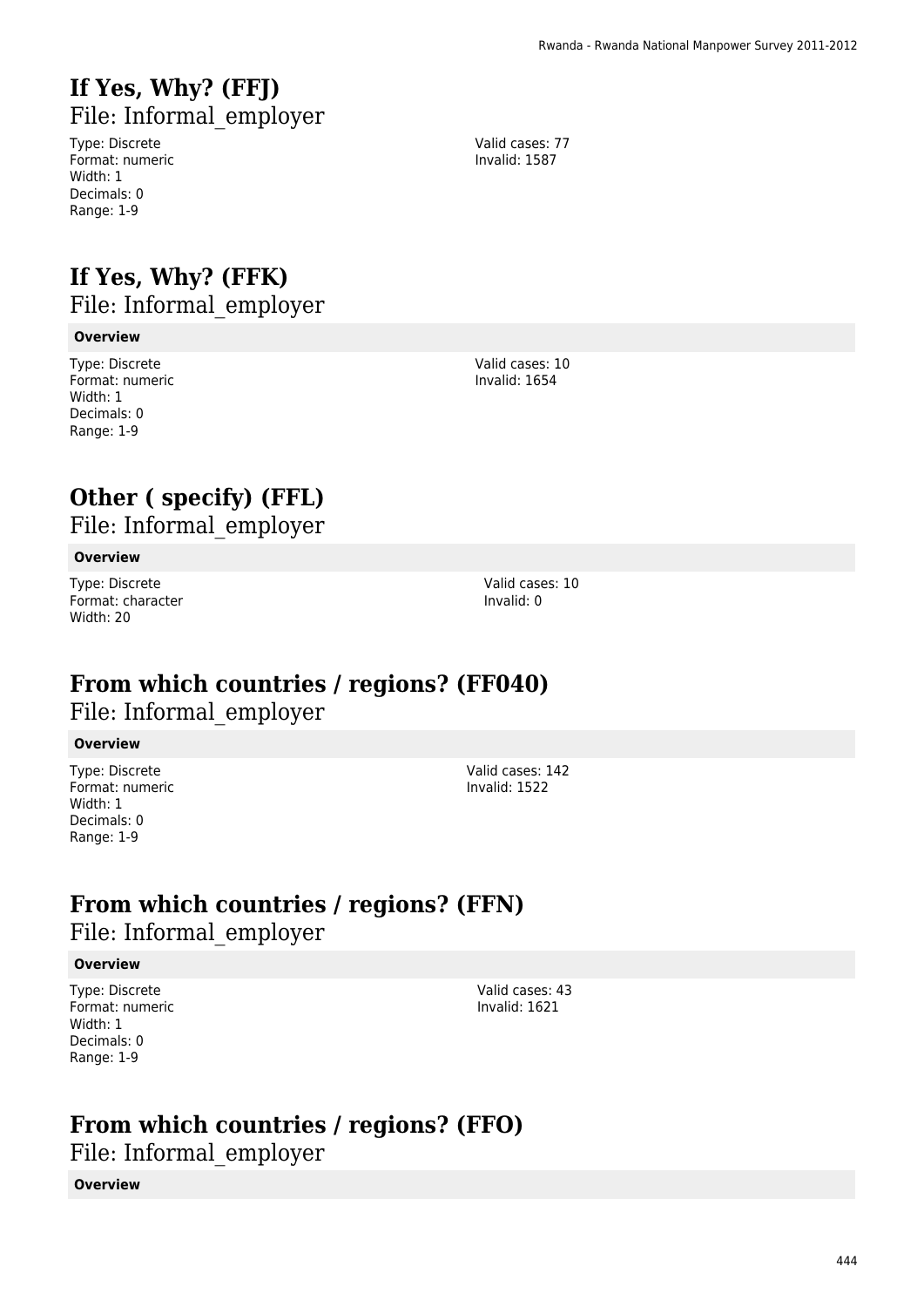# **From which countries / regions? (FFO)**

File: Informal\_employer

Type: Discrete Format: numeric Width: 1 Decimals: 0 Range: 1-9

Valid cases: 5 Invalid: 1659

### **If No, Why? (FF050)**  File: Informal\_employer

**Overview**

Type: Discrete Format: numeric Width: 1 Decimals: 0 Range: 1-9

Valid cases: 1664

### **If No, Why? (FFQ)**  File: Informal\_employer

### **Overview**

Type: Discrete Format: numeric Width: 1 Decimals: 0 Range: 1-9

### **If No, Why? (FFR)**  File: Informal\_employer

### **Overview**

Type: Discrete Format: numeric Width: 1 Decimals: 0 Range: 1-9

Valid cases: 216 Invalid: 1448

# **Other Specify (FFS)**

File: Informal\_employer

### **Overview**

Type: Discrete Format: character Width: 30

Valid cases: 258 Invalid: 0

### **Is your institution a member of any organization/association? (G010)**

File: Informal\_employer

#### **Overview**

Valid cases: 575 Invalid: 1089

Invalid: 0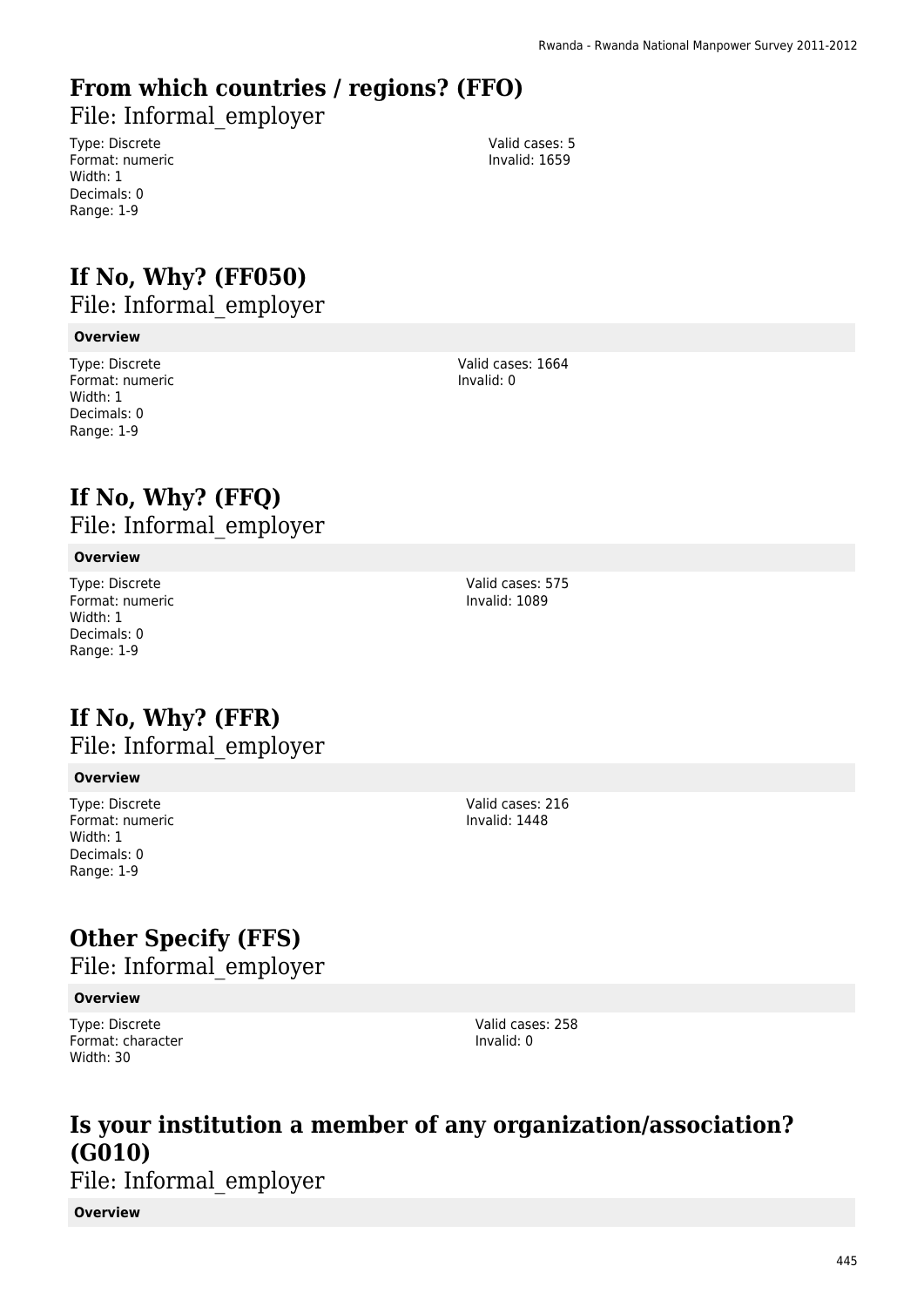### **Is your institution a member of any organization/association? (G010)**

File: Informal\_employer

Type: Discrete Format: numeric Width: 1 Decimals: 0 Range: 1-2

Valid cases: 1664 Invalid: 0

# **Name that organisation/association (G020)**

File: Informal\_employer

#### **Overview**

Type: Discrete Format: character Width: 30

Valid cases: 169 Invalid: 0

### **Received any cooperation from the organization? (G030)**  File: Informal\_employer

#### **Overview**

Type: Discrete Format: numeric Width: 1 Decimals: 0 Range: 1-9

Valid cases: 185 Invalid: 1479

# **M51 :H010 What type of employment contract do you have with your employees? (Indicate the most common) (H010)**

File: Informal\_employer

#### **Overview**

Type: Discrete Format: numeric Width: 1 Decimals: 0 Range: 1-9

Valid cases: 1664 Invalid: 0

# **Sick leave (H010A)**

File: Informal\_employer

### **Overview**

Type: Discrete Format: numeric Width: 1 Decimals: 0 Range: 1-9

# **Paid annually leave (H010B)**

File: Informal\_employer

Valid cases: 1664 Invalid: 0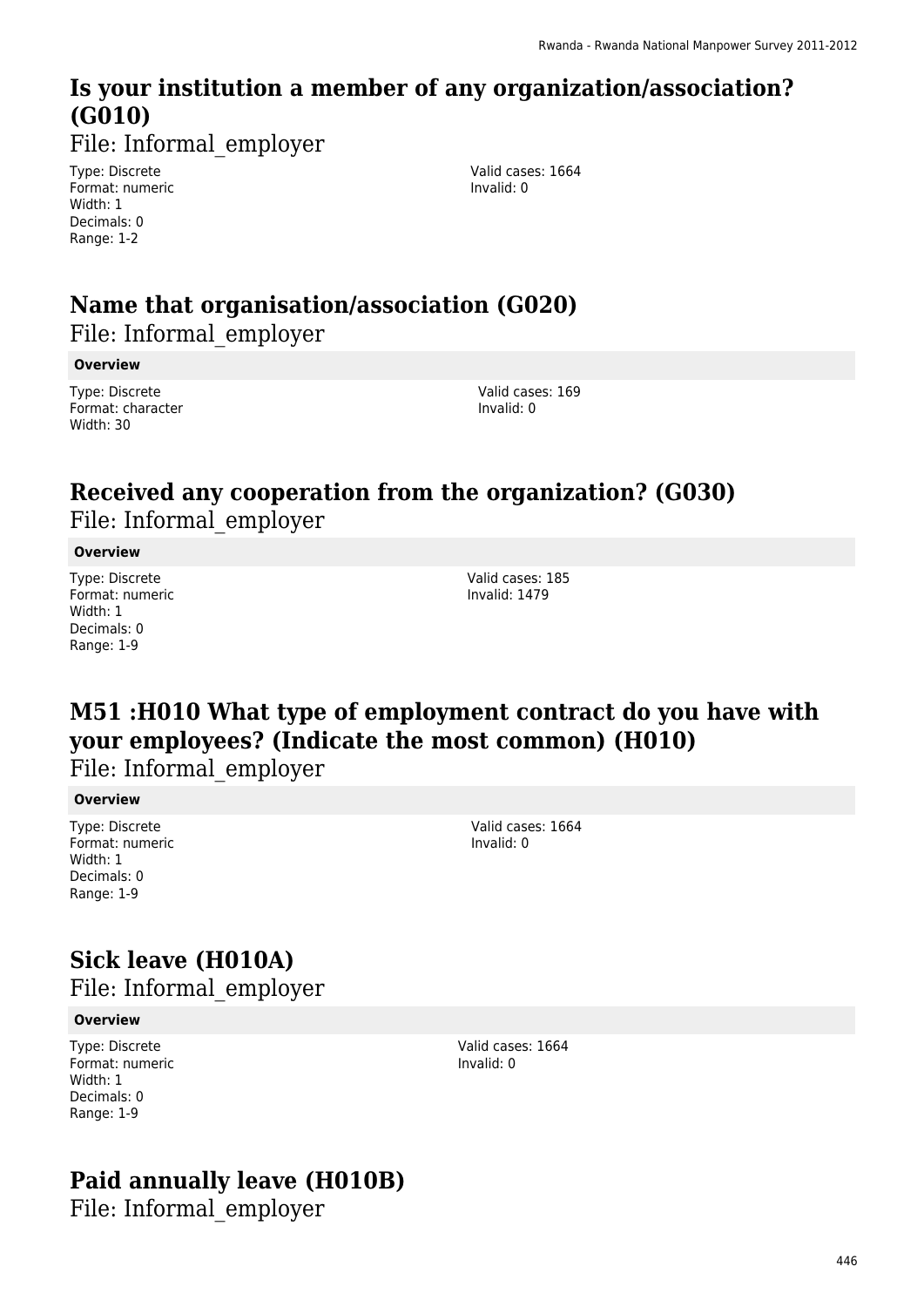# **Paid annually leave (H010B)**

File: Informal\_employer

#### **Overview**

Type: Discrete Format: numeric Width: 1 Decimals: 0 Range: 1-9

# **Maternity leave (H010C)**

File: Informal\_employer

#### **Overview**

Type: Discrete Format: numeric Width: 1 Decimals: 0 Range: 1-9

Valid cases: 1664 Invalid: 0

### **Paternity leave (H010D)**

File: Informal\_employer

### **Overview**

Type: Discrete Format: numeric Width: 1 Decimals: 0 Range: 1-9

### **Social security (H010E)**  File: Informal\_employer

#### **Overview**

Type: Discrete Format: numeric Width: 1 Decimals: 0 Range: 1-9

# **Dismissal payments (H010F)**

File: Informal\_employer

#### **Overview**

Type: Discrete Format: numeric Width: 1 Decimals: 0 Range: 1-9

### **Any other (H010G)**  File: Informal\_employer

Valid cases: 1664 Invalid: 0

Valid cases: 1664 Invalid: 0

Valid cases: 1664

Invalid: 0

Valid cases: 1664 Invalid: 0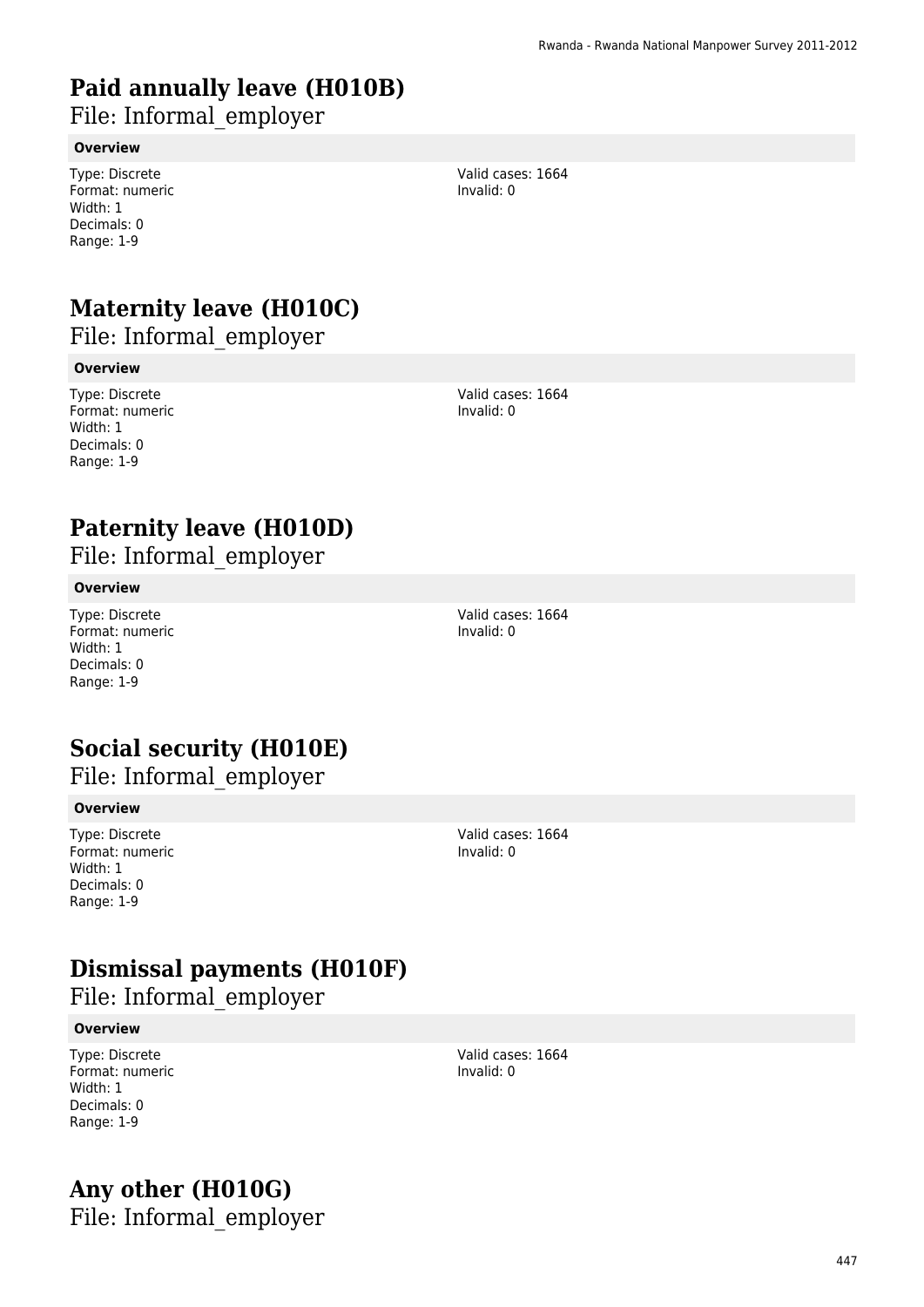### **Any other (H010G)**  File: Informal\_employer

### **Overview**

Type: Discrete Format: numeric Width: 1 Decimals: 0 Range: 1-9

Valid cases: 1664 Invalid: 0

# **Other-Specify (H010H)**

File: Informal\_employer

#### **Overview**

Type: Discrete Format: character Width: 29

Valid cases: 29 Invalid: 0

### **Do you have an HIV and AIDS workplace policy in place? (I010)**  File: Informal\_employer

#### **Overview**

Type: Discrete Format: numeric Width: 1 Decimals: 0 Range: 1-9

Valid cases: 1664 Invalid: 0

### **VCT services (I020)**  File: Informal\_employer

#### **Overview**

Type: Discrete Format: numeric Width: 1 Decimals: 0 Range: 1-9

Valid cases: 575 Invalid: 1089

### **Free ARVs for workers who are HIV+ (I020A)**  File: Informal\_employer

#### **Overview**

Type: Discrete Format: numeric Width: 1 Decimals: 0 Range: 1-9

Valid cases: 575 Invalid: 1089

### **Free condom distribution for workers (I020B)**

File: Informal\_employer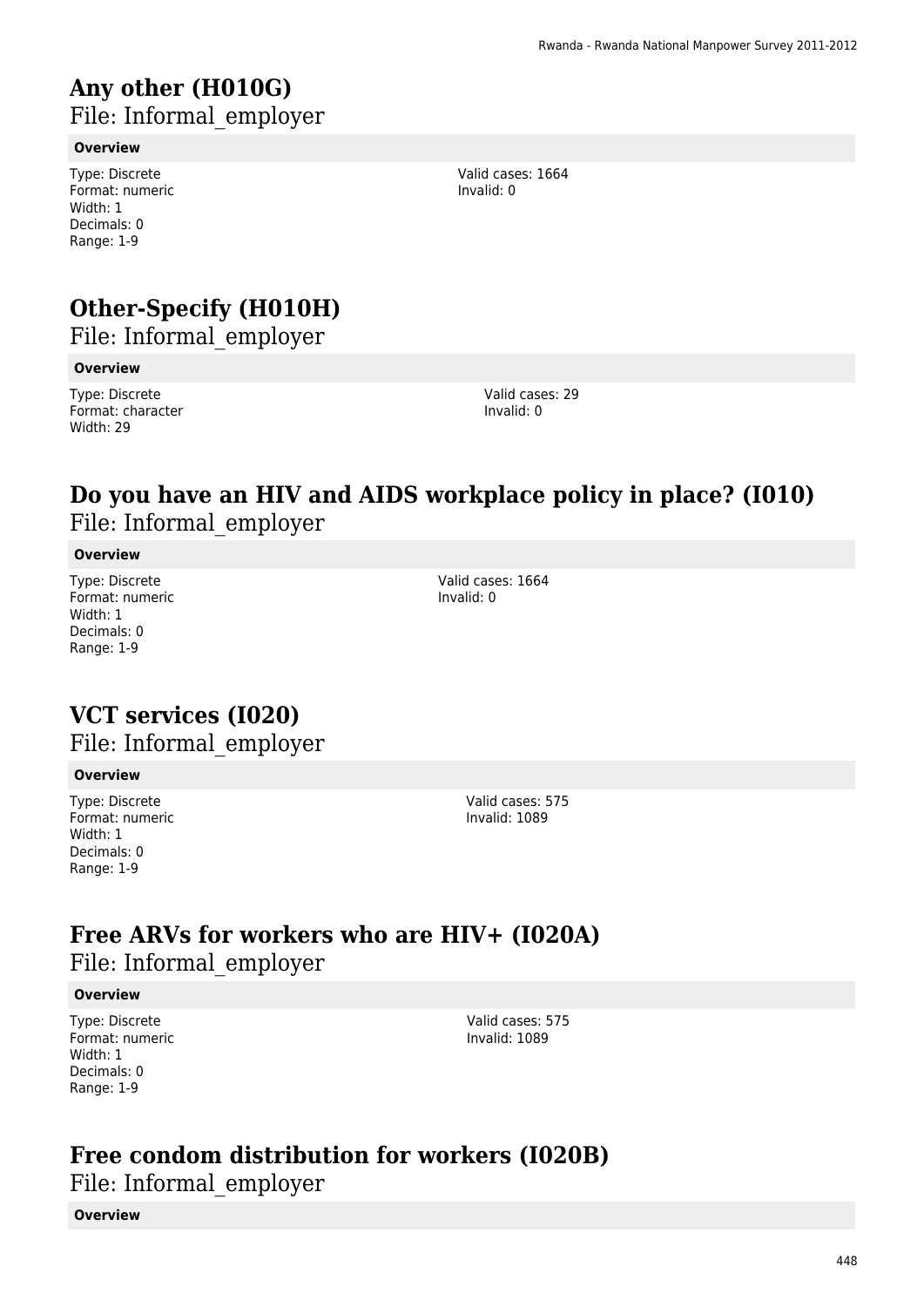# **Free condom distribution for workers (I020B)**

File: Informal\_employer

Type: Discrete Format: numeric Width: 1 Decimals: 0 Range: 1-9

Valid cases: 575 Invalid: 1089

### **Free food rations for workers who are HIV+ (I020C)**  File: Informal\_employer

#### **Overview**

Type: Discrete Format: numeric Width: 1 Decimals: 0 Range: 1-9

**Workers' rights (I020D)**  File: Informal\_employer

### **Overview**

Type: Discrete Format: numeric Width: 1 Decimals: 0 Range: 1-9

# **Others (specify) (I020E)**

File: Informal\_employer

### **Overview**

Type: Discrete Format: numeric Width: 1 Decimals: 0 Range: 1-9

Valid cases: 575 Invalid: 1089

# **Other Specify (I020S)**

File: Informal\_employer

### **Overview**

Type: Discrete Format: character Width: 30

Valid cases: 10 Invalid: 0

### **Do you have any challenge that affects the operations of your establishment? (Chall\_or\_N)**

File: Informal\_employer

**Overview**

Valid cases: 575 Invalid: 1089

Valid cases: 575 Invalid: 1089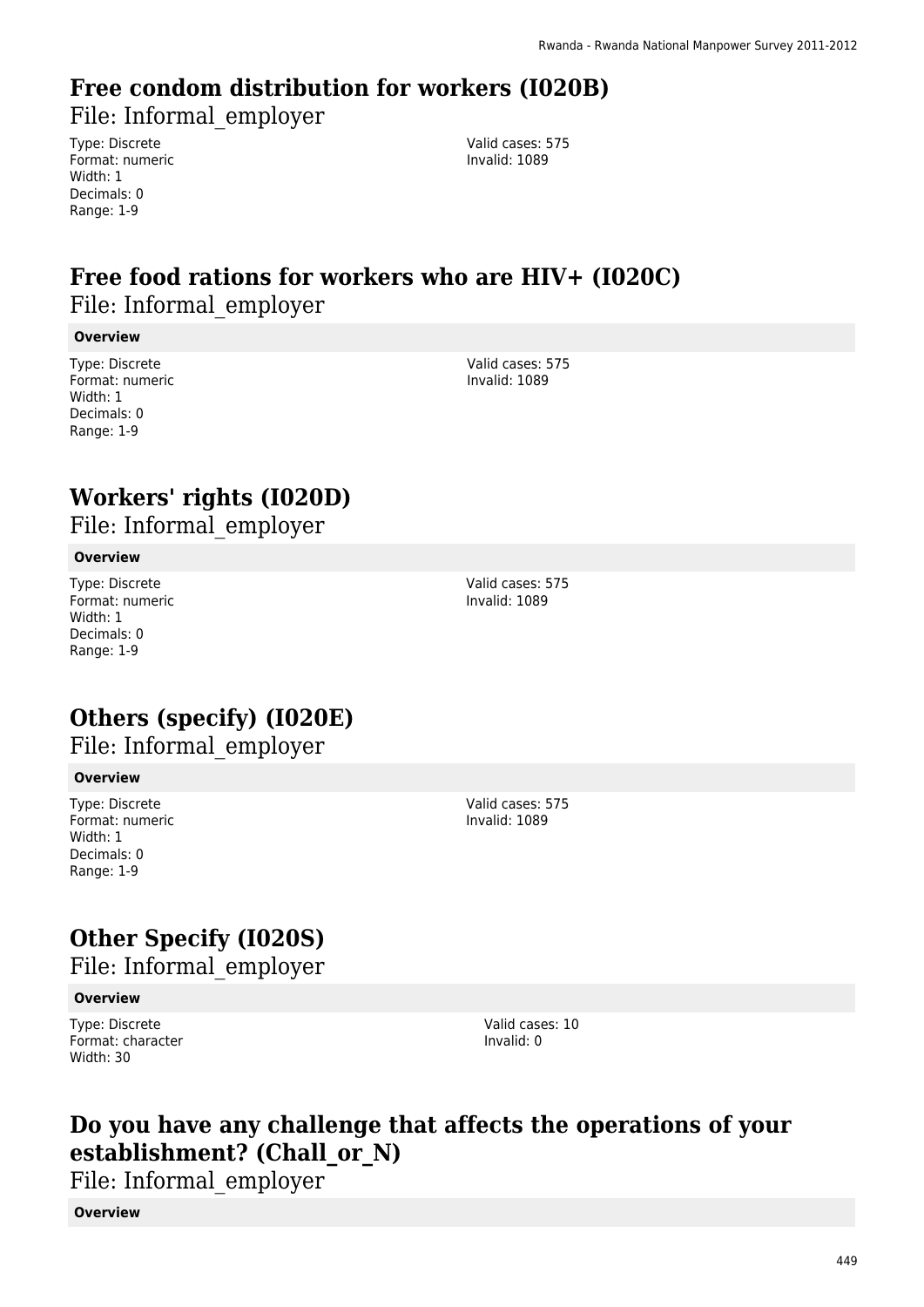### **Do you have any challenge that affects the operations of your establishment? (Chall\_or\_N)**

File: Informal\_employer

Type: Discrete Format: numeric Width: 4 Decimals: 2 Range: 1-2

Valid cases: 1664 Invalid: 0 Minimum: 1 Maximum: 2

### **Diff. affecting the operation of your establishment (J010)**  File: Informal\_employer

**Overview**

Type: Discrete Format: numeric Width: 2 Decimals: 0 Range: 1-99

Valid cases: 1664 Invalid: 0

### **Diff. affecting the operation of your establishment (J010A)**  File: Informal\_employer

**Overview**

Type: Discrete Format: numeric Width: 2 Decimals: 0 Range: 1-99

Valid cases: 1420 Invalid: 244

### **Diff. affecting the operation of your establishment (J010B)**  File: Informal\_employer

**Overview**

Type: Discrete Format: numeric Width: 2 Decimals: 0 Range: 1-99

Valid cases: 885 Invalid: 779

# **Other-Specify (J010S)**

File: Informal\_employer

### **Overview**

Type: Discrete Format: character Width: 20

# **Finale weight (Fin\_weight)**

File: Informal\_employer

**Overview**

Valid cases: 113 Invalid: 0

450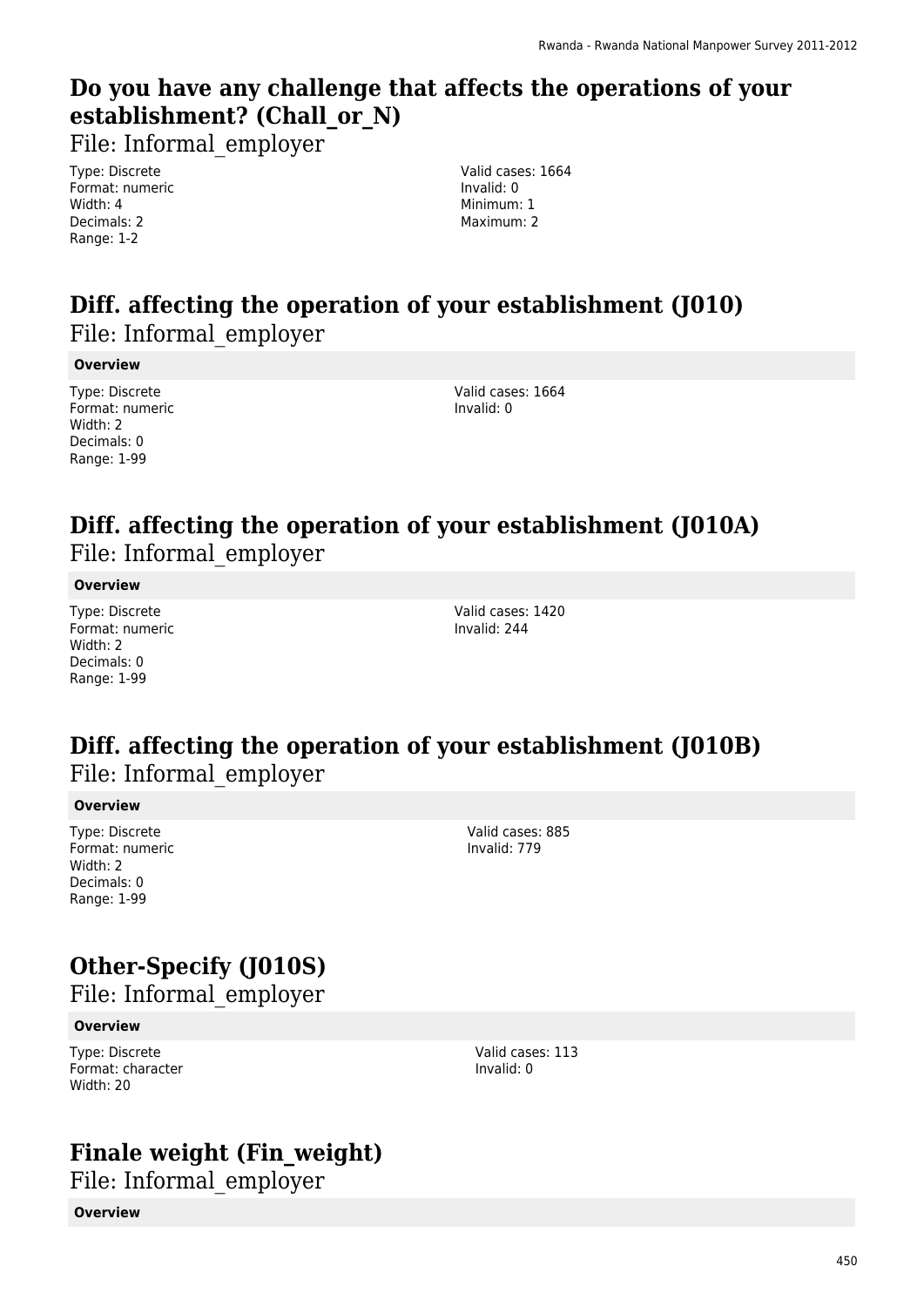### **Finale weight (Fin\_weight)**  File: Informal\_employer

Type: Continuous Format: numeric Width: 15 Decimals: 12 Range: 10.1153846153846-13.0962817040138

Valid cases: 1664 Invalid: 0 Minimum: 10.1 Maximum: 13.1 Mean: 11.1 Standard deviation: 0.6

# **Normalized weight (Nor\_weight)**

File: Informal\_employer

#### **Overview**

Type: Continuous Format: numeric Width: 13 Decimals: 11 Range: 0.909917109724436-1.17806007871705 Valid cases: 1664 Invalid: 0 Minimum: 0.9 Maximum: 1.2 Mean: 1 Standard deviation: 0.1

# **Lenght of internership (interv\_D110)**

File: Informal\_employer

#### **Overview**

Type: Discrete Format: numeric Width: 4 Decimals: 2 Range: 1-9

Invalid: 1491 Minimum: 1 Maximum: 9

Valid cases: 173

### **(interval\_E040)**  File: Informal\_employer

#### **Overview**

Type: Discrete Format: numeric Width: 5 Decimals: 2 Range: 1-99

Valid cases: 1664 Invalid: 0 Minimum: 1 Maximum: 99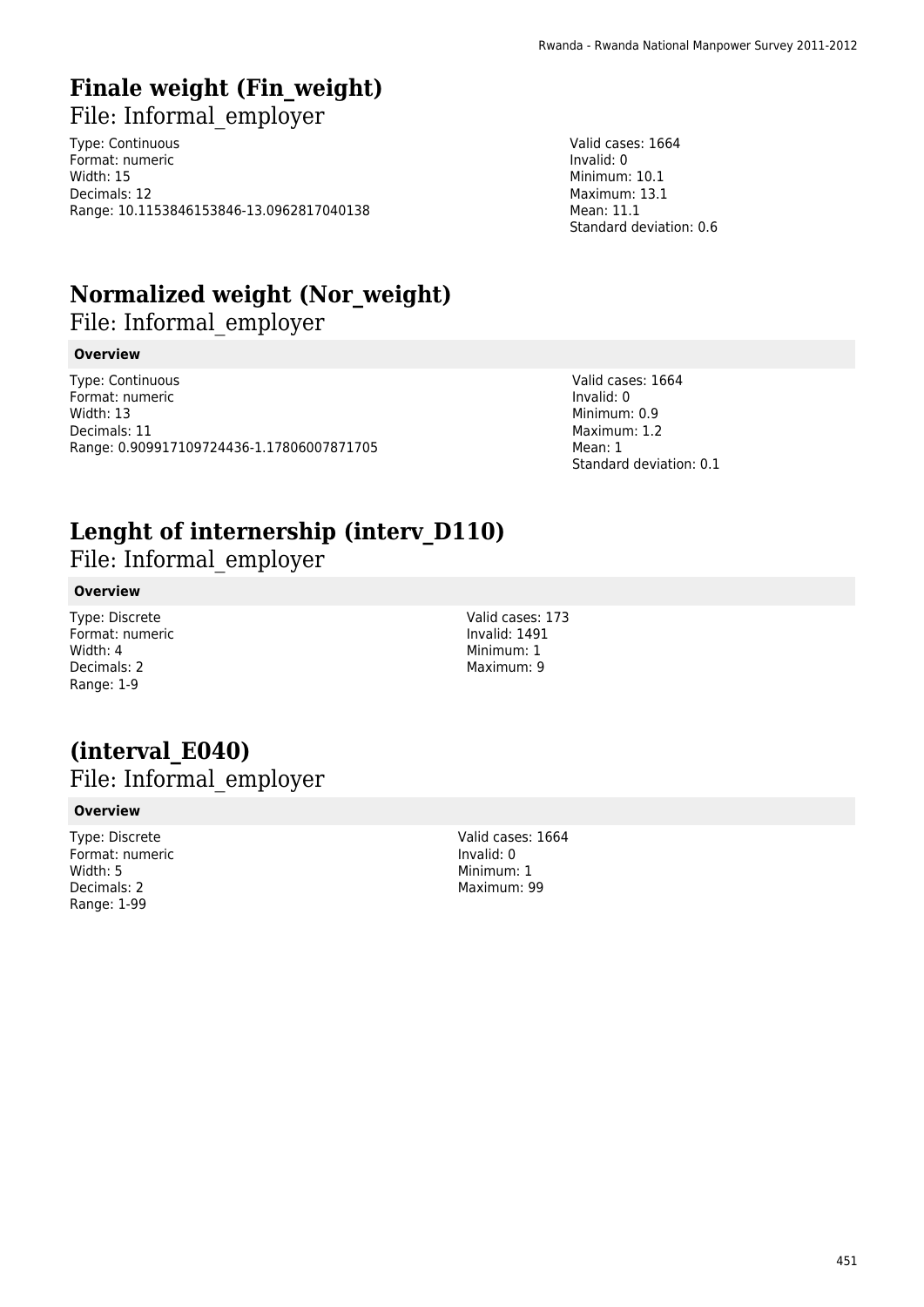# **Related Materials**

### **Questionnaires**

### Rwanda National Manpower Survey: Education module

| Title             | Rwanda National Manpower Survey: Education module    |
|-------------------|------------------------------------------------------|
| Country           | Rwanda                                               |
| Language          | English                                              |
| Publisher(s) NISR |                                                      |
|                   | Description This is the questionnaire for the survey |
| Filename          | q-rnms-2011-2012-education institutions.pdf          |

### Rwanda National Manpower Survey: Employees module (formal)

| Title             | Rwanda National Manpower Survey: Employees module (formal) |
|-------------------|------------------------------------------------------------|
| Country           | Rwanda                                                     |
| Language          | <b>English</b>                                             |
| Publisher(s) NISR |                                                            |
|                   | Description This is the questionnaire for the survey       |
| Filename          | q-rnms-2011-2012-employees-formal.pdf                      |

### Rwanda National Manpower Survey: Employees (informal)

| Title             | Rwanda National Manpower Survey: Employees (informal) |
|-------------------|-------------------------------------------------------|
| Country           | Rwanda                                                |
| Language          | <b>English</b>                                        |
| Publisher(s) NISR |                                                       |
|                   | Description This is the questionnaire for the survey  |
| Filename          | g-rnms-2011-2012-employees-informal.pdf               |

### Rwanda National Manpower Survey: Employer module (formal)

| Title             | Rwanda National Manpower Survey: Employer module (formal) |
|-------------------|-----------------------------------------------------------|
| Country           | Rwanda                                                    |
| Language          | English                                                   |
| Publisher(s) NISR |                                                           |
|                   | Description This is the questionnaire for the survey      |
| Filename          | g-rnms-2011-2012-employer-formal.pdf                      |
|                   |                                                           |

### Rwanda National Manpower Survey: Employers module (informal)

| Title             | Rwanda National Manpower Survey: Employers module (informal) |
|-------------------|--------------------------------------------------------------|
| Country           | Rwanda                                                       |
| Language          | English                                                      |
| Publisher(s) NISR |                                                              |
|                   | Description This is the questionnaire for the survey         |
| Filename          | q-rnms-2011-2012-employer-informal.pdf                       |